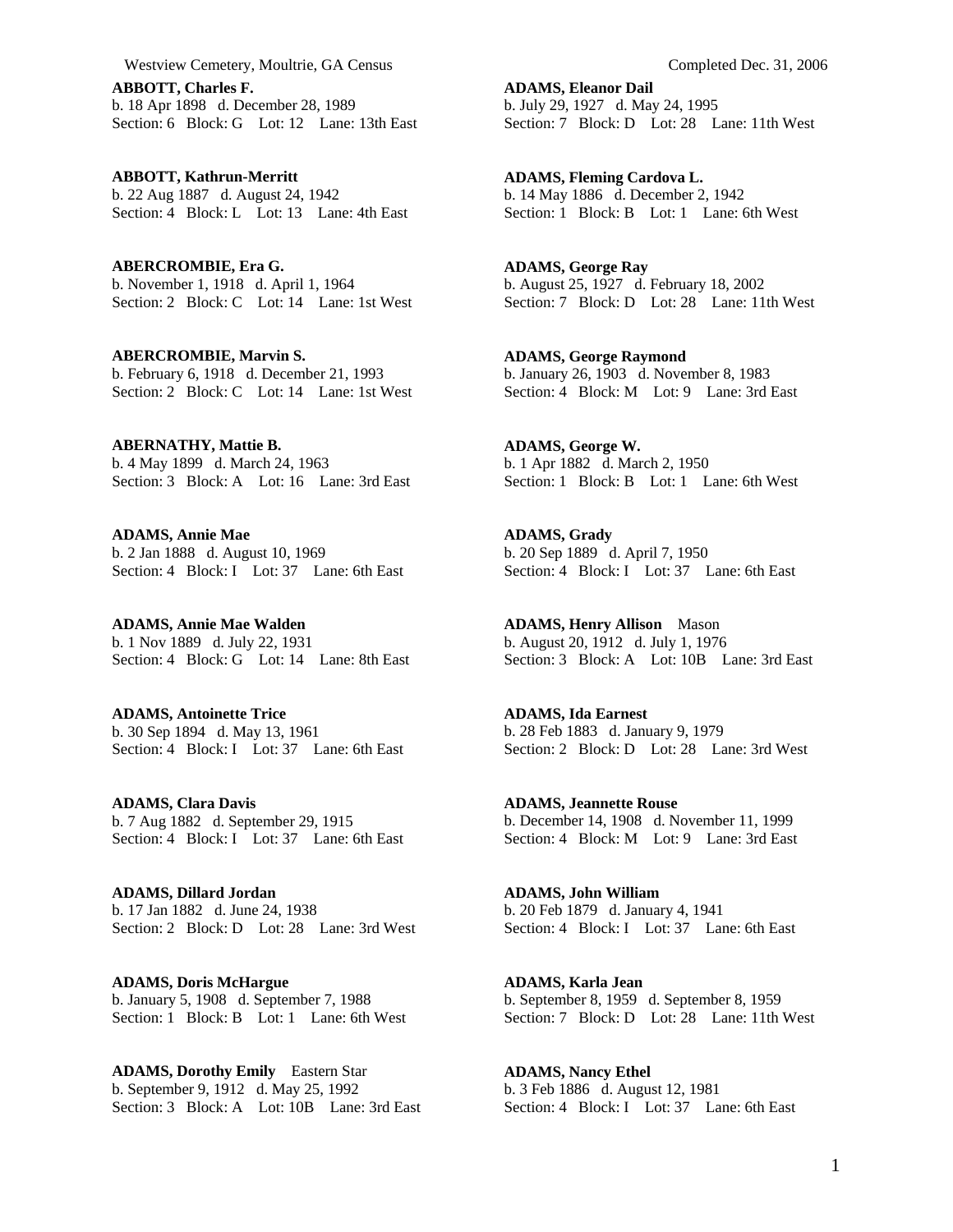**ADAMS, Oscar Floyd**  b. May 12, 1906 d. April 23, 1999 Section: 1 Block: B Lot: 1 Lane: 6th West

**ADAMS, Sarah Ann Willis**  b. 15 Jul 1853 d. September 26, 1927 Section: 4 Block: I Lot: 37 Lane: 6th East

**ADAMS, unknown adult**  b. d. Section: 4 Block: G Lot: 10 Lane: 8th East

**ADAMS, William Benjamin**  b. 30 Mar 1849 d. July 26, 1914 Section: 4 Block: I Lot: 37 Lane: 6th East

**ADDISON, Clyde Eure**  b. August 28, 1912 d. October 17, 1979 Section: 4 Block: H Lot: 25B Lane: 7th East

**ADDISON, Dorothy Clements**  b. November 8, 1906 d. March 17, 1999 Section: 6 Block: E Lot: 59 Lane: 12th East

**ADDISON, Jesse Floyd**  b. June 7, 1902 d. November 15, 1983 Section: 6 Block: E Lot: 59 Lane: 12th East

**ADERHOLD, Eloise Morrison**  b. April 14, 1909 d. October 22, 1943 Section: 2 Block: A Lot: 7 Lane: 3rd West

**ADERHOLD, Grace Nevels**  b. April 15, 1916 d. Section: 2 Block: D Lot: 17 Lane: 3rd West

**ADERHOLD, Hugh Randolph**  b. August 23, 1906 d. November 30, 1993 Section: 2 Block: D Lot: 17 Lane: 3rd West

**ADKINS, Evelyn Marie Brooks**  b. 30 Mar 1844 d. October 19, 1914 Section: 4 Block: L Lot: 22 Lane: 4th East

**AGEE, William P. (Billy)**  b. April 12, 1902 d. August 30, 1952 Section: 4 Block: M Lot: 29 Lane: 3rd East **AKINS, Cammie B.**  b. March 23, 1901 d. April 8, 1960 Section: 6 Block: G Lot: 33 Lane: 13th East

**AKINS, Clifford F.**  b. 18 Feb 1888 d. January 22, 1964 Section: 6 Block: G Lot: 33 Lane: 13th East

**ALDERMAN, Burdette**  b. 1880 d. 1880 Section: 2 Block: E1 Lot: 23 Lane: 2nd West

**ALDERMAN, John Richard Sr.**  b. 24 Dec 1882 d. March 12, 1973 Section: 6 Block: C Lot: 20A Lane: 10th East

**ALDERMAN, Maggie Joe Terrell**  b. March 5, 1905 d. May 4, 1905 Section: 2 Block: E1 Lot: 23 Lane: 2nd West

**ALDERMAN, Minnie Manning**  b. 1 Sep 1886 d. January 24, 1967 Section: 6 Block: C Lot: 20A Lane: 10th East

**ALDRIDGE, J. H.**  b. September 25, 1903 d. October 26, 1962 Section: 6 Block: G Lot: 5 Lane: 13th East

**ALDRIDGE, Nona T.**  b. April 17, 1909 d. September 23, 1976 Section: 6 Block: G Lot: 5 Lane: 13th East

**ALEXANDER, Odes West**  b. April 15, 1907 d. July 19, 1990 Section: 2 Block: D Lot: 25 Lane: 3rd West

**ALLEGOOD, Estelle Thompson**  b. January 12, 1903 d. October 13, 1999 Section: 7 Block: D Lot: 37 Lane: 11th West

**ALLEGOOD, Herman J.**  b. May 11, 1902 d. September 21, 1986 Section: 6 Block: B Lot: 57A Lane: 9th East

**ALLEGOOD, James Milford**  b. July 6, 1923 d. January 2, 1995 Section: 6 Block: E Lot: 24 Lane: 12th East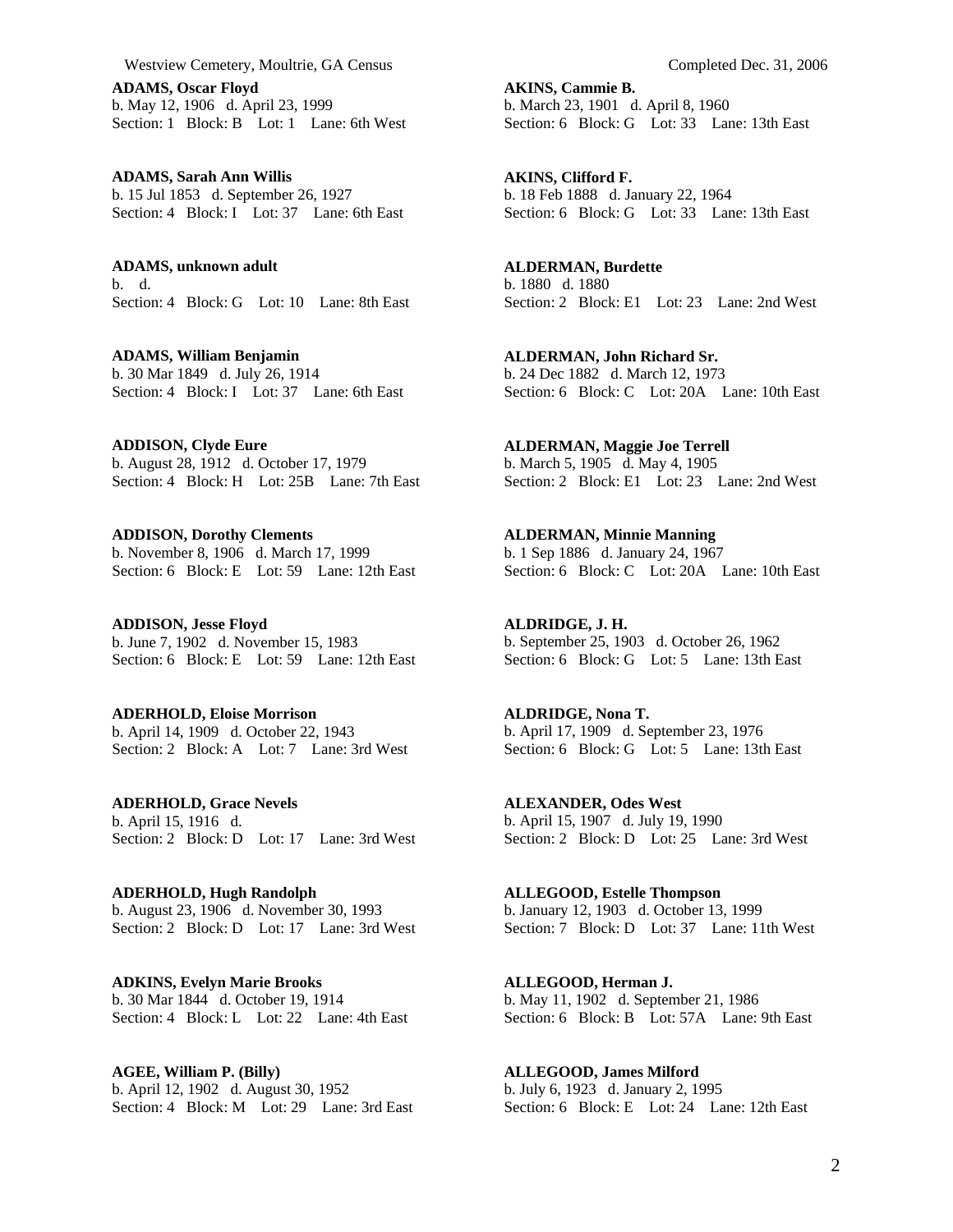**ALLEGOOD, Mary L.**  b. March 5, 1918 d. Section: 6 Block: G Lot: 16A Lane: 13th East

**ALLEGOOD, Wilburn L.**  b. March 20, 1924 d. April 10, 1985 Section: 6 Block: G Lot: 16A Lane: 13th East

**ALLEN, Casey L.**  b. July 6, 1985 d. December 30, 2003 Section: 7 Block: B Lot: 28 Lane: 13th West

**ALLEN, Colburn** Veteran b. March 2, 1928 d. April 26, 2004 Section: 7 Block: D Lot: 2A/20 Lane: 11th West

**ALLEN, Columbus Burton**  b. 19 May 1874 d. February 6, 1949 Section: 3 Block: D Lot: 6 Lane: 3rd West

**ALLEN, Emory T.**  b. September 7, 1907 d. April 25, 1957 Section: 6 Block: E Lot: 37 Lane: 12th East

**ALLEN, Harry L.** Mason b. July 15, 1932 d. Section: 7 Block: B Lot: 28 Lane: 13th West

**ALLEN, Irma Swearingen**  b. 14 June 1878 d. August 4, 1950 Section: 3 Block: D Lot: 6 Lane: 3rd West

**ALLEN, J. H.**  b. None d. None Section: 6 Block: C Lot: 14 Lane: 10th East

**ALLEN, James T.**  b. November 25, 1934 d. Section: 6 Block: E Lot: 37 Lane: 12th East

**ALLEN, Jean R.**  b. November 23, 1932 d. December 16, 1981 Section: 7 Block: B Lot: 64 Lane: 13th West

**ALLEN, L. A.**  b. April 1, 1911 d. September 30, 1965 Section: 7 Block: B Lot: 28 Lane: 13th West **ALLEN, Lura P.**  b. August 27, 1905 d. March 4, 1979 Section: 6 Block: E Lot: 37 Lane: 12th East

**ALLEN, Ophelia H.**  b. December 16, 1934 d. Section: 7 Block: B Lot: 28 Lane: 13th West

**ALLEN, Preston Brooks**  b. 13 Mar 1861 d. August 8, 1910 Section: 5 Block: J Lot: 6 Lane: 7th West

**ALLEN, Rosa Lee Ivey**  b. 17 Jun 1885 d. June 9, 1919 Section: 4 Block: L Lot: 40 Lane: 4th East

**ALLEN, Steven W.**  b. April 28, 1957 d. July 19, 2001 Section: 7 Block: B Lot: 64 Lane: 13th West

**ALLEN, Thomas F.**  b. March 11, 1911 d. October 31, 1961 Section: 7 Block: C Lot: 6 Lane: 12th West

**ALLEN, Vera H.**  b. August 29, 1938 d. July 11, 1994 Section: 6 Block: E Lot: 37 Lane: 12th East

**ALLEN, William Claude** WOW b. 11 Jun 1876 d. November 25, 1942 Section: 4 Block: L Lot: 40 Lane: 4th East

**ALLEN, Winnie L.**  b. November 3, 1914 d. February 26, 2003 Section: 7 Block: B Lot: 28 Lane: 13th West

**ALLISON, Lora Cumby**  b. 24 Feb 1874 d. March 15, 1943 Section: 5 Block: F Lot: 13 Lane: 6th West

**ALLISON, Lowell Mae**  b. 1911 d. 1940 Section: 3 Block: A Lot: 2 Lane: 3rd East

**ALLISON, Russell Odell**  b. June 1, 1903 d. February 9, 1932 Section: 5 Block: F Lot: 13 Lane: 6th West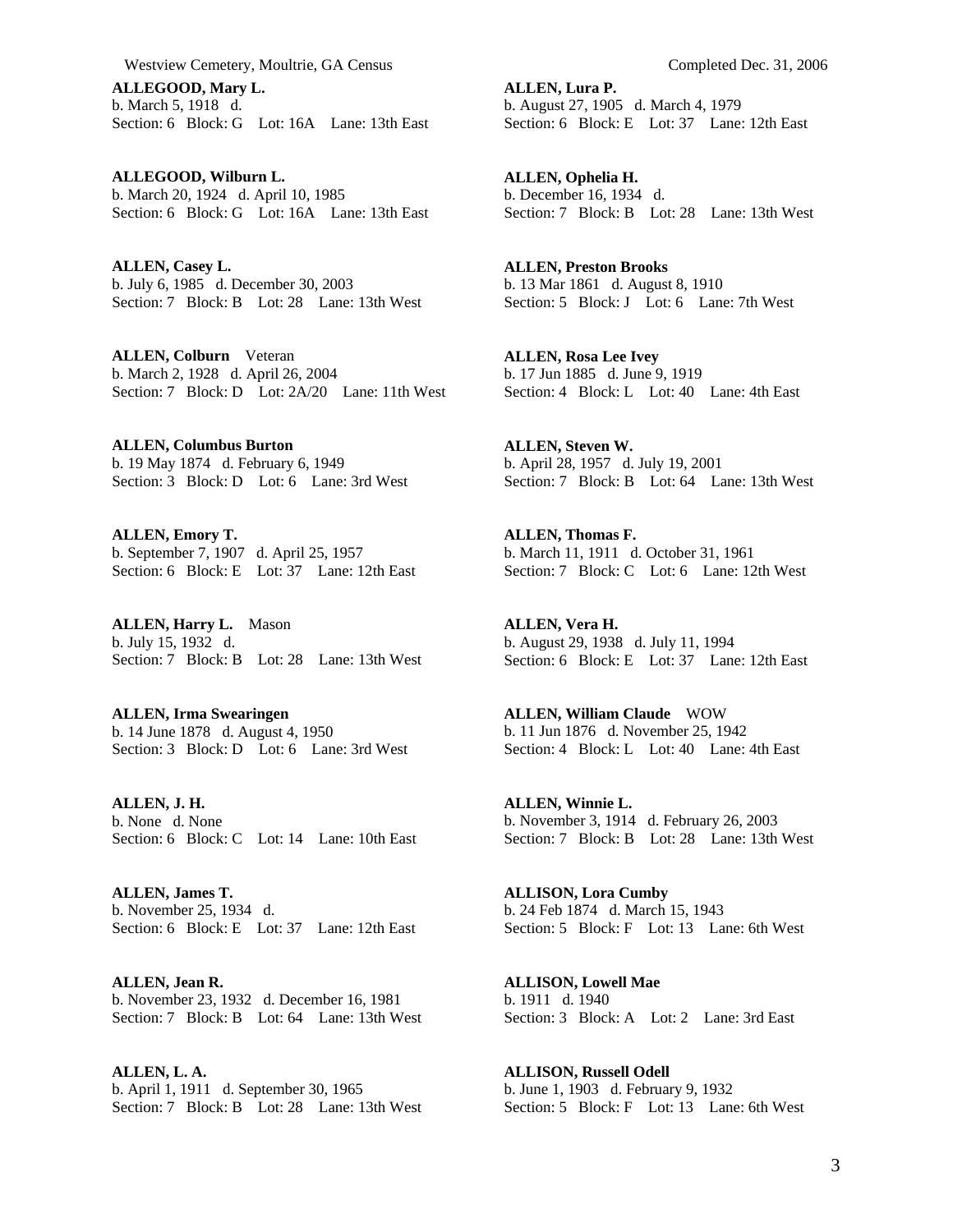**ALLISON, Thomas Watson**  b. 27 Aug 1896 d. November 7, 1902 Section: 5 Block: F Lot: 13 Lane: 6th West

**ALLISON, Ulysses S.**  b. 1892 d. 1938 Section: 3 Block: A Lot: 2 Lane: 3rd East

**ALLISON, William Henry**  b. 24 Dec 1870 d. November 11, 1923 Section: 5 Block: F Lot: 13 Lane: 6th West

**ALLMAN, Curtice Price**  b. April 7, 1910 d. April 13, 1970 Section: 2 Block: F1 Lot: 4 Lane: 1st West

**ALLRED, Zara D.**  b. 26 Aug 1897 d. May 2, 1982 Section: 2 Block: F2 Lot: 35 Lane: 1st West

**ALLUM, child**  b. None d. None Section: 4 Block: K Lot: 44 Lane: 5th East

**ALLUMS, A. V. Mrs.**  b. 1890 d. 1964 Section: 4 Block: H Lot: 2 Lane: 7th East

**ALLUMS, Aber "Buddy"**  b. 1913 d. 1974 Section: 4 Block: K Lot: 44 Lane: 5th East

**ALLUMS, Augustus V.**  b. None d. None Section: 4 Block: H Lot: 2 Lane: 7th East

**ALLUMS, Augustus Virgil** Vet, CSA b. 15 Jun 1846 d. April 27, 1915 Section:  $4 \text{ Block: } K \text{ Lot: } 44 \text{ Lane: } 5 \text{th East}$ 

**ALLUMS, Hazel**  b. None d. None Section: 4 Block: K Lot: 44 Lane: 5th East

**ALLUMS, John J.**  b. 1882 d. 1969 Section: 4 Block: K Lot: 44 Lane: 5th East **ALLUMS, Katie W.**  b. 15 Oct 1846 d. February 26, 1940 Section: 4 Block: K Lot: 44 Lane: 5th East

**ALLUMS, Little Bud**  b. None d. None Section: 4 Block: K Lot: 44 Lane: 5th East

**ALLUMS, Nannie Mae**  b. 5 Jan 1891 d. November 7, 1972 Section: 4 Block: K Lot: 44 Lane: 5th East

**ALLUMS, Ruthie Bell**  b. 1892 d. 1970 Section: 4 Block: K Lot: 44 Lane: 5th East

**ALVERSON, Clyde M.** Veteran b. September 30, 1905 d. April 12, 1961 Section: 6 Block: G Lot: 65 Lane: 13th East

**ALVERSON, Fred B.**  b. August 22, 1900 d. March 4, 1976 Section: 5 Block: A Lot: 25 Lane: 4th West

**ALVERSON, Marron H.**  b. April 24, 1902 d. May 9, 1992 Section: 5 Block: A Lot: 25 Lane: 4th West

**AMBROSE, Emory N.**  b. September 21, 1915 d. July 7, 1996 Section: 2 Block: E1 Lot: 28 Lane: 2nd West

**AMMONS, Romeo Rockwell**  b. 11 Jun 1882 d. August 27, 1958 Section: 2 Block: E1 Lot: 22 Lane: 2nd West

**ANCHOR, Flocie Jeanette (Mincy)**  b. 21 Jul 1888 d. February 3, 1979 Section: 2 Block: F2 Lot: 11 Lane: 1st West

**ANCHORS, George Montgomery**  b. 29 Mar 1884 d. January 20, 1946 Section: 2 Block: F2 Lot: 11 Lane: 1st West

**ANCHORS, Nolie Marjorie** Veteran b. January 19, 1917 d. September 19, 1994 Section: 2 Block: F1 Lot: 11 Lane: 1st West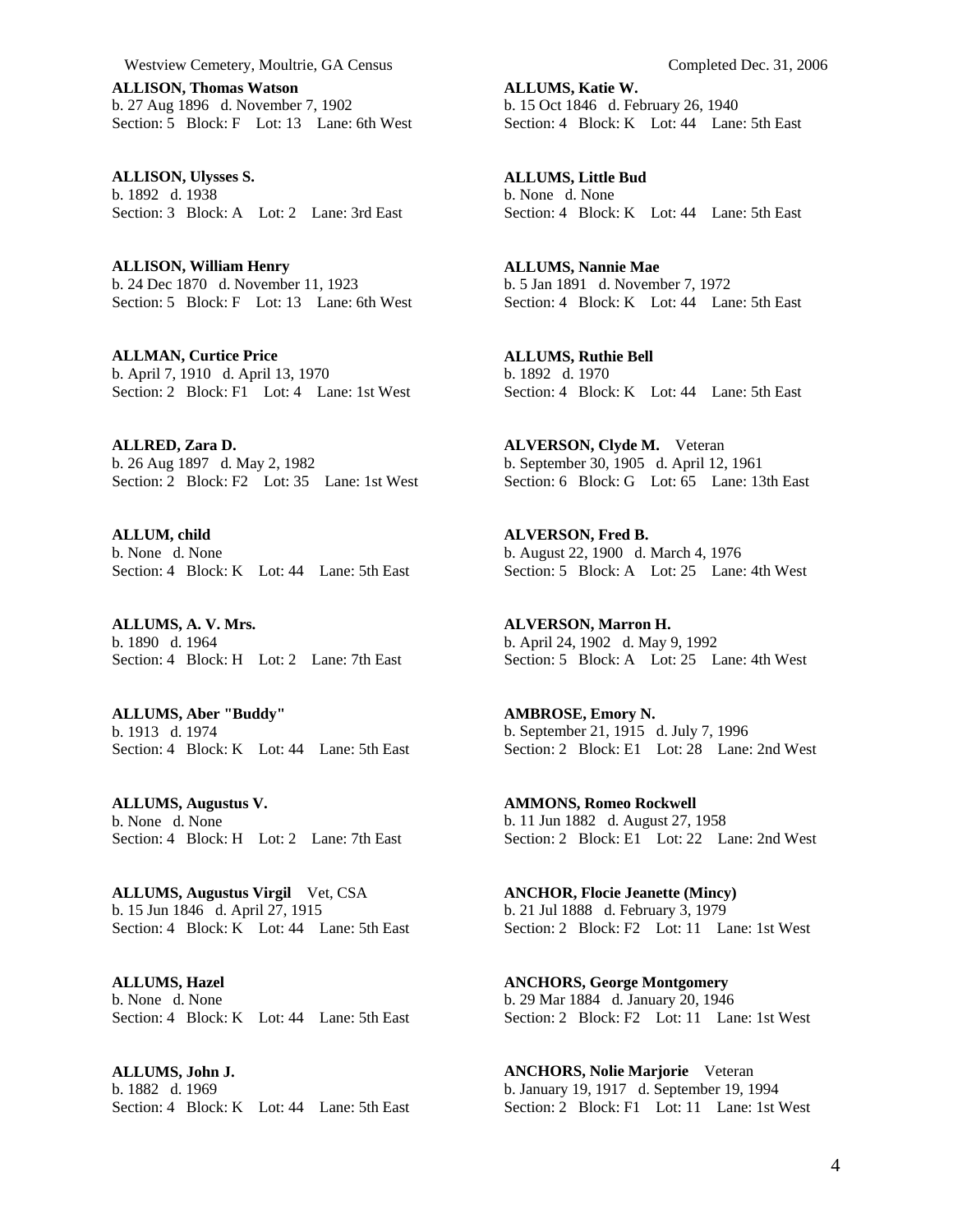**ANDERSON, Belva Jo**  b. February 11, 1921 d. Section: 7 Block: C Lot: 68 Lane: 12th West

**ANDERSON, Blanche**  b. October 26, 1915 d. August 13, 1944 Section: 6 Block: E Lot: 1A Lane: 12th East

**ANDERSON, Clifford Owen**  b. May 11, 1919 d. February 28, 1999 Section: 7 Block: C Lot: 68 Lane: 12th West

**ANDERSON, Gordon H.**  b. July 30, 1909 d. December 24, 1992 Section: 7 Block: C Lot: 68 Lane: 12th West

**ANDERSON, James R.**  b. March 23, 1916 d. June 23, 1999 Section: 7 Block: C Lot: 69 Lane: 12th West

**ANDERSON, James R. Jr. "Jimmy"**  b. August 8, 1943 d. November 24, 1968 Section: 7 Block: C Lot: 69 Lane: 12th West

**ANDERSON, Jesse D. (Red)**  b. July 8, 1905 d. September 22, 1958 Section: 6 Block: E Lot: 69 Lane: 12th East

**ANDERSON, Jesse K.**  b. August 14, 1933 d. August 22, 1979 Section: 6 Block: E Lot: 69 Lane: 12th East

**ANDERSON, Jesse Kenneth Jr.**  b. January 23, 1965 d. January 23, 1965 Section: 6 Block: E Lot: 69 Lane: 12th East

**ANDERSON, Joseph G.**  b. 1 Sep 1886 d. August 11, 1959 Section: 2 Block: A Lot: 10 Lane: 3rd West

**ANDERSON, Lona Martin**  b. May 25, 1908 d. June 23, 1995 Section: 6 Block: E Lot: 69 Lane: 12th East

**ANDERSON, Mae A.**  b. 5 May 1884 d. March 9, 1963 Section: 2 Block: A Lot: 10 Lane: 3rd West **ANDERSON, Marvin Edward**  b. December 8, 1912 d. June 8, 1979 Section: 6 Block: E Lot: 1A Lane: 12th East

**ANDERSON, Melinda Pepper**  b. December 22, 1964 d. November 11, 1993 Section: 6 Block: E Lot: 69 Lane: 12th East

**ANDERSON, Nellie Hicks**  b. July 19, 1912 d. January 21, 1977 Section: 3 Block: B Lot: 5 Lane: 2nd East

**ANDERSON, Syvil B.**  b. August 9, 1920 d. November 5, 2005 Section: 7 Block: C Lot: 69 Lane: 12th West

**ANDERSON, William** Veteran b. July 30, 1903 d. March 21, 1976 Section: 5 Block: P Lot: 1 Lane: 8th West

**ANDREWS, Bessie C.**  b. 2 Dec 1882 d. January 2, 1960 Section: 4 Block: L Lot: 3 Lane: 4th East

**ANDREWS, Mazie V.**  b. May 29, 1907 d. October 11, 1991 Section: 7 Block: B Lot: 33 Lane: 13th West

**ANDREWS, Ora A.**  b. 13 Aug 1875 d. September 3, 1944 Section: 4 Block: L Lot: 3 Lane: 4th East

**ANDREWS, W. Garrett**  b. September 23, 1901 d. September 3, 1966 Section: 7 Block: B Lot: 33 Lane: 13th West

**ANGELLUS, Christine (Thea)**  b. 1838 d. 1938 Section: 4 Block: I Lot: 39 Lane: 6th East

**ANSLEY, Campbell Wallace Jr.**  b. July 4, 1921 d. July 21, 2001 Section: 4 Block: H Lot: 33 Lane: 7th East

**ANSLEY, Nadeene Darbyshire**  b. January 26, 1924 d. Section: 4 Block: H Lot: 33 Lane: 7th East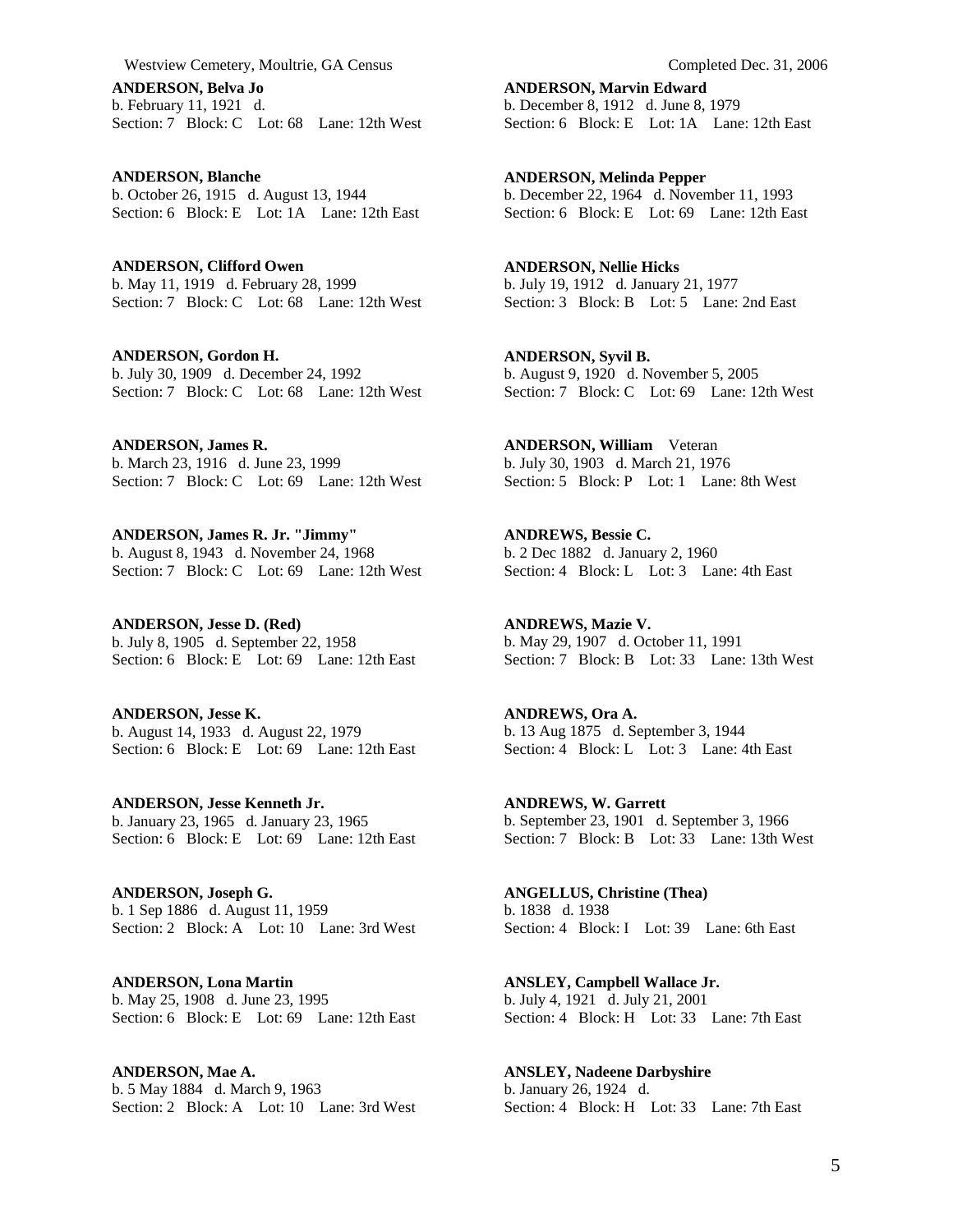**ANTHONY, Joseph Monroe**  b. 1883 d. 1919 Section: 4 Block: G Lot: 8 Lane: 8th East

**APPLEWHITE, Edward Boyd**  b. February 15, 1934 d. November 14, 1996 Section: 4 Block: M Lot: 39 Lane: 3rd East

**APROZEAN, Ethel M.**  b. April 23, 1927 d. January 8, 1962 Section: 7 Block: C Lot: 26 Lane: 12th West

**APROZEAN, John J.**  b. August 31, 1927 d. Section: 7 Block: C Lot: 26 Lane: 12th West

**APROZEAN, John Vasele**  b. 20 Jul 1896 d. October 14, 1962 Section: 7 Block: C Lot: 26 Lane: 12th West

**APROZEAN, Lizzie M. Payne**  b. May 1, 1903 d. January 25, 1990 Section: 7 Block: C Lot: 26 Lane: 12th West

**ARBOUR, Frances**  b. April 8, 1905 d. June 27, 1905 Section: 2 Block: D Lot: 28 Lane: 3rd West

**ARCHER, Florence Ann**  b. 15 Aug 1876 d. February 24, 1933 Section: 4 Block: I Lot: 1 Lane: 6th East

**ARGO, Mary J.**  b. 13 Apr 1898 d. February 24, 1977 Section: 7 Block: D Lot: 40 Lane: 11th West

**ARGO, William B.**  b. 30 Oct 1893 d. May 27, 1971 Section: 7 Block: D Lot: 40 Lane: 11th West

**ARICH, Jr.; Joseph**  b. July 29, 1921 d. March 30, 2000 Section: 5 Block: E1 Lot: 8 Lane: 6th West

**ARICH, Lorris L. Mimms**  b. January 18, 1921 d. February 18, 2002 Section: 5 Block: E1 Lot: 8 Lane: 6th West **ARICH, Patricia Ann**  b. October 17, 1946 d. October 17, 1946 Section: 5 Block: E1 Lot: 8 Lane: 6th West

**ARISMAN, C. Drennen M.**  b. January 21, 1923 d. March 15, 1994 Section: 4 Block: M Lot: 26 Lane: 3rd East

**ARISMAN, Donald F. Rev.**  b. March 22, 1920 d. February 28, 2006 Section: 4 Block: M Lot: 26 Lane: 3rd East

**ARRINGTON, Jesse S.**  b. 19 Nov 1899 d. August 26, 1988 Section: 7 Block: D Lot: 30 Lane: 11th West

**ARRINGTON, Ola B.**  b. 28 Jan 1898 d. March 8, 1971 Section: 7 Block: D Lot: 30 Lane: 11th West

**ARTHUR, Anna A.**  b. 29 Jul 1896 d. 10 Dec 1896 Section: 5A Block: B Lot: 10 Lane: 5th West

**ARTHUR, Paul Eugene**  b. August 26, 1904 d. April 7, 1906 Section: 5A Block: B Lot: 10 Lane: 5th West

**ARTHUR, Susie Smith**  b. 00 000 1875 d. 00 000 1917 Section: 5A Block: B Lot: 10 Lane: 5th West

**ARTHUR, Valerian**  b. March 23, 1906 d. May 5, 1907 Section: 5A Block: B Lot: 10 Lane: 5th West

**ARWOOD, Corinne Bloodworth**  b. 8 Jul 1899 d. May 18, 1971 Section: 6 Block: A Lot: 37 Lane: Circle Dr. North

**ARWOOD, Ralph Waldo Sr.** Veteran b. 2 Apr 1895 d. October 16, 1978 Section: 6 Block: A Lot: 37 Lane: Circle Dr. North

**ASBELL, Aline C.**  b. November 5, 1927 d. Section: 6 Block: C Lot: 63 Lane: 10th East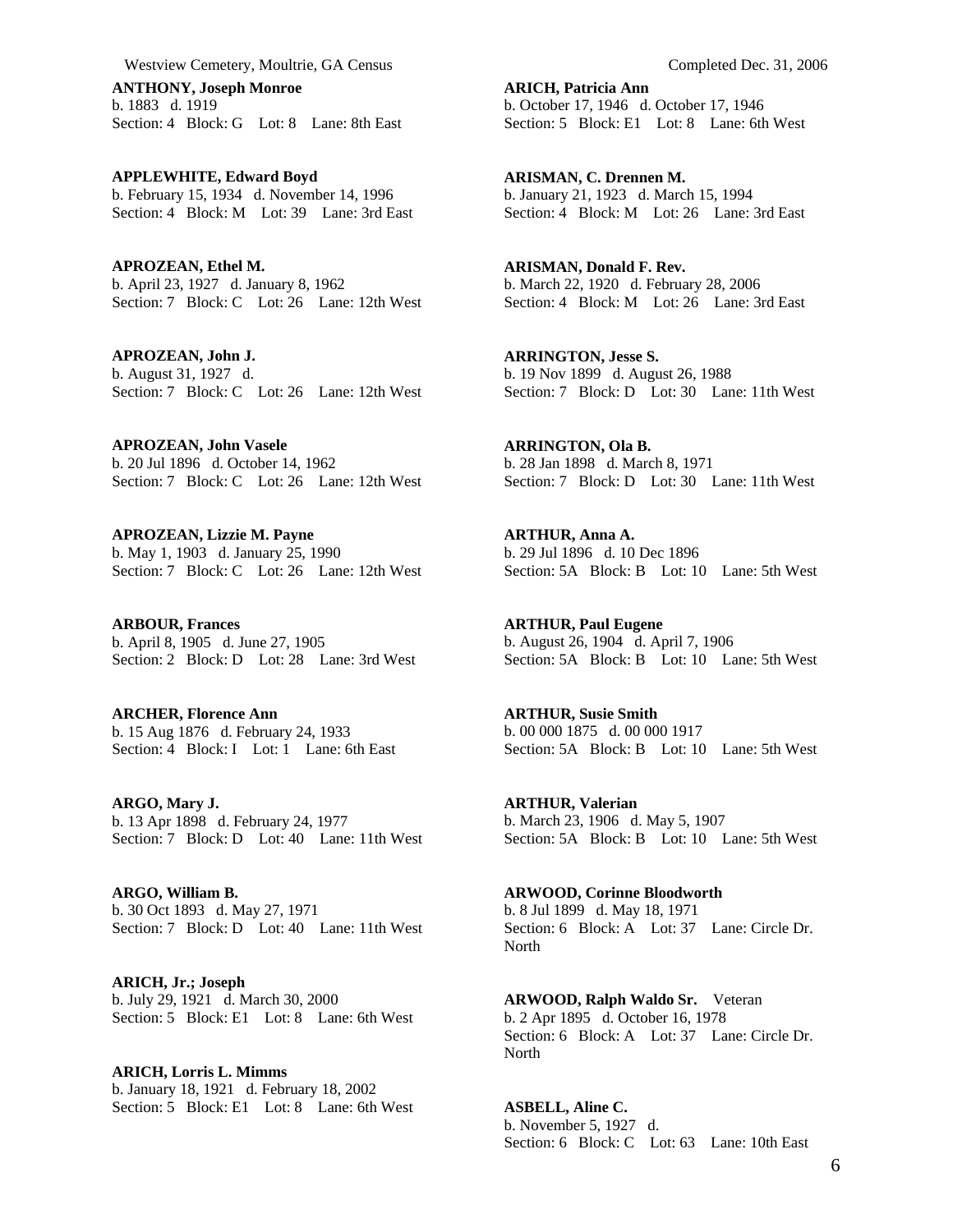**ASBELL, Annie Lenora**  b. August 6, 1946 d. May 28, 1954 Section: 6 Block: C Lot: 63 Lane: 10th East

**ASBELL, William E.**  b. October 23, 1921 d. April 5, 1981 Section: 6 Block: C Lot: 63 Lane: 10th East

**ASHBURN, Aimee Haskins**  b. 10 Jun 1884 d. September 10, 1913 Section: 5 Block: G Lot: 10 Lane: 6th West

**ASHBURN, Aimee Haskins**  b. January 4, 1912 d. June 13, 1922 Section: 5 Block: G Lot: 10 Lane: 6th West

**ASHBURN, Anna P.**  b. 26 May 1844 d. October 9, 1924 Section: 5 Block: G Lot: 1 Lane: 6th West

**ASHBURN, Baby Anna**  b. 30 Apr 1875 d. 22 May 1875 Section: 5 Block: G Lot: 1 Lane: 6th West

**ASHBURN, Howard Ingram**  b. 5 Aug 1883 d. May 3, 1961 Section: 5 Block: G Lot: 10 Lane: None

**ASHBURN, Howard Ingram**  b. May 13, 1916 d. November 15, 1917 Section: 5 Block: G Lot: 10 Lane: 6th West

**ASHBURN, Lamar Norvell**  b. d. August 1, 1919 Section: 5 Block: G Lot: 10 Lane: 6th West

**ASHBURN, W. W.**  b. 26 Nov 1838 d. October 17, 1906 Section: 5 Block: G Lot: 1 Lane: 6th West

**ASHBURN, William Warren**  b. April 17, 1915 d. April 22, 1915 Section: 5 Block: G Lot: 1 Lane: 6th West

**ASTIN, Janet Millsop**  b. March 1, 1910 d. November 7, 1997 Section: 5A Block: B Lot: 5 Lane: 5th West

**ASTIN, Luther Wesley**  b. August 7, 1901 d. December 10, 1981 Section: 5A Block: B Lot: 5 Lane: 5th West

**AULTMAN, Carolyn S.**  b. August 30, 1934 d. November 8, 1963 Section: 7 Block: C Lot: 50 Lane: 12th West

**AULTMAN, Harriet T.**  b. 1886 d. 1937 Section: 2 Block: D Lot: 6 Lane: 3rd West

**AULTMAN, Ike**  b. 1916 d. 2005 Section: 2 Block: D Lot: 6 Lane: 3rd West

**AULTMAN, Iverson R.**  b. 1893 d. 1960 Section: 2 Block: D Lot: 6 Lane: 3rd West

**AUSTIN, (Unreadable)**  b. d. Section: 5 Block: C Lot: 14 Lane: 5th West

**AUSTIN, Annie Adams**  b. 15 Oct 1890 d. February 25, 1966 Section: 5A Block: D Lot: 7 Lane: 5th West

**AUSTIN, Crosby L.**  b. 12 Mar 1848 d. January 12, 1923 Section: 5 Block: C Lot: 14 Lane: None

**AUSTIN, Eoline Bates**  b. September 24, 1926 d. April 14, 1984 Section: 5A Block: D Lot: 7 Lane: 5th West

**AUSTIN, George Jefferson**  b. 13 Mar 1886 d. December 5, 1957 Section: 5A Block: D Lot: 7 Lane: 5th West

**AUSTIN, Hazel Binns**  b. November 20, 1912 d. September 11, 2003 Section: 5A Block: D Lot: 7 Lane: 5th West

**AUSTIN, Joy Eoline**  b. March 25, 1958 d. August 14, 1958 Section: 5A Block: D Lot: 7 Lane: 5th West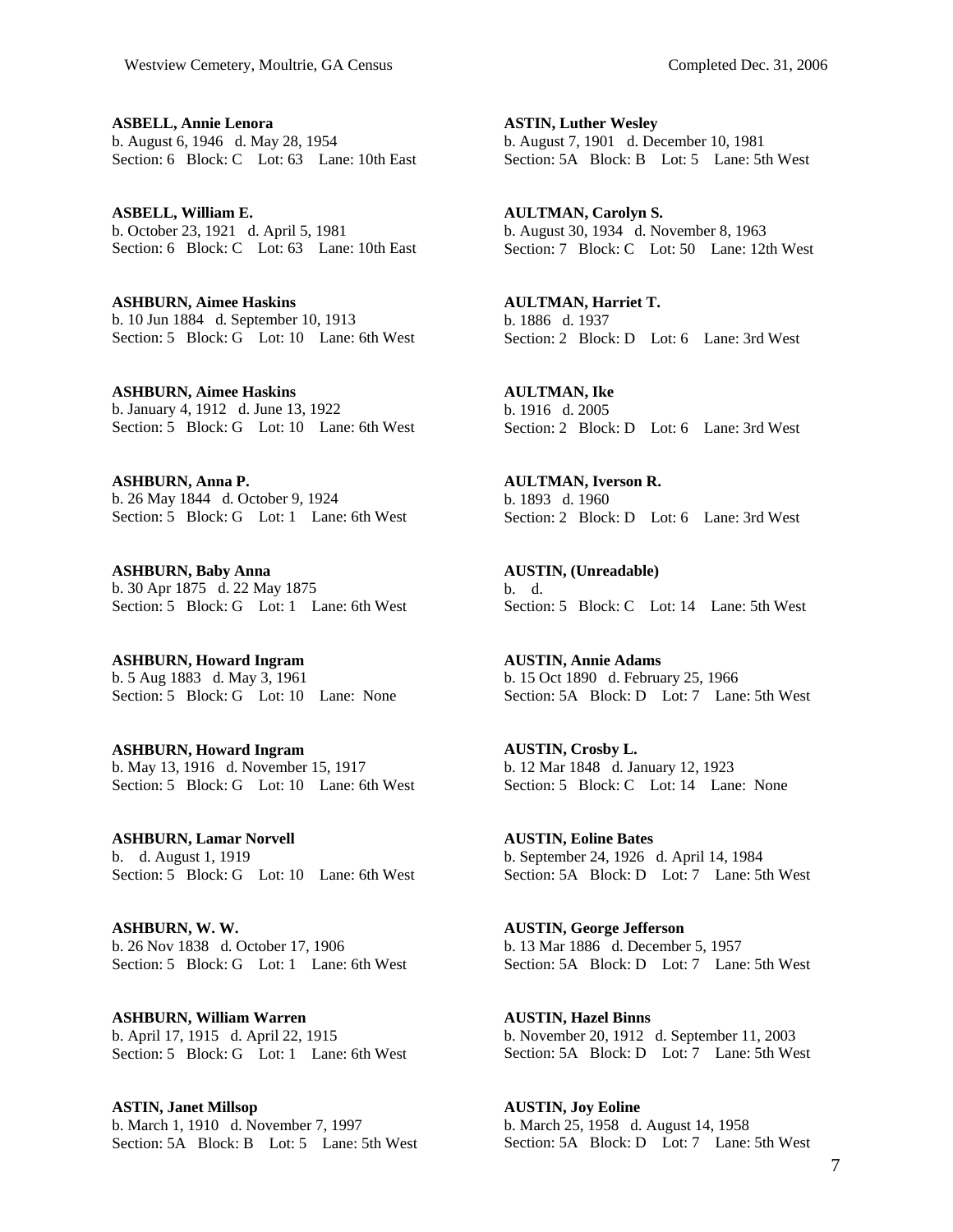**AUSTIN, Maggie E.**  b. 30 May 1854 d. August 3, 1941 Section: 5 Block: C Lot: 14 Lane: 5th West

**AUSTIN, Ralph Thompson**  b. August 12, 1922 d. November 4, 1990 Section: 5A Block: D Lot: 7 Lane: 5th West

**AUTREY, D. A.**  b. 15 Oct 1854 d. August 13, 1940 Section: 5 Block: H Lot: 7 Lane: 6th West

**AUTREY, Ida Reaves**  b. 22 Dec 1861 d. July 4, 1935 Section: 5 Block: H Lot: 7 Lane: 6th West

**AUTREY, Lucille Reaves**  b. 20 Sep 1895 d. November 7, 1986 Section: 5 Block: H Lot: 7 Lane: 6th West

**AUTRY, Mack Clyde**  b. 16 Dec 1889 d. March 24, 1924 Section: 5 Block: H Lot: 7 Lane: 6th West

**AUTRY, William Reaves**  b. 10 Jan 1885 d. May 27, 1911 Section: 5 Block: H Lot: 7 Lane: 6th West

**AVERA, Thelma Knoblock**  b. February 18, 1913 d. April 29, 1984 Section: 4 Block: L Lot: 41 Lane: 4th East

**AVERET, Doc G.**  b. 29 Aug 1884 d. May 7, 1964 Section: 4 Block: L Lot: 30 Lane: 4th East

**AVERET, Rufus**  b. 1905 d. 1925 Section: 4 Block: L Lot: 30 Lane: 4th East

**AVERET, Virgie**  b. 2 Aug 1892 d. July 14, 1930 Section: 4 Block: L Lot: 30 Lane: 4th East

**AYCOCK, Clementine Hancock**  b. 8 Apr 1861 d. May 29, 1929 Section: 4 Block: K Lot: 45 Lane: 5th East

**AYCOCK, Eva Erin**  b. October 1, 1912 d. June 15, 1914 Section: 5 Block: P Lot: 2 Lane: 8th West

**AYCOCK, General France**  b. 20 Jan 1889 d. June 13, 1912 Section: 4 Block: K Lot: 45 Lane: 5th East

**AYCOCK, Ida J.**  b. 15 Jan 1878 d. November 1, 1968 Section: 5 Block: P Lot: 2 Lane: 8th West

**AYCOCK, J. W. Sr.**  b. 9 Oct 1859 d. September 6, 1917 Section: 4 Block: K Lot: 45 Lane: 5th East

**AYCOCK, Louise K.**  b. 8 Feb 1878 d. May 26, 1915 Section: 5 Block: P Lot: 2 Lane: 8th West

**AYCOCK, Richard Andrew Sr.**  b. November 11, 1907 d. May 3, 1971 Section: 5 Block: P Lot: 2 Lane: 8th West

**AYCOCK, William Edwin**  b. 19 June 1875 d. April 1, 1970 Section: 5 Block: P Lot: 2 Lane: 8th West

**AYCOCK, William Edwin Jr.**  b. June 30, 1905 d. November 8, 1974 Section: 5 Block: P Lot: 2 Lane: 8th West

**AYERS, Jesse Myles**  b. September 8, 1905 d. February 1, 1981 Section: 6 Block: F2 Lot: 17 Lane: Circle Dr. South

**AYERS, Jettie M.**  b. July 21, 1908 d. December 16, 1979 Section: 6 Block: F2 Lot: 17 Lane: Circle Dr. South

**AYERS, Verdie D.**  b. March 4, 1912 d. October 10, 1956 Section: 6 Block: F2 Lot: 17 Lane: Circle Dr. South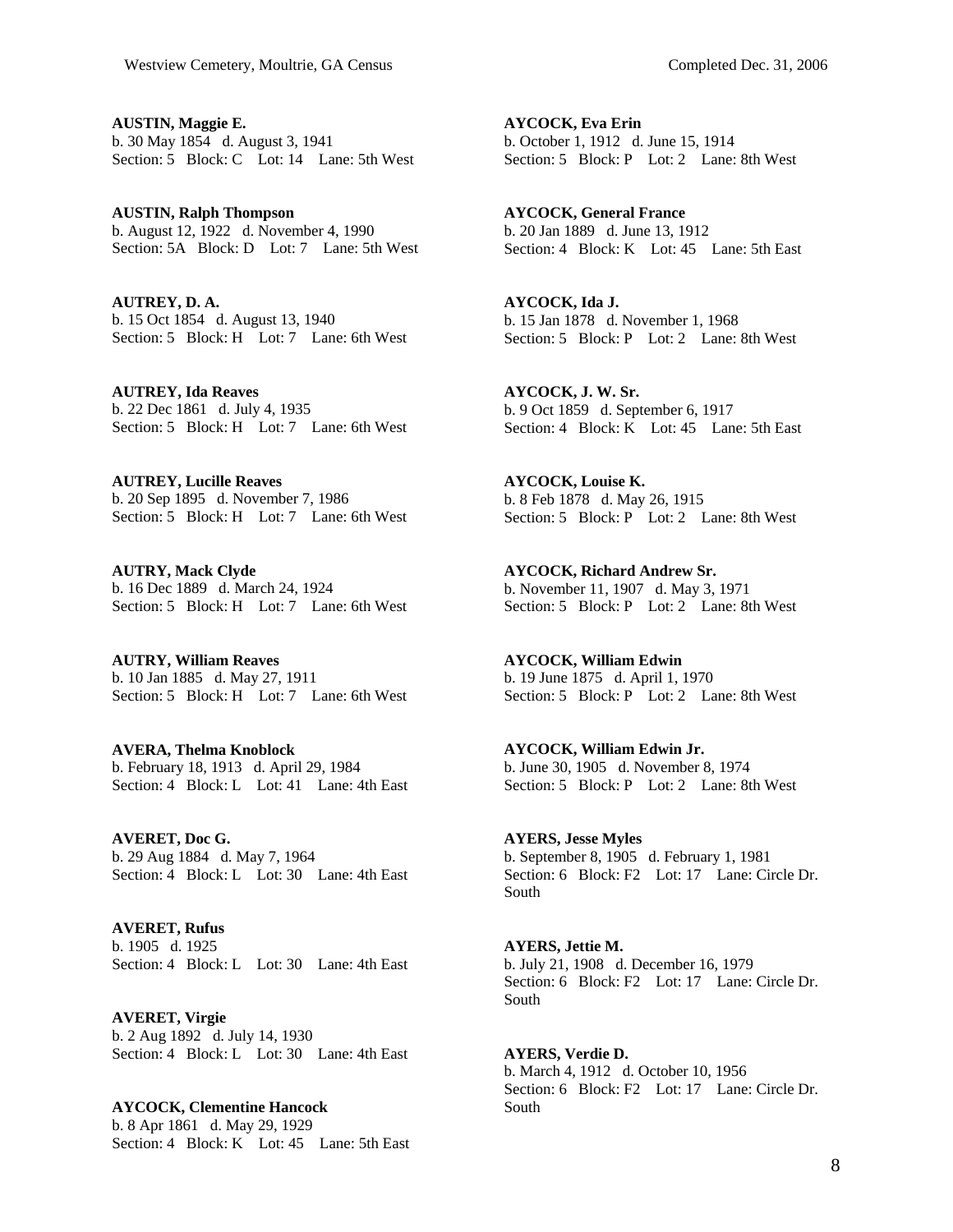**BABANATS, Eudoxia C.**  b. 1 Nov 1893 d. December 26, 1973 Section: 6 Block: E Lot: 9 Lane: 12th East

**BABANATS, George Nick Sr.** Veteran b. June 24, 1915 d. January 10, 1991 Section: 6 Block: E Lot: 9 Lane: 12th East

**BABANATS, Nick G.**  b. 30 Nov 1878 d. November 4, 1956 Section: 6 Block: E Lot: 9 Lane: 12th East

**BABANATS, Ruby Greene**  b. March 31, 1919 d. Section: 6 Block: E Lot: 9 Lane: 12th East

**BACON, Edmond D.**  b. 26 Jan 1875 d. April 9, 1971 Section: 1 Block: C Lot: 4 Lane: 5th West

**BACON, Lucy Stone**  b. 24 Dec 1874 d. December 4, 1964 Section: 1 Block: C Lot: 4 Lane: 5th West

**BAELL, Adrienne**  b. 18 Jun 1886 d. July 26, 1901 Section: 5 Block: B Lot: 13 Lane: 4th West

**BAELL, Albert**  b. 12 Nov 1881 d. August 25, 1902 Section: 5 Block: B Lot: 13 Lane: 4th West

**BAELL, Annie Norman**  b. 25 Jan 1888 d. December 17, 1972 Section: 5 Block: B Lot: 13 Lane: 4th West

**BAELL, Charles A.**  b. 18 Dec 1883 d. July 13, 1960 Section: 5 Block: B Lot: 13 Lane: 4th West

**BAELL, James Edwin**  b. September 15, 1923 d. November 14, 2001 Section: 6 Block: C Lot: 66 Lane: 10th East

**BAELL, Jesse James**  b. October 9, 1901 d. August 15, 1980 Section: 1 Block: D Lot: 5 Lane: 4th West

**BAELL, Marolyn Rowland**  b. August 23, 1923 d. Section: 6 Block: C Lot: 66 Lane: 10th East

**BAELL, Oscar Hansel**  b. January 29, 1905 d. February 25, 1975 Section: 5 Block: B Lot: 13 Lane: 4th West

**BAELL, Tabitha Elizabeth Spooner**  b. October 5, 1901 d. April 16, 1981 Section: 1 Block: D Lot: 5 Lane: 4th West

**BAELL, unknown infant**  b. d. Oct 1900 Section: 5 Block: B Lot: 13 Lane: 4th West

**BAILEY., Thelma T (Punk)**  b. October 29, 1932 d. January 31, 2000 Section: 2 Block: F2 Lot: 20 Lane: 1st West

**BAILEY, Caroline S.**  b. 8 Aug 1889 d. July 2, 1973 Section: 2 Block: F2 Lot: 20 Lane: 1st West

**BAILEY, George W.**  b. February 22, 1916 d. September 28, 1968 Section: 7 Block: B Lot: 70 Lane: 13th West

**BAILEY, Herman F.**  b. April 7, 1912 d. December 23, 1963 Section: 6 Block: G Lot: 68A Lane: 13th East

**BAILEY, Lillar H.**  b. 30 Sep 1887 d. December 29, 1960 Section: 6 Block: G Lot: 64 Lane: 13th East

**BAILEY, Nancy M.**  b. July 19, 1955 d. July 20, 1955 Section: 2 Block: F2 Lot: 20 Lane: 1st West

**BAILEY, Nicole F.**  b. 1976 d. 2002 Section: 6 Block: G Lot: 68A Lane: 13th East

**BAILEY, Ocie Mae**  b. March 20, 1915 d. May 27, 1980 Section: 7 Block: B Lot: 70 Lane: 13th West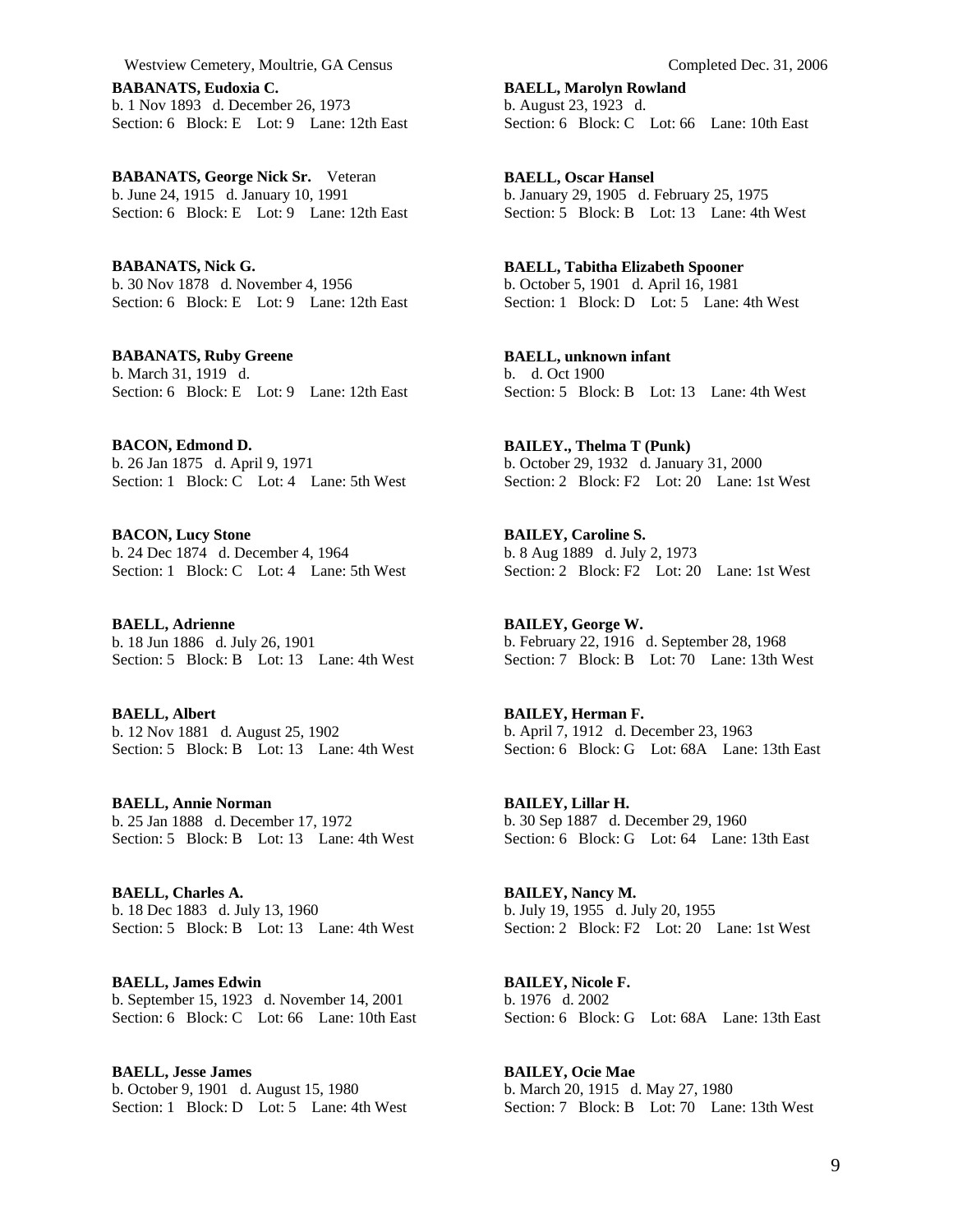**BAILEY, Verna K.**  b. 1914 d. 2002 Section: 6 Block: G Lot: 68A Lane: 13th East

**BAILEY, W. D. (Bill)**  b. February 27, 1914 d. March 9, 1972 Section: 2 Block: F2 Lot: 20 Lane: 1st West

**BAILEY, William E.**  b. 9 Oct 1884 d. June 21, 1964 Section: 6 Block: G Lot: 64 Lane: 13th East

**BAIRD, Annie Maude Butler**  b. 5 Apr 1883 d. 20 May 1870 Section: 2 Block: C Lot: 19 Lane: 1st West

**BAIRD, Elizabeth G.**  b. December 28, 1918 d. October 10, 1965 Section: 6 Block: B Lot: 20 Lane: 9th East

**BAIRD, Eugene A. Sr.**  b. 7 Mar 1881 d. June 6, 1974 Section: 2 Block: C Lot: 19 Lane: 1st West

**BAIRD, Eugene Alton**  b. July 10, 1904 d. March 7, 1984 Section: 2 Block: C Lot: 19 Lane: 1st West

**BAIRD, Lois Sineath**  b. October 12, 1906 d. February 1, 1981 Section: 2 Block: C Lot: 19 Lane: 1st West

**BAIRD, William Joseph**  b. May 11, 1909 d. January 8, 1967 Section: 6 Block: B Lot: 20 Lane: 9th East

**BAKER, Betty Bennett**  b. July 23, 1928 d. March 13, 2003 Section: 4 Block: G Lot: 11 Lane: 8th East

**BAKER, Beulah McDaniel**  b. July 24, 1902 d. December 3, 1993 Section: 2 Block: C Lot: 25 Lane: 1st West

**BAKER, Charlie L.**  b. 21 Jul 1888 d. May 19, 1951 Section: 4 Block: G Lot: 18 Lane: 8th East

**BAKER, G. A.**  b. 25 Nov 1880 d. March 27, 1958 Section: 5A Block: B Lot: 11 Lane: 5th West

**BAKER, Harry Otto**  b. October 6, 1903 d. March 8, 1986 Section: 2 Block: C Lot: 24 Lane: 1st West

**BAKER, Horton**  b. January 19, 1907 d. March 26, 1989 Section: 5 Block: R Lot: 9 Lane: WN RR

**BAKER, infant sons of GA & Mattie**  b. November 15, 1912 d. November 15, 1912 Section: 5A Block: B Lot: 11 Lane: 5th West

**BAKER, James W. (Bill)**  b. February 24, 1927 d. May 28, 1989 Section: 4 Block: G Lot: 11 Lane: 8th East

**BAKER, Jerry**  b. 16 May 1890 d. May 18, 1910 Section: 5A Block: C Lot: 5 Lane: 4th West

**BAKER, Jobe J.**  b. 8 Mar 1894 d. May 15, 1951 Section: 5A Block: C Lot: 5 Lane: 4th West

**BAKER, Joseph B.**  b. 1 Nov 1863 d. September 23, 1940 Section: 5A Block: C Lot: 5 Lane: 4th West

**BAKER, Julia E.**  b. August 22, 1925 d. July 19, 1961 Section: 5 Block: D Lot: 9 Lane: 5th West

**BAKER, Louise Rouse**  b. February 6, 1911 d. May 28, 1976 Section: 4 Block: M Lot: 9 Lane: 3rd East

**BAKER, Lucina M.**  b. September 25, 1905 d. March 15, 2000 Section: 5 Block: D Lot: 9 Lane: 5th West

**BAKER, Maedell**  b. March 31, 1907 d. August 13, 1945 Section: 4 Block: G Lot: 21 Lane: 8th East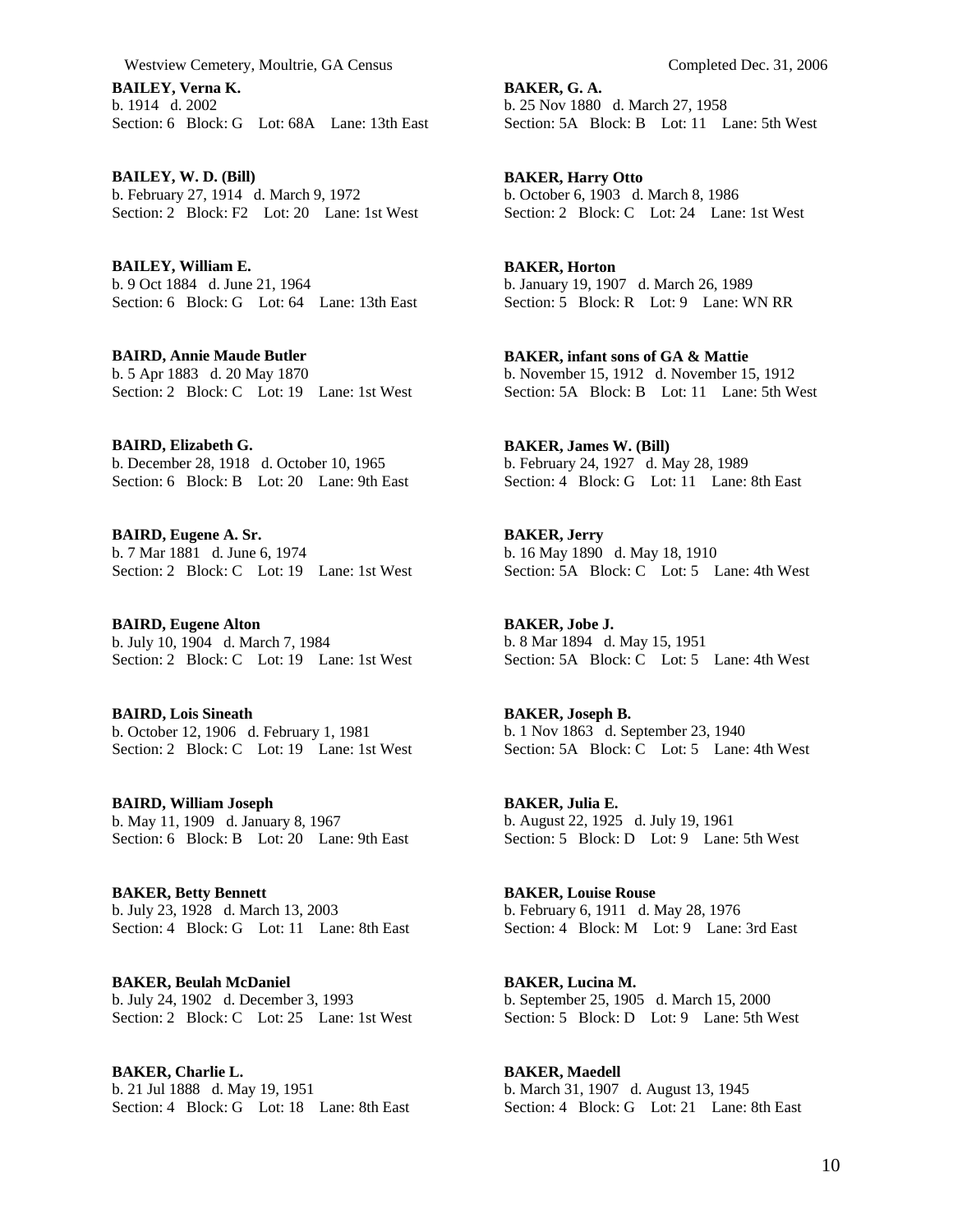**BAKER, Mary Elizabeth**  b. 28 Jan 1865 d. December 25, 1950 Section: 5A Block: C Lot: 5 Lane: 5th West

**BAKER, Mattie**  b. 8 Jul 1888 d. May 2, 1932 Section: 4 Block: G Lot: 18 Lane: 8th East

**BAKER, Minnie**  b. 22 Mar 1879 d. February 5, 1972 Section: 5A Block: B Lot: 11 Lane: 5th West

**BAKER, Murilla**  b. 1910 d. 2000 Section: 4 Block: G Lot: 21 Lane: 8th East

**BAKER, Robert Henry**  b. 21 Jul 1886 d. 20 Nov 1892 Section: 5A Block: C Lot: 5 Lane: 4th West

**BAKER, Shira**  b. August 1, 1901 d. May 17, 1971 Section: 5 Block: D Lot: 9 Lane: 5th West

**BAKER, Sidney W.**  b. September 25, 1900 d. July 2, 1968 Section: 4 Block: G Lot: 21 Lane: 8th East

**BALDY, Jessie LaFayette**  b. 20 Feb 1870 d. June 8, 1913 Section: 5 Block: H Lot: 3 Lane: 6th West

**BALDY, Leona B. Benton**  b. 20 Aug 1887 d. August 16, 1905 Section: 5 Block: H Lot: 3 Lane: 6th West

**BALES, Hazel Graves**  b. November 19, 1924 d. March 22, 2004 Section: 6 Block: G Lot: 60A Lane: 13th East

**BALL, Alvin Greed**  b. 26 Sep 1897 d. March 31, 1974 Section: 3 Block: A Lot: 16 Lane: 3rd East

**BALL, America Jane**  b. 25 Dec 1895 d. July 27, 1939 Section: 3 Block: A Lot: 16 Lane: 3rd East

**BALL, John Hill**  b. October 2, 1910 d. February 24, 1924 Section: 5 Block: N Lot: 15 Lane: 8th West

**BALL, John W.**  b. 17 Aug 1889 d. September 6, 1975 Section: 5 Block: N Lot: 15 Lane: 8th West

**BALL, Lena W.**  b. 17 Mar 1893 d. April 18, 1978 Section: 5 Block: N Lot: 15 Lane: 8th West

**BALL, Mary E. Norman**  b. 25 Apr 1878 d. November 29, 1958 Section: 3 Block: A Lot: 16 Lane: 3rd East

**BALL, Nora Louise**  b. December 31, 1905 d. June 22, 1990 Section: 3 Block: A Lot: 16 Lane: 3rd East

**BALL, Roy**  b. December 14, 1915 d. September 18, 1917 Section: 5 Block: N Lot: 15 Lane: 8th West

**BALL, Willie P.**  b. 1920 d. 2002 Section: 5 Block: N Lot: 15 Lane: 8th West

**BALLARD, Horace Greeley**  b. 3 Dec 1882 d. November 7, 1967 Section: 6 Block: G Lot: 36 Lane: 13th East

**BALLARD, Mayme Toney**  b. 30 Sep 1887 d. April 25, 1960 Section: 6 Block: G Lot: 36 Lane: 13th East

**BALLARD, Reba C.**  b. April 6, 1923 d. July 24, 1975 Section: 6 Block: G Lot: 36 Lane: 13th East

**BANISTER, Albert Leslie**  b. 25 Feb 1896 d. December 24, 1971 Section: 5 Block: H Lot: 3 Lane: 6th West

**BANISTER, Hazell Smith**  b. August 19, 1900 d. February 2, 1979 Section: 5 Block: H Lot: 3 Lane: 6th West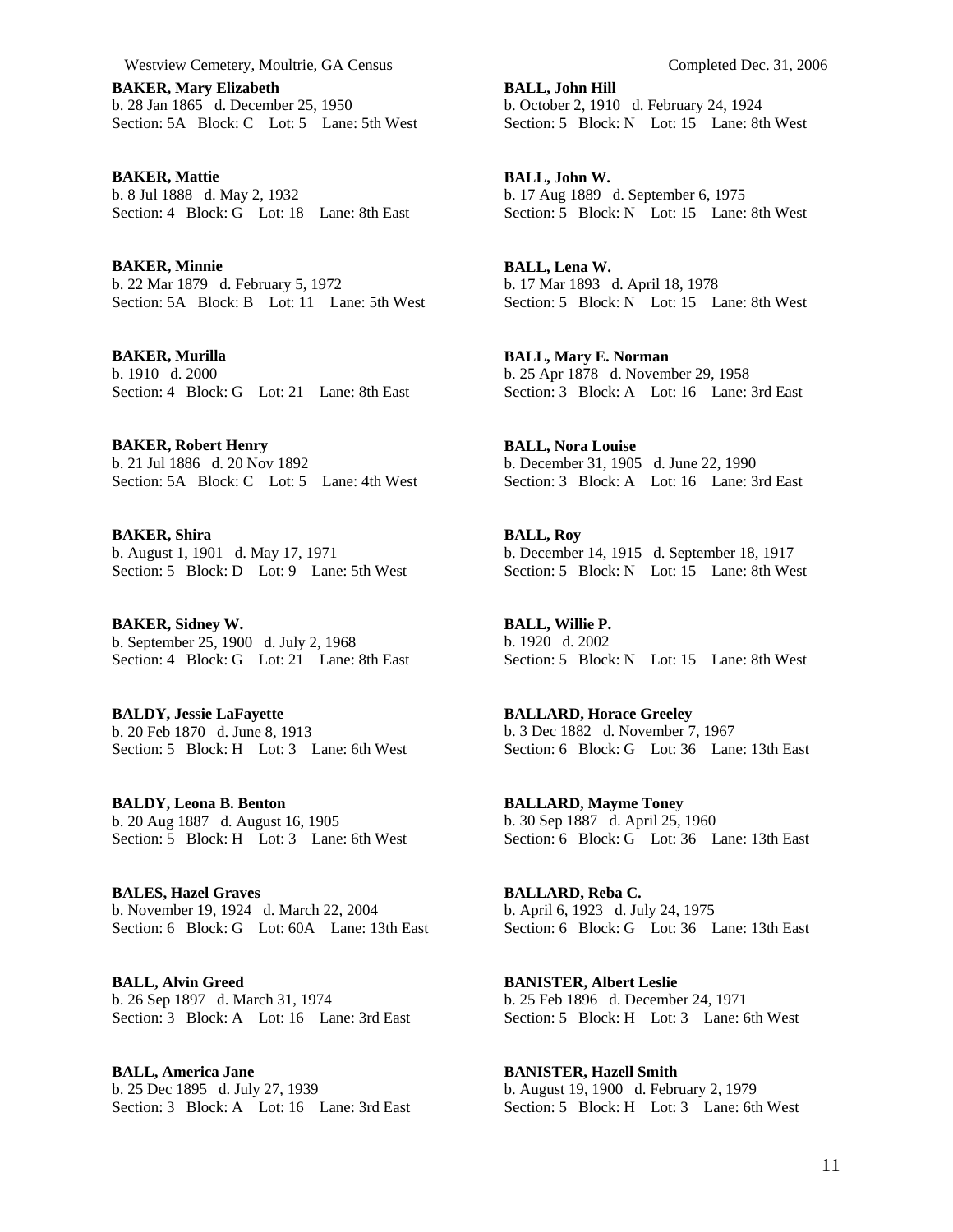**BANKS, Howard W.**  b. December 1, 1907 d. July 14, 1955 Section: 6 Block: B Lot: 39 Lane: 9th East

**BANKS, Lila C.**  b. February 14, 1976 d. Section: 6 Block: B Lot: 39 Lane: 9th East

**BANNISTER, Charles A.**  b. March 2, 1915 d. May 26, 1978 Section: 7 Block: D Lot: 2A/10 Lane: 11th West

**BANNISTER, Irelia Southerland**  b. 25 May 1895 d. November 2, 1988 Section: 7 Block: D Lot: 2A/12 Lane: 11th West

**BANNISTER, Joseph A.**  b. 10 Nov 1880 d. February 18, 1960 Section: 7 Block: D Lot: 2A/11 Lane: 11th West

**BANNISTER, Joseph Franklin**  b. August 4, 1927 d. September 4, 1993 Section: 7 Block: D Lot: 1A/13 Lane: 11th West

**BANNISTER, Queenelle Allen**  b. July 10, 1923 d. Section: 7 Block: D Lot: 1A/14 Lane: 11th West

**BANNISTER, Ryan Gage**  b. April 9, 1998 d. April 9, 1998 Section: 4 Block: K Lot: 40 Lane: 5th East

**BARATA, Lucy Brown**  b. 1930 d. 2006 Section: 1 Block: B Lot: 2 Lane: 6th West

**BARBER, A. T.**  b. 18 Oct 1863 d. July 10, 1911 Section: 4 Block: I Lot: 41 Lane: 6th East

**BARBER, Adeline**  b. 1922 d. 2004 Section: 4 Block: H Lot: 17 Lane: 7th East

**BARBER, Albert W.**  b. 1930 d. 2004 Section: 8 Block: S Lot: 9 Lane: ES RR **BARBER, Anna Lee**  b. December 5, 1952 d. October 14, 1970 Section: 4 Block: I Lot: 41 Lane: 6th East

**BARBER, Dorothy Ann Lee**  b. September 23, 1924 d. September 17, 1997 Section: 4 Block: I Lot: 41 Lane: 6th East

**BARBER, Elizabeth Clower**  b. May 17, 1913 d. November 4, 1995 Section: 4 Block: K Lot: 28A Lane: 5th East

**BARBER, Florence P.**  b. 19 May 1874 d. February 6, 1946 Section: 4 Block: I Lot: 20 Lane: 6th East

**BARBER, Leo Thomas**  b. 10 May 1896 d. March 10, 1987 Section: 4 Block: I Lot: 41 Lane: 6th East

**BARBER, LeRoy**  b. 11 Dec 1893 d. October 12, 1965 Section: 4 Block: H Lot: 17 Lane: 7th East

**BARBER, LeRoy Robert** Veteran b. February 7, 1920 d. April 7, 1965 Section: 4 Block: H Lot: 17 Lane: 7th East

**BARBER, Louise White**  b. 6 Oct 1894 d. February 24, 1977 Section: 4 Block: I Lot: 41 Lane: 6th East

**BARBER, Lucile Dykes**  b. April 1, 1903 d. January 18, 1994 Section: 3 Block: B Lot: 13 Lane: 2nd East

**BARBER, Martha Fitzgerald Spencer**  b. 17 Mar 1893 d. February 19, 1988 Section: 4 Block: H Lot: 17 Lane: 7th East

**BARBER, Mrs. A. T.**  b. 31 Jul 1870 d. September 29, 1936 Section: 4 Block: I Lot: 41 Lane: 6th East

**BARBER, W. H.**  b. April 8, 1962 d. November 12, 1923 Section: 4 Block: I Lot: 20 Lane: 6th East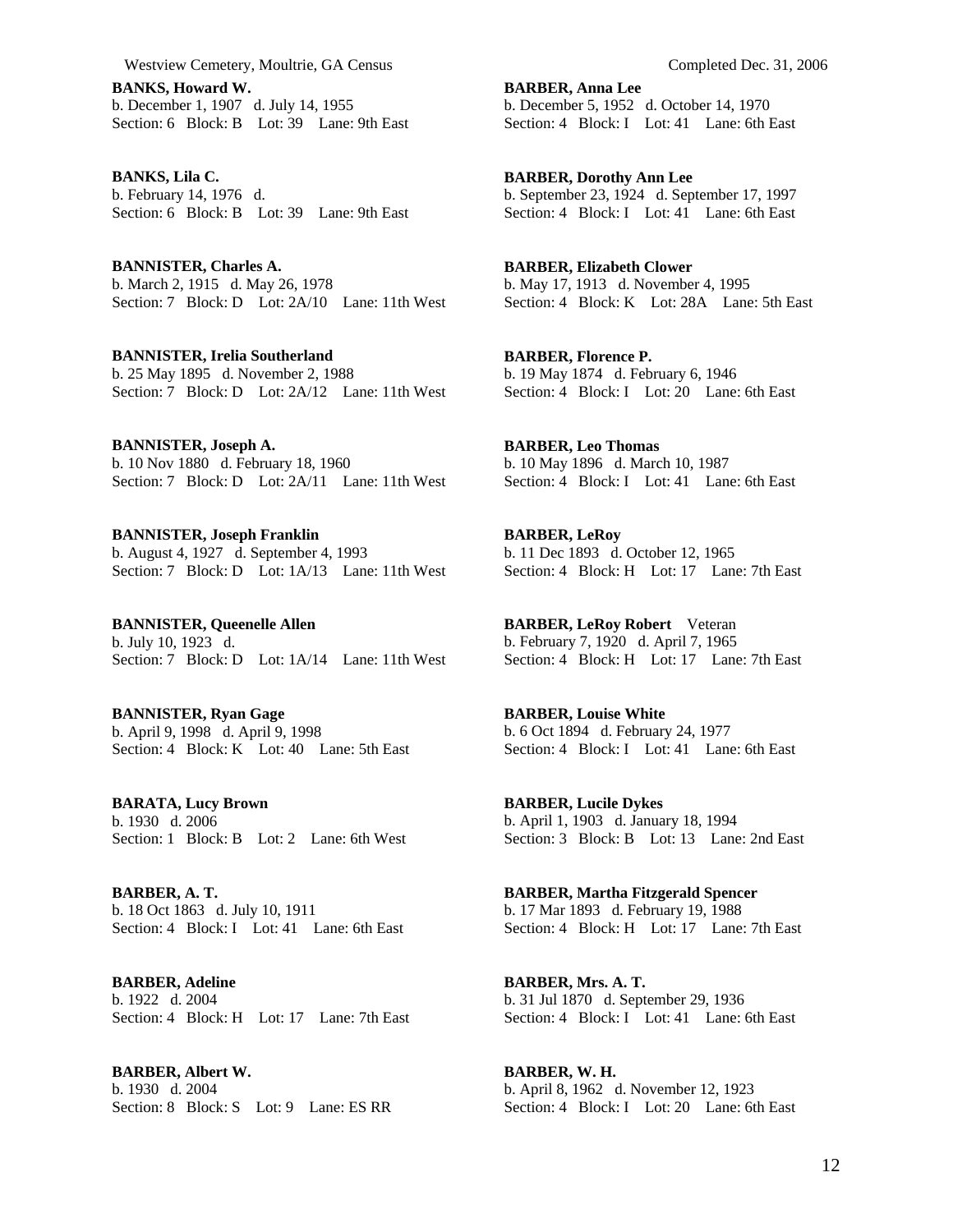**BARBER, William Henry**  b. February 9, 1901 d. August 4, 1954 Section: 3 Block: B Lot: 13 Lane: 2nd East

**BARBER, William Henry III**  b. December 3, 1918 d. October 9, 1919 Section: 4 Block: H Lot: 17 Lane: 7th East

**BARDEN, baby son**  b. May 29, 1980 d. May 29, 1980 Section: 6 Block: E2 Lot: 28 Lane: 12th East

**BARDEN, Eula Conner**  b. d. July 18, 1991 Section: 3 Block: D Lot: 5 Lane: 3rd West

## **BARDEN, Guy Daniel**

b. 21 Sep 1899 d. April 9, 1965 Section: 3 Block: D Lot: 5 Lane: 3rd West

## **BAREFIELD, Orrie Belle Edwards**

b. 11 Feb 1880 d. January 27, 1959 Section: 6 Block: C Lot: 58 Lane: 10th East

**BAREFIELD, Willie Monroe**  b. 27 Sep 1873 d. December 25, 1958

Section: 6 Block: C Lot: 58 Lane: 10th East

**BARFIELD, Agnes W.**  b. December 1, 1927 d. Section: 6 Block: A Lot: 28 Lane: Circle Dr. North

**BARFIELD, Arthur B.** Veteran b. April 6, 1908 d. March 5, 1976 Section: 4 Block: H Lot: 8A Lane: 7th East

**BARFIELD, Christine Harrell**  b. June 14, 1923 d. December 31, 1981 Section: 4 Block: K Lot: 4B Lane: 5th East

**BARFIELD, Edgar Keith**  b. November 14, 1958 d. December 8, 1962 Section: 6 Block: C Lot: 77 Lane: 10th East

**BARFIELD, Emily "Kay"**  b. September 9, 1954 d. June 4, 2001 Section: 6 Block: A Lot: 28 Lane: Circle Dr. **North** 

**BARFIELD, Iva R.**  b. December 4, 1913 d. April 21, 1983 Section: 4 Block: H Lot: 8A Lane: 7th East

**BARFIELD, James R.**  b. February 24, 1903 d. March 7, 1938 Section: 4 Block: F Lot: 5 Lane: EN RR

**BARFIELD, James R. Jr.**  b. September 25, 1920 d. March 11, 1931 Section: 4 Block: F Lot: 5 Lane: EN RR

**BARFIELD, Lanelle Stanaland**  b. June 30, 1938 d. April 24, 1996 Section: 6 Block: C Lot: 77 Lane: 10th East

**BARFIELD, Melissa Inez**  b. May 6, 1966 d. November 6, 1966 Section: 6 Block: C Lot: 77 Lane: 10th East

**BARFIELD, Olin Keith**  b. April 17, 1933 d. November 3, 1988 Section: 6 Block: C Lot: 77 Lane: 10th East

**BARFIELD, Olin Kenneth**  b. October 24, 1964 d. May 24, 1965 Section: 6 Block: C Lot: 77 Lane: 10th East

**BARFIELD, Paul H.**  b. August 30, 1917 d. June 22, 1968 Section: 4 Block: K Lot: 4B Lane: 5th East

**BARFIELD, Tom "Keith"**  b. January 4, 1960 d. Section: 6 Block: A Lot: 28 Lane: Circle Dr. **North** 

**BARFIELD, Tom W.** Mason b. September 27, 1920 d. May 5, 1988 Section: 6 Block: A Lot: 28 Lane: Circle Dr. North

**BARHITE, Nancy C.**  b. 8 Feb 1898 d. April 19, 1981 Section: 6 Block: D Lot: 86 Lane: 11th East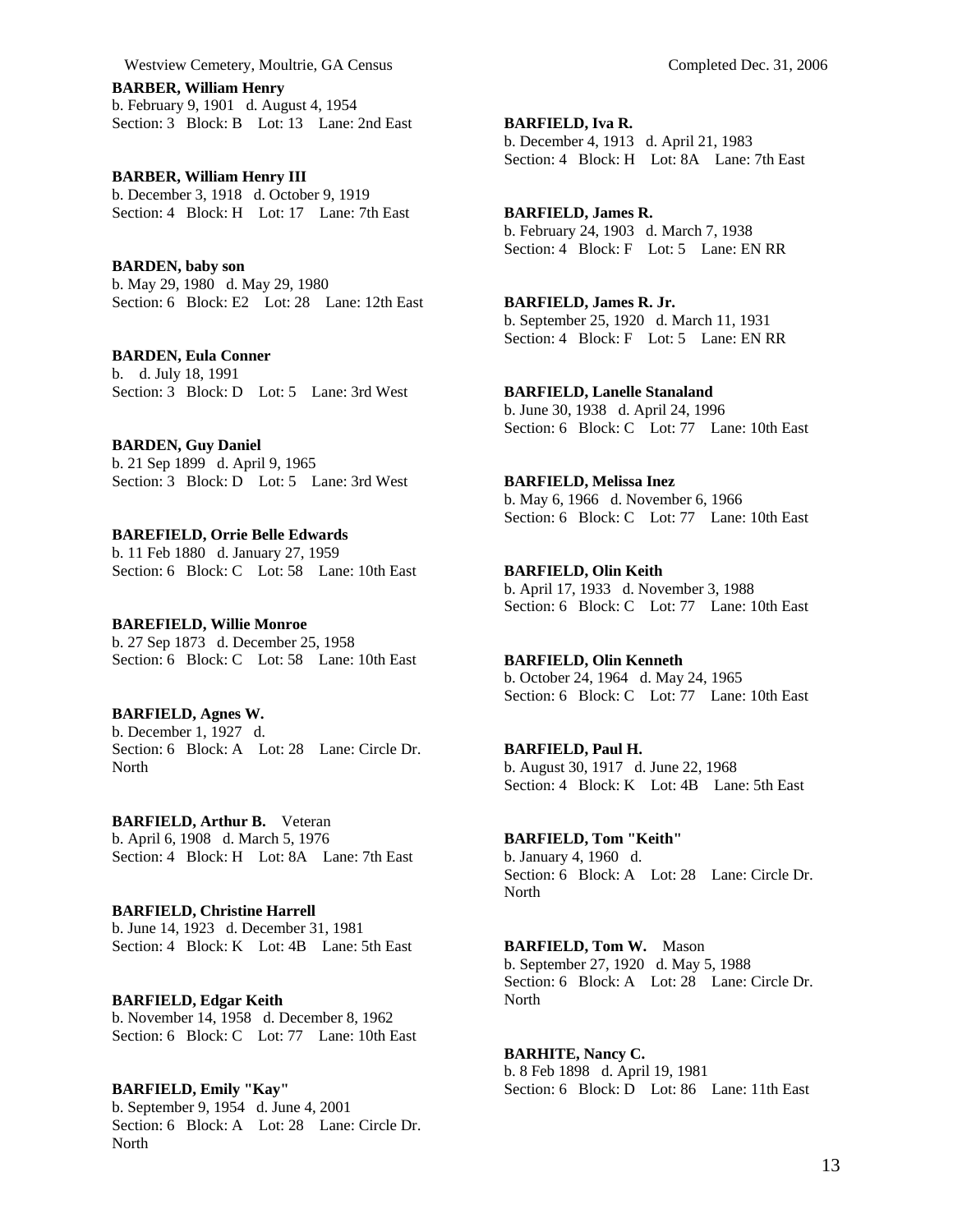**BARHITE, Willard H.**  b. 12 May 1883 d. September 21, 1951 Section: 6 Block: D Lot: 86 Lane: 11th East

**BARLOW, Brenda Ann**  b. June 1, 1941 d. June 2, 1941 Section: 2 Block: E2 Lot: 20 Lane: 2nd West

**BARLOW, Felton W.**  b. October 30, 1923 d. Section: 6 Block: E2 Lot: 61 Lane: 12th East

**BARLOW, Franklin Darnell**  b. May 18, 1933 d. January 21, 1959 Section: 6 Block: E2 Lot: 61 Lane: 12th East

**BARLOW, Henry Bernard** Veteran b. January 16, 1922 d. April 6, 1991 Section: 6 Block: E2 Lot: 61 Lane: 12th East

**BARLOW, Lincoln**  b. November 3, 1917 d. February 25, 2002 Section: 2 Block: E2 Lot: 20 Lane: 2nd West

**BARLOW, Maggie M.**  b. April 26, 1903 d. May 23, 1975 Section: 6 Block: E2 Lot: 61 Lane: 12th East

**BARLOW, Maxine Y.**  b. August 27, 1936 d. Section: 6 Block: G Lot: 46 Lane: 13th East

**BARLOW, Mildred Alene Dunn**  b. August 23, 1921 d. Section: 2 Block: E2 Lot: 20 Lane: 2nd West

**BARLOW, Richard Lynn**  b. June 21, 1955 d. Section: 6 Block: G Lot: 46 Lane: 13th East

**BARLOW, Ruben Kenneth**  b. 14 Apr 1898 d. November 14, 1964 Section: 6 Block: E2 Lot: 61 Lane: 12th East

**BARLOW, Thomas W.**  b. 31 Jan 1895 d. December 6, 1966 Section: 6 Block: E2 Lot: 61 Lane: 12th East

**BARLOW, Thomas W.**  b. March 1, 1936 d. May 28, 2004 Section: 6 Block: G Lot: 46 Lane: 13th East

**BARNES, Grace L.**  b. April 11, 1915 d. June 13, 1949 Section: 2 Block: E2 Lot: 35 Lane: 2nd West

**BARNES, Howard Taft** Veteran b. January 14, 1909 d. November 25, 1965 Section: 3 Block: C Lot: 37 Lane: 1st East

**BARNES, Robert Lynn**  b. September 26, 1912 d. June 10, 1945 Section: 2 Block: E2 Lot: 35 Lane: 2nd West

**BARNWELL, Alton Oliver**  b. May 24, 1943 d. January 10, 1944 Section: 3 Block: C Lot: 12 Lane: 1st East

**BARNWELL, Beverly J. Berry "Me Ma"**  b. December 21, 1938 d. October 8, 1989 Section: 3 Block: B Lot: 37 Lane: 2nd East

**BARNWELL, Elmer Dow (Ladd)**  b. May 9, 1911 d. August 1, 1992 Section: 3 Block: C Lot: 12 Lane: 1st East

**BARNWELL, Eula Grace Boozer**  b. 10 Oct 1882 d. December 31, 1966 Section: 3 Block: C Lot: 12 Lane: 1st East

**BARNWELL, Gladys D.**  b. August 13, 1913 d. June 18, 1951 Section: 3 Block: C Lot: 12 Lane: 1st East

**BARNWELL, Harrell O.** Veteran b. April 28, 1918 d. May 14, 1975 Section: 3 Block: C Lot: 12 Lane: 1st East

**BARNWELL, Irvin Eugene** Veteran b. December 23, 1934 d. March 22, 1991 Section: 4 Block: G Lot: 24 Lane: 8th East

**BARNWELL, Pauline**  b. January 3, 1912 d. January 29, 1969 Section: 3 Block: C Lot: 12 Lane: 1st East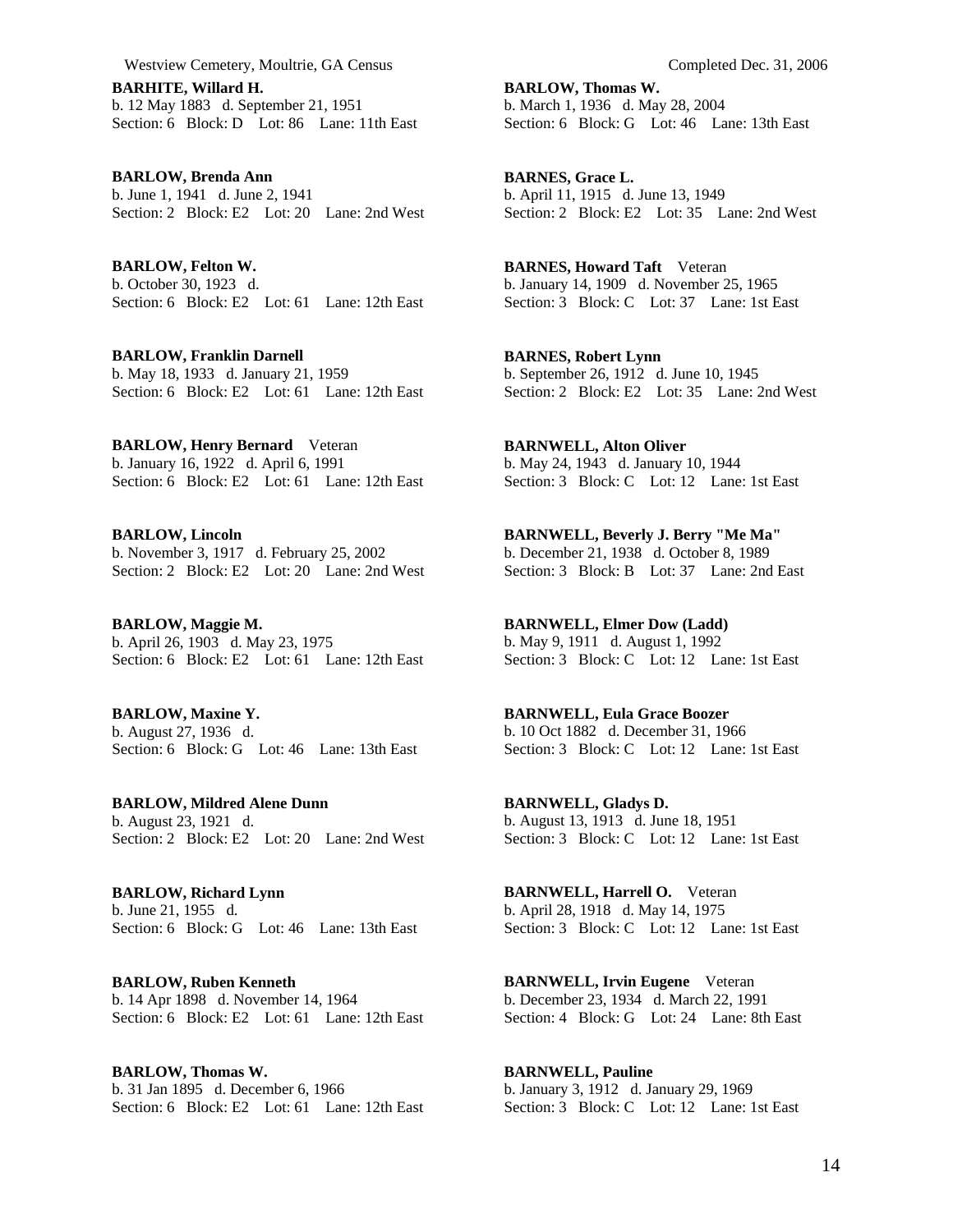**BARRENTINE, J.P.L.**  b. 5 Nov 1878 d. December 6, 1918 Section: 4 Block: L Lot: 17 Lane: 4th East

**BARRINGTON, Clara D.**  b. October 14, 1905 d. April 5, 1986 Section: 2 Block: B Lot: 15 Lane: 2nd West

**BARRINGTON, Eddie**  b. July 17, 1909 d. January 28, 1972 Section: 2 Block: B Lot: 15 Lane: 2nd West

**BARRINGTON, infant son**  b. d. Section: 2 Block: B Lot: 15 Lane: 2nd West

**BARRINGTON, Larry E.**  b. March 10, 1938 d. April 26, 1962 Section: 2 Block: B Lot: 15 Lane: 2nd West

**BARTON, Ty Alan**  b. September 11, 1954 d. September 14, 1954 Section: 6 Block: D Lot: 50 Lane: 11th East

**BASKIN, D. J.**  b. 7 Mar 1849 d. Section: 4 Block: I Lot: 15 Lane: 6th East

**BASKIN, Georgia Bivins**  b. February 15, 1954 d. March 15, 1915 Section: 4 Block: I Lot: 15 Lane: 6th East

**BASS, Edna**  b. February 22, 1927 d. February 25, 1927 Section: 4 Block: L Lot: 29 Lane: 4th East

**BASS, Janiece Fisher**  b. January 9, 1918 d. December 28, 1999 Section: 6 Block: G Lot: 60 Lane: 13th East

**BASS, Sarah Tempie**  b. November 27, 1925 d. Section: 4 Block: L Lot: 29 Lane: 4th East

**BASS, Vonnie O'Quinn**  b. 19 Apr 1888 d. September 26, 1982 Section: 4 Block: L Lot: 29 Lane: 4th East **BASS, Zack F.**  b. 2 Jul 1883 d. June 1, 1942 Section: 4 Block: L Lot: 29 Lane: 4th East

**BATES, Charles Pickens**  b. 15 Oct 1884 d. April 5, 1968 Section: 7 Block: B Lot: 88 Lane: 13th West

**BATES, Eoline Powell**  b. July 7, 1903 d. February 29, 1996 Section: 5 Block: G Lot: 4 Lane: 6th West

**BATES, Sidney**  b. April 11, 1905 d. 2005 Section: 7 Block: B Lot: 88 Lane: 13th West

**BATES, Vallie E. Davis**  b. November 6, 1905 d. December 2, 1989 Section: 7 Block: B Lot: 88 Lane: 13th West

**BATTLE, ROY ALVA**  b. 19 Jul 1886 d. January 20, 1919 Section: 4 Block: K Lot: 10A Lane: 5th East

**BATTLE, Artur W.**  b. 18 Mar 1865 d. December 22, 1907 Section: 5 Block: J Lot: 8 Lane: 7th West

**BATTLE, Cobbie Melton**  b. 9 Sep 1878 d. September 7, 1903 Section: 5 Block: C Lot: 8 Lane: 5th West

**BATTLE, infant daughter**  b. d. Section: 5 Block: C Lot: 8 Lane: 5th West

**BATTLE, infant son**  b. d. Section: 5 Block: C Lot: 8 Lane: 5th West

**BATTLE, Katie Lou Groover**  b. 17 Jan 1888 d. January 25, 1919 Section: 4 Block: K Lot: 10A Lane: 5th East

**BATTLE, Lessie Stanaland**  b. 23 Oct 1867 d. December 7, 1953 Section: 5 Block: J Lot: 8 Lane: 7th West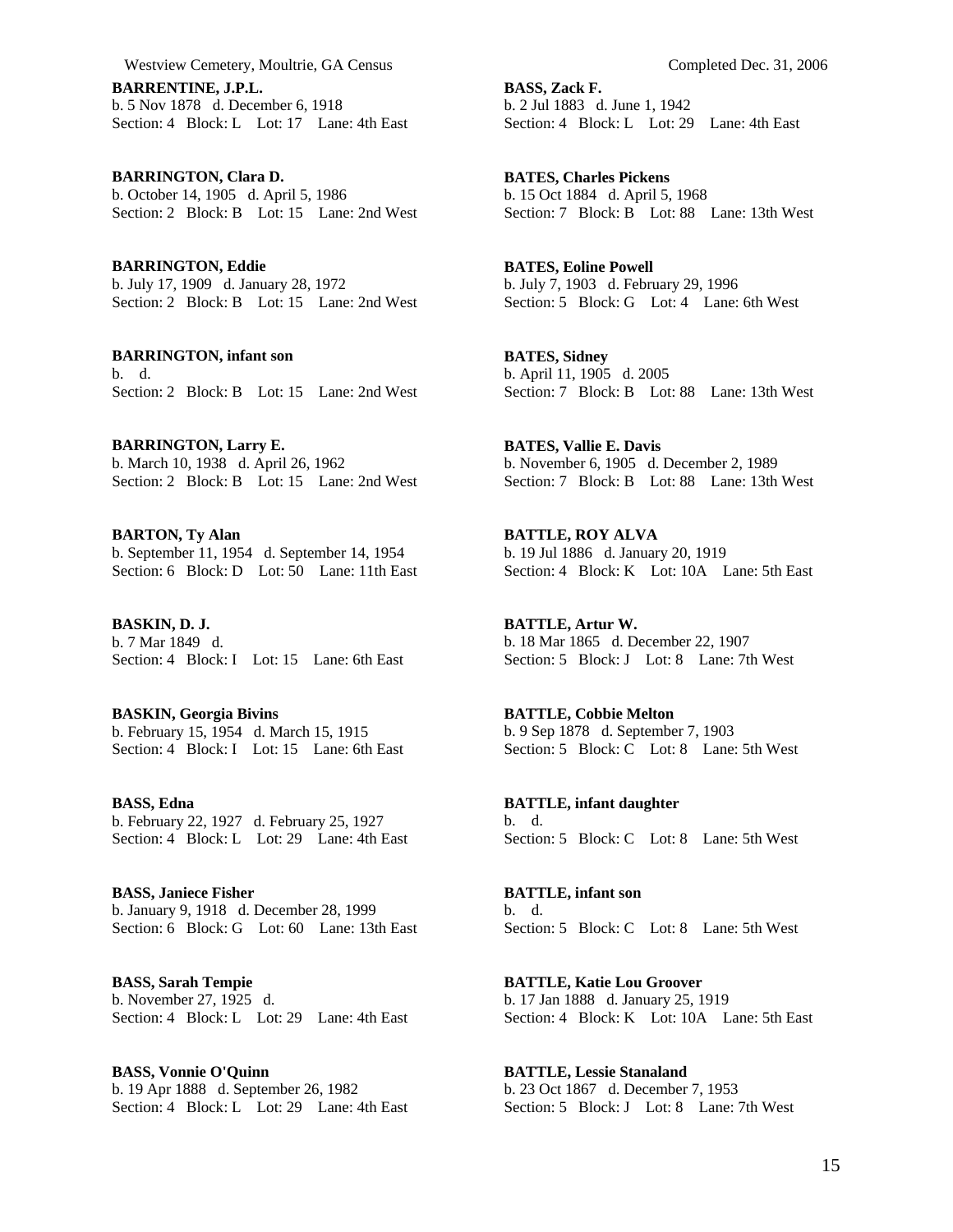**BATTLE, unknown infant**  b. d. Section: 4 Block: K Lot: 10A Lane: 5th East

**BATTLE, unmarked**  b. d. Section: 5 Block: C Lot: 8 Lane: 5th West

**BATTS, Millard**  b. November 12, 1904 d. October 8, 1979 Section: 3 Block: B Lot: 25 Lane: 2nd East

**BAXTER, Allie Seay**  b. May 20, 1917 d. July 20, 2004 Section: 6 Block: D Lot: 3 Lane: 11th East

**BAXTER, Alma E.**  b. 11 Jun 1893 d. September 2, 1977 Section: 6 Block: D Lot: 2 Lane: 11th East

**BAXTER, Jesse Lloyd**  b. January 26, 1913 d. August 8, 1982 Section: 6 Block: D Lot: 3 Lane: 11th East

**BAXTER, Jessie Lee**  b. 16 Jun 1891 d. September 25, 1950 Section: 6 Block: D Lot: 2 Lane: 11th East

**BEARD, Bradford B.**  b. 18 May 1891 d. October 23, 1918 Section: 4 Block: I Lot: 30 Lane: 6th East

**BEARD, child**  b. d. Section: 4 Block: I Lot: 30 Lane: 6th East

**BEARD, Ennis Lee**  b. 30 Jul 1896 d. July 15, 1957 Section: 6 Block: B Lot: 12 Lane: 9th East

**BEARD, Eugene Monk**  b. December 27, 1931 d. June 13, 1991 Section: 4 Block: I Lot: 30 Lane: 6th East

**BEARD, Frances Ward**  b. February 12, 1902 d. August 29, 1967 Section: 6 Block: B Lot: 12 Lane: 9th East

**BEARD, Genie Robison**  b. 23 Feb 1879 d. December 12, 1962 Section: 3 Block: B Lot: 21 Lane: 2nd East

**BEARD, George H.**  b. 1879 d. 1954 Section: 3 Block: B Lot: 24 Lane: 2nd East

**BEARD, Hattie T.**  b. 1877 d. 1940 Section: 3 Block: B Lot: 24 Lane: 2nd East

**BEARD, John Franklin**  b. May 14, 1921 d. January 29, 1998 Section: 3 Block: A Lot: 10C Lane: 3rd East

**BEARD, John W.**  b. 1886 d. 1935 Section: 4 Block: 1 Lot: 30 Lane: 6th East

**BEARD, Laura Duncan**  b. January 20, 1920 d. February 14, 1995 Section: 6 Block: A Lot: 40 Lane: Circle Dr. North

**BEARD, Mary Huber**  b. August 17, 1921 d. August 27, 1996 Section: 3 Block: A Lot: 10C Lane: 3rd East

**BEARD, Matilda Monk**  b. 11 Oct 1890 d. December 14, 1947 Section: 4 Block: I Lot: 30 Lane: 6th East

**BEARD, Olin Harold**  b. 1909 d. 1966 Section: 3 Block: B Lot: 24 Lane: 2nd East

**BEARD, Robert Cecil Sr.**  b. August 13, 1905 d. May 28, 1979 Section: 3 Block: B Lot: 21 Lane: 2nd East

**BEARD, Robert W.**  b. 26 Dec 1874 d. January 9, 1955 Section: 3 Block: B Lot: 21 Lane: 2nd East

**BEARD, Rollin F.**  b. 1904 d. 1986 Section: 3 Block: B Lot: 24 Lane: 2nd East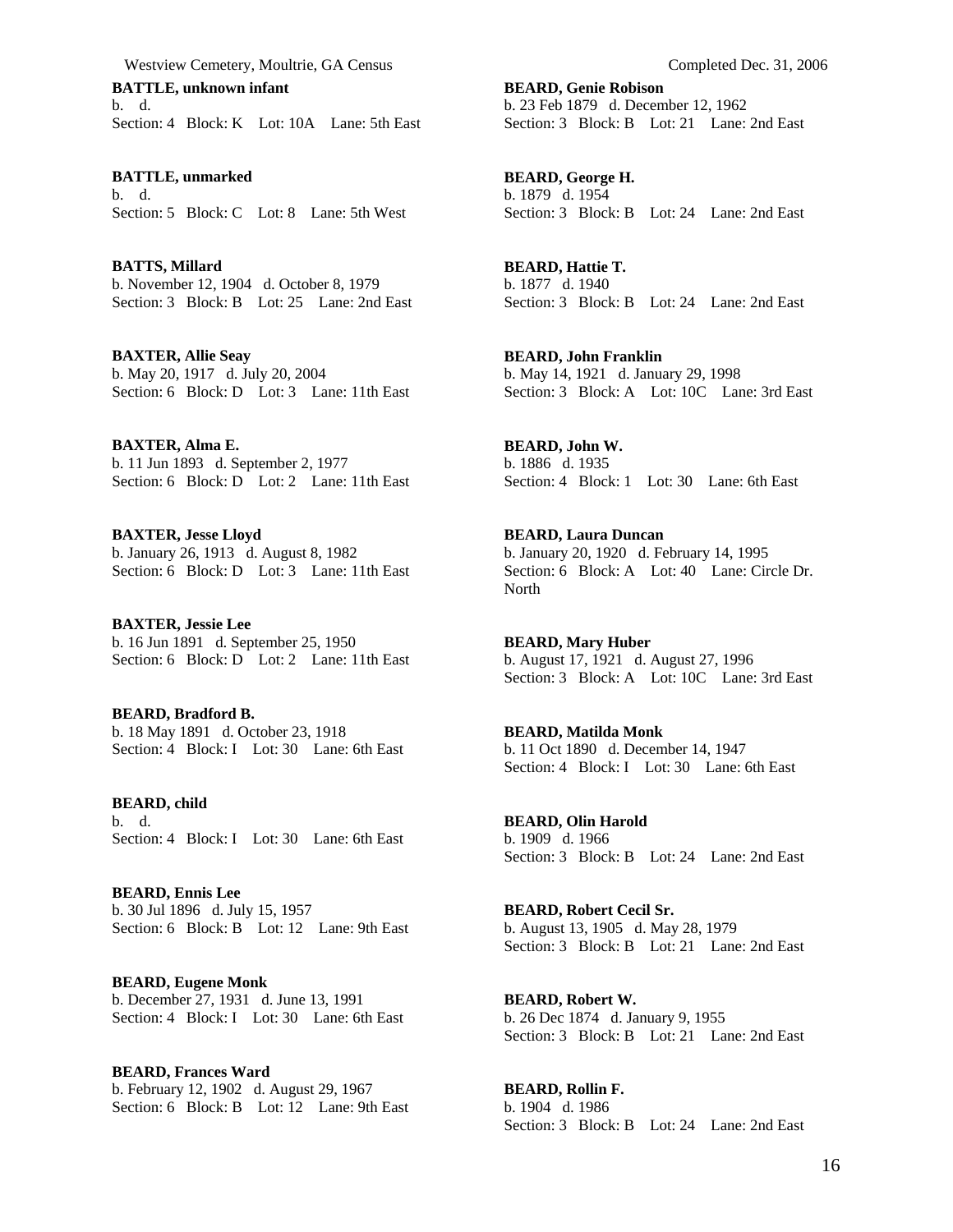**BEARD, Ruby G.**  b. 1912 d. 1994 Section: 3 Block: B Lot: 24 Lane: 2nd East

**BEARD, Thomas V.**  b. 14 Feb 1890 d. April 12, 1955 Section: 4 Block: I Lot: 30 Lane: 6th East

**BEARD, Thomas Valentine Jr.** Veteran b. June 30, 1918 d. March 29, 1990 Section: 6 Block: A Lot: 40 Lane: Circle Dr. **North** 

**BEASLEY, Chester S.**  b. August 10, 1902 d. December 30, 1962 Section: 6 Block: C Lot: 26 Lane: 10th East

**BEASLEY, George Lester**  b. 15 Dec 1883 d. December 3, 1968 Section: 3 Block: B Lot: 38 Lane: 2nd East

**BEASLEY, Mary Robinson**  b. 2 Jul 1889 d. June 4, 1958 Section: 3 Block: B Lot: 38 Lane: 2nd East

**BEASON, Clyde**  b. 17 Mar 1899 d. May 7, 1973 Section: 6 Block: G Lot: 40 Lane: 13th East

**BEASON, Jewell Kelley**  b. September 23, 1909 d. February 14, 1960 Section: 6 Block: G Lot: 40 Lane: 13th East

**BEATTY, unknown adult**  b. d. Section: 5 Block: K Lot: 20 Lane: 7th West

**BEATTY, unknown child**  b. d. Section: 5 Block: K Lot: 20 Lane: 7th West

**BEATY, Barbara Ellis**  b. January 29, 1934 d. January 5, 2004 Section: 6 Block: E Lot: 33 Lane: 12th East

**BEATY, Bernice Nash Goodman**  b. April 13, 1928 d. October 8, 1996 Section: 7 Block: B Lot: 52 Lane: 13th West b. 13 Mar 1871 d. February 20, 1918 Section: 4 Block: G Lot: 13 Lane: 8th East

**BEATY, Charles Jr.**  b. February 2, 1908 d. July 5, 1952 Section: 4 Block: G Lot: 13 Lane: 8th East

**BEATY, Dorothy S.**  b. December 18, 1907 d. May 22, 1998 Section: 4 Block: G Lot: 13 Lane: 8th East

**BEATY, Fred H.**  b. June 1, 1905 d. July 29, 1976 Section: 4 Block: G Lot: 13 Lane: 8th East

**BEATY, Hannah Lou Mansfield**  b. August 20, 1929 d. September 14, 2001 Section: 6 Block: C Lot: 43 Lane: 10th East

**BEATY, Herbert Lamar**  b. August 7, 1925 d. January 28, 2003 Section: 6 Block: C Lot: 43 Lane: 10th East

**BEATY, Laura H.**  b. 11 Oct 1894 d. April 1, 1988 Section: 4 Block: I Lot: 18 Lane: 6th East

**BEATY, Leslie**  b. 1 Sep 1893 d. July 14, 1974 Section: 4 Block: I Lot: 18 Lane: 6th East

**BEATY, Stephen Lamar**  b. September 13, 1951 d. December 28, 1951 Section: 6 Block: C Lot: 43 Lane: 10th East

**BEATY, Vernel Prince**  b. July 8, 1927 d. October 14, 1957 Section: 6 Block: E Lot: 33 Lane: 12th East

**BEAVERS, Charles Fulmer**  b. February 21, 1902 d. March 29, 1921 Section: 4 Block: I Lot: 5 Lane: 6th East

**BECTON, Alma M.**  b. 25 Sep 1895 d. January 24, 1977 Section: 3 Block: F Lot: 2 Lane: 1st West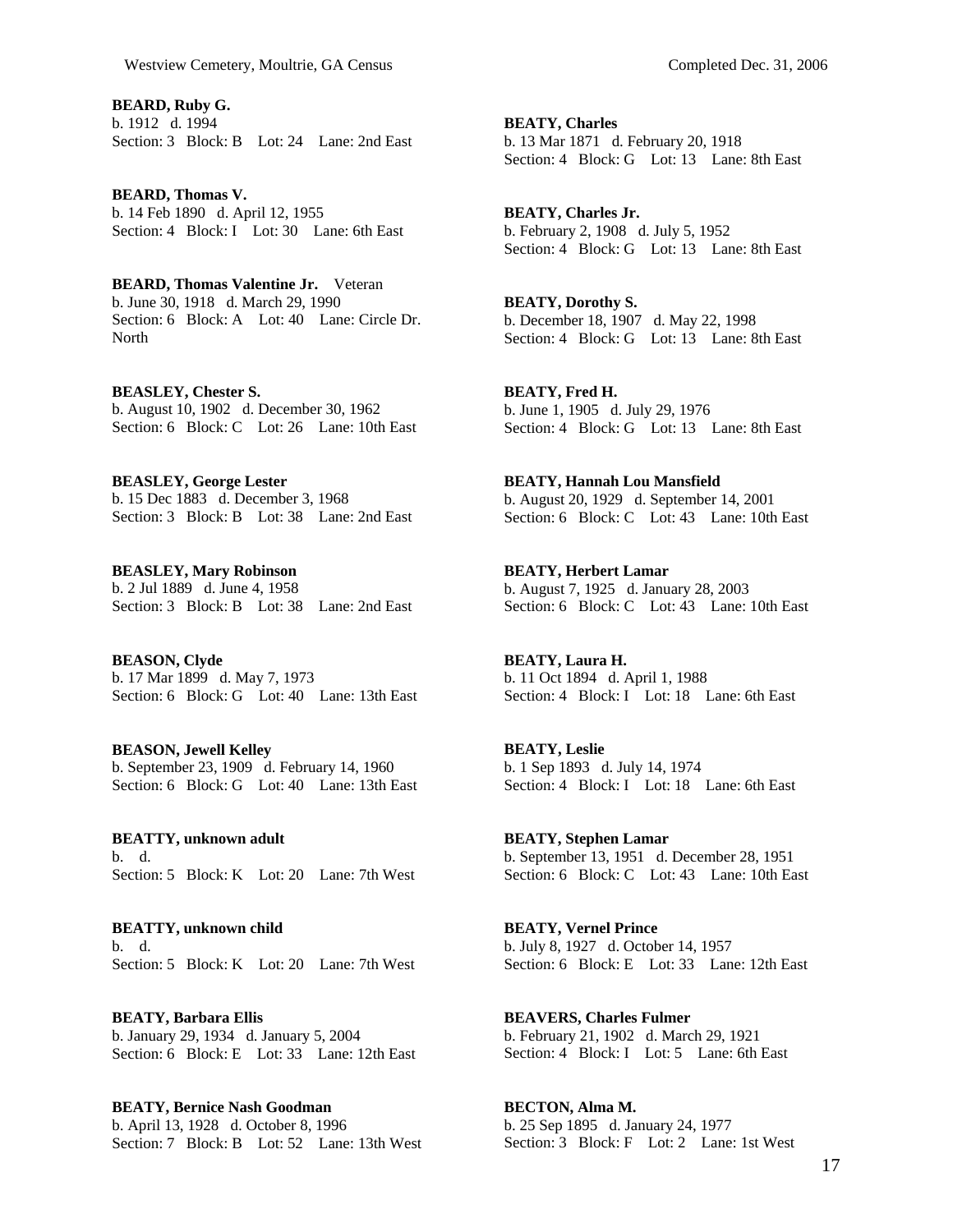**BECTON, John T.**  b. 5 Apr 1884 d. September 3, 1947 Section: 3 Block: F Lot: 2 Lane: 1st West

**BECTON, Thomas M.**  b. February 19, 1930 d. September 11, 1994 Section: 3 Block: F Lot: 2 Lane: 1st West

**BEDGOOD, Essum**  b. 17 Jul 1893 d. May 21, 1965 Section: 3 Block: F Lot: 3 Lane: 1st West

**BEDGOOD, Harry D.**  b. July 18, 1913 d. January 9, 1977 Section: 3 Block: F Lot: 3 Lane: 1st West

**BEDGOOD, W. Henry**  b. 28 Aug 1884 d. November 2, 1957 Section: 3 Block: F Lot: 3 Lane: 1st West

**BELCHER, Eva Saville**  b. March 8, 1904 d. August 26, 1983 Section: 2 Block: D Lot: 7 Lane: 3rd West

## **BELCHER, James Russell**  b. 14 May 1892 d. June 9, 1962

Section: 6 Block: F Lot: 2 Lane: Circle Dr. South

**BELCHER, Jesse Oliver**  b. 27 Jun 1898 d. January 14, 1963 Section: 2 Block: D Lot: 7 Lane: 3rd West

**BELCHER, Laura Ellis**  b. January 15, 1900 d. June 13, 1987 Section: 6 Block: F Lot: 2 Lane: Circle Dr. South

**BELL, Bunice Lorine Reeves**  b. October 8, 1914 d. March 26, 1991 Section: 1 Block: B Lot: 7 Lane: 6th West

**BELL, Enoch E.**  b. 1918 d. 1974 Section: 5A Block: C Lot: 4 Lane: 4th West **BELL, Etta Croft**  b. October 6, 1906 d. May 27, 1954 Section: 6 Block: C Lot: 4 Lane: 10th East

**BELL, James William**  b. May 6, 1911 d. May 17, 1984 Section: 1 Block: B Lot: 7 Lane: 6th West

**BELL, Kate Martin**  b. 28 Apr 1863 d. September 18, 1948 Section: 4 Block: K Lot: 11 Lane: 5th East

**BELL, Martha**  b. 1914 d. 1918 Section: 4 Block: K Lot: 11 Lane: 5th East

**BELL, Sandra Brown**  b. October 1, 1940 d. January 29, 2000 Section: 5 Block: P Lot: 10 Lane: 8th West

**BELL, Tom Dewitt**  b. May 15, 1908 d. November 19, 1948 Section: 3 Block: C Lot: 1 Lane: 1st East

**BELL, Virginia Lorine**  b. August 30, 1933 d. February 22, 1941 Section: 1 Block: B Lot: 7 Lane: 6th West

**BELL, W. M.**  b. June 28, 1916 d. June 28, 1916 Section: 4 Block: H Lot: 32 Lane: 7th East

**BELVIN, Grace Baird**  b. March 12, 1907 d. October 22, 1967 Section: 2 Block: C Lot: 1 Lane: 1st West

**BELVIN, James Pete**  b. October 29, 1907 d. July 20, 1985 Section: 6 Block: B Lot: 53 Lane: 9th East

**BELVIN, James Wiley Jr.**  b. February 14, 1931 d. August 26, 1947 Section: 2 Block: C Lot: 1 Lane: 1st West

**BELVIN, James Wiley Sr.**  b. 23 Jan 1896 d. February 17, 1963 Section: 2 Block: C Lot: 1 Lane: 1st West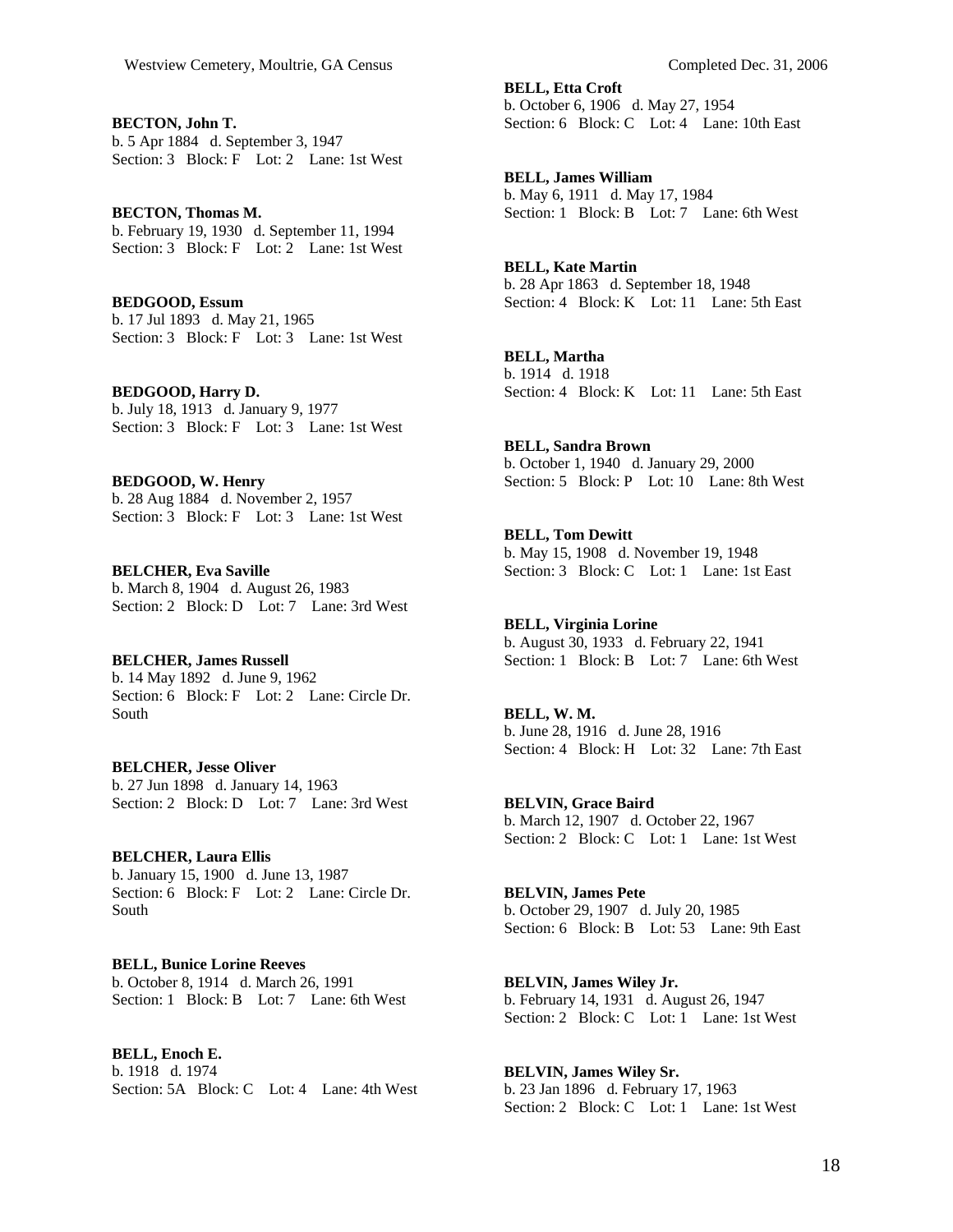**BELVIN, Leila Brown**  b. May 19, 1908 d. September 18, 1990 Section: 6 Block: B Lot: 53 Lane: 9th East

**BELVIN, Mary Ann**  b. August 24, 1964 d. August 24, 1964 Section: 6 Block: B Lot: 53 Lane: 9th East

**BENDER, Mildred**  b. d. Section: 8 Block: B Lot: 4 Lane: ES RR

**BENDER, Tommie**  b. October 13, 1944 d. March 3, 2001 Section: 8 Block: B Lot: 4 Lane: ES RR

**BENNETT, Albert Theo** Veteran b. July 29, 1923 d. January 10, 2003 Section: 8 Block: R Lot: 9 Lane: ES RR

**BENNETT, Alice Rogers**  b. 8 Apr 1878 d. January 2, 1944 Section: 1 Block: C Lot: 13 Lane: 5th West

**BENNETT, Carol N.**  b. September 26, 1927 d. February 26, 1989 Section: 6 Block: D Lot: 20 Lane: 11th East

**BENNETT, Charles Albert**  b. 20 Apr 1884 d. September 26, 1963 Section: 6 Block: D Lot: 19 Lane: 11th East

**BENNETT, Cora Jay**  b. 28 Aug 1892 d. November 11, 1978 Section: 6 Block: D Lot: 19 Lane: 11th East

**BENNETT, Dora L.**  b. 22 Jun 1866 d. May 7, 1948 Section: 4 Block: G Lot: 11 Lane: 8th East

**BENNETT, infant**  b. November 16, 1923 d. November 16, 1923 Section: 4 Block: K Lot: 24B Lane: 5th East

**BENNETT, Irene C.**  b. March 16, 1911 d. November 23, 1999 Section: 6 Block: D Lot: 20 Lane: 11th East

**BENNETT, John F.**  b. 27 Jan 1869 d. November 4, 1930 Section: 4 Block: G Lot: 11 Lane: 8th East

**BENNETT, Mamie E.**  b. 3 Sep 1894 d. December 2, 1923 Section: 4 Block: K Lot: 24B Lane: 5th East

**BENNETT, Margaret**  b. December 1, 1908 d. February 10, 2004 Section: 1 Block: C Lot: 13 Lane: 5th West

**BENNETT, Mozelle Boyles** on curve b. July 24, 1916 d. April 21, 2000 Section: 4 Block: F Lot: 3 Lane: EN RR

**BENNETT, Susan Luci**  b. July 6, 1970 d. July 6, 1970 Section: 8 Block: R Lot: 9 Lane: ES RR

**BENNETT, Tom E.**  b. December 4, 1908 d. September 25, 1987 Section: 6 Block: D Lot: 20 Lane: 11th East

**BENNETT, Virginia Butle4r**  b. December 16, 1925 d. Section: 8 Block: R Lot: 9 Lane: ES RR

**BENNETT, W. Claude**  b. 10 Jan 1893 d. November 4, 1966 Section: 4 Block: K Lot: 24B Lane: 5th East

**BENNETT, William Luther MD**  b. 6 Aug 1873 d. March 20, 1940 Section: 1 Block: C Lot: 13 Lane: 5th West

**BERRY, Edwin J.**  b. December 25, 1900 d. May 6, 1951 Section: 3 Block: B Lot: 37 Lane: 2nd East

**BERRY, W. Terrence "Terry"**  b. August 4, 1936 d. June 30, 1947 Section: 3 Block: B Lot: 37 Lane: 2nd East

**BERRY, Willie Symm Hall**  b. August 30, 1900 d. May 5, 1970 Section: 3 Block: B Lot: 37 Lane: 2nd East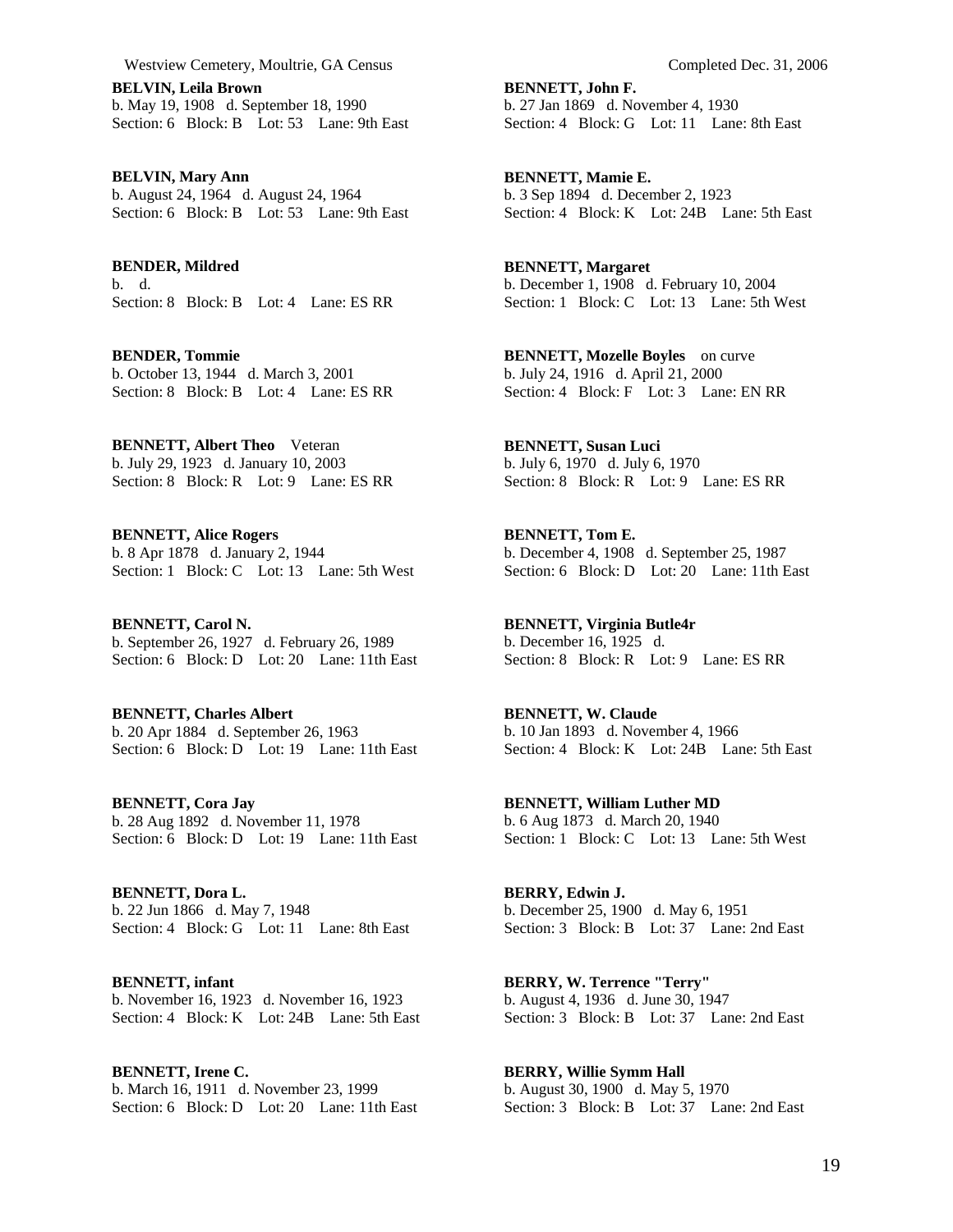**BEVERLY, D. M.**  b. 28 Jan 1882 d. June 17, 1948 Section: 5 Block: G Lot: 3 Lane: 6th West

**BEVERLY, Dollie Mae**  b. September 11, 1909 d. October 21, 1977 Section: 3 Block: B Lot: 30 Lane: 2nd East

**BEVERLY, Donnie Olin**  b. November 5, 1901 d. May 29, 1963 Section: 3 Block: B Lot: 30 Lane: 2nd East

**BEVERLY, Eloise K.**  b. April 28, 1924 d. Section: 6 Block: C Lot: 7 Lane: 10th East

**BEVERLY, Fred Butler**  b. May 18, 1913 d. December 26, 2004 Section: 5 Block: G Lot: 3 Lane: 6th West

**BEVERLY, Jonah J.**  b. 1 Apr 1895 d. February 15, 1971 Section: 6 Block: G Lot: 16B Lane: 13th East

**BEVERLY, Mary**  b. 20 Nov 1855 d. December 14, 1931 Section: 5 Block: G Lot: 3 Lane: 6th West

**BEVERLY, Millie I.**  b. 21 Apr 1897 d. July 19, 1958 Section: 6 Block: G Lot: 16B Lane: 13th East

**BEVERLY, Olin L.**  b. August 12, 1917 d. June 12, 2006 Section: 6 Block: C Lot: 7 Lane: 10th East

**BEVERLY, R. D.**  b. 27 Apr 1878 d. September 28, 1924 Section: 5 Block: G Lot: 3 Lane: 6th West

**BEVERLY, T. J.**  b. 11 Oct 1848 d. February 10, 1905 Section: 5 Block: G Lot: 3 Lane: 6th West

**BEVERLY, Zoro B.** Veteran b. November 26, 1916 d. November 12, 1982 Section: 4 Block: G Lot: 22 Lane: 8th East

**BINFORD, Margaret Morrison**  b. October 6, 1943 d. September 20, 1974 Section: 2 Block: A Lot: 7 Lane: 3rd West

**BINGHAM, Reed**  b. 4 Oct 1881 d. February 9, 1969 Section: 6 Block: C Lot: 95A Lane: 10th East

**BIRD, Vivian Majors**  b. January 24, 1909 d. October 26, 1973 Section: 5 Block: F Lot: 8 Lane: 6th West

**BISHOP, Ada Giles**  b. 23 Oct 1885 d. November 21, 1930 Section: 5 Block: N Lot: 20 Lane: 8th West

**BISHOP, Augustus W.**  b. 1829 d. 1919 Section: 5 Block: N Lot: 20 Lane: 8th West

**BISHOP, Flossie Dean**  b. March 18, 1900 d. February 29, 1992 Section: 5 Block: Q Lot: 5 Lane: WN RR

**BISHOP, James Edgar**  b. 16 Nov 1878 d. March 27, 1930 Section: 5 Block: N Lot: 20 Lane: 8th West

**BISHOP, James M.**  b. 24 Feb 1899 d. May 30, 1950 Section: 5 Block: Q Lot: 5 Lane: WN RR

**BISHOP, Mary Alice**  b. 10 Oct 1866 d. December 10, 1945 Section: 4 Block: L Lot: 50 Lane: 4th East

**BISHOP, Wetona**  b. September 7, 1922 d. February 17, 2005 Section: 5 Block: Q Lot: 5 Lane: WN RR

**BIVINS, Bonnell**  b. 22 Feb 1899 d. April 22, 1972 Section: 4 Block: G Lot: 18 Lane: 8th East

**BIVINS, Bonnell Strozier** DAR b. 18 Mar 1871 d. March 30, 1950 Section: 4 Block: G Lot: 18 Lane: 8th East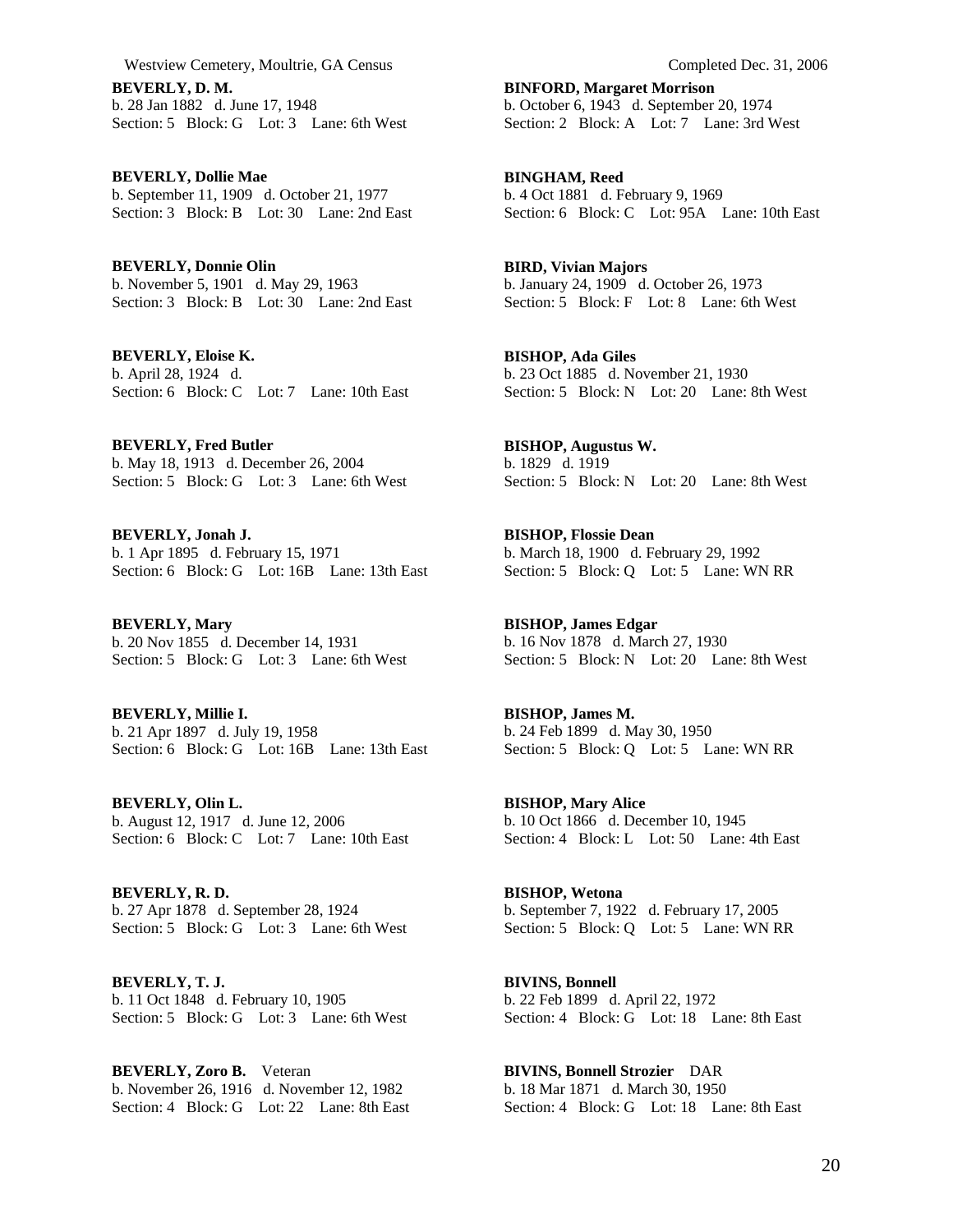**BIVINS, Dover**  b. February 14, 1905 d. November 22, 1978 Section: 7 Block: D Lot: 33 Lane: 11th West

**BIVINS, Frank Jarvis**  b. 16 Jun 1872 d. April 24, 1932 Section: 4 Block: G Lot: 18 Lane: 8th East

**BIVINS, infant daughter**  b. d. Section: 4 Block: G Lot: 18 Lane: 8th East

**BIVINS, James McAlpin**  b. September 16, 1908 d. August 22, 1976 Section: 4 Block: G Lot: 18 Lane: 8th East

**BIVINS, Lillian Wills**  b. November 5, 1906 d. April 25, 1995 Section: 4 Block: G Lot: 18 Lane: 8th East

**BIVINS, Martin Luther**  b. February 7, 1902 d. February 25, 1975 Section: 4 Block: G Lot: 18 Lane: 8th East

**BIVINS, Rosa Lee B.**  b. November 20, 1916 d. September 17, 1975 Section: 7 Block: D Lot: 33 Lane: 11th West

**BLACKBURN, Ethel H.**  b. July 10, 1931 d. Section: 7 Block: B Lot: 39 Lane: 13th West

**BLACKBURN, Hoyt Lee** Veteran b. October 1, 1922 d. October 10, 1989 Section: 7 Block: B Lot: 39 Lane: 13th West

**BLACKBURN, Marvin**  b. 1931 d. 1975 Section: 7 Block: B Lot: 39 Lane: 13th West

**BLACKBURN, Shirley**  b. June 26, 1902 d. October 14, 1965 Section: 7 Block: B Lot: 39 Lane: 13th West

**BLACKMAN, Buelah M.**  b. August 11, 1901 d. January 6, 1918 Section: 4 Block: L Lot: 44 Lane: 4th East **BLACKMAN, Elbert Curry**  b. March 6, 1904 d. February 14, 1961 Section: 4 Block: L Lot: 44 Lane: 4th East

**BLACKMAN, Ella Lucile McElhenney**  b. September 7, 1913 d. Section: 4 Block: L Lot: 44 Lane: 4th East

**BLACKMAN, Ella Mae Patterson**  b. 21 May 1876 d. March 16, 1947 Section: 4 Block: L Lot: 44 Lane: 4th East

**BLACKMAN, Harvey J.**  b. 1906 d. 1981 Section: 4 Block: L Lot: 44 Lane: 4th East

**BLACKMAN, O. Neil**  b. October 23, 1914 d. November 29, 1997 Section: 4 Block: L Lot: 44 Lane: 4th East

**BLACKMAN, Prince Albert**  b. 17 Jun 1880 d. March 17, 1937 Section: 4 Block: L Lot: 44 Lane: 4th East

**BLACKMAN, Ralph L.** Veteran b. August 28, 1918 d. September 28, 1971 Section: 4 Block: L Lot: 44 Lane: 4th East

**BLACKMAN, Ruth Fowler**  b. September 24, 1912 d. September 5, 1983 Section: 4 Block: L Lot: 44 Lane: 4th East

**BLACKMAN, unmarked**  b. d. Section: 4 Block: L Lot: 44 Lane: 4th East

**BLACKMAN, unmarked child**  b. d. Section: 4 Block: L Lot: 44 Lane: 4th East

**BLALOCK, Barry Barker**  b. April 12, 1907 d. March 23, 1987 Section: 2 Block: A Lot: 3 Lane: 3rd West

**BLALOCK, Elizabeth Gill**  b. February 24, 1908 d. December 16, 1986 Section: 2 Block: A Lot: 3 Lane: 3rd West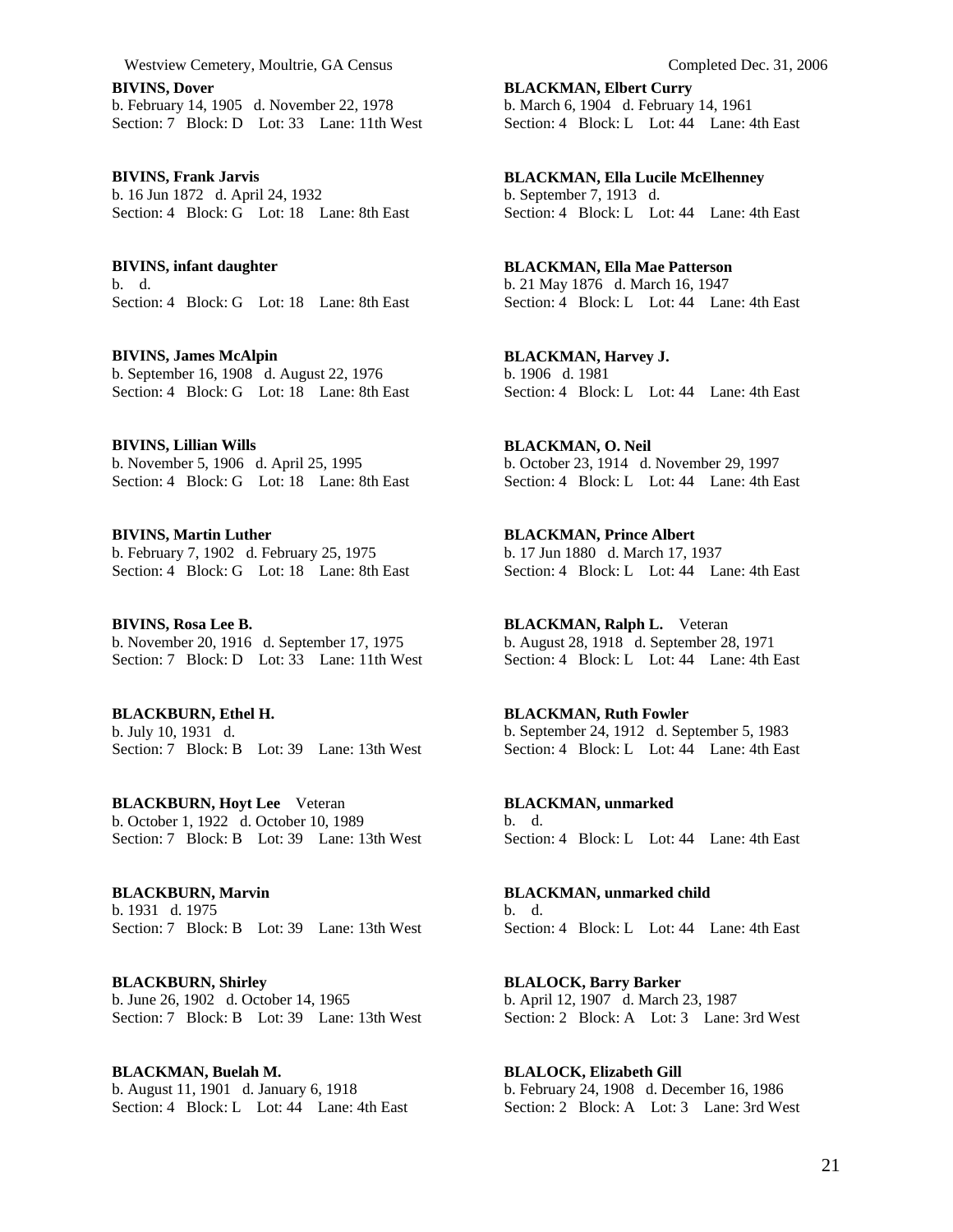**BLANCHARD, Louise Powell**  b. June 10, 1907 d. November 6, 1989 Section: 2 Block: A Lot: 10 Lane: 3rd West

**BLANTON, Charles M.**  b. 25 Sep 1875 d. June 1, 1962 Section: 5A Block: B Lot: 9 Lane: 5th West

**BLANTON, Clarence Heartly**  b. 15 Aug 1867 d. 5 May 1898 Section: 5A Block: B Lot: 9 Lane: 5th West

**BLANTON, Clarice Worsham**  b. August 31, 1912 d. August 28, 1994 Section: 6 Block: C Lot: 76 Lane: 10th East

**BLANTON, Dorah Ann Lee**  b. 28 Apr 1848 d. November 5, 1902 Section: 5A Block: B Lot: 9 Lane: 5th West

**BLANTON, Earle Lee Sr.**  b. April 15, 1911 d. November 27, 1985 Section: 6 Block: C Lot: 76 Lane: 10th East

**BLANTON, Edna**  b. July 4, 1914 d. September 29, 1922 Section: 5A Block: B Lot: 9 Lane: 5th West

**BLANTON, Florence Abney Reddick**  b. 17 Oct 1884 d. June 1, 1957 Section: 5A Block: B Lot: 9 Lane: 5th West

**BLANTON, Florence Josephine**  b. 1906 d. 1908 Section: 5A Block: B Lot: 9 Lane: 5th West

**BLANTON, Harold Abney**  b. 1922 d. 1929 Section: 5A Block: B Lot: 9 Lane: 5th West

**BLANTON, James Lester**  b. June 14, 1919 d. February 16, 2006 Section: 6 Block: B Lot: 32 Lane: 9th East

**BLANTON, Mary B.**  b. 30 Sep 1876 d. June 25, 1969 Section: 5A Block: B Lot: 9 Lane: 5th West

**BLANTON, Moses Malachi**  b. 8 Apr 1848 d. August 2, 1926 Section: 5A Block: B Lot: 9 Lane: 5th West

**BLANTON, Ophelia Jenkins**  b. April 9, 1920 d. July 7, 2002 Section: 6 Block: B Lot: 32 Lane: 9th East

**BLANTON, Robert Lee**  b. March 1, 1911 d. August 23, 1978 Section: 5A Block: B Lot: 9 Lane: 5th West

**BLANTON, William T.**  b. 6 Dec 1879 d. May 2, 1933 Section: 5A Block: B Lot: 9 Lane: 5th West

**BLANTON, William Thomas**  b. 1909 d. 1920 Section: 5A Block: B Lot: 9 Lane: 5th West

**BLANTON, Woodrow Wilson**  b. 1912 d. 1914 Section: 5A Block: B Lot: 9 Lane: 5th West

**BLASHINGTON, Mabel Vashti**  b. 11 Aug 1899 d. December 20, 1900 Section: 5 Block: D Lot: 10 Lane: 5th West

**BLASINGAME, C. Guyton Sr.**  b. May 17, 1902 d. November 24, 1980 Section: 5 Block: O Lot: 3 Lane: 8th West

**BLASINGAME, Lena Rivers**  b. 2 Feb 1870 d. July 8, 1936 Section: 5 Block: O Lot: 3 Lane: 8th West

**BLASINGAME, Mary Sims**  b. 30 Jan 1896 d. July 30, 1981 Section: 5 Block: O Lot: 3 Lane: 8th West

**BLASINGAME, Rubie Park** DAR b. September 16, 1902 d. May 18, 1956 Section: 5 Block: O Lot: 3 Lane: 8th West

**BLASINGAME, Walter A.**  b. 27 Jun 1891 d. August 19, 1971 Section: 5 Block: O Lot: 3 Lane: 8th West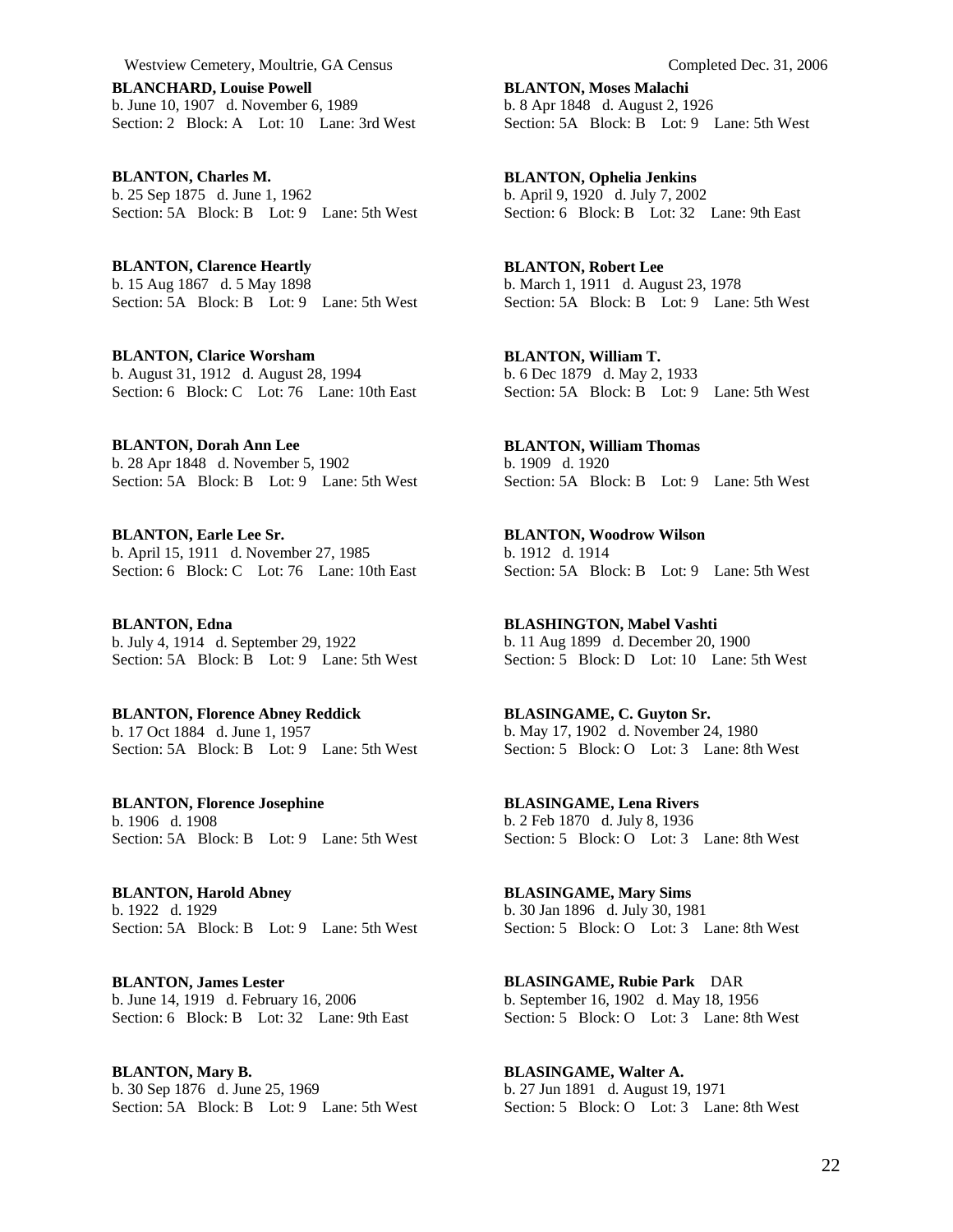**BLASINGAME, Wesley F.**  b. 7 Apr 1869 d. March 6, 1940 Section: 5 Block: O Lot: 3 Lane: 8th West

**BLEDSOE, Lot - 1 unknown**  b. d. Section: 6 Block: F1 Lot: 3A Lane: Circle Dr. South

**BLEDSOE, Bailey Rae**  b. December 30, 1999 d. January 16, 2000 Section: 6 Block: F1 Lot: 3A Lane: Circle Dr. South

## **BLEDSOE, Gerald**

South

b. July 5, 1938 d. Section: 6 Block: F1 Lot: 3A Lane: Circle Dr. South

**BLEDSOE, H. L. Rev.**  b. April 10, 1912 d. February 28, 1957 Section: 6 Block: F1 Lot: 3A Lane: Circle Dr. South

**BLEDSOE, Maurene S.**  b. February 22, 1941 d. Section: 6 Block: F1 Lot: 3A Lane: Circle Dr. South

**BLEDSOE, Stephen V.**  b. December 17, 1969 d. Section: 6 Block: F1 Lot: 3A Lane: Circle Dr.

**BLOODWORTH, Ella Holmes**  b. 16 Jul 1882 d. September 8, 1921 Section: 4 Block: L Lot: 5 Lane: 4th East

**BLUE, Uhland Jr.**  b. July 17, 1913 d. January 2, 1915 Section: 4 Block: K Lot: 17B Lane: 5th East

**BOATWRIGHT, B. Deron**  b. January 13, 1910 d. June 9, 1955 Section: 2 Block: B Lot: 2 Lane: 2nd West

**BOATWRIGHT, B. Jack** US Army b. April 27, 1936 d. May 28, 1960 Section: 2 Block: B Lot: 2 Lane: 2nd West **BOATWRIGHT, Brandi Cheree**  b. July 26, 1981 d. July 27, 1981 Section: 2 Block: B Lot: 2 Lane: 2nd West

**BOATWRIGHT, David Elisha**  b. November 30, 1982 d. November 30, 1982 Section: 2 Block: B Lot: 2 Lane: 2nd West

**BOATWRIGHT, Emma L.**  b. 20 Jul 1894 d. February 4, 1974 Section: 2 Block: F1 Lot: 1 Lane: 1st West

**BOATWRIGHT, Essie Mae**  b. October 7, 1917 d. July 31, 1997 Section: 5 Block: O Lot: 2 Lane: 8th West

**BOATWRIGHT, Ethel W.**  b. May 6, 1906 d. June 11, 1964 Section: 7 Block: C Lot: 53 Lane: 12th West

**BOATWRIGHT, Eulala**  b. May 24, 1904 d. April 27, 2001 Section: 2 Block: B Lot: 3 Lane: 2nd West

**BOATWRIGHT, Hattie**  b. 30 Sep 1889 d. November 16, 1940 Section: 4 Block: H Lot: 10A Lane: 7th East

**BOATWRIGHT, J. Sam**  b. March 7, 1986 d. July 2, 1944 Section: 2 Block: F1 Lot: 1 Lane: 1st West

**BOATWRIGHT, John D.**  b. 1 Apr 1877 d. July 16, 1942 Section: 4 Block: H Lot: 10A Lane: 7th East

**BOATWRIGHT, John T.**  b. December 24, 1908 d. January 5, 1982 Section: 7 Block: C Lot: 53 Lane: 12th West

**BOATWRIGHT, John W. "Jake"**  b. June 19, 1928 d. December 10, 1989 Section: 7 Block: C Lot: 53 Lane: 12th West

**BOATWRIGHT, Joyce W.**  b. September 2, 1933 d. April 14, 1934 Section: 2 Block: B Lot: 2 Lane: 2nd West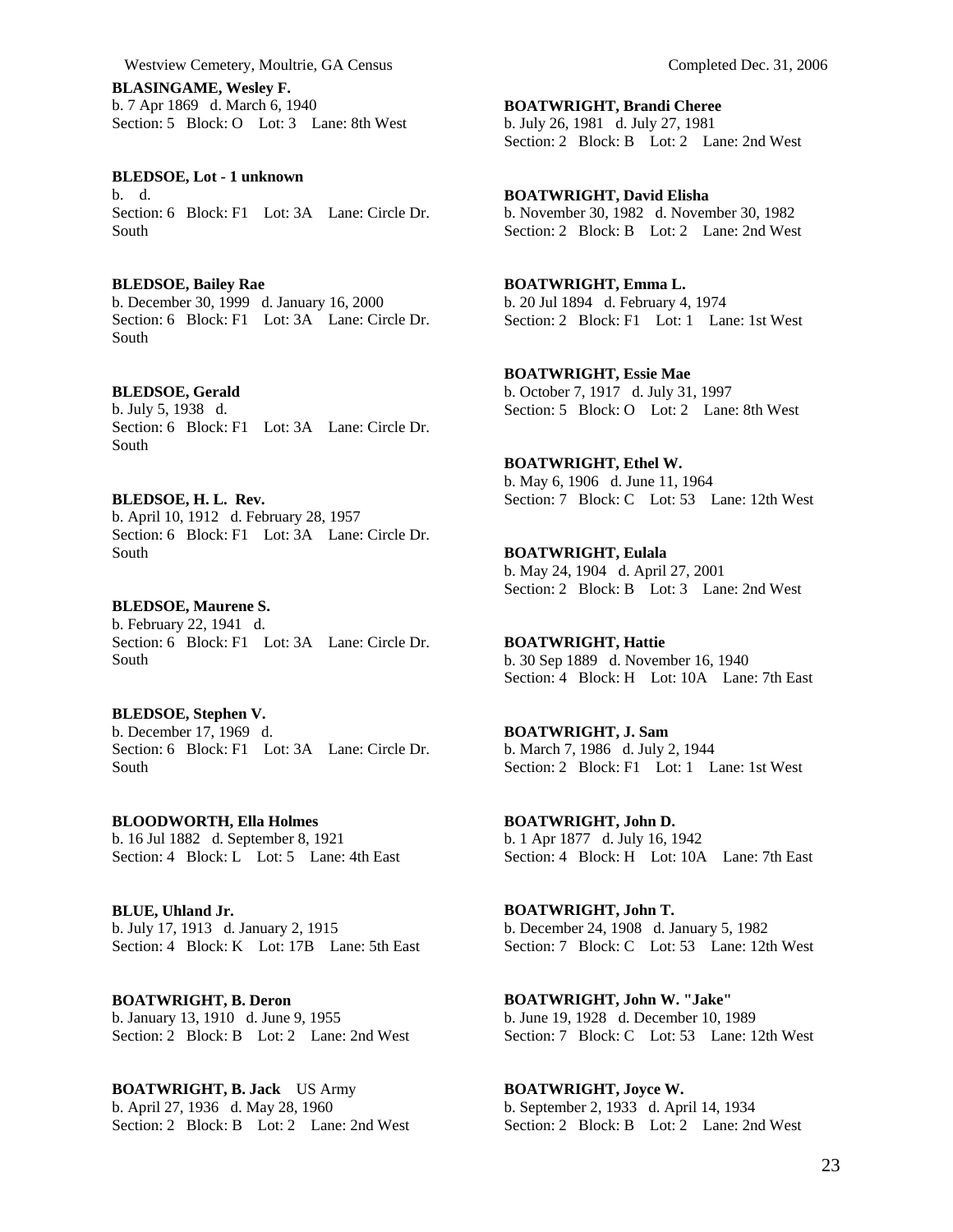**BOATWRIGHT, Lillian Jarrell**  b. April 25, 1914 d. Section: 2 Block: B Lot: 2 Lane: 2nd West

**BOATWRIGHT, Raphael**  b. July 10, 1911 d. April 27, 1923 Section: 4 Block: H Lot: 10A Lane: 7th East

**BOATWRIGHT, Thurston**  b. October 11, 1914 d. February 11, 1935 Section: 2 Block: B Lot: 3 Lane: 2nd West

**BOATWRIGHT, Virgia**  b. 11 Aug 1874 d. February 20, 1950 Section: 2 Block: B Lot: 3 Lane: 2nd West

**BOATWRIGHT, W. Clifford**  b. October 27, 1906 d. December 17, 1943 Section: 2 Block: F1 Lot: 2 Lane: 1st West

**BOAZ, Charles E.**  b. 1906 d. 1967 Section: 7 Block: B Lot: 36 Lane: 13th West

**BOAZ, John Charles**  b. June 25, 1957 d. June 30, 1970 Section: 7 Block: D Lot: 4 Lane: 11th West

**BOAZ, Kenneth Charles**  b. January 10, 1929 d. March 4, 1982 Section: 7 Block: D Lot: 4 Lane: 11th West

**BOBO, Marie Hamrick**  b. December 1, 1917 d. February 10, 1999 Section: 3 Block: B Lot: 29 Lane: 2nd East

**BOBO, Myrtie T.**  b. 21 Oct 1883 d. May 26, 1974 Section: 3 Block: B Lot: 29 Lane: 2nd East

**BOBO, Oscar M. Sr.**  b. 12 Feb 1882 d. November 2, 1959 Section: 3 Block: B Lot: 29 Lane: 2nd East

**BOBO, Oscar Mac Jr.**  b. March 1, 1916 d. December 9, 1994 Section: 3 Block: B Lot: 29 Lane: 2nd East **BODAMER, Charles**  b. 1906 d. 1966 Section: 5 Block: K Lot: 9 Lane: 7th West

**BOETCHER, Jane A.**  b. May 30, 1933 d. June 21, 2000 Section: 8 Block: B Lot: 1 Lane: ES RR

**BOETCHER, William F.**  b. June 29, 1930 d. Section: 8 Block: B Lot: 1 Lane: ES RR

**BOLES, Lizzie**  b. 20 Sep 1874 d. October 7, 1964 Section: 6 Block: C Lot: 79 Lane: 10th East

**BONNER, Jordan T.**  b. 12 Mar 1873 d. April 10, 1943 Section: 5 Block: I Lot: 7 Lane: 7th West

**BONNETTE, James Saunders Jr.**  b. August 19, 1944 d. August 23, 1944 Section: 3 Block: M Lot: 18A Lane: 3rd East

**BORDERS, Mrs. Ellen**  b. 5 June 1840 d. January 29, 1920 Section: 5 Block: A Lot: 13 Lane: 4th West

**BORING, Thelma Minter**  b. 26 Sep 1896 d. October 8, 1983 Section: 2 Block: F1 Lot: 38 Lane: 1st West

**BORING, Walter Harmon**  b. 23 Sep 1883 d. June 13, 1973 Section: 1 Block: F1 Lot: 38 Lane: 1st West

**BORNHORST, Frank Butch**  b. February 23, 1912 d. January 14, 1987 Section: 2 Block: D Lot: 37 Lane: 3rd West

**BORNHORST, Ruby Lee**  b. April 20, 1918 d. June 7, 1996 Section: 2 Block: D Lot: 37 Lane: 3rd West

**BOWEN, Gussie Carter**  b. 14 Jul 1887 d. December 19, 1957 Section: 6 Block: B Lot: 43 Lane: 9th East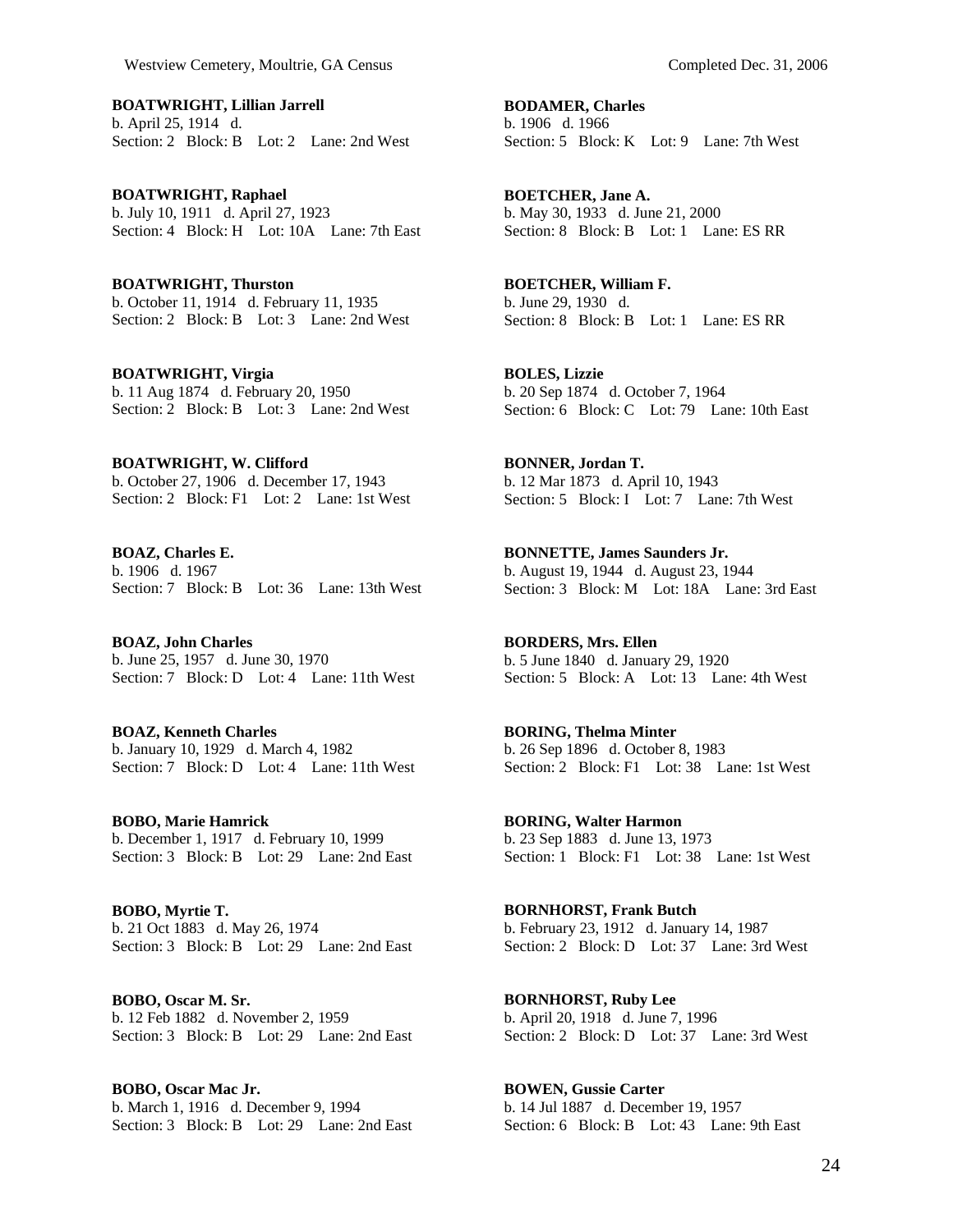**BOWEN, Irma**  b. September 15, 1911 d. October 2, 1984 Section: 7 Block: C Lot: 50 Lane: 12th W

**BOWEN, Martha H.**  b. 24 May 1875 d. December 4, 1963 Section: 5A Block: B Lot: 1 Lane: 5th West

**BOWERS, Albert V.**  b. October 19, 1904 d. February 4, 1963 Section: 6 Block: D Lot: 19A Lane: 11th East

**BOWERS, Cecile Gilmore**  b. April 22, 1915 d. January 12, 1970 Section: 6 Block: E Lot: 2 Lane: 12th East

**BOWERS, H. Frank**  b. January 17, 1909 d. April 8, 1973 Section: 6 Block: E Lot: 2 Lane: 12th East

**BOWERS, John H. Mrs.**  b. 2 Feb 1879 d. May 29, 1964 Section: 6 Block: D Lot: 31 Lane: 11th East

**BOWERS, John Henry**  b. 22 Apr 1877 d. August 27, 1957 Section: 6 Block: E Lot: 2 Lane: 12th East

**BOWERS, John V.**  b. July 4, 1923 d. January 13, 2000 Section: 6 Block: D Lot: 19A Lane: 11th East

**BOWERS, Stacy Leon**  b. February 7, 1969 d. August 7, 1982 Section: 6 Block: E Lot: 2 Lane: 12th East

**BOWERS, Vivian Gordon** Veteran b. April 19, 1911 d. September 18, 1979 Section: 6 Block: D Lot: 31 Lane: 11th East

**BOWERS, Wincie Hunter**  b. August 30, 1907 d. December 24, 1990 Section: 6 Block: D Lot: 19A Lane: 11th East

**BOWLES, Marie Wilson**  b. October 8, 1915 d. June 10, 1997 Section: 5 Block: I Lot: 5 Lane: 7th West

**BOWLES, Royce Jerkins**  b. September 11, 1915 d. April 25, 2002 Section: 5 Block: I Lot: 5 Lane: 7th West

**BOWLES, Wilett Rideau**  b. 20 Oct 1891 d. July 25, 1919 Section: 5 Block: I Lot: 5 Lane: 7th West

**BOWMAN, Sara Sue**  b. November 29, 1934 d. February 23, 1993 Section: 2 Block: B Lot: 17 Lane: 2nd West

**BOWMAN, Tommy E.**  b. October 23, 1961 d. January 31, 2004 Section: 2 Block: B Lot: 7 Lane: 2nd West

**BOYD, Barbara C.**  b. September 22, 1933 d. Section: 6 Block: C Lot: 58A Lane: 10th East

**BOYD, Charlie R. Jr.** Veteran b. October 24, 1920 d. June 13, 1999 Section: 6 Block: D Lot: 23 Lane: 11th East

**BOYD, Ira C.**  b. March 31, 1906 d. October 16, 1933 Section: 4 Block: M Lot: 39 Lane: 3rd East

**BOYD, Jerome Estes**  b. June 29, 1961 d. January 19, 1978 Section: 6 Block: C Lot: 58A Lane: 10th East

**BOYD, John I.**  b. February 27, 1932 d. Section: 6 Block: C Lot: 58A Lane: 10th East

**BOYD, Karen Kay**  b. August 14, 1954 d. August 16, 1954 Section: 6 Block: C Lot: 58A Lane: 10th East

**BOYD, Martha A.**  b. July 22, 1906 d. December 7, 1972 Section: 4 Block: M Lot: 39 Lane: 3rd East

**BOYD, Mary Evelyn Strange**  b. December 1, 1923 d. Section: 6 Block: D Lot: 23 Lane: 11th East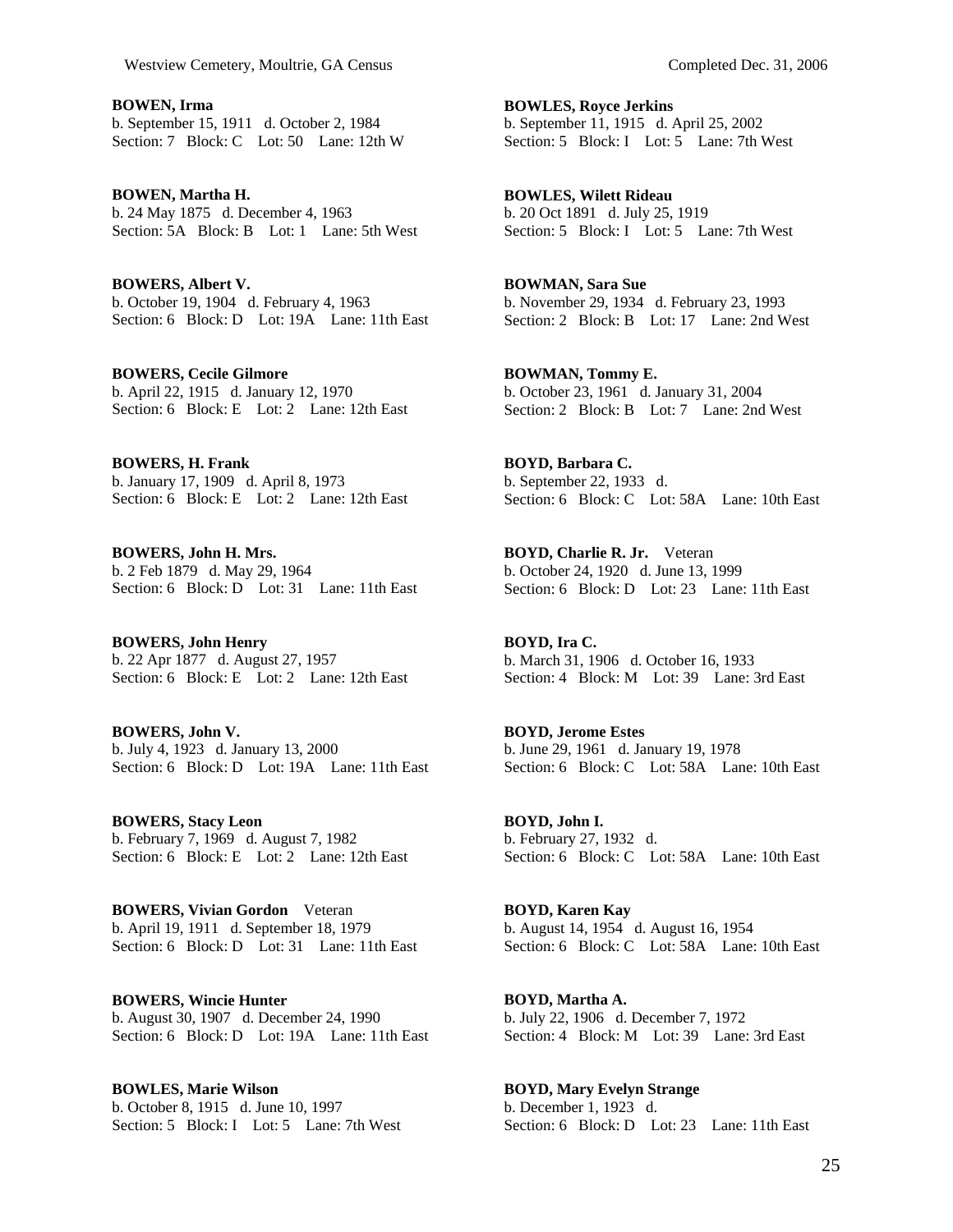**BOYD, Mary N.**  b. 31 Mar 1895 d. November 9, 1985 Section: 1 Block: D Lot: 26 Lane: 4th West

**BOYD, Rev. W. G.**  b. 11 Feb 1893 d. July 26, 1970 Section: 1 Block: D Lot: 26 Lane: 4th West

**BOYD, Sarah F.**  b. 25 Feb 1873 d. December 26, 1962 Section: 4 Block: M Lot: 39 Lane: 3rd East

**BOYD, William M.**  b. September 29, 1901 d. October 27, 1954 Section: 4 Block: M Lot: 39 Lane: 3rd East

**BOYD, William W.**  b. 7 Jun 1875 d. August 5, 1933 Section: 4 Block: M Lot: 39 Lane: 3rd East

**BRABHAM, Margaret Cope**  b. 19 Sep 1885 d. August 12, 1963 Section: 3 Block: B Lot: 9 Lane: 2nd East

**BRABHAM, Venon**  b. 16 Mar 1889 d. April 1, 1960 Section: 3 Block: B Lot: 9 Lane: 2nd East

**BRACKIN, Dorothy Young**  b. November 26, 1918 d. October 15, 1982 Section: 2 Block: E1 Lot: 3 Lane: 2nd West

**BRADLEY, 1 unmarked**  b. d. Section: 4 Block: L Lot: 12 Lane: 4th East

**BRADLEY, Georgia Faye**  b. February 22, 1942 d. February 19, 1943 Section: 5 Block: Q Lot: 2 Lane: WN RR

**BRADLEY, Grace N.**  b. d. Section: 5 Block: Q Lot: 2 Lane: WN RR

**BRADLEY, Homer L.**  b. March 28, 1918 d. November 7, 1985 Section: 5 Block: Q Lot: 2 Lane: WN RR **BRADLEY, James M.**  b. 1866 d. 1926 Section: 5 Block: Q Lot: 1 Lane: WN RR

**BRADLEY, Jimmie F.**  b. June 20, 1938 d. November 11, 1979 Section: 5 Block: Q Lot: 2 Lane: WN RR

**BRADLEY, Missouri S.**  b. 1868 d. 1940 Section: 5 Block: Q Lot: 1 Lane: WN RR

**BRADY, Jack**  b. April 13, 1916 d. March 30, 1971 Section: 7 Block: D Lot: 31 Lane: 11th West

**BRADY, William Paul**  b. September 4, 1945 d. July 14, 1995 Section: 7 Block: D Lot: 31 Lane: 11th West

**BRAGG, James Wiley**  b. 10 Jul 1895 d. September 13, 1952 Section: 3 Block: E Lot: 2 Lane: 2nd West

**BRAGG, John Mercer**  b. 23 May 1898 d. April 25, 1975 Section: 3 Block: E Lot: 8 Lane: 2nd West

**BRAGG, Louise Moore**  b. March 22, 1924 d. January 18, 1974 Section: 2 Block: F2 Lot: 17 Lane: 1st West

**BRAGG, Malissa Gay**  b. December 15, 1904 d. August 23, 1985 Section: 3 Block: E Lot: 8 Lane: 2nd West

**BRAGG, Ollie Jones**  b. December 7, 1900 d. October 24, 1988 Section: 3 Block: E Lot: 2 Lane: 2nd West

**BRAGG, W. Theron**  b. May 7, 1921 d. April 7, 1942 Section: 3 Block: E Lot: 2 Lane: 2nd West

**BRANAN, Rosa Horne**  b. 24 May 1881 d. May 25, 1966 Section: 6 Block: G Lot: 63 Lane: 13th East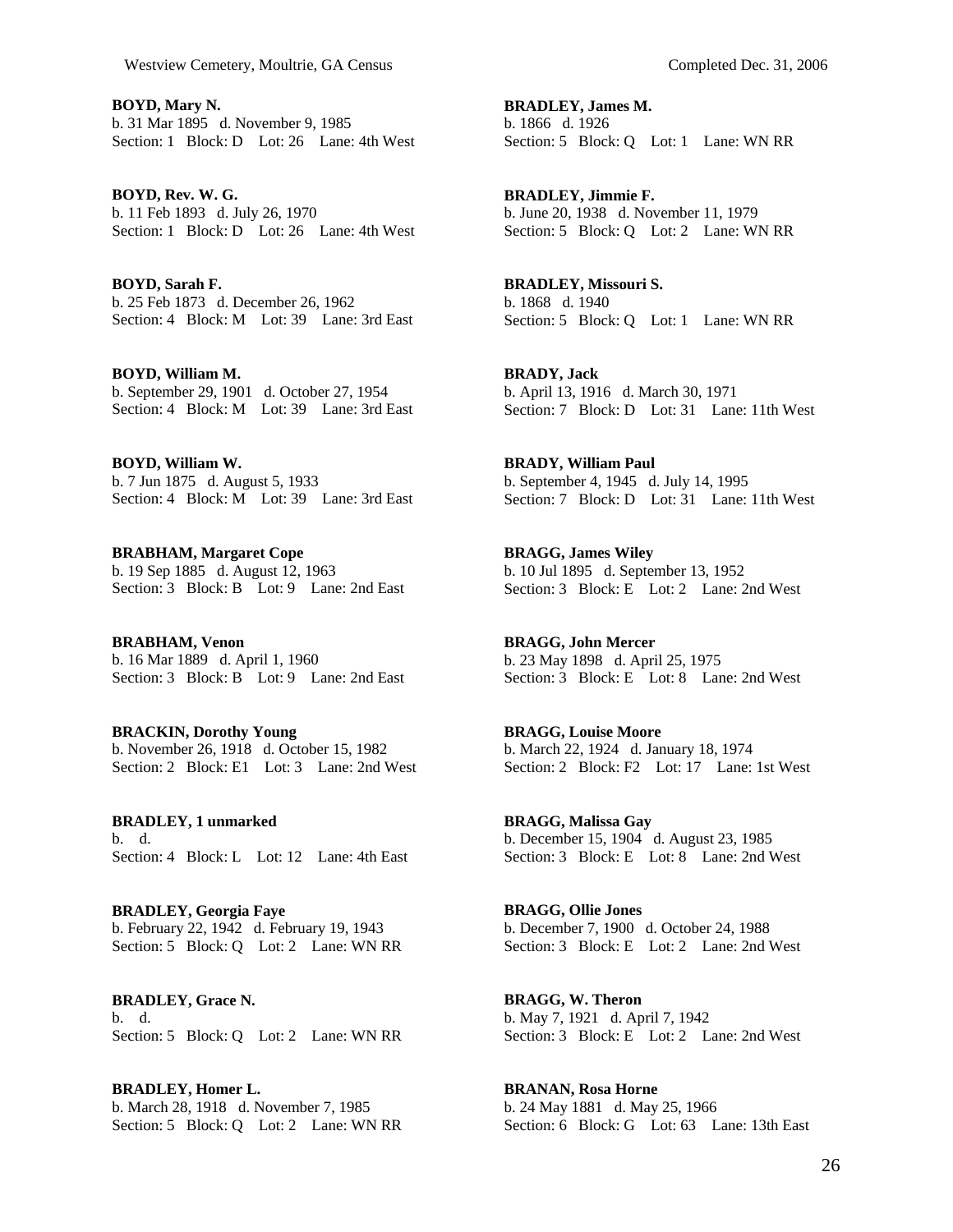**BRANCH, Allene E.**  b. June 3, 1905 d. December 9, 1970 Section: 6 Block: B Lot: 62A Lane: 9th East

**BRANCH, Bessie Y.**  b. 28 Sep 1898 d. January 23, 1961 Section: 1 Block: C Lot: 17 Lane: 5th West

**BRANCH, Edward Beverly**  b. March 19, 1907 d. June 21, 1989 Section: 5 Block: G Lot: 3 Lane: 6th West

**BRANCH, George**  b. 25 Aug 1885 d. January 9, 1943 Section: 1 Block: C Lot: 17 Lane: 5th West

**BRANCH, James Mayhew**  b. September 30, 1906 d. February 9, 1957 Section: 6 Block: B Lot: 62A Lane: 9th East

**BRANCH, Lila Beverly**  b. 27 Nov 1884 d. December 11, 1964 Section: 5 Block: G Lot: 3 Lane: 6th West

**BRANCH, Rachel Flowers**  b. August 19, 1922 d. Section: 5 Block: G Lot: 3 Lane: 6th West

**BRANCH, Virginia Leigh**  b. October 4, 1978 d. September 13, 1979 Section: 7 Block: D Lot: 54 Lane: 11th West

**BRANNEN, Anna Warren Clark**  b. 29 Nov 1893 d. January 21, 1983 Section: 5 Block: G Lot: 6 Lane: 6th West

**BRANNEN, Clem C. MD**  b. 22 Aug 1888 d. November 16, 1949 Section: 5 Block: G Lot: 6 Lane: 6th West

**BRANNOCK, Bessie Mae Norman**  b. March 27, 1907 d. July 10, 2006 Section: 7 Block: D Lot: 13 Lane: 11th West

**BRANNOCK, Harold Benton**  b. February 27, 1907 d. August 21, 1990 Section: 7 Block: D Lot: 13 Lane: 11th West **BRANTLEY, Beulah Cooper**  b. January 14, 1901 d. November 25, 1975 Section: 3 Block: C Lot: 21 Lane: 1st East

**BRANTLEY, George Welby**  b. March 5, 1900 d. August 13, 1983 Section: 6 Block: E Lot: 57 Lane: 12th East

**BRANTLEY, Robert Jenkins** Veteran b. June 4, 1939 d. December 5, 1993 Section: 6 Block: E Lot: 57 Lane: 12th East

**BRANTLEY, Van Allen**  b. 15 Sep 1894 d. February 23, 1985 Section: 3 Block: C Lot: 21 Lane: 1st East

**BRANTLEY, Wylma Jenkins**  b. July 10, 1906 d. January 24, 1986 Section: 6 Block: E Lot: 57 Lane: 12th East

**BRASWELL, Dora Culbreth**  b. 9 Feb 1878 d. June 30, 1952 Section: 3 Block: D Lot: 4 Lane: 3rd West

**BRASWELL, Florel Prince**  b. June 27, 1921 d. August 30, 2003 Section: 4 Block: K Lot: 2 Lane: 5th East

**BRASWELL, Hugh Dorsey** Veteran b. January 28, 1920 d. June 25, 1997 Section: 4 Block: K Lot: 2 Lane: 5th East

**BRASWELL, Marvin Lee**  b. November 11, 1911 d. April 7, 1969 Section: 3 Block: D Lot: 4 Lane: 3rd West

**BRASWELL, Nonnie Jones**  b. 7 Nov 1899 d. February 11, 1965 Section: 6 Block: G Lot: 28 Lane: 13th East

**BRASWELL, Shafter J.**  b. 22 May 1898 d. February 1, 1960 Section: 6 Block: G Lot: 28 Lane: 13th East

**BRASWELL, Susie H.**  b. 6 Apr 1883 d. July 6, 1978 Section: 5 Block: L Lot: 5 Lane: 7th West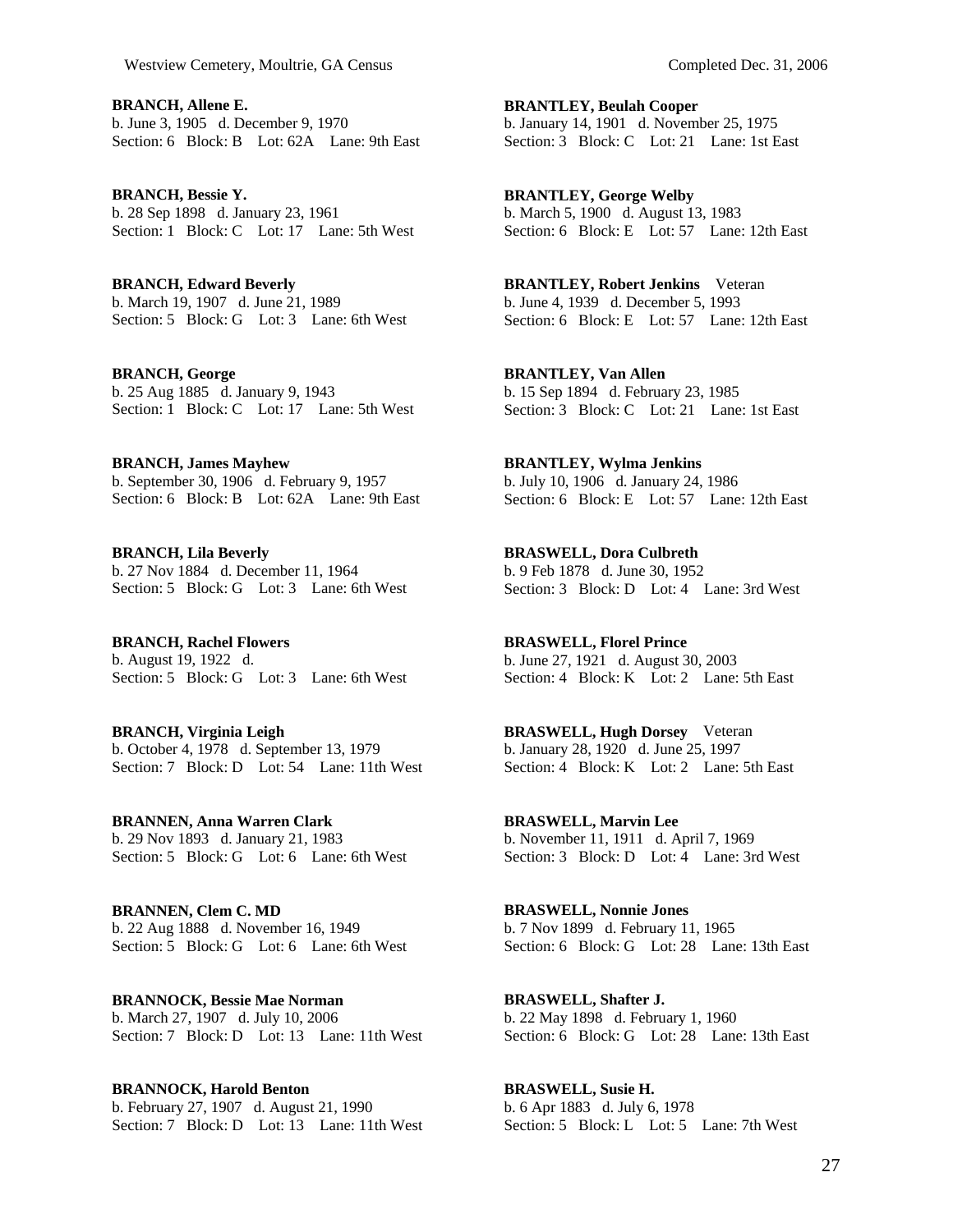**BREWER, Janice**  b. January 1, 1905 d. November 22, 1990 Section: 4 Block: F Lot: 6 Lane: EN RR

**BRICKER, John Orville** Veteran b. October 3, 1920 d. September 26, 1993 Section: 6 Block: E Lot: 60 Lane: 12th East

**BRIDGES, Avis Foster**  b. 22 Jan 1891 d. February 17, 1972 Section: 2 Block: A Lot: 16 Lane: 3rd West

**BRIDGES, Bernard W. Sr.**  b. August 23, 1921 d. December 27, 2000 Section: 2 Block: A Lot: 16 Lane: 3rd West

**BRIDGES, C. C.**  b. 14 Nov 1887 d. April 22, 1962 Section: 2 Block: A Lot: 16 Lane: 3rd West

**BRIDGES, Cecil**  b. November 25, 1912 d. March 27, 1986 Section: 2 Block: A Lot: 16 Lane: 3rd West

**BRIDGES, Gladys**  b. 15 Aug 1892 d. June 22, 1904 Section: 5 Block: J Lot: 1 Lane: 7th West

**BRIDGES, Howard Lee Sr.**  b. October 14, 1906 d. February 17, 1988 Section: 2 Block: A Lot: 16 Lane: 3rd West

**BRIDGES, John Phillips**  b. 6 Jan 1898 d. July 14, 1987 Section: 5 Block: J Lot: 2 Lane: 7th West

**BRIDGES, Julia Ann**  b. February 4, 1943 d. March 9, 1943 Section: 2 Block: A Lot: 16 Lane: 3rd West

**BRIDGES, Louise Raiford**  b. May 26, 1911 d. May 2, 1983 Section: 2 Block: A Lot: 16 Lane: 3rd West

**BRIDGES, Mabel Dagmar**  b. November 21, 1905 d. April 18, 1976 Section: 5 Block: J Lot: 2 Lane: 7th West **BRIDGES, Margaret Rebecca**  b. December 17, 1932 d. December 30, 1937 Section: 2 Block: A Lot: 16 Lane: 3rd West

**BRIDGES, Martha Rhodes**  b. 25 Apr 1875 d. September 21, 1910 Section: 5 Block: J Lot: 2 Lane: 7th West

**BRIDGES, Mary Lindsey**  b. May 30, 1914 d. September 28, 2004 Section: 2 Block: A Lot: 16 Lane: 3rd West

**BRIDGES, William W. B.**  b. 25 Nov 1859 d. July 13, 1908 Section: 5 Block: J Lot: 2 Lane: 7th West

**BRIGHTWELL, Alice Cadwell**  b. February 14, 1918 d. June 21, 1982 Section: 3 Block: C Lot: 54 Lane: 1st East

**BRIGHTWELL, Earl I.** Veteran b. September 9, 1912 d. November 27, 1961 Section: 4 Block: G Lot: 22 Lane: 8th East

**BRIGHTWELL, James C. Jr.**  b. November 17, 1949 d. November 17, 1949 Section: 3 Block: C Lot: 54 Lane: 1st East

**BRIGHTWELL, James Clynton**  b. November 17, 1919 d. December 5, 1978 Section: 3 Block: C Lot: 54 Lane: 1st East

**BRIGHTWELL, Lucious B.** Veteran b. d. Section: 4 Block: M Lot: 29 Lane: 3rd East

**BRIGHTWELL, Myrtle L.**  b. 17 Apr 1884 d. November 27, 1976 Section: 4 Block: M Lot: 29 Lane: 3rd East

**BRIGMAN, Bobbie F.**  b. January 25, 1941 d. Section: 8 Block: U Lot: 12 Lane: ESRR

**BRIGMAN, Samuel L.**  b. December 13, 1933 d. Section: 8 Block: U Lot: 12 Lane: ES RR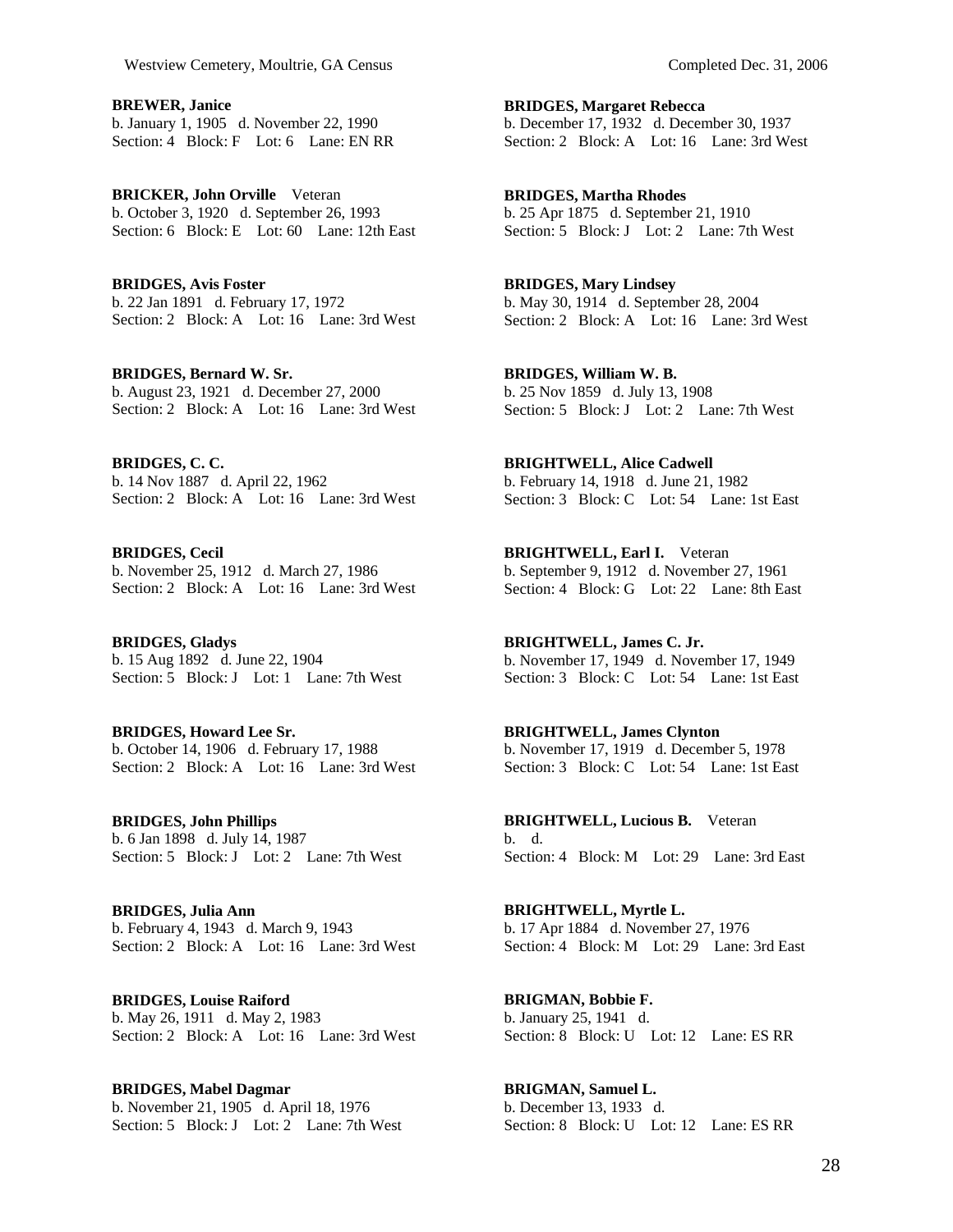**BRINKLEY, Christine Bailey**  b. October 28, 1917 d. June 3, 1996 Section: 6 Block: E Lot: 65 Lane: 12th East

**BRINKLEY, Dawson Charlie**  b. February 1, 1915 d. September 19, 1983 Section: 6 Block: E Lot: 65 Lane: 12th East

**BRINKLEY, Donald Charles**  b. August 30, 1945 d. August 20, 1976 Section: 6 Block: E Lot: 65 Lane: 12th East

**BRINKLEY, William Stephen**  b. September 23, 1980 d. October 14, 1980 Section: 6 Block: E Lot: 65 Lane: 12th East

**BRINSON, Alvin**  b. March 25, 1924 d. January 24, 1978 Section: 6 Block: B Lot: 24 Lane: 9th East

**BRINSON, Edna C.**  b. July 31, 1924 d. Section: 6 Block: B Lot: 24 Lane: 9th East

**BRINSON, Isaac Cornelius III**  b. September 11, 1947 d. September 12, 1947 Section: 3 Block: F Lot: 4 Lane: 1st West

**BRINSON, Timothy Carnes**  b. October 10, 1961 d. October 10, 1961 Section: 6 Block: B Lot: 24 Lane: 9th East

**BRITT, Mollie ??**  b. d. Section: 4 Block: L Lot: 30 Lane: 4th East

**BRITTON, Ruth S.**  b. July 24, 1907 d. July 24, 2002 Section: 6 Block: G Lot: 38 Lane: 13th East

**BRITTON, Wayne P.**  b. May 15, 1902 d. March 18, 1960 Section: 6 Block: G Lot: 38 Lane: 13th East

**BROCK, John Robert** Veteran b. October 13, 1926 d. January 14, 1967 Section: 6 Block: A Lot: 22 Lane: Circle Dr. **North** 

**BROCK, Marianne** 

b. August 19, 1968 d. August 20, 1968 Section: 6 Block: A Lot: 22 Lane: Circle Dr. North

**BROCK, Sallie M.**  b. June 1, 1900 d. May 21, 1991 Section: 6 Block: A Lot: 22 Lane: Circle Dr. **North** 

**BROCK, William D.**  b. 10 Feb 1892 d. May 7, 1956 Section: 6 Block: A Lot: 22 Lane: Circle Dr. North

**BROOKERD, Henry W.**  b. July 19, 1903 d. December 31, 1965 Section: 7 Block: B Lot: 32 Lane: 13th West

**BROOKERD, Leila C.**  b. October 12, 1921 d. February 4, 2001 Section: 7 Block: B Lot: 32 Lane: 13th West

**BROOKS, Ben Morrison** Veteran b. May 23, 1920 d. September 29, 1962 Section: 4 Block: L Lot: 18 Lane: 4th East

**BROOKS, Billie E.**  b. 1933 d. 1942 Section: 2 Block: B Lot: 8 Lane: 2nd West

**BROOKS, Charles Edward**  b. March 13, 1939 d. October 12, 1997 Section: 6 Block: C Lot: 35 Lane: 10th East

**BROOKS, Clarence M.** Veteran b. April 18, 1928 d. September 3, 1950 Section: 6 Block: C Lot: 35 Lane: 10th East

**BROOKS, Edna S.**  b. October 29, 1926 d. March 10, 1997 Section: 4 Block: K Lot: 8 Lane: 5th East

**BROOKS, Ferris**  b. 1916 d. 1937 Section: 2 Block: B Lot: 8 Lane: 2nd West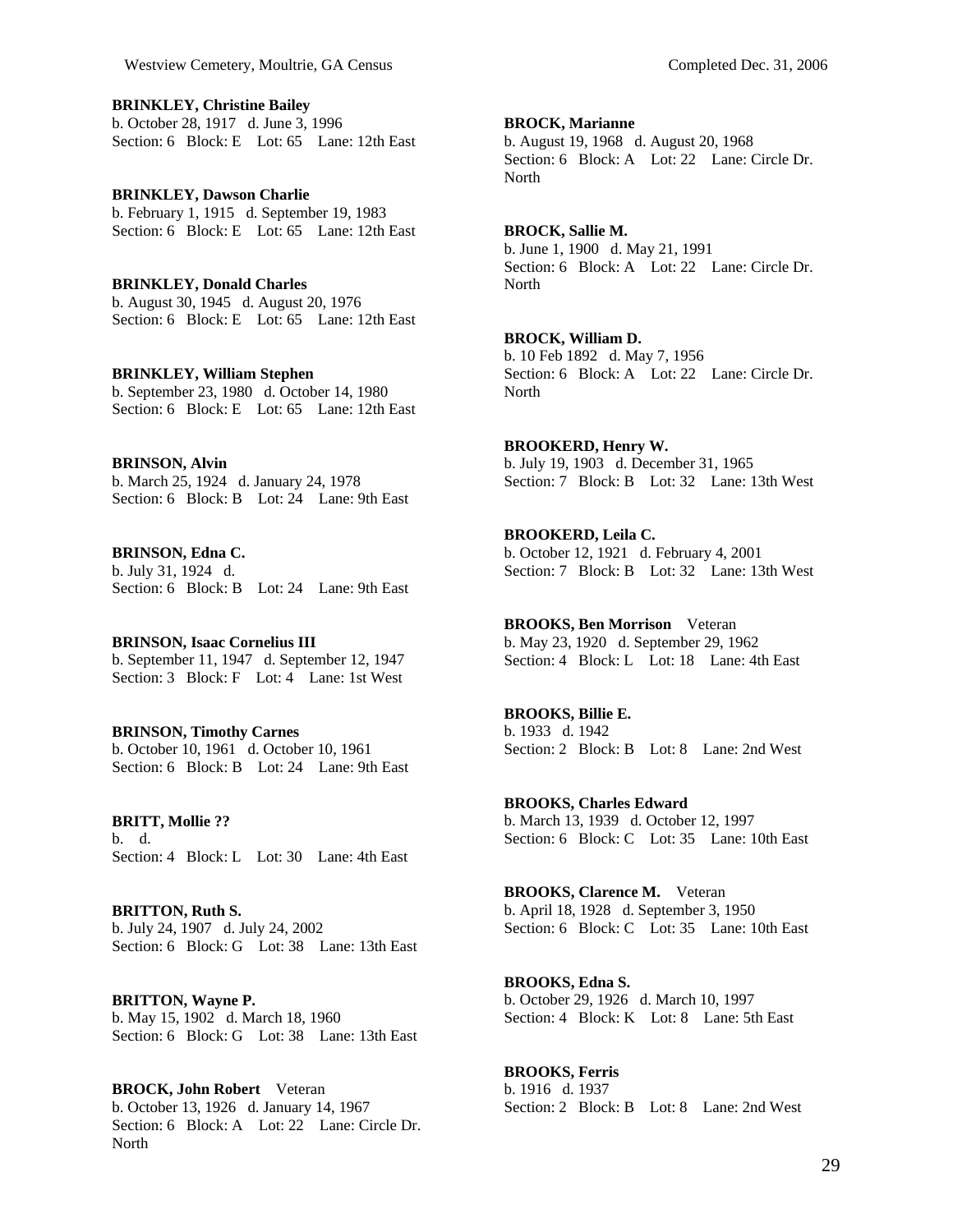**BROOKS, John Clayton**  b. August 17, 1905 d. November 26, 1975 Section: 2 Block: B Lot: 8 Lane: 2nd West

**BROOKS, Joseph D.**  b. 1936 d. 1937 Section: 2 Block: B Lot: 8 Lane: 2nd West

**BROOKS, Lillie Brannen**  b. September 26, 1906 d. February 23, 1981 Section: 6 Block: C Lot: 35 Lane: 10th East

**BROOKS, Maggie Hegwood**  b. March 2, 1908 d. November 10, 1989 Section: 2 Block: B Lot: 8 Lane: 2nd West

**BROOKS, Mrs. Exley**  b. d. Section: 4 Block: L Lot: 34 Lane: 4th East

**BROOKS, William S. "Bill" Sr.**  b. August 3, 1903 d. February 12, 1963 Section: 6 Block: C Lot: 35 Lane: 10th East

**BROWN, (2 UNMARKED SLABS)**  b. d. Section: 5 Block: H Lot: 12 Lane: 6th West

**BROWN, Bernice Allawee**  b. September 14, 1928 d. December 16, 1992 Section: 1 Block: B Lot: 2 Lane: 6th West

**BROWN, Bernice McHargue**  b. July 2, 1904 d. December 2, 1998 Section: 1 Block: B Lot: 2 Lane: 6th West

**BROWN, Betty Lou**  b. October 7, 1933 d. December 8, 1935 Section: 6 Block: D Lot: 68 Lane: 11th East

**BROWN, Charles F.** Mason b. 25 Sep 1891 d. June 30, 1953 Section: 6 Block: C Lot: 50 Lane: 10th East

**BROWN, Charles Thomas**  b. June 2, 1911 d. December 7, 1929 Section: 4 Block: K Lot: 45 Lane: 5th East **BROWN, Daniel Aycock**  b. May 29, 1925 d. January 5, 1951 Section: 4 Block: K Lot: 45 Lane: 5th East

**BROWN, Dora Aycock**  b. 19 Sep 1885 d. February 20, 1971 Section: 4 Block: K Lot: 45 Lane: 5th East

**BROWN, Eula H.**  b. September 18, 1906 d. January 27, 1976 Section: 6 Block: D Lot: 68 Lane: 11th East

**BROWN, Grace Bridges**  b. April 4, 1918 d. September 9, 2004 Section: 2 Block: A Lot: 16 Lane: 3rd West

**BROWN, Hiram Benton**  b. July 5, 1915 d. March 15, 1989 Section: 2 Block: A Lot: 16 Lane: 3rd West

**BROWN, J. C.**  b. 8 Apr 1897 d. November 30, 1963 Section: 6 Block: C Lot: 25 Lane: 10th East

**BROWN, James Butler**  b. 14 May 1880 d. June 15, 1943 Section: 4 Block: K Lot: 45 Lane: 5th East

**BROWN, James Frank**  b. November 6, 1909 d. December 3, 1909 Section: 5 Block: L Lot: 4 Lane: 7th West

**BROWN, James Harold**  b. September 8, 1914 d. April 5, 2000 Section: 5 Block: P Lot: 10 Lane: 8th West

**BROWN, John Astor**  b. April 20, 1902 d. November 19, 1941 Section: 1 Block: B Lot: 2 Lane: 6th West

**BROWN, Joseph B.**  b. January 10, 1917 d. June 15, 1968 Section:  $3$  Block: N Lot: 21 Lane: 2nd East

**BROWN, Joseph P.**  b. May 20, 1901 d. September 8, 1946 Section: 3 Block: A Lot: 12 Lane: 3rd East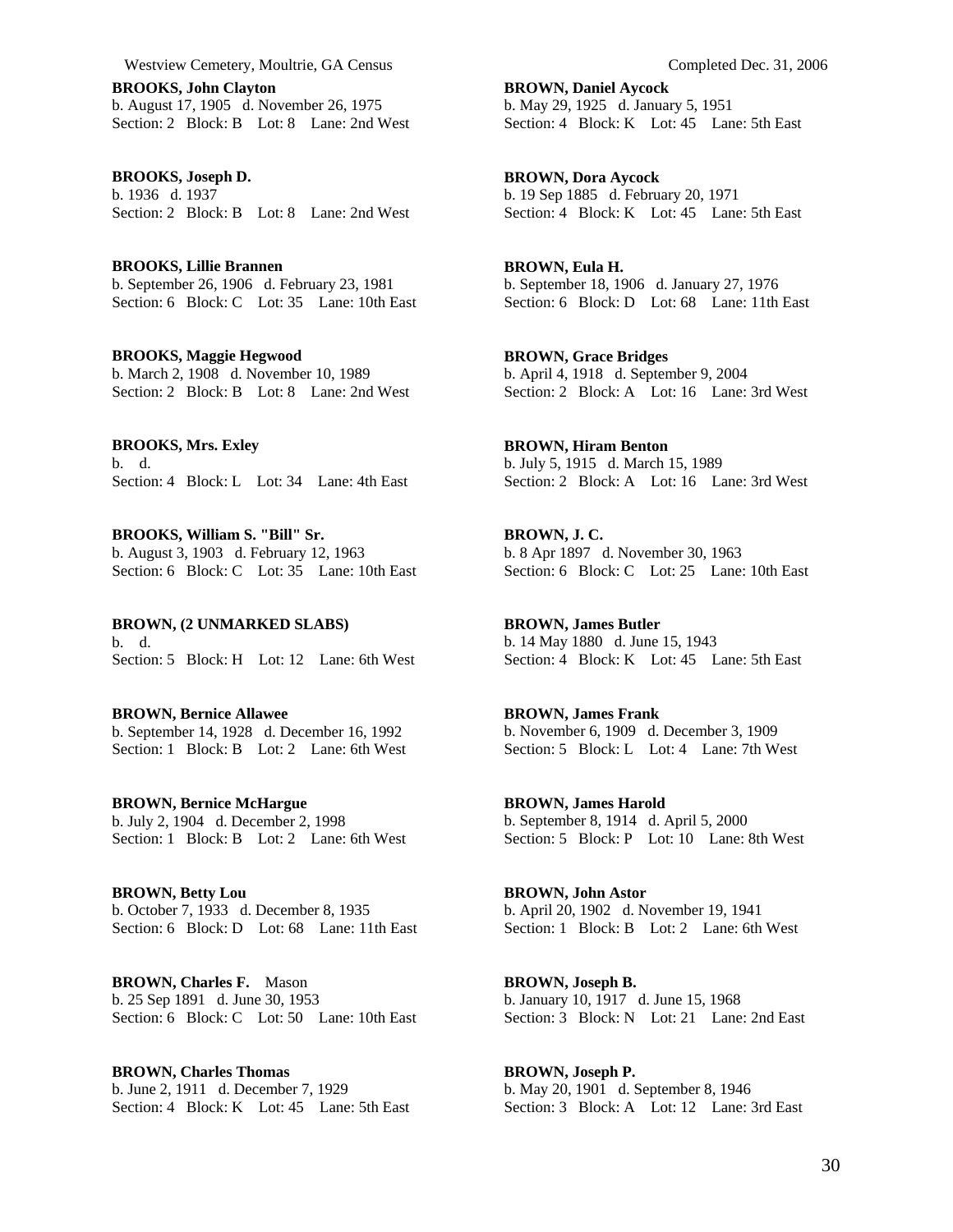**BROWN, Kayla Lynnette**  b. July 11, 1984 d. July 12, 1984 Section: 6 Block: D Lot: 68 Lane: 11th East

**BROWN, Lonia Dorman**  b. September 6, 1924 d. July 11, 1992 Section: 3 Block: N Lot: 21 Lane: 2nd East

**BROWN, Louise H.**  b. September 4, 1904 d. March 3, 1969 Section: 7 Block: B Lot: 79 Lane: 13th West

**BROWN, Lovelace Verhine**  b. September 13, 1933 d. Section: 6 Block: D Lot: 68 Lane: 11th East

**BROWN, Margaret C.**  b. October 13, 1902 d. March 12, 1995 Section: 2 Block: F2 Lot: 47 Lane: 1st West

**BROWN, Mary Veazey Lowe**  b. November 22, 1919 d. June 7, 1989 Section: 5 Block: P Lot: 10 Lane: 8th West

**BROWN, Mescal Matthews**  b. January 5, 1921 d. August 9, 1956 Section: 2 Block: E1 Lot: 21 Lane: 2nd West

**BROWN, Noel**  b. 1914 d. 2002 Section: 4 Block: K Lot: 45 Lane: 5th East

**BROWN, Ola Bell Turner**  b. 18 Jun 1894 d. April 25, 1982 Section: 6 Block: C Lot: 50 Lane: 10th East

**BROWN, Ronald Ray** Veteran b. May 18, 1949 d. January 23, 1970 Section: 6 Block: E1 Lot: 30 Lane: 12th East

**BROWN, Ruby B.**  b. September 26, 1904 d. August 20, 1981 Section: 6 Block: C Lot: 25 Lane: 10th East

**BROWN, Ruby Lanelle**  b. April 21, 1917 d. July 18, 2004 Section: 4 Block: K Lot: 8 Lane: 5th East **BROWN, Spencer**  b. August 19, 1900 d. March 2, 1974 Section: 7 Block: B Lot: 79 Lane: 13th West

**BROWN, Thelma**  b. January 22, 1920 d. July 21, 1970 Section: 6 Block: D Lot: 29 Lane: 11th East

**BROWN, Thomas W.**  b. October 19, 1902 d. June 13, 1955 Section: 6 Block: D Lot: 68 Lane: 11th East

**BROWN, Thomas William Jr.** Veteran b. April 10, 1927 d. May 25, 1996 Section: 6 Block: D Lot: 68 Lane: 11th East

**BROWN, Willene Wars**  b. July 28, 1920 d. August 9, 1999 Section: 6 Block: E1 Lot: 30 Lane: 12th East

**BROWN, William H.**  b. July 29, 1915 d. June 20, 2003 Section: 6 Block: D Lot: 15 Lane: 11th East

**BROWN, Winnie S.**  b. November 11, 1918 d. August 15, 1996 Section: 6 Block: D Lot: 15 Lane: 11th East

**BROWNING, Tafton C.**  b. September 1, 1907 d. December 8, 1964 Section: 7 Block: C Lot: 66 Lane: 12th West

**BROWNING, Virginia M.**  b. March 15, 1910 d. September 28, 2001 Section: 7 Block: C Lot: 66 Lane: 12th West

**BROWNLEE, Bernice D.**  b. November 6, 1906 d. August 31, 1979 Section: 6 Block: D Lot: 31 Lane: 11th East

**BROWNLEE, Chauncey J.**  b. May 18, 1904 d. April 9, 1963 Section: 2 Block: E1 Lot: 23 Lane: 2nd West

**BROWNLEE, Ora Lee Eure**  b. January 1, 1907 d. January 22, 1951 Section: 2 Block: E1 Lot: 23 Lane: 2nd West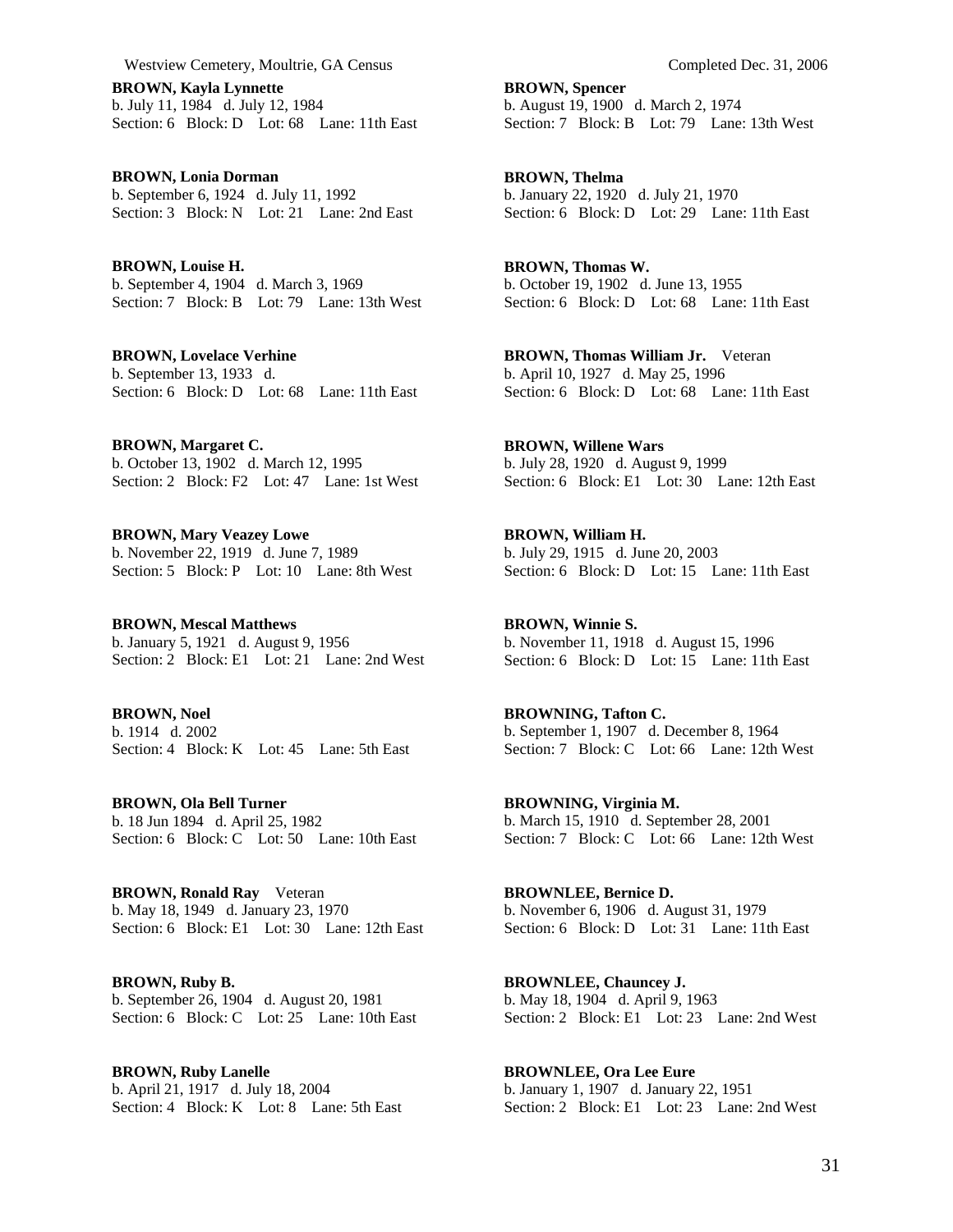**BRUCE, Andrew C.**  b. January 28, 1906 d. May 13, 1979 Section: 3 Block: F Lot: 2 Lane: 1st West

**BRUCE, Betty E.**  b. December 30, 1936 d. July 13, 1956 Section: 4 Block: I Lot: 8 Lane: 6th East

**BRUCE, Bobby Cobb**  b. April 14, 1904 d. February 9, 1976 Section: 4 Block: I Lot: 8 Lane: 6th East

**BRUCE, Herbert B.**  b. 27 Jan 1880 d. February 27, 1955 Section: 6 Block: B Lot: 28 Lane: 9th East

**BRUCE, Mary B.**  b. September 13, 1917 d. Section: 3 Block: F Lot: 2 Lane: 1st West

**BRUCE, Robert J.**  b. January 30, 1926 d. March 19, 1958 Section: 4 Block: I Lot: 8 Lane: 6th East

**BRUCE, Susan B.**  b. 15 Oct 1886 d. August 10, 1965 Section: 6 Block: B Lot: 28 Lane: 9th East

**BRUCE, Thomas C.**  b. February 19, 1925 d. February 20, 1925 Section: 4 Block: I Lot: 8 Lane: 6th East

**BRUCE, Thomas P.** Veteran b. 21 Oct 1889 d. June 19, 1944 Section: 4 Block: I Lot: 8 Lane: 6th East

**BRUMBLOW, Ola Edwards**  b. April 19, 1919 d. April 9, 1984 Section: 7 Block: C Lot: 17 Lane: 12th West

**BRUMBLOW, William Jessie**  b. November 22, 1912 d. April 18, 1970 Section: 7 Block: C Lot: 17 Lane: 12th West

**BRYAN, Byron Steck**  b. 25 Dec 1887 d. November 20, 1963 Section: 1 Block: D Lot: 17 Lane: 3rd West

**BRYAN, Edward Rushin**  b. 14 Aug 1889 d. August 2, 1956 Section: 6 Block: F Lot: 10 Lane: Circle Dr. South

**BRYAN, Ella J. Bolt**  b. 23 July 1871 d. March 23, 1915 Section: 5 Block: A Lot: 15 Lane: 4th West

**BRYAN, Helen Lyon**  b. 5 Sep 1895 d. June 19, 1968 Section: 1 Block: D Lot: 17 Lane: 3rd West

**BRYAN, infant**  b. 1917 d. 1917 Section: 5 Block: A Lot: 15 Lane: 4th West

**BRYAN, infants (2)**  b. d. Section: 5 Block: A Lot: 15 Lane: 4th West

**BRYAN, Lucile Holmes**  b. 7 Aug 1899 d. April 2, 1978 Section: 4 Block: L Lot: 7 Lane: 4th East

**BRYAN, Lydia Ivey**  b. 2 Dec 1889 d. July 13, 1972 Section: 6 Block: F Lot: 10 Lane: Circle Dr. South

**BRYAN, Nina White**  b. 13 May 1891 d. April 23, 1954 Section: 5 Block: A Lot: 15 Lane: 4th West

**BRYAN, Permelia Cull**  b. 25 Mar 1894 d. December 13, 1957 Section: 4 Block: L Lot: 37 Lane: 4th East

**BRYAN, Reid Whitford**  b. 1 Oct 1884 d. November 22, 1953 Section: 4 Block: L Lot: 7 Lane: 4th East

**BRYAN, Robert T.** Veteran b. November 13, 1926 d. June 14, 1997 Section: 4 Block: L Lot: 49 Lane: 4th East

**BRYAN, Rosaline Hope**  b. March 5, 1921 d. December 10, 2002 Section: 4 Block: L Lot: 49 Lane: 4th East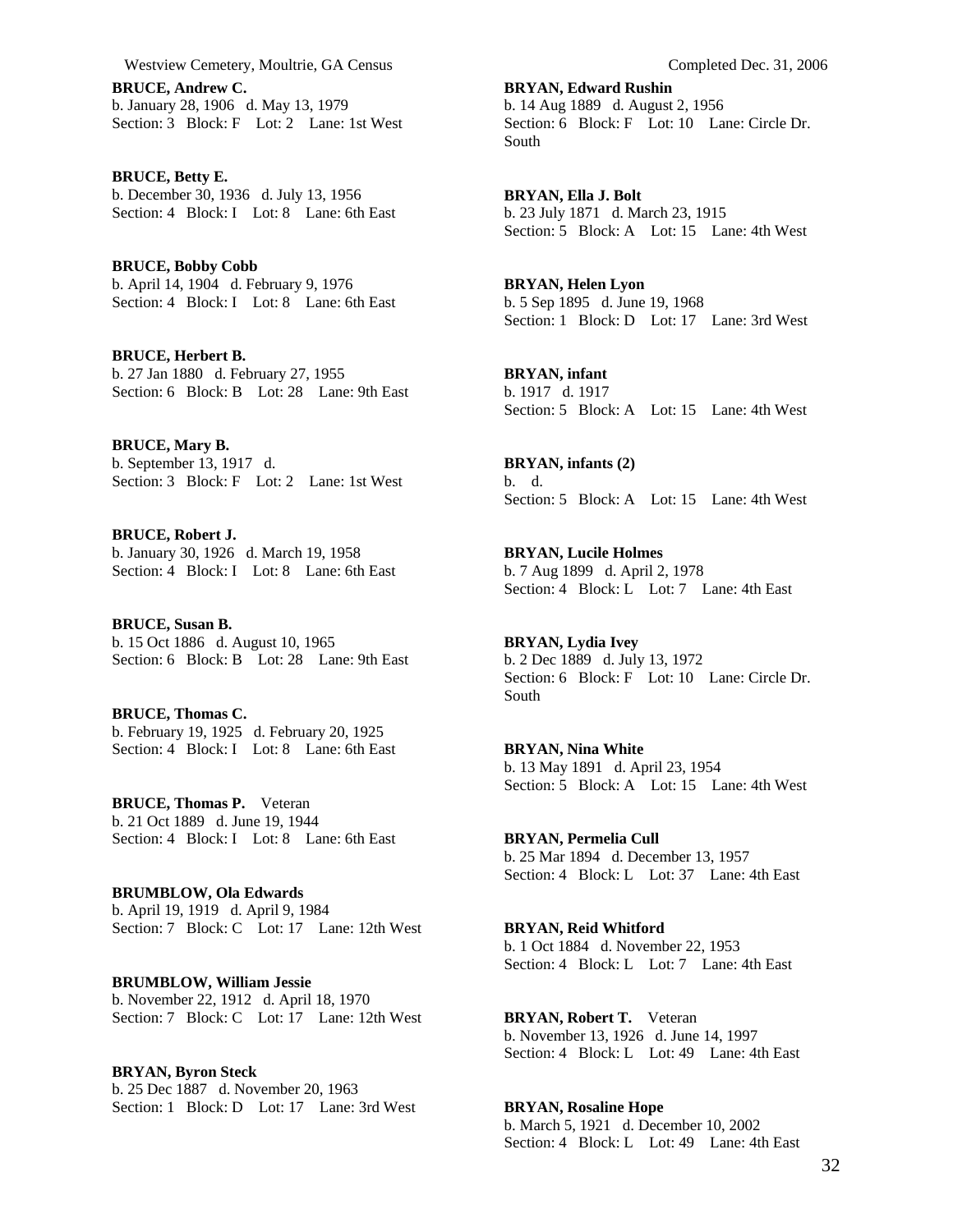**BRYAN, Toby Michael**  b. 10 Mar 1866 d. July 28, 1958 Section: 5 Block: A Lot: 15 Lane: 4th West

**BRYAN, William E.**  b. 15 Nov 1895 d. February 7, 1923 Section: 5 Block: A Lot: 15 Lane: 4th West

**BRYANT, Billy Mr.**  b. 1939 d. 1984 Section: 7 Block: C Lot: 37 Lane: 12th West

**BRYANT, Bonnie O. Croft**  b. May 26, 1939 d. April 11, 1986 Section: 7 Block: C Lot: 37 Lane: 12th West

**BRYANT, Donna**  b. d. Section: 6 Block: D Lot: 58 Lane: 11th East

**BRYANT, Elizabeth Hogue**  b. 10 July 1890 d. October 15, 1972 Section: 2 Block: B Lot: 4 Lane: 2nd West

**BRYANT, Ella V.**  b. 1864 d. 1935 Section: 4 Block: L Lot: 5 Lane: 4th East

**BRYANT, James Malone Jr. M.D.**  b. 8 Mar 1891 d. August 25, 1977 Section: 6 Block: C Lot: 51 Lane: 10th East

**BRYANT, Katherine**  b. February 3, 1976 d. February 3, 1976 Section: 5 Block: M Lot: 6 Lane: 8th West

**BRYANT, O. Ellen Pipkin**  b. January 1, 1903 d. August 17, 1991 Section: 6 Block: C Lot: 51 Lane: 10th East

**BRYANT, Simeon D.**  b. 29 Sep 1892 d. July 13, 1956 Section: 6 Block: C Lot: 51 Lane: 10th East

**BRYANT, Tonney C.**  b. 1962 d. 1962 Section: 7 Block: C Lot: 37 Lane: 12th West

**BRYANT, unknown**  b. d. Section: 7 Block: C Lot: 37 Lane: 12th West

**BRYANT, William H.**  b. 1858 d. 1942 Section: 4 Block: L Lot: 5 Lane: 4th East

**BRYANT, Wood**  b. 30 May 1887 d. June 5, 1937 Section: 2 Block: B Lot: 4 Lane: 2nd West

**BUCKELEW, Lucy Pinkard**  b. 11 Apr 1849 d. July 10, 1925 Section: 6 Block: C Lot: 71 Lane: 10th East

**BULLOCK, Doris M.**  b. July 4, 1907 d. January 19, 1998 Section: 3 Block: B Lot: 3 Lane: 2nd East

**BULLOCK, J. Pete**  b. 22 Jul 1897 d. January 8, 1955 Section: 3 Block: B Lot: 3 Lane: 2nd East

**BULMER, Charles Harry** Veteran b. December 10, 1926 d. March 10, 1977 Section: 4 Block: H Lot: 25A Lane: 7th East

**BUNTING, Coy Julian**  b. October 15, 1901 d. January 11, 1980 Section: 6 Block: C Lot: 79 Lane: 10th East

**BUNTING, Jessie Smith**  b. July 18, 1901 d. January 8, 1987 Section: 6 Block: C Lot: 79 Lane: 10th East

**BURDETT, Herman Haas**  b. February 13, 1920 d. January 21, 1955 Section: 2 Block: F1 Lot: 5B Lane: 1st West

**BURDETT, Thomas Sexton**  b. 15 Feb 1868 d. September 28, 1936 Section: 2 Block: F1 Lot: 5B Lane: 1st West

**BURDETT, Viola Victoria Floyd**  b. 10 Oct 1886 d. September 19, 1947 Section: 2 Block: F1 Lot: 5B Lane: 1st West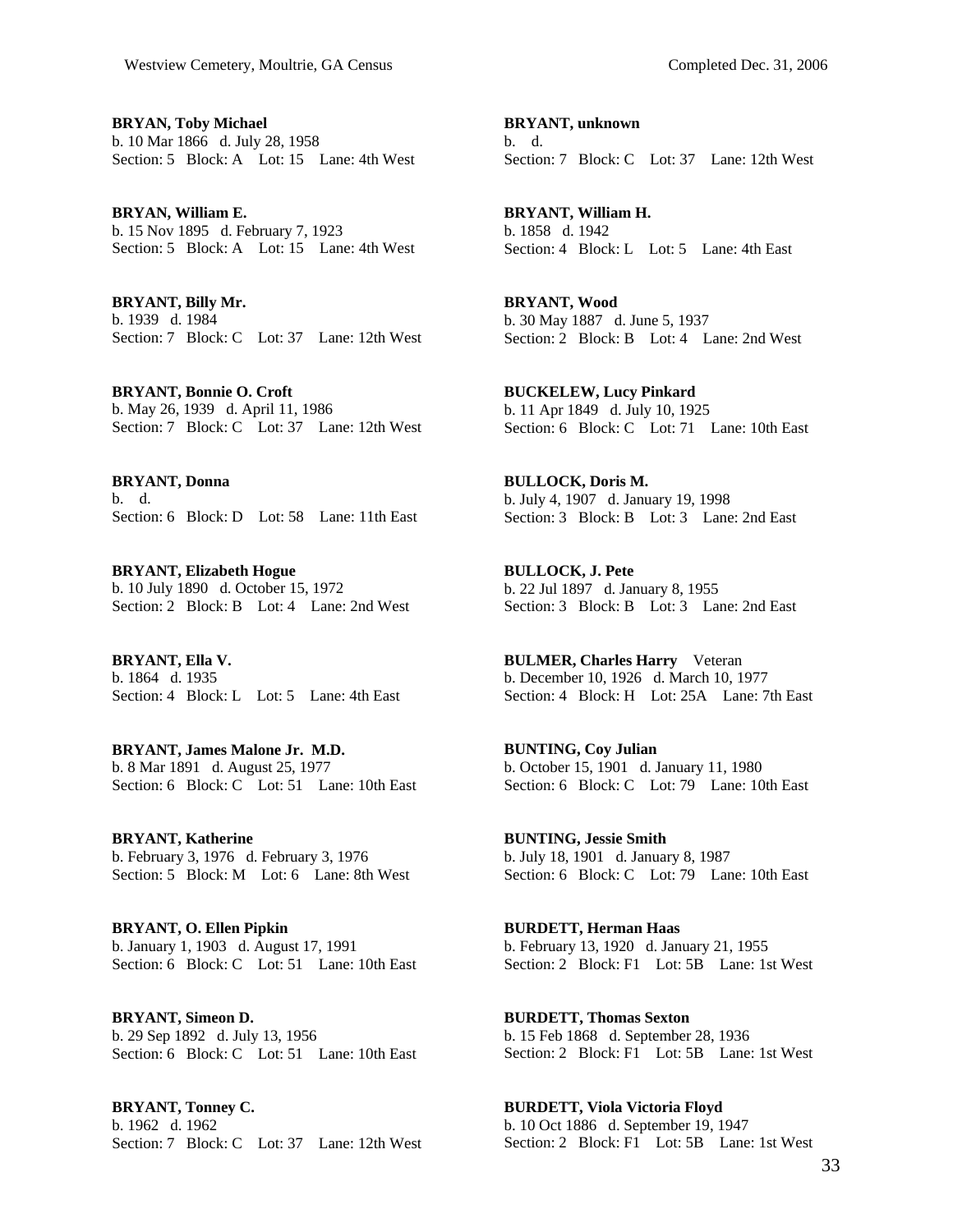**BURDETTE, Amos A.**  b. 18 Nov 1869 d. September 12, 1944 Section: 1 Block: D Lot: 25 Lane: 4th West

**BURDETTE, Eulalar A.**  b. May 30, 1917 d. March 22, 1998 Section: 7 Block: C Lot: 25 Lane: 12th West

**BURDETTE, James H.**  b. 10 Mar 1886 d. February 11, 1976 Section: 7 Block: C Lot: 25 Lane: 12th West

**BURDETTE, Ura J. Thomason**  b. 8 Oct 1874 d. November 8, 1962 Section: 1 Block: D Lot: 25 Lane: 4th West

**BURDETTE, Virginia Deen** E.Star b. October 6, 1937 d. Section: 6 Block: E Lot: 56 Lane: 12th East

**BURGESS, Myrtice B**  b. December 24, 1926 d. Section: 1 Block: A Lot: 1 Lane: 7th West

**BURGESS, Aalan E.**  b. 8 Feb 1884 d. July 7, 1961 Section: 1 Block: A Lot: 1 Lane: 7th West

**BURGESS, Byrtice B. Harris**  b. December 24, 1926 d. November 20, 1973 Section: 1 Block: A Lot: 1 Lane: 7th West

**BURGESS, Helen**  b. November 29, 1933 d. Section: 3 Block: C Lot: 55 Lane: 1st East

**BURGESS, Jack L.**  b. March 2, 1928 d. July 16, 1957 Section: 6 Block: E Lot: 35 Lane: 12th East

**BURGESS, James E. "Gator"** Veteran b. November 2, 1920 d. January 10, 1970 Section: 1 Block: A Lot: 1 Lane: 7th West

**BURGESS, Lula A.**  b. 2 May 1893 d. October 21, 1980 Section: 6 Block: E Lot: 35 Lane: 12th East

**BURGESS, Sallie D.**  b. 30 Mar 1897 d. October 10, 1973 Section: 1 Block: A Lot: 1 Lane: 7th West

**BURGESS, Walter** Veteran b. September 17, 1926 d. June 13, 1971 Section: 3 Block: C Lot: 55 Lane: 1st East

**BURKLOW, Robert Matthew**  b. November 30, 1988 d. December 10, 1988 Section: 3 Block: A Lot: 5 Lane: 3rd East

**BURNETT, Bernard A. "Barney"** Veteran b. 1911 d. 1976 Section: 6 Block: G Lot: 61 Lane: 13th East

**BURNETT, Laurie Page**  b. October 14, 1921 d. May 28, 1996 Section: 6 Block: G Lot: 61 Lane: 13th East

**BURNEY, C. H.** Vet, CSA b. 25 Dec 1845 d. October 8, 1930 Section: 4 Block: K Lot: 14 Lane: 5th East

**BURNEY, Savannah Folsome**  b. 24 Oct 1856 d. February 22, 1926 Section: 4 Block: K Lot: 14 Lane: 5th East

**BURNS, Annie L.**  b. 19 Feb 1888 d. March 12, 1922 Section: 4 Block: L Lot: 32 Lane: 4th East

**BURNS, Mary Buxton**  b. August 9, 1914 d. August 18, 1996 Section: 4 Block: K Lot: 39A Lane: 5th East

**BURROUGHS, Alberta Monk**  b. 17 Sep 1897 d. August 8, 1983 Section: 4 Block: I Lot: 32 Lane: 6th East

**BURROUGHS, Doctor Hoyt**  b. 11 Apr 1896 d. February 12, 1987 Section: 4 Block: I Lot: 32 Lane: 6th East

**BURROUGHS, Henry Wayne**  b. June 11, 1927 d. Section: 4 Block: I Lot: 32 Lane: 6th East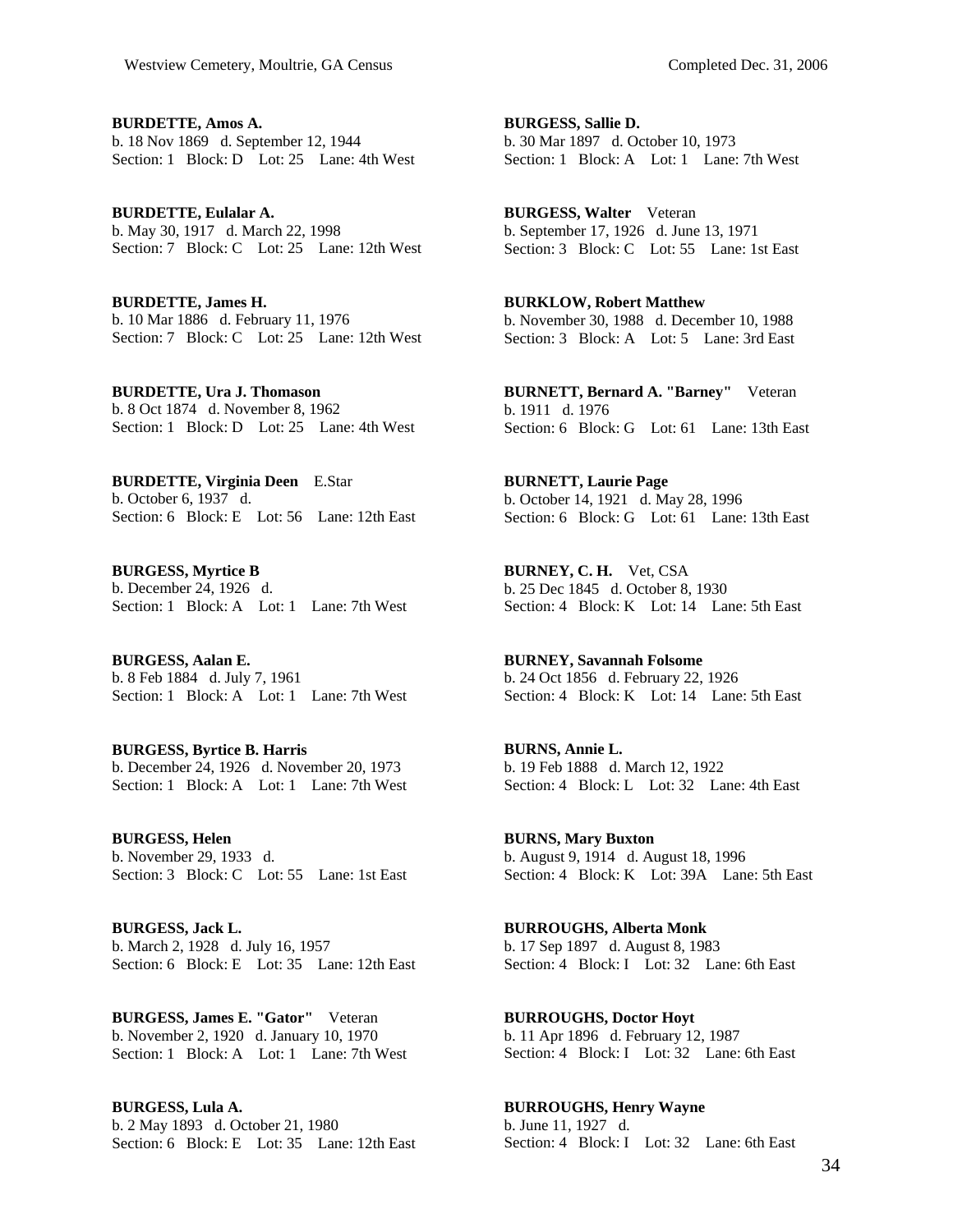**BURROUGHS, Irma Eugenia Reid "Jean"** DAR b. March 3, 1930 d. March 6, 2006 Section: 4 Block: I Lot: 32 Lane: 6th East

**BURROUGHS, J. H.**  b. 23 Dec 1880 d. June 27, 1967 Section: 2 Block: A Lot: 12 Lane: 3rd West

**BURROUGHS, Mamie Turner**  b. 20 May 1885 d. March 8, 1937 Section: 2 Block: A Lot: 12 Lane: 3rd West

**BURT, Colen Griner**  b. September 20, 1928 d. August 14, 1989 Section: 6 Block: D Lot: 60 Lane: 11th East

**BURT, Daisy Humphrey**  b. July 22, 1912 d. March 11, 1990 Section: 6 Block: D Lot: 51 Lane: 11th East

**BURT, Eugene Doyle**  b. May 26, 1936 d. January 16, 1972 Section: 6 Block: D Lot: 53 Lane: 11th East

**BURT, Eunice K.**  b. 13 Jul 1889 d. December 15, 1959 Section: 6 Block: D Lot: 51 Lane: 11th East

**BURT, Ida Mae**  b. May 3, 1905 d. October 6, 1994 Section: 6 Block: D Lot: 53 Lane: 11th East

**BURT, Ida Virginia**  b. January 24, 1934 d. July 10, 1935 Section: 6 Block: D Lot: 53 Lane: 11th East

**BURT, J. Freeman**  b. March 20, 1901 d. February 11, 1967 Section: 2 Block: D Lot: 9 Lane: 3rd West

**BURT, Nola Love**  b. February 27, 1909 d. March 13, 1996 Section: 2 Block: D Lot: 9 Lane: 3rd West

**BURT, Reuben Doyal**  b. 5 Oct 1869 d. July 7, 1950 Section: 6 Block: D Lot: 51 Lane: 11th East **BURT, Reuben Gray Sr.**  b. July 31, 1915 d. June 28, 1984 Section: 5 Block: D Lot: 51 Lane: 11th East

**BURT, Reuben Lee**  b. 31 Dec 1892 d. October 18, 1950 Section: 6 Block: D Lot: 53 Lane: 11th East

**BURTON, Marion**  b. September 5, 1921 d. September 3, 1922 Section: 4 Block: I Lot: 22 Lane: 6th East

**BURTON, Ruth Gibson**  b. 13 Jan 1896 d. September 6, 1922 Section: 4 Block: L Lot: 23 Lane: 4th East

**BUSBY, Clemmie Sorrell**  b. January 20, 1900 d. October 9, 1979 Section: 6 Block: G Lot: 44A Lane: 13th East

**BUSBY, Edgar L.**  b. March 30, 1924 d. September 8, 1959 Section: 6 Block: D Lot: 83 Lane: 11th East

**BUSBY, Edgar L. Jr.**  b. June 2, 1951 d. June 2, 1951 Section: 6 Block: D Lot: 83 Lane: 11th East

**BUSBY, Edgar R. "Ross"**  b. 22 Jan 1896 d. May 29, 1977 Section: 6 Block: D Lot: 83 Lane: 11th East

**BUSBY, Gordon G.**  b. 28 Nov 1889 d. May 3, 1963 Section: 6 Block: G Lot: 44A Lane: 13th East

**BUSBY, Janet A.**  b. June 14, 1953 d. June 16, 1953 Section: 6 Block: D Lot: 83 Lane: 11th East

**BUSBY, Mary Susan "Susie"**  b. 9 Feb 1896 d. November 5, 1972 Section: 6 Block: D Lot: 83 Lane: 11th East

**BUSTLE, Alma Aycock**  b. November 27, 1903 d. January 10, 1994 Section: 4 Block: K Lot: 45 Lane: 5th East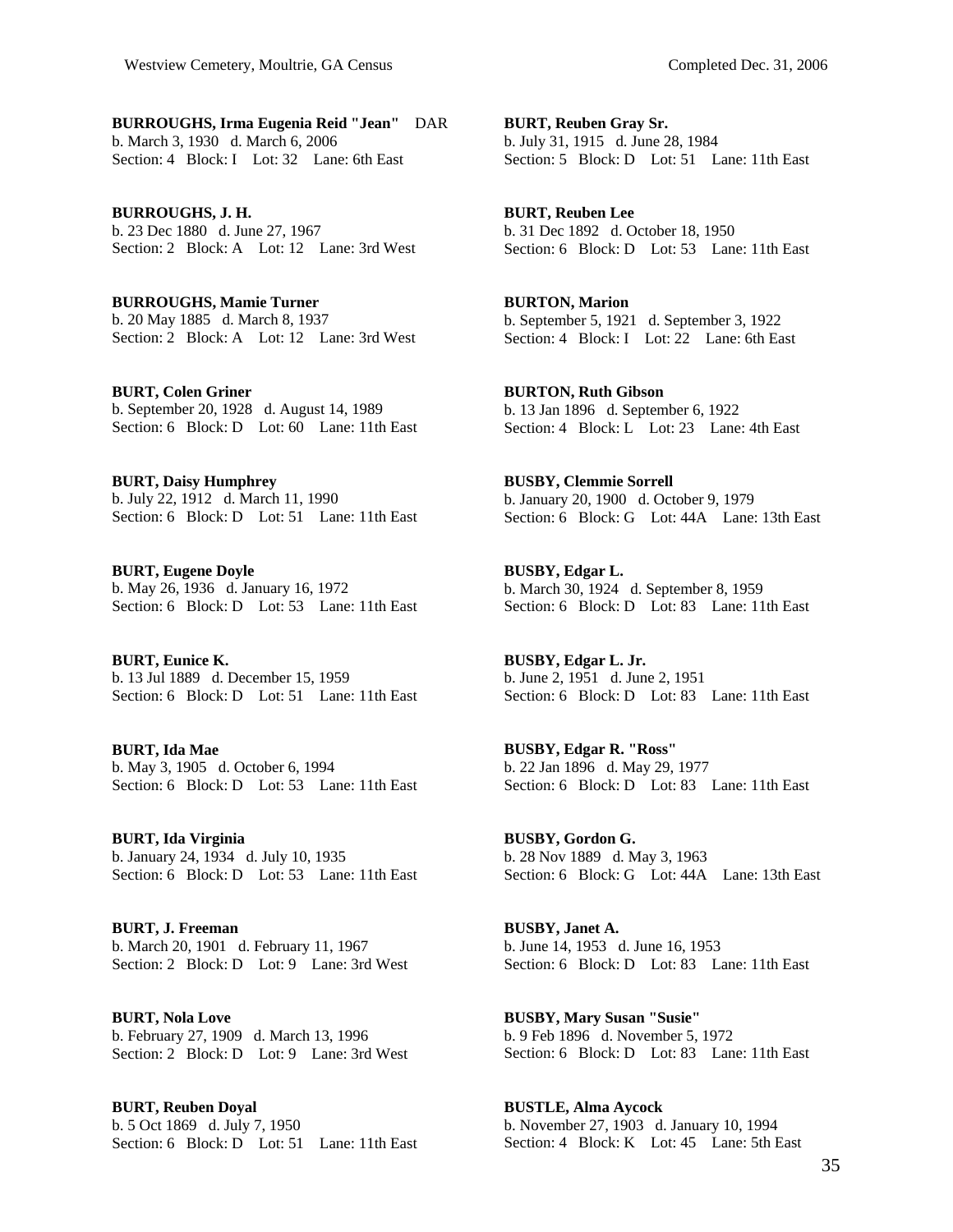**BUSTLE, Cecil E.**  b. February 2, 1901 d. November 2, 1982 Section: 4 Block: K Lot: 45 Lane: 5th East

**BUTLER, Charlie F.**  b. September 12, 1902 d. November 16, 1968 Section: 3 Block: D Lot: 9 Lane: 3rd West

**BUTLER, Dorothy Anna**  b. July 1, 1928 d. April 21, 1993 Section: 3 Block: D Lot: 9 Lane: 3rd West

**BUTLER, Geraldine Sheppard**  b. May 10, 1921 d. September 30, 1944 Section: 3 Block: D Lot: 9 Lane: 3rd West

**BUTLER, J. L.**  b. August 26, 1913 d. July 1, 1967 Section: 6 Block: E Lot: 39A Lane: 12th East

**BUTLER, Pennie Steed**  b. January 4, 1906 d. February 21, 1989 Section: 3 Block: D Lot: 9 Lane: 3rd West

**BUTLER, Richard Clayton**  b. May 11, 1959 d. May 11, 1959 Section: 7 Block: D Lot: 51 Lane: 11th West

**BUXTON, A. Burch**  b. 14 Feb 1879 d. September 22, 1917 Section: 4 Block: K Lot: 39A Lane: 5th East

**BUXTON, Margaret Rhodes**  b. 26 Oct 1885 d. February 29, 1968 Section: 4 Block: K Lot: 39A Lane: 5th East

**BYNUM, Edward Curtis Sr.**  b. September 23, 1922 d. August 16, 1999 Section: 6 Block: C Lot: 68 Lane: 10th East

**BYNUM, Katie Jane**  b. 27 Nov 1888 d. October 20, 1968 Section: 6 Block: G Lot: 54 Lane: 13th East

**BYNUM, Nellie Louise**  b. March 13, 1923 d. May 4, 1999 Section: 6 Block: C Lot: 68 Lane: 10th East

**BYRD, James Dalton**  b. October 28, 1912 d. April 5, 1977 Section: 3 Block: F Lot: 10 Lane: 1st West

**BYRON, Carolyn Ladson**  b. February 19, 1920 d. September 23, 1991 Section: 5A Block: A Lot: 2 Lane: 4th West

**CALHOUN, G. C.**  b. 23 Nov 1892 d. April 3, 1918 Section: 5 Block: N Lot: 14 Lane: 8th West

**CALHOUN, H. J.**  b. 8 Jan 1898 d. April 3, 1918 Section: 5 Block: N Lot: 14 Lane: 8th West

**CALHOUN, Henry C.** CSA b. d. Section: 5 Block: N Lot: 14 Lane: 8th West

**CALHOUN, infant son**  b. February 17, 1949 d. February 17, 1949 Section: 4 Block: G Lot: 25 Lane: 8th East

**CALHOUN, James Conrad**  b. April 25, 1945 d. April 3, 1985 Section: 6 Block: C Lot: 57 Lane: 10th East

**CALHOUN, James Dorsey**  b. October 11, 1906 d. September 23, 1988 Section: 6 Block: C Lot: 57 Lane: 10th East

**CALHOUN, John C. Sr.**  b. 23 Oct 1875 d. March 2, 1932 Section: 4 Block: G Lot: 25 Lane: 8th East

**CALHOUN, John Cecil Jr.**  b. September 20, 1923 d. August 9, 1997 Section: 4 Block: G Lot: 25 Lane: 8th East

**CALHOUN, Katie**  b. d. Section: 4 Block: H Lot: 2 Lane: 7th East

**CALHOUN, Lucy Virchus**  b. September 8, 1906 d. September 20, 1999 Section: 6 Block: C Lot: 57 Lane: 10th East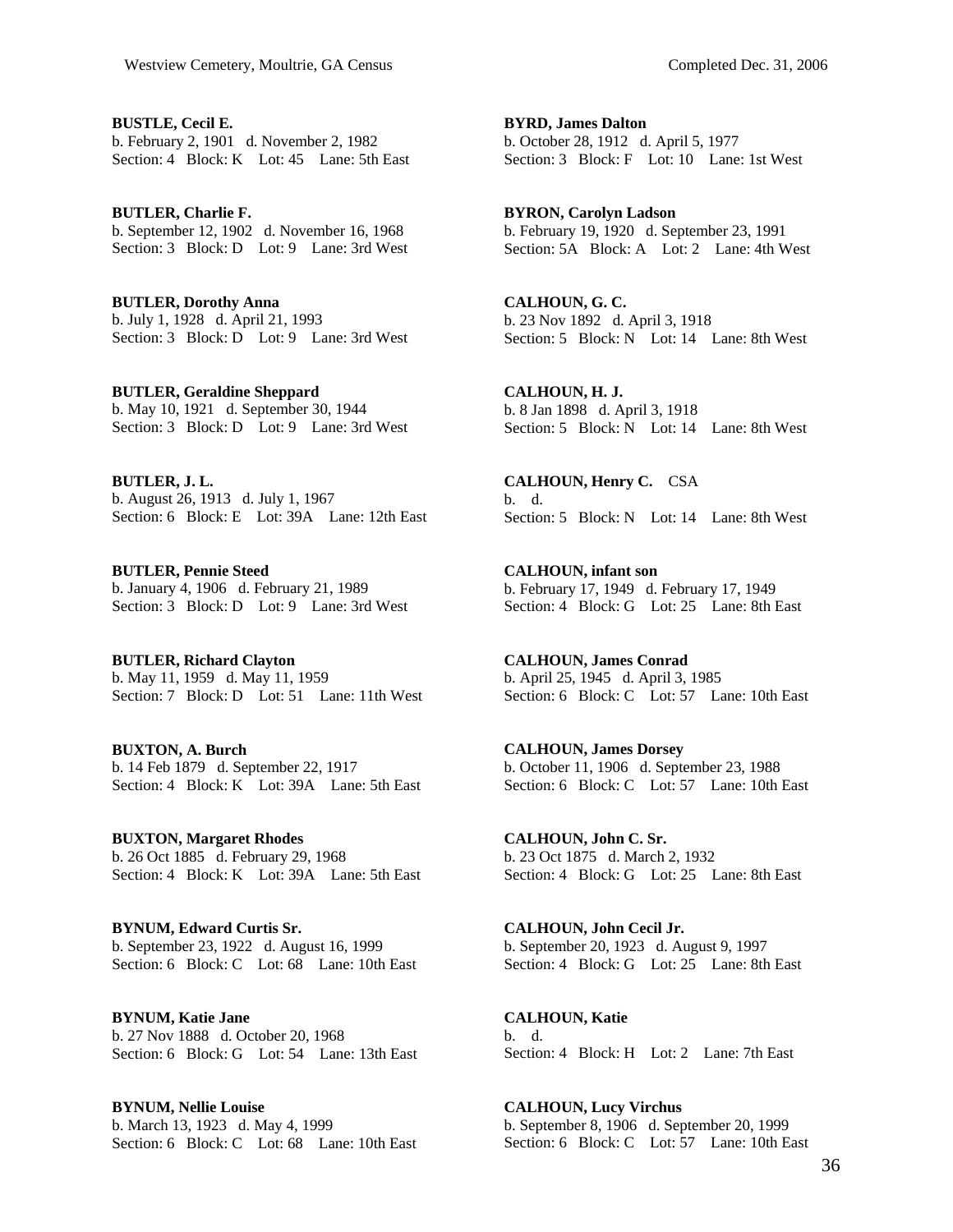**CALHOUN, Ophelia F.**  b. 14 Mar 1843 d. January 24, 1944 Section: 5 Block: N Lot: 14 Lane: 8th West

**CALHOUN, Rosa J.**  b. 30 Mar 1892 d. July 27, 1979 Section: 4 Block: G Lot: 25 Lane: 8th East

**CAMPBELL, Betty Jean**  b. 1929 d. 1930 Section: 4 Block: L Lot: 3 Lane: 4th East

**CAMPBELL, Harry A.**  b. 10 Jun 1881 d. October 15, 1921 Section: 4 Block: I Lot: 3 Lane: 6th East

**CAMPBELL, Laney Douglass**  b. 20 May 1877 d. May 31, 1957 Section: 5 Block: I Lot: 1 Lane: 7th West

**CAMPBELL, Malcolm K.**  b. 17 Aug 1868 d. January 15, 1911 Section: 5 Block: I Lot: 1 Lane: 7th West

**CAMPBELL, Mary Andrews**  b. September 28, 1906 d. February 5, 1984 Section: 4 Block: L Lot: 3 Lane: 4th East

**CAMPBELL, Norman David**  b. July 26, 1906 d. January 8, 1972 Section: 4 Block: L Lot: 3 Lane: 4th East

**CAMPBELL, unmarked child**  b. d. Section: 5 Block: I Lot: 1 Lane: 7th West

**CANNON, Allie Tinsley**  b. 6 Aug 1892 d. December 30, 1984 Section: 4 Block: L Lot: 2 Lane: 4th East

**CANNON, Charles Henry III**  b. December 16, 1948 d. February 15, 2002 Section: 4 Block: L Lot: 2 Lane: 4th East

**CANNON, Charles Henry**  b. 15 Feb 1840 d. February 3, 1961 Section: 4 Block: L Lot: 2 Lane: 4th East

**CANNON, Charley Henry**  b. September 22, 1914 d. June 10, 1983 Section: 4 Block: L Lot: 2 Lane: 4th East

**CANNON, E. W. "Bud"**  b. November 26, 1915 d. January 18, 1944 Section: 2 Block: D Lot: 37 Lane: 3rd West

**CANNON, Edwin Cecil**  b. December 11, 1939 d. July 16, 1959 Section: 2 Block: D Lot: 37 Lane: 3rd West

**CANNON, Henry C.** Veteran b. June 3, 1925 d. May 3, 2004 Section: 2 Block: F2 Lot: 13 Lane: 1st West

**CANNON, Henry Cleveland**  b. 5 Nov 1886 d. December 19, 1954 Section: 2 Block: F2 Lot: 13 Lane: 1st West

**CANNON, infant son**  b. July 10, 1922 d. Section: 4 Block: L Lot: 2 Lane: 4th East

**CANNON, John E.** Mason b. 24 Apr 1892 d. June 16, 1952 Section: 2 Block: D Lot: 37 Lane: 3rd West

**CANNON, John Thomas**  b. February 14, 1907 d. April 9, 1968 Section: 6 Block: E Lot: 68 Lane: 12th East

**CANNON, Julian Bradley (Brad)**  b. November 24, 1959 d. October 1, 1971 Section: 2 Block: F2 Lot: 13 Lane: 1st West

**CANNON, Leola W.**  b. 17 Mar 1893 d. June 11, 1973 Section: 2 Block: D Lot: 37 Lane: 3rd West

**CANNON, Leon R.**  b. February 13, 1911 d. January 8, 1947 Section: 3 Block: C Lot: 18 Lane: 1st East

**CANNON, Marth Pippin**  b. November 24, 1916 d. May 27, 1983 Section: 4 Block: L Lot: 2 Lane: 4th East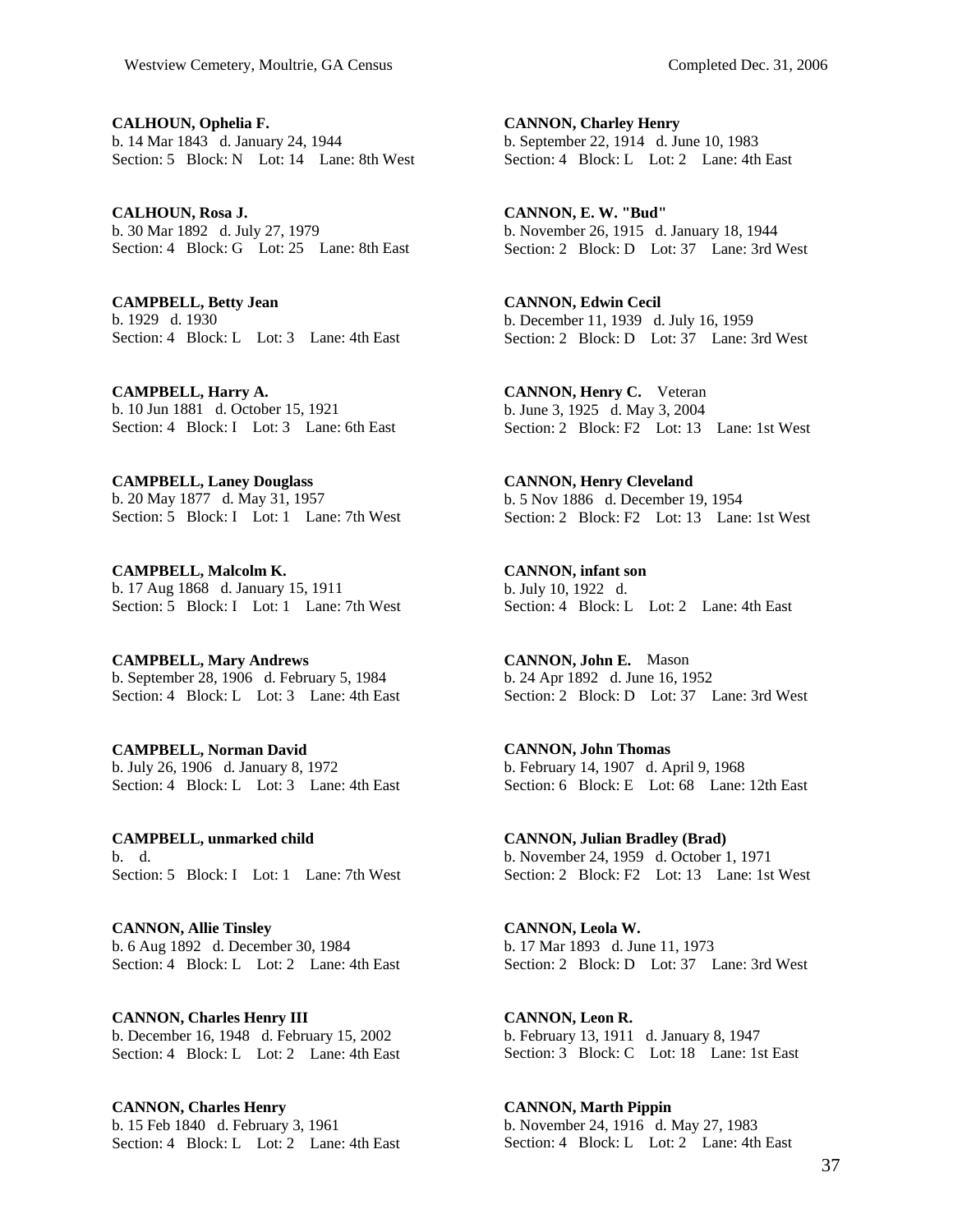**CANNON, Reba Jones**  b. 17 Jul 1893 d. January 23, 1984 Section: 2 Block: F<sub>2</sub> Lot: 13 Lane: 1St West

**CANNON, Rufus**  b. March 4, 1916 d. July 6, 1960 Section: 6 Block: g Lot: 4 Lane: 13th East

**CANNON, Sara Jane**  b. 27 Apr 1858 d. April 28, 1958 Section: 6 Block: E Lot: 68 Lane: 12th East

**CANNON, Sara Lucille**  b. April 15, 1913 d. March 12, 1958 Section: 6 Block: E Lot: 68 Lane: 12th East

**CARITHERS, Claude E.**  b. 21 Jun 1892 d. May 28, 1957 Section: 6 Block: E Lot: 15 Lane: 12th East

**CARITHERS, G. Gladys**  b. September 7, 1904 d. December 24, 1995 Section: 4 Block: L Lot: 24 Lane: 4th East

**CARITHERS, Ida Frances** Eastern Star b. 15 Aug 1881 d. January 8, 1953 Section: 6 Block: D Lot: 47 Lane: 11th East

**CARITHERS, J. Howard**  b. 6 Jan 1892 d. November 22, 1968 Section: 4 Block: L Lot: 24 Lane: 4th East

**CARITHERS, James David**  b. September 8, 1912 d. October 8, 2004 Section: 3 Block: F Lot: 4 Lane: 1st West

**CARITHERS, James O.**  b. 29 Jul 1870 d. December 8, 1951 Section: 4 Block: L Lot: 24 Lane: 4th East

**CARITHERS, M. Wyche**  b. 15 Jul 1886 d. May 31, 1952 Section: 3 Block: F Lot: 12 Lane: 1st West

**CARITHERS, Mamie Strickland**  b. 12 Mar 1891 d. July 10, 1984 Section: 3 Block: F Lot: 12 Lane: 1st West

**CARITHERS, Martha Flowers**  b. February 24, 1915 d. Section: 3 Block: F Lot: 4 Lane: 1st West

**CARITHERS, Onie R.**  b. 26 Aug 1897 d. May 2, 1961 Section: 6 Block: E Lot: 15 Lane: 12th East

**CARITHERS, Thomas P.** Mason b. 9 Sep 1884 d. April 3, 1950 Section: 6 Block: D Lot: 47 Lane: 11th East

**CARITHERS, Zaidee G.**  b. 28 Dec 1867 d. March 26, 1962 Section: 4 Block: L Lot: 24 Lane: 4th East

**CARLTON, 3 unknown adults**  b. d. Section: 4 Block: K Lot: 20 Lane: 5th East

**CARLTON, Anne Elizabeth**  b. 14 Feb 1880 d. January 27, 1935 Section: 4 Block: K Lot: 20 Lane: 5th East

**CARLTON, Arthur**  b. 21 Jun 1895 d. September 18, 1912 Section: 4 Block: K Lot: 20 Lane: 5th East

**CARLTON, Charlie Thomas Sr.**  b. March 27, 1900 d. January 16, 1962 Section: 4 Block: I Lot: 22 Lane: 6th East

**CARLTON, Elmer**  b. 2 Feb 1895 d. May 14, 1967 Section: 7 Block: C Lot: 64 Lane: 12th West

**CARLTON, Emily Webb**  b. 13 Dec 1866 d. June 19, 1960 Section: 4 Block: K Lot: 20 Lane: 5th East

**CARLTON, Ethel Hiers**  b. November 17, 1904 d. October 20, 1963 Section: 2 Block: A Lot: 6 Lane: 3rd West

**CARLTON, Evelyn Branch**  b. May 21, 1921 d. May 3, 1977 Section: 1 Block: C Lot: 17 Lane: 5th West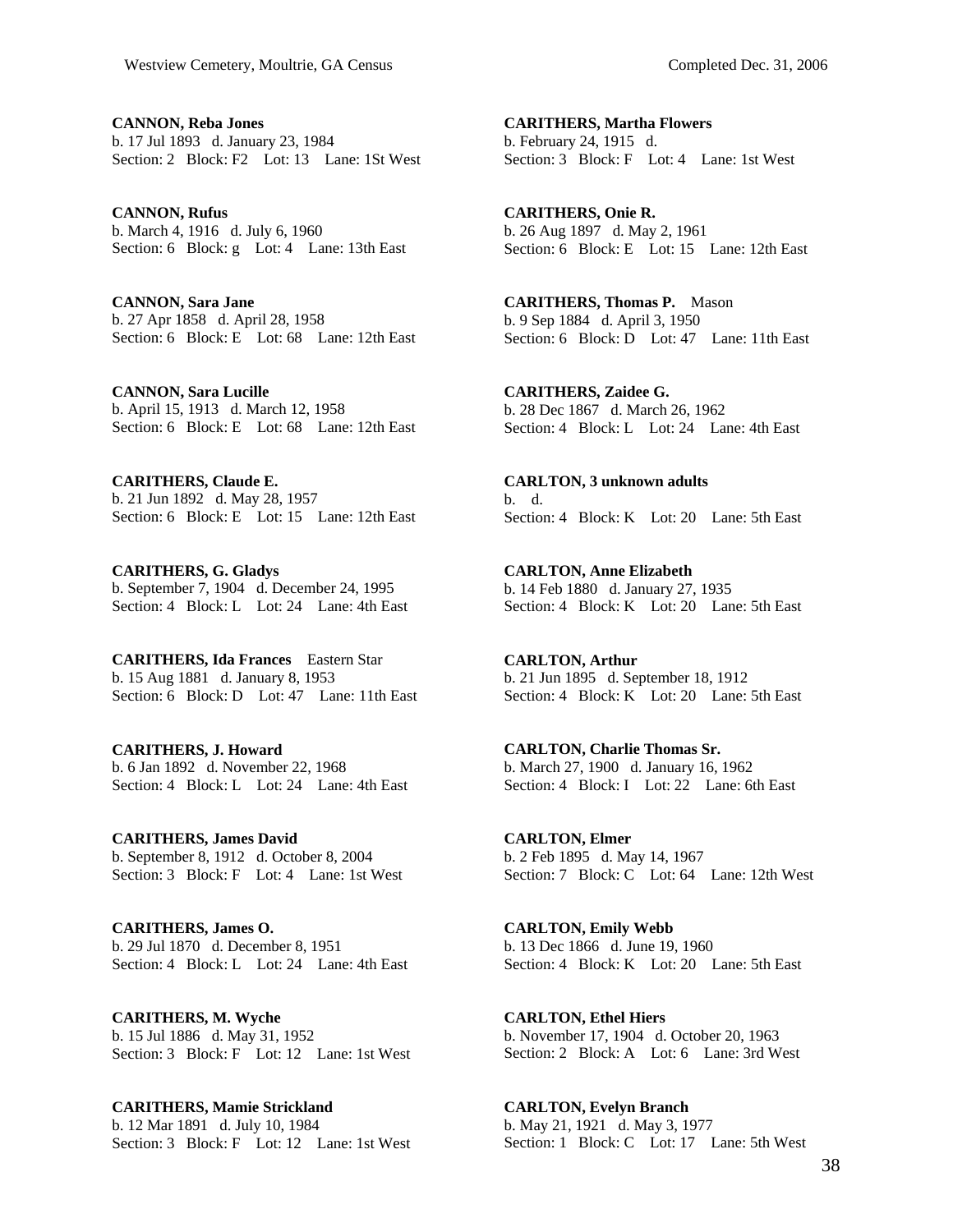**CARLTON, Helen Snider**  b. April 29, 1921 d. May 20, 1967 Section: 2 Block: A Lot: 5 Lane: 3rd West

**CARLTON, infant**  b. September 15, 1933 d. September 15, 1933 Section: 4 Block: K Lot: 20 Lane: 5th East

**CARLTON, Ira Hammock**  b. March 13, 1902 d. November 26, 1969 Section: 4 Block: I Lot: 22 Lane: 6th East

**CARLTON, Issac Thomas**  b. 12 Jul 1870 d. August 30, 1924 Section: 4 Block: K Lot: 20 Lane: 5th East

**CARLTON, John Alderman**  b. 24 May 1874 d. September 12, 1945 Section: 4 Block: K Lot: 20 Lane: 5th East

**CARLTON, John B.**  b. 18 May 1869 d. December 3, 1935 Section: 2 Block: A Lot: 5 Lane: 3rd West

**CARLTON, John Morrison**  b. August 11, 1911 d. February 6, 1952 Section: 2 Block: A Lot: 5 Lane: 3rd West

**CARLTON, John Wesley**  b. 30 Nov 1881 d. October 9, 1940 Section: 4 Block: K Lot: 25 Lane: 5th East

**CARLTON, Leslie H.**  b. 10 Nov 1898 d. March 22, 1937 Section: 4 Block: K Lot: 25 Lane: 5th East

**CARLTON, Lester Hinton**  b. May 4, 1911 d. September 21, 1967 Section: 4 Block: K Lot: 20 Lane: 5th East

**CARLTON, Lila Bell Morrison**  b. 20 Jul 1878 d. September 13, 1956 Section: 2 Block: A Lot: 5 Lane: 3rd West

**CARLTON, Mae Belle**  b. d. Section: 4 Block: K Lot: 20 Lane: 5th East

**CARLTON, Marilyn H.**  b. July 15, 1922 d. May 7, 1924 Section: 4 Block: K Lot: 25 Lane: 5th East

**CARLTON, Mary M. Upton**  b. January 11, 1904 d. December 27, 2003 Section: 6 Block: G Lot: 37 Lane: 13th East

**CARLTON, Montague**  b. February 22, 1918 d. February 3, 1976 Section: 2 Block: A Lot: 5 Lane: 3rd West

**CARLTON, Neil**  b. September 13, 1929 d. March 1, 1933 Section: 4 Block: K Lot: 25 Lane: 5th East

**CARLTON, Ruth W.**  b. January 25, 1912 d. September 29, 1962 Section: 7 Block: C Lot: 21 Lane: 12th West

**CARLTON, S. Troy Sr.**  b. February 16, 1912 d. April 3, 1997 Section: 7 Block: C Lot: 21 Lane: 12th West

**CARLTON, Silas Troy Jr.**  b. November 11, 1942 d. May 2, 1966 Section: 7 Block: C Lot: 21 Lane: 12th West

**CARLTON, Thomas**  b. 1886 d. 1956 Section: 2 Block: E1 Lot: 6 Lane: 2nd West

**CARLTON, Traci Elizabeth**  b. July 26, 1975 d. July 26, 1975 Section: 7 Block: C Lot: 21 Lane: 12th West

**CARLTON, William "Kenny" McKinney**  b. November 16, 1980 d. July 26, 2002 Section: 7 Block: B Lot: 3 Lane: 13th West

**CARNES, Addis J.**  b. October 11, 1902 d. January 30, 1974 Section: 6 Block: B Lot: 24 Lane: 9th East

**CARNES, Mary P.**  b. April 23, 1907 d. August 3, 1966 Section: 6 Block: B Lot: 24 Lane: 9th East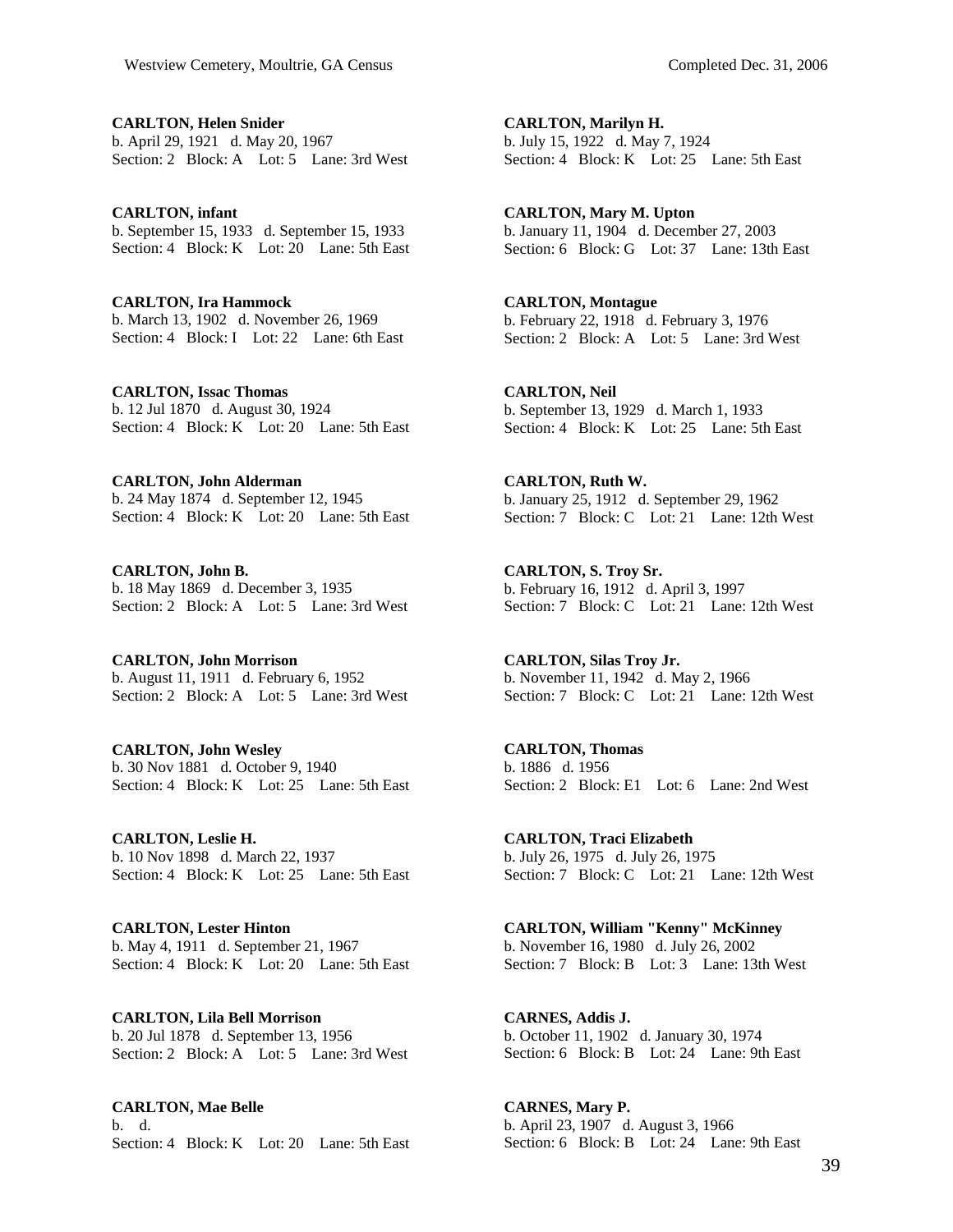**CARNES, Tiney S.**  b. 30 Jun 1879 d. January 15, 1956 Section: 6 Block: B Lot: 24 Lane: 9th East

**CARR, James (Jim)**  b. 1913 d. 1975 Section: 2 Block: F1 Lot: 37 Lane: 1st West

**CARR, Neelie Dekle**  b. 26 Jul 1876 d. April 18, 1954 Section: 4 Block: G Lot: 20 Lane: 8th East

**CARR, Vera D.**  b. March 12, 1919 d. April 10, 1986 Section: 4 Block: G Lot: 20 Lane: 8th East

**CARR, Walter Myron** Mason b. 20 Nov 1879 d. April 3, 1931 Section: 4 Block: G Lot: 20 Lane: 8th East

**CARR, Wilmer M.**  b. July 2, 1911 d. January 3, 1995 Section: 4 Block: G Lot: 20 Lane: 8th East

**CARROLL, Allie Pearl C.**  b. January 31, 1907 d. Section: 3 Block: C Lot: 39 Lane: 1st East

**CARROLL, James G.**  b. August 24, 1900 d. April 4, 1931 Section: 3 Block: C Lot: 39 Lane: 1st East

**CARROLL, Jerry Scott**  b. January 19, 1951 d. February 20, 1968 Section: 4 Block: L Lot: 49 Lane: 4th East

**CARROLL, Marcus**  b. October 21, 1926 d. June 18, 1945 Section: 2 Block: B Lot: 14 Lane: 2nd West

**CARROLL, Mittie T.**  b. September 26, 1900 d. April 8, 1983 Section: 3 Block: C Lot: 39 Lane: 1st East

**CARROLL, William Elmer**  b. May 15, 1905 d. September 16, 1965 Section: 3 Block: C Lot: 39 Lane: 1st East

**CARSWELL, Alton Bland**  b. August 30, 1911 d. November 12, 1992 Section: 6 Block: D Lot: 39 Lane: 11th East

**CARSWELL, Irene Compton**  b. January 15, 1912 d. December 7, 1983 Section: 6 Block: D Lot: 39 Lane: 11th East

**CARTER, Robert Kelson**  b. December 22, 1919 d. May 8, 2003 Section: 4 Block: F Lot: 4 Lane: EN RR

**CARTER, Alton S.**  b. July 20, 1910 d. April 22, 1998 Section: 6 Block: G Lot: 13 Lane: 13th East

**CARTER, Bertha H.**  b. July 17, 1918 d. May 25, 1974 Section: 2 Block: F2 Lot: 51 Lane: 1st West

**CARTER, Charlie G.**  b. December 12, 1908 d. October 24, 1909 Section: 5A Block: C Lot: 3 Lane: 4th West

**CARTER, Effie J.**  b. 20 Mar 1876 d. August 18, 1937 Section: 5A Block: C Lot: 2 Lane: 4th West

**CARTER, Faith Taylor**  b. June 2, 1924 d. December 22, 1973 Section: 4 Block: F Lot: 4 Lane: EN RR

**CARTER, Gladys Mercer**  b. December 15, 1917 d. September 19, 2004 Section: 6 Block: E Lot: 12 Lane: 12th East

**CARTER, Herbert Allen**  b. 19 Dec 1894 d. October 12, 1986 Section: 6 Block: E Lot: 12 Lane: 12th East

**CARTER, Herbert Russell**  b. May 21, 1918 d. April 13, 1984 Section: 6 Block: E Lot: 12 Lane: 12th East

**CARTER, Howard**  b. November 19, 1919 d. June 27, 1977 Section: 6 Block: E Lot: 12 Lane: 12th East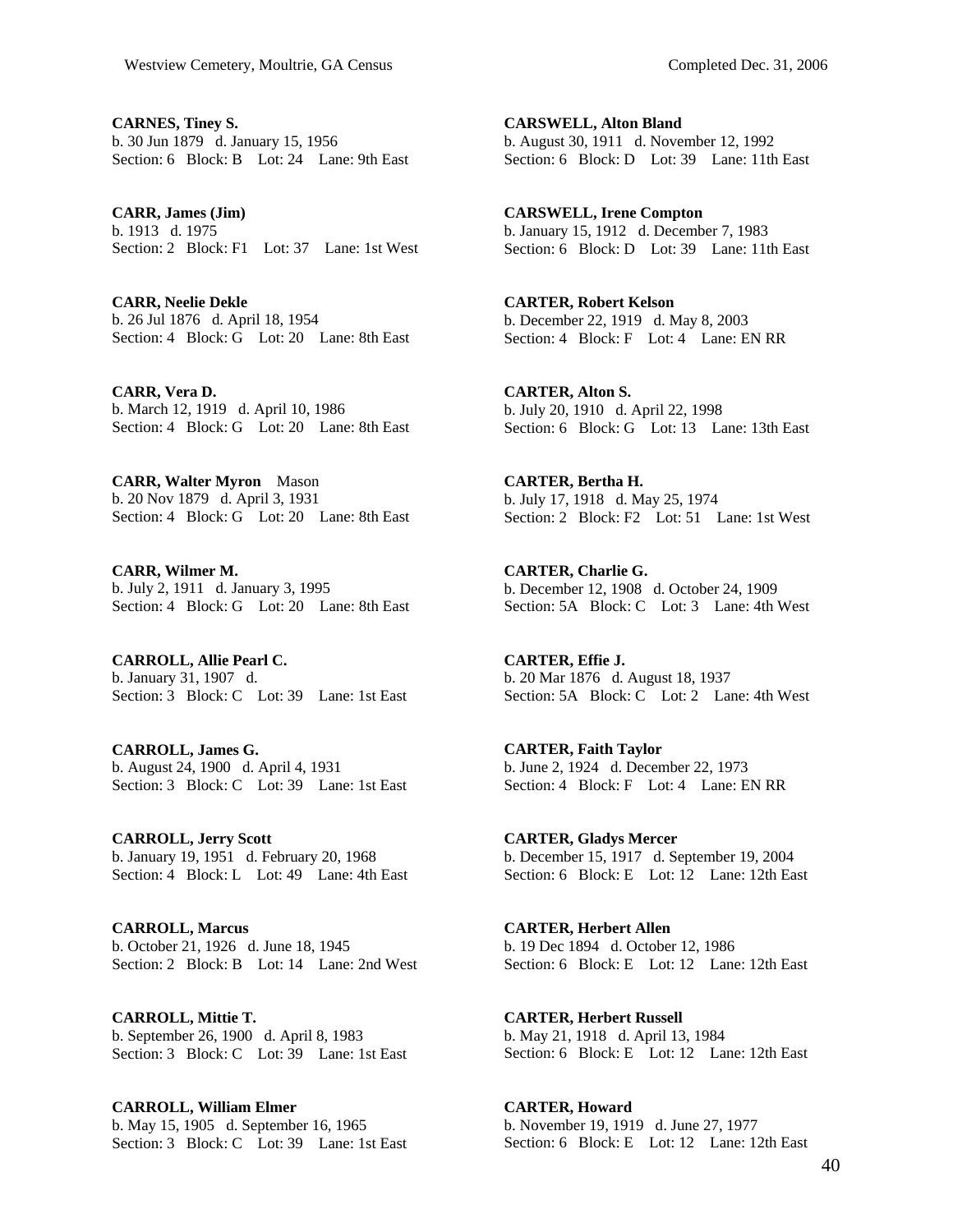**CARTER, infant daughter**  b. September 25, 1903 d. None Section: 5A Block: C Lot: 2 Lane: 4th West

**CARTER, Isom C.**  b. 1896 d. 1955 Section: 6 Block: B Lot: 9 Lane: 9th East

**CARTER, Jack O.** Veteran b. March 25, 1920 d. May 12, 1971 Section: 7 Block: B Lot: 29 Lane: 13th West

**CARTER, Leonard G.** Veteran b. September 11, 1932 d. June 27, 1972 Section: 2 Block: F2 Lot: 48 Lane: 1st West

**CARTER, Lizzie P.**  b. 24 Aug 1892 d. May 30, 1981 Section: 2 Block: F2 Lot: 48 Lane: 1st West

**CARTER, Louvenia Elwell**  b. 3 Jan 1896 d. September 6, 1977 Section: 6 Block: E Lot: 12 Lane: 12th East

**CARTER, Luke**  b. 28 Jan 1886 d. June 22, 1966 Section: 2 Block: F2 Lot: 48 Lane: 1st West

**CARTER, Martha Ellen**  b. May 10, 1963 d. May 10, 1963 Section: 2 Block: F1 Lot: 23 Lane: 1st West

**CARTER, Mildred Davis**  b. November 20, 1914 d. May 8, 1980 Section: 2 Block: F1 Lot: 23 Lane: 1st West

**CARTER, Robert Elzie**  b. May 28, 1928 d. September 1, 1959 Section: 6 Block: G Lot: 8 Lane: 13th East

**CARTER, Robert Kelso Jr.**  b. May 12, 1947 d. February 3, 1996 Section: 4 Block: F Lot: 4 Lane: EN RR

**CARTER, Robert Lamar**  b. July 15, 1953 d. November 21, 1983 Section: 6 Block: G Lot: 8 Lane: 13th East

**CARTER, Thelma S.**  b. 1905 d. 1975 Section: 6 Block: B Lot: 9 Lane: 9th East

**CARTER, Vera Mildred Hall**  b. June 14, 1915 d. June 7, 2001 Section: 6 Block: G Lot: 13 Lane: 13th East

**CARTER, W. P.** WOW b. 15 Jul 1885 d. July 8, 1910 Section: 5A Block: C Lot: 3 Lane: 4th West

**CARTER, Z. G.** WOW b. 18 Apr 1805 d. May 10, 1912 Section: 5A Block: C Lot: 2 Lane: 4th West

**CARVER, Louise Key**  b. January 14, 1932 d. Section: 7 Block: C Lot: 1A/10 Lane: 12th West

**CARVER, Loy Hugh**  b. February 20, 1928 d. November 12, 2004 Section: 7 Block: C Lot: 1A/9 Lane: 12th West

**CASEY, Hattie R.**  b. January 11, 1920 d. May 28, 2000 Section: 2 Block: F1 Lot: 18 Lane: 1st West

**CASEY, John Thomas**  b. 16 Oct 1876 d. November 20, 1946 Section: 3 Block: C Lot: 16 Lane: 1st East

**CASEY, Lottie Louise**  b. October 26, 1917 d. June 26, 1943 Section: 2 Block: F2 Lot: 18 Lane: 1st West

**CASEY, M. E. "Gene"**  b. March 1, 1911 d. January 19, 1998 Section: 2 Block: F2 Lot: 18 Lane: 1st West

**CASEY, Randall**  b. 1938 d. 1959 Section: 2 Block: F2 Lot: 18 Lane: 1st West

**CASEY, Sallie Ruis**  b. 19 Oct 1875 d. March 10, 1960 Section: 3 Block: C Lot: 16 Lane: 1st East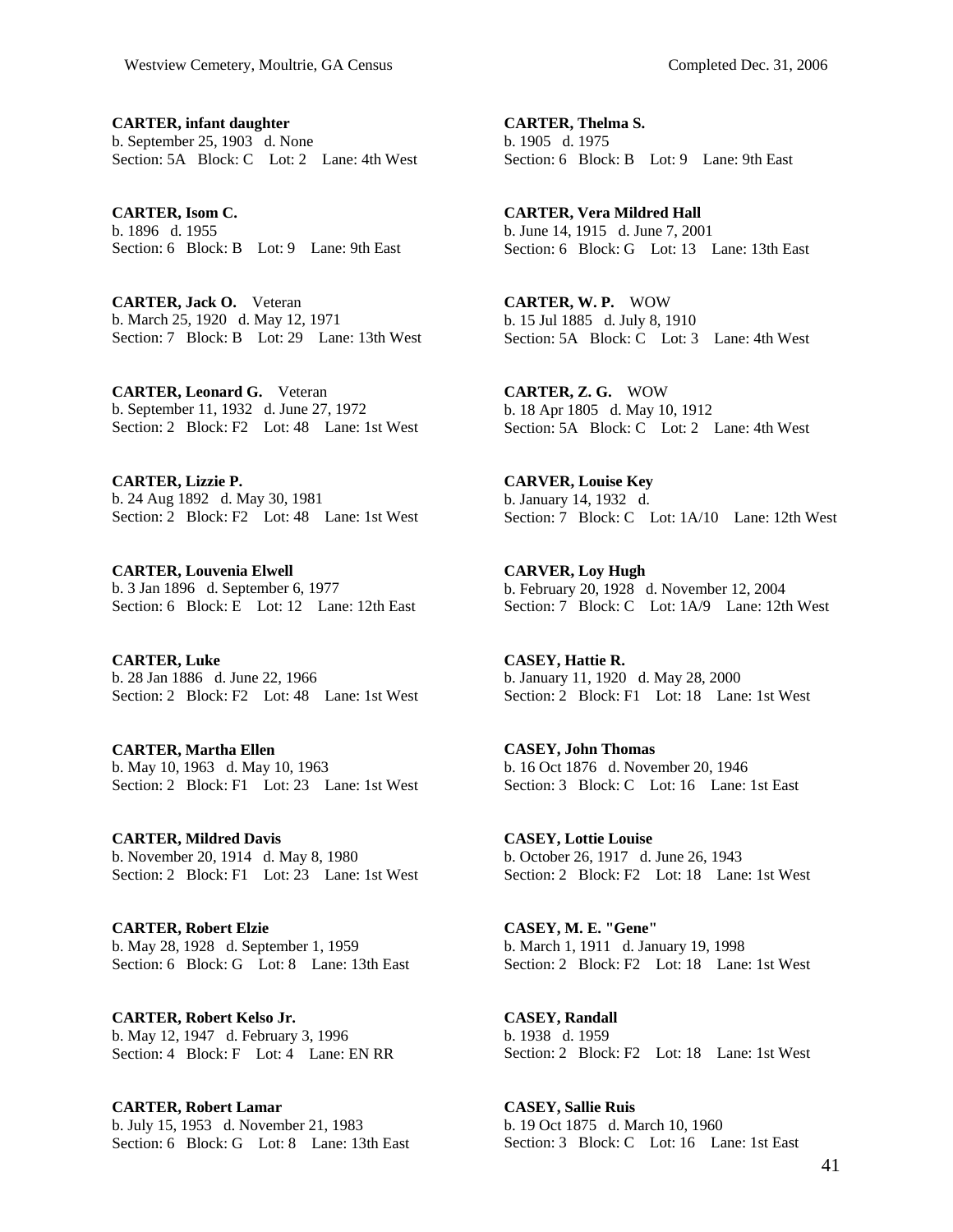**CASEY, unmarked infant**  b. d. Section: 2 Block: F2 Lot: 18 Lane: 1st West

**CASEY, unmarked infant**  b. d. Section: 2 Block: F2 Lot: 18 Lane: 1st West

**CASH, Catherine**  b. June 13, 1910 d. May 14, 1993 Section: 6 Block: A Lot: 2 Lane: Circle Dr. North

**CASON, E. L. Sr.** Mason b. 23 Aug 1887 d. August 23, 1952 Section: 6 Block: C Lot: 49 Lane: 10th East

**CASON, Robert H.**  b. September 10, 1943 d. Section: 6 Block: C Lot: 49 Lane: 10th East

**CASTEEL, Austin Taylor**  b. August 1, 1995 d. August 14, 1995 Section: 6 Block: G Lot: 48 Lane: 13th East

**CASTEEL, Carroll Marvin**  b. October 14, 1942 d. October 6, 2003 Section: 6 Block: B Lot: 26 Lane: 9th East

**CASTEEL, Cornelius**  b. 18 Aug 1893 d. May 10, 1962 Section: 6 Block: A Lot: 17 Lane: Circle Dr. North

**CASTEEL, Elizabeth "Pennie" Layton**  b. February 23, 1951 d. Section: 6 Block: B Lot: 26 Lane: 9th East

**CASTEEL, John Dale**  b. September 21, 1953 d. March 20, 1991 Section: 6 Block: D Lot: 56 Lane: 11th East

**CASTEEL, John Elmer** Veteran b. July 9, 1924 d. August 13, 1966 Section: 6 Block: A Lot: 17 Lane: Circle Dr. **North** 

**CASTEEL, Kathleen**  b. June 28, 1938 d. Section: 6 Block: G Lot: 48 Lane: 13th East

**CASTEEL, Lillie Mae**  b. 1926 d. 2006 Section: 6 Block: D Lot: 56 Lane: 11th East

**CASTEEL, Mae (Aunt)**  b. August 31, 1928 d. June 13, 1986 Section: 6 Block: A Lot: 17 Lane: Circle Dr. **North** 

**CASTEEL, R. C.**  b. October 3, 1927 d. June 9, 1994 Section: 6 Block: G Lot: 48 Lane: 13th East

**CASTEEL, Robert L.** Veteran b. October 19, 1921 d. August 17, 1990 Section: 6 Block: D Lot: 56 Lane: 11th East

**CASTEEL, Zora E.**  b. 24 Oct 1899 d. January 17, 1991 Section: 6 Block: A Lot: 17 Lane: Circle Dr. North

**CASTLEBERRY, Elzie C.**  b. May 13, 1900 d. July 27, 1972 Section: 7 Block: D Lot: 35 Lane: 11th West

**CASTLEBERRY, Geraldine Hitt**  b. February 12, 1934 d. March 18, 1998 Section: 7 Block: B Lot: 44 Lane: 13th West

**CASTLEBERRY, Rosa L.**  b. July 9, 1913 d. February 1, 1993 Section: 7 Block: D Lot: 35 Lane: 11th West

**CATES, Isola E.**  b. 31 Oct 1897 d. April 2, 1993 Section: 6 Block: D Lot: 34 Lane: 11th East

**CATES, John E.**  b. March 24, 1906 d. April 26, 1980 Section: 6 Block: D Lot: 34 Lane: 11th East

**CATES, Mary F.**  b. 14 Jan 1880 d. September 16, 1958 Section: 6 Block: D Lot: 34 Lane: 11th East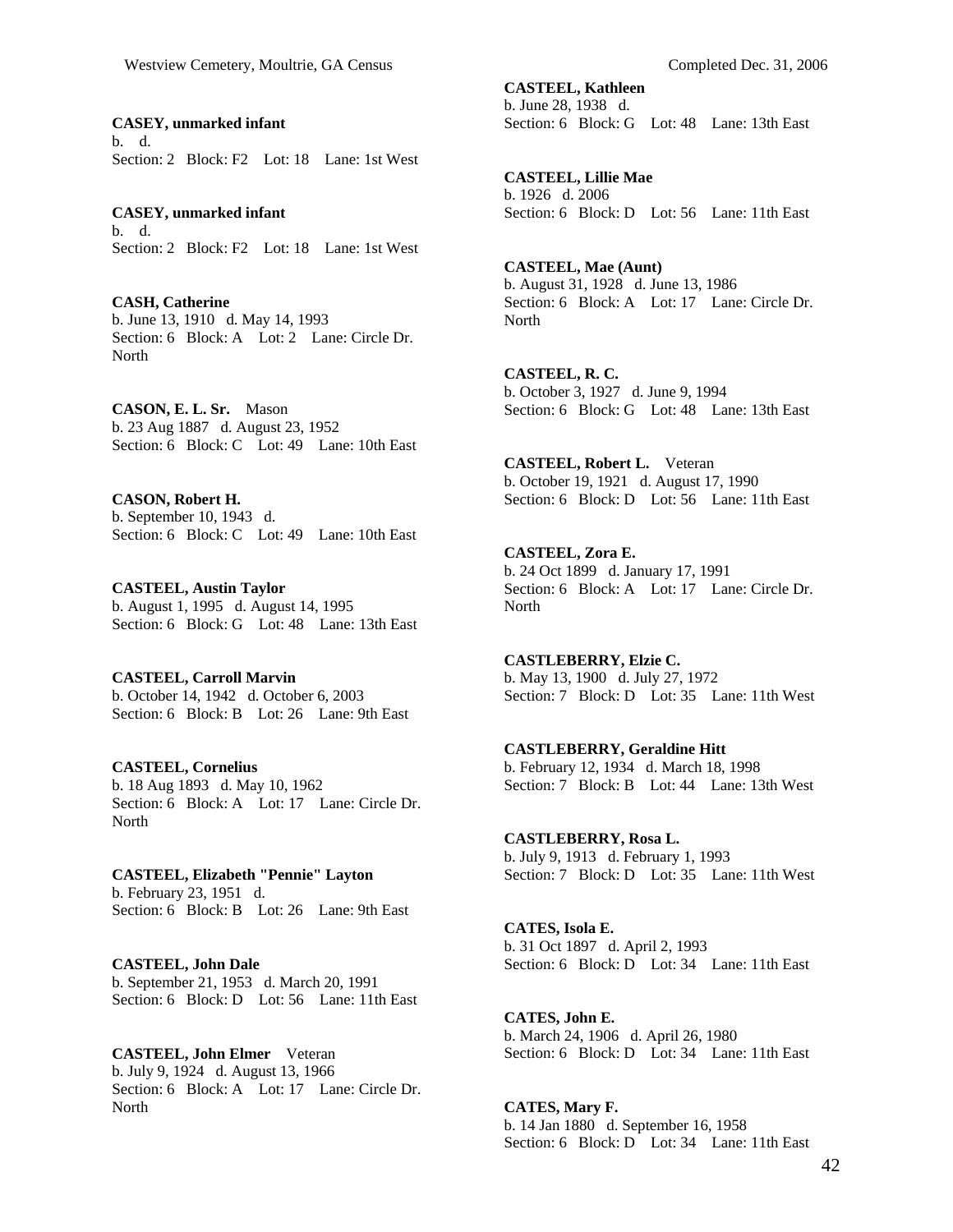**CATES, Otis M.**  b. 7 Mar 1870 d. August 29, 1949 Section: 6 Block: D Lot: 34 Lane: 11th East

**CATO, Alice D.**  b. August 27, 1919 d. May 4, 1994 Section: 2 Block: D Lot: 32 Lane: 3rd West

**CATO, James G. Jr.**  b. July 22, 1916 d. Section: 2 Block: D Lot: 32 Lane: 3rd West

**CATO, James T.**  b. 1904 d. 1957 Section: 6 Block: E Lot: 20 Lane: 12th East

**CATO, Nellie E.**  b. 1906 d. 1972 Section: 6 Block: E Lot: 20 Lane: 12th East

**CAULLEY, Lillian**  b. 1921 d. 1925 Section: 5 Block: O Lot: 2 Lane: 8th West

**CAUSEY, Allen B.**  b. 10 Apr 1885 d. March 4, 1955 Section: 5 Block: C Lot: 11 Lane: 5th West

**CAUSEY, Amos L.**  b. 29 Aug 1898 d. April 10, 1946 Section: 2 Block: F2 Lot: 19 Lane: 1st West

**CAUSEY, Cornelia L.**  b. 10 Feb 1898 d. July 10, 1966 Section: 2 Block: F2 Lot: 19 Lane: 1st West

**CAUSEY, Gladys Roxie**  b. August 1, 1926 d. September 26, 2005 Section: 2 Block: F2 Lot: 19 Lane: 1st West

**CAUSEY, Hycianth K.**  b. 3 May 1895 d. March 23, 1969 Section: 5 Block: C Lot: 11 Lane: 5th West

**CAUSEY, Lilla Bedsoe**  b. July 19, 1915 d. February 27, 2000 Section: 6 Block: F Lot: 3A Lane: Circle Dr. South

**CAUSEY, Willie Webster**  b. September 17, 1923 d. Section: 2 Block: F2 Lot: 19 Lane: 1st West

**CHAMPION, Lula Taylor**  b. 23 Feb 1873 d. June 27, 1953 Section: 2 Block: D Lot: 36 Lane: 3rd West

**CHAMPION, Robert E.**  b. 26 Dec 1871 d. June 26, 1947 Section: 2 Block: D Lot: 17 Lane: 3rd West

**CHAPMAN, Charles V.**  b. 5 Dec 1885 d. December 11, 1933 Section: 2 Block: A Lot: 4 Lane: 3rd West

**CHAPMAN, Laura**  b. 12 Nov 1848 d. March 29, 1924 Section: 5 Block: I Lot: 5 Lane: 7th West

**CHAPMAN, William H.H.** CSA b. 25 Jul 1838 d. May 26, 1928 Section: 5 Block: I Lot: 5 Lane: 7th West

**CHAPPELL, Charles Hampton**  b. September 29, 1944 d. November 23, 1949 Section: 6 Block: C Lot: 36 Lane: 10th East

**CHAPPELL, Esthera Hudson**  b. March 8, 1918 d. July 19, 1987 Section: 6 Block: C Lot: 36 Lane: 10th East

**CHAPPELL, Wade Hudson** Marine b. September 27, 1949 d. September 21, 1976 Section: 6 Block: C Lot: 36 Lane: 10th East

**CHARLTON, Mae Murphy**  b. 29 Mar 1896 d. March 26, 1971 Section: 5 Block: D Lot: 7 Lane: 5th West

**CHASE, Arthur William**  b. 2 Nov 1870 d. February 10, 1944 Section: 4 Block: L Lot: 34 Lane: 4th East

**CHASE, Harriet Holtman**  b. 8 Feb 1873 d. October 24, 1949 Section: 4 Block: L Lot: 34 Lane: 4th East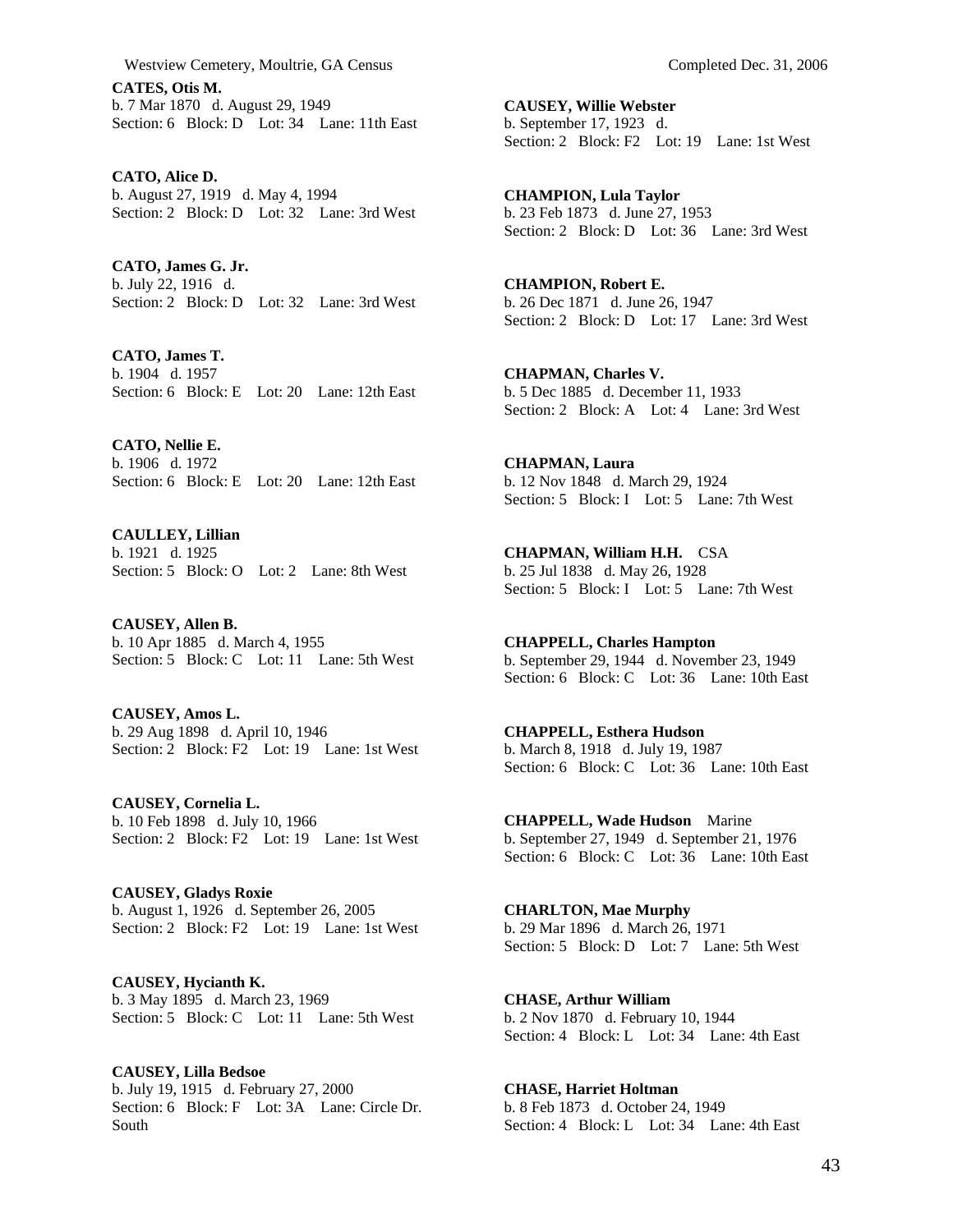**CHASON,**  b. 29 Jul 1899 d. 15 Aug 1899 Section: 5 Block: A Lot: 10 Lane: 4th West

**CHASTAIN, Annie Conner**  b. 8 Jul 1891 d. November 24, 1914 Section: 4 Block: K Lot: 17A Lane: 5th East

**CHASTAIN, Beth Holden**  b. May 12, 1934 d. March 28, 1998 Section: 6 Block: D Lot: 17 Lane: 11th East

**CHASTAIN, D. W.**  b. 1923 d. 1932 Section: 4 Block: N Lot: 14A Lane: 2nd East

**CHASTAIN, Ida G.**  b. 8 Apr 1888 d. December 26, 1972 Section: 1 Block: D Lot: 8 Lane: 4th West

**CHASTAIN, Jack Edward**  b. February 25, 1906 d. October 24, 1953 Section: 6 Block: D Lot: 17 Lane: 11th East

**CHASTAIN, John Eslie** Veteran b. January 30, 1917 d. February 13, 1959 Section: 1 Block: D Lot: 8 Lane: 4th West

**CHASTAIN, Lee Edward**  b. September 24, 1962 d. November 24, 1994 Section: 6 Block: D Lot: 17 Lane: 11th East

**CHASTAIN, Leonard O.**  b. 5 Jul 1888 d. February 10, 1953 Section: 1 Block: D Lot: 8 Lane: 4th West

**CHASTAIN, Minnie**  b. 13 Sep 1874 d. March 7, 1910 Section: 5 Block: P Lot: 1 Lane: 8th West

**CHASTAIN, Opal Lois**  b. 1896 d. June 23, 1912 Section: 4 Block: K Lot: 17A Lane: 5th East

**CHASTAIN, unknown adult**  b. d. Section: 4 Block: K Lot: 17A Lane: 5th East

**CHEEK, John H.**  b. 13 Jan 1855 d. December 21, 1920 Section: 5A Block: A Lot: 11 Lane: 4th West

**CHEEK, Leon Blakley**  b. 8 Aug 1874 d. July 17, 1949 Section: 5A Block: A Lot: 11 Lane: 4th West

**CHEEK, Mary C. Wilder**  b. 11 Mar 1853 d. December 21, 1926 Section: 5A Block: A Lot: 11 Lane: 4th West

**CHENAULT, Emily**  b. 25 Sep 1874 d. March 11, 1963 Section: 2 Block: F2 Lot: 48 Lane: 1st West

**CHESHIRE, Fleta A.**  b. 1874 d. 1957 Section: 5 Block: D Lot: 3 Lane: 5th West

**CHESHIRE, Frances Cotton** DAR b. September 4, 1908 d. April 13, 1996 Section: 4 Block: K Lot: 26B Lane: 5th East

**CHESHIRE, James J.**  b. 1870 d. 1940 Section: 5 Block: D Lot: 3 Lane: 5th West

**CHESHIRE, Mary M.**  b. 6 Dec 1871 d. June 15, 1958 Section: 3 Block: F Lot: 3 Lane: 1st West

**CHESHIRE, Robert Edward Jr.**  b. March 19, 1903 d. December 13, 1985 Section: 4 Block: K Lot: 26B Lane: 5th East

**CHESTNUT, Charlie S.**  b. February 29, 1928 d. May 4, 1971 Section: 3 Block: B Lot: 27 Lane: 2nd East

**CHESTNUT, Christine L.**  b. August 24, 1926 d. Section: 3 Block: G Lot: 27 Lane: 2nd East

**CHESTNUT, Fred Ira**  b. August 11, 1907 d. March 18, 1983 Section: 3 Block: B Lot: 27 Lane: 2nd East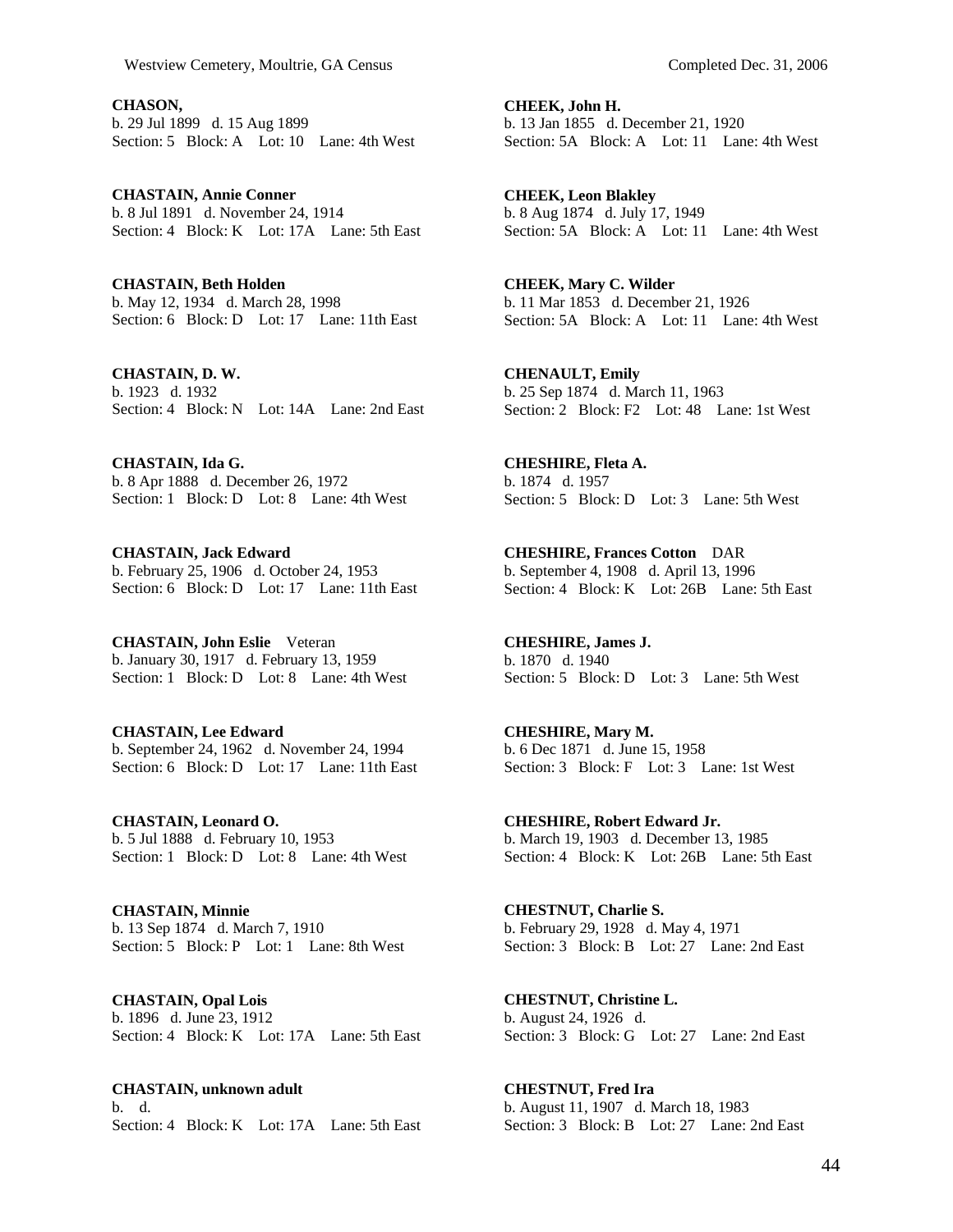**CHESTNUT, Ollie Mae H.**  b. May 22, 1911 d. August 22, 1946 Section: 3 Block: B Lot: 27 Lane: 2nd East

**CHESTNUTT, David Lee** Veteran b. February 5, 1946 d. April 29, 1991 Section: 7 Block: D Lot: 14 Lane: 11th West

**CHESTNUTT, Lee G.**  b. August 28, 1915 d. July 22, 1999 Section: 7 Block: D Lot: 14 Lane: 11th West

**CHESTNUTT, Ruth C.**  b. December 2, 1924 d. Section: 7 Block: D Lot: 14 Lane: 11th West

**CHILDS, Patricia Chastain**  b. December 24, 1934 d. October 11, 1996 Section: 6 Block: D Lot: 17 Lane: 11th East

**CLARK, 1 unmarked**  b. d. Section: 4 Block: I Lot: 7 Lane: 6th East

**CLARK, Agnes C.**  b. 1905 d. 1996 Section: 2 Block: D Lot: 36 Lane: 3rd West

**CLARK, Alice Jeanell**  b. February 25, 1948 d. May 26, 2006 Section: 4 Block: I Lot: 23 Lane: 6th East

**CLARK, Andrew**  b. August 17, 1906 d. May 3, 1969 Section: 6 Block: E Lot: 21 Lane: 12th East

**CLARK, Andrew James**  b. January 9, 1938 d. December 25, 1944 Section: 6 Block: E Lot: 21 Lane: 12th East

**CLARK, Annie M.**  b. 1933 d. 2006 Section: 4 Block: L Lot: 44 Lane: 4th East

**CLARK, Annie M. Blackman**  b. 1933 d. October 2, 2006 Section: 4 Block: L Lot: 44 Lane: 4th East **CLARK, Charles Keith**  b. 1957 d. 1957 Section: 6 Block: E Lot: 22 Lane: 12th East

**CLARK, Claud Bernell**  b. January 20, 1902 d. May 8, 1970 Section: 4 Block: I Lot: 23 Lane: 6th East

**CLARK, Cora H.**  b. June 23, 1902 d. August 29, 1971 Section: 3 Block: C Lot: 10 Lane: 1st East

**CLARK, Dan B.**  b. March 15, 1909 d. August 29, 1973 Section: 4 Block: H Lot: 4B Lane: 7th East

**CLARK, Darrell Kenneth**  b. September 7, 1946 d. July 12, 1964 Section: 7 Block: B Lot: 10 Lane: 13th West

**CLARK, Dewey Dovard** Veteran b. May 17, 1924 d. September 16, 1979 Section: 7 Block: B Lot: 10 Lane: 13th West

**CLARK, Donal Raybon**  b. July 19, 1936 d. November 4, 1938 Section: 6 Block: E Lot: 18 Lane: 12th East

**CLARK, Donald Lee**  b. July 25, 1942 d. December 26, 1944 Section: 6 Block: E Lot: 21 Lane: 12th East

**CLARK, Elizabeth Asburn**  b. 23 Nov 1871 d. March 26, 1963 Section: 5 Block: G Lot: 9 Lane: 6th West

**CLARK, Elmer Lee**  b. October 17, 1901 d. April 9, 1991 Section: 5 Block: A Lot: 2 Lane: 4th West

**CLARK, Farest L.**  b. March 27, 1905 d. May 27, 1981 Section: 7 Block: B Lot: 10 Lane: 13th West

**CLARK, Frank**  b. March 3, 1900 d. March 8, 1982 Section: 3 Block: C Lot: 10 Lane: 1st East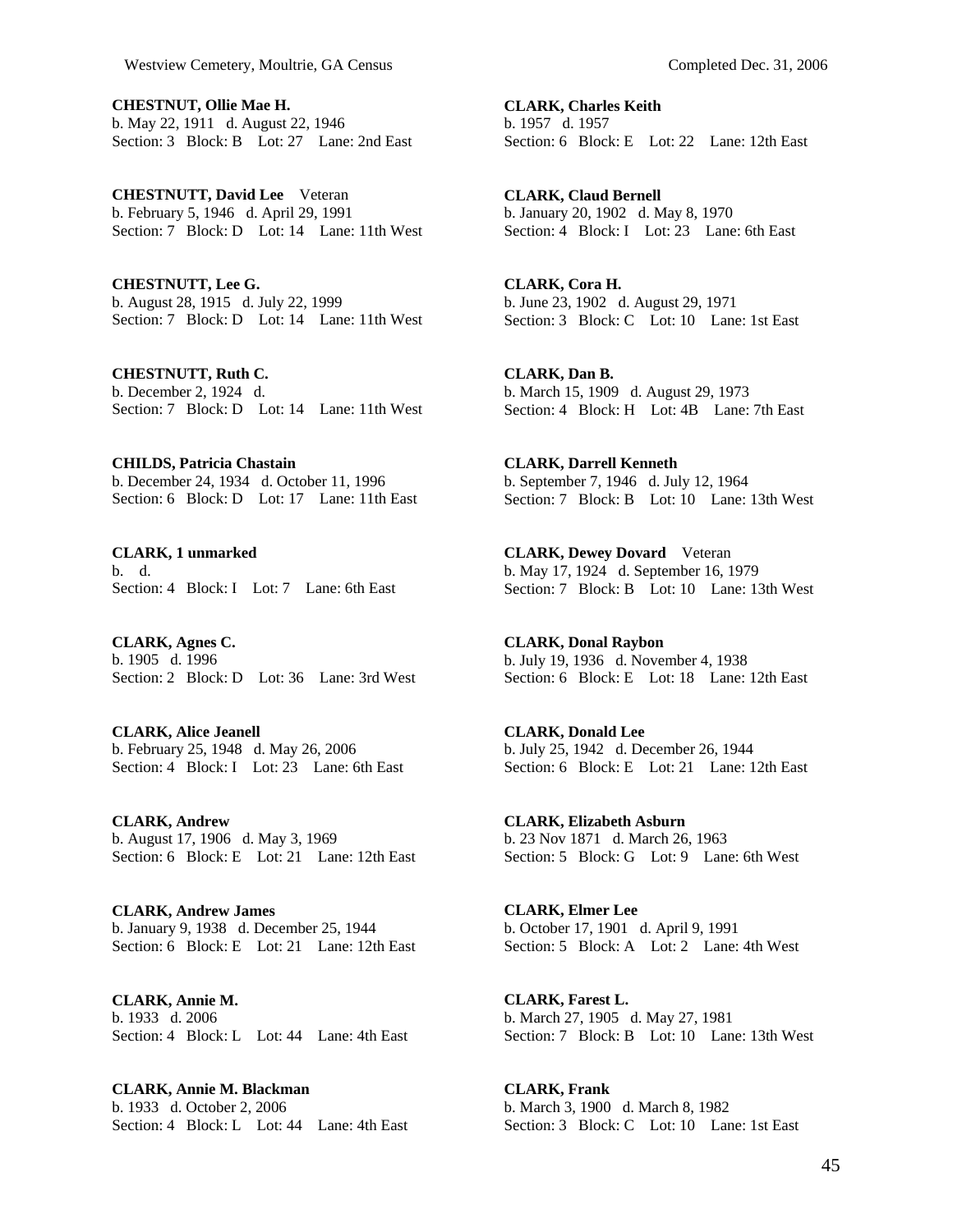**CLARK, Frankie Pearl**  b. January 30, 1912 d. 9 Apr 1984`6 Section: 6 Block: E Lot: 18 Lane: 12th East

**CLARK, Frederick Lee**  b. April 10, 1941 d. May 6, 1941 Section: 3 Block: C Lot: 10 Lane: 1st East

**CLARK, Gordon Huber**  b. October 29, 1929 d. September 30, 1957 Section: 6 Block: E Lot: 18 Lane: 12th East

**CLARK, Henry McGee Jr.**  b. October 3, 1923 d. October 31, 1926 Section: 4 Block: I Lot: 7 Lane: 6th East

**CLARK, Henry McGee Sr.**  b. February 18, 1901 d. September 19, 1941 Section:  $4$  Block: I Lot:  $7$  Lane: 6th East

**CLARK, Herman Cecil**  b. October 13, 1922 d. April 24, 1976 Section: 7 Block: D Lot: 41 Lane: 11th West

**CLARK, James William**  b. July 29, 1921 d. June 14, 1992 Section: 4 Block: I Lot: 18 Lane: 6th East

**CLARK, Juanita D.**  b. February 21, 1917 d. January 14, 1968 Section: 4 Block: H Lot: 4B Lane: 7th East

**CLARK, Lois Beaty**  b. March 6, 1921 d. May 13, 2001 Section: 4 Block: I Lot: 18 Lane: 6th East

**CLARK, Lovie L.**  b. 16 Aug 1876 d. July 19, 1964 Section: 2 Block: C Lot: 21 Lane: 1st West

**CLARK, Martha Westbrook**  b. April 6, 1914 d. Section: 4 Block: I Lot: 23 Lane: 6th East

**CLARK, Mary Ethel Sanders**  b. June 28, 1905 d. April 17, 1990 Section: 5 Block: A Lot: 2 Lane: 4th West

**CLARK, Merle Cummings**  b. July 12, 1902 d. February 4, 1981 Section: 5 Block: G Lot: 9 Lane: 6th West

**CLARK, Perry E.**  b. 1897 d. 1986 Section: 2 Block: D Lot: 36 Lane: 3rd West

**CLARK, Richard Bloodworth**  b. 20 Jul 1897 d. April 10, 1980 Section: 3 Block: C Lot: 10 Lane: 1st East

**CLARK, Robert M.**  b. March 22, 1922 d. March 23, 1922 Section: 4 Block: I Lot: 7 Lane: 6th East

**CLARK, Roberta**  b. 1942 d. 1998 Section: 4 Block: H Lot: 4B Lane: 7th East

**CLARK, Rosa L.**  b. April 22, 1909 d. December 17, 1999 Section: 6 Block: E Lot: 21 Lane: 12th East

**CLARK, Roswell Gus (Bud)** WOW b. 3 Apr 1868 d. January 19, 1923 Section: 4 Block: H Lot: 9A Lane: 7th East

**CLARK, Suejette Holmes**  b. December 8, 1904 d. July 6, 1982 Section: 5 Block: G Lot: 9 Lane: 6th West

**CLARK, Thomas Dewey**  b. January 15, 1902 d. July 4, 1970 Section: 7 Block: B Lot: 10 Lane: 13th West

**CLARK, Una Elizabeth**  b. September 28, 1902 d. August 21, 1964 Section: 5 Block: A Lot: 2 Lane: 4th West

**CLARK, William Ashburn**  b. September 19, 1906 d. February 21, 1965 Section: 5 Block: G Lot: 9 Lane: 6th West

**CLARK, William Clyde**  b. April 24, 1934 d. January 29, 2003 Section: 7 Block: B Lot: 10 Lane: 13fh West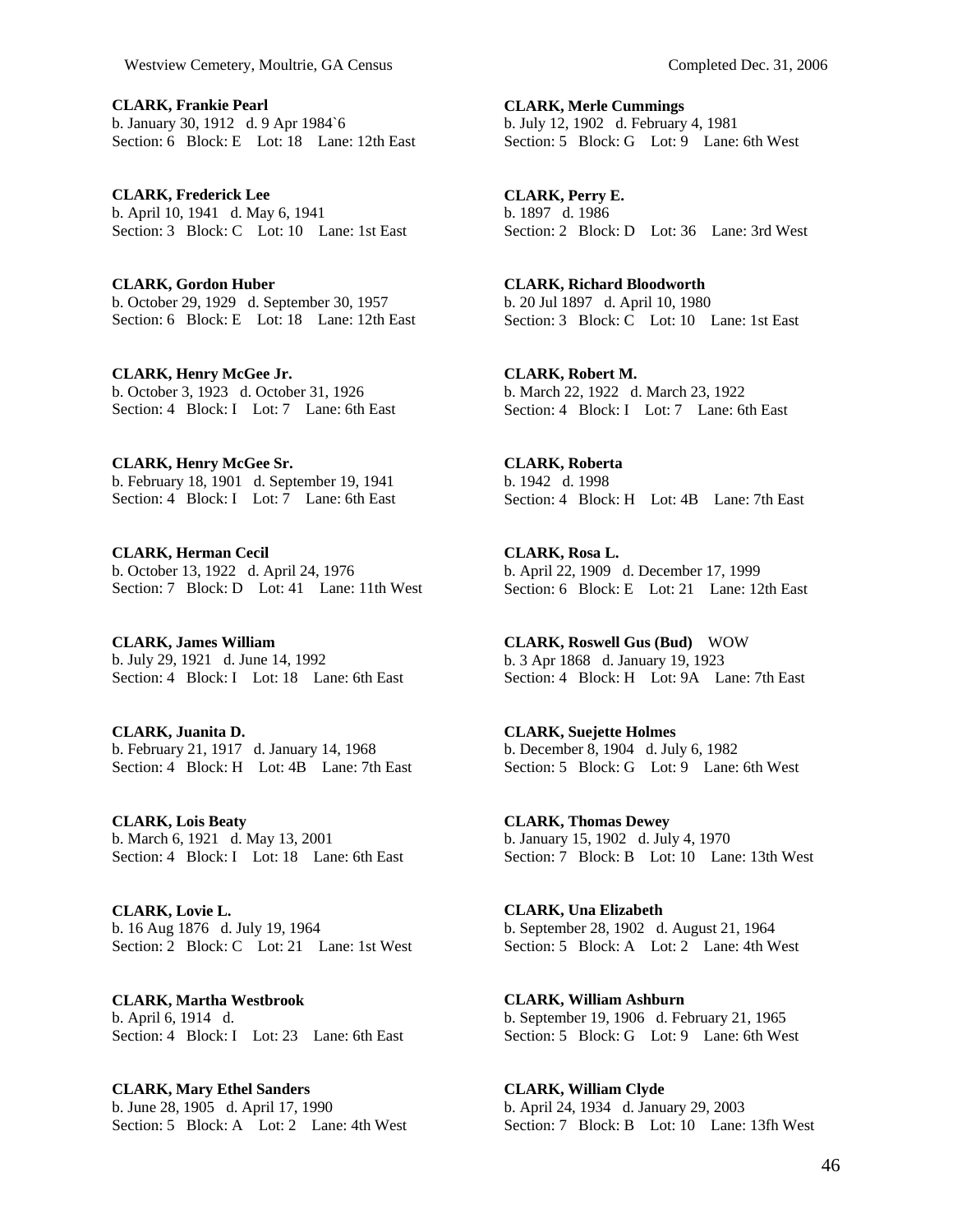**CLARK, William Simpson**  b. February 7, 1911 d. February 5, 1964 Section: 6 Block: E Lot: 18 Lane: 12th East

**CLARK, Zachariah Harrison**  b. 14 Jan 1863 d. May 8, 1916 Section: 5 Block: G Lot: 9 Lane: 6th West

**CLARKE, Charlie Campbell**  b. May 18, 1907 d. November 25, 1970 Section: 4 Block: I Lot: 12 Lane: 6th East

**CLARKE, Charlie Campbell**  b. February 19, 1933 d. June 22, 1983 Section: 4 Block: I Lot: 12 Lane: 6th East

**CLARKE, Elizabeth Woolard**  b. December 19, 1909 d. October 11, 2000 Section: 4 Block: I Lot: 12 Lane: 6th East

**CLAYTON, Gatha G.**  b. 20 Jul 1884 d. September 19, 1964 Section: 7 Block: B Lot: 25 Lane: 13th West

**CLAYTON, Pearl Ellis**  b. March 23, 1903 d. August 12, 1996 Section: 1 Block: B Lot: 9 Lane: 7th West

**CLEMENTS, Aldine Heard** DAR b. September 22, 1909 d. January 27, 1992 Section: 2 Block: D Lot: 23 Lane: 3rd West

**CLEMENTS, Allan Grady**  b. 8 Apr 1890 d. 8 Apr 1890 Section: 4 Block: M Lot: 27 Lane: 3rd East

**CLEMENTS, Allan Grady Jr.**  b. September 29, 1917 d. October 14, 1980 Section: 3 Block: D Lot: 8 Lane: 3rd West

**CLEMENTS, Elizabeth "Sis Bet"**  b. 11 May 1878 d. March 19, 1952 Section: 4 Block: M Lot: 27 Lane: 3rd East

**CLEMENTS, Geraldine Jones**  b. October 20, 1936 d. Section: 4 Block: M Lot: 27 Lane: 3rd East

**CLEMENTS, Gwendolyn Hendrick**  b. October 15, 1921 d. September 19, 1999 Section: 3 Block: D Lot: 8 Lane: 3rd West

**CLEMENTS, Henning Morgan**  b. 31 Dec 1882 d. May 24, 1940 Section: 2 Block: B Lot: 7 Lane: 2nd West

**CLEMENTS, James Merlin "CAD"**  b. February 27, 1907 d. January 14, 1992 Section:  $\overrightarrow{4}$  Block: M Lot: 27 Lane: 3rd East

**CLEMENTS, Julia**  b. 22 Sep 1866 d. November 2, 1956 Section: 4 Block: M Lot: 27 Lane: 3rd East

**CLEMENTS, L. M.**  b. 27 Feb 1855 d. May 5, 1926 Section: 4 Block: M Lot: 27 Lane: 3rd East

**CLEMENTS, Marie**  b. 1892 d. 1981 Section: 2 Block: F1 Lot: 37 Lane: 1st West

**CLEMENTS, Marie Studstill**  b. September 25, 1902 d. February 14, 1966 Section: 2 Block: B Lot: 7 Lane: 2nd West

**CLEMENTS, Maryed Ashley** DAR b. 25 Feb 1893 d. September 2, 1992 Section: 4 Block: M Lot: 27 Lane: 3rd East

**CLEMENTS, Myra**  b. 9 Sep 1898 d. June 8, 1981 Section: 4 Block: M Lot: 27 Lane: 3rd East

**CLEMENTS, Richard Gresham**  b. August 20, 1933 d. January 28, 2005 Section: 4 Block: M Lot: 27 Lane: 3rd East

**CLICK, Dudley N.** Veteran b. 25 Dec 1893 d. January 27, 1970 Section: 4 Block: K Lot: 15 Lane: 5th East

**CLICK, Laura Lucille Cox**  b. November 8, 1904 d. June 24, 1980 Section: 4 Block: K Lot: 15 Lane: 5th East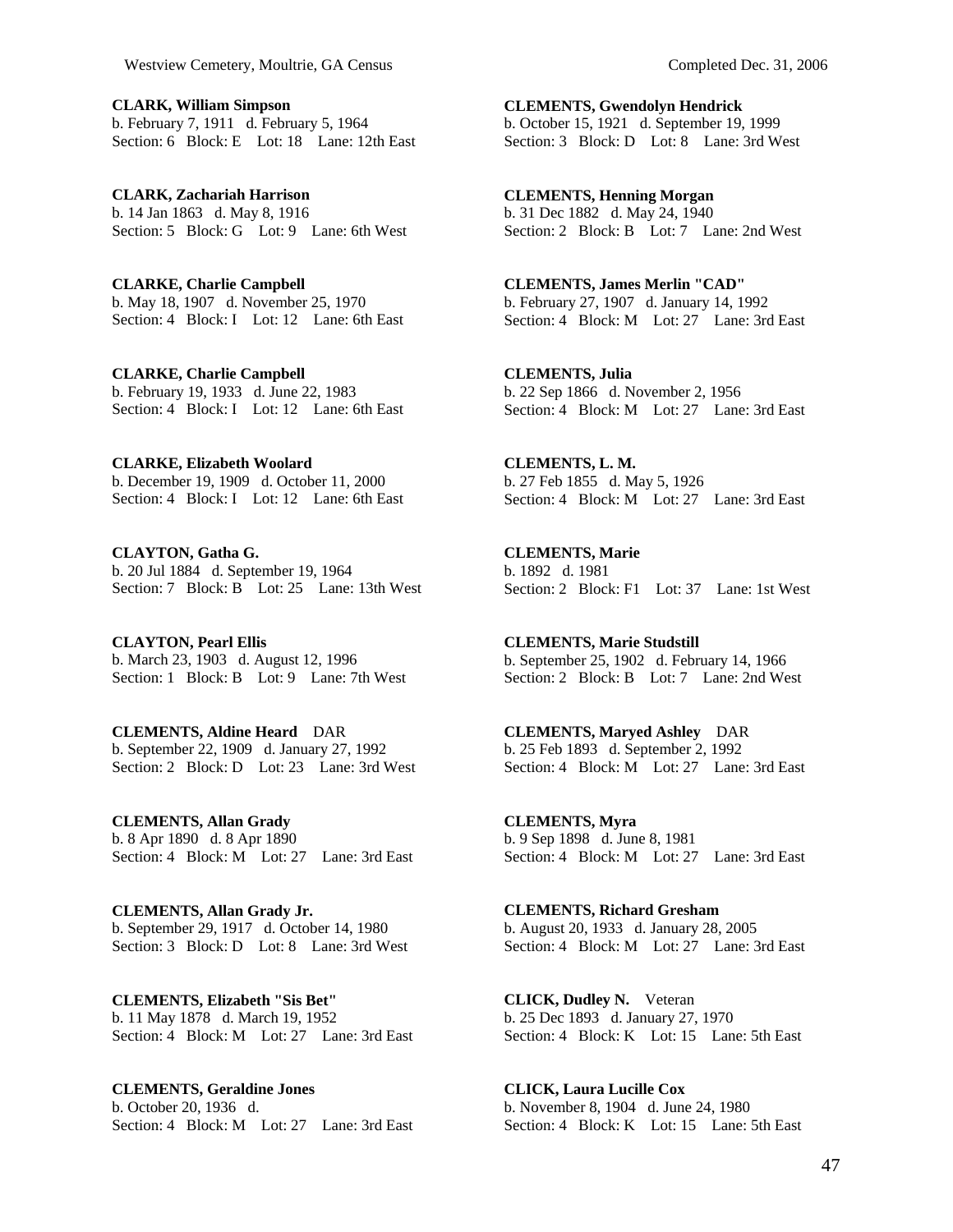**CLIFTON, Beth Roberts**  b. 5 Feb 1888 d. Section: 4 Block: I Lot: 26 Lane: 6th East

**CLIFTON, Katie Elizabeth**  b. February 13, 1987 d. September 26, 1988 Section: 1 Block: D Lot: 21 Lane: 3rd West

**CLINDANIEL, Bobbie A.**  b. September 4, 1933 d. Section: 7 Block: B Lot: 43 Lane: 13th West

**CLINDANIEL, Franklin Eugene** Veteran b. June 9, 1932 d. May 6, 1998 Section: 7 Block: B Lot: 43 Lane: 13th West

**CLOWER, Frances Bama**  b. January 13, 1900 d. March 17, 1969 Section: 4 Block: K Lot: 28A Lane: 5th East

**CLOWER, John Pentecost**  b. 28 Oct 1870 d. May 29, 1920 Section: 4 Block: K Lot: 28A Lane: 5th East

**CLOWER, Mamie Pruett**  b. 2 Jan 1880 d. April 21, 1962 Section: 4 Block: K Lot: 28A Lane: 5th East

**CLOWER, Young**  b. d. Section: 4 Block: K Lot: 28A Lane: 5th East

**COATS, Lula W.**  b. 1877 d. 1969 Section: 4 Block: I Lot: 24 Lane: 6th East

**COBB, Carl F. Sr.**  b. January 21, 1948 d. November 25, 2000 Section: 3 Block: C Lot: 23 Lane: 1st East

**COBB, Elaine T.**  b. November 14, 1925 d. Section: 3 Block: C Lot: 23 Lane: 1st East

**COBB, Huie**  b. March 27, 1906 d. December 4, 1948 Section: 3 Block: C Lot: 23 Lane: 1st East

**COBB, Ida G.**  b. February 25, 1902 d. September 12, 1970 Section: 3 Block: C Lot: 23 Lane: 1st East

**COBB, James Marion** Veteran Shriner b. January 16, 1928 d. June 12, 1971 Section: 2 Block: E1 Lot: 29 Lane: 2nd West

**COBB, Lois**  b. January 14, 1906 d. August 19, 2001 Section: 3 Block: C Lot: 23 Lane: 1st East

**COBB, Lonie Turner**  b. 21 Aug 1868 d. October 26, 1941 Section: 4 Block: I Lot: 8 Lane: 6th East

**COBB, Robert Lee**  b. 6 Apr 1868 d. December 5, 1902 Section: 4 Block: I Lot: 8 Lane: 6th East

**COBB, Sandra Ellis**  b. October 26, 1944 d. August 25, 2004 Section: 3 Block: C Lot: 23 Lane: 1st East

**COBB, Shirley Sellars** E.Star b. October 15, 1934 d. Section: 2 Block: E1 Lot: 29 Lane: 2nd West

**COBB, William J.**  b. September 14, 1922 d. December 3, 1985 Section: 3 Block: C Lot: 23 Lane: 1st East

**COBB, William T.**  b. 23 Sep 1877 d. July 15, 1952 Section: 3 Block: C Lot: 23 Lane: 1st East

**COHEN, Clyde Malone**  b. 22 Jun 1888 d. December 9, 1971 Section: 3 Block: C Lot: 41 Lane: 1st East

**COHEN, Henry S.**  b. 22 Apr 1889 d. May 27, 1958 Section: 3 Block: C Lot: 41 Lane: 1st East

**COLE, Ehulett Bryant**  b. March 24, 1908 d. February 14, 1985 Section: 5 Block: R Lot: 2 Lane: WN RR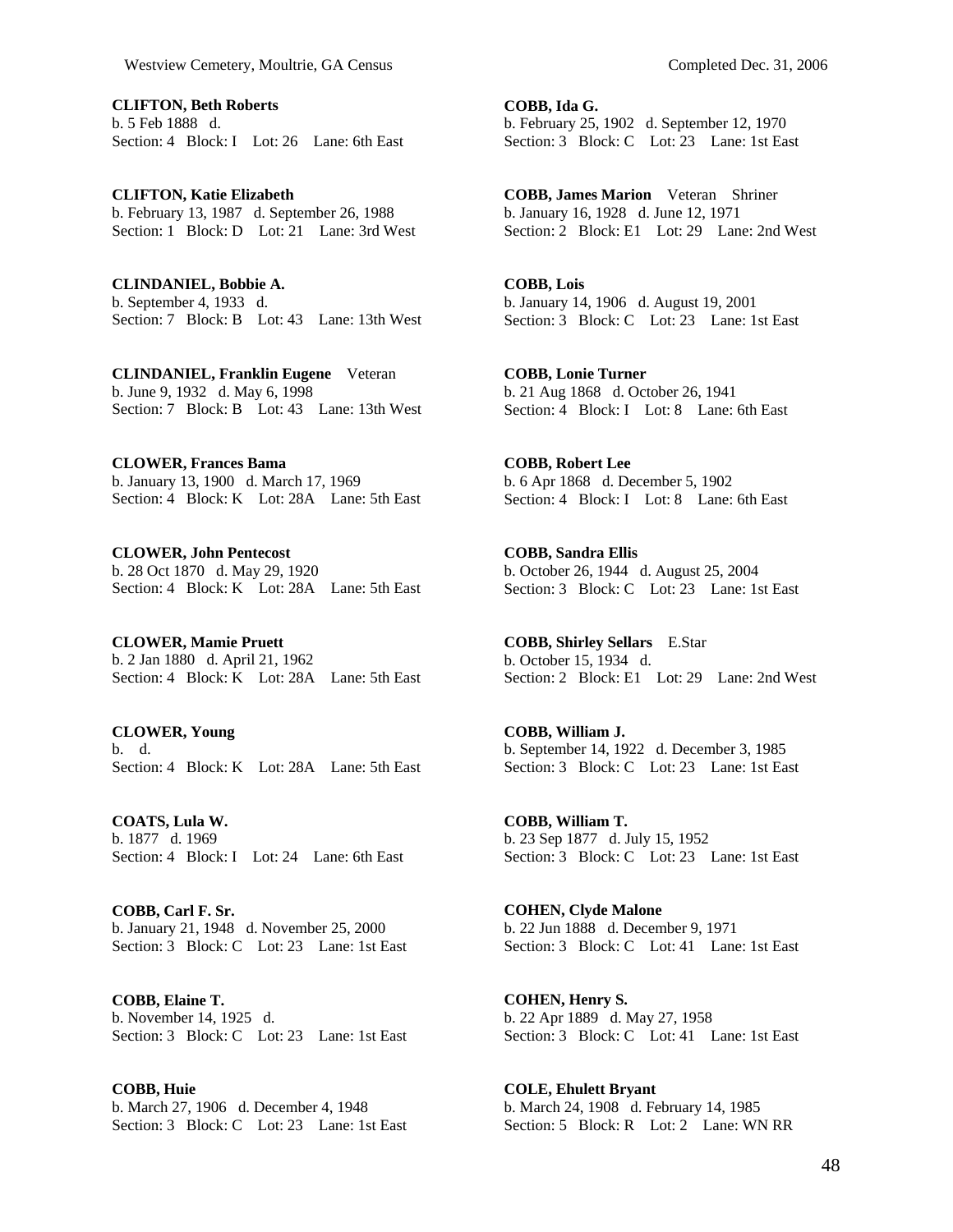**COLE, Ida Pearl**  b. August 8, 1904 d. August 23, 1966 Section: 6 Block: D Lot: 48 Lane: 11th East

**COLE, Mrs. W. D.**  b. 22 Aug 1872 d. March 2, 1931 Section: 4 Block: I Lot: 36&35 Lane: 6th East

**COLE, W. D.**  b. 22 May 1865 d. February 21, 1944 Section: 4 Block: I Lot: 36&35 Lane: 6th East

**COLE, William T.**  b. 1896 d. 1950 Section: 5 Block: D Lot: 48 Lane: 11th East

**COLEMAN, James William**  b. 15 Jun 1871 d. July 7, 1966 Section: 6 Block: E Lot: 75 Lane: 12th East

**COLEMAN, Sallie E. Temples**  b. 2 Feb 1871 d. March 8, 1962 Section: 6 Block: E Lot: 75 Lane: 12th East

**COLET, Cherie**  b. September 4, 1904 d. December 5, 1998 Section: 2 Block: D Lot: 11 Lane: 3rd West

**COLEY, Frances M.**  b. August 31, 1908 d. March 2, 2000 Section: 7 Block: C Lot: 65 Lane: 12th West

**COLEY, Jesse W.** Veteran b. October 2, 1906 d. July 11, 1974 Section: 7 Block: C Lot: 65 Lane: 12th West

**COLEY, Mary Catherine McCranie**  b. 10 Dec 1878 d. November 15, 1943 Section: 2 Block: D Lot: 11 Lane: 3rd West

**COLEY, Sylvester Lee**  b. 2 Jan 1881 d. April 20, 1942 Section: 2 Block:  $\overline{D}$  Lot: 11 Lane: 3rd West

**COLLIER, David M.**  b. April 17, 1903 d. August 23, 1959 Section: 5A Block: D Lot: 5 Lane: 5th West **COLLIER, Eula Whittington**  b. June 29, 1900 d. January 19, 1988 Section: 7 Block: D Lot: 27 Lane: 11th West

**COLLIER, George Green**  b. 6 Mar 1890 d. August 11, 1973 Section: 7 Block: D Lot: 27 Lane: 11th West

**COLLIER, Joel A.**  b. January 28, 1934 d. Section: 5A Block: D Lot: 5 Lane: 5th West

**COLLIER, Maggie Outler**  b. September 29, 1912 d. January 17, 1995 Section: 5A Block: D Lot: 5 Lane: 5th West

**COLLIER, Mary C.**  b. January 20, 1915 d. July 11, 1981 Section: 7 Block: D Lot: 27 Lane: 11th West

**COLLIER, Nancy G.**  b. 22 Feb 1863 d. May 8, 1942 Section: 5A Block: D Lot: 5 Lane: 5th West

**COLLIER, Theodore** Veteran b. September 26, 1914 d. December 25, 1967 Section: 7 Block: D Lot: 27 Lane: 11th West

**COLLIER, Wade Cooper** Veteran b. 1895 d. 1981 Section: 5A Block: D Lot: 5 Lane: 5th West

**COLLINS, Alfred Iverson**  b. 12 Aug 1882 d. September 29, 1971 Section: 5 Block: N Lot: 6 Lane: 5th West

**COLLINS, Annie Cantrell**  b. 8 Mar 1895 d. November 5, 1981 Section: 3 Block: B Lot: 31 Lane: 2nd East

**COLLINS, Cynthia Nadline Hughes**  b. February 22, 1915 d. September 22, 1969 Section: 3 Block: M Lot: 17 Lane: 3rd East

**COLLINS, Gladys R. High**  b. January 13, 1920 d. January 28, 1993 Section: 4 Block: K Lot: 35 Lane: 5th East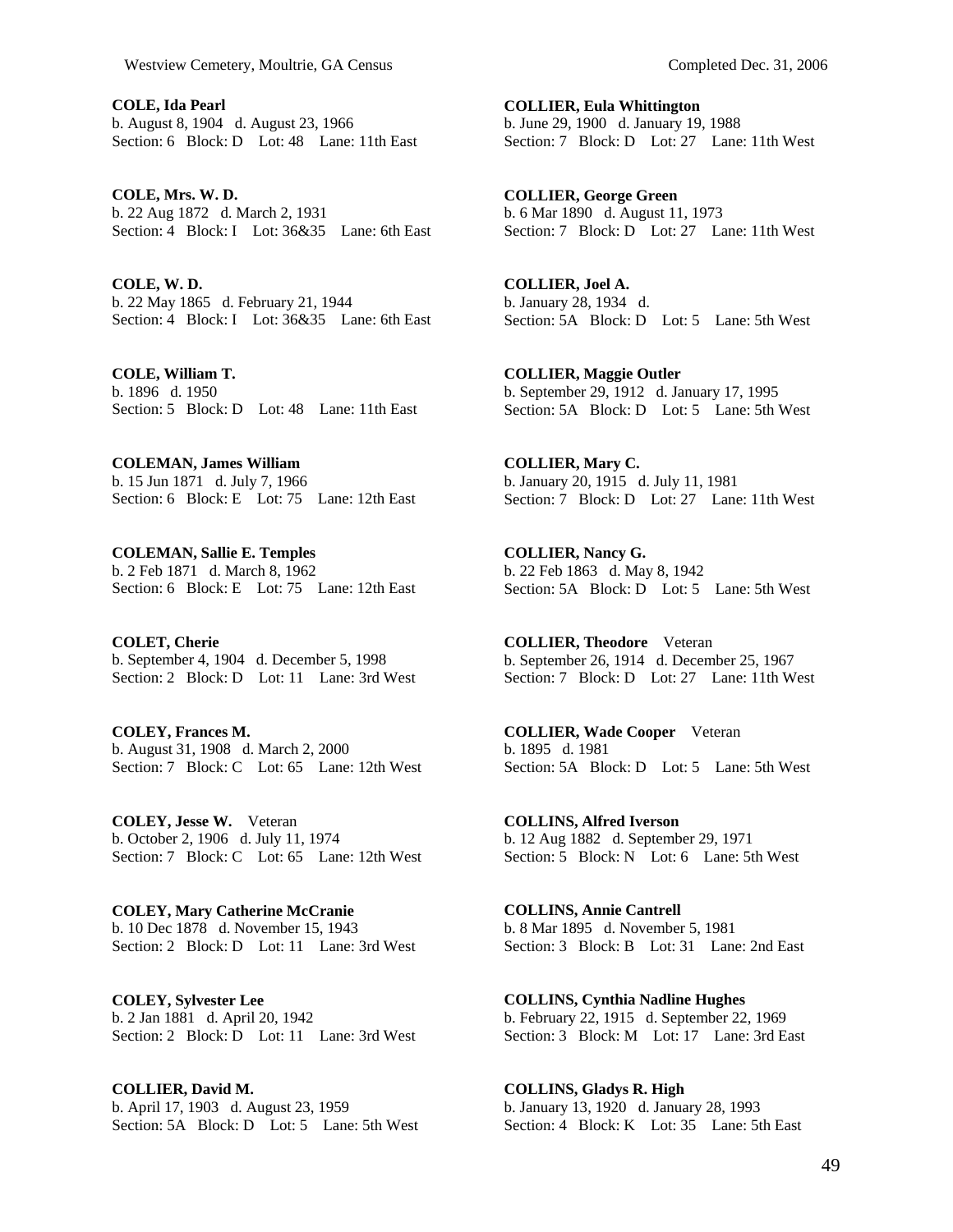**COLLINS, Howard Jefferson "Ike"**  b. September 18, 1909 d. January 6, 1991 Section: 4 Block: K Lot: 35 Lane: 5th East

**COLLINS, James Thomas** Veteran b. June 26, 1921 d. November 1, 1985 Section: 3 Block: B Lot: 31 Lane: 2nd East

**COLLINS, Jimmy Hall**  b. 27 May 1884 d. December 5, 1970 Section: 5 Block: F Lot: 14 Lane: 6th West

**COLLINS, Joe C.**  b. December 18, 1918 d. June 16, 1943 Section: 3 Block: B Lot: 31 Lane: 2nd East

**COLLINS, Wesley C.**  b. 3 Nov 1884 d. January 5, 1964 Section: 5 Block: F Lot: 14 Lane: 6th West

**COLLINS, William C.**  b. March 6, 1982 d. March 23, 1962 Section: 3 Block: B Lot: 31 Lane: 2nd East

**COMPTON, Elizabeth M.**  b. November 21, 1902 d. October 8, 1957 Section: 6 Block: D Lot: 39 Lane: 11th East

**COMPTON, Sylvanus G.**  b. March 21, 1902 d. August 30, 1976 Section: 6 Block: D Lot: 39 Lane: 11th East

**CONE, Lewis W.**  b. 28 Sep 1877 d. December 24, 1969 Section: 6 Block: D Lot: 9 Lane: 11th East

**CONE, Maudie B.**  b. 8 Feb 1883 d. April 16, 1951 Section: 6 Block: D Lot: 9 Lane: 11th East

**CONGER, Isaac Jackson**  b. July 1, 1948 d. April 4, 1949 Section: 6 Block: D Lot: 37 Lane: 11th East

**CONGER, Mary Nell Morgan**  b. December 12, 1917 d. November 29, 2002 Section: 6 Block: D Lot: 37 Lane: 11th East

**CONGER, Preston Dewitt M.D.**  b. February 6, 1914 d. May 12, 2000 Section: 6 Block: D Lot: 37 Lane: 11th East

**CONLEY, Raleigh**  b. April 28, 1916 d. December 30, 1974 Section: 7 Block: D Lot: 34 Lane: 11th West

**CONN, Sam J.**  b. 1868 d. 1953 Section: 2 Block: F2 Lot: 47 Lane: 1st West

**CONNELL, Callie**  b. 1896 d. 1968 Section: 6 Block: D Lot: 58 Lane: 11th East

**CONNELL, Doris J.**  b. July 10, 1924 d. August 26, 2000 Section: 6 Block: B Lot: 32 Lane: 9th East

**CONNELL, Frank**  b. 1890 d. 1955 Section: 6 Block: D Lot: 58 Lane: 11th East

**CONNELL, Shelley Dean**  b. October 2, 1950 d. Section: 7 Block: B Lot: 63 Lane: 13th West

**CONNELL, Warren Marilyn**  b. October 13, 1945 d. May 10, 2005 Section: 7 Block: B Lot: 63 Lane: 13th West

**CONNELLY, James W.**  b. 23 Aug 1876 d. February 26, 1952 Section: 6 Block: C Lot: 46 Lane: 10th East

**CONNELLY, Pauline**  b. 1913 d. 2001 Section: 6 Block: C Lot: 46 Lane: 10th East

**CONNER, Etherie Reese**  b. October 17, 1907 d. September 27, 2003 Section: 3 Block: D Lot: 5 Lane: 3rd West

**CONNER, Fannie L.**  b. April 20, 1908 d. October 14, 1976 Section: 7 Block: B Lot: 35 Lane: 13th West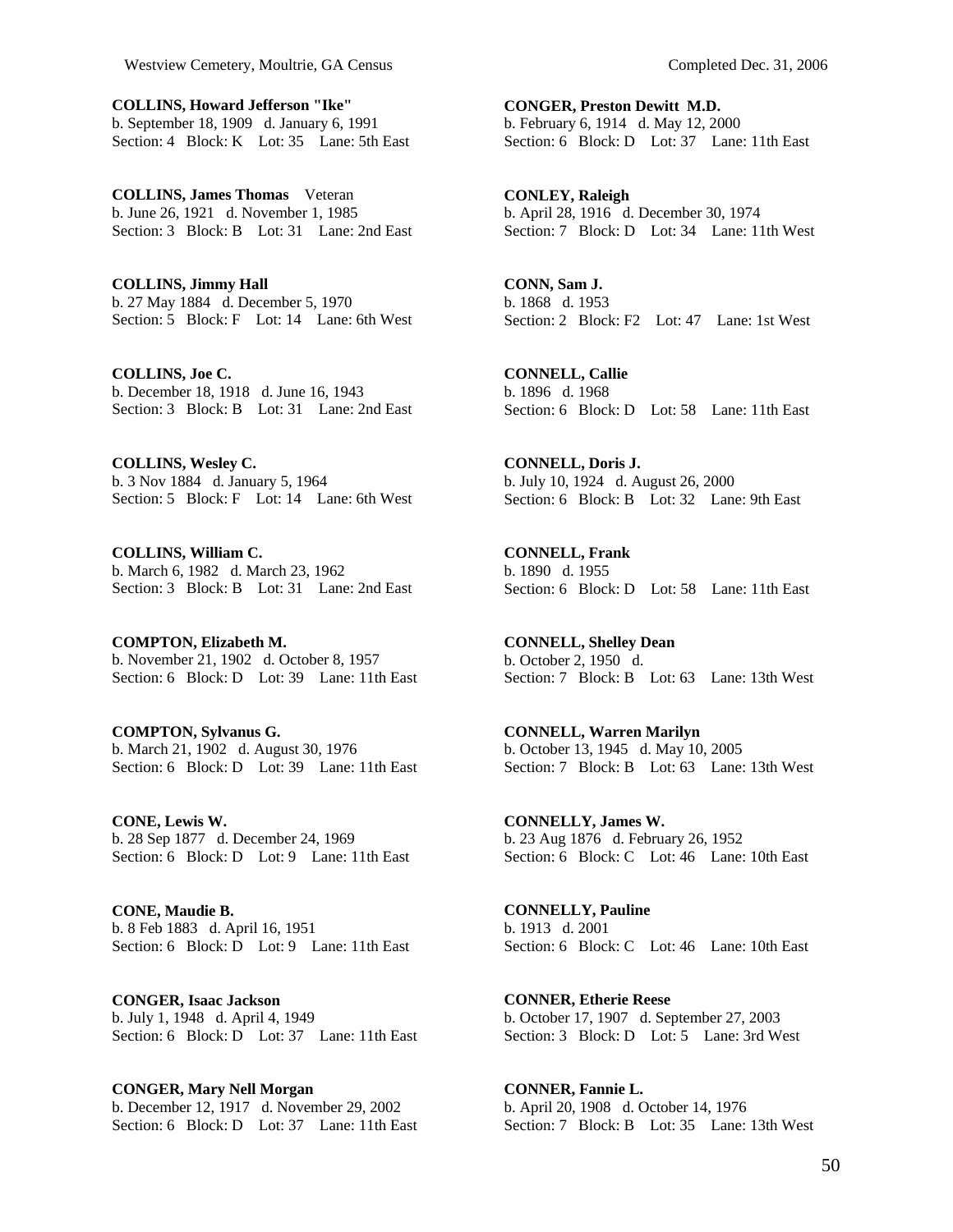**CONNER, James Marcus**  b. November 11, 1922 d. June 10, 1934 Section: 3 Block: D Lot: 5 Lane: 3rd West

**CONNER, Mary Johnson**  b. 3 Mar 1871 d. December 12, 1964 Section: 3 Block: D Lot: 5 Lane: 3rd West

**CONNER, May C.**  b. July 22, 1904 d. Section: 5 Block: I Lot: 7 Lane: 7th West

**CONNER, Murray S.**  b. 20 Feb 1883 d. March 8, 1946 Section: 5 Block: I Lot: 7 Lane: 7th West

**CONNER, Payton Tice**  b. 17 Jun 1897 d. September 18, 1977 Section: 3 Block: D Lot: 5 Lane: 3rd West

**CONNOR, James E.**  b. October 23, 1907 d. February 11, 1967 Section: 7 Block: B Lot: 35 Lane: 13th West

**CONNOR, Robert** Veteran b. 19 Jan 1898 d. December 30, 1967 Section: 2 Block: C Lot: 19B Lane: 1st West

**COOK, Cameron**  b. October 11, 1949 d. November 15, 1952 Section: 6 Block: C Lot: 69 Lane: 10th East

**COOK, Charles Wilbur**  b. 6 Jan 1895 d. May 14, 1974 Section: 5A Block: B Lot: 12 Lane: 5th West

**COOK, Dozier Terrell**  b. 1920 d. 1991 Section: 2 Block: E1 Lot: 23 Lane: 2nd West

**COOK, Eva Hatchett Milligan**  b. March 6, 1906 d. October 7, 1988 Section: 6 Block: D Lot: 94 Lane: 11th East

**COOK, Lewis H. Jr.**  b. November 30, 1909 d. November 9, 1977 Section: 6 Block: C Lot: 69 Lane: 10th East

**COOK, Lula Jane**  b. 16 Nov 1896 d. February 1, 1966 Section: 5A Block: B Lot: 12 Lane: 5th West

**COOK, Mabel Carroll**  b. 1 Oct 1890 d. April 19, 1956 Section: 6 Block: A Lot: 19 Lane: Circle Dr. North

**COOK, Mittie L.**  b. 1 May 1898 d. July 2, 1972 Section: 4 Block: M Lot: 30 Lane: 3rd East

**COOK, Randol Jordan**  b. 14 Nov 1886 d. July 6, 1969 Section: 6 Block: A Lot: 19 Lane: Circle Dr. **North** 

**COOK, Ruffin P.**  b. 3 May 1898 d. August 12, 1956 Section: 4 Block: M Lot: 30 Lane: 3rd East

**COOK, Sidney Johnston**  b. March 3, 1906 d. September 1, 1959 Section: 2 Block: E2 Lot: 17A Lane: 2nd West

**COOKSEY, Howard C.**  b. 21 Dec 1891 d. July 6, 1957 Section: 2 Block: F1 Lot: 44 Lane: 1st West

**COOKSEY, Inez E.**  b. June 5, 1903 d. February 27, 1992 Section: 2 Block: F1 Lot: 44 Lane: 1st West

**COOPER, AndersonSpeight**  b. June 20, 1924 d. June 12, 1972 Section: 6 Block: A Lot: 25 Lane: Circle Dr. North

**COOPER, Annie Laura**  b. March 29, 1923 d. November 11, 1982 Section: 6 Block: C Lot: 83 Lane: 10th East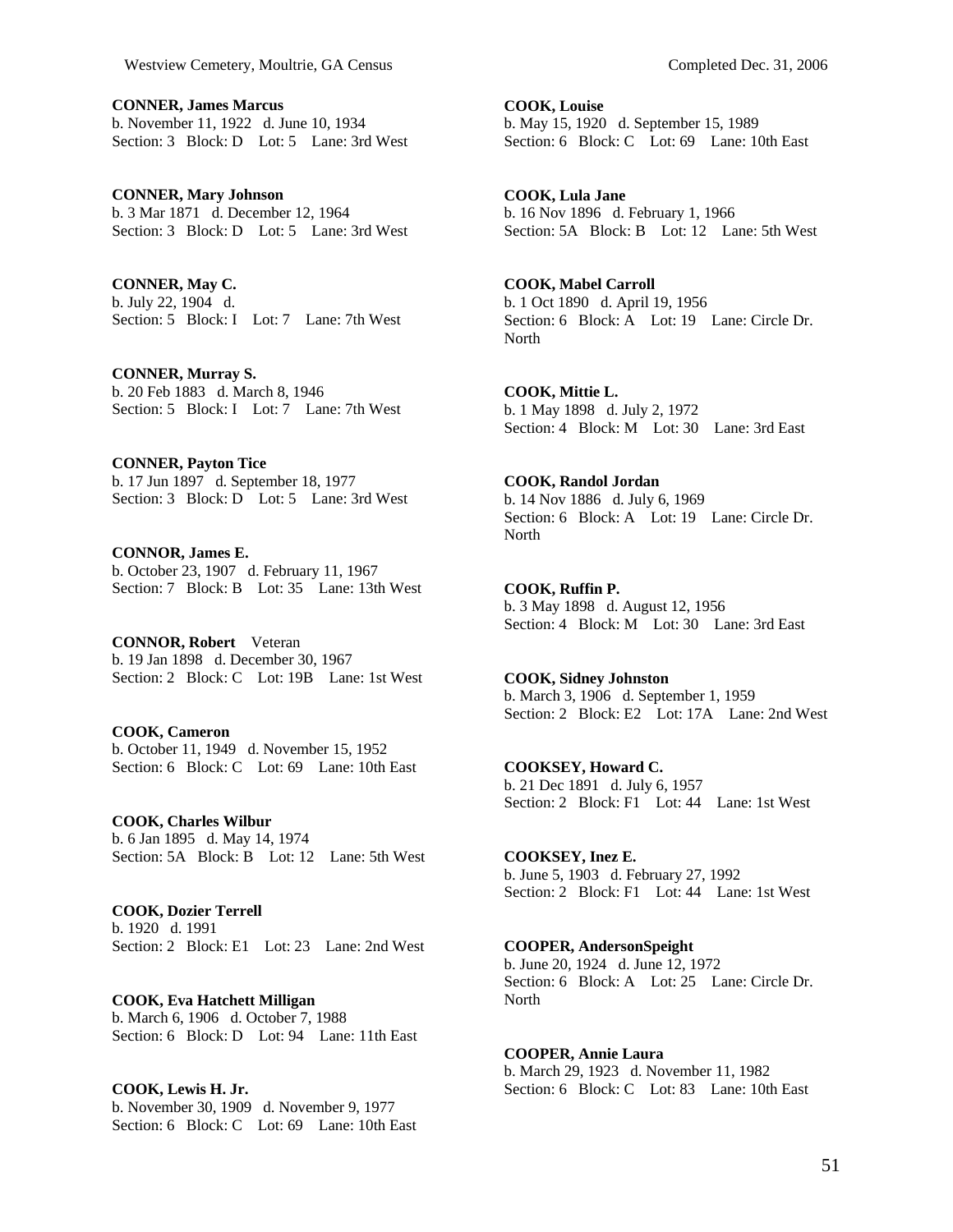**COOPER, Annie Moore Speight**  b. 13 Nov 1891 d. November 18, 1977 Section: 6 Block: A Lot: 13 Lane: Circle Dr. North

**COOPER, Dewey**  b. 00'1899 d. 1970 Section: 5 Block: L Lot: 13 Lane: 7th West

**COOPER, Emma Taylor**  b. 1 May 1881 d. December 3, 1976 Section: 6 Block: C Lot: 83 Lane: 10th East

**COOPER, Ethel Ceretha Jones**  b. February 21, 1923 d. January 1, 1965 Section: 6 Block: F Lot: 13 Lane: Circle Dr. South

## **COOPER, G. Roland**

b. December 11, 1944 d. November 21, 1956 Section: 6 Block: F Lot: 13 Lane: Circle Dr. South

**COOPER, George R. Sr.**  b. March 6, 1919 d. June 20, 1966 Section: 6 Block: F Lot: 13 Lane: Circle Dr. South

**COOPER, George W.**  b. February 3, 1900 d. July 3, 1986 Section: 6 Block: G Lot: 42 Lane: 13th East

**COOPER, Georgia C.**  b. 9 Oct 1876 d. September 16, 1959 Section: 6 Block: G Lot: 42 Lane: 13th East

**COOPER, King H.**  b. 31 Dec 1889 d. September 22, 1968 Section: 6 Block: C Lot: 83 Lane: 10th East

**COOPER, Robert Anthony**  b. 28 May 1885 d. March 1, 1956 Section: 6 Block: A Lot: 13 Lane: Circle Dr. North

**COOPER, Ruth Johnston**  b. 1898 d. 1937

Section: 4 Block: M Lot: 3 Lane: 3rd East

**COOPER, Sam**  b. August 8, 1915 d. February 19, 1956 Section: 6 Block: A Lot: 6 Lane: Circle Dr. North

**COOPER, Stella Mae**  b. July 25, 1907 d. February 14, 1959 Section: 6 Block: G Lot: 42 Lane: 13th East

**COOPER, Vivian**  b. April 10, 1928 d. May 18, 1986 Section: 6 Block: A Lot: 13 Lane: Circle Dr. North

**COPELAND, Daniel Rhodes** Veteran b. June 10, 1926 d. December 13, 1999 Section: 4 Block: K Lot: 39A Lane: 5th East

**COPELAND, L. L.**  b. 4 Apr 1892 d. September 7, 1977 Section: 4 Block: K Lot: 39A Lane: 5th East

**COPELAND, Linward**  b. February 12, 1919 d. August 29, 1935 Section: 4 Block: K Lot: 39A Lane: 5th East

**COPELAND, Nell Rhodes**  b. 10 Sep 1891 d. May 19, 1988 Section: 4 Block: K Lot: 39A Lane: 5th East

**COSTON, Rosalind J.**  b. June 22, 1934 d. September 15, 2004 Section: 7 Block: B Lot: 58 Lane: 13th West

**COTHRAN, Haskell A. Jr.**  b. June 11, 1931 d. February 5, 1954 Section: 6 Block: C Lot: 23 Lane: 10th East

**COTHRAN, Merle H.**  b. February 29, 1932 d. January 31, 1981 Section: 6 Block: C Lot: 23 Lane: 10th East

**COTTON, George Vickers**  b. July 27, 1909 d. April 12, 1994 Section: 2 Block: A Lot: 11 Lane: 3rd West

**COTTON, James Darling**  b. 17 May 1857 d. January 25, 1934 Section: 2 Block: A Lot: 11 Lane: 3rd West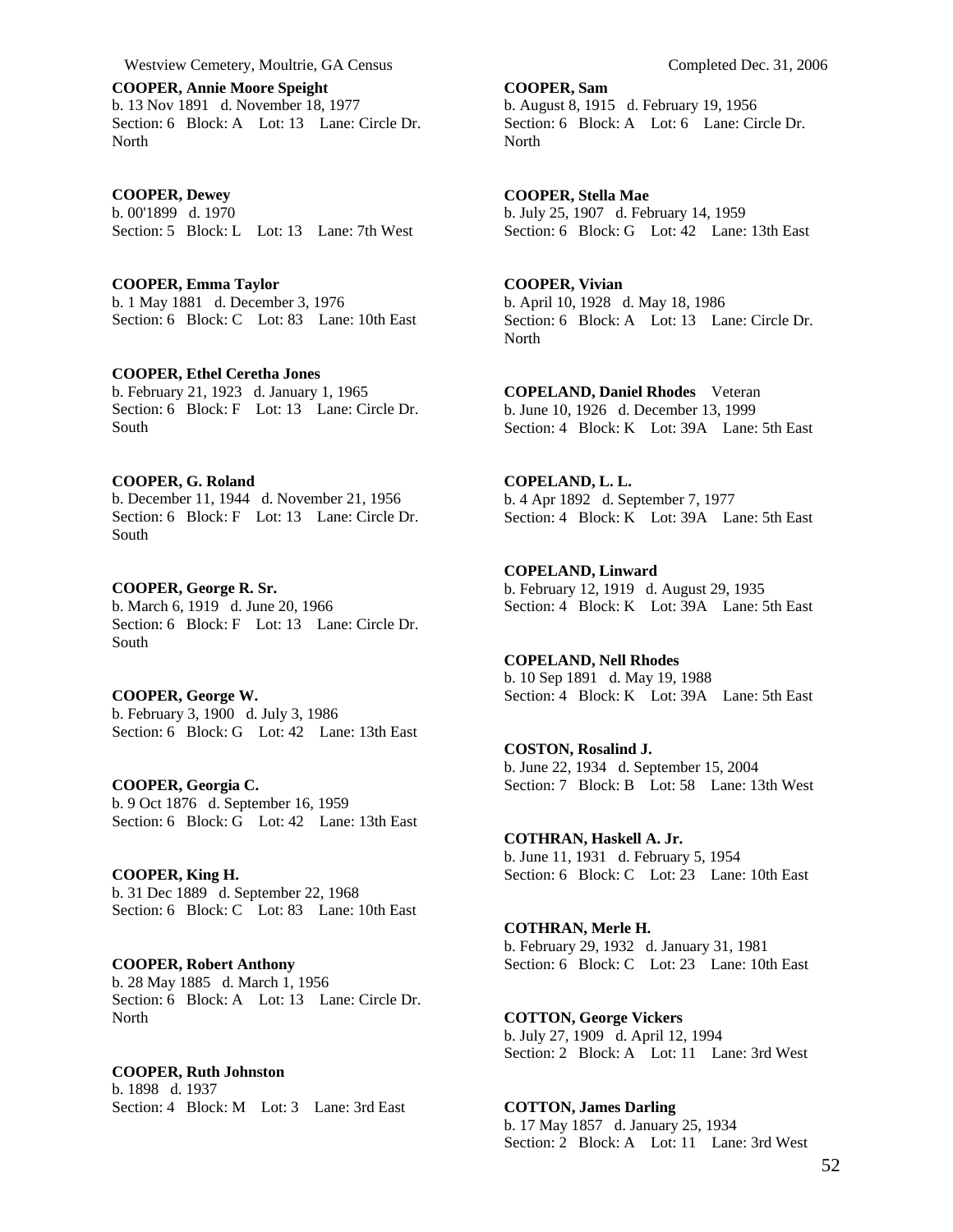**COTTON, Rose Perry**  b. 10 Mar 1875 d. January 25, 1972 Section: 2 Block: A Lot: 11 Lane: 3rd West

**COTTON, Sarah Glenn**  b. April 13, 1906 d. February 22, 1987 Section: 2 Block: A Lot: 11 Lane: 3rd West

**COULSON, Madeleine DeFreyne**  b. 22 Aug 1865 d. April 9, 1948 Section: 1 Block: D Lot: 3A Lane: 4th West

**COURTNEY, Beatrice Johnson**  b. October 4, 1907 d. December 27, 1976 Section: 3 Block: C Lot: 25 Lane: 1st East

**COURTNEY, Blonnie Irene**  b. July 12, 1925 d. April 7, 2003 Section: 6 Block: C Lot: 30 Lane: 10th East

**COURTNEY, Bryan J.**  b. 29 Nov 1896 d. May 8, 1937 Section: 2 Block: C Lot: 25 Lane: 1st West

**COURTNEY, Carl W.**  b. May 28, 1930 d. November 20, 2001 Section: 6 Block: C Lot: 30 Lane: 10th East

**COURTNEY, Edith Anderson**  b. March 2, 1929 d. December 12, 1999 Section: 3 Block: B Lot: 26 Lane: 2nd East

**COURTNEY, Ermon J.**  b. September 11, 1910 d. June 2, 1958 Section: 6 Block: E Lot: 54 Lane: 12th East

**COURTNEY, Essie Maude Johnson**  b. 16 Aug 1897 d. May 19, 1995 Section: 2 Block: C Lot: 25 Lane: 1st West

**COURTNEY, George Dewey**  b. 2 Apr 1898 d. August 28, 1948 Section: 3 Block: C Lot: 25 Lane: 1st East

**COURTNEY, Georgia Reid**  b. October 21, 1900 d. May 18, 1990 Section: 3 Block: D Lot: 7 Lane: 3rd West

**COURTNEY, John R.**  b. 15 Apr 1889 d. June 4, 1975 Section: 3 Block: B Lot: 26 Lane: 2nd East

**COURTNEY, Robert Eugene** Veteran b. August 23, 1922 d. February 9, 1995 Section: 3 Block: B Lot: 26 Lane: 2nd East

**COURTNEY, Ronald B.**  b. March 18, 1935 d. June 19, 1944 Section: 3 Block: B Lot: 26 Lane: 2nd East

**COURTNEY, Urbie A.**  b. 6 Feb 1897 d. November 28, 1975 Section: 3 Block: B Lot: 26 Lane: 2nd East

**COURTOY, Corene S.**  b. February 27, 1919 d. Section: 6 Block: E Lot: 54 Lane: 12th East

**COVINGTON, Burney S.**  b. 23 Jan 1879 d. January 20, 1965 Section: 5 Block: C Lot: 4 Lane: 5th West

**COVINGTON, Catherine**  b. d. Section: 5 Block: C Lot: 4 Lane: 5th West

**COVINGTON, Dorothy Baell**  b. March 12, 1910 d. November 11, 1981 Section: 5 Block: B Lot: 13 Lane: 4th West

**COVINGTON, Drew**  b. d. Section: 5 Block: C Lot: 4 Lane: 5th West

**COVINGTON, Hoke Smith**  b. d. Section: 5 Block: C Lot: 4 Lane: 5th West

**COVINGTON, Margurite**  b. d. Section: 5 Block: C Lot: 4 Lane: 5th West

**COVINGTON, W. A.**  b. 19 Jan 1869 d. June 23, 1945 Section: 5 Block: C Lot: 4 Lane: 5th West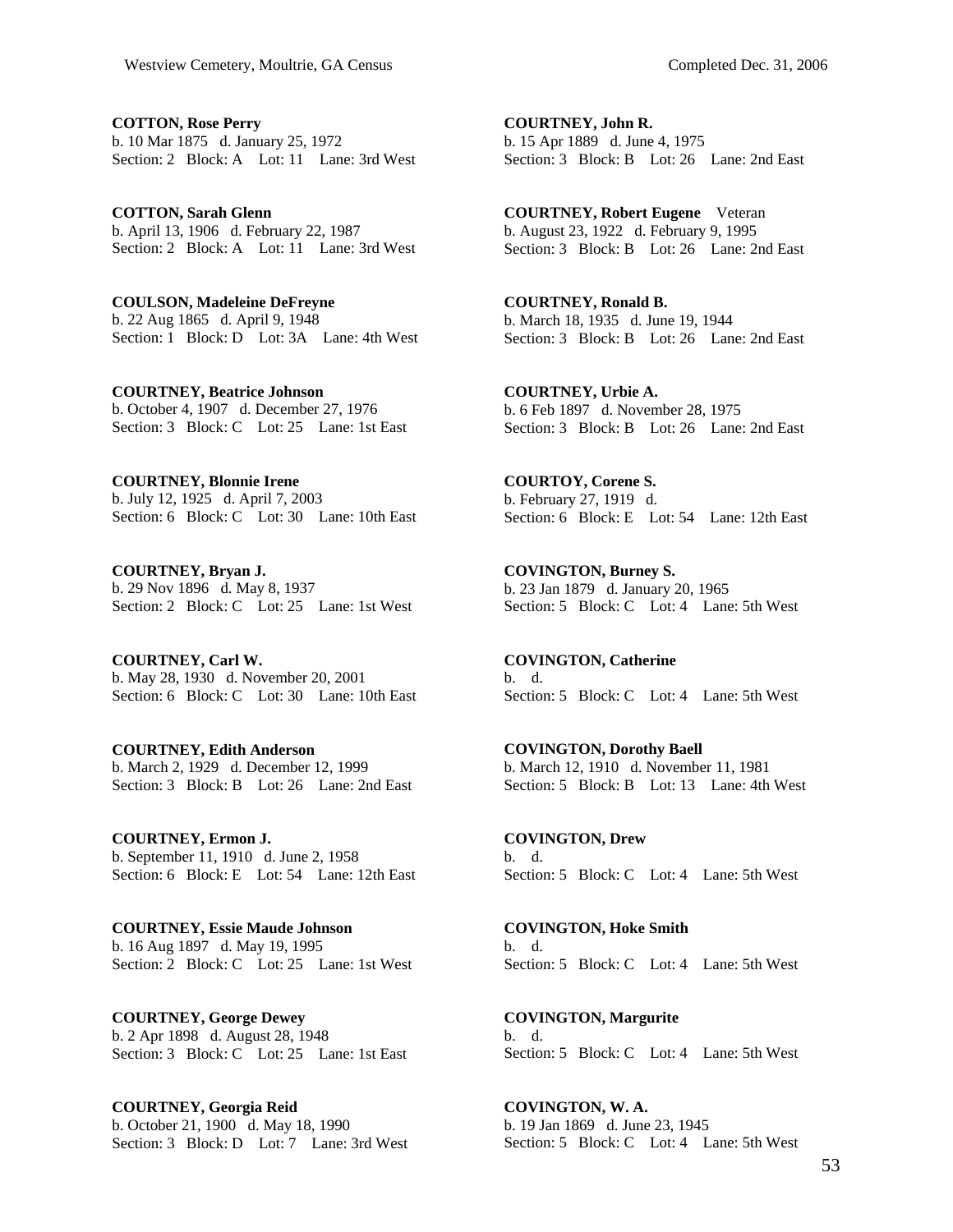**COWART,**  b. d. Section: 2 Block: F2 Lot: 14 Lane: 1st West

**COWART, Bertha A.**  b. 22 Nov 1881 d. December 6, 1944 Section: 2 Block: F2 Lot: 14 Lane: 1st West

**COWART, Christine**  b. March 15, 1919 d. July 28, 1961 Section: 3 Block: B Lot: 10 Lane: 2nd East

**COWART, Geraldine**  b. September 8, 1935 d. September 8, 1935 Section: 2 Block: C Lot: 13 Lane: 1st West

**COWART, Ira James** Veteran b. August 21, 1915 d. June 28, 1996 Section: 3 Block: B Lot: 10 Lane: 2nd East

**COWART, Jo Anne**  b. November 6, 1937 d. January 5, 1947 Section: 3 Block: B Lot: 10 Lane: 2nd East

**COWART, Leon R.**  b. November 24, 1912 d. April 29, 1945 Section: 2 Block: F2 Lot: 14 Lane: 1st West

**COWART, Ruby Lee Gregory**  b. January 6, 1911 d. February 2, 1994 Section: 2 Block: C Lot: 13 Lane: 1st West

**COWART, Willie Estelle**  b. February 25, 1910 d. January 13, 1983 Section: 2 Block: C Lot: 13 Lane: 1st West

**COX, A. George**  b. 2 Apr 1879 d. February 11, 1956 Section: 6 Block: C Lot: 1 Lane: 10th East

**COX, Aaron J.**  b. 23 Jul 1879 d. January 4, 1959 Section: 6 Block: E Lot: 23 Lane: 12th East

**COX, Amanda**  b. 14 Dec 1898 d. May 25, 1974 Section: 2 Block: F1 Lot: 39 Lane: 1st West

**COX, Bessie S.**  b. 25 Apr. 1902 d. June 9, 1968 Section: 7 Block: B Lot: 61 Lane: 13th West

**COX, Charles Henry**  b. 20 Dec 1859 d. February 12, 1937 Section: 4 Block: K Lot: 15 Lane: 5th East

**COX, Curtis B.** Veteran b. September 22, 1928 d. March 6, 1985 Section: 7 Block: D Lot: 14 Lane: 11th West

**COX, Dorothy Shiver**  b. January 13, 1922 d. June 29, 1998 Section: 2 Block: D Lot: 33 Lane: 3rd West

**COX, Eunie E.**  b. 26 Dec 1884 d. December 3, 1960 Section: 6 Block: C Lot: 1 Lane: 10th East

**COX, Grover C.**  b. 18 Dec 1892 d. January 25, 1955 Section: 6 Block: B Lot: 7 Lane: 9th East

**COX, Hazel Dyke**  b. October 23, 1915 d. May 23, 1917 Section: 4 Block: L Lot: 47 Lane: 4th East

**COX, James David**  b. May 13, 1921 d. August 22, 1996 Section: 6 Block: B Lot: 7 Lane: 9th East

**COX, James Robert**  b. 5 Aug 1898 d. May 29, 1964 Section: 1 Block: C Lot: 11 Lane: 7th West

**COX, Jerome Theodore "Daddy Jake"**  b. January 18, 1907 d. December 3, 1988 Section: 4 Block: K Lot: 15 Lane: 5th East

**COX, John B.**  b. 2 Jul 1891 d. June 25, 1964 Section: 2 Block: F1 Lot: 39 Lane: 1st West

**COX, John David**  b. 24 Aug 1859 d. April 17, 1914 Section: 4 Block: I Lot: 38 Lane: 6th East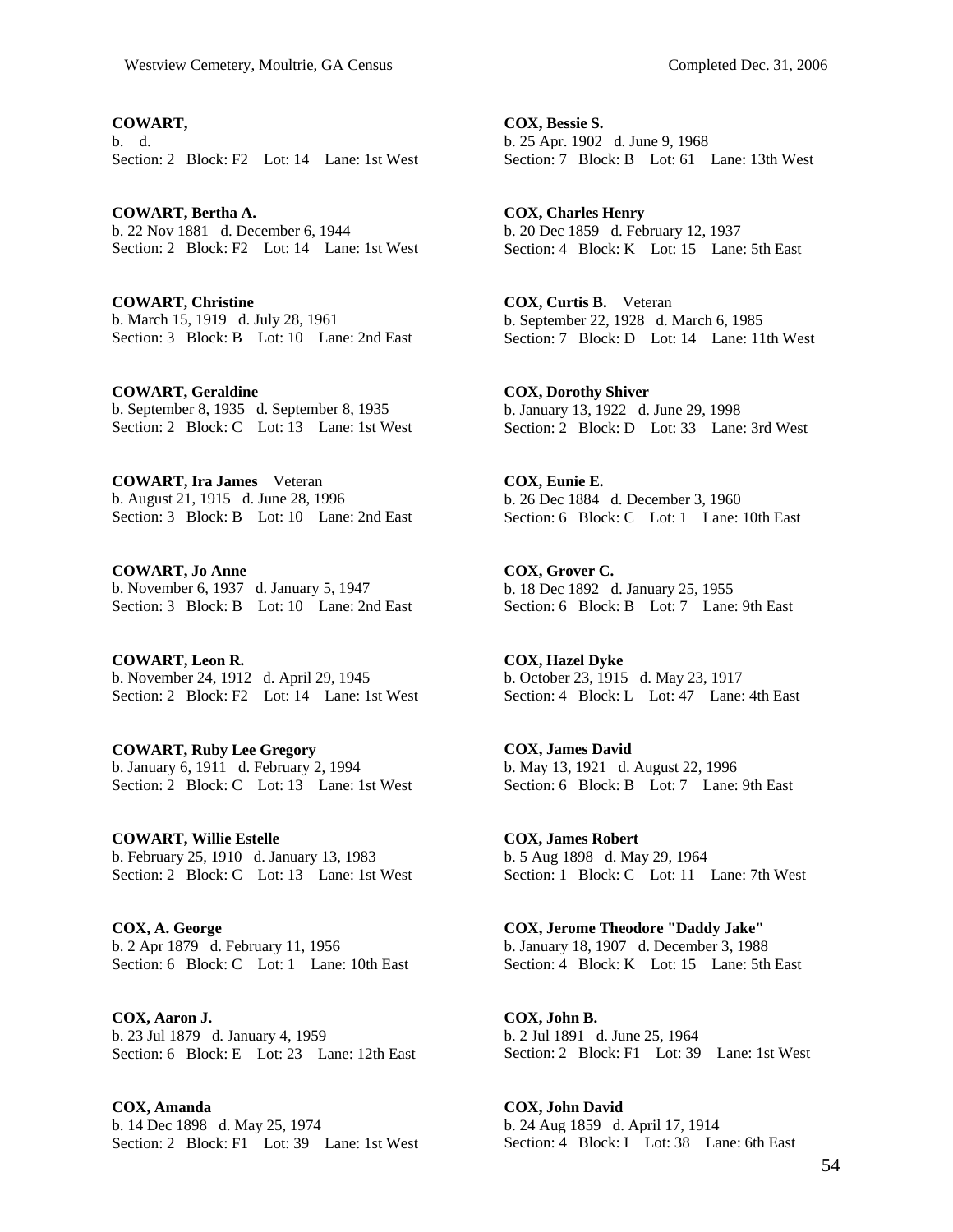**COX, Katie W.**  b. 1911 d. 2002 Section: 4 Block: K Lot: 15 Lane: 5th East

**COX, Lillian McGraw**  b. 18 Sep 1883 d. January 6, 1968 Section: 6 Block: E Lot: 23 Lane: 12th East

**COX, Lloyd D.**  b. July 15, 1923 d. November 4, 1935 Section: 3 Block: B Lot: 1 Lane: 2nd East

**COX, Lonnie J.**  b. 13 Jul 1898 d. March 13, 1979 Section: 3 Block: B Lot: 1 Lane: 2nd East

**COX, Lorene Adams**  b. 29 Oct 1892 d. December 15, 1969 Section: 6 Block: B Lot: 7 Lane: 9th East

**COX, Maggie Dyke**  b. 9 Mar 1887 d. October 6, 1963 Section: 4 Block: L Lot: 47 Lane: 4th East

**COX, Mary E.**  b. March 10, 1919 d. January 29, 2005 Section: 6 Block: E Lot: 23 Lane: 12th East

**COX, Mayo Alton** Veteran b. April 14, 1912 d. February 9, 1994 Section: 4 Block: K Lot: 15 Lane: 5th East

**COX, Richard Elmore**  b. d. Section: 4 Block: K Lot: 15 Lane: 5th East

**COX, Robert Ripley Sr.**  b. May 29, 1915 d. August 24, 1987 Section: 2 Block: D Lot: 33 Lane: 3rd West

**COX, Rosa Steadham**  b. 25 Dec 1874 d. March 10, 1942 Section: 4 Block: K Lot: 15 Lane: 5th East

**COX, Rusha N.**  b. October 23, 1900 d. November 26, 1997 Section: 3 Block: B Lot: 1 Lane: 2nd East

**COX, Sallie E.**  b. 3 Jul 1860 d. October 18, 1927 Section: 4 Block: I Lot: 38 Lane: 6th East

**COX, Samuel J.**  b. 25 Jun 1885 d. November 27, 1948 Section: 4 Block: L Lot: 47 Lane: 4th East

**COX, Sandra Guest**  b. November 5, 1936 d. September 25, 1978 Section: 5A Block: A Lot: 9 Lane: 4th West

**COX, Ted E.**  b. January 25, 1914 d. August 2, 1998 Section: 6 Block: E Lot: 23 Lane: 12th East

**COX, William D.**  b. April 13, 1911 d. February 22, 1980 Section: 4 Block: L Lot: 47 Lane: 4th East

**COX, Willie Frank**  b. March 25, 1901 d. July 13, 1902 Section: 5 Block: D Lot: 5 Lane: 5th West

**COYLE, Cula D.**  b. 11 Aug 1897 d. June 13, 1987 Section: 4 Block: K Lot: 24A Lane: 5th East

**COYLE, Joe B. Jr.**  b. October 11, 1919 d. April 30, 1977 Section: 4 Block: K Lot: 24A Lane: 5th East

**COYLE, Joel B.**  b. 1893 d. 1923 Section: 4 Block: K Lot: 24A Lane: 5th East

**COYLE, Joel B. Dr.**  b. 1850 d. 1925 Section: 4 Block: K Lot: 23 Lane: 5th East

**COYLE, John Thomas**  b. 7 May 1897 d. July 13, 1950 Section: 4 Block: K Lot: 23 Lane: 5th East

**COYLE, Julia Marion**  b. 1895 d. 1934 Section: 4 Block: K Lot: 23 Lane: 5th East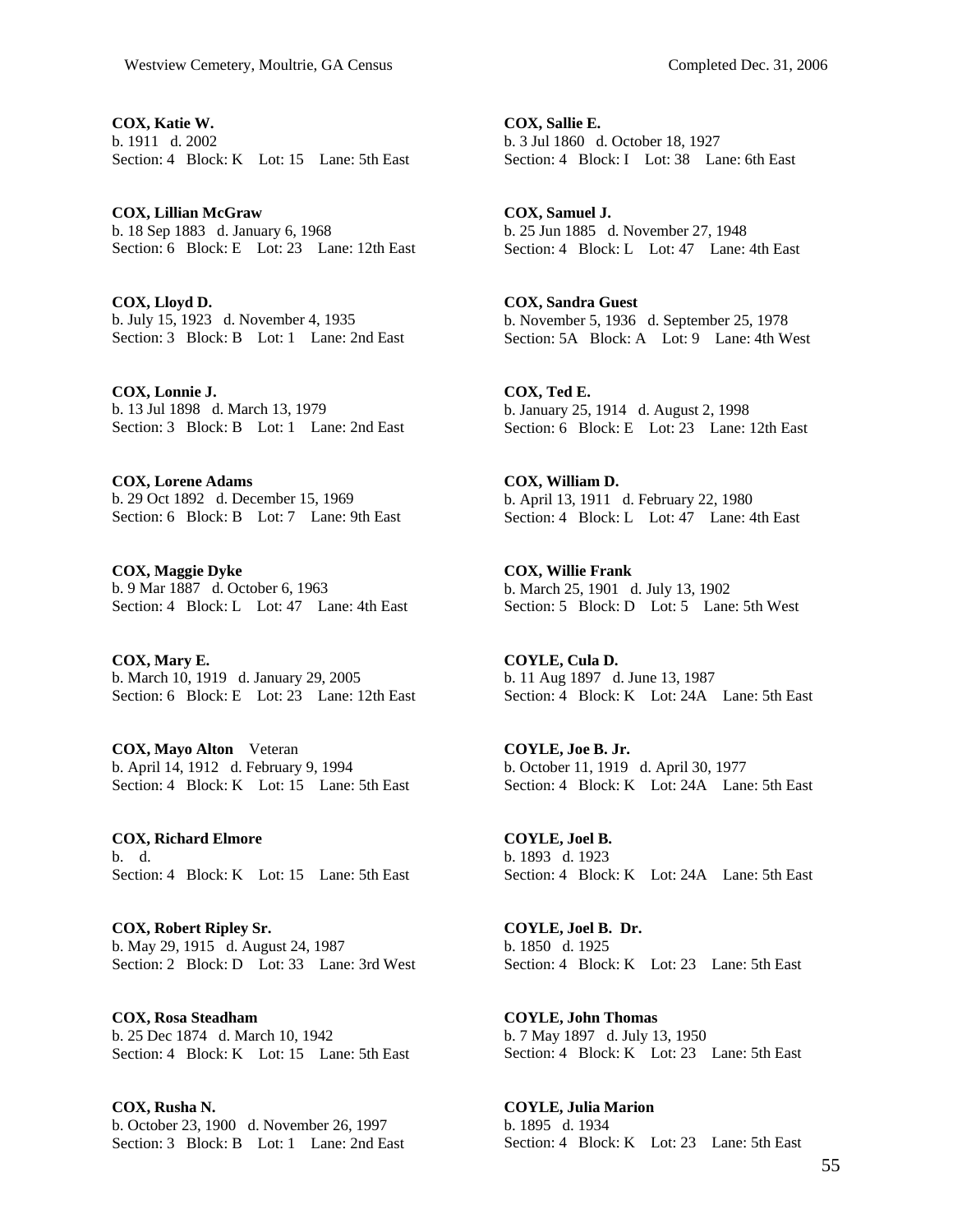**COYLE, Mattie O.**  b. 1862 d. 1938 Section: 4 Block: K Lot: 23 Lane: 5th East

**COYLE, Pauline M.**  b. October 14, 1901 d. January 25, 1965 Section: 4 Block: K Lot: 23 Lane: 5th East

**CRAIG, D. B.**  b. 26 Jan 1852 d. October 25, 1904 Section: 5 Block: F Lot: 17 Lane: 6th West

**CRANFORD, Evelyn H.**  b. 5 Jul 1871 d. February 10, 1968 Section: 1 Block: B Lot: 10 Lane: 6th West

**CRANFORD, Helen Crosswell**  b. March 18, 1903 d. February 20, 1985 Section: 1 Block: B Lot: 10 Lane: 6th West

**CRANFORD, Isabel Davis**  b. December 13, 1914 d. April 29, 1994 Section: 6 Block: D Lot: 6 Lane: 11th East

**CRANFORD, Jay Newman**  b. September 14, 1908 d. February 8, 1951 Section: 6 Block: D Lot: 6 Lane: 11th East

**CRANFORD, Oscar G.**  b. 17 Sep 1866 d. October 25, 1942 Section: 1 Block: B Lot: 10 Lane: 6th West

**CRANFORD, Robert H.**  b. June 21, 1905 d. February 14, 1968 Section: 1 Block: B Lot: 10 Lane: 6th West

**CRAWFORD, Annie E.**  b. 24 Sep 1897 d. June 15, 1956 Section: 6 Block: C Lot: 40 Lane: 10th East

**CRAWFORD, Annie L.**  b. 13 Mar 1889 d. November 13, 1968 Section: 2 Block: F1 Lot: 42A Lane: 1st West

**CRAWFORD, Fannie Seabe**  b. 2 Jun 1887 d. November 1, 1958 Section: 4 Block: L Lot: 49 Lane: 4th East

**CRAWFORD, Jimmie M.**  b. March 12, 1938 d. December 31, 1994 Section: 6 Block: C Lot: 40 Lane: 10th East

**CRAWFORD, K. D.**  b. January 16, 1925 d. November 13, 1936 Section: 2 Block: F1 Lot: 42A Lane: 1st West

**CRAWFORD, Linsey Vick**  b. April 28, 1933 d. November 4, 1951 Section: 6 Block: C Lot: 40 Lane: 10th East

**CRAWFORD, Thomas J.**  b. 3 Oct 1888 d. November 23, 1970 Section: 6 Block: C Lot: 40 Lane: 10th East

**CRAWFORD, William C. Sr.**  b. 12 May 1893 d. January 6, 1976 Section: 2 Block: F1 Lot: 42A Lane: 1st West

**CRENSHAW, Aunt Kate**  b. d. May 6, 1930 Section: 5A Block: D Lot: 3 Lane: 5th West

**CRENSHAW, Dr. B. P.**  b. 25 Jan 1841 d. July 9, 1903 Section: 5A Block: D Lot: 3 Lane: 5th West

**CREWS, Fleeta M.** E.Star b. 23 Feb 1892 d. January 16, 1968 Section: 2 Block: D Lot: 2 Lane: 3rd West

**CREWS, H. C.** Mason b. 8 Dec 1885 d. January 6, 1935 Section: 2 Block: D Lot: 2 Lane: 3rd West

**CRIDER, Beverly A.**  b. March 9, 1956 d. Section: 2 Block: F1 Lot: 25 Lane: 1st West

**CRIDER, Danny L.**  b. July 3, 1954 d. April 21, 1998 Section: 2 Block: F1 Lot: 25 Lane: 1st West

**CRIDER, Johnny C.**  b. 1924 d. 978 Section: 2 Block: F1 Lot: 7 Lane: 1st West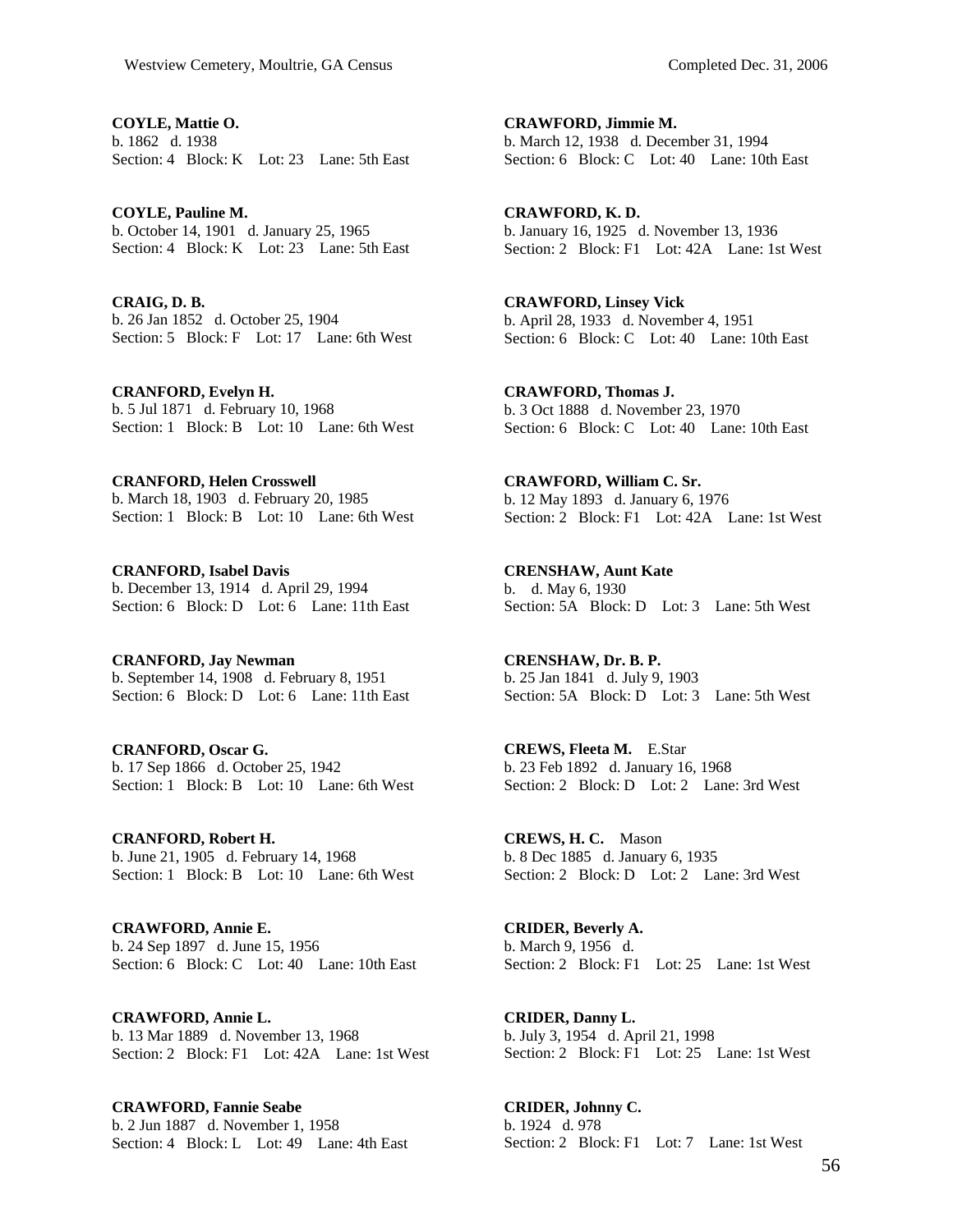**CRIDER, Mack C.**  b. 4 Sep 1895 d. June 12, 1950 Section: 2 Block: F1 Lot: 25 Lane: 1st West

**CRIDER, Mary E.**  b. 1923 d. 2000 Section: 2 Block: F1 Lot: 7 Lane: 1st West

**CRIDER, Mattie K.**  b. January 1, 1905 d. October 22, 1959 Section: 2 Block: F1 Lot: 25 Lane: 1st West

**CROFT, Bernice**  b. April 29, 1919 d. April 12, 2000 Section: 6 Block: C Lot: 40 Lane: 10th East

**CROFT, J. A.**  b. 4 Feb 1876 d. February 6, 1934 Section: 5 Block: F Lot: 4 Lane: 6th West

**CROFT, Maggie**  b. unreadable d. unreadable Section: 5 Block: F Lot: 4 Lane: 6th West

**CROFT, Wilson**  b. March 5, 1907 d. July 20, 1978 Section: 6 Block: C Lot: 40 Lane: 10th East

**CROLEY, Curtis A.** Veteran b. August 11, 1915 d. August 8, 1967 Section: 7 Block: B Lot: 59 Lane: 13th West

**CROLEY, Ruby W.**  b. March 22, 1913 d. September 18, 1976 Section: 7 Block: B Lot: 59 Lane: 13th West

**CROSBY, Bobbie**  b. September 17, 1927 d. Section: 6 Block: B Lot: 1 Lane: 9th East

**CROSBY, Charlie**  b. 18 Sep 1877 d. July 4, 1959 Section: 6 Block: F Lot: 12 Lane: Circle Dr. South

**CROSBY, Ella**  b. 7 Oct 1882 d. August 14, 1976 Section: 4 Block: K Lot: 37A Lane: 5th East **CROSBY, Floyd**  b. April 1, 1926 d. Section: 6 Block: B Lot: 1 Lane: 9th East

**CROSBY, J. Edgar**  b. 13 Feb 1887 d. December 8, 1917 Section: 4 Block: K Lot: 37A Lane: 5th East

**CROSBY, John H.**  b. 9 Jul 1889 d. March 12, 1953 Section: 4 Block: K Lot: 37A Lane: 5th East

**CROSBY, John W.**  b. 8 Jun 1851 d. October 7, 1910 Section: 4 Block: K Lot: 37A Lane: 5th East

**CROSBY, Kaylee**  b. 2001 d. 2001 Section: 4 Block: G Lot: 17 Lane: 8th East

**CROSBY, Lee**  b. 26 Aug 1894 d. May 28, 1972 Section: 6 Block: B Lot: 15 Lane: 9th East

**CROSBY, Maude C.**  b. July 16, 1900 d. March 11, 1989 Section: 6 Block: B Lot: 15 Lane: 9th East

**CROSBY, Mollie S.**  b. 23 Dec 1883 d. July 4, 1973 Section: 6 Block: F Lot: 12 Lane: Circle Dr. South

**CROSBY, Oma Presley**  b. 27 Jul 1857 d. January 22, 1939 Section: 2 Block: F2 Lot: 29 Lane: 1st West

**CROSBY, Ruby Holland**  b. May 12, 1904 d. January 24, 1996 Section: 5A Block: A Lot: 12 Lane: 4th West

**CROSBY, Sarah Elizabeth**  b. 4 Dec 1853 d. May 27, 1927 Section: 4 Block: K Lot: 37A Lane: 5th East

**CROSBY, Sherra Ann**  b. December 4, 1954 d. December 4, 1954 Section: 6 Block: B Lot: 1 Lane: 9th East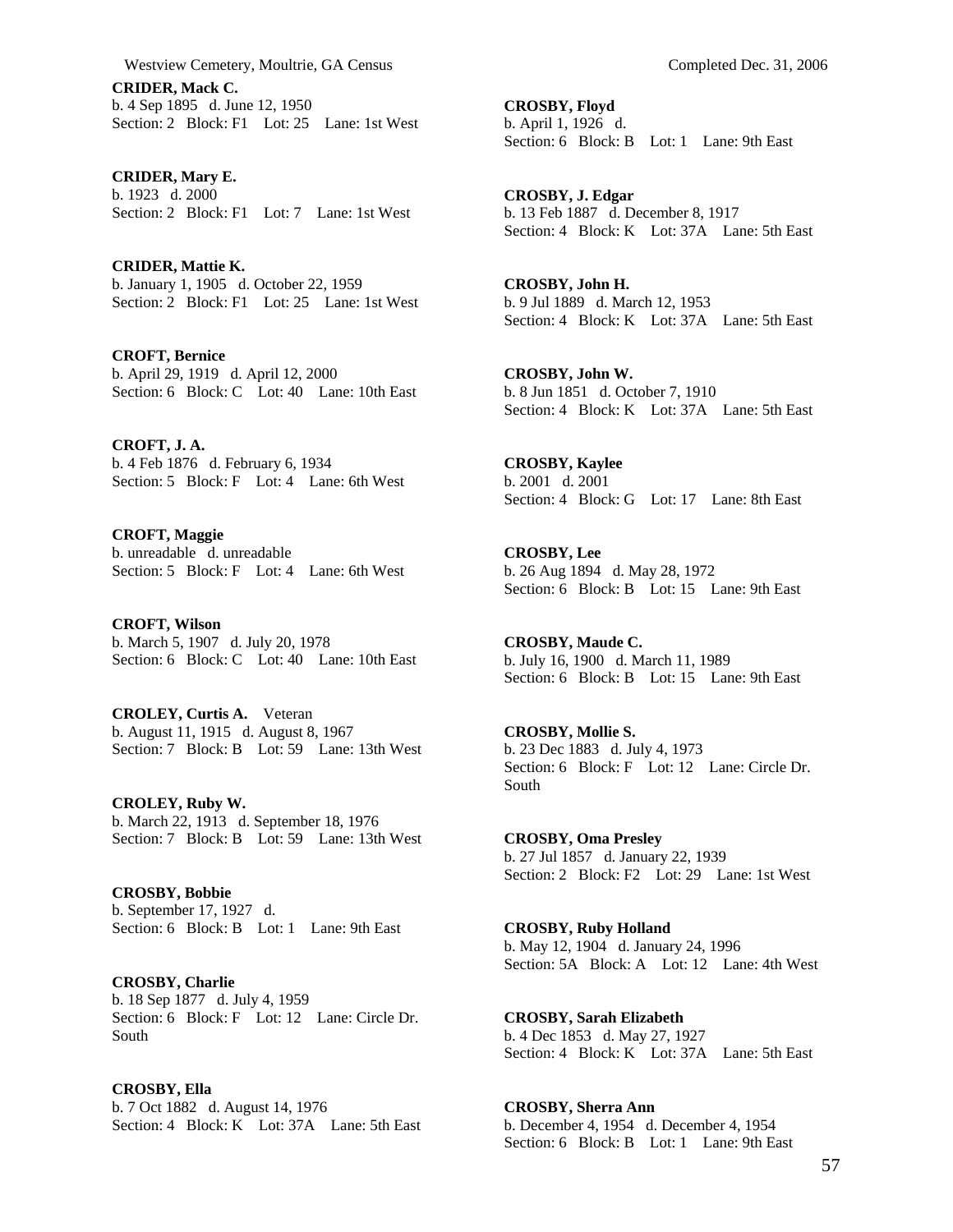**CROSS, Emerson Parker**  b. September 10, 1917 d. August 29, 1981 Section: 2 Block: 15 Lot: 5 Lane: 2nd West

**CROSS, Opal Watson**  b. March 5, 1916 d. November 8, 1994 Section: 2 Block: B Lot: 5 Lane: 2nd West

**CROUCH, Baby Girl**  b. 1957 d. 1957 Section: 4 Block: G Lot: 17 Lane: 8th East

**CROUCH, Gwendolyn Pinckard**  b. January 10, 1908 d. October 7, 1981 Section: 5 Block: I Lot: 4 Lane: 7th West

**CROY, Bertha**  b. November 5, 1903 d. May 12, 1923 Section: 4 Block: H Lot: 26 Lane: 7th East

**CROY, Dorothy V.**  b. 23 Oct 1873 d. July 31, 1946 Section: 4 Block: H Lot: 26 Lane: 7th East

**CROY, William B.**  b. 6 Jun 1870 d. May 6, 1936 Section: 4 Block: H Lot: 26 Lane: 7th East

**CROY, William B.**  b. 6 Jun 1870 d. May 6, 1936 Section: 4 Block: H Lot: 26 Lane: 7th East

**CRUMLEY, Eula H.**  b. October 2, 1904 d. November 25, 1974 Section: 7 Block: B Lot: 29 Lane: 13th West

**CRUMLEY, Ruby C.**  b. February 12, 1908 d. June 1, 1986 Section: 7 Block: B Lot: 29 Lane: 13th West

**CULL, Carrie Bell**  b. 14 Dec 1867 d. January 7, 1962 Section: 4 Block: L Lot: 37 Lane: 4th East

**CULL, Paul Quincy**  b. 19 Dec 1887 d. July 25, 1954 Section: 4 Block: L Lot: 37 Lane: 4th East **CULL, Thomas A.**  b. 10 Jun 1868 d. March 23, 1926 Section: 4 Block: L Lot: 37 Lane: 4th East

**CULPEPPER, Dossey C.**  b. 19 Apr 1872 d. June 22, 1959 Section: 6 Block: C Lot: 37 Lane: 10th East

**CULPEPPER, Hattie Russ**  b. 1877 d. 1917 Section: 4 Block: L Lot: 45 Lane: 4th East

**CULPEPPER, infant girl**  b. September 17, 1957 d. September 17, 1957 Section: 2 Block: A Lot: 6 Lane: 3rd West

**CULPEPPER, James Gardner Dr.**  b. 1868 d. 1949 Section: 4 Block: L Lot: 45 Lane: 4th East

**CULPEPPER, James Gardner Sr.**  b. 28 Oct 1898 d. January 6, 1973 Section: 4 Block: L Lot: 45 Lane: 4th East

**CULPEPPER, Jerome Russ**  b. 1908 d. 1920 Section: 4 Block: L Lot: 45 Lane: 4th East

**CULPEPPER, Joseph Tyra**  b. July 29, 1929 d. Section: 4 Block: L Lot: 45 Lane: 4th East

**CULPEPPER, Lydia Raulerson J.**  b. 1867 d. 1945 Section: 4 Block: M Lot: 3 Lane: 3rd East

**CULPEPPER, Maude R.**  b. 4 Mar 1886 d. August 13, 1965 Section: 6 Block: C Lot: 37 Lane: 10th East

**CULPEPPER, Merle Dean**  b. 4 May 1895 d. April 26, 1915 Section: 5 Block: D Lot: 5 Lane: 8th West

**CULPEPPER, Pearl Kelly**  b. 14 Jan 1898 d. March 31, 1991 Section: 4 Block: L Lot: 45 Lane: 4th East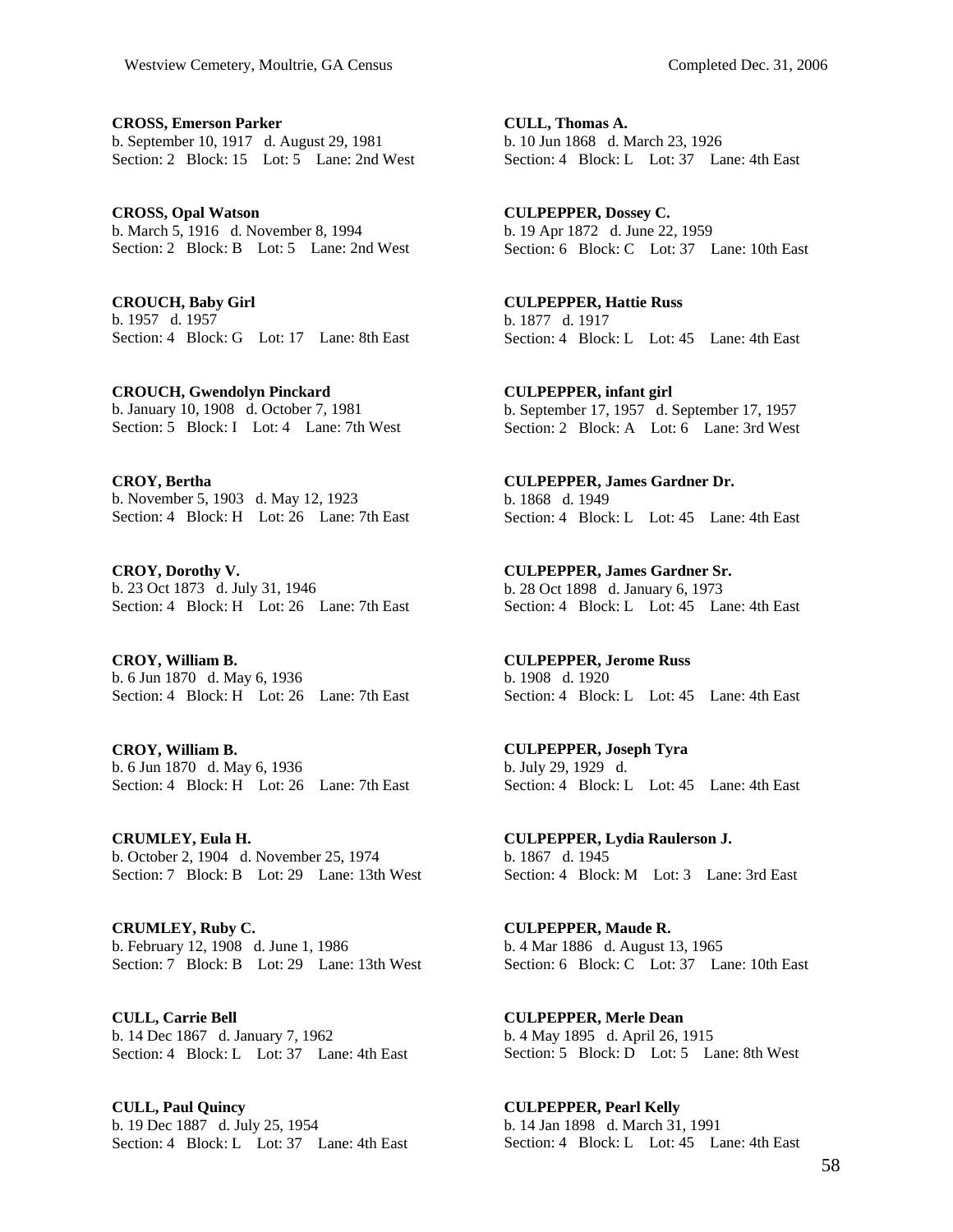**CULPEPPER, Warner**  b. 4 Sep 1857 d. March 25, 1911 Section: 5 Block: D Lot: 5 Lane: 8th West

**CULPEPPER, William Russ**  b. November 14, 1903 d. November 3, 1963 Section: 4 Block: L Lot: 45 Lane: 4th East

**CULPEPPER, Zollie Huddleson**  b. 18 Nov 1861 d. April 13, 1961 Section: 5 Block: D Lot: 5 Lane: 8th West

**CUMMINGS, Raymond E.**  b. June 8, 1916 d. September 23, 1979 Section: 7 Block: B Lot: 24 Lane: 13th West

**CUMMINGS, Willene J.**  b. April 9, 1924 d. April 19, 1993 Section: 7 Block: B Lot: 24 Lane: 13th West

**CURLES, James Ottis**  b. January 8, 1933 d. August 12, 1983 Section: 6 Block: F Lot: 4 Lane: Circle Dr. South

**CURLES, Lora Octavia Burdett**  b. October 27, 1912 d. October 9, 1941 Section: 2 Block: F1 Lot: 5B Lane: 1st West

**CURLES, Wallace T.** Veteran b. June 6, 1909 d. August 23, 1948 Section: 5 Block: A Lot: 8 Lane: 4th West

**CURLS, Hazel Juanita**  b. July 17, 1909 d. February 2, 1910 Section: 5 Block: I Lot: 7 Lane: 7th West

**CURLS, J. C.**  b. 22 Aug 1862 d. August 23, 1910 Section: 5 Block: I Lot: 7 Lane: 7th West

**CURLS, Sallie T.**  b. 27 Aug 1872 d. December 16, 1951 Section: 5 Block: I Lot: 7 Lane: 7th West

**CURRY, Inez McCrea**  b. 27 Jul 1898 d. December 9, 1972 Section: 6 Block: B Lot: 43 Lane: 9th East **CURRY, Paul** Veteran b. 12 Mar 1898 d. June 18, 1964 Section: 6 Block: B Lot: 43 Lane: 9th East

**CURTIS, Leroy Otis**  b. 1 Apr 1897 d. September 27, 1959 Section: 5 Block: I Lot: 5 Lane: 7th West

**CURTIS, Tressie Bowles**  b. 15 Aug 1896 d. July 24, 1960 Section: 5 Block: I Lot: 5 Lane: 7th West

**CUTTS, Clara A.**  b. May 6, 1912 d. July 25, 1988 Section: 7 Block: D Lot: 66/11 Lane: 11th West

**DALIGNY, Charlie W.** WOW b. 21 Nov 1881 d. February 18, 1934 Section: 4 Block: L Lot: 38 Lane: 4th East

**DALTON, Gus N.** Veteran b. 19 Feb 1896 d. February 25, 1963 Section: 4 Block: K Lot: 24A Lane: 5th East

**DAMPIER, Devorah**  b. October 13, 1905 d. February 6, 1982 Section: 3 Block: C Lot: 29 Lane: 1st East

**DAMPIER, Jene T.**  b. September 19, 1905 d. September 7, 1949 Section: 3 Block: C Lot: 29 Lane: 1st East

**DANIEL, Barbara Sanders**  b. January 16, 1944 d. April 26, 2006 Section: 7 Block: C Lot: 33 Lane: 12th West

**DANIEL, Benjamin W.**  b. May 17, 1902 d. April 3, 1955 Section: 4 Block: L Lot: 9 Lane: 4th East

**DANIEL, Benjamin W. Jr.**  b. May 12, 1930 d. February 25, 1997 Section: 4 Block: L Lot: 9 Lane: 4th East

**DANIEL, Elizabeth L. Blasingame**  b. October 30, 1930 d. January 14, 2000 Section: 4 Block: L Lot: 9 Lane: 4th East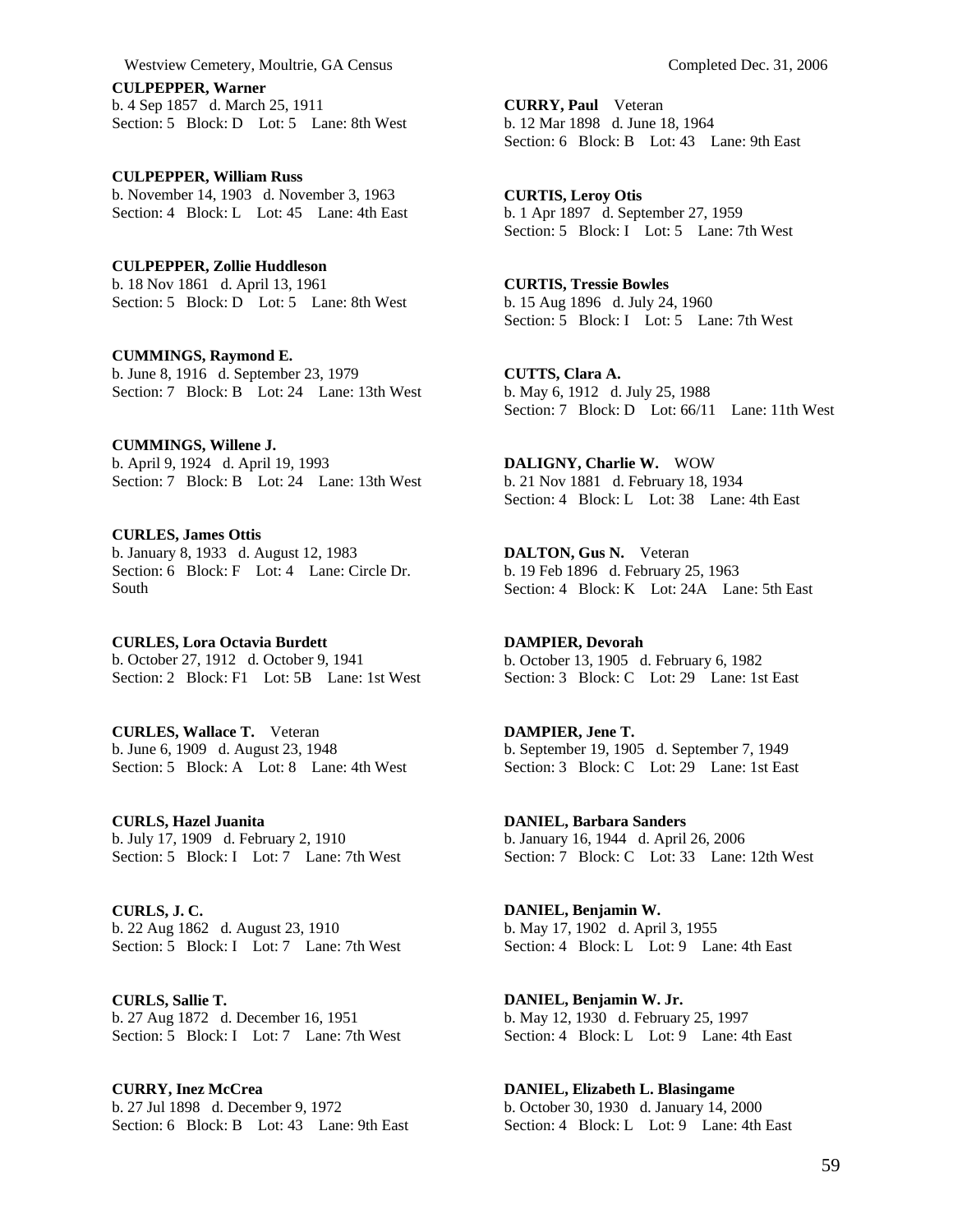**DANIEL, Everett**  b. 19 Jun 1872 d. April 22, 1946 Section: 4 Block: L Lot: 9 Lane: 4th East

**DANIEL, Everett Jr.**  b. December 7, 1904 d. November 19, 1944 Section: 4 Block: L Lot: 9 Lane: 4th East

**DANIEL, Janie Taylor**  b. 27 Sep 1877 d. May 28, 1994 Section: 4 Block: L Lot: 9 Lane: 4th East

**DANIEL, Mable Claire Smith**  b. July 23, 1907 d. October 1, 1983 Section: 4 Block: L Lot: 9 Lane: 4th East

**DANIEL, Mildred Warnell**  b. 7 Aug 1874 d. February 22, 1932 Section: 4 Block: H Lot: 14 Lane: 7th East

**DANIEL, W. Henry**  b. 2 May 1882 d. November 8, 1942 Section: 2 Block: E2 Lot: 40 Lane: 2nd West

**DANIELS, Pollyann Carlton Murphy**  b. 1844 d. 1912 Section: 5 Block: D Lot: 7 Lane: 5th West

**DARBYSHIRE, Bessie E.**  b. 15 Nov 1895 d. February 23, 1956 Section: 2 Block: F2 Lot: 46 Lane: 1st West

**DARBYSHIRE, Glen Jr.**  b. December 11, 1916 d. October 3, 1922 Section: 4 Block: H Lot: 33 Lane: 7th East

**DARBYSHIRE, Glen Sr.**  b. 15 Jul 1890 d. December 9, 1965 Section: 4 Block: H Lot: 33 Lane: 7th East

**DARBYSHIRE, Mathew Ray**  b. 3 Dec 1888 d. December 14, 1960 Section: 2 Block: F2 Lot: 46 Lane: 1st West

**DARBYSHIRE, Quincy Lewis**  b. August 27, 1926 d. August 13, 2003 Section: 4 Block: H Lot: 33 Lane: 7th East **DARBYSHIRE, Vera Smith**  b. 30 Jun 1895 d. September 1, 1980 Section: 4 Block: H Lot: 33 Lane: 7th East

**DARLEY, A. Thomas**  b. 1909 d. 1909 Section: 5 Block: L Lot: 14 Lane: 7th West

**DARLEY, Deloris**  b. 1911 d. 1911 Section: 5 Block: L Lot: 14 Lane: 7th West

**DARLEY, Eliza Johnson**  b. 1885 d. 1913 Section: 5 Block: L Lot: 14 Lane: 7th West

**DARLING, Marion**  b. Jan 1894 d. Sep 1894 Section: 5A Block: D Lot: 3 Lane: 5th West

**DASHER, Carl Alfred**  b. 18 Sep 1880 d. May 23, 1956 Section: 4 Block: G Lot: 16 Lane: 8th East

**DASHER, Carl Alfred Jr.**  b. March 14, 1913 d. July 11, 1989 Section: 4 Block: G Lot: 16 Lane: 8th East

**DASHER, infant son**  b. November 1, 1938 d. November 1, 1938 Section: 4 Block: G Lot: 16 Lane: 8th East

**DASHER, Mary Elizabeth**  b. December 8, 1913 d. October 11, 1997 Section: 4 Block: G Lot: 16 Lane: 8th East

**DASHER, Ruthie Lairsey**  b. April 28, 1944 d. May 4, 2004 Section: 4 Block: G Lot: 16 Lane: 8th East

**DASHER, Susie Ione Strickland**  b. 28 Dec 1883 d. March 20, 1932 Section: 4 Block: G Lot: 16 Lane: 8th East

**DASHER, Warren L.**  b. May 31, 1946 d. May 19, 1973 Section: 4 Block: G Lot: 16 Lane: 8th East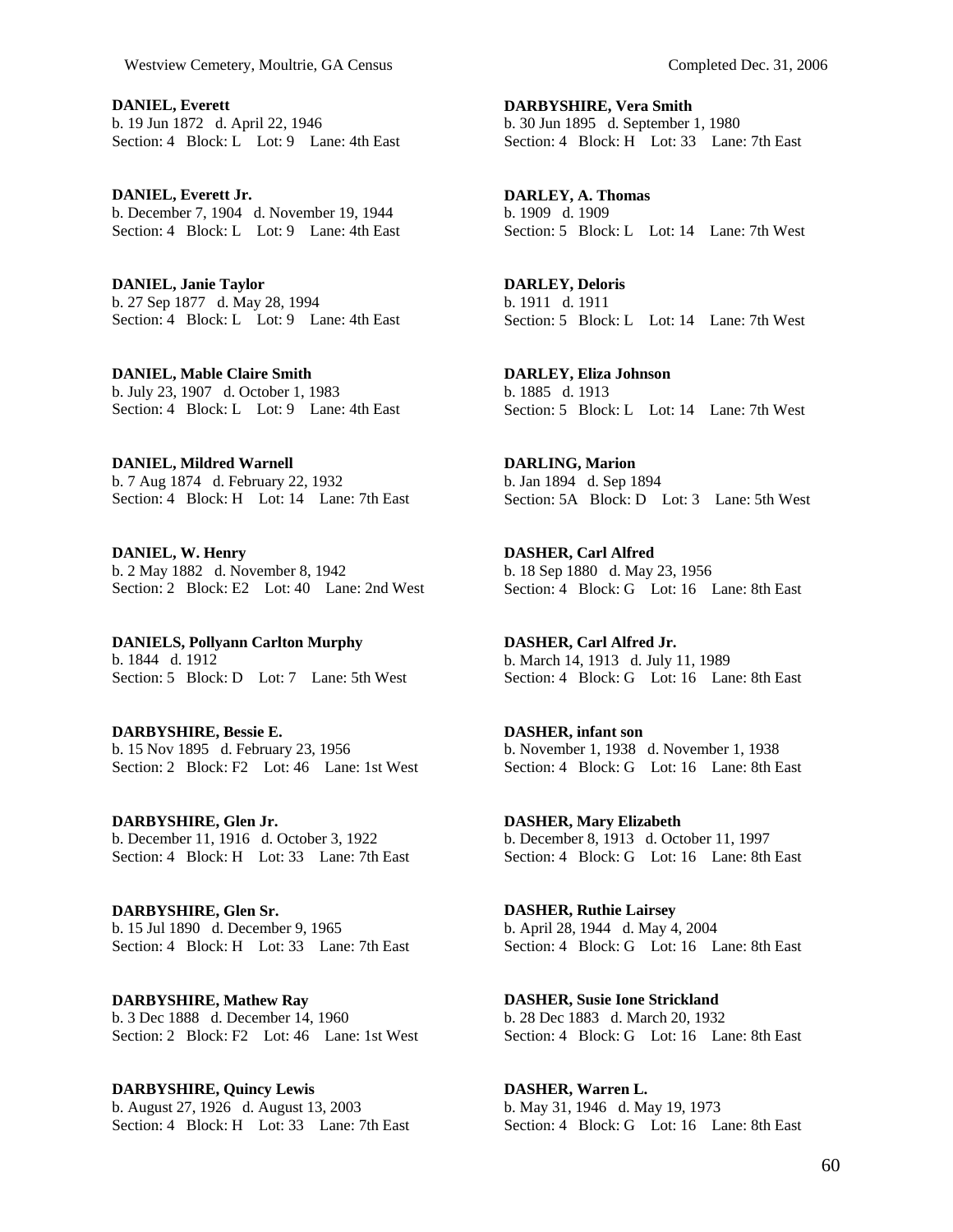**DAUGHERTY, Geo. W.**  b. 20 Mar 1844 d. January 14, 1920 Section: 5 Block: J Lot: 10 Lane: 7th West

**DAUGHERTY, Lilla A.**  b. 23 Jul 1883 d. May 23, 1908 Section: 5 Block: J Lot: 10 Lane: 7th West

**DAUGHERTY, Lucelle Harris**  b. 6 Apr 1849 d. March 8, 1930 Section: 5 Block: J Lot: 10 Lane: 7th West

**DAUGHTRY, Nora Bailey**  b. October 31, 1911 d. December 22, 1941 Section: 2 Block: F2 Lot: 20 Lane: 1st West

**DAUGHTRY, Raymond S.** Veteran b. April 8, 1923 d. May 6, 1992 Section: 2 Block: E1 Lot: 3 Lane: 2nd West

**DAVIDSON, Charles E.**  b. 28 Sep 1873 d. July 12, 1957 Section: 2 Block: E2 Lot: 19 Lane: 2nd West

**DAVIDSON, Clarence LaFayette**  b. October 31, 1903 d. March 26, 1987 Section: 2 Block: E2 Lot: 19 Lane: 2nd West

**DAVIDSON, Dorothy Rogers**  b. December 5, 1906 d. November 25, 1958 Section: 5 Block: C Lot: 15 Lane: 5th West

**DAVIDSON, Hazel Horne**  b. April 26, 1907 d. September 22, 1993 Section: 3 Block: D Lot: 1 Lane: 3rd West

**DAVIDSON, infant son**  b. d. Section: 3 Block: D Lot: 1 Lane: 3rd West

**DAVIDSON, Margaret Andrews**  b. April 13, 1918 d. Section: 2 Block: D Lot: 35 Lane: 4th West

**DAVIDSON, Paul R.**  b. December 31, 1914 d. July 15, 1947 Section: 2 Block: E2 Lot: 19 Lane: 2nd West **DAVIDSON, Ray Charles**  b. May 26, 1917 d. August 1, 1995 Section: 2 Block: D Lot: 35 Lane: 4th West

**DAVIDSON, Russell "Russ" Ray**  b. March 17, 1982 d. March 19, 1982 Section: 2 Block: E2 Lot: 19 Lane: 2nd West

**DAVIDSON, Sara Kennington**  b. July 14, 1917 d. January 31, 1954 Section: 1 Block: D Lot: 27 Lane: 3rd West

**DAVIDSON, Susan West**  b. 18 Aug 1873 d. November 29, 1954 Section: 2 Block: E2 Lot: 19 Lane: 2nd West

**DAVIDSON, Thomas Lawson Sr.**  b. September 8, 1906 d. August 16, 1978 Section: 3 Block: D Lot: 1 Lane: 3rd West

**DAVIDSON, Viola J.**  b. 12 Jan 1890 d. February 20, 1970 Section: 6 Block: B Lot: 73 Lane: 9th East

**DAVIDSON, William H.**  b. 6 Jun 1883 d. November 5, 1962 Section: 6 Block: B Lot: 73 Lane: 9th East

**DAVIS, Ada Fay**  b. July 11, 1917 d. June 5, 1919 Section: 4 Block: K Lot: 9 Lane: 5th East

**DAVIS, Agnes Graves**  b. March 14, 1927 d. December 9, 1984 Section: 6 Block: D Lot: 14 Lane: 11th East

**DAVIS, Albert N.**  b. d. Section: 2 Block: D Lot: 17 Lane: 3rd West

**DAVIS, Ann Bryant**  b. August 10, 1932 d. December 12, 1976 Section: 6 Block: C Lot: 51 Lane: 10th East

**DAVIS, Cleon Arthur**  b. 13 Sep 1892 d. November 13, 1976 Section: 4 Block: M Lot: 33 Lane: 3rd East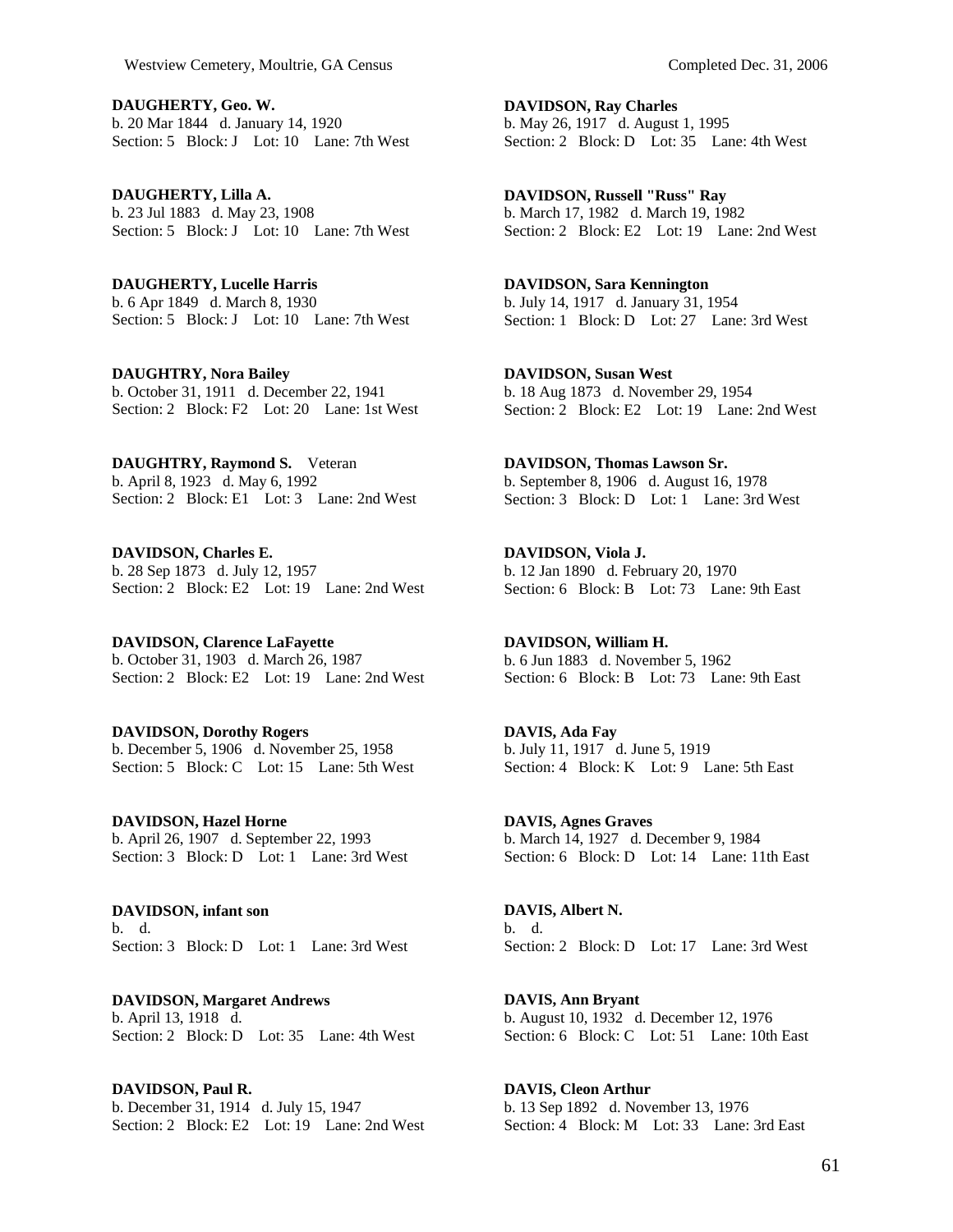**DAVIS, Cora A.**  b. d. Section: 2 Block: D Lot: 17 Lane: 3rd West

**DAVIS, E. Evelyn**  b. August 1, 1926 d. Section: 4 Block: N Lot: 6B Lane: 2nd East

**DAVIS, Eleanor (child)**  b. d. Section: 5 Block: A Lot: 20 Lane: 4th West

**DAVIS, Elizabeth Waldron Gray**  b. 1855 d. 1921 Section: 5A Block: B Lot: 8 Lane: 5th West

**DAVIS, Fannie Losey**  b. 16 Jun 1868 d. June 1, 1953 Section: 5 Block: G Lot: 8B Lane: 6th West

**DAVIS, G. W.**  b. 1915 d. 1938 Section: 2 Block: F1 Lot: 23 Lane: 1st West

**DAVIS, --ge H. (missing letters)**  b. 8 d. 1940 Section: 2 Block: C Lot: 23 Lane: 1st West

**DAVIS, George W.**  b. 6 Jan 1860 d. January 11, 1938 Section: 4 Block: M Lot: 33 Lane: 3rd East

**DAVIS, Grover Warren Jr.**  b. November 30, 1919 d. August 23, 1995 Section: 8 Block: K Lot: 2 Lane: ES RR

**DAVIS, Hamilton Scaife**  b. 26 Sep 1894 d. January 25, 1971 Section: 5 Block: D Lot: 4 Lane: 8th West

**DAVIS, Hamilton Scaife Jr.**  b. August 3, 1928 d. June 26, 1982 Section: 5 Block: D Lot: 4 Lane: 8th West

**DAVIS, Jacob Huyler**  b. 20 Apr 1851 d. July 4, 1929 Section: 5 Block: G Lot: 8B Lane: 6th West **DAVIS, Jeanne Herritage**  b. April 29, 1924 d. February 19, 2001 Section: 1 Block: C Lot: 16 Lane: 5th West

**DAVIS, Jimmie B.**  b. July 7, 1926 d. November 23, 2005 Section: 6 Block: D Lot: 14 Lane: 11th East

**DAVIS, Joseph Bernard**  b. April 8, 1919 d. January 9, 1992 Section: 6 Block: B Lot: 65 Lane: 9th East

**DAVIS, Joyce**  b. d. Section: 8 Block: K Lot: 2 Lane: ES RR

**DAVIS, Louise McGlaum**  b. 13 Jul 1898 d. June 22, 1931 Section: 5 Block: O Lot: 4 Lane: 8th West

**DAVIS, Marjorie Gwynelle**  b. June 3, 1925 d. Section: 6 Block: B Lot: 65 Lane: 9th East

**DAVIS, Mary C.**  b. 22 Jun 1854 d. November 23, 1937 Section: 4 Block: M Lot: 33 Lane: 3rd East

**DAVIS, Mary Catherine**  b. November 11, 1925 d. March 10, 1944 Section: 2 Block: E2 Lot: 10 Lane: 2nd West

**DAVIS, Mary Oasley**  b. 1 Mar 1867 d. February 29, 1920 Section: 5 Block: O Lot: 4 Lane: 8th West

**DAVIS, Nathan**  b. 9 Dec 1893 d. July 26, 1960 Section: 4 Block: H Lot: 4B Lane: 7th East

**DAVIS, O. L.**  b. 1835 d. 1921 Section: 5A Block: C Lot: 8 Lane: 5th West

**DAVIS, Robert A.**  b. March 21, 1927 d. August 10, 1986 Section: 4 Block: N Lot: 6B Lane: 2nd East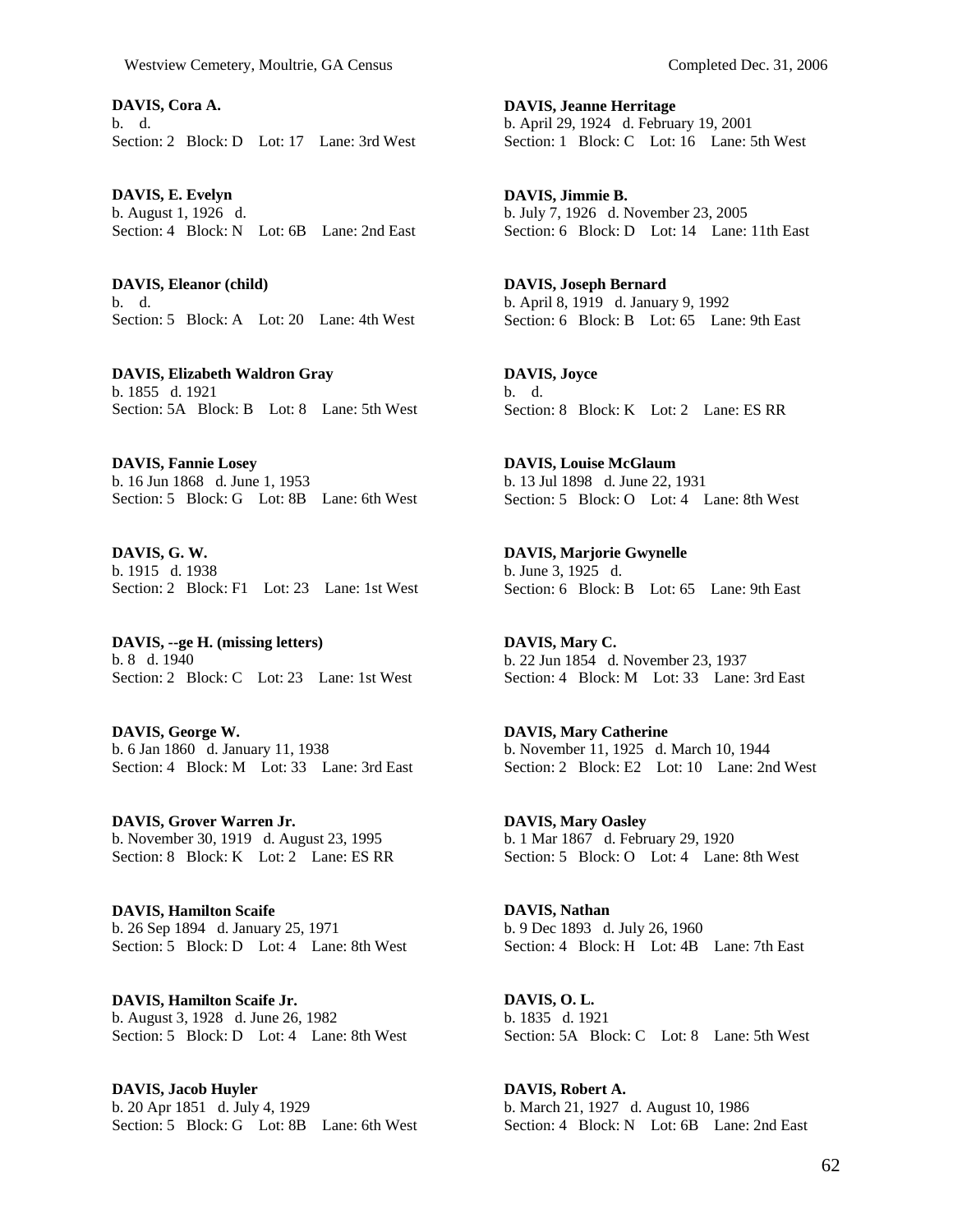**DAVIS, Robert C.**  b. 28 Oct 1885 d. September 5, 1925 Section: 4 Block: M Lot: 10A Lane: 3rd East

**DAVIS, Rufus L.**  b. 7 Sep 1895 d. November 23, 1977 Section: 2 Block: C Lot: 23 Lane: 1st West

**DAVIS, Sallie**  b. 1876 d. 1943 Section: 2 Block: F1 Lot: 38 Lane: 1st West

**DAVIS, Sarah M.**  b. 6 Aug 1895 d. December 19, 1972 Section: 4 Block: H Lot: 4B Lane: 7th East

**DAVIS, Sarah Ruth Vaughn**  b. 28 Nov 1892 d. November 5, 1987 Section: 4 Block: M Lot: 33 Lane: 3rd East

**DAVIS, unknown (2 adults)**  b. d. Section: 5 Block: F Lot: 7 Lane: 6th West

**DAVIS, unknown child**  b. d. Section: 2 Block: C Lot: 23 Lane: 1st West

**DAVIS, Usher Thomaston**  b. 13 Feb 1892 d. February 6, 1965 Section: 4 Block: K Lot: 9 Lane: 5th East

**DAVIS, W. A.**  b. 10 Dec 1854 d. December 20, 1910 Section: 5 Block: O Lot: 4 Lane: 8th West

**DAVIS, W. E.**  b. 1866 d. 1936 Section: 2 Block: F1 Lot: 38 Lane: 1st West

**DAY, Benjamin Lincoln** Veteran b. 31 Jul 1898 d. February 23, 1965 Section: 1 Block: C Lot: 11 Lane: 5th West

**DAY, Lila Hilson**  b. March 3, 1904 d. January 2, 2001 Section: 1 Block: C Lot: 11 Lane: 5th West **DEAN, Dorothy Luke**  b. March 12, 1907 d. February 7, 2000 Section: 5 Block: P Lot: 12 Lane: 8th West

**DEAN, Ethel Hanage**  b. 20 May 1896 d. October 15, 1914 Section: 5 Block: P Lot: 12 Lane: 8th West

**DEAN, Kaitlen Danielle**  b. March 14, 2003 d. March 14, 2003 Section: 6 Block: D Lot: 80 Lane: 11th East

**DEAN, William Brooks**  b. 21 Feb 1893 d. August 14, 1975 Section: 5 Block: P Lot: 12 Lane: 8th West

**DEEN, Lewis Harrison**  b. January 22, 1917 d. February 9, 1987 Section: 6 Block: E Lot: 56 Lane: 12th East

**DEEN, Lucy Taylor**  b. July 31, 1919 d. Section: 6 Block: E Lot: 56 Lane: 12th East

**DEES, Keri Tatum**  b. October 18, 2000 d. October 18, 2000 Section: 3 Block: B Lot: 14 Lane: 2nd East

**DEES, Rosemary Futch**  b. November 16, 1938 d. July 25, 2005 Section: 6 Block: C Lot: 95 Lane: 10th East

**DEES, Roy A.** Veteran b. June 30, 1928 d. November 9, 1950 Section: 6 Block: C Lot: 95 Lane: 10th East

**DEES, Sam Jr.**  b. October 18, 1935 d. February 26, 2000 Section: 6 Block: C Lot: 95 Lane: 10th East

**DEFORE, Maggie T.**  b. 20 Aug 1886 d. February 7, 1962 Section: 6 Block: E Lot: 61 Lane: 12th East

**DEKLE, Allie A.**  b. 1868 d. 1952 Section: 5 Block: A Lot: 17 Lane: 4th West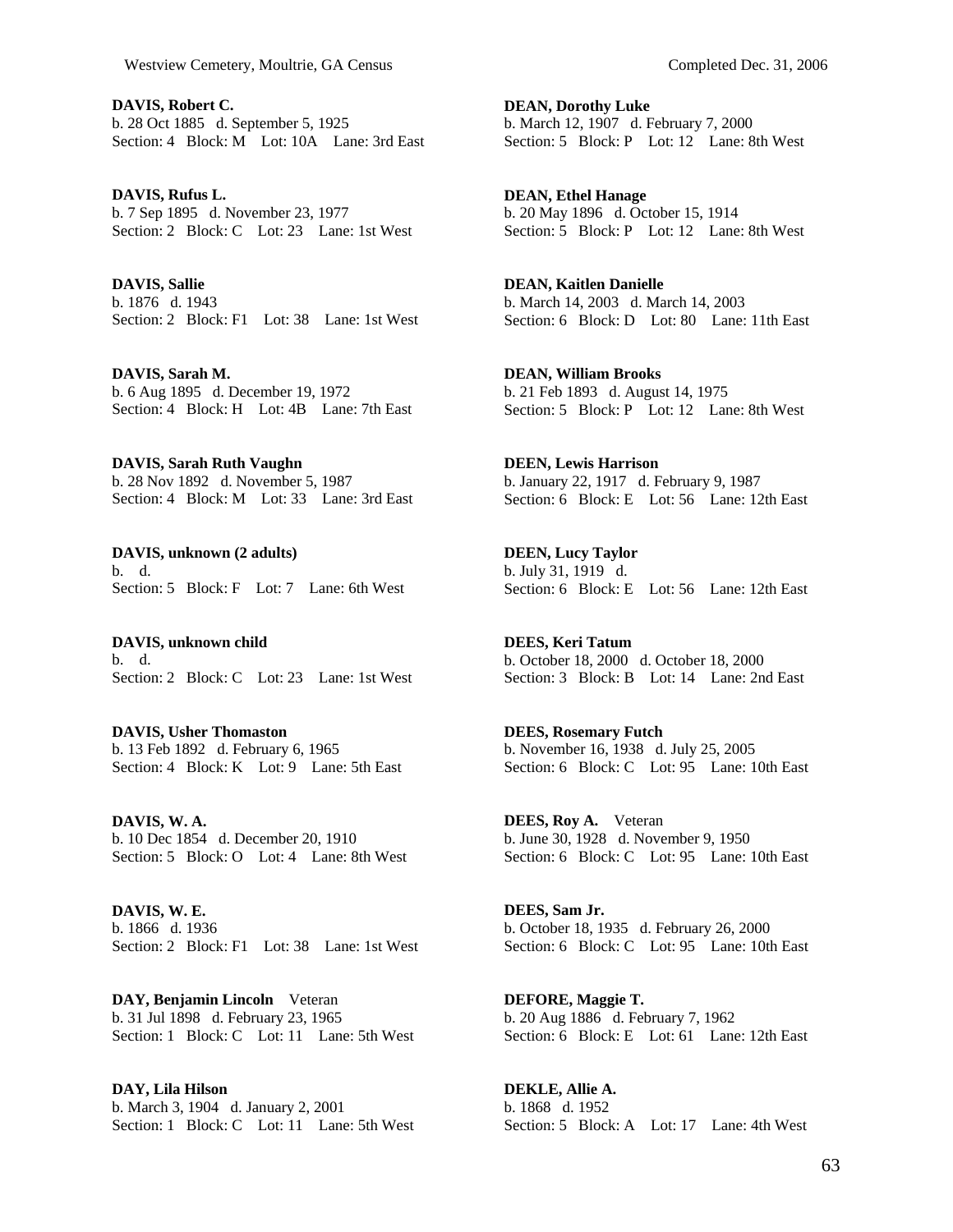**DEKLE, Franklin Eugene**  b. January 27, 1933 d. August 20, 1975 Section: 1 Block: B Lot: 3 Lane: 6th West

**DEKLE, Irah**  b. 1874 d. 1941 Section: 5 Block: A Lot: 17 Lane: 4th West

**DEKLE, Mary Eudell**  b. April 4, 1900 d. August 30, 1945 Section: 1 Block: B Lot: 3 Lane: 6th West

**DEKLE, Thelma Irah**  b. 18 Dec 1898 d. July 13, 1943 Section: 1 Block: B Lot: 3 Lane: 6th West

**DEKLE, unknown adult**  b. d. Section: 5 Block: A Lot: 17 Lane: 4th West

**DEKLE, unknown child**  b. d. Section: 5 Block: A Lot: 17 Lane: 4th West

**DELACY, Leila R.**  b. 17 Mar 1870 d. July 7, 1955 Section: 3 Block: B Lot: 16 Lane: 2nd East

**DELACY, Lucius W.**  b. 20 Dec 1867 d. December 30, 1937 Section: 3 Block: B Lot: 16 Lane: 2nd East

**DELAUGHTER, Harold L.**  b. October 4, 1915 d. May 5, 1982 Section: 4 Block: F Lot: 3 Lane: EN RR

**DELAUGHTER, Howard E.** Veteran b. August 26, 1909 d. March 18, 1979 Section: 4 Block: F Lot: 3 Lane: EN RR

**DELAUGHTER, Ida Elzie Boyles**  b. May 18, 1914 d. October 8, 1996 Section: 4 Block: F Lot: 3 Lane: EN RR

**DELAUGHTER, John Henry**  b. 9 Sep 1873 d. January 3, 1934 Section: 4 Block: F Lot: 3 Lane: EN RR **DELAY, Agnes Amy**  b. 1 Dec 1896 d. March 11, 1930 Section: 4 Block: G Lot: 6 Lane: 8th East

**DELAY, Asberry J.**  b. 20 Apr 1878 d. January 16, 1951 Section: 4 Block: G Lot: 6 Lane: 8th East

**DELAY, Etta E.**  b. 8 Dec 1873 d. May 27, 1949 Section: 4 Block: G Lot: 6 Lane: 8th East

**DELAY, Letha**  b. 31 Jul 1877 d. January 16, 1908 Section: 5 Block: 4 Lot: 1 Lane: 6th West

**DELK, Allie Wheeless**  b. 1885 d. 1983 Section: 4 Block: I Lot: 24 Lane: 6th East

**DELK, Bessie Brown**  b. 21 Oct 1891 d. December 18, 1981 Section: 5 Block: K Lot: 12 Lane: 7th West

**DELK, Bobbie**  b. 1923 d. 1924 Section: 4 Block: I Lot: 3 Lane: 6th East

**DELK, Harry A.**  b. 1919 d. 1921 Section: 4 Block: I Lot: 3 Lane: 6th East

**DELK, Henry A.**  b. 10 Mar 1879 d. February 16, 1961 Section: 4 Block: I Lot: 3 Lane: 6th East

**DELK, infant daughter**  b. June 20, 1909 d. July 28, 1909 Section: 5 Block: K Lot: 12 Lane: 7th West

**DELK, Maude W.**  b. 1882 d. 1924 Section: 4 Block: I Lot: 3 Lane: 6th East

**DELK, Z. B.**  b. 18 Oct 1876 d. June 6, 1952 Section: 5 Block: K Lot: 12 Lane: 7th West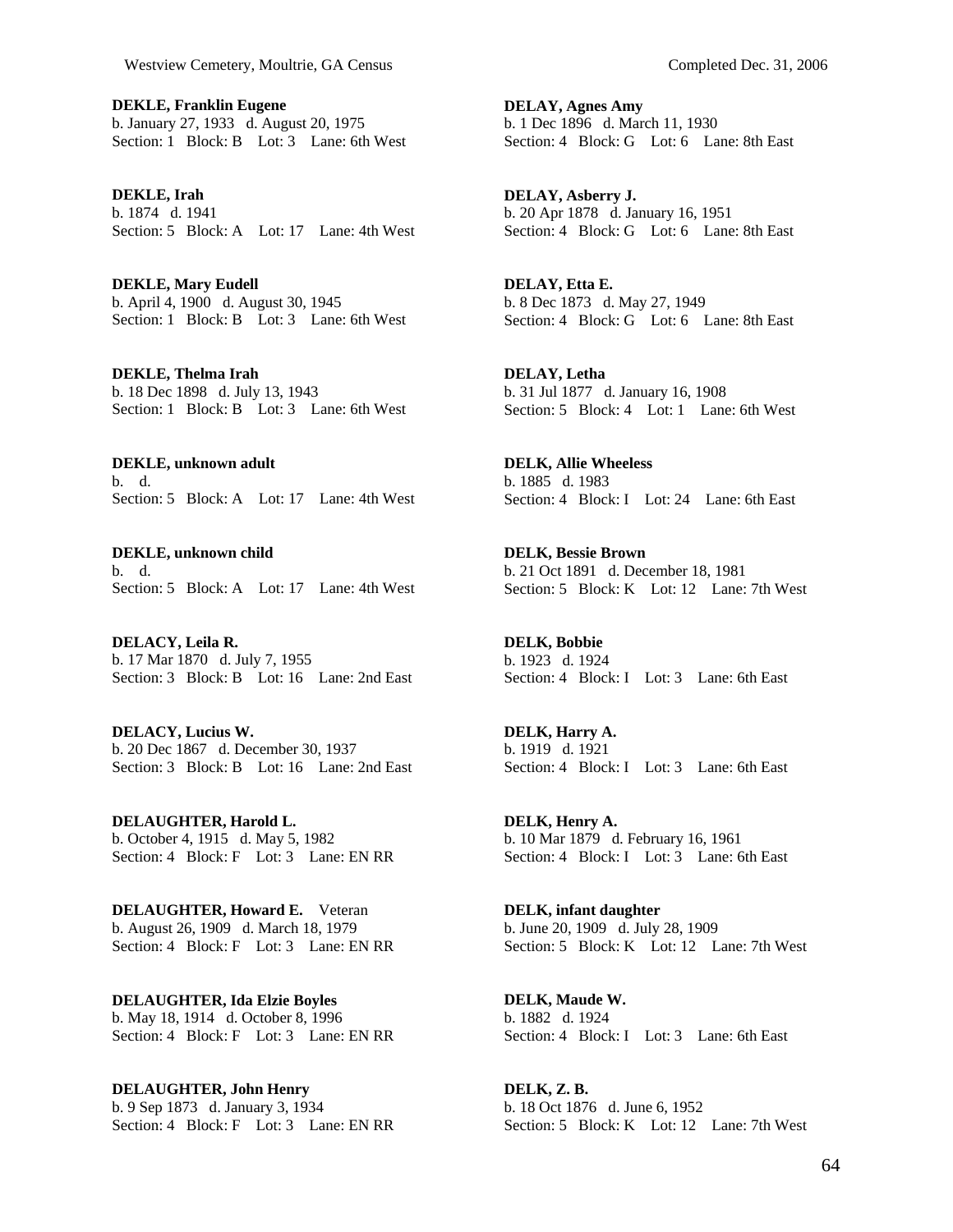**DELOACHE, Clyde Killingsworth**  b. 5 Apr 1899 d. March 13, 1959 Section: 1 Block: C Lot: 15 Lane: 5th West

**DELOACHE, Michel**  b. October 3, 1934 d. August 5, 1992 Section: 1 Block: C Lot: 15 Lane: 5th West

**DELOACHE, Waldo**  b. 3 Mar 1898 d. December 13, 1959 Section: 1 Block: C Lot: 15 Lane: 5th West

**DELOACHE, Waldo Jr.**  b. August 5, 1924 d. April 14, 1933 Section: 1 Block: C Lot: 15 Lane: 5th West

**DEMOTT, Alice H.**  b. October 5, 1932 d. Section: 6 Block: C Lot: 67 Lane: 10th East

**DEMOTT, Cobbie Allean Melton**  b. March 8, 1905 d. March 14, 1986 Section: 6 Block: C Lot: 75 Lane: 10th East

**DEMOTT, Darrell Wayne** Veteran b. July 27, 1946 d. June 30, 2006 Section: 6 Block: G Lot: 32 Lane: 13th East

**DEMOTT, Dolly Rose**  b. March 6, 1953 d. March 6, 1953 Section: 6 Block: C Lot: 67 Lane: 10th East

**DEMOTT, Donna Karen**  b. October 1, 1948 d. October 2, 1948 Section: 5 Block: R Lot: 13 Lane: WN RR

**DEMOTT, Ervin Elijah**  b. April 14, 1926 d. March 3, 1999 Section: 6 Block: C Lot: 67 Lane: 10th East

**DEMOTT, Gail Ann**  b. October 15, 1956 d. October 15, 1956 Section: 3 Block: C Lot: 17 Lane: 1st East

**DEMOTT, George Ronald "Billy"**  b. July 4, 1927 d. July 20, 1990 Section: 3 Block: C Lot: 17 Lane: 1st East **DEMOTT, Hazel Allegood**  b. July 25, 1922 d. September 12, 2003 Section: 6 Block: G Lot: 32 Lane: 13th East

**DEMOTT, Joseph Nathaniel**  b. September 18, 1960 d. September 18, 1960 Section: 6 Block: G Lot: 32 Lane: 13th East

**DEMOTT, Joseph Russell**  b. September 21, 1917 d. June 8, 1992 Section: 6 Block: G Lot: 32 Lane: 13th East

**DEMOTT, Lewis Erman**  b. October 20, 1924 d. March 12, 2003 Section: 3 Block: A Lot: 8B Lane: 3rd East

**DEMOTT, Louise Taylor**  b. July 25, 1916 d. November 17, 1984 Section: 2 Block: D Lot: 31 Lane: 3rd West

**DEMOTT, Marilyn Hitchcock**  b. October 2, 1927 d. Section: 3 Block: A Lot: 8B Lane: 3rd East

**DEMOTT, Patti Alana**  b. September 26, 1955 d. August 11, 1957 Section: 6 Block: C Lot: 67 Lane: 10th East

**DEMOTT, Peggie E.**  b. April 13, 1944 d. July 15, 1952 Section: 6 Block: C Lot: 75 Lane: 10th East

**DEMOTT, Ralph Allen**  b. June 12, 1963 d. December 8, 2001 Section: 3 Block: C Lot: 17 Lane: 1st East

**DEMOTT, Roscoe Eudonna** Veteran b. February 5, 1925 d. January 7, 1987 Section: 5 Block: R Lot: 13 Lane: WN RR

**DEMOTT, Roscoe Golden**  b. January 17, 1902 d. February 4, 1987 Section: 6 Block: C Lot: 75 Lane: 10th East

**DEMOTTE, Brenda Elaine**  b. September 21, 1948 d. February 3, 1949 Section: 3 Block: A Lot: 8B Lane: 3rd East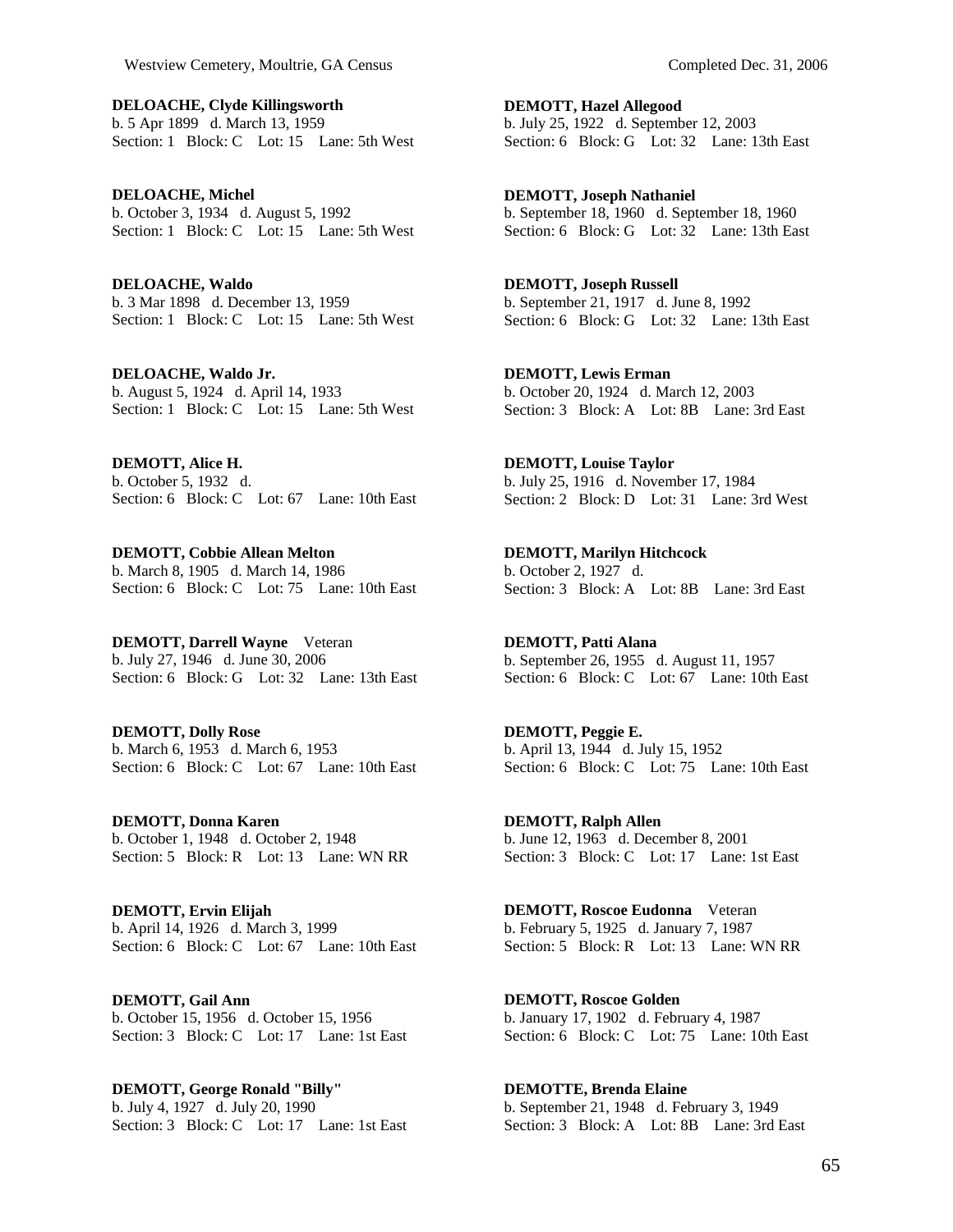**DEMOTTE, J. R.**  b. 3 Dec 1894 d. March 1, 1947 Section: 3 Block: C Lot: 17 Lane: 1st East

**DEMOTTE, Lurline**  b. 7 Feb 1897 d. April 20, 1950 Section: 3 Block: C Lot: 17 Lane: 1st East

**DENHAM, Emmett James**  b. February 24, 1916 d. January 24, 1955 Section: 6 Block: B Lot: 14 Lane: 9th East

**DENHAM, Velma H. Terrell**  b. April 26, 1925 d. May 11, 1980 Section: 6 Block: B Lot: 14 Lane: 9th East

**DESSELLE, Anna Willis**  b. January 6, 1918 d. Section: 5 Block: R Lot: 6 Lane: WN RR

**DESSELLE, Covington Rock**  b. September 27, 1913 d. June 30, 2000 Section: 5 Block: R Lot: 6 Lane: WN RR

**DETHMAN, Ethel Eure**  b. July 13, 1915 d. September 1, 1965 Section: 4 Block: H Lot: 25B Lane: 7th East

**DEWBERRY, C. M.**  b. 17 Feb 1886 d. December 27, 1917 Section: 4 Block: L Lot: 49 Lane: 4th East

**DEWBERRY, Florence I.**  b. April 15, 1913 d. January 28, 1999 Section: 4 Block: L Lot: 49 Lane: 4th East

**DEWBERRY, Marvin L.**  b. May 5, 1911 d. December 15, 1984 Section: 4 Block: L Lot: 49 Lane: 4th East

**DEWBERRY, Ruby S.**  b. 18 Oct 1887 d. October 22, 1922 Section: 4 Block: L Lot: 49 Lane: 4th East

**DICKENS, Cecil Cleo**  b. April 27, 1921 d. April 11, 1989 Section: 6 Block: G Lot: 35 Lane: 13th East **DICKENS, D. E.** WOW b. 10 Jun 1875 d. June 12, 1913 Section: 5 Block: K Lot: 18 Lane: 7th West

**DICKENS, Estella Tucker**  b. 25 Dec 1876 d. January 17, 1957 Section: 4 Block: K Lot: 10B Lane: 5th East

**DICKENS, Hazel Beatrice**  b. September 20, 1910 d. January 23, 1919 Section: 4 Block: K Lot: 10B Lane: 5th East

**DICKENS, infant**  b. d. Section: 4 Block: K Lot: 10B Lane: 5th East

**DICKENS, J. H. Sr.**  b. March 25, 1937 d. March 1, 1915 Section: 5 Block: K Lot: 18 Lane: 7th West

**DICKENS, James Henry Jr.**  b. 20 Jun 1873 d. June 15, 1933 Section: 4 Block: K Lot: 10B Lane: 5th East

**DICKENS, Joseph** WOW b. 1870 d. 1933 Section: 4 Block: K Lot: 10B Lane: 5th East

**DICKENS, Kim Ann**  b. July 12, 1960 d. July 12, 1960 Section: 6 Block: G Lot: 35 Lane: 13th East

**DICKENS, Mary J.**  b. 25 May 1835 d. February 14, 1910 Section: 5 Block: K Lot: 18 Lane: 7th West

**DICKENS, Mattie A.**  b. 1882 d. 1958 Section: 4 Block: K Lot: 10B Lane: 5th East

**DICKERSON, Alice M.**  b. 18 Mar 1891 d. September 5, 1971 Section: 4 Block: K Lot: 27B Lane: 5th East

**DICKERSON, Loren L.**  b. 28 May 1891 d. January 1, 1960 Section: 4 Block: K Lot: 27B Lane: 5th East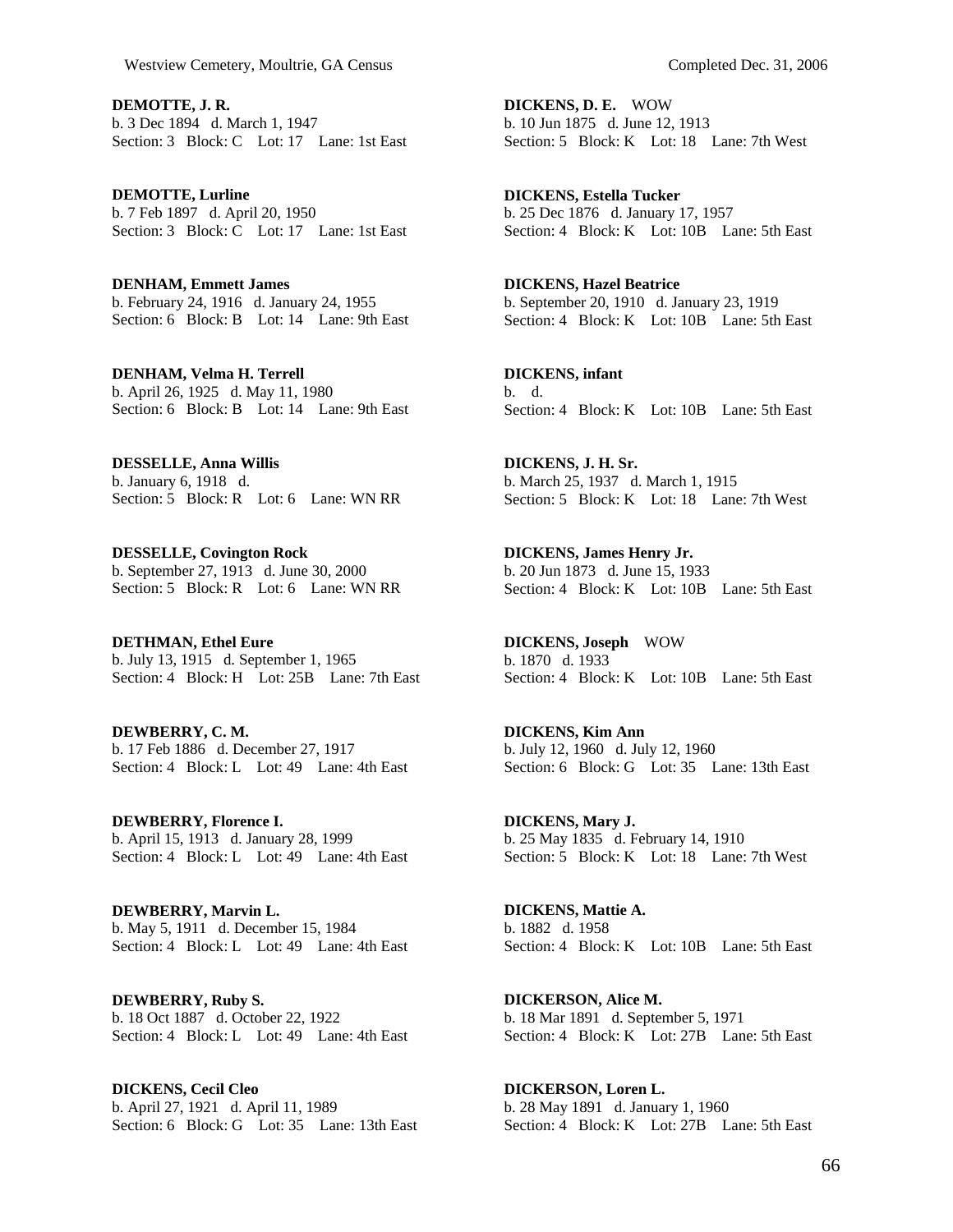**DICKERSON, William Bertram**  b. June 17, 1924 d. June 18, 1924 Section: 4 Block: K Lot: 27B Lane: 5th East

**DINKINS, Annie C. Stubbs**  b. 19 May 1877 d. December 30, 1957 Section: 5 Block: E Lot: 18 Lane: 6th West

**DISMUKE, Frances Harper**  b. July 8, 1906 d. May 3, 1992 Section: 4 Block: H Lot: 19 Lane: 7th East

**DISMUKE, Lee S.**  b. 10 Apr 1878 d. May 18, 1918 Section: 4 Block: K Lot: 13 Lane: 5th East

**DISMUKE, Lee S. Jr.**  b. June 17, 1906 d. October 16, 1967 Section: 4 Block: K Lot: 13 Lane: 5th East

**DISMUKE, Pearl Williford**  b. 1 Jun 1878 d. March 12, 1935 Section: 4 Block: K Lot: 13 Lane: 5th East

**DISMUKE, Sarah Brooks**  b. 00 000 1874 d. 00 000 1959 Section: 6 Block: D Lot: 87 Lane: 11th East

**DIXON, Bertie R.**  b. 22 Oct 1888 d. February 14, 1974 Section: 6 Block: D Lot: 81 Lane: 11th East

**DIXON, Garland William**  b. July 17, 1904 d. March 11, 1973 Section: 2 Block: A Lot: 13 Lane: 3rd West

**DIXON, Harry L.**  b. 4 Sep 1898 d. February 18, 1978 Section: 5A Block: A Lot: 7 Lane: 4th West

**DIXON, Jamie M.**  b. November 28, 1931 d. February 15, 1990 Section: 5A Block: A Lot: 7 Lane: 4th West

**DIXON, Oliver F.**  b. 21 Jul 1858 d. May 1, 1912 Section: 4 Block: I Lot: 40 Lane: 6th East **DIXON, Peggy Greene**  b. August 10, 1916 d. June 5, 1987 Section: 2 Block: A Lot: 13 Lane: 3rd West

**DIXON, Robert Little**  b. 10 Dec 1887 d. February 27, 1951 Section: 6 Block: D Lot: 81 Lane: 11th East

**DOBBS, Barbara Ann Smith Tinker**  b. December 31, 1936 d. June 4, 1975 Section: 3 Block: B Lot: 33 Lane: 2nd East

**DOBBS, Debra Lue Stewart**  b. June 9, 1959 d. Section: 3 Block: B Lot: 33 Lane: 2nd East

**DOBBS, James Edward**  b. March 11, 1955 d. August 20, 2001 Section: 3 Block: B Lot: 33 Lane: 2nd East

**DOBBS, James Terrell**  b. 6 Jan 1868 d. July 15, 1954 Section: 1 Block: C Lot: 19 Lane: 5th West

**DOBBS, Lula Frances**  b. 28 May 1872 d. November 8, 1945 Section: 1 Block: C Lot: 19 Lane: 5th West

**DONNIGAN, Louise Battle**  b. April 6, 1906 d. March 14, 1990 Section: 5 Block: J Lot: 8 Lane: 7th West

**DORCH, Walter J.**  b. 8 Nov 1884 d. November 17, 1955 Section: 2 Block: F2 Lot: 35 Lane: 1st West

**DORMAN, Cora Gore**  b. 29 Jan 1882 d. November 3, 1943 Section: 3 Block: B Lot: 19 Lane: 2nd East

**DOSTER, James F.** Veteran b. July 18, 1942 d. June 27, 1993 Section: 6 Block: B Lot: 37 Lane: 9th East

**DOSTER, Percy James**  b. April 7, 1902 d. February 12, 1959 Section: 6 Block: B Lot: 37 Lane: 9th East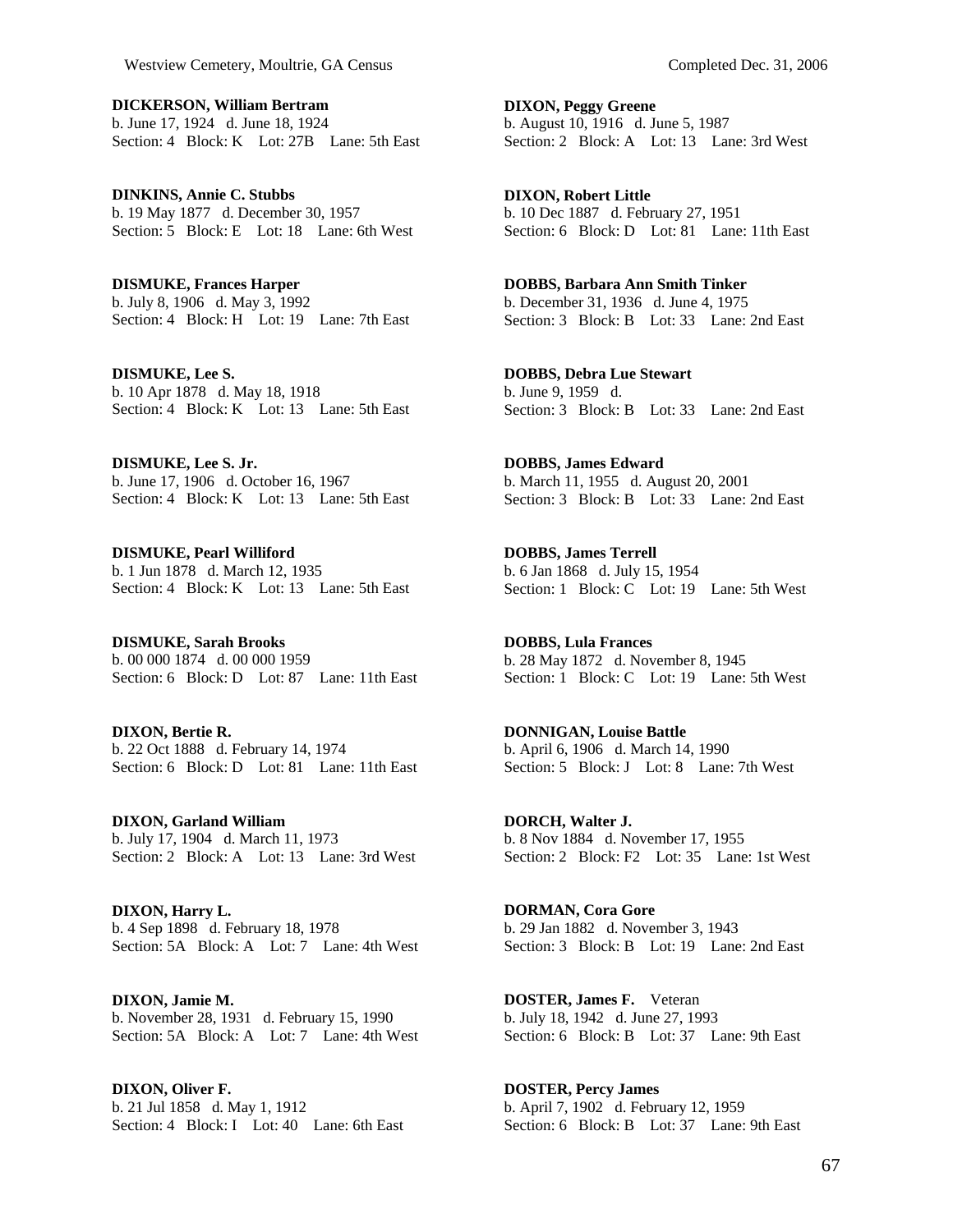**DOUGLASS, J. Leslie**  b. 25 Jun 1881 d. February 20, 1919 Section: 5 Block: I Lot: 1 Lane: 7th West

**DOUGLASS, Lola Ann**  b. 30 Sep 1873 d. December 19, 1954 Section: 5 Block: I Lot: 1 Lane: 7th West

**DOWDY, Carl Wright**  b. October 20, 1956 d. June 23, 1995 Section: 2 Block: B Lot: 12 Lane: 2nd West

**DOWDY, Charlie C.**  b. August 30, 1911 d. October 14, 1963 Section: 2 Block: B Lot: 12 Lane: 2nd West

**DOWDY, Clarence David**  b. November 10, 1913 d. August 7, 1990 Section: 7 Block: D Lot: 47 Lane: 11th West

**DOWDY, Frank**  b. 1911 d. 1961 Section: 5 Block: L Lot: 13 Lane: 7th West

**DOWDY, James Wright**  b. January 20, 1910 d. March 25, 1970 Section: 2 Block: B Lot: 12 Lane: 2nd West

**DOWDY, Lillie Mae**  b. 1 Nov 1889 d. August 1, 1970 Section: 2 Block: B Lot: 12 Lane: 2nd West

**DOWDY, Lois S.**  b. July 17, 1911 d. May 13, 1975 Section: 2 Block: B Lot: 12 Lane: 2nd West

**DOWDY, Loula B.**  b. 5 Mar 1892 d. August 1, 1971 Section: 5 Block: L Lot: 13 Lane: 7th West

**DOWDY, Mallie J.**  b. 24 Apr 1896 d. April 4, 1975 Section: 5 Block: L Lot: 13 Lane: 7th West

**DOWDY, Nannie Mae W.**  b. June 22, 1917 d. February 20, 1979 Section: 7 Block: D Lot: 47 Lane: 11th West **DOWDY, Samuel Rayford**  b. 21 Oct 1885 d. December 11, 1940 Section: 2 Block: B Lot: 12 Lane: 2nd West

**DOWNING, Ada**  b. 1908 d. 1996 Section: 8 Block: X Lot: 13 Lane: WN RR

**DOYLE, Darrell**  b. 24 Jun 1895 d. July 11, 1957 Section: 4 Block: H Lot: 13 Lane: 7th East

**DOYLE, Wilma Taylor**  b. July 12, 1900 d. April 20, 1990 Section: 4 Block: H Lot: 13 Lane: 7th East

**DRAFFIN, Anna Jane Neal**  b. December 16, 1931 d. May 17, 2004 Section: 4 Block: K Lot: 6B Lane: 5th East

**DRAFFIN, James Leaman** Veteran b. September 10, 1919 d. December 29, 1993 Section: 6 Block: D Lot: 30 Lane: 11th East

**DRAFFIN, Joe C.**  b. December 3, 1921 d. April 28, 1968 Section: 6 Block: B Lot: 90 Lane: 9th East

**DRAFFIN, Joseph C. "Joey"**  b. January 19, 1956 d. March 12, 1976 Section: 6 Block: B Lot: 90 Lane: 9th East

**DRAFFIN, Joseph T.**  b. 16 Oct 1883 d. January 27, 1935 Section: 6 Block: D Lot: 30 Lane: 11th East

**DRAFFIN, Mattie T.**  b. 12 Oct 1885 d. November 23, 1950 Section: 6 Block: D Lot: 30 Lane: 11th East

**DRAFFIN, Mildred C.**  b. June 4, 1922 d. Section: 6 Block: B Lot: 90 Lane: 9th East

**DRAFFIN, Patsy A.**  b. April 13, 1932 d. November 20, 1996 Section: 6 Block: D Lot: 30 Lane: 11th East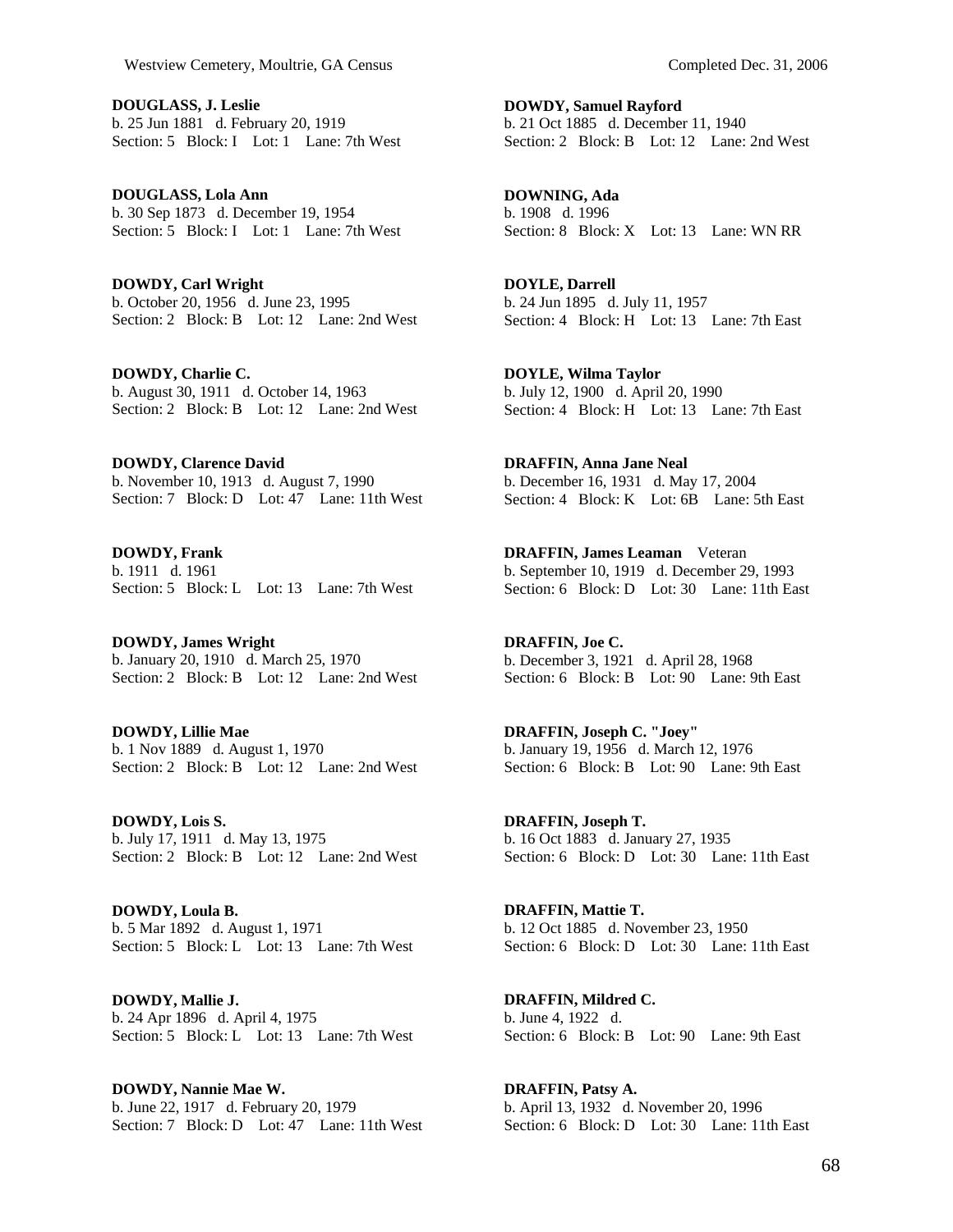**DRAWDY, William D.**  b. 13 Jul 1894 d. July 10, 1961 Section: 7 Block: C Lot: 9 Lane: 12th West

**DRAYTON, William**  b. September 4, 1910 d. February 23, 1997 Section: 4 Block: L Lot: 41 Lane: 4th East

**DRINKARD, Beulah C.**  b. June 22, 1929 d. March 8, 1956 Section: 6 Block: A Lot: 20 Lane: Circle Dr. **North** 

**DRINKARD, Horrie**  b. 28 Jun 1894 d. April 28, 1973 Section: 7 Block: D Lot: 31 Lane: 11th West

**DRINKARD, Joseph D.** Veteran b. January 10, 1931 d. March 15, 2005 Section: 7 Block: C Lot: 1A/17 Lane: 12th West

**DRINKARD, Lantie**  b. 4 Aug 1895 d. January 10, 1986 Section: 6 Block: A Lot: 20 Lane: Circle Dr. **North** 

**DUBOSE, Louise M.**  b. 24 Oct 1877 d. November 21, 1939 Section: 2 Block: B Lot: 10 Lane: 2nd West

**DUBOSE, Sarah**  b. 23 Dec 1869 d. February 24, 1966 Section: 2 Block: B Lot: 10 Lane: 2nd West

**DUDLEY, Enoch "Pop"**  b. 30 Apr 1895 d. April 8, 1972 Section: 6 Block: D Lot: 88 Lane: 11th East

**DUDLEY, Pauline M.**  b. September 20, 1917 d. April 12, 1947 Section: 3 Block: C Lot: 22 Lane: 1st East

**DUDLEY, Varina Smith "Mom"**  b. September 11, 1901 d. March 9, 1988 Section: 6 Block: D Lot: 88 Lane: 11th East

**DUGGAN, Sam McArthur**  b. 19 Jun 1898 d. April 11, 1982 Section: 5A Block: D Lot: 8 Lane: 5th West **DUGGAN, Virginia Claire Carlton** 

b. September 25, 1901 d. December 21, 1988 Section: 5A Block: D Lot: 8 Lane: 5th West

## **DUKE, Gaston Lamar** Veteran

b. April 28, 1921 d. March 16, 1961 Section: 6 Block: A Lot: 32 Lane: Circle Dr. North

## **DUKE, Louie Carl**

b. February 20, 1904 d. September 27, 1981 Section: 4 Block: L Lot: 19 Lane: 4th East

## **DUKE, Mildred Fleetwood**

b. February 13, 1919 d. March 30, 1963 Section: 6 Block: A Lot: 32 Lane: Circle Dr. North

**DUKES, David Carter**  b. 3 Aug 1837 d. November 18, 1905 Section: 5 Block: D Lot: 1 Lane: 5th West

**DUKES, Ella I. Dekle**  b. 21 Jun 1860 d. May 23, 1922 Section: 5 Block: J Lot: 3 Lane: 7th West

**DUKES, L. Boyd**  b. 1882 d. 1942 Section: 5 Block: J Lot: 3 Lane: 7th West

**DUKES, Lucille Daugherty**  b. 1887 d. 1958 Section: 5 Block: J Lot: 3 Lane: 7th West

**DUKES, William B.** Mason b. 13 Jan 1856 d. September 3, 1907 Section: 5 Block: J Lot: 3 Lane: 7th West

**DUNCAN, Bobbie D.**  b. 13 May 1891 d. March 2, 1988 Section: 4 Block: L Lot: 15 Lane: 4th East

**DUNCAN, Eliza B.**  b. 30 Mar 1899 d. July 29, 1979 Section: 3 Block: B Lot: 12 Lane: 2nd East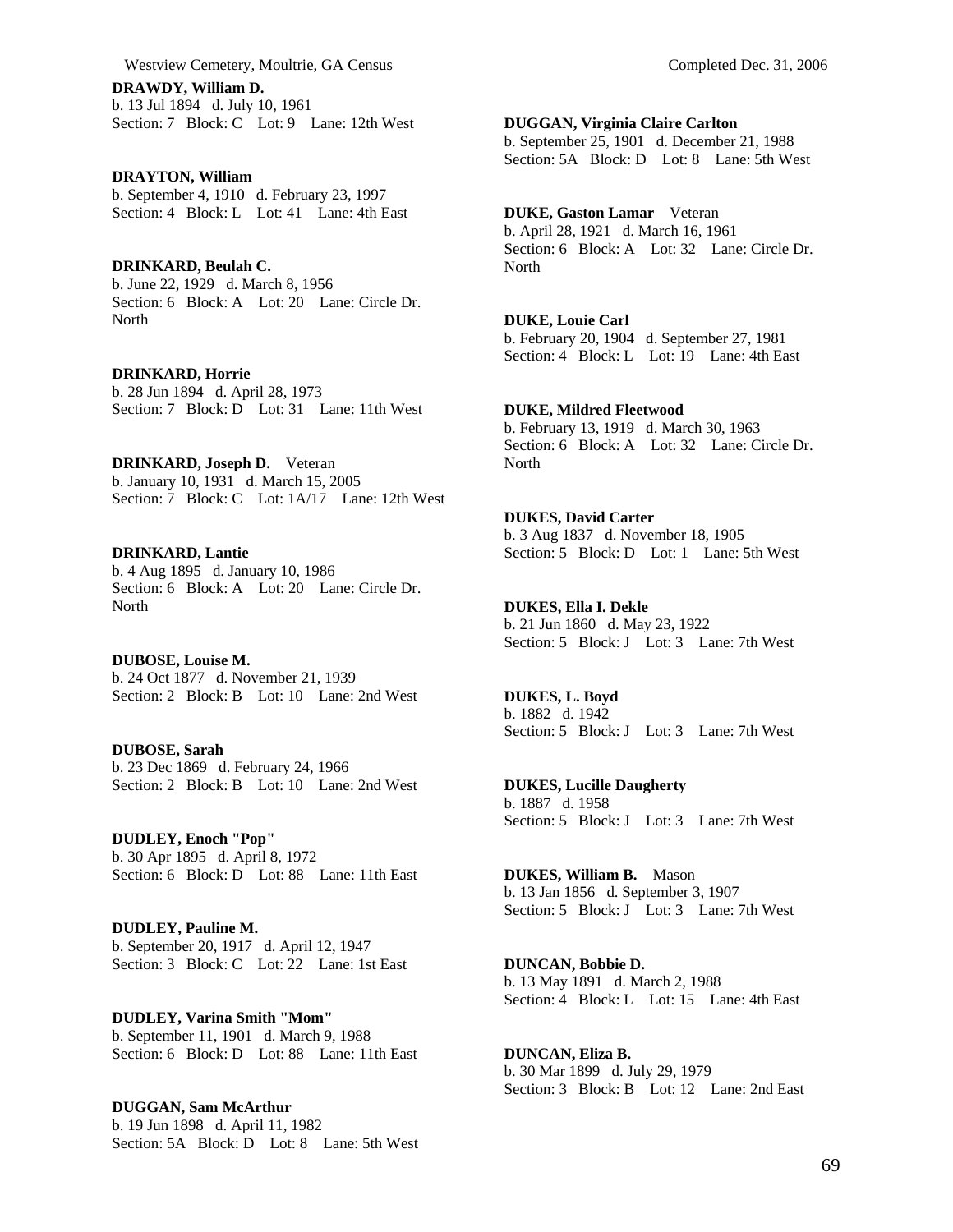**DUNCAN, Eula Ree**  b. May 7, 1925 d. March 19, 1926 Section: 4 Block: L Lot: 15 Lane: 4th East

**DUNCAN, John Thomas**  b. 27 Oct 1883 d. November 17, 1942 Section: 4 Block: L Lot: 15 Lane: 4th East

**DUNCAN, Katie Cobb**  b. April 21, 1901 d. March 7, 1962 Section: 4 Block: I Lot: 8 Lane: 6th East

**DUNCAN, Lester S.**  b. March 1, 1909 d. January 5, 1979 Section: 4 Block: L Lot: 15 Lane: 4th East

**DUNCAN, Louise**  b. June 23, 1913 d. January 12, 1919 Section: 4 Block: L Lot: 15 Lane: 4th East

**DUNCAN, Neuvel**  b. April 15, 1925 d. September 30, 1944 Section: 3 Block: B Lot: 12 Lane: 2nd East

**DUNCAN, Odus A.**  b. November 10, 1900 d. May 6, 1974 Section: 3 Block: B Lot: 12 Lane: 2nd East

**DUNCAN, Rhea Elisabeth**  b. 21, May 1910 d. June 29, 1911 Section: 5 Block: L Lot: 10 Lane: 7th West

**DUNCAN, Wallace T.**  b. September 26, 1923 d. October 17, 1988 Section: 3 Block: B Lot: 12 Lane: 2nd East

**DUNLAP, Bertha Lee**  b. April 26, 1910 d. March 14, 2000 Section: 7 Block: C Lot: 47 Lane: 12th West

**DUNLAP, Gene Eustace**  b. May 1, 1944 d. December 7, 1963 Section: 7 Block: C Lot: 47 Lane: 12th West

**DUNLAP, Ollie Eustace**  b. October 8, 1906 d. July 7, 1984 Section: 7 Block: C Lot: 47 Lane: 12th West **DUNN, Clarence H.**  b. 1896 d. 1935 Section: 5 Block: C Lot: 1 Lane: 5th West

**DUNN, Dorabelle Watkins**  b. 12 Feb 1898 d. May 11, 1982 Section: 4 Block: K Lot: 33 Lane: 5th East

**DUNN, Hughie M.**  b. October 8, 1952 d. October 10, 1952 Section: 2 Block: E2 Lot: 40 Lane: 2nd West

**DUNN, Marvin S.**  b. 9 Jan 1891 d. April 12, 1948 Section: 2 Block: E2 Lot: 40 Lane: 2nd West

**DUNN, Mary E. Daniel**  b. 16 Oct 1884 d. July 17, 1961 Section: 2 Block: E2 Lot: 40 Lane: 2nd West

**DUNN, Mary S.**  b. 1868 d. 1961 Section: 5 Block: C Lot: 1 Lane: 5th West

**DUNN, William C.**  b. 1864 d. 1928 Section: 5 Block: C Lot: 1 Lane: 5th West

**DUNN, William Earl**  b. November 29, 1902 d. February 4, 1985 Section: 4 Block: K Lot: 33 Lane: 5th East

**DUNNAVANT, Grace Hall**  b. May 18, 1930 d. November 6, 1972 Section: 7 Block: D Lot: 48 Lane: 11th West

**DUPREE, Elizabeth Hall**  b. September 10, 1910 d. February 26, 1976 Section: 6 Block: E Lot: 76A Lane: 12th East

**DUPREE, Georgia Merritt**  b. 16 Jul 1873 d. June 12, 1994 Section: 4 Block: L Lot: 13 Lane: 4th East

**DUPREE, Hazel Y.**  b. Sep 1901 d. April 21, 1905 Section: 4 Block: L Lot: 13 Lane: 4th East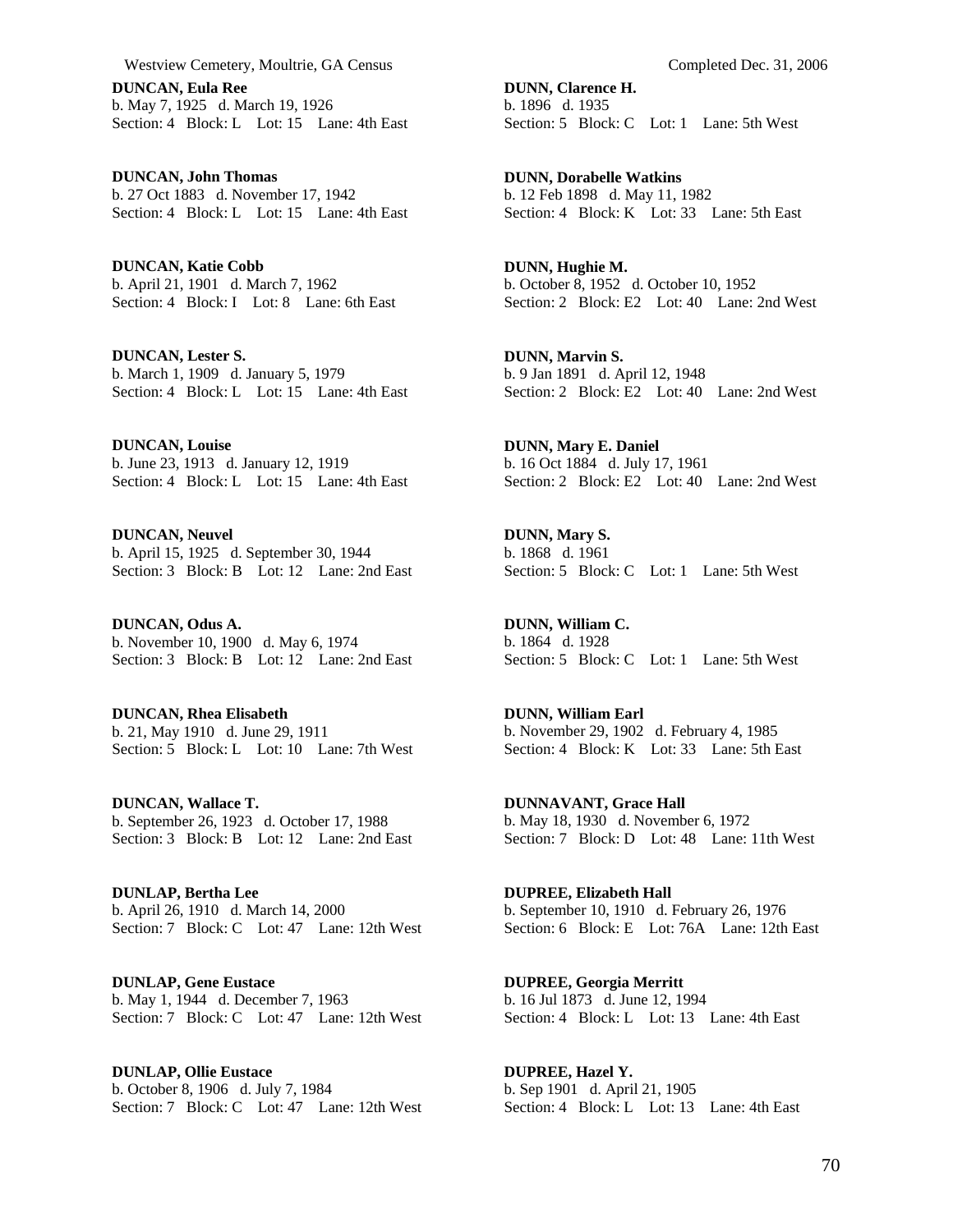**DUPREE, Milton**  b. February 2, 1904 d. January 6, 1962 Section: 11 Block: L Lot: 13 Lane: 4th East

**DUPREE, Robert Fleming**  b. October 4, 1903 d. December 25, 1970 Section: 6 Block: E Lot: 76A Lane: 12th East

**DUPREE, Silas Milton**  b. 27 Sep 1871 d. January 4, 1938 Section: 3 Block: L Lot: B Lane: 4th East

**DUPRIEST, A. Victor**  b. 1893 d. 1940 Section: 3 Block: A Lot: 3 Lane: 3rd East

**DUPRIEST, Annabel B.**  b. March 3, 1901 d. June 3, 1986 Section: 6 Block: D Lot: 1 Lane: 11th East

**DUPRIEST, Elisabeth Cox**  b. March 24, 1918 d. September 23, 1982 Section: 6 Block: B Lot: 7 Lane: 9th East

**DUPRIEST, Mary Ferol Moore**  b. 1896 d. 1970 Section: 3 Block: A Lot: 3 Lane: 3rd East

**DUPRIEST, William Moore**  b. 1918 d. 1972 Section: 3 Block: A Lot: 3 Lane: 3rd East

**DURDEN, Henry G.**  b. 25 Mar 1893 d. August 19, 1950 Section: 6 Block: D Lot: 1 Lane: 11th East

**DURHAM, Bessie**  b. 4 Feb 1893 d. December 4, 1962 Section: 3 Block: M Lot: 19 Lane: 3rd East

**DURHAM, Christine**  b. June 28, 1911 d. November 28, 1932 Section: 3 Block: M Lot: 19 Lane: 3rd East

**DURHAM, John Clayton**  b. May 23, 1908 d. September 10, 1986 Section: 3 Block: M Lot: 19 Lane: 3rd East **DURHAM, John R.**  b. 8 Jan 1868 d. December 27, 1942 Section: 3 Block: M Lot: 19 Lane: 3rd East

**DURHAM, Laura Wilkes**  b. July 26, 1913 d. January 28, 1985 Section: 3 Block: M Lot: 19 Lane: 3rd East

**DURHAM, Mary Lenore Davis**  b. January 31, 1915 d. Section: 4 Block: m Lot: 33 Lane: 3rd East

**DURHAM, Mary N.**  b. 3 Oct 1871 d. November 11, 1946 Section: 3 Block: M Lot: 19 Lane: 3rd East

**DURHAM, Otis Lee**  b. May 3, 1912 d. September 24, 1999 Section: 4 Block: M Lot: 33 Lane: 3rd East

**DYESS, I. J. "Jack"**  b. September 10, 1908 d. March 16, 1976 Section: 2 Block: E1 Lot: 9 Lane: 2nd West

**DYESS, John Isaac**  b. March 31, 1940 d. November 29, 1942 Section: 2 Block: E1 Lot: 9 Lane: 2nd West

**DYESS, John Isaac**  b. November 23, 1968 d. August 21, 1984 Section: 2 Block: E1 Lot: 9 Lane: 2nd West

**DYESS, Mattie W.**  b. January 19, 1908 d. March 14, 2004 Section: 2 Block: E1 Lot: 9 Lane: 2nd West

**DYKE, Camilla Russ**  b. 4 Feb 1863 d. January 29, 1930 Section: 4 Block: L Lot: 19 Lane: 4th East

**DYKE, David Carl** Veteran b. December 10, 1929 d. November 20, 1996 Section: 8 Block: J Lot: 11 Lane: ESRR

**DYKE, infant daughter**  b. July 19, 1920 d. July 22, 1920 Section: 3 Block: M Lot: 20 Lane: 3rd East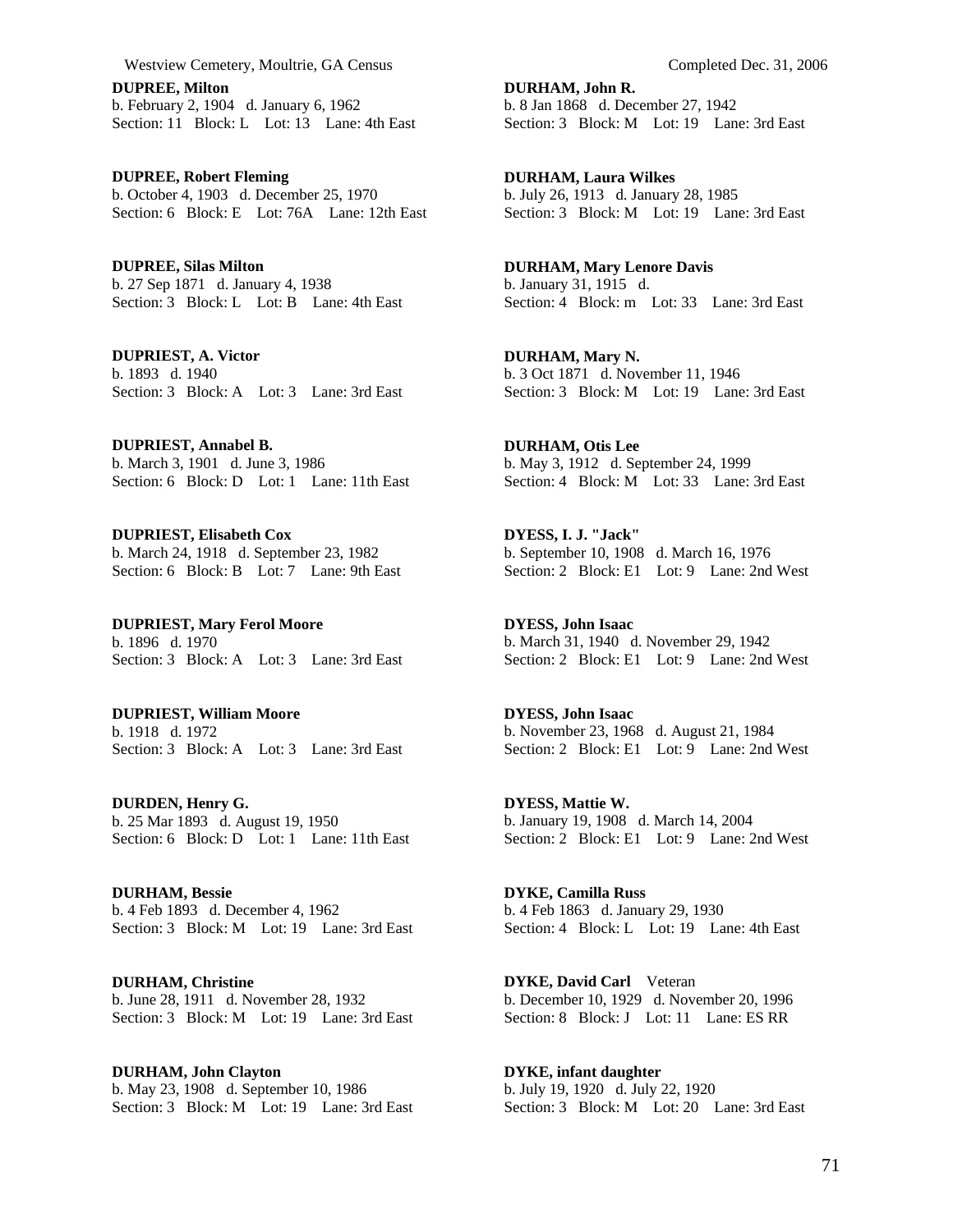**DYKE, Jane Blanton**  b. December 12, 1929 d. August 4, 1997 Section: 8 Block: J Lot: 11 Lane: ES RR

**DYKE, Joseph E.**  b. 15 Apr 1847 d. May 1, 1934 Section: 5 Block: G Lot: 2 Lane: 6th West

**DYKE, Lottie D.**  b. 9 Sep 1849 d. October 8, 1918 Section: 5 Block: G Lot: 2 Lane: 6th West

**DYKE, Thelma Posey**  b. August 11, 1902 d. January 21, 1986 Section: 3 Block: M Lot: 30 Lane: 3rd East

**DYKE, Wardie D.**  b. 29 Apr 1898 d. July 2, 1934 Section: 4 Block: L Lot: 19 Lane: 4th East

**DYKE, William Eugene**  b. 15 Jul 1859 d. March 31, 1932 Section: 4 Block: L Lot: 19 Lane: 4th East

**DYKES, Joseph E.** CSA b. d. Section: 5 Block: G Lot: 2 Lane: 6th West

**DYKES, Walter T.**  b. June 3, 1900 d. July 29, 1950 Section: 6 Block: D Lot: 31 Lane: 11th East

**EASON, Dora Outer (Nurnie)**  b. November 5, 1902 d. May 25, 1985 Section: 1 Block: D Lot: 4 Lane: 4th West

**EATON, Aubrey Amos**  b. July 2, 1915 d. November 4, 1998 Section: 1 Block: D Lot: 25 Lane: 4th West

**EATON, Guy B.**  b. June 7, 1921 d. February 14, 2002 Section: 1 Block: D Lot: 25 Lane: 4th West

**EATON, James T.**  b. 20 Feb 1891 d. September 14, 1980 Section: 1 Block: D Lot: 25 Lane: 4th West **EATON, Lilla Mae Burdette**  b. 28 Oct 1892 d. June 9, 1943 Section: 1 Block: D Lot: 25 Lane: 4th West

**EATON, Ona M. Royal**  b. August 20, 1916 d. Section: 1 Block: D Lot: 25 Lane: 4th West

**EATON, Stella M.**  b. October 13, 1917 d. January 20, 2000 Section: 1 Block: D Lot: 25 Lane: 4th West

**EBERLINE, William J.**  b. 17 Jan 1889 d. May 30, 1967 Section: 6 Block: C Lot: 19 Lane: 10th East

**EDGE, James Donald** Veteran b. December 10, 1937 d. October 15, 1962 Section: 6 Block: D Lot: 1A Lane: 11th East

**EDGE, Jessie D.**  b. July 29, 1908 d. June 22, 1988 Section: 6 Block: D Lot: 1A Lane: 11th East

**EDGE, Minnie C.**  b. April 11, 1913 d. November 27, 1997 Section: 6 Block: D Lot: 1A Lane: 11th East

**EDMONDSON, Chester**  b. November 25, 1912 d. December 19, 1969 Section: 3 Block: B Lot: 36 Lane: 2nd East

**EDMONDSON, Dalton**  b. May 22, 1917 d. September 9, 1981 Section: 3 Block: B Lot: 36 Lane: 2nd East

**EDMONDSON, Dilly Ann**  b. 17 Dec 1880 d. November 1, 1963 Section: 3 Block: B Lot: 36 Lane: 2nd East

**EDMONDSON, Georgia Lucille**  b. December 22, 1915 d. May 25, 1990 Section: 3 Block: B Lot: 36 Lane: 2nd East

**EDMONDSON, James D.**  b. 27 Jun 1875 d. June 10, 1947 Section: 3 Block: B Lot: 36 Lane: 2nd East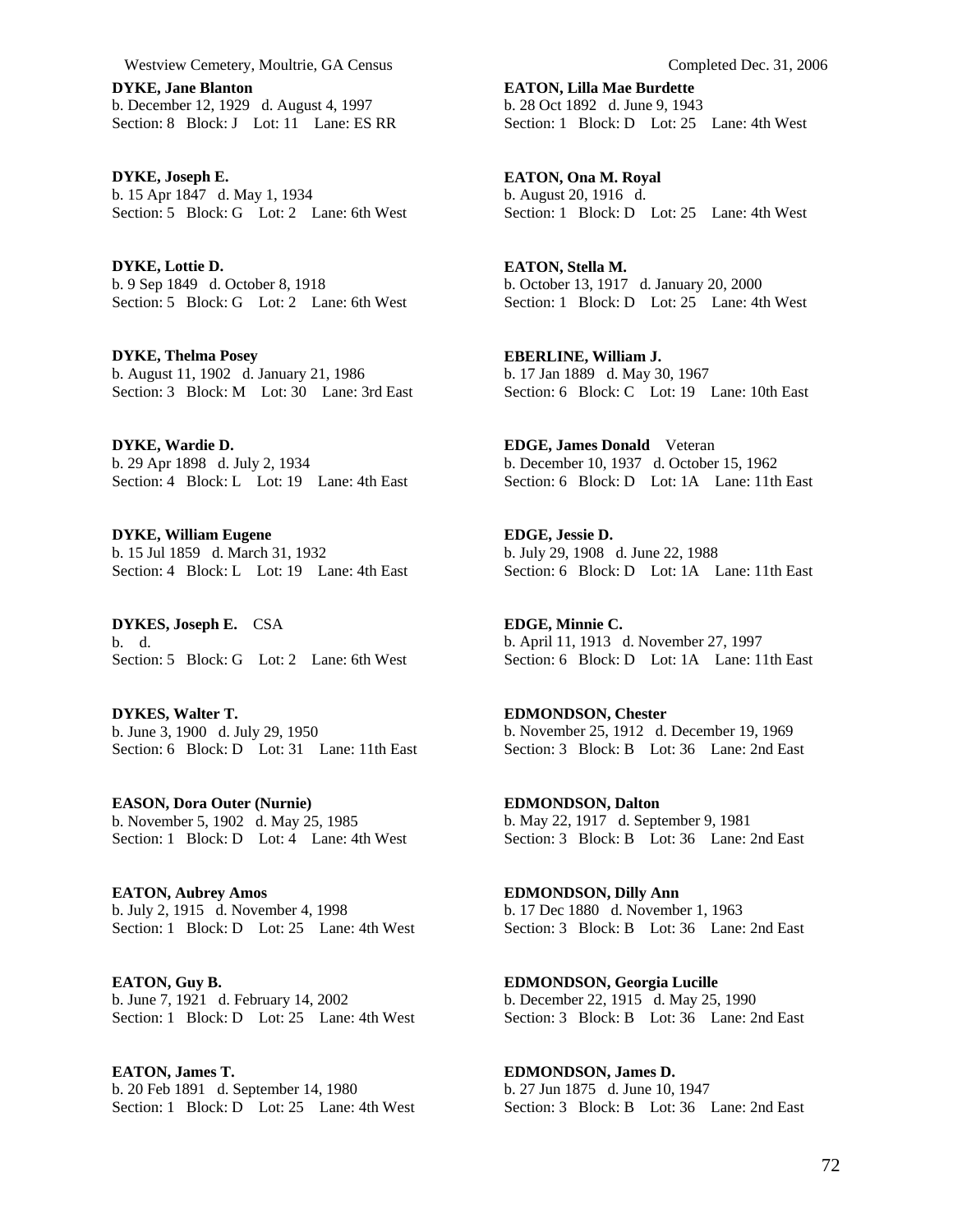**EDMONDSON, Mabel**  b. December 18, 1907 d. September 30, 1977 Section: 3 Block: B Lot: 36 Lane: 2nd East

**EDMONSON, Annie C.**  b. 28 Jan 1883 d. February 4, 1917 Section: 5 Block: O Lot: 7 Lane: 8th West

**EDMONSON, Elizabeth Forman Camp**  b. 18 Apr 1896 d. September 2, 1943 Section: 1 Block: C Lot: 12 Lane: 5th West

**EDMONSON, H. Turner M.D.**  b. 6 Oct 1887 d. January 18, 1941 Section: 1 Block: C Lot: 12 Lane: 5th West

**EDMONSON, Henry Turner Jr. M.D.** Veteran b. November 4, 1926 d. July 18, 1994 Section: 1 Block: C Lot: 12 Lane: 5th West

**EDMONSON, Jessie Arch**  b. 17 Nov 1875 d. October 18, 1958 Section: 5 Block: O Lot: 7 Lane: 8th West

**EDMONSON, Martha A.**  b. 13 Dec 1877 d. June 28, 1946 Section: 5 Block: O Lot: 7 Lane: 8th West

**EDWARDS, Ada Dunn**  b. 17 Dec 1892 d. December 25, 1973 Section: 4 Block: L Lot: 4 Lane: 4th East

**EDWARDS, Bertie Davis** Eastern Star b. October 23, 1906 d. January 29, 1987 Section: 2 Block: F1 Lot: 23 Lane: 1st West

**EDWARDS, Dukes**  b. 4 Nov 1894 d. July 19, 1970 Section: 6 Block: C Lot: 94 Lane: 10th East

**EDWARDS, Emmett**  b. May 14, 1914 d. February 26, 1958 Section: 6 Block: D Lot: 7 Lane: 11th East

**EDWARDS, Ferman U.**  b. August 2, 1925 d. June 3, 1986 Section: 2 Block: F1 Lot: 38 Lane: 1st West **EDWARDS, Gussie B.**  b. 5 Dec 1897 d. June 19, 1961 Section: 6 Block: C Lot: 94 Lane: 10th East

**EDWARDS, John Clifford Rev.** Mason b. April 8, 1904 d. August 3, 1965 Section: 2 Block: F1 Lot: 23 Lane: 1st West

**EDWARDS, John Robert** Veteran b. 27 Oct 1898 d. February 23, 1964 Section: 3 Block: B Lot: 16 Lane: 2nd East

**EDWARDS, Katherine**  b. October 2, 1917 d. October 27, 1954 Section: 6 Block: C Lot: 94 Lane: 10th East

**EDWARDS, Lewis**  b. 27 Mar 1887 d. January 27, 1939 Section: 3 Block: D Lot: 4 Lane: 3rd West

**EDWARDS, Lewis Wright** Veteran b. 8 Mar 1887 d. January 31, 1951 Section: 6 Block: D Lot: 7 Lane: 11th East

**EDWARDS, Lillian Speight**  b. 9 Sep 1886 d. December 8, 1969 Section: 3 Block: D Lot: 4 Lane: 3rd West

**EDWARDS, Mary S.**  b. 20 Nov 1882 d. February 11, 1971 Section: 7 Block: C Lot: 17 Lane: 12th West

**EDWARDS, Otis A.** Mason b. 24 Sep 1881 d. February 2, 1962 Section: 7 Block: C Lot: 17 Lane: 12th West

**EDWARDS, Ruth Delacy**  b. September 20, 1900 d. June 20, 1941 Section: 3 Block: B Lot: 16 Lane: 2nd East

**EDWARDS, Sandra Stokes**  b. May 23, 1935 d. Section: 8 Block: N Lot: 12 Lane: ES RR

**EDWARDS, Walker**  b. 26 Feb 1880 d. March 14, 1955 Section: 6 Block: D Lot: 7 Lane: 11th East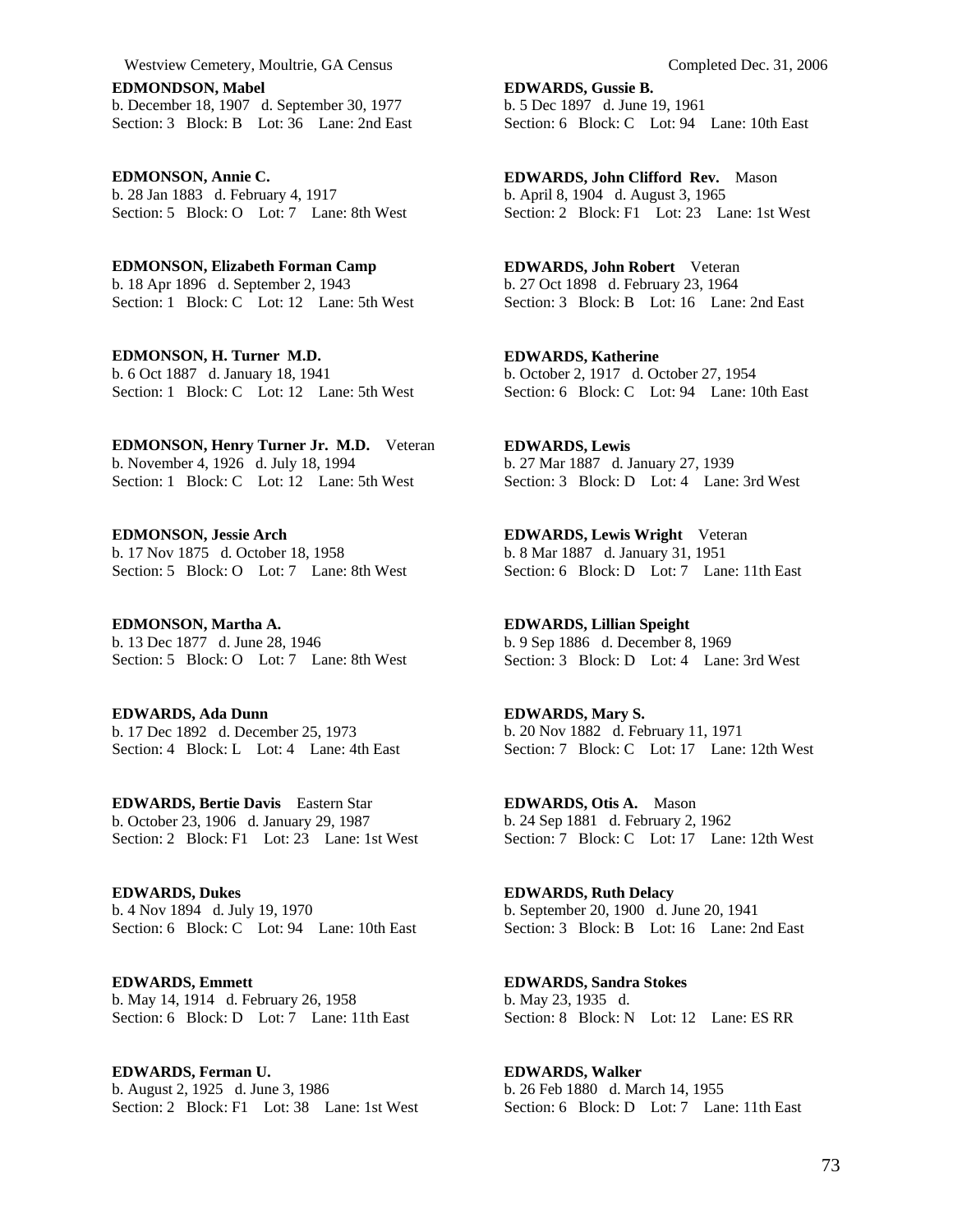**EDWARDS, Walker Mrs.**  b. 12 Oct 1881 d. October 29, 1968 Section: 6 Block: D Lot: 7 Lane: 11th East

**EDWARDS, Warren William**  b. April 18, 1932 d. February 19, 2002 Section: 8 Block: N Lot: 12 Lane: ES RR

**EGGIE, Alvin**  b. 1 Oct 1891 d. March 14, 1974 Section: 5 Block: F Lot: 5 Lane: 6th West

**EGGIE, Ella**  b. April 18, 1903 d. March 12, 1964 Section: 5 Block: F Lot: 5 Lane: 6th West

**ELDRIDGE, Hellen F.**  b. January 3, 1926 d. December 3, 1951 Section: 6 Block: C Lot: 39 Lane: 10th East

**ELDRIDGE, W. M. Rev.**  b. May 3, 1909 d. November 22, 1968 Section: 6 Block: E Lot: 63 Lane: 12th East

**ELDRIDGE, Willie Mae J.**  b. September 30, 1909 d. December 13, 1989 Section: 6 Block: E Lot: 63 Lane: 12th East

**ELKINS, Gina Marie**  b. September 26, 1965 d. July 18, 1990 Section: 6 Block: E Lot: 26 Lane: 12th East

**ELLINGTON, Addie B.**  b. 9 Sep 1891 d. March 8, 1947 Section: 4 Block: K Lot: 3 Lane: 5th East

**ELLINGTON, Alta O.**  b. October 26, 1905 d. September 3, 1984 Section: 6 Block: A Lot: 23 Lane: Circle Dr. **North** 

**ELLINGTON, Bruce**  b. March 4, 1947 d. November 20, 1988 Section: 4 Block: K Lot: 3 Lane: 5th East

**ELLINGTON, Effie H.**  b. 29 Feb 1892 d. September 29, 1985 Section: 3 Block: A Lot: 5 Lane: 3rd East **ELLINGTON, Emma Claire**  b. December 28, 1924 d. Section: 4 Block: K Lot: 3 Lane: 5th East

**ELLINGTON, J. H. (Jack)**  b. 1 Jun 1891 d. July 7, 1945 Section: 4 Block: K Lot: 3 Lane: 5th East

**ELLINGTON, James H. Jr.**  b. February 1, 1922 d. June 17, 1983 Section: 4 Block: K Lot: 3 Lane: 5th East

**ELLINGTON, James S.**  b. 2 Aug 1861 d. August 15, 1927 Section: 4 Block: K Lot: 3 Lane: 5th East

**ELLINGTON, Millard D.**  b. 20 Mar 1898 d. September 26, 1978 Section: 6 Block: A Lot: 23 Lane: Circle Dr. North

**ELLINGTON, Nancy Naomi**  b. 1 Jun 1891 d. January 9, 1921 Section: 4 Block: K Lot: 3 Lane: 5th East

**ELLINGTON, Randall B.**  b. March 1, 1953 d. August 4, 2003 Section: 4 Block: K Lot: 3 Lane: 5th East

**ELLINGTON, W. Jr.**  b. August 30, 1912 d. May 22, 1991 Section: 3 Block: A Lot: 5 Lane: 3rd East

**ELLINGTON, W. Sr. Colonel**  b. 28 May 1888 d. April 9, 1976 Section: 3 Block: A Lot: 5 Lane: 3rd East

**ELLIOTT, Billye**  b. September 20, 1911 d. September 16, 1992 Section: 5 Block: D Lot: 2 Lane: 8th West

**ELLIOTT, Geraldine Lockwood**  b. July 13, 1922 d. November 10, 1991 Section: 2 Block: E2 Lot: 39B Lane: 2nd West

**ELLIOTT, Robert Hill**  b. September 26, 1923 d. January 10, 1999 Section: 2 Block: E2 Lot: 39B Lane: 2nd West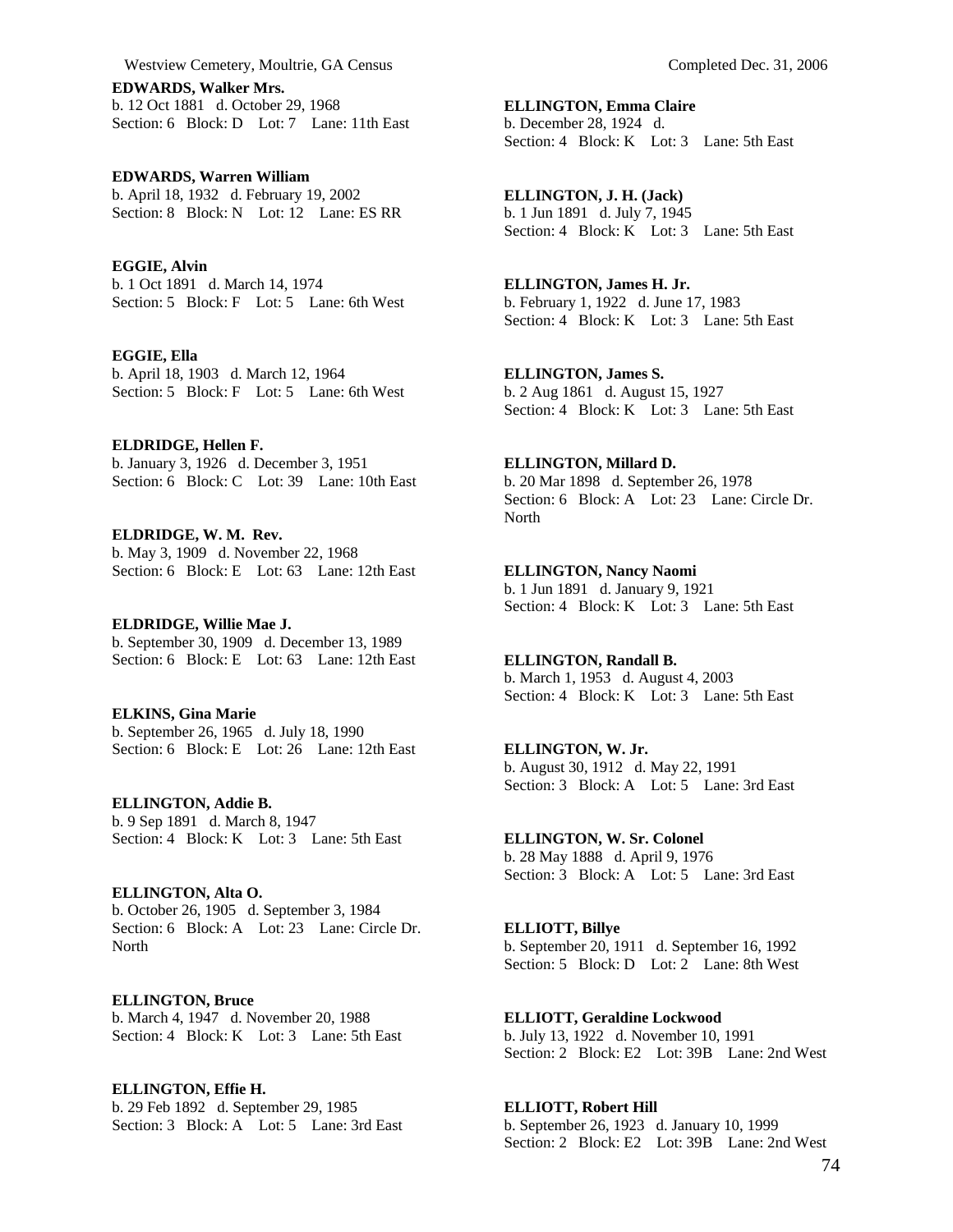**ELLIS, Arnold A.**  b. September 28, 1901 d. June 13, 1971 Section: 4 Block: M Lot: 31 Lane: 3rd East

**ELLIS, Charlie Elmor**  b. February 15, 1905 d. January 26, 1970 Section: 4 Block: M Lot: 31 Lane: 3rd East

**ELLIS, Dewey J. W.**  b. 1 May 1898 d. June 23, 1947 Section: 4 Block: M Lot: 31 Lane: 3rd East

**ELLIS, Georgia A.**  b. 28 Sep 1872 d. August 3, 1949 Section: 4 Block: M Lot: 31 Lane: 3rd East

**ELLIS, John Madison**  b. 24 Nov 1873 d. April 8, 1964 Section: 1 Block: B Lot: 9 Lane: 6th West

**ELLIS, Mary Hyde**  b. 12 Nov 1878 d. July 23, 1964 Section: 1 Block: B Lot: 9 Lane: 6th West

**ELLIS, Nettie Lucille Green**  b. October 4, 1908 d. January 15, 1982 Section: 4 Block: M Lot: 31 Lane: 3rd East

**ELLIS, Robert A.**  b. 31 Dec 1869 d. November 24, 1926 Section: 4 Block: M Lot: 31 Lane: 3rd East

**ENDY, Harry D.**  b. d. 1924 Section: 4 Block: F Lot: 1 Lane: EN RR

**ENDY, Ruth S.**  b. d. 1955 Section: 4 Block: F Lot: 1 Lane: EN RR

**ENGLAND, Ina Griffith**  b. 9 Jul 1893 d. February 19, 1969 Section: 7 Block: B Lot: 19 Lane: 13th West

**ENNIS, unknown given name**  b. 1879 d. 1937 Section: 2 Block: F1 Lot: 27 Lane: 1st West **ENNIS, Virginia**  b. 20 Feb 1881 d. May 29, 1941 Section: 2 Block: F1 Lot: 27 Lane: 1st West

**ERSTLING, Julius H.**  b. April 13, 1918 d. July 26, 2001 Section: 1 Block: B Lot: 11 Lane: 6th West

**ERSTLING, Zelda Blum**  b. April 1, 1923 d. April 25, 1993 Section: 1 Block: B Lot: 11 Lane: 6th West

**ESTRADE, Shirley Ann Curles**  b. October 7, 1941 d. December 25, 2002 Section: 6 Block: E Lot: 74 Lane: 12th East

**ETHERIDGE, Floye Thompson**  b. May 13, 1904 d. April 20, 1989 Section: 7 Block: D Lot: 37 Lane: 11th West

**ETHERIDGE, Leila Rebecca Craft (Reba)**  b. d. Section: 4 Block: N Lot: 17B Lane: 2nd East

**ETHERIDGE, Lewis Patrick**  b. October 8, 1904 d. November 5, 1981 Section: 4 Block: N Lot: 17B Lane: 2nd East

**ETHRIDGE, Ethel T.**  b. December 23, 1914 d. November 17, 2004 Section: 7 Block: D Lot: 35 Lane: 11th West

**ETHRIDGE, Felder**  b. July 20, 1907 d. May 28, 1982 Section: 7 Block: D Lot: 35 Lane: 11th West

**EUBANKS, Georgia Nell A.**  b. March 11, 1926 d. April 1, 2001 Section: 4 Block: H Lot: 35 Lane: 7th East

**EUBANKS, James Walter Jr.**  b. April 7, 1928 d. December 28, 2002 Section: 4 Block: H Lot: 35 Lane: 7th East

**EURE, Don B.** WOW b. 26 Jan 1883 d. July 4, 1958 Section: 6 Block: G Lot: 19 Lane: 13th East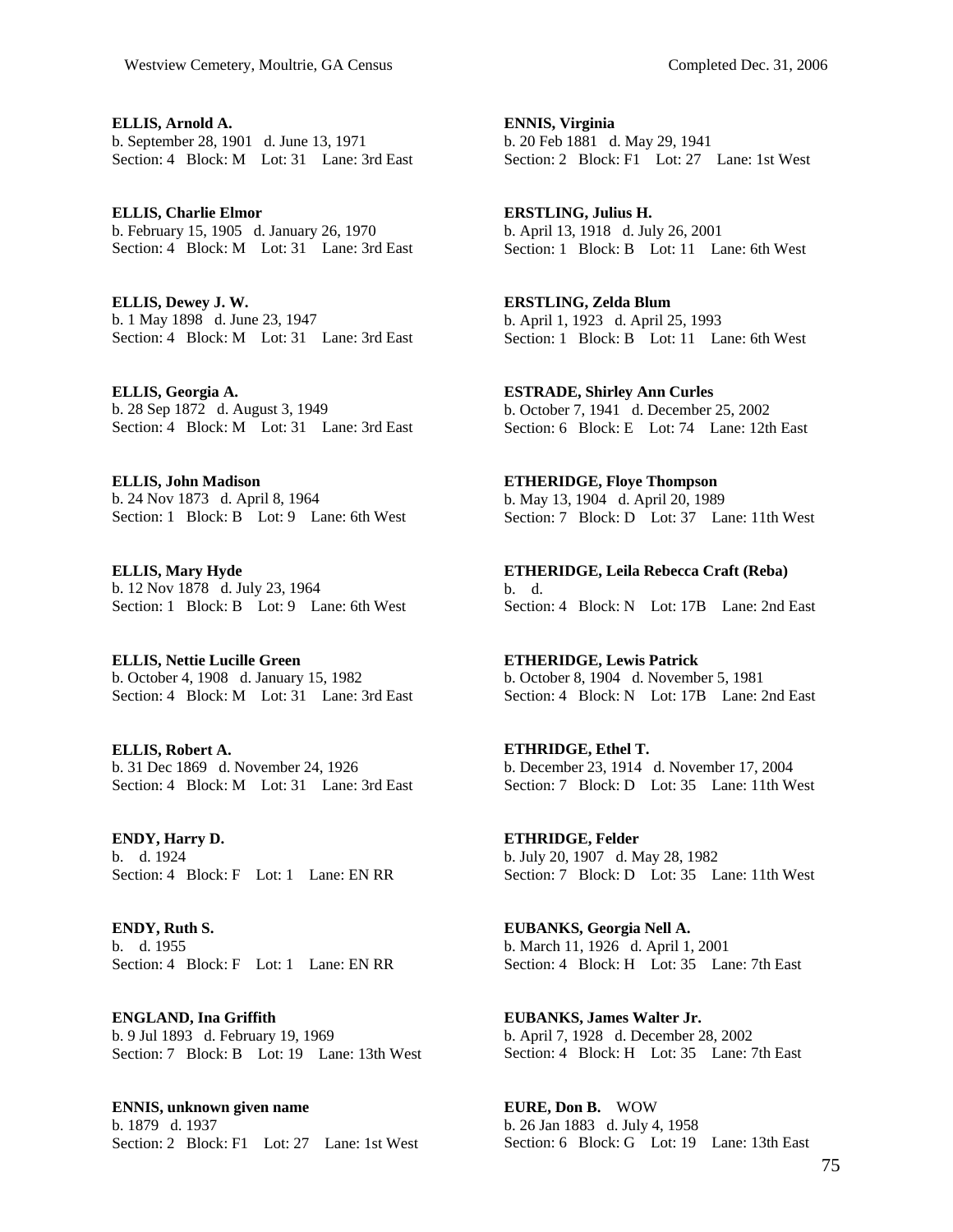**EURE, Lee Emanuel**  b. July 23, 1939 d. August 19, 1942 Section: 2 Block: D Lot: 31 Lane: 3rd West

**EURE, Mazell**  b. 1918 d. 1918 Section: 3 Block: M Lot: 21A Lane: 3rd East

**EURE, W. Ralph**  b. November 12, 1909 d. October 11, 1943 Section: 2 Block: E1 Lot: 22 Lane: 2nd West

**EVANS, Ada P. Miss**  b. 4 Mar 1880 d. July 28, 1971 Section: 7 Block: B Lot: 93 Lane: 13th West

**EVANS, Clarence A.**  b. May 25, 1903 d. May 7, 1970 Section: 6 Block: A Lot: 27 Lane: Circle Dr. **North** 

**EVANS, Elbert**  b. 27 Oct 1894 d. July 7, 1970 Section: 3 Block: C Lot: 19 Lane: 1st East

**EVANS, Gordon L. Pvt.** Veteran b. May 10, 1923 d. November 13, 1944 Section: 3 Block: C Lot: 19 Lane: 1st East

## **EVANS, Hattie D.**  b. September 4, 1903 d. April 8, 1980 Section: 6 Block: A Lot: 27 Lane: Circle Dr. **North**

**EVANS, Jincy**  b. 12 Jul 1896 d. March 19, 1986 Section: 3 Block: C Lot: 19 Lane: 1st East

**EWER, D. B. Mrs.**  b. 1882 d. 1973 Section: 6 Block: G Lot: 19 Lane: 13th East

**EWER, Eloise Hargraves**  b. March 11, 1918 d. December 17, 1997 Section: 4 Block: L Lot: 50 Lane: 4th East

**EWER, Fannie G.**  b. 28 Jan 1861 d. June 15, 1942 Section: 4 Block: L Lot: 50 Lane: 4th East **EWER, Irma C.**  b. January 31, 1915 d. October 6, 1915 Section: 4 Block: L Lot: 50 Lane: 4th East

**EWER, James M. Mrs.**  b. 1881 d. 1930 Section: 4 Block: H Lot: 25B Lane: 7th East

**EWER, James R.** Veteran b. August 3, 1934 d. December 31, 1955 Section: 6 Block: A Lot: 3 Lane: Circle Dr. North

**EWER, James W.**  b. 30 Jun 1851 d. January 11, 1925 Section: 4 Block: L Lot: 50 Lane: 4th East

**EWER, John J.**  b. 24 May 1890 d. May 23, 1956 Section: 4 Block: L Lot: 50 Lane: 4th East

**EWER, Joy Evelyn**  b. November 9, 1971 d. May 12, 2004 Section: 6 Block: A Lot: 3 Lane: Circle Dr. North

**EWER, Lee James**  b. March 7, 1911 d. January 13, 1958 Section: 6 Block: A Lot: 3 Lane: Circle Dr. **North** 

**EWER, Lois Crawford**  b. 28 May 1894 d. April 22, 1980 Section: 4 Block: L Lot: 50 Lane: 4th East

**EWER, M. Carol**  b. November 6, 1916 d. October 20, 1917 Section: 4 Block: L Lot: 50 Lane: 4th East

**EWER, Martha Gilmore**  b. September 3, 1912 d. March 19, 2003 Section: 6 Block: A Lot: 3 Lane: Circle Dr. North

**EWER, Ola J.**  b. 1903 d. 1987 Section: 6 Block: D Lot: 92 Lane: 11th East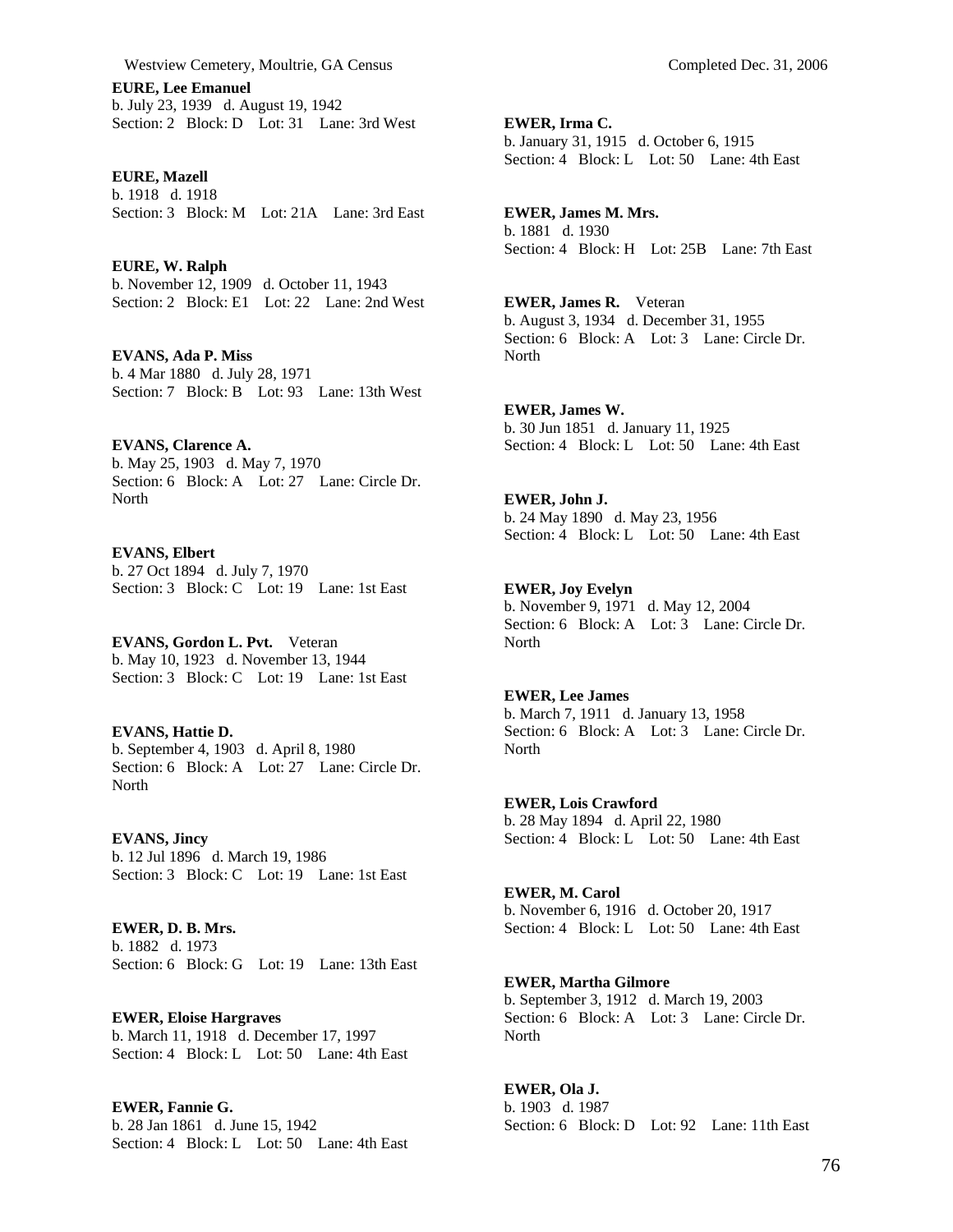**EWER, Seaborn Wesley Sr.** Veteran b. April 16, 1913 d. January 11, 1997 Section: 4 Block: L Lot: 50 Lane: 4th East

**EXUM, Billy F. infant**  b. d. Section: 5 Block: M Lot: 1 Lane: 8th West

**EXUM, Bobby infant**  b. d. Section: 5 Block: M Lot: 1 Lane: 8th West

**EXUM, Charles Edgar**  b. July 4, 1920 d. August 6, 1988 Section: 4 Block: G Lot: 7 Lane: 8th East

**EXUM, Chester L.**  b. 00 000 1909 d. 00 000 1972 Section: 5 Block: M Lot: 1 Lane: 8th West

**EXUM, Edgar Lee**  b. 21 Apr 1882 d. November 4, 1961 Section: 6 Block: G Lot: 50 Lane: 13th East

**EXUM, Euzelia Riddick**  b. 3 Jul 1894 d. February 13, 1967 Section: 6 Block: G Lot: 50 Lane: 13th East

**EXUM, Mary B.**  b. 1912 d. 1973 Section: 5 Block: M Lot: 1 Lane: 8th West

**FAISON, Charles A. Jr.** Veteran b. June 14, 1928 d. January 21, 2002 Section: 8 Block: D Lot: 12 Lane: ES RR

**FAISON, Larry S.** Veteran b. 1949 d. 1976 Section: 8 Block: D Lot: 12 Lane: ES RR

**FALLIN, Brady**  b. November 6, 1907 d. November 4, 1981 Section: 6 Block: B Lot: 44 Lane: 9th East

**FALLIN, Ernestine Cason**  b. February 19, 1905 d. November 23, 1996 Section: 6 Block: B Lot: 44 Lane: 9th East **FARLEY, Lillie Thompson**  b. 5 Mar 1886 d. December 31, 1973 Section: 1 Block: C Lot: 5 Lane: 5th West

**FARLEY, Matthew Clay**  b. 27 Oct 1881 d. June 20, 1942 Section: 1 Block: C Lot: 5 Lane: 5th West

**FARRANTO, Johnnie J.**  b. August 23, 1907 d. January 11, 1988 Section: 6 Block: D Lot: 18 Lane: 11th East

**FARRIS, Maude V.**  b. 1 Jan 1895 d. December 15, 1965 Section: 1 Block: D Lot: 3A Lane: 4th West

**FAULKNER, Nadine E.**  b. September 6, 1941 d. July 15, 1949 Section: 5 Block: M Lot: 1 Lane: 8th West

**FAWCETT, Johnnie A.** Veteran b. May 31, 1907 d. June 18, 1956 Section: 3 Block: B Lot: 29 Lane: 2nd East

**FAWCETT, Ozelle B.**  b. May 10, 1907 d. October 16, 1991 Section: 3 Block: B Lot: 29 Lane: 2nd East

**FELKEL, Elia Quailes**  b. d. December 14, 1968 Section: 4 Block: H Lot: 29 Lane: 7th East

**FELKEL, William W.**  b. 2 Jul 1864 d. December 2, 1929 Section: 4 Block: H Lot: 29 Lane: 7th East

**FELTON, Belle Ryan**  b. 14 Oct 1864 d. October 12, 1904 Section: 5 Block: F Lot: 18 Lane: 6th West

**FENDER, Clarkie E.**  b. 1910 d. 1992 Section: 4 Block: M Lot: 32A Lane: 3rd East

**FENDER, infant daughter**  b. March 17, 1927 d. March 17, 1927 Section: 4 Block: M Lot: 32A Lane: 3rd East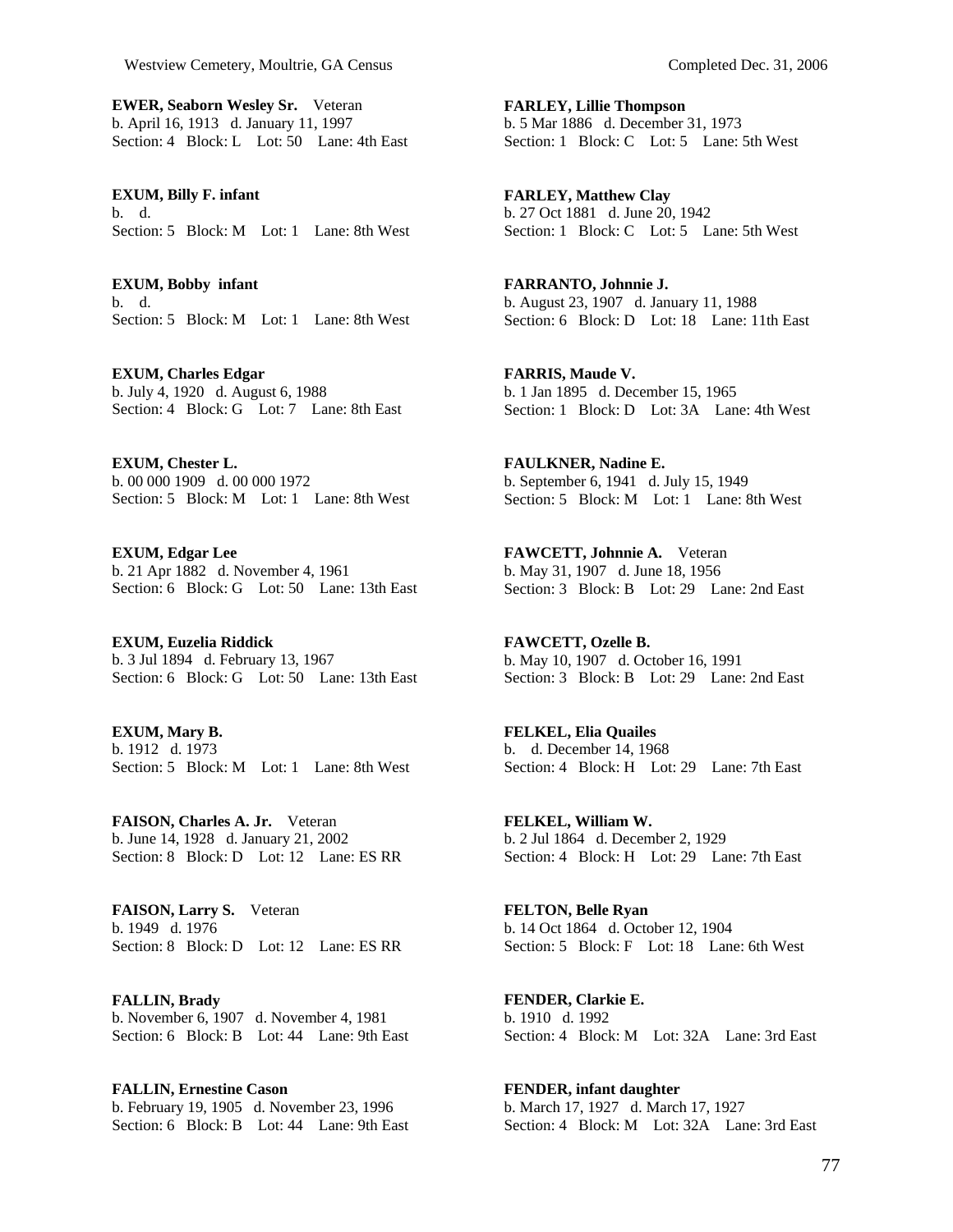**FENDER, Raymond S.**  b. 1907 d. 1978 Section: 4 Block: M Lot: 32A Lane: 3rd East

**FERGUSON, Edward E.**  b. October 10, 1901 d. April 2, 1983 Section: 4 Block: L Lot: 27 Lane: 4th East

**FERGUSON, Marie Kirk**  b. September 14, 1902 d. March 3, 1993 Section: 4 Block: L Lot: 27 Lane: 4th East

**FERRELL, Frederick Ellsworth**  b. March 14, 1918 d. July 12, 1969 Section: 3 Block: B Lot: 19 Lane: 2nd East

**FIELDER, Christopher Lee**  b. January 20, 1966 d. November 24, 1985 Section: 7 Block: D Lot: 42 Lane: 11th West

**FIELDER, George R. Sr.**  b. February 7, 1939 d. August 23, 1977 Section: 7 Block: D Lot: 42 Lane: 11th West

**FILLYAW, Hazel Martin**  b. August 19, 1927 d. Section: 7 Block: D Lot: 2A/2 Lane: 11th West

**FILLYAW, Jim Davis** Veteran b. February 15, 1924 d. August 6, 1990 Section: 7 Block: D Lot: 2A/1 Lane: 11th West

**FILLYAW, Mrs. Ann**  b. Jul 18?? d. October 12, 1901 Section: 5 Block: I Lot: 2 Lane: 7th West

**FINCH, (Miss) Lina McKenzie**  b. 17 Dec 1878 d. November 16, 1936 Section: 2 Block: D Lot: 3 Lane: 3rd West

**FINCH, Catherine Margaret**  b. May 27, 1954 d. January 20, 2000 Section: 2 Block: D Lot: 3 Lane: 3rd West

**FINCH, Henry McKenzie M.D.**  b. October 2, 1916 d. May 18, 1993 Section: 2 Block: D Lot: 3 Lane: 3rd West **FINCH, John Gordon**  b. 23 Jun 1875 d. October 10, 1943 Section: 2 Block: D Lot: 3 Lane: 3rd West

**FINCH, Peggy Horkan**  b. December 1, 1914 d. March 19, 1999 Section: 2 Block: D Lot: 3 Lane: 3rd West

**FISH, David A.**  b. 13 Jan 1839 d. December 17, 1902 Section: 5A Block: A Lot: 4 Lane: 4th West

**FISH, Leon A.** WOW b. 4 Aug 1884 d. November 19, 1918 Section: 4 Block: K Lot: 34 Lane: 5th East

**FISH, Virginia E.**  b. 3 Dec 1848 d. September 21, 1930 Section: 5A Block: A Lot: 4 Lane: 4th West

**FISHER, Arthur A.**  b. September 21, 1900 d. January 1, 1930 Section: 4 Block: H Lot: 30 Lane: 7th East

**FISHER, Bessie**  b. 1896 d. 1896 Section: 5A Block: C Lot: 9 Lane: 4th West

**FISHER, Carolyn M.**  b. April 2, 1925 d. April 23, 1999 Section: 6 Block: G Lot: 60 Lane: 13th East

**FISHER, Carolyn P.**  b. August 6, 1916 d. January 7, 1991 Section: 4 Block: H Lot: 30 Lane: 7th East

**FISHER, Coy**  b. 4 Apr 1876 d. November 25, 1918 Section: 4 Block: H Lot: 30 Lane: 7th East

**FISHER, infant**  b. June 10, 1938 d. June 10, 1938 Section: 4 Block: H Lot: 30 Lane: 7th East

**FISHER, infant**  b. 6 Apr 1896 d. 6 Apr 1896 Section: 4 Block: G Lot: 25 Lane: 8th East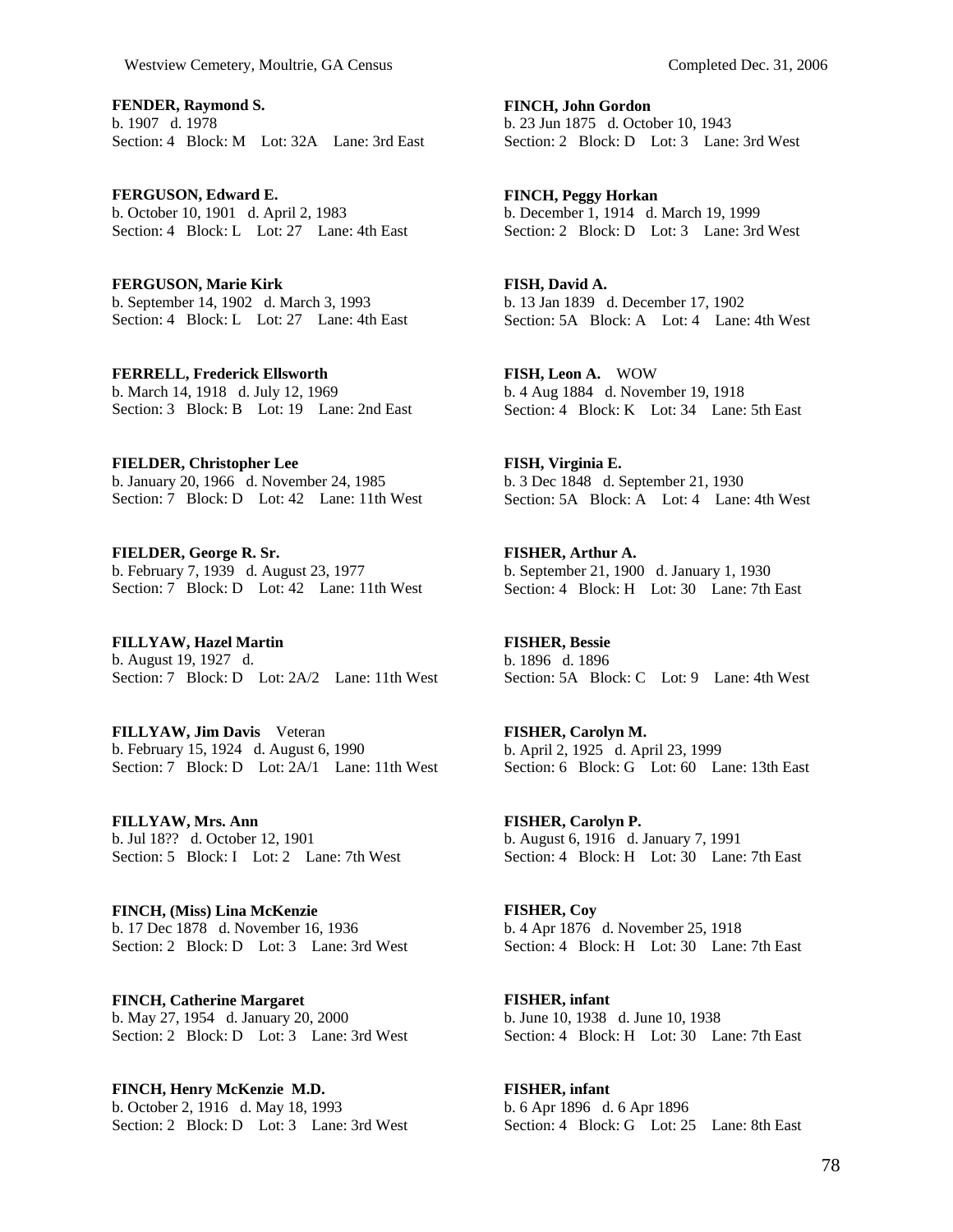**FISHER, J. Sellers**  b. 1852 d. 1929 Section: 5A Block: C Lot: 8 Lane: 4th West

**FISHER, Jennie G.**  b. 1870 d. 1946 Section: 5A Block: C Lot: 8 Lane: 4th West

**FISHER, Jennie T.**  b. 1871 d. 1899 Section: 5A Block: C Lot: 9 Lane: 4th West

**FISHER, Jesse**  b. 1893 d. 1896 Section: 5A Block: C Lot: 9 Lane: 4th West

**FISHER, Joyce**  b. 15 Jun 1899 d. May 10, 1989 Section: 5A Block: C Lot: 9 Lane: 4th West

**FISHER, Laura D.**  b. 1859 d. 1896 Section: 5A Block: C Lot: 9 Lane: 4th West

**FISHER, Lenora Fulford**  b. 25 Feb 1879 d. August 25, 1975 Section: 4 Block: H Lot: 30 Lane: 7th East

**FISHER, Maude B.**  b. 1891 d. 1983 Section: 6 Block: G Lot: 60 Lane: 13th East

**FISHER, Mildred L.**  b. March 7, 1921 d. February 4, 2002 Section: 6 Block: G Lot: 60 Lane: 13th East

**FISHER, Murray**  b. 1885 d. 1954 Section: 5A Block: C Lot: 9 Lane: 4th West

**FISHER, Robert L.**  b. March 27, 1907 d. June 24, 1974 Section: 4 Block: H Lot: 30 Lane: 7th East

**FISHER, Ruben**  b. December 16, 1936 d. December 16, 1936 Section: 4 Block: H Lot: 30 Lane: 7th East **FISHER, Thad**  b. 1887 d. 1920 Section: 5A Block: C Lot: 9 Lane: 4th West

**FISHER, unknown adult**  b. d. Section: 4 Block: G Lot: 25 Lane: 8th East

**FISHER, Von B.** Mason b. 1890 d. 1962 Section: 6 Block: G Lot: 60 Lane: 13th East

**FLAKE, George A.**  b. 1888 d. 1925 Section: 4 Block: N Lot: 10B Lane: 2nd East

**FLEETWOOD, Ethel Mae**  b. July 23, 1911 d. September 3, 1973 Section: 2 Block: F1 Lot: 8 Lane: 1st West

**FLEETWOOD, James F.**  b. June 25, 1901 d. March 29, 1946 Section: 2 Block: F1 Lot: 8 Lane: 1st West

**FLEMING, Mary Seay**  b. 2 Jun 1870 d. July 15, 1961 Section: 2 Block: A Lot: 13 Lane: 3rd West

**FLETCHER, Billie Morgan**  b. August 27, 1936 d. September 18, 2002 Section: 7 Block: D Lot: 11 Lane: 11th West

**FLETCHER, Carl Franklin**  b. December 21, 1941 d. December 26, 1941 Section: 5 Block: P Lot: 2 Lane: 8th West

**FLETCHER, Carolyn T.**  b. March 27, 1935 d. Section: 6 Block: A Lot: 8 Lane: Circle Dr. North

**FLETCHER, Dewey**  b. February 21, 1904 d. March 17, 1958 Section: 6 Block: E Lot: 46 Lane: 12th East

**FLETCHER, Dorothy M.**  b. December 26, 1904 d. July 30, 1992 Section: 5 Block: P Lot: 2 Lane: 8th West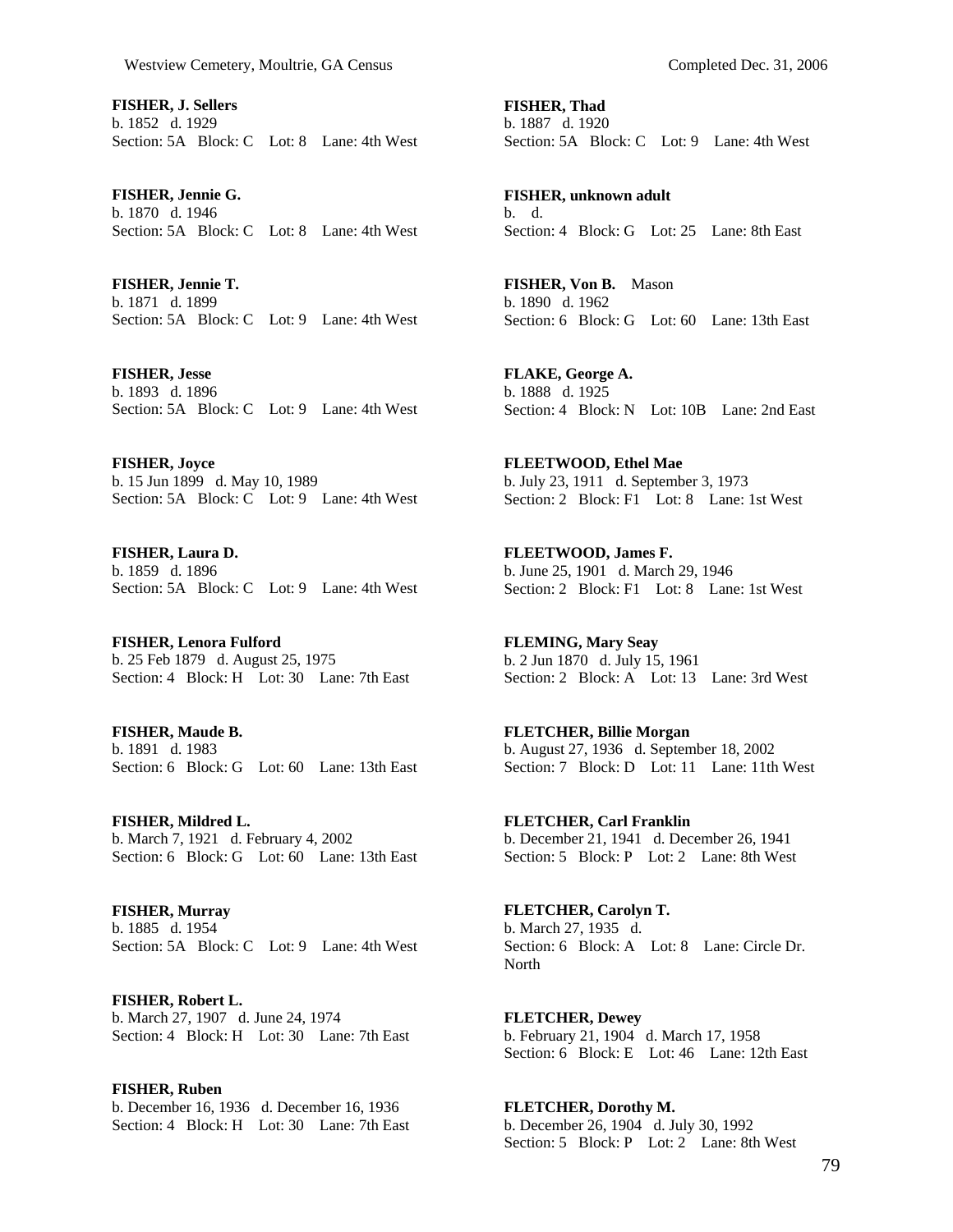**FLETCHER, Dr. Carlton Cole**  b. 18 Feb 1864 d. June 20, 1950 Section: 5 Block: P Lot: 2 Lane: 8th West

**FLETCHER, Gladys Demott**  b. 30 Aug 1896 d. November 6, 1962 Section: 6 Block: E Lot: 73 Lane: 12th East

**FLETCHER, Gwendolyn**  b. May 28, 1927 d. October 16, 1928 Section: 5 Block: P Lot: 2 Lane: 8th West

**FLETCHER, Horton M.**  b. May 3, 1913 d. April 24, 1997 Section: 6 Block: D Lot: 29 Lane: 11th East

**FLETCHER, James C. Sr.**  b. July 10, 1900 d. April 16, 1961 Section: 6 Block: A Lot: 8 Lane: Circle Dr. **North** 

**FLETCHER, James D.** Veteran b. March 25, 1927 d. October 1, 1977 Section: 6 Block: E Lot: 46 Lane: 12th East

**FLETCHER, James E.**  b. April 22, 1922 d. April 9, 1968 Section: 6 Block: D Lot: 29 Lane: 11th East

**FLETCHER, Janie A.**  b. June 14, 1907 d. June 29, 2002 Section: 6 Block: E Lot: 46 Lane: 12th East

**FLETCHER, Leila C.**  b. 24 Mar 1897 d. November 5, 1959 Section: 6 Block: D Lot: 29 Lane: 11th East

**FLETCHER, Lena**  b. 4 Jan 1890 d. December 19, 1918 Section: 5 Block: P Lot: 2 Lane: 8th West

**FLETCHER, Lewis**  b. March 28, 1902 d. January 22, 1983 Section: 5 Block: P Lot: 2 Lane: 8th West

**FLETCHER, Mattie**  b. 20 Jun 1888 d. November 15, 1965 Section: 5 Block: P Lot: 2 Lane: 8th West

**FLETCHER, Merle F.**  b. April 5, 1906 d. Section: 6 Block: A Lot: 8 Lane: Circle Dr. North

**FLETCHER, Minnie Lois**  b. 27 Dec 1891 d. May 17, 1988 Section: 5 Block: P Lot: 2 Lane: 8th West

**FLETCHER, Rhonda Karen**  b. May 20, 1956 d. Mar 10 1956 Section: 6 Block: A Lot: 10 Lane: Circle Dr. North

**FLETCHER, Robert C.**  b. February 29, 1932 d. Section: 6 Block: A Lot: 8 Lane: Circle Dr. North

**FLETCHER, Roy S.**  b. 18 Feb 1896 d. May 10, 1984 Section: 6 Block: E Lot: 73 Lane: 12th East

**FLETCHER, Thomas E.**  b. 7 Nov 1889 d. January 10, 1951 Section: 6 Block: D Lot: 29 Lane: 11th East

**FLOWERS, Irene Courtney**  b. March 7, 1901 d. November 11, 1992 Section: 6 Block: C Lot: 30 Lane: 10th East

**FLOWERS, Lyda Mable**  b. July 1, 1909 d. November 13, 1987 Section: 6 Block: C Lot: 30 Lane: 10th East

**FLOWERS, Vergil R.** Veteran b. January 5, 1917 d. November 24, 1967 Section: 7 Block: C Lot: 15 Lane: 12th West

**FLOWERS, William B.**  b. 7 Sep 1899 d. July 16, 1952 Section: 6 Block: C Lot: 30 Lane: 10th East

**FLOYD, Annie Hancock**  b. August 28, 1903 d. January 8, 1971 Section: 7 Block: D Lot: 36 Lane: 11th West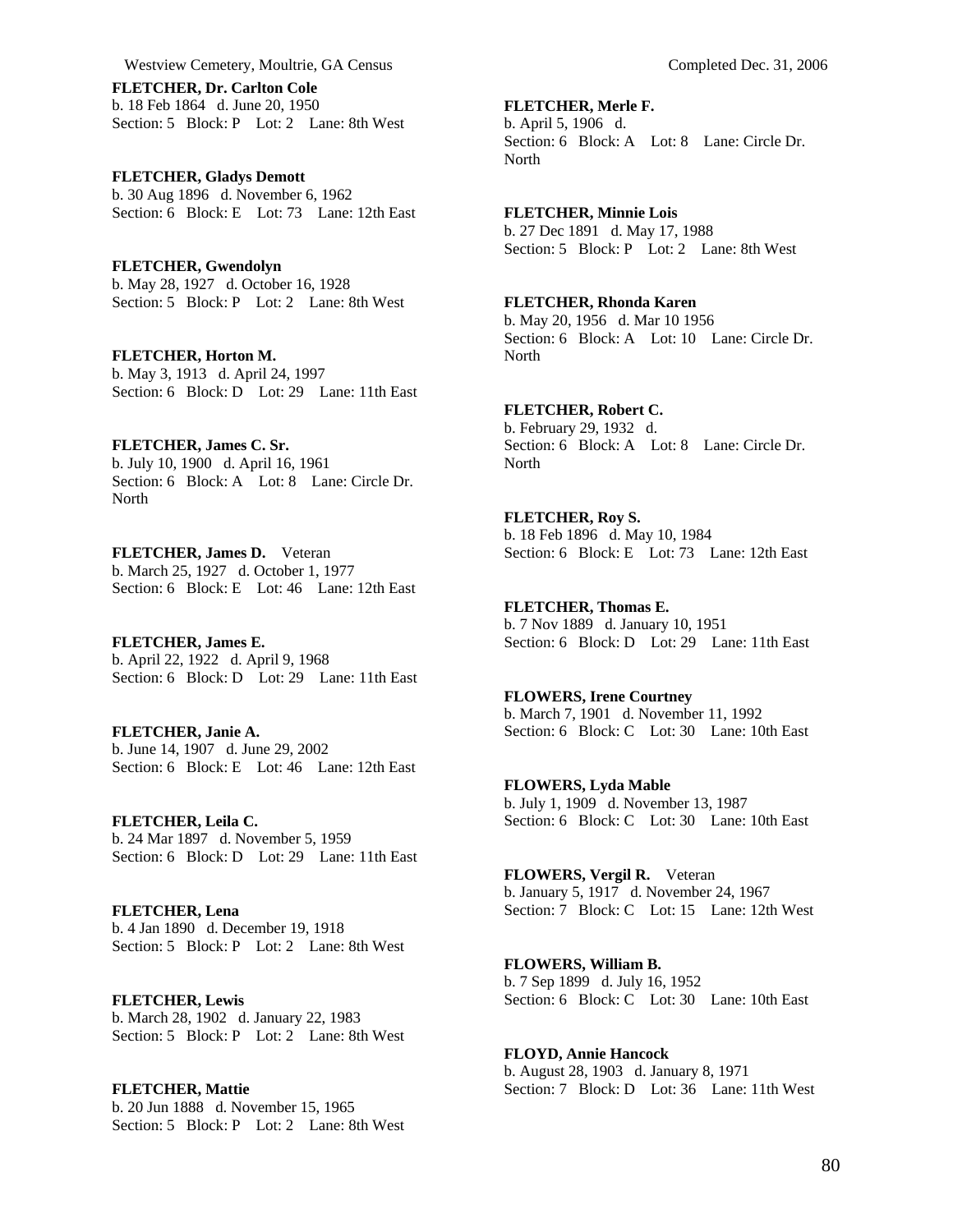**FLOYD, Harris Edward**  b. March 21, 1927 d. June 18, 2004 Section: 5 Block: C Lot: 19 Lane: 5th West

**FLOYD, Leonard Ivey**  b. 31 May 1897 d. September 1, 1974 Section: 7 Block: D Lot: 36 Lane: 11th West

**FLYNN, James Theron Jr.** Veteran b. October 27, 1914 d. July 25, 1991 Section: 4 Block: M Lot: 37 Lane: 3rd East

**FLYNN, Julia Powell**  b. April 5, 1931 d. February 18, 2002 Section: 4 Block: M Lot: 37 Lane: 3rd East

**FOGARTY, Verdie W.**  b. April 8, 1905 d. October 19, 1975 Section: 4 Block: M Lot: 12B Lane: 3rd East

**FOLSOM, Bessie Cowart**  b. 1895 d. 1958 Section: 6 Block: D Lot: 27 Lane: 11th East

**FOLSOM, Flonnie H.**  b. March 7, 1912 d. June 2, 1965 Section: 7 Block: B Lot: 16 Lane: 13th West

**FOLSOM, Hazel Haynes**  b. May 6, 1928 d. Section: 3 Block: B Lot: 14 Lane: 2nd East

**FOLSOM, James Preston**  b. June 19, 1921 d. February 5, 1983 Section: 3 Block: B Lot: 14 Lane: 2nd East

**FOLSOM, James Preston Jr.**  b. July 18, 1946 d. July 19, 1946 Section: 3 Block: B Lot: 14 Lane: 2nd East

**FOLSOM, Mae C.**  b. 20 Mar 1886 d. May 23, 1931 Section: 4 Block: I Lot: 28 Lane: 6th East

**FOLSOM, Maudie W.**  b. July 22, 1900 d. November 17, 1952 Section: 6 Block: C Lot: 85 Lane: 10th East **FOLSOM, Ralph D.**  b. September 29, 1927 d. October 26, 1951 Section: 6 Block: D Lot: 27 Lane: 11th East

**FOLSOM, Robert E.**  b. 15 Jun 1897 d. January 30, 1963 Section: 6 Block: C Lot: 85 Lane: 10th East

**FOLSOM, unmarked child**  b. d. Section: 4 Block: I Lot: 28 Lane: 6th East

**FOLSOM, Uriah**  b. 1 Apr 1883 d. February 21, 1930 Section: 4 Block: I Lot: 28 Lane: 6th East

**FONTENOT, Paul Barber**  b. December 1, 1952 d. December 9, 2005 Section: 4 Block: I Lot: 41 Lane: 6th East

**FONTENOT, Sidney Ariel III**  b. December 8, 1949 d. November 24, 1970 Section: 4 Block: I Lot: 41 Lane: 6th East

**FONTENOT, Sue Barber**  b. February 17, 1925 d. August 25, 1995 Section: 4 Block: I Lot: 41 Lane: 6th East

**FOOTE, Theresa B.**  b. 18 Jan 1891 d. Section: 2 Block: A Lot: 10 Lane: 3rd West

**FOOTE, Virgil Colquitt** Veteran b. 4 Oct 1889 d. May 20, 1953 Section: 2 Block: A Lot: 10 Lane: 3rd West

**FORDHAM, Dorothy H.**  b. June 22, 1910 d. March 5, 1999 Section: 3 Block: E Lot: 3 Lane: 2nd West

**FORDHAM, Ilah Y.**  b. 7 May 1884 d. November 4, 1966 Section: 3 Block: E Lot: 3 Lane: 2nd West

**FORDHAM, Lamar Preston M.D.**  b. 24 Jan 1880 d. June 9, 1939 Section: 3 Block: E Lot: 3 Lane: 2nd West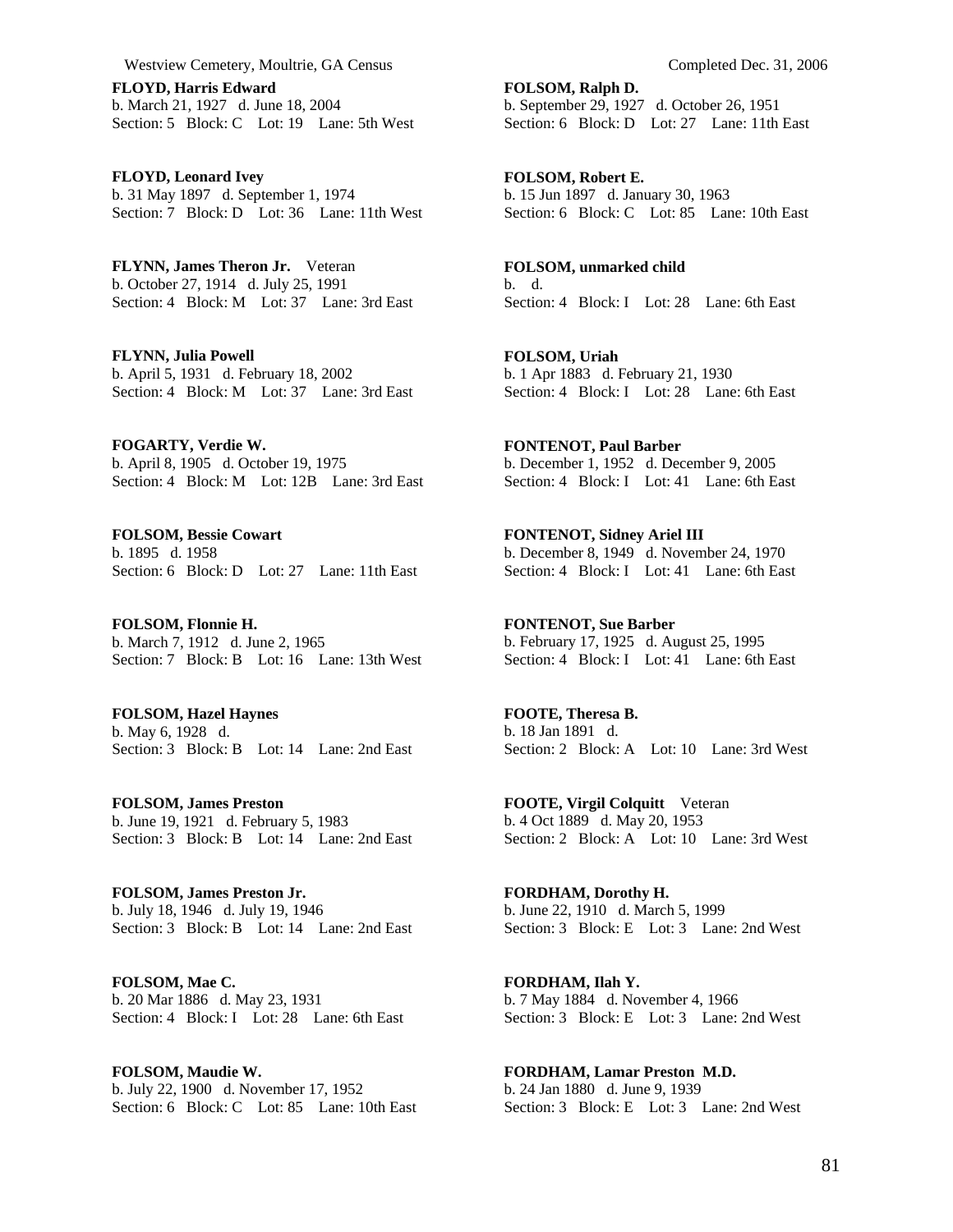**FOREMAN, Cena Mae**  b. August 30, 1903 d. April 28, 1981 Section: 4 Block: N Lot: 5B Lane: 2nd East

**FOREMAN, Clarence Leroy**  b. 8 Oct 1891 d. February 19, 1973 Section: 4 Block: N Lot: 5B Lane: 2nd East

**FORREST, Frances E.**  b. July 27, 1918 d. August 16, 2004 Section: 3 Block: C Lot: 19 Lane: 1st East

**FORREST, James T.** Veteran b. 1917 d. 1984 Section: 5 Block: P Lot: 6 Lane: 8th West

**FORREST, Miriam** Veteran b. September 30, 1922 d. December 10, 2000 Section: 5 Block: P Lot: 6 Lane: 8th West

**FORREST, Sonny Boy**  b. September 23, 1911 d. June 24, 1913 Section: 5 Block: P Lot: 6 Lane: 8th West

**FORSYTH, Jay A.**  b. 14 Dec 1892 d. December 7, 1942 Section: 1 Block: B Lot: 4 Lane: 6th West

**FORSYTHE, Jesse "Jay" W.** Veteran b. June 27, 1920 d. December 16, 1994 Section: 7 Block: B Lot: 32 Lane: 13th West

**FOSTER, Alford L.**  b. 1875 d. 1948 Section: 3 Block: C Lot: 47 Lane: 1st East

**FOSTER, David M.**  b. 10 Dec 1897 d. November 28, 1946 Section: 3 Block: B Lot: 6 Lane: 2nd East

**FOSTER, Earl T.**  b. July 21, 1929 d. January 3, 2005 Section: 3 Block: B Lot: 6 Lane: 2nd East

**FOSTER, Garnett F.**  b. January 13, 1909 d. July 22, 1977 Section: 3 Block: C Lot: 47 Lane: 1st East **FOSTER, Harry O.**  b. March 25, 1921 d. May 28, 1976 Section: 3 Block: B Lot: 6 Lane: 2nd East

**FOSTER, Hazel I.**  b. October 23, 1931 d. March 12, 2003 Section: 3 Block: B Lot: 6 Lane: 2nd East

**FOSTER, James C.**  b. 14 Sep 1895 d. November 2, 1962 Section: 3 Block: B Lot: 6 Lane: 2nd East

**FOSTER, Mae Belle**  b. May 3, 1904 d. June 16, 1986 Section: 3 Block: C Lot: 47 Lane: 1st East

**FOSTER, Maggie B.**  b. 25 Jan 1897 d. February 12, 1962 Section: 3 Block: B Lot: 6 Lane: 2nd East

**FOSTER, Mary Lee**  b. November 9, 1930 d. January 23, 1996 Section: 3 Block: B Lot: 6 Lane: 2nd East

**FOSTER, Ora P.**  b. 1880 d. 1969 Section: 3 Block: C Lot: 47 Lane: 1st East

**FOSTER, Silvy G.**  b. February 5, 1907 d. September 23, 1981 Section: 3 Block: C Lot: 47 Lane: 1st East

**FOUQUET, Sara Martha**  b. December 3, 1916 d. July 19, 1968 Section: 7 Block: B Lot: 73 Lane: 13th West

**FOWLER, Ida Bele**  b. 3 May 1892 d. January 30, 1967 Section: 2 Block: E2 Lot: 33 Lane: 2nd West

**FOWLER, Jewell Antley**  b. June 30, 1908 d. February 4, 2001 Section: 5A Block: A Lot: 9 Lane: 4th West

**FOWLER, Joseph Lamar**  b. June 25, 1946 d. May 24, 2005 Section: 2 Block: E2 Lot: 33 Lane: 1st West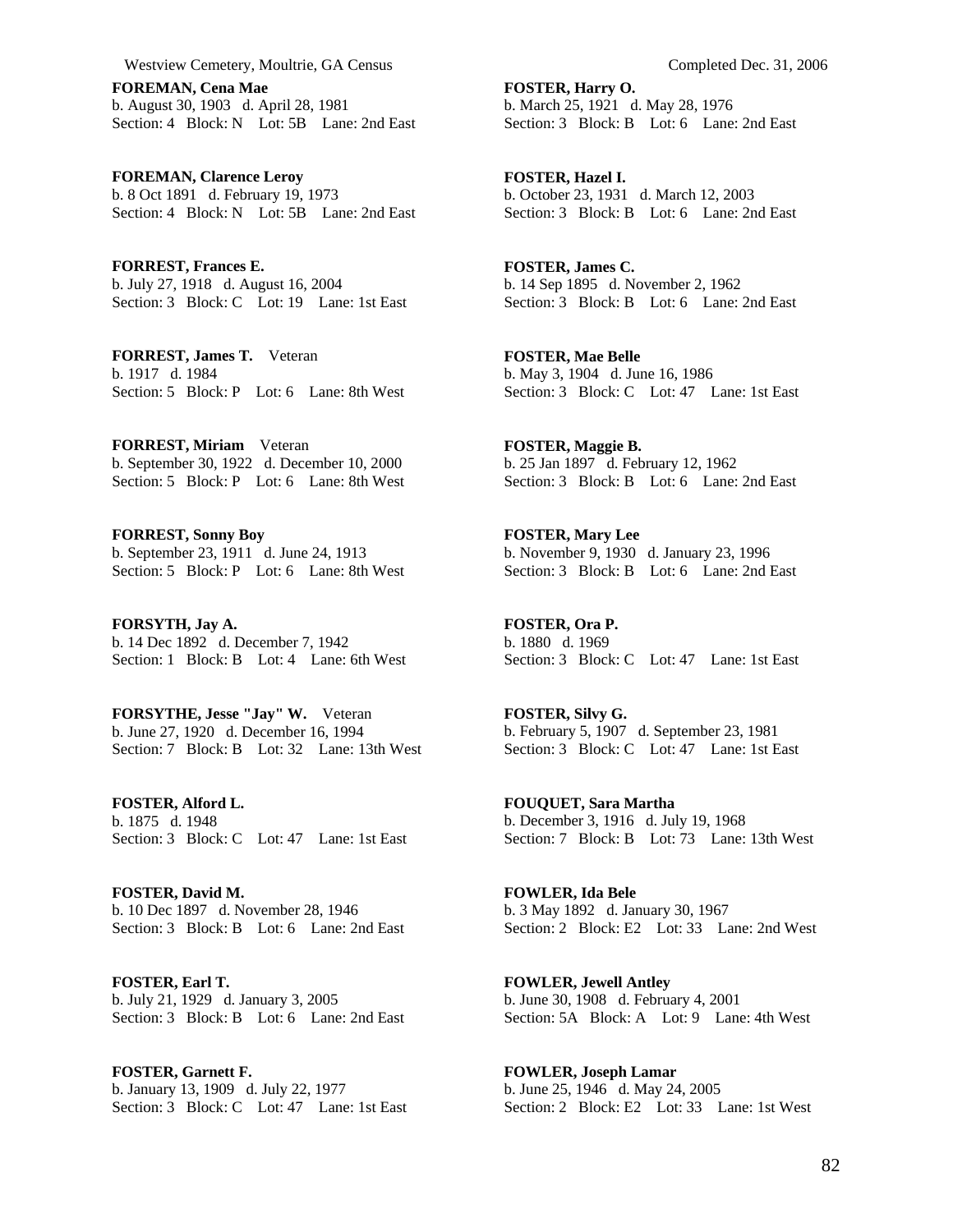**FOWLER, Joseph Roscoe**  b. January 23, 1922 d. September 1, 2004 Section: 2 Block: E2 Lot: 33 Lane: 2nd West

**FOWLER, Larkin**  b. 1943 d. 2006 Section: 1 Block: D Lot: 22 Lane: 4th West

**FOWLER, Mildred Louise**  b. March 19, 1924 d. Section: 2 Block: E2 Lot: 33 Lane: 2nd West

**FOWLER, W. T.**  b. 18 Oct 1871 d. October 15, 1944 Section: 2 Block: E2 Lot: 33 Lane: 1st West

**FRANCIS, David Joseph** Veteran b. March 13, 1908 d. September 6, 1978 Section: 7 Block: D Lot: 39 Lane: 11th West

**FRANCIS, Eva B.**  b. August 6, 1906 d. December 18, 1999 Section: 7 Block: D Lot: 39 Lane: 11th West

**FRANKLIN, Clifton E.**  b. 27 Aug 1891 d. March 16, 1967 Section: 3 Block: M Lot: 18A Lane: 3rd East

**FRANKLIN, Hilda E.**  b. September 27, 1917 d. February 1, 1973 Section: 3 Block: M Lot: 18A Lane: 3rd East

**FRANKLIN, Johnie C.**  b. 10 Aug 1899 d. July 3, 1902 Section: 5 Block: B Lot: 25 Lane: 4th West

**FRANKLIN, Mary Anglin**  b. 5 Mar 1898 d. February 3, 1980 Section: 3 Block: M Lot: 18A Lane: 3rd East

**FRANKLIN, Theodore V.**  b. 1886 d. 1986 Section: 4 Block: I Lot: 16 Lane: 6th East

**FRANKLIN, Willena McPhaul**  b. September 1, 1901 d. October 6, 1987 Section: 4 Block: I Lot: 16 Lane: 6th East

**FRAZIER, Nellie S.**  b. August 7, 1906 d. June 7, 1972 Section: 6 Block: L Lot: 39 Lane: 10th East

**FREEMAN, Claudie Irene Tucker**  b. September 24, 1917 d. March 29, 1992 Section: 7 Block: C Lot: 44 Lane: 12th West

**FREEMAN, Emmette**  b. December 29, 1947 d. December 29, 1947 Section: 5 Block: K Lot: 17 Lane: 7th West

**FREEMAN, Louise McHargue**  b. August 29, 1915 d. October 16, 2001 Section: 1 Block: B Lot: 2 Lane: 6th West

**FREEMAN, Merry Elizabeth**  b. April 13, 1919 d. July 10, 1982 Section: 3 Block: B Lot: 5 Lane: 2nd East

**FREEMAN, William Morgan** Mason b. September 5, 1919 d. August 31, 2003 Section: 1 Block: B Lot: 2 Lane: 6th West

**FREEMAN, William Robert**  b. May 4, 1913 d. May 28, 1969 Section: 7 Block: C Lot: 44 Lane: 12th West

**FRETWELL, Carlton**  b. February 12, 1922 d. October 2, 1994 Section: 4 Block: L Lot: 32 Lane: 4th East

**FRETWELL, Rebecca Burns**  b. October 27, 1920 d. Section: 4 Block: L Lot: 32 Lane: 4th East

**FULLER, 1 child & 2 adult slabs**  b. d. Section: 5 Block: L Lot: 20 Lane: 7th West

**FULLER, Antile J.** WOW b. 25 Sep 1884 d. February 10, 1915 Section: 5 Block: L Lot: 20 Lane: 7th West

**FULLER, Earl J.**  b. January 1, 1910 d. August 26, 1911 Section: 5 Block: L Lot: 20 Lane: 7th West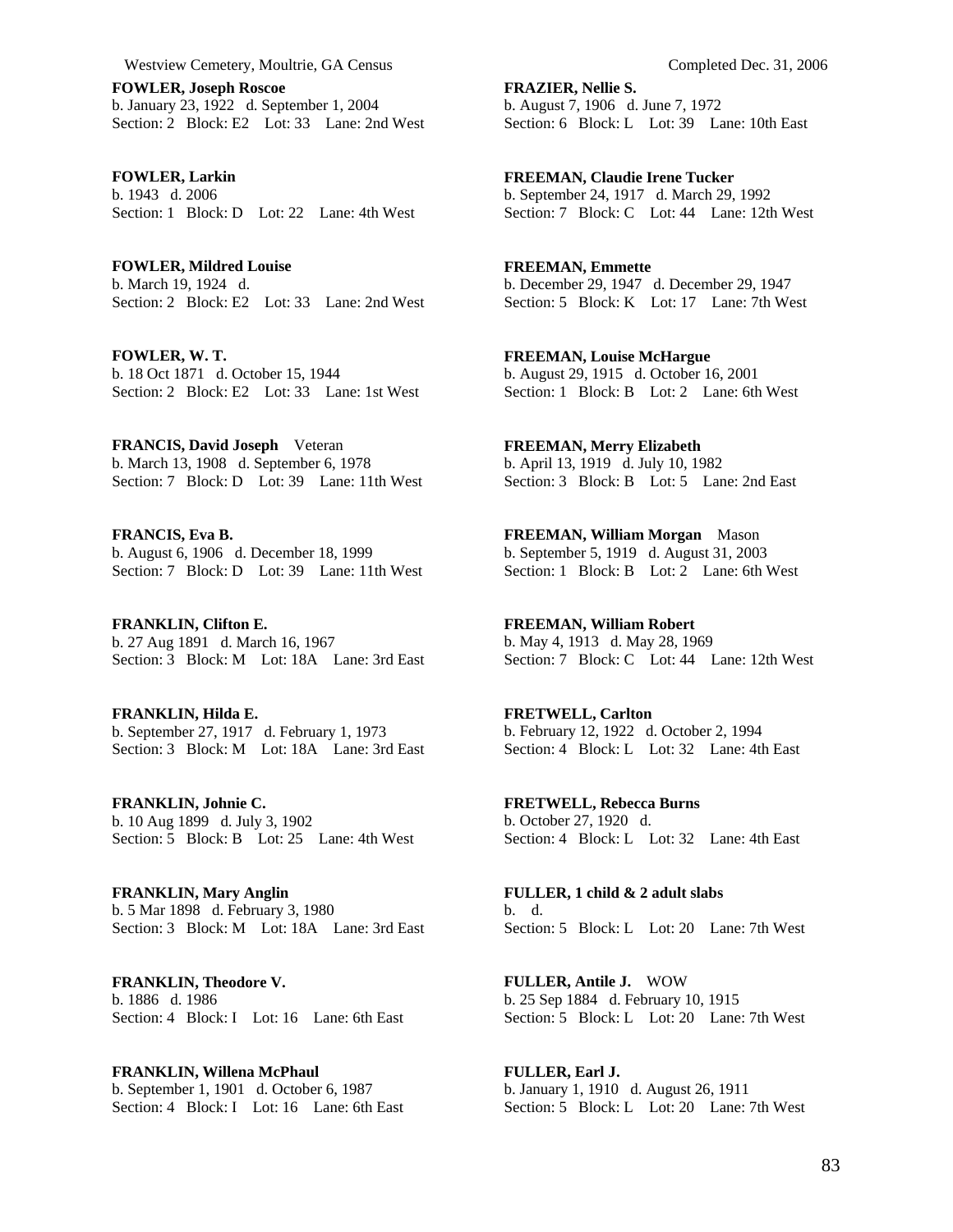**FULLER, J. Clyde Sr.**  b. 28 Dec 1885 d. August 28, 1966 Section: 6 Block: E Lot: 3 Lane: 12th East

**FULLER, J. Clyde Sr. Mrs.**  b. 25 Aug 1888 d. October 26, 1968 Section: 6 Block: E Lot: 3 Lane: 12th East

**FULLER, John Clyde Jr.**  b. October 11, 1908 d. November 22, 1979 Section: 6 Block: E Lot: 3 Lane: 12th East

**FUNDERBURK, Aldwin G. M.D.**  b. July 2, 1904 d. December 7, 1981 Section: 3 Block: C Lot: 35 Lane: 1st East

**FUNDERBURK, Aldwin J.**  b. July 14, 1945 d. October 26, 1990 Section: 3 Block: C Lot: 35 Lane: 1st East

**FUNDERBURK, George E.**  b. 13 Apr 1883 d. January 5, 1971 Section: 3 Block: B Lot: 35 Lane: 2nd East

**FUNDERBURK, Louise C.**  b. February 2, 1916 d. June 29, 1996 Section: 3 Block: C Lot: 35 Lane: 1st East

**FUNDERBURK, Rhoda S.**  b. 2 Jan 1892 d. September 14, 1951 Section: 3 Block: B Lot: 35 Lane: 2nd East

**FUNDERBURK, Vibert G. Phg.**  b. October 18, 1916 d. July 1, 1947 Section: 3 Block: B Lot: 35 Lane: 2nd East

**FURMAN, Louise**  b. September 17, 1902 d. February 2, 1948 Section: 5 Block: P Lot: 2 Lane: 8th West

**FUSSELL, B. C.**  b. 1881 d. 1955 Section: 6 Block: B Lot: 68 Lane: 9th East

**FUSSELL, Elma Mae**  b. 1896 d. 1969 Section: 6 Block: B Lot: 68 Lane: 9th East **GAFFEY, William M.**  b. 9 Nov 1879 d. November 22, 1950 Section: 2 Block: B Lot: 10 Lane: 2nd West

**GAILLIARD, Ruby H.**  b. 17 Jan 1897 d. March 10, 1954 Section: 6 Block: C Lot: 65 Lane: 10th East

**GAINES, Joe Marion** Veteran b. December 23, 1931 d. February 15, 1980 Section: 4 Block: N Lot: 6B Lane: 2nd East

**GAINES, Joe Maxwell** Veteran b. August 9, 1909 d. May 22, 1992 Section: 4 Block: N Lot: 6B Lane: 2nd East

**GAINES, Mildred D.**  b. May 16, 1917 d. July 4, 1984 Section: 4 Block: N Lot: 6B Lane: 2nd East

**GAINES, Priscilla Teasley**  b. 7 May 1891 d. June 21, 1928 Section: 4 Block: N Lot: 6B Lane: 2nd East

**GALLOWAY, Ben Thomas** Veteran b. 7 Aug 1890 d. August 12, 1978 Section: 6 Block: C Lot: 5 Lane: 10th East

**GALLOWAY, Earl James** Veteran b. March 23, 1918 d. March 25, 1990 Section: 4 Block: N Lot: 7A Lane: 2nd East

**GALLOWAY, Gail H.**  b. October 27, 1947 d. Section: 7 Block: D Lot: 3 Lane: 11th West

**GALLOWAY, James "Jim W."**  b. Jul 1867 d. Jul 1926 Section: 4 Block: N Lot: 7A Lane: 2nd East

**GALLOWAY, James Bowman**  b. April 15, 1906 d. December 18, 1943 Section: 1 Block: D Lot: 27 Lane: 4th West

**GALLOWAY, James W.**  b. November 14, 1944 d. July 12, 2000 Section: 7 Block: D Lot: 3 Lane: 11th West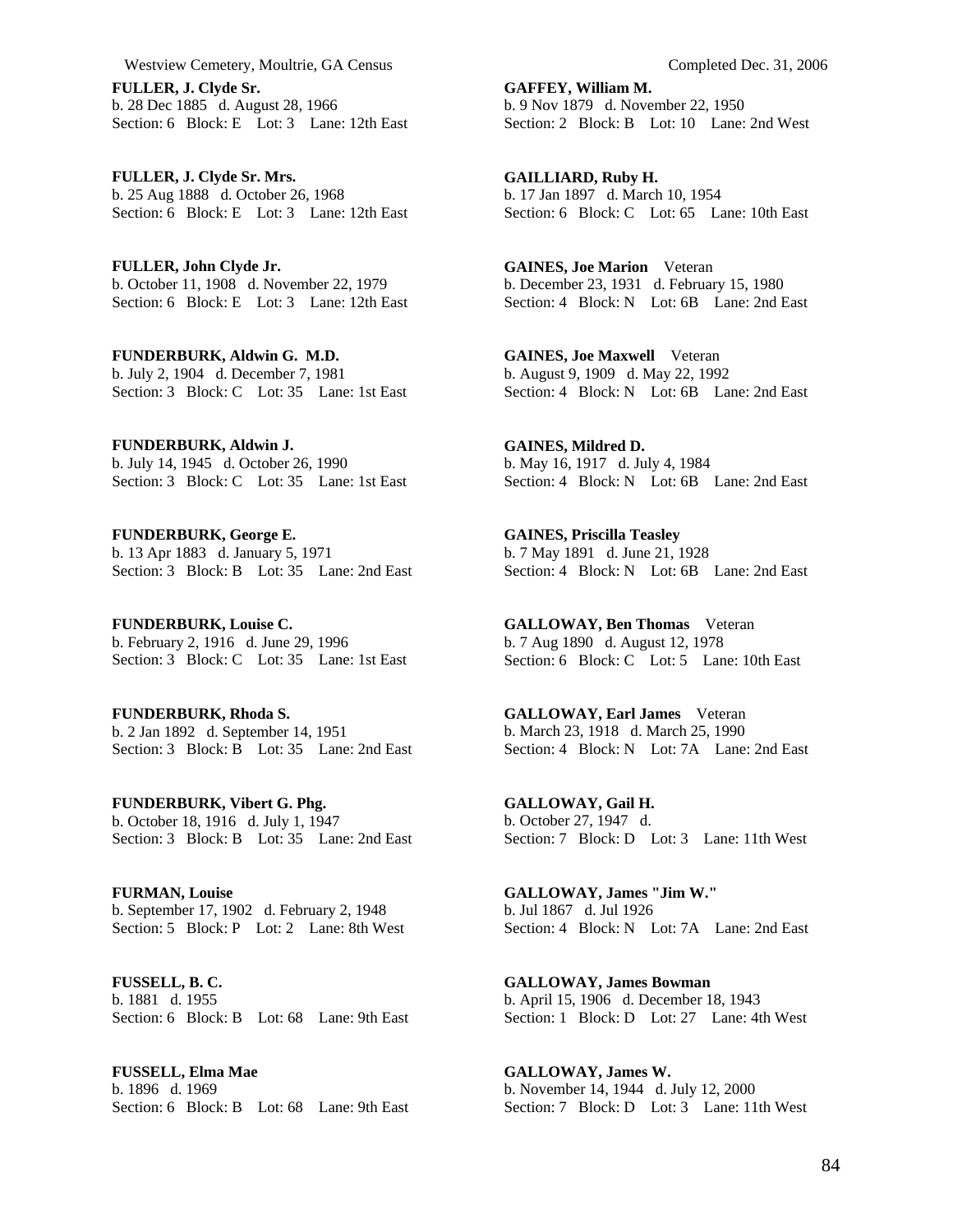**GALLOWAY, John Benjamin**  b. June 18, 1945 d. March 30, 1986 Section: 1 Block: D Lot: 2 Lane: 4th West

**GALLOWAY, John E.** Veteran b. 11 Mar 1896 d. December 19, 1975 Section: 6 Block: C Lot: 5 Lane: 10th East

**GALLOWAY, Laura D.**  b. 20 Jun 1898 d. July 21, 1966 Section: 4 Block: N Lot: 7A Lane: 2nd East

**GALLOWAY, Luther D.**  b. April 9, 1916 d. October 5, 1973 Section: 4 Block: N Lot: 7A Lane: 2nd East

**GALLOWAY, Martha "Mattie"**  b. 00 Sep 1872 d. 00 Oct 1926 Section: 4 Block: N Lot: 7A Lane: 2nd East

**GALLOWAY, Martha Elizabeth Knox**  b. 12 May 1898 d. September 4, 1974 Section: 6 Block: C Lot: 5 Lane: 10th East

**GALLOWAY, Pauline**  b. March 14, 1920 d. May 13, 1982 Section: 4 Block: N Lot: 7A Lane: 2nd East

**GALLOWAY, Sue Parrish**  b. September 5, 1912 d. September 25, 1988 Section: 1 Block: D Lot: 2 Lane: 4rh West

**GALLOWAY, Will S.**  b. 6 Sep 1892 d. May 11, 1953 Section: 4 Block: N Lot: 7A Lane: 2nd East

**GAMBLE, Dave L. Jr.**  b. October 23, 1923 d. July 10, 1973 Section: 7 Block: B Lot: 77 Lane: 13th West

**GAMBLE, Doris C.**  b. June 3, 1933 d. Section: 7 Block: B Lot: 77 Lane: 13th West

**GAMBLE, Ellie B.**  b. 9 May 1893 d. June 18, 1969 Section: 7 Block: B Lot: 77 Lane: 13th West **GAMMAGE, Alton Theus**  b. January 19, 1908 d. December 12, 1984 Section: 4 Block: N Lot: 8A Lane: 2nd East

**GAMMAGE, Bernard M.**  b. April 15, 1906 d. April 9, 1961 Section: 3 Block: C Lot: 7 Lane: 1st East

**GAMMAGE, Clarence M.**  b. 1 Nov 1876 d. October 5, 1937 Section: 4 Block: N Lot: 8A Lane: 2nd East

**GAMMAGE, Hiller M.**  b. December 18, 1904 d. October 19, 1956 Section: 6 Block: E Lot: 10 Lane: 12th East

**GAMMAGE, Jacob Monroe**  b. December 4, 1944 d. January 10, 1988 Section: 3 Block: C Lot: 7 Lane: 1st East

**GAMMAGE, Jewel Wilkes**  b. September 1, 1906 d. October 22, 1998 Section: 4 Block: N Lot: 8A Lane: 2nd East

**GAMMAGE, Joyce Parrish**  b. March 23, 1929 d. November 8, 1988 Section: 6 Block: E Lot: 10 Lane: 12th East

**GAMMAGE, Leila Hiller**  b. 16 Apr 1878 d. July 7, 1929 Section: 4 Block: N Lot: 8A Lane: 2nd East

**GAMMAGE, Myrtle Croft**  b. January 5, 1912 d. December 12, 1974 Section: 3 Block: C Lot: 7 Lane: 1st East

**GAMMAGE, Nell Arnold** DAR b. November 6, 1906 d. January 8, 1991 Section: 6 Block: E Lot: 10 Lane: 12th East

**GARDNER, Ann**  b. d. June 11, 1954 Section: 6 Block: C Lot: 33 Lane: 10th East

**GARDNER, Jeanette Winders**  b. February 2, 1942 d. November 18, 1986 Section: 2 Block: F2 Lot: 35 Lane: 1st West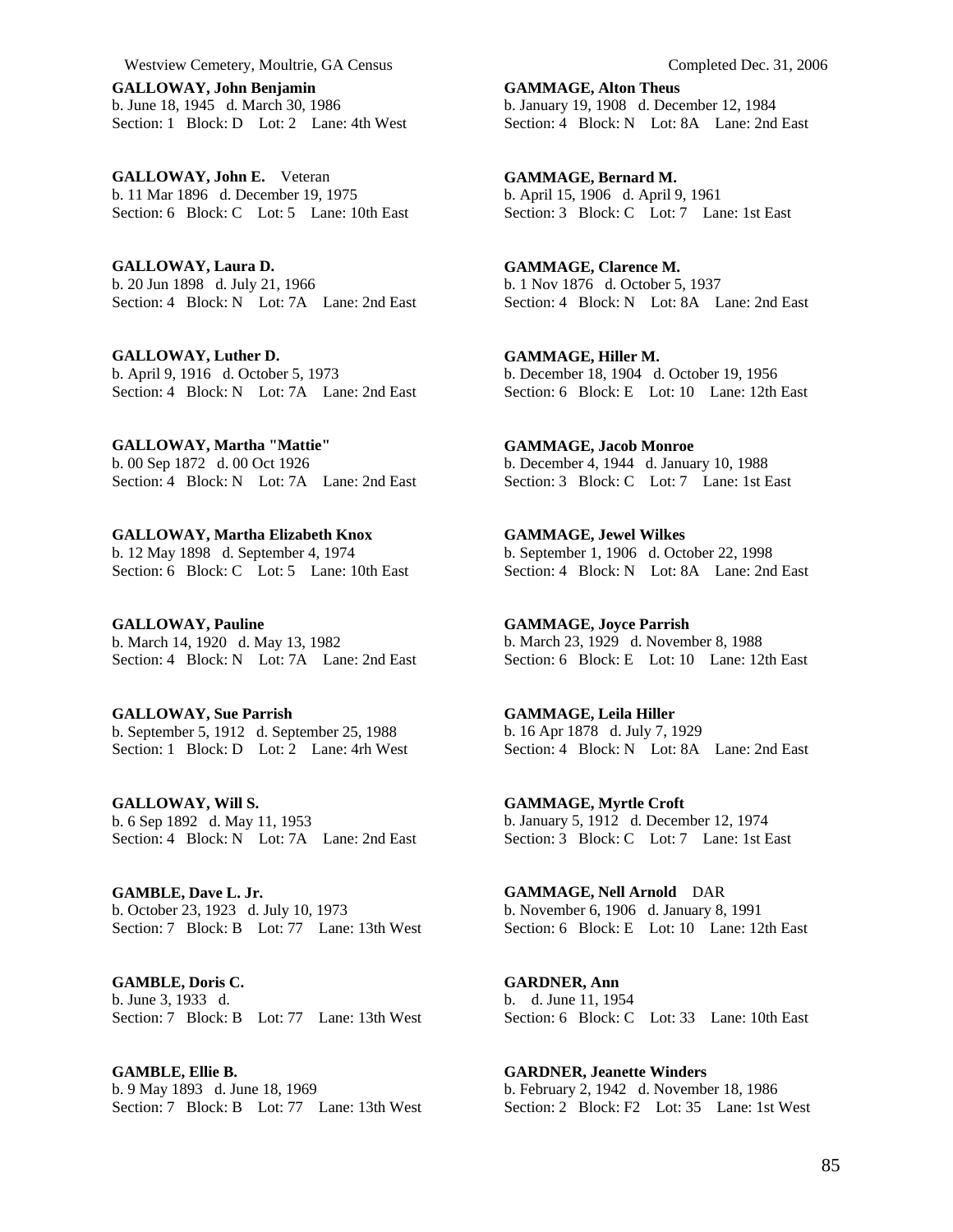**GARDNER, Julia Florence**  b. September 12, 1923 d. February 5, 2005 Section: 6 Block: C Lot: 33 Lane: 10th East

**GARDNER, Samuel Johnson Jr.**  b. September 18, 1920 d. Section: 6 Block: C Lot: 33 Lane: 10th East

**GARLICK, Bertha B.**  b. 1882 d. 1970 Section: 7 Block: B Lot: 58 Lane: 25th West

**GARLICK, Earl Edison** Veteran b. August 1, 1917 d. June 6, 2002 Section: 7 Block: B Lot: 58 Lane: 13th West

**GARLICK, Hazel E.**  b. 1928 d. 1967 Section: 7 Block: B Lot: 58 Lane: 13th West

**GARNER, Clarence M.**  b. June 24, 1910 d. October 22, 1966 Section: 6 Block: A Lot: 36 Lane: Circle Dr. **North** 

**GARNER, Euna Brown**  b. November 15, 1918 d. May 5, 2000 Section: 6 Block: C Lot: 50 Lane: 10th East

**GARRAD, M. A.**  b. d. December 30, 1959 Section: 5A Block: B Lot: 1 Lane: 5th West

**GARRAD, Ruth Keen**  b. d. September 3, 1998 Section: 5A Block: B Lot: 1 Lane: 5th West

**GARREN, Emmett F.** Veteran b. August 26, 1926 d. March 10, 1999 Section: 7 Block: C Lot: 73 Lane: 12th West

**GARREN, Stephen**  b. September 24, 1954 d. July 2, 1965 Section: 7 Block: C Lot: 73 Lane: 12th West

**GAY, Beatrice J.**  b. November 15, 1922 d. September 6, 1993 Section: 6 Block: E Lot: 45 Lane: 12th East **GAY, Berma Lois Horne**  b. February 17, 1907 d. October 10, 1995 Section: 3 Block: B Lot: 17 Lane: 2nd East

**GAY, Beulah G.**  b. 23 Jan 1870 d. January 21, 1940 Section: 3 Block: B Lot: 17 Lane: 2nd East

**GAY, Carrie P.**  b. 16 Aug 1894 d. November 2, 1971 Section: 6 Block: E Lot: 64 Lane: 12th East

**GAY, Charles E.**  b. March 8, 1941 d. August 13, 2003 Section: 6 Block: E Lot: 45 Lane: 12th East

**GAY, Edward H.**  b. December 7, 1906 d. January 13, 1948 Section: 3 Block: B Lot: 17 Lane: 2nd East

**GAY, Elbert L.**  b. January 2, 1917 d. August 17, 1961 Section: 6 Block: E Lot: 45 Lane: 12th East

**GAY, Elbert W.**  b. 13 Jan 1896 d. February 5, 1951 Section: 2 Block: A Lot: 6 Lane: 3rd West

**GAY, Ella Alderman**  b. July 2, 1907 d. November 6, 1988 Section: 3 Block: B Lot: 17 Lane: 2nd East

**GAY, George Preston**  b. February 16, 1904 d. June 1, 1981 Section: 7 Block: D Lot: 53 Lane: 11th West

**GAY, infant daughter**  b. February 23, 1928 d. February 23, 1928 Section: 4 Block: G Lot: 4A Lane: 8th East

**GAY, Ivey**  b. August 30, 1911 d. February 1, 1974 Section: 6 Block: E Lot: 64 Lane: 12th East

**GAY, Jimmy Wyatt**  b. November 20, 1941 d. August 22, 1996 Section: 7 Block: D Lot: 53 Lane: 11th West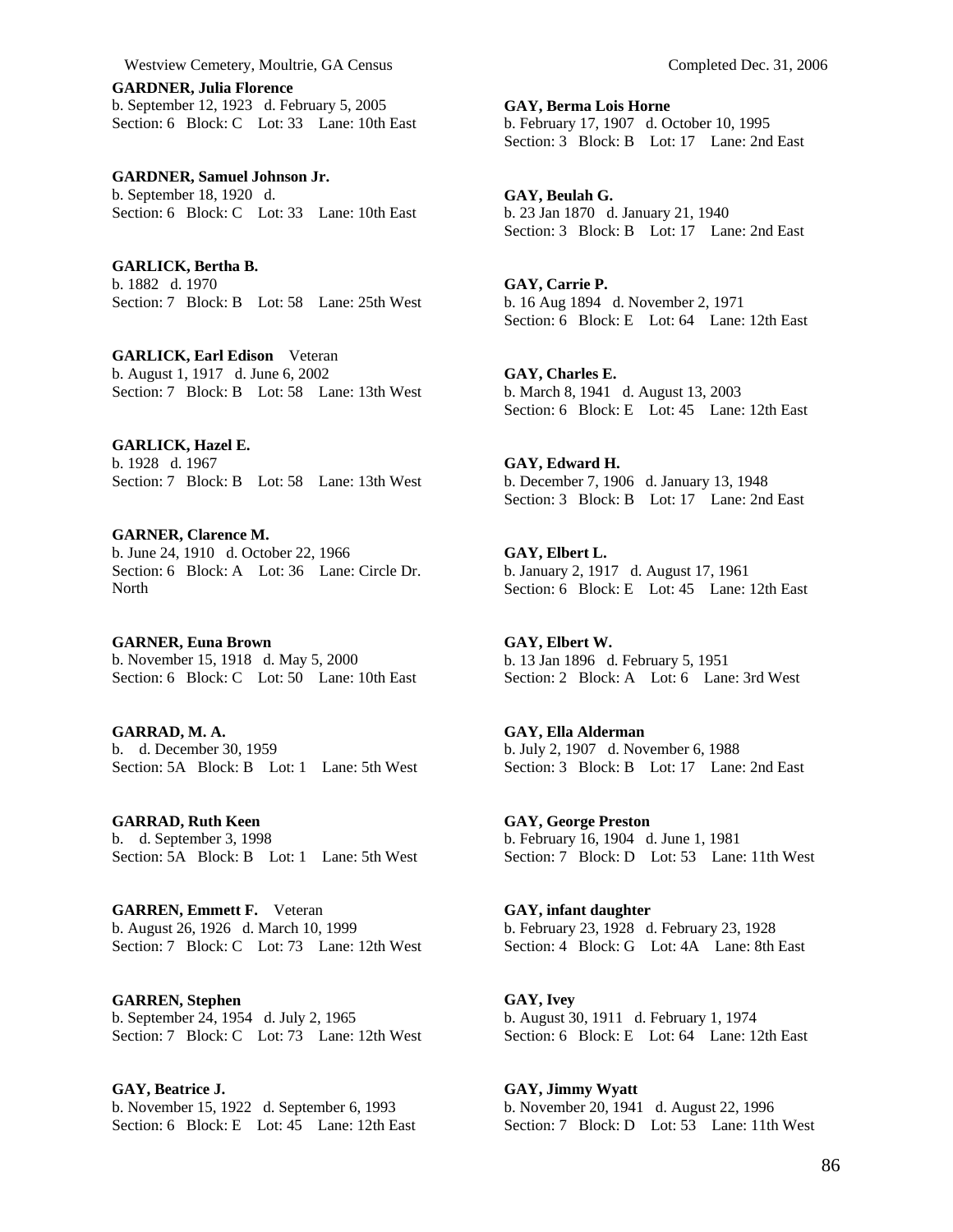**GAY, John T.**  b. September 24, 1915 d. February 7, 1981 Section: 6 Block: E Lot: 45 Lane: 12th East

**GAY, Juatina Ruby**  b. March 19, 1924 d. January 22, 1995 Section: 2 Block: A Lot: 6 Lane: 3rd West

**GAY, Lillian Massey**  b. June 26, 1905 d. September 5, 1999 Section: 7 Block: D Lot: 53 Lane: 11th West

**GAY, Lora W.**  b. July 16, 1932 d. December 15, 1980 Section: 7 Block: B Lot: 67 Lane: 13th West

**GAY, Luther Alvin**  b. February 5, 1906 d. August 30, 1958 Section: 6 Block: E Lot: 64 Lane: 12th East

**GAY, Meacy**  b. 25 May 1882 d. July 4, 1965 Section: 6 Block: E Lot: 64 Lane: 12th East

**GAY, Michael C.**  b. October 25, 1958 d. August 27, 1979 Section: 6 Block: E Lot: 45 Lane: 12th East

**GAY, Raymond Edward**  b. November 18, 1942 d. August 2, 1984 Section: 3 Block: B Lot: 17 Lane: 2nd East

**GAY, Ruby S.**  b. January 15, 1903 d. January 18, 1934 Section: 2 Block: A Lot: 6 Lane: 3rd West

**GAY, unknown adult**  b. d. Section: 4 Block: G Lot: 4A Lane: 8th East

**GAY, Vassie L.**  b. 3 Nov 1897 d. July 9, 1980 Section: 4 Block: N Lot: 7B Lane: 2nd East

**GAY, Willie Jordan**  b. August 13, 1903 d. July 28, 1980 Section: 3 Block: B Lot: 17 Lane: 2nd East

**GEIGER, Viola P.**  b. 7 Feb 1885 d. April 10, 1975 Section: 5 Block: L Lot: 11 Lane: 7th West

**GEORGE, Howard D.** Veteran b. February 18, 1926 d. September 21, 1985 Section: 2 Block: B Lot: 18 Lane: 2nd West

**GEORGE, Sallie Williams**  b. 1886 d. 1933 Section: 4 Block: L Lot: 20 Lane: 4th East

**GIBBS, Mary Kate**  b. 1903 d. 1951 Section: 6 Block: D Lot: 89 Lane: 11th East

**GIBBS, W. S.**  b. 1902 d. 1975 Section: 6 Block: D Lot: 89 Lane: 11th East

**GIBSON, Amanda McDonald**  b. 14 Jan 1860 d. August 27, 1916 Section: 4 Block: L Lot: 23 Lane: 4th East

**GIBSON, James O. (Joe)**  b. 1 Nov 1893 d. October 25, 1968 Section: 1 Block: D Lot: 27 Lane: 4th West

**GIBSON, Lula Aycock**  b. 27 Sep 1896 d. December 21, 1926 Section: 4 Block: K Lot: 45 Lane: 5th East

**GIBSON, Mary Kennington**  b. December 23, 1909 d. April 8, 1978 Section: 1 Block: D Lot: 27 Lane: 4th West

**GIBSON, Nellie M.**  b. July 24, 1903 d. August 1, 1973 Section: 3 Block: A Lot: 16 Lane: 3rd East

**GIBSON, William Houston**  b. July 3, 1901 d. April 7, 1955 Section: 3 Block: A Lot: 16 Lane: 3rd East

**GIBSON, William Hubbard** WOW b. 5 Dec 1855 d. November 2, 1913 Section: 4 Block: L Lot: 23 Lane: 4th East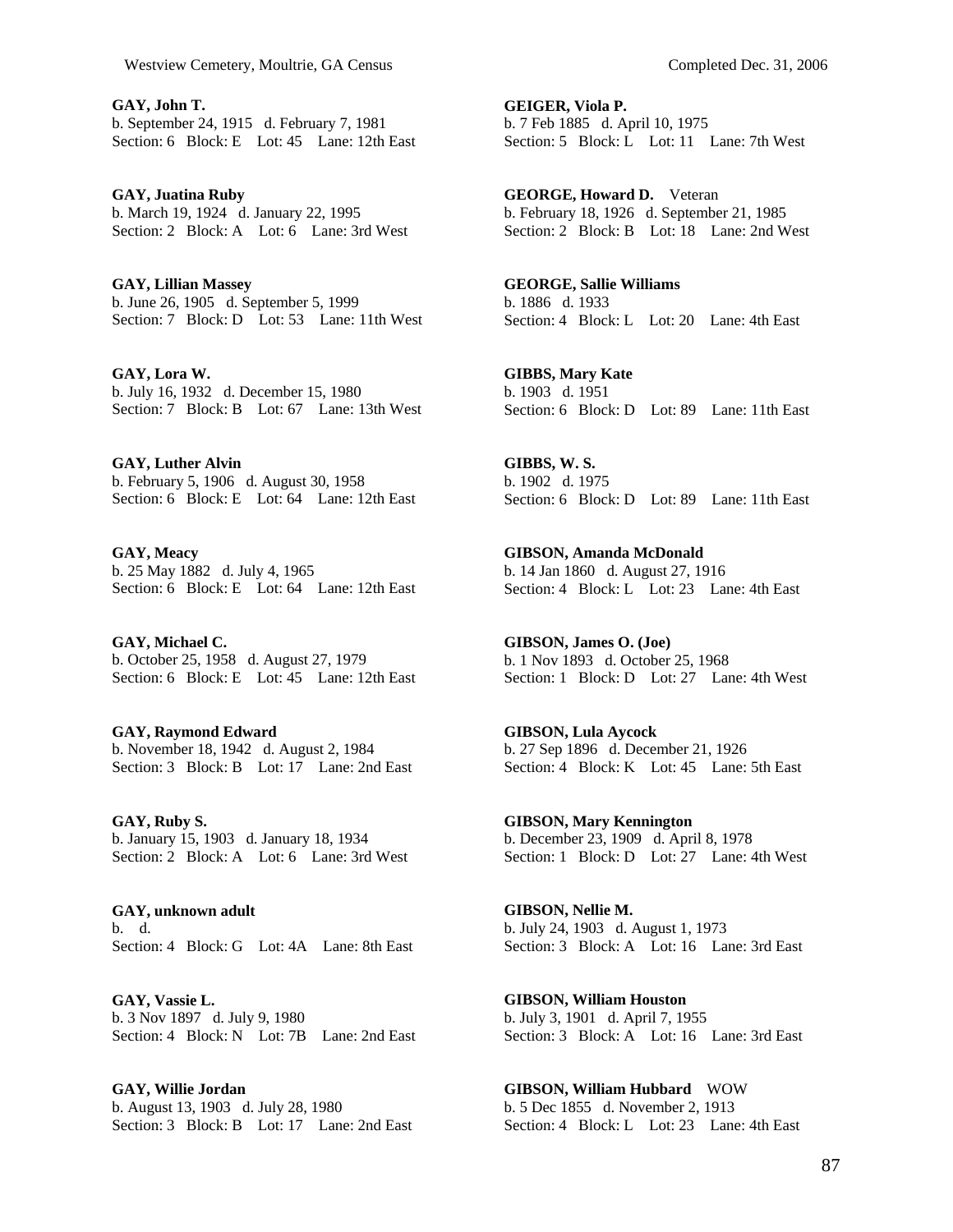**GIDDENS, baby boy**  b. June 10, 1978 d. June 10, 1978 Section: 3 Block: B Lot: 6 Lane: 2nd East

**GIDDENS, Elijah Jack** Veteran b. February 20, 1936 d. April 9, 1987 Section: 7 Block: C Lot: 6 Lane: 12th West

**GIDDENS, Eula Mae**  b. 1903 d. 1929 Section: 5 Block: C Lot: 1 Lane: 5th West

**GIDDENS, Floyd G.**  b. 1892 d. 1970 Section: 5 Block: C Lot: 1 Lane: 5th West

**GIDDENS, Rossielene Eunice**  b. September 12, 1910 d. December 25, 1997 Section: 6 Block: G Lot: 52 Lane: 13th East

**GIDDENS, Theodore Roosevelt**  b. November 8, 1906 d. March 28, 1961 Section: 6 Block: G Lot: 52 Lane: 13th East

**GILCHRIST, Otho Warner**  b. 13 Feb 1878 d. March 20, 1902 Section: 5 Block: B Lot: 18 Lane: 4th West

**GILCHRIST, Wade H.**  b. 29 Dec 1873 d. June 28, 1913 Section: 5 Block: B Lot: 18 Lane: 4th West

**GILES, Cecil D.**  b. October 30, 1959 d. October 31, 1959 Section: 6 Block: G Lot: 26 Lane: 13th East

**GILES, James Cecil** Veteran b. December 20, 1927 d. October 4, 2000 Section: 6 Block: G Lot: 26 Lane: 13th East

**GILES, James R.**  b. December 28, 1952 d. June 10, 1995 Section: 6 Block: G Lot: 26 Lane: 13th East

**GILES, Mary E. Gray**  b. January 11, 1933 d. Section: 6 Block: G Lot: 26 Lane: 13th East

**GILES, Mary Jane**  b. May 31, 1950 d. June 14, 1950 Section: 2 Block: F1 Lot: 38 Lane: 1st West

**GILL, Charles Allen**  b. 1 Nov 1877 d. January 9, 1965 Section: 2 Block: A Lot: 3 Lane: 3rd West

**GILL, Louise Rhodes**  b. 15 Mar 1873 d. January 26, 1959 Section: 2 Block: A Lot: 3 Lane: 3rd West

**GILLIAM, Amy Pace**  b. 31 Apr 1916 d. February 27, 1994 Section: 5A Block: C Lot: 4 Lane: 4th West

**GILLIAM, Joe**  b. March 25, 1905 d. January 5, 1948 Section: 5A Block: C Lot: 4 Lane: 4th West

**GILLIAM, John Claude**  b. August 17, 1915 d. June 21, 1998 Section: 5A Block: C Lot: 4 Lane: 4th West

**GILMORE, Bessie Lawrence**  b. 1878 d. 1964 Section: 4 Block: N Lot: 11 Lane: 2nd East

**GILMORE, H. M.**  b. 1872 d. 1935 Section: 4 Block: N Lot: 11 Lane: 2nd East

**GILMORE, Lucille Carver**  b. 1910 d. 1930 Section: 4 Block: N Lot: 11 Lane: 2nd East

**GILPIN, Denzil Furman**  b. March 5, 1917 d. April 22, 2000 Section: 6 Block: D Lot: 93 Lane: 11th East

**GILPIN, Edna Griner**  b. December 10, 1916 d. Section: 6 Block: D Lot: 93 Lane: 11th East

**GISSENDANNER, Emory W.** Veteran b. March 31, 1918 d. November 18, 2002 Section: 3 Block: M Lot: 17 Lane: 3rd East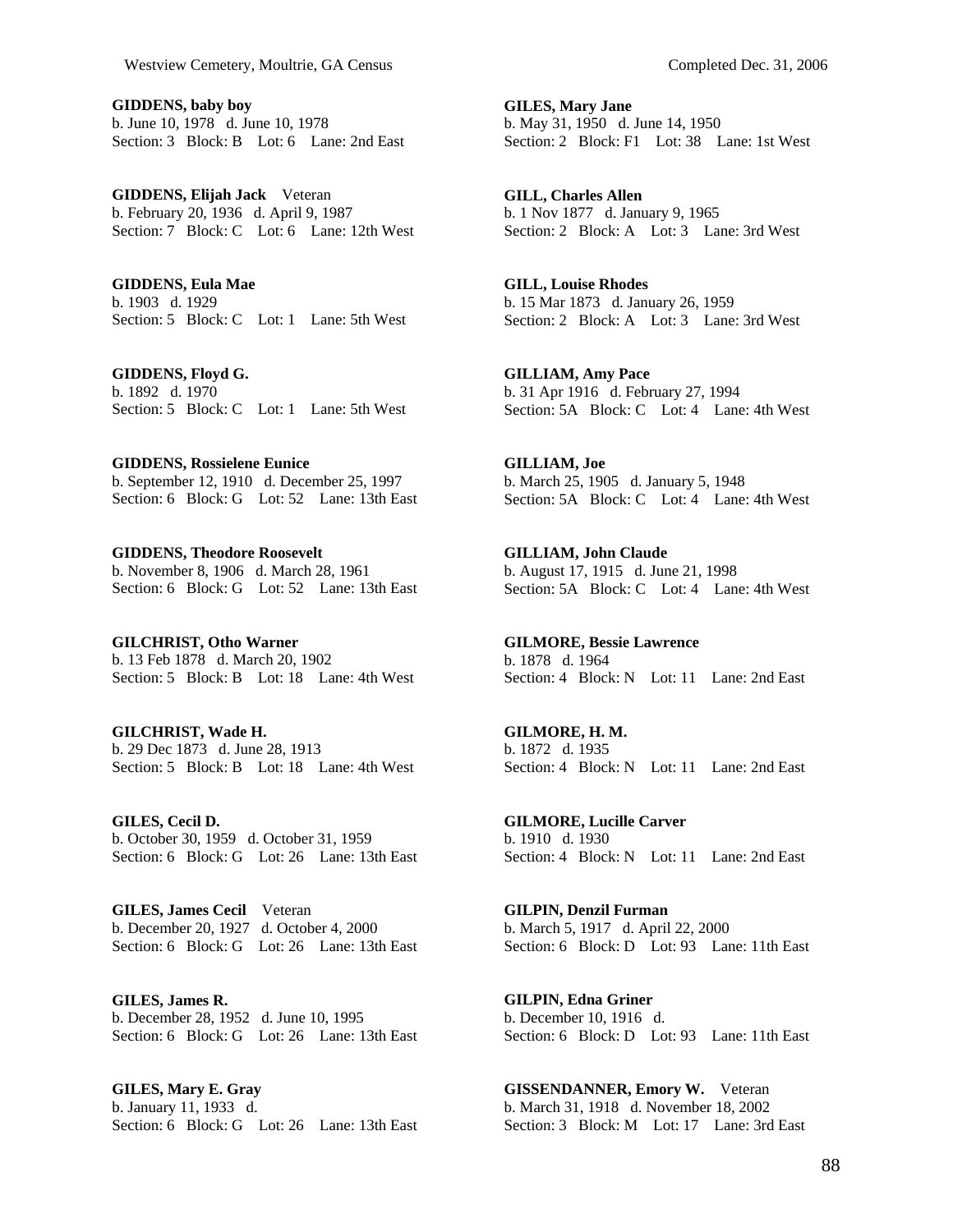**GISSENDANNER, Thelma Hughes**  b. November 24, 1921 d. March 15, 1972 Section: 3 Block: M Lot: 17 Lane: 3rd East

**GLASGOW, Elma**  b. September 2, 1908 d. December 10, 1962 Section: 7 Block: C Lot: 7 Lane: 12th West

**GLASGOW, James C.**  b. 1959 d. 2003 Section: 7 Block: C Lot: 7 Lane: 12th West

**GLASGOW, James Elmore** Veteran b. November 19, 1932 d. September 7, 1992 Section: 7 Block: C Lot: 7 Lane: 12th West

**GLASGOW, Vivian P.**  b. November 30, 1900 d. September 18, 1961 Section: 7 Block: C Lot: 7 Lane: 12th West

**GLENN, Jimmie F.**  b. 26 Apr 1882 d. October 15, 1914 Section: 4 Block: L Lot: 24 Lane: 4th East

**GLISSEN, Janie F. Cooper Dr.**  b. April 13, 1918 d. November 15, 1965 Section: 6 Block: A Lot: 15A Lane: Circle Dr. North

**GLISSON, Edna Murphy**  b. June 14, 1903 d. November 7, 1986 Section: 5 Block: C Lot: 15 Lane: 5th West

**GLISSON, James Robert**  b. April 12, 1916 d. February 3, 1969 Section: 6 Block: A Lot: 15A Lane: Circle Dr. North

**GOBLE, Charlie M.**  b. November 8, 1914 d. January 3, 1957 Section: 6 Block: E Lot: 38 Lane: 12th East

**GOBLE, Eunice S.**  b. January 5, 1918 d. Section: 6 Block: E Lot: 38 Lane: 12th East

**GODARD, Frances Baker** DAR b. August 16, 1908 d. July 15, 1999 Section: 6 Block: D Lot: 63 Lane: 11th East **GODARD, Joncie Bryan**  b. March 20, 1901 d. April 12, 1989 Section: 6 Block: D Lot: 63 Lane: 11th East

**GODFREY, Thomas W.**  b. 14 Dec 1894 d. September 27, 1954 Section: 2 Block: D Lot: 24 Lane: 3rd West

**GODWIN, Mattie**  b. 1882 d. 1960 Section: 5 Block: L Lot: 18 Lane: 7th West

**GOFF, Daisy**  b. 1912 d. 1963 Section: 2 Block: C Lot: 4 Lane: 1st West

**GOFF, George T.**  b. 14 Apr 1892 d. October 15, 1942 Section: 2 Block: E1 Lot: 28 Lane: 2nd West

**GOFF, Joseph**  b. 1917 d. 2000 Section: 8 Block: V Lot: 2 Lane: WN RR

**GOFF, Lemmie W.**  b. November 20, 1903 d. July 1, 1966 Section: 6 Block: A Lot: 9 Lane: Circle Dr. North

**GOFF, Lillis Mae**  b. October 23, 1915 d. May 12, 1996 Section: 2 Block: E1 Lot: 28 Lane: 2nd West

**GOFF, Louie C.**  b. May 10, 1900 d. May 5, 1935 Section: 4 Block: K Lot: 21A Lane: 5th East

**GOFF, Mollie D.**  b. 1880 d. 1941 Section: 2 Block: C Lot: 4 Lane: 1st West

**GOFF, Ruby W.**  b. 7 May 1892 d. October 1, 1980 Section: 2 Block: E1 Lot: 28 Lane: 2nd West

**GOFF, Sallie Bass**  b. 17 Aug 1865 d. July 13, 1945 Section: 4 Block: K Lot: 21A Lane: 5th East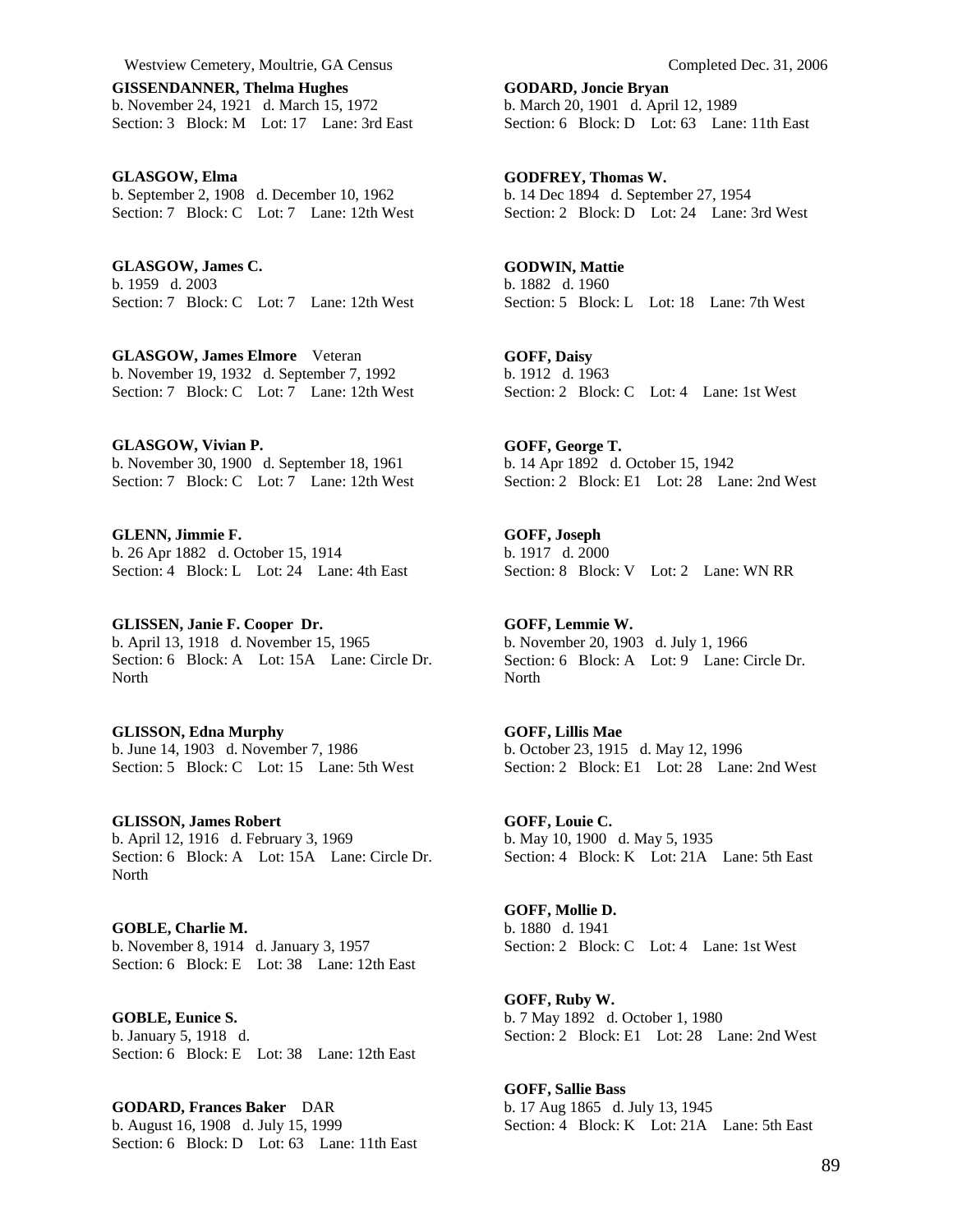**GOFF, William D.**  b. 1869 d. 1954 Section: 2 Block: C Lot: 4 Lane: 1st West

**GOINGS, Alton D.**  b. 26 Mar 1892 d. August 8, 1946 Section: 3 Block: C Lot: 14 Lane: 1st East

**GOINGS, Chester O.**  b. 10 Mar 1890 d. January 15, 1965 Section: 3 Block: C Lot: 11 Lane: 1st East

**GOINGS, Clyde A.**  b. 00 000 1922 d. 00 000 1985 Section: 3 Block: C Lot: 14 Lane: 1st East

**GOINGS, Dovie A.**  b. 14 Mar 1896 d. April 28, 1982 Section: 4 Block: N Lot: 10A Lane: 2nd East

**GOINGS, Evelyn Skipper**  b. February 8, 1902 d. November 6, 1989 Section: 3 Block: 6 Lot: 11 Lane: 1st East

**GOINGS, Jessie T.**  b. 5 Mar 1860 d. March 9, 1934 Section: 4 Block: N Lot: 10A Lane: 2nd East

**GOINGS, Maude C.**  b. 4 Oct 1897 d. May 15, 1954 Section: 3 Block: C Lot: 14 Lane: 1st East

**GOINGS, Merrell E.** Veteran b. 18 Jul 1889 d. August 29, 1960 Section: 4 Block: N Lot: 10A Lane: 2nd East

**GOINGS, Nettie S.**  b. 9 Jul 1849 d. October 3, 1933 Section: 4 Block: N Lot: 10A Lane: 2nd East

**GOINGS, Nettie S.**  b. 30 Jun 1865 d. September 5, 1956 Section: 4 Block: N Lot: 10B Lane: 2nd East

**GOINGS, Rubye M.**  b. 1912 d. 1997 Section: 3 Block: C Lot: 14 Lane: 1st East

**GOINGS, William D.**  b. 14 Aug 1862 d. February 23, 1934 Section: 4 Block: N Lot: 10B Lane: 2nd East

**GOLDEN, Aubrey**  b. 9 Jan 1877 d. 25 Aug 1899 Section: 5 Block: C Lot: 5 Lane: 5th West

**GOLDEN, Aubrey Charles**  b. September 9, 1934 d. June 10, 1954 Section: 6 Block: C Lot: 91 Lane: 10th East

**GOLDEN, Elizabeth**  b. 15 Jun 1840 d. November 29, 1918 Section: 5 Block: C Lot: 5 Lane: 5th West

**GOLDEN, Ernest W.**  b. June 30, 1907 d. 20th Nov 1976 Section: 6 Block: C Lot: 91 Lane: 10th East

**GOLDEN, George E.**  b. October 7, 1933 d. January 26, 1998 Section: 2 Block: F2 Lot: 15 Lane: 1st West

**GOLDEN, infant**  b. May 11, 1906 d. December 20, 1906 Section: 5 Block: F Lot: 16 Lane: 6th West

**GOLDEN, M.**  b. 1874 d. Section: 2 Block: F2 Lot: 15 Lane: 1st West

**GOLDEN, R. M.**  b. 14 Oct 1844 d. December 25, 1918 Section: 5 Block: C Lot: 5 Lane: 5th West

**GOLDEN, Velma T.**  b. July 20, 1904 d. March 15, 1993 Section: 6 Block: C Lot: 91 Lane: 10th East

**GOLDEN, Willie Mae**  b. 1902 d. 1989 Section: 2 Block: F2 Lot: 15 Lane: 1st West

**GOODMAN, Frank "Son"**  b. April 2, 1909 d. December 25, 1984 Section: 5 Block: L Lot: 5 Lane: 7th West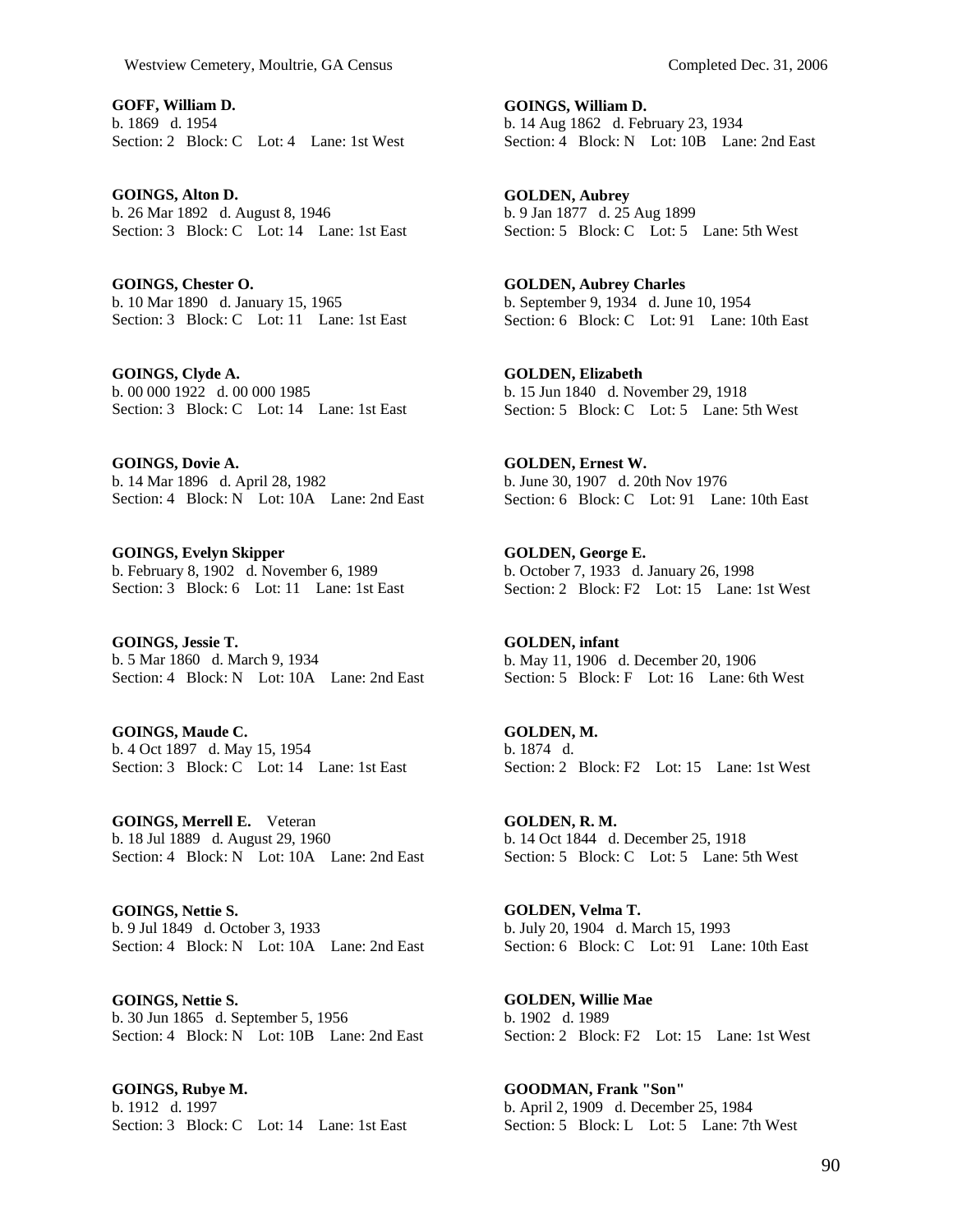**GOODMAN, Gertrude H.**  b. December 30, 1901 d. Section: 4 Block: G Lot: 21 Lane: 8th East

**GOODMAN, James A.** Veteran b. June 25, 1925 d. November 2, 1976 Section: 4 Block: G Lot: 21 Lane: 8th East

**GOODMAN, Jim H.**  b. 27 Aug 1898 d. July 20, 1981 Section: 4 Block: G Lot: 21 Lane: 8th East

**GOODMAN, John Edward** Veteran b. April 23, 1923 d. March 23, 1967 Section: 7 Block: B Lot: 52 Lane: 13th West

**GOODMAN, Joseph D.** Veteran b. May 13, 1930 d. January 21, 1978 Section: 2 Block: F2 Lot: 15 Lane: 1st West

**GOODMAN, Mary L.**  b. 29 Jan 1858 d. October 28, 1924 Section: 5 Block: O Lot: 7 Lane: 8th West

**GOODMAN, Retha Anne**  b. September 6, 1961 d. September 9, 1961 Section: 4 Block: G Lot: 21 Lane: 8th East

**GOODMAN, Ruby**  b. June 17, 1925 d. Section: 5 Block: L Lot: 5 Lane: 7th West

**GOODMAN, unknown infants (2)**  b. d. Section: 4 Block: G Lot: 21 Lane: 8th East

**GOODMAN, Virginia**  b. May 5, 1923 d. May 25, 1989 Section: 4 Block: G Lot: 21 Lane: 8th East

**GOODMAN, William** CSA b. d. Section: 5 Block: J Lot: 5 Lane: 7th West

**GOODWIN, Betty P.**  b. d. December 22, 1936 Section: 2 Block: F2 Lot: 30 Lane: 1st West **GOODWIN, Otto C.**  b. 19 May 1895 d. January 26, 1955 Section: 2 Block: F2 Lot: 30 Lane: 1st West

**GOOLSBY, Achsah Mitilda**  b. 17 May 1894 d. July 8, 1958 Section: 6 Block: F Lot: 8 Lane: Circle Dr. South

**GOOLSBY, Clement G.** Veteran b. September 6, 1900 d. August 11, 1953 Section: 2 Block: C Lot: 26 Lane: 1st West

**GOOLSBY, Orene Williams**  b. January 22, 1912 d. November 17, 1987 Section: 2 Block: C Lot: 26 Lane: 1st West

**GORDON, Ruth Burdett**  b. August 18, 1913 d. June 4, 1959 Section: 2 Block: F1 Lot: 5B Lane: 1st West

**GORE, Donnie Edward**  b. October 21, 1912 d. July 26, 1994 Section: 6 Block: E Lot: 38A Lane: 12th East

**GORE, Erma Thomas**  b. October 11, 1910 d. February 22, 1995 Section: 6 Block: E Lot: 38A Lane: 12th East

**GORE, Rosalie M.**  b. 26 Sep 1886 d. December 3, 1948 Section: 4 Block: G Lot: 3 Lane: 8th East

**GORNTO, Martha Jane**  b. 21 Oct 1851 d. November 10, 1934 Section: 2 Block: A Lot: 15 Lane: 3rd West

**GRALL, Betty Jo Berube**  b. December 14, 1940 d. November 28, 1985 Section: 7 Block: B Lot: 45 Lane: 13th West

**GRAVES, Blanche H.**  b. 3 Feb 1897 d. January 4, 1978 Section: 6 Block: G Lot: 60A Lane: 13th East

**GRAVES, Dudley G.** Veteran b. 16 Dec 1893 d. July 13, 1963 Section: 6 Block: G Lot: 60A Lane: 13th East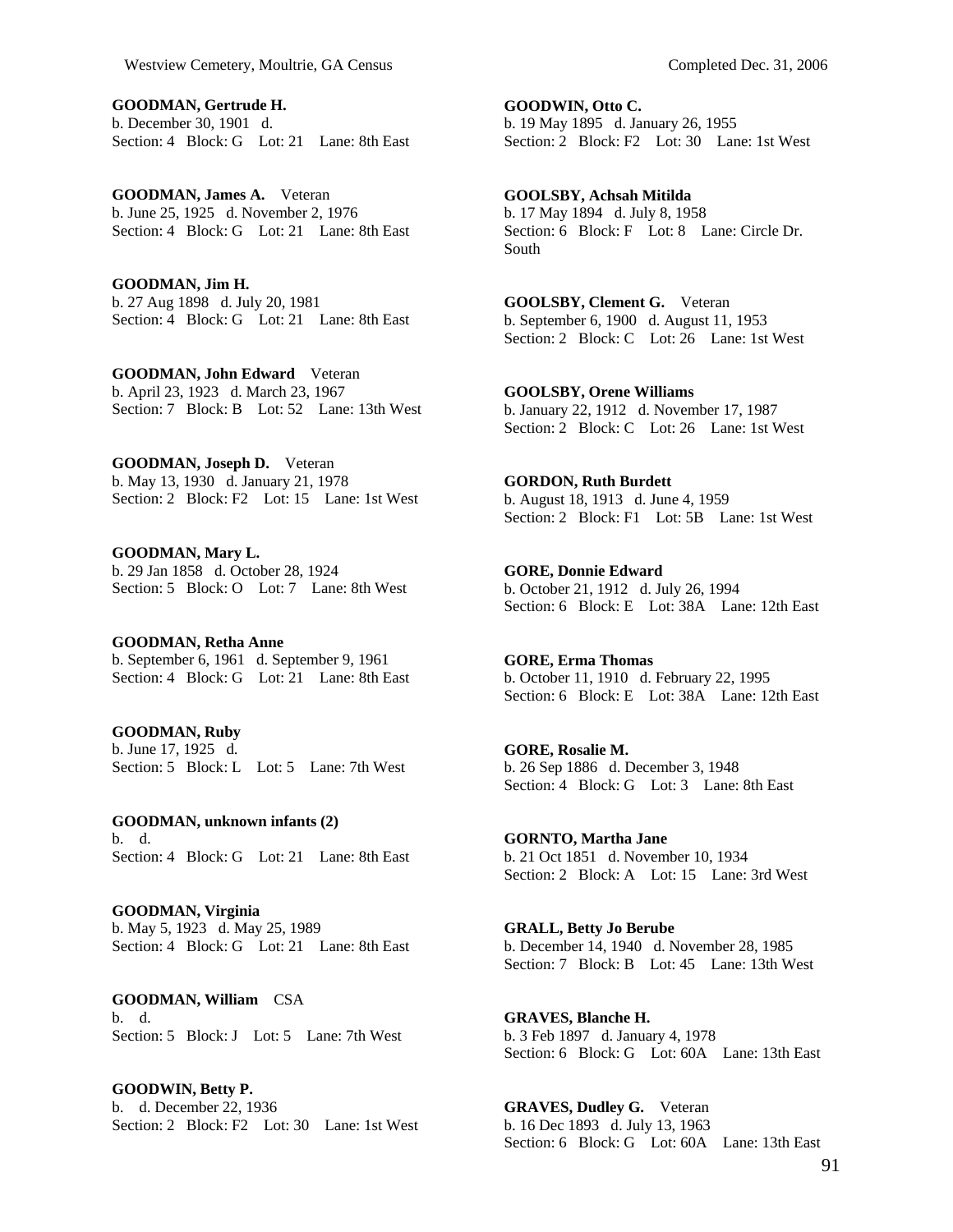**GRAVES, Jean**  b. 1943 d. 2000 Section: 6 Block: E Lot: 37 Lane: 12th East

**GRAY, Callie D.**  b. 1 May 1899 d. February 18, 1966 Section: 1 Block: C Lot: 19 Lane: 7th West

**GRAY, Frank**  b. 29 Aug 1891 d. April 20, 1968 Section: 6 Block: C Lot: 55 Lane: 10th East

**GRAY, Maude DeVore**  b. 22 Jul 1894 d. July 5, 1952 Section: 6 Block: C Lot: 55 Lane: 10th East

**GRAY, May Belle**  b. d. November 11, 1954 Section: 6 Block: D Lot: 74 Lane: 11th East

**GRAY, Tommy D.**  b. December 4, 1919 d. December 26, 1980 Section: 6 Block: D Lot: 74 Lane: 11th East

**GREEN, Billy F.**  b. September 14, 1931 d. September 25, 1959 Section: 6 Block: E Lot: 52 Lane: 12th East

**GREEN, Harold Boyd**  b. January 19, 1935 d. April 16, 1972 Section: 6 Block: E Lot: 52 Lane: 12th East

**GREEN, John E.**  b. October 26, 1906 d. May 14, 1975 Section: 6 Block: E Lot: 52 Lane: 12th East

**GREEN, Vicie Mae**  b. May 24, 1900 d. February 6, 1958 Section: 6 Block: E Lot: 52 Lane: 12th East

**GREEN, William Tucker**  b. October 28, 1947 d. November 5, 2002 Section: 2 Block: F2 Lot: 10 Lane: 1st West

**GREENE, Chris C.**  b. April 17, 1906 d. June 23, 1986 Section: 6 Block: B Lot: 33 Lane: 9th East **GREENE, Cora L.**  b. October 14, 1904 d. January 21, 1956 Section: 6 Block: B Lot: 33 Lane: 9th East

**GREENE, Ellie J.**  b. February 13, 1913 d. January 18, 1986 Section: 6 Block: G Lot: 18 Lane: 13th East

**GREENE, James F.**  b. August 26, 1906 d. July 4, 1958 Section: 6 Block: G Lot: 18 Lane: 13th East

**GREENE, Minnie Fleming**  b. 1875 d. 1935 Section: 2 Block: A Lot: 13 Lane: 3rd West

**GREGORY, Agnes**  b. February 26, 1902 d. July 5, 1994 Section: 3 Block: C Lot: 6 Lane: 1st East

**GREGORY, Alfred Homer**  b. 7 Jan 1884 d. December 15, 1960 Section: 3 Block: C Lot: 6 Lane: 1st East

**GREGORY, Aunt Margie Ann**  b. 13 Sep 1864 d. September 19, 1944 Section: 2 Block: E1 Lot: 27 Lane: 2nd West

**GREGORY, Bobbie Faye**  b. December 9, 1938 d. December 10, 1938 Section: 2 Block: C Lot: 5B Lane: 1st West

**GREGORY, C. W. "Bill"**  b. March 14, 1916 d. April 18, 1999 Section: 6 Block: D Lot: 75 Lane: 11th East

**GREGORY, Clara B.**  b. October 9, 1916 d. July 6, 1953 Section: 2 Block: C Lot: 5B Lane: 1st West

**GREGORY, Cora Elizabeth Martin**  b. 21 Jan 1894 d. May 13, 1987 Section: 1 Block: D Lot: 14 Lane: 4th West

**GREGORY, Elmira B.**  b. January 14, 1931 d. Section: 3 Block: C Lot: 6 Lane: 1st East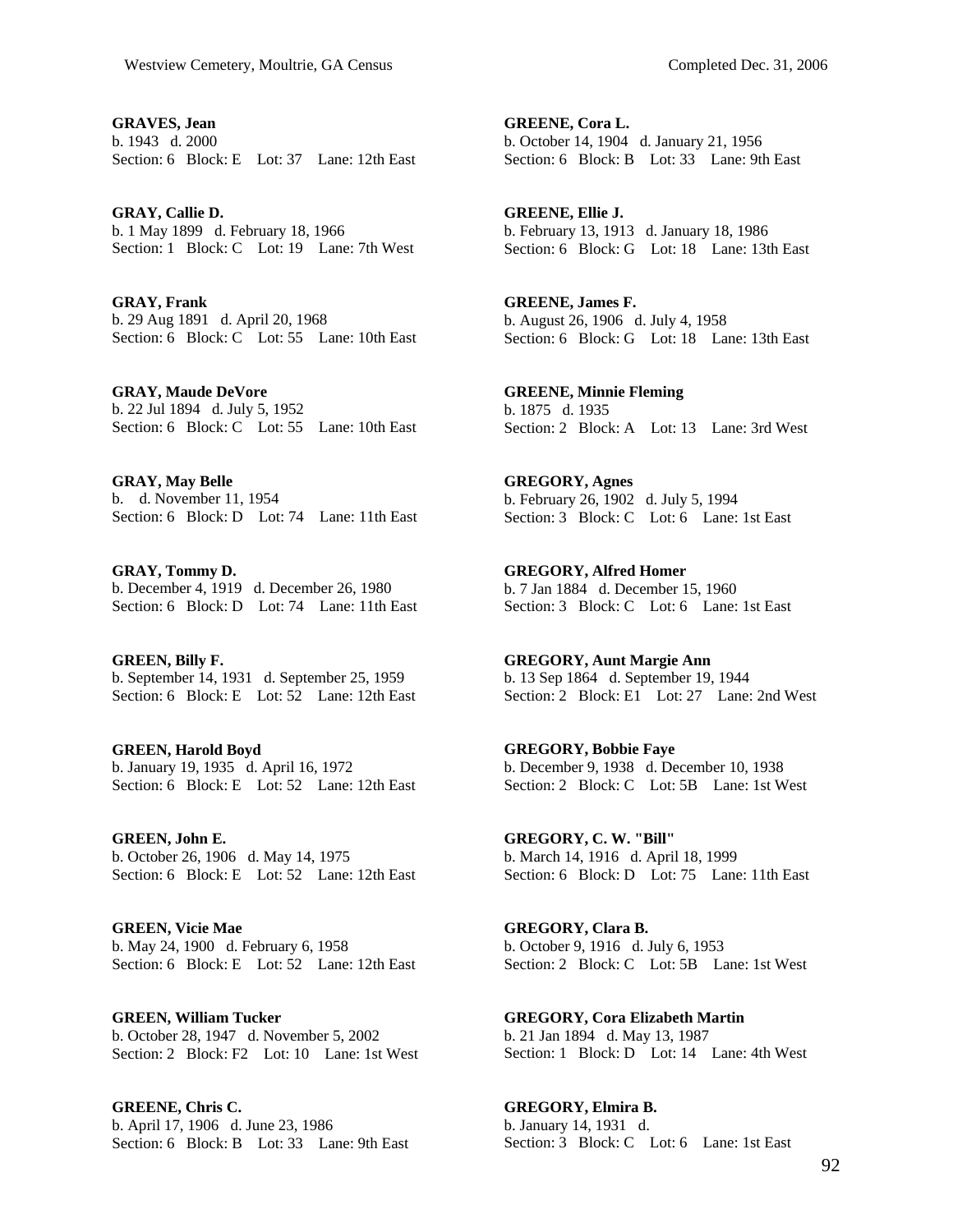**GREGORY, Ervie Dean**  b. October 4, 1916 d. May 12, 1998 Section: 6 Block: D Lot: 74 Lane: 11th East

**GREGORY, Frank M.**  b. May 19, 1902 d. January 23, 1972 Section: 5 Block: E Lot: 12 Lane: 6th West

**GREGORY, George G.**  b. August 5, 1914 d. March 20, 1977 Section: 3 Block: C Lot: 6 Lane: 1st East

**GREGORY, Jack L.**  b. September 29, 1928 d. June 19, 1999 Section: 3 Block: C Lot: 6 Lane: 1st East

**GREGORY, Jack T.**  b. February 27, 1919 d. July 18, 1987 Section: 1 Block: D Lot: 14 Lane: 4th West

**GREGORY, James Allie**  b. August 12, 1906 d. March 2, 1977 Section: 2 Block: C Lot: 5B Lane: 1st West

**GREGORY, James Elijah**  b. 13 Sep 1887 d. September 14, 1963 Section: 1 Block: D Lot: 14 Lane: 4th West

**GREGORY, James Francis**  b. April 19, 1976 d. April 19, 1976 Section: 1 Block: D Lot: 14 Lane: 4th West

**GREGORY, James Medfred**  b. April 13, 1911 d. June 15, 1995 Section: 3 Block: C Lot: 6 Lane: 1st East

**GREGORY, James Monroe**  b. October 27, 1922 d. February 15, 1984 Section: 2 Block: E1 Lot: 27 Lane: 2nd West

**GREGORY, Joey Dean**  b. August 13, 1954 d. August 13, 1954 Section: 6 Block: D Lot: 74 Lane: 11th East

**GREGORY, John E.**  b. May 21, 1905 d. October 15, 1983 Section: 3 Block: C Lot: 6 Lane: 1st East

**GREGORY, Lewis E.**  b. December 9, 1908 d. February 23, 1972 Section: 2 Block: C Lot: 5B Lane: 1st West

**GREGORY, Lois W.**  b. August 18, 1906 d. October 28, 1992 Section: 5 Block: E Lot: 12 Lane: 6th West

**GREGORY, Louise Carroll**  b. October 22, 1922 d. March 26, 1986 Section: 1 Block: D Lot: 14 Lane: 3rd West

**GREGORY, Marion Dewitt**  b. December 14, 1953 d. April 29, 1972 Section: 2 Block: E1 Lot: 27 Lane: 2nd West

**GREGORY, Mary E.**  b. 25 Oct 1899 d. August 13, 1985 Section: 2 Block: C Lot: 5B Lane: 1st West

**GREGORY, Mattie Carlton**  b. 17 Apr 1890 d. February 17, 1974 Section: 3 Block: C Lot: 6 Lane: 1st East

**GREGORY, Octavia Wilson**  b. 6 Nov 1880 d. October 24, 1948 Section: 2 Block: C Lot: 5B Lane: 1st West

**GREGORY, Richard J.**  b. 6 Dec 1889 d. November 9, 1952 Section: 2 Block: E1 Lot: 27 Lane: 2nd West

**GREGORY, Ross Vernon**  b. February 10, 1946 d. February 14, 1946 Section: 2 Block: C Lot: 5B Lane: 1st West

**GREGORY, Ruby Lee**  b. 24 Jan 1895 d. August 16, 1958 Section: 2 Block: E1 Lot: 27 Lane: 2nd West

**GREGORY, Versie D.**  b. December 1, 1915 d. December 31, 1996 Section: 3 Block: C Lot: 6 Lane: 1st East

**GREGORY, W. C.**  b. April 23, 1919 d. January 4, 1949 Section: 2 Block: E1 Lot: 27 Lane: 2nd West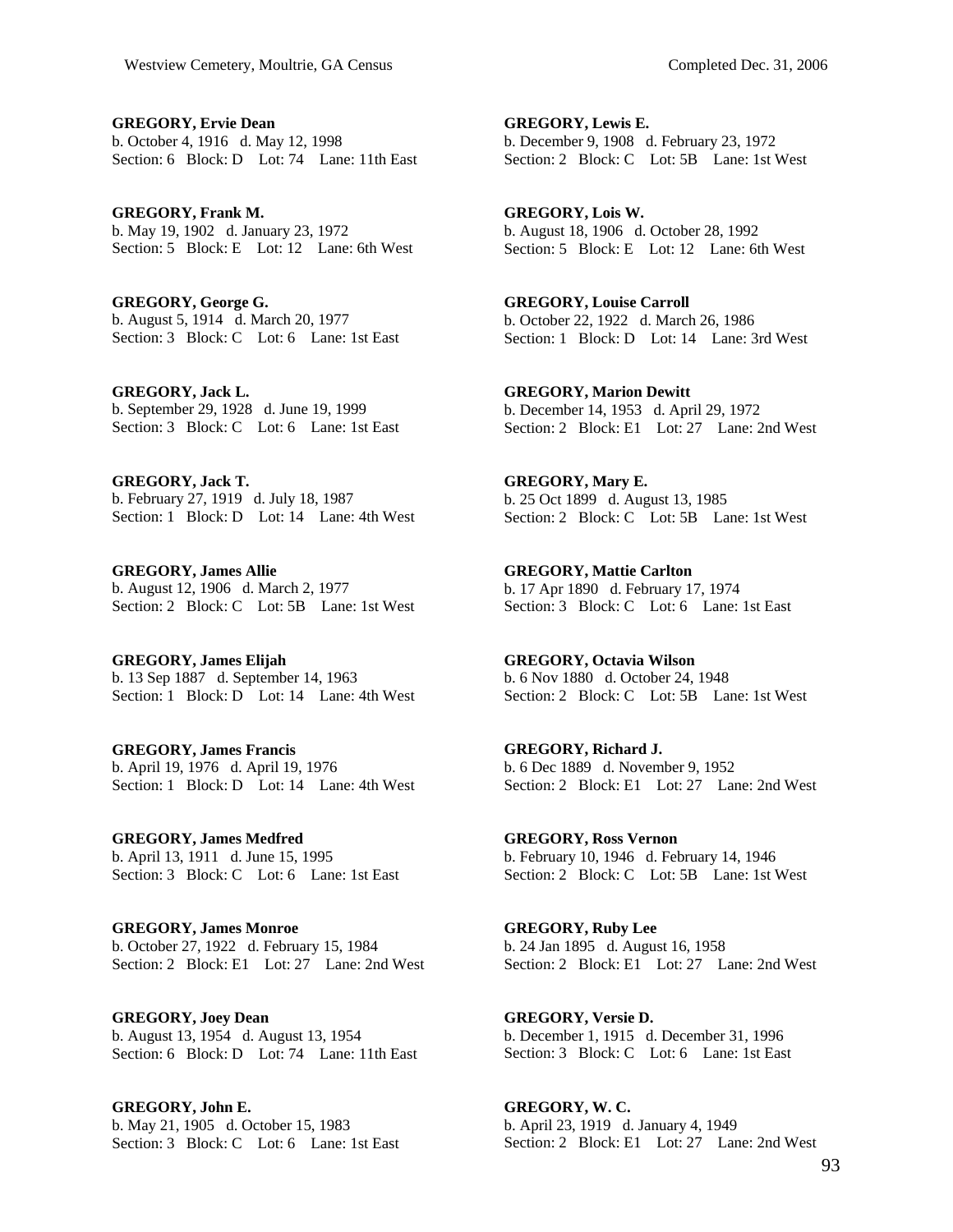**GREGORY, W. E.**  b. 10 Jun 1853 d. June 2, 1913 Section: 2 Block: E2 Lot: 27 Lane: 2nd West

**GREGORY, William Henry**  b. 24 May 1871 d. July 30, 1937 Section: 2 Block: C Lot: 5B Lane: 1st West

**GREGORY, Willis O.**  b. 11 Nov 1866 d. September 9, 1909 Section: 5 Block: E Lot: 12 Lane: 6th West

**GRIFFEN, Will**  b. 6 Feb 1890 d. November 7, 1965 Section: 7 Block: B Lot: 38 Lane: 13th West

**GRIFFEN, Will D.**  b. February 16, 1929 d. Section: 7 Block: B Lot: 38 Lane: 13th West

**GRIFFIN, Annie B. Manson**  b. 26 Dec 1866 d. September 23, 1945 Section: 2 Block: F2 Lot: 15 Lane: 1st West

**GRIFFIN, Clydie Sellers**  b. January 31, 1921 d. June 22, 2002 Section: 3 Block: B Lot: 2 Lane: 2nd East

**GRIFFIN, Eugenia Pope**  b. August 7, 1922 d. May 9, 1996 Section: 5 Block: 4 Lot: 2 Lane: 6th West

**GRIFFIN, Eunice**  b. 13 Oct 1898 d. October 9, 1979 Section: 5 Block: O Lot: 9 Lane: 8th West

**GRIFFIN, George W.**  b. 1877 d. 1961 Section: 2 Block: F2 Lot: 15 Lane: 1st West

**GRIFFIN, H. Stanton**  b. 9 Dec 1898 d. March 4, 1977 Section: 5 Block: O Lot: 9 Lane: 8th West

**GRIFFIN, Iler**  b. 14 Jun 1896 d. June 30, 1978 Section: 7 Block: B Lot: 38 Lane: 13th West **GRIFFIN, Jasper**  b. April 30, 1930 d. June 30, 1931 Section: 5 Block: O Lot: 9 Lane: 8th West

**GRIFFIN, Lee McCoy (Mack)**  b. March 19, 1921 d. December 13, 1994 Section: 3 Block: B Lot: 2 Lane: 2nd East

**GRIFFIN, Lollie U.**  b. March 17, 1925 d. Section: 7 Block: B Lot: 38 Lane: 13th West

**GRIFFIN, Mary Leta Morris Poppell**  b. August 29, 1918 d. February 11, 2001 Section: 6 Block: D Lot: 66 Lane: 11th East

**GRINER, Amburs**  b. 18 Jul 1893 d. June 28, 1961 Section: 7 Block: C Lot: 4 Lane: 12th West

**GRINER, Billy C.**  b. December 28, 1930 d. July 24, 1955 Section: 6 Block: D Lot: 60 Lane: 11th East

**GRINER, Coy**  b. November 1, 1923 d. Section: 6 Block: C Lot: 62 Lane: 10th East

**GRINER, Elizabeth M.**  b. 18 Jul 1887 d. November 29, 1967 Section: 7 Block: C Lot: 4 Lane: 12th West

**GRINER, Jetta Carr**  b. 19 Jun 1898 d. November 30, 1990 Section: 6 Block: D Lot: 60 Lane: 11th East

**GRINER, Jewell S.**  b. January 10, 1920 d. February 17, 1984 Section: 7 Block: C Lot: 4 Lane: 12th West

**GRINER, Mae Etta**  b. July 24, 1925 d. October 16, 1995 Section: 6 Block: C Lot: 62 Lane: 10th East

**GRINER, Roy**  b. September 15, 1917 d. February 6, 1995 Section: 7 Block: C Lot: 4 Lane: 12th West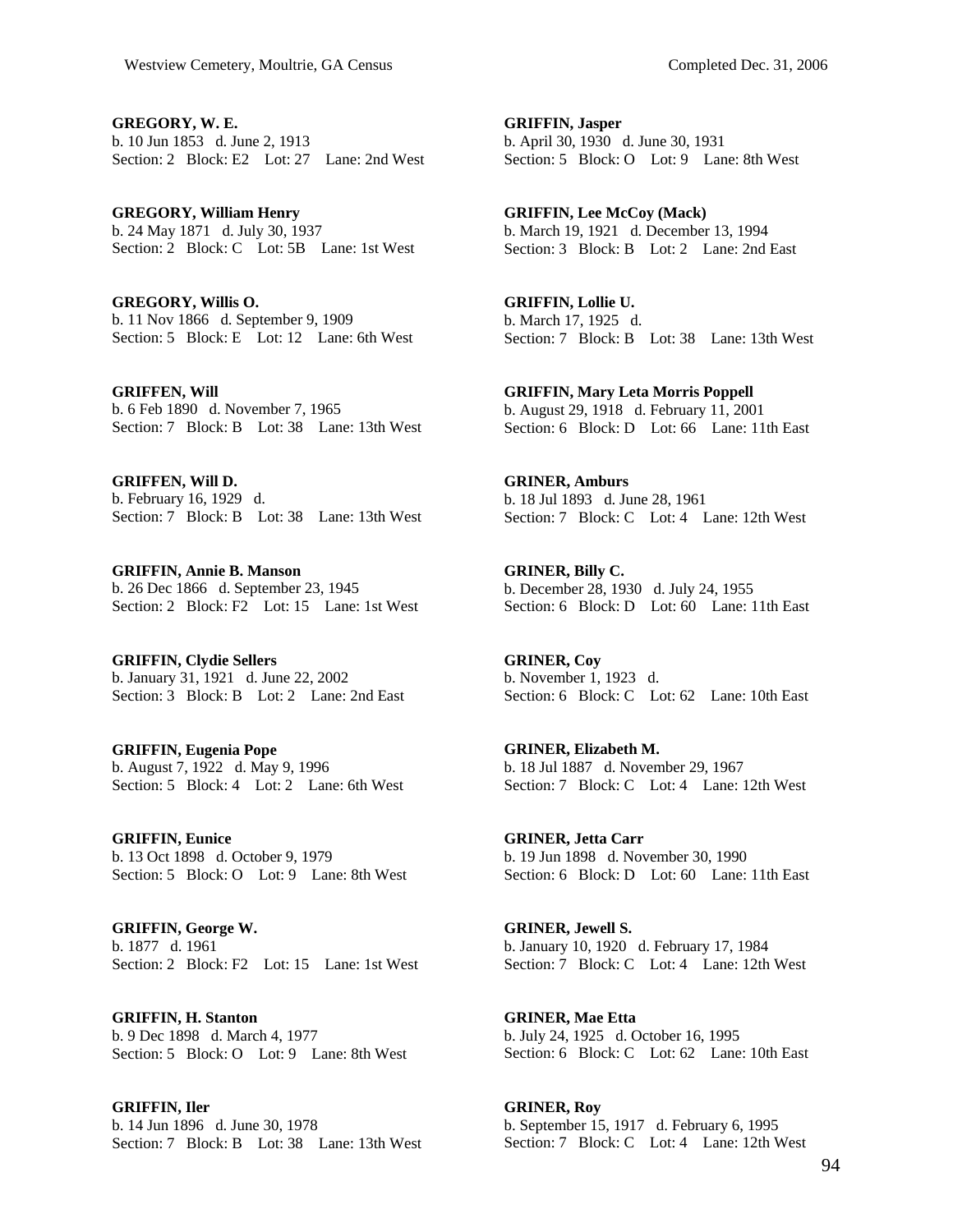**GRINSTEAD, Alice Outler**  b. June 9, 1909 d. April 2, 1988 Section: 4 Block: I Lot: 36&35 Lane: 6th East

**GRIPPEN, John Willard**  b. April 22, 1960 d. May 6, 1931 Section: 5 Block: H Lot: 8 Lane: 6th West

**GROOVER, Abner Hammond** Mason b. 14 Jul 1873 d. April 11, 1942 Section: 2 Block: D Lot: 1 Lane: 3rd West

**GROOVER, Gail**  b. December 22, 1949 d. January 7, 1950 Section: 6 Block: D Lot: 46 Lane: 11th East

**GROOVER, Marilyn M.**  b. December 11, 1925 d. April 18, 1969 Section: 6 Block: D Lot: 46 Lane: 11th East

**GROOVER, Mary Rebekah**  b. 15 Apr 1869 d. September 3, 1952 Section: 2 Block: O Lot: 1 Lane: 3rd West

**GROOVER, Walter Roundtree** Veteran b. December 3, 1922 d. March 30, 1999 Section: 6 Block: D Lot: 46 Lane: 11th East

**GRUBBS, Marvin David**  b. January 20, 1946 d. June 29, 1992 Section: 6 Block: B Lot: 39 Lane: 9th East

**GRUBBS, Nancy Reed**  b. August 26, 1945 d. November 26, 1995 Section: 6 Block: B Lot: 39 Lane: 9th East

**GUEST, Luther David**  b. June 14, 1926 d. May 22, 1934 Section: 5A Block: A Lot: 9 Lane: 4th West

**GUNTER, unknown**  b. d. Section: 5 Block: A Lot: 21 Lane: 4th West

**GURGANIOUS, David Worth**  b. 1 Nov 1880 d. October 9, 1948 Section: 3 Block: C Lot: 49 Lane: 1st East

**GURGANIOUS, Mima Stephens**  b. 3 Nov 1890 d. July 9, 1983 Section: 3 Block: C Lot: 49 Lane: 1st East

**HACKEL, Eddie Ray**  b. January 7, 1920 d. September 11, 1979 Section: 6 Block: D Lot: 79 Lane: 11th East

**HACKEL, Lillie Mae**  b. October 14, 1914 d. October 11, 1978 Section: 6 Block: D Lot: 79 Lane: 11th East

**HACKETT, Evalina Stevenson**  b. October 17, 1915 d. May 2, 1939 Section: 4 Block: G Lot: 5 Lane: 8th East

**HACKETT, infant daughter**  b. August 30, 1952 d. August 30, 1952 Section: 4 Block: G Lot: 5 Lane: 8th East

**HACKETT, James Pidcock**  b. January 23, 1910 d. March 5, 1910 Section: 4 Block: G Lot: 5 Lane: 8th East

**HACKETT, John R.**  b. 28 Apr 1881 d. December 8, 1930 Section: 4 Block: G Lot: 5 Lane: 8th East

**HACKETT, John R. Jr.**  b. July 12, 1911 d. May 14, 1966 Section: 4 Block: G Lot: 5 Lane: 8th East

**HACKETT, John Robinson III**  b. March 3, 1950 d. May 9, 1993 Section: 4 Block: G Lot: 5 Lane: 8th East

**HACKETT, Myra H.**  b. 21 Nov 1881 d. February 28, 1957 Section: 4 Block: G Lot: 5 Lane: 8th East

**HACKETT, Ruth Williams**  b. September 27, 1922 d. August 13, 1979 Section: 4 Block: G Lot: 5 Lane: 8th East

**HAGIN, Brenda Dianne**  b. December 10, 1956 d. November 15, 1957 Section: 2 Block: E2 Lot: 13 Lane: 2nd West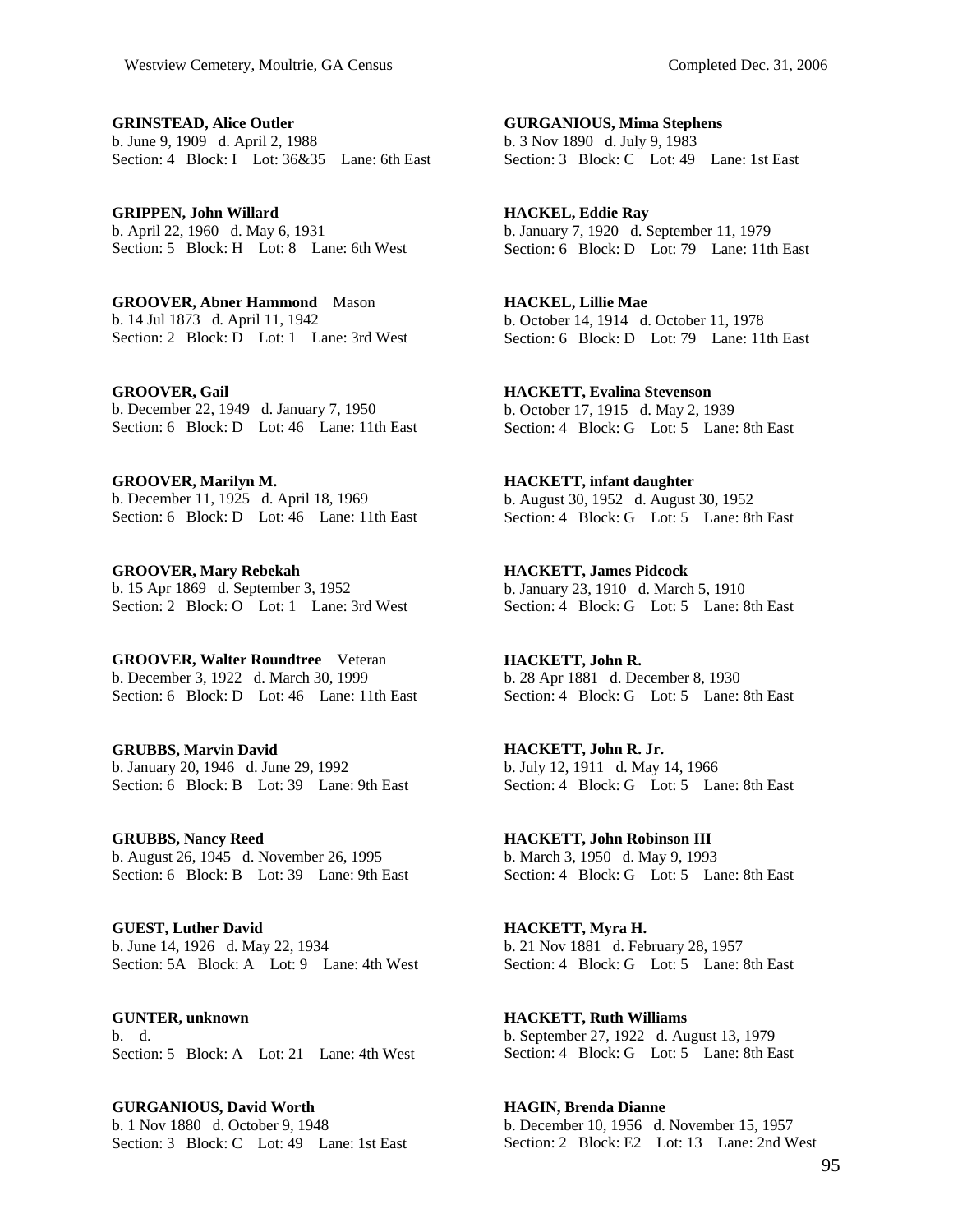**HAGIN, Harris**  b. June 9, 1929 d. October 25, 1985 Section: 2 Block: E2 Lot: 13 Lane: 2nd West

**HAGIN, Harris "Bucky" Jr.**  b. September 15, 1954 d. September 15, 1957 Section: 2 Block: E2 Lot: 13 Lane: 2nd West

**HAGIN, Herman**  b. July 25, 1902 d. August 9, 1944 Section: 2 Block: E2 Lot: 13 Lane: 2nd West

**HAGIN, Herman Jr.**  b. January 23, 1923 d. December 7, 2005 Section: 8 Block: I Lot: 10 Lane: ES RR

**HAGIN, Larry S.** Veteran b. October 28, 1932 d. August 4, 1985 Section: 2 Block: E2 Lot: 13 Lane: 2nd West

**HAGIN, Mary A.**  b. October 19, 1912 d. November 15, 1957 Section: 2 Block: E2 Lot: 13 Lane: 2nd West

**HAGIN, Vera F. A.**  b. July 1, 1936 d. January 2, 1900 Section: 2 Block: E2 Lot: 13 Lane: 2nd West

**HAIRBUCK, Annie B.**  b. 15 Jul 1892 d. October 9, 1949 Section: 6 Block: D Lot: 43 Lane: 11th East

**HAIRBUCK, James W.**  b. 21 Aug 1880 d. December 10, 1959 Section: 6 Block: D Lot: 43 Lane: 11th East

**HALL, ???ette**  b. 7 d. 1968 Section: 2 Block: B Lot: 13 Lane: 3rd West

**HALL, Alexander**  b. 1 Aug 1894 d. May 14, 1962 Section: 4 Block: K Lot: 16 Lane: 5th East

**HALL, Alla Foster**  b. 16 Apr 1893 d. September 4, 1961 Section: 3 Block: C Lot: 2 Lane: 1st East **HALL, Alonzo Bradner**  b. 19 Oct 1869 d. November 4, 1956 Section: 5 Block: C Lot: 10 Lane: 5th West

**HALL, Annie P. Howell**  b. April 4, 1901 d. October 23, 1964 Section: 7 Block: B Lot: 11 Lane: 13th West

**HALL, baby girl**  b. March 15, 1924 d. March 15, 1924 Section: 5 Block: N Lot: 13 Lane: 8th West

**HALL, Bettie H.**  b. 1 Apr 1873 d. September 17, 1952 Section: 4 Block: K Lot: 16 Lane: 5th East

**HALL, Billie Daniels**  b. 12 Mar 1898 d. July 2, 1975 Section: 7 Block: B Lot: 11 Lane: 13th West

**HALL, Carl L.** Veteran b. June 10, 1916 d. June 20, 1945 Section: 3 Block: C Lot: 2 Lane: 1st East

**HALL, Edna Ann May**  b. February 10, 1919 d. May 1, 2004 Section: 8 Block: O Lot: 11 Lane: ES RR

**HALL, Edward L.**  b. 26 Jan 1887 d. June 6, 1964 Section: 3 Block: C Lot: 2 Lane: 1st East

**HALL, Eva Stephens**  b. 1874 d. 1967 Section: 3 Block: C Lot: 49 Lane: 1st East

**HALL, Frances Burdette**  b. May 8, 1917 d. August 19, 1969 Section: 1 Block: D Lot: 25 Lane: 3rd West

**HALL, Georgia F.**  b. 1898 d. 1943 Section: 1 Block: D Lot: 10 Lane: 4th West

**HALL, Harry J.**  b. October 5, 1908 d. May 3, 1912 Section: 5 Block: F Lot: 10 Lane: 6th West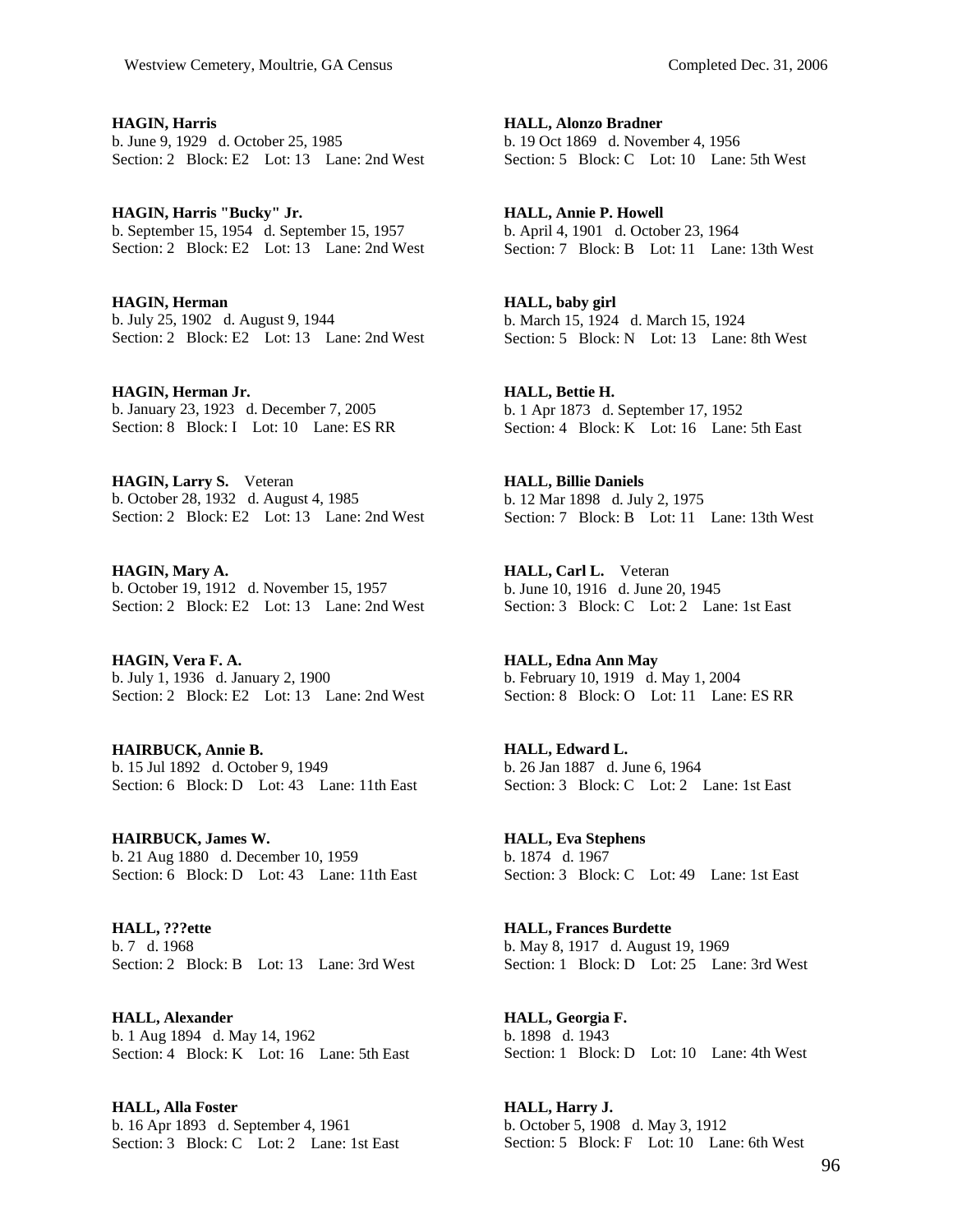**HALL, Helen Howell**  b. 6 Sep 1899 d. March 30, 1976 Section: 4 Block: H Lot: 37 Lane: 7th East

**HALL, Henry L. (Buster)**  b. March 5, 1918 d. Section: 8 Block: O Lot: 11 Lane: ES RR

**HALL, James Easton**  b. October 13, 1911 d. February 25, 1971 Section: 4 Block: K Lot: 4C Lane: 5th East

**HALL, James Lemuel**  b. 22 Dec 1854 d. June 17, 1903 Section: 5A Block: D Lot: 2 Lane: 5th West

**HALL, John B. Sr.**  b. May 18, 1916 d. October 12, 1973 Section: 1 Block: D Lot: 18 Lane: 4th West

**HALL, John L.**  b. 27 Dec 1876 d. March 23, 1935 Section: 5 Block: F Lot: 10 Lane: 6th West

**HALL, John R.**  b. 29 Jun 1865 d. October 13, 1932 Section: 4 Block: K Lot: 16 Lane: 5th East

**HALL, John R. Jr.**  b. 7 Nov 1893 d. October 9, 1945 Section: 4 Block: H Lot: 37 Lane: 7th East

**HALL, Julia Lee**  b. 23 Jan 1883 d. January 24, 1934 Section: 5 Block: N Lot: 13 Lane: 8th West

**HALL, Lonnie J. Jr.** Veteran b. October 17, 1935 d. April 10, 1981 Section: 7 Block: D Lot: 48 Lane: 11th West

**HALL, Lonnie Jefferson Sr.**  b. February 20, 1907 d. March 2, 1994 Section: 7 Block: D Lot: 48 Lane: 11th West

**HALL, Lucia Adkins**  b. 19 Feb 1878 d. February 16, 1956 Section: 5 Block: C Lot: 10 Lane: 5th West **HALL, Lucia Evelyn**  b. February 17, 1906 d. February 26, 1941 Section: 5 Block: C Lot: 10 Lane: 5th West

**HALL, Mae Calhoun Saunders**  b. 26 Nov 1898 d. July 6, 1981 Section: 4 Block: K Lot: 16 Lane: 5th East

**HALL, Margurite Mary**  b. 17 Jul 1899 d. 30 Sep 1899 Section: 5 Block: C Lot: 10 Lane: 5th West

**HALL, Mary Childers D.**  b. July 26, 1905 d. September 29, 1974 Section: 7 Block: D Lot: 28 Lane: 11th West

**HALL, Mary E.**  b. 5 Apr 1884 d. January 23, 1959 Section: 6 Block: G Lot: 13 Lane: 13th East

**HALL, Mary Nell (infant)**  b. September 7, 1940 d. September 10, 1940 Section: 1 Block: D Lot: 18 Lane: 4th West

**HALL, Mattie Cochran**  b. 1866 d. 1894 Section: 5A Block: D Lot: 2 Lane: 5th West

**HALL, Myra L.**  b. September 23, 1915 d. April 5, 1943 Section: 5 Block: F Lot: 10 Lane: 6th West

**HALL, Nanadelyn**  b. November 28, 1908 d. April 7, 1983 Section: 5 Block: C Lot: 10 Lane: 5th West

**HALL, Nellie M.**  b. November 18, 1915 d. October 17, 2001 Section: 1 Block: D Lot: 18 Lane: 4th West

**HALL, Nina Belle Morgan**  b. August 20, 1908 d. Section: 7 Block: D Lot: 48 Lane: 11th West

**HALL, Ruby Lee**  b. June 20, 1900 d. April 14, 1915 Section: 5 Block: N Lot: 13 Lane: 8th West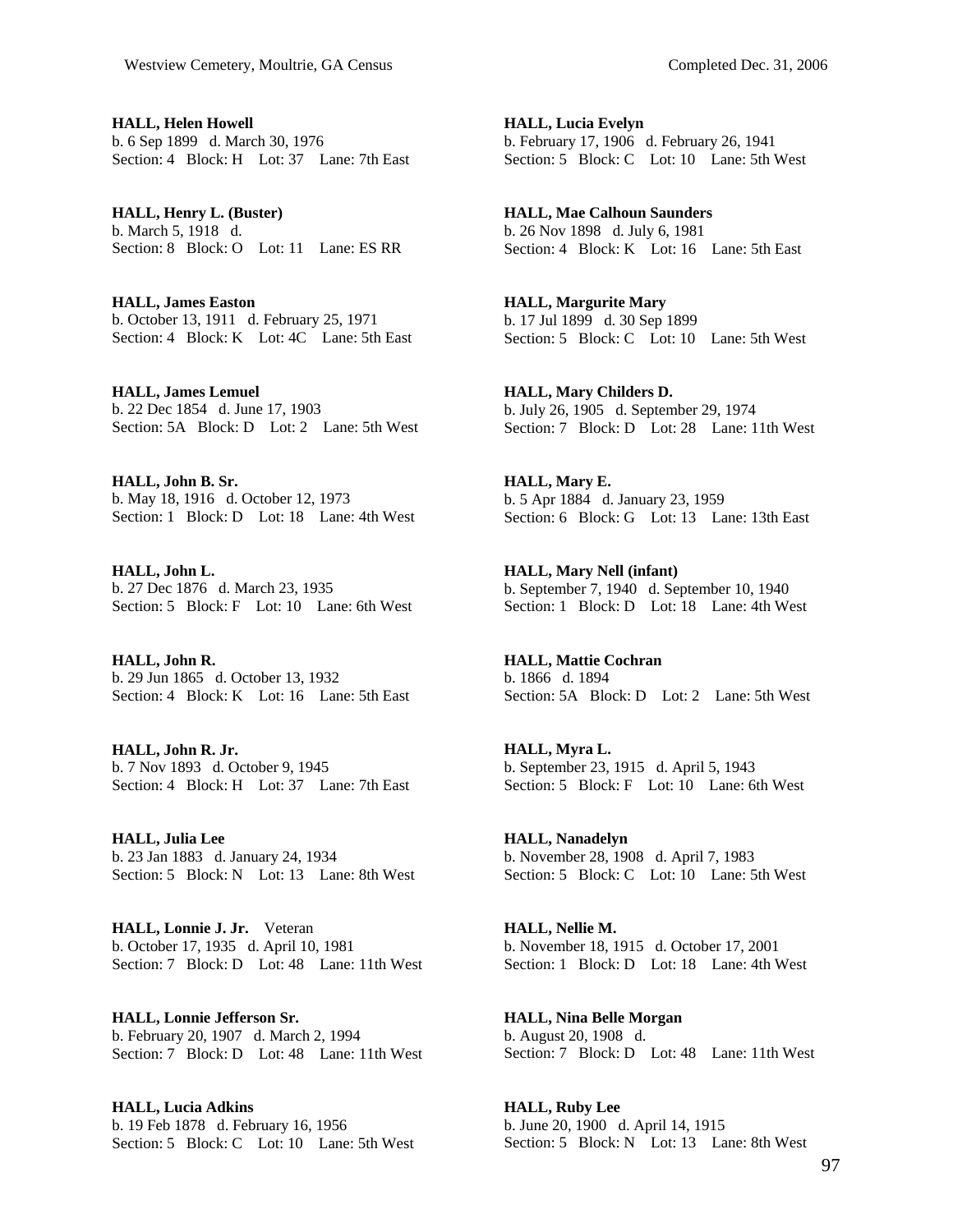**HALL, Sara Seymour**  b. December 16, 1912 d. February 27, 2003 Section: 4 Block: K Lot: 4C Lane: 5th East

**HALL, Tommie Lee** Veteran b. January 30, 1921 d. September 13, 2003 Section: 3 Block: F Lot: 8 Lane: 1st West

**HALL, William P.**  b. 1891 d. 1943 Section: 1 Block: D Lot: 10 Lane: 4th West

**HALL, Winifred**  b. 8 May 1883 d. October 31, 1966 Section: 5 Block: F Lot: 10 Lane: 6th West

**HALL, Zadie**  b. May 14, 1901 d. December 23, 1984 Section: 5 Block: C Lot: 10 Lane: 5th West

**HALPERT, Abraham Isaac**  b. 5 Apr 1875 d. December 18, 1955 Section: 6 Block: A Lot: 4 Lane: Circle Dr. North

**HALPERT, Joseph Harry**  b. July 24, 1902 d. August 8, 1984 Section: 6 Block: A Lot: 4 Lane: Circle Dr. North

**HALPERT, Kathleen Murphy**  b. October 2, 1909 d. August 28, 1996 Section: 6 Block: A Lot: 4 Lane: Circle Dr. **North** 

**HALPERT, Minnie Marchant**  b. 29 Oct 1882 d. January 1, 1959 Section: 6 Block: A Lot: 4 Lane: Circle Dr. North

**HAMBRICK, Crittenton**  b. November 25, 1904 d. February 3, 1982 Section: 1 Block: D Lot: 1 Lane: 4th West

**HAMBRICK, Goldie Morgan**  b. April 3, 1904 d. Section: 1 Block: D Lot: 1 Lane: 4th West **HAMBRICK, Susan Alberta**  b. 18 Apr 1883 d. October 30, 1940 Section: 1 Block: D Lot: 1 Lane: 4th West

**HAMBRICK, Tapley Burton**  b. 10 Jun 1883 d. September 30, 1938 Section: 1 Block: D Lot: 1 Lane: 4th West

**HAMBRY, Thomas Leverette Sr.**  b. April 23, 1922 d. October 19, 1995 Section: 5 Block: I Lot: 7 Lane: 7th West

**HAMBY, Cleo D.**  b. 1918 d. 1991 Section: 6 Block: G Lot: 43A Lane: 13th East

**HAMBY, Donald Wayne**  b. November 3, 1941 d. January 2, 1942 Section: 6 Block: G Lot: 43A Lane: 13th East

**HAMBY, Franklin Harrison**  b. August 5, 1936 d. February 25, 1963 Section: 6 Block: G Lot: 18A Lane: 13th East

**HAMBY, Maureen Murphy**  b. January 1, 1940 d. Section: 6 Block: G Lot: 18A Lane: 13th East

**HAMILTON, Donald K.**  b. October 1, 1951 d. February 8, 1969 Section: 7 Block: B Lot: 76 Lane: 13th West

**HAMILTON, Leslie** Veteran b. December 23, 1921 d. May 13, 1986 Section: 7 Block: B Lot: 76 Lane: 13th West

**HAMMOCK, Dewey F.**  b. 1899 d. 1974 Section: 4 Block: H Lot: 22 Lane: 7th East

**HAMMOCK, Eunice Reid**  b. January 13, 1916 d. January 28, 2004 Section: 3 Block: F Lot: 7 Lane: 1st West

**HAMMOCK, Flossie Thompson**  b. May 13, 1902 d. April 1, 1973 Section: 4 Block: H Lot: 22 Lane: 7th East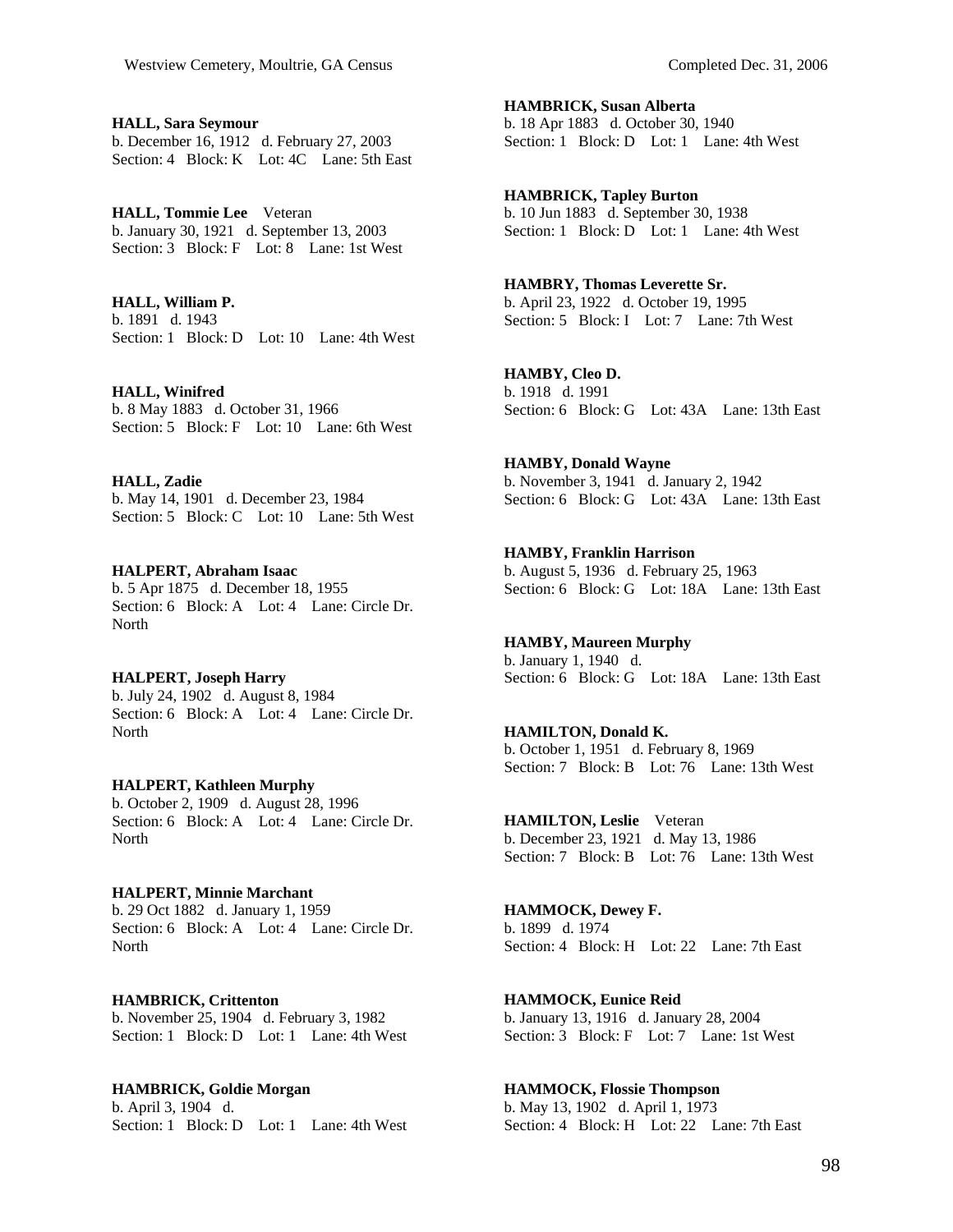**HAMMOCK, George**  b. 11 Jun 1878 d. September 18, 1950 Section: 4 Block: H Lot: 22 Lane: 7th East

**HAMMOCK, infant**  b. d. Section: 4 Block: H Lot: 22 Lane: 7th East

**HAMMOCK, James Boyce**  b. January 26, 1914 d. February 22, 1972 Section: 3 Block: F Lot: 7 Lane: 1st West

**HAMMOCK, James Randall**  b. March 22, 1949 d. March 22, 1949 Section: 3 Block: F Lot: 7 Lane: 1st West

**HAMMOCK, Jesse**  b. March 31, 1908 d. August 15, 1912 Section: 4 Block: K Lot: 21B Lane: 5th East

**HAMMOCK, Mary A.**  b. 24 Sep 1884 d. May 30, 1950 Section: 4 Block: H Lot: 22 Lane: 7th East

**HAMMOCK, Mattie Lou**  b. February 11, 1902 d. August 20, 1996 Section: 1 Block: D Lot: 19 Lane: 4th West

**HAMMOCK, Willie D.**  b. March 20, 1926 d. January 6, 1929 Section: 4 Block: H Lot: 22 Lane: 7th East

**HAMMOND, Allie Belle Huber**  b. March 12, 1901 d. February 13, 1960 Section: 4 Block: K Lot: 12 Lane: 5th East

**HAMMOND, Lewis L.**  b. 00 27 1900 d. 00 27 1900 Section: 5A Block: A Lot: 1 Lane: 4th West

**HAMMOND, Minnie G. Cottle**  b. 23 Apr 1876 d. May 15, 1902 Section: 5 Block: D Lot: 17 Lane: 5th West

**HAMPTON, Mae F.**  b. December 7, 1900 d. June 14, 1971 Section: 7 Block: D Lot: 32 Lane: 11th West

**HAMPTON, Omar M.**  b. January 23, 1922 d. April 19, 1998 Section: 7 Block: D Lot: 32 Lane: 11th West

**HAMPTON, Van**  b. April 15, 1900 d. ?? Dec 1977 Section: 7 Block: D Lot: 32 Lane: 11th West

**HAMPTON, Vince C.**  b. August 9, 1915 d. October 15, 1919 Section: 5 Block: H Lot: 11 Lane: 6th West

**HANCOCK, Attys S.**  b. May 17, 1902 d. March 21, 1992 Section: 2 Block: D Lot: 35 Lane: 3rd West

**HANCOCK, Beatrice T.**  b. March 2, 1901 d. August 12, 1978 Section: 7 Block: D Lot: 37 Lane: 11th West

**HANCOCK, Bertha Casey**  b. August 19, 1907 d. May 28, 1979 Section: 3 Block: B Lot: 28 Lane: 2nd East

**HANCOCK, Bessie J.**  b. May 16, 1905 d. April 6, 1997 Section: 6 Block: A Lot: 28 Lane: Circle Dr. North

**HANCOCK, Claire**  b. d. Section: 2 Block: D Lot: 35 Lane: 3rd West

**HANCOCK, Coy Russell**  b. 13 Feb 1898 d. June 11, 1982 Section: 7 Block: D Lot: 37 Lane: 11th West

**HANCOCK, Earline Brady**  b. May 2, 1919 d. January 15, 1998 Section: 7 Block: D Lot: 31 Lane: 11th West

**HANCOCK, Frank M.**  b. September 27, 1905 d. June 27, 1956 Section: 6 Block: A Lot: 28 Lane: Circle Dr. North

**HANCOCK, Harrison C.**  b. November 20, 1909 d. January 2, 1989 Section: 3 Block: B Lot: 28 Lane: 2nd East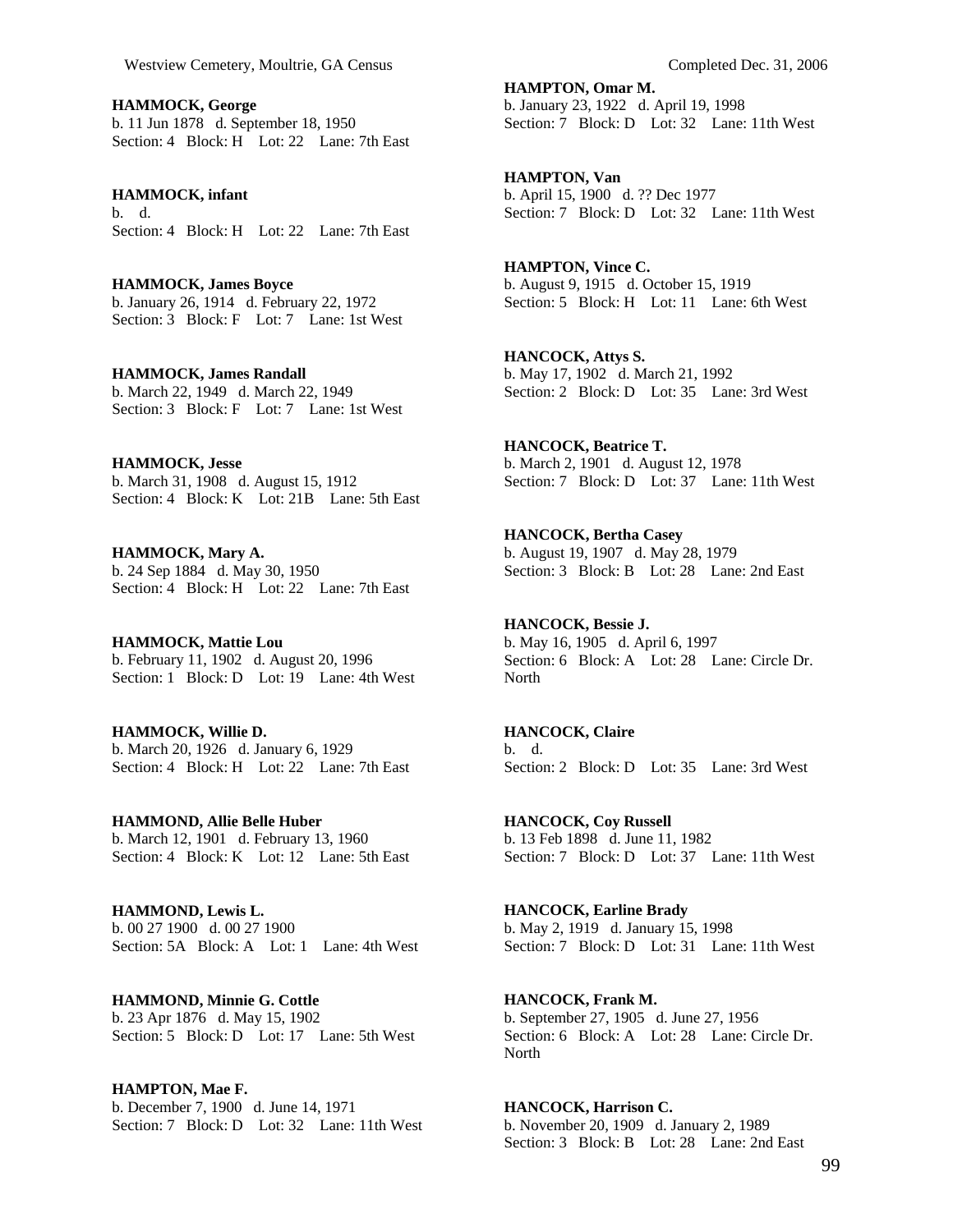**HANCOCK, Isaac Julian**  b. November 14, 1903 d. September 27, 1986 Section: 2 Block: E2 Lot: 10 Lane: 2nd West

**HANCOCK, Lelia E.**  b. August 11, 1901 d. February 5, 1996 Section: 2 Block: E2 Lot: 10 Lane: 2nd West

**HANCOCK, Levay C. Jr.**  b. September 27, 1928 d. June 13, 1989 Section: 2 Block: D Lot: 35 Lane: 3rd West

**HANCOCK, Levay C. Sr.** Shriner b. August 2, 1900 d. June 16, 1974 Section: 2 Block: D Lot: 35 Lane: 3rd West

**HANCOCK, Lonnie**  b. April 29, 1917 d. September 7, 1994 Section: 7 Block: D Lot: 31 Lane: 11th West

**HANCOCK, Mary Lou Rumph**  b. August 23, 1903 d. November 6, 1978 Section: 2 Block: F2 Lot: 32 Lane: 1st West

**HANCOCK, Tim Lloyd** Veteran b. April 13, 1933 d. July 27, 1969 Section: 6 Block: A Lot: 28 Lane: Circle Dr. North

**HAND, Clinton H.**  b. March 15, 1928 d. November 2, 1930 Section: 4 Block: N Lot: 7B Lane: 2nd East

**HAND, Edith**  b. July 23, 1919 d. March 3, 1920 Section: 4 Block: N Lot: 7B Lane: 2nd East

**HAND, George Franklin Jr.**  b. 31 Mar 1893 d. October 19, 1971 Section: 4 Block: N Lot: 7B Lane: 2nd East

**HANEY, Don Clarke**  b. September 25, 1946 d. November 3, 1970 Section: 7 Block: D Lot: 7 Lane: 11th West

**HANKS, Ellis**  b. May 18, 1927 d. Section: 8 Block: E Lot: 4 Lane: ES RR **HANKS, Juanita M.**  b. November 14, 1935 d. Section: 8 Block: E Lot: 4 Lane: ES RR

**HANNON, B. Murble**  b. December 13, 1912 d. April 23, 1984 Section: 2 Block: D Lot: 38 Lane: 3rd West

**HANNON, Carolyn E.**  b. August 29, 1908 d. January 3, 1968 Section: 7 Block: B Lot: 74 Lane: 13th West

**HANNON, Dovie G.**  b. February 2, 1911 d. February 19, 1984 Section: 7 Block: B Lot: 6 Lane: 13th West

**HANNON, Eunice T.**  b. February 15, 1915 d. June 27, 1979 Section: 2 Block: D Lot: 38 Lane: 3rd West

**HANNON, H. Morgan**  b. August 23, 1906 d. November 26, 1981 Section: 7 Block: B Lot: 74 Lane: 13th West

**HANNON, infant**  b. December 2, 1958 d. December 2, 1958 Section: 4 Block: M Lot: 12A Lane: 3rd East

**HANNON, Louise**  b. March 5, 1911 d. April 23, 1977 Section: 7 Block: B Lot: 74 Lane: 13th West

**HARDESTY, Charles Jenkins**  b. 22 Dec 1093 d. January 31, 1985 Section: 3 Block: B Lot: 19 Lane: 2nd East

**HARDIN, Billie Palmer**  b. December 1, 1927 d. September 23, 1993 Section: 6 Block: E Lot: 25 Lane: 12th East

**HARDIN, Dewey H.**  b. 31 Dec 1898 d. November 9, 1971 Section: 6 Block: G Lot: 30 Lane: 13th East

**HARDIN, Edith M.**  b. March 14, 1926 d. Section: 6 Block: G Lot: 30 Lane: 13th East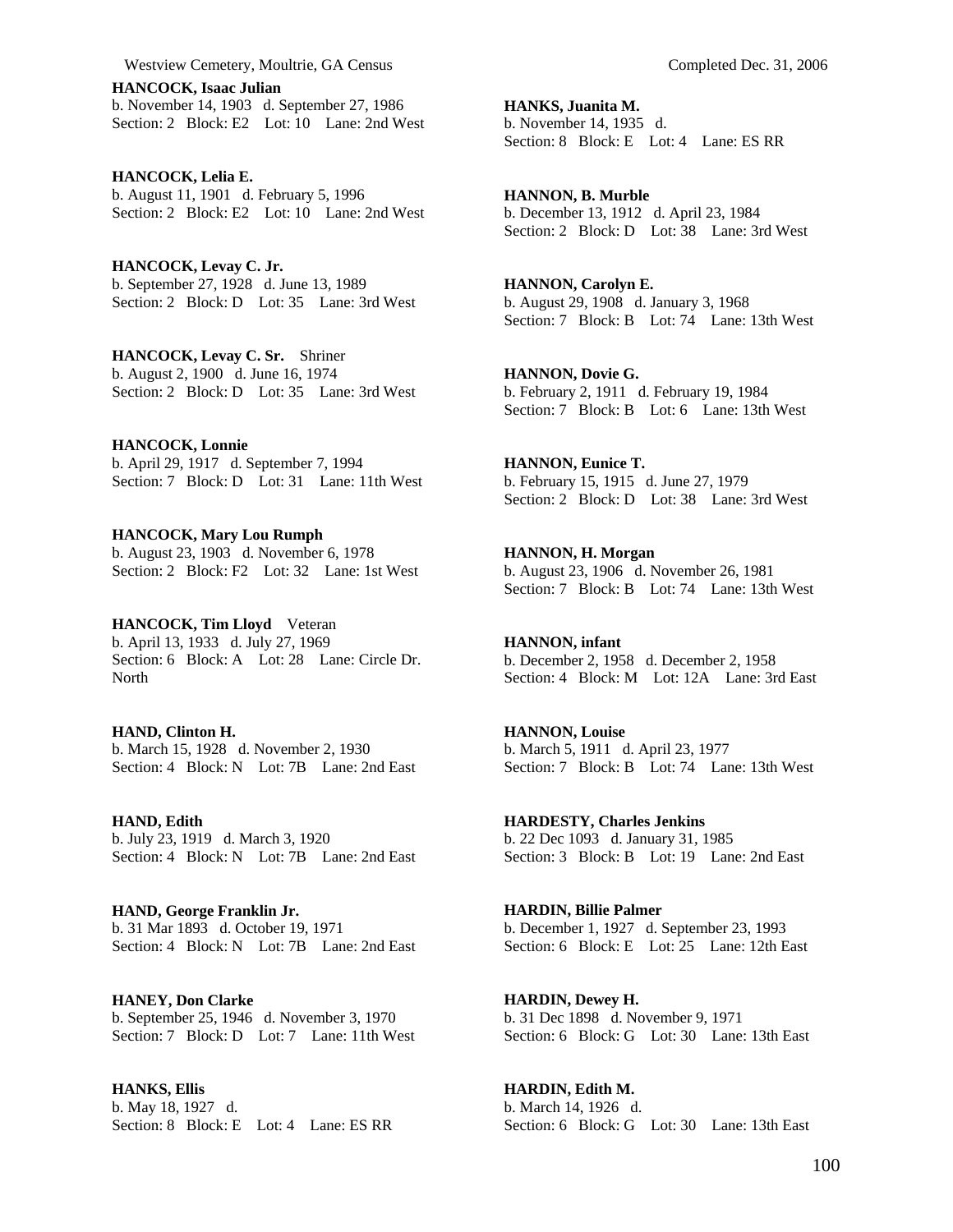**HARDIN, Reggie**  b. February 22, 1919 d. November 15, 1957 Section: 6 Block: E Lot: 25 Lane: 12th East

**HARDIN, Robert L.** Mason b. 3 Sep 1874 d. December 29, 1960 Section: 6 Block: G Lot: 30 Lane: 13th East

**HARDIN, Robert William**  b. May 27, 1948 d. July 31, 2001 Section: 6 Block: E Lot: 25 Lane: 12th East

**HARDIN, Zada C.**  b. 24 Nov 1890 d. April 8, 1966 Section: 6 Block: G Lot: 30 Lane: 13th East

**HARDMAN, Cleo R.**  b. May 15, 1922 d. October 28, 2005 Section: 4 Block: K Lot: 25 Lane: 5th East

**HARDMAN, Evie J.**  b. 14 Feb 1878 d. August 24, 1955 Section: 4 Block: K Lot: 25 Lane: 5th East

**HARDMAN, George B.**  b. December 20, 1905 d. November 8, 1954 Section: 4 Block: K Lot: 25 Lane: 5th East

**HARDMAN, Harriet H.** Veteran b. April 22, 1917 d. July 26, 1968 Section: 4 Block: K Lot: 25 Lane: 5th East

**HARDMAN, Marcus L.**  b. 14 Dec 1874 d. December 15, 1931 Section: 4 Block: K Lot: 25 Lane: 5th East

**HARDMAN, Sam Metcalf** Veteran b. April 28, 1921 d. July 28, 1991 Section: 4 Block: K Lot: 25 Lane: 5th East

**HARDMAN, Tyrus Cobb**  b. September 7, 1908 d. December 31, 1981 Section: 4 Block: K Lot: 25 Lane: 5th East

**HARDY, Ethelle Jones**  b. February 14, 1911 d. July 7, 1983 Section: 1 Block: C Lot: 1 Lane: 5th West **HARDY, John A.**  b. October 26, 1910 d. January 9, 1992 Section: 1 Block: C Lot: 1 Lane: 5th West

**HARGRAVES, Evelyn**  b. 1915 d. 2000 Section: 6 Block: D Lot: 18 Lane: 11th East

**HARGRAVES, Kathryn McRae**  b. November 29, 1918 d. January 16, 2004 Section: 3 Block: A Lot: 15 Lane: 3rd East

**HARGRAVES, Wesley Norell (Mugs)**  b. August 10, 1912 d. May 31, 1993 Section: 3 Block: A Lot: 15 Lane: 3rd East

**HARNAGE, Caulie C.**  b. January 25, 1905 d. January 29, 1969 Section: 3 Block: C Lot: 56 Lane: 1st East

**HARNAGE, Elkin W.**  b. January 3, 1922 d. January 6, 1950 Section: 6 Block: D Lot: 45 Lane: 11th East

**HARNAGE, infant**  b. d. Section: 4 Block: H Lot: 24 Lane: 7th East

**HARNAGE, J. Lester**  b. March 5, 1903 d. March 19, 1952 Section: 4 Block: H Lot: 24 Lane: 7th East

**HARNAGE, Susie Ann**  b. d. Section: 4 Block: H Lot: 24 Lane: 7th East

**HARNAGE, William H. "W.H."**  b. October 9, 1940 d. July 7, 1949 Section: 3 Block: C Lot: 56 Lane: 1st East

**HARNAGE, Willie Bell**  b. May 19, 1905 d. October 26, 1979 Section: 4 Block: H Lot: 24 Lane: 7th East

**HARNAGE, Willie J.**  b. January 26, 1906 d. July 12, 1995 Section: 3 Block: C Lot: 56 Lane: 1st East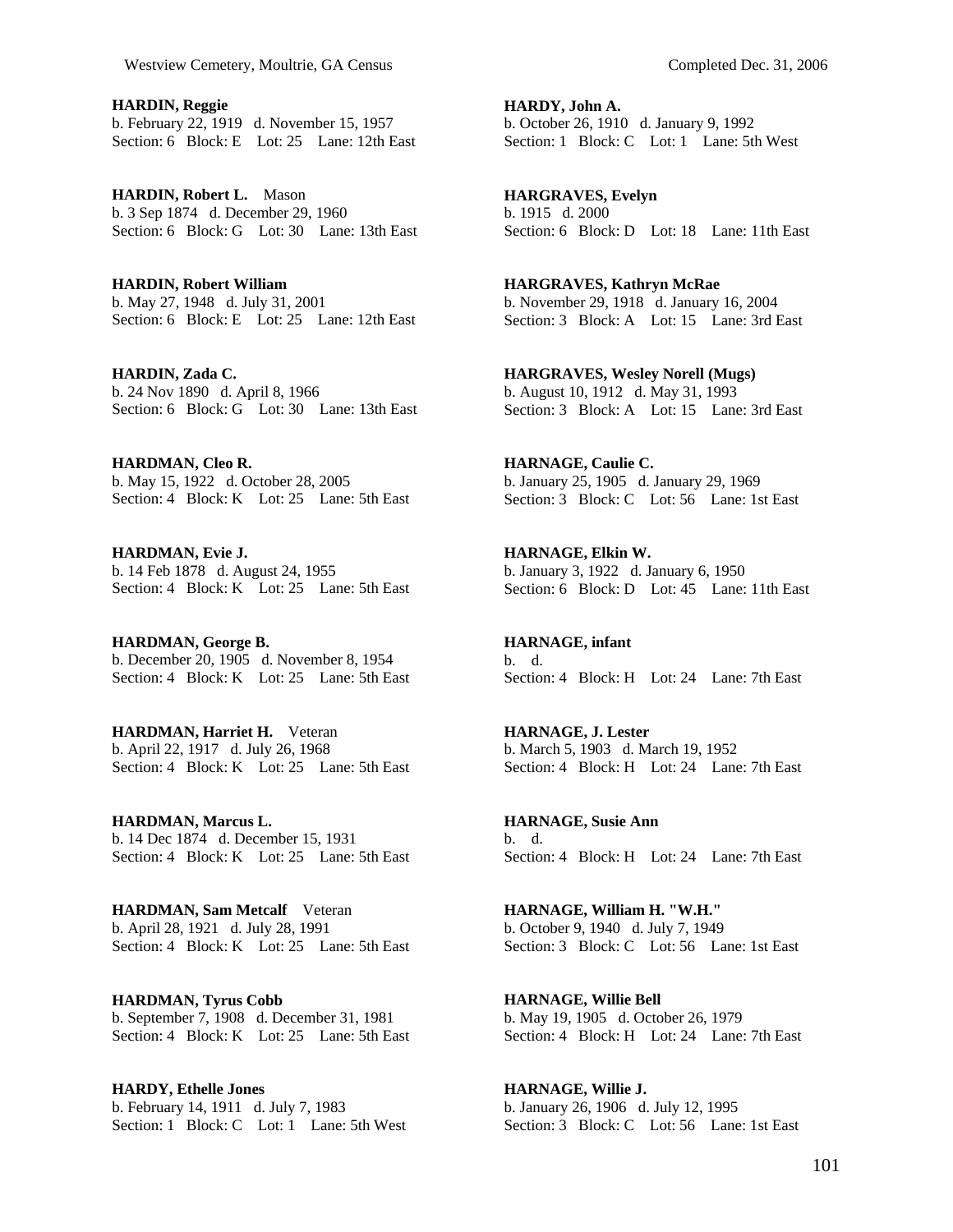**HARPER, Ashburn Park**  b. 10 Feb 1897 d. November 8, 1971 Section: 4 Block: H Lot: 19 Lane: 7th East

**HARPER, Ida Belle Ashburn**  b. 16 Nov 1868 d. April 25, 1951 Section: 4 Block: H Lot: 18 Lane: 7th East

**HARPER, J. P.**  b. November 30, 1902 d. January 18, 1904 Section: 5 Block: K Lot: 5 Lane: 7th West

**HARPER, Maidee Riggins**  b. October 26, 1912 d. September 21, 1999 Section: 4 Block: H Lot: 19 Lane: 7th East

**HARPER, Park**  b. 3 Feb 1861 d. October 26, 1928 Section: 4 Block: H Lot: 18 Lane: 7th East

**HARPER, Susan Ruth**  b. 20 Nov 1892 d. May 28, 1947 Section: 4 Block: H Lot: 19 Lane: 7th East

**HARPER, unknown child (2)**  b. d. Section: 5 Block: K Lot: 5 Lane: 7th West

**HARRELL, Ada J.**  b. 14 Jun 1894 d. December 9, 1965 Section: 2 Block: D Lot: 5 Lane: 3rd West

**HARRELL, Bobby W.**  b. October 21, 1938 d. Section: 7 Block: B Lot: 104 Lane: 13th West

**HARRELL, Clara West**  b. 25 Feb 1889 d. January 10, 1949 Section: 4 Block: K Lot: 4B Lane: 5th East

**HARRELL, Erie Hall**  b. December 24, 1906 d. October 3, 1987 Section: 4 Block: N Lot: 5A Lane: 2nd East

**HARRELL, Ernest M.** Veteran b. February 2, 1920 d. June 27, 1970 Section: 7 Block: B Lot: 104 Lane: 13th West **HARRELL, Flora Mae R.**  b. 1906 d. 1975 Section: 7 Block: B Lot: 22 Lane: 13th West

**HARRELL, Henry P.**  b. 1885 d. 1964 Section: 7 Block: B Lot: 22 Lane: 13th West

**HARRELL, Hezekiah Lloyd**  b. 24 Apr 1874 d. October 23, 1954 Section: 5 Block: A Lot: 25 Lane: 4th West

**HARRELL, Hezekiah Lloyd Jr.**  b. 19 Sep 1897 d. 10 Sep 1898 Section: 5 Block: A Lot: 25 Lane: 4th West

**HARRELL, Ira Herbert** Veteran b. March 4, 1929 d. January 9, 1990 Section: 4 Block: N Lot: 5A Lane: 2nd East

**HARRELL, Ira Stanley**  b. June 25, 1922 d. January 8, 1923 Section: 4 Block: L Lot: 8 Lane: 4th East

**HARRELL, J. A.** WOW b. February 5, 1909 d. February 2, 1926 Section: 4 Block: N Lot: 5 Lane: 2nd East

**HARRELL, J. S.**  b. 29 Aug 1871 d. December 4, 1940 Section: 2 Block: D Lot: 5 Lane: 3rd West

**HARRELL, James A.**  b. September 4, 1915 d. January 6, 2006 Section: 6 Block: C Lot: 72 Lane: 10th East

**HARRELL, James Donald**  b. May 27, 1946 d. July 25, 1952 Section: 6 Block: D Lot: 12 Lane: 11th East

**HARRELL, James Larry**  b. February 2, 1948 d. September 24, 1952 Section: 6 Block: C Lot: 72 Lane: 10th East

**HARRELL, James Monroe** Veteran b. January 8, 1918 d. August 8, 1998 Section: 6 Block: D Lot: 12 Lane: 11th East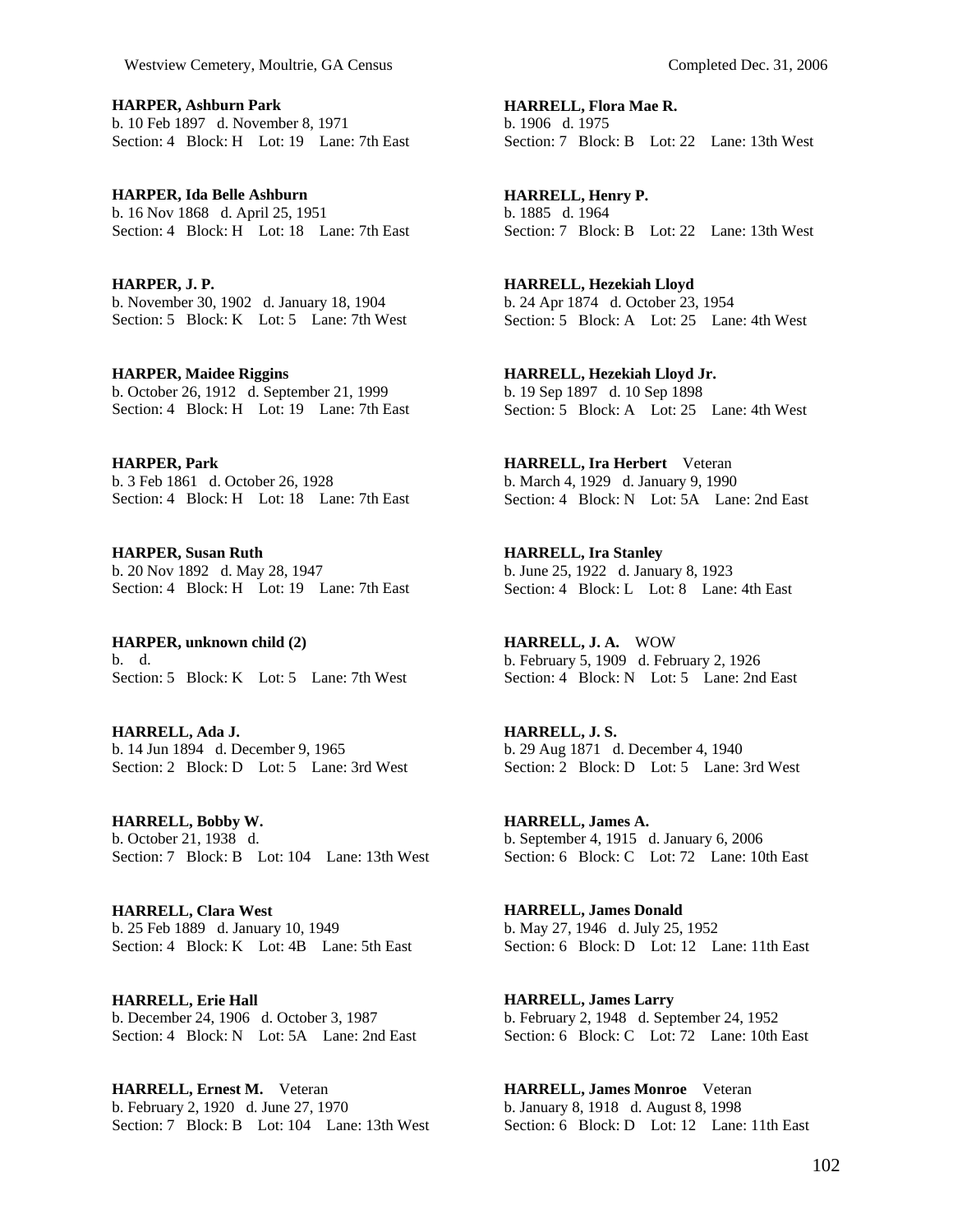**HARRELL, James Vernon**  b. December 6, 1905 d. December 9, 1964 Section: 4 Block: N Lot: 5A Lane: 2nd East

**HARRELL, John H.**  b. 15 May 1874 d. March 2, 1928 Section: 4 Block: K Lot: 4B Lane: 5th East

**HARRELL, John W.**  b. 22 Sep 1893 d. July 22, 1962 Section: 2 Block: D Lot: 5 Lane: 3rd West

**HARRELL, Mallie Franklin**  b. 13 Jan 1895 d. October 4, 1978 Section: 4 Block: L Lot: 8 Lane: 4th East

**HARRELL, Marvin L.**  b. November 29, 1937 d. Section: 7 Block: D Lot: 60 Lane: 11th West

**HARRELL, Minnie Newby**  b. 10 Sep 1876 d. March 22, 1955 Section: 5 Block: A Lot: 25 Lane: 4th West

**HARRELL, Nancy A.**  b. 19 Jan 1874 d. February 5, 1946 Section: 2 Block: D Lot: 5 Lane: 3rd West

**HARRELL, Nell Simmons**  b. November 28, 1923 d. December 12, 2005 Section: 7 Block: D Lot: 21 Lane: 11th West

**HARRELL, Nora godwin**  b. 4 Aug 1894 d. February 25, 1968 Section: 6 Block: C Lot: 72 Lane: 10th East

**HARRELL, Opal Ott**  b. 2 Dec 1899 d. February 28, 1973 Section: 4 Block: L Lot: 8 Lane: 4th East

**HARRELL, Phinnie Bloodworth**  b. 28 Mar 1887 d. January 15, 1950 Section: 4 Block: N Lot: 6A Lane: 2nd East

**HARRELL, Rosa C. Hancock**  b. November 10, 1910 d. Section: 2 Block: D Lot: 5 Lane: 3rd West **HARRELL, Ruby F.**  b. October 5, 1919 d. August 15, 1996 Section: 7 Block: D Lot: 60 Lane: 11th West

**HARRELL, Shirley C.**  b. August 22, 1935 d. Section: 7 Block: D Lot: 60 Lane: 11th West

**HARRELL, Spencer**  b. 1946 d. 2004 Section: 2 Block: D Lot: 5 Lane: 3rd West

**HARRELL, Wheeler C.**  b. November 17, 1902 d. March 22, 1951 Section: 2 Block: D Lot: 5 Lane: 3rd West

**HARRELL, William (Bud)**  b. May 22, 1924 d. October 6, 1972 Section: 7 Block: D Lot: 21 Lane: 11th West

**HARRELL, William T. "Bill"**  b. January 22, 1947 d. June 18, 2004 Section: 7 Block: D Lot: 60 Lane: 11th West

**HARRELL, Willie James**  b. January 27, 1907 d. December 15, 1935 Section: 4 Block: N Lot: 6A Lane: 2nd East

**HARRELL, Wilma M.**  b. April 30, 1921 d. None Section: 6 Block: C Lot: 72 Lane: 10th East

**HARRINGTON, Gladys Murphy**  b. 30 Sep 1896 d. June 10, 1926 Section: 5 Block: D Lot: 20 Lane: 5th West

**HARRIS, David Terrell**  b. June 12, 1913 d. June 9, 1916 Section: 4 Block: I Lot: 34 Lane: 6th East

**HARRIS, Edwina Davis**  b. November 25, 1924 d. November 7, 1987 Section: 4 Block: H Lot: 4B Lane: 7th East

**HARRIS, J. Strozier**  b. 29 Oct 1891 d. March 11, 1975 Section: 6 Block: A Lot: 16 Lane: Circle Dr. North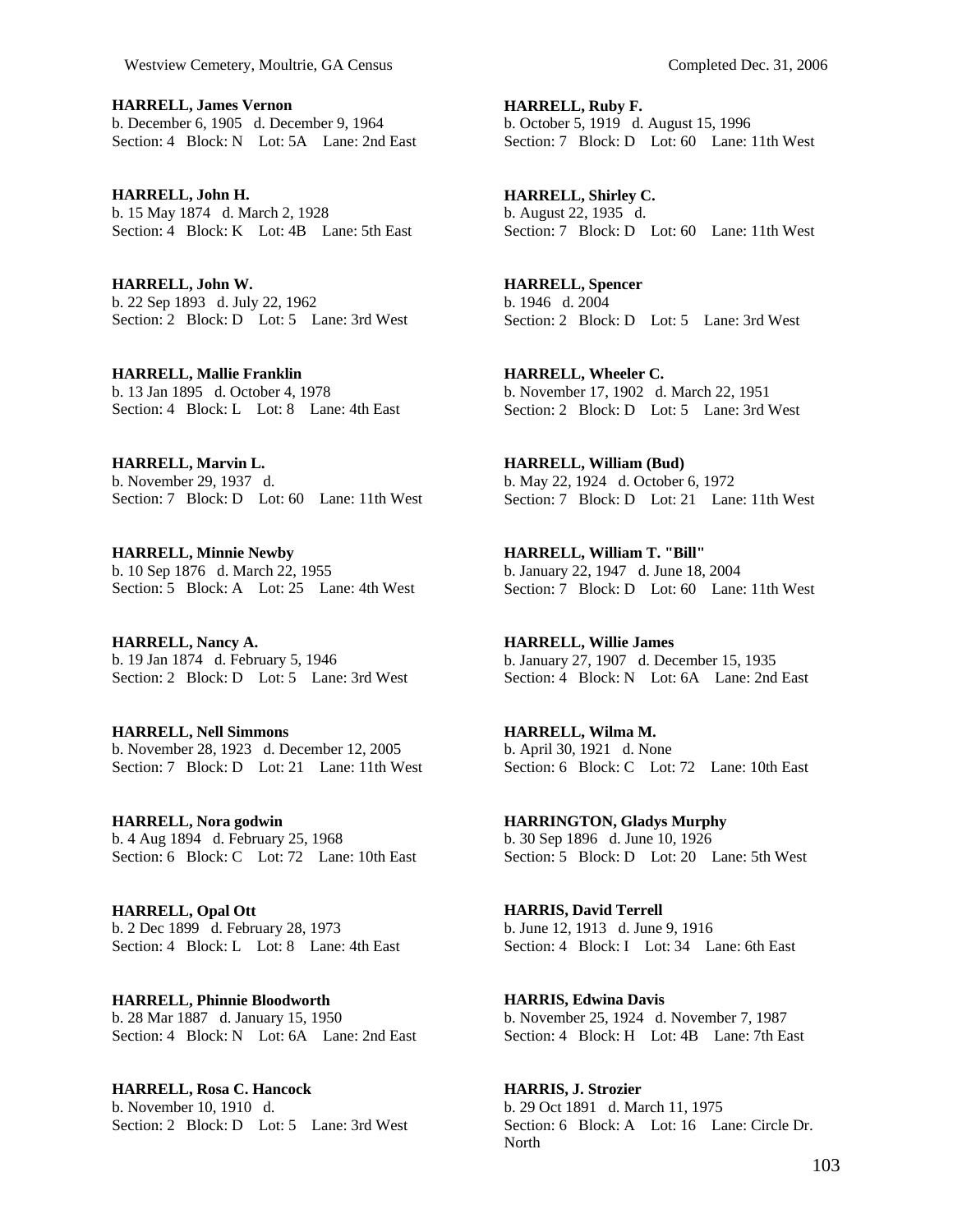**HARRIS, Nell McKenzie**  b. 15 Oct 1892 d. January 28, 1976 Section: 4 Block: I Lot: 34 Lane: 6th East

**HARRIS, Pearl Cooper**  b. 1 Oct 1892 d. October 13, 1973 Section: 6 Block: A Lot: 16 Lane: Circle Dr. **North** 

**HARRIS, Ralph E. "Bud"**  b. d. August 8, 2006 Section: ? Block: ? Lot: ? Lane: ? ?

**HART, Branford Irond** Veteran b. January 9, 1914 d. February 16, 1994 Section: 6 Block: C Lot: 17 Lane: 10th East

**HART, Guy**  b. November 27, 1920 d. November 22, 1984 Section: 6 Block: C Lot: 94 Lane: 10th East

**HART, Harrison**  b. 00 000 1883 d. 00 000 1972 Section: 6 Block: C Lot: 17 Lane: 10th East

**HART, Ruby Wylene Horton**  b. May 17, 1929 d. June 27, 2004 Section: 6 Block: C Lot: 17 Lane: 10th East

**HART, Sallie**  b. 1884 d. 1953 Section: 6 Block: C Lot: 17 Lane: 10th East

**HART, Scott Robert**  b. 21 Jan 1884 d. October 31, 1932 Section: 4 Block: K Lot: 26A Lane: 5th East

**HART, unknown adult**  b. d. Section: 4 Block: K Lot: 26A Lane: 5th East

**HART, unknown infant**  b. d. Section: 4 Block: K Lot: 26A Lane: 5th East

**HARTLEY, Edna Badgley**  b. September 16, 1917 d. September 2, 1997 Section: 6 Block: D Lot: 23 Lane: 11th East **HARTLEY, Ethel Pace**  b. June 3, 1907 d. March 12, 1979 Section: 5A Block: C Lot: 4 Lane: 4th West

**HARTLEY, Quintus George**  b. June 30, 1918 d. August 26, 1999 Section: 6 Block: D Lot: 23 Lane: 11th East

**HARTLEY, Robert Jackson**  b. March 11, 1905 d. October 19, 1987 Section: 5A Block: C Lot: 4 Lane: 4th West

**HARTSFIELD, Ernest Clair**  b. 14 Oct 1887 d. November 29, 1960 Section: 6 Block: G Lot: 57 Lane: 13th East

**HARTSFIELD, Linie Killebrew**  b. 29 Oct 1889 d. April 4, 1966 Section: 6 Block: G Lot: 57 Lane: 13th East

**HARVEY, Dorothy Vera**  b. 7 Jul 1892 d. March 27, 1961 Section: 1 Block: D Lot: 3A Lane: 4th West

**HARVEY, Geneva E.**  b. June 11, 1911 d. August 25, 1971 Section: 3 Block: A Lot: 5 Lane: 3rd East

**HARVEY, John William Sr.**  b. October 15, 1911 d. December 24, 1985 Section: 1 Block: B Lot: 1 Lane: 6th West

**HARVEY, Mildred Adams**  b. December 6, 1910 d. July 25, 2005 Section: 1 Block: B Lot: 1 Lane: 6th West

**HARVEY, Roscoe P.**  b. October 16, 1909 d. June 15, 1988 Section: 3 Block: A Lot: 5 Lane: 3rd East

**HASBROUCK, Genevieve Huff**  b. March 5, 1911 d. August 5, 1984 Section: 6 Block: B Lot: 70 Lane: 9th East

**HASTY, Harley Samuel**  b. August 10, 1986 d. March 29, 1976 Section: 2 Block: E1 Lot: 8 Lane: 2nd West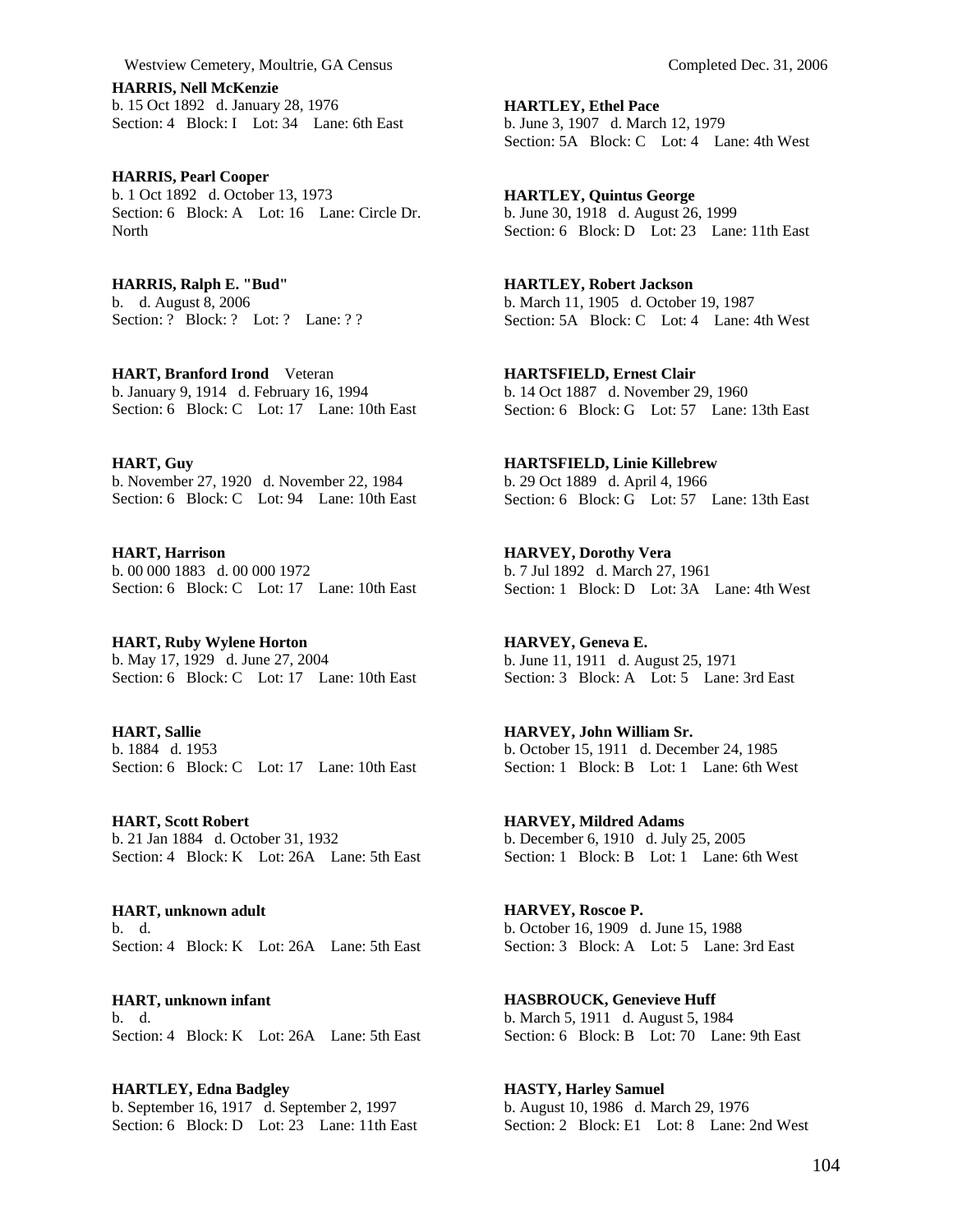**HATCHER, A. J.**  b. March 18, 1904 d. November 19, 1976 Section: 4 Block: H Lot: 8B Lane: 7th East

**HATCHER, Annie H.**  b. May 9, 1913 d. February 19, 2003 Section: 7 Block: C Lot: 62 Lane: 12th West

**HATCHER, Dorothy**  b. August 15, 1928 d. May 8, 1992 Section: 5 Block: P Lot: 2 Lane: 8th West

**HATCHER, Gertrude R.**  b. July 16, 1911 d. December 6, 1983 Section: 4 Block: H Lot: 8B Lane: 7th East

**HATCHER, James C.**  b. September 27, 1918 d. March 3, 1983 Section: 7 Block: C Lot: 62 Lane: 12th West

**HATCHER, Julia Stewart**  b. December 7, 1905 d. December 28, 1984 Section: 6 Block: E Lot: 71 Lane: 12th East

**HATCHER, L. S. Mrs.**  b. 25 Feb 1857 d. June 15, 1934 Section: 2 Block: A Lot: 18 Lane: 3rd West

**HATCHER, Louise R.**  b. May 23, 1912 d. June 18, 1988 Section: 2 Block: E1 Lot: 3 Lane: 2nd West

**HATCHER, Ralph**  b. April 9, 1907 d. August 22, 1987 Section: 2 Block: E1 Lot: 3 Lane: 2nd West

**HATFIELD, Clarence Hubert**  b. May 5, 1909 d. April 5, 1981 Section: 1 Block: C Lot: 10 Lane: 5th West

**HATFIELD, Edwin Way**  b. October 1, 1916 d. October 16, 1938 Section: 1 Block: C Lot: 10 Lane: 5th West

**HATFIELD, John Fluker**  b. 26 Apr 1881 d. August 13, 1958 Section: 1 Block: C Lot: 10 Lane: 5th West **HATFIELD, John Fluker Jr.**  b. January 20, 1907 d. January 23, 1984 Section: 1 Block: C Lot: 10 Lane: 5th West

**HATFIELD, Leila**  b. 1906 d. 2004 Section: 1 Block: C Lot: 10 Lane: 5th West

**HATFIELD, Montine Bateman**  b. July 31, 1913 d. February 20, 2003 Section: 1 Block: C Lot: 10 Lane: 5th West

**HATFIELD, Ola Way**  b. 31 Oct 1881 d. March 17, 1954 Section: 1 Block: C Lot: 10 Lane: 5th West

**HATFIELD, Samuel A.**  b. 1914 d. 1964 Section: 1 Block: C Lot: 10 Lane: 5th West

**HAYDEN, Bert Orlando**  b. June 18, 1918 d. November 5, 1987 Section: 7 Block: D Lot: 3 Lane: 11th West

**HAYDEN, Nellie Bowers**  b. September 28, 1919 d. June 20, 2006 Section: 7 Block: D Lot: 3 Lane: 11th West

**HAYDEN, Nellie Bowers**  b. September 28, 1919 d. June 20, 2006 Section: 7 Block: D Lot: 3 Lane: 11th West

**HAYES, Irma L.**  b. 10 Oct 1887 d. July 22, 1945 Section: 5 Block: 4 Lot: 9 Lane: 6th West

**HAYES, Lillie Plair Mrs.**  b. d. December 9, 1923 Section: 4 Block: L Lot: 41 Lane: 4th East

**HAYS, Alva (Al) Thomas**  b. 14 May 1899 d. June 11, 1992 Section: 3 Block: B Lot: 7 Lane: 2nd East

**HAYS, Virginia Pearson**  b. October 10, 1907 d. September 9, 1997 Section: 3 Block: B Lot: 7 Lane: 2nd East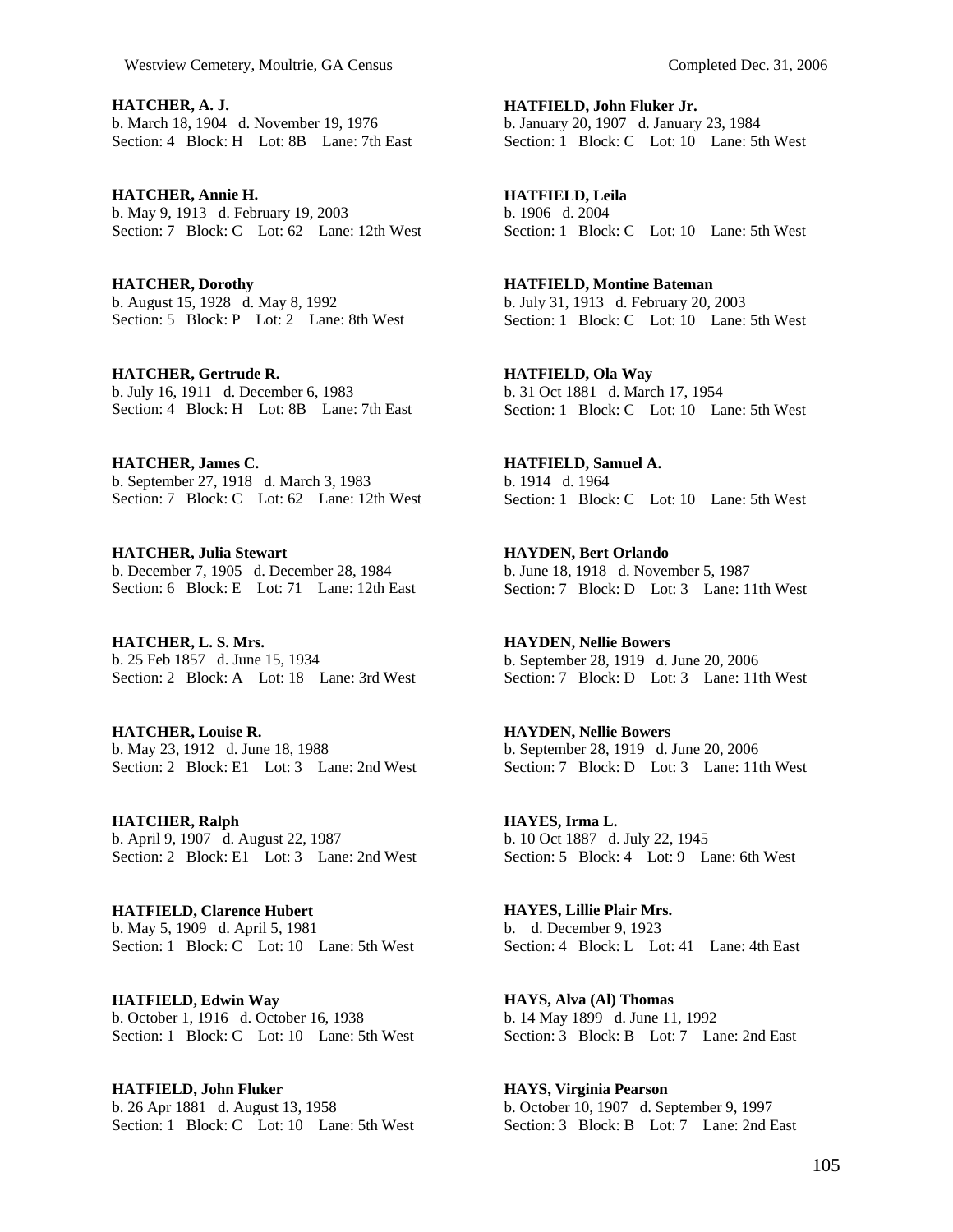**HEAD, Kitty Horkan**  b. 23 Feb 1896 d. March 20, 1985 Section: 4 Block: K Lot: 43 Lane: 5th East

**HEARD, Alma McKenzie**  b. 00 000 1884 d. 00 000 1929 Section: 4 Block: M Lot: 38 Lane: 3rd East

**HEARD, Frank Olin**  b. 00 000 1873 d. 00 000 1954 Section: 4 Block: M Lot: 38 Lane: 3rd East

**HEARD, Frankie C.** DAR b. 21 Feb 1880 d. September 8, 1970 Section: 2 Block: D Lot: 23 Lane: 3rd West

**HEARD, Howell Crane (Duck)**  b. March 21, 1903 d. March 8, 1988 Section: 2 Block: D Lot: 23 Lane: 3rd West

**HEARD, Inos A.**  b. 30 Oct 1874 d. August 27, 1937 Section: 2 Block: D Lot: 23 Lane: 3rd West

**HEARD, Mary Shipp** DAR b. July 22, 1915 d. February 15, 2002 Section: 2 Block: D Lot: 23 Lane: 3rd West

**HEARD, Nancy Hazel**  b. April 4, 1911 d. February 15, 2000 Section: 4 Block: M Lot: 38 Lane: 3rd East

**HEATH, Franklin (Gene)**  b. January 31, 1912 d. October 3, 1994 Section: 2 Block: E2 Lot: 14A Lane: 2nd West

**HEATH, James M.**  b. d. 8 Oct 1899 Section: 5 Block: C Lot: 12 Lane: 5th West

**HEATH, Johnnie Davis**  b. December 8, 1917 d. February 21, 2002 Section: 2 Block: E2 Lot: 14A Lane: 2nd West

**HEATH, Sallie McNeill**  b. 7 Apr 1865 d. November 13, 1924 Section: 5 Block: C Lot: 12 Lane: 5th West **HEGWOOD, Albert A.**  b. 2 May 1899 d. October 9, 1974 Section: 3 Block: A Lot: 1 Lane: 3rd East

**HEGWOOD, Alice N.**  b. 25 Apr 1879 d. October 30, 1963 Section: 3 Block: M Lot: 22 Lane: 3rd East

**HEGWOOD, Anthony**  b. June 22, 1941 d. October 7, 1942 Section: 2 Block: D Lot: 38 Lane: 3rd West

**HEGWOOD, Charlie H.**  b. 23 Jul 1881 d. May 22, 1958 Section: 3 Block: M Lot: 22 Lane: 3rd East

**HEGWOOD, Edward**  b. December 19, 1911 d. July 21, 1983 Section: 2 Block: F2 Lot: 36 Lane: 1st West

**HEGWOOD, infant son of Edward**  b. d. Section: 2 Block: F2 Lot: 36 Lane: 1st West

**HEGWOOD, J. Arthur**  b. 20 Feb 1899 d. May 9, 1980 Section: 2 Block: D Lot: 38 Lane: 3rd West

**HEGWOOD, Lanelle**  b. May 4, 1928 d. November 2, 1989 Section: 2 Block: F2 Lot: 36 Lane: 1st West

**HEGWOOD, Lula Pearce**  b. September 17, 1900 d. July 6, 1990 Section: 2 Block: E1 Lot: 7 Lane: 2nd West

**HEGWOOD, Luther F.**  b. 29 Mar 1896 d. May 1, 1960 Section: 2 Block: E1 Lot: 7 Lane: 2nd West

**HEGWOOD, Minnie T.**  b. May 23, 1907 d. June 2, 1992 Section: 2 Block: D Lot: 38 Lane: 3rd West

**HEGWOOD, Olive G.**  b. August 2, 1904 d. April 5, 2000 Section: 3 Block: A Lot: 1 Lane: 3rd East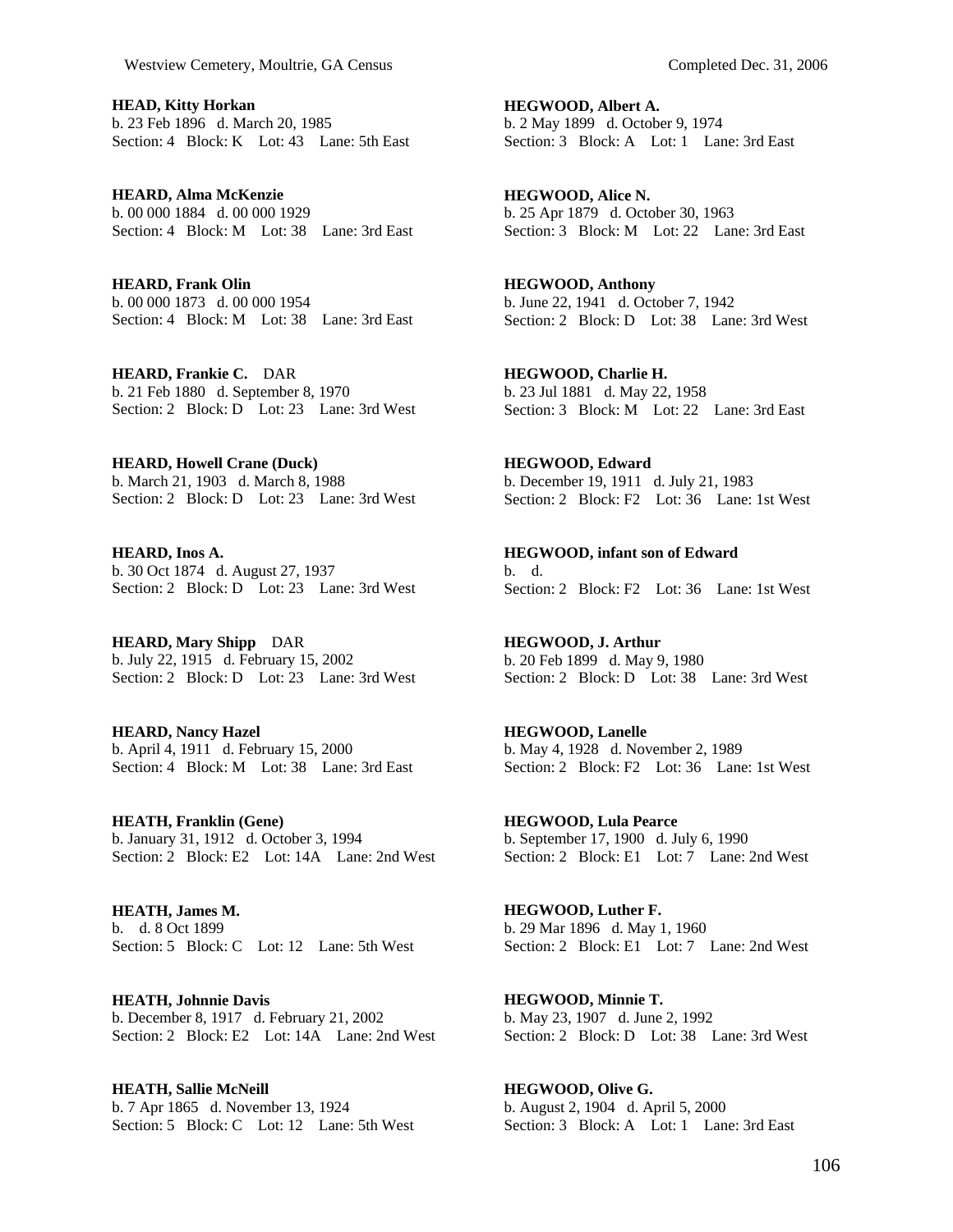**HEGWOOD, Sharon Elizabeth**  b. December 30, 1954 d. June 6, 1957 Section: 6 Block: C Lot: 32 Lane: 10th East

**HEGWOOD, T. W.**  b. November 15, 1920 d. January 21, 1966 Section: 2 Block: E1 Lot: 7 Lane: 2nd West

**HENDERSON, Bernadine A.**  b. 23 Sep 1870 d. February 21, 1913 Section: 4 Block: I Lot: 18 Lane: 6th East

**HENDERSON, Eva**  b. 7 Oct 1893 d. Section: 6 Block: B Lot: 2B Lane: 9th East

**HENDERSON, Flora T.**  b. 1888 d. 1960 Section: 1 Block: D Lot: 10 Lane: 4th West

**HENDERSON, Francis R.** Mason b. 1885 d. 1970 Section: 1 Block: D Lot: 10 Lane: 4th West

**HENDERSON, G. G.**  b. 15 Jan 1858 d. November 3, 1913 Section: 4 Block: I Lot: 18 Lane: 6th East

**HENDERSON, G. G. Jr.**  b. September 29, 1905 d. October 24, 1938 Section: 4 Block: I Lot: 18 Lane: 6th East

**HENDERSON, Gladys Jones**  b. April 21, 1905 d. May 16, 1987 Section: 4 Block: I Lot: 18 Lane: 6th East

**HENDERSON, Mary G.**  b. 1912 d. 1999 Section: 6 Block: C Lot: 47 Lane: 10th East

**HENDERSON, Ruben W.**  b. 1907 d. 1952 Section: 6 Block: C Lot: 47 Lane: 10th East

**HENDERSON, Thurman** Veteran b. 21 Mar 1895 d. November 3, 1968 Section: 6 Block: B Lot: 2B Lane: 9th East **HENDERSON, William G.**  b. 27 Mar 1850 d. 28 May 1895

Section: 5A Block: B Lot: 1 Lane: 5th West

**HENDRICK, Annie Hayes**  b. 6 Jun 1895 d. February 23, 1939 Section: 3 Block: D Lot: 8 Lane: 3rd West

**HENDRICK, Frank O'Neal**  b. 6 Aug 1887 d. March 12, 1968 Section: 3 Block: D Lot: 8 Lane: 3rd West

**HENDRICK, Frank O'Neal Jr.**  b. July 22, 1923 d. December 31, 2003 Section: 8 Block: P Lot: 9 Lane: ES RR

**HENDRICK, George A.** Veteran b. 15 Aug 1896 d. November 1, 1961 Section: 7 Block: C Lot: 15 Lane: 12th West

**HENDRICK, Helen F.**  b. September 26, 1907 d. December 29, 1966 Section: 7 Block: C Lot: 15 Lane: 12th West

**HENDRICK, Myra Lee**  b. December 14, 1924 d. January 8, 2005 Section: 3 Block: D Lot: 8 Lane: 3rd West

**HENDRICK, Vida Elizabeth Sanders** DAR b. February 28, 1929 d. Section: 8 Block: P Lot: 9 Lane: ES RR

**HENDRIXSON, Clara L.**  b. January 23, 1900 d. January 7, 1977 Section: 2 Block: F1 Lot: 23 Lane: 1st West

**HENDRIXSON, Jesse M.**  b. January 14, 1900 d. June 29, 1975 Section: 2 Block: F1 Lot: 23 Lane: 1st West

**HERNBERGER, Frank**  b. July 4, 1919 d. April 15, 1992 Section: 2 Block: B Lot: 9 Lane: 2nd West

**HERNBERGER, Jimmie Russell**  b. July 27, 1939 d. May 7, 2001 Section: 2 Block: B Lot: 9 Lane: 2nd West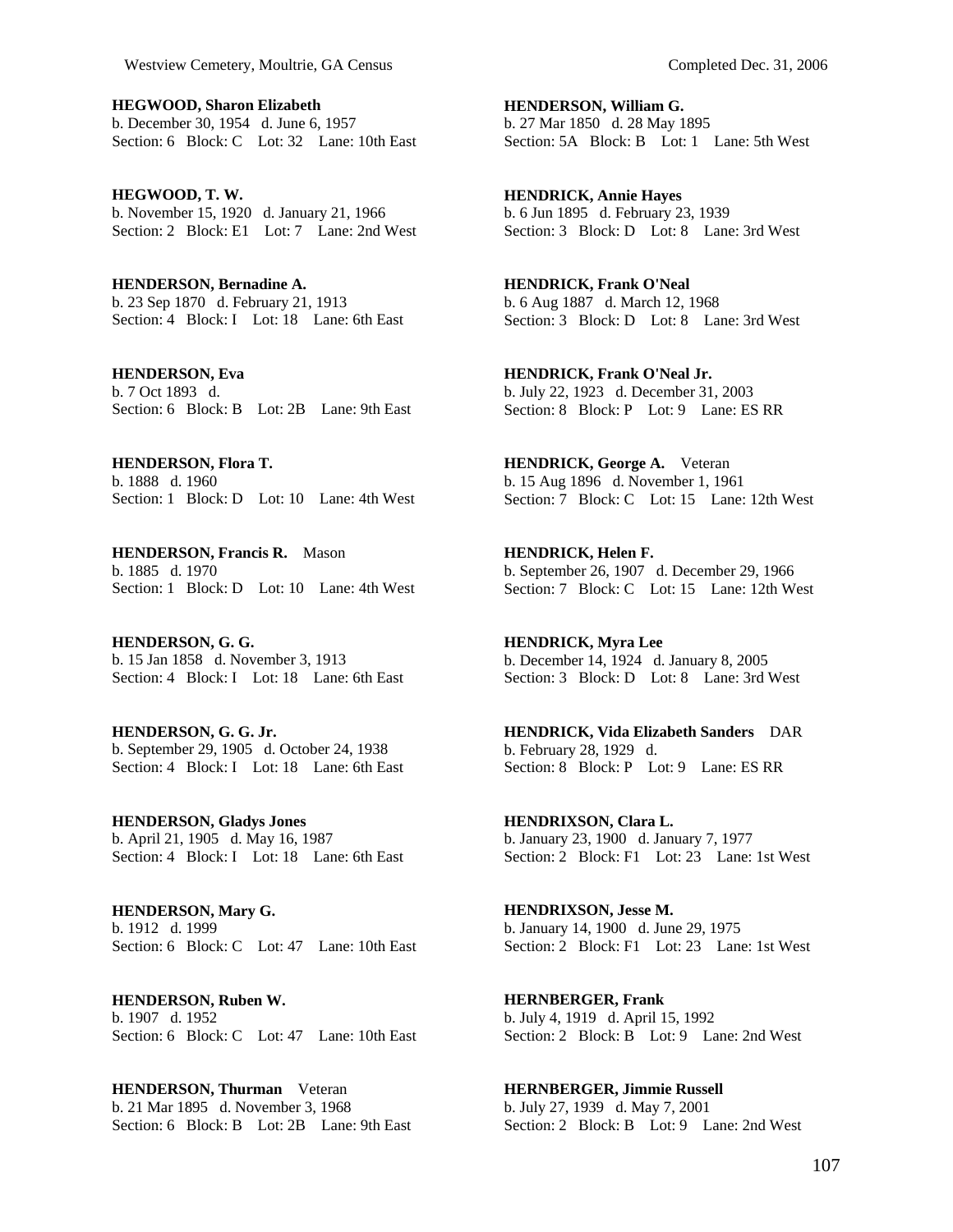**HERNBERGER, Thelma J.**  b. June 9, 1921 d. Section: 2 Block: B Lot: 9 Lane: 2nd West

**HERNDON, James (Dink) Shelly Jr.** Veteran b. October 22, 1931 d. August 16, 1995 Section: 6 Block: D Lot: 89 Lane: 11th East

**HERNDON, James Shelly Sr.** Veteran b. 4 Mar 1899 d. June 15, 1976 Section: 6 Block: D Lot: 89 Lane: 11th East

**HERNDON, Leila Winders**  b. March 21, 1923 d. Section: 5 Block: E Lot: 15 Lane: 6th West

**HERNDON, Lois Payne**  b. October 5, 1915 d. March 17, 1964 Section: 6 Block: C Lot: 2 Lane: 10th East

**HERNDON, Roscoe F. Sr.**  b. December 29, 1929 d. July 5, 1995 Section: 6 Block: D Lot: 89 Lane: 11th East

**HERRING, Carrie L. T.**  b. 25 Apr 1897 d. January 24, 1983 Section: 7 Block: B Lot: 26 Lane: 13th West

**HERRING, Grover C.** Veteran b. 4 Mar 1887 d. July 20, 1965 Section: 7 Block: B Lot: 26 Lane: 13th West

**HERRING, Grover C.**  b. January 25, 1926 d. January 25, 2001 Section: 7 Block: B Lot: 27 Lane: 13th West

**HERRINGTON, Katie H.**  b. May 7, 1903 d. September 2, 1968 Section: 6 Block: C Lot: 16 Lane: 10th East

**HERRINGTON, Mode B.**  b. 14 Dec 1899 d. July 19, 1969 Section: 6 Block: C Lot: 16 Lane: 10th East

**HERRINGTON, Peggy**  b. September 9, 1901 d. February 9, 1972 Section: 6 Block: D Lot: 43 Lane: 11th East **HERRITAGE, Charles Emory**  b. 18 Dec 1889 d. May 25, 1953 Section: 1 Block: C Lot: 16 Lane: 5th West

**HERRITAGE, Kathleen Gardner**  b. 24 Mar 1891 d. December 26, 1969 Section: 1 Block: C Lot: 16 Lane: 5th West

**HESTER, Annie Cardin**  b. June 18, 1909 d. June 4, 1994 Section: 6 Block: E Lot: 39 Lane: 12th East

**HESTER, George W.**  b. September 1, 1912 d. July 22, 1972 Section: 6 Block: E Lot: 40 Lane: 12th East

**HESTER, Homer C.**  b. August 26, 1910 d. April 29, 1974 Section: 6 Block: E Lot: 40 Lane: 12th East

**HESTER, John R.**  b. 17 Jan 1866 d. January 1, 1938 Section: 5 Block: R Lot: 3 Lane: WN RR

**HESTER, Maggie B.**  b. 6 Jun 1886 d. January 14, 1982 Section: 6 Block: E Lot: 40 Lane: 12th East

**HESTER, Mattie E.**  b. 23 Oct 1876 d. January 18, 1923 Section: 5 Block: R Lot: 3 Lane: WN RR

**HESTER, Oliver Kendall** Veteran b. December 27, 1933 d. April 20, 1999 Section: 6 Block: E Lot: 39 Lane: 12th East

**HESTER, Robert B. (Bob)**  b. 2 Feb 1883 d. January 16, 1958 Section: 6 Block: E Lot: 40 Lane: 12th East

**HESTER, Walter Lee**  b. December 19, 1907 d. October 26, 1993 Section: 6 Block: E Lot: 39 Lane: 12th East

**HESTER, Z. T.**  b. June 14, 1917 d. November 12, 1973 Section: 6 Block: E Lot: 40 Lane: 12th East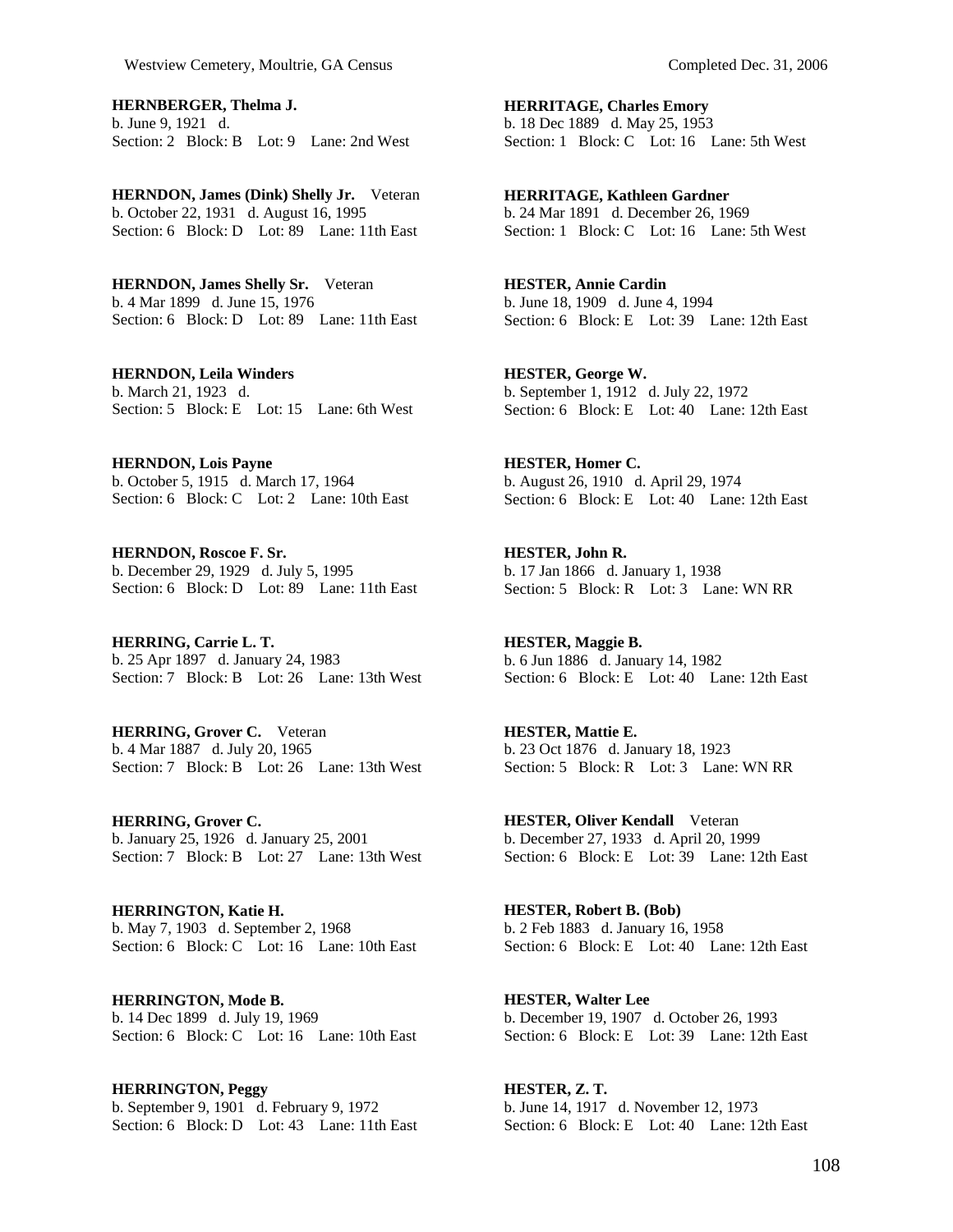**HEWITT, Brett Leroy**  b. May 14, 1954 d. Section: 6 Block: B Lot: 6 Lane: 9th East

**HEWITT, Jan Lockwood**  b. May 12, 1952 d. April 11, 1995 Section: 6 Block: B Lot: 6 Lane: 9th East

**HICKEY, James D.**  b. August 14, 1913 d. June 19, 1967 Section: 7 Block: C Lot: 42 Lane: 12th West

**HICKEY, O'Neal E.**  b. February 4, 1915 d. August 31, 1963 Section: 7 Block: C Lot: 42 Lane: 12th West

**HICKMAN, Kate Plymel**  b. May 4, 1945 d. April 18, 2004 Section: 7 Block: B Lot: 82 Lane: 13th West

**HICKMAN, Walter Bruce**  b. July 17, 1948 d. February 13, 2004 Section: 7 Block: B Lot: 82 Lane: 13th West

**HICKS, Albert Thomas III "Tommy"**  b. September 15, 1956 d. December 5, 1971 Section: 6 Block: C Lot: 28 Lane: 10th East

**HICKS, Betty E.**  b. February 28, 1925 d. October 31, 1972 Section: 7 Block: D Lot: 36 Lane: 11th West

**HICKS, Cecil Marion**  b. February 17, 1914 d. September 24, 1979 Section: 5A Block: B Lot: 4 Lane: 5th West

**HICKS, infant of TJ & ME Hicks**  b. November 22, 1902 d. November 30, 1902 Section: 5A Block: B Lot: 4 Lane: 5th West

**HICKS, James Clayton**  b. 4 Jan 1890 d. November 22, 1957 Section: 3 Block: B Lot: 5 Lane: 2nd East

**HICKS, Joseph W.**  b. October 17, 1923 d. October 24, 1972 Section: 3 Block: B Lot: 5 Lane: 2nd East **HICKS, Kenneth F.** Veteran b. June 3, 1919 d. June 17, 1977 Section: 7 Block: D Lot: 36 Lane: 11th West

**HICKS, Martha Samantha Kent**  b. 28 Aug 1853 d. September 27, 1930 Section: 4 Block: K Lot: 41 Lane: 5th East

**HICKS, Mary Cooper**  b. 6 Jan 1883 d. April 21, 1966 Section: 5A Block: B Lot: 4 Lane: 5th West

**HICKS, Orla S.**  b. 2 Mar 1892 d. April 30, 1974 Section: 3 Block: B Lot: 5 Lane: 2nd East

**HICKS, Rupert S.**  b. June 14, 1921 d. September 30, 1965 Section: 3 Block: B Lot: 5 Lane: 2nd East

**HICKS, Thomas Jordan**  b. 25 Nov 1872 d. September 12, 1954 Section: 5A Block: B Lot: 4 Lane: 5th West

**HICKS, Willard Rhonald**  b. November 22, 1903 d. April 12, 1926 Section: 5A Block: B Lot: 4 Lane: 5th West

**HICKS, William I.**  b. 1 Jun 1894 d. July 8, 1949 Section: 6 Block: D Lot: 42 Lane: 11th East

**HICKS, William J. Dr.**  b. 9 Jan 1853 d. August 5, 1915 Section: Jan-00 Block: K Lot: 41 Lane: 5th East

**HIERS, 1 unmarked**  b. d. Section: 6 Block: C Lot: 65 Lane: 10th East

**HIERS, Annie L.**  b. 1883 d. 1966 Section: 1 Block: C Lot: 8 Lane: 5th West

b. d. Section: 2 Block: C Lot: 17 Lane: 1st West

**HIERS, Benton**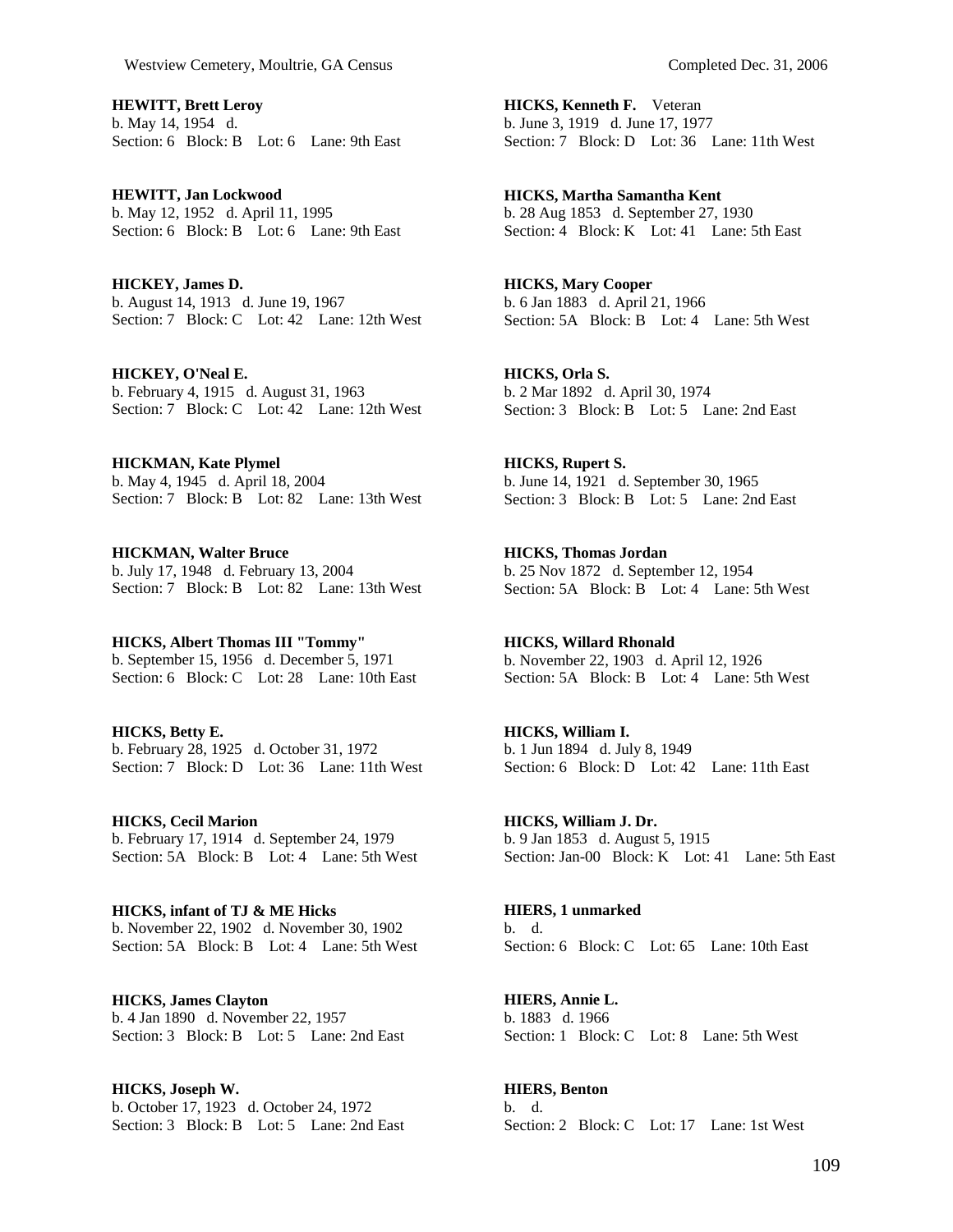**HIERS, Culbert H.**  b. 9 May 1897 d. May 15, 1971 Section: 2 Block: C Lot: 8 Lane: 1st West

**HIERS, Curtis W. (Pete)**  b. October 10, 1914 d. April 1, 1970 Section: 7 Block: D Lot: 1 Lane: 11th West

**HIERS, Harry L.**  b. 6 Jul 1891 d. February 23, 1960 Section: 6 Block: C Lot: 65 Lane: 10th East

**HIERS, Hazel Hooks**  b. October 31, 1918 d. February 28, 1990 Section: 7 Block: D Lot: 2 Lane: 11th West

**HIERS, infant son**  b. 1944 d. 1944 Section: 2 Block: C Lot: 8 Lane: 1st West

**HIERS, Kleeman** Veteran b. November 30, 1916 d. April 11, 1999 Section: 7 Block: D Lot: 30 Lane: 11th West

**HIERS, Lillian Goff**  b. May 15, 1904 d. September 29, 1956 Section: 2 Block: C Lot: 8 Lane: 1st West

**HIERS, Louise**  b. None d. None Section: 2 Block: C Lot: 17 Lane: 1st West

**HIERS, Marcus P.**  b. 1876 d. 1950 Section: 1 Block: C Lot: 8 Lane: 5th West

**HIERS, Warren Royce**  b. 1929 d. 1970 Section: 6 Block: C Lot: 65 Lane: 10th East

**HIERS, Wynelle A.**  b. October 15, 1923 d. Section: 7 Block: D Lot: 30 Lane: 11th West

**HIGH, Joe Oliver**  b. April 15, 1942 d. September 17, 1977 Section: 4 Block: K Lot: 35 Lane: 5th East

**HILL, Fay Newton**  b. February 2, 1903 d. April 16, 1989 Section: 6 Block: A Lot: 24 Lane: Circle Dr. North

**HILL, George W.**  b. 9 Jan 1897 d. October 15, 1948 Section: 3 Block: C Lot: 56 Lane: 1st East

**HILL, Marshall Wilburn**  b. 4 Sep 1897 d. April 28, 1956 Section: 6 Block: A Lot: 24 Lane: Circle Dr. North

**HILL, Thomas Dee**  b. 12 Jul 1893 d. February 1, 1962 Section: 6 Block: B Lot: 35 Lane: 9th East

**HILL, Vivian Monk**  b. 12 Aug 1895 d. June 27, 1955 Section: 6 Block: B Lot: 35 Lane: 9th East

**HILSON, Irvin Maurice**  b. d. Section: 2 Block: F2 Lot: 32 Lane: 1st West

**HILSON, Jeff F.** Veteran b. 14 Jun 1895 d. April 4, 1939 Section: 1 Block: C Lot: 11 Lane: 5th West

**HINDS, Elma Elodia**  b. 14 Dec 1892 d. January 2, 1983 Section: 3 Block: C Lot: 3 Lane: 1st East

**HINSON, Charlie Etta Burney & babe**  b. 1895 d. 1917 Section: 4 Block: K Lot: 14 Lane: 5th East

**HINSON, infant**  b. 1917 d. 1917 Section: 4 Block: K Lot: 14 Lane: 5th East

**HIPSMAN, Pearl Williams**  b. 12 May 1898 d. March 30, 1975 Section: 2 Block: E1 Lot: 4 Lane: 2nd West

**HIPSMAN, William E.**  b. 28 May 1895 d. February 13, 1990 Section: 2 Block: E1 Lot: 4 Lane: 2nd West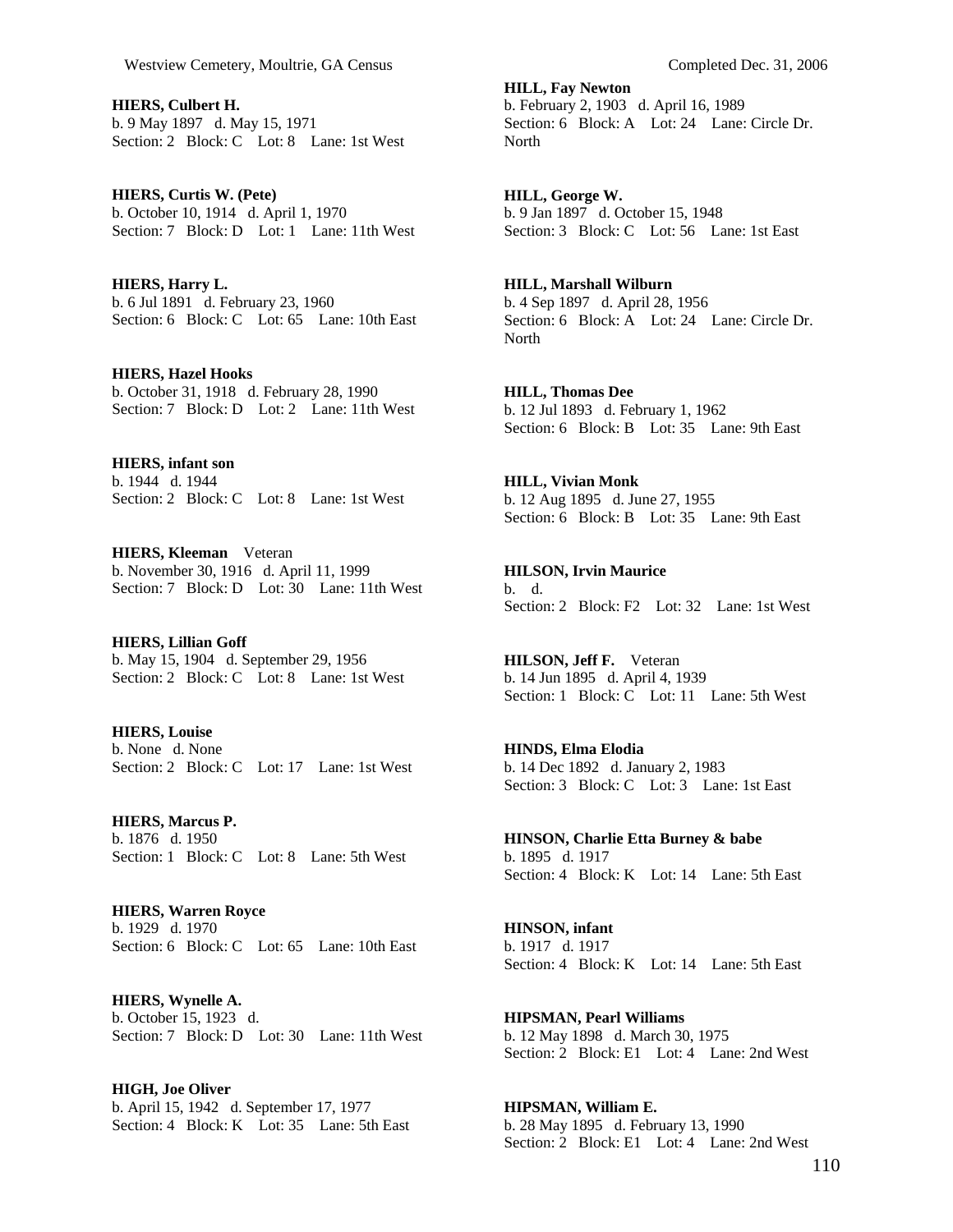**HISPANIC, John Doe**  b. d. June 27, 1905 Section: 7 Block: D Lot: 67/22 Lane: 11th West

**HITCHCOCK, Cecil Marvin M.D.**  b. 31 Jul 1883 d. June 5, 1947 Section: 3 Block: A Lot: 8B Lane: 3rd East

**HITCHCOCK, Lois Maure**  b. October 24, 1916 d. October 27, 2001 Section: 3 Block: A Lot: 8A Lane: 3rd East

**HITCHCOCK, Monte Doke**  b. 15 Jan 1891 d. December 5, 1973 Section: 3 Block: A Lot: 8A Lane: 3rd East

**HITCHCOCK, Pearl Helton**  b. 23 Sep 1886 d. March 7, 1958 Section: 3 Block: A Lot: 8B Lane: 3rd East

**HITCHCOCK, Woodfin Grady DDS**  b. 27 Feb 1889 d. September 6, 1980 Section: 3 Block: A Lot: 8A Lane: 3rd East

**HITT, J. T.**  b. September 24, 1917 d. February 17, 1973 Section: 7 Block: B Lot: 44 Lane: 13th West

**HITT, Marsha M.**  b. 1980 d. 1980 Section: 7 Block: B Lot: 44 Lane: 13th West

**HITT, Patsy Carroll**  b. October 4, 1947 d. February 25, 1997 Section: 7 Block: B Lot: 44 Lane: 13th West

**HOARNE, John Patrick** Veteran b. June 17, 1915 d. December 19, 1969 Section: 7 Block: B Lot: 83 Lane: 13th West

**HOARNE, Katherine Peach**  b. May 16, 1908 d. Section: 7 Block: B Lot: 83 Lane: 13th West

**HOBBS, Craig Wayne**  b. September 15, 1946 d. September 21, 1985 Section: 2 Block: F2 Lot: 19 Lane: 1st West **HOBBS, Harry Douglas II**  b. September 14, 1924 d. August 7, 1993 Section: 2 Block: F2 Lot: 19 Lane: 1st West

**HOBBS, Katrina Causey**  b. September 25, 1925 d. October 22, 2006 Section: 2 Block: F2 Lot: 19 Lane: 1st West

**HOBBY, Benjamin A. Sr.**  b. 3 May 1869 d. September 20, 1952 Section: 4 Block: L Lot: 33 Lane: 4th East

**HOBBY, Claire**  b. August 22, 1925 d. September 19, 1928 Section: 4 Block: M Lot: 11B Lane: 3rd East

**HOBBY, Elizie Isaac**  b. July 26, 1904 d. August 27, 1957 Section: 6 Block: E Lot: 16 Lane: 12th East

**HOBBY, Glenn C.**  b. 27 Oct 1895 d. July 24, 1981 Section: 4 Block: M Lot: 11B Lane: 3rd East

**HOBBY, Leon F.**  b. 5 May 1894 d. December 20, 1960 Section: 4 Block: M Lot: 11B Lane: 3rd East

**HOBBY, Mamie Juda**  b. 19 Aug 1895 d. March 12, 1937 Section: 4 Block: L Lot: 33 Lane: 4th East

**HOBBY, Mary Glenn**  b. November 14, 1923 d. July 8, 1996 Section: 4 Block: M Lot: 11B Lane: 3rd East

**HOBBY, Mary Whitley**  b. 11 May 1869 d. October 6, 1924 Section: 4 Block: L Lot: 33 Lane: 4th East

**HOBGOOD, Billy Hiram**  b. December 2, 1920 d. March 17, 1977 Section: 2 Block: D Lot: 28 Lane: 3rd West

**HODGES, Edgar Eugene Jr.**  b. 1911 d. 1983 Section: 2 Block: F1 Lot: 37 Lane: 1st West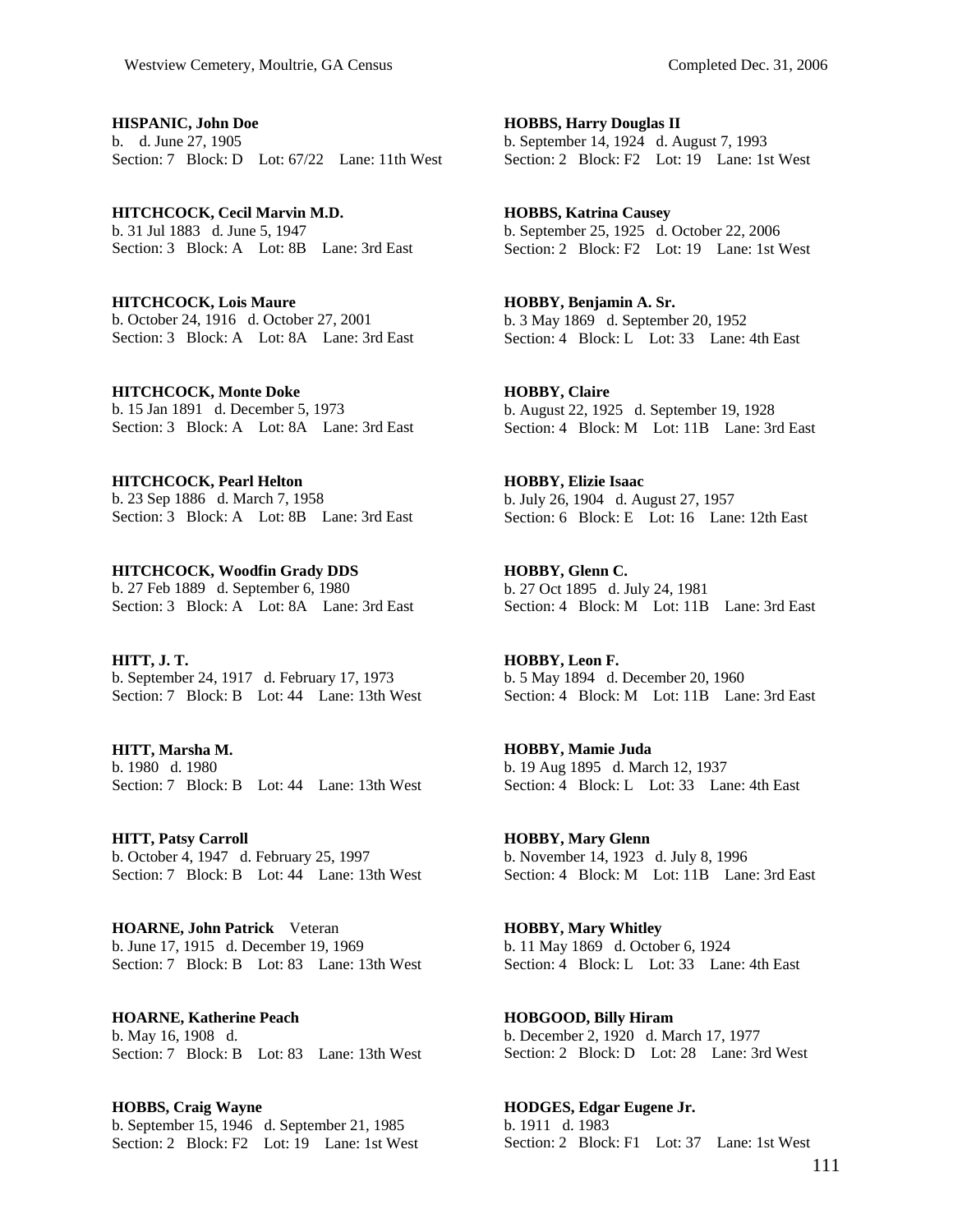**HODGES, Edgar Eugene Sr.**  b. 1885 d. 950 Section: 2 Block: F1 Lot: 37 Lane: 1st West

**HODGES, Janet Groover**  b. 1911 d. 1984 Section: 2 Block: F1 Lot: 37 Lane: 1st West

**HODNETT, Alex Autrey**  b. March 12, 1903 d. August 21, 1970 Section: 2 Block: B Lot: 7 Lane: 2nd West

**HODNETT, Alexander Ashley**  b. March 12, 1903 d. January 19, 1972 Section: 2 Block: B Lot: 6 Lane: 2nd West

**HODNETT, infant**  b. d. Section: 2 Block: B Lot: 6 Lane: 2nd West

**HODNETT, infant**  b. d. Section: 2 Block: B Lot: 6 Lane: 2nd West

**HODNETT, Josephine**  b. December 23, 1934 d. May 9, 1937 Section: 2 Block: B Lot: 6 Lane: 2nd West

**HODNETT, Minnie Lee Clements**  b. November 23, 1908 d. January 2, 1994 Section: 2 Block: B Lot: 6 Lane: 2nd West

**HODNETT, Vera Mae**  b. May 10, 1911 d. October 25, 1995 Section: 2 Block: B Lot: 7 Lane: 2nd West

**HOGUE, Edryce McLendon**  b. August 20, 1907 d. February 21, 1978 Section: 3 Block: M Lot: 18B Lane: 3rd East

**HOGUE, Terrell Jennings**  b. July 23, 1906 d. October 16, 1994 Section: 3 Block: M Lot: 18B Lane: 3rd East

**HOLBROOK, Lou Smith**  b. 1 Dec 1899 d. October 15, 1979 Section: 6 Block: G Lot: 38 Lane: 13th East **HOLLAND, Allen lester**  b. 11 May 1891 d. September 10, 1968 Section: 7 Block: B Lot: 84 Lane: 13th West

**HOLLAND, Audrey R.**  b. November 3, 1932 d. March 7, 1984 Section: 7 Block: B Lot: 84 Lane: 13th West

**HOLLAND, C. W.**  b. 31 Aug 1889 d. February 24, 1939 Section: 4 Block: I Lot: 2 Lane: 6th East

**HOLLAND, Joy S.**  b. 25 Feb 1897 d. February 21, 1977 Section: 7 Block: B Lot: 84 Lane: 13th West

**HOLLAND, King D.**  b. June 23, 1904 d. April 3, 1934 Section: 4 Block: I Lot: 2 Lane: 6th East

**HOLLAND, Pearl S.**  b. 12 Dec 1876 d. July 20, 1945 Section: 5A Block: A Lot: 12 Lane: 4th West

**HOLLAND, Troy A.**  b. May 5, 1901 d. September 13, 1948 Section: 4 Block: K Lot: 32 Lane: 5th East

**HOLMAN, Fannie Will Hackett**  b. July 27, 1903 d. June 6, 1998 Section: 4 Block: L Lot: 43 Lane: 4th East

**HOLMAN, John Lindsay**  b. 8 Mar 1897 d. March 9, 1982 Section: 4 Block: L Lot: 43 Lane: 4th East

**HOLMAN, John Lindsay Jr.**  b. December 24, 1926 d. February 1, 1990 Section: 4 Block: L Lot: 43 Lane: 4th East

**HOLMES, 3 children unmarked**  b. None d. None Section: 5 Block: B Lot: 22 Lane: 4th West

**HOLMES, Addie Simmons**  b. 26 Dec 1883 d. January 28, 1972 Section: 4 Block: L Lot: 5 Lane: 4th East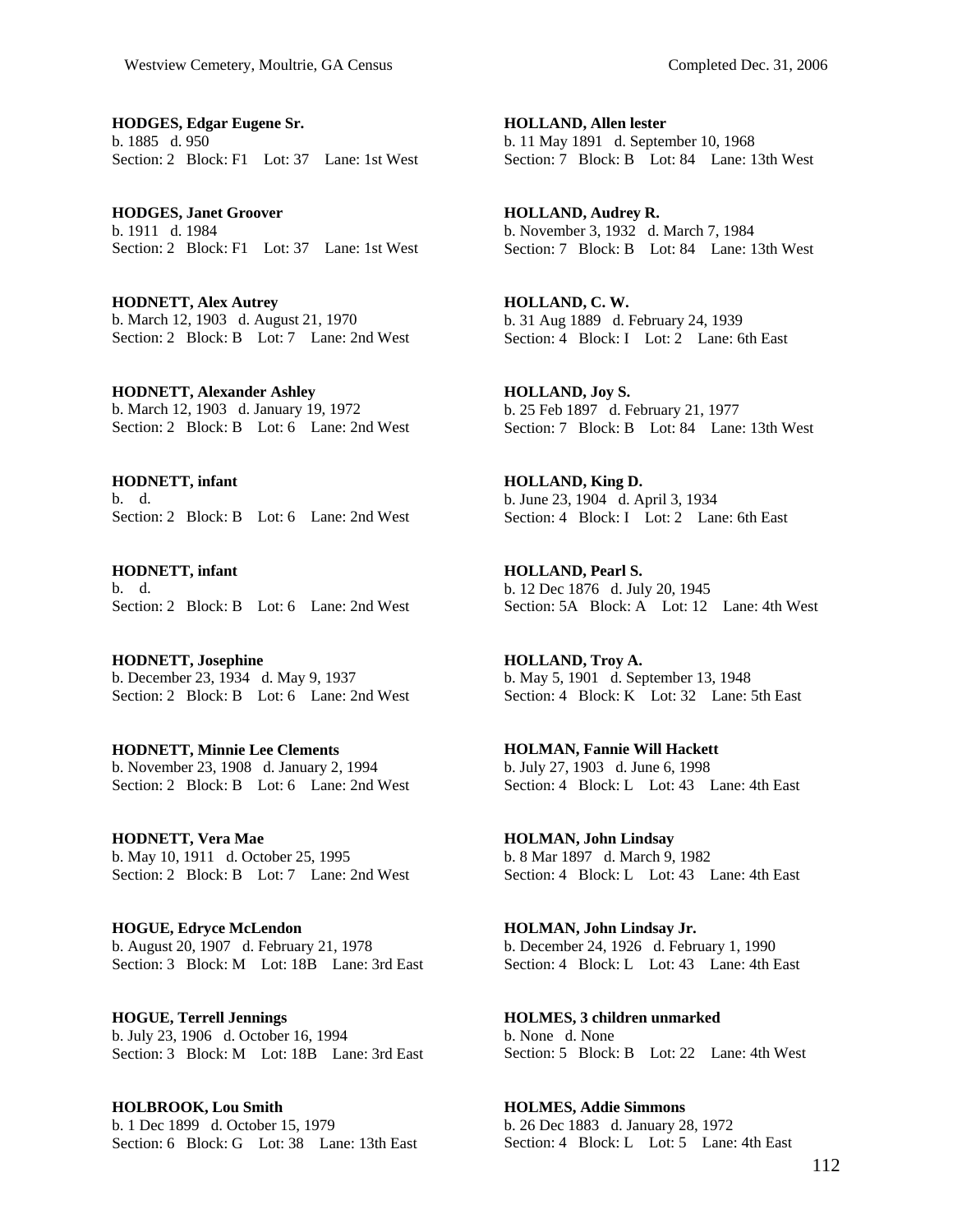**HOLMES, C. Edgar** Mason b. 8 Sep 1861 d. March 31, 1929 Section: 5 Block: J Lot: 4 Lane: 7th West

**HOLMES, Cartrette Sarah Jane**  b. 1827 d. 1914 Section: 5 Block: B Lot: 22 Lane: 4th West

**HOLMES, Christopher** Veteran b. 22 May 1827 d. September 7, 1902 Section: 5 Block: B Lot: 22 Lane: 4th West

**HOLMES, Edgar C. MD**  b. April 27, 1919 d. April 13, 1955 Section: 5 Block: J Lot: 4 Lane: 7th West

**HOLMES, Florence Hunt**  b. 12 Dec 1889 d. November 30, 1963 Section: 5 Block: J Lot: 4 Lane: 7th West

**HOLMES, Hunt**  b. January 13, 1912 d. June 28, 1960 Section: 5 Block: J Lot: 4 Lane: 7th West

**HOLMES, Ida DeLoache**  b. 12 Jul 1873 d. November 1, 1949 Section: 4 Block: L Lot: 6 Lane: 4th East

**HOLMES, Isadora**  b. 31 Nov 1850 d. September 28, 1932 Section: 4 Block: L Lot: 5 Lane: 4th East

**HOLMES, J. Oscar**  b. 25 Aug 1875 d. July 20, 1920 Section: 4 Block: L Lot: 6 Lane: 4th East

**HOLMES, James**  b. 6 Mar 1850 d. September 14, 1922 Section: 4 Block: L Lot: 5 Lane: 4th East

**HOLMES, James C.**  b. 1921 d. 1933 Section: 4 Block: L Lot: 5 Lane: 4th East

**HOLMES, James Edgar**  b. 9 Jun 1887 d. November 26, 1979 Section: 5 Block: J Lot: 4 Lane: 7th West **HOLMES, James Edgar**  b. March 18, 1945 d. Section: 5 Block: J Lot: 4 Lane: 7th West

**HOLMES, Jo. Jr.**  b. July 18, 1911 d. March 29, 1916 Section: 4 Block: L Lot: 6 Lane: 4th East

**HOLMES, John Hunt**  b. March 18, 1945 d. June 8, 2006 Section: 5 Block: J Lot: 4 Lane: 7th West

**HOLMES, Latrelle Dunn Riggins**  b. December 1, 1933 d. August 13, 1981 Section: 5 Block: J Lot: 4 Lane: 7th West

**HOLMES, Lois Bell**  b. 28 Feb 1895 d. February 9, 1979 Section: 1 Block: D Lot: 9 Lane: 4th West

**HOLMES, Marshall O.**  b. 1892 d. 1921 Section: 4 Block: L Lot: 5 Lane: 4th East

**HOLMES, Mattie L.**  b. 23 May 1869 d. January 31, 1943 Section: 1 Block: D Lot: 9 Lane: 4th West

**HOLMES, Nettie**  b. 9 Mar 1862 d. October 13, 1935 Section: 5 Block: J Lot: 4 Lane: 7th West

**HOLMES, Sidney Earle**  b. 1 Oct 1889 d. March 21, 1969 Section: 1 Block: D Lot: 9 Lane: 4th West

**HOLMES, Sydney J.**  b. 6 Sep 1865 d. January 20, 1949 Section: 1 Block: D Lot: 9 Lane: 4th West

**HOLSTUN, Dorothy Bryant**  b. October 11, 1912 d. October 15, 2001 Section: 2 Block: B Lot: 4 Lane: 2nd West

**HOLSTUN, Reese Compton**  b. August 31, 1904 d. September 7, 1988 Section: 2 Block: B Lot: 4 Lane: 2nd West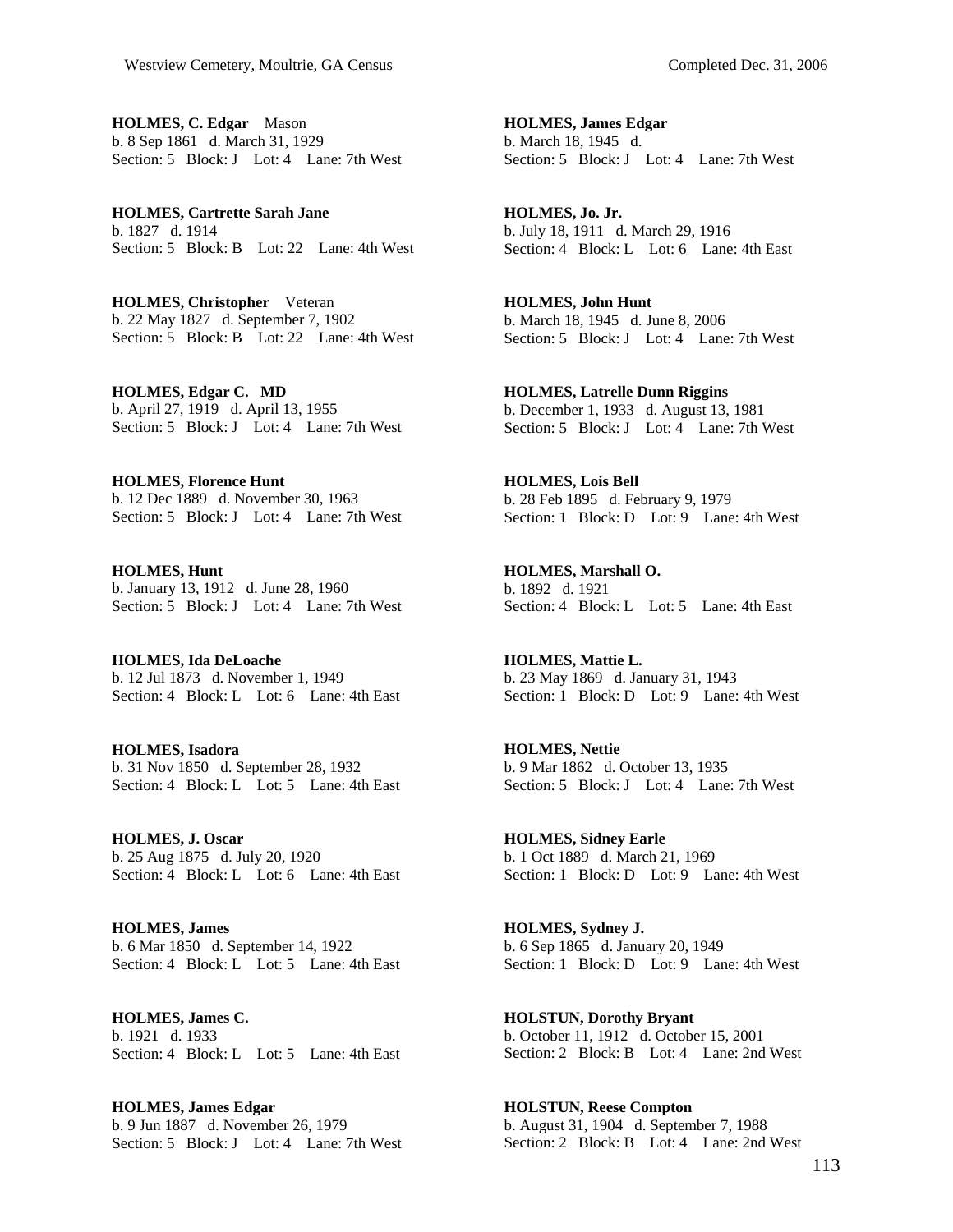**HOLTON, Elizabeth Pippin**  b. 29 Mar 1879 d. October 12, 1943 Section: 2 Block: C Lot: 6 Lane: 1st West

**HOLTON, Jessica Lauren**  b. November 28, 1983 d. November 28, 1983 Section: 6 Block: G Lot: 29 Lane: 13th East

**HOOD, Charles E.**  b. 4 Jun 1890 d. 12 Oct 19532 Section: 2 Block: F2 Lot: 51 Lane: 1st West

**HOOD, Florence Horkan**  b. December 23, 1906 d. June 3, 1993 Section: 4 Block: K Lot: 43 Lane: 5th East

**HOOD, Mennie T.**  b. October 27, 1915 d. December 16, 1948 Section: 3 Block: C Lot: 51 Lane: 1st East

**HOOD, Viola J.**  b. 2 Jun 1890 d. July 26, 1976 Section: 2 Block: F2 Lot: 51 Lane: 1st West

**HOOK, Jewel J.**  b. 26 Sep 1898 d. November 25, 1976 Section: 6 Block: D Lot: 95A Lane: 11th East

**HOOKER, G. W.** Mason b. 13 Jul 1840 d. March 25, 1915 Section: 5 Block: O Lot: 1 Lane: 8th West

**HOOKS, Harvey H. (Jake)**  b. 28 Apr 1897 d. December 1, 1980 Section: 6 Block: D Lot: 95A Lane: 11th East

**HOOKS, Joseph Ray**  b. January 12, 1914 d. May 26, 1986 Section: 6 Block: D Lot: 58A Lane: 11th East

**HOOKS, Latrelle**  b. January 23, 1921 d. August 16, 2006 Section: 7 Block: D Lot: 2 Lane: 11th West

**HOOKS, Mamie Fletcher**  b. 14 Aug 1893 d. August 10, 1964 Section: 6 Block: D Lot: 58A Lane: 11th East **HOOKS, Rufus E.**  b. 14 Apr 1891 d. June 20, 1966 Section: 6 Block: D Lot: 58A Lane: 11th East

**HOOPER, Helen Aileen**  b. 1913 d. 1980 Section: 7 Block: B Lot: 8 Lane: 13th West

**HOOPER, Walter Clyde**  b. 1910 d. 1970 Section: 7 Block: B Lot: 8 Lane: 13th West

**HORKAN, Charlie Kendall**  b. June 29, 1913 d. July 6, 1926 Section: 4 Block: K Lot: 43 Lane: 5th East

**HORKAN, Elizabeth F.**  b. June 28, 1906 d. January 8, 1991 Section: 4 Block: K Lot: 43 Lane: 5th East

**HORKAN, Florence Kendall**  b. 11 Jul 1871 d. January 3, 1929 Section: 4 Block: K Lot: 43 Lane: 5th East

**HORKAN, Frances Hebron**  b. September 5, 1908 d. July 28, 1913 Section: 4 Block: K Lot: 43 Lane: 5th East

**HORKAN, George Arthur**  b. 23 Dec 1856 d. January 2, 1929 Section: 4 Block: K Lot: 43 Lane: 5th East

**HORKAN, George Arthur "Junior"**  b. 7 Jan 1898 d. May 23, 1956 Section: 2 Block: D Lot: 19 Lane: 3rd West

**HORKAN, George Arthur Jr.** Veteran b. March 9, 1926 d. February 2, 2005 Section: 2 Block: D Lot: 19 Lane: 3rd West

**HORKAN, Jeanette Dillon**  b. January 7, 1910 d. December 7, 1919 Section: 4 Block: K Lot: 43 Lane: 5th East

**HORKAN, Martha Olliff "Barba"** DAR b. October 14, 1901 d. January 14, 1995 Section: 2 Block: D Lot: 19 Lane: 3rd West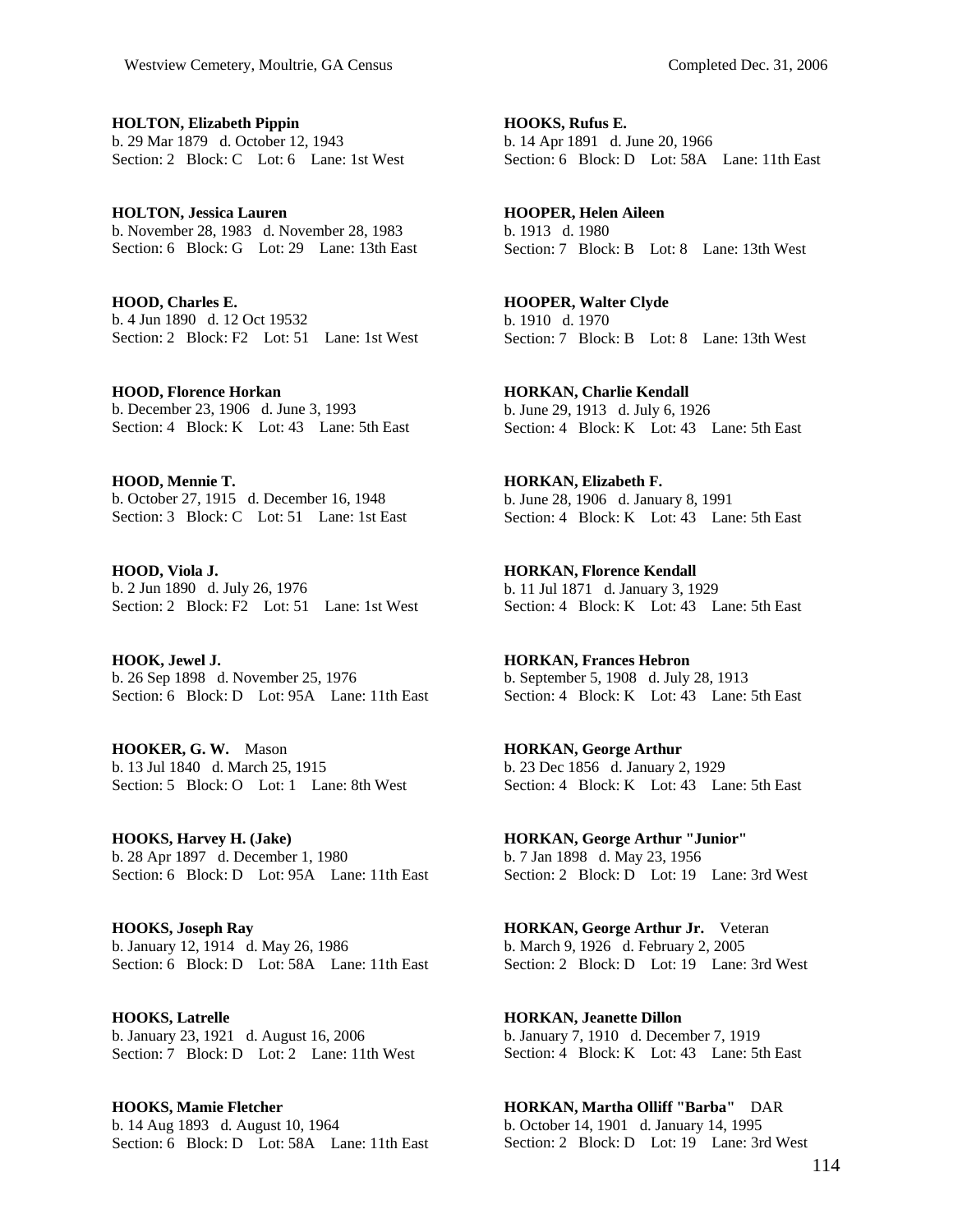**HORKAN, Virginia Davis "Ginger"**  b. June 11, 1929 d. Section: 2 Block: D Lot: 19 Lane: 3rd West

**HORKAN, William Patrick**  b. December 31, 1911 d. January 10, 1937 Section: 4 Block: K Lot: 43 Lane: 5th East

**HORNE, Arnold Ruby**  b. September 13, 1917 d. August 18, 1949 Section: 4 Block: L Lot: 35 Lane: 4th East

**HORNE, Ashley Nathan "Nat"**  b. November 25, 1971 d. September 8, 1990 Section: 6 Block: D Lot: 29 Lane: 11th East

**HORNE, Earl Russell**  b. 4 Dec 1899 d. October 14, 1965 Section: 5A Block: B Lot: 10 Lane: 5th West

**HORNE, Emma Mrs.**  b. 1877 d. 1977 Section: 2 Block: D Lot: 39 Lane: 3rd West

**HORNE, Estelle Turner**  b. May 4, 1912 d. December 12, 1996 Section: 3 Block: C Lot: 9 Lane: 1st East

**HORNE, Ida Vincent**  b. January 13, 1926 d. October 12, 1992 Section: 6 Block: E Lot: 62 Lane: 12th East

**HORNE, Joe N.**  b. 24 Sep 1886 d. April 29, 1939 Section: 4 Block: L Lot: 35 Lane: 4th East

**HORNE, Joe Nick**  b. September 15, 1920 d. January 4, 1934 Section: 4 Block: L Lot: 35 Lane: 4th East

**HORNE, John W.**  b. 1879 d. 0'1949 Section: 6 Block: D Lot: 40 Lane: 11th East

**HORNE, M. T.**  b. 17 Jun 1890 d. May 1, 1929 Section: 4 Block: L Lot: 35 Lane: 4th East **HORNE, Mary Nell**  b. November 3, 1908 d. February 1, 1925 Section: 4 Block: L Lot: 35 Lane: 4th East

**HORNE, Ola Mae T.**  b. 1887 d. 1957 Section: 6 Block: D Lot: 40 Lane: 11th East

**HORNE, Pauline Garrison**  b. September 8, 1901 d. October 8, 1969 Section: 5A Block: B Lot: 10 Lane: 5th West

**HORNE, Zena Rodgers**  b. August 22, 1902 d. June 13, 1976 Section: 4 Block: L Lot: 35 Lane: 4th East

**HORNSBY, Ora**  b. 27 Jun 1886 d. August 18, 1919 Section: 5 Block: D Lot: 11 Lane: 5th West

**HOUCK, Minnie A.**  b. 1927 d. 1985 Section: 7 Block: D Lot: 66/9 Lane: 11th West

**HOWARD, Carl**  b. 1894 d. 1952 Section: 5 Block: P Lot: 9 Lane: 8th West

**HOWARD, David Jones**  b. 1853 d. 1918 Section: 5 Block: P Lot: 9 Lane: 8th West

**HOWARD, Duffie W.**  b. 26 Apr 1887 d. September 14, 1945 Section: 2 Block: E2 Lot: 37 Lane: 2nd West

**HOWARD, Fannie Ophelia**  b. 1859 d. 1929 Section: 5 Block: P Lot: 9 Lane: 8th West

**HOWARD, Gladys N.**  b. February 28, 1911 d. February 28, 1997 Section: 7 Block: C Lot: 6 Lane: 12th West

**HOWARD, Henry R.**  b. September 18, 1911 d. June 21, 1978 Section: 7 Block: C Lot: 6 Lane: 12th West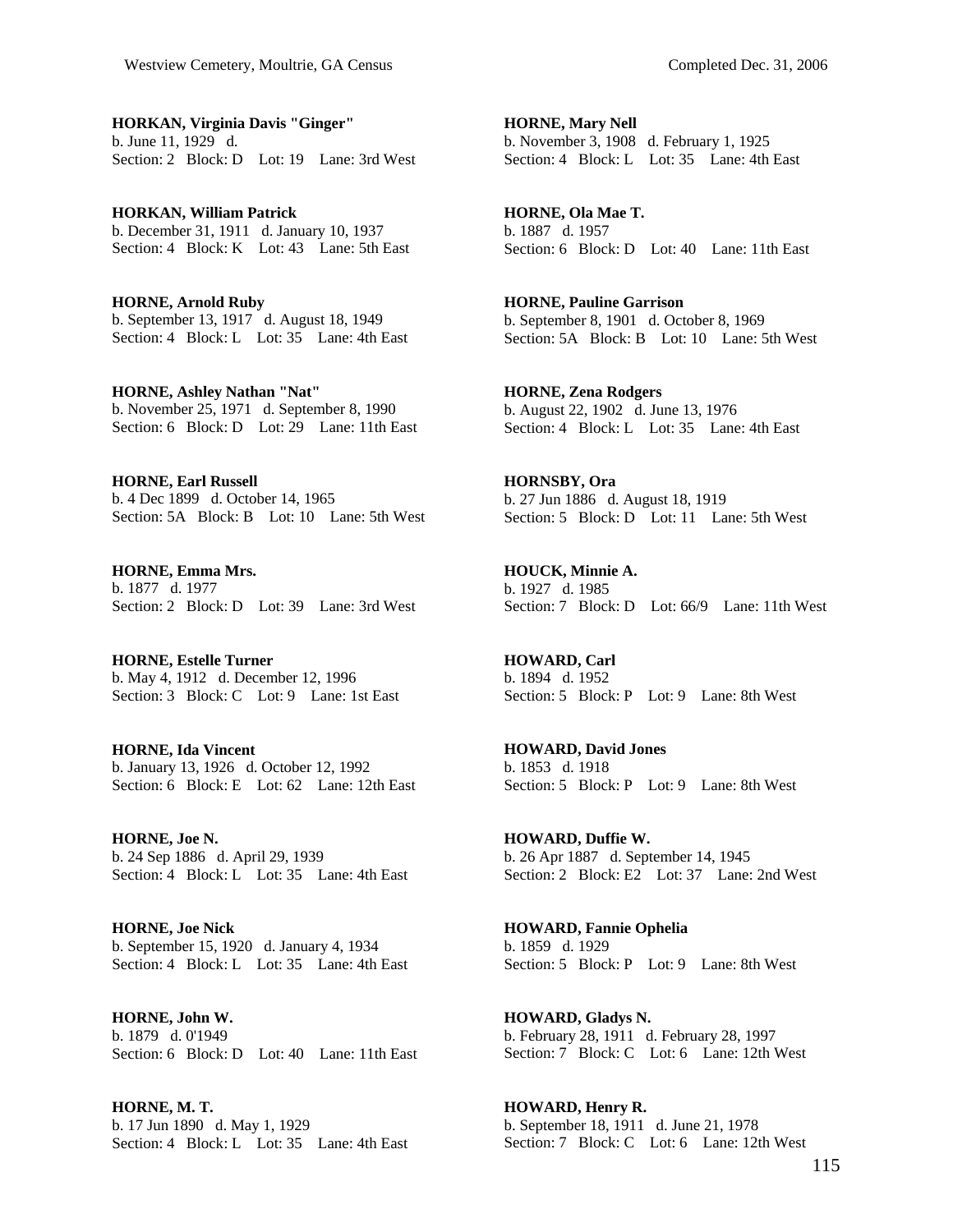**HOWARD, Jessie L.**  b. 1899 d. 1961 Section: 6 Block: B Lot: 67B Lane: 9th East

**HOWARD, Mary K.**  b. 6 Jun 1893 d. April 5, 1974 Section: 2 Block: E2 Lot: 37 Lane: 2nd West

**HOWARD, Viola S.**  b. 1898 d. 1962 Section: 6 Block: B Lot: 67B Lane: 9th East

**HOWELL, Charlie J.** Veteran b. 3 Mar 1897 d. February 23, 1969 Section: 7 Block: B Lot: 11 Lane: 13th West

**HOWELL, Edward Kibbee**  b. May 26, 1908 d. February 28, 1946 Section: 4 Block: H Lot: 37 Lane: 7th East

**HOWELL, Frank Wisdom**  b. September 3, 1904 d. April 10, 1981 Section: 7 Block: B Lot: 12 Lane: 13th West

**HOWELL, Henrietta Kibbee**  b. 7 Sep 1874 d. September 14, 1940 Section: 4 Block: H Lot: 37 Lane: 7th East

**HOWELL, John E.**  b. 5 Apr 1865 d. October 6, 1939 Section: 4 Block: H Lot: 37 Lane: 7th East

**HOWELL, Jonnie Cook**  b. March 23, 1910 d. September 29, 1977 Section: 2 Block: E2 Lot: 17A Lane: 2nd West

**HOWELL, Mary Catherine Turner**  b. July 10, 1919 d. Section: 7 Block: B Lot: 12 Lane: 13th West

**HOWELL, Ruth Raiford**  b. November 2, 1926 d. October 10, 2006 Section: 4 Block: L Lot: 18 Lane: 4th East

**HOWELL, Stella Ray**  b. 15 Aug 1874 d. April 16, 1916 Section: 4 Block: H Lot: 37 Lane: 7th East

**HOWELL, William S. M.D.**  b. 8 May 1867 d. April 15, 1914 Section: 4 Block: H Lot: 37 Lane: 7th East

**HUBBARD, Eleanor Grace**  b. February 12, 1917 d. October 23, 1988 Section: 4 Block: G Lot: 9 Lane: 8th East

**HUBER, 1 unmarked**  b. d. Section: 4 Block: I Lot: 31 Lane: 6th East

**HUBER, Allie M.**  b. 13 May 1873 d. October 16, 1952 Section: 4 Block: K Lot: 12 Lane: 5th East

**HUBER, Anton**  b. 10 Feb 1871 d. February 5, 1939 Section: 4 Block: K Lot: 12 Lane: 5th East

**HUBER, Antone L.**  b. 2 Jan 1898 d. July 19, 1918 Section: 4 Block: I Lot: 31 Lane: 6th East

**HUBER, Cyrus Carl**  b. 25 Jul 1895 d. August 22, 1958 Section: 4 Block: K Lot: 12 Lane: 5th East

**HUBER, George E.**  b. 14 Aug 1878 d. September 11, 1962 Section: 4 Block: I Lot: 31 Lane: 6th East

**HUBER, George F. Jr.**  b. October 28, 1904 d. August 20, 1970 Section: 4 Block: I Lot:  $31$  Lane: 6th East

**HUBER, Kathleen**  b. 29 Sep 1898 d. November 20, 1982 Section: 4 Block: K Lot: 12 Lane: 5th East

**HUBER, Lamar Norvell**  b. 11 Jul 1896 d. November 29, 1974 Section: 4 Block: K Lot: 12 Lane: 5th East

**HUBER, Ruby Trammell**  b. November 10, 1907 d. July 18, 2000 Section: 4 Block: I Lot: 31 Lane: 6th East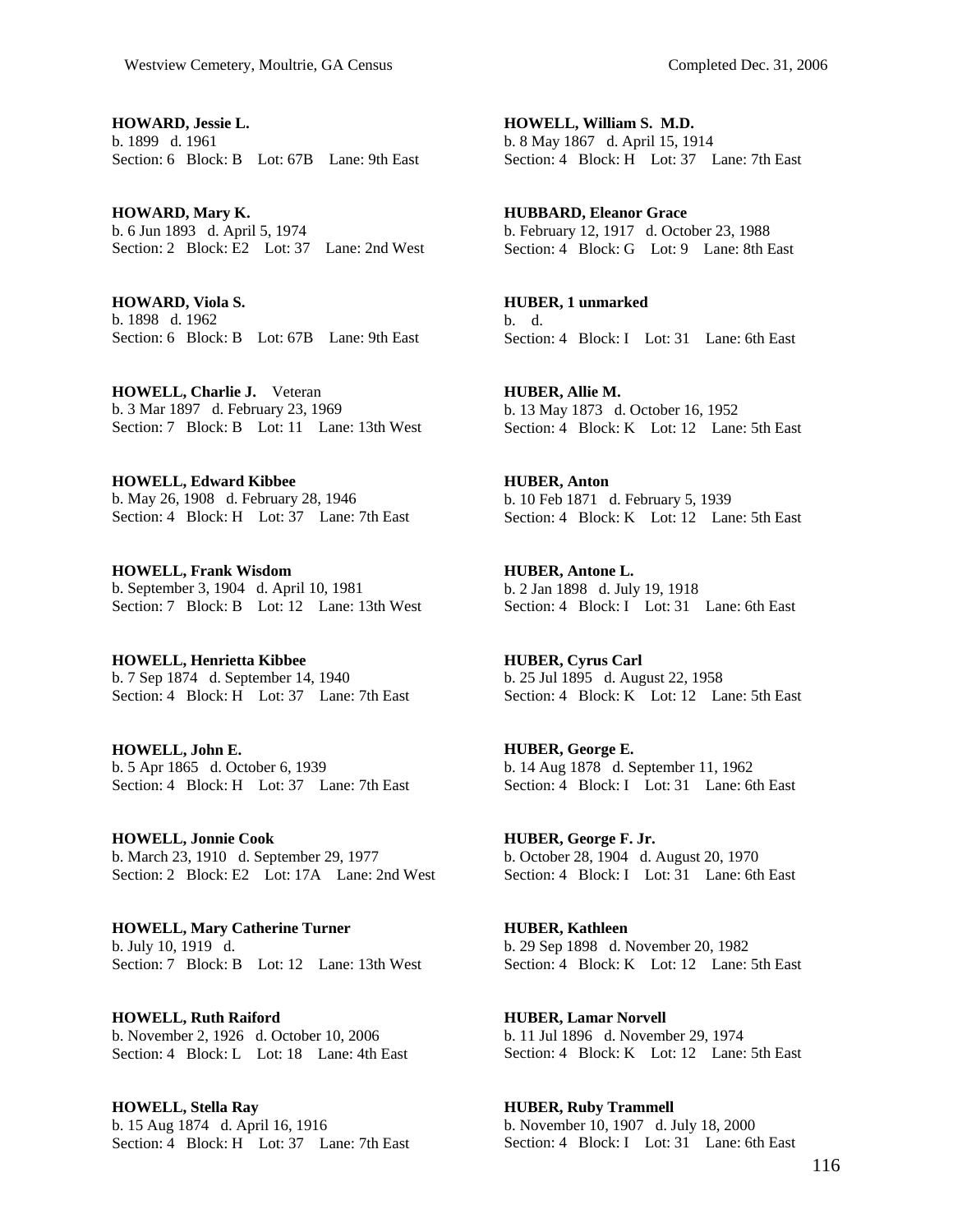**HUBER, Willie Dixie Collins**  b. 12 Sep 1881 d. September 2, 1951 Section: 4 Block: I Lot: 31 Lane: 6th East

**HUDGINS, Alice E.**  b. 1857 d. 1946 Section: 2 Block: F1 Lot: 9 Lane: 1st West

**HUDGINS, Harold H.**  b. 15 Aug 1893 d. July 7, 1992 Section: 2 Block: F1 Lot: 9 Lane: 1st West

**HUDGINS, Hortense S.**  b. 9 Jan 1895 d. February 22, 1999 Section: 2 Block: F1 Lot: 9 Lane: 1st West

**HUDSON, Barbara**  b. September 13, 1925 d. June 2, 1935 Section: 4 Block: G Lot: 22 Lane: 8th East

**HUDSON, Christine**  b. August 26, 1927 d. December 30, 1931 Section: 4 Block: G Lot: 22 Lane: 8th East

**HUDSON, Ela A.**  b. September 26, 1911 d. July 14, 1981 Section: 6 Block: C Lot: 74 Lane: 10th East

**HUDSON, Opal Flowers**  b. June 19, 1911 d. December 4, 2000 Section: 6 Block: C Lot: 74 Lane: 10th East

**HUDSON, unknown adult**  b. d. Section: 4 Block: G Lot: 22 Lane: 8th East

**HUEY, Davis Preston**  b. March 6, 1913 d. September 12, 1939 Section: 6 Block: C Lot: 41 Lane: 10th East

**HUEY, Marion Columbus**  b. 22 Jun 1888 d. October 21, 1966 Section: 6 Block: C Lot: 41 Lane: 10th East

**HUEY, Marvin P.**  b. October 4, 1916 d. December 3, 1984 Section: 6 Block: C Lot: 41 Lane: 10th East **HUEY, Zula Sellers**  b. 4 Feb 1895 d. February 17, 1978 Section: 6 Block: C Lot: 41 Lane: 10th East

**HUFF, Calvin Leroy Sr.**  b. March 1, 1927 d. May 5, 1965 Section: 7 Block: B Lot: 14 Lane: 13th West

**HUFF, Charles O.**  b. 4 Apr 1886 d. July 8, 1959 Section: 6 Block: B Lot: 70 Lane: 9th East

**HUFF, Mary Sue Carden**  b. January 15, 1924 d. April 24, 2005 Section: 7 Block: B Lot: 14 Lane: 13th West

**HUFF, Mattie Hancock**  b. 9 Dec 1884 d. March 22, 1983 Section: 6 Block: B Lot: 70 Lane: 9th East

**HUFF, Sarah Register**  b. October 26, 1925 d. April 6, 1959 Section: 3 Block: B Lot: 25 Lane: 2nd East

**HUFFMAN, Frances Pate**  b. September 26, 1931 d. June 9, 2004 Section: 7 Block: B Lot: 60 Lane: 13th West

**HUFFMAN, W. M. "Slick" Sr.**  b. 1928 d. 2001 Section: 7 Block: B Lot: 60 Lane: 13th West

**HUGGINS, John Wheeler**  b. December 21, 1912 d. April 16, 1979 Section: 7 Block: B Lot: 64 Lane: 13th West

**HUGGINS, Maxie Helen**  b. November 29, 1924 d. Section: 7 Block: B Lot: 64 Lane: 13th West

**HUGHES, Cassie Clark**  b. 3 Feb 1882 d. December 6, 1960 Section: 3 Block: M Lot: 17 Lane: 3rd East

**HUGHES, Cleveland L.**  b. July 20, 1928 d. April 27, 1947 Section: 3 Block: C Lot: 26 Lane: 1st East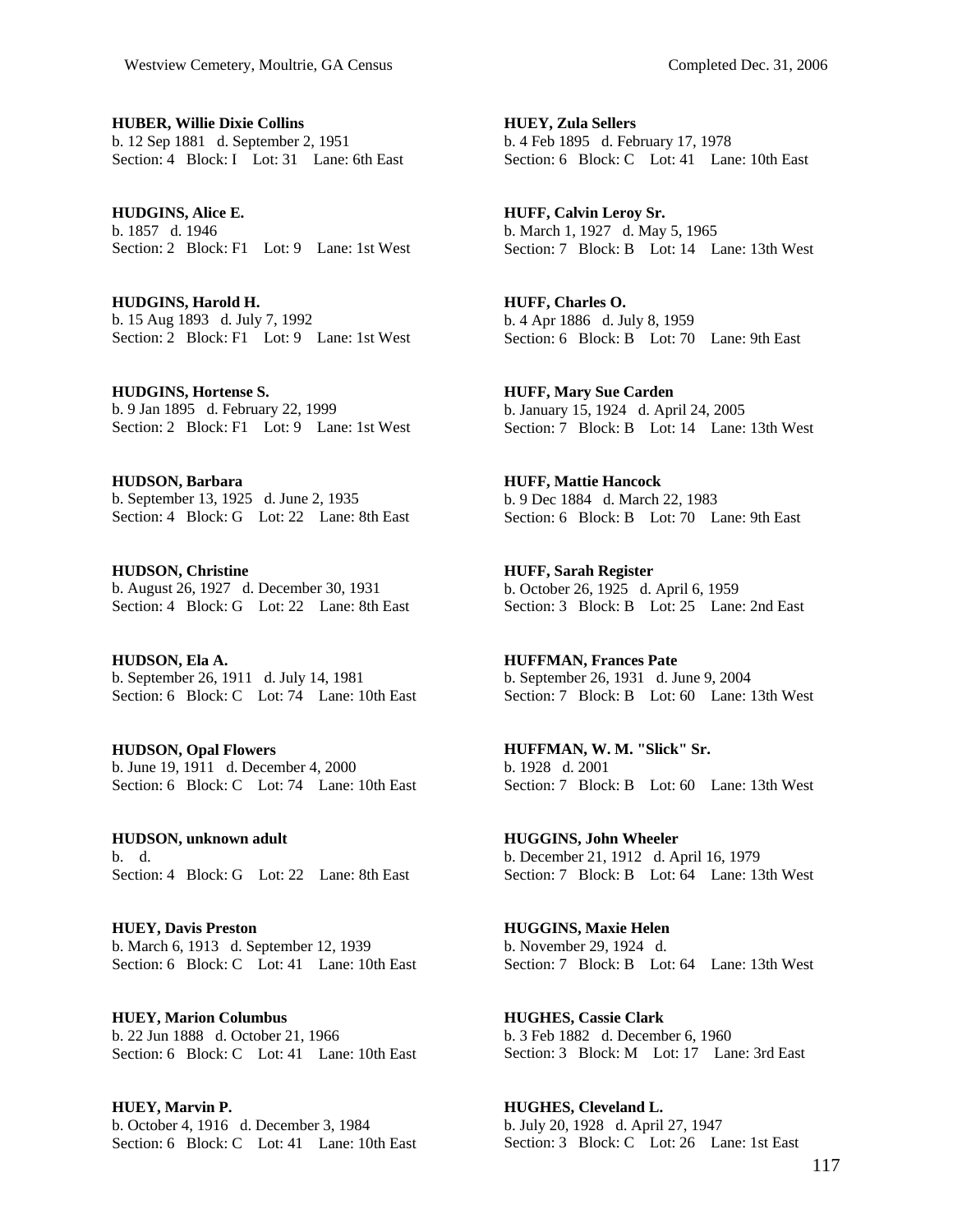**HUGHES, Eugene (Bud)**  b. December 28, 1905 d. July 10, 1979 Section: 7 Block: C Lot: 38 Lane: 12th West

**HUGHES, Gordon H. (Pete)**  b. September 29, 1917 d. August 24, 1965 Section: 3 Block: M Lot: 17 Lane: 3rd East

**HUGHES, Howard**  b. September 9, 1908 d. February 22, 1925 Section: 3 Block: M Lot: 17 Lane: 3rd East

**HUGHES, Juanita W.**  b. June 26, 1916 d. April 30, 1994 Section: 7 Block: B Lot: 5 Lane: 13th West

**HUGHES, Kenneth Elwood**  b. May 3, 1918 d. June 13, 1991 Section: 7 Block: B Lot: 5 Lane: 13th West

**HUGHES, Levy H.**  b. May 24, 1903 d. November 21, 1975 Section: 7 Block: C Lot: 17 Lane: 12th West

**HUGHES, Mary Elizabeth Edwards**  b. March 19, 1906 d. May 10, 1985 Section: 7 Block: C Lot: 17 Lane: 12th West

**HUGHES, Morris Wayne Jr.**  b. June 27, 1964 d. June 27, 1964 Section: 7 Block: B Lot: 5 Lane: 13th West

**HUGHES, Patricia Faye**  b. July 3, 1939 d. April 28, 1941 Section: 3 Block: M Lot: 17 Lane: 3rd East

**HUGHES, Paul Nelson (Bo)**  b. June 18, 1902 d. March 15, 1960 Section: 3 Block: M Lot: 17 Lane: 3rd East

**HUGHES, Roscoe L.**  b. November 10, 1924 d. June 24, 1982 Section: 7 Block: C Lot: 17 Lane: 12th West

**HUGHES, Sadie N.**  b. August 27, 1905 d. May 14, 1998 Section: 7 Block: C Lot: 38 Lane: 12th West **HUGHES, Walter Flournoy**  b. July 16, 1911 d. August 5, 1976 Section: 3 Block: M Lot: 17 Lane: 3rd East

**HUGHES, Wesley Thomas**  b. 5 Dec 1878 d. December 7, 1945 Section: 3 Block: M Lot: 17 Lane: 3rd East

**HUMPHREY, Burnie R.**  b. 14 Mar 1888 d. December 23, 1957 Section: 2 Block: F1 Lot: 6 Lane: 1st West

**HUMPHREY, Maggie F.**  b. 6 Feb 1889 d. February 19, 1959 Section: 2 Block: F1 Lot: 6 Lane: 1st West

**HUMPHREY, Mildred W.**  b. January 26, 1920 d. March 20, 1945 Section: 2 Block: F1 Lot: 6 Lane: 1st West

**HUMPHREY, Ralph**  b. October 15, 1913 d. June 19, 1977 Section: 2 Block: F1 Lot: 6 Lane: 1st West

**HUMPHREY, Rodney S.**  b. 1902 d. 1981 Section: 5 Block: Q Lot: 8 Lane: WN RR

**HUMPHREY, Rubye W.**  b. 1907 d. 1995 Section: 5 Block: Q Lot: 8 Lane: WN RR

**HUMPHREYS, Arthur William Judge** Veteran b. October 31, 1945 d. August 20, 1988 Section: 5 Block: G Lot: 7 Lane: 6th West

**HUMPHREYS, Hattie Holmes**  b. 16 Aug 1881 d. January 29, 1965 Section: 5 Block: G Lot: 7 Lane: 6th West

**HUMPHREYS, Irene Myers**  b. November 24, 1915 d. June 15, 1959 Section: 6 Block: G Lot: 23 Lane: 13th East

**HUMPHREYS, James Col.**  b. 2 Aug 1873 d. May 6, 1925 Section: 4 Block: K Lot: 14 Lane: 5th East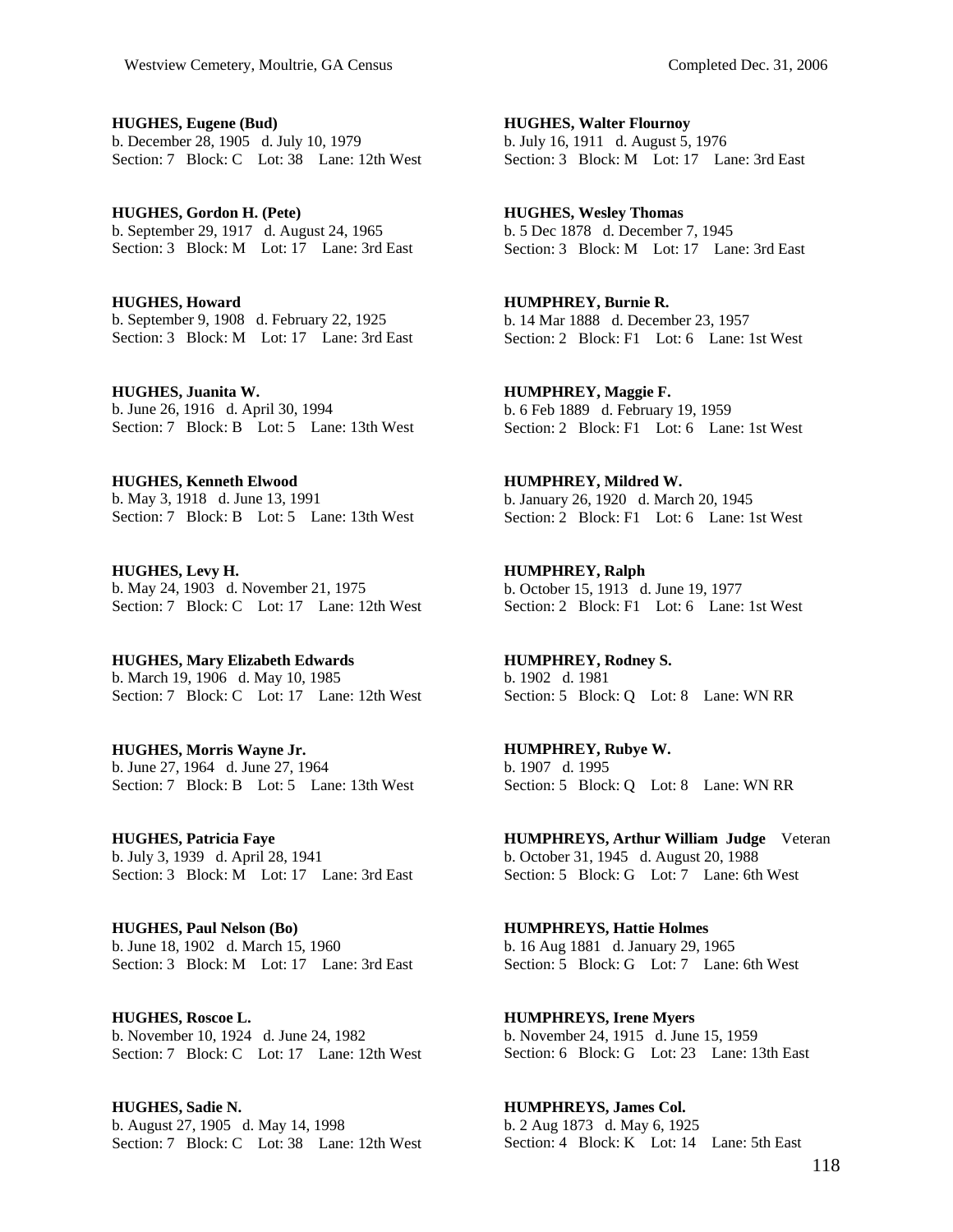Westview Cemetery, Moultrie, GA Census Completed Dec. 31, 2006

**HUMPHREYS, James Taylor Strayham**  b. February 18, 1908 d. February 19, 1976 Section: 6 Block: E Lot: 55 Lane: 12th East

**HUMPHREYS, Martha Evelyn Cross**  b. November 7, 1909 d. June 30, 1970 Section: 6 Block: E Lot: 55 Lane: 12th East

**HUMPHREYS, Ralph Jerome**  b. April 18, 1960 d. February 26, 1961 Section: 6 Block: A Lot: 27 Lane: Circle Dr. **North** 

**HUMPHREYS, Robert DeWitt**  b. August 27, 1950 d. August 28, 1950 Section: 6 Block: G Lot: 23 Lane: 13th East

**HUMPHREYS, Sallie Burney**  b. 30 May 1885 d. June 6, 1939 Section: 4 Block: K Lot: 14 Lane: 5th East

**HUMPHREYS, Sallie Ousley**  b. 1855 d. 1922 Section: 5 Block: G Lot: 7 Lane: 6th West

**HUMPHREYS, W. S. Judge**  b. 5 May 1852 d. October 10, 1906 Section: 5 Block: G Lot: 7 Lane: 5th West

**HUMPHREYS, William Robert "Bob"**  b. April 4, 1904 d. November 15, 1974 Section: 6 Block: G Lot: 23 Lane: 13th East

**HUMPHREYS, Willie Lenora**  b. November 29, 1906 d. January 14, 1908 Section: 5 Block: G Lot: 7 Lane: 6th West

**HUNT, Arthur B. "Sid"**  b. November 7, 1908 d. December 14, 1981 Section: 2 Block: D Lot: 14 Lane: 3rd West

**HUNT, Carol Sue**  b. 1943 d. 1948 Section: 4 Block: H Lot: 24 Lane: 7th East

**HUNT, Eunice R.**  b. October 25, 1909 d. March 12, 1988 Section: 6 Block: C Lot: 87 Lane: 10th East **HUNT, Florence Joines**  b. 21 Sep 1896 d. June 10, 1977 Section: 2 Block: D Lot: 14 Lane: 3rd West

**HUNT, Geo. B.** Mason b. 26 Aug 1881 d. July 16, 1963 Section: 2 Block: D Lot: 14 Lane: 3rd West

**HUNT, Gladys F.**  b. December 13, 1920 d. September 2, 2000 Section: 7 Block: B Lot: 86 Lane: 13th West

**HUNT, Goodwin**  b. March 31, 1912 d. May 4, 2005 Section: 2 Block: F2 Lot: 30 Lane: 1st West

**HUNT, Jennifer Lee**  b. d. February 2, 1969 Section: 2 Block: D Lot: 14 Lane: 3rd West

**HUNT, Larry Brogdon**  b. 1936 d. 2006 Section: 2 Block: D Lot: 14 Lane: 3rd West

**HUNT, Lester P.** Veteran b. February 8, 1915 d. December 19, 1952 Section: 6 Block: C Lot: 86 Lane: 10th East

**HUNT, Lois L. Hart**  b. February 21, 1917 d. December 4, 1993 Section: 6 Block: C Lot: 86 Lane: 10th East

**HUNT, Nancy Johnson**  b. April 10, 1989 d. May 7, 1937 Section: 4 Block: M Lot: 1 Lane: 3rd East

**HUNT, Oris E.**  b. April 13, 1912 d. June 7, 1968 Section: 7 Block: B Lot: 86 Lane: 13th West

**HUNT, Ruth Idaalia** POM b. May 22, 1918 d. January 29, 1991 Section: 2 Block: D Lot: 14 Lane: 3rd West

**HUNT, Tommie Hall**  b. 26 Mar 1882 d. March 16, 1943 Section: 2 Block: D Lot: 14 Lane: 3rd West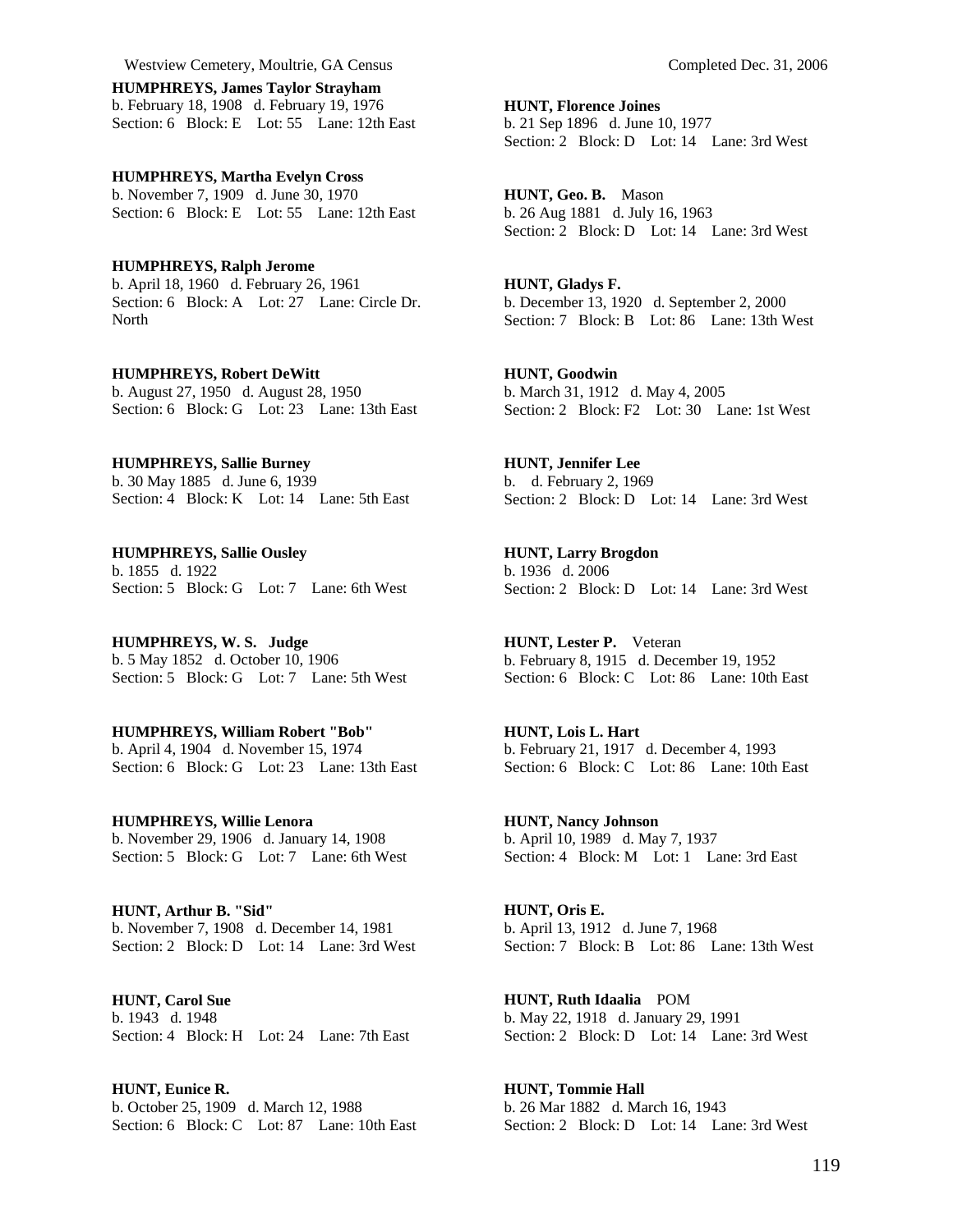**HUNT, Warren C. Sr.**  b. 18 Feb 1899 d. August 9, 1980 Section: 2 Block: F2 Lot: 30 Lane: 1st West

**HUNT, William S.**  b. 16 Nov 1886 d. June 19, 1967 Section: 6 Block: C Lot: 87 Lane: 10th East

**HUNTER, Frank G.**  b. July 2, 1916 d. August 7, 1950 Section: 3 Block: F Lot: 9 Lane: 1st West

**HUNTER, J. E. (Rassie)**  b. September 12, 1910 d. January 24, 1971 Section: 6 Block: G Lot: 67 Lane: 13th East

**HUNTER, Jesse**  b. May 1, 1908 d. Mar 1 1972 Section: 6 Block: G Lot: 67 Lane: 13th East

**HUNTER, John S.**  b. 20 Aug 1886 d. January 24, 1966 Section: 6 Block: G Lot: 67 Lane: 13th East

**HUNTER, Margaret W.**  b. 26 Oct 1887 d. March 27, 1961 Section: 6 Block: G Lot: 67 Lane: 13th East

**HUNTER, Ruby McMath**  b. November 15, 1909 d. May 3, 1982 Section: 6 Block: G Lot: 67 Lane: 13th East

**HURD, J. Kelley**  b. April 20, 1911 d. January 15, 1960 Section: 6 Block: G Lot: 6 Lane: 13th East

**HURD, James Kelley**  b. May 26, 1945 d. November 29, 1978 Section: 6 Block: G Lot: 6 Lane: 13th East

**HURD, Ullainee Johnson**  b. August 3, 1911 d. August 27, 1983 Section: 6 Block: G Lot: 6 Lane: 13th East

**HURST, Leona Squires**  b. March 14, 1917 d. Section: 6 Block: D Lot: 61 Lane: 11th East **HURST, Millard Lee**  b. July 30, 1921 d. April 26, 1993 Section: 6 Block: D Lot: 61 Lane: 11th East

**HUTCHINS, Homer A.**  b. 9 Mar 1896 d. March 23, 1963 Section: 4 Block: M Lot: 1 Lane: 3rd East

**HUTCHINS, Myrtle Williams**  b. 2 Oct 1896 d. March 18, 1984 Section: 4 Block: M Lot: 1 Lane: 3rd East

**HUTCHISON, Gus** Veteran b. d. 00 Feb 1931 Section: 4 Block: M Lot: 29 Lane: 3rd East

**HUTCHISON, John David**  b. December 2, 1910 d. October 12, 1915 Section: 4 Block: H Lot: 14 Lane: 7th East

**HUTTO, Ella Dyes Goodman**  b. 1850 d. 1936 Section: 4 Block: G Lot: 21 Lane: 8th East

**INGALLS, R. C. Prof.**  b. 15 Jan 1838 d. December 7, 1910 Section: 5 Block: J Lot: 5 Lane: 7th West

**INGRAM, Clifton**  b. 21 Jun 1889 d. December 25, 1942 Section: 5A Block: A Lot: 2 Lane: 4th West

**INGRAM, Daisy Locke**  b. 10 Oct 1893 d. April 6, 1963 Section: 5A Block: A Lot: 2 Lane: 4th West

**INGRAM, George Chesley**  b. March 25, 1916 d. March 28, 1980 Section: 5 Block: H Lot: 2 Lane: 6th West

**INGRAM, Mattie Lou**  b. December 16, 1919 d. August 9, 2003 Section: 5 Block: H Lot: 2 Lane: 6th West

**ISOM, Ann Slaton**  b. November 14, 1900 d. May 19, 1998 Section: 4 Block: I Lot: 6 Lane: 6th East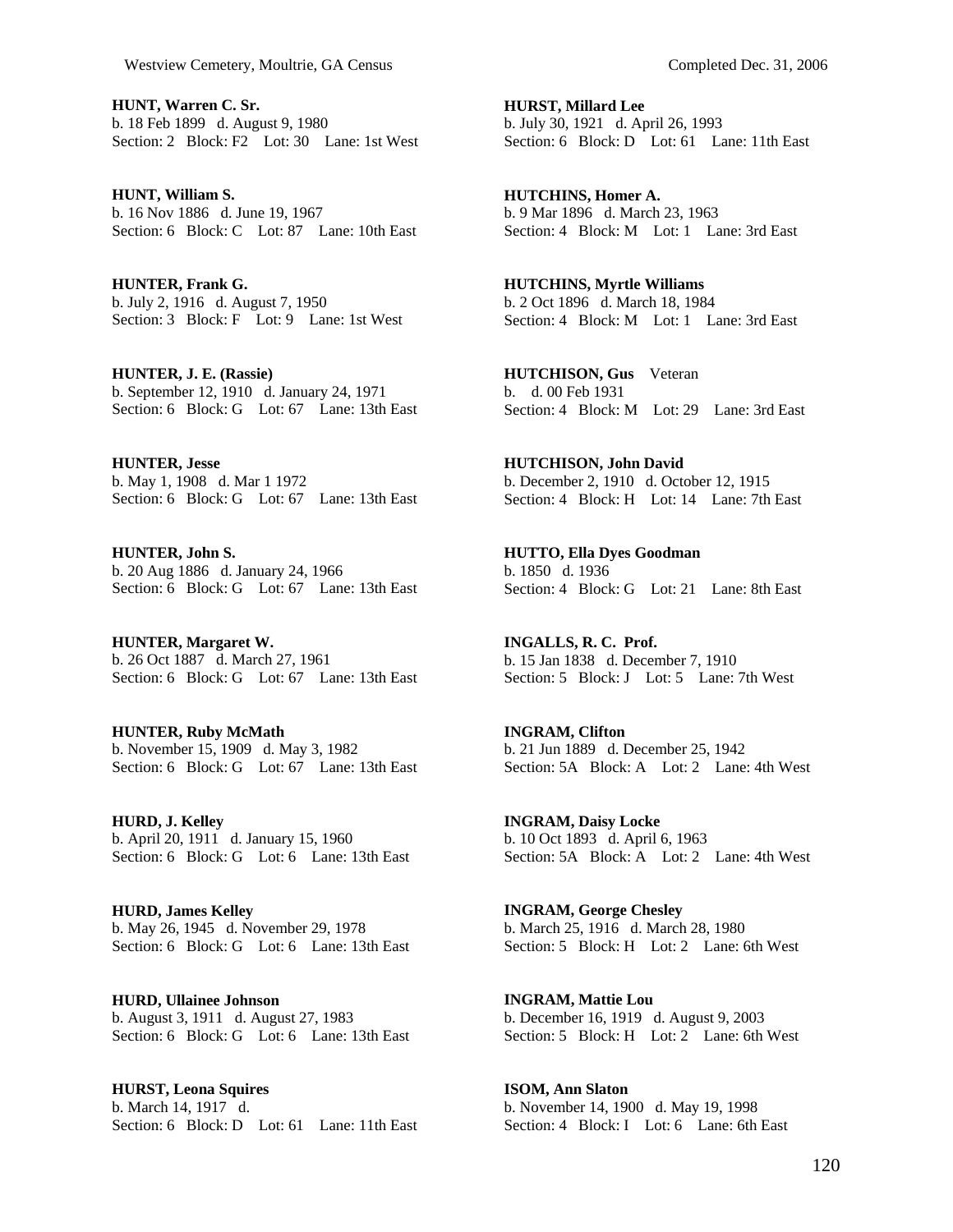**ISOM, Annie Mae Brower** DAR b. November 8, 1909 d. March 8, 1991 Section: 4 Block: I Lot: 6 Lane: 6th East

**ISOM, Charles Ewin**  b. January 11, 1902 d. November 17, 1976 Section: 4 Block: I Lot: 6 Lane: 6th East

**ISOM, Charles William**  b. 1 Oct 1869 d. January 24, 1925 Section: 4 Block: I Lot: 6 Lane: 6th East

**ISOM, Don Russell**  b. 26 Jun 1899 d. June 23, 1930 Section: 4 Block: I Lot: 6 Lane: 6th East

**ISOM, Eleanor Reddick**  b. 23 Mar 1876 d. October 1, 1971 Section: 4 Block: I Lot: 6 Lane: 6th East

**ISOM, Elizabeth**  b. 1916 d. 2003 Section: 5 Block: N Lot: 21 Lane: 8th West

**ISOM, Virginia Bagwell** DAR b. September 23, 1913 d. December 14, 1997 Section: 4 Block: I Lot: 6 Lane: 6th East

**ISOM, William Furman**  b. 6 Sep 1897 d. July 2, 1939 Section: 4 Block: I Lot: 6 Lane: 6th East

**IVEY, Nellie Gertrude Goings**  b. 28 Nov 1894 d. December 7, 1989 Section: 6 Block: B Lot: 8 Lane: 9th East

**IVEY, Wesley T.**  b. 12 May 1892 d. February 10, 1955 Section: 6 Block: B Lot: 7 Lane: 9th East

**JACKSON, Ben G.** WOW b. 1878 d. 1949 Section: 5 Block: O Lot: 2 Lane: 8th West

**JACKSON, Berma L.**  b. 1891 d. 1966 Section: 5 Block: O Lot: 2 Lane: 8th West **JACKSON, C. K.**  b. September 8, 1938 d. April 22, 2005 Section: 3 Block: C Lot: 54 Lane: 1st East

**JACKSON, Charles H.**  b. May 12, 1902 d. January 15, 1978 Section: 6 Block: E Lot: 45 Lane: 12th East

**JACKSON, Georgia Mrs.**  b. 22 Jun 1833 d. January 9, 1910 Section: 5 Block: 3 Lot: 13 Lane: 4th West

**JACKSON, Ruby Anderson**  b. May 9, 1905 d. December 18, 1962 Section: 6 Block: E Lot: 45 Lane: 12th East

**JACKSON, Virginia Haskins Brightwell**  b. March 28, 1927 d. Section: 3 Block: C Lot: 54 Lane: 1st East

**JACKSON, William W.**  b. November 12, 1902 d. February 12, 1968 Section: 5 Block: O Lot: 2 Lane: 8th West

**JACOB, Margaret**  b. April 17, 1921 d. March 18, 1973 Section: 3 Block: B Lot: 39 Lane: 2nd East

**JACOBS, Aline Mrs.**  b. December 8, 1913 d. December 23, 1944 Section: 3 Block: B Lot: 39 Lane: 2nd East

**JACOBS, Carroll G.**  b. December 29, 1964 d. August 21, 2001 Section: 3 Block: B Lot: 39 Lane: 2nd East

**JACOBS, Frank**  b. May 14, 1929 d. June 13, 1996 Section: 3 Block: B Lot: 39 Lane: 2nd East

**JACOBS, Gladys Pate**  b. January 12, 1931 d. Section: 3 Block: B Lot: 39 Lane: 2nd East

**JACOBS, Jennie Gay**  b. 22 Dec 1869 d. November 3, 1937 Section: 4 Block: I Lot: 4 Lane: 6th East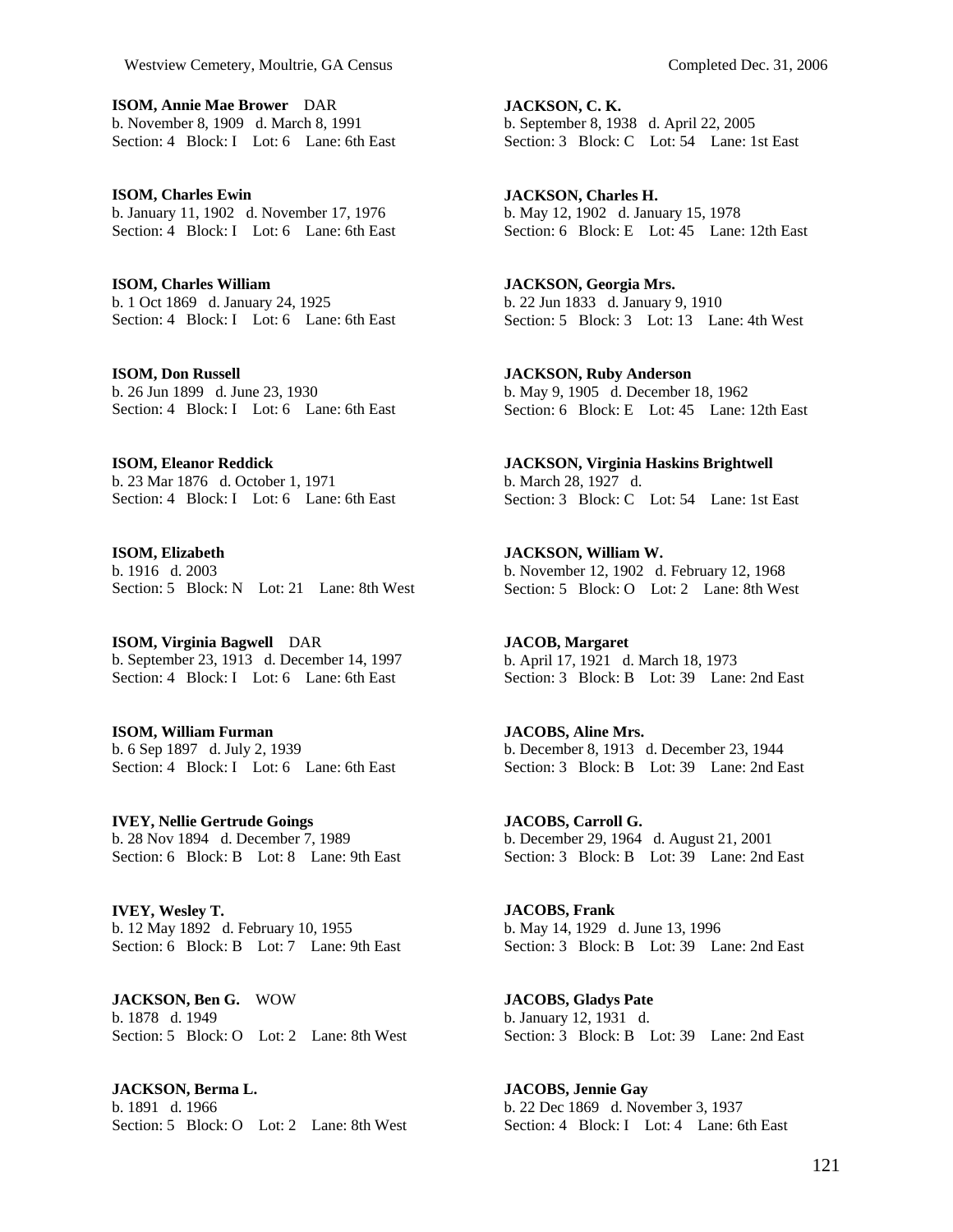**JACOBS, Nancy D.**  b. September 22, 1954 d. November 21, 1955 Section: 6 Block: B Lot: 67B Lane: 9th East

**JACOBS, Nancy Gunn**  b. 4 Jul 1890 d. June 27, 1954 Section: 3 Block: B Lot: 39 Lane: 2nd East

**JACOBS, T.**  b. 18 Jul 1861 d. August 29, 1927 Section: 4 Block: I Lot: 4 Lane: 6th East

**JACOBSON, Mary Lucille Mattie**  b. 1899 d. 1978 Section: 2 Block: E1 Lot: 3 Lane: 2nd West

**JACOBSON, Paul Martin**  b. 1898 d. 1977 Section: 2 Block: E1 Lot: 2 Lane: 2nd West

**JAMES, Cora Guthrie**  b. 22 Apr 1875 d. December 24, 1902 Section: 5 Block: D Lot: 13 Lane: 5th West

**JAMES, Ellis L.**  b. October 31, 1918 d. December 14, 1979 Section: 4 Block: M Lot: 3 Lane: 3rd East

**JAMES, Roy E.**  b. July 11, 1929 d. August 13, 1960 Section: 6 Block: G Lot: 47 Lane: 13th East

**JAMES, Ruth Collins**  b. April 15, 1923 d. Section: 4 Block: M Lot: 3 Lane: 3rd East

**JAMES, Sarah C.**  b. 12 Feb 1883 d. July 2, 1957 Section: 6 Block: D Lot: 18 Lane: 11th East

**JAMES, Susan Brock**  b. January 8, 1916 d. December 12, 1984 Section: 6 Block: D Lot: 18 Lane: 11th East

**JAMES, Thomas**  b. October 12, 1911 d. October 27, 1980 Section: 6 Block: D Lot: 18 Lane: 11th East **JAMES, Willie W.**  b. 18 Dec 1874 d. July 2, 1961 Section: 6 Block: D Lot: 18 Lane: 11th East

**JANNEY, Arthur B. Sr.** Mason b. 22 Oct 1889 d. December 22, 1962 Section: 7 Block: C Lot: 34 Lane: 12th West

**JANNEY, Arthur B. Sr. Mrs.**  b. 30 Dec 1886 d. February 6, 1964 Section: 7 Block: C Lot: 34 Lane: 12th West

**JANNEY, Arthur Barrier Jr.**  b. December 6, 1923 d. November 22, 1994 Section: 7 Block: C Lot: 34 Lane: 12th West

**JANNEY, Ellen Moore**  b. September 17, 1931 d. March 7, 1995 Section: 7 Block: C Lot: 34 Lane: 12th West

**JARMAN, Claud F.**  b. 26 Oct 1889 d. December 28, 1960 Section: 4 Block: I Lot: 41 Lane: 6th East

**JARMAN, Ethel Barber & infant daughter**  b. 9 Apr 1898 d. December 5, 1926 Section: 4 Block: I Lot: 41 Lane: 6th East

**JARRELL, Eula Howell**  b. 8 Mar 1893 d. January 4, 1977 Section: 5 Block: A Lot: 19B Lane: 4th West

**JARRELL, Marion Lynwood**  b. August 18, 1916 d. Section: 5 Block: A Lot: 19B Lane: 4th West

**JARRIS, Clifford Junior**  b. January 12, 1926 d. January 5, 2007 Section: 3 Block: B Lot: 30 Lane: 2nd East

**JARVIS, Clifford J.**  b. January 12, 1926 d. Section: 3 Block: B Lot: 30 Lane: 2nd East

**JARVIS, Earl**  b. November 24, 1946 d. December 9, 1946 Section: 3 Block: B Lot: 30 Lane: 2nd East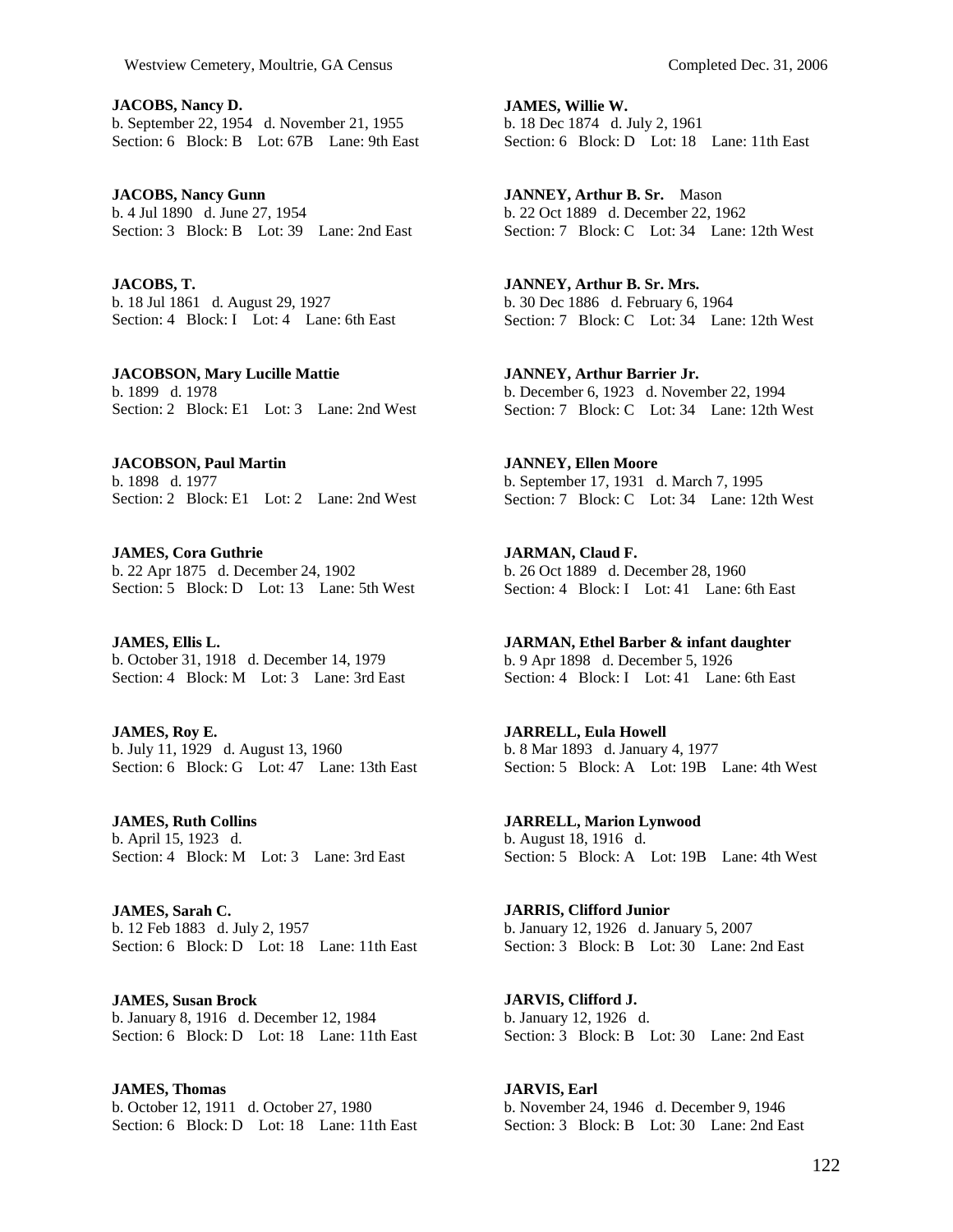**JARVIS, Joe C.**  b. 18 Sep 1882 d. January 14, 1973 Section: 6 Block: E Lot: 63 Lane: 12th East

**JARVIS, unknown**  b. d. Section: 6 Block: E Lot: 63 Lane: 12th East

**JARVIS, Vader D.**  b. 1 Nov 1892 d. September 19, 1968 Section: 6 Block: E Lot: 63 Lane: 12th East

**JARVIS, Vircie Mae**  b. April 12, 1929 d. November 23, 1998 Section: 3 Block: B Lot: 30 Lane: 2nd East

**JEFFREY, Norma H.**  b. 2 Aug 1890 d. June 10, 1964 Section: 6 Block: D Lot: 50 Lane: 11th East

**JEFFRY, Joe**  b. 2 Jul 1883 d. June 30, 1950 Section: 6 Block: D Lot: 50 Lane: 11th East

**JENKINS, Allie G.**  b. 17 Feb 1895 d. December 16, 1963 Section: 4 Block: K Lot: 21A Lane: 5th East

**JENKINS, Carlton Silas**  b. 20 Jun 1897 d. February 10, 1955 Section: 6 Block: B Lot: 32 Lane: 9th East

**JENKINS, Clarence**  b. 1925 d. 2003 Section: 4 Block: K Lot: 21A Lane: 5th East

**JENKINS, Clifford Jr. (Kimbo)**  b. January 29, 1924 d. January 23, 1990 Section: 6 Block: G Lot: 11 Lane: 13th East

**JENKINS, David Fulton**  b. March 4, 1920 d. March 4, 1920 Section: 3 Block: M Lot: 42 Lane: 3rd East

**JENKINS, Earl L.**  b. January 15, 1921 d. December 30, 1922 Section: 4 Block: K Lot: 21A Lane: 5th East **JENKINS, George Wesley**  b. August 2, 1949 d. August 3, 1949 Section: 6 Block: D Lot: 35A Lane: 11th East

**JENKINS, Glenda Sue**  b. June 10, 1949 d. June 11, 1949 Section: 6 Block: D Lot: 41 Lane: 11th East

**JENKINS, Grace N.**  b. July 5, 1923 d. April 24, 2005 Section: 8 Block: X Lot: 11 Lane: WN RR

**JENKINS, Hampton (Hamp)**  b. June 15, 1903 d. January 14, 1985 Section: 7 Block: D Lot: 62 Lane: 11th West

**JENKINS, Hugh G.**  b. 16 Jul 1894 d. July 22, 1967 Section: 4 Block: K Lot: 21A Lane: 5th East

**JENKINS, Inez Bobo**  b. August 7, 1918 d. Section: 3 Block: B Lot: 29 Lane: 2nd East

**JENKINS, infant son**  b. Jun 1915 d. Jun 1915 Section: 4 Block: K Lot: 21A Lane: 5th East

**JENKINS, Jackie G.**  b. September 25, 1957 d. Section: 7 Block: C Lot: 31 Lane: 12th West

**JENKINS, James E.**  b. January 16, 1919 d. September 25, 1962 Section: 7 Block: C Lot: 31 Lane: 12th West

**JENKINS, James Everett**  b. July 14, 1921 d. May 29, 1985 Section: 6 Block: D Lot: 41 Lane: 11th East

**JENKINS, James L. "Jimmy"**  b. December 22, 1953 d. September 29, 2001 Section: 7 Block: C Lot: 31 Lane: 12th West

**JENKINS, Jeanie G.**  b. August 26, 1921 d. August 26, 1996 Section: 7 Block: C Lot: 31 Lane: 12th West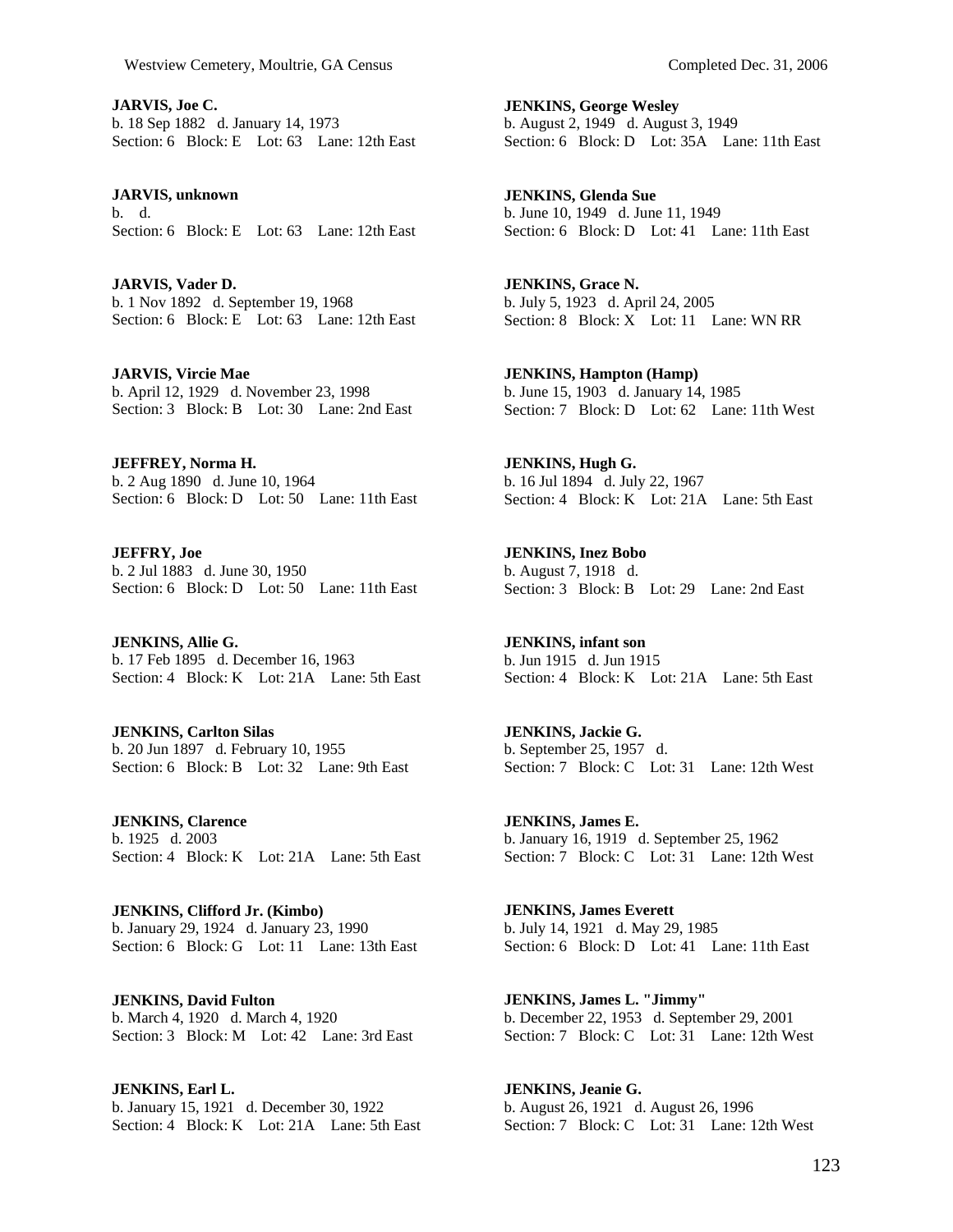**JENKINS, Kathleen (Kat)**  b. January 18, 1923 d. June 6, 2003 Section: 7 Block: D Lot: 62 Lane: 11th West

**JENKINS, Louise Norris**  b. March 19, 1926 d. Section: 6 Block: B Lot: 32 Lane: 9th East

**JENKINS, Lynwood Melvin**  b. August 28, 1922 d. September 21, 1994 Section: 6 Block: B Lot: 32 Lane: 9th East

**JENKINS, Mary Francine**  b. March 11, 1921 d. Section: 6 Block: D Lot: 35A Lane: 11th East

**JENKINS, Pearl Beamon**  b. April 24, 1903 d. December 23, 1991 Section: 6 Block: B Lot: 32 Lane: 9th East

**JENKINS, Sam Jr.**  b. February 28, 1920 d. April 17, 1992 Section: 8 Block: X Lot: 11 Lane: WN RR

**JENKINS, Thomas Glenn**  b. December 28, 1918 d. January 16, 1993 Section: 3 Block: B Lot: 29 Lane: 2nd East

**JENKINS, William Hampton**  b. November 6, 1922 d. December 22, 1996 Section: 6 Block: D Lot: 35A Lane: 11th East

**JENKINS, William L. Dr.**  b. 30 Sep 1871 d. August 8, 1917 Section: 5 Block: I Lot: 5 Lane: 7th West

**JENKINS, Willie C.**  b. 25 Mar 1877 d. June 20, 1955 Section: 5 Block: I Lot: 5 Lane: 7th West

**JENNISON, Charles H. "Pop"**  b. 17 Feb 1882 d. December 2, 1956 Section: 6 Block: B Lot: 75 Lane: 9th East

**JENNISON, Trixie (Pop Jennison's dog)**  b. d. Section: 6 Block: B Lot: 75 Lane: 9th East **JERKINS, Willie Lorenz**  b. March 20, 1903 d. May 20, 1904 Section: 5 Block: I Lot: 5 Lane: 7th West

**JETER, Carl Jackson** Veteran b. December 10, 1912 d. August 22, 1989 Section: 6 Block: E Lot: 62 Lane: 12th East

**JETER, Charles Edward**  b. September 16, 1913 d. May 22, 1978 Section: 4 Block: L Lot: 48 Lane: 4th East

**JETER, Helen Majors**  b. June 8, 1916 d. June 24, 1998 Section: 4 Block: L Lot: 48 Lane: 4th East

**JETER, Hugh W.** Veteran b. July 13, 1915 d. March 12, 1968 Section: 1 Block: C Lot: 17 Lane: 5th West

**JETER, Katherine Majors**  b. July 19, 1980 d. April 30, 1999 Section: 4 Block: L Lot: 48 Lane: 4th East

**JETER, Mannelle Vicent (Dr.)**  b. May 1, 1914 d. December 30, 2000 Section: 6 Block: E Lot: 62 Lane: 12th East

**JOHNES, Addiezelle G.**  b. 21 Feb 1898 d. April 23, 1967 Section: 5 Block: R Lot: 5 Lane: WN RR

**JOHNSON, A. H.**  b. 15 Feb 1853 d. August 6, 1917 Section: 5 Block: O Lot: 9 Lane: 8th West

**JOHNSON, Allen George**  b. 4 May 1850 d. November 12, 1900 Section: 5 Block: C Lot: 7 Lane: 5th West

**JOHNSON, Alvin Hayes** Veteran b. April 28, 1918 d. October 10, 2001 Section: 2 Block: A Lot: 9 Lane: 3rd West

**JOHNSON, Alvin Vinson**  b. 1896 d. 1949 Section: 5 Block: R Lot: 4 Lane: WN RR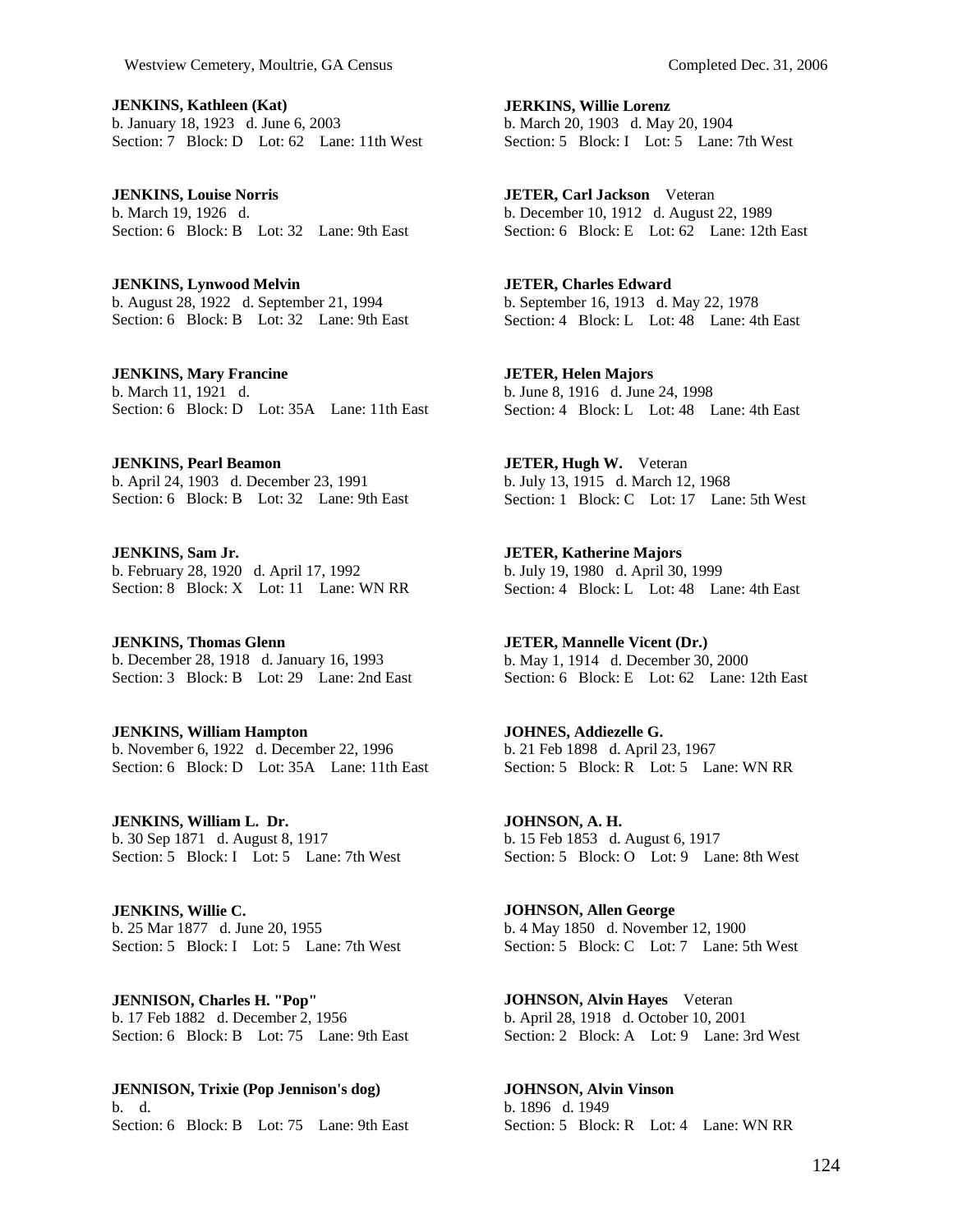**JOHNSON, Annie M.**  b. 15 Oct 1889 d. April 26, 1967 Section: 2 Block: F1 Lot: 26 Lane: 1st West

**JOHNSON, Annie Pearl**  b. February 19, 1907 d. October 5, 1997 Section: 2 Block: F1 Lot: 42B Lane: 1st West

**JOHNSON, Anzo Jones**  b. 2 May 1896 d. July 22, 1971 Section: 4 Block: K Lot: 11 Lane: 5th East

**JOHNSON, Ardis R.**  b. August 13, 1916 d. May 17, 2004 Section: 6 Block: D Lot: 8 Lane: 11th East

**JOHNSON, Armage Benjamin**  b. 13 Apr 1891 d. November 7, 1970 Section: 2 Block: A Lot: 9 Lane: 3rd West

**JOHNSON, Ashley Clayton Jr. (Dr.)**  b. October 28, 1916 d. December 8, 2005 Section: 4 Block: I Lot: 38 Lane: 6th East

**JOHNSON, Ashley Clayton Sr.**  b. 25 Nov 1879 d. March 3, 1965 Section: 4 Block: I Lot: 38 Lane: 6th East

**JOHNSON, Ben Jr.**  b. August 6, 1949 d. September 10, 1962 Section: 6 Block: D Lot: 76A Lane: 11th East

**JOHNSON, Bob**  b. July 6, 1904 d. October 30, 1965 Section: 6 Block: D Lot: 70 Lane: 11th East

**JOHNSON, Bobby**  b. 1963 d. 1963 Section: 5 Block: M Lot: 6 Lane: 8th West

**JOHNSON, Carol Ardis**  b. February 14, 1947 d. February 15, 1947 Section: 6 Block: D Lot: 8 Lane: 11th East

**JOHNSON, Charles M.** Veteran b. April 24, 1920 d. January 16, 2002 Section: 5 Block: O Lot: 9 Lane: 8th West **JOHNSON, Curtis**  b. January 21, 1920 d. April 27, 1995 Section: 2 Block: B Lot: 9 Lane: 2nd West

**JOHNSON, D. T.**  b. 24 Apr 1892 d. June 26, 1957 Section: 2 Block: F2 Lot: 48 Lane: 1st West

**JOHNSON, Eula Redding**  b. 28 Apr 1870 d. January 11, 1942 Section: 5 Block: C Lot: 7 Lane: 5th West

**JOHNSON, Eva Holmes**  b. 19 Jan 1892 d. November 8, 1975 Section: 1 Block: D Lot: 9 Lane: 4th West

**JOHNSON, Evelyn Faye**  b. August 17, 1937 d. January 2, 1938 Section: 2 Block: B Lot: 17 Lane: 2nd West

**JOHNSON, Fannie Murphy Tillman**  b. January 23, 1902 d. December 23, 1991 Section: 6 Block: D Lot: 33 Lane: 11th East

**JOHNSON, Frances Ammons Eure**  b. December 27, 1905 d. February 2, 1987 Section: 2 Block: E1 Lot: 22 Lane: 2nd West

**JOHNSON, Frank Mckelvey**  b. July 4, 1907 d. December 23, 1985 Section: 2 Block: E1 Lot: 22 Lane: 2nd West

**JOHNSON, Gussie R.**  b. 19 Jan 1897 d. November 10, 1954 Section: 6 Block: C Lot: 61 Lane: 10th East

**JOHNSON, infant daughter**  b. May 26, 1928 d. May 26, 1928 Section: 4 Block: M Lot: 31 Lane: 3rd East

**JOHNSON, infant daughter**  b. September 24, 1912 d. September 24, 1912 Section: 4 Block: I Lot: 38 Lane: 6th East

**JOHNSON, infant son**  b. August 22, 1927 d. Section: 4 Block: M Lot: 31 Lane: 3rd East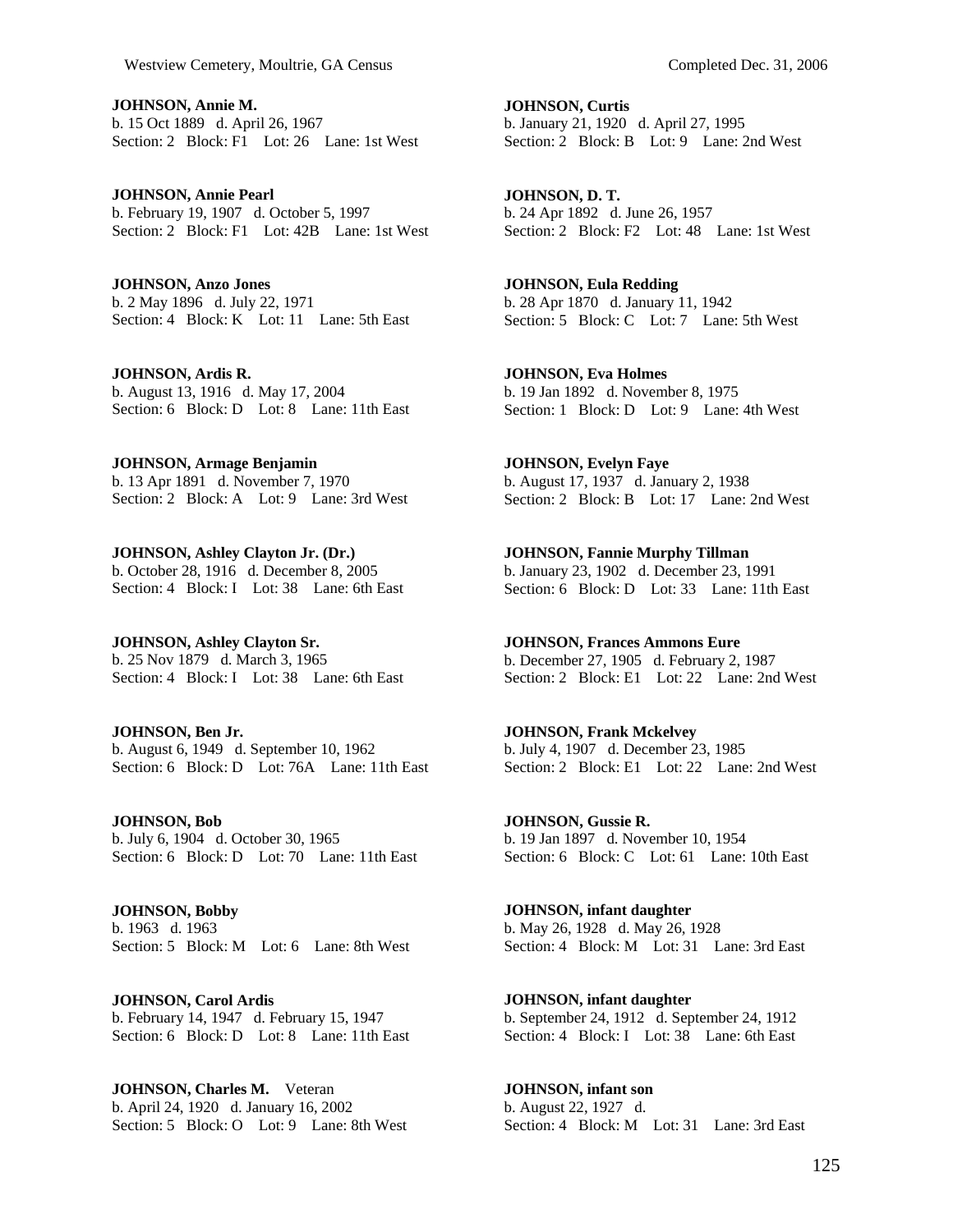**JOHNSON, infant son**  b. d. Section: 4 Block: K Lot: 11 Lane: 5th East

**JOHNSON, infant son**  b. December 11, 1914 d. December 14, 1914 Section: 4 Block: I Lot: 38 Lane: 6th East

**JOHNSON, Ira C.**  b. 30 Dec 1887 d. January 8, 1950 Section: 5 Block: R Lot: I Lane: WN RR

**JOHNSON, J. Ernest**  b. 1899 d. 1971 Section: 4 Block: M Lot: 3 Lane: 3rd East

**JOHNSON, James E. Sr.**  b. 10 Dec 1891 d. September 4, 1942 Section: 2 Block: B Lot: 17 Lane: 2nd West

**JOHNSON, James K.**  b. 16 Dec 1881 d. March 12, 1969 Section: 6 Block: D Lot: 33 Lane: 11th East

**JOHNSON, James P.**  b. 27 Jun 1890 d. January 21, 1937 Section: 2 Block: D Lot: 22 Lane: 3rd West

**JOHNSON, James Spence**  b. 18 Sep 1883 d. June 27, 1959 Section: 4 Block: K Lot: 11 Lane: 5th East

**JOHNSON, Jefferson Cordie Sr.**  b. August 27, 1901 d. April 24, 1964 Section: 2 Block: F1 Lot: 42 Lane: 1st West

**JOHNSON, Jesse Paul** Veteran b. June 3, 1921 d. November 12, 1973 Section: 3 Block: E Lot: 3 Lane: 2nd West

**JOHNSON, Jewel Ovida Fordham**  b. January 27, 1917 d. January 12, 1988 Section: 3 Block: E Lot: 3 Lane: 2nd West

**JOHNSON, John Davis**  b. May 22, 1909 d. June 18, 1965 Section: 4 Block: H Lot: 3 Lane: 7th East **JOHNSON, John Lafayette**  b. 1 Nov 1899 d. January 1, 1952 Section: 6 Block: C Lot: 82 Lane: 10th East

**JOHNSON, Johnie**  b. April 10, 1933 d. November 19, 1945 Section: 4 Block: G Lot: 17 Lane: 8th East

**JOHNSON, Juanita Roberson "Nita"**  b. January 22, 1922 d. August 20, 2005 Section: 4 Block: I Lot: 38 Lane: 6th East

**JOHNSON, Julia (Judy) Blanche**  b. March 21, 1940 d. June 7, 1999 Section: 6 Block: D Lot: 76A Lane: 11th East

**JOHNSON, Katie M.**  b. 5 May 1892 d. September 22, 1968 Section: 2 Block: B Lot: 9 Lane: 2nd West

**JOHNSON, Lawrence D.**  b. 18 Jun 1899 d. July 24, 1972 Section: 6 Block: C Lot: 61 Lane: 10th East

**JOHNSON, Lizzie Hunt**  b. 17 Dec 1883 d. June 20, 1975 Section: 7 Block: B Lot: 71 Lane: 13th West

**JOHNSON, Lois B. Ellis**  b. October 31, 1908 d. October 9, 1927 Section: 4 Block: M Lot: 31 Lane: 3rd East

**JOHNSON, Lonnie C.**  b. August 22, 1908 d. April 16, 1986 Section: 3 Block: E Lot: 5 Lane: 2nd West

**JOHNSON, Lora Belle**  b. December 15, 1908 d. August 27, 1992 Section: 4 Block: H Lot: 3 Lane: 7th East

**JOHNSON, Louise**  b. April 24, 1918 d. Section: 7 Block: B Lot: 71 Lane: 13th West

**JOHNSON, Lucinda Strickland**  b. 25 Mar 1884 d. March 25, 1936 Section: 5 Block: O Lot: 9 Lane: 8th West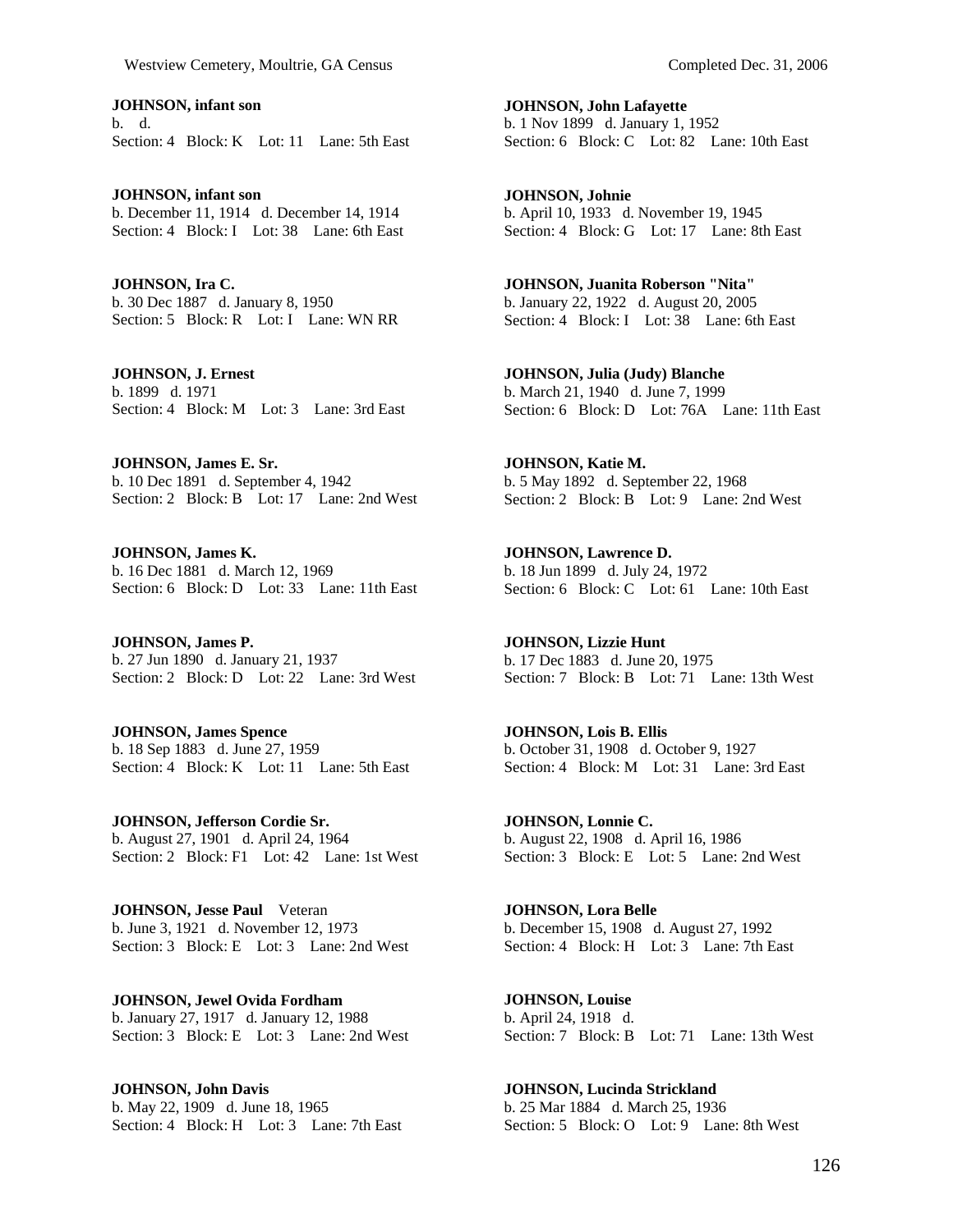**JOHNSON, Luther B.** Veteran b. September 19, 1915 d. August 8, 1985 Section: 2 Block: A Lot: 9 Lane: 3rd West

**JOHNSON, Mabel Rogers**  b. 1897 d. 1973 Section: 5 Block: R Lot: 4 Lane: WN RR

**JOHNSON, Marguerite Forth**  b. 17 Oct 1893 d. August 29, 1981 Section: 5 Block: R Lot: 1 Lane: WN RR

**JOHNSON, Marion Bell**  b. 18 Jul 1890 d. June 20, 1949 Section: 4 Block: K Lot: 11 Lane: 5th East

**JOHNSON, Mary Louise**  b. 1934 d. 1934 Section: 2 Block: B Lot: 9 Lane: 2nd West

**JOHNSON, Mary Naomi**  b. February 27, 1908 d. February 14, 1918 Section: 5 Block: O Lot: 9 Lane: 8th West

**JOHNSON, Mary Taylor**  b. 16 Jun 1886 d. March 21, 1975 Section: 2 Block: A Lot: 9 Lane: 3rd West

**JOHNSON, Merle L.**  b. August 30, 1907 d. March 8, 1938 Section: 3 Block: E Lot: 5 Lane: 2nd West

**JOHNSON, Mildred Irene**  b. June 29, 1909 d. July 1, 1909 Section: 5 Block: D Lot: 4 Lane: 5th West

**JOHNSON, Myrtle L.**  b. 1895 d. 1936 Section: 4 Block: M Lot: 31 Lane: 3rd East

**JOHNSON, Nelie Keen**  b. October 4, 1900 d. July 15, 1967 Section: 6 Block: D Lot: 70 Lane: 11th East

**JOHNSON, Nellie L.**  b. May 1, 1908 d. February 8, 1972 Section: 2 Block: F2 Lot: 48 Lane: 1st West **JOHNSON, Nolan S.**  b. February 6, 1917 d. August 3, 1978 Section: 7 Block: B Lot: 71 Lane: 13th West

**JOHNSON, Noreller S.**  b. September 3, 1917 d. February 7, 1987 Section: 2 Block: B Lot: 9 Lane: 2nd West

**JOHNSON, O. Deloris**  b. March 3, 1938 d. Section: 4 Block: H Lot: 3 Lane: 7th East

**JOHNSON, Paul D.**  b. November 6, 1912 d. November 11, 1967 Section: 7 Block: B Lot: 71 Lane: 13th West

**JOHNSON, Pearl**  b. 17 Nov 1895 d. August 18, 1967 Section: 2 Block: D Lot: 22 Lane: 3rd West

**JOHNSON, Rosa Fleeta**  b. 22 Mar 1894 d. September 20, 1960 Section: 5 Block: O Lot: 9 Lane: 8th West

**JOHNSON, Roy Allen**  b. 1954 d. Section: 6 Block: C Lot: 62 Lane: 10th East

**JOHNSON, Ruby N.**  b. 20 Feb 1899 d. January 8, 1992 Section: 2 Block: B Lot: 17 Lane: 2nd West

**JOHNSON, Russell S.**  b. 1896 d. 1939 Section: 4 Block: M Lot: 31 Lane: 3rd East

**JOHNSON, S. D.**  b. 16 Sep 1867 d. January 11, 1944 Section: 5 Block: O Lot: 9 Lane: 8th West

**JOHNSON, Sallie**  b. October 30, 1904 d. 25 Oct 19?? Section: 5 Block: D Lot: 4 Lane: 5th West

**JOHNSON, Samuel Tilden**  b. 3 Dec 1879 d. April 24, 1924 Section: 5 Block: O Lot: 9 Lane: 8th West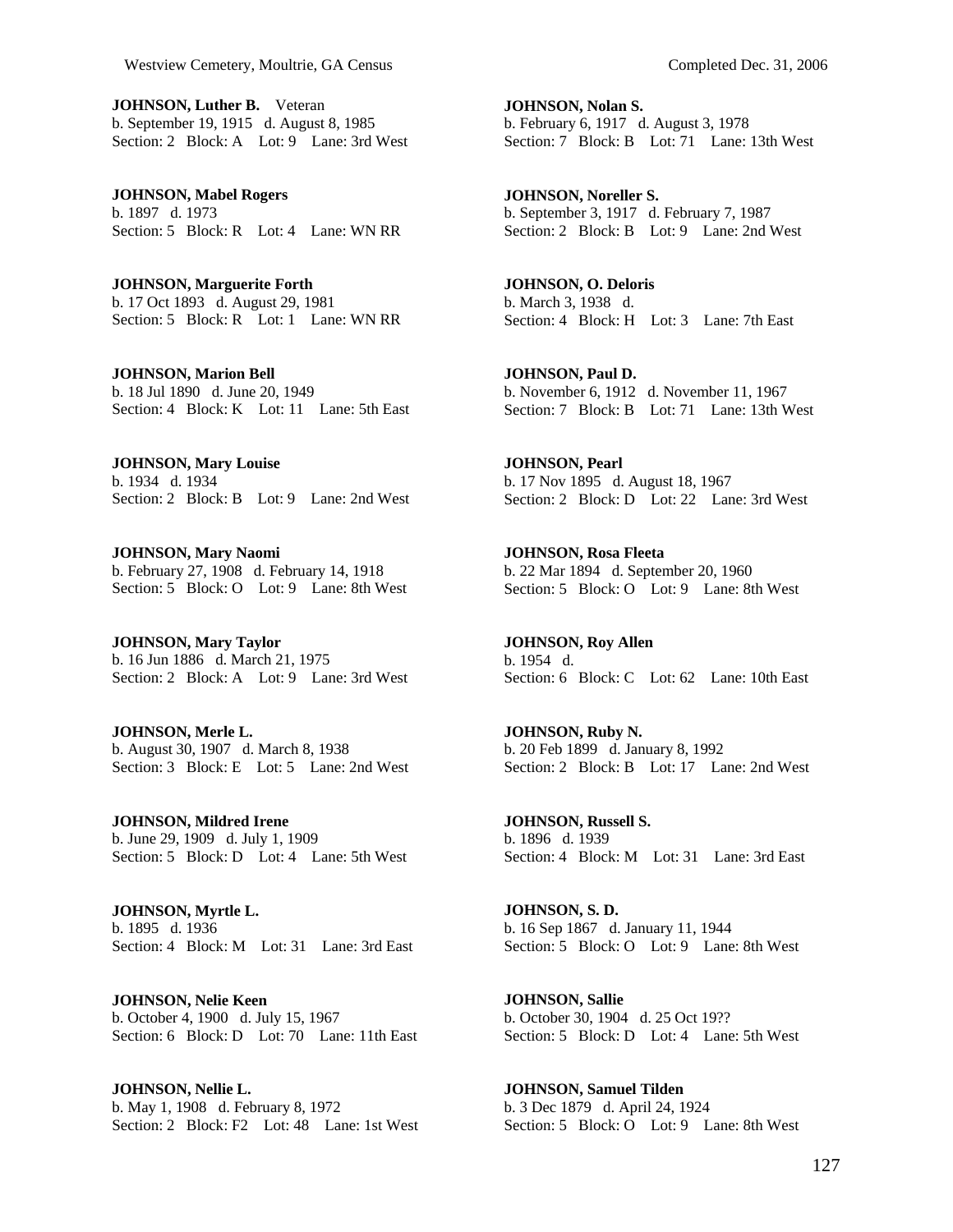**JOHNSON, Sarah Cox**  b. 15 Sep 1888 d. January 17, 1975 Section: 4 Block: I Lot: 38 Lane: 6th East

**JOHNSON, Selman**  b. October 12, 1912 d. April 7, 1998 Section: 6 Block: D Lot: 8 Lane: 11th East

**JOHNSON, Teresa Lynn**  b. February 11, 1964 d. February 11, 1964 Section: 7 Block: C Lot: 48 Lane: 12th West

**JOHNSON, Thomas W.**  b. 16 Dec 1878 d. March 22, 1949 Section: 2 Block: B Lot: 9 Lane: 2nd West

**JOHNSON, Tiger (pet)**  b. May 11, 1958 d. May 14, 1970 Section: 2 Block: B Lot: 9 Lane: 2nd West

**JOHNSON, Tilden W.**  b. October 13, 1910 d. May 10, 1985 Section: 5 Block: O Lot: 9 Lane: 8th West

**JOHNSON, unknown**  b. d. Section: 5 Block: D Lot: 4 Lane: 5th West

**JOHNSON, Wandell Davis** Veteran b. September 15, 1936 d. June 8, 2004 Section: 4 Block: H Lot: 3 Lane: 7th East

**JOHNSON, William Ernest Jr.**  b. October 17, 1908 d. May 6, 1966 Section: 6 Block: G Lot: 61A Lane: 13th East

**JOHNSON, William H.**  b. 3 Oct 1885 d. November 20, 1974 Section: 5 Block: O Lot: 9 Lane: 8th West

**JOHNSON, William L.**  b. January 4, 1937 d. August 9, 1989 Section: 7 Block: B Lot: 71 Lane: 13th West

**JOHNSTON, Clarence Walter** Veteran b. April 26, 1901 d. June 26, 1926

Section: 4 Block: M Lot: 3 Lane: 3rd East

**JOHNSTON, Grover C.**  b. 30 Sep 1890 d. April 20, 1942 Section: 4 Block: H Lot: 2 Lane: 7th East

**JOHNSTON, Grover E.**  b. January 6, 1910 d. January 20, 1962 Section: 5 Block: J Lot: 7 Lane: 7th West

**JOHNSTON, Lucille M.**  b. March 10, 1910 d. September 5, 2002 Section: 5 Block: J Lot: 7 Lane: 7th West

**JOHNSTON, Lula A.**  b. 15 Jul 1869 d. August 15, 1909 Section: 4 Block: H Lot: 2 Lane: 7th East

**JOINER, Mamie Crosby**  b. 17 Oct 1893 d. August 9, 1977 Section: 2 Block: F2 Lot: 29 Lane: 1st West

**JOINER, Mary Millsap**  b. March 19, 1907 d. April 26, 2003 Section: 5A Block: A Lot: 10 Lane: 4th West

**JOINER, Robert Marion MD**  b. September 13, 1904 d. April 6, 1992 Section: 5A Block: A Lot: 10 Lane: 4th West

**JOINES, Annie Perry**  b. 10 Dec 1884 d. September 14, 1967 Section: 6 Block: D Lot: 25 Lane: 11th East

**JOINES, Bertha Fletcher**  b. April 14, 1923 d. June 20, 1999 Section: 6 Block: D Lot: 25 Lane: 11th East

**JOINES, Jennifer Leigh**  b. March 26, 1980 d. October 22, 1980 Section: 6 Block: D Lot: 25 Lane: 11th East

**JOINES, John Payne Jr.** Veteran b. November 29, 1923 d. December 27, 1995 Section: 6 Block: D Lot: 25 Lane: 11th East

**JOINES, Johnny**  b. November 2, 1949 d. March 14, 1952 Section: 6 Block: D Lot: 25 Lane: 11th East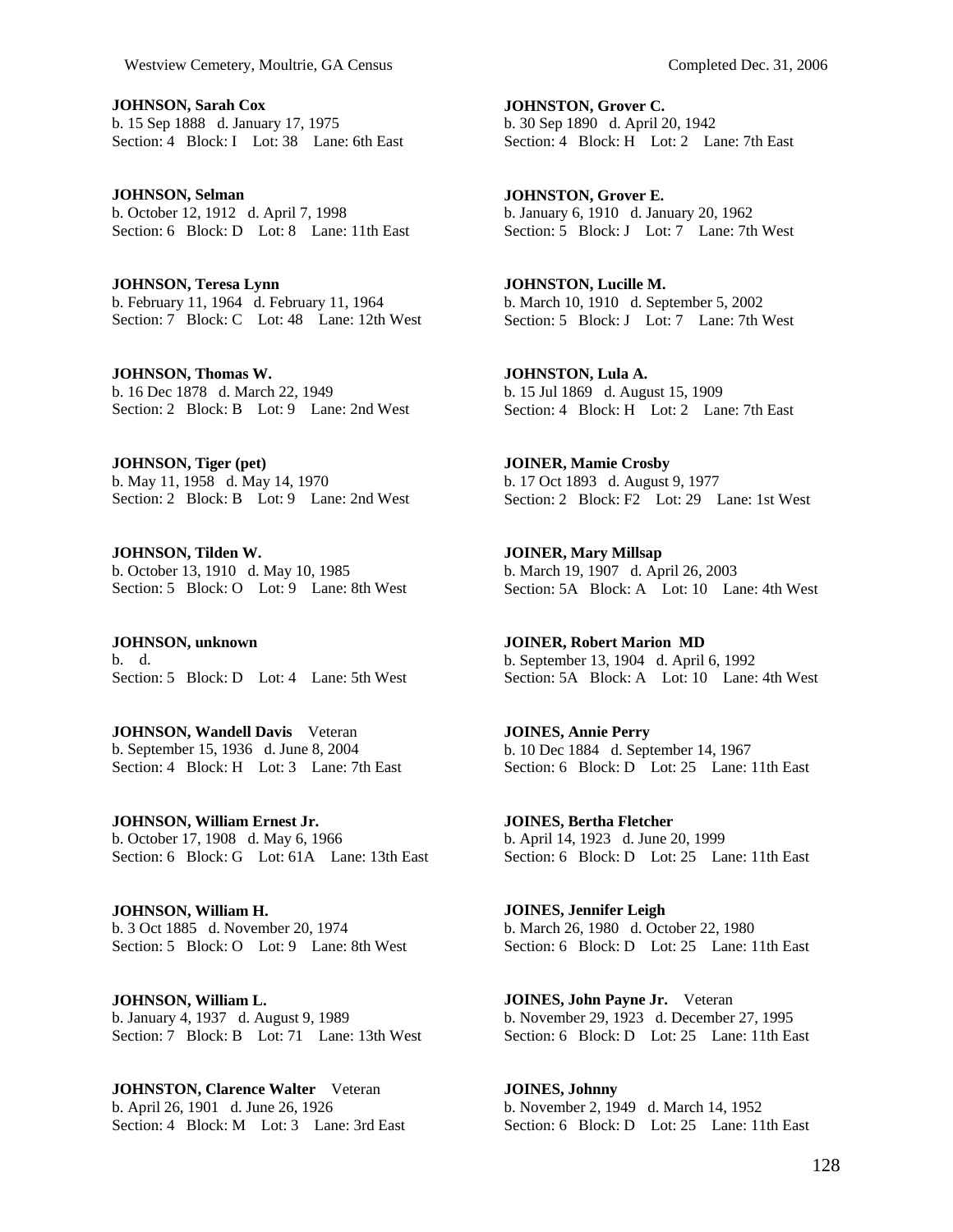**JONES, Alma L.**  b. 1922 d. 1922 Section: 5 Block: R Lot: 5 Lane: WN RR

**JONES, Alyse McWhite**  b. 11 Jan 1895 d. July 15, 1980 Section: 6 Block: B Lot: 49 Lane: 9th East

**JONES, Berry J.**  b. 11 Sep 1880 d. February 28, 1972 Section: 2 Block: D Lot: 27 Lane: 3rd West

**JONES, Charles Sidney** Veteran b. October 20, 1942 d. September 30, 1994 Section: 2 Block: D Lot: 27 Lane: 3rd West

**JONES, Charlie William**  b. October 8, 1911 d. November 12, 1999 Section: 2 Block: D Lot: 27 Lane: 3rd West

**JONES, Clarence E.**  b. December 25, 1903 d. August 20, 1941 Section: 2 Block: D Lot: 30 Lane: 3rd West

**JONES, Doris Inez Battle** DAR b. October 5, 1908 d. February 3, 1993 Section: 4 Block: K Lot: 10A Lane: 5th East

**JONES, Eddie Mae**  b. March 21, 1904 d. November 30, 1948 Section: 4 Block: G Lot: 6 Lane: 8th East

**JONES, Edna Sherman**  b. October 19, 1918 d. May 15, 1994 Section: 2 Block: D Lot: 27 Lane: 3rd West

**JONES, Essie W.**  b. 15 Nov 1897 d. July 16, 1973 Section: 6 Block: A Lot: 31B Lane: Circle Dr. North

**JONES, F. M.**  b. d. December 9, 1911 Section: 5 Block: N Lot: 9 Lane: 8th West

**JONES, Gladys Watkins**  b. February 17, 1906 d. May 18, 1987 Section: 4 Block: K Lot: 33 Lane: 5th East **JONES, H. O.**  b. January 2, 1932 d. October 18, 1980 Section: 7 Block: B Lot: 66 Lane: 13th West

**JONES, Inez**  b. May 22, 1913 d. November 23, 2001 Section: 2 Block: C Lot: 27 Lane: 1st West

**JONES, infant son**  b. February 18, 1964 d. February 18, 1964 Section: 4 Block: K Lot: 28B Lane: 5th East

**JONES, Irene H.**  b. January 19, 1919 d. September 7, 1992 Section: 2 Block: C Lot: 27 Lane: 1st West

**JONES, J. F.**  b. 31 May 1872 d. June 24, 1914 Section: 5 Block: N Lot: 12 Lane: 8th West

**JONES, J. F. Jr.**  b. June 23, 1914 d. September 15, 1914 Section: 5 Block: N Lot: 12 Lane: 8th West

**JONES, J. Mercer** Mason b. 11 Jan 1895 d. January 25, 1951 Section: 5 Block: R Lot: 5 Lane: WN RR

**JONES, J. Mercer Jr.**  b. 1918 d. 1918 Section: 5 Block: R Lot: 5 Lane: WN RR

**JONES, James I.**  b. 1 Nov 1897 d. February 7, 1987 Section: 6 Block: D Lot: 28 Lane: 11th East

**JONES, James Sidney**  b. July 5, 1924 d. March 8, 1937 Section: 2 Block: D Lot: 27 Lane: 3rd West

**JONES, Lennie M.**  b. August 18, 1912 d. April 27, 1984 Section: 1 Block: C Lot: 1 Lane: 5th West

**JONES, Lillie Branan**  b. May 30, 1915 d. October 4, 1990 Section: 6 Block: G Lot: 63 Lane: 13th East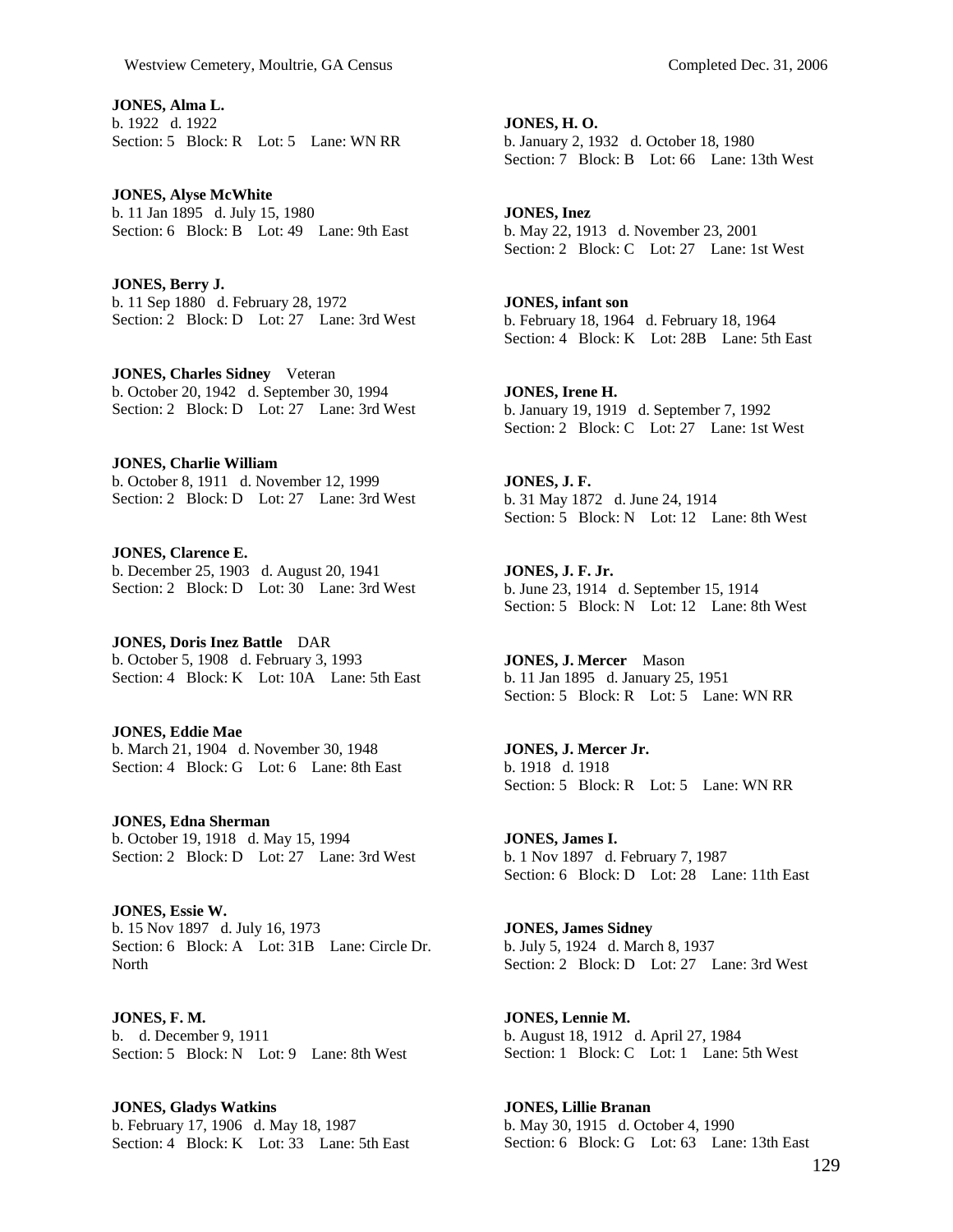Westview Cemetery, Moultrie, GA Census Completed Dec. 31, 2006

**JONES, Lula C.**  b. 19 Sep 1889 d. March 19, 1984 Section: 2 Block: D Lot: 27 Lane: 3rd West

**JONES, Mariah Wood**  b. 12 Apr 1846 d. January 15, 1939 Section: 1 Block: C Lot: 1 Lane: 5th West

**JONES, Max B.**  b. February 27, 1911 d. October 18, 1982 Section: 2 Block: C Lot: 27 Lane: 1st West

**JONES, Meta Alline**  b. October 23, 1916 d. October 22, 1922 Section: 5 Block: R Lot: 5 Lane: WN RR

**JONES, Monna I.**  b. December 6, 1913 d. June 22, 1961 Section: 4 Block: H Lot: 2 Lane: 7th East

**JONES, Moultrie F.**  b. 3 Sep 1892 d. June 30, 1972 Section: 6 Block: A Lot: 31B Lane: Circle Dr. **North** 

**JONES, Obie Fulton**  b. 28 Apr 1897 d. September 27, 1983 Section: 6 Block: B Lot: 49 Lane: 9th East

**JONES, Paul Woodrow** Veteran b. October 22, 1918 d. April 21, 1991 Section: 2 Block: D Lot: 27 Lane: 3rd West

**JONES, Pauline Evers**  b. 27 Jul 1897 d. March 17, 1976 Section: 7 Block: B Lot: 24 Lane: 13th West

**JONES, Pennie**  b. 13 Nov 1840 d. April 27, 1931 Section: 3 Block: D Lot: 2 Lane: 3rd West

**JONES, Pleasant Andrew**  b. 4 Jun 1893 d. June 15, 1964 Section: 7 Block: B Lot: 24 Lane: 13th West

**JONES, Ray**  b. June 22, 1908 d. March 10, 1982 Section: 2 Block: C Lot: 27 Lane: 1st West

**JONES, Robert V. Sr.**  b. October 22, 1913 d. October 10, 1968 Section: 6 Block: G Lot: 63 Lane: 13th East

**JONES, Viola Robinson**  b. 11 Nov 1873 d. November 29, 1951 Section: 1 Block: C Lot: 1 Lane: 5th West

**JONES, Virginia May**  b. July 28, 1922 d. January 10, 1923 Section: 5 Block: N Lot: 12 Lane: 8th West

**JONES, W. A. Jr.**  b. 6 Apr 1871 d. November 6, 1950 Section: 1 Block: C Lot: 1 Lane: 5th West

**JONES, Walter L.**  b. November 3, 1903 d. May 29, 1980 Section: 1 Block: C Lot: 1 Lane: 5th West

**JONES, Walter Thomas Sr.**  b. 22 Sep 1869 d. August 5, 1941 Section: 1 Block: D Lot: 20 Lane: 3rd West

**JONES, William R.**  b. November 29, 1903 d. October 29, 1977 Section: 6 Block: D Lot: 28 Lane: 11th East

**JONSGAARD, Benard Martin** Veteran b. March 29, 1911 d. September 22, 1993 Section: 6 Block: D Lot: 10 Lane: 11th East

**JORDAN, Benjamin J.**  b. 11 Aug 1888 d. July 6, 1957 Section: 2 Block: F2 Lot: 48 Lane: 1st West

**JORDAN, Clara E.**  b. 26 Apr 1890 d. February 9, 1977 Section: 2 Block: F2 Lot: 48 Lane: 1st West

**JORDAN, Gola (Miss)**  b. 1903 d. 1977 Section: 6 Block: D Lot: 92 Lane: 11th East

**JORDAN, Margaret**  b. 20 Feb 1882 d. July 25, 1955 Section: 6 Block: D Lot: 92 Lane: 11th East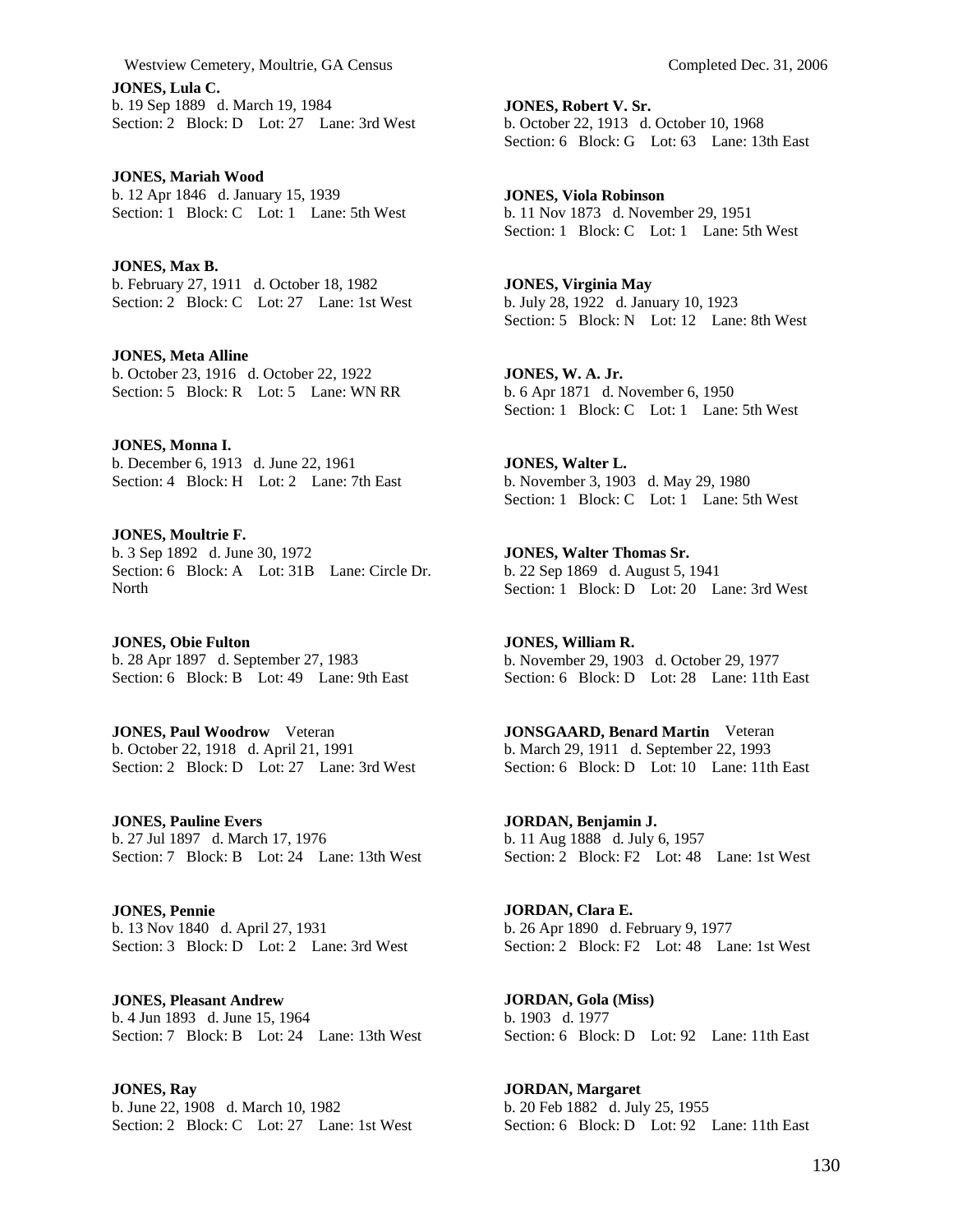**JORDAN, Mary Cannon**  b. December 21, 1921 d. Section: 6 Block: E Lot: 41 Lane: 12th East

**JORDAN, Ora Gay**  b. 23 May 1895 d. September 20, 1961 Section: 3 Block: C Lot: 30 Lane: 1st East

**JORDAN, Ruth Elizabeth**  b. August 4, 1926 d. February 19, 1956 Section: 6 Block: A Lot: 17 Lane: Circle Dr. **North** 

**JORDAN, Ulysses Millard**  b. June 20, 1908 d. August 9, 1983 Section: 6 Block: E Lot: 41 Lane: 12th East

**JORDAN, Wm. Claude**  b. 16 Nov 1885 d. December 23, 1947 Section: 3 Block: C Lot: 30 Lane: 1st East

**JUMP, Susie**  b. October 25, 1912 d. January 10, 1965 Section: 7 Block: C Lot: 57 Lane: 12th West

**JUSTICE, Azell Busby**  b. December 3, 1920 d. September 28, 1987 Section: 7 Block: B Lot: 96 Lane: 13th West

**JUSTICE, Coleman D.**  b. September 10, 1925 d. June 23, 1999 Section: 6 Block: C Lot: 44 Lane: 10th East

**JUSTICE, Esther S.**  b. August 23, 1924 d. Section: 6 Block: C Lot: 44 Lane: 10th East

**JUSTICE, Homer M. Jr.**  b. November 17, 1927 d. April 29, 2004 Section: 6 Block: D Lot: 69 Lane: 11th East

**JUSTICE, Homer M. Sr.**  b. March 23, 1900 d. April 14, 1969 Section: 6 Block: D Lot: 69 Lane: 11th East

**JUSTICE, Lillie T.**  b. June 2, 1902 d. January 6, 1969 Section: 6 Block: D Lot: 69 Lane: 11th East **JUSTICE, Vivian Claudice**  b. January 3, 1928 d. December 28, 1953 Section: 6 Block: D Lot: 69 Lane: 11th East

**JUSTICE, William Joe** Mason b. December 5, 1915 d. June 8, 1976 Section: 7 Block: B Lot: 96 Lane: 13th West

**KADEL, Hubert Harold**  b. May 5, 1910 d. May 8, 1977 Section: 6 Block: B Lot: 21 Lane: 9th East

**KADEL, Maribel Holmes**  b. d. Section: 6 Block: B Lot: 21 Lane: 9th East

**KEATON, Dorothy Moncrief**  b. July 30, 1921 d. July 3, 2005 Section: 6 Block: C Lot: 11 Lane: 10th East

**KEEFER, Charles H. Jr.**  b. February 21, 1916 d. October 3, 1964 Section: 3 Block: C Lot: 27 Lane: 1st East

**KEEN, Rubye Loretta Potts**  b. May 19, 1914 d. April 23, 2003 Section: 2 Block: F1 Lot: 3 Lane: 1st West

**KEIGANS, Louella**  b. August 13, 1904 d. March 22, 1983 Section: 6 Block: E Lot: 64 Lane: 12th East

**KELLER, Frank H.**  b. 3 Sep 1896 d. December 27, 1965 Section: 4 Block: G Lot: 17 Lane: 8th East

**KELLEY, Carl M. Sr.**  b. September 6, 1908 d. April 6, 1958 Section: 6 Block: E Lot: 49 Lane: 12th East

**KELLEY, Myra Christine**  b. July 3, 1927 d. March 3, 2005 Section: 3 Block: B Lot: 2 Lane: 2nd East

**KELLY, Devon**  b. May 13, 1948 d. April 20, 1974 Section: 6 Block: E Lot: 49 Lane: 12th East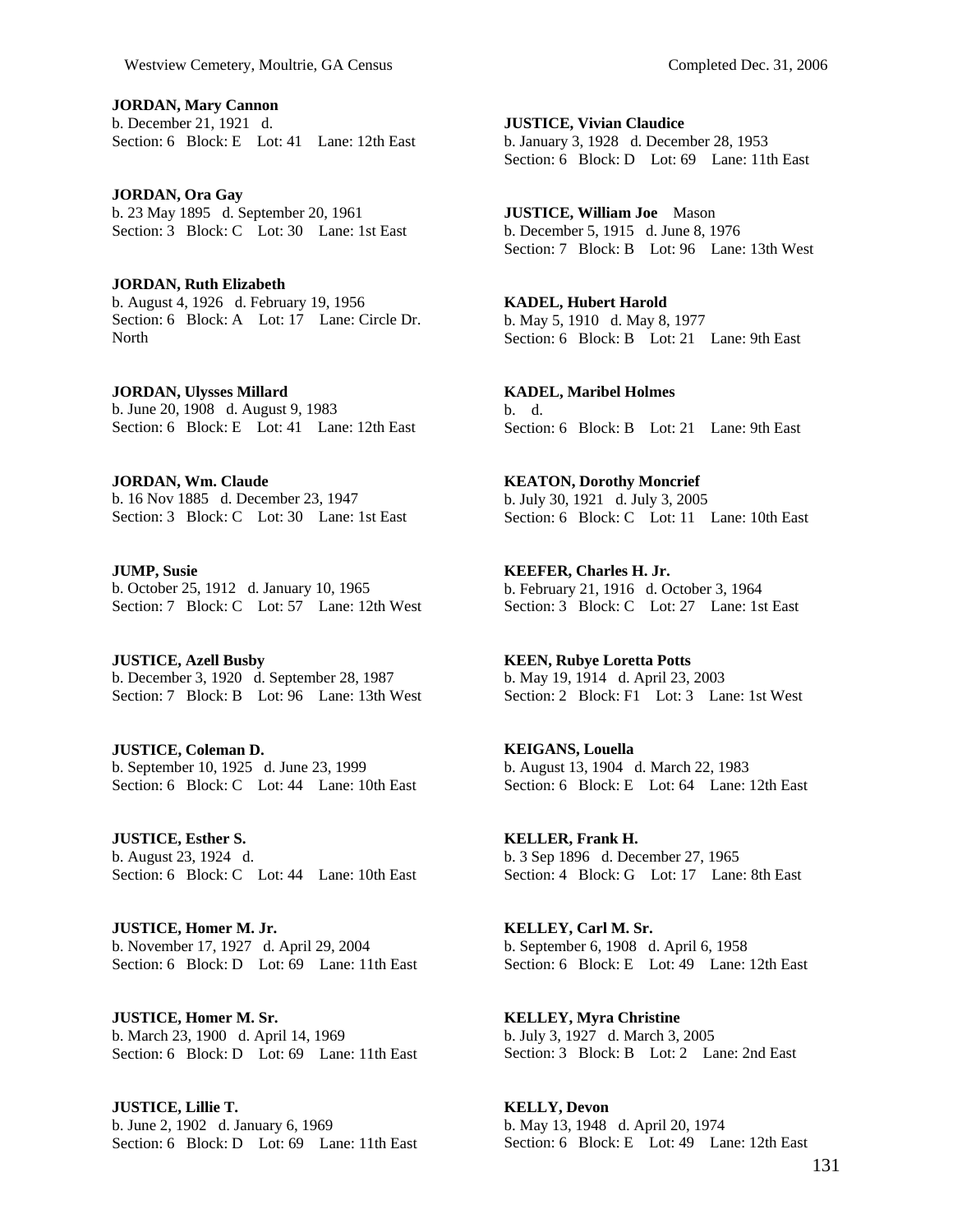**KELLY, Dora Alma**  b. September 16, 1900 d. April 21, 1969 Section: 4 Block: L Lot: 45 Lane: 4th East

**KELLY, Harriet K.**  b. September 27, 1913 d. July 29, 1974 Section: 3 Block: B Lot: 8 Lane: 2nd East

**KELLY, W. Everett**  b. August 11, 1911 d. May 31, 1996 Section: 3 Block: B Lot: 8 Lane: 2nd East

**KENDALL, Charlie**  b. December 17, 1916 d. August 9, 1917 Section: 4 Block: K Lot: 38 Lane: 5th East

**KENDALL, Cuthbert Mayo**  b. 24 Aug 1892 d. October 18, 1978 Section: 2 Block: A Lot: 4 Lane: 3rd West

**KENDALL, Elizabeth H.**  b. 9 May 1876 d. April 28, 1956 Section: 4 Block: K Lot: 38 Lane: 5th East

**KENDALL, Hamp H.**  b. 14 Oct 1889 d. May 23, 1965 Section: 2 Block: A Lot: 1 Lane: 3rd West

**KENDALL, Hazel Julia**  b. March 4, 1932 d. April 19, 1934 Section: 2 Block: A Lot: 1 Lane: 3rd West

**KENDALL, Mayo M.**  b. 10 Mar 1874 d. October 6, 1937 Section: 4 Block: K Lot: 38 Lane: 5th East

**KENDALL, Mellie Williams**  b. 2 Jun 1887 d. July 24, 1966 Section: 2 Block: A Lot: 4 Lane: 3rd West

**KENDALL, Pete T.**  b. 21 Oct 1876 d. July 31, 1967 Section: 4 Block: K Lot: 38 Lane: 5th East

**KENDALL, Pete Twitty Jr.**  b. July 27, 1922 d. April 22, 1982 Section: 4 Block: K Lot: 38 Lane: 5th East **KENDALL, Thelma C.**  b. March 21, 1903 d. March 1, 1996 Section: 2 Block: A Lot: 1 Lane: 3rd West

**KENDALL, Winnie H.**  b. 13 Mar 1886 d. July 20, 1971 Section: 4 Block: K Lot: 38 Lane: 5th East

**KENNEDY, Frances Faye Ellis** Eastern Star b. d. Section: 4 Block: M Lot: 31 Lane: 3rd East

**KENNEDY, L. Loyless**  b. 3 Jul 1893 d. October 15, 1956 Section: 6 Block: C Lot: 90 Lane: 10th East

**KENNEDY, Myra Monk**  b. June 9, 1901 d. January 22, 1990 Section: 6 Block: C Lot: 90 Lane: 10th East

**KENNEDY, Willis Carl** Mason b. August 11, 1925 d. February 5, 1977 Section: 4 Block: M Lot: 31 Lane: 3rd East

**KENNEY, Edith Melissa**  b. July 29, 1946 d. Section: 2 Block: E1 Lot: 5 Lane: 2nd West

**KENNEY, Edith Pauline Newton**  b. April 26, 1904 d. November 6, 1989 Section: 2 Block: E1 Lot: 5 Lane: 2nd West

**KENNEY, Fletcher Massalon**  b. December 23, 1902 d. March 15, 1972 Section: 2 Block: E1 Lot: 5 Lane: 2nd West

**KENNEY, James Heard**  b. 12 Jan 1897 d. May 1, 1970 Section: 2 Block: E1 Lot: 5 Lane: 2nd West

**KENNEY, John Gordon**  b. March 25, 1937 d. January 3, 1998 Section: 2 Block: E1 Lot: 5 Lane: 2nd West

**KENNEY, Margie S.**  b. June 19, 1902 d. December 22, 1980 Section: 2 Block: E1 Lot: 5 Lane: 2nd West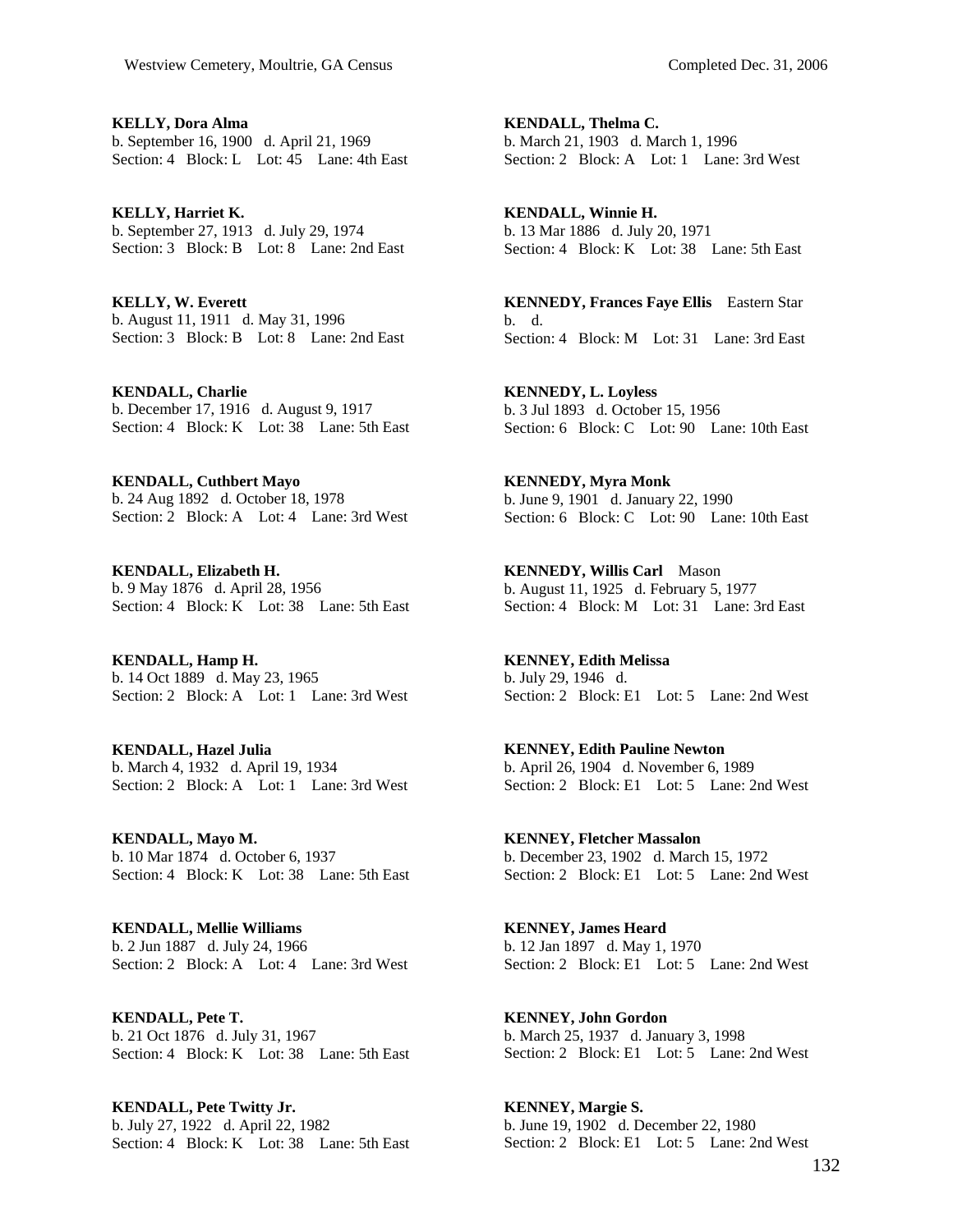**KENNINGTON, Mamie Rodgers**  b. 11 Aug 1888 d. November 25, 1975 Section: 1 Block: D Lot: 27 Lane: 4th West

**KENT, Odell C.**  b. December 16, 1918 d. February 12, 1955 Section: 4 Block: G Lot: 25 Lane: 8th East

**KENT, Turner J.**  b. December 26, 1914 d. Section: 4 Block: G Lot: 25 Lane: 8th East

**KERSEY, Ulysses S. Jr.**  b. February 21, 1905 d. December 2, 1960 Section: 6 Block: A Lot: 31B Lane: Circle Dr. **North** 

**KEY, Albert** Veteran b. May 2, 1909 d. June 3, 1973 Section: 6 Block: A Lot: 31A Lane: Circle Dr. North

**KEY, Evelyn T.**  b. August 12, 1914 d. June 12, 1933 Section: 4 Block: I Lot: 10 Lane: 6th East

**KEY, Florence Powell**  b. June 9, 1906 d. May 13, 1995 Section: 2 Block: F2 Lot: 31 Lane: 1st West

**KEY, Frances Faison**  b. May 10, 1917 d. August 16, 1993 Section: 7 Block: D Lot: 30 Lane: 11th West

**KEY, Frank**  b. 23 Dec 1094 d. August 7, 1972 Section: 6 Block: A Lot: 31A Lane: Circle Dr. North

**KEY, Hazel N.**  b. March 9, 1919 d. October 26, 2003 Section: 6 Block: A Lot: 31A Lane: Circle Dr. North

**KEY, Jessie H.**  b. March 8, 1907 d. December 21, 2000 Section: 6 Block: A Lot: 31A Lane: Circle Dr. **North** 

**KEY, John Albert** Veteran b. February 10, 1947 d. October 13, 2004 Section: 6 Block: A Lot: 31A Lane: Circle Dr. North

**KEY, John H. (Pete)**  b. August 26, 1914 d. February 1, 1999 Section: 7 Block: D Lot: 30 Lane: 11th West

**KIEFER, Eddie**  b. October 25, 1963 d. September 17, 1964 Section: 6 Block: D Lot: 94 Lane: 11th East

**KIERCE, Lewin Dewitt** Veteran b. October 6, 1926 d. December 18, 1991 Section: 4 Block: G Lot: 22 Lane: 8th East

**KIERCE, Lois**  b. November 13, 1903 d. April 1, 1974 Section: 4 Block: G Lot: 22 Lane: 8th East

**KIERCE, Mildred Poole**  b. April 23, 1928 d. August 13, 1998 Section: 6 Block: E Lot: 16 Lane: 12th East

**KIERCE, Monroe Chesley**  b. August 7, 1907 d. April 19, 1986 Section: 6 Block: E Lot: 16 Lane: 12th East

**KIGHT, Gordon T. Sr.**  b. 14 Jan 1881 d. December 20, 1937 Section: 2 Block: D Lot: 24 Lane: 3rd West

**KIGHT, Thomas W.**  b. 14 Dec 1875 d. February 25, 1938 Section: 2 Block: D Lot: 24 Lane: 3rd West

**KILLEBREW, Alice M.**  b. April 17, 1901 d. May 13, 1959 Section: 6 Block: G Lot: 45 Lane: 13th East

**KILLEBREW, Clarence G.**  b. June 20, 1900 d. August 7, 1977 Section: 6 Block: G Lot: 45 Lane: 13th East

**KILLEBREW, Ethel Ott**  b. November 7, 1909 d. September 23, 1972 Section: 6 Block: G Lot: 45 Lane: 13th East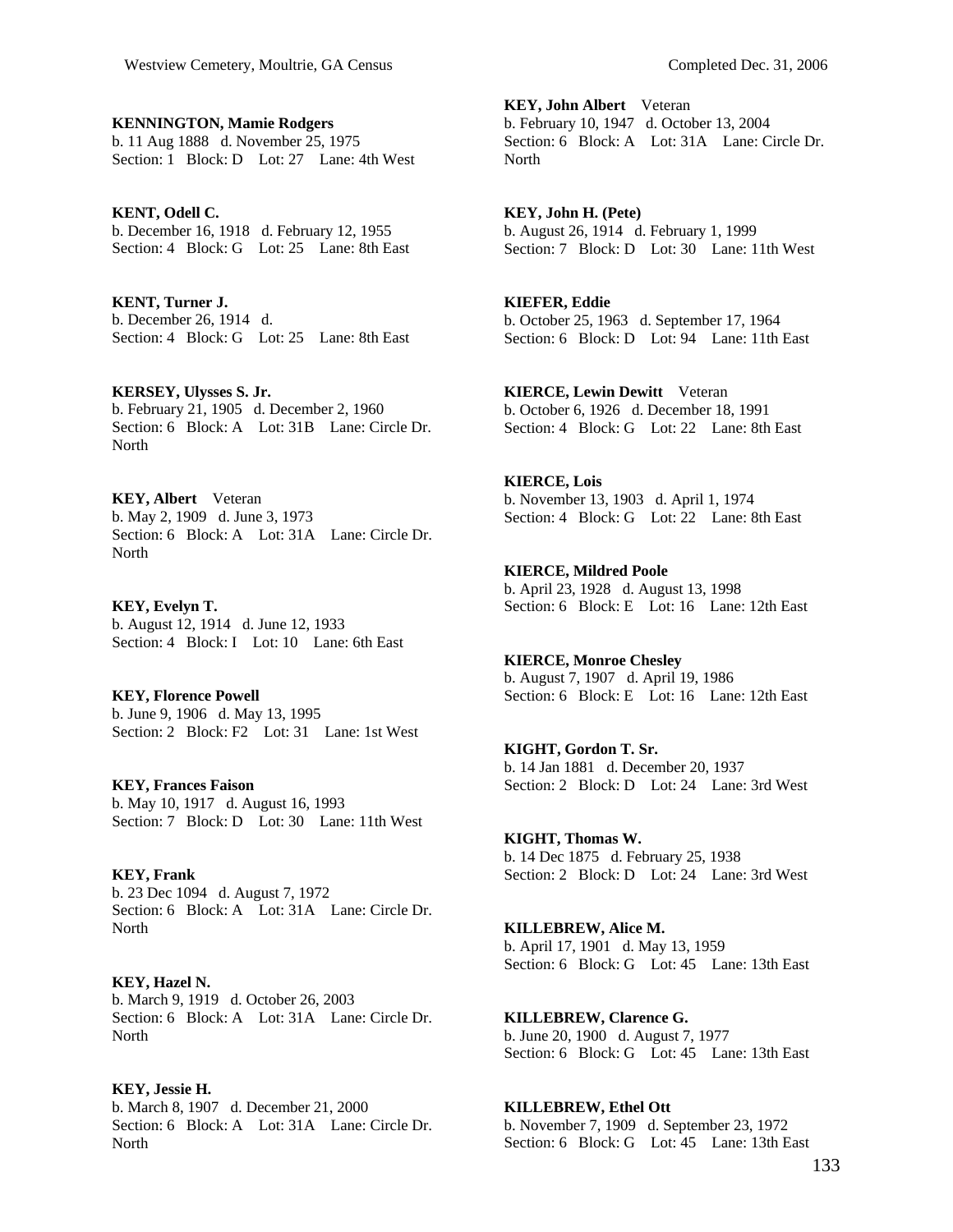**KILLEBREW, Hallie**  b. September 19, 1903 d. January 1, 1940 Section: 2 Block: B Lot: 15 Lane: 2nd West

**KILLEBREW, Louise Farley**  b. February 11, 1912 d. October 1, 1994 Section: 1 Block: C Lot: 5 Lane: 5th West

**KILLEN, Emily P.**  b. October 1, 1910 d. July 12, 1998 Section: 6 Block: A Lot: 11 Lane: Circle Dr. North

**KILLEN, James Tharpe**  b. 16 Feb 1883 d. February 14, 1956 Section: 6 Block: A Lot: 11 Lane: Circle Dr. North

**KILLEN, Marie Morgan**  b. 7 Sep 1884 d. September 10, 1968 Section: 6 Block: A Lot: 11 Lane: Circle Dr. **North** 

**KIMBALL, Eveline L.**  b. 13 Nov 1850 d. February 24, 1906 Section: 5 Block: D Lot: 8 Lane: 5th West

**KIMBALL, Henry H.**  b. 27 Mar 1841 d. December 24, 1905 Section: 5 Block: D Lot: 8 Lane: 5th West

**KIMBALL, infant**  b. March 30, 1984 d. March 30, 1984 Section: 4 Block: H Lot: 33 Lane: 7th East

**KIMBALL, John Kevin**  b. April 2, 1985 d. April 2, 1985 Section: 4 Block: H Lot: 33 Lane: 7th East

**KIMBALL, Samuel Keith**  b. April 2, 1985 d. June 23, 1985 Section: 4 Block: H Lot: 33 Lane: 7th East

**KINARD, Beulah E.**  b. 14 Aug 1890 d. March 23, 1970 Section: 5 Block: E Lot: 15 Lane: 6th West **KINARD, Hilton M.** Veteran b. 15 Oct 1894 d. April 27, 1945 Section: 5 Block: E Lot: 15 Lane: 6th West

**KINARD, John L.**  b. 19 Feb 1855 d. May 3, 1913 Section: 5 Block: F Lot: 3 Lane: 6th West

**KINARD, Lucy Griffin**  b. 20 Aug 1851 d. August 17, 1941 Section: 5 Block: F Lot: 3 Lane: 6th West

**KINARD, Sarah L.**  b. 7 Sep 1887 d. May 3, 1904 Section: 5 Block: F Lot: 3 Lane: 6th West

**KINCAID, Anulette**  b. February 19, 1923 d. June 20, 1924 Section: 4 Block: K Lot: 27A Lane: 5th East

**KINCAID, Mary Simpson**  b. 31 Jan 1899 d. May 21, 1964 Section: 4 Block: K Lot: 27A Lane: 5th East

**KINCAID, Oscar Wilburn**  b. 12 Mar 1896 d. October 28, 1944 Section: 4 Block: K Lot: 27A Lane: 5th East

**KING, Arthur** Veteran b. 00 000 1897 d. 00 000 1919 Section: 4 Block: L Lot: 30 Lane: 4th East

**KING, Bessie Elizabeth**  b. 17 Jun 1886 d. September 19, 1960 Section: 6 Block: G Lot: 20 Lane: 13th East

**KING, Carl Jackson**  b. March 11, 1942 d. May 15, 1974 Section: 7 Block: B Lot: 8 Lane: 13th West

**KING, Charles Huntley**  b. 7 Mar 1883 d. August 7, 1958 Section: 6 Block: G Lot: 20 Lane: 13th East

**KING, Elizabeth C.**  b. 12 Sep 1880 d. September 12, 1975 Section: 4 Block: G Lot: 19 Lane: 8th East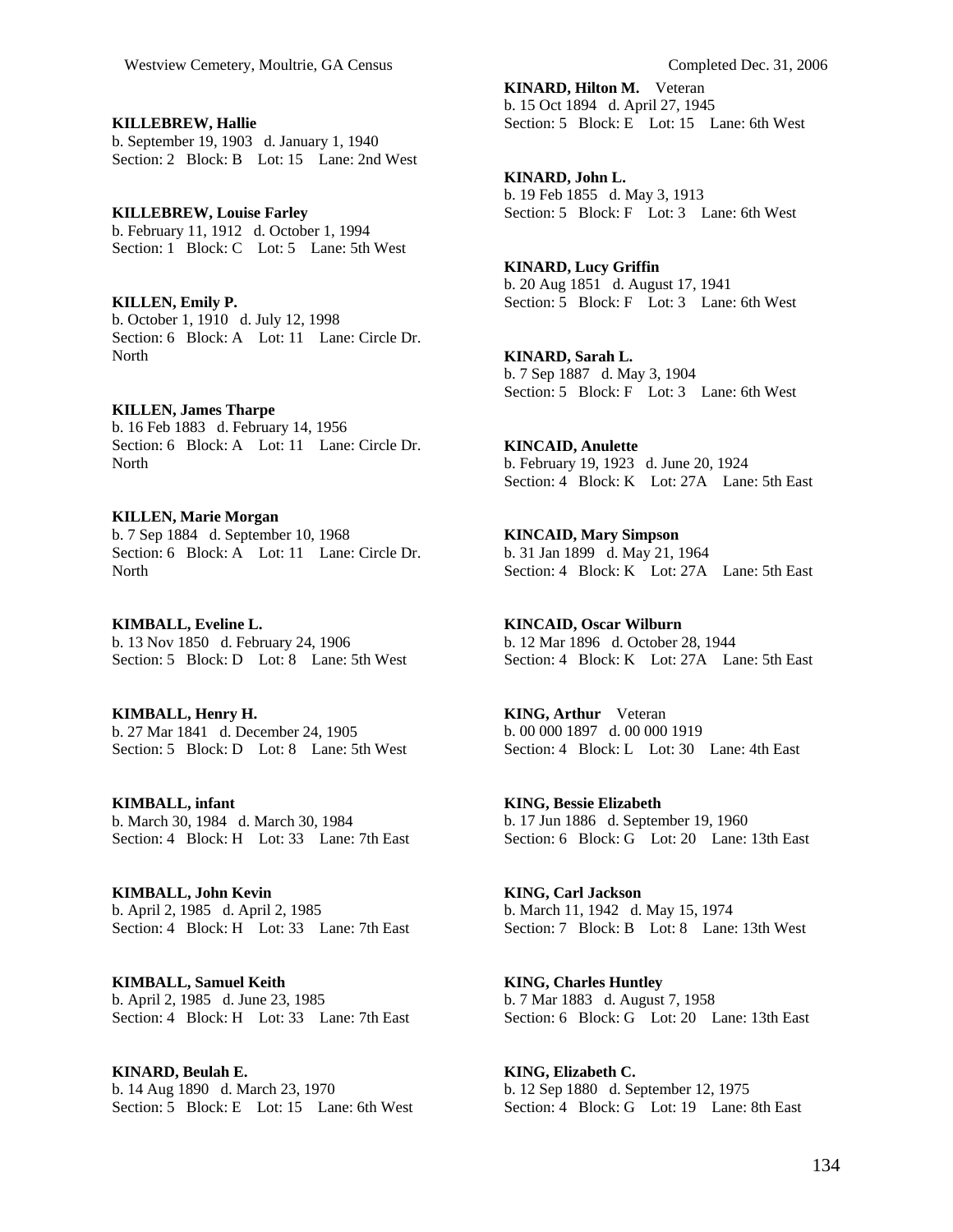Westview Cemetery, Moultrie, GA Census Completed Dec. 31, 2006

**KING, Enos Richard**  b. 1 Jul 1890 d. August 2, 1972 Section: 3 Block: B Lot: 8 Lane: 2nd East

**KING, Ethel Mae Howard**  b. May 6, 1919 d. February 19, 1996 Section: 6 Block: G Lot: 20 Lane: 13th East

**KING, H. C.**  b. May 7, 1900 d. July 14, 1948 Section: 3 Block: C Lot: 50 Lane: 1st East

**KING, H. Joseph**  b. 1946 d. 2005 Section: 6 Block: E Lot: 32 Lane: 12th East

**KING, James W.** Veteran b. 1904 d. 1977 Section: 4 Block: G Lot: 19 Lane: 8th East

**KING, Janice R.**  b. January 10, 1945 d. Section: 7 Block: B Lot: 8 Lane: 13th West

**KING, Jerry Emory**  b. July 14, 1948 d. August 1, 1957 Section: 6 Block: E Lot: 32 Lane: 12th East

**KING, Joseph E.**  b. 1927 d. 1991 Section: 6 Block: E Lot: 32 Lane: 12th East

**KING, Lavasky Tommy Ramon**  b. July 1, 1976 d. January 7, 1995 Section: 8 Block: D Lot: 10 Lane: ES RR

**KING, Richard F.** Veteran b. 1917 d. 1944 Section: 3 Block: B Lot: 29 Lane: 2nd East

**KING, Ruth Lamon**  b. 12 May 1891 d. June 2, 1976 Section: 3 Block: B Lot: 8 Lane: 2nd East

**KING, Thomas Charles**  b. May 7, 1916 d. January 9, 1990 Section: 6 Block: G Lot: 20 Lane: 13th East

**KING, Walter D.**  b. September 8, 1915 d. May 24, 1924 Section: 4 Block: G Lot: 19 Lane: 8th East

**KIRK, Alberta Josephine**  b. November 29, 1927 d. November 9, 1974 Section: 4 Block: I Lot: 40 Lane: 6th East

**KIRK, Alberta Kathryn Bennett**  b. January 25, 1905 d. September 10, 1985 Section: 4 Block: I Lot: 40 Lane: 6th East

**KIRK, Anna M.**  b. 2 Mar 1881 d. March 18, 1959 Section: 4 Block: L Lot: 27 Lane: 4th East

**KIRK, Carl Edwin**  b. November 16, 1908 d. July 2, 1987 Section: 4 Block: L Lot: 27 Lane: 4th East

**KIRK, Edwin Carl**  b. September 6, 1937 d. Section: 4 Block: L Lot: 27 Lane: 4th East

**KIRK, Elmer E.**  b. December 20, 1903 d. November 5, 1963 Section: 4 Block: I Lot: 40 Lane: 6th East

**KIRK, Marian Jones**  b. December 22, 1916 d. June 1, 1989 Section: 4 Block: L Lot: 27 Lane: 4th East

**KIRKLEY, Earl F.** Veteran b. July 19, 1919 d. June 21, 1976 Section: 6 Block: E Lot: 13 Lane: 12th East

**KIRKLEY, Gus Layfatte**  b. 24 Apr 1886 d. July 3, 1957 Section: 6 Block: E Lot: 13 Lane: 12th East

**KIRKLEY, Mary Outler**  b. 10 Nov 1896 d. February 10, 1995 Section: 6 Block: E Lot: 13 Lane: 12th East

**KIRKMAN, Linda**  b. March 6, 1941 d. September 25, 1989 Section: 7 Block: D Lot: 66/13 Lane: 11th West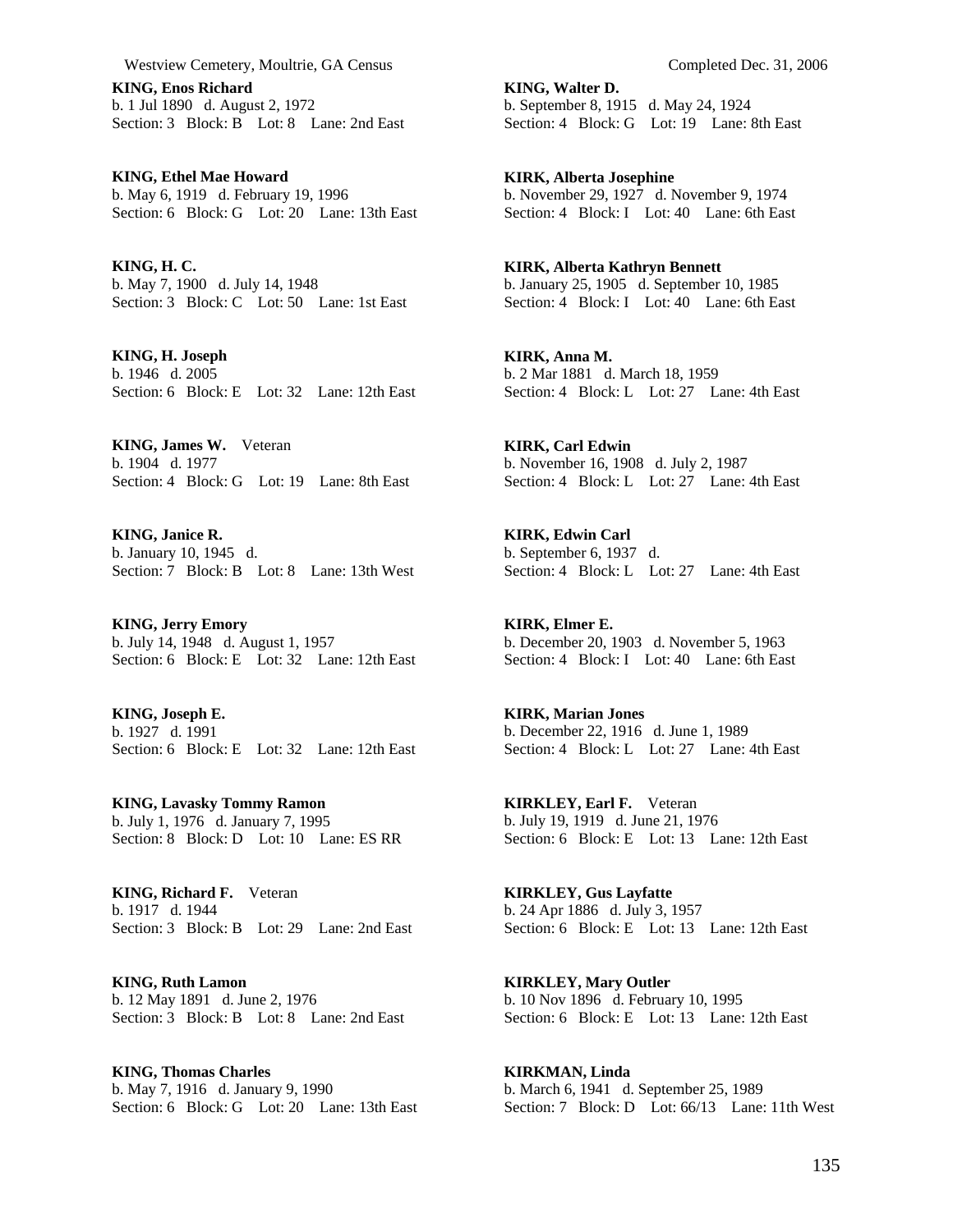Westview Cemetery, Moultrie, GA Census Completed Dec. 31, 2006

**KITCHENS, Eleene J.**  b. November 26, 1928 d. July 27, 1992 Section: 6 Block: C Lot: 16 Lane: 10th East

**KLINE, Alfred R.**  b. 27 Mar 1882 d. August 16, 1947 Section: 4 Block: K Lot: 18 Lane: 5th East

**KLINE, Mary Rousseau**  b. 8 Aug 1851 d. December 9, 1914 Section: 4 Block: K Lot: 18 Lane: 5th East

**KNAPP, Charles John**  b. 16 Jun 1888 d. March 21, 1981 Section: 4 Block: L Lot: 23 Lane: 4th East

**KNAPP, Mary Gibson**  b. 20 Nov 1891 d. March 21, 1981 Section: 4 Block: L Lot: 23 Lane: 4th East

**KNIGHT, Charles Edward**  b. March 29, 1930 d. Section: 6 Block: D Lot: 77 Lane: 11th East

**KNIGHT, Eunice S.**  b. July 15, 1906 d. May 31, 1992 Section: 6 Block: G Lot: 44 Lane: 13th East

**KNIGHT, George W.**  b. July 26, 1910 d. October 26, 1985 Section: 4 Block: M Lot: 26 Lane: 3rd East

**KNIGHT, Lena Faye**  b. January 3, 1935 d. December 27, 1985 Section: 6 Block: D Lot: 77 Lane: 11th East

**KNIGHT, Paul W.**  b. August 12, 1906 d. February 27, 1973 Section: 6 Block: G Lot: 44 Lane: 13th East

**KNOX, Lee**  b. 1882 d. 1967 Section: 3 Block: C Lot: 24 Lane: 1st East

**KNOX, Leona Mixon**  b. 1883 d. 1963 Section: 3 Block: C Lot: 24 Lane: 1st East **KNOX, Leonard Samuel**  b. October 19, 1907 d. December 15, 1974 Section: 3 Block: C Lot: 24 Lane: 1st East

**KNOX, Lucille Moody**  b. January 15, 1919 d. September 12, 1992 Section: 3 Block: C Lot: 24 Lane: 1st East

**KNOX, Vera Barnwell**  b. August 31, 1912 d. May 20, 1947 Section: 3 Block: C Lot: 24 Lane: 1st East

**KROBLEN, Jack** Veteran b. February 14, 1927 d. May 24, 1967 Section: 7 Block: B Lot: 85 Lane: 13th West

**KRZES, Audrey Jeanette Morris**  b. April 28, 1924 d. January 28, 1990 Section: 6 Block: E Lot: 66 Lane: 12th East

**LACEY, Esther Lee**  b. 7 Jun 1899 d. September 6, 1961 Section: 3 Block: C Lot: 52 Lane: 1st East

**LACEY, Evelyn W.**  b. 6 Jul 1896 d. July 2, 1981 Section: 6 Block: G Lot: 66 Lane: 13th East

**LACEY, J. G. Sr.**  b. 6 Aug 1894 d. July 24, 1968 Section: 3 Block: C Lot: 52 Lane: 1st East

**LACEY, Major G.**  b. 28 Aug 1890 d. May 24, 1961 Section: 6 Block: G Lot: 66 Lane: 13th East

**LACHMILLER, Edward W. Col.**  b. 30 May 1885 d. February 4, 1958 Section: 6 Block: F Lot: 15 Lane: Circle Dr. South

**LACHMILLER, Harriet N.**  b. 1 Nov 1886 d. March 27, 1974 Section: 6 Block: F Lot: 15 Lane: Circle Dr. South

**LACOB, Sarah G.**  b. April 15, 1924 d. June 29, 1999 Section: 6 Block: C Lot: 54 Lane: 10th East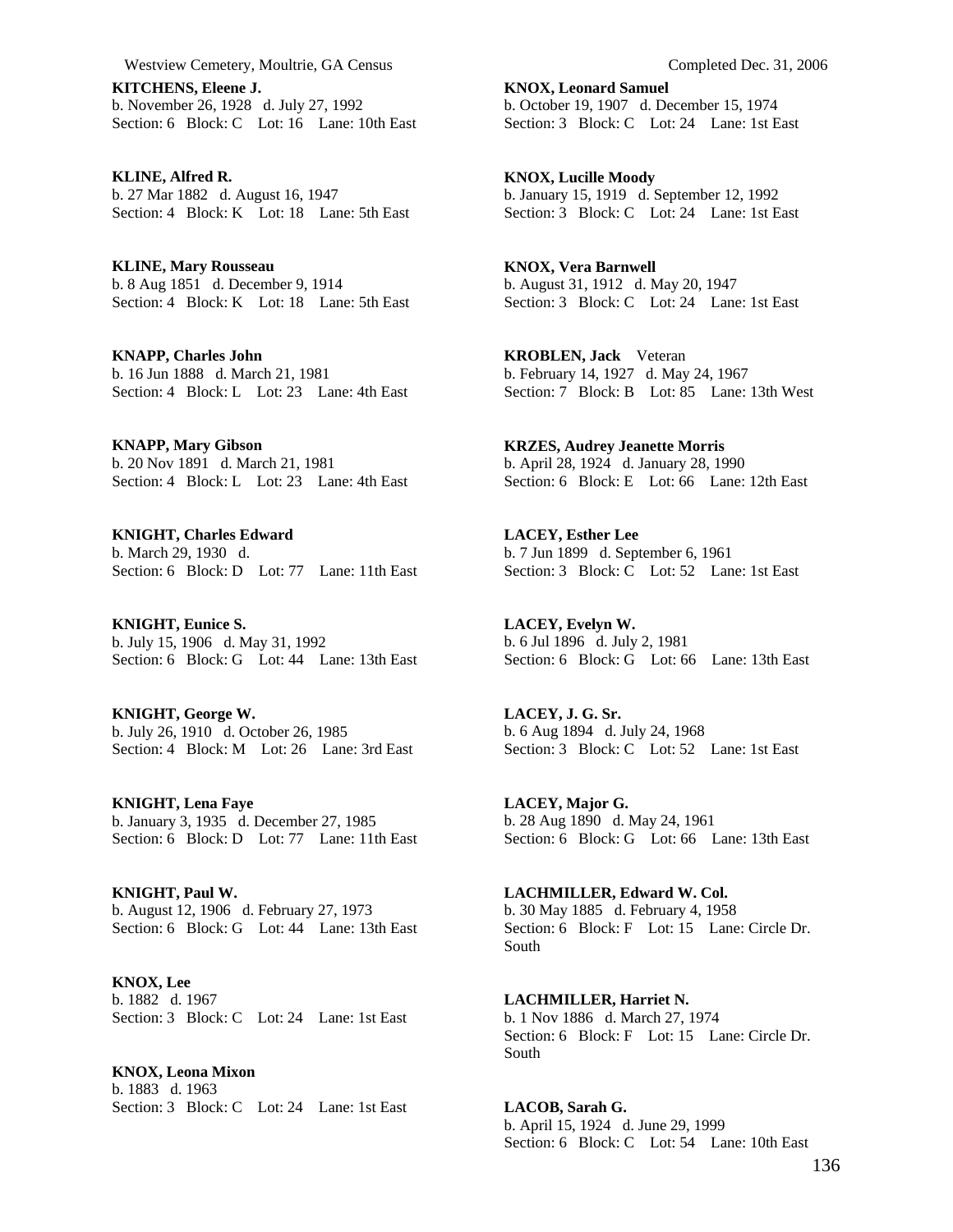**LACOB, Seymour**  b. March 22, 1921 d. October 21, 1986 Section: 6 Block: C Lot: 54 Lane: 10th East

**LADSON, Annie Laurie Rhodes**  b. 22 Feb 1888 d. February 1, 1943 Section: 5A Block: A Lot: 2 Lane: 4th West

**LADSON, Cornelia Lee**  b. September 8, 1904 d. January 2, 1980 Section: 5A Block: A Lot: 2 Lane: 4th West

**LADSON, Elizabeth Johnsie Surratt**  b. July 31, 1915 d. April 14, 2006 Section: 5A Block: A Lot: 2 Lane: 4th West

**LADSON, John Elzie Sr.**  b. 11 Jan 1883 d. July 11, 1980 Section: 5A Block: A Lot: 2 Lane: 4th West

**LAING, Carlton Evans**  b. September 29, 1908 d. April 14, 1990 Section: 7 Block: B Lot: 94 Lane: 13th West

**LAING, Doris Walden**  b. September 22, 1916 d. Section: 7 Block: B Lot: 94 Lane: 13th West

**LAING, Lilla E.**  b. 21 Aug 1883 d. August 16, 1971 Section: 7 Block: B Lot: 93 Lane: 13th West

**LAING, McNabb F.**  b. 20 May 1883 d. November 10, 1969 Section: 7 Block: B Lot: 92 Lane: 13th West

**LAIRD, John W.**  b. 22 Jun 1886 d. March 21, 1976 Section: 2 Block: E2 Lot: 31 Lane: 2nd West

**LAIRD, Mamie W.**  b. 7 Feb 1899 d. December 30, 1982 Section: 2 Block: E2 Lot: 31 Lane: 2nd West

**LAMAR, J. B.** Mason b. 11 Sep 1873 d. November 8, 1922 Section: 5 Block: E Lot: 10 Lane: WN RR **LAMBERT, John B.**  b. May 10, 1903 d. March 12, 1955 Section: 2 Block: C Lot: 4 Lane: 1st West

**LAMBERT, John Jr.**  b. October 3, 1937 d. September 4, 1940 Section: 2 Block: C Lot: 4 Lane: 1st West

**LAMBERT, Vrola L.**  b. 24 Aug 1889 d. January 5, 1901 Section: 2 Block: C Lot: 4 Lane: 1st West

**LAND, Eula K.**  b. 5 Oct 1896 d. May 30, 1988 Section: 2 Block: D Lot: 1 Lane: 3rd West

**LAND, Pamala**  b. May 20, 1950 d. May 21, 1950 Section: 2 Block: D Lot: 1 Lane: 3rd West

**LAND, Paula**  b. May 20, 1950 d. May 23, 1950 Section: 2 Block: D Lot: 1 Lane: 3rd West

**LAND, Walter H.** Veteran b. September 11, 1983 d. April 20, 1983 Section: 2 Block: D Lot: 1 Lane: 3rd West

**LAND, Walter Herbert III**  b. May 20, 1950 d. May 24, 1950 Section: 2 Block: D Lot: 1 Lane: 3rd West

**LANDRUM, Bennie Lee** Veteran b. 22 Sep 1896 d. July 25, 1956 Section: 6 Block: C Lot: 58 Lane: 10th East

**LANDRUM, Mittie Lestina Elizabeth Barefield**  b. July 10, 1906 d. July 22, 1992 Section: 6 Block: C Lot: 58 Lane: 10th East

**LANDRUM, Willie Carl** Veteran b. January 29, 1938 d. July 12, 1955 Section: 6 Block: C Lot: 58 Lane: 10th East

**LANE, Audrey Smith**  b. April 2, 1919 d. April 8, 1971 Section: 7 Block: D Lot: 45 Lane: 11th West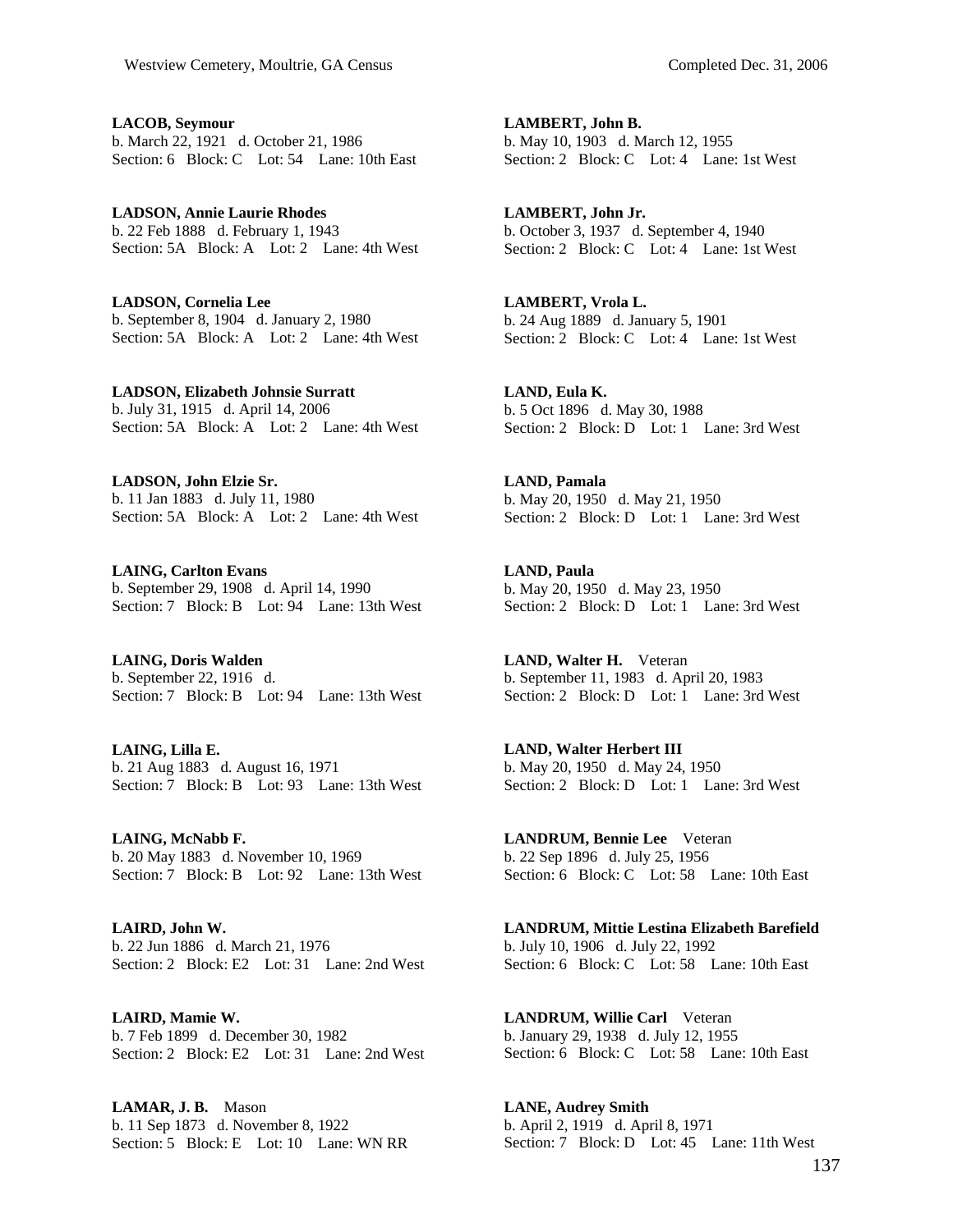**LANE, Clarence O.**  b. 1910 d. 1977 Section: 3 Block: B Lot: 29 Lane: 2nd East

**LANE, Emily Bonner**  b. 8 Jan 1892 d. February 3, 1956 Section: 5 Block: I Lot: 7 Lane: 7th West

**LANE, Henry Joseph**  b. 7 Oct 1896 d. August 19, 1962 Section: 4 Block: G Lot: 3 Lane: 8th East

**LANE, Pearl Martin**  b. 14 Aug 1899 d. January 28, 1971 Section: 4 Block: G Lot: 3 Lane: 8th East

**LANE, Ruby B.**  b. 1912 d. 1999 Section: 3 Block: B Lot: 29 Lane: 2nd East

**LANE, Rufus Lester**  b. November 28, 1912 d. December 22, 1973 Section: 7 Block: D Lot: 45 Lane: 11th West

**LANEY, B. C.**  b. 20 Feb 1846 d. December 1, 1914 Section: 5 Block: H Lot: 9 Lane: 6th West

**LANEY, C. C. Dr.**  b. 27 Jan 1859 d. August 19, 1923 Section: 4 Block: K Lot: 33 Lane: 5th East

**LANEY, Mrs. B. C.**  b. 25 Feb 1846 d. November 27, 1922 Section: 5 Block: 4 Lot: 9 Lane: 6th West

**LANG, Culpepper Murelly**  b. 21 Mar 1890 d. December 22, 1954 Section: 5 Block: O Lot: 5 Lane: 8th West

**LANG, Oliver Howard**  b. 1 Jun 1886 d. August 25, 1934 Section: 5 Block: O Lot: 5 Lane: 8th West

**LANGHORN, Lucy Barber**  b. July 1, 1906 d. April 26, 1992 Section: 4 Block: I Lot: 20 Lane: 6th East **LANGSTON, Fannie Holmes**  b. 18 Nov 1886 d. July 29, 1957 Section: 4 Block: L Lot: 5 Lane: 4th East

**LANGSTON, Julie Marie**  b. November 27, 1962 d. November 27, 1962 Section: 6 Block: G Lot: 43 Lane: 13th East

**LANIER, America B.**  b. 4 Apr 1877 d. April 20, 1958 Section: 4 Block: H Lot: 19 Lane: 7th East

**LANIER, Ann M.**  b. April 14, 1921 d. June 2, 1979 Section: 6 Block: D Lot: 16 Lane: 11th East

**LANIER, Berry Jr.**  b. September 2, 1920 d. Section: 6 Block: D Lot: 16 Lane: 11th East

**LANIER, Berry L.**  b. 14 Aug 1885 d. September 28, 1961 Section: 7 Block: C Lot: 5 Lane: 12th West

**LANIER, Emma Norman**  b. 17 Jan 1884 d. December 14, 1964 Section: 7 Block: C Lot: 5 Lane: 12th West

**LANIER, George Huguley Jr.**  b. October 25, 1907 d. October 25, 1982 Section: 4 Block: N Lot: 2 Lane: 2nd East

**LANIER, Gladys Mae**  b. May 22, 1910 d. April 25, 1919 Section: 6 Block: C Lot: 60 Lane: 10th East

**LANIER, Grace Horton**  b. May 2, 1910 d. July 23, 2001 Section: 6 Block: C Lot: 59 Lane: 10th East

**LANIER, Hattie S.**  b. 24 Oct 1886 d. August 6, 1976 Section: 6 Block: C Lot: 60 Lane: 10th East

**LANIER, John E. M.D.**  b. 6 Jun 1872 d. January 24, 1953 Section: 4 Block: H Lot: 18 Lane: 7th East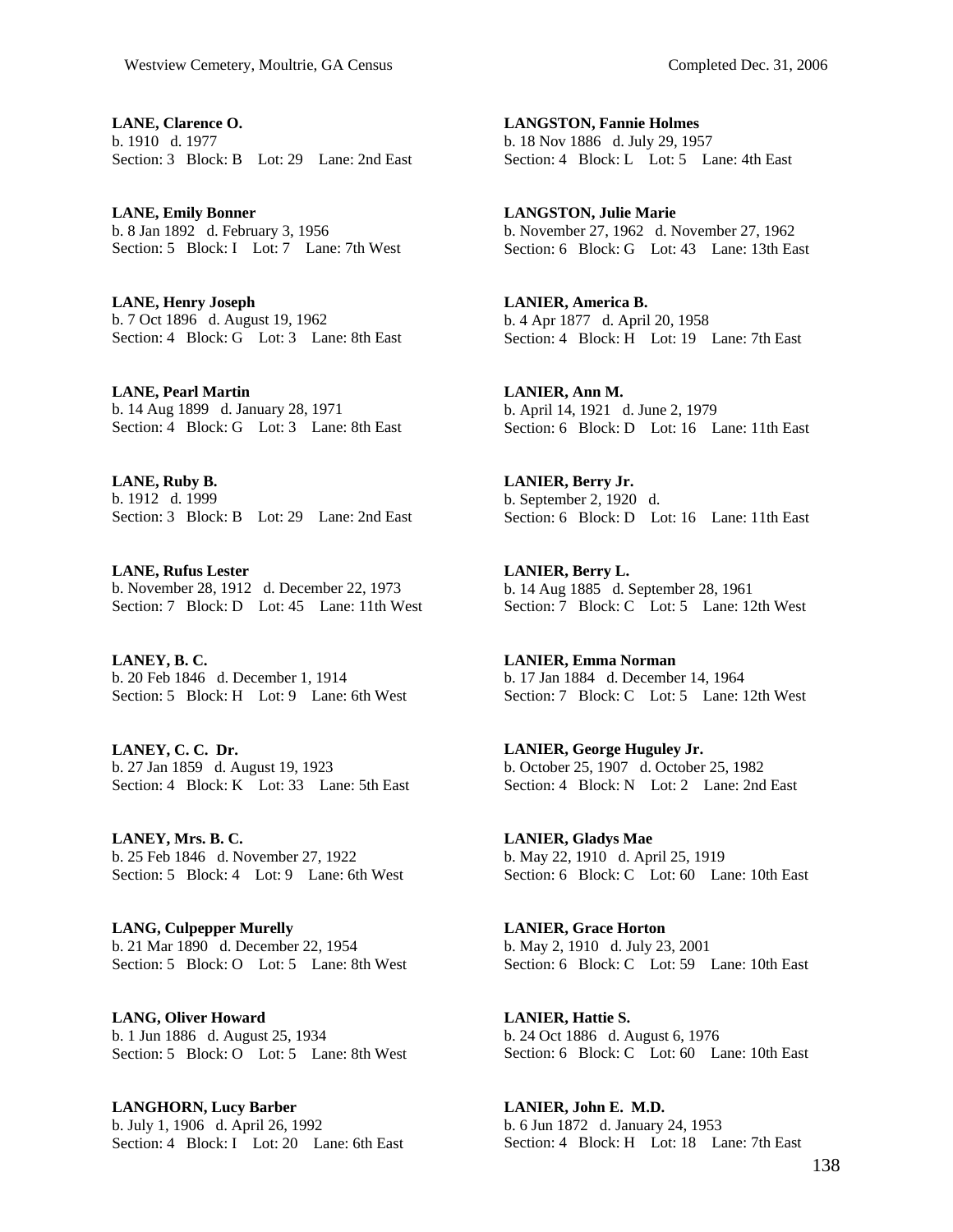**LANIER, Lewis E.**  b. November 10, 1911 d. March 28, 1913 Section: 4 Block: H Lot: 18 Lane: 7th East

**LANIER, Rosalind Vereen**  b. May 24, 1911 d. July 7, 1997 Section: 4 Block: N Lot: 2 Lane: 2nd East

**LANIER, Thomas A.**  b. 3 Oct 1875 d. November 23, 1954 Section: 6 Block: C Lot: 60 Lane: 10th East

**LANIER, Thomas Grady**  b. February 19, 1905 d. June 22, 1986 Section: 6 Block: C Lot: 59 Lane: 10th East

**LANSFORD, Carrie Lilla Wiggins**  b. 4 Dec 1894 d. November 15, 1977 Section: 6 Block: B Lot: 3 Lane: 9th East

**LANSFORD, Walter D.**  b. 21 Aug 1889 d. December 12, 1954 Section: 6 Block: B Lot: 3 Lane: 9th East

**LASPEYRE, Ann Maria**  b. 16 Oct 1843 d. November 26, 1912 Section: 4 Block: K Lot: 42A Lane: 5th East

**LASPEYRE, Mathew**  b. 6 Sep 1839 d. March 9, 1914 Section: 4 Block: K Lot: 42A Lane: 5th East

**LASPEYRE, Nathan C.**  b. 14 Jul 1876 d. December 6, 1906 Section: 5 Block: K Lot: 2 Lane: 7th West

**LASPEYRE, Robert Mathew**  b. 2 Nov 1870 d. December 8, 1931 Section: 5 Block: H Lot: 8 Lane: 6th West

**LASSETER, Earlie Elward**  b. March 15, 1909 d. May 9, 1977 Section: 2 Block: D Lot: 4 Lane: 3rd West

**LASSETER, Ida Swain Courtoy**  b. d. September 10, 2006 Section: ? Block: ? Lot: ? Lane: ? ? **LASSETER, Irene Lewis**  b. May 27, 1914 d. January 16, 1998 Section: 2 Block: D Lot: 4 Lane: 3rd West

**LASSITER, Thelma Ball**  b. February 25, 1909 d. June 21, 2003 Section: 5 Block: A Lot: 18 Lane: 4th West

**LASSITER, Thomas Uzell**  b. October 7, 1908 d. July 19, 1977 Section: 5 Block: A Lot: 18 Lane: 4th West

**LASTINGER, Hazel Edwards**  b. January 20, 1919 d. May 11, 2005 Section: 4 Block: L Lot: 4 Lane: 4th East

**LASTINGER, Ralph William**  b. October 24, 1914 d. November 21, 1998 Section: 4 Block: L Lot: 4 Lane: 4th East

**LAVIN, J. B. Mr.**  b. 1962 d. 1987 Section: 7 Block: D Lot: 66/10 Lane: 11th West

**LAWHORN, L. Z.**  b. March 7, 1905 d. April 10, 1983 Section: 6 Block: D Lot: 87 Lane: 11th East

**LAWRENCE, C. J.**  b. 1850 d. 1929 Section: 4 Block: N Lot: 11 Lane: 2nd East

**LAWRENCE, D. L.**  b. 1855 d. 1929 Section: 4 Block: N Lot: 11 Lane: 2nd East

**LAWRENCE, Michael Wayne**  b. July 22, 1962 d. July 2, 1965 Section: 7 Block: B Lot: 56 Lane: 13th West

**LAWSON, Annie Mae Laird**  b. July 4, 1924 d. Section: 2 Block: E2 Lot: 30 Lane: 2nd West

**LAWSON, Edwin Lawrence**  b. 10 Sep 1893 d. April 11, 1975 Section: 5 Block: Q Lot: 7 Lane: WN RR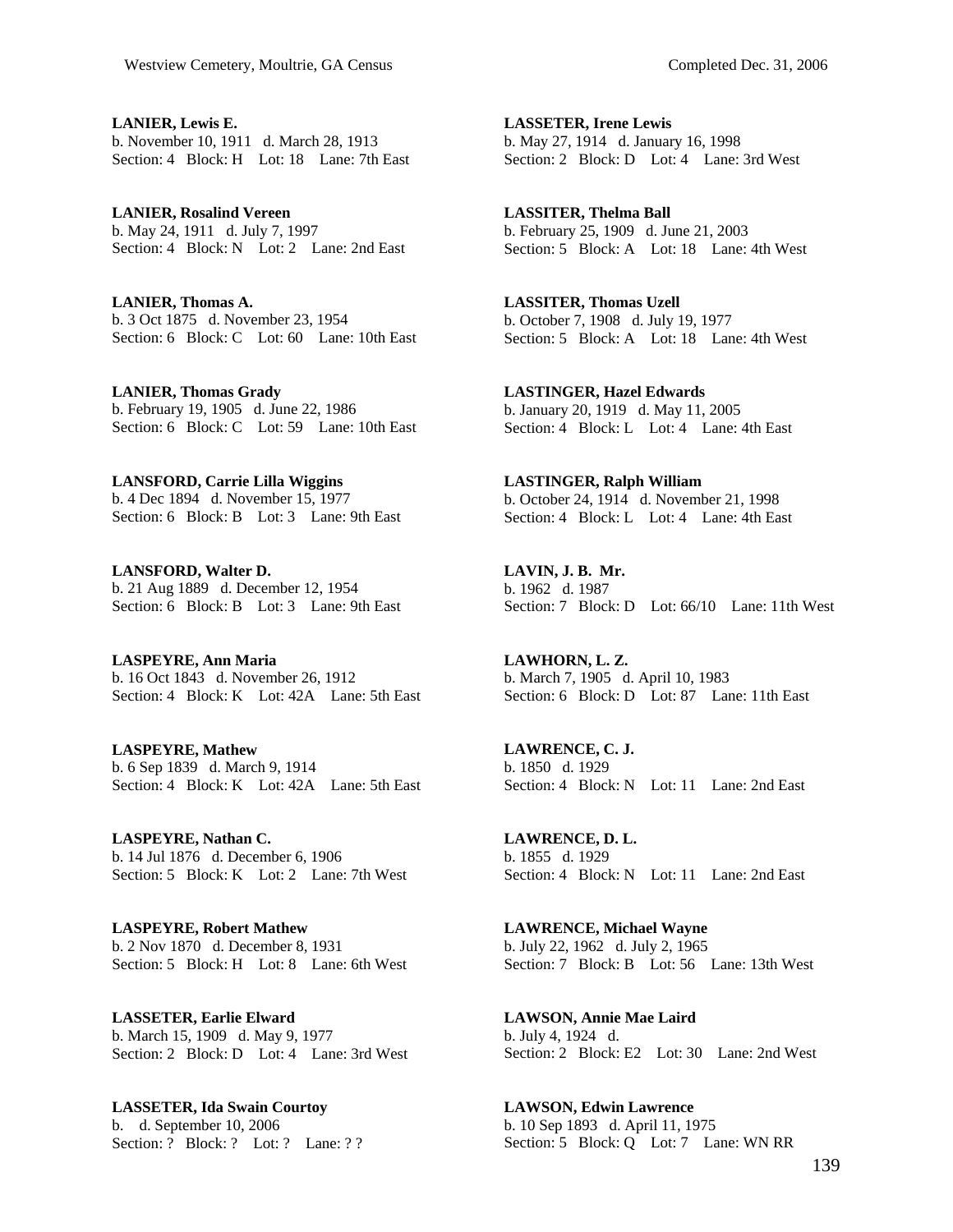**LAWSON, Elleene Coleman**  b. 15 Sep 1890 d. March 2, 1984 Section: 6 Block: D Lot: 13 Lane: 11th East

**LAWSON, Emmett Martin**  b. July 16, 1912 d. August 28, 2002 Section: 7 Block: C Lot: 18 Lane: 12th West

**LAWSON, John P.**  b. 9 Mar 1879 d. October 16, 1965 Section: 6 Block: D Lot: 13 Lane: 11th East

**LAWSON, Lester F.** Veteran b. April 22, 1921 d. June 28, 2001 Section: 2 Block: E2 Lot: 30 Lane: 2nd West

**LAWSON, Lewis Floyd "Bucky"**  b. May 14, 1942 d. October 27, 1943 Section: 2 Block: E2 Lot: 30 Lane: 2nd West

**LAWSON, Lorene Ricks**  b. February 14, 1914 d. March 3, 1993 Section: 7 Block: C Lot: 18 Lane: 12th West

**LAWSON, M. L. Rev.**  b. 8 Mar 1870 d. April 4, 1951 Section: 5 Block: Q Lot: 7 Lane: WN RR

**LAWSON, Mamie Smith**  b. 6 Dec 1872 d. May 18, 1962 Section: 5 Block: Q Lot: 7 Lane: WN RR

**LAWSON, Mary Horkan**  b. February 15, 1900 d. September 20, 1954 Section: 5 Block: Q Lot: 7 Lane: WN RR

**LAWSON, W. A.**  b. 30 Aug 1874 d. November 3, 1947 Section: 1 Block: D Lot: 4 Lane: 4th West

**LAYTON, Arthur Cecil**  b. November 25, 1924 d. April 10, 1998 Section: 6 Block: B Lot: 13 Lane: 9th East

**LAYTON, Margaret Butler**  b. d. Section: 6 Block: B Lot: 13 Lane: 9th East **LEATH, Frances Coulter**  b. December 12, 1920 d. December 8, 1970 Section: 7 Block: D Lot: 12 Lane: 11th West

**LEATH, J. O. Rev.**  b. December 7, 1914 d. October 4, 1995 Section: 7 Block: D Lot: 12 Lane: 11th West

**LEE, Dorothy C.**  b. July 16, 1950 d. July 16, 1950 Section: 6 Block: E Lot: 59 Lane: 12th East

**LEE, Horace W.**  b. April 16, 1912 d. March 25, 1913 Section: 5 Block: L Lot: 9 Lane: 7th West

**LEE, Kent Holbrook**  b. January 15, 1913 d. November 22, 1980 Section: 4 Block: H Lot: 29 Lane: 7th East

**LEE, M. W. "Doty" Felkel**  b. July 17, 1914 d. November 6, 1998 Section: 4 Block: H Lot: 29 Lane: 7th East

**LEE, Mae Hicks**  b. 20 Jul 1885 d. January 1, 1972 Section: 4 Block: K Lot: 41 Lane: 5th East

**LEE, Matthew Lawrence**  b. 31 Aug 1885 d. October 6, 1966 Section: 4 Block: K Lot: 41 Lane: 5th East

**LENNARD, Bernard J.**  b. October 13, 1914 d. July 25, 1960 Section: 6 Block: G Lot: 39 Lane: 13th East

**LENNARD, Ocie Bates**  b. January 24, 1917 d. Section: 6 Block: G Lot: 39 Lane: 13th East

**LESSING, Clemens Joseph** Veteran b. February 8, 1905 d. February 4, 1981 Section: 1 Block: C Lot: 14 Lane: 5th West

**LESSING, Mary Ruth Page**  b. May 27, 1906 d. March 26, 1985 Section: 1 Block: C Lot: 14 Lane: 5th West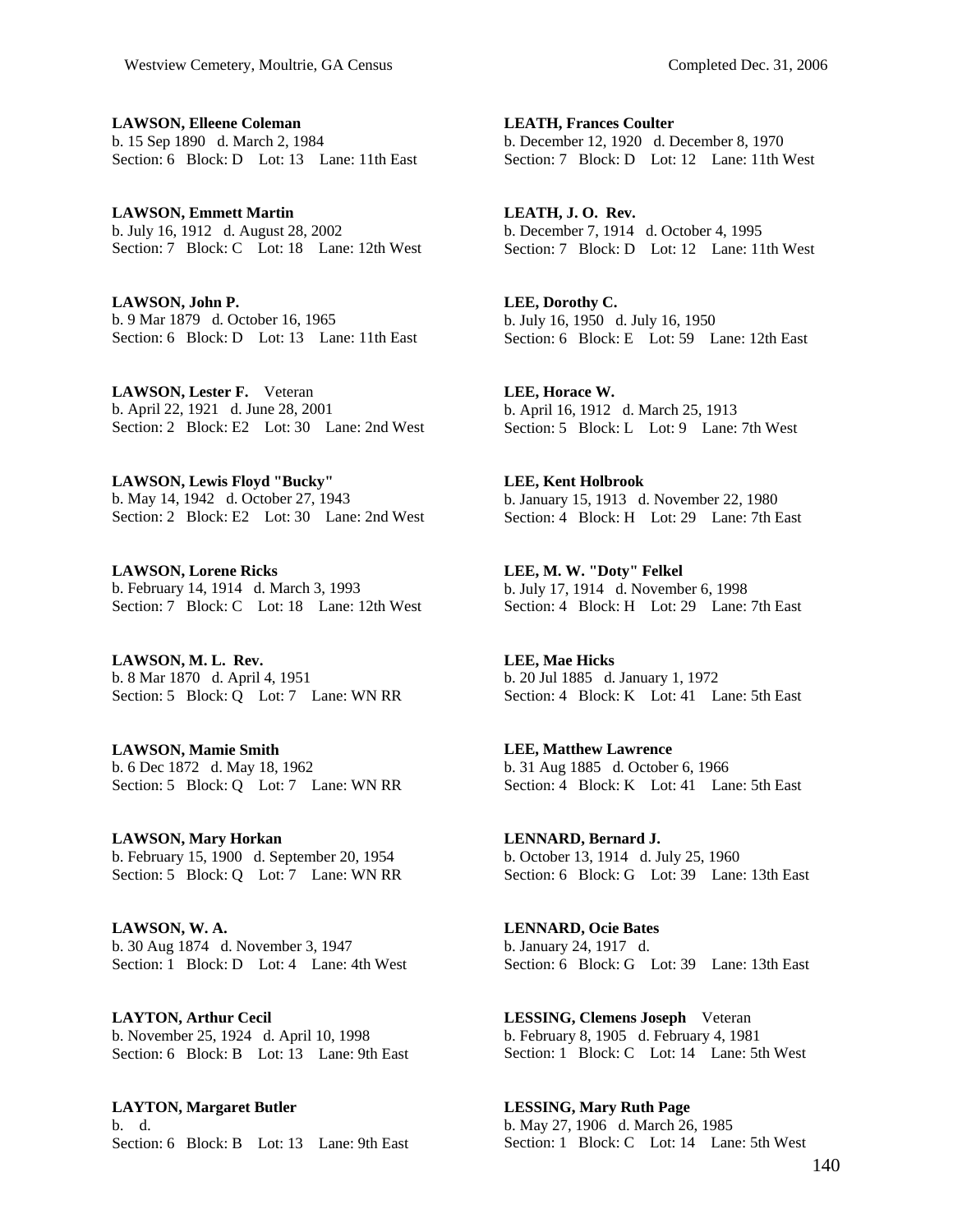**LEVERETT, Cordia M.**  b. 27 Dec 1891 d. June 24, 1966 Section: 6 Block: C Lot: 78 Lane: 10th East

**LEVERETT, Paul D.**  b. 28 Apr 1895 d. May 20, 1961 Section: 6 Block: C Lot: 78 Lane: 10th East

**LEVERETT, Paul D. Jr.**  b. March 7, 1928 d. October 15, 1981 Section: 6 Block: C Lot: 78 Lane: 10th East

**LEVERETTE, Andrew E.**  b. February 26, 1905 d. May 6, 1978 Section: 7 Block: C Lot: 10 Lane: 12th West

**LEVERETTE, J. M. Hobson**  b. 20 Aug 1898 d. September 19, 1967 Section: 4 Block: I Lot: 23 Lane: 6th East

**LEVERETTE, Lora Westbrook**  b. 15 Nov 1899 d. March 25, 1992 Section: 4 Block: I Lot: 23 Lane: 6th East

**LEWIS, A. Paul**  b. 25 Mar 1884 d. October 31, 1975 Section: 6 Block: G Lot: 17A Lane: 13th East

**LEWIS, Alice P. Rev.**  b. March 15, 1911 d. June 14, 1975 Section: 6 Block: G Lot: 17A Lane: 13th East

**LEWIS, Charles Cleveland**  b. 23 Jul 1884 d. December 25, 1935 Section: 4 Block: I Lot: 13 Lane: 6th East

**LEWIS, Doris Horton**  b. May 14, 1915 d. Section: 7 Block: D Lot: 58 Lane: 11th West

**LEWIS, Edna Loucks**  b. April 16, 1914 d. Section: 2 Block: C Lot: 3 Lane: 1st West

**LEWIS, Edward Hugh**  b. December 19, 1903 d. February 18, 1983 Section: 4 Block: K Lot: 29 Lane: 5th East **LEWIS, Elizabeth M.**  b. September 15, 1902 d. June 20, 1944 Section: 2 Block: C Lot: 3 Lane: 1st West

**LEWIS, Ernest**  b. 2 May 1898 d. May 23, 1978 Section: 4 Block: K Lot: 34 Lane: 5th East

**LEWIS, Fannie Howard Fish**  b. 12 Jan 1890 d. November 12, 1981 Section: 4 Block: K Lot: 33 Lane: 5th East

**LEWIS, Frances Ann**  b. 1934 d. 1934 Section: 4 Block: K Lot: 34 Lane: 5th East

**LEWIS, George B.**  b. 1882 d. 1937 Section: 4 Block: I Lot: 16 Lane: 6th East

**LEWIS, Henry W.** Mason b. June 4, 1916 d. February 21, 1976 Section: 2 Block: C Lot: 3 Lane: 1st West

**LEWIS, Horace J. Sr. (Rev.)**  b. October 5, 1908 d. July 6, 1997 Section: 6 Block: G Lot: 17A Lane: 13th East

**LEWIS, Isabel Cobb**  b. 1885 d. 1917 Section: 4 Block: I Lot: 13 Lane: 6th East

**LEWIS, James E.**  b. 1876 d. 1956 Section: 4 Block: I Lot: 16 Lane: 6th East

**LEWIS, James H. Jr.**  b. December 23, 1955 d. January 10, 1956 Section: 6 Block: B Lot: 67A Lane: 9th East

**LEWIS, James Lee**  b. January 21, 1908 d. May 21, 1984 Section: 7 Block: C Lot: 13 Lane: 12th West

**LEWIS, John Henry**  b. 1841 d. 1915 Section: 4 Block: I Lot: 16 Lane: 6th East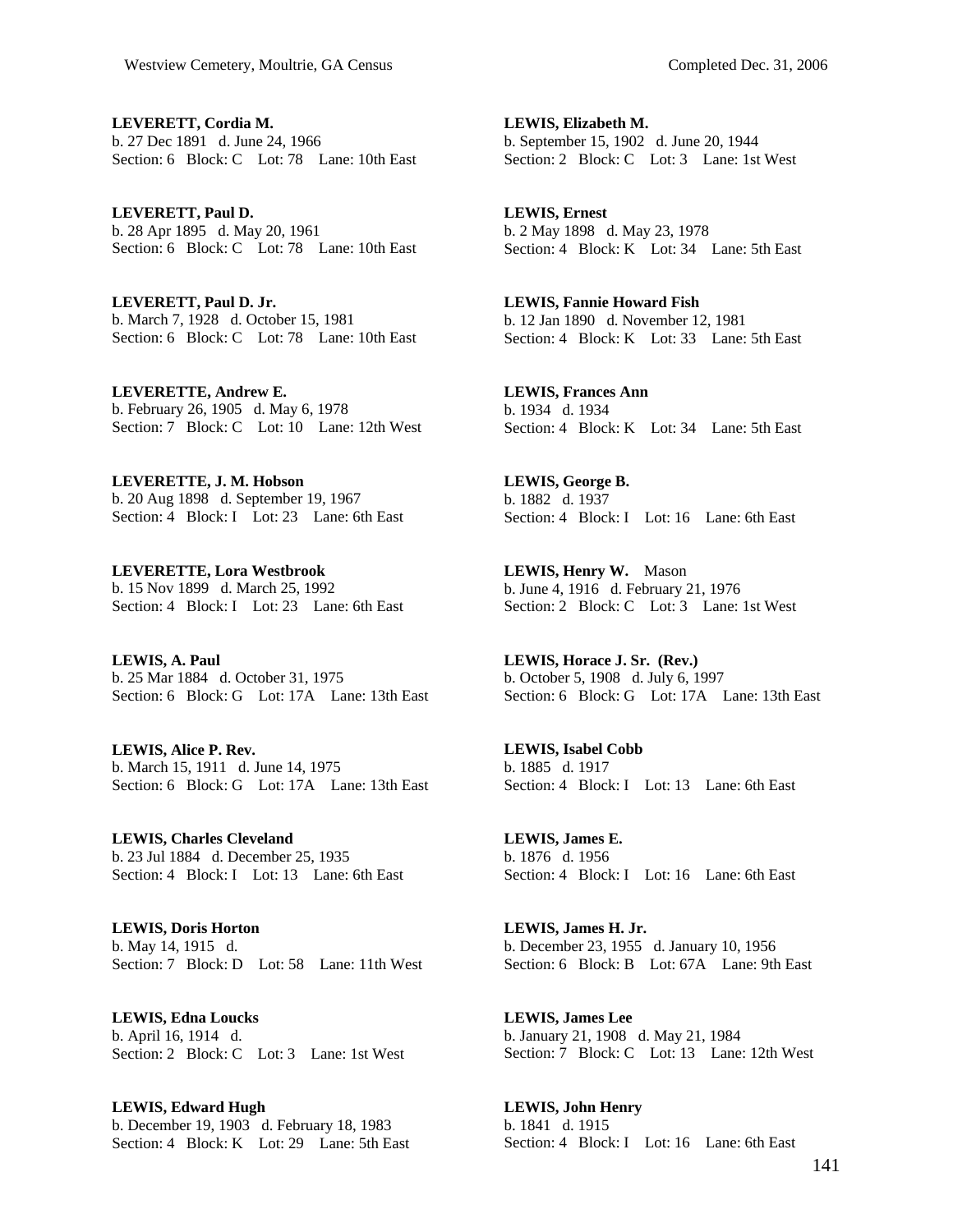**LEWIS, Leahon Lee**  b. December 6, 1913 d. June 3, 1952 Section: 5 Block: E Lot: 7 Lane: 6th West

**LEWIS, Leota Lynch**  b. November 22, 1912 d. May 11, 1980 Section: 4 Block: K Lot: 29 Lane: 5th East

**LEWIS, Margaret M.**  b. November 21, 1907 d. July 8, 2004 Section: 7 Block: C Lot: 13 Lane: 12th West

**LEWIS, Marie Folsom**  b. January 16, 1917 d. March 2, 2002 Section: 7 Block: D Lot: 60 Lane: 11th West

**LEWIS, Martha Fish**  b. April 5, 1902 d. April 11, 1979 Section: 4 Block: K Lot: 29 Lane: 5th East

**LEWIS, Mattie Fish**  b. 21 Mar 1871 d. March 21, 1960 Section: 4 Block: K Lot: 29 Lane: 5th East

**LEWIS, Melvin C.**  b. November 29, 1946 d. April 22, 1985 Section: 7 Block: B Lot: 76 Lane: 13th West

**LEWIS, Ola Moring**  b. 14 Oct 1876 d. January 17, 1948 Section: 3 Block: C Lot: 33 Lane: 1st East

**LEWIS, Ollie Louie**  b. September 5, 1918 d. Section: 4 Block: M Lot: 8 Lane: 3rd East

**LEWIS, Raymond E.**  b. July 18, 1938 d. April 13, 2001 Section: 7 Block: D Lot: 60 Lane: 11th West

**LEWIS, Robert E.**  b. 21 Nov 1867 d. May 4, 1950 Section: 3 Block: C Lot: 33 Lane: 1st East

**LEWIS, Robert Emmett Jr.**  b. July 18, 1914 d. December 25, 1993 Section: 7 Block: d Lot: 58 Lane: 11TH West **LEWIS, Robert Lee**  b. October 7, 1938 d. October 7, 1938 Section: 5 Block: E Lot: 7 Lane: 6th West

**LEWIS, Rosa Walker**  b. March 29, 1917 d. June 24, 2000 Section: 4 Block: M Lot: 8 Lane: 3rd East

**LEWIS, Rosalind E.**  b. March 16, 1939 d. Section: 7 Block: D Lot: 60 Lane: 11th West

**LEWIS, Sally C.**  b. 23 Aug 1887 d. June 11, 1963 Section: 6 Block: G Lot: 17A Lane: 13th East

**LEWIS, Sarah Ann**  b. 1843 d. 1916 Section: 4 Block: I Lot: 16 Lane: 6th East

**LEWIS, Thomas Edward**  b. 23 Feb 1875 d. January 26, 1940 Section: 4 Block: K Lot: 29 Lane: 5th East

**LEWIS, unmarked**  b. d. Section: 2 Block: E1 Lot: 25 Lane: 2nd West

**LIBBY, David G.**  b. 1 Aug 1883 d. August 15, 1943 Section: 4 Block: L Lot: 36 Lane: 4th East

**LIBBY, infant son**  b. May 1922 d. May 1922 Section: 4 Block: L Lot: 36 Lane: 4th East

**LIBBY, infant son**  b. Jun 1924 d. Jun 1924 Section: 4 Block: L Lot: 36 Lane: 4th East

**LIBBY, infant son**  b. Apr 1920 d. Apr 1920 Section: 4 Block: L Lot: 36 Lane: 4th East

**LIBBY, Vassie L.**  b. 21 Feb 1884 d. April 5, 1956 Section: 4 Block: L Lot: 36 Lane: 4th East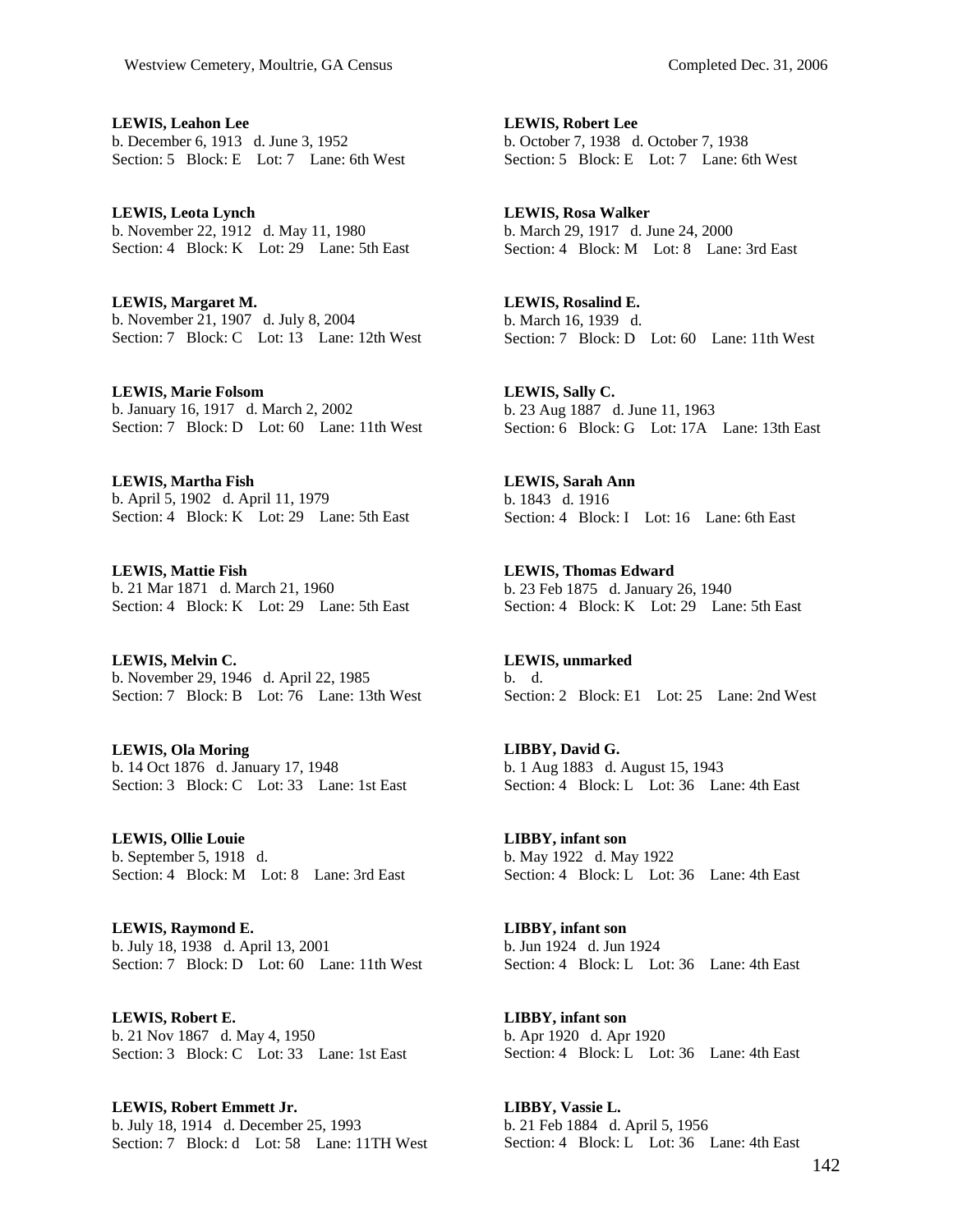**LINDER, Gerald Stafford** Veteran b. September 1, 1921 d. January 17, 1943 Section: 3 Block: E Lot: 12 Lane: 2nd West

**LINDER, Herbert Nelson Sr.**  b. August 12, 1915 d. December 4, 1980 Section: 3 Block: E Lot: 12 Lane: 2nd West

**LINDER, Lucille Willis**  b. March 15, 1913 d. March 25, 1981 Section: 5 Block: H Lot: 2 Lane: 6th West

**LINDER, Marie Tyre**  b. 13 Feb 1867 d. August 12, 1952 Section: 3 Block: E Lot: 12 Lane: 2nd West

**LINDER, Mary Elizabeth Nelson**  b. 6 Nov 1891 d. February 2, 1952 Section: 5 Block: H Lot: 2 Lane: 6th West

**LINDER, William Berrien**  b. 13 Jul 1886 d. April 23, 1954 Section: 5 Block: H Lot: 2 Lane: 6th West

**LINDER, William Berrien Jr.**  b. July 22, 1912 d. May 2, 1983 Section: 5 Block: H Lot: 2 Lane: 6th West

**LINDSAY, Anne Conner**  b. July 5, 1924 d. March 18, 2004 Section: 3 Block: D Lot: 5 Lane: 3rd West

**LINDSEY, Brian H.**  b. May 18, 1923 d. October 6, 1962 Section: 7 Block: C Lot: 30 Lane: 12th West

**LINDSEY, Clarice W.**  b. November 21, 1910 d. August 4, 1993 Section: 7 Block: C Lot: 20 Lane: 12th West

**LINDSEY, George M.**  b. September 20, 1902 d. February 1, 1962 Section: 7 Block: C Lot: 20 Lane: 12th West

**LINDSEY, R. C. Dr.**  b. 5 Sep 1876 d. December 7, 1911 Section: 4 Block: K Lot: 22A Lane: 5th East **LINDSEY, Ralph Jr.**  b. June 30, 1910 d. August 2, 1912 Section: 4 Block: K Lot: 22A Lane: 5th East

**LINDSEY, Ruth Tucker**  b. 17 Jan 1897 d. January 22, 1981 Section: 4 Block: N Lot: 10B Lane: 2nd East

**LINDSEY, W. Noah**  b. 16 Jun 1882 d. February 17, 1965 Section: 4 Block: N Lot: 10B Lane: 2nd East

**LITTLE, Kathleen Wilson**  b. February 15, 1925 d. April 23, 1987 Section: 3 Block: C Lot: 46 Lane: 1st East

**LITTLE, Lee R. 1st Lt.** Veteran b. April 9, 1932 d. February 2, 1958 Section: 6 Block: F Lot: 18 Lane: Circle Dr. South

**LITTLES, C. C.**  b. 27 Sep 1919 d. June 27, 1971 Section: 7 Block: D Lot: 26 Lane: 11th West

**LITTLES, Myrtice B.**  b. September 26, 1924 d. Section: 7 Block: D Lot: 26 Lane: 11th West

**LITTLES, Vickie**  b. 1955 d. 2004 Section: 7 Block: D Lot: 26 Lane: 11th West

**LITTLETON, Kendall H.**  b. February 16, 1907 d. April 29, 1946 Section: 2 Block: E2 Lot: 39A Lane: 2nd West

**LITTLETON, Velma Martin**  b. November 18, 1928 d. January 21, 1992 Section: 6 Block: E Lot: 74 Lane: 12th East

**LITTLETON, William Lee**  b. February 24, 1933 d. Section: 6 Block: E Lot: 74 Lane: 12th East

**LIVINGSTON, Jessie S.**  b. 21 Aug 1880 d. July 10, 1971 Section: 2 Block: C Lot: 2 Lane: 1st West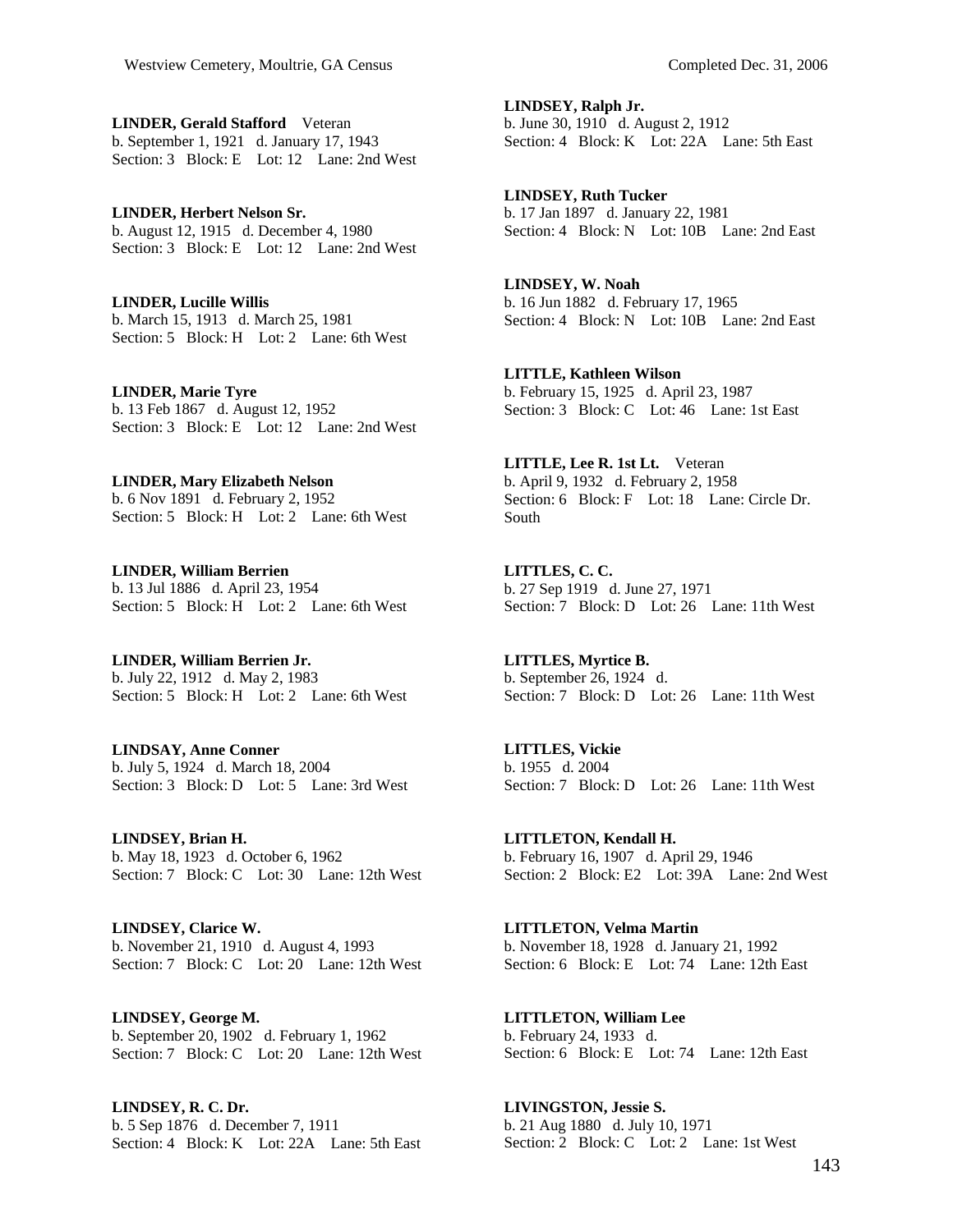**LIVINGSTON, John M.**  b. 22 Jun 1879 d. January 14, 1959 Section: 2 Block: C Lot: 2 Lane: 1st West

**LIVINGSTON, Kenneth**  b. May 20, 1914 d. January 22, 1978 Section: 2 Block: C Lot: 2 Lane: 1st West

**LLOYD, Ermine M.**  b. March 17, 1917 d. July 29, 1994 Section: 6 Block: G Lot: 15 Lane: 13th East

**LLOYD, Laurie L.**  b. March 15, 1913 d. August 8, 1977 Section: 6 Block: G Lot: 15 Lane: 13th East

**LOCKWOOD, Joseph Ferrell**  b. May 6, 1905 d. January 22, 1980 Section: 6 Block: B Lot: 5 Lane: 9th East

**LOCKWOOD, Lucille Morris**  b. August 13, 1918 d. October 12, 1993 Section: 6 Block: B Lot: 6 Lane: 9th East

**LOCKWOOD, Mariann**  b. May 29, 1938 d. May 29, 1938 Section: 3 Block: A Lot: 15 Lane: 3rd East

**LOCKWOOD, Teddie H.** Veteran b. March 25, 1921 d. January 9, 2000 Section: 6 Block: B Lot: 6 Lane: 9th East

**LOGUE, Benjamin F.**  b. 1 Sept 1871 d. November 10, 1951 Section: 1 Block: D Lot: 19 Lane: 4th West

**LOGUE, Lillie Grace**  b. December 1, 1913 d. October 10, 1940 Section: 1 Block: D Lot: 19 Lane: 4th West

**LOGUE, Louisa T.**  b. 5 May 1879 d. January 1, 1964 Section: 1 Block: D Lot: 19 Lane: 4th West

**LOLLAR, Charles E.**  b. October 28, 1906 d. October 10, 1973 Section: 7 Block: B Lot: 55 Lane: 13th West **LOLLAR, Elizabeth Cobb**  b. July 17, 1943 d. October 7, 1990 Section: 3 Block: C Lot: 23 Lane: 1st East

**LOLLAR, Francis P.**  b. January 13, 1940 d. September 8, 1952 Section: 6 Block: D Lot: 70 Lane: 11th East

**LOLLAR, James T.**  b. 1916 d. 1987 Section: 6 Block: D Lot: 70 Lane: 11th East

**LOLLAR, Jewell J.**  b. May 28, 1925 d. July 17, 1967 Section: 7 Block: B Lot: 55 Lane: 13th West

**LOLLAR, Junior**  b. 1941 d. 2001 Section: 6 Block: D Lot: 70 Lane: 11th East

**LONG, Alva Dame**  b. July 23, 1905 d. September 21, 1983 Section: 4 Block: I Lot: 4 Lane: 6th East

**LONG, Clarence (Rev.)** Veteran b. January 2, 1918 d. November 10, 2003 Section: 7 Block: C Lot: 64 Lane: 12th West

**LONG, Danny Carol**  b. 1950 d. 1950 Section: 6 Block: D Lot: 31 Lane: 11th East

**LONG, Edgar Paul**  b. December 31, 1906 d. February 23, 1982 Section: 2 Block: E2 Lot: 17B Lane: 2nd West

**LONG, Eleanor Jane**  b. 1927 d. 1929 Section: 4 Block: L Lot: 45 Lane: 4th East

**LONG, Fannie Gay**  b. August 6, 1908 d. Section: 4 Block: I Lot: 4 Lane: 6th East

**LONG, Jerry C.** Veteran b. March 18, 1943 d. July 4, 1966 Section: 6 Block: D Lot: 19A Lane: 11th East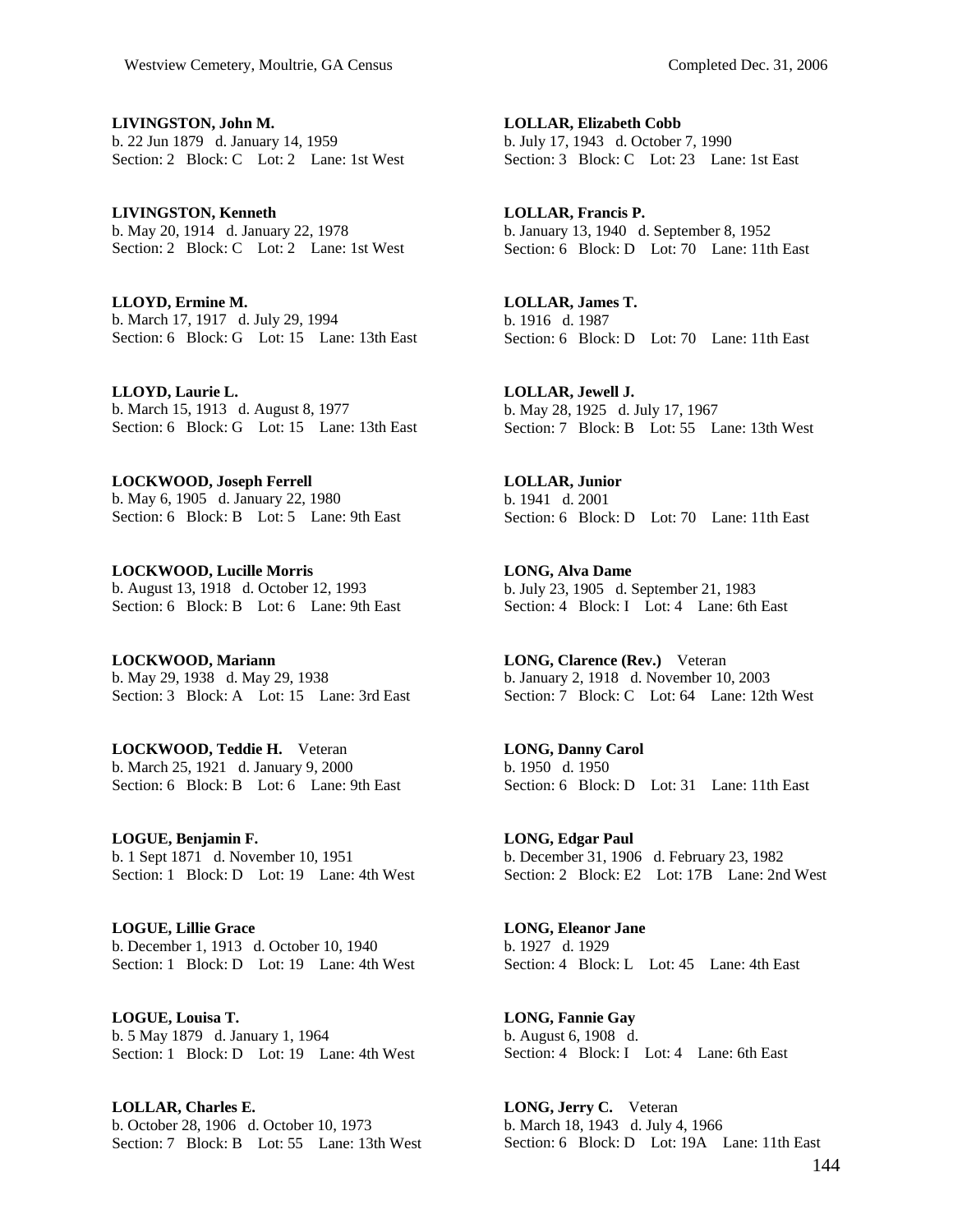**LONG, Jess Cauley**  b. 1894 d. 1929 Section: 4 Block: L Lot: 45 Lane: 4th East

**LONG, Jewell Culpepper**  b. 1 Jan 1895 d. March 16, 1981 Section: 4 Block: L Lot: 45 Lane: 4th East

**LONG, Toy Crawford**  b. March 17, 1907 d. August 22, 1996 Section: 2 Block: E2 Lot: 17B Lane: 2nd West

**LOONEY, Tonnie Jones**  b. 5 Dec 1897 d. November 24, 1966 Section: 1 Block: C Lot: 1 Lane: 5th West

**LOPEZ, Sara**  b. 1956 d. 2000 Section: 1 Block: D Lot: 4 Lane: 4th West

**LORD, Claude O. Sr.**  b. October 15, 1918 d. August 9, 1954 Section: 6 Block: C Lot: 92 Lane: 10th East

**LORD, Claude Olen IV**  b. May 18, 2001 d. May 18, 2001 Section: 6 Block: C Lot: 92 Lane: 10th East

**LORD, Evelyn P.**  b. March 1, 1923 d. March 31, 1985 Section: 6 Block: C Lot: 92 Lane: 10th East

**LOUPE, Sallie Patterson** Veteran b. February 7, 1909 d. July 28, 1981 Section: 4 Block: M Lot: 25 Lane: 3rd East

**LOVE, Bartow**  b. February 22, 1905 d. February 12, 1952 Section: 2 Block: D Lot: 9 Lane: 3rd West

**LOVE, Daisy**  b. 24 Aug 1878 d. June 27, 1968 Section: 2 Block: D Lot: 9 Lane: 3rd West

**LOVE, Lester**  b. 24 Sep 1875 d. November 9, 1939 Section: 2 Block: D Lot: 9 Lane: 3rd West **LOVE, Samuel Oscar Sebastian (Red)**  b. August 19, 1907 d. July 22, 1960 Section: 2 Block: F2 Lot: 15 Lane: 4th West

**LOWDER, Walter A.**  b. 2 Apr 1879 d. January 5, 1962 Section: 6 Block: C Lot: 20 Lane: 10th East

**LOWDER, Walter A. Mrs.**  b. 11 Sep 1886 d. May 3, 1959 Section: 6 Block: C Lot: 20 Lane: 10th East

**LOWELL, Frank Percy** Veteran b. 31 Jan 1891 d. December 6, 1975 Section: 6 Block: A Lot: 31B Lane: Circle Dr. North

**LOWERY, Alene**  b. 20 Sep 1893 d. January 18, 1943 Section: 1 Block: D Lot: 23 Lane: 3rd West

**LOWERY, Claude** Veteran b. September 15, 1907 d. March 29, 2004 Section: 2 Block: E2 Lot: 32 Lane: 2nd West

**LOWERY, Estelle Lindsey**  b. April 18, 1905 d. December 27, 1976 Section: 2 Block: E2 Lot: 32 Lane: 2nd West

**LOWERY, Ester Hunt**  b. April 21, 1912 d. October 17, 1931 Section: 4 Block: M Lot: 1 Lane: 3rd East

**LOWERY, Herbert Tanner** Mason b. March 6, 1905 d. July 28, 1999 Section: 6 Block: G Lot: 29 Lane: 13th East

**LOWERY, Lorine Hunt**  b. October 10, 1917 d. March 4, 1994 Section: 6 Block: G Lot: 29 Lane: 13th East

**LOWERY, Mary Bailey**  b. 2 Apr 1875 d. August 22, 1962 Section: 2 Block: E2 Lot: 32 Lane: 2nd West

**LOWERY, Thad**  b. July 29, 1902 d. June 3, 1969 Section: 2 Block: E2 Lot: 32 Lane: 2nd West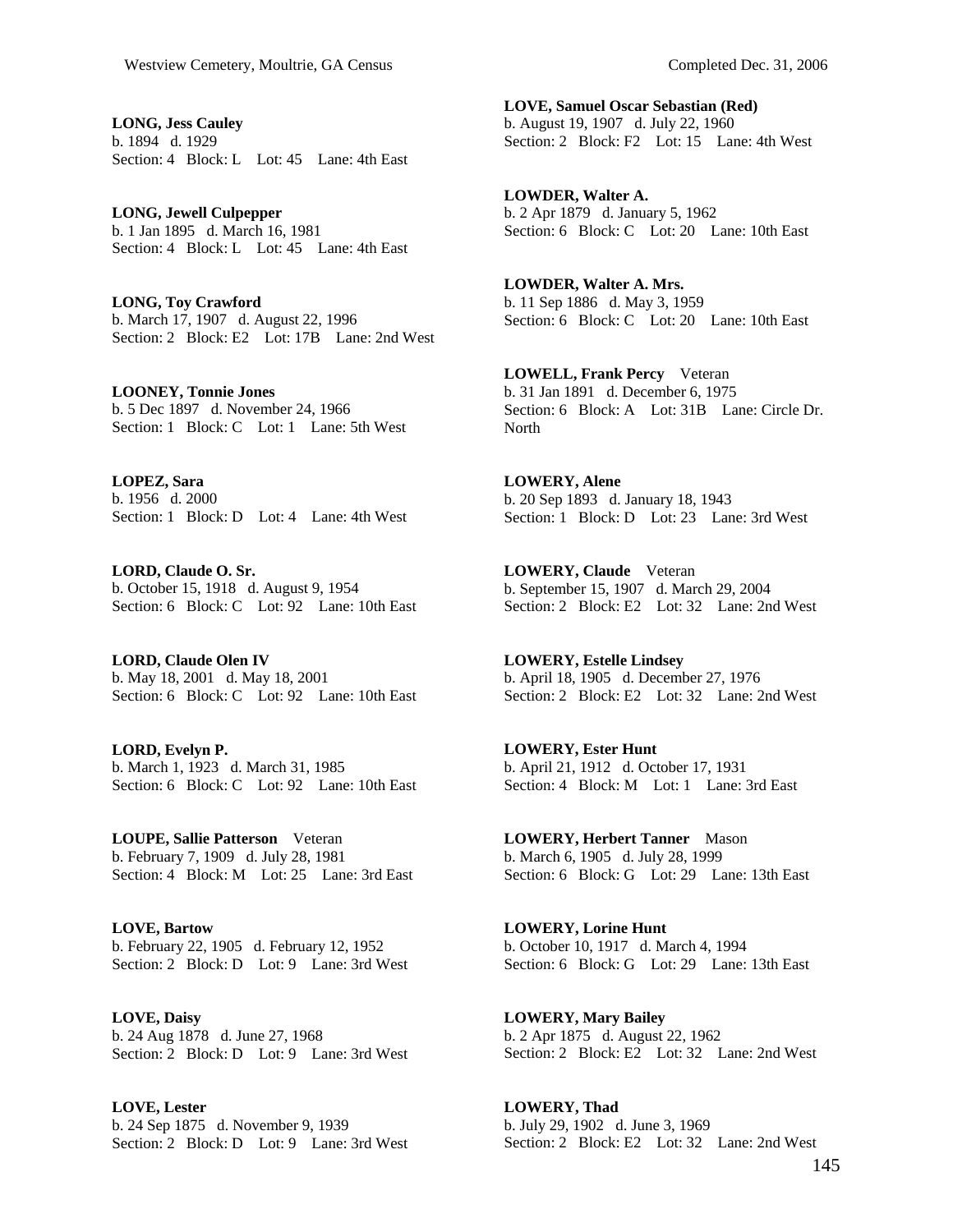**LOWERY, William D.**  b. 23 Aug 1871 d. May 4, 1944 Section: 2 Block: E2 Lot: 32 Lane: 2nd West

**LOWERY, William Thad (Buddy)** Veteran b. February 21, 1941 d. June 26, 1960 Section: 6 Block: G Lot: 29 Lane: 13th East

**LUCAS, Cleo Eberline**  b. December 26, 1912 d. Section: 6 Block: C Lot: 19 Lane: 10th East

**LUCAS, Isaac Allen**  b. 15 Dec 1888 d. August 14, 1954 Section: 6 Block: C Lot: 19 Lane: 10th East

**LUCAS, Robert Allen** Veteran b. July 25, 1951 d. September 11, 2003 Section: 6 Block: C Lot: 19 Lane: 10th East

**LUDLUM, Alene G.**  b. October 26, 1901 d. May 9, 1983 Section: 4 Block: G Lot: 22 Lane: 8th East

**LUDLUM, Billie A.** Veteran b. 1915 d. 1977 Section: 4 Block: G Lot: 22 Lane: 8th East

**LUNSFORD, Maude Mae**  b. 13 Jun 1885 d. March 27, 1955 Section: 6 Block: B Lot: 36 Lane: 9th East

**LYKES, John Tom Mr.**  b. d. 1989 Section: 6 Block: D Lot: 32 Lane: 11th East

**LYKES, Nina Thomas Minix**  b. May 15, 1909 d. April 22, 1988 Section: 6 Block: D Lot: 32 Lane: 11th East

**LYLE, David D.**  b. 1858 d. 1946 Section: 3 Block: B Lot: 4 Lane: 2nd East

**LYLE, Katie S.**  b. 1880 d. 1961 Section: 3 Block: B Lot: 4 Lane: 2nd East **LYLES, Eula Johnson**  b. 14 Jul 1890 d. February 14, 1907 Section: 5 Block: C Lot: 7 Lane: 5th West

**LYNCH, Francis Frank Calvin** Veteran b. January 12, 1924 d. August 3, 2000 Section: 4 Block: M Lot: 31 Lane: 3rd East

**LYNCH, Marion Donnice Ellis**  b. April 6, 1932 d. Section: 4 Block: M Lot: 31 Lane: 3rd East

**LYNCH, Nora Crosby**  b. 8 Aug 1889 d. June 16, 1940 Section: 2 Block: F2 Lot: 29 Lane: 1st West

**LYON, Samuel Homer**  b. 28 Jan 1864 d. January 17, 1948 Section: 1 Block: D Lot: 17 Lane: 4th West

**LYON, Wilhelmina Lane**  b. 18 Mar 1870 d. July 25, 1956 Section: 1 Block: D Lot: 17 Lane: 4th West

**MACE, Sarah Myrtis White**  b. September 8, 1904 d. May 2, 1970 Section: 5 Block: K Lot: 5 Lane: 7th West

**MACNAB, Archie H.**  b. 5 Apr 1879 d. June 9, 1959 Section: 2 Block: F2 Lot: 50 Lane: 1st West

**MACNAB, Evelyn M.**  b. 17 Jan 1891 d. February 20, 1962 Section: 2 Block: F2 Lot: 50 Lane: 1st West

**MACON, Electra Victoria Crane** DAR b. 2 Jun 1883 d. October 16, 1972 Section: 5 Block: K Lot: 14 Lane: 7th West

**MACON, Junius Oslin**  b. 8 May 1878 d. October 26, 1962 Section: 5 Block: K Lot: 14 Lane: 7th West

**MADDOX, Vera Lou**  b. February 21, 1908 d. October 15, 1908 Section: 5A Block: C Lot: 4 Lane: 4th West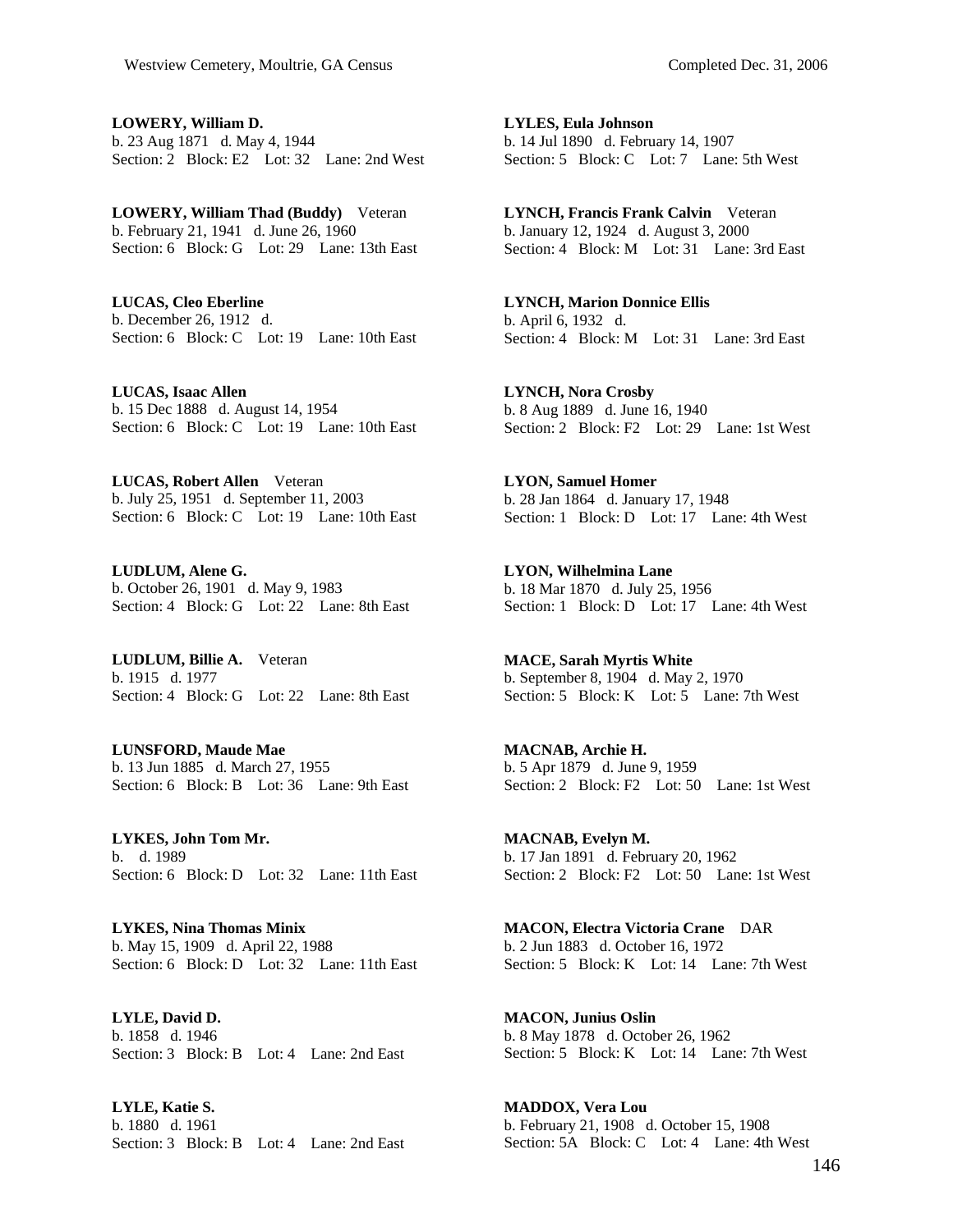**MAGILL, Larsen Mattox**  b. 1903 d. 1950 Section: 5 Block: Q Lot: 6 Lane: WN RR

**MAGUIRE, Jewell White**  b. August 8, 1906 d. May 20, 1952 Section: 1 Block: C Lot: 7 Lane: 5th West

**MAIGE, Jeanne Gibson**  b. March 17, 1914 d. March 9, 1975 Section: 4 Block: N Lot: 3 Lane: 2nd East

**MAIGE, William Lee Jr.**  b. April 21, 1916 d. June 16, 1986 Section: 4 Block: N Lot: 3 Lane: 2nd East

**MAINOR, Lula T.**  b. October 29, 1906 d. December 9, 1972 Section: 3 Block: C Lot: 59 Lane: 1st East

**MAINOR, Luther W.**  b. March 9, 1903 d. February 26, 1949 Section: 3 Block: C Lot: 53 Lane: 1st East

**MAIRE, Ida Elizabeth**  b. 20 Oct 1859 d. August 5, 1939 Section: 1 Block: C Lot: 2 Lane: 5th West

**MAIRE, Louis F. Sr.**  b. 12 Aug 1862 d. January 19, 1940 Section: 1 Block: C Lot: 2 Lane: 5th West

**MAJORS, Mary E.**  b. 17 Feb 1886 d. September 24, 1972 Section: 5 Block: F Lot: 8 Lane: 6th West

**MAJORS, Melson W.**  b. 13 Mar 1883 d. February 18, 1954 Section: 5 Block: F Lot: 8 Lane: 6th West

**MAJORS, Mildred**  b. January 16, 1908 d. January 16, 1908 Section: 5 Block: F Lot: 8 Lane: 6th West

**MALONE, Guy H.**  b. 27 Oct 1877 d. June 17, 1943 Section: 1 Block: C Lot: 18 Lane: 5th West **MALONE, Hartwell S.**  b. May 14, 1917 d. October 31, 1995 Section: 1 Block: C Lot: 18 Lane: 7th West

**MALONE, Lula S.**  b. 15 Feb 1890 d. March 8, 1960 Section: 1 Block: C Lot: 18 Lane: 7th West

**MALONE, Rena McMath**  b. April 4, 1916 d. April 7, 1999 Section: 1 Block: C Lot: 18 Lane: 7th West

**MANDERS, Jeanette**  b. January 14, 1943 d. July 15, 1943 Section: 2 Block: D Lot: 18 Lane: 3rd West

**MANDERS, Pearl**  b. July 9, 1922 d. January 16, 1943 Section: 2 Block: D Lot: 18 Lane: 3rd West

**MANDERS, William Jake**  b. October 5, 1919 d. February 6, 1983 Section: 2 Block: D Lot: 18 Lane: 3rd West

**MANLEY, Edna Ashburn**  b. November 1, 1909 d. January 20, 1999 Section: 5 Block: G Lot: 10 Lane: 6th West

**MANN, Laura Yarbrough**  b. 4 Jul 1881 d. March 13, 1955 Section: 1 Block: C Lot: 17 Lane: 5th West

**MANNING, Emily Carolyn**  b. July 23, 1909 d. December 19, 1909 Section: 5 Block: E Lot: 11 Lane: 6th West

**MANNING, Harris C.**  b. July 28, 1913 d. September 30, 1987 Section: 5 Block: E Lot: 11 Lane: 6th West

**MANNING, Mrs. S. A.**  b. 19 Dec 1880 d. February 20, 1927 Section: 5 Block: E Lot: 11 Lane: 6th West

**MANNING, Simpson Alonzo Jr.**  b. February 11, 1907 d. April 11, 1908 Section: 5 Block: E Lot: 11 Lane: 6th West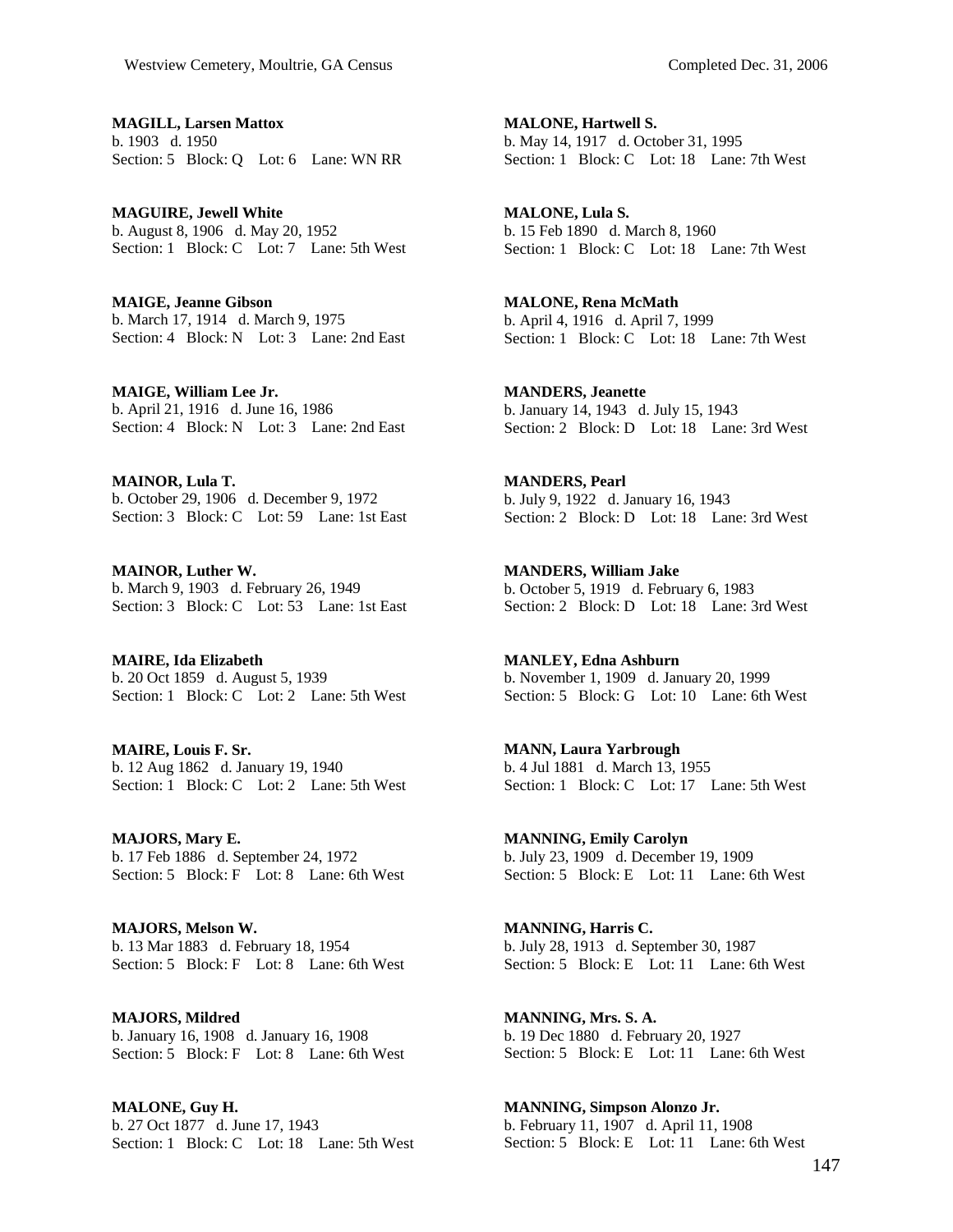**MARSHALL, Delia D.**  b. 18 Mar 1885 d. December 13, 1965 Section: 3 Block: C Lot: 44 Lane: 1st East

**MARSHALL, William J.**  b. 12 Dec 1879 d. July 15, 1948 Section: 3 Block: C Lot: 44 Lane: 1st East

**MARTIN, Albenie R.**  b. 1900 d. 1979 Section: 5 Block: B Lot: 18 Lane: 4th West

**MARTIN, Bertha**  b. March 5, 1901 d. January 25, 1967 Section: 6 Block: B Lot: 3 Lane: 9th East

**MARTIN, Carolyn F. Taylor**  b. July 8, 1940 d. May 16, 1989 Section: 2 Block: E2 Lot: 11 Lane: 2nd West

**MARTIN, Floyd C.**  b. September 26, 1920 d. December 28, 1985 Section: 6 Block: G Lot: 15 Lane: 13th East

**MARTIN, Frances Van Dalsem**  b. January 18, 1906 d. May 11, 2000 Section: 5 Block: R Lot: 7 Lane: WN RR

**MARTIN, Helen I.**  b. March 15, 1922 d. February 9, 1998 Section: 6 Block: G Lot: 15 Lane: 13th East

**MARTIN, Issac M.**  b. 1901 d. 1957 Section: 6 Block: E Lot: 74 Lane: 12th East

**MARTIN, Jessie T.**  b. 10 Oct 1895 d. December 14, 1964 Section: 7 Block: B Lot: 23 Lane: 13th West

**MARTIN, Linda Ann**  b. December 3, 1954 d. December 3, 1954 Section: 6 Block: B Lot: 2A Lane: 9th East

**MARTIN, Lois Darbyshire**  b. March 4, 1922 d. August 17, 1966 Section: 7 Block: B Lot: 54 Lane: 13th West **MARTIN, Luther**  b. 1 Jun 1897 d. November 25, 1967 Section: 6 Block: B Lot: 3 Lane: 9th East

**MARTIN, Mary Russ**  b. October 20, 1901 d. January 8, 1931 Section: 4 Block: G Lot: 3 Lane: 8th East

**MARTIN, Myrtis Graves Gerakis**  b. December 14, 1921 d. September 7, 1994 Section: 6 Block: G Lot: 60A Lane: 13th East

**MARTIN, Ruby C.**  b. 1904 d. Section: 6 Block: E Lot: 94 Lane: 12th East

**MARTIN, T. M.**  b. 18 Nov 1888 d. June 23, 1934 Section: 4 Block: G Lot: 3 Lane: 8th East

**MARTIN, Thomas E.**  b. July 16, 1916 d. March 3, 1971 Section: 7 Block: B Lot: 54 Lane: 13th West

**MARTIN, W. Riley**  b. 25 Jul 1894 d. June 9, 1967 Section: 6 Block: B Lot: 38 Lane: 9th East

**MARTIN, W. Riley (Mrs.)**  b. 21 May 1896 d. May 18, 1955 Section: 6 Block: B Lot: 38 Lane: 9th East

**MARTIN, Walter J.**  b. 7 Jan 1891 d. May 30, 1949 Section: 4 Block: G Lot: 3 Lane: 8th East

**MARTIN, Wilse Winn**  b. March 17, 1901 d. March 5, 1977 Section: 5 Block: R Lot: 7 Lane: WN RR

**MARTINE, Walter Charles** Veteran b. August 18, 1932 d. May 20, 1987 Section: 2 Block: E1 Lot: 3 Lane: 2nd West

**MARTINSON, Alexander**  b. October 22, 1914 d. January 21, 1980 Section: 5A Block: C Lot: 4 Lane: 4th West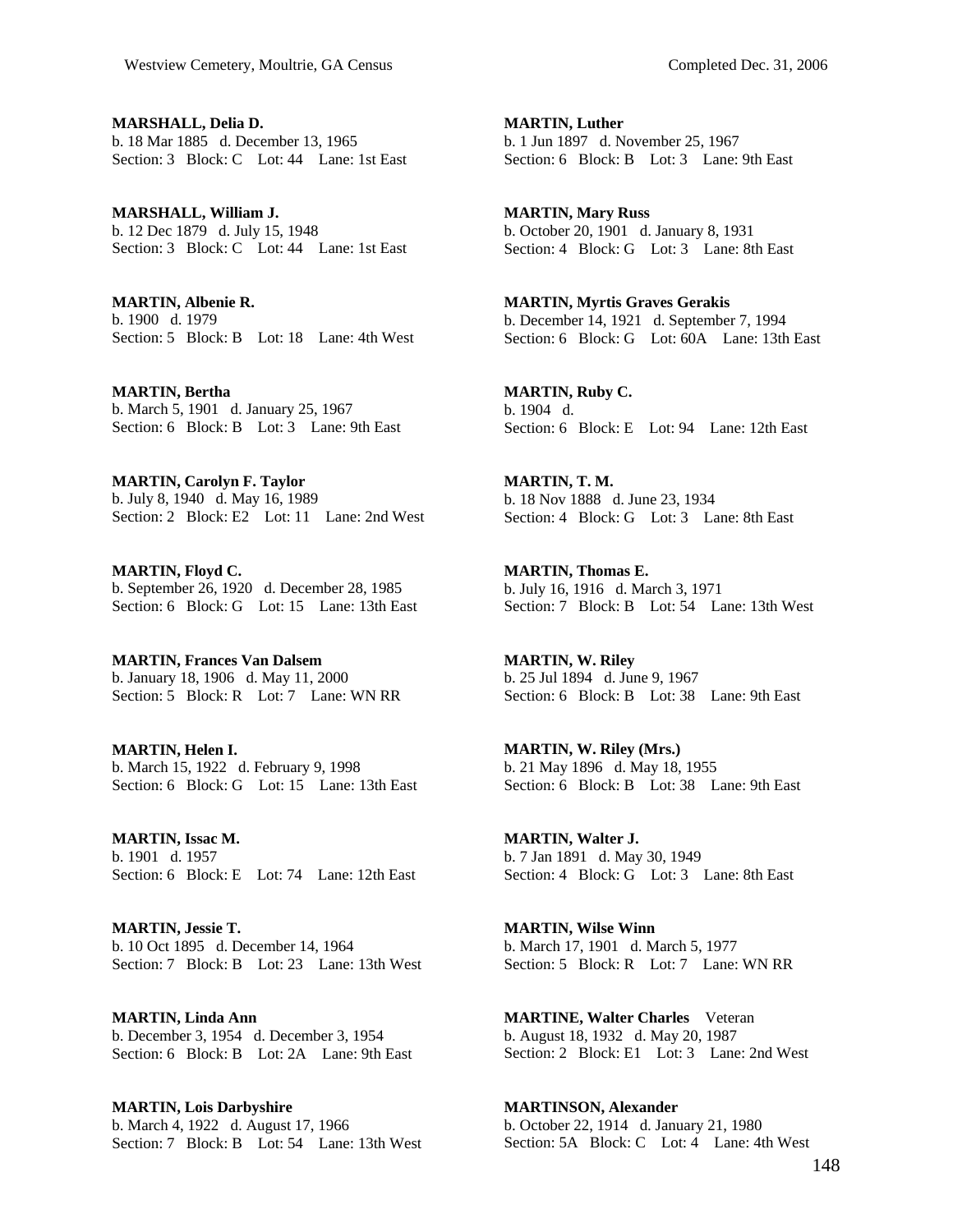**MARTINSON, Estelle Pace**  b. April 4, 1910 d. December 2, 2002 Section: 5A Block: C Lot: 4 Lane: 4th West

**MASHBURN, Dellam Edwards**  b. November 17, 1908 d. May 16, 2004 Section: 3 Block: B Lot: 16 Lane: 2nd East

**MASHBURN, James Merland**  b. August 30, 1921 d. September 4, 1981 Section: 2 Block: E2 Lot: 16 Lane: 2nd West

**MASHBURN, Lucille Stone**  b. March 17, 1929 d. Section: 2 Block: E2 Lot: 16 Lane: 2nd West

**MASHBURN, Robert Reynolds** Veteran b. 13 Apr 1893 d. April 28, 1938 Section: 3 Block: B Lot: 16 Lane: 2nd East

**MASHBURN, Zachary Dalton**  b. January 28, 1999 d. March 8, 1999 Section: 4 Block: L Lot: 40 Lane: 4th East

**MASSEY, Mattie Juanita Giddens**  b. March 21, 1927 d. January 16, 1998 Section: 6 Block: D Lot: 30 Lane: 11th East

**MASSEY, Michael Leon**  b. July 23, 1967 d. July 24, 1967 Section: 7 Block: B Lot: 50 Lane: 13th West

**MASSEY, Ruby N.**  b. 1939 d. 2003 Section: 4 Block: M Lot: 13 Lane: 3rd East

**MATEJCIK, John T. Jr.**  b. 1991 d. 1991 Section: 7 Block: B Lot: 37 Lane: 13th West

**MATHER, infant son**  b. d. Section: 4 Block: H Lot: 5 Lane: 7th East

**MATHER, J. H. Rev.**  b. 4 Mar 1865 d. April 23, 1930 Section: 4 Block: H Lot: 5 Lane: 7th East **MATHER, Mary W.Christian**  b. 17 Apr 1862 d. December 17, 1948 Section: 4 Block: H Lot: 5 Lane: 7th East

**MATHER, Willie Mae Blasingame**  b. 4 Mar 1893 d. December 8, 1936 Section: 4 Block: H Lot: 5 Lane: 7th East

**MATHIS, Aline Ranew**  b. December 22, 1916 d. May 19, 1992 Section: 6 Block: B Lot: 31 Lane: 9th East

**MATHIS, Arnie**  b. 23 Aug 1899 d. May 14, 1948 Section: 2 Block: E2 Lot: 36 Lane: 2nd West

**MATHIS, Brady C.**  b. May 20, 1902 d. February 24, 1967 Section: 2 Block: E2 Lot: 36 Lane: 2nd West

**MATHIS, Dollie S.**  b. January 28, 1902 d. January 18, 1945 Section: 2 Block: E2 Lot: 36 Lane: 2nd West

**MATHIS, Earnes**  b. September 5, 1955 d. November 3, 2005 Section: 7 Block: D Lot: 67/3 Lane: 11th West

**MATHIS, Lellie S.**  b. November 6, 1903 d. December 23, 1987 Section: 2 Block: E2 Lot: 36 Lane: 2nd West

**MATTHEWS, Carrie Johnson**  b. 7 Dec 1881 d. November 4, 1969 Section: 2 Block: E1 Lot: 21 Lane: 2nd West

**MATTHEWS, Dorsey R.**  b. August 26, 1913 d. September 10, 1978 Section: 2 Block: E1 Lot: 21 Lane: 2nd West

**MATTHEWS, Elizabeth T.**  b. November 20, 1914 d. April 21, 2005 Section: 2 Block: E1 Lot: 21 Lane: 2nd West

**MATTHEWS, Ella Shaw**  b. 12 Feb 1860 d. May 5, 1932 Section: 5 Block: I Lot: 10 Lane: 7th West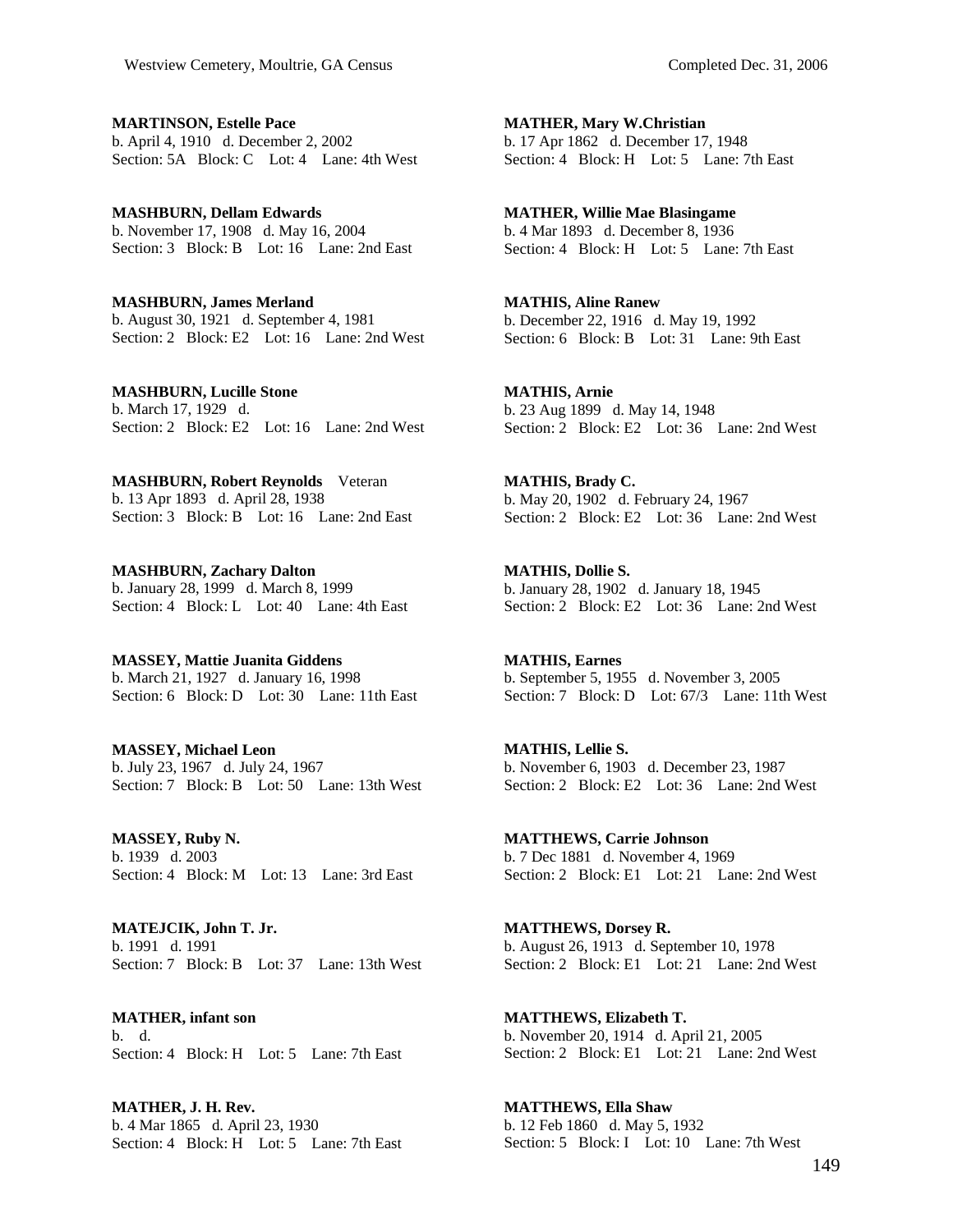**MATTHEWS, Esten McGlaun**  b. 20 Nov 1896 d. May 22, 1974 Section: 4 Block: H Lot: 35 Lane: 7th East

**MATTHEWS, Flora Styles**  b. March 5, 1901 d. March 8, 1995 Section: 2 Block: E1 Lot: 21 Lane: 2nd West

**MATTHEWS, Harry Elmer**  b. December 24, 1924 d. September 11, 1986 Section: 6 Block: E Lot: 49 Lane: 12th East

**MATTHEWS, John B.**  b. 7 Apr 1868 d. October 13, 1954 Section: 2 Block: E1 Lot: 21 Lane: 2nd West

**MATTHEWS, Kathy Ann**  b. October 7, 1964 d. July 26, 1965 Section: 7 Block: B Lot: 32 Lane: 13th West

**MATTHEWS, Lois G. Kelly**  b. November 2, 1914 d. September 10, 2000 Section: 6 Block: E Lot: 49 Lane: 12th East

**MATTHEWS, Loyd Alvin**  b. 1967 d. 1980 Section: 7 Block: B Lot: 32 Lane: 13th West

**MATTHEWS, Margaret Ross**  b. 15 Sep 1885 d. July 15, 1920 Section: 4 Block: H Lot: 35 Lane: 7th East

**MATTHEWS, Paula Louise**  b. February 8, 1968 d. December 19, 1994 Section: 2 Block: E1 Lot: 21 Lane: 2nd West

**MATTHEWS, Shaw Hall**  b. 14 Oct 1878 d. September 21, 1927 Section: 4 Block: H Lot: 35 Lane: 7th East

**MATTHEWS, William Grady**  b. 30 Jun 1895 d. July 20, 1973 Section: 2 Block: E1 Lot: 21 Lane: 2nd West

**MATTHEWS, William J. II**  b. November 2, 1922 d. February 1, 1963 Section: 4 Block: H Lot: 35 Lane: 7th East **MATTHEWS, William J. III**  b. September 7, 1944 d. April 3, 1995 Section: 4 Block: H Lot: 35 Lane: 7th East

**MATTHEWS, William Jefferson**  b. 8 Feb 1856 d. April 10, 1940 Section: 5 Block: I Lot: 10 Lane: 7th West

**MATTHEWS, Willie Belle**  b. 27 Feb 1883 d. December 24, 1974 Section: 5 Block: I Lot: 10 Lane: 7th West

**MATTOX, Pansy Walker**  b. 1878 d. 1949 Section: 5 Block: Q Lot: 6 Lane: WN RR

**MATTOX, T. W.**  b. 1872 d. 1957 Section: 5 Block: Q Lot: 6 Lane: WN RR

**MAU, George III** Veteran b. May 18, 1923 d. November 10, 1993 Section: 6 Block: E Lot: 58A Lane: 12th East

**MAU, George Jr.**  b. 15 Oct 1897 d. March 31, 1974 Section: 6 Block: E Lot: 58A Lane: 12th East

**MAU, Hildreth Greene**  b. June 10, 1904 d. December 8, 1971 Section: 6 Block: E Lot: 58A Lane: 12th East

**MAU, Johanna Edgar**  b. January 7, 1967 d. December 8, 1983 Section: 6 Block: E Lot: 58A Lane: 12th East

**MAXWELL, Ethel**  b. June 23, 1906 d. August 7, 1978 Section: 2 Block: E2 Lot: 39A Lane: 2nd West

**MAXWELL, James**  b. March 12, 1911 d. April 3, 1963 Section: 2 Block: E2 Lot: 39A Lane: 2nd West

**MAXWELL, John W.**  b. 14 Aug 1875 d. January 1, 1964 Section: 7 Block: C Lot: 65 Lane: 12th West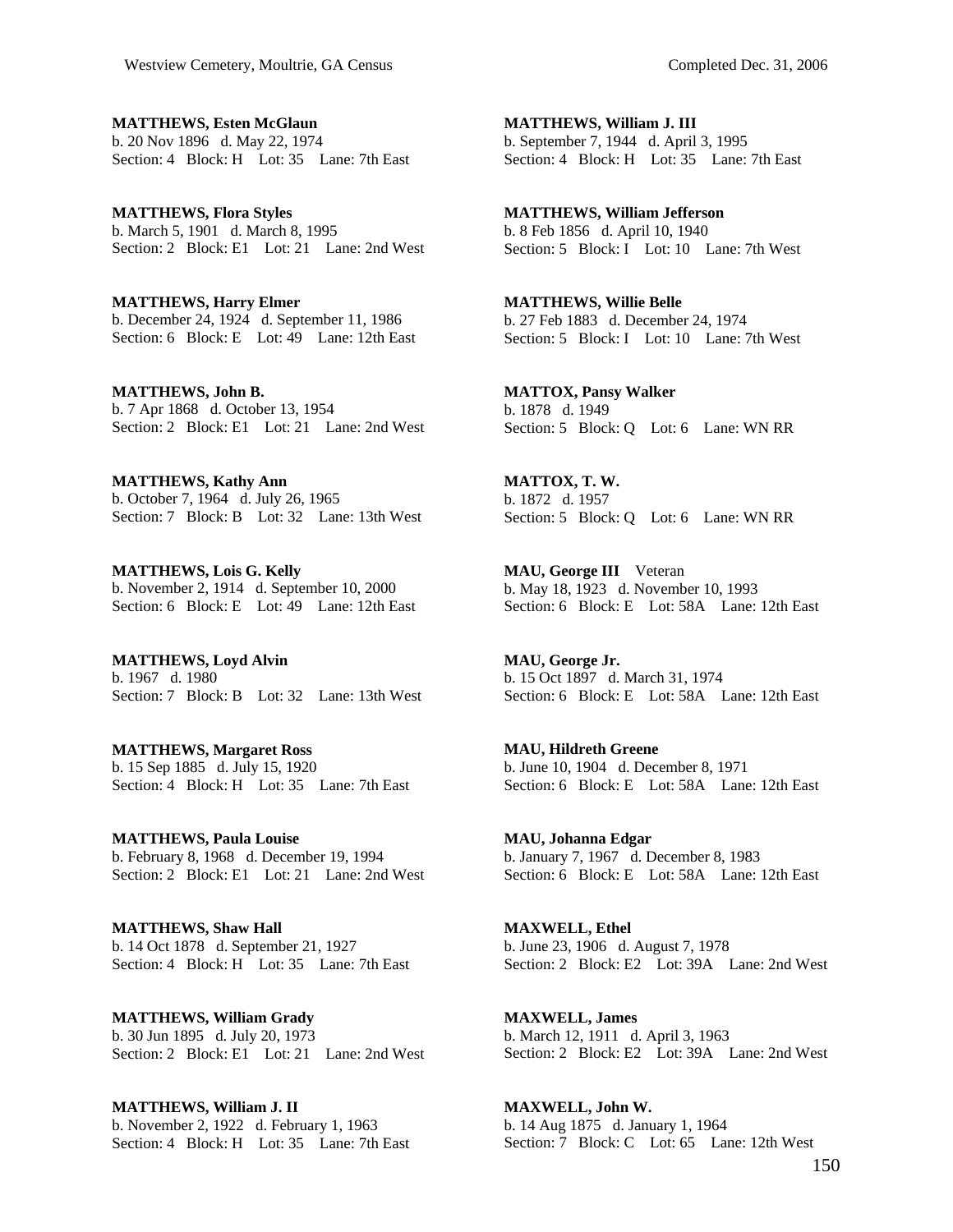**MAXWELL, Nellie D.**  b. 11 Nov 1886 d. May 1, 1987 Section: 7 Block: C Lot: 65 Lane: 12th West

**MAXWELL, Thomas Dean**  b. November 17, 1924 d. March 7, 1987 Section: 6 Block: B Lot: 49 Lane: 9th East

**MAXWELL, William G. Jr.**  b. July 14, 1940 d. June 18, 1974 Section: 7 Block: B Lot: 100 Lane: 13th West

**MAY, Lottie Jones**  b. 6 May 1889 d. April 24, 1963 Section: 5 Block: N Lot: 12 Lane: 8th West

**MAYERS, Mary Dell**  b. September 22, 1902 d. October 3, 1905 Section: 5 Block: D Lot: 19 Lane: 5th West

**MAYS, Floyd E.**  b. November 7, 1904 d. March 7, 1967 Section: 7 Block: B Lot: 46 Lane: 13th West

**MAYS, Wilma P.**  b. August 28, 1913 d. May 24, 2001 Section: 7 Block: B Lot: 46 Lane: 13th West

**MC KOWN, Fannie Knapp**  b. 23 Sep 1899 d. September 21, 1930 Section: 4 Block: G Lot: 9 Lane: 8th East

**MCARTHUR, John H.**  b. July 3, 1911 d. November 24, 1970 Section: 5A Block: A Lot: 2 Lane: 4th West

**MCARTHUR, John T.**  b. 27 Apr 1884 d. September 19, 1967 Section: 5A Block: A Lot: 2 Lane: 4th West

**MCARTHUR, Mary Esty**  b. 23 Nov 1889 d. May 17, 1977 Section: 5A Block: A Lot: 2 Lane: 4th West

**MCBRYANT, J. Oscar**  b. 6 Dec 1885 d. March 4, 1946 Section: 2 Block: C Lot: 6 Lane: 1st West **MCCALL, Alyce NeSmith**  b. April 26, 1920 d. May 19, 1999 Section: 5 Block: I Lot: 12 Lane: 7th West

**MCCALL, Betty Frances A.**  b. March 23, 1931 d. Section: 6 Block: E Lot: 69 Lane: 12th East

**MCCALL, Carolyn Kay**  b. December 16, 1918 d. May 26, 1998 Section: 5 Block: I Lot: 12 Lane: 7th West

**MCCALL, CJ (child)**  b. d. Section: 2 Block: C Lot: 19B Lane: 1st West

**MCCALL, Harris P. "Red"**  b. October 2, 1928 d. December 3, 1993 Section: 6 Block: E Lot: 69 Lane: 12th East

**MCCALL, John Clark Sr.** Veteran b. October 31, 1981 d. August 3, 1982 Section: 5 Block: I Lot: 12 Lane: 7th West

**MCCALL, Lillie M.**  b. October 16, 1914 d. August 22, 1981 Section: 3 Block: C Lot: 18 Lane: 1st East

**MCCALL, Malcomb V.**  b. 1 Apr 1899 d. February 1, 1951 Section: 4 Block: K Lot: 30 Lane: 5th East

**MCCALL, Mary L.**  b. December 23, 1906 d. December 9, 1994 Section: 4 Block: K Lot: 30 Lane: 5th East

**MCCALL, Sherrod Garland Sr.** Veteran b. December 28, 1921 d. July 4, 2005 Section: 5 Block: I Lot: 12 Lane: 7th West

**MCCALL, Susie Clark**  b. 12 May 1895 d. May 11, 1976 Section: 5 Block: I Lot: 12 Lane: 7th West

**MCCALL, William Francis Jr. FAIA**  b. April 14, 1916 d. March 12, 1991 Section: 5 Block: I Lot: 12 Lane: 7th West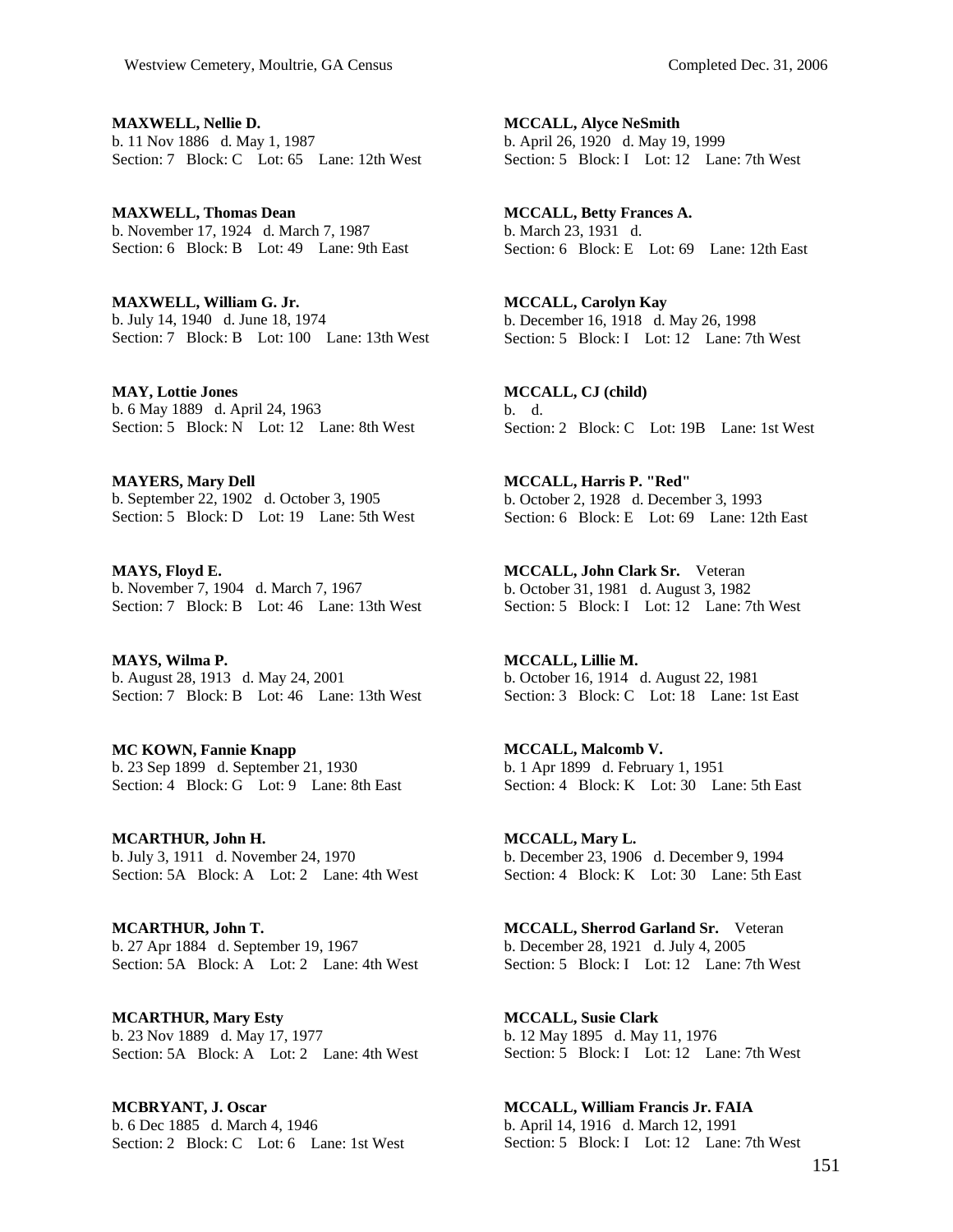**MCCALL, William Francis Sr.**  b. 18 Mar 1894 d. January 1, 1974 Section: 5 Block: I Lot: 12 Lane: 7th West

**MCCANN, Ester V.**  b. September 17, 1925 d. December 17, 1936 Section: 2 Block: C Lot: 9 Lane: 1st West

**MCCANN, Hattie E.**  b. 30 Oct 1856 d. May 11, 1954 Section: 2 Block: C Lot: 9 Lane: 1st West

**MCCANN, Jannie Mae**  b. April 7, 1903 d. October 12, 1977 Section: 2 Block: C Lot: 9 Lane: 1st West

**MCCANN, W. M.**  b. 20 Feb 1861 d. March 27, 1935 Section: 2 Block: C Lot: 9 Lane: 1st West

**MCCANN, Willie N.**  b. 28 Jan 1892 d. January 24, 1971 Section: 2 Block: C Lot: 9 Lane: 1st West

**MCCARTY, (Unmarked)**  b. d. Section: 5A Block: B Lot: 8 Lane: 5th West

**MCCELLAND, Louise F.**  b. 1934 d. 1958 Section: 3 Block: B Lot: 30 Lane: 2nd East

**MCCLAIN, Betty Sue Justice**  b. November 7, 1934 d. February 2, 1988 Section: 2 Block: F1 Lot: 41B Lane: 1st West

**MCCLELLAND, Flossie R.**  b. May 27, 1915 d. December 9, 1987 Section: 6 Block: E Lot: 1 Lane: 12th East

**MCCLELLAND, John P.**  b. June 12, 1912 d. December 28, 1972 Section: 6 Block: E Lot: 1 Lane: 12th East

**MCCLENDON, Florence Cash**  b. December 10, 1916 d. May 18, 2003 Section: 6 Block: A Lot: 2 Lane: Circle Dr. North

**MCCLENDON, Jack M.**  b. March 8, 1916 d. March 17, 1961 Section: 6 Block: A Lot: 2 Lane: Circle Dr. North

**MCCLURG, Henry Hershel** Veteran b. 4 Nov 1890 d. July 22, 1942 Section: 4 Block: G Lot: 4B Lane: 8th East

**MCCORMIC, infant**  b. d. March 11, 1905 Section: 5A Block: C Lot: 9 Lane: 4th West

**MCCORMICK, Lonnie Lee**  b. April 18, 1927 d. February 24, 1989 Section: 7 Block: D Lot: 7 Lane: 11th West

**MCCORVEY, John G.** Veteran b. 13 Oct 1893 d. January 25, 1962 Section: 7 Block: C Lot: 12 Lane: 12th West

**MCCORVEY, John Garland**  b. July 9, 1937 d. July 7, 1938 Section: 5 Block: O Lot: 9 Lane: 8th West

**MCCORVEY, Mamie Anna Johnson**  b. 1888 d. 1918 Section: 5 Block: O Lot: 9 Lane: 8th West

**MCCORVEY, Raymond L. (Mrs.)**  b. September 7, 1911 d. October 28, 1974 Section: 7 Block: C Lot: 12 Lane: 12th West

**MCCORVEY, Raymond L. (Rev.)**  b. November 8, 1914 d. July 26, 1974 Section: 7 Block: C Lot: 12 Lane: 12th West

**MCCOY, Etta Johnson**  b. November 2, 1914 d. Section: 3 Block: C Lot: 35 Lane: 1st East

**MCCOY, Madison**  b. May 11, 1906 d. August 15, 1980 Section: 3 Block: C Lot: 35 Lane: 1st East

**MCCRANIE, Arlie J.**  b. March 11, 1912 d. January 6, 1974 Section: 7 Block: B Lot: 91 Lane: 13th West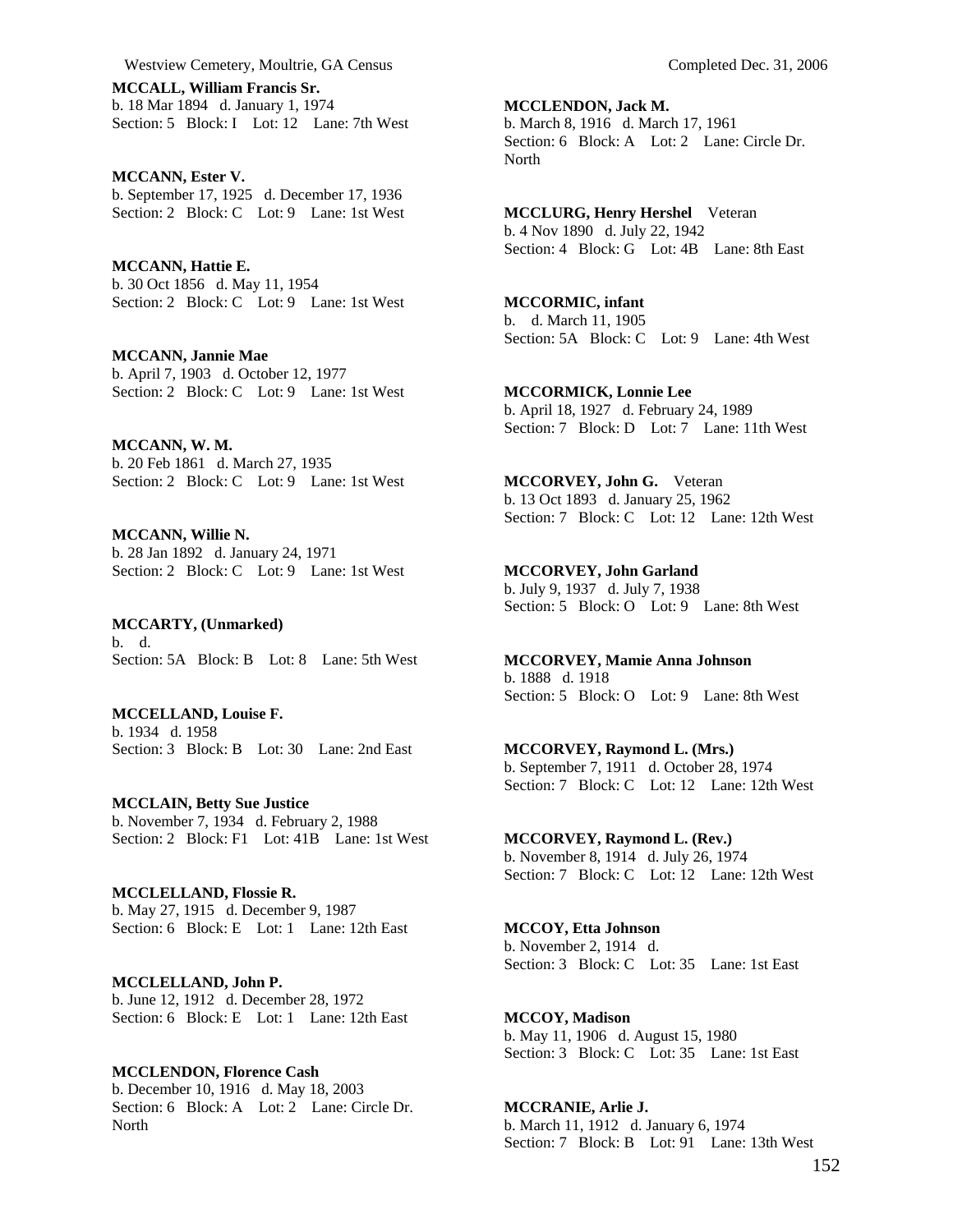**MCCRANIE, Bessie**  b. 10 Apr 1894 d. August 31, 1978 Section: 7 Block: B Lot: 91 Lane: 13th West

**MCCRANIE, G. R.**  b. 1882 d. 1964 Section: 2 Block: D Lot: 11 Lane: 3rd West

**MCCRANIE, Homer J.**  b. August 14, 1912 d. February 6, 1961 Section: 6 Block: F Lot: 4 Lane: Circle Dr. South

**MCCRANIE, James Motel**  b. September 20, 1917 d. March 25, 2004 Section: 7 Block: B Lot: 91 Lane: 13th West

**MCCRANIE, Johnnie B.**  b. February 5, 1917 d. February 5, 1978 Section: 7 Block: B Lot: 91 Lane: 13th West

**MCCRANIE, Joseph B.**  b. 30 Jan 1887 d. January 13, 1970 Section: 7 Block: B Lot: 91 Lane: 13th West

**MCCRANIE, Joseph Thelton** Veteran b. November 27, 1925 d. March 17, 1986 Section: 7 Block: B Lot: 91 Lane: 13th West

**MCCRANIE, Lou Jessie**  b. 1899 d. 1974 Section: 4 Block: I Lot: 2 Lane: 6th East

**MCCRANIE, Mattie P.**  b. October 20, 1920 d. June 1, 1983 Section: 6 Block: E Lot: 64 Lane: 12th East

**MCCRANIE, Naomi Ella Burdett**  b. January 17, 1916 d. May 4, 1969 Section: 6 Block: F Lot: 4 Lane: Circle Dr. South

**MCCRANIE, Robbie Lee**  b. July 12, 1914 d. July 17, 1974 Section: 7 Block: B Lot: 91 Lane: 13th West

**MCCRANIE, Willie E.**  b. December 27, 1919 d. April 17, 1982 Section: 4 Block: L Lot: 40 Lane: 4th East **MCCRARY, Charlotte Porter (CAP)**  b. February 2, 1928 d. February 6, 2000 Section: 3 Block: N Lot: 17A Lane: 2nd East

**MCCRARY, James E.**  b. 12 Dec 1895 d. 21 Nov 1897 Section: 5A Block: A Lot: 7 Lane: 4th West

**MCCRARY, Mary L.**  b. February 27, 1902 d. May 25, 1902 Section: 5A Block: A Lot: 7 Lane: 4th West

**MCCRARY, William Matthew (Knuck)** Veteran b. July 14, 1923 d. October 2, 1965 Section: 3 Block: N Lot: 17A Lane: 2nd East

**MCCREA, John Edwin Jr.**  b. May 2, 1918 d. January 10, 1954 Section: 6 Block: B Lot: 43 Lane: 9th East

**MCCULLAER, Betty Johnson**  b. March 2, 1915 d. September 13, 1953 Section: 5 Block: O Lot: 9 Lane: 8th West

**MCCULLAR, Clarence L.** Veteran b. July 26, 1924 d. July 1, 1961 Section: 6 Block: B Lot: 29 Lane: 9th East

**MCDONALD, Ann Patten**  b. March 14, 1942 d. June 30, 1987 Section: 2 Block: F1 Lot: 5A Lane: 1st West

**MCDONALD, Charles P.**  b. 17 Sep 1863 d. January 20, 1933 Section: 5 Block: J Lot: 9 Lane: 7th West

**MCDONALD, Ella M.**  b. 16 Dec 1868 d. July 15, 1936 Section: 5 Block: J Lot: 9 Lane: 7th West

**MCDONALD, Lottie Eloise**  b. September 1, 1907 d. August 19, 1908 Section: 5 Block: J Lot: 9 Lane: 7th West

**MCDONALD, Robert Glenn**  b. August 28, 1907 d. April 6, 1990 Section: 1 Block: C Lot: 16 Lane: 5th West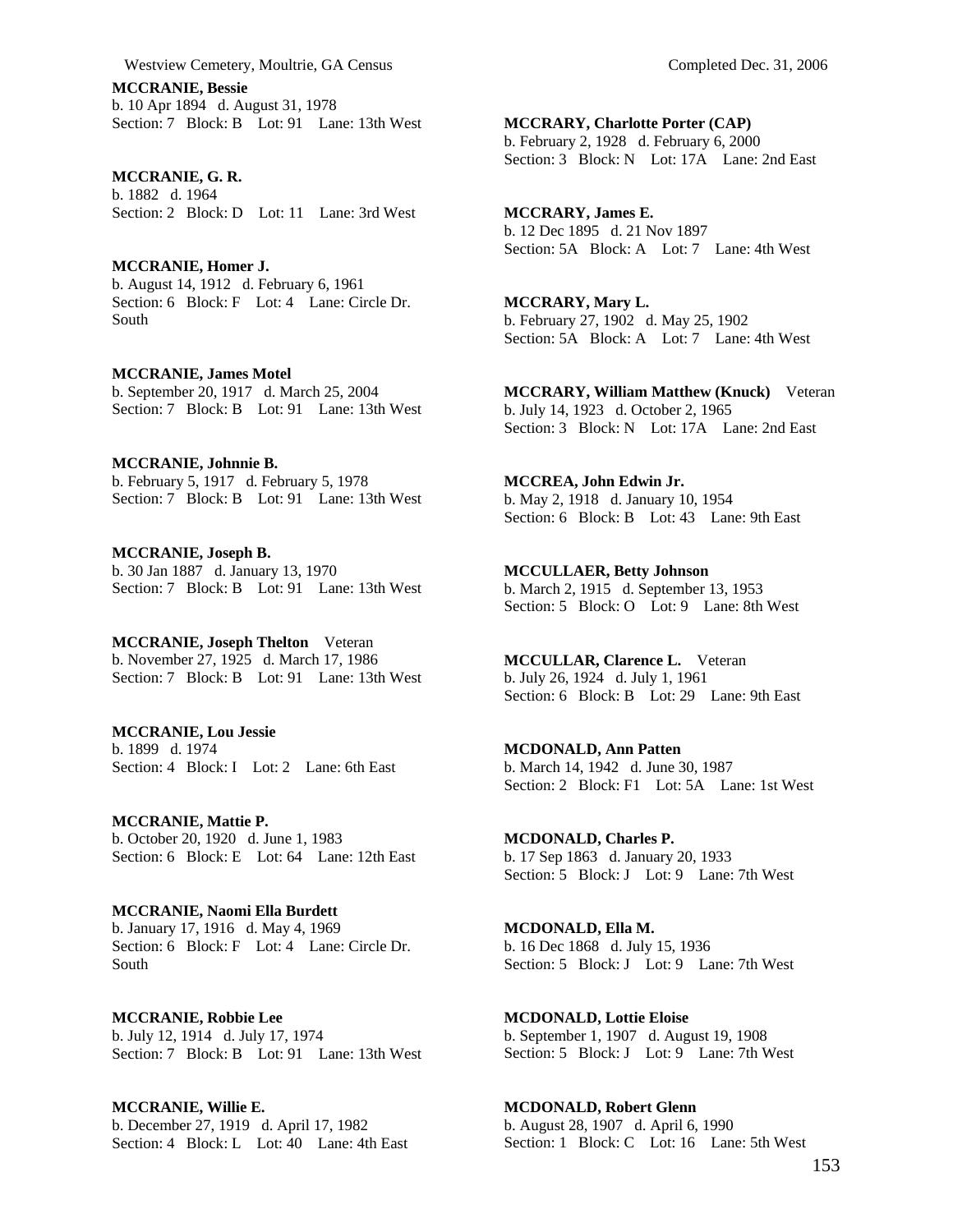**MCDOUGALD, Mattie Hall**  b. 1864 d. 1894 Section: 5A Block: D Lot: 3 Lane: 5th West

**MCDOWELL, Horace**  b. 6 Mar 1876 d. December 28, 1945 Section: 1 Block: C Lot: 3 Lane: 5th West

**MCDOWELL, Horace Scherrer**  b. December 30, 1902 d. December 20, 1969 Section: 1 Block: C Lot: 3 Lane: 5th West

**MCDOWELL, Stella Scherrer**  b. 4 Jun 1880 d. December 23, 1945 Section: 1 Block: C Lot: 3 Lane: 5th West

**MCDOWELL, Willie Mae Champion**  b. July 1, 1902 d. March 5, 1988 Section: 1 Block: C Lot: 3 Lane: 5th West

**MCDURMON, C. Wayne**  b. June 12, 1951 d. February 6, 1974 Section: 7 Block: B Lot: 90 Lane: 13th West

**MCDURMON, Calvin L. Cpl.** Veteran b. March 7, 1950 d. July 24, 1969 Section: 7 Block: B Lot: 90 Lane: 13th West

**MCDURMON, Gail F.**  b. December 12, 1951 d. Section: 7 Block: B Lot: 90 Lane: 13th West

**MCDURMON, Herman**  b. 1924 d. 1986 Section: 7 Block: B Lot: 89 Lane: 13th West

**MCDURMON, Patsy**  b. 1949 d. 2003 Section: 7 Block: B Lot: 89 Lane: 13th West

**MCDURMON, Rennie**  b. 1922 d. 1983 Section: 7 Block: B Lot: 89 Lane: 13th West

**MCELROY, David R.**  b. June 9, 1914 d. May 6, 1994 Section: 7 Block: D Lot: 56 Lane: 11th West

**MCELROY, Louise R.**  b. May 6, 1914 d. April 13, 1985 Section: 7 Block: D Lot: 56 Lane: 11th West

**MCELROY, Margaret**  b. September 29, 1908 d. July 28, 1995 Section: 7 Block: D Lot: 56 Lane: 11th West

**MCELROY, Wayne R.**  b. March 6, 1948 d. July 23, 1980 Section: 7 Block: D Lot: 56 Lane: 11th West

**MCEVER, Martha Elizabeth**  b. October 6, 1923 d. May 21, 1925 Section: 6 Block: G Lot: 43 Lane: 13th East

**MCEVER, Mary E.**  b. January 29, 1907 d. January 24, 1989 Section: 6 Block: G Lot: 43 Lane: 13th East

**MCEVER, Virgle W.**  b. 4 Jul 1898 d. September 6, 1972 Section: 6 Block: G Lot: 43 Lane: 13th East

**MCFARLAND, Jasper "Mac"**  b. October 31, 1926 d. October 29, 1998 Section: 2 Block: E2 Lot: 39A Lane: 2nd West

**MCFARLAND, Merita L.**  b. October 30, 1930 d. Section: 2 Block: E2 Lot: 39A Lane: 2nd West

**MCFATHER, Mattie Mae** Veteran b. April 9, 1903 d. March 31, 1972 Section: 1 Block: D Lot: 15 Lane: 4th West

**MCGAHEE, Clifford E.** Mason b. August 12, 1912 d. April 3, 1955 Section: 2 Block: B Lot: 16 Lane: 2nd West

**MCGAHEE, infant daughter**  b. July 10, 1944 d. July 10, 1944 Section: 2 Block: B Lot: 16 Lane: 2nd West

**MCGAHEE, Mary Odessa Tillman** Eastern Star b. October 10, 1917 d. February 15, 1996 Section: 2 Block: B Lot: 16 Lane: 2nd West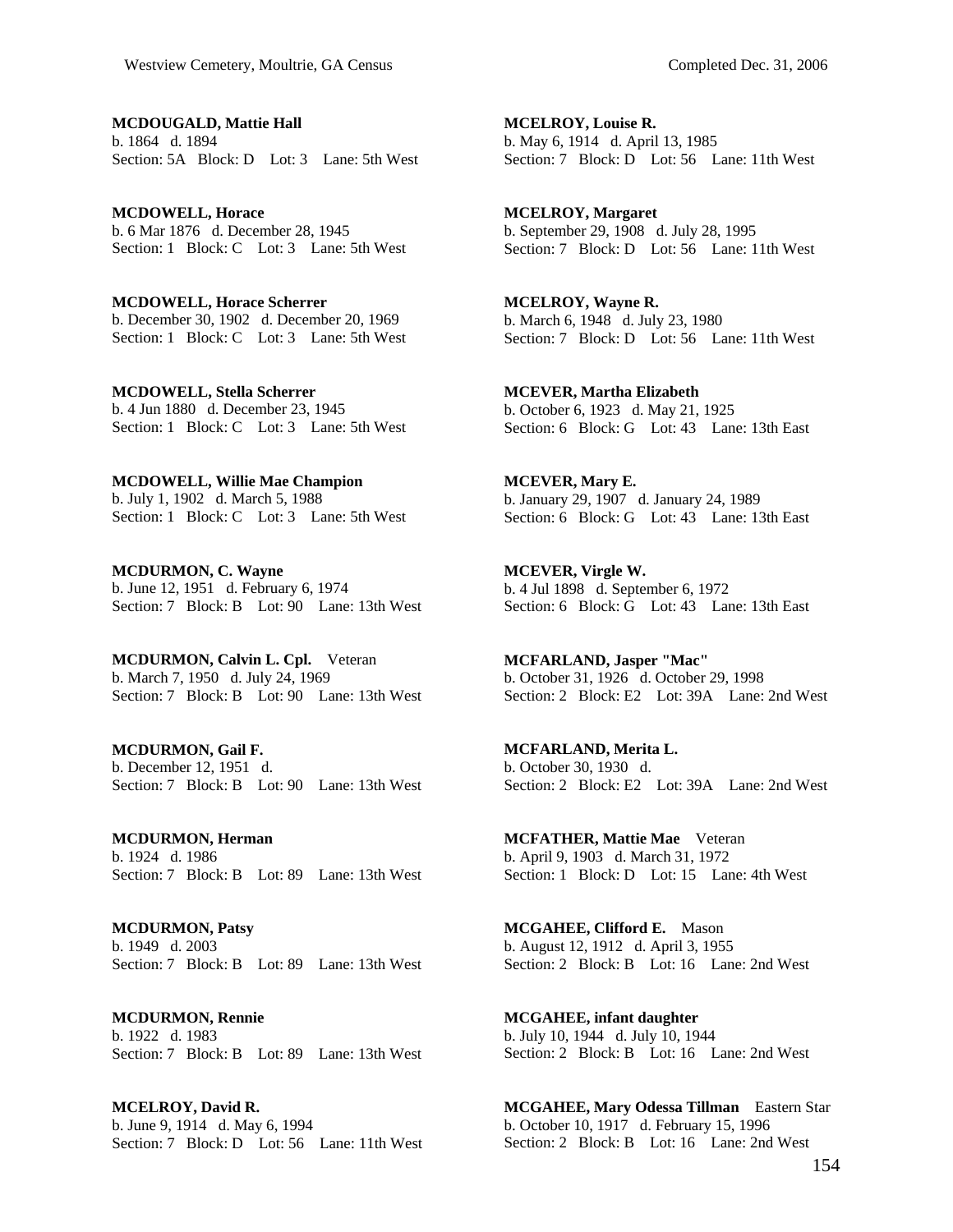**MCGAHEE, S. W.**  b. 1890 d. 1950 Section: 2 Block: B Lot: 16 Lane: 2nd West

**MCGEE, Richard P.**  b. July 3, 1902 d. April 7, 1971 Section: 7 Block: D Lot: 32 Lane: 11th West

**MCGEE, Thomas Clinton**  b. 1976 d. 1976 Section: 7 Block: D Lot: 43 Lane: 11th West

**MCGEHEE, Mary Shipp**  b. 6 Jan 1898 d. March 6, 1976 Section: 4 Block: K Lot: 18 Lane: 5th East

**MCGILL, Donald Stone**  b. September 2, 1953 d. May 15, 1956 Section: 6 Block: A Lot: 21 Lane: Circle Dr. **North** 

**MCGILL, James Millard**  b. September 8, 1912 d. July 19, 2004 Section: 6 Block: A Lot: 21 Lane: Circle Dr. **North** 

**MCGILL, Nell Stone**  b. January 15, 1914 d. October 14, 2001 Section: 6 Block: A Lot: 21 Lane: Circle Dr. **North** 

**MCGRAW, Belle J.**  b. 16 Jan 1884 d. December 8, 1969 Section: 2 Block: E2 Lot: 17B Lane: 2nd West

**MCGRAW, Howell Woodward**  b. December 23, 1915 d. September 9, 1996 Section: 2 Block: E2 Lot: 17B Lane: 2nd West

**MCGRAW, Katherine Rebecca**  b. August 26, 1908 d. August 4, 2005 Section: 4 Block: M Lot: 38 Lane: 3rd East

**MCGRAW, Katherine Rebecca**  b. September 2, 1933 d. September 4, 1933 Section: 4 Block: M Lot: 38 Lane: 3rd East **MCGRAW, Mae Lillie**  b. July 24, 1907 d. March 9, 1990 Section: 2 Block: E2 Lot: 17B Lane: 2nd West

**MCGRAW, Robert Covert**  b. November 6, 1907 d. December 27, 1989 Section: 4 Block: M Lot: 38 Lane: 3rd East

**MCGRAW, Wyman Howell**  b. July 5, 1941 d. November 10, 1982 Section: 2 Block: E2 Lot: 17B Lane: 2nd West

**MCGUIRCK, Mary Elsie**  b. June 15, 1907 d. July 23, 1907 Section: 5 Block: F1 Lot: 11 Lane: 6th West

**MCGUIRE, A. B. (Mack)**  b. 10 Apr 1866 d. May 21, 1947 Section: 3 Block: C Lot: 15 Lane: 1st East

**MCGUIRE, George Dewey**  b. 1900 d. 1984 Section: 5 Block: Q Lot: 10 Lane: WN RR

**MCGUIRE, Gladys A.**  b. March 1, 1945 d. August 28, 1949 Section: 5 Block: Q Lot: 10 Lane: WN RR

**MCGUIRE, Gladys Clifford**  b. 1903 d. 1942 Section: 5 Block: Q Lot: 10 Lane: WN RR

**MCGUIRE, John B.**  b. 1949 d. 1949 Section: 5 Block: N Lot: 19 Lane: 8th West

**MCGUIRE, Kate**  b. 4 Jul 1876 d. October 27, 1950 Section: 3 Block: C Lot: 15 Lane: 1st East

**MCGUIRE, Nancy A. & John B. (twins)**  b. 1949 d. 1949 Section: 5 Block: Q Lot: 10 Lane: WN RR

**MCGUIRE, William E.** Veteran b. December 21, 1929 d. December 28, 1968 Section: 7 Block: B Lot: 65 Lane: 13th West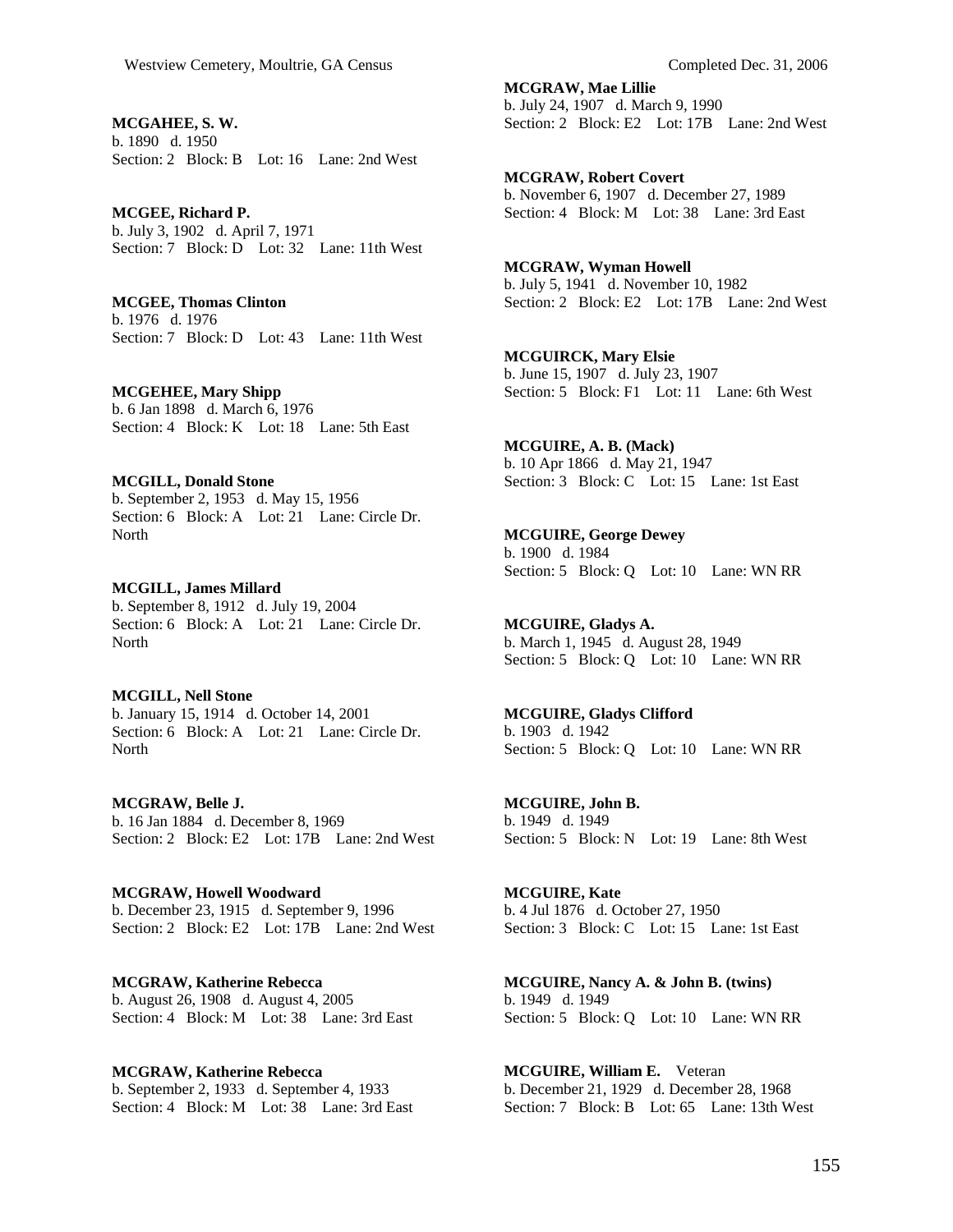**MCGUIRK, John T.**  b. 1 Feb 1862 d. June 16, 1936 Section: 5 Block: F1 Lot: 11 Lane: 6th West

**MCHARGUE, Clytie M. Sloan**  b. October 24, 1907 d. January 27, 1966 Section: 1 Block: B Lot: 2 Lane: 6th West

**MCHARGUE, James**  b. d. Section: 5 Block: J Lot: 5 Lane: 7th West

**MCHARGUE, James A.**  b. 10 Jul 1875 d. September 10, 1943 Section: 5 Block: K Lot: 17 Lane: 7th West

**MCHARGUE, Lucy E. Vickers**  b. 21 Apr 1882 d. May 13, 1925 Section: 5 Block: K Lot: 17 Lane: 7th West

**MCHARGUE, Ralph Vickers**  b. September 26, 1909 d. February 27, 1911 Section: 5 Block: K Lot: 17 Lane: 7TH West

**MCHARGUE, T/Sgt. Magnus V.** Veteran b. 1911 d. 1944 Section: 1 Block: B Lot: 2 Lane: 6th West

**MCHARGUE, Willie James**  b. March 5, 1902 d. February 26, 1962 Section: 5 Block: K Lot: 17 Lane: 7th West

**MCINTOSH, Anna Cooey**  b. 30 Aug 1884 d. March 8, 1938 Section: 2 Block: D Lot: 26 Lane: 3rd West

**MCINTOSH, Benjamin**  b. 1872 d. 1947 Section: 2 Block: D Lot: 26 Lane: 3rd West

**MCINTOSH, Genevieve**  b. 1904 d. 1968 Section: 2 Block: D Lot: 26 Lane: 3rd West

**MCINTOSH, Hazel McLeod**  b. December 17, 1920 d. October 10, 1992 Section: 2 Block: D Lot: 26 Lane: 3rd West **MCINTOSH, Tillman Mahoney (Stick)**  b. July 2, 1916 d. July 26, 1988 Section: 2 Block: D Lot: 26 Lane: 3rd West

**MCKAY, Bessie Wills**  b. September 1, 1902 d. November 3, 1997 Section: 4 Block: K Lot: 37B Lane: 5th East

**MCKAY, Daisy Stafford**  b. 8 Jan 1888 d. May 17, 1973 Section: 5 Block: K Lot: 13 Lane: 7th West

**MCKAY, infant daughter**  b. April 2, 1912 d. April 2, 1912 Section: 5 Block: K Lot: 13 Lane: 7th West

**MCKAY, Wilfred Hartsfield**  b. January 24, 1907 d. August 24, 1994 Section: 4 Block: K Lot: 37B Lane: 5th East

**MCKAY, William H.**  b. 25 Dec 1860 d. August 22, 1939 Section: 5 Block: K Lot: 13 Lane: 7th West

**MCKAY, Willie Patterson**  b. 7 Feb 1868 d. April 4, 1912 Section: 5 Block:  $\overline{K}$  Lot: 13 Lane: 7th West

**MCKEE, Albert David**  b. 14 Feb 1899 d. June 5, 1944 Section: 2 Block: D Lot: 21 Lane: 3rd West

**MCKEE, Aline**  b. 27 Dec 1895 d. January 10, 1983 Section: 2 Block: D Lot: 21 Lane: 3rd West

**MCKEE, Anne Virginia**  b. 29 Apr 1894 d. April 6, 1996 Section: 2 Block: D Lot: 21 Lane: 3rd West

**MCKEE, Augusta Ann**  b. 12 Feb 1868 d. August 15, 1964 Section: 2 Block: D Lot: 21 Lane: 3rd West

**MCKEE, David Milton**  b. 1 Mar 1864 d. March 9, 1938 Section: 2 Block: D Lot: 21 Lane: 3rd West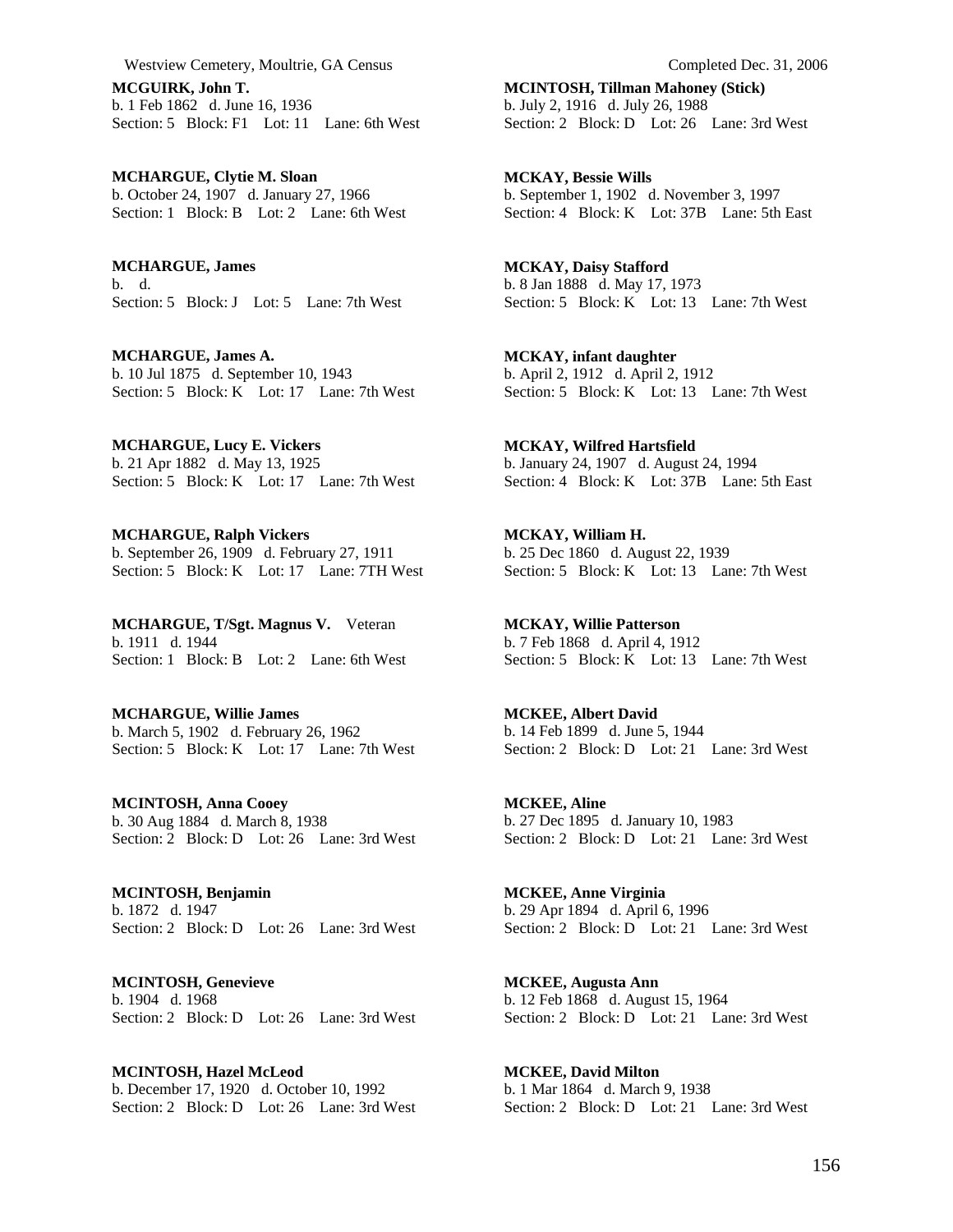**MCKEE, Edwin**  b. November 21, 1901 d. September 12, 1978 Section: 2 Block: D Lot: 21 Lane: 3rd West

**MCKENZIE, Hallie Dukes**  b. 00 000 1892 d. 00 000 1967 Section: 5 Block: J Lot: 3 Lane: 7th West

**MCKENZIE, Jefferson D.**  b. 16 Dec 1861 d. October 17, 1966 Section: 4 Block: I Lot: 33 Lane: 6th East

**MCKENZIE, Jennie**  b. 23 Jan 1872 d. March 8, 1961 Section: 4 Block: I Lot: 34 Lane: 6th East

**MCKENZIE, Lillie Hill**  b. 2 Nov 1872 d. January 10, 1946 Section: 4 Block: I Lot: 33 Lane: 6th East

**MCKENZIE, Reid Hill**  b. 5 Sep 1896 d. January 5, 1931 Section: 4 Block: I Lot: 33 Lane: 6th East

**MCKENZIE, Thomas Beverly**  b. 1891 d. 1967 Section: 5 Block: J Lot: 3 Lane: 7th West

**MCKENZIE, W. C.**  b. 18 Apr 1865 d. August 8, 1955 Section: 4 Block: I Lot: 34 Lane: 6th East

**MCKISSACK, Alma**  b. 21 Jul 1879 d. May 19, 1941 Section: 3 Block: D Lot: 3 Lane: 3rd West

**MCKISSACK, Charles L.**  b. 15 Nov 1869 d. June 30, 1934 Section: 3 Block: D Lot: 3 Lane: 3rd West

**MCKOWN, Fannie Gilbert**  b. 14 Sep 1875 d. June 4, 1956 Section: 4 Block: G Lot: 9 Lane: 8th East

**MCKOWN, Francis Hubbard**  b. March 9, 1905 d. February 23, 1978 Section: 4 Block: G Lot: 9 Lane: 8th East **MCKOWN, infant daughter**  b. December 10, 1927 d. December 10, 1927 Section: 4 Block: L Lot: 35 Lane: 4th East

**MCKOWN, Victor H.**  b. 9 May 1872 d. March 5, 1938 Section: 4 Block: G Lot: 9 Lane: 8th East

**MCKOWN, Victor Hughey Jr.**  b. 14 Nov 1899 d. May 4, 1982 Section: 4 Block: G Lot: 9 Lane: 8th East

**MCLAIN, Jewell Mc**  b. November 3, 1911 d. January 4, 1994 Section: 1 Block: C Lot: 18 Lane: 5th West

**MCLAIN, Russell A.**  b. August 25, 1912 d. December 30, 1989 Section: 1 Block: C Lot: 18 Lane: 5th West

**MCLEAN, Carolyn Cooper**  b. July 27, 1919 d. April 10, 1987 Section: 6 Block: A Lot: 14 Lane: Circle Dr. North

**MCLEAN, E. Judson Jr.** Veteran b. August 7, 1922 d. Section: 6 Block: A Lot: 14 Lane: Circle Dr. North

**MCLEAN, Edward**  b. October 6, 1907 d. November 21, 1979 Section: 3 Block: B Lot: 9 Lane: 2nd East

**MCLEAN, Edward Price Jr.**  b. August 28, 1936 d. April 15, 2006 Section: 3 Block: B Lot: 9 Lane: 2nd East

**MCLEAN, Ellis Judson**  b. 4 Aug 1885 d. August 18, 1978 Section: 4 Block: H Lot: 18 Lane: 7th East

**MCLEAN, Joseph Alexander**  b. June 1, 1901 d. January 11, 1992 Section: 4 Block: I Lot: 17 Lane: 6th East

**MCLEAN, Lola Bowen**  b. 25 Sep 1889 d. July 8, 1973 Section: 4 Block: H Lot: 18 Lane: 7th East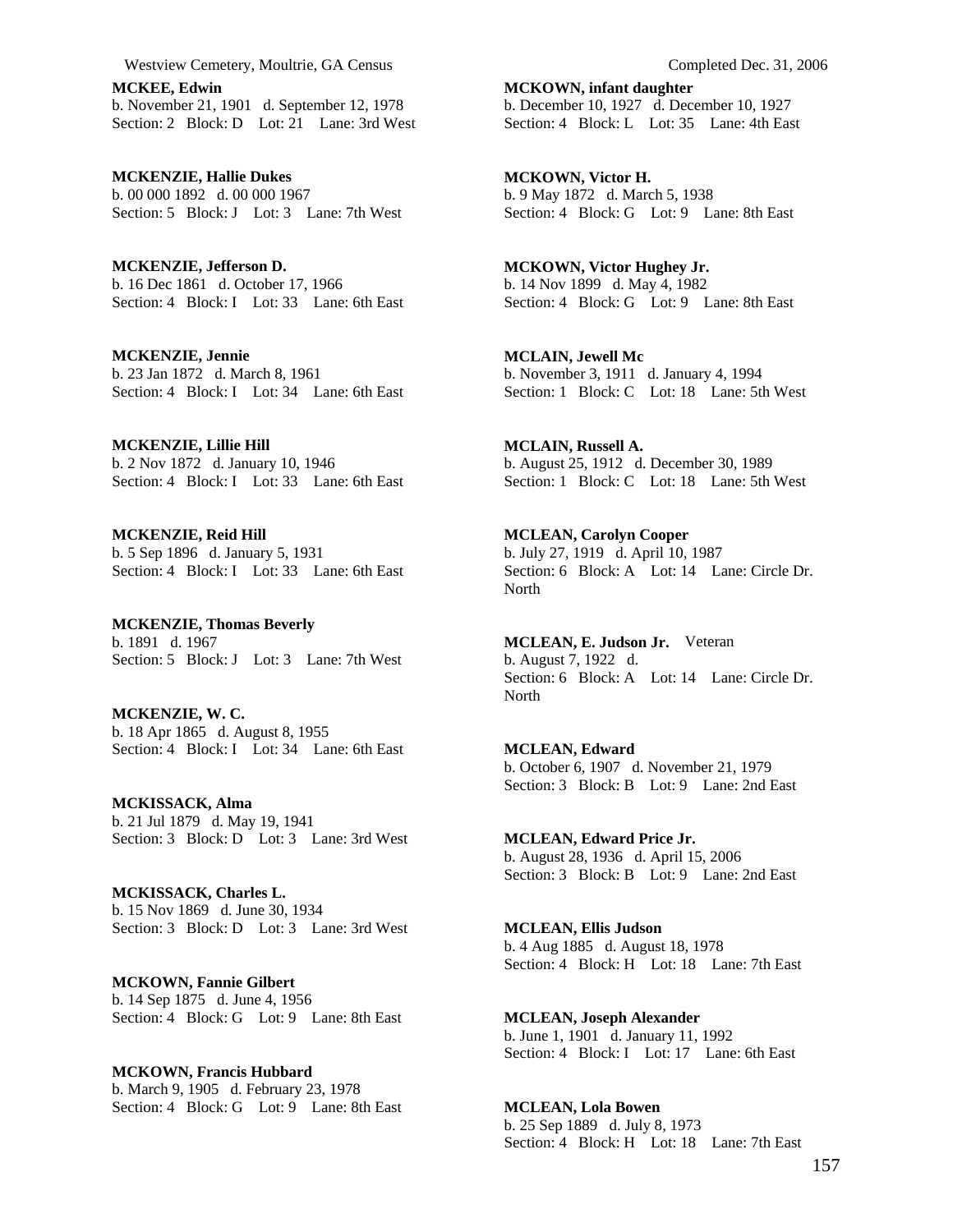**MCLEAN, Margaret Brabham**  b. December 21, 1909 d. March 11, 1997 Section: 3 Block: B Lot: 9 Lane: 2nd East

**MCLEAN, Mary E.**  b. 31 May 1874 d. September 25, 1941 Section: 4 Block: I Lot: 17 Lane: 6th East

**MCLEAN, Mary E.**  b. 8 Jan 1893 d. December 25, 1978 Section: 5 Block: I Lot: 17 Lane: 6th East

**MCLEAN, Redding Esther L.**  b. June 7, 1901 d. October 19, 1987 Section: 4 Block: I Lot: 17 Lane: 6th East

**MCLENDON, Cynthia M.**  b. 26 Oct 1890 d. September 26, 1976 Section: 4 Block: H Lot: 9B Lane: 7th East

**MCLENDON, Jack** Veteran b. December 29, 1917 d. December 7, 1994 Section: 4 Block: H Lot: 9B Lane: 7th East

**MCLENDON, W. E.**  b. 17 Apr 1890 d. March 24, 1921 Section: 4 Block: H Lot: 9B Lane: 7th East

**MCLENDON, Walter Clair**  b. August 9, 1926 d. January 1, 2000 Section: 4 Block: M Lot: 9 Lane: 3rd East

**MCLEOD, John W. Sr.**  b. 23 Oct 1888 d. September 16, 1963 Section: 3 Block: C Lot: 45 Lane: 1st East

**MCLEOD, Lila Mitchell**  b. 17 Jun 1894 d. August 16, 1948 Section: 3 Block: C Lot: 45 Lane: 1st East

**MCLEOD, Sallie Hasty**  b. May 8, 1909 d. July 16, 2006 Section: 3 Block: C Lot: 45 Lane: 1st East

**MCMATH, Eugene**  b. 20 Oct 1885 d. January 31, 1930 Section: 1 Block: C Lot: 18 Lane: 5th West **MCMATH, Jessie B.**  b. 26 May 1888 d. December 11, 1973 Section: 1 Block: C Lot: 18 Lane: 5th West

**MCMULLEN, James Calvin** Veteran b. December 24, 1920 d. May 23, 1988 Section: 7 Block: D Lot: 29 Lane: 11th West

**MCMULLEN, James Calvin III "Jamie"**  b. July 26, 1978 d. July 26, 1978 Section: 7 Block: D Lot: 29 Lane: 11th West

**MCNAIR, Frances Libby**  b. January 13, 1910 d. January 30, 2002 Section: 4 Block: L Lot: 36 Lane: 4th East

**MCNEAL, JoAnn M.**  b. November 6, 1935 d. September 9, 2003 Section: 3 Block: C Lot: 59 Lane: 1st East

**MCNEILL, J. K.**  b. 16 Mar 1869 d. 30 Oct 1894 Section: 5A Block: D Lot: 9 Lane: 5th West

**MCNEILL, Jane J.**  b. 3 Dec 1835 d. March 20, 1900 Section: 5A Block: D Lot: 9 Lane: 5th West

**MCNEILL, Neil K.**  b. 20 Jun 1825 d. December 29, 1902 Section: 5A Block: D Lot: 9 Lane: 5th West

**MCNEILL, Thomas Irby**  b. 25 Nov 1856 d. April 26, 1918 Section: 5A Block: D Lot: 9 Lane: 5th West

**MCPHAUL, Ernest M.**  b. 1891 d. 1892 Section: 5A Block: D Lot: 6 Lane: 5th West

**MCPHAUL, Ethel B.**  b. 1893 d. 1893 Section: 5A Block: D Lot: 6 Lane: 5th West

**MCPHAUL, infant son**  b. 1896 d. 1896 Section: 5A Block: D Lot: 6 Lane: 5th West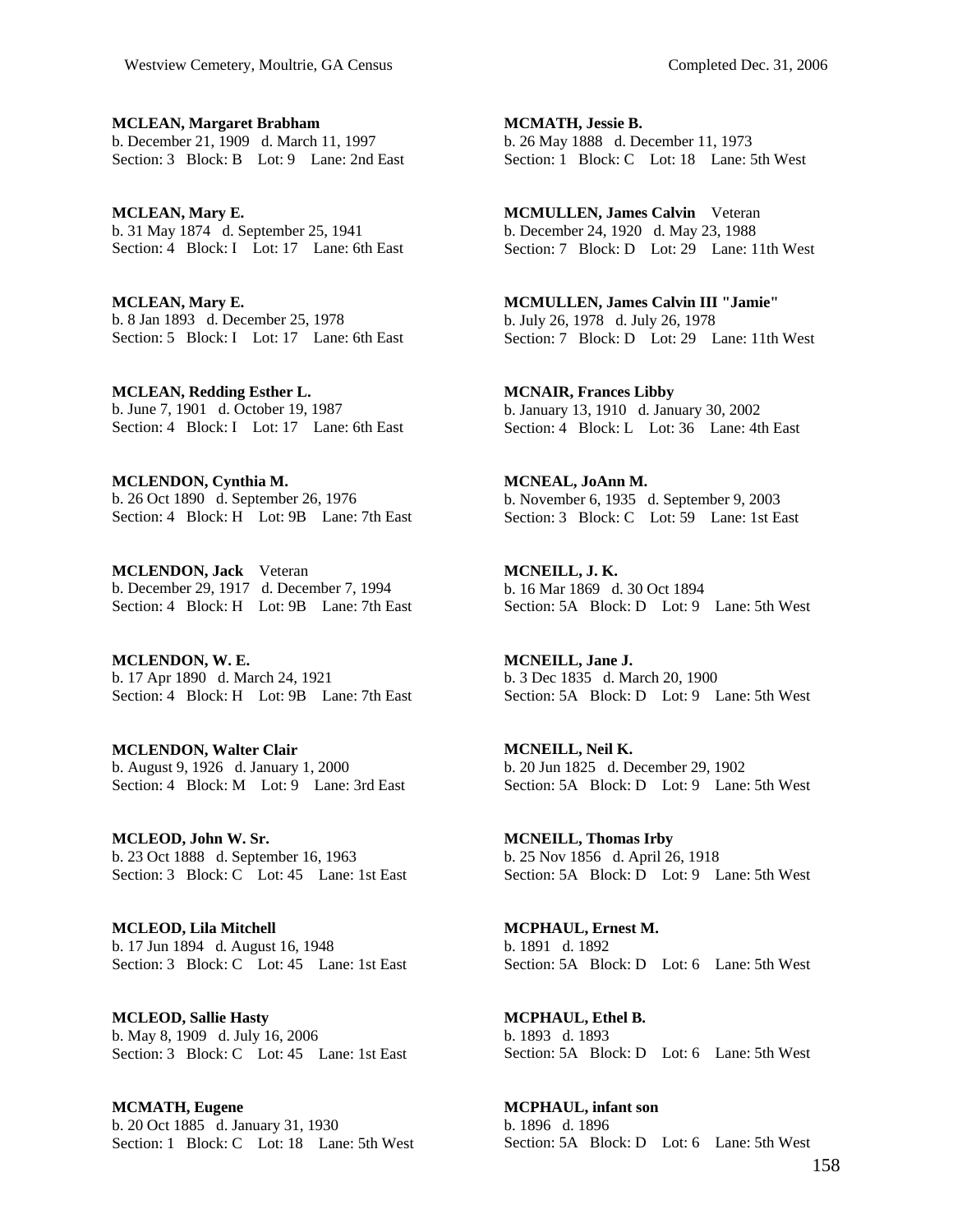**MCPHAUL, LeLand Howard**  b. July 17, 1910 d. May 24, 1989 Section: 4 Block: H Lot: 7 Lane: 7th East

**MCPHAUL, Lena Lewis**  b. 1868 d. 1953 Section: 4 Block: I Lot: 16 Lane: 6th East

**MCPHAUL, Margaret Adkins Ashley**  b. 16 Nov 1872 d. June 14, 1914 Section: 4 Block: L Lot: 22 Lane: 4th East

**MCPHERSON, George M.** Veteran b. 25 Jun 1882 d. February 21, 1984 Section: 2 Block: C Lot: 25 Lane: 1st West

**MCPHERSON, Mamie L.**  b. 1883 d. 1977 Section: 2 Block: C Lot: 25 Lane: 1st West

**MCQUEEN, Betty Harris**  b. 1933 d. May 21, 2006 Section: 4 Block: N Lot: 9 Lane: 2nd East

**MCQUEEN, Harriet E. Braddy**  b. 8 Jun 1872 d. May 17, 1951 Section: 4 Block: N Lot: 9 Lane: 2nd East

**MCQUEEN, Inez**  b. July 29, 1906 d. September 3, 1979 Section: 4 Block: N Lot: 9 Lane: 2nd East

**MCQUEEN, infant son**  b. June 15, 1943 d. June 15, 1943 Section: 4 Block: N Lot: 9 Lane: 2nd East

**MCQUEEN, Sallie**  b. 26 Sep 1895 d. May 17, 1980 Section: 4 Block: N Lot: 9 Lane: 2nd East

**MCQUEEN, Virgie Martin**  b. October 27, 1922 d. December 11, 1983 Section: 6 Block: B Lot: 38 Lane: 9th East

**MCQUEEN, Walter**  b. April 23, 1902 d. December 15, 1990 Section: 4 Block: N Lot: 9 Lane: 2nd East **MCQUEEN, William Y.**  b. 19 Nov 1859 d. March 30, 1929 Section: 4 Block: N Lot: 9 Lane: 2nd East

**MCRAE, Daniel A.**  b. 5 Jul 1888 d. November 8, 1958 Section: 6 Block: G Lot: 12 Lane: 13th East

**MCRAE, Ruth A.**  b. April 6, 1903 d. January 19, 1985 Section: 6 Block: G Lot: 12 Lane: 13th East

**MCRAE, Varilla Brown**  b. 11 Aug 1886 d. May 14, 1970 Section: 3 Block: A Lot: 15 Lane: 3rd East

**MCRAE, William Rhodrick**  b. 21 Nov 1886 d. November 27, 1972 Section: 3 Block: A Lot: 15 Lane: 3rd East

**MCWHITE, Julia Emma**  b. 16 Mar 1856 d. May 4, 1953 Section: 4 Block: K Lot: 22B Lane: 5th East

**MEADE, Mrs. George T.**  b. March 9, 1991 d. April 15, 1954 Section: 6 Block: C Lot: 18 Lane: 10th East

**MEADOWS, Sara Page**  b. September 22, 1911 d. October 21, 1984 Section: 6 Block: G Lot: 33 Lane: 13th East

**MEADOWS, Virgil Laney**  b. March 7, 1904 d. January 5, 1961 Section: 6 Block: G Lot: 33 Lane: 13th East

**MEDFORD, Harrey**  b. 12 Nov 1876 d. January 20, 1963 Section: 2 Block: A Lot: 10 Lane: 3rd West

**MEDFORD, Jennie Foote**  b. 20 Aug 1878 d. May 12, 1962 Section: 2 Block: A Lot: 10 Lane: 3rd West

**MEDLEY, Clark "Buddy"**  b. December 17, 1924 d. May 9, 1996 Section: 6 Block: A Lot: 7 Lane: Circle Dr. North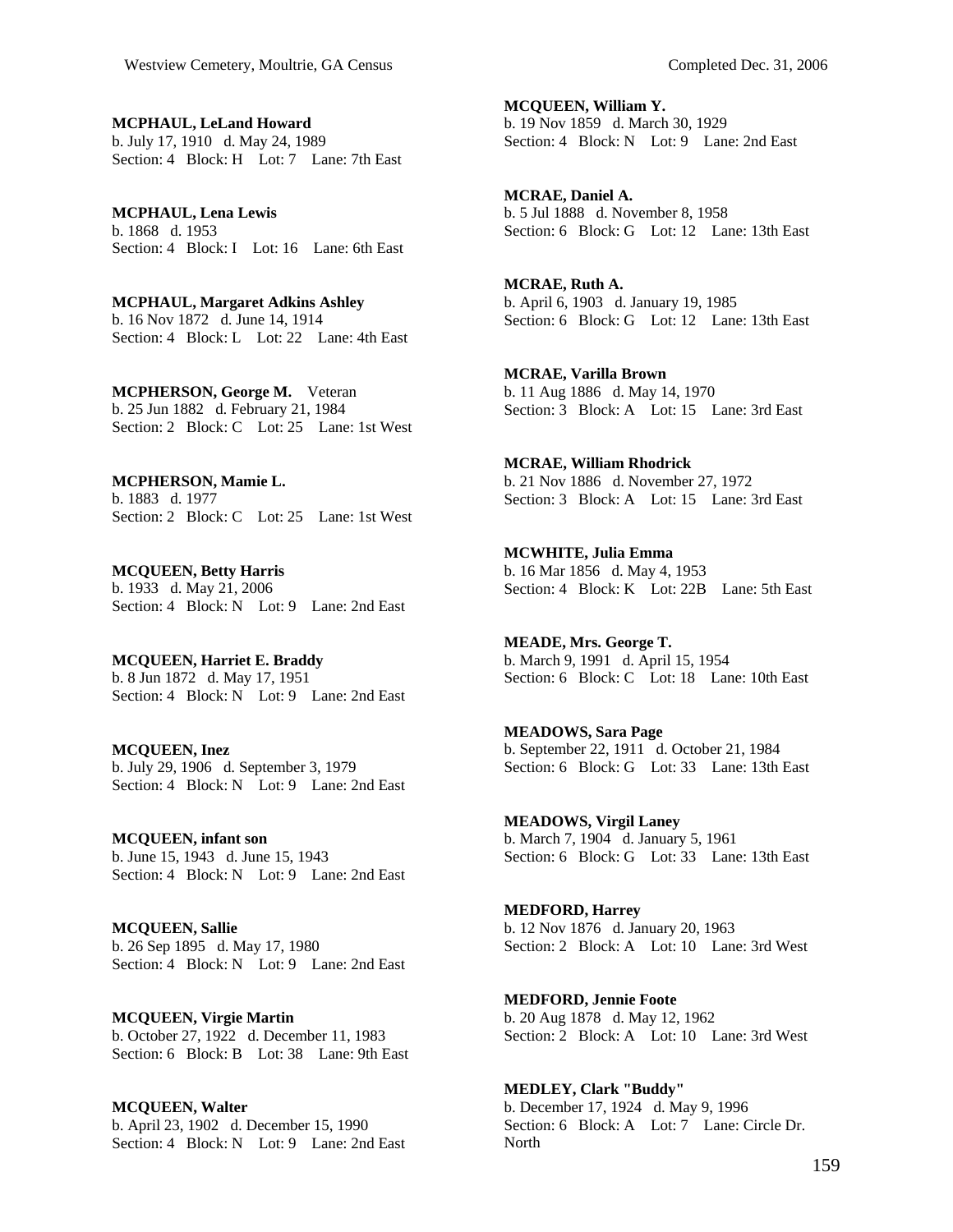**MEDLEY, Sular Mae Lumley**  b. March 2, 1919 d. December 8, 1980 Section: 6 Block: A Lot: 7 Lane: Circle Dr. **North** 

**MEEKS, John M.**  b. 21 Nov 1872 d. September 19, 1933 Section: 4 Block: M Lot: 35 Lane: 3rd East

**MEEKS, Merrida Allen**  b. 21 Jun 1889 d. September 6, 1945 Section: 3 Block: B Lot: 15 Lane: 2nd East

**MEEKS, Ruth Hall**  b. 29 Jul 1885 d. March 7, 1977 Section: 4 Block: M Lot: 35 Lane: 3rd East

**MEEKS, Sallie Love Cone**  b. 10 Oct 1896 d. May 29, 1993 Section: 3 Block: B Lot: 15 Lane: 2nd East

**MELIX, Bertram L. Sr.**  b. January 26, 1930 d. March 31, 1999 Section: 7 Block: D Lot: 63 Lane: 11th West

**MELIX, Grace B.**  b. August 14, 1934 d. June 6, 2005 Section: 7 Block: D Lot: 63 Lane: 11th West

**MELTON, Ella F.**  b. 12 Dec 1881 d. June 20, 1967 Section: 4 Block: F Lot: 8 Lane: EN RR

**MELTON, Guerry G.** Veteran b. February 23, 1911 d. July 31, 1960 Section: 1 Block: B Lot: 11 Lane: 6th West

**MELTON, Watt C.**  b. 21 Feb 1885 d. October 16, 1941 Section: 1 Block: B Lot: 11 Lane: 6th West

**MERCER, Ashley Walter Jr.**  b. 1927 d. 1928 Section: 4 Block: H Lot: 11 Lane: 7th East

**MERCER, Estelle Hammock**  b. August 24, 1916 d. December 12, 1973 Section: 4 Block: H Lot: 11 Lane: 7th East

**MERCER, G. C. Jr.**  b. July 4, 1902 d. February 20, 1918 Section: 4 Block: H Lot: 11 Lane: 7th East

**MERCER, infants (2)**  b. d. Section: 4 Block: H Lot: 11 Lane: 7th East

**MERCER, Leo Fletcher**  b. April 10, 1915 d. January 24, 1975 Section: 4 Block: H Lot: 11 Lane: 7th East

**MERCER, Rossie Wheeless**  b. 4 Oct 1873 d. October 23, 1961 Section: 4 Block: H Lot: 11 Lane: 7th East

**MEREDITH, Dora L.**  b. 24 Jun 1870 d. January 31, 1910 Section: 5 Block: I Lot: 6 Lane: 7th West

**MEREDITH, Jesse** CSA b. d. Section: 5 Block: J Lot: 5 Lane: 7th West

**MEREDITH, Lt. Thomas J.**  b. February 18, 1912 d. August 25, 1973 Section: 4 Block: L Lot: 4 Lane: 4th East

**MEREDITH, Mary Edwards**  b. August 3, 1916 d. July 17, 2004 Section: 4 Block: L Lot: 4 Lane: 4th East

**MEREDITH, unmarked I.M.**  b. d. Section: 5 Block: I Lot: 6 Lane: 7th West

**MERRITT, A. A.**  b. 29 Dec 1880 d. July 26, 1971 Section: 3 Block: F Lot: 1 Lane: 1st West

**MERRITT, E. Price M.D.**  b. 7 Dec 1885 d. February 15, 1920 Section: 4 Block: L Lot: 13 Lane: 4th East

**MERRITT, John Grady**  b. September 21, 1915 d. August 6, 1981 Section: 3 Block: F Lot: 1 Lane: 1st West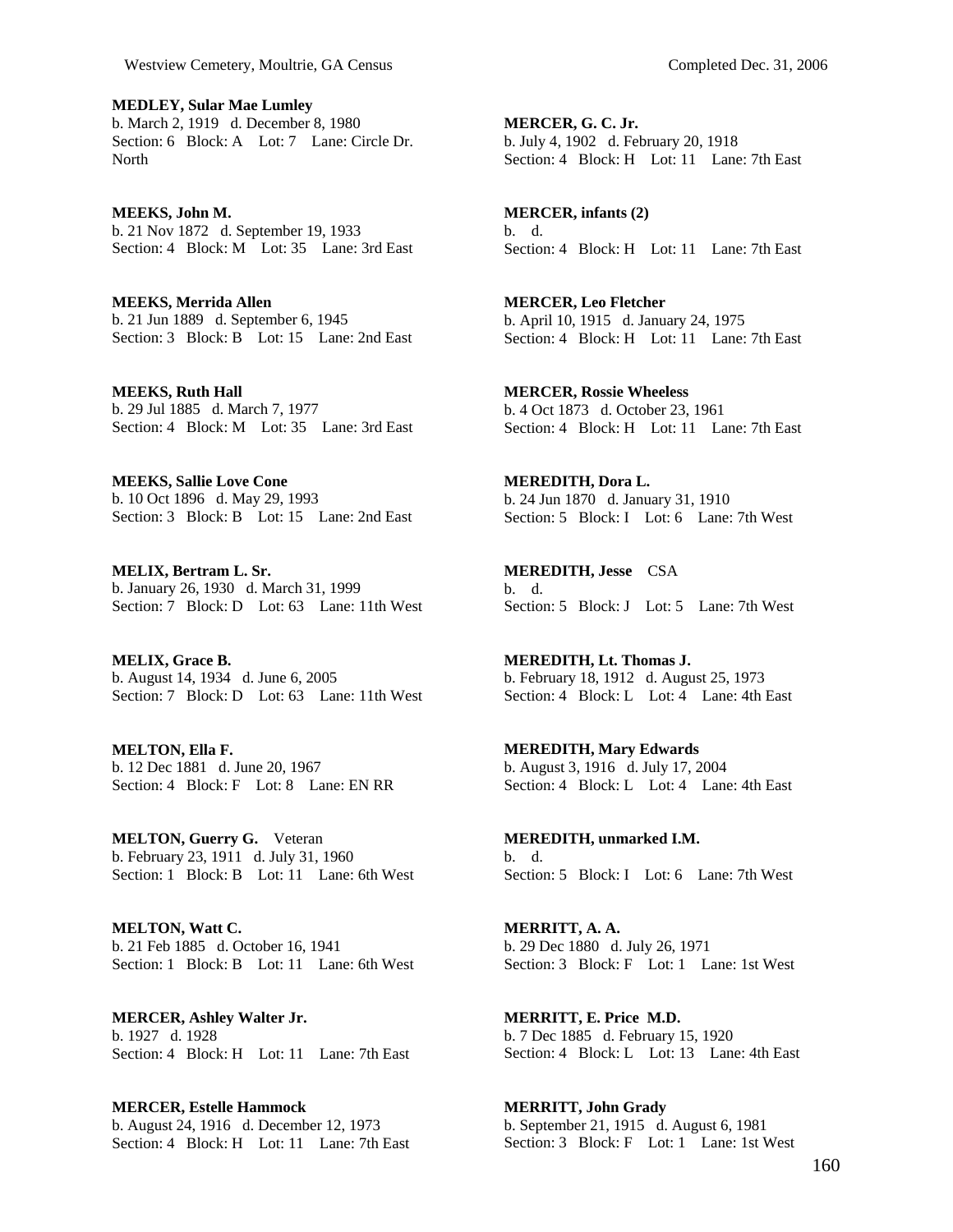**MERRITT, Mamie L.**  b. 30 Jan 1888 d. July 30, 1947 Section: 3 Block: F Lot: 1 Lane: 1st West

**MERRITT, Mary Katherine**  b. October 2, 1905 d. June 26, 1932 Section: 4 Block: I Lot: 2 Lane: 6th East

**MERRITT, Mary V.**  b. 1 Jan 1857 d. April 2, 1933 Section: 4 Block: L Lot: 13 Lane: 4th East

**MERRITT, Susan Gail**  b. January 6, 1971 d. January 6, 1971 Section: 7 Block: D Lot: 18 Lane: 11th West

**MERRITT, Susie Mae**  b. April 17, 1919 d. Section: 3 Block: F Lot: 1 Lane: 1st West

**MEYER, John W. Jr.** Veteran b. September 20, 1924 d. December 27, 1996 Section: 8 Block: H Lot: 5 Lane: ES RR

**MILAM, Flossie B.**  b. November 12, 1914 d. June 11, 1984 Section: 2 Block: F2 Lot: 28 Lane: 1st West

**MILAM, James H.**  b. 2 Sep 1876 d. June 26, 1959 Section: 6 Block: G Lot: 24 Lane: 13th East

**MILES, Charlie M.**  b. 00 000 1884 d. 00 000 1951 Section: 6 Block: D Lot: 87 Lane: 11th East

**MILES, Dewitt**  b. 18 May 1898 d. October 25, 1956 Section: 6 Block: E Lot: 11 Lane: 12th East

**MILES, Essie B.**  b. December 31, 1900 d. September 30, 1967 Section: 6 Block: E Lot: 11 Lane: 12th East

**MILES, Eunice J.**  b. October 1, 1911 d. June 28, 2006 Section: 6 Block: C Lot: 39 Lane: 10th East **MILES, Franklin**  b. 1932 d. August 31, 2006 Section: 6 Block: C Lot: 39 Lane: 10th East

**MILES, Franklin L.**  b. 1932 d. August 31, 2006 Section: 6 Block: C Lot: 39 Lane: 10th East

**MILES, Jimmy H.**  b. October 18, 1942 d. May 21, 1987 Section: 6 Block: C Lot: 39 Lane: 10th East

**MILES, John A.**  b. 11 Dec 1894 d. August 29, 1983 Section: 3 Block: C Lot: 43 Lane: 1st East

**MILES, Joseph H.**  b. June 2, 1907 d. May 31, 1994 Section: 6 Block: C Lot: 39 Lane: 10th East

**MILES, Kenneth W.**  b. December 31, 1936 d. October 19, 1988 Section: 6 Block: C Lot: 39 Lane: 10th East

**MILES, Mattie Lou N.**  b. January 3, 1900 d. March 30, 1961 Section: 3 Block: C Lot: 43 Lane: 1st East

**MILES, Wilda Diane**  b. July 25, 1956 d. April 14, 1962 Section: 7 Block: C Lot: 46 Lane: 12th West

**MILES, Willie**  b. 5 Jun 1896 d. 1978 Section: 6 Block: D Lot: 87 Lane: 11th East

**MILLER, Annie Janie Phoebe Fussell**  b. 27 Apr 1898 d. June 21, 1971 Section: 6 Block: D Lot: 44 Lane: 11th East

**MILLER, Bruce M. Sr.**  b. March 15, 1919 d. April 10, 1999 Section: 7 Block: D Lot: 57 Lane: 11th West

**MILLER, Gibbs Roland**  b. February 4, 1915 d. October 11, 1960 Section: 6 Block: G Lot: 55 Lane: 13th East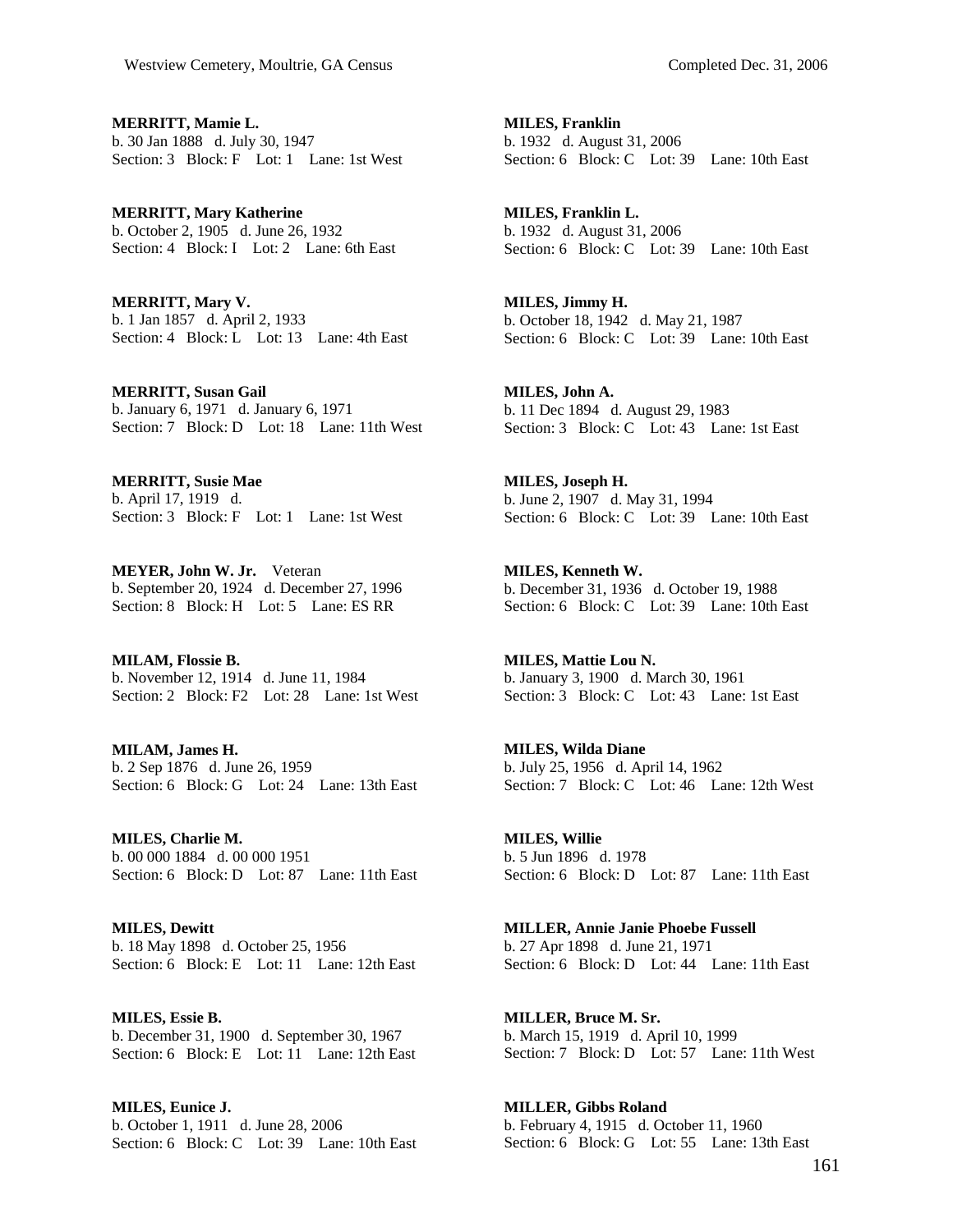**MILLER, Harry S.**  b. 1913 d. 1971 Section: 4 Block: I Lot: 16 Lane: 6th East

**MILLER, Helen Exum**  b. November 14, 1923 d. November 9, 2002 Section: 6 Block: G Lot: 55 Lane: 13th East

**MILLER, infant son**  b. October 25, 1937 d. October 25, 1937 Section: 4 Block: L Lot: 36 Lane: 4th East

**MILLER, James Weston Sr.**  b. 11 Oct 1887 d. February 23, 1950 Section: 6 Block: D Lot: 44 Lane: 11th East

**MILLER, Janice Hester**  b. d. Section: 6 Block: D Lot: 44 Lane: 11th East

**MILLER, Norman**  b. September 18, 1942 d. September 18, 1942 Section: 1 Block: D Lot: 8 Lane: 4th West

**MILLER, Oscar** Veteran b. October 2, 1934 d. March 8, 1995 Section: 6 Block: D Lot: 44 Lane: 11th East

**MILLER, Robert E. Lee**  b. August 3, 1942 d. March 29, 1985 Section: 6 Block: D Lot: 44 Lane: 11th East

**MILLER, Sarah McPhaul**  b. March 1, 1904 d. June 28, 1987 Section: 4 Block: I Lot: 16 Lane: 6th East

**MILLER, Thelma C.**  b. June 30, 1912 d. September 15, 1977 Section: 1 Block: D Lot: 8 Lane: 4th West

**MILLER, Thelma R.**  b. March 15, 1923 d. November 1, 2005 Section: 7 Block: D Lot: 57 Lane: 11th West

**MILLIGAN, Carrie Louise**  b. 25 Jan 1885 d. September 4, 1963 Section: 4 Block: H Lot: 16 Lane: 7th East **MILLIGAN, Charlie Rainey**  b. 2 Dec 1895 d. November 8, 1954 Section: 6 Block: D Lot: 94 Lane: 11th East

**MILLIGAN, G. W.**  b. 18 Aug 1874 d. June 10, 1931 Section: 5 Block: G Lot: 2 Lane: 6th West

**MILLIGAN, infant son**  b. d. Section: 5 Block: G Lot: 2 Lane: 6th West

**MILLIGAN, Irene T.**  b. 1908 d. 1957 Section: 6 Block: E Lot: 4 Lane: 12th East

**MILLIGAN, Mamie E.**  b. 8 Mar 1873 d. February 27, 1955 Section: 5 Block: G Lot: 2 Lane: 6th West

**MILLIGAN, Roxey**  b. October 6, 1908 d. January 8, 1914 Section: 4 Block: H Lot: 16 Lane: 7th East

**MILLIGAN, Seaborn Brown Sr.**  b. 13 Aug 1884 d. May 2, 1975 Section: 4 Block: H Lot: 16 Lane: 7th East

**MILLIGAN, Seaborn Wilkes** Veteran b. June 28, 1915 d. August 9, 1995 Section: 4 Block: H Lot: 16 Lane: 7th East

**MILLIGAN, Thomas Watt**  b. July 5, 1954 d. September 6, 2006 Section: 4 Block: H Lot: 16 Lane: 7th East

**MILLSAP, Amy Norman**  b. October 2, 1916 d. August 10, 2004 Section: 5A Block: B Lot: 5 Lane: 5th West

**MILLSAP, Annie E.**  b. 18 Oct 1886 d. 13 Nov 1886 Section: 5A Block: B Lot: 5 Lane: 5th West

**MILLSAP, John** Veteran b. May 30, 1922 d. 6 Sep 0000 Section: 5A Block: B Lot: 5 Lane: 5th West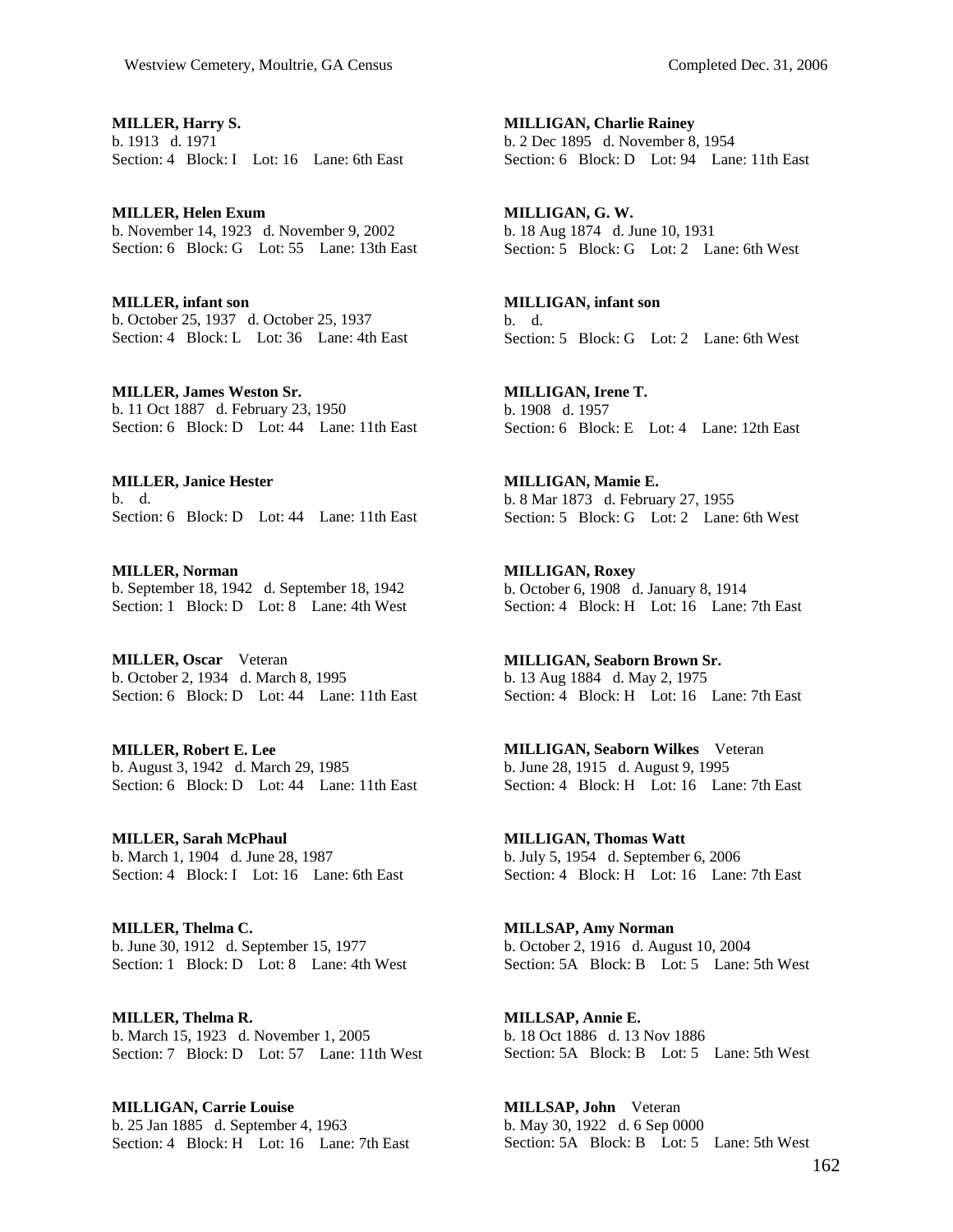**MILLSAP, John A.**  b. 1 May 1861 d. October 6, 1903 Section: 5A Block: B Lot: 5 Lane: 5th West

**MILLSAP, John Cleveland** Mason b. 14 Feb 1885 d. September 18, 1929 Section: 5A Block: B Lot: 5 Lane: 5th West

**MILLSAP, Kate Blanton**  b. 2 Jan 1895 d. October 18, 1984 Section: 5A Block: B Lot: 5 Lane: 5th West

**MILLSAP, Mary E.**  b. 6 May 1873 d. March 15, 1903 Section: 5A Block: B Lot: 5 Lane: 5th West

**MILLSAP, Mary Eliza McHargue**  b. 16 Apr 1855 d. April 4, 1930 Section: 5 Block: K Lot: 19 Lane: 7th West

**MILLSAP, Mina Chesnutt**  b. 19 Feb 1893 d. August 12, 1960 Section: 5A Block: B Lot: 5 Lane: 5th West

**MILLSAP, Robert Michael**  b. September 8, 1938 d. December 31, 1983 Section: 7 Block: B Lot: 100 Lane: 13th West

**MILLSAP, Susan Coone**  b. January 7, 1951 d. November 15, 1993 Section: 7 Block: B Lot: 100 Lane: 13th West

**MILLSAP, Wilson Cleveland**  b. July 17, 1915 d. September 3, 1991 Section: 5A Block: B Lot: 5 Lane: 5th West

**MILLSAP, Zachary Thomas**  b. 1 May 1891 d. April 8, 1983 Section: 5A Block: B Lot: 5 Lane: 5th West

**MILLSAPS, Agnes S.**  b. 27 May 1879 d. December 17, 1970 Section: 5 Block: A Lot: 2 Lane: 4th West

**MILLWOOD, Roxie Jane**  b. 29 Oct 1835 d. March 21, 1911 Section: 5 Block: N Lot: 5 Lane: 8th West **MILNER, Earl William** 

b. October 6, 1992 d. February 13, 1959 Section: 6 Block: A Lot: 6 Lane: Circle Dr. North

## **MILNER, Lillie Mae Lumley Cooper**

b. December 5, 1917 d. October 17, 2003 Section: 6 Block: A Lot: 6 Lane: Circle Dr. North

## **MIMMS, Cora Shirah**

b. January 10, 1902 d. December 31, 1990 Section: 5 Block: E Lot: 8 Lane: 6th West

## **MIMS, Amanda Arkansas Blackburn**

b. February 6, 1906 d. May 30, 1981 Section: 7 Block: D Lot: 49 Lane: 11th West

**MIMS, Charles Emmit** Veteran b. 19 Oct 1896 d. January 13, 1948 Section: 3 Block: C Lot: 31 Lane: 1st East

**MIMS, Gilbert William**  b. 24 Jun 1889 d. October 8, 1982 Section: 5A Block: A Lot: 12 Lane: 4th West

**MIMS, infant daughter of JJ Mims**  b. February 10, 1913 d. Section: 5A Block: A Lot: 12 Lane: 4th West

**MIMS, Josie Perryman**  b. 18 Oct 1898 d. June 13, 1984 Section: 3 Block: C Lot: 31 Lane: 1st East

**MIMS, Marcus C.**  b. April 2, 1924 d. September 11, 1949 Section: 5A Block: A Lot: 12 Lane: 4th West

**MIMS, Margie Dekle**  b. September 13, 1927 d. None Section: 6 Block: C Lot: 81 Lane: 10th East

**MIMS, Mittie Holland**  b. 2 Aug 1894 d. January 15, 1975 Section: 5A Block: A Lot: 12 Lane: 4th West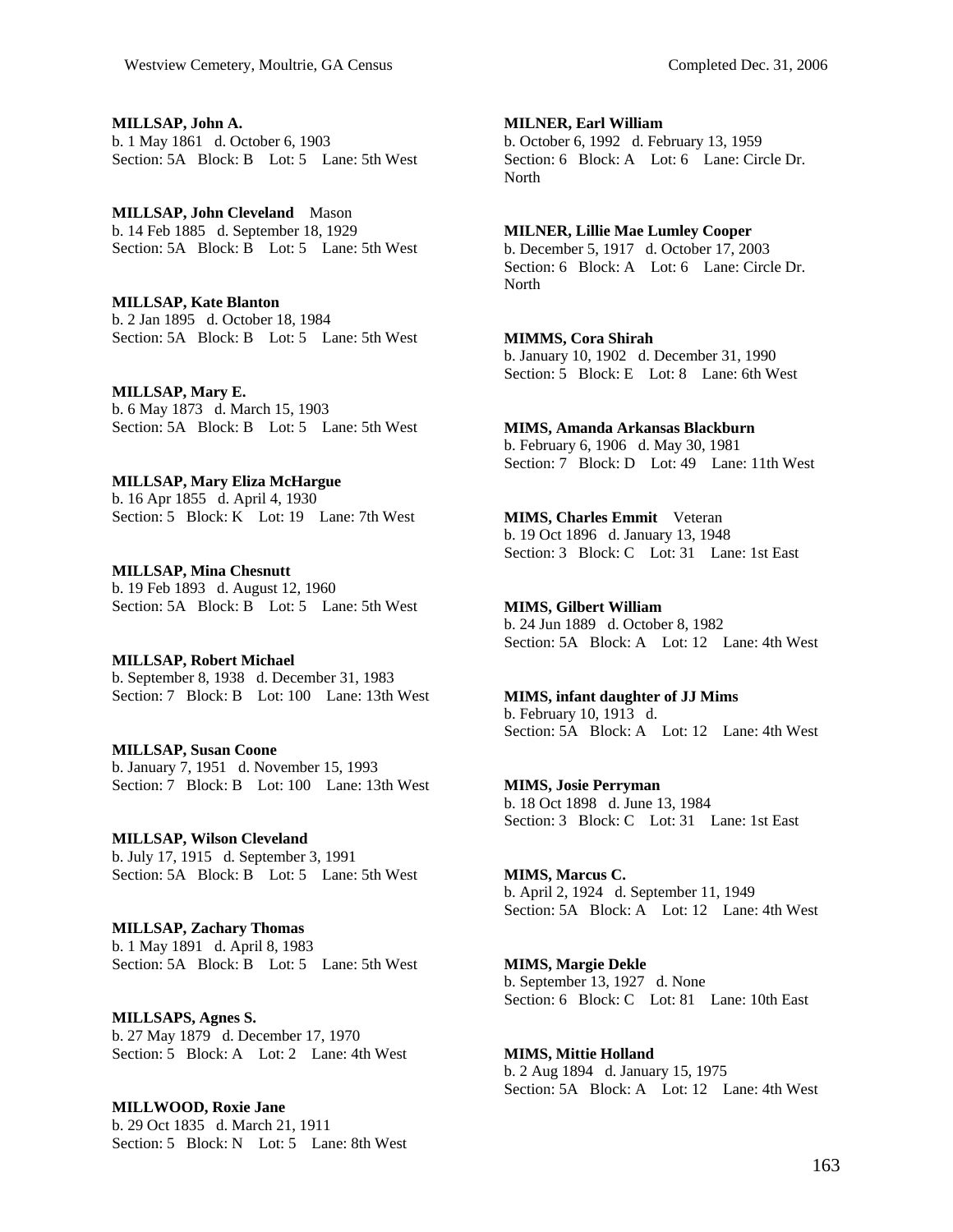**MIMS, Noah Shackford**  b. February 12, 1900 d. November 14, 1993 Section: 7 Block: D Lot: 49 Lane: 11th West

**MIMS, William Coy**  b. July 28, 1952 d. July 29, 1952 Section: 6 Block: C Lot: 81 Lane: 10th East

**MIMS, William Virgil**  b. January 20, 1928 d. Section: 6 Block: C Lot: 81 Lane: 10th East

**MINIX, Beulah Smith**  b. 1904 d. 1940 Section: 1 Block: D Lot: 3B Lane: 4th West

**MINIX, Emory Erastus**  b. December 11, 1910 d. July 1, 1950 Section: 6 Block: D Lot: 32 Lane: 11th East

**MINIX, Vivian Anderson**  b. 1916 d. 1970 Section: 1 Block: D Lot: 3B Lane: 4th West

**MINIX, Walter L.**  b. January 29, 1900 d. February 9, 1977 Section: 1 Block: D Lot: 3B Lane: 4th West

**MITCHELL, Chester O.**  b. April 6, 1934 d. November 6, 1983 Section: 2 Block: E1 Lot: 3 Lane: 2nd West

**MITCHELL, Ernest P.**  b. 1908 d. 1954 Section: 6 Block: C Lot: 53 Lane: 10th East

**MITCHELL, John L.**  b. March 14, 1908 d. March 16, 1981 Section: 6 Block: G Lot: 21 Lane: 13th East

**MITCHELL, John L.**  b. June 30, 1910 d. August 16, 2003 Section: 6 Block: B Lot: 41 Lane: 9th East

**MIXON, Linnie Pearl**  b. August 25, 1943 d. September 8, 1952 Section: 2 Block: F2 Lot: 33 Lane: 1st West **MOBLEY, Constance "Connie" Eleanor Harden**  b. October 24, 1932 d. Section: 8 Block: M Lot: 9 Lane: ES RR

**MOBLEY, Dora Lewis**  b. 13 Feb 1898 d. June 11, 1955 Section: 6 Block: B Lot: 34 Lane: 9th East

**MOBLEY, George Owen** Veteran b. 15 Jul 1895 d. April 17, 1976 Section: 6 Block: B Lot: 34 Lane: 9th East

**MOBLEY, John Mark**  b. November 22, 1932 d. February 24, 1998 Section: 8 Block: M Lot: 9 Lane: ES RR

**MOELLER, Inez Herbert**  b. August 1, 1902 d. July 27, 1947 Section: 3 Block: B Lot: 32 Lane: 2nd East

**MONAHAN, Lot (J.G.T-R)**  b. February 4, 1952 d. Section: 5 Block: K Lot: 16 Lane: 7th West

**MONAHAN, James Richard** Veteran b. January 6, 1945 d. October 3, 1989 Section: 5 Block: K Lot: 16 Lane: 7th West

**MONCRIEF, Ellis Lawton Sr.**  b. April 7, 1931 d. December 3, 1990 Section: 6 Block: B Lot: 85 Lane: 9th East

**MONCRIEF, Ethel Pope**  b. 26 Sep 1886 d. November 26, 1972 Section: 6 Block: E Lot: 6 Lane: 12th East

**MONCRIEF, Everette Daniel**  b. 3 Aug 1883 d. September 28, 1976 Section: 6 Block: E Lot: 6 Lane: 12th East

**MONCRIEF, Grady A.** Veteran b. December 16, 1910 d. August 6, 1953 Section: 2 Block: D Lot: 32 Lane: 3rd West

**MONCRIEF, Hazel Robinson**  b. February 7, 1910 d. April 16, 2004 Section: 6 Block: B Lot: 85 Lane: 9th East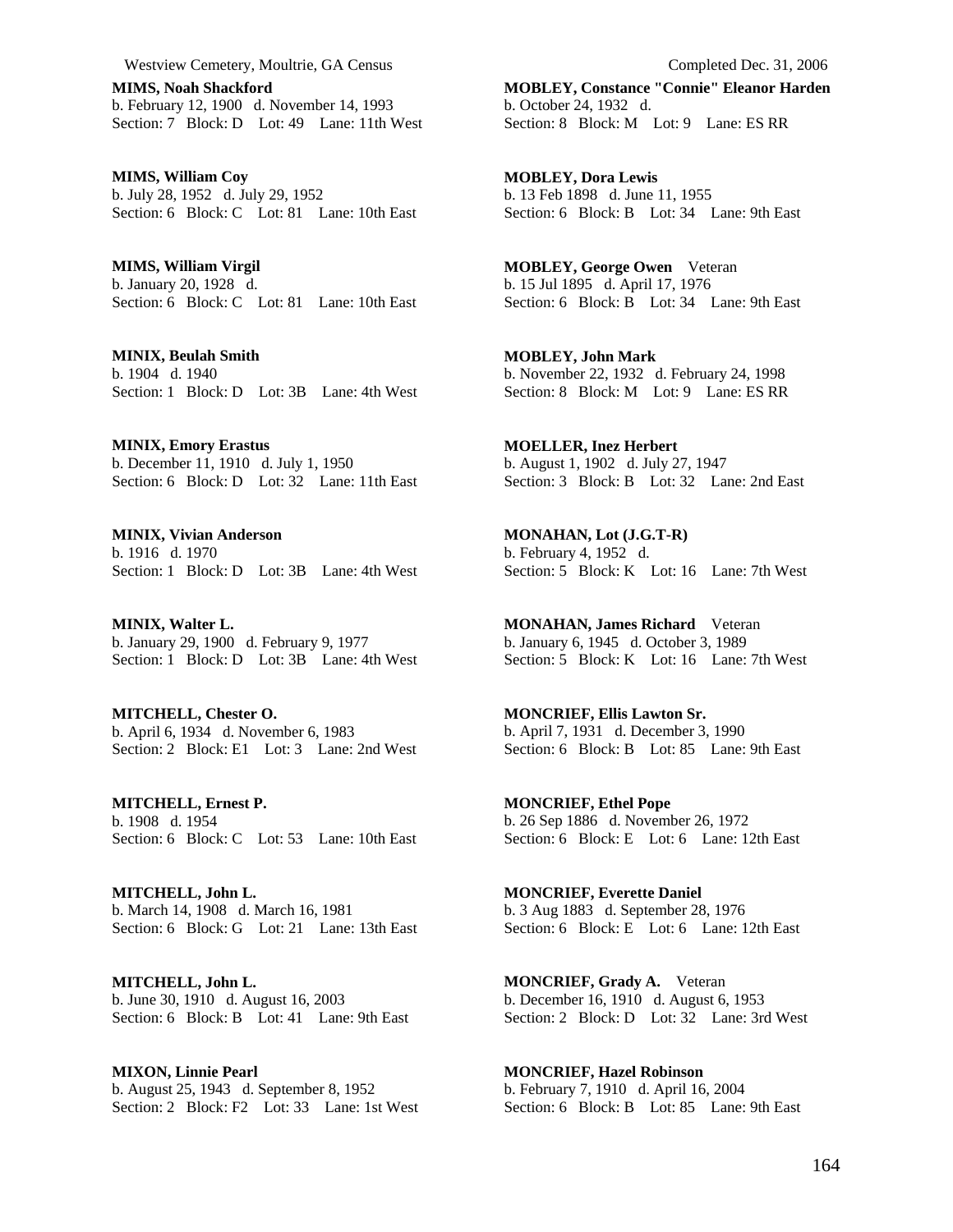**MONCRIEF, James R.**  b. February 11, 1922 d. March 12, 1965 Section: 7 Block: B Lot: 1 Lane: 13th West

**MONCRIEF, Lanell Beasley**  b. January 28, 1929 d. April 21, 1947 Section: 3 Block: B Lot: 38 Lane: 2nd East

**MONCRIEF, Lexie Harrell**  b. April 9, 1927 d. December 21, 1987 Section: 6 Block: C Lot: 49 Lane: 10th East

**MONCRIEF, Lillian**  b. September 2, 1908 d. October 15, 1958 Section: 6 Block: C Lot: 49 Lane: 10th East

**MONCRIEF, Mildred M.**  b. April 3, 1911 d. November 18, 1941 Section: 2 Block: D Lot: 21 Lane: 3rd West

**MONCRIEF, Ventis V.**  b. January 27, 1919 d. February 6, 1953 Section: 6 Block: C Lot: 11 Lane: 10th East

**MONCRIEF, William Ellis**  b. September 18, 1909 d. August 9, 1966 Section: 6 Block: B Lot: 85 Lane: 9th East

**MONEY, Howard Hardy Rev.** Veteran b. January 3, 1936 d. April 23, 1996 Section: 2 Block: B Lot: 3 Lane: 2nd West

**MONK, Balma S.**  b. 13 Aug 1894 d. January 3, 1968 Section:  $\overline{4}$  Block: L Lot: 46 Lane: 4th East

**MONK, Chester Franklin**  b. September 4, 1902 d. February 23, 1974 Section: 7 Block: B Lot: 34 Lane: 13th West

**MONK, Cynthia Elizabeth Clark**  b. 4 Feb 1866 d. February 17, 1918 Section: 4 Block: I Lot: 11 Lane: 6th East

**MONK, David** Veteran b. May 1, 1924 d. October 20, 2000 Section: 8 Block: K Lot: 5 Lane: ES RR **MONK, Edna Brown**  b. 1912 d. 1967 Section: 7 Block: B Lot: 40 Lane: 13th West

**MONK, Elise Lougenia**  b. 21 Apr 1892 d. December 11, 1921 Section: 5 Block: C Lot: 9 Lane: 5th West

**MONK, Elizabeth Hodges**  b. May 4, 1905 d. September 27, 1994 Section: 7 Block: B Lot: 34 Lane: 13th West

**MONK, Ethel**  b. 17 Jun 1896 d. June 3, 1980 Section: 4 Block: H Lot: 27 Lane: 7th East

**MONK, George Albert**  b. 13 May 1891 d. March 4, 1942 Section: 4 Block: I Lot: 12 Lane: 6th East

**MONK, George W.**  b. August 12, 1908 d. July 27, 1969 Section: 6 Block: E Lot: 14 Lane: 12th East

**MONK, Inez Hancock**  b. July 5, 1911 d. November 1, 1977 Section: 6 Block: E Lot: 14 Lane: 12th East

**MONK, infant son**  b. October 2, 1905 d. October 23, 1905 Section: 5 Block: C Lot: 9 Lane: 5th West

**MONK, infant son of J.B. & Balma**  b. May 5, 1918 d. Section: 4 Block: L Lot: 46 Lane: 4th East

**MONK, Jeremiah Bryant**  b. 6 Apr 1882 d. August 29, 1960 Section: 4 Block: L Lot: 46 Lane: 4th East

**MONK, John Franklin**  b. 18 Apr 1870 d. October 23, 1926 Section: 4 Block: H Lot: 27 Lane: 7th East

**MONK, John Roswell**  b. June 27, 1904 d. September 7, 1918 Section: 5 Block: C Lot: 9 Lane: 5th West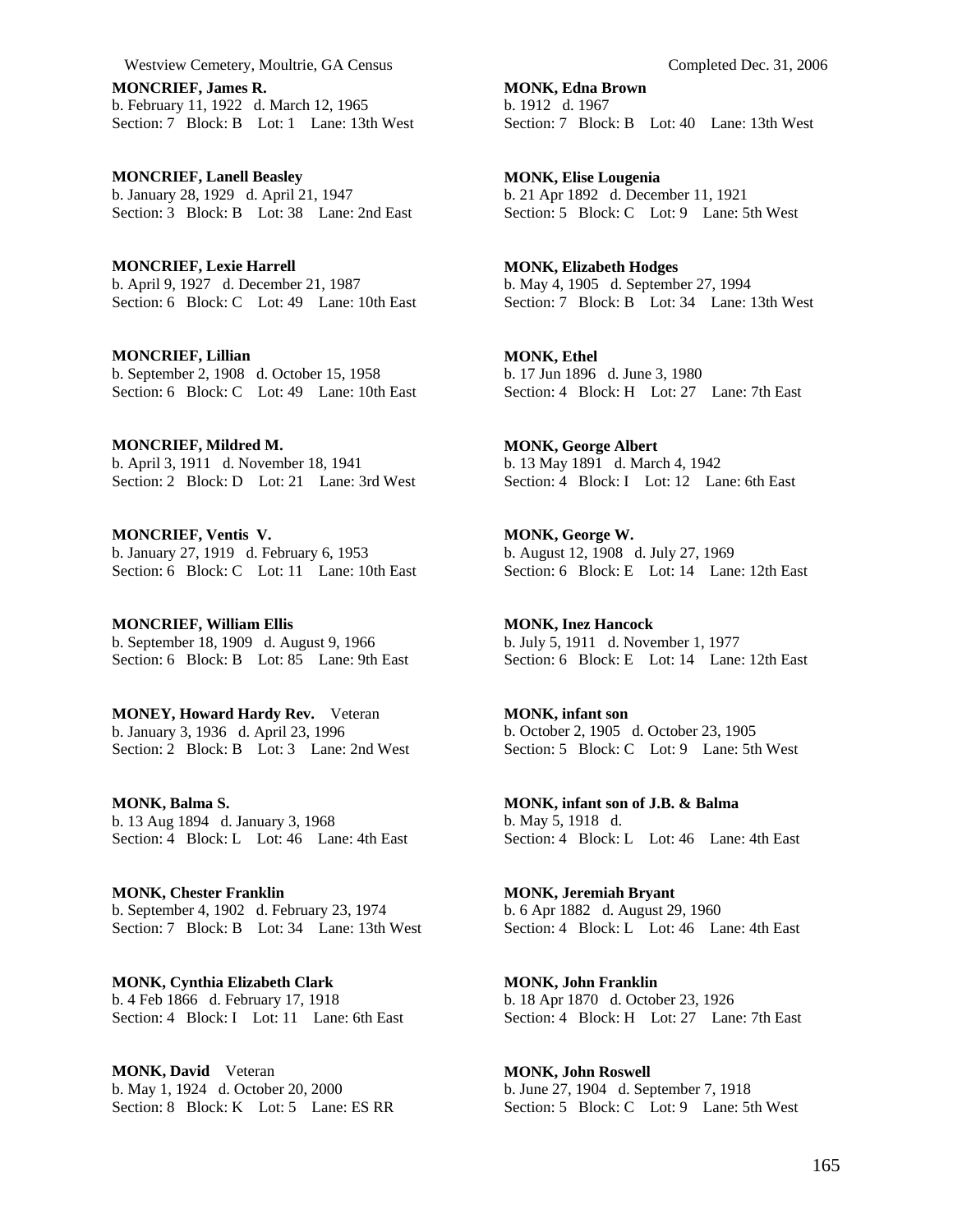**MONK, Julia A. Mrs.**  b. 17 Jan 1857 d. June 15, 1931 Section: 4 Block: I Lot: 12 Lane: 6th East

**MONK, Lucy Annunziato**  b. November 11, 1916 d. September 27, 1983 Section: 4 Block: I Lot: 11 Lane: 6th East

**MONK, Martha Lucile**  b. 20 Feb 1897 d. April 25, 1942 Section: 4 Block: I Lot: 12 Lane: 6th East

**MONK, Miles Bunyan Jr. "Baby"**  b. October 16, 1918 d. October 16, 1918 Section: 4 Block: I Lot: 11 Lane: 6th East

**MONK, Miles Flournoy**  b. April 21, 1900 d. November 25, 1900 Section: 5 Block: C Lot: 9 Lane: 5th West

**MONK, Miles Lavar Sr.** Veteran b. December 27, 1922 d. December 27, 1998 Section: 3 Block: B Lot: 4 Lane: 2nd East

**MONK, Miles Sr.**  b. 7 Apr 1842 d. April 1, 1919 Section: 4 Block: I Lot: 12 Lane: 6th East

**MONK, Ola Mary**  b. 10 Jan 1894 d. June 5, 1976 Section: 4 Block: H Lot: 27 Lane: 7th East

**MONK, Rachel Clark**  b. 17 May 1870 d. January 17, 1940 Section: 4 Block: H Lot: 27 Lane: 7th East

**MONK, Rayford**  b. 1911 d. 1965 Section: 7 Block: B Lot: 40 Lane: 13th West

**MONK, Remer Franklin**  b. February 16, 1933 d. March 30, 1995 Section: 4 Block: L Lot: 46 Lane: 4th East

**MONK, Rufus A. J.** WOW b. 27 Oct 1894 d. January 17, 1918 Section: 4 Block: I Lot: 12 Lane: 6th East

**MONK, Stanley N.**  b. December 6, 1915 d. April 10, 1917 Section: 4 Block: L Lot: 46 Lane: 4th East

**MONK, unknown infant**  b. d. Section: 5 Block: C Lot: 9 Lane: 5th West

**MONK, Virginia G.**  b. September 30, 1930 d. Section: 8 Block: K Lot: 5 Lane: ES RR

**MONK, Wiley**  b. 30 Jan 1872 d. December 9, 1946 Section: 4 Block: I Lot: 11 Lane: 6th East

**MONK, Wiley Emmett**  b. October 7, 1919 d. October 22, 2001 Section: 4 Block: I Lot: 11 Lane: 6th East

**MONTFORD, James Lowell**  b. October 23, 1914 d. September 6, 1965 Section: 7 Block: B Lot: 7 Lane: 13th West

**MONTFORD, James Ray**  b. August 5, 1940 d. September 12, 1964 Section: 7 Block: B Lot: 7 Lane: 13th West

**MONTFORD, Wautine Canady**  b. August 30, 1919 d. Section: 7 Block: B Lot: 7 Lane: 13th West

**MONTGOMERY, Bobbie Jean**  b. June 28, 1979 d. July 1, 1979 Section: 3 Block: C Lot: 22 Lane: 1st East

**MONTGOMERY, David C.**  b. 30 Oct 1890 d. October 12, 1947 Section: 3 Block: C Lot: 22 Lane: 1st East

**MONTGOMERY, Ernie Lee** Veteran b. August 24, 1908 d. January 15, 1961 Section: 6 Block: G Lot: 1 Lane: 13th East

**MONTGOMERY, James Edward**  b. September 8, 1955 d. February 8, 1995 Section: 3 Block: C Lot: 22 Lane: 1st East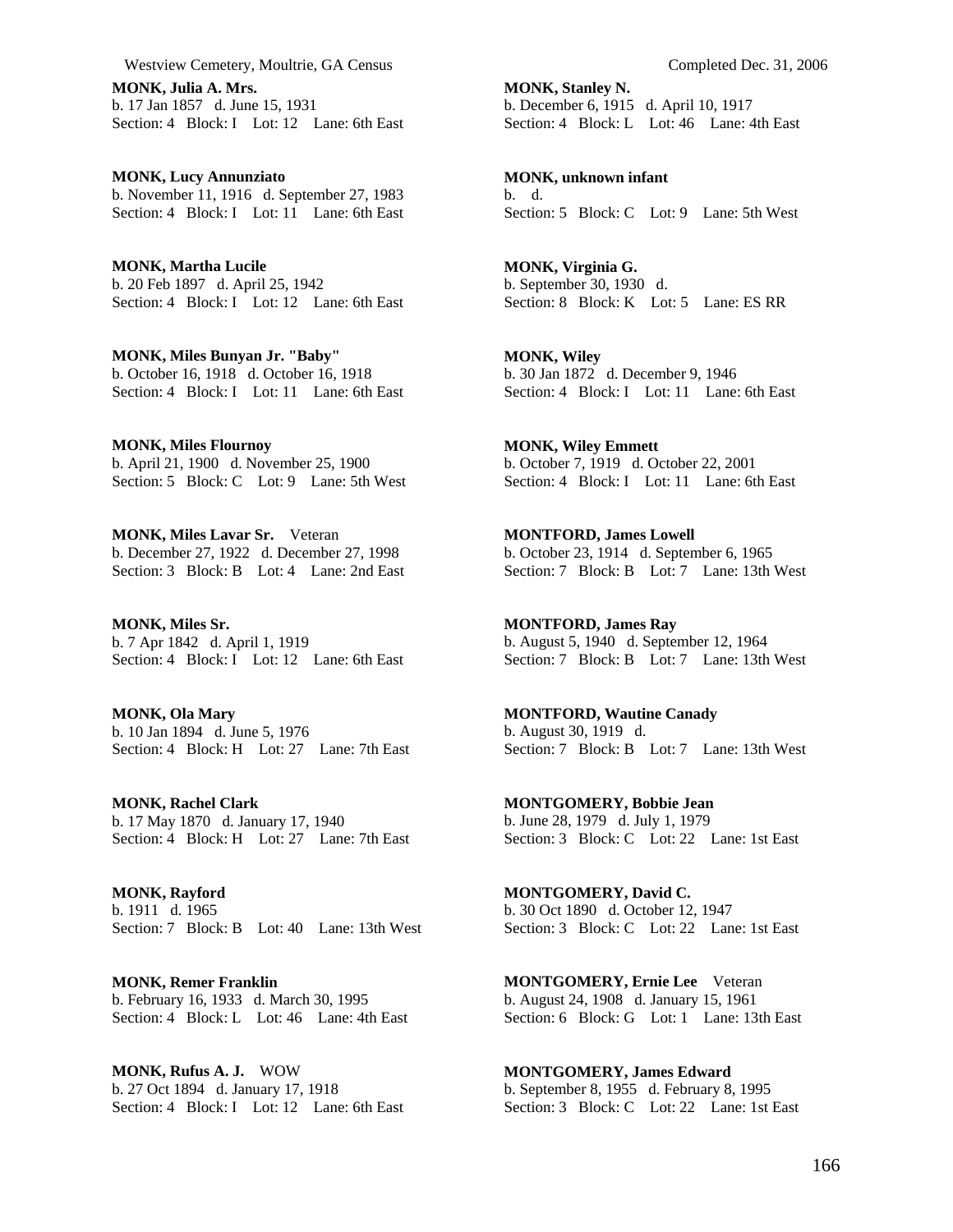Westview Cemetery, Moultrie, GA Census Completed Dec. 31, 2006 **MONTGOMERY, James H.** Veteran

b. July 9, 1928 d. January 17, 1981 Section: 3 Block: C Lot: 22 Lane: 1st East

**MONTGOMERY, James P.** Veteran b. April 10, 1937 d. December 23, 1965 Section: 3 Block: C Lot: 22 Lane: 1st East

**MONTGOMERY, Jerry S.**  b. September 4, 1937 d. November 22, 1968 Section: 3 Block: C Lot: 22 Lane: 1st East

**MONTGOMERY, Robert "Bob" Lester Sr.**  b. November 11, 1923 d. December 5, 2003 Section: 8 Block: G Lot: 10 Lane: ES RR

**MONTGOMERY, Thelma B.**  b. July 24, 1903 d. Section: 3 Block: C Lot: 22 Lane: 1st East

**MOODY, Bryon Wolfe**  b. July 17, 1900 d. December 10, 1976 Section: 6 Block: F Lot: 7 Lane: Circle Dr. South

**MOODY, E. L.**  b. 27 Dec 1866 d. June 6, 1933 Section: 4 Block: M Lot: 25 Lane: 3rd East

**MOODY, infant**  b. April 21, 1919 d. Section: 5A Block: B Lot: 12 Lane: 5th West

**MOODY, infant**  b. July 19, 1914 d. Section: 5A Block: B Lot: 12 Lane: 5th West

**MOODY, infant daughter**  b. August 26, 1913 d. August 27, 1913 Section: 5A Block: B Lot: 12 Lane: 5th West

**MOODY, Katherine Tomlinson**  b. October 24, 1924 d. Section: 6 Block: F Lot: 7 Lane: Circle Dr. South

**MOODY, Lida Lewis**  b. 1911 d. 1950 Section: 4 Block: I Lot: 13 Lane: 6th East **MOODY, unmarked adult** 

b. d. Section: 4 Block: F Lot: 2 Lane: EN RR

**MOODY, unmarked adult**  b. d. Section: 4 Block: F Lot: 2 Lane: EN RR

**MOODY, unmarked adult**  b. d. Section: 4 Block: F Lot: 2 Lane: EN RR

**MOORE, Alice V.**  b. 10 Jan 1879 d. December 4, 1943 Section: 5 Block: K Lot: 1 Lane: 7th West

**MOORE, Charles M. Jr.**  b. October 4, 1926 d. October 4, 1926 Section: 4 Block: M Lot: 29 Lane: 3rd East

**MOORE, Charles Masoner**  b. December 27, 1900 d. July 27, 1982 Section: 4 Block: M Lot: 29 Lane: 3rd East

**MOORE, Daryl William**  b. January 31, 1945 d. November 13, 1991 Section: 2 Block: F2 Lot: 17 Lane: 1st West

**MOORE, Dillard D.**  b. 1 Jan 1887 d. January 25, 1939 Section: 4 Block: L Lot: 14 Lane: 4th East

**MOORE, Dora W.**  b. 21 Jul 1879 d. January 26, 1928 Section: 5 Block: J Lot: 7 Lane: 7th West

**MOORE, Dorothy Griffin**  b. December 9, 1923 d. Section: 1 Block: D Lot: 13 Lane: 4th West

**MOORE, Eppie Lee**  b. August 4, 1907 d. September 29, 1908 Section: 5 Block: J Lot: 7 Lane: 7th West

**MOORE, Id ? Roberts**  b. 1876 d. 1959 Section: 5 Block: H Lot: 10 Lane: 6th West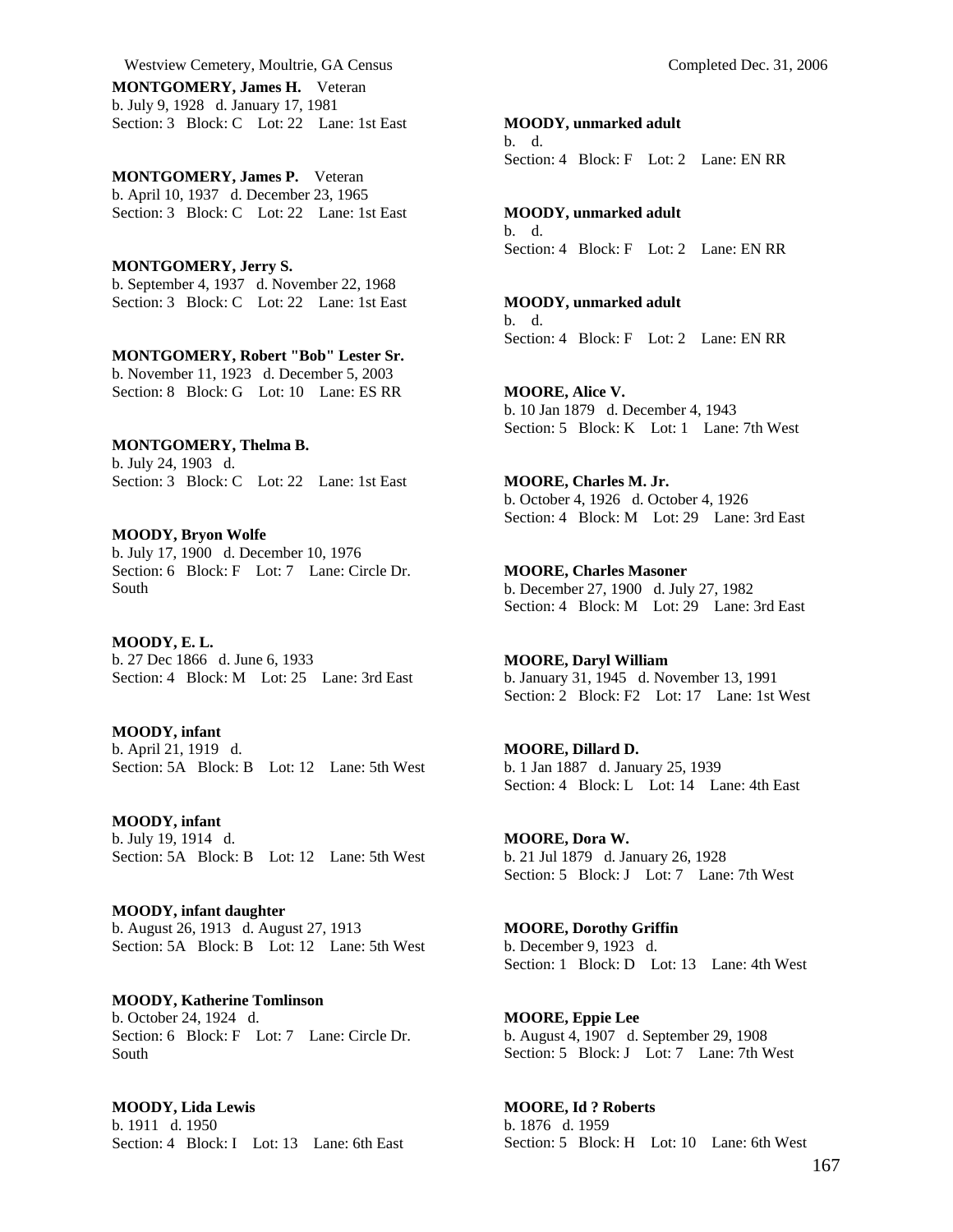**MOORE, Jack**  b. January 7, 1909 d. January 9, 1909 Section: 5 Block: H Lot: 10 Lane: 3rd West

**MOORE, James E.** CSA b. 26 Jun 1831 d. December 20, 1905 Section: 5 Block: H Lot: 10 Lane: 6th West

**MOORE, Jas. T.**  b. May 5, 1903 d. November 20, 1903 Section: 5 Block: H Lot: 10 Lane: 6th West

**MOORE, John H.**  b. 23 Nov 1877 d. March 1, 1937 Section: 5 Block: J Lot: 7 Lane: 7th West

**MOORE, Julia Ann**  b. 17 Jun 1877 d. December 2, 1960 Section: 6 Block: D Lot: 28 Lane: 11th East

**MOORE, Lammie Lamar**  b. 22 Nov 1880 d. 31 000 1962 Section: 4 Block: L Lot: 31 Lane: 4th East

**MOORE, Lillie T.**  b. 30 Mar 1890 d. November 30, 1918 Section: 4 Block: L Lot: 14 Lane: 4th East

**MOORE, Louis N.**  b. January 18, 1914 d. March 6, 1995 Section: 5 Block: H Lot: 10 Lane: 6th West

**MOORE, Louis N.**  b. 1866 d. 1936 Section: 5 Block: H Lot: 10 Lane: 6th West

**MOORE, Luther M.**  b. 3 Oct 1881 d. October 28, 1954 Section: 5 Block: K Lot: 1 Lane: 7th West

**MOORE, Mae Gaugf**  b. November 29, 1900 d. April 6, 1982 Section: 4 Block: M Lot: 29 Lane: 3rd East

**MOORE, Mary B.**  b. 5 Nov 1839 d. March 15, 1905 Section: 5 Block: H Lot: 10 Lane: 6th West **MOORE, Ollie Swicord**  b. 25 Oct 1878 d. January 27, 1959 Section: 6 Block: G Lot: 10 Lane: 13th East

**MOORE, Pearle Scarboro**  b. 13 Jun 1889 d. January 15, 1987 Section: 4 Block: L Lot: 31 Lane: 4th East

**MOORE, Peggy**  b. October 22, 1916 d. August 1, 1918 Section: 5 Block: H Lot: 10 Lane: 6th West

**MOORE, Warren**  b. June 30, 1919 d. January 6, 1925 Section: 5 Block: H Lot: 10 Lane: 6th West

**MOORE, William** Veteran b. July 2, 1921 d. May 2, 1946 Section: 2 Block: F2 Lot: 17 Lane: 1st West

**MOORE, William Forrest**  b. April 14, 1944 d. April 15, 1944 Section: 1 Block: D Lot: 13 Lane: 4th West

**MOORE, William Gordon**  b. August 13, 1903 d. August 18, 1904 Section: 5 Block: K Lot: 1 Lane: 7th West

**MOORE, William H.** Veteran b. October 27, 1923 d. November 1, 2001 Section: 1 Block: D Lot: 13 Lane: 4th West

**MOORE, William J.**  b. August 16, 1903 d. May 15, 1921 Section: 5 Block: J Lot: 7 Lane: 7th West

**MOREY, Dora E. Murphy**  b. February 10, 1917 d. October 22, 1975 Section: 6 Block: C Lot: 6 Lane: 10th East

**MOREY, Phillis Ann**  b. 1954 d. 1954 Section: 6 Block: C Lot: 6 Lane: 10th East

**MOREY, R. B.**  b. November 13, 1918 d. May 2, 1967 Section: 3 Block: F Lot: 9 Lane: 1st West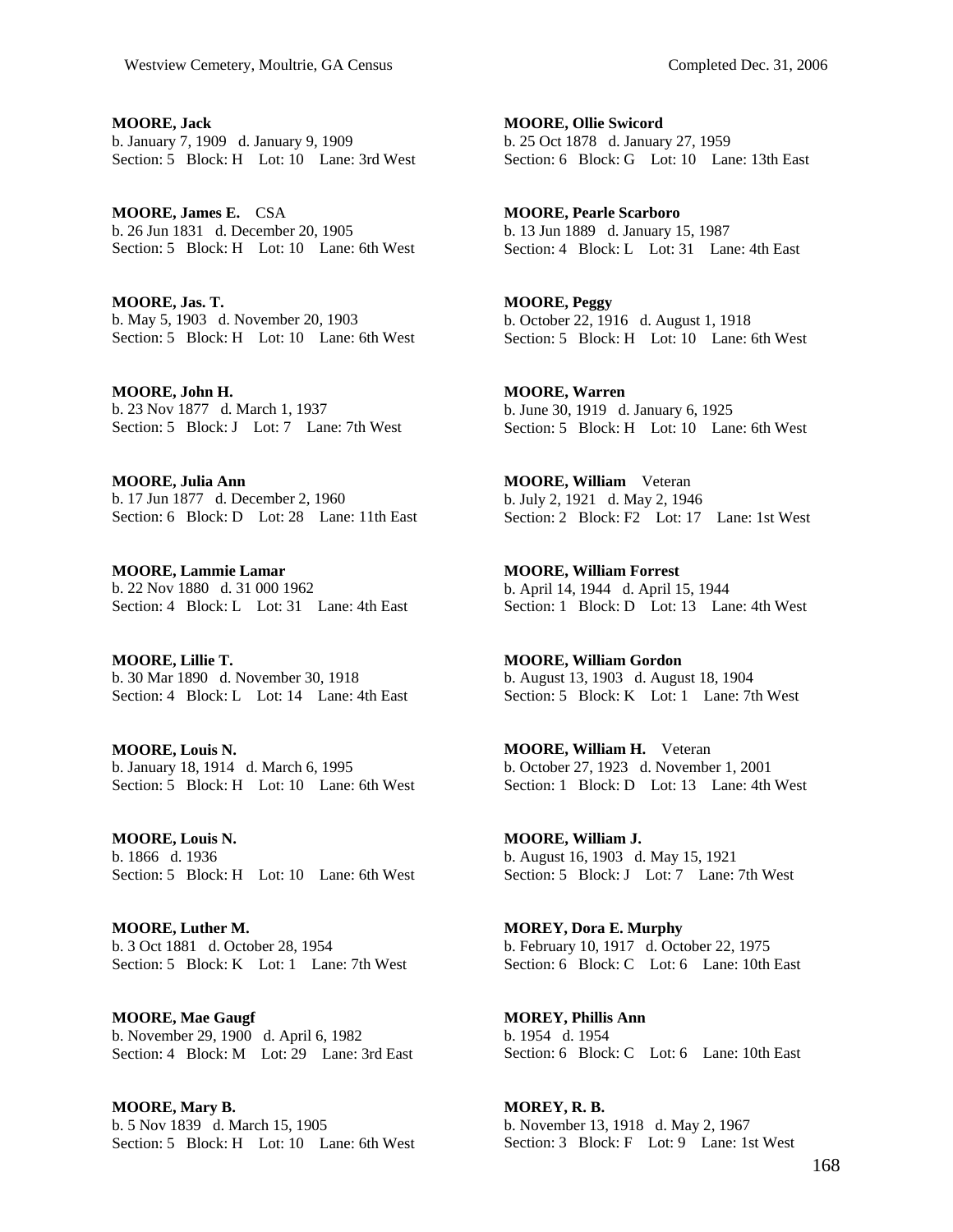**MOREY, Rayford Clyde**  b. February 1, 1915 d. April 6, 1986 Section: 6 Block: C Lot: 6 Lane: 10th East

**MORGAN, Alfred**  b. July 5, 1928 d. October 18, 1983 Section: 7 Block: D Lot: 11 Lane: 11th West

**MORGAN, Berta**  b. December 5, 1923 d. March 18, 1999 Section: 7 Block: D Lot: 11 Lane: 11th West

**MORGAN, George F.**  b. 22 Mar 1869 d. September 8, 1961 Section: 5 Block: O Lot: 10 Lane: 8th West

**MORGAN, Gordon Franklin**  b. March 14, 1917 d. August 20, 1971 Section: 7 Block: D Lot: 11 Lane: 11th West

**MORGAN, Grace Vernelle**  b. March 2, 1922 d. August 8, 1922 Section: 5 Block: O Lot: 10 Lane: 8th West

**MORGAN, Hazel Lee**  b. April 5, 1915 d. November 11, 1993 Section: 7 Block: D Lot: 11 Lane: 11th West

**MORGAN, Johnnie G.**  b. 9 Nov 1892 d. May 7, 1959 Section: 5 Block: O Lot: 10 Lane: 8th West

**MORGAN, Keeford**  b. March 22, 1914 d. April 26, 1915 Section: 5 Block: L Lot: 5 Lane: 7th West

**MORGAN, Midgie Myrtle**  b. November 1, 1932 d. July 27, 1933 Section: 5 Block: O Lot: 10 Lane: 8th West

**MORGAN, Morrie Carter** Mason b. 25 Jul 1893 d. May 9, 1968 Section: 3 Block: C Lot: 7 Lane: 1st East

**MORGAN, Peggy Mabel**  b. November 1, 1932 d. August 22, 1933 Section: 5 Block: O Lot: 10 Lane: 8th West **MORGAN, R. Ivey**  b. 18 Sep 1893 d. November 29, 1961 Section: 3 Block: C Lot: 4 Lane: 1st East

**MORGAN, Sue Croft**  b. July 25, 1906 d. March 9, 1973 Section: 3 Block: L Lot: 7 Lane: 1st East

**MORRIS, Carrie B.**  b. April 18, 1900 d. November 4, 1979 Section: 6 Block: C Lot: 68 Lane: 10th East

**MORRIS, Cecil Guy**  b. May 12, 1902 d. June 13, 1969 Section: 2 Block: A Lot: 12 Lane: 3rd West

**MORRIS, David Samuel**  b. November 27, 1910 d. September 5, 1983 Section: 4 Block: M Lot: 15A Lane: 3rd East

**MORRIS, Dorothy Davis**  b. February 26, 1924 d. January 5, 1993 Section: 4 Block: M Lot: 15A Lane: 3rd East

**MORRIS, Ellen**  b. 15 Aug 1859 d. August 5, 1945 Section: 3 Block: E Lot: 11 Lane: 2nd West

**MORRIS, Ellie**  b. 21 Dec 1895 d. July 3, 1975 Section: 3 Block: E Lot: 11 Lane: 2nd West

**MORRIS, Eugene**  b. 19 Mar 1881 d. July 16, 1917 Section: 4 Block: I Lot: 33 Lane: 6th East

**MORRIS, George Seaborn** Veteran b. June 14, 1909 d. July 25, 1967 Section: 4 Block: L Lot: 49 Lane: 4th East

**MORRIS, H. Guy**  b. 31 Oct 1897 d. February 7, 1953 Section: 6 Block: C Lot: 68 Lane: 10th East

**MORRIS, Harty Mae**  b. February 27, 1908 d. 00 Jan 1919 Section: 4 Block: G Lot: 8 Lane: 8th East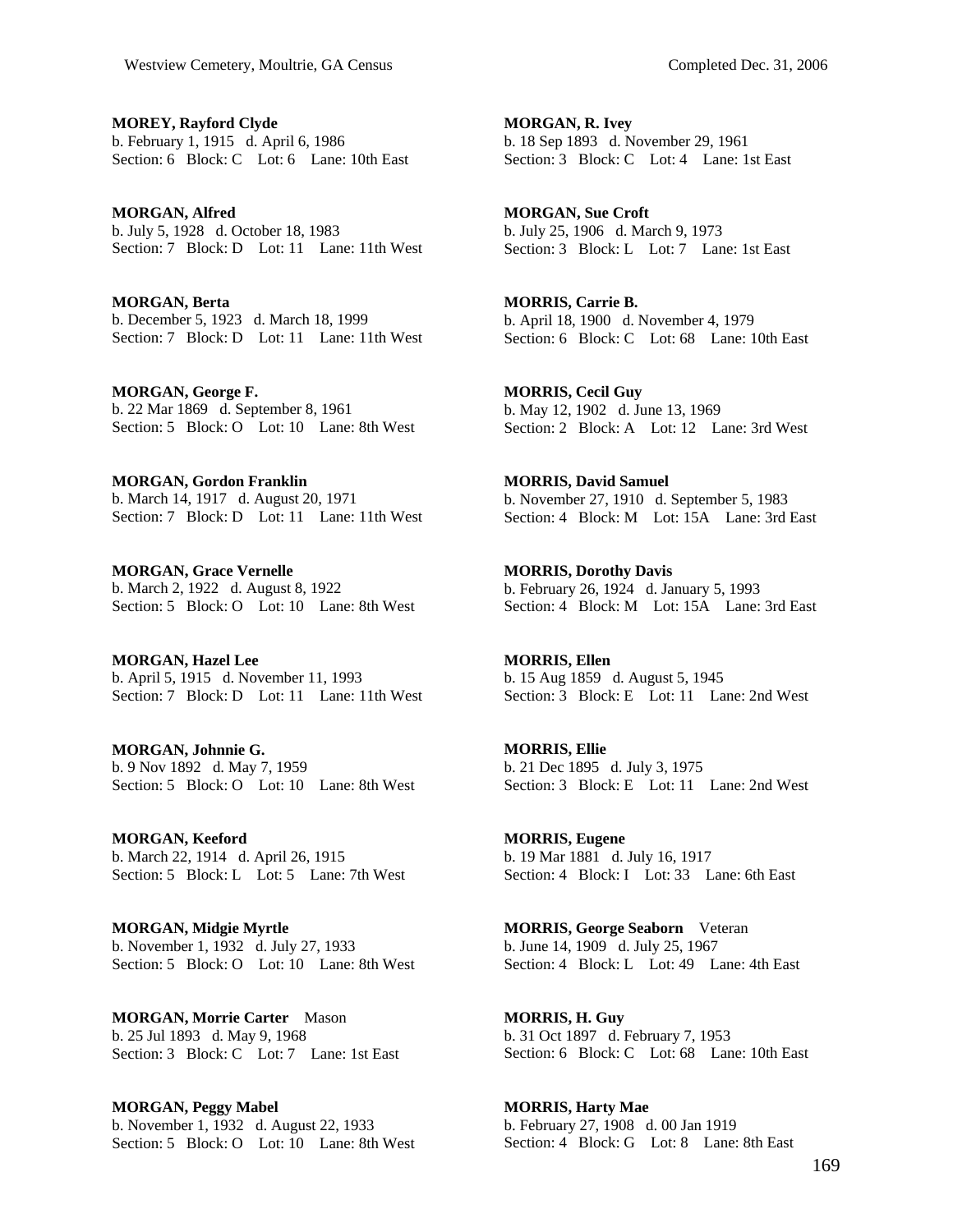**MORRIS, infant son**  b. June 16, 1924 d. June 16, 1924 Section: 4 Block: K Lot: 31 Lane: 5th East

**MORRIS, infant son of G.S. Morris**  b. May 8, 1935 d. Section: 4 Block: L Lot: 49 Lane: 4th East

**MORRIS, John C.**  b. 26 Oct 1886 d. October 8, 1970 Section: 3 Block: E Lot: 11 Lane: 2nd West

**MORRIS, Johnnie W.**  b. February 23, 1914 d. February 25, 1962 Section: 5 Block: G Lot: 2 Lane: 6th West

**MORRIS, Joseph Scott Sr.**  b. 8 Jun 1882 d. September 20, 1964 Section: 4 Block: L Lot: 49 Lane: 4th East

**MORRIS, Lady Byrd**  b. December 25, 1901 d. Jul 1919 Section: 4 Block: G Lot: 8 Lane: 8th East

**MORRIS, Mary E.**  b. 10 Oct 1890 d. July 2, 1958 Section: 6 Block: E Lot: 66 Lane: 12th East

**MORRIS, Mary E.**  b. 22 Nov 1858 d. January 27, 1958 Section: 4 Block: G Lot: 8 Lane: 8th East

**MORRIS, Mary Elizabeth**  b. August 27, 1955 d. August 27, 1955 Section: 4 Block: L Lot: 49 Lane: 4th East

**MORRIS, Mary Jeannette**  b. January 2, 1926 d. January 22, 1926 Section: 4 Block: L Lot: 49 Lane: 4th East

**MORRIS, Nancy Vista**  b. September 17, 1909 d. December 16, 2003 Section: 2 Block: A Lot: 12 Lane: 3rd West

**MORRIS, Sam (Mrs.)**  b. 1876 d. 1957 Section: 4 Block: M Lot: 15H Lane: 3rd East

**MORRIS, Thomas Theodore**  b. October 7, 1916 d. October 15, 1916 Section: 4 Block: L Lot: 49 Lane: 4th East

**MORRIS, Washington J.**  b. 13 Jan 1886 d. March 5, 1962 Section: 6 Block: E Lot: 66 Lane: 12th East

**MORRIS, William C.**  b. 5 Aug 1851 d. January 7, 1930 Section: 4 Block: G Lot: 8 Lane: 8th East

**MORRISON, Bessie Kate Thomas**  b. April 4, 1918 d. September 23, 2001 Section: 2 Block: A Lot: 7 Lane: 3rd West

**MORRISON, Iola Bell**  b. 14 Nov 1855 d. August 12, 1930 Section: 5 Block: H Lot: 4 Lane: 6th West

**MORRISON, John**  b. 25 Jun 1849 d. June 20, 1905 Section: 5 Block: H Lot: 4 Lane: 6th West

**MORRISON, Leona Janett Connell**  b. August 1, 1923 d. March 16, 2006 Section: 2 Block: A Lot: 7 Lane: 3rd West

**MORRISON, Louise Rugeley**  b. 1 Sep 1886 d. May 11, 1968 Section: 2 Block: A Lot: 7 Lane: 3rd West

**MORRISON, Montague Boyd**  b. 14 Aug 1887 d. August 5, 1911 Section: 5 Block: H Lot: 4 Lane: 6th West

**MORRISON, Robert Malcolm**  b. 27 Mar 1881 d. February 27, 1939 Section: 2 Block: A Lot: 7 Lane: 3rd West

**MORRISON, Robert Malcolm Jr.**  b. June 22, 1913 d. May 12, 1992 Section: 2 Block: A Lot: 7 Lane: 3rd West

**MORRISON, Sammie**  b. d. 3 Nov 1884 Section: 5 Block: H Lot: 4 Lane: 6th West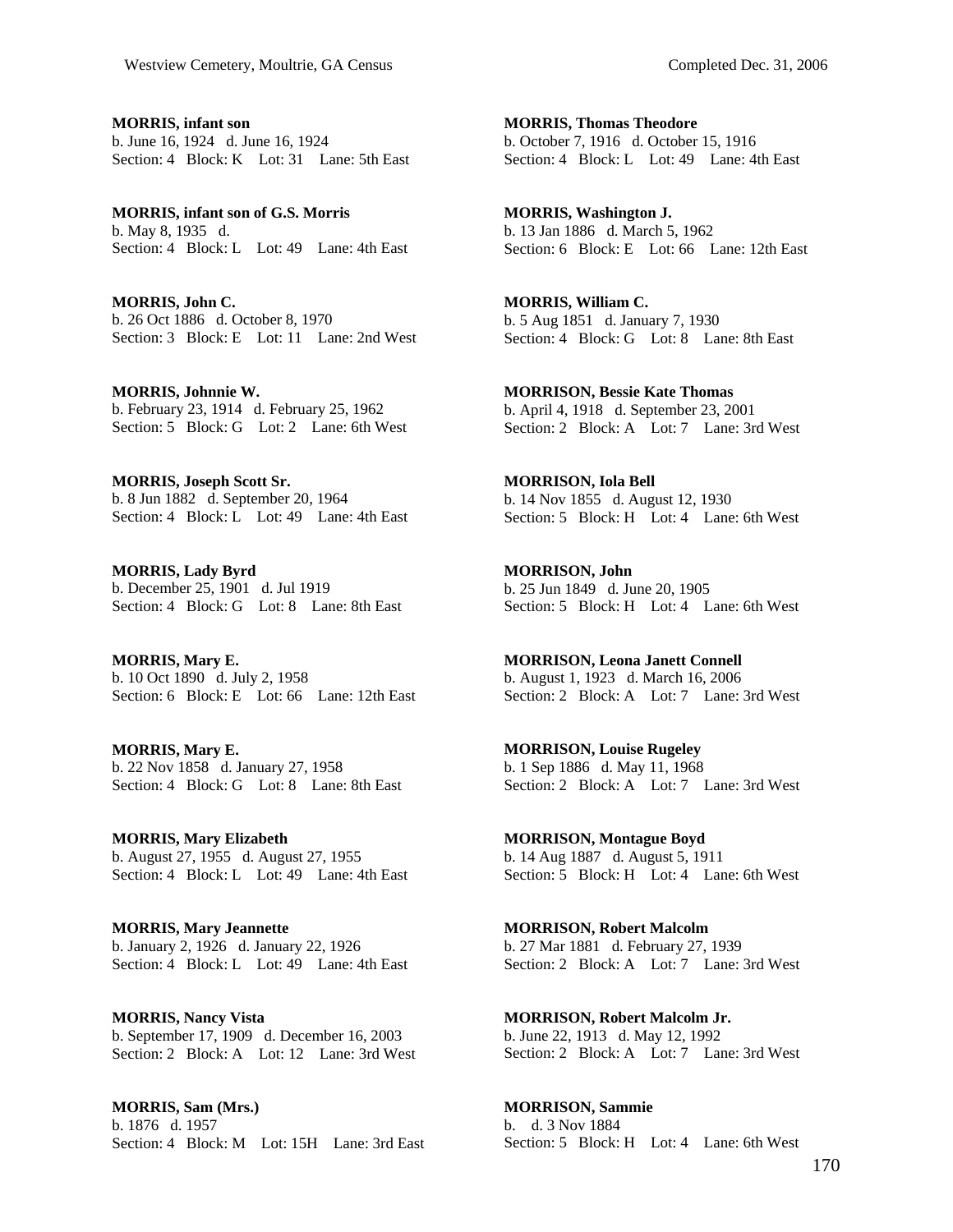**MORRISON, William Rugeley**  b. May 12, 1918 d. February 22, 1989 Section: 2 Block: A Lot: 7 Lane: 3rd West

**MORTON, Eulala Millsap**  b. June 2, 1903 d. September 15, 1993 Section: 5A Block: B Lot: 5 Lane: 5th West

**MOUNT, Annie Lee**  b. 12 Jan 1895 d. April 21, 1959 Section: 6 Block: E Lot: 72 Lane: 12th East

**MOUNT, Barbara Kincaid Trimble**  b. May 16, 1925 d. March 2, 2006 Section: 1 Block: D Lot: 16 Lane: 3rd West

**MOUNT, Hattie Sharpe**  b. 29 Nov 1898 d. July 9, 1986 Section: 6 Block: E Lot: 36 Lane: 12th East

**MOUNT, Thomas Blanton**  b. 23 Nov 1896 d. July 9, 1982 Section: 6 Block: E Lot: 72 Lane: 12th East

**MOUNT, Thomas Lee**  b. October 22, 1921 d. April 26, 1995 Section: 6 Block: E Lot: 72 Lane: 12th East

**MOYER, Elizabeth Dunn**  b. May 1, 1920 d. January 25, 1994 Section: 4 Block: K Lot: 33 Lane: 5th East

**MULDER, Fleetie L.**  b. September 18, 1904 d. August 30, 1905 Section: 5 Block: E Lot: 1 Lane: 6th West

**MULDER, Josephine Parker**  b. 1874 d. 1912 Section: 5 Block: E Lot: 1 Lane: 6th West

**MULDER, Theodore V.**  b. March 27, 1901 d. January 13, 1904 Section: 5 Block: E Lot: 1 Lane: 6th West

**MULKEY, James**  b. February 15, 1911 d. March 31, 2002 Section: 8 Block: I Lot: 14 Lane: ES RR **MULKEY, Johnnie W.**  b. June 17, 1920 d. November 2, 2005 Section: 8 Block: I Lot: 14 Lane: ES RR

**MULKEY, Lamar**  b. August 2, 1952 d. January 10, 2002 Section: 8 Block: I Lot: 14 Lane: ESRR

**MULLINAX, Doris Rick**  b. May 28, 1908 d. August 5, 1988 Section: 2 Block: E1 Lot: 1 Lane: 2nd West

**MULLINAX, Freddie S.**  b. December 7, 1939 d. June 10, 1942 Section: 2 Block: E1 Lot: 1 Lane: 2nd West

**MULLINAX, Malvin L.**  b. February 3, 1908 d. June 16, 1978 Section: 2 Block: E1 Lot: 1 Lane: 2nd West

**MULLINAX, Mattie Lee Delay**  b. 24 Aug 1889 d. May 10, 1984 Section: 2 Block: E1 Lot: 1 Lane: 2nd West

**MULLINAX, Samuel M.**  b. 31 Oct 1880 d. January 30, 1944 Section: 2 Block: E1 Lot: 1 Lane: 2nd West

**MULLINS, Edward Gurrant Jr.**  b. October 27, 1912 d. November 17, 1962 Section: 5A Block: C Lot: 9 Lane: 4th West

**MULLINS, Edward Gurrant Sr.**  b. 28 Apr 1887 d. February 12, 1968 Section: 5A Block: C Lot: 9 Lane: 4th West

**MULLINS, Gwendolyn Edna** DAR b. September 26, 1921 d. May 2, 2006 Section: 5A Block: C Lot: 9 Lane: 4th West

**MULLINS, Laura Fisher** DAR b. 12 Nov 1891 d. December 21, 1962 Section: 5 Block: C Lot: 9 Lane: 5th West

**MULLINS, Murray Lamar**  b. January 20, 1915 d. August 17, 1915 Section: 5A Block: C Lot: 9 Lane: 4th West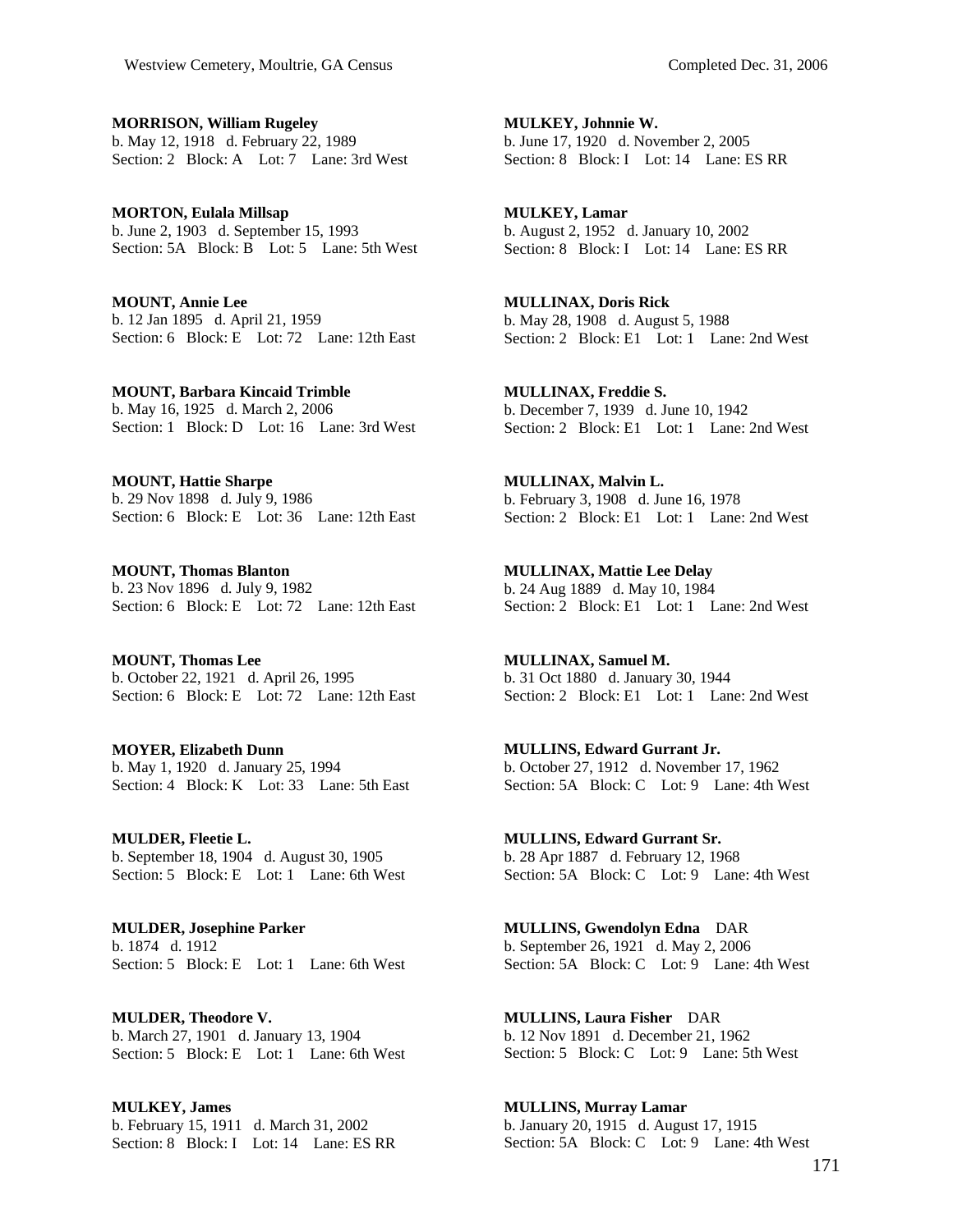**MUMFORD, Andrew J.**  b. 25 Nov 1865 d. October 5, 1936 Section: 5 Block: L Lot: 1 Lane: 7th West

**MUMFORD, Elvina A.**  b. 4 Nov 1849 d. January 15, 1929 Section: 5 Block: L Lot: 1 Lane: 7th West

**MUMFORD, Eugene B.**  b. September 18, 1908 d. July 23, 1909 Section: 5 Block: L Lot: 1 Lane: 7th West

**MUMFORD, Eugenia Bohannon**  b. 16 Sep 1871 d. September 5, 1943 Section: 5 Block: L Lot: 1 Lane: 7th West

**MUMFORD, Jesse J.** Mason b. 15 Jun 1845 d. August 8, 1922 Section: 5 Block: L Lot: 1 Lane: 7th West

**MUNTEAN, Barbara Tillman**  b. December 13, 1934 d. April 18, 1985 Section: 2 Block: C Lot: 11 Lane: 1st West

**MURPHY, Aaron Wandell**  b. March 28, 1910 d. January 30, 1989 Section: 4 Block: K Lot: 5A Lane: 5th East

**MURPHY, Annie Veal**  b. 10 Jan 1878 d. November 2, 1900 Section: 5 Block: D Lot: 20 Lane: 5th West

**MURPHY, Carl R.**  b. January 6, 1917 d. Section: 6 Block: D Lot: 91 Lane: 11th East

**MURPHY, Carrie Cooper**  b. 8 Dec 1880 d. March 19, 1961 Section: 5 Block: C Lot: 15 Lane: 5th West

**MURPHY, Connie Sue**  b. December 12, 1951 d. December 12, 1951 Section: 6 Block: D Lot: 91 Lane: 11th East

**MURPHY, David** CSA b. 1845 d. 1926 Section: 5 Block: E Lot: 10 Lane: 6th West **MURPHY, David Aaron**  b. 27 Jan 1873 d. February 16, 1952 Section: 5 Block: C Lot: 17 Lane: 5th West

**MURPHY, David Cooper**  b. June 16, 1905 d. April 26, 1967 Section: 4 Block: K Lot: 5A Lane: 5th East

**MURPHY, David I.**  b. 12 Jul 1871 d. October 27, 1951 Section: 1 Block: D Lot: 11 Lane: 4th West

**MURPHY, Esther Mercer**  b. September 9, 1911 d. May 20, 1984 Section: 4 Block: H Lot: 11 Lane: 7th East

**MURPHY, Ethel**  b. 1902 d. 1926 Section: 4 Block: N Lot: 5B Lane: 2nd East

**MURPHY, F. Alvah**  b. 14 Mar 1889 d. February 2, 1961 Section: 5 Block: N Lot: 4 Lane: 8th West

**MURPHY, F. Anthony**  b. July 15, 1915 d. November 17, 1962 Section: 5 Block: C Lot: 15 Lane: 5th West

**MURPHY, Fearn**  b. 30 Jan 1881 d. November 6, 1967 Section: 4 Block: L Lot: 17 Lane: 4th East

**MURPHY, Frank**  b. January 15, 1906 d. August 11, 1909 Section: 5 Block: P Lot: 5 Lane: 8th West

**MURPHY, Frank Edward Jr.**  b. June 26, 1926 d. November 6, 1971 Section: 3 Block: B Lot: 37 Lane: 2nd East

**MURPHY, H. Curtis**  b. 15 Dec 1898 d. March 6, 1953 Section: 4 Block: G Lot: 12 Lane: 8th East

**MURPHY, H. J. Jr.**  b. October 6, 1903 d. October 30, 1909 Section: 5 Block: P Lot: 5 Lane: 8th West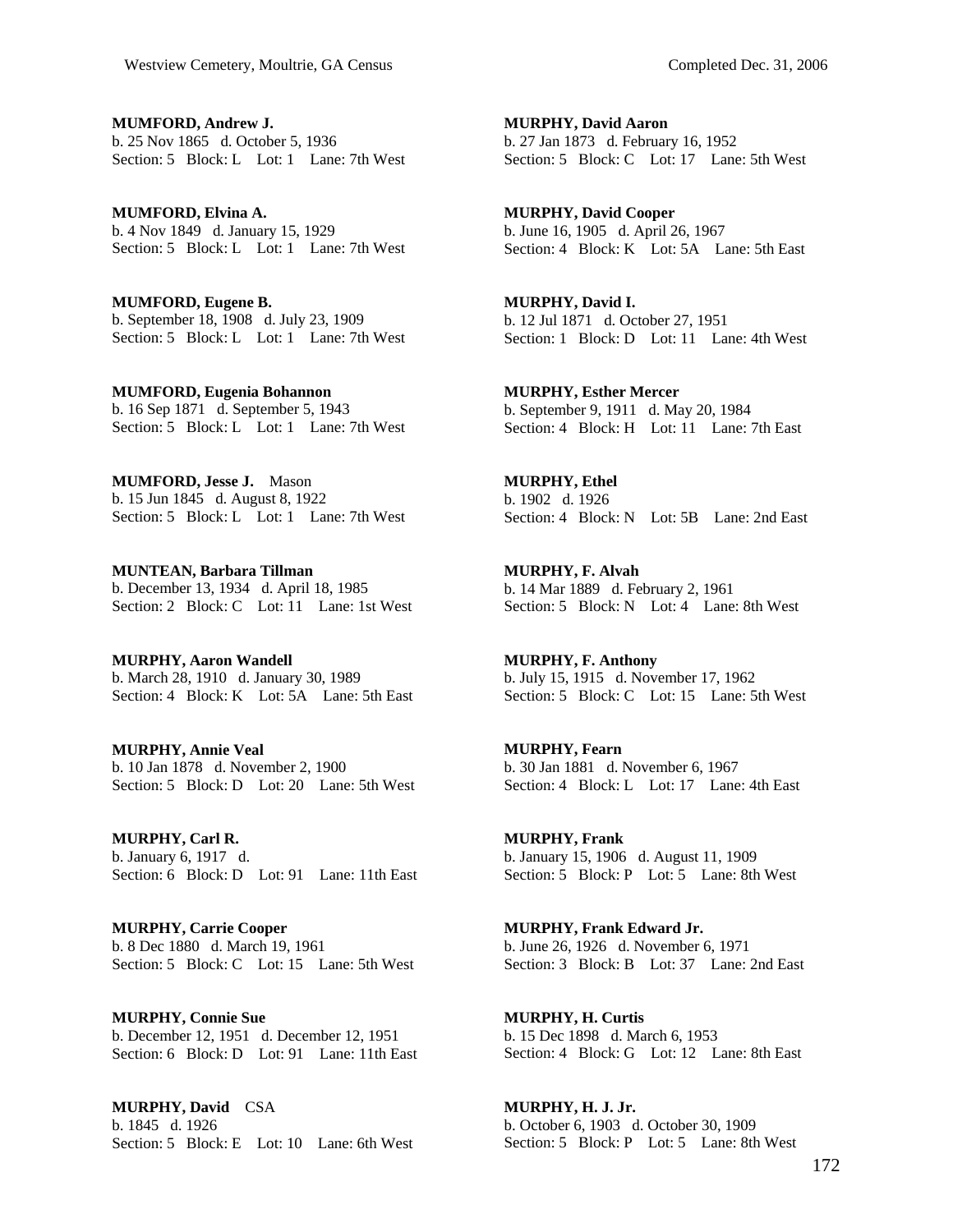**MURPHY, Hilary J.**  b. 25 Nov 1868 d. February 28, 1948 Section: 5 Block: P Lot: 5 Lane: 8th West

**MURPHY, Huey Thaxton Sr.**  b. April 16, 1909 d. January 14, 1997 Section: 1 Block: D Lot: 11 Lane: 4th West

**MURPHY, infant son**  b. July 6, 1943 d. July 6, 1943 Section: 1 Block: D Lot: 11 Lane: 4th West

**MURPHY, James Thomas**  b. 11 Jun 1884 d. January 6, 1945 Section: 4 Block: H Lot: 10B Lane: 7th East

**MURPHY, Jane Elizabeth Hutchison**  b. 10 Aug 1847 d. November 14, 1927 Section: 5 Block: E Lot: 10 Lane: 6th West

**MURPHY, Julia K.**  b. 7 Dec 1899 d. December 29, 1977 Section: 4 Block: M Lot: 26 Lane: 3rd East

**MURPHY, Kilby**  b. 16 Mar 1875 d. November 5, 1900 Section: 5 Block: D Lot: 11 Lane: 5th West

**MURPHY, Leah McGlaun**  b. March 3, 1900 d. February 7, 1985 Section: 4 Block: G Lot: 12 Lane: 8th East

**MURPHY, Leola Fletcher**  b. October 22, 1907 d. 11 Mar 11 1999 Section: 7 Block: C Lot: 32 Lane: 12th West

**MURPHY, Lester**  b. 1899 d. 1954 Section: 4 Block: N Lot: 5B Lane: 2nd East

**MURPHY, Lucy Belle Beaty**  b. 4 Apr 1882 d. December 4, 1935 Section: 4 Block: G Lot: 13 Lane: 8th East

**MURPHY, Martha Martin**  b. December 19, 1911 d. August 6, 1994 Section: 1 Block: D Lot: 11 Lane: 4th West **MURPHY, Martha N. C. Hutchison**  b. 15 Dec 1860 d. June 11, 1942 Section: 5 Block: D Lot: 7 Lane: 5th West

**MURPHY, Melvin E.**  b. November 17, 1915 d. August 6, 1962 Section: 7 Block: C Lot: 32 Lane: 12th West

**MURPHY, Naomi Powell**  b. October 18, 1913 d. November 17, 1994 Section: 1 Block: D Lot: 11 Lane: 4th West

**MURPHY, Newton Sr.**  b. 25 Sep 1897 d. April 3, 1978 Section: 4 Block: M Lot: 26 Lane: 3rd East

**MURPHY, Ollie M.**  b. 28 Jul 1895 d. October 17, 1966 Section: 5 Block: I Lot: 6 Lane: 7th West

**MURPHY, Pleasant H.**  b. 8 Feb 1886 d. June 13, 1969 Section: 5 Block: N Lot: 4 Lane: 8th West

**MURPHY, Richard H.** Veteran b. September 17, 1901 d. April 26, 1967 Section: 4 Block: H Lot: 11 Lane: 7th East

**MURPHY, Ruby D.**  b. December 26, 1919 d. Section: 6 Block: D Lot: 91 Lane: 11th East

**MURPHY, Ruby Taylor**  b. April 1, 1932 d. May 1, 2004 Section: 6 Block: A Lot: 30 Lane: Circle Dr. North

**MURPHY, Stella Johnson**  b. 15 Dec 1877 d. February 9, 1969 Section: 5 Block: P Lot: 5 Lane: 8th West

**MURPHY, Suwannee Clements**  b. 9 Oct 1894 d. April 9, 1981 Section: 5 Block: N Lot: 4 Lane: 8th West

**MURPHY, Thomas Henry**  b. 14 Jun 1862 d. ? Sep 1902 Section: 5 Block: D Lot: 7 Lane: 5th West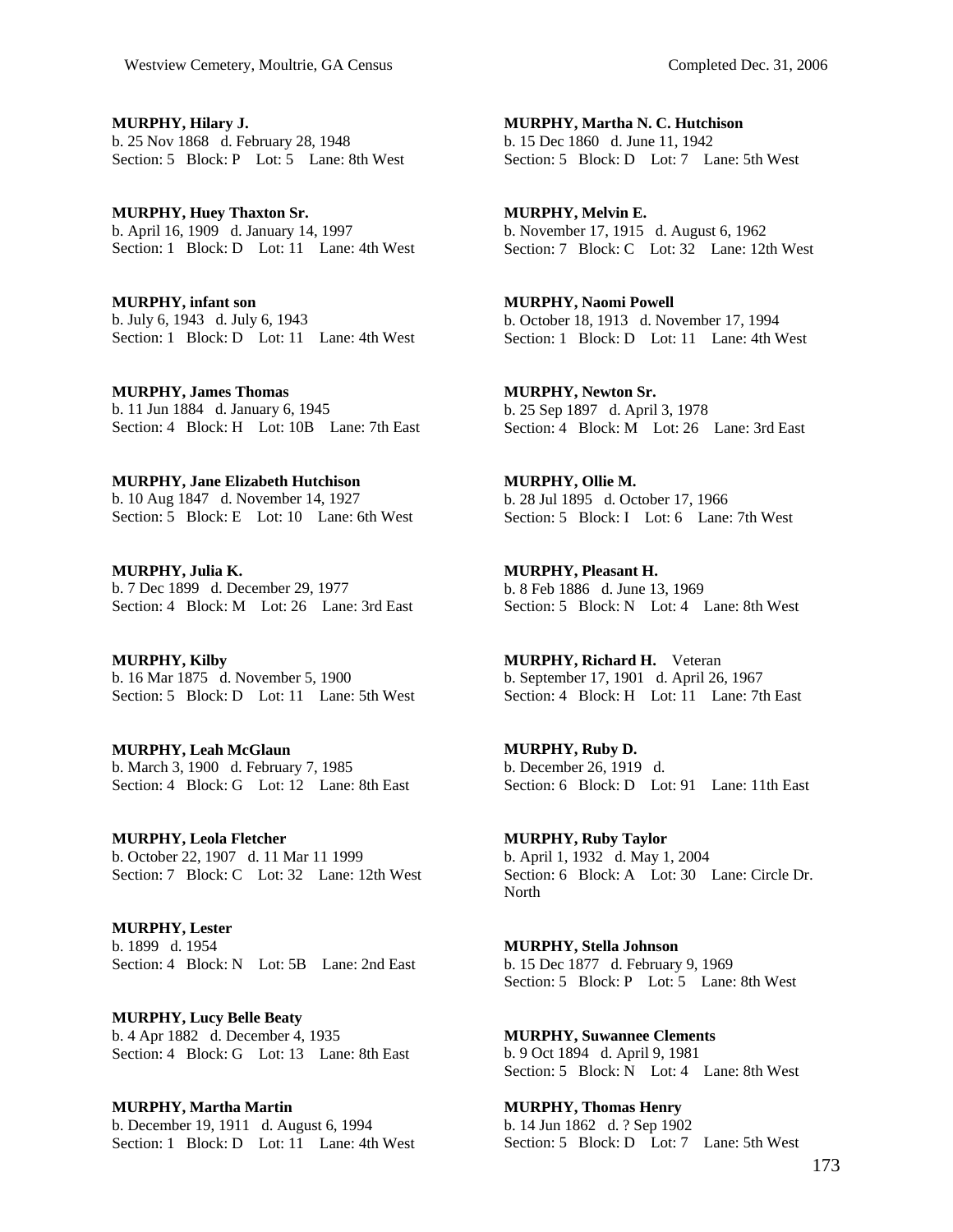**MURPHY, Thomas Maryland**  b. 15 Oct 1887 d. June 1, 1969 Section: 5 Block: I Lot: 6 Lane: 7th West

**MURPHY, W. H.** WOW b. 28 Oct 1870 d. November 5, 1948 Section: 5 Block: D Lot: 20 Lane: 5th West

**MURPHY, William T.**  b. July 10, 1925 d. August 8, 1925 Section: 4 Block: M Lot: 26 Lane: 3rd East

**MURPHY, Willie C.**  b. 23 Aug 1880 d. November 12, 1975 Section: 4 Block: L Lot: 17 Lane: 4th East

**MURPHY/MEREDITH, Unmarked**  b. d. Section: 5 Block: I Lot: 6 Lane: 7th West

**MURPHY/MEREDITH, Unmarked**  b. d. Section: 5 Block: I Lot: 6 Lane: 7th West

**MURPHY/MEREDITH, Unmarked**  b. d. Section: 5 Block: I Lot: 6 Lane: 7th West

**MUSSELWHITE, Margaret L.**  b. 1929 d. 1966 Section: 7 Block: B Lot: 37 Lane: 13th West

**MUSSELWHITE, Wyley R.**  b. 1929 d. 1977 Section: 7 Block: B Lot: 37 Lane: 13th West

**NAPIER, Ernest F.** Mason b. January 15, 1905 d. September 25, 1982 Section: 6 Block: B Lot: 30 Lane: 9th East

**NAPIER, Jean J.**  b. April 15, 1927 d. January 24, 1983 Section: 6 Block: B Lot: 30 Lane: 9th East

**NAPIER, Loral Carver**  b. October 27, 1907 d. February 13, 1956 Section: 6 Block: B Lot: 30 Lane: 9th East **NAPIER, Lula Argo**  b. 1 May 1878 d. July 19, 1948 Section: 3 Block: C Lot: 43 Lane: 1st East

**NAPIER, Mary Jo**  b. January 4, 1911 d. July 15, 1994 Section: 6 Block: B Lot: 30 Lane: 9th East

**NAPIER, Owen N.**  b. 30 Oct 1869 d. March 23, 1949 Section: 3 Block: C Lot: 43 Lane: 1st East

**NAPIER, Owen Radford**  b. December 15, 1907 d. October 25, 1993 Section: 6 Block: B Lot: 30 Lane: 9th East

**NASH, Alton E.**  b. March 18, 1914 d. November 14, 1918 Section: 5 Block: O Lot: 7 Lane: 8th West

**NASH, James**  b. 28 Sep 1866 d. August 10, 1922 Section: 5 Block: O Lot: 7 Lane: 8th West

**NASH, James Clinton**  b. July 5, 1905 d. September 14, 1980 Section: 5 Block: O Lot: 7 Lane: 8th West

**NASH, Mary Cosby**  b. 18 Feb 1889 d. November 24, 1973 Section: 5 Block: O Lot: 7 Lane: 8th West

**NASH, Richard W.**  b. May 26, 1931 d. March 24, 1954 Section: 5 Block: O Lot: 7 Lane: 8th West

**NASH, Richard W. Jr.**  b. May 26, 1931 d. March 24, 1954 Section: 5 Block: O Lot: 7 Lane: 8th West

**NASH, Richard W. Sr.**  b. 12 Nov 1888 d. August 9, 1943 Section: 5 Block: O Lot: 7 Lane: 8th West

**NEAL, Hazel Speight**  b. February 24, 1900 d. November 30, 1986 Section: 4 Block: K Lot: 6B Lane: 5th East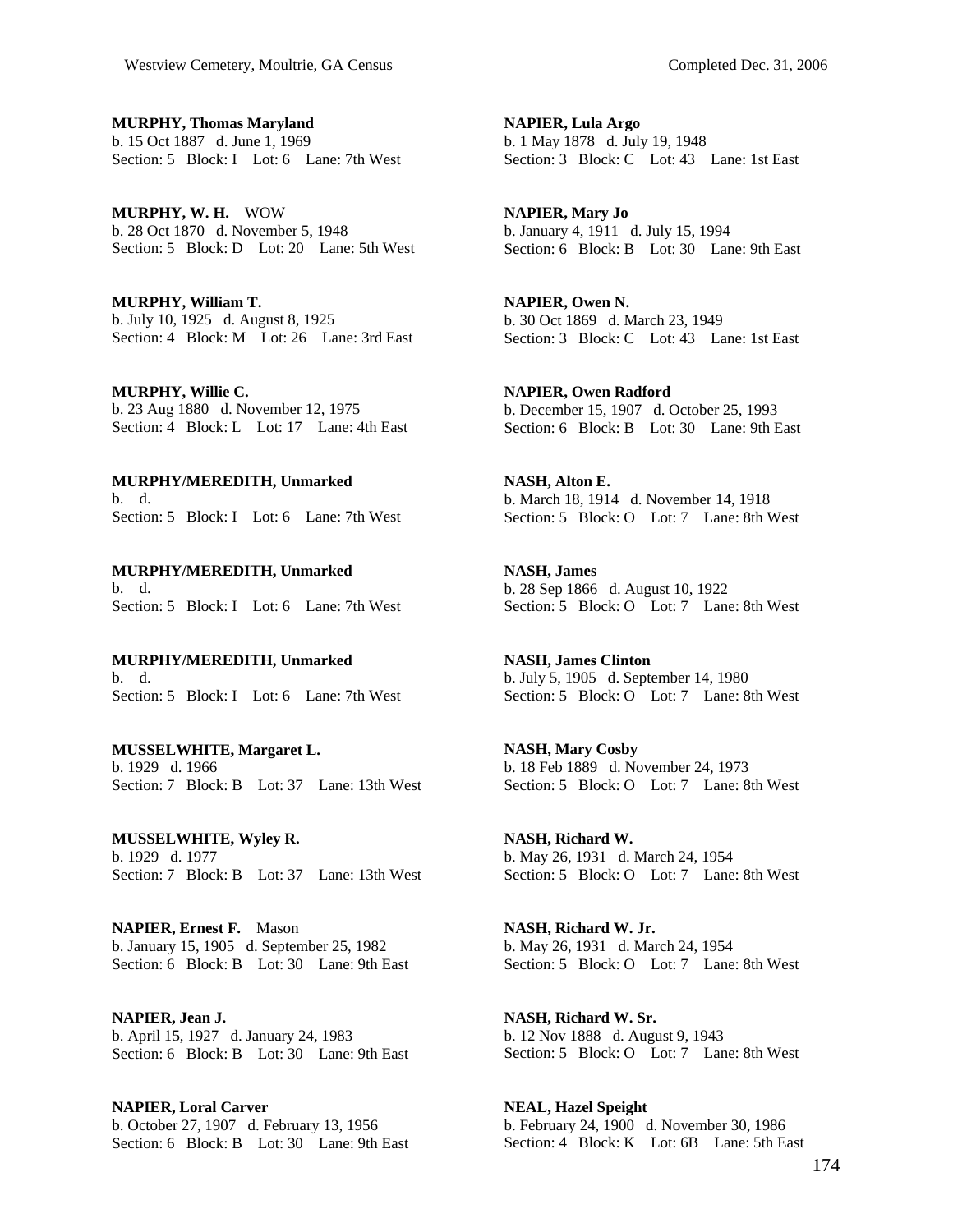**NEAL, William Rabun**  b. 2 Feb 1895 d. January 3, 1971 Section: 4 Block: K Lot: 6B Lane: 5th East

**NELMS, Thelma**  b. October 15, 1917 d. Section: 1 Block: D Lot: 26 Lane: 4th West

**NELSON, Charlie L.** WOW b. 8 Jan 1869 d. August 29, 1910 Section: 4 Block: K Lot: 7 Lane: 5th East

**NELSON, Charlie L.**  b. 1870 d. 1944 Section: 5 Block: I Lot: 3 Lane: 7th West

**NELSON, Columbus Floyd**  b. 10 Mar 1867 d. September 16, 1940 Section: 4 Block: K Lot: 7 Lane: 5th East

**NELSON, Eugenia Green**  b. 3 Jun 1863 d. June 30, 1952 Section: 5 Block: H Lot: 2 Lane: 6th West

**NELSON, General Stafford**  b. 18 Dec 1862 d. December 16, 1934 Section: 5 Block: H Lot: 2 Lane: 6th West

**NELSON, unknown (1)**  b. d. Section: 4 Block: K Lot: 7 Lane: 5th East

**NESBIT, Lloyd Berney** Veteran b. July 21, 1931 d. April 16, 1991 Section: 6 Block: C Lot: 42 Lane: 10th East

**NESBIT, Shirley Ann**  b. January 12, 1942 d. January 20, 2000 Section: 6 Block: C Lot: 42 Lane: 10th East

**NESMITH, Ashley** Veteran b. 29 Dec 1890 d. December 24, 1936 Section: 2 Block: D Lot: 4 Lane: 3rd West

**NESMITH, Mallie M.**  b. 18 Oct 1890 d. March 16, 1959 Section: 6 Block: C Lot: 54 Lane: 10th East **NESMITH, Matthew Ashley Jr.** Veteran b. February 12, 1922 d. September 29, 1996 Section: 2 Block: D Lot: 4 Lane: 3rd West

**NESMITH, Meche**  b. November 18, 1901 d. June 28, 1984 Section: 2 Block: B Lot: 17 Lane: 2nd West

**NESMITH, Miles H.**  b. 18 Oct 1890 d. February 7, 1963 Section: 6 Block: C Lot: 3 Lane: 10th East

**NESMITH, Ocie Mae**  b. April 25, 1912 d. June 3, 1954 Section: 6 Block: C Lot: 3 Lane: 10th East

**NESMITH, Robbie Wells**  b. 13 Dec 1892 d. February 22, 1980 Section: 2 Block: D Lot: 4 Lane: 3rd West

**NESMITH, Rose Hancock**  b. 15 Mar 1890 d. May 26, 1982 Section: 6 Block: C Lot: 54 Lane: 10th East

**NEVELS, Bertie Thompson**  b. October 27, 1919 d. September 27, 1988 Section: 7 Block: C Lot: 38 Lane: 12th West

**NEVELS, Brenda Colene**  b. 1950 d. 1950 Section: 2 Block: B Lot: 9 Lane: 2nd West

**NEVELS, Charlie B.**  b. 26 Sep 1873 d. June 27, 1954 Section: 1 Block: C Lot: 6 Lane: 5th West

**NEVELS, Foy Arlin**  b. September 27, 1913 d. April 3, 1994 Section: 1 Block: C Lot: 6 Lane: 5th West

**NEVELS, infant daughter**  b. January 15, 1934 d. January 15, 1934 Section: 4 Block: N Lot: 12 Lane: 2nd East

**NEVELS, infant son**  b. June 2, 1935 d. June 2, 1935 Section: 4 Block: N Lot: 12 Lane: 2nd East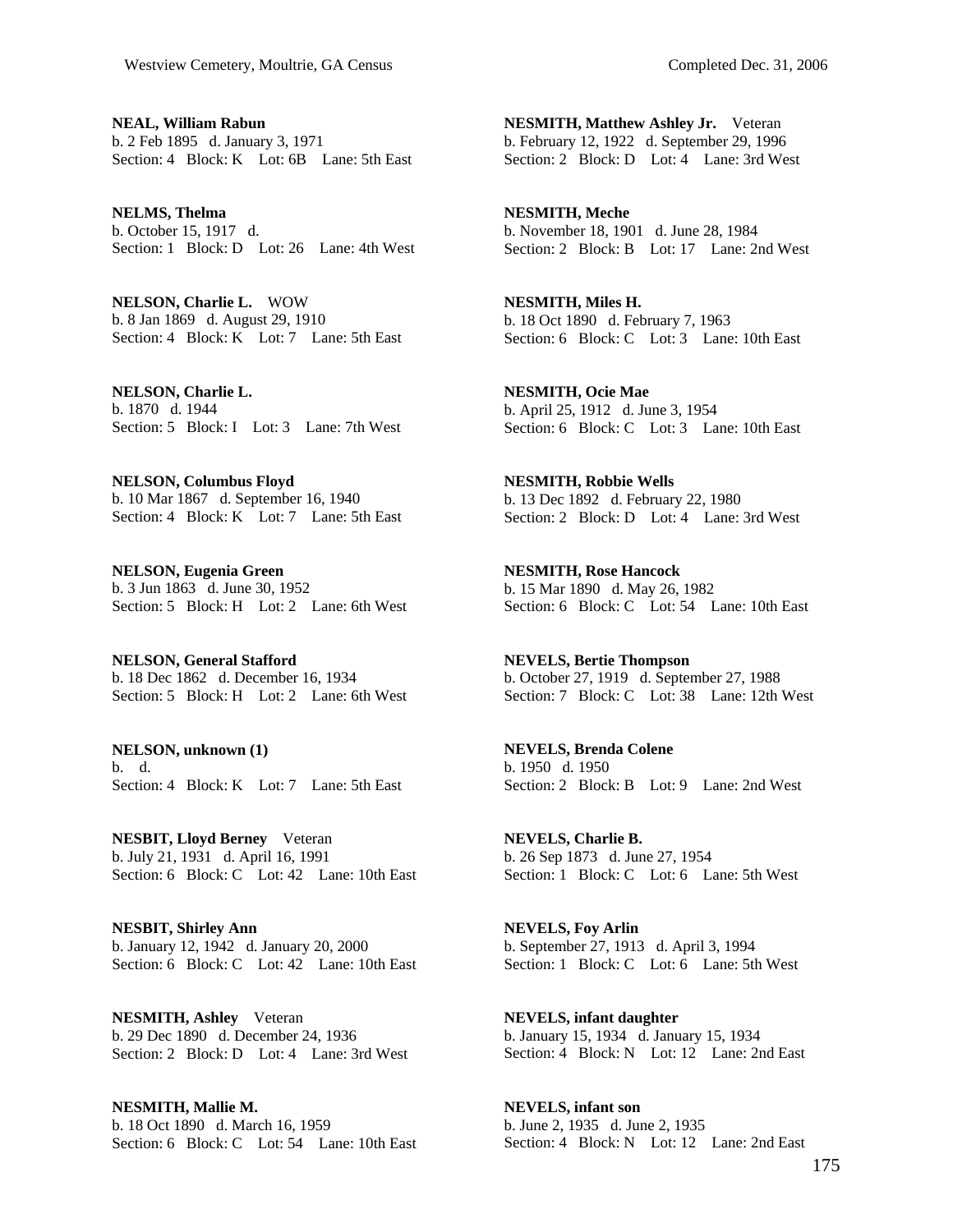**NEVELS, LB**  b. December 16, 1909 d. June 3, 1995 Section: 2 Block: C Lot: 5A Lane: 1st West

**NEVELS, Lillie P.**  b. January 19, 1914 d. August 4, 1951 Section: 4 Block: N Lot: 12 Lane: 2nd East

**NEVELS, Lucille Johnson**  b. May 17, 1913 d. January 20, 1958 Section: 2 Block: F1 Lot: 26 Lane: 1st West

**NEVELS, Mary Jo**  b. August 9, 1938 d. March 5, 1946 Section: 4 Block: N Lot: 12 Lane: 2nd East

**NEVELS, Mattie Jewell**  b. June 28, 1906 d. November 15, 1944 Section: 1 Block: C Lot: 6 Lane: 5th West

**NEVELS, Ollie Mae**  b. August 22, 1902 d. August 11, 1980 Section: 1 Block: C Lot: 6 Lane: 5th West

**NEVELS, Polly L. Page**  b. 15 Apr 1875 d. November 23, 1953 Section: 1 Block: C Lot: 6 Lane: 5th West

**NEVELS, Rachel Ann**  b. 11 Aug 1877 d. November 16, 1956 Section: 3 Block: B Lot: 23 Lane: 2nd East

**NEVELS, Robert J.**  b. 17 Sep 1871 d. May 2, 1964 Section: 3 Block: B Lot: 23 Lane: 2nd East

**NEVELS, Roscoe**  b. September 3, 1913 d. February 20, 1987 Section: 7 Block: C Lot: 38 Lane: 12th West

**NEVELS, Sarah Ann**  b. July 1, 1937 d. March 30, 1938 Section: 2 Block: F1 Lot: 26 Lane: 1st West

**NEVELS, Tom Edward**  b. May 20, 1910 d. December 10, 1989 Section: 1 Block: C Lot: 6 Lane: 5th West **NEVELS, Weldon G.**  b. September 13, 1916 d. June 5, 2004 Section: 2 Block: C Lot: 5A Lane: 1st West

**NEVELS, William Irvin**  b. December 17, 1931 d. March 7, 2005 Section: 2 Block: F1 Lot: 26 Lane: 1st West

**NEWBY, Arthur M.**  b. 13 Jan 1883 d. August 4, 1927 Section: 4 Block: I Lot: 19 Lane: 6th East

**NEWBY, William H.**  b. 28 Jan 1878 d. April 22, 1912 Section: 4 Block: I Lot: 19 Lane: 6th East

**NEWBY, Willie Anna**  b. 20 Sep 1889 d. March 19, 1956 Section: 4 Block: I Lot: 19 Lane: 6th East

**NEWSOME, Inez Stith**  b. April 1, 1916 d. July 16, 2003 Section: 7 Block: B Lot: 2 Lane: 13th West

**NEWSOME, Linza T.**  b. 5 Oct 1895 d. December 29, 1930 Section: 4 Block: H Lot: 25A Lane: 7th East

**NEWSOME, Ola Mae Culbreth**  b. 19 Jul 1895 d. February 8, 1977 Section: 4 Block: H Lot: 25A Lane: 7th East

**NEWTON, Aaron Duke** Veteran b. March 13, 1925 d. December 15, 1984 Section: 5 Block: Q Lot: 1 Lane: WN RR

**NEWTON, Doris R.**  b. July 15, 1927 d. April 4, 1964 Section: 7 Block: C Lot: 2 Lane: 12th West

**NEWTON, Emory E. "Gene"**  b. June 16, 1921 d. April 8, 2005 Section: 5 Block: R Lot: 8 Lane: WN RR

**NEWTON, Jay Catledge**  b. March 20, 1922 d. February 11, 1984 Section: 7 Block: C Lot: 2 Lane: 12th West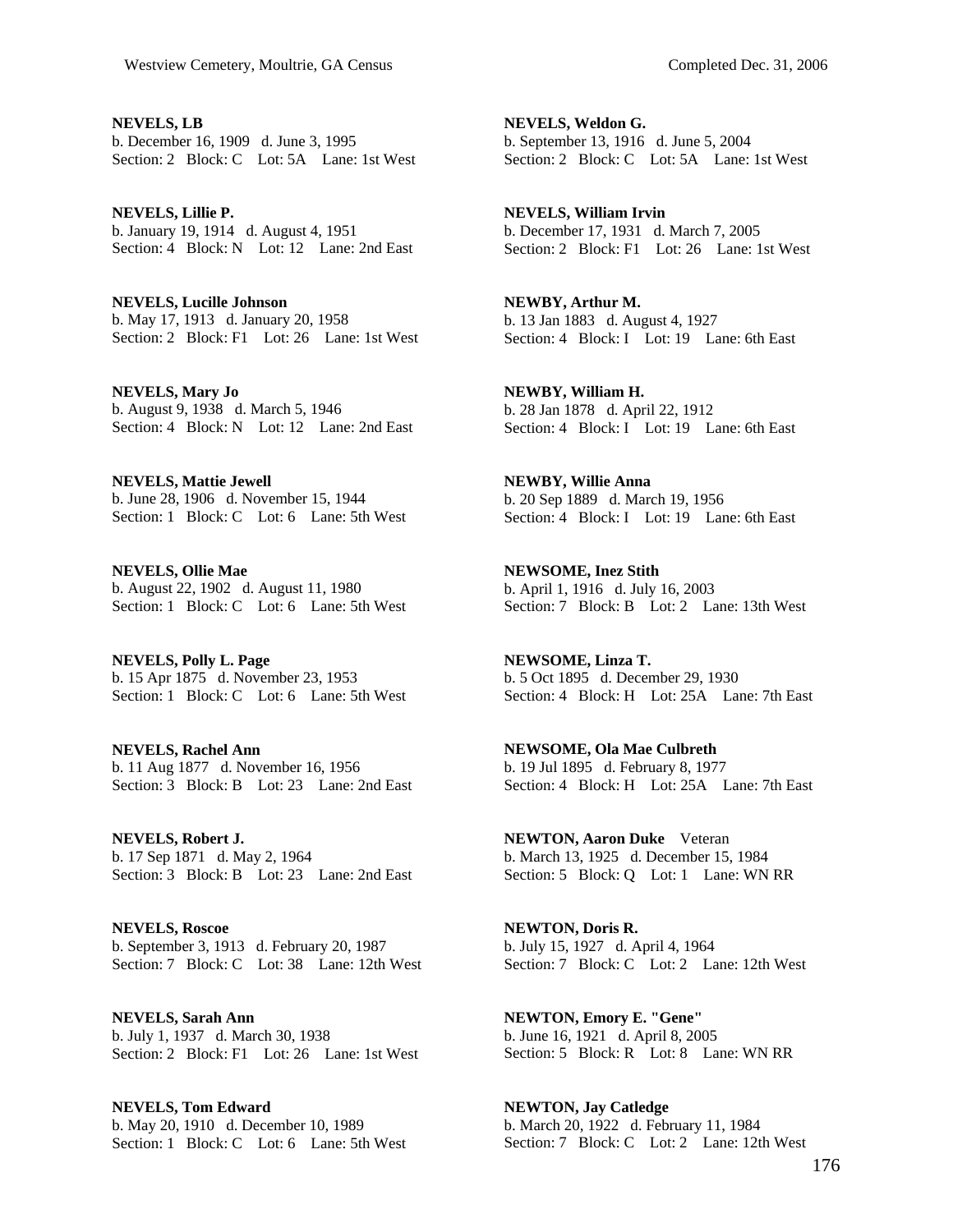**NEWTON, Joseph M.**  b. 5 Jul 1880 d. March 1, 1965 Section: 5 Block: R Lot: 8 Lane: WN RR

**NEWTON, Lawrence D. Cpl.**  b. December 5, 1925 d. August 22, 1944 Section: 5 Block: R Lot: 8 Lane: WN RR

**NEWTON, Lois Cecil Lawrence**  b. 20 Sep 1896 d. May 26, 1985 Section: 5 Block: R Lot: 8 Lane: WN RR

**NEWTON, Nettie B. McCready**  b. January 18, 1917 d. Section: 6 Block: B Lot: 71B Lane: 9th East

**NEWTON, Stephen Rupert**  b. February 22, 1962 d. February 24, 1962 Section: 7 Block: C Lot: 27 Lane: 12th West

**NEWTON, Susie Aline**  b. April 7, 1926 d. January 28, 1991 Section: 5 Block: Q Lot: 1 Lane: WN RR

**NEWTON, Thelma Massey**  b. February 24, 1918 d. Section: 5 Block: R Lot: 8 Lane: WN RR

**NEWTON, Warren J.**  b. April 15, 1919 d. January 29, 1961 Section: 6 Block: B Lot: 71B Lane: 9th East

**NEWTON, William Rupert**  b. June 14, 1924 d. January 1, 1997 Section: 7 Block: C Lot: 27 Lane: 12th West

**NICHOLS, Betty R.**  b. October 20, 1927 d. Section: 8 Block: F Lot: 7 Lane: ES RR

**NICHOLS, Richard L.**  b. February 26, 1927 d. Section: 8 Block: F Lot: 7 Lane: ES RR

**NIFONG, Helen Evelyn Sperry**  b. September 28, 1911 d. April 7, 1989 Section: 7 Block: D Lot: 63 Lane: 11th West

**NIFONG, James Woodrow** Veteran b. April 16, 1917 d. February 19, 1991 Section: 7 Block: D Lot: 63 Lane: 11th West

**NOBLES, James D.** Mason b. 19 Nov 1899 d. January 25, 1941 Section: 1 Block: D Lot: 6 Lane: 4th West

**NORMAN, Aaron Hubert**  b. July 11, 1923 d. August 21, 1999 Section: 6 Block: C Lot: 63 Lane: 10th East

**NORMAN, Bessie Saville**  b. February 1, 1910 d. March 31, 1995 Section: 2 Block: D Lot: 7 Lane: 3rd West

**NORMAN, Blanche Butler**  b. 20 Mar 1893 d. May 21, 1972 Section: 3 Block: C Lot: 27 Lane: 1st East

**NORMAN, Clifton B.** Veteran b. March 25, 1921 d. June 2, 1943 Section: 2 Block: D Lot: 13 Lane: 3rd West

**NORMAN, Don Cleveland**  b. 1909 d. 1979 Section: 2 Block: D Lot: 13 Lane: 3rd West

**NORMAN, Donie Rebekah**  b. 9 Oct 1883 d. September 23, 1962 Section: 2 Block: D Lot: 13 Lane: 3rd West

**NORMAN, Edward T.** Veteran b. April 12, 1912 d. May 14, 1954 Section: 4 Block: M Lot: 8 Lane: 3rd East

**NORMAN, Frank J.**  b. 28 Feb 1890 d. June 24, 1955 Section: 4 Block: M Lot: 8 Lane: 3rd East

**NORMAN, Herbert H.** Veteran b. June 22, 1917 d. February 8, 1945 Section: 2 Block: D Lot: 13 Lane: 3rd West

**NORMAN, J. Howard**  b. March 24, 1911 d. October 22, 1978 Section: 2 Block: D Lot: 13 Lane: 3rd West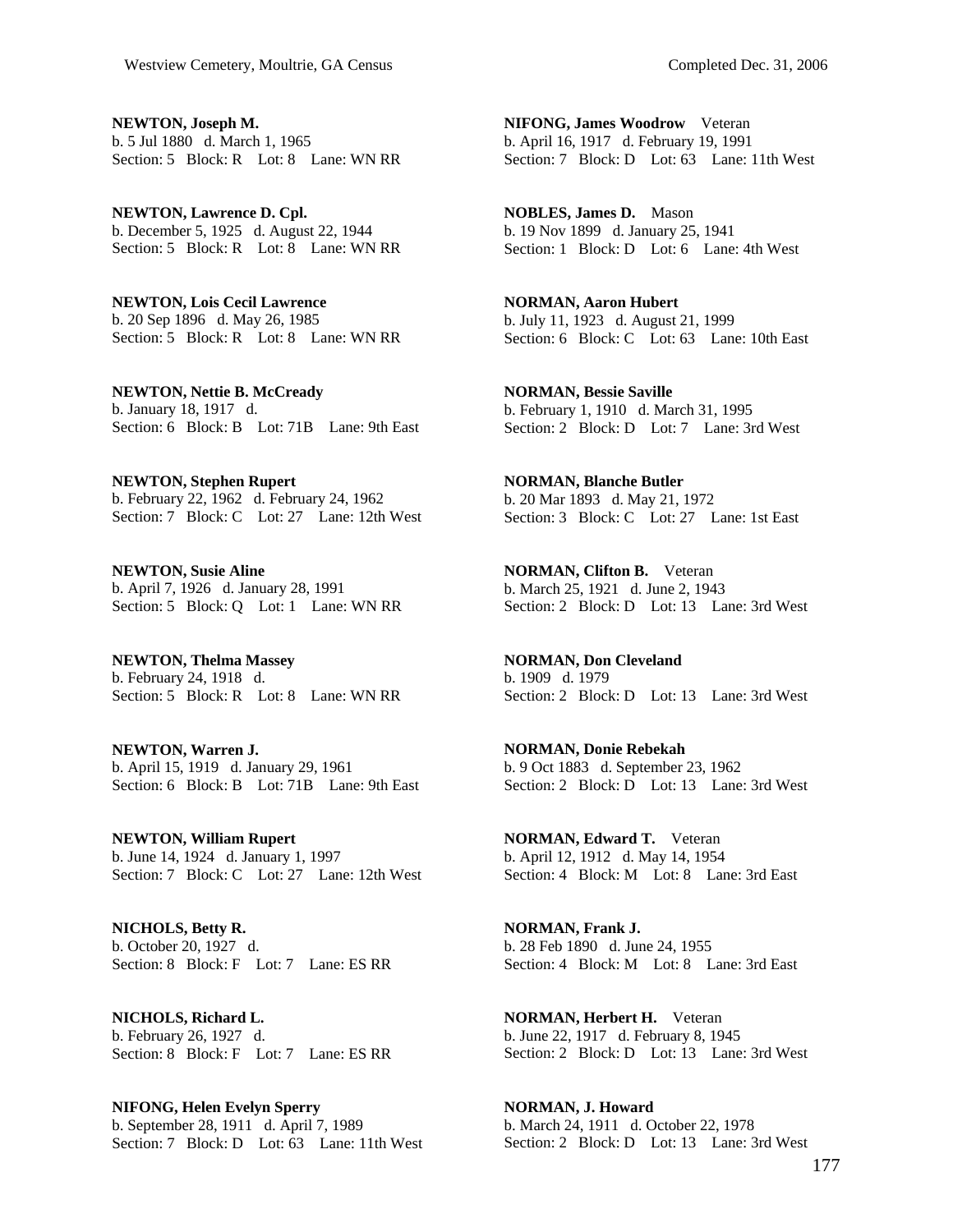**NORMAN, Jack Butler**  b. December 16, 1915 d. April 22, 1953 Section: 3 Block: C Lot: 27 Lane: 1st East

**NORMAN, Jack Butler Jr.**  b. September 27, 1947 d. March 24, 1991 Section: 3 Block: C Lot: 27 Lane: 1st East

**NORMAN, James Franklin**  b. 22 Feb 1890 d. January 25, 1963 Section: 3 Block: C Lot: 27 Lane: 1st East

**NORMAN, John Ellis**  b. June 28, 1906 d. September 28, 1996 Section: 2 Block: D Lot: 7 Lane: 3rd West

**NORMAN, Mattie T.**  b. 12 Jun 1892 d. May 19, 1940 Section: 4 Block: M Lot: 8 Lane: 3rd East

**NORMAN, Richard Cleveland**  b. 28 Nov 1883 d. October 3, 1960 Section: 2 Block: D Lot: 13 Lane: 3rd West

**NORMAN, Stephen Wayne**  b. May 24, 1962 d. June 14, 1962 Section: 7 Block: B Lot: 93 Lane: 13th West

**NORTH, Albert Myron**  b. January 20, 1903 d. August 17, 1967 Section: 2 Block: A Lot: 10 Lane: 3rd West

**NORTH, Bert Kelly**  b. 15 Dec 1881 d. September 3, 1973 Section: 2 Block: A Lot: 10 Lane: 3rd West

**NORTH, Elizabeth Milton**  b. 15 Oct 1883 d. December 23, 1976 Section: 2 Block: A Lot: 10 Lane: 3rd West

**NORTON, Charles W.**  b. 10 Feb 1873 d. December 19, 1952 Section: 5 Block: A Lot: 12 Lane: 4th West

**NORTON, Joseph**  b. November 30, 1900 d. March 14, 1901 Section: 5 Block: A Lot: 12 Lane: 4th West **NORTON, Lottie D.**  b. 5 Apr 1875 d. January 12, 1965 Section: 5 Block: A Lot: 12 Lane: 4th West

**NUSSBAUM, Frances Allen**  b. August 27, 1906 d. March 20, 1983 Section: 3 Block: D Lot: 6 Lane: 3rd West

**NUSSBAUM, Max Ehrlich Jr.**  b. July 29, 1907 d. March 22, 1996 Section: 3 Block: D Lot: 6 Lane: 3rd West

**OATES, Odessa P.**  b. July 26, 1921 d. May 7, 1992 Section: 5A Block: C Lot: 4 Lane: 4th West

**OATES, William S.**  b. March 5, 1921 d. December 1, 1990 Section: 5A Block: C Lot: 4 Lane: 4th West

**OBERHOLTZER, Cloyd Henry**  b. April 14, 1902 d. June 13, 1957 Section: 6 Block: E Lot: 7 Lane: 12th East

**OBERHOLTZER, John W.** Veteran b. September 29, 1927 d. January 9, 1957 Section: 6 Block: E Lot: 7 Lane: 12th East

**ODOM, Jacqueline Cromartie**  b. October 16, 1924 d. Section: 2 Block: D Lot: 4 Lane: 3rd West

**ODOM, James Wesley** Veteran b. January 6, 1923 d. February 26, 1964 Section: 7 Block: C Lot: 57 Lane: 12th West

**ODOM, Mary S.**  b. 6 Sep 1886 d. September 20, 1967 Section: 7 Block: C Lot: 57 Lane: 12th West

**ODOM, Phillip Henry Jr.**  b. January 10, 1921 d. January 6, 1999 Section: 2 Block: D Lot: 4 Lane: 3rd West

**ODOM, Phillip Henry Sr.**  b. 23 Dec 1895 d. November 17, 1977 Section: 2 Block: D Lot: 4 Lane: 3rd West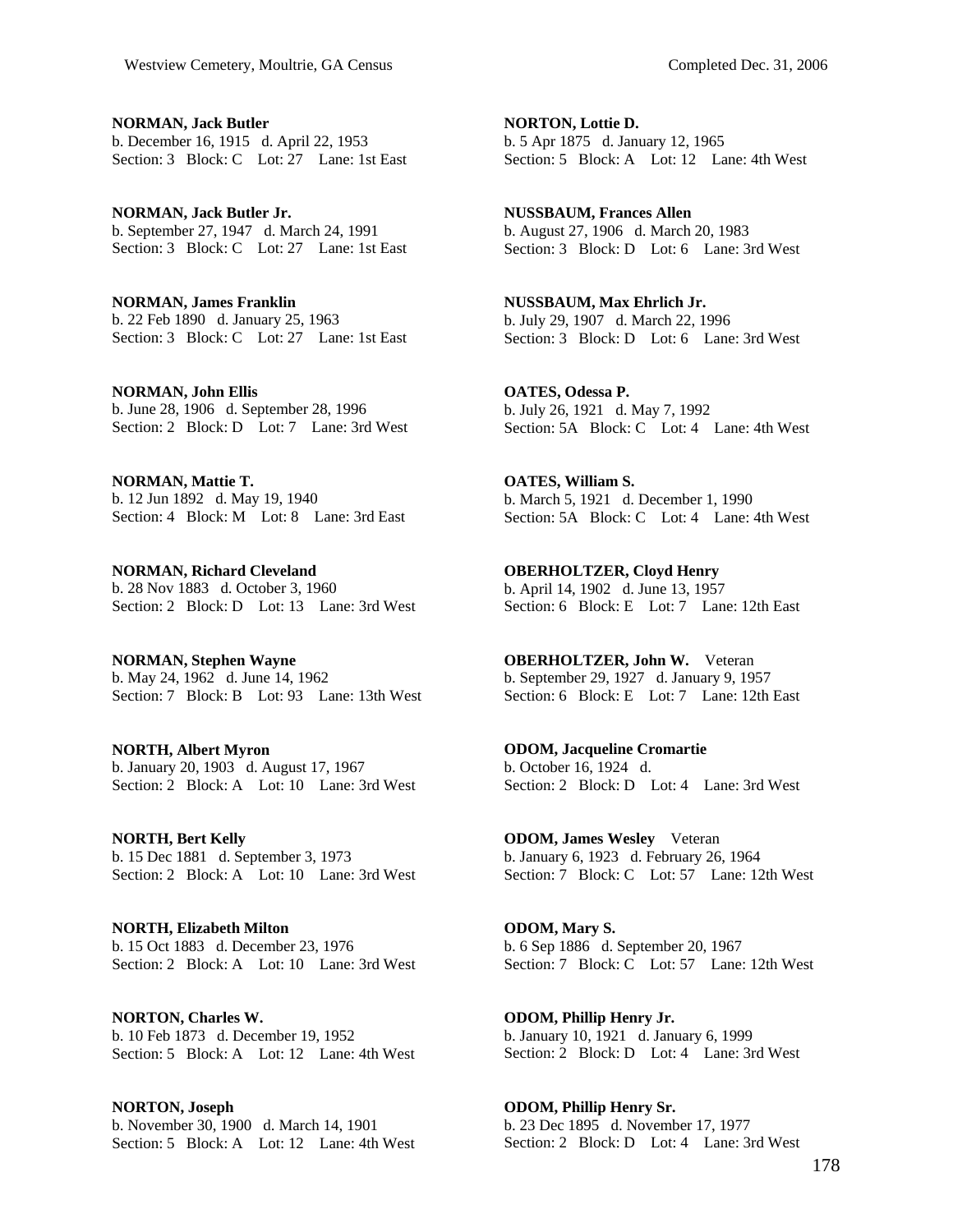**ODOM, Ruth Allegood**  b. 30 Dec 1891 d. January 4, 1976 Section: 2 Block: D Lot: 4 Lane: 3rd West

**ODUM, Annie T.**  b. November 11, 1911 d. September 27, 1972 Section: 1 Block: D Lot: 23 Lane: 4th West

**OGDEN, Bena Jordan**  b. March 2, 1948 d. December 9, 1980 Section: 6 Block: B Lot: 38 Lane: 9th East

**O'HEARN, Alma Ophelia W.**  b. June 6, 1903 d. April 2, 1980 Section: 7 Block: B Lot: 49 Lane: 13th West

**O'HEARN, Anie Myrtle**  b. July 28, 1917 d. January 14, 1919 Section: 7 Block: C Lot: 28 Lane: 12th West

**O'HEARN, Bertie L.**  b. January 11, 1925 d. October 26, 2005 Section: 7 Block: B Lot: 49 Lane: 13th West

**O'HEARN, Henry R.**  b. 6 Jan 1894 d. January 20, 1973 Section: 7 Block: B Lot: 49 Lane: 13th West

**O'HEARN, Lila B.**  b. June 1, 1901 d. April 20, 1998 Section: 7 Block: C Lot: 28 Lane: 12th West

**O'HEARN, Rufus H.**  b. July 30, 1931 d. November 21, 1967 Section: 7 Block: B Lot: 49 Lane: 13th West

**O'HEARN, Willie F.**  b. 23 Sep 1897 d. November 3, 1962 Section: 7 Block: C Lot: 28 Lane: 12th West

**O'KELLEY, Annie Lucile**  b. July 22, 1915 d. March 4, 1987 Section: 7 Block: B Lot: 13 Lane: 13th West

**O'KELLEY, Charles Devon**  b. September 7, 1938 d. May 29, 2000 Section: 7 Block: B Lot: 13 Lane: 13th West

**O'KELLEY, Charles Thomas**  b. October 15, 1961 d. March 27, 1997 Section: 7 Block: B Lot: 13 Lane: 13th West

**O'KELLEY, J. D.**  b. June 6, 1919 d. September 29, 1987 Section: 7 Block: B Lot: 13 Lane: 13th West

**O'KELLEY, John DeWayne**  b. September 7, 1946 d. November 24, 2003 Section: 7 Block: B Lot: 13 Lane: 13th West

**OLDHAM, Emerson Edward**  b. May 28, 1911 d. October 10, 1991 Section: 6 Block: B Lot: 67A Lane: 9th East

**OLDHAM, Ruth Miller**  b. December 28, 1908 d. June 7, 2000 Section: 6 Block: B Lot: 67A Lane: 9th East

**OLIVER, J. D.**  b. June 29, 1902 d. January 12, 1919 Section: 4 Block: I Lot: 29 Lane: 6th East

**OLIVER, J. D. Sr.**  b. 27 Jun 1876 d. March 25, 1935 Section: 4 Block: I Lot: 29 Lane: 6th East

**OLIVER, Lucy R.**  b. 9 Nov 1884 d. April 30, 1969 Section: 4 Block: I Lot: 29 Lane: 6th East

**OLIVER, Mabel Carter**  b. June 14, 1916 d. Section: 6 Block: E Lot: 12 Lane: 12th East

**OLIVER, Walter W.**  b. November 14, 1911 d. Section: 6 Block: E Lot: 12 Lane: 12th East

**OLLIFF, Nettie Y.**  b. 19 Jan 1876 d. August 7, 1963 Section: 2 Block: E1 Lot: 26 Lane: 2nd West

**OLLIFF, William A.**  b. 9 Sep 1875 d. January 21, 1960 Section: 2 Block: E1 Lot: 26 Lane: 2nd West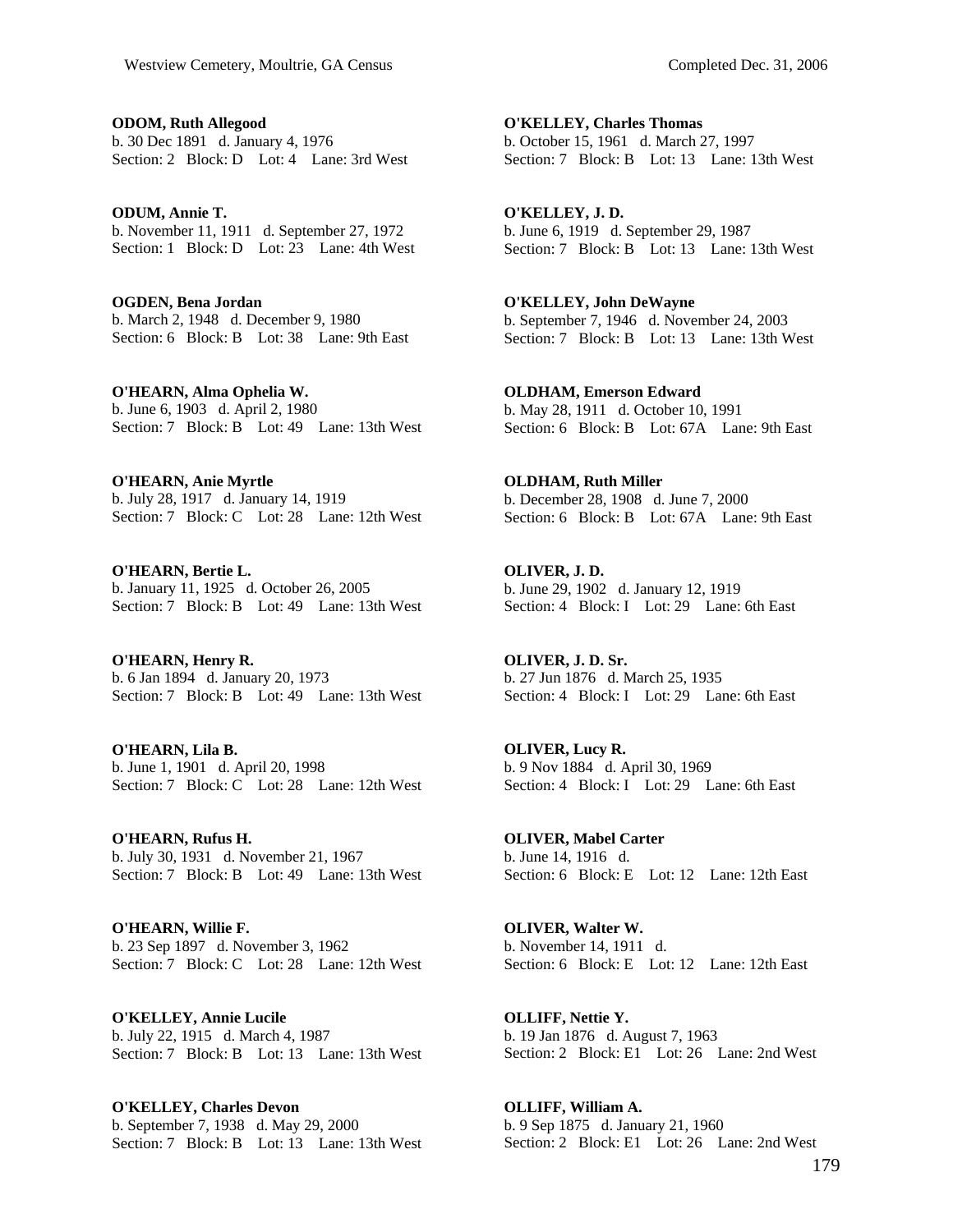**O'NEAL, Charlie**  b. October 9, 1932 d. January 26, 1960 Section: 2 Block: F2 Lot: 50 Lane: 1st West

**O'NEAL, Charlie J.**  b. 7 Apr 1877 d. May 12, 1955 Section: 2 Block: F1 Lot: 21 Lane: 1st West

**O'NEAL, Christopher York** Veteran b. December 18, 1959 d. November 12, 1979 Section: 6 Block: B Lot: 40 Lane: 9th East

**O'NEAL, Deborah Lanette**  b. August 18, 1961 d. May 3, 1978 Section: 7 Block: D Lot: 24 Lane: 11th West

**ONEAL, Della H.**  b. 24 Aug 1885 d. August 14, 1953 Section: 2 Block: A Lot: 18 Lane: 3rd West

**ONEAL, Ernest T.** Veteran b. October 20, 1915 d. December 2, 1979 Section: 2 Block: A Lot: 18 Lane: 3rd West

**O'NEAL, Estelle S.**  b. 1 Aug 1897 d. February 20, 1973 Section: 6 Block: E Lot: 29 Lane: 12th East

**O'NEAL, Faith Bennett**  b. December 10, 1935 d. Section: 6 Block: E Lot: 28 Lane: 12th East

**O'NEAL, Geneva Hunter**  b. September 22, 1920 d. February 21, 2004 Section: 6 Block: D Lot: 4 Lane: 11th East

**O'NEAL, Grace Young**  b. October 18, 1926 d. June 8, 2006 Section: 2 Block: A Lot: 18 Lane: 3rd West

**O'NEAL, J. L.**  b. November 29, 1912 d. November 24, 1968 Section: 6 Block: D Lot: 4 Lane: 11th East

**O'NEAL, Jack S.**  b. October 3, 1916 d. July 29, 1970 Section: 6 Block: E Lot: 48 Lane: 12th East

**O'NEAL, Jeanette T.**  b. December 12, 1915 d. May 21, 1989 Section: 7 Block: D Lot: 24 Lane: 11th West

**O'NEAL, Josie Lokey**  b. April 6, 1919 d. November 5, 1993 Section: 6 Block: E Lot: 48 Lane: 12th East

**ONEAL, Pearl E.**  b. 13 Dec 1887 d. November 10, 1964 Section: 2 Block: F1 Lot: 21 Lane: 1st West

**O'NEAL, Russell Aubrey Jr.** Mason b. December 6, 1918 d. May 9, 1988 Section: 7 Block: D Lot: 66/7 Lane: 11th West

**O'NEAL, Teresa O.**  b. January 30, 1946 d. May 16, 1979 Section: 7 Block: D Lot: 24 Lane: 11th West

**O'NEAL, Thomas W.**  b. 8 May 1893 d. October 28, 1957 Section: 6 Block: E Lot: 29 Lane: 12th East

**O'NEAL, Thomas Watson Jr.**  b. November 16, 1926 d. November 8, 1999 Section: 6 Block: E Lot: 28 Lane: 12th East

**O'NEAL, Wallace**  b. 1930 d. 2004 Section: 6 Block: E Lot: 29 Lane: 12th East

**O'NEAL, William H.**  b. January 8, 1914 d. November 20, 1998 Section: 7 Block: D Lot: 24 Lane: 11th West

**O'NEIL, Dorothy**  b. April 4, 1941 d. March 1, 1967 Section: 7 Block: C Lot: 57 Lane: 12th West

**O'QUINN, Charles A.** WOW b. 8 Sep 1871 d. December 9, 1946 Section: 4 Block: L Lot: 51 Lane: 4th East

**O'QUINN, Charles A. Jr.**  b. September 14, 1908 d. March 20, 1948 Section: 4 Block: L Lot: 51 Lane: 4th East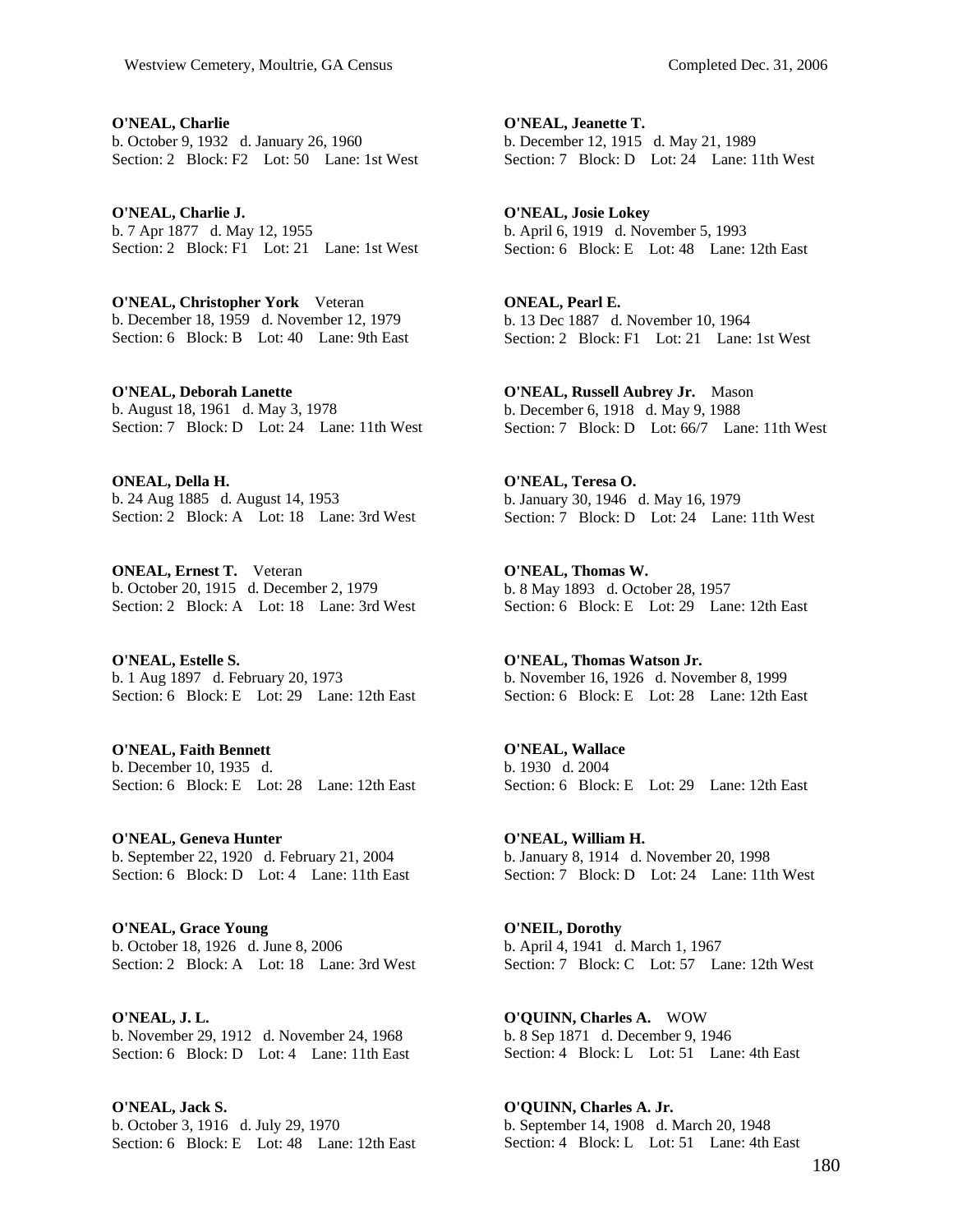**O'QUINN, child unmarked**  b. d. Section: 4 Block: L Lot: 51 Lane: 4th East

**O'QUINN, D. B.**  b. 20 Apr 1850 d. April 9, 1925 Section: 4 Block: L Lot: 29 Lane: 4th East

**O'QUINN, Mae Belle McWhite**  b. 24 May 1886 d. March 2, 1958 Section: 4 Block: L Lot: 51 Lane: 4th East

**O'QUINN, Sarah C.**  b. 28 Dec 1851 d. March 28, 1933 Section: 4 Block: L Lot: 29 Lane: 4th East

**O'QUINN, Ursula R.**  b. 1892 d. 1928 Section: 4 Block: L Lot: 29 Lane: 4th East

**OSBORN, Ethel S.**  b. 6 Dec 1897 d. May 15, 1933 Section: 4 Block: G Lot: 24 Lane: 8th East

**OSBORN, Gladys S.**  b. May 27, 1908 d. September 13, 1998 Section: 4 Block: G Lot: 24 Lane: 8th East

**OSBORN, Pierce T.**  b. 17 Sep 1897 d. January 17, 1968 Section: 4 Block: G Lot: 24 Lane: 8th East

**OTT, John A.**  b. November 9, 1900 d. May 22, 1925 Section: 4 Block: M Lot: 30 Lane: 3rd East

**OUTLER, Alise**  b. 1912 d. 2000 Section: 1 Block: D Lot: 4 Lane: 4th West

**OUTLER, George William** Veteran b. 1899 d. '1981 Section: 1 Block: D Lot: 4 Lane: 4th West

**OUTLER, Mahalia**  b. 1940 d. Section: 1 Block: D Lot: 4 Lane: 4th West

**OUTLER, Martha L.**  b. 23 Oct 1877 d. October 15, 1965 Section: 6 Block: E Lot: 13 Lane: 12th East

**OWENS, Ernest E.**  b. 5 Aug 1882 d. March 12, 1920 Section: 4 Block: K Lot: 31 Lane: 5th East

**OWENS, Ethel Parrish**  b. November 18, 1903 d. March 22, 1959 Section: 2 Block: E2 Lot: 34 Lane: 2nd West

**OWENS, John Anthony** Veteran b. 22 Jan 1845 d. March 13, 1937 Section: 4 Block: K Lot: 31 Lane: 5th East

**OWENS, John Anthony** Mason b. June 6, 1921 d. June 20, 1983 Section: 2 Block: B Lot: 13 Lane: 3rd West

**OWENS, Mary Elizabeth Norman**  b. April 16, 1914 d. November 13, 1991 Section: 2 Block: B Lot: 13 Lane: 3rd West

**OWENS, Mattie Will Simpson**  b. 22 Dec 1895 d. May 5, 1964 Section: 4 Block: K Lot: 31 Lane: 5th East

**OWENS, Oscar Olin**  b. 16 May 1891 d. February 18, 1940 Section: 4 Block: K Lot: 31 Lane: 5th East

**OWENS, Roy Cecil**  b. August 16, 1900 d. October 22, 1971 Section: 2 Block: E2 Lot: 34 Lane: 2nd West

**OWENS, Sam Talmadge**  b. 14 Jan 1894 d. February 18, 1951 Section: 4 Block: K Lot: 31 Lane: 5th East

**OWENS, Susan Pritchard**  b. October 27, 1950 d. July 14, 1942 Section: 4 Block: K Lot: 31 Lane: 5th East

**OWENS, Thomas Dewitt**  b. May 27, 1965 d. August 13, 1965 Section: 6 Block: G Lot: 23 Lane: 13th East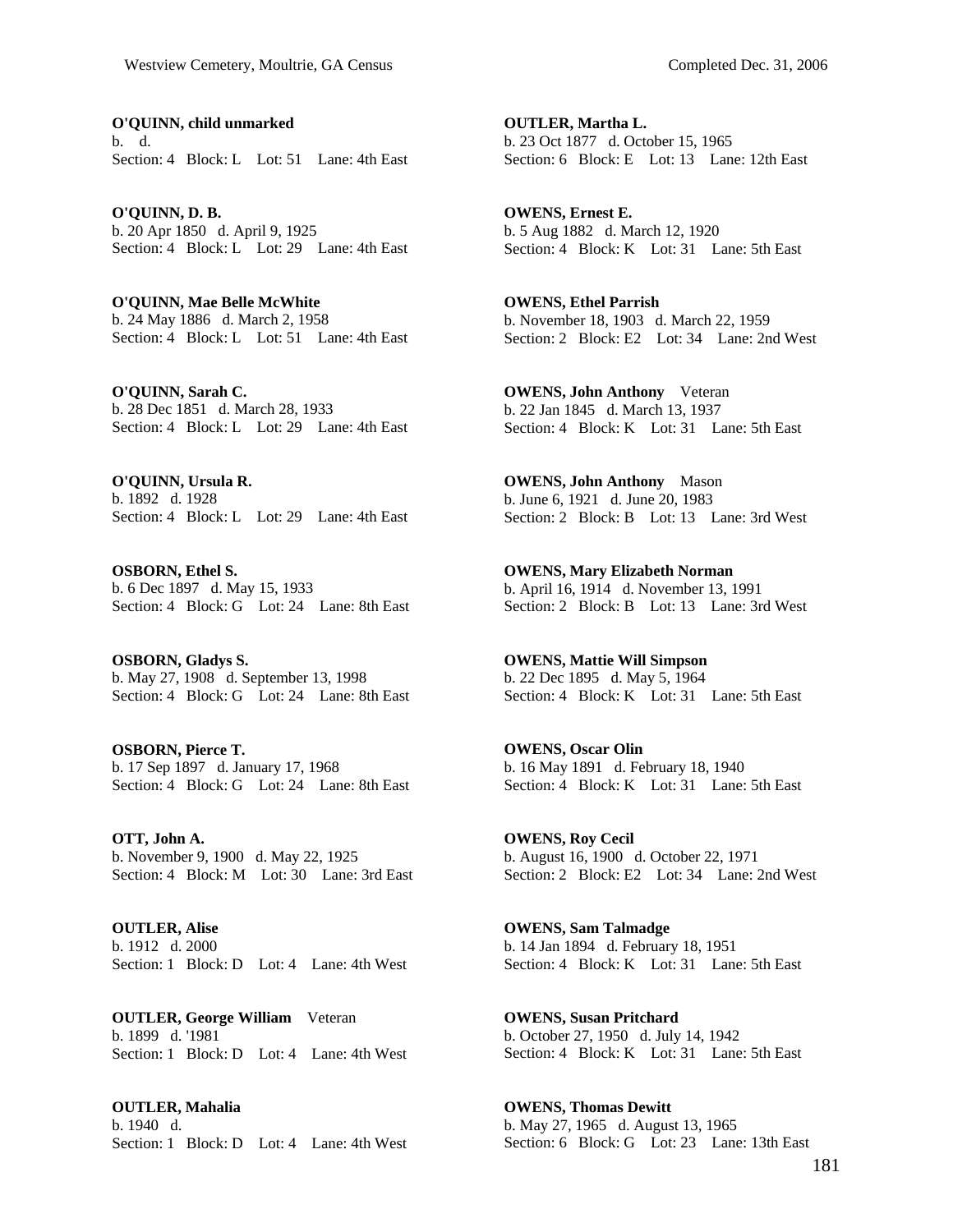**OWENS, Wayne Milton**  b. June 4, 1944 d. June 4, 1944 Section: 2 Block: E2 Lot: 34 Lane: 2nd West

**OXLEY, Hiram Franklin**  b. January 2, 1908 d. March 23, 1992 Section: 2 Block: F2 Lot: 37 Lane: 2nd West

**OXLEY, Jessie R.**  b. March 22, 1905 d. November 27, 1965 Section: 2 Block: F2 Lot: 32 Lane: 1st West

**PACE, 2 unknown infants**  b. d. Section: 5A Block: C Lot: 4 Lane: 4th West

**PACE, Carl Lamar (Buddy)** Veteran b. December 4, 1925 d. June 23, 1989 Section: 5A Block: C Lot: 4 Lane: 4th West

**PACE, Eleanor Davis**  b. 6 Mar 1885 d. October 8, 1969 Section: 5A Block: C Lot: 4 Lane: 4th West

**PACE, Robert Parris**  b. 23 Nov 1869 d. April 26, 1950 Section: 5A Block: C Lot: 4 Lane: 4th West

**PACE, W. D.** Veteran b. d. Section: 4 Block: N Lot: 14C Lane: 2nd East

**PAFFORD, Ethel Inez**  b. March 28, 1920 d. May 7, 1994 Section: 6 Block: C Lot: 94 Lane: 10th East

**PAGE, Arthur Wendell**  b. 16 Apr 1872 d. February 15, 1941 Section: 1 Block: C Lot: 14 Lane: 5th West

**PAGE, D. T.** CSA b. 1 Aug 1842 d. March 4, 1950 Section: 5 Block: P Lot: 11 Lane: 8th West

**PAGE, Ethel Daniel**  b. February 20, 1908 d. November 19, 1993 Section: 6 Block: C Lot: 52 Lane: 10th East **PAGE, Harlan Ashley**  b. 4 Aug 1888 d. August 26, 1960 Section: 6 Block: G Lot: 61 Lane: 13th East

**PAGE, Henry T.**  b. 17 Dec 1882 d. April 14, 1943 Section: 2 Block: D Lot: 34 Lane: 3rd West

**PAGE, James Gordon**  b. January 2, 1945 d. December 16, 1980 Section: 4 Block: G Lot: 24 Lane: 8th East

**PAGE, Katie Ann**  b. 18 Mar 1883 d. October 13, 1945 Section: 2 Block: D Lot: 34 Lane: 3rd West

**PAGE, Laura Lou Holman**  b. 10 Dec 1895 d. April 27, 1981 Section: 6 Block: G Lot: 61 Lane: 13th East

**PAGE, Mary A.**  b. 12 Sep 1848 d. March 15, 1930 Section: 5 Block: P Lot: 11 Lane: 8th West

**PAGE, Mary Ellen**  b. October 18, 1916 d. December 5, 1956 Section: 2 Block: D Lot: 34 Lane: 3rd West

**PAGE, R. Clifton**  b. November 25, 1903 d. July 15, 1953 Section: 6 Block: C Lot: 52 Lane: 10th East

**PAGE, Susan E.**  b. 13 May 1879 d. February 25, 1944 Section: 1 Block: C Lot: 14 Lane: 5th West

**PALMER, Harry L.**  b. June 8, 1931 d. February 1, 1995 Section: 6 Block: E Lot: 25 Lane: 12th East

**PARHAM, Mamie Harmon Melton**  b. 29 Jul 1889 d. March 26, 1967 Section: 1 Block: B Lot: 8 Lane: 7th West

**PARHAM, Walter J.**  b. 31 Jul 1885 d. December 16, 1955 Section: 1 Block: B Lot: 8 Lane: 7th West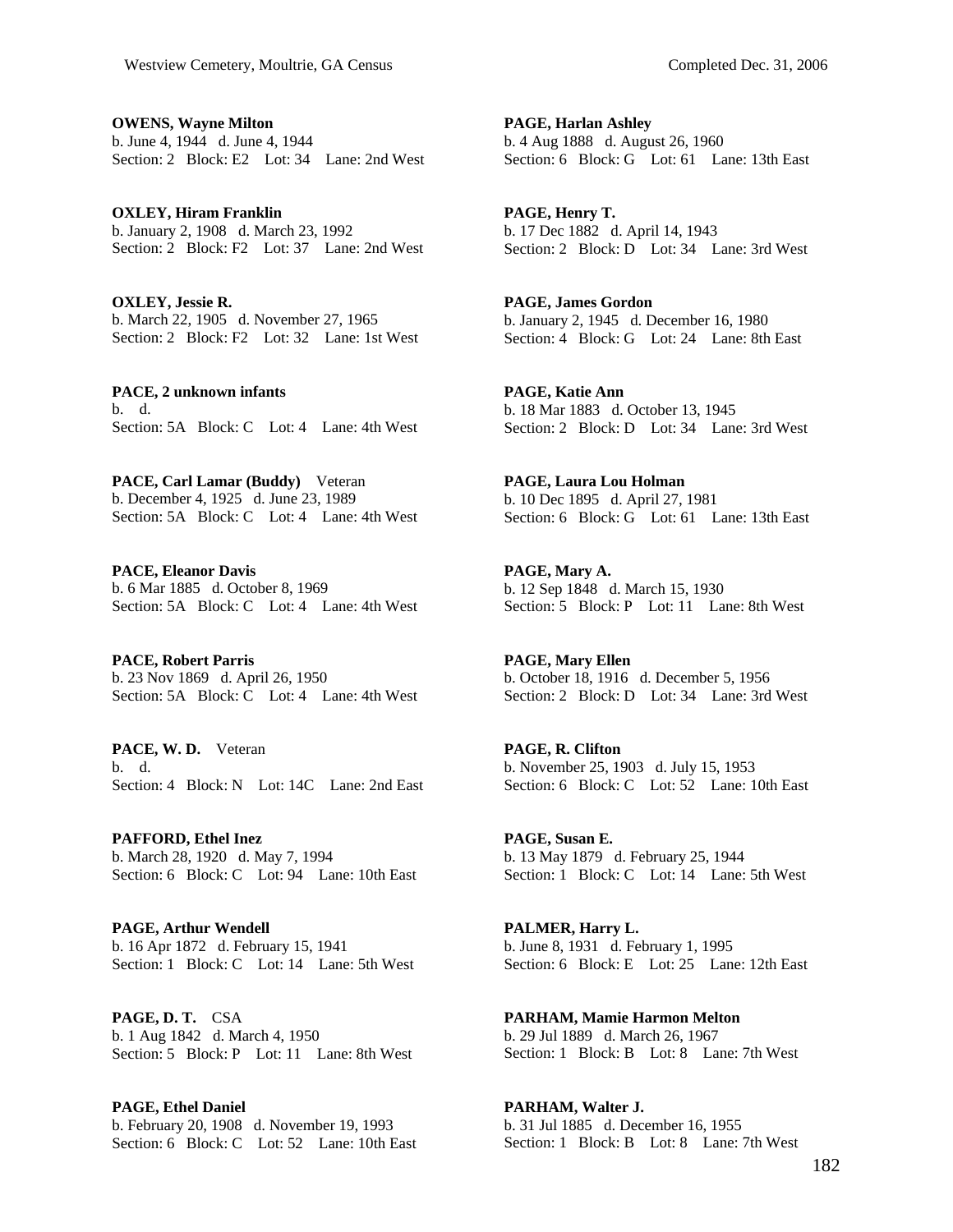**PARKER, Aileen**  b. 12 Mar 1898 d. February 19, 1929 Section: 5 Block: P Lot: 1 Lane: 8th West

**PARKER, Betty Sue**  b. October 26, 1938 d. August 18, 1970 Section: 6 Block: A Lot: 22 Lane: Circle Dr. North

**PARKER, Burnice Zedikiah**  b. October 19, 1906 d. July 24, 1988 Section: 1 Block: D Lot: 19 Lane: 4th West

**PARKER, Earnest J.**  b. October 3, 1928 d. December 16, 1978 Section: 2 Block: E2 Lot: 39A Lane: 2nd West

**PARKER, Eli Bullock**  b. September 13, 1911 d. August 5, 1948 Section: 3 Block: C Lot: 41 Lane: 1st East

**PARKER, Eugenia Anderson**  b. October 26, 1900 d. May 21, 1986 Section: 5 Block: P Lot: 1 Lane: 8th West

**PARKER, Heyward L. Sr.**  b. September 20, 1925 d. December 28, 1983 Section: 2 Block: E2 Lot: 39A Lane: 2nd West

**PARKER, James Holmes**  b. June 7, 1908 d. May 4, 1988 Section: 4 Block: C Lot: 5 Lane: 4th East

**PARKER, John Barney**  b. 19 Jul 1888 d. January 1, 1979 Section: 2 Block: E1 Lot: 24 Lane: 2nd West

**PARKER, John C.**  b. November 8, 1903 d. June 8, 1940 Section: 5 Block: P Lot: 1 Lane: 8th West

**PARKER, Joseph Frank**  b. 25 Sep 1890 d. February 19, 1972 Section: 2 Block: E1 Lot: 24 Lane: 2nd West

**PARKER, Lacy Mae Logue**  b. December 11, 1906 d. December 13, 1990 Section: 1 Block: D Lot: 19 Lane: 4th West **PARKER, Lula Holmes**  b. 3 Apr 1880 d. July 13, 1975 Section: 4 Block: L Lot: 5 Lane: 4th East

**PARKER, Margaret Cohen**  b. August 16, 1913 d. February 9, 1990 Section: 3 Block: C Lot: 41 Lane: 1st East

**PARKER, Nancy Giddens**  b. 5 Mar 1895 d. March 13, 1960 Section: 2 Block: E1 Lot: 24 Lane: 2nd West

**PARKER, Sarah Margaret**  b. March 6, 1946 d. March 9, 1946 Section: 3 Block: C Lot: 41 Lane: 1st East

**PARKER, Shellie Alvin**  b. April 25, 1939 d. February 11, 1944 Section: 2 Block: E Lot: 24 Lane: 2nd West

**PARKER, T. Hall**  b. 28 Jun 1870 d. May 2, 1920 Section: 5 Block: P Lot: 1 Lane: 8th West

**PARRAMORE, Kathy Blenda**  b. August 6, 1951 d. May 18, 1981 Section: 7 Block: C Lot: 58 Lane: 12th West

**PARRISH, Caleb Lee (infant)**  b. September 4, 1996 d. Section: 5 Block: O Lot: 7 Lane: 8th West

**PARRISH, Gladys Suggs**  b. July 17, 1900 d. October 11, 2000 Section: 6 Block: E Lot: 76 Lane: 12th East

**PARRISH, Henry Ezekiel**  b. 24 Feb 1871 d. October 25, 1938 Section: 1 Block: D Lot: 2 Lane: 4th West

**PARRISH, Mary Mrs.**  b. 12 Sep 1889 d. May 17, 1941 Section: 2 Block: A Lot: 18 Lane: 3rd West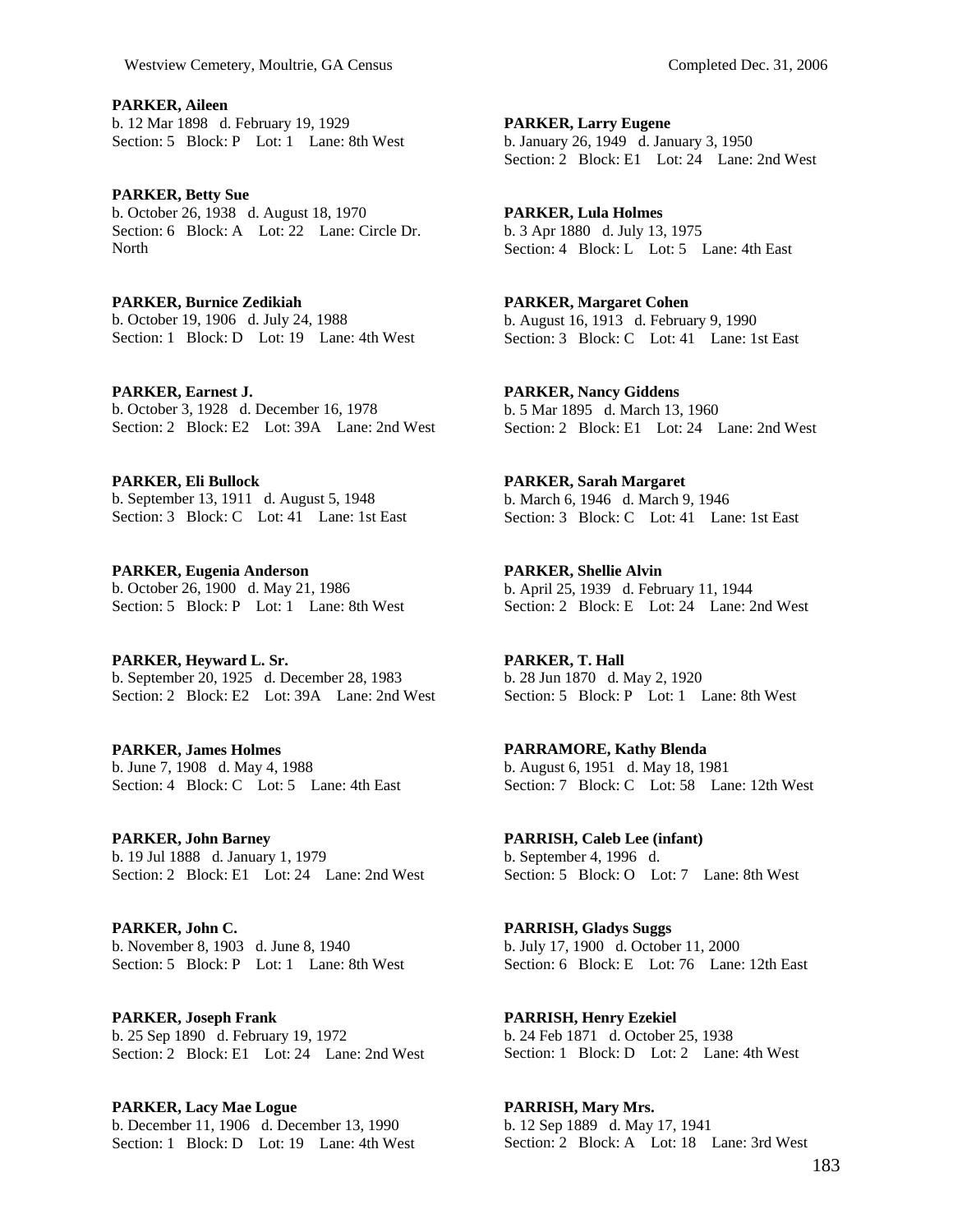**PARRISH, Rachel Hodges**  b. 1916 d. 1988 Section: 2 Block: F1 Lot: 37 Lane: 1st West

**PARRISH, Rohema Sumner**  b. 12 Dec 1877 d. August 20, 1967 Section: 1 Block: D Lot: 2 Lane: 4th West

**PARRISH, Roy Ellwood**  b. April 22, 1900 d. October 26, 1969 Section: 6 Block: E Lot: 76 Lane: 12th East

**PARRISH, William H.**  b. 1905 d. 1956 Section: 2 Block: F1 Lot: 37 Lane: 1st West

**PARRY, Juanita Moore**  b. November 13, 1900 d. May 14, 1976 Section: 6 Block: C Lot: 9 Lane: 10th East

**PARRY, Thomas C.**  b. 20 Jun 1897 d. December 27, 1953 Section: 6 Block: C Lot: 9 Lane: 10th East

**PATCH, Jewell H.**  b. February 17, 1908 d. February 26, 2003 Section: 3 Block: A Lot: 3 Lane: 3rd East

**PATCH, Wesley H.**  b. July 11, 1905 d. May 13, 1982 Section: 3 Block: A Lot: 3 Lane: 3rd East

**PATE, Gary Lynn**  b. February 28, 1968 d. February 28, 1968 Section: 7 Block: B Lot: 60 Lane: 13th West

**PATE, George Homer**  b. December 25, 1984 d. January 31, 1951 Section: 6 Block: D Lot: 57 Lane: 11th East

**PATE, Grover M.**  b. July 5, 1918 d. August 31, 1967 Section: 6 Block: D Lot: 57 Lane: 11th East

**PATE, Jordan A.**  b. 11 Apr 1878 d. May 26, 1960 Section: 6 Block: B Lot: 74 Lane: 9th East **PATE, Mary Elizabeth**  b. 10 Mar 1889 d. March 17, 1973 Section: 6 Block: D Lot: 57 Lane: 11th East

**PATE, Sarah C.**  b. 23 Mar 1881 d. March 15, 1963 Section: 6 Block: B Lot: 74 Lane: 9th East

**PATILLO, Mary Cornelia Hatfield**  b. 29 Oct 1899 d. June 4, 1950 Section: 6 Block: D Lot: 38 Lane: 11th East

**PATILLO, R. E. L. DDS**  b. 19 Dec 1896 d. November 8, 1957 Section: 6 Block: D Lot: 38 Lane: 11th East

**PATRICK, Clifford**  b. 30 Apr 1898 d. September 10, 1975 Section: 5 Block: D Lot: 13 Lane: 5th West

**PATTEN, Lindsey Roy**  b. May 6, 1904 d. June 28, 1980 Section: 2 Block: F1 Lot: 5A Lane: 1st West

**PATTERSON, Bernard Leon**  b. 00 Nov 1961 d. 00 Nov 1961 Section: 7 Block: C Lot: 14 Lane: 12th West

**PATTERSON, Carolyn Sue Dollar**  b. November 15, 1944 d. September 15, 2005 Section: 7 Block: C Lot: 14 Lane: 12th West

**PATTERSON, Chas**  b. November 4, 1901 d. May 7, 1969 Section: 5 Block: G Lot: 5 Lane: 6th West

**PATTERSON, Chas. B.**  b. 7 Jan 1875 d. July 7, 1950 Section: 5 Block: G Lot: 5 Lane: 6th West

**PATTERSON, Dorothy Drennen** Veteran b. January 13, 1930 d. June 12, 2001 Section: 5 Block: G Lot: 5 Lane: 6th West

**PATTERSON, Frank Roger**  b. June 2, 1907 d. August 3, 1908 Section: 5 Block: F Lot: 20 Lane: 6th West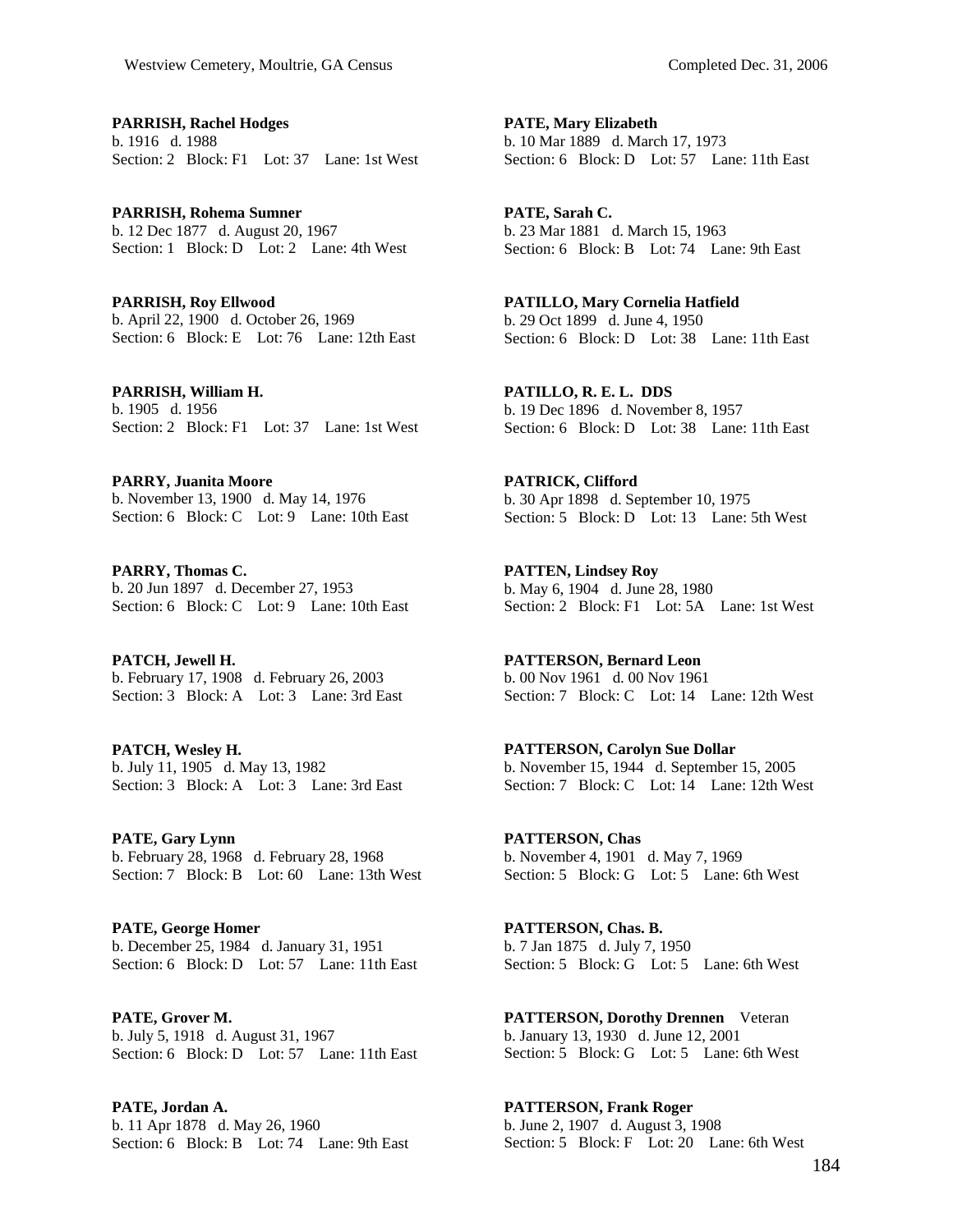**PATTERSON, George Enslen Jr.** Veteran b. July 16, 1914 d. May 13, 1996 Section: 5 Block: I Lot: 12 Lane: 7th West

**PATTERSON, James Henry "Jake" (Rev.)**  Veteran b. September 12, 1923 d. April 25, 1997 Section: 7 Block: C Lot: 14 Lane: 12th West

**PATTERSON, Marie Culpepper**  b. 16 Aug 1887 d. February 15, 1975 Section: 5 Block: G Lot: 5 Lane: 6th West

**PATTERSON, Marie Louise**  b. October 7, 1908 d. May 28, 1910 Section: 5 Block: F Lot: 20 Lane: 6th West

**PATTERSON, Mary Lee Griffin**  b. March 24, 1922 d. Section: 7 Block: C Lot: 14 Lane: 12th West

**PATTERSON, Merle Culpepper Rev.**  b. March 3, 1917 d. December 13, 1988 Section: 5 Block: G Lot: 5 Lane: 6th West

**PATTERSON, Susan McCall**  b. January 6, 1930 d. March 19, 1993 Section: 5 Block: I Lot: 12 Lane: 7th West

**PATTERSON, W. T.**  b. July 10, 1918 d. March 21, 1982 Section: 6 Block: E Lot: 64 Lane: 12th East

**PATTERSON, Wannie G.**  b. 2 Feb 1872 d. April 1, 1933 Section: 4 Block: M Lot: 25 Lane: 3rd East

**PATTERSON, Warner Culpepper**  b. October 21, 1910 d. April 4, 1912 Section: 5 Block: F Lot: 20 Lane: 6th West

**PATTILLO, Gladys Sullivan**  b. November 19, 1903 d. June 5, 1965 Section: 4 Block: N Lot: 8A Lane: 2nd East

**PATTON, David H. Col.**  b. June 21, 1900 d. April 9, 1957 Section: 6 Block: E Lot: 1 Lane: 12th East **PATTON, Maggie Maude Cheek**  b. 9 Mar 1879 d. September 5, 1917 Section: 5A Block: A Lot: 11 Lane: 4th West

**PATTON, Margaret Elizabeth**  b. April 24, 1913 d. August 7, 1913 Section: 5A Block: A Lot: 11 Lane: 4th West

**PATTON, Minna (Miss)**  b. March 29, 1921 d. May 9, 2003 Section: 6 Block: E Lot: 1 Lane: 12th East

**PATTON, William Thomas**  b. 10 Feb 1873 d. April 2, 1960 Section: 5A Block: A Lot: 11 Lane: 4th West

**PAUL, James A. Sr.**  b. December 16, 1923 d. May 2, 1980 Section: 2 Block: F1 Lot: 4 Lane: 1st West

**PAUL, Louella "Pat"**  b. March 17, 1925 d. March 12, 1999 Section: 2 Block: F1 Lot: 4 Lane: 1st West

**PAUL, Louise Allman**  b. February 22, 1937 d. June 19, 2002 Section: 2 Block: F1 Lot: 4 Lane: 1st West

**PAUL, Randall Gary**  b. July 30, 1954 d. September 1, 1999 Section: 2 Block: F1 Lot: 4 Lane: 1st West

**PAUL, William C. (Bill)**  b. March 16, 1929 d. May 13, 1982 Section: 2 Block: F1 Lot: 4 Lane: 1st West

**PAULK, Ollna Mc**  b. April 9, 1914 d. Section: 6 Block: D Lot: 36 Lane: 11th East

**PAULK, Warren A.**  b. April 23, 1902 d. April 2, 1982 Section: 6 Block: D Lot: 36 Lane: 11th East

**PAYNE, Bennett G.**  b. 1886 d. 1935 Section: 6 Block: B Lot: 46 Lane: 9th East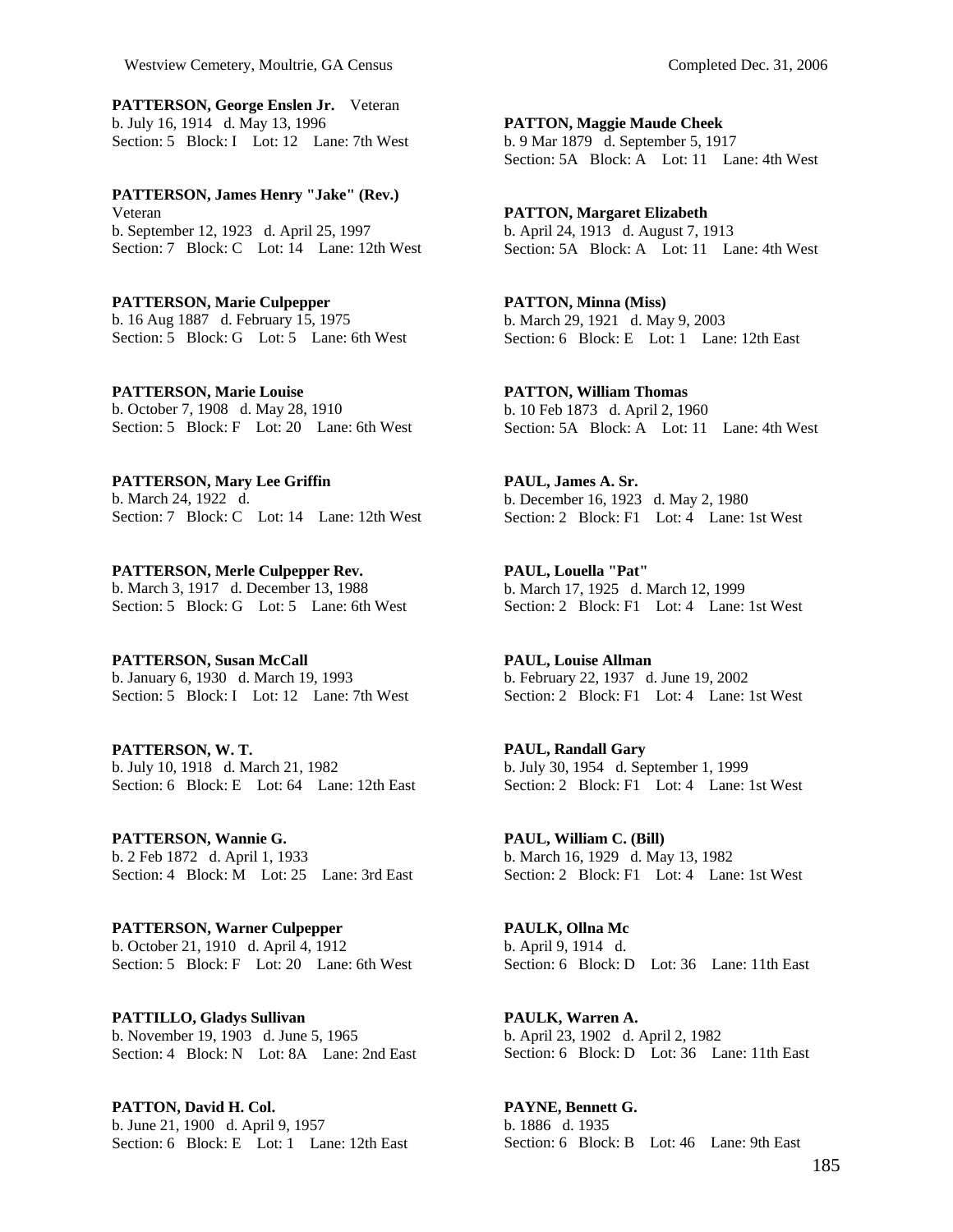**PAYNE, Eunie D. Mrs.**  b. 1890 d. 1970 Section: 6 Block: B Lot: 46 Lane: 9th East

**PEACOCK,**  b. 1976 d. 1976 Section: 5 Block: M Lot: 6 Lane: 8th West

**PEACOCK, Archie**  b. May 16, 1909 d. September 12, 1970 Section: 2 Block: F1 Lot: 43 Lane: 1st West

**PEACOCK, Carl Lamar**  b. November 15, 1946 d. September 2, 1972 Section: 6 Block: C Lot: 28 Lane: 10th East

**PEACOCK, Charlie Edward**  b. 22 Jul 1895 d. May 23, 1983 Section: 6 Block: D Lot: 42 Lane: 11th East

**PEACOCK, Harvell T.** Veteran b. June 4, 1928 d. February 16, 1992 Section: 6 Block: D Lot: 42 Lane: 11th East

**PEACOCK, infant daughter**  b. June 10, 1934 d. June 11, 1934 Section: 4 Block: I Lot: 31 Lane: 6th East

**PEACOCK, James Haynes**  b. May 9, 1933 d. May 9, 1933 Section: 4 Block: I Lot: 31 Lane: 6th East

**PEACOCK, Jim B.**  b. 12 Jan 1872 d. December 27, 1949 Section: 5 Block: Q Lot: 4 Lane: WN RR

**PEACOCK, John H.**  b. January 15, 1901 d. November 20, 1963 Section: 6 Block: C Lot: 28 Lane: 10th East

**PEACOCK, Lucy Patterson**  b. November 9, 1906 d. August 26, 1958 Section: 4 Block: M Lot: 25 Lane: 3rd East

**PEACOCK, Mary C.**  b. 2 Feb 1880 d. April 17, 1955 Section: 5 Block: Q Lot: 4 Lane: WN RR **PEACOCK, Mary Ella**  b. 00 000 1959 d. 00 000 1959 Section: 5 Block: Q Lot: 4 Lane: WN RR

**PEACOCK, Mathie G.**  b. February 17, 1916 d. August 30, 1953 Section: 6 Block: C Lot: 28 Lane: 10th East

**PEACOCK, Richard Lee**  b. 31 Jan 1898 d. January 7, 1934 Section: 4 Block: G Lot: 21 Lane: 8th East

**PEACOCK, Robert Edward** Veteran b. January 2, 1944 d. May 26, 2005 Section: 6 Block: C Lot: 28 Lane: 10th East

**PEACOCK, Sara Jane**  b. 19 Apr 1869 d. October 27, 1950 Section: 2 Block: F1 Lot: 43 Lane: 1st West

**PEARCE, 4 unknown infants 1 unknown adult**  b. d. Section: 4 Block: I Lot: 22 Lane: 6th East

**PEARCE, A. L.**  b. 5 Nov 1875 d. February 17, 1944 Section: 2 Block: E1 Lot: 7 Lane: 2nd West

**PEARCE, Amos Monroe**  b. May 31, 1905 d. September 28, 1965 Section: 4 Block: N Lot: 14B Lane: 2nd East

**PEARCE, Arthur Franklin**  b. January 20, 1903 d. January 16, 1990 Section: 4 Block: I Lot: 22 Lane: 6th East

**PEARCE, Arthur William**  b. May 22, 1935 d. April 25, 1990 Section: 4 Block: I Lot: 22 Lane: 6th East

**PEARCE, David B. Sr.**  b. June 19, 1946 d. March 11, 2002 Section: 2 Block: F2 Lot: 10 Lane: 1st West

**PEARCE, Ella Irene**  b. November 13, 1916 d. Section: 2 Block: E1 Lot: 7 Lane: 2nd West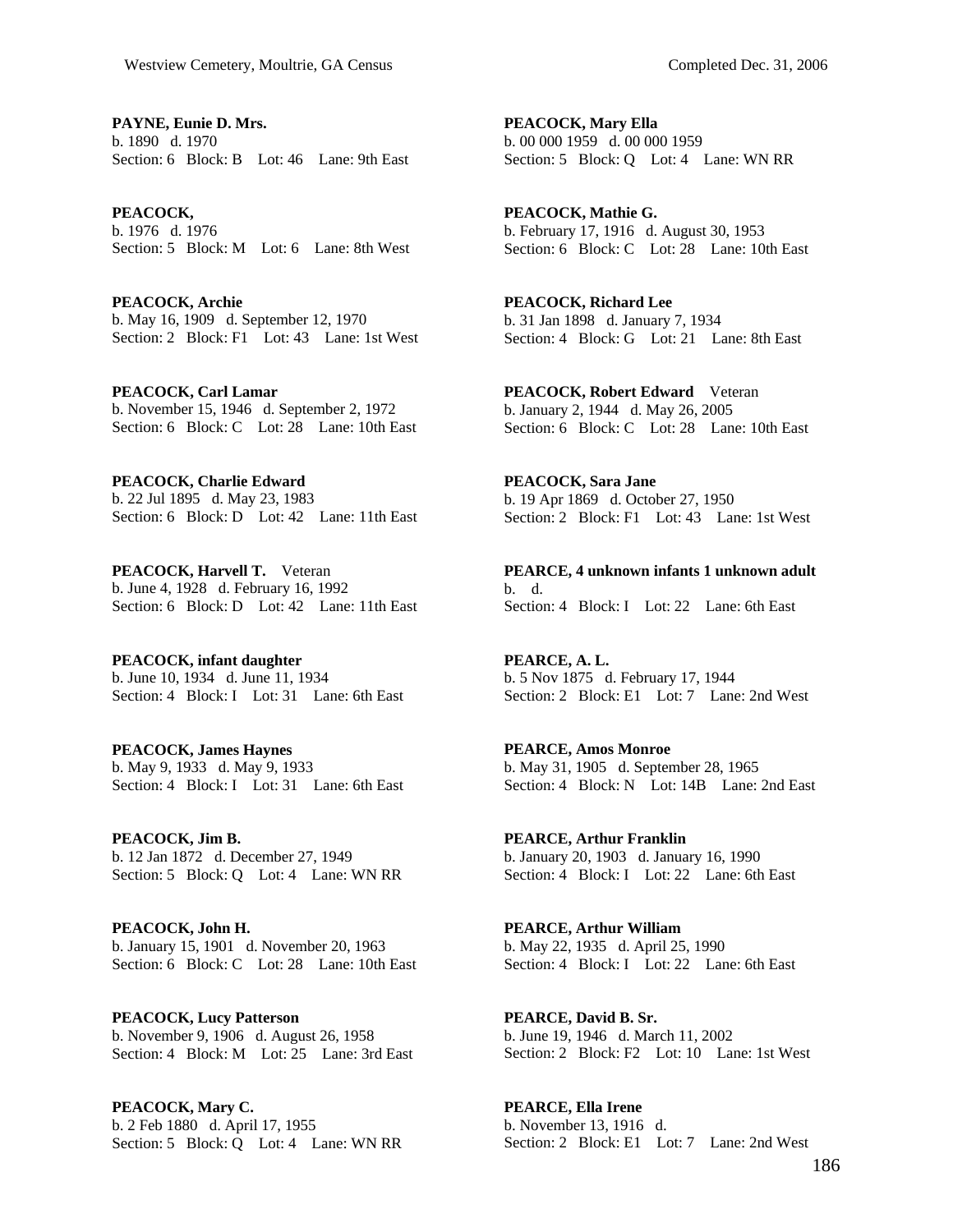**PEARCE, Essie L.**  b. 17 Feb 1887 d. Section: 4 Block: L Lot: 16 Lane: 4th East

**PEARCE, Hazel Jones**  b. August 17, 1915 d. March 4, 1988 Section: 2 Block: C Lot: 15 Lane: 1st West

**PEARCE, Howard**  b. 00 000 1909 d. 00 000 1998 Section: 2 Block: C Lot: 15 Lane: 1st West

**PEARCE, Huey M.**  b. May 18, 1912 d. August 9, 1975 Section: 2 Block: D Lot: 38 Lane: 3rd West

**PEARCE, infant**  b. d. Section: 6 Block: B Lot: 25 Lane: 9th East

**PEARCE, infant**  b. 1971 d. 1971 Section: 2 Block: F2 Lot: 10 Lane: 1st West

**PEARCE, infant**  b. d. Section: 2 Block: C Lot: 15 Lane: 1st West

**PEARCE, infant**  b. d. Section: 2 Block: C Lot: 15 Lane: 1st West

**PEARCE, infant**  b. d. Section: 2 Block: C Lot: 15 Lane: 1st West

**PEARCE, infant**  b. d. Section: 2 Block: C Lot: 15 Lane: 1st West

**PEARCE, infant son**  b. d. Section: 4 Block: N Lot: 14B Lane: 2nd East

**PEARCE, Irene R.**  b. 11 May 1889 d. April 24, 1984 Section: 6 Block: B Lot: 25 Lane: 9th East **PEARCE, Jennie**  b. 3 Jan 1882 d. December 9, 1965 Section: 2 Block: E1 Lot: 7 Lane: 2nd West

**PEARCE, Lee J.**  b. 1939 d. 1987 Section: 2 Block: F2 Lot: 10 Lane: 1st West

**PEARCE, M. A.**  b. d. Section: 4 Block: H Lot: 8B Lane: 7th East

**PEARCE, Maebelle Nash**  b. March 17, 1908 d. August 26, 1993 Section: 4 Block: I Lot: 22 Lane: 6th East

**PEARCE, Melissa T.**  b. August 26, 1910 d. January 3, 1978 Section: 2 Block: D Lot: 38 Lane: 3rd West

**PEARCE, Oscar Samuel** Veteran b. March 27, 1920 d. October 3, 1906 Section: 2 Block: F2 Lot: 10 Lane: 1st West

**PEARCE, Robert L.**  b. 24 Mar 1884 d. May 13, 1962 Section: 6 Block: B Lot: 25 Lane: 9th East

**PEARCE, T. M.** WOW b. 22 Dec 1883 d. May 6, 1922 Section: 5 Block: L Lot: 8 Lane: 7th West

**PEARCE, Vida Pearl**  b. February 6, 1907 d. March 17, 1961 Section: 4 Block: N Lot: 14B Lane: 2nd East

**PEARCE, W. Scott**  b. 8 Sep 1879 d. April 15, 1945 Section: 4 Block: L Lot: 16 Lane: 4th East

**PEAVY, Becca H.**  b. November 6, 1938 d. Section: 4 Block: M Lot: 38 Lane: 3rd East

**PEAVY, Edward A.**  b. June 17, 1938 d. Section: 4 Block: M Lot: 38 Lane: 3rd East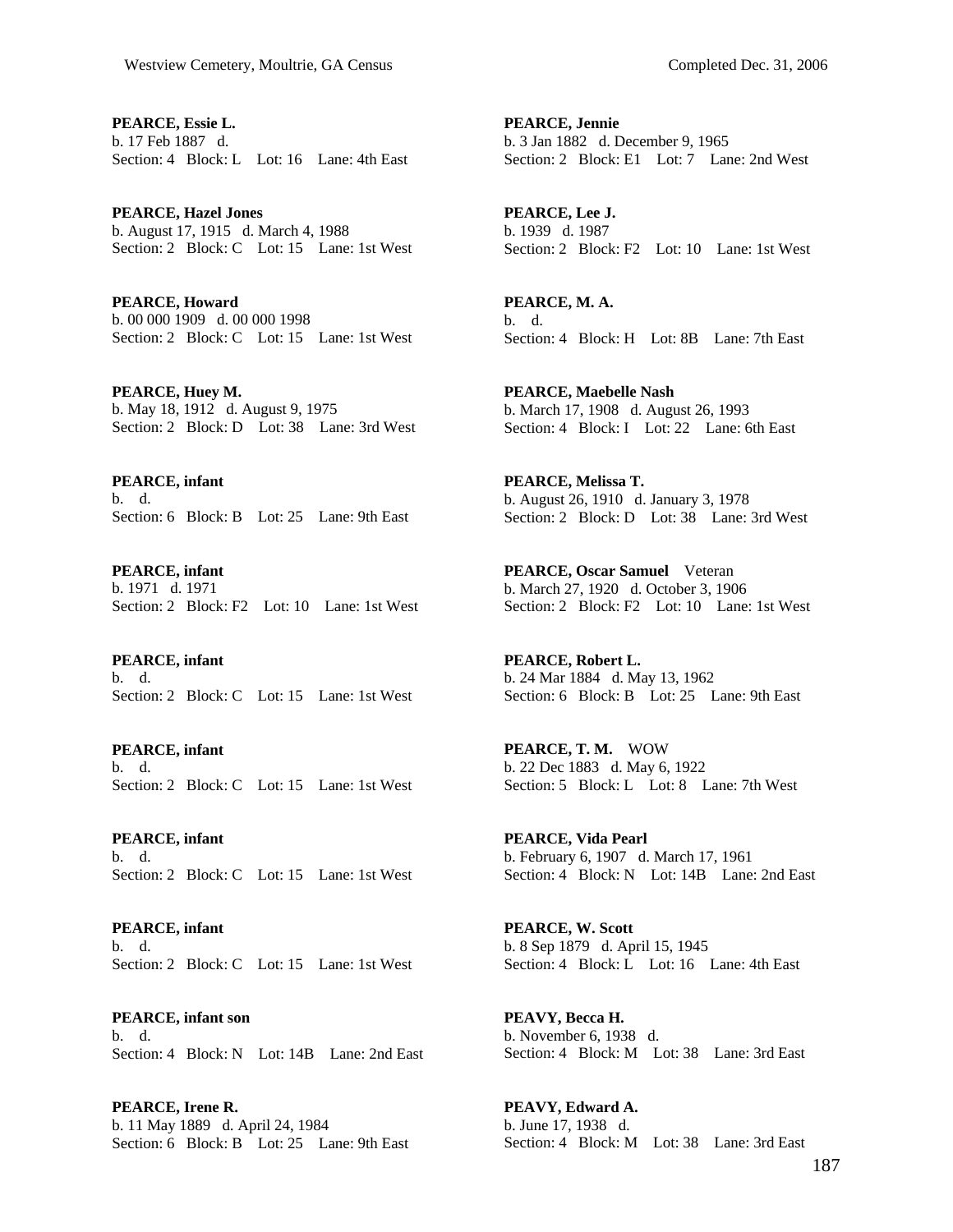**PEEBLES, Etta Murphy**  b. December 4, 1903 d. June 18, 1981 Section: 5A Block: B Lot: 6 Lane: 5th West

**PEEBLES, Eugene Henry**  b. 2 May 1899 d. October 21, 1971 Section: 5A Block: B Lot: 6 Lane: 5th West

**PEEBLES, Janie Belle**  b. 3 Sep 1882 d. 30 Aug 1895 Section: 5A Block: B Lot: 6 Lane: 5th West

**PEREZ, Adrian**  b. d. 2003 Section: 7 Block: D Lot: 67/5 Lane: 11th West

**PERKINS, Acey Lige** Veteran b. May 21, 1926 d. April 28, 1951 Section: 6 Block: D Lot: 82 Lane: 11th East

**PERKINS, Ada**  b. December 29, 1902 d. July 19, 1925 Section: 6 Block: D Lot: 71 Lane: 11th East

**PERKINS, Albert J.**  b. January 4, 1901 d. November 14, 1992 Section: 6 Block: D Lot: 71 Lane: 11th East

**PERKINS, Bertha Mae**  b. January 24, 1904 d. February 5, 1942 Section: 3 Block: B Lot: 23 Lane: 2nd East

**PERKINS, Broadus E.** Mason b. 30 Mar 1897 d. March 29, 1968 Section: 6 Block: D Lot: 82 Lane: 11th East

**PERKINS, Claudia T.**  b. June 16, 1912 d. November 12, 1993 Section: 3 Block: D Lot: 12 Lane: 3rd West

**PERKINS, Dorothy Mae**  b. February 6, 1920 d. Section: 7 Block: D Lot: 57 Lane: 11th West

**PERKINS, F. Marvin**  b. October 3, 1934 d. Section: 3 Block: D Lot: 12 Lane: 3rd West **PERKINS, Frank C.** Mason WOW b. 9 Jul 1892 d. April 2, 1968 Section: 3 Block: D Lot: 12 Lane: 3rd West

**PERKINS, George Henry**  b. January 8, 1904 d. February 28, 1971 Section: 3 Block: B Lot: 23 Lane: 2nd East

**PERKINS, Harlen Ray**  b. September 26, 1914 d. March 14, 1984 Section: 7 Block: D Lot: 57 Lane: 11th West

**PERKINS, Ilean**  b. July 6, 1923 d. December 11, 1972 Section: 4 Block: K Lot: 33 Lane: 5th East

**PERKINS, Imogene T.**  b. September 14, 1938 d. Section: 3 Block: D Lot: 12 Lane: 3rd West

**PERKINS, Jessie H.**  b. January 7, 1900 d. May 7, 1997 Section: 6 Block: E Lot: 19A Lane: 12th East

**PERKINS, Johnnie D.**  b. 27 Apr 1893 d. December 19, 1977 Section: 6 Block: E Lot: 19A Lane: 12th East

**PERKINS, Laura Willyne**  b. October 17, 1928 d. May 7, 1929 Section: 4 Block: L Lot: 33 Lane: 4th East

**PERKINS, Lula Mae P.** Eastern Star b. 28 Nov 1899 d. December 28, 1975 Section: 6 Block: D Lot: 82 Lane: 11th East

**PERKINS, Mattie S.**  b. March 3, 1901 d. March 16, 1978 Section: 6 Block: D Lot: 71 Lane: 11th East

**PERKINS, O. Lucille**  b. April 23, 1915 d. August 13, 2000 Section: 7 Block: C Lot: 17 Lane: 12th West

**PERKINS, William A. "Billy"**  b. 1936 d. 1955 Section: 6 Block: D Lot: 71 Lane: 11th East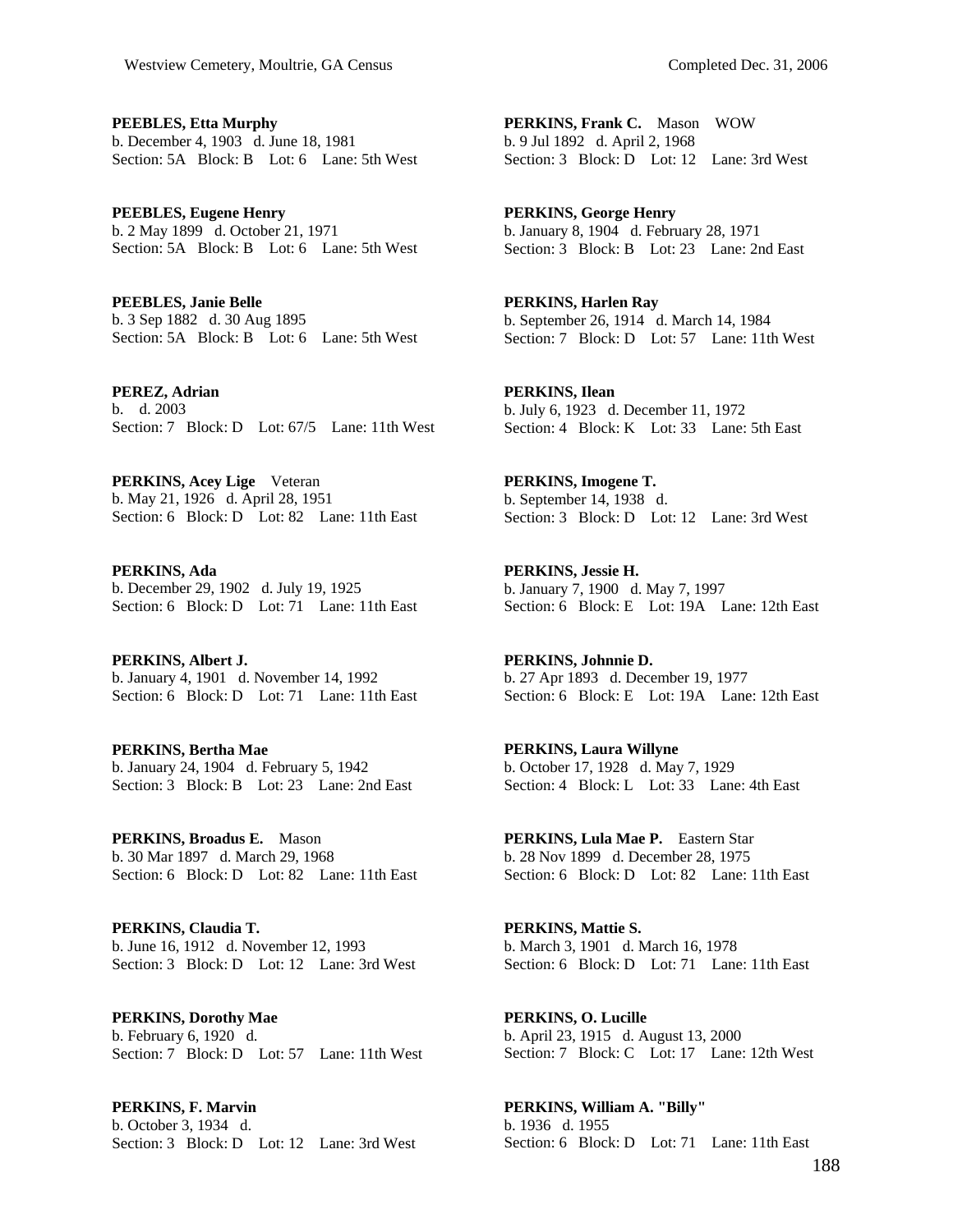**PERKINS, William Leonard**  b. 27 Apr 1899 d. November 10, 1973 Section: 4 Block: L Lot: 33 Lane: 4th East

**PERKINS, Willie Hobby**  b. 11 Jan 1897 d. October 31, 1965 Section: 4 Block: L Lot: 33 Lane: 4th East

**PERRY, Bessie Veal**  b. 27 Apr 1881 d. October 2, 1904 Section: 5 Block: E Lot: 3 Lane: 6th West

**PERRY, Charles Samuel**  b. August 25, 1925 d. February 3, 1991 Section: 3 Block: C Lot: 3 Lane: 1st East

**PERRY, Eunice Martin**  b. 11 Dec 1885 d. February 13, 1980 Section: 3 Block: A Lot: 11 Lane: 3rd East

**PERRY, Frank Allison**  b. 16 Apr 1873 d. September 5, 1946 Section: 3 Block: A Lot: 11 Lane: 3rd East

**PERRY, George M.**  b. 29 Mar 1893 d. July 21, 1966 Section: 6 Block: G Lot: 17 Lane: 13th East

**PERRY, Homer Allen**  b. May 6, 1970 d. March 13, 1955 Section: 4 Block: K Lot: 8 Lane: 5th East

**PERRY, James Roland** Veteran b. 19 Feb 1898 d. December 20, 1917 Section: 4 Block: K Lot: 8 Lane: 5th East

**PERRY, Little Bessie**  b. September 21, 1904 d. October 15, 1904 Section: 5 Block: E Lot: 3 Lane: 6th West

**PERRY, Lois Chapman**  b. January 18, 1910 d. October 28, 2006 Section: 6 Block: A Lot: 38 Lane: Circle Dr. **North** 

**PERRY, Mary Amanda**  b. d. Section: 6 Block: G Lot: 17 Lane: 13th East **PERRY, Myrtle P.**  b. 15 Nov 1893 d. June 17, 1958 Section: 6 Block: G Lot: 17 Lane: 13th East

**PERRY, Otis Earman**  b. December 5, 1918 d. June 24, 1976 Section: 6 Block: G Lot: 17 Lane: 13th East

**PERRY, Schley Louis**  b. September 4, 1901 d. February 6, 1983 Section: 6 Block: A Lot: 38 Lane: Circle Dr. North

**PERRYMAN, David M.**  b. February 1, 1955 d. August 5, 1955 Section: 6 Block: B Lot: 52 Lane: 9th East

**PERRYMAN, Estelle Wingate**  b. 29 Aug 1895 d. March 28, 1978 Section: 6 Block: B Lot: 51 Lane: 9th East

**PERRYMAN, Eunice Greer**  b. February 13, 1933 d. February 9, 1995 Section: 6 Block: B Lot: 52 Lane: 9th East

**PERRYMAN, Imogene**  b. June 19, 1927 d. May 12, 1947 Section: 6 Block: B Lot: 51 Lane: 9th East

**PERRYMAN, Lennie Ottis**  b. May 15, 1924 d. September 30, 1982 Section: 6 Block: B Lot: 50 Lane: 9th East

**PERRYMAN, Reatha Meadows**  b. September 17, 1924 d. Section: 6 Block: B Lot: 50 Lane: 9th East

**PERRYMAN, W. M. (Bill)**  b. July 1, 1921 d. Section: 6 Block: B Lot: 52 Lane: 9th East

**PERRYMAN, Willie Fitzhugh Sr.**  b. 17 Aug 1892 d. February 18, 1974 Section: 6 Block: B Lot: 51 Lane: 9th East

**PERSONS, infant son**  b. May 23, 1910 d. May 23, 1910 Section: 5 Block: N Lot: 2 Lane: 8th West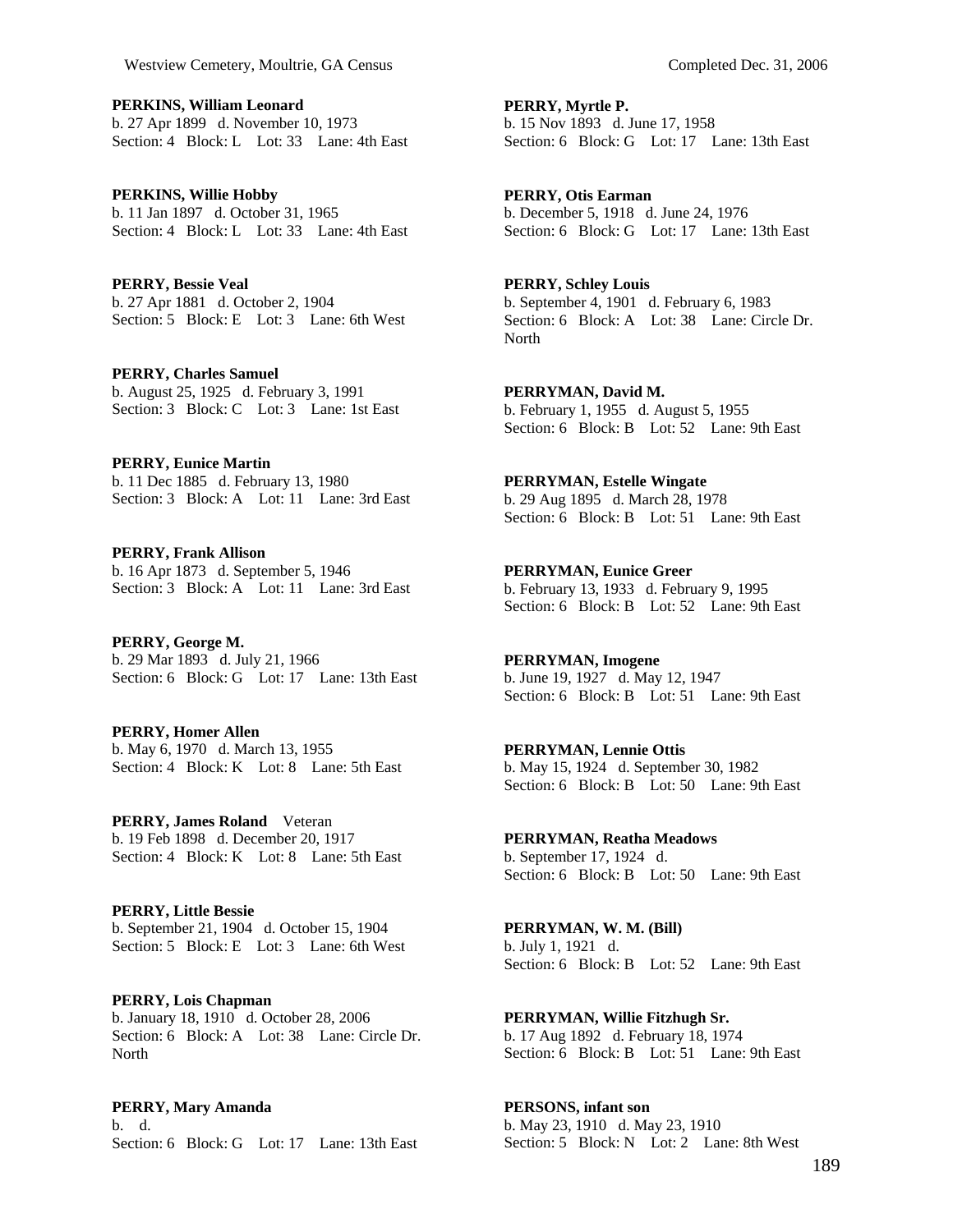**PERSONS, Lalla Bloodworth**  b. 29 Sep 1885 d. May 25, 1910 Section: 5 Block: N Lot: 2 Lane: 8th West

**PETERS, Ellen Brown**  b. October 22, 1930 d. November 6, 2004 Section: 1 Block: B Lot: 3 Lane: 6th West

**PETERS, Joseph Benjamin** Veteran b. January 8, 1916 d. January 31, 1977 Section: 4 Block: I Lot: 29 Lane: 6th East

**PETERS, Marguerite Oliver**  b. October 30, 1911 d. August 4, 1981 Section: 4 Block: I Lot: 29 Lane: 6th East

**PETERS, Willie B.**  b. September 22, 1900 d. July 24, 1968 Section: 3 Block: C Lot: 49 Lane: 1st East

**PETTY, Charles L. Sr.**  b. 18 Aug 1892 d. June 21, 1965 Section: 7 Block: B Lot: 19 Lane: 13th West

**PHELPS, Harry Carl** Veteran b. October 24, 1917 d. July 22, 2003 Section: 6 Block: D Lot: 67 Lane: 11th East

**PHILLIPS, Aline Rhodes**  b. May 5, 1935 d. April 10, 1966 Section: 7 Block: B Lot: 43 Lane: 13th West

**PHILLIPS, Ida Hicks**  b. 29 Dec 1879 d. 13 Mar 1859 Section: 4 Block: K Lot: 41 Lane: 5th East

**PHILLIPS, James D.**  b. September 24, 1907 d. March 3, 1960 Section: 6 Block: G Lot: 5 Lane: 13th East

**PHILLIPS, Mary L.**  b. February 3, 1932 d. Section: 6 Block: G Lot: 5 Lane: 13th East

**PHILLIPS, Myrtle Barber**  b. 15 Jul 1898 d. May 27, 1962 Section: 4 Block: I Lot: 20 Lane: 6th East

**PIDCOCK, Dan Carmichael**  b. April 6, 1964 d. December 14, 2005 Section: 5A Block: A Lot: 5&6 Lane: 4th West

**PIDCOCK, Frank Ramsey**  b. 6 May 1878 d. September 20, 1962 Section: 5A Block: A Lot: 5&6 Lane: 4th West

**PIDCOCK, Frank Ramsey III**  b. January 10, 1932 d. November 12, 1997 Section: 5A Block: A Lot: 5&6 Lane: 4th West

**PIDCOCK, Frank Ramsey Jr.**  b. March 11, 1906 d. February 16, 1952 Section: 5A Block: A Lot: 5&6 Lane: 4th West

**PIDCOCK, Kathrine Hardesty**  b. March 15, 1908 d. August 28, 1986 Section: 5A Block: A Lot: 5&6 Lane: 4th West

**PIDCOCK, Willie Ashburn**  b. 28 Jan 1878 d. July 6, 1973 Section: 5A Block: A Lot: 5&6 Lane: 4th West

**PIEFER, Fay Belle Wilkes**  b. 1915 d. 1975 Section: 4 Block: F Lot: 8 Lane: EN RR

**PIEFER, unmarked infant**  b. d. Section: 4 Block: F Lot: 8 Lane: EN RR

**PIERCE, Jay T.**  b. May 11, 1901 d. November 5, 1957 Section: 3 Block: A Lot: 12 Lane: 3rd East

**PIERCE, Marvin** Veteran b. 12 Nov 1897 d. January 2, 1965 Section: 3 Block: A Lot: 12 Lane: 3rd East

**PIERCE, Trudie Brown**  b. 11 Dec 1898 d. February 7, 1986 Section: 3 Block: A Lot: 12 Lane: 3rd East

**PIERCE, William Edward**  b. June 12, 1902 d. March 18, 1908 Section: 5 Block: K Lot: 9 Lane: 7th West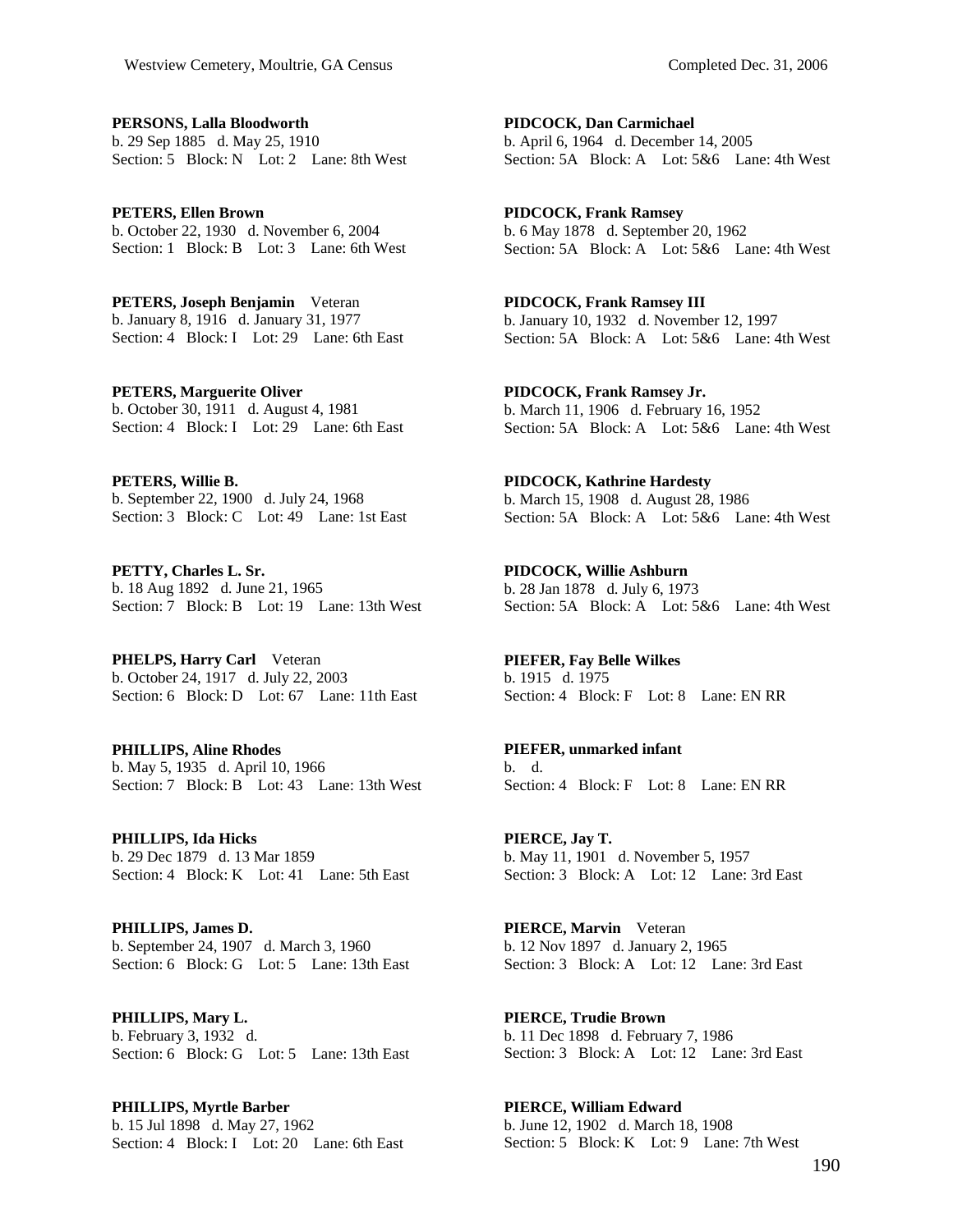**PIERSON, Alfred R.**  b. 11 Nov 1885 d. May 1, 1959 Section: 6 Block: G Lot: 41 Lane: 13th East

**PIERSON, Alice H.**  b. 4 Aug 1888 d. May 2, 1963 Section: 6 Block: G Lot: 41 Lane: 13th East

**PILAND,**  b. May 10, 1901 d. May 10, 1901 Section: 5 Block: B Lot: 9 Lane: 4th West

**PILAND, Emma Lee**  b. 10 Apr 1899 d. December 2, 1900 Section: 5 Block: B Lot: 9 Lane: 4th West

**PILAND, Ethel Luceil**  b. September 11, 1903 d. March 25, 1907 Section: 5 Block: K Lot: 4 Lane: 7th West

**PILCHER, Belle Majors**  b. 1 Jun 1891 d. October 28, 1974 Section: 4 Block: G Lot: 12 Lane: 8th East

**PILCHER, Robert Harris**  b. 17 Mar 1879 d. March 30, 1953 Section: 4 Block: G Lot: 12 Lane: 8th East

**PILCHER, Scottie Dean**  b. 00 000 1916 d. 00 000 1918 Section: 4 Block: G Lot: 12 Lane: 8th East

**PINCKARD, Estelle Andrews**  b. November 30, 1918 d. October 19, 2000 Section: 5 Block: I Lot: 4 Lane: 7th West

**PINCKARD, James Berry**  b. 22 Dec 1885 d. October 29, 1926 Section: 5 Block: I Lot: 4 Lane: 7th West

**PINCKARD, James Saunders**  b. April 27, 1916 d. March 30, 2004 Section: 5 Block: I Lot: 4 Lane: 7th West

**PINCKARD, Mattie Saunders**  b. 31 Aug 1881 d. April 18, 1973 Section: 5 Block: I Lot: 4 Lane: 7th West **PIPKIN, Ilene G.**  b. October 7, 1902 d. November 3, 1973 Section: 2 Block: A Lot: 14 Lane: 3rd West

**PIPKIN, Sarah Gary**  b. 22 May 1850 d. September 6, 1936 Section: 2 Block: A Lot: 14 Lane: 3rd West

**PIPKIN, Theodore R.**  b. 8 Nov 1892 d. Section: 2 Block: A Lot: 14 Lane: 3rd West

**PIPKIN, unknown infant**  b. d. Section: 2 Block: A Lot: 14 Lane: 3rd West

**PIPPIN, Charles Taylor**  b. June 2, 1945 d. September 2, 1970 Section: 5 Block: H Lot: 8 Lane: 6th West

**PIPPIN, Charlotte Sarah**  b. February 2, 1976 d. February 19, 1988 Section: 5 Block: H Lot: 5 Lane: 6th West

**PIPPIN, Katherine Dean**  b. 1 Aug 1886 d. December 15, 1965 Section: 2 Block: A Lot: 15 Lane: 3rd West

**PIPPIN, Margaret Pidcock**  b. December 7, 1918 d. September 1, 1983 Section: 5 Block: H Lot: 8 Lane: 6th West

**PIPPIN, William Jackson**  b. 8 Aug 1883 d. March 11, 1959 Section: 2 Block: A Lot: 15 Lane: 3rd West

**PIPPIN, William Leon**  b. February 22, 1942 d. July 18, 2003 Section: 5 Block: H Lot: 5 Lane: 5th West

**PIPPIN, William Leon**  b. September 21, 1909 d. April 24, 1989 Section: 5 Block: H Lot: 8 Lane: 6th West

**PITTMAN, Charles George**  b. November 28, 1905 d. November 1, 1973 Section: 2 Block: A Lot: 10 Lane: 3rd West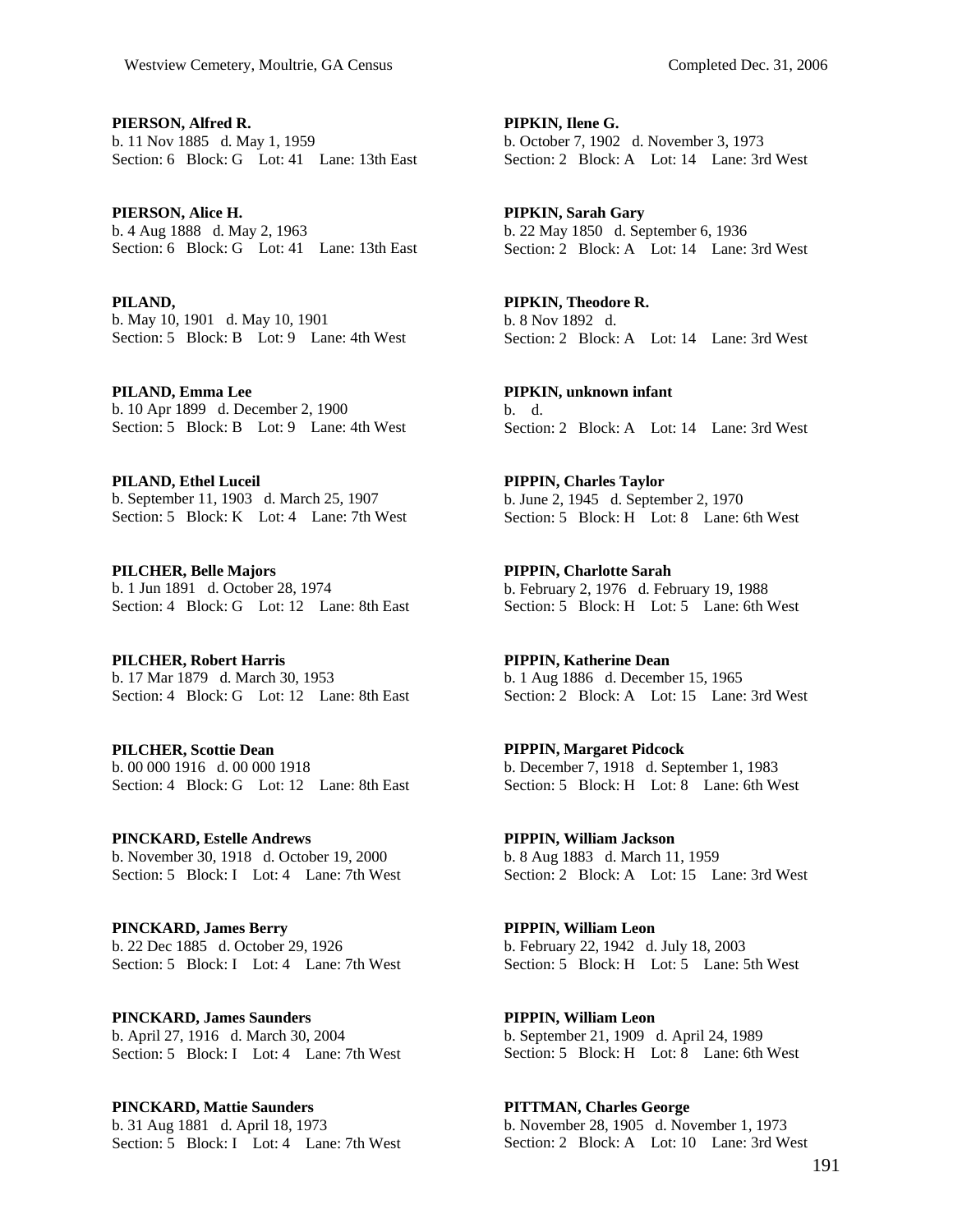**PITTMAN, Edith J.**  b. August 12, 1929 d. May 31, 1991 Section: 5 Block: O Lot: 2 Lane: 8th West

**PITTMAN, Guy C.**  b. July 31, 1923 d. March 10, 1979 Section: 5 Block: O Lot: 2 Lane: 8th West

**PITTMAN, Patricia Carlton**  b. March 27, 1920 d. October 12, 1983 Section: 4 Block: K Lot: 25 Lane: 5th East

**PITTMAN, Pearl Smith**  b. June 17, 1900 d. August 27, 1990 Section: 2 Block: A Lot: 10 Lane: 3rd West

**PITTMAN, Wallace Virgil**  b. November 29, 1920 d. Section: 4 Block: K Lot: 25 Lane: 5th East

**PITTMAN, Will**  b. d. Section: 4 Block: I Lot: 10 Lane: 6th East

**PITTS, Beatrice Hall**  b. October 18, 1901 d. December 26, 1972 Section: 4 Block: G Lot: 15 Lane: 8th East

**PITTS, Mattie Lanelle**  b. April 4, 1923 d. June 19, 1931 Section: 4 Block: G Lot: 15 Lane: 8th East

**PITTS, Phillip Wesley Sr.**  b. 11 Aug 1892 d. February 21, 1961 Section: 4 Block: G Lot: 15 Lane: 8th East

**PLAIR, Beaura H.**  b. December 3, 1903 d. July 31, 1957 Section: 4 Block: L Lot: 42 Lane: 4th East

**PLAIR, Channel L.**  b. February 24, 1916 d. July 26, 1962 Section: 4 Block: L Lot: 42 Lane: 4th East

**PLAIR, Edward Lee**  b. November 23, 1901 d. November 23, 1918 Section: 4 Block: L Lot: 42 Lane: 4th East **PLAIR, Georgia Z. Mrs.**  b. July 4, 1979 d. January 7, 1946 Section: 4 Block: L Lot: 42 Lane: 4th East

**PLAIR, Henry Paul**  b. 2 Feb 1880 d. August 20, 1954 Section: 6 Block: D Lot: 76 Lane: 11th East

**PLAIR, Henry Paul Jr.**  b. December 22, 1935 d. February 2, 1982 Section: 5 Block: N Lot: 3 Lane: 8th West

**PLAIR, I. E.**  b. d. June 15, 1928 Section: 4 Block: L Lot: 41 Lane: 4th East

**PLAIR, I. E. Mrs.**  b. d. April 7, 1931 Section: 4 Block: L Lot: 41 Lane: 4th East

**PLAIR, Idell Powell**  b. March 20, 1900 d. September 17, 1987 Section: 6 Block: D Lot: 76 Lane: 11th East

**PLAIR, J. H.**  b. 11 Oct 1877 d. February 11, 1923 Section: 4 Block: L Lot: 41 Lane: 4th East

**PLAIR, Laura Belle**  b. February 12, 1900 d. August 10, 1901 Section: 4 Block: L Lot: 42 Lane: 4th East

**PLAIR, Patricia Stevens**  b. May 16, 1936 d. April 15, 2006 Section: 5 Block: N Lot: 3 Lane: 8th West

**PLAIR, Richard Paul**  b. October 8, 1959 d. Section: 5 Block: N Lot: 3 Lane: 8th West

**PLAIR, unmarked adults (2)**  b. d. Section: 4 Block: L Lot: 42 Lane: 4th East

**PLAIR, William Jefferson**  b. January 12, 1956 d. Section: 5 Block: N Lot: 3 Lane: 8th West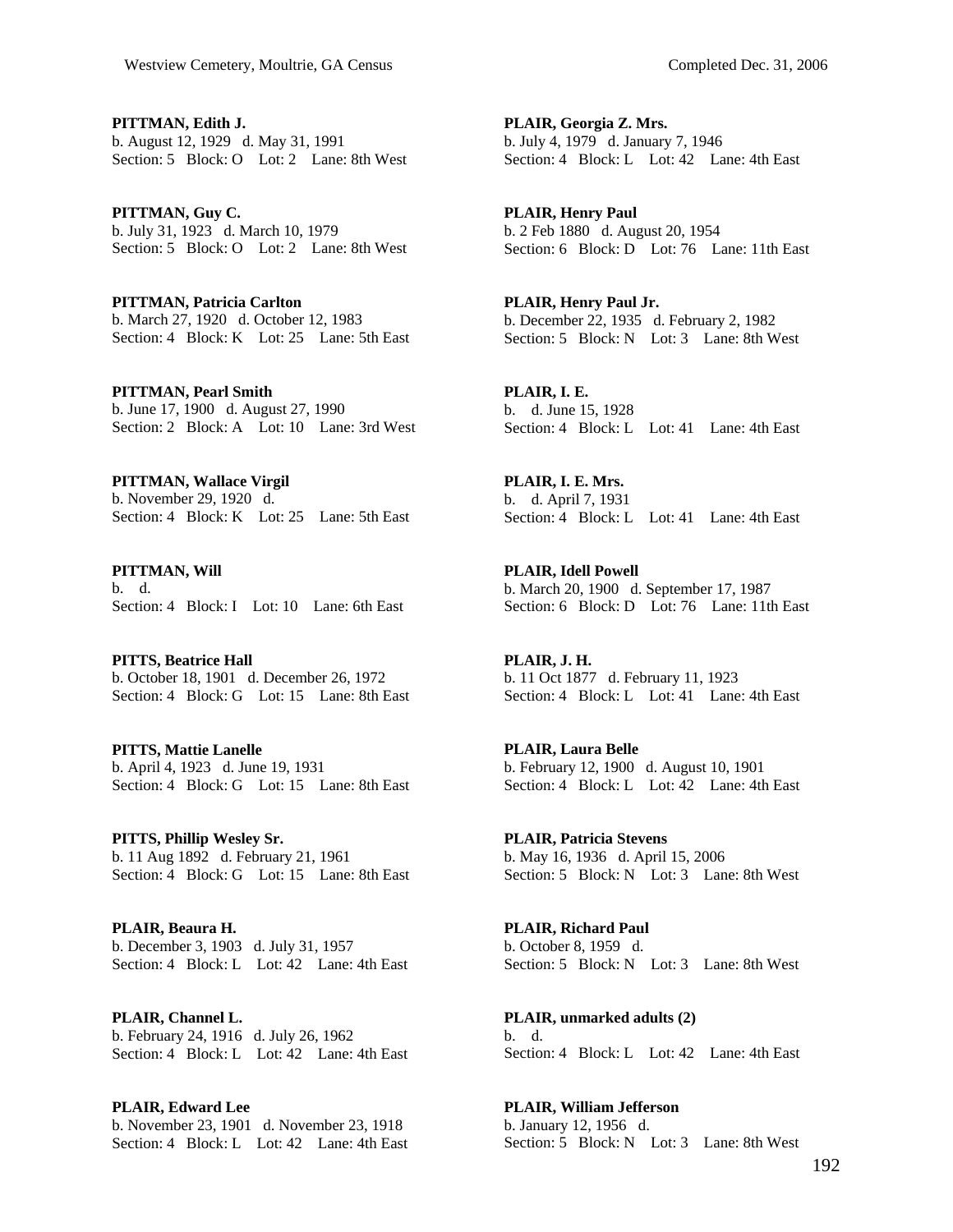**PLAIR, Winton H.**  b. November 29, 1905 d. September 27, 1961 Section: 4 Block: L Lot: 42 Lane: 4th East

**PLATTER, Henry Van Every**  b. 3 Feb 1890 d. March 23, 1965 Section: 6 Block: B Lot: 18 Lane: 9th East

**PLATTER, Henry Van Every Jr.**  b. August 24, 1920 d. December 24, 2004 Section: 6 Block: B Lot: 18 Lane: 9th East

**PLYMEL, Doris**  b. 00 000 1947 d. 00 000 1947 Section: 7 Block: B Lot: 81 Lane: 13th West

**PLYMEL, Georgia Leola**  b. August 3, 1914 d. August 20, 1969 Section: 7 Block: B Lot: 81 Lane: 13th West

**PLYMEL, Homer A.**  b. November 8, 1904 d. April 13, 1977 Section: 7 Block: B Lot: 30 Lane: 13th West

**PLYMEL, James Benjamin**  b. December 13, 1909 d. December 4, 1984 Section: 7 Block: B Lot: 81 Lane: 13th West

**PLYMEL, James Milton**  b. February 18, 1938 d. March 3, 1938 Section: 7 Block: B Lot: 81 Lane: 13th West

**PLYMEL, Naddie C.**  b. February 26, 1909 d. January 27, 1966 Section: 7 Block: B Lot: 30 Lane: 13th West

**PLYMEL, Troy Massie** Veteran b. December 22, 1916 d. December 27, 1995 Section: 7 Block: B Lot: 64 Lane: 13th West

**POITEVINT, Lena**  b. 18 Jan 1880 d. April 1, 1963 Section: 3 Block: M Lot: 20 Lane: 3rd East

**POLLARD, Estelle E.**  b. November 25, 1916 d. Section: 6 Block: D Lot: 42 Lane: 11th East

**POLLARD, Henry Guy**  b. November 2, 1909 d. June 20, 1985 Section: 6 Block: D Lot: 42 Lane: 11th East

**POLLOCK, Virginia S.**  b. June 25, 1934 d. July 22, 1970 Section: 7 Block: C Lot: 56 Lane: 12th West

**POOLE, Carrie Hitchcock**  b. March 20, 1912 d. March 1, 2005 Section: 3 Block: A Lot: 8A Lane: 3rd East

**POOLE, Charles Edwin Dr.**  b. October 21, 1912 d. March 28, 2001 Section: 3 Block: A Lot: 8A Lane: 3rd East

**POOLE, Clarence J.**  b. February 2, 1925 d. July 25, 1956 Section: 6 Block: B Lot: 69 Lane: 9th East

**POOLE, Doris Hitchcock**  b. December 10, 1917 d. April 20, 1986 Section: 3 Block: A Lot: 8B Lane: 3rd East

**POOLE, Linda Gail**  b. October 15, 1958 d. October 15, 1958 Section: 6 Block: E Lot: 16 Lane: 12th East

**POOLE, Louise H. Riley**  b. September 4, 1921 d. May 19, 2005 Section: 6 Block: B Lot: 69 Lane: 9th East

**POOLE, Murray Jefferson**  b. May 25, 1910 d. April 11, 1989 Section: 3 Block: A Lot: 8B Lane: 3rd East

**POPE, Bessie C.**  b. January 9, 1917 d. Section: 6 Block: C Lot: 40 Lane: 10th East

**POPE, Bessie M.**  b. 23 Apr 1887 d. October 13, 1968 Section: 3 Block: B Lot: 16 Lane: 2nd East

**POPE, Billy Charles**  b. March 20, 1936 d. May 23, 1987 Section: 3 Block: C Lot: 35 Lane: 1st East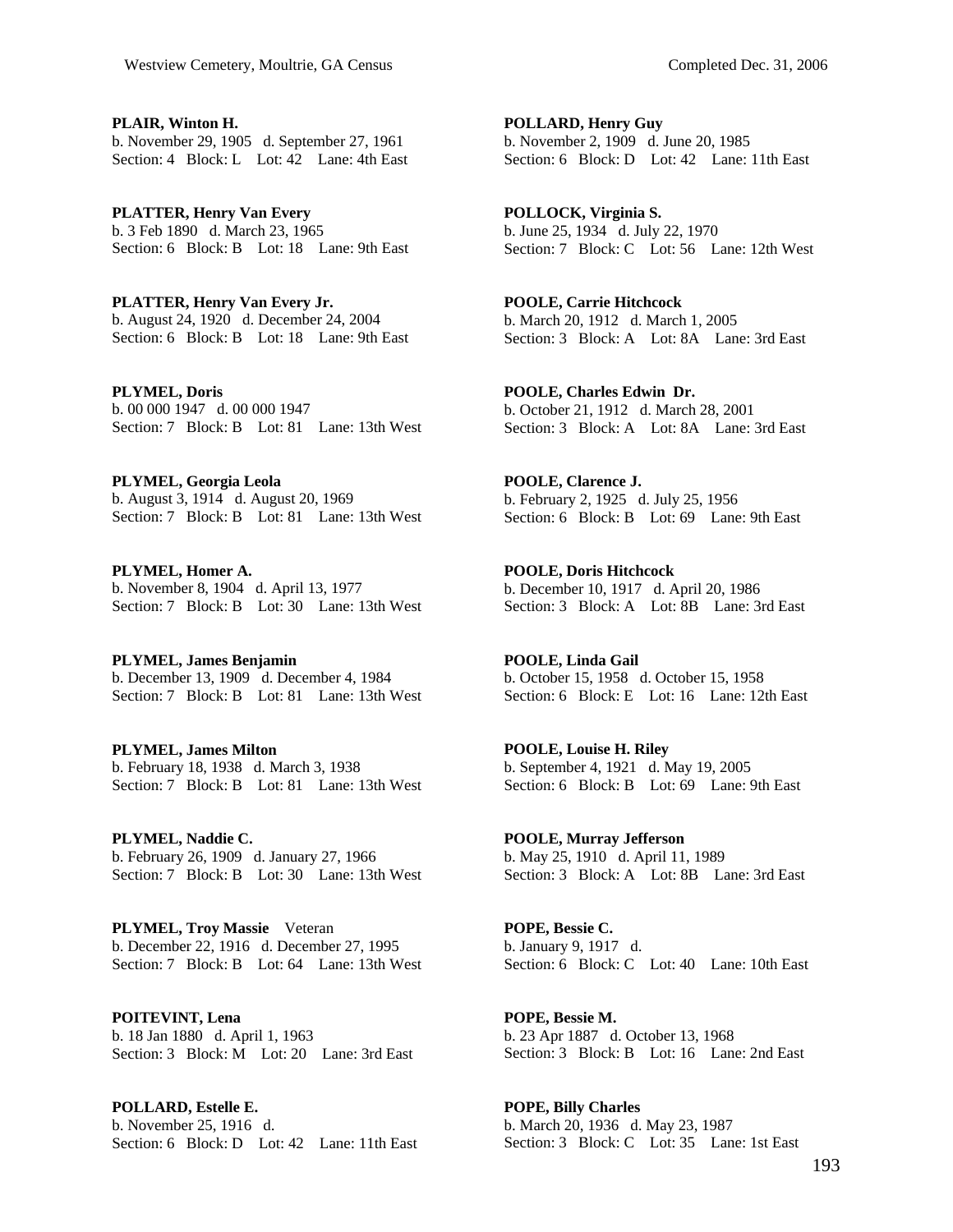**POPE, Earl Jackson** Veteran b. October 3, 1916 d. February 23, 2002 Section: 6 Block: C Lot: 40 Lane: 10th East

**POPE, Elzie G.** Veteran b. April 2, 1908 d. December 3, 1954 Section: 6 Block: D Lot: 73 Lane: 11th East

**POPE, Emory L.**  b. August 7, 1926 d. September 16, 1986 Section: 7 Block: D Lot: 14 Lane: 11th West

**POPE, Frances Beatrice**  b. June 7, 1900 d. September 11, 1992 Section: 5 Block: H Lot: 9 Lane: 6th West

**POPE, Jackie Peacock**  b. November 8, 1949 d. February 25, 2006 Section: 6 Block: C Lot: 28 Lane: 10th East

**POPE, James Ellis**  b. December 3, 1910 d. October 1, 1970 Section: 6 Block: D Lot: 73 Lane: 11th East

**POPE, James W.**  b. 5 Nov 1884 d. June 15, 1968 Section: 3 Block: B Lot: 16 Lane: 2nd East

**POPE, Judy Chestnutt**  b. July 19, 1944 d. November 23, 2004 Section: 7 Block: D Lot: 14 Lane: 11th West

**POPE, Julia Russell**  b. 1 Jan 1884 d. January 19, 1901 Section: 5 Block: B Lot: 11 Lane: 4th West

**POPE, Lorna Alice**  b. February 26, 1948 d. June 15, 1970 Section: 7 Block: B Lot: 105 Lane: 13th West

**POPE, Magdalene B.**  b. August 10, 1916 d. May 15, 1974 Section: 3 Block: C Lot: 35 Lane: 1st East

**POPE, Nellie R.**  b. February 29, 1912 d. April 24, 1992 Section: 6 Block: D Lot: 73 Lane: 11th East **POPE, Ralph H. Sr.** Veteran b. September 2, 1915 d. December 14, 1980 Section: 4 Block: N Lot: 13 Lane: 2nd East

**POPE, Sara Beatrice**  b. November 18, 1926 d. July 4, 1984 Section: 7 Block: B Lot: 75 Lane: 13th West

**POPE, Texas**  b. 1845 d. November 5, 1912 Section: 5 Block: B Lot: 11 Lane: 4th West

**POPE, Walton W. (in Laney plot)**  b. 20 Jul 1898 d. November 20, 1966 Section: 5 Block: H Lot: 9 Lane: 6th West

**POPPELL, John T.**  b. March 24, 1915 d. December 25, 1955 Section: 6 Block: D Lot: 66 Lane: 11th East

**PORTIER, Aileen Shiver**  b. June 2, 1925 d. December 13, 1993 Section: 4 Block: F Lot: 5 Lane: EN RR

**POSEY, Columbus H. Jr.**  b. April 25, 1907 d. July 11, 1955 Section: 3 Block: M Lot: 20 Lane: 3rd East

**POSEY, Columbus H. Sr.**  b. 10 Oct 1872 d. May 29, 1946 Section: 3 Block: M Lot: 20 Lane: 3rd East

**POSEY, David Franklin**  b. January 11, 1912 d. March 26, 1975 Section: 3 Block: M Lot: 20 Lane: 3rd East

**POSEY, Delma**  b. September 22, 1904 d. January 11, 1966 Section: 3 Block: M Lot: 19 Lane: 3rd East

**POSEY, Ella Durham**  b. January 14, 1903 d. May 3, 1981 Section: 3 Block: M Lot: 19 Lane: 3rd East

**POSEY, Leacy Howell**  b. October 17, 1910 d. May 24, 2003 Section: 3 Block: M Lot: 20 Lane: 3rd East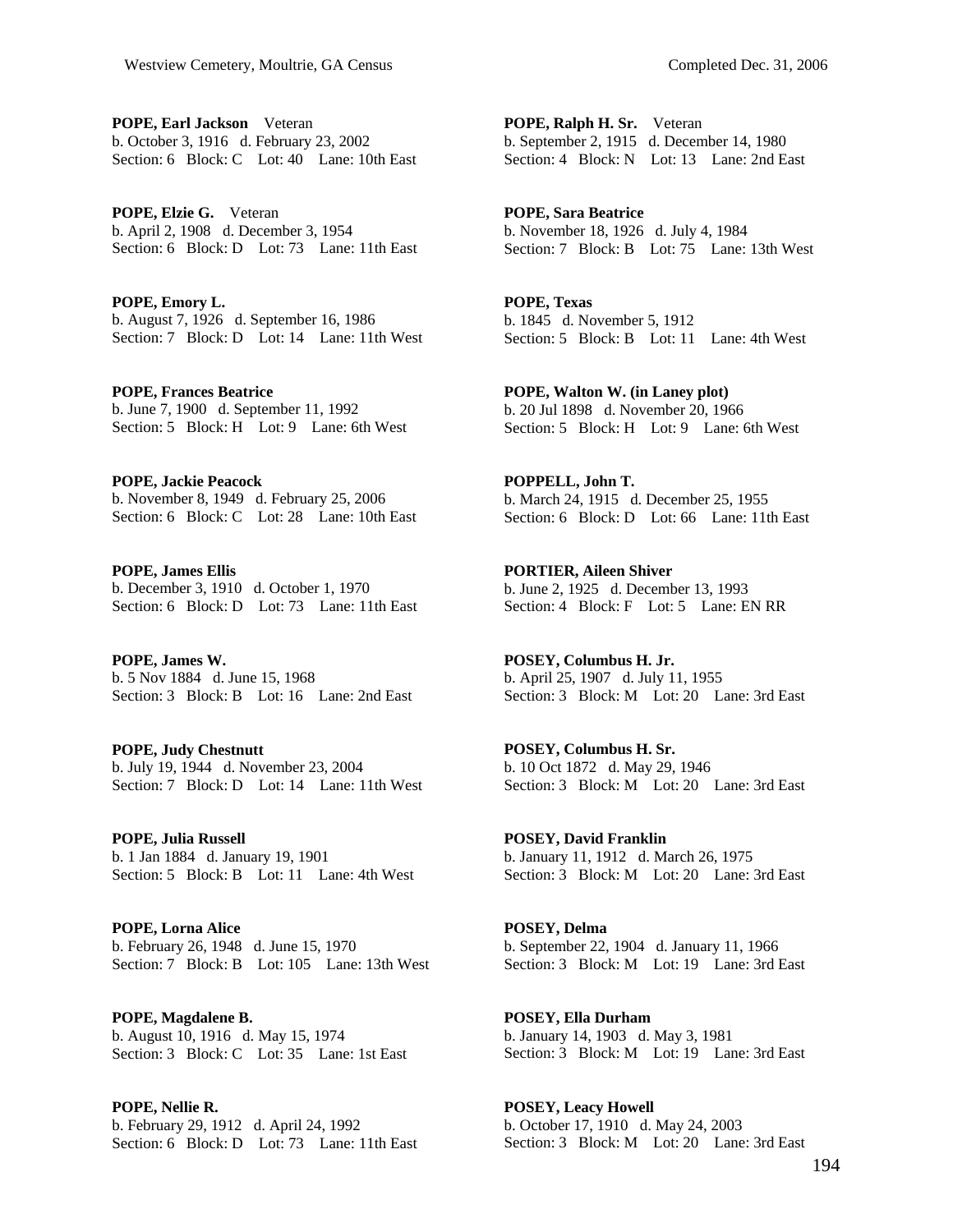**POSEY, Ronald**  b. October 1, 1926 d. November 16, 1929 Section: 3 Block: M Lot: 19 Lane: 3rd East

**POSEY, Willie Pearl**  b. April 12, 1909 d. May 21, 1918 Section: 3 Block: M Lot: 20 Lane: 3rd East

**POSEY, Willie Poitevint**  b. 12 Apr 1878 d. June 15, 1935 Section: 3 Block: M Lot: 20 Lane: 3rd East

**POSS, Louise Hill**  b. July 10, 1922 d. November 19, 1991 Section: 6 Block: A Lot: 24 Lane: Circle Dr. North

**POSTMA, Margurite Alice**  b. 22 Nov 1869 d. January 25, 1926 Section: 4 Block: M Lot: 5 Lane: 3rd East

**POSTON, Arthur**  b. 23 Dec 1877 d. September 15, 1944 Section: 5 Block: I Lot: 2 Lane: 7th West

**POSTON, Lillian S.**  b. 17 Feb 1883 d. October 10, 1974 Section: 5 Block: I Lot: 2 Lane: 7th West

**POSTON, Miriam Fronie**  b. January 18, 1906 d. August 6, 1918 Section: 5 Block: I Lot: 2 Lane: 7th West

**POTTS, Duelle Carl** Veteran b. January 19, 1927 d. July 25, 1998 Section: 6 Block: D Lot: 48 Lane: 11th East

**POTTS, Ida Lanelle**  b. December 23, 1923 d. October 26, 1994 Section: 6 Block: D Lot: 10 Lane: 11th East

**POTTS, Luma Ira**  b. January 22, 1904 d. September 3, 1968 Section: 2 Block: A Lot: 11 Lane: 3rd West

**POTTS, Mabel Cotton**  b. February 28, 1908 d. September 7, 1995 Section: 2 Block: A Lot: 11 Lane: 3rd West **POUND, G. Matile Powell**  b. November 23, 1908 d. June 6, 1987 Section: 5 Block: G Lot: 4 Lane: 6th West

**POUND, Weston C. K.**  b. March 17, 1905 d. April 26, 1905 Section: 5 Block: G Lot: 4 Lane: 6th West

**POUNDS, child**  b. October 27, 1901 d. November 26, 1901 Section: 5 Block: A Lot: 7 Lane: 4th West

**POWELL, 1 child unknown**  b. d. Section: 5 Block: L Lot: 11 Lane: 7th West

**POWELL, A. C. Jr.**  b. February 9, 1916 d. June 8, 1949 Section: 6 Block: D Lot: 36 Lane: 11th East

**POWELL, Carrie M. Kendall**  b. 31 Oct 1868 d. February 7, 1932 Section: 4 Block: M Lot: 37 Lane: 3rd East

**POWELL, Charles L.**  b. November 15, 1905 d. August 20, 1964 Section: 7 Block: B Lot: 41 Lane: 13th West

**POWELL, Charlie Henderson Jr.**  b. November 9, 1936 d. Section: 4 Block: M Lot: 37 Lane: 3rd East

**POWELL, Charlie Henderson Sr.**  b. 14 May 1892 d. January 3, 1985 Section: 4 Block: M Lot: 37 Lane: 3rd East

**POWELL, Chesley C.**  b. 22 May 1888 d. January 25, 1969 Section: 7 Block: B Lot: 80 Lane: 13th West

**POWELL, Chesley C. Jr. (CJ)** Veteran b. January 31, 1928 d. June 7, 1995 Section: 7 Block: B Lot: 80 Lane: 13th West

**POWELL, Culberth William**  b. April 2, 1907 d. April 7, 1987 Section: 5 Block: C Lot: 19 Lane: 5th West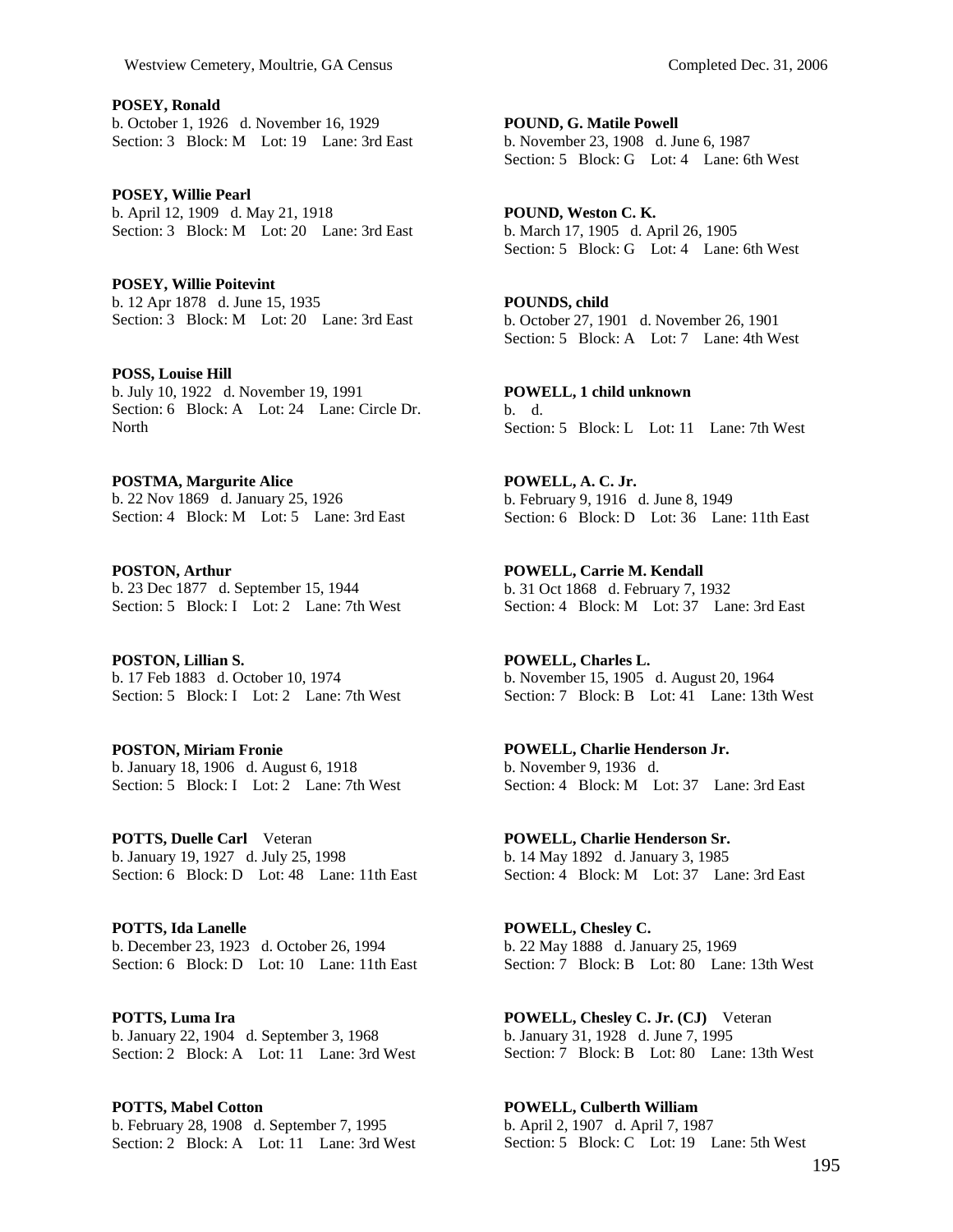**POWELL, DBL**  b. 1 May 1871 d. February 5, 1937 Section: 5 Block: G Lot: 4 Lane: 6th West

**POWELL, Delton L.**  b. March 22, 1913 d. March 29, 1988 Section: 7 Block: C Lot: 43 Lane: 12th West

**POWELL, Easom Crum**  b. September 18, 1900 d. September 15, 1983 Section: 6 Block: B Lot: 10 Lane: 9th East

**POWELL, Etta W.**  b. September 16, 1912 d. February 9, 1964 Section: 7 Block: C Lot: 43 Lane: 12th West

**POWELL, Harry Harrison**  b. February 14, 1901 d. April 3, 1939 Section: 2 Block: F2 Lot: 31 Lane: 1st West

**POWELL, Icelene Sally**  b. November 3, 1908 d. May 4, 1993 Section: 6 Block: C Lot: 26 Lane: 10th East

**POWELL, infant daughter**  b. February 5, 1939 d. February 5, 1939 Section: 4 Block: K Lot: 16 Lane: 5th East

**POWELL, infant son**  b. d. Section: 5 Block: G Lot: 4 Lane: 6th West

**POWELL, infant son**  b. d. Section: 5 Block: G Lot: 4 Lane: 6th West

**POWELL, J.L.D.**  b. 25 Dec 1866 d. August 8, 1952 Section: 4 Block: M Lot: 37 Lane: 3rd East

**POWELL, Jennifer Grace**  b. January 21, 1973 d. Section: 4 Block: M Lot: 37 Lane: 3rd East

**POWELL, Jerry M.**  b. September 22, 1949 d. December 30, 1954 Section: 6 Block: B Lot: 64 Lane: 9th East **POWELL, John H.**  b. November 15, 1906 d. September 15, 1969 Section: 6 Block: C Lot: 26 Lane: 10th East

**POWELL, John Miller**  b. 31 Jan 1897 d. September 19, 1952 Section: 4 Block: M Lot: 37 Lane: 3rd East

**POWELL, Julia Gay**  b. August 17, 1902 d. March 31, 1989 Section: 7 Block: B Lot: 80 Lane: 13th West

**POWELL, Kerry Rene**  b. August 3, 1962 d. August 19, 1963 Section: 7 Block: C Lot: 44 Lane: 12th West

**POWELL, Lee Jackson**  b. 20 Dec 1899 d. August 24, 1975 Section: 4 Block: M Lot: 37 Lane: 3rd East

**POWELL, Leon E.**  b. December 31, 1932 d. October 1, 1953 Section: 6 Block: C Lot: 26 Lane: 10th East

**POWELL, Margaret H.**  b. June 1, 1906 d. October 9, 1953 Section: 4 Block: K Lot: 16 Lane: 5th East

**POWELL, Martha Norris**  b. 1860 d. 1922 Section: 5 Block: L Lot: 11 Lane: 7th West

**POWELL, Mattie G.**  b. 5 Jun 1883 d. March 2, 1917 Section: 5 Block: G Lot: 4 Lane: 6th West

**POWELL, Miriam Griffeth**  b. September 30, 1915 d. July 3, 1980 Section: 4 Block: M Lot: 37 Lane: 3rd East

**POWELL, Nellie Elliott**  b. July 20, 1990 d. Section: 6 Block: F Lot: 1 Lane: Circle Dr. South

**POWELL, Ridean Byron**  b. May 4, 1937 d. September 12, 1997 Section: 2 Block: E1 Lot: 29 Lane: 2nd West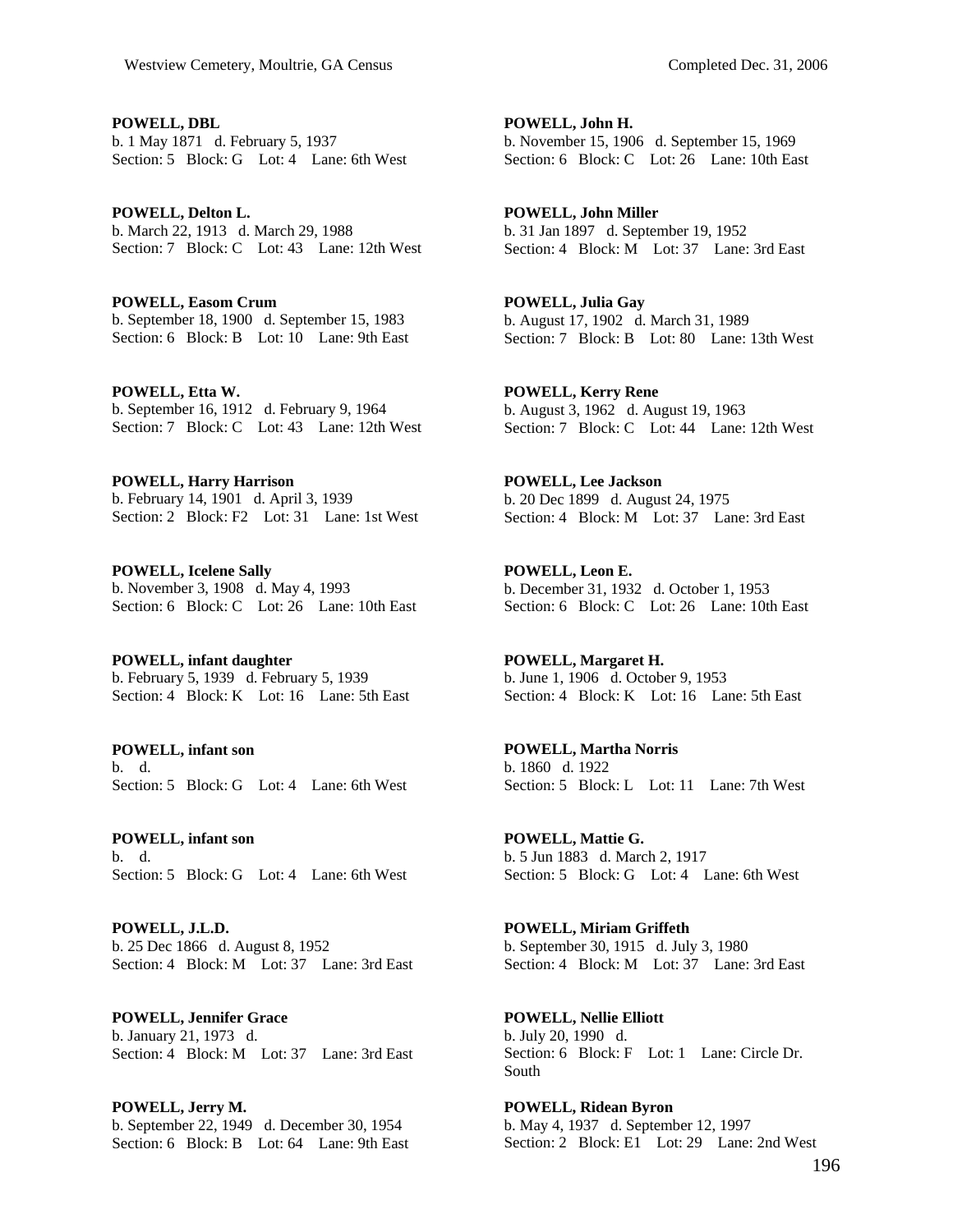**POWELL, Robert Lee**  b. May 25, 1906 d. February 9, 1995 Section: 6 Block: F Lot: 1 Lane: Circle Dr. South

**POWELL, Ruth Moore**  b. June 6, 1909 d. November 20, 1997 Section: 5 Block: C Lot: 19 Lane: 5th West

**POWELL, Samuel E.**  b. 1853 d. 1922 Section: 5 Block: L Lot: 11 Lane: 7th West

**POWELL, Sarah Benton**  b. July 20, 1903 d. December 26, 1995 Section: 4 Block: M Lot: 37 Lane: 3rd East

**POWELL, Virginia Morrison Aderhold**  b. October 30, 1938 d. Section: 4 Block: M Lot: 37 Lane: 3rd East

**POWELL, William N.** Veteran b. 8 Aug 1894 d. February 14, 1955 Section: 6 Block: B Lot: 10 Lane: 9th East

**PRICE, Alton** Veteran b. April 27, 1913 d. March 16, 1945 Section: 5 Block: R Lot: 9 Lane: WN RR

**PRICE, Ann Louise Rhodes**  b. October 5, 1913 d. September 22, 1989 Section: 2 Block: E1 Lot: 2 Lane: 2nd West

**PRICE, Charlie A.**  b. 9 Sep 1875 d. June 25, 1944 Section: 2 Block: F1 Lot: 4 Lane: 1st West

**PRICE, Elena**  b. February 20, 1915 d. Section: 5 Block: R Lot: 2 Lane: WN RR

**PRICE, Gladys**  b. April 12, 1909 d. December 10, 1999 Section: 2 Block: F Lot: 3 Lane: 1st West

**PRICE, Henry M.**  b. 10 Apr 1882 d. April 5, 1968 Section: 5 Block: R Lot: 9 Lane: WN RR

**PRICE, Homer Ray**  b. April 8, 1905 d. August 11, 1983 Section: 5 Block: R Lot: 2 Lane: WN RR

**PRICE, Ila S.**  b. August 5, 1909 d. December 7, 2003 Section: 2 Block: D Lot: 30 Lane: 3rd West

**PRICE, infant son**  b. September 3, 1937 d. September 3, 1937 Section: 2 Block: E1 Lot: 2 Lane: 2nd West

**PRICE, Johnnie Willis**  b. October 3, 1904 d. September 6, 1984 Section: 2 Block: F1 Lot: 3 Lane: 1st West

**PRICE, Laverne**  b. February 20, 1917 d. May 25, 1996 Section: 5 Block: R Lot: 9 Lane: WN RR

**PRICE, Louise**  b. d. Section: 5 Block: R Lot: 9 Lane: WN RR

**PRICE, Lucille**  b. d. Section: 5 Block: R Lot: 9 Lane: WN RR

**PRICE, Maggie T.**  b. 11 Jan 1884 d. June 25, 1970 Section: 5 Block: R Lot: 9 Lane: WN RR

**PRICE, Pearlie Ashmore**  b. November 15, 1901 d. August 25, 1995 Section: 5 Block: R Lot: 2 Lane: WN RR

**PRICE, Rubye**  b. May 12, 1902 d. August 5, 1981 Section: 2 Block: F1 Lot: 3 Lane: 1st West

**PRICE, Sarah Tucker**  b. 7 Feb 1874 d. January 10, 1949 Section: 2 Block: F1 Lot: 3 Lane: 1st West

**PRICE, Susan L.**  b. 25 Feb 1873 d. January 26, 1961 Section: 2 Block: F1 Lot: 4 Lane: 1st West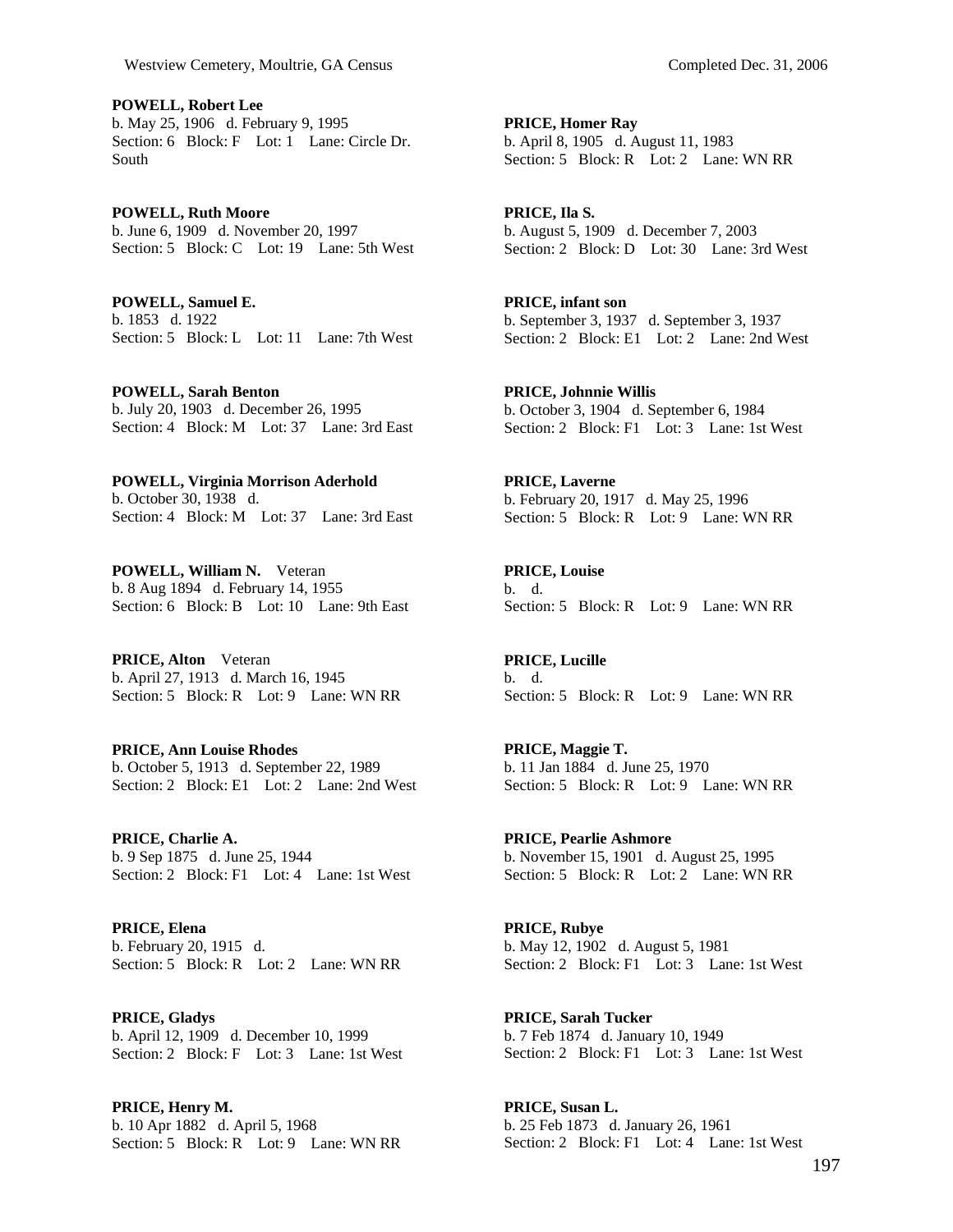**PRICE, W. H. "Bill"**  b. June 6, 1907 d. March 11, 1975 Section: 2 Block: D Lot: 30 Lane: 3rd West

**PRICE, William Maloy**  b. October 2, 1990 d. February 28, 1988 Section: 2 Block: E1 Lot: 2 Lane: 2nd West

**PRICE, Willis Sr.**  b. 13 May 1862 d. June 24, 1944 Section: 2 Block: F Lot: 3 Lane: 1st West

**PRINCE, Curtie L. Sinclair**  b. 16 Apr 1886 d. November 21, 1913 Section: 4 Block: I Lot: 17 Lane: 6th East

**PRINCE, Stanley W.** Mason b. 7 Aug 1871 d. June 12, 1940 Section: 4 Block: K Lot: 2 Lane: 5th East

**PRINCE, Yuba Sinclair**  b. 23 Mar 1893 d. August 20, 1968 Section: 4 Block: K Lot: 2 Lane: 5th East

**PRYOR, Nettie S.**  b. April 10, 1908 d. February 27, 1986 Section: 6 Block: A Lot: 31B Lane: Circle Dr. **North** 

**PULLEN, Gladys Hairbuck**  b. July 6, 1914 d. July 22, 2006 Section: 6 Block: D Lot: 43 Lane: 11th East

**PULLEN, Thomas Watson**  b. April 1, 1910 d. January 20, 2000 Section: 6 Block: D Lot: 43 Lane: 11th East

**PURCELL, Clyde Odessa**  b. 3 Mar 1876 d. June 7, 1967 Section: 2 Block: F2 Lot: 49 Lane: 1st West

**PURCELL, Harvey M.**  b. 17 May 1878 d. April 17, 1953 Section: 2 Block: F2 Lot: 49 Lane: 1st West

**PYLE, Donald Stubbs**  b. August 8, 1930 d. September 18, 1990 Section: 5 Block: E Lot: 18 Lane: 6th West

**QUINN, Ashford Theodore**  b. 12 May 1864 d. April 15, 1938 Section: 3 Block: D Lot: 10 Lane: 3rd West

**QUINN, Etna Whitaker**  b. 29 Oct 1867 d. May 13, 1946 Section: 3 Block: D Lot: 10 Lane: 3rd West

**RAFFIELD, A. J.**  b. April 21, 1913 d. April 21, 1941 Section: 2 Block: D Lot: 40 Lane: 3rd West

**RAFFIELD, John C.**  b. 18 Mar 1878 d. January 2, 1949 Section: 2 Block: D Lot: 40 Lane: 3rd West

**RAFFIELD, Michael Calvin**  b. April 15, 1953 d. April 2, 1954 Section: 2 Block: D Lot: 40 Lane: 3rd West

**RAFFIELD, Robert Calvin**  b. October 30, 1922 d. April 11, 1987 Section: 2 Block: D Lot: 40 Lane: 3rd West

**RAFFIELD, Sarah Ann**  b. 21 Apr 1880 d. December 3, 1959 Section: 2 Block: D Lot: 40 Lane: 3rd West

**RAFNEL, Lela H.**  b. 12 May 1886 d. July 19, 1964 Section: 6 Block: D Lot: 11 Lane: 11th East

**RAFNEL, Robert E.**  b. July 25, 1914 d. March 29, 1978 Section: 6 Block: D Lot: 11 Lane: 11th East

**RAFNEL, Roy V.**  b. 26 Oct 1886 d. April 2, 1957 Section: 6 Block: D Lot: 11 Lane: 11th East

**RAGAN, I. F.**  b. June 30, 1911 d. November 11, 1996 Section: 7 Block: B Lot: 5 Lane: 13th West

**RAGAN, infant daughter**  b. May 20, 1917 d. Section: 4 Block: L Lot: 21 Lane: 4th East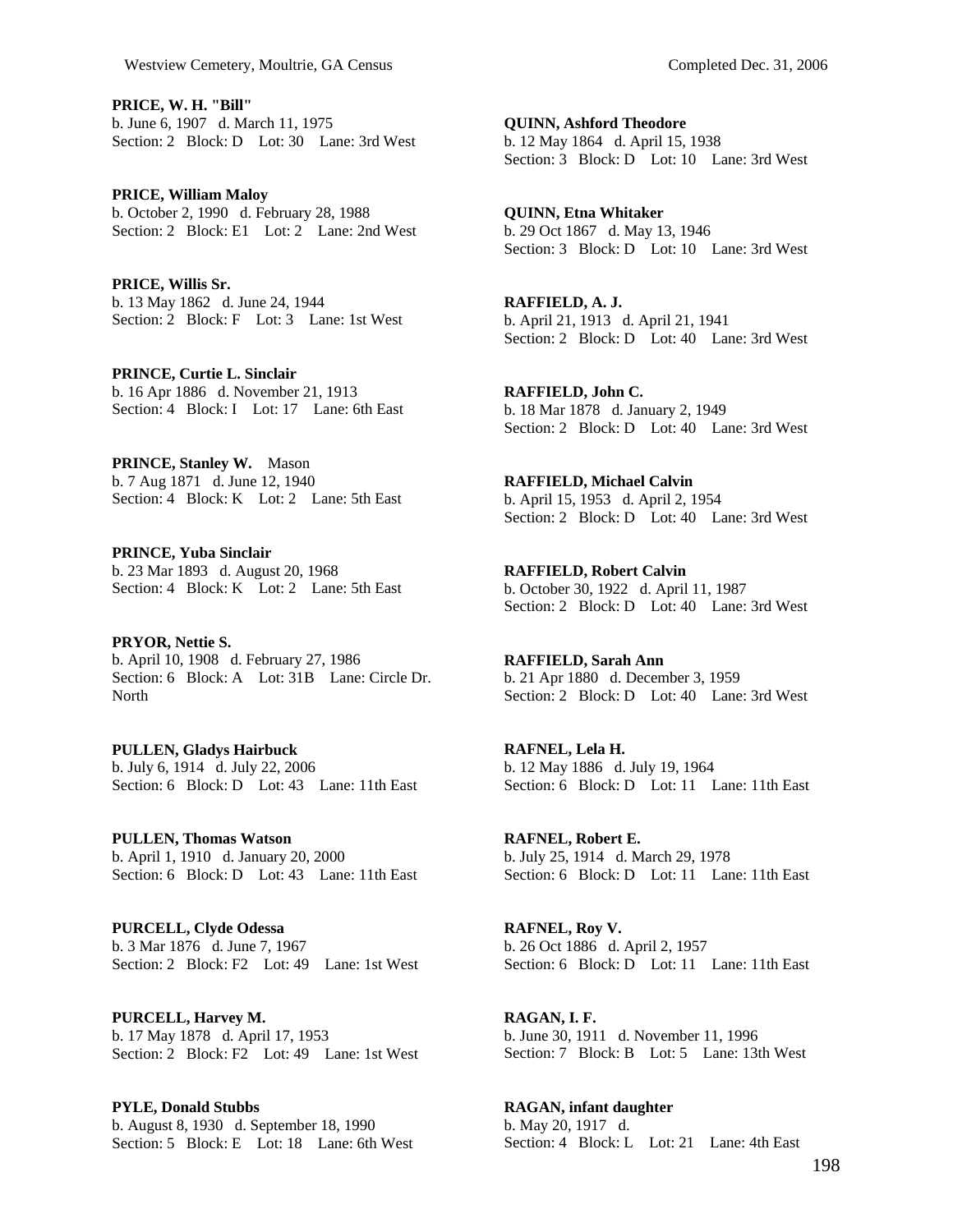**RAGAN, Roy Nathaniel**  b. January 3, 1913 d. November 4, 1988 Section: 3 Block: C Lot: 49 Lane: 1st East

**RAIFORD, Bob** Veteran b. 5 Nov 1872 d. December 4, 1950 Section: 4 Block: L Lot: 18 Lane: 4th East

**RAIFORD, Ellen K.**  b. July 24, 1927 d. Section: 4 Block: L Lot: 18 Lane: 4th East

**RAIFORD, Ruth S.**  b. 25 Jan 1892 d. October 3, 1956 Section: 4 Block: L Lot: 18 Lane: 4th East

**RAIFORD, William F.**  b. September 7, 1924 d. Section: 4 Block: L Lot: 18 Lane: 4th East

**RAILEY, Carl H.**  b. November 27, 1902 d. February 12, 1973 Section: 2 Block: E2 Lot: 15 Lane: 2nd West

**RAILEY, Fred P.**  b. August 30, 1916 d. June 13, 1979 Section: 2 Block: E2 Lot: 15 Lane: 2nd West

**RAILEY, John I.**  b. 18 Sep 1877 d. March 18, 1969 Section: 2 Block: E2 Lot: 15 Lane: 2nd West

**RAILEY, Johnnie F.**  b. 23 Jul 1898 d. August 24, 1944 Section: 2 Block: E2 Lot: 15 Lane: 2nd West

**RAILEY, Mollie B.**  b. 18 Feb 1880 d. June 1, 1960 Section: 2 Block: E2 Lot: 15 Lane: 2nd West

**RAINS, J. Lewis** Mason b. 13 May 1859 d. September 14, 1938 Section: 3 Block: E Lot: 6 Lane: 2nd West

**RAINS, Julia L.**  b. 10 Mar 1879 d. August 4, 1953 Section: 3 Block: E Lot: 6 Lane: 2nd West **RAINS, Lois Mary (Loma)**  b. July 18, 1908 d. January 11, 1992 Section: 3 Block: E Lot: 6 Lane: 2nd West

**RAMEY, Fred L.**  b. 11 Aug 1896 d. August 5, 1955 Section: 6 Block: B Lot: 42 Lane: 9th East

**RAMEY, Sue B.**  b. February 5, 1903 d. January 29, 1978 Section: 6 Block: B Lot: 42 Lane: 9th East

**RANCK, Edward Buford**  b. March 7, 1906 d. September 10, 1968 Section: 6 Block: G Lot: 50 Lane: 13th East

**RANCK, Sara Willia Exum**  b. December 2, 1917 d. April 3, 1961 Section: 6 Block: G Lot: 50 Lane: 13th East

**RANEW, Burtryce Payne**  b. July 15, 1914 d. March 26, 1999 Section: 6 Block: E Lot: 58 Lane: 12th East

**RANEW, Charlie R.**  b. January 15, 1910 d. September 13, 1966 Section: 6 Block: E Lot: 58 Lane: 12th East

**RANEW, Will H.**  b. April 15, 1911 d. January 26, 1955 Section: 6 Block: B Lot: 31 Lane: 9th East

**RANEY, Lula S.**  b. 30 Apr 1851 d. September 9, 1924 Section: 4 Block: L Lot: 48 Lane: 4th East

**RANIEY, Lucas T.**  b. 8 Apr 1848 d. January 10, 1928 Section: 4 Block: L Lot: 48 Lane: 4th East

**RANKIN, Addie P.**  b. 19 Apr 1892 d. December 8, 1960 Section: 6 Block: G Lot: 63 Lane: 13th East

**RAST, John E.**  b. 16 Nov 1863 d. July 20, 1926 Section: 4 Block: M Lot: 3 Lane: 3rd East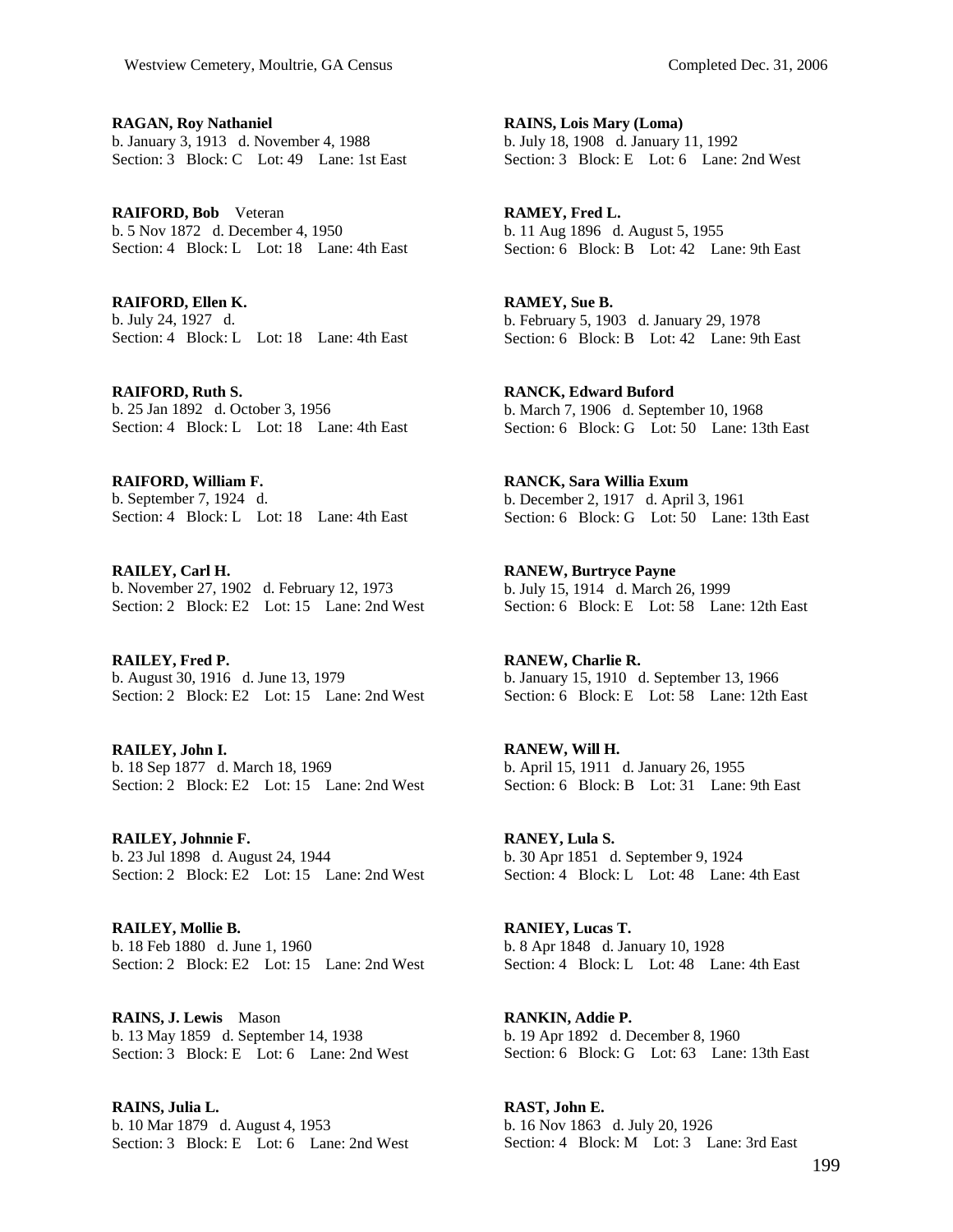**RAY, Anna Avera**  b. 26 Jul 1888 d. June 2, 1968 Section: 2 Block: A Lot: 2 Lane: 3rd West

**RAY, Anna Ethlyn**  b. June 23, 1916 d. December 26, 1918 Section: 2 Block: A Lot: 2 Lane: 3rd West

**RAY, Belton Craig**  b. February 22, 1914 d. July 4, 1997 Section: 2 Block: A Lot: 2 Lane: 3rd West

**RAY, Brewton M.**  b. March 13, 1921 d. December 17, 1968 Section: 2 Block: F1 Lot: 4 Lane: 1st West

**RAY, Charle F.**  b. 26 Mar 1860 d. March 28, 1901 Section: 5 Block: A Lot: 24 Lane: 4th West

**RAY, Clara Adams**  b. September 29, 1915 d. May 30, 1981 Section: 2 Block: A Lot: 2 Lane: 3rd West

**RAY, Cliff E.**  b. 26 Mar 1884 d. May 16, 1929 Section: 4 Block: I Lot: 33 Lane: 6th East

**RAY, Della Cravey "DeeDee"**  b. 7 Sep 1896 d. April 24, 1985 Section: 7 Block: C Lot: 42 Lane: 12th West

**RAY, Edith P.**  b. March 10, 1907 d. December 17, 1980 Section: 2 Block: F1 Lot: 4 Lane: 1st West

**RAY, Homer Gene**  b. 22 Sep 1885 d. May 19, 1950 Section: 2 Block: A Lot: 2 Lane: 3rd West

**RAYBURN, J. B.**  b. April 21, 1911 d. October 24, 1975 Section: 7 Block: C Lot: 24 Lane: 12th West

**REAVES, Charlotte Bell**  b. 30 Sep 1836 d. November 23, 1919 Section: 5A Block: B Lot: 6 Lane: 5th West

**REAVES, David R.** Veteran b. 30 Jan 1830 d. September 5, 1906 Section: 5A Block: B Lot: 6 Lane: 5th West

**REDDICK, Hyacinth**  b. 1906 d. 1910 Section: 5 Block: O Lot: 2 Lane: 8th West

**REDDICK, Josephine Haynesworth**  b. 1854 d. 1917 Section: 4 Block: K Lot: 19 Lane: 5th East

**REDDING, Edna V.**  b. April 12, 1907 d. November 27, 1992 Section: 4 Block: K Lot: 1 Lane: 5th East

**REDDING, Thomas Mearl**  b. September 8, 1909 d. January 18, 1973 Section: 6 Block: C Lot: 19A Lane: 10th East

**REDDING, William B.**  b. December 11, 1903 d. September 28, 1973 Section: 4 Block: K Lot: 1 Lane: 5th East

**REDDING, Winnie McLean**  b. 25 Oct 1891 d. April 27, 1966 Section: 6 Block: C Lot: 19A Lane: 10th East

**REDDISH, Mae Bell**  b. May 30, 1902 d. September 22, 1960 Section: 6 Block: G Lot: 49 Lane: 13th East

**REDDOCK, Aline Dowdy**  b. October 20, 1905 d. November 21, 1989 Section: 2 Block: B Lot: 12 Lane: 2nd West

**REDDOCK, Earl Edward** Veteran b. October 16, 1927 d. May 6, 1989 Section: 2 Block: B Lot: 12 Lane: 2nd West

**REDDOCK, Vera Mae Dowdy**  b. March 15, 1918 d. April 20, 1989 Section: 2 Block: B Lot: 12 Lane: 2nd West

**REDDOCK, William J.**  b. September 2, 1905 d. May 25, 1976 Section: 2 Block: B Lot: 12 Lane: 2nd West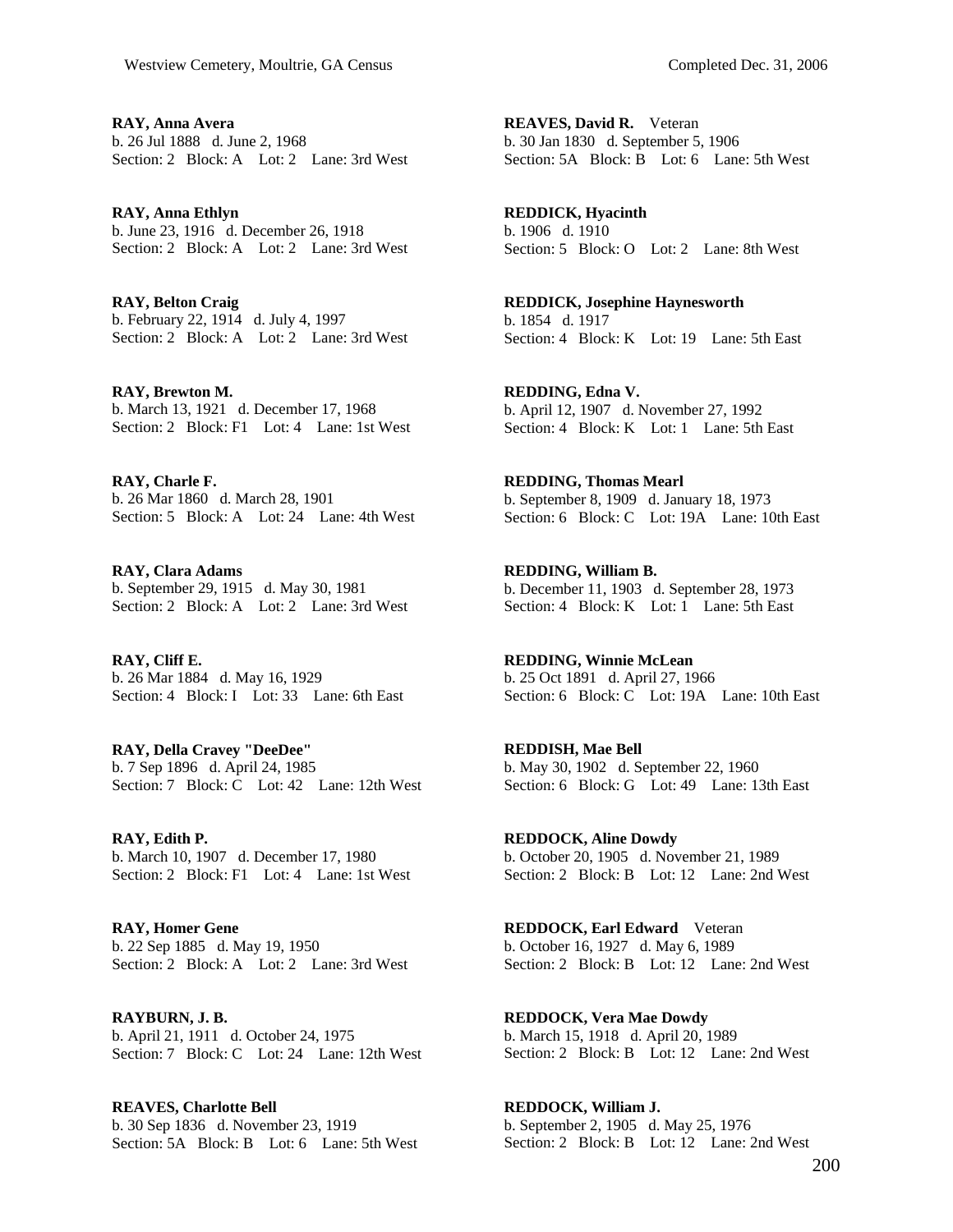**REDFEARN, Alma Curry**  b. 21 Sep 1889 d. February 4, 1966 Section: 4 Block: K Lot: 19 Lane: 5th East

**REDFEARN, Eva H. Reddick**  b. 9 Aug 1882 d. October 21, 1912 Section: 4 Block: K Lot: 19 Lane: 5th East

**REDFEARN, J. E.**  b. November 22, 1902 d. December 8, 1968 Section: 5 Block: K Lot: 5 Lane: 7th West

**REDFEARN, Jean Bernice**  b. November 14, 1924 d. November 17, 1924 Section: 4 Block: K Lot: 19 Lane: 5th East

**REDFEARN, Lucy Leigh**  b. February 17, 1902 d. March 7, 1967 Section: 5 Block: K Lot: 5 Lane: 7th West

**REDFEARN, Myrtis**  b. 1896 d. 1918 Section: 4 Block: L Lot: 19 Lane: 4th East

**REDFERN, H. G.**  b. 27 Nov 1890 d. March 27, 1915 Section: 4 Block: K Lot: 19 Lane: 5th East

**REDFERN, Robert Lee Sr.**  b. 1 Mar 1880 d. July 27, 1942 Section: 4 Block: K Lot: 19 Lane: 5th East

**REED, Florine G.**  b. February 7, 1909 d. September 10, 1979 Section: 6 Block: B Lot: 39 Lane: 9th East

**REED, Harvey Jr.**  b. December 15, 1915 d. July 27, 1988 Section: 6 Block: B Lot: 39 Lane: 9th East

**REEVE, Leila Pace**  b. November 25, 1923 d. Section: 5A Block: C Lot: 4 Lane: 4th West

**REEVES, infant**  b. d. Section: 5A Block: C Lot: 4 Lane: 4th West

**REEVES, Kenneth Wayne**  b. July 17, 1953 d. December 30, 2000 Section: 5A Block: C Lot: 4 Lane: 4th West

**REGISTER, Alice V.**  b. December 28, 1917 d. June 27, 1922 Section: 4 Block: L Lot: 28 Lane: 4th East

**REGISTER, Charles Graves**  b. 2 Apr 1879 d. September 11, 1954 Section: 3 Block: B Lot: 25 Lane: 2nd East

**REGISTER, Mary Witt**  b. 6 Aug 1896 d. March 23, 1986 Section: 4 Block: L Lot: 28 Lane: 4th East

**REGISTER, Raymond S.**  b. 17 Apr 1890 d. March 23, 1937 Section: 4 Block: L Lot: 28 Lane: 4th East

**REGISTER, Ruth Samantha Paul**  b. 28 Oct 1884 d. December 19, 1945 Section: 3 Block: B Lot: 25 Lane: 2nd East

**REID, Anne Kincaid**  b. December 31, 1929 d. December 30, 1963 Section: 4 Block: K Lot: 27A Lane: 5th East

**REID, Eugene E. Sr.**  b. June 16, 1910 d. February 3, 1977 Section: 4 Block: M Lot: 11A Lane: 3rd East

**REID, Herman L.**  b. August 21, 1902 d. January 14, 1938 Section: 3 Block: D Lot: 7 Lane: 3rd West

**REID, Laura M.**  b. August 13, 1915 d. August 18, 2000 Section: 4 Block: M Lot: 11A Lane: 3rd East

**RENFROE, James David**  b. 13 Jan 1873 d. February 16, 1963 Section: 4 Block: K Lot: 22B Lane: 5th East

**RENFROE, Lillian McWhite**  b. 1 Dec 1877 d. November 17, 1929 Section: 4 Block: K Lot: 22B Lane: 5th East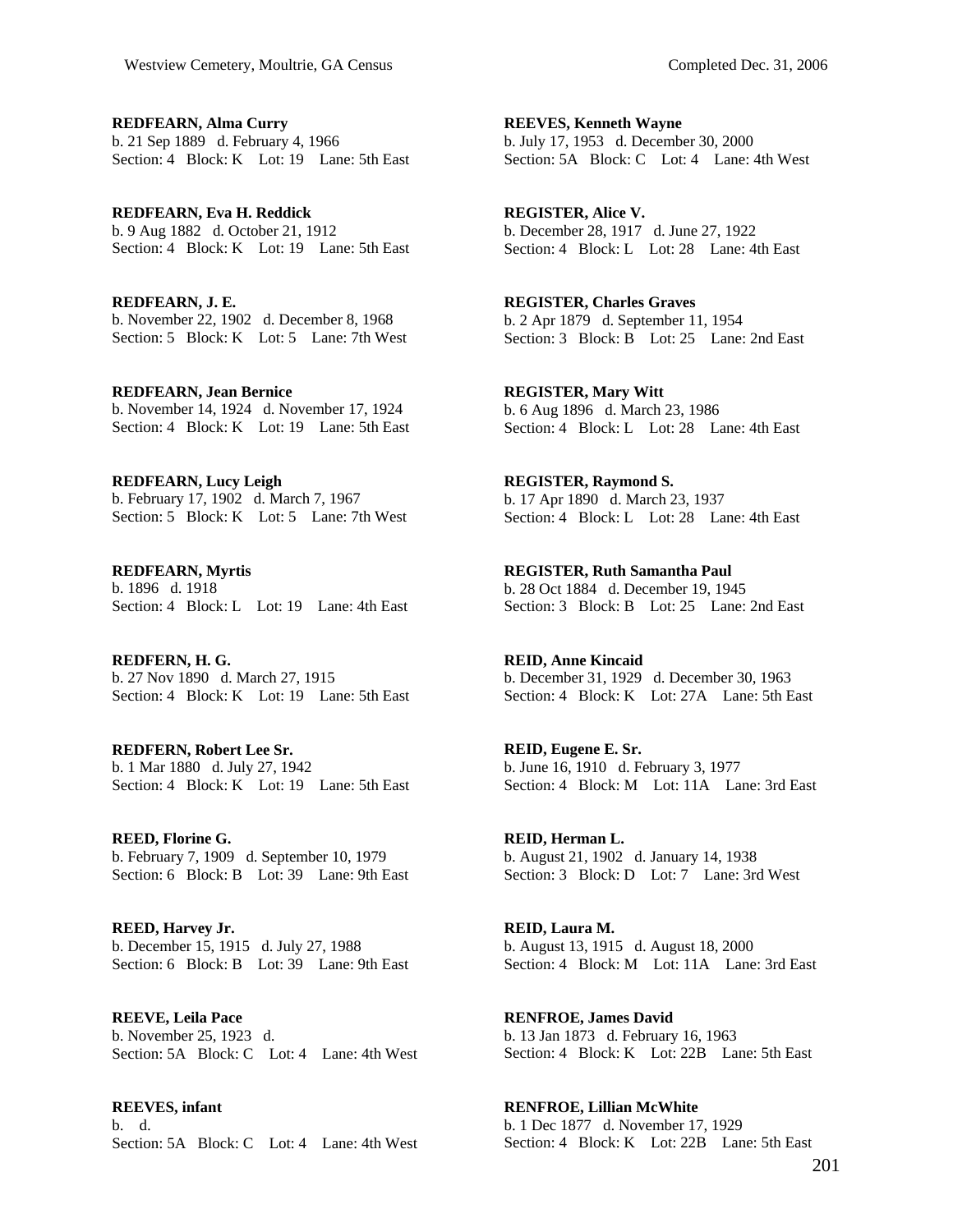**RENTZ, Betty Hednett (Beck)**  b. 1931 d. 2002 Section: 2 Block: B Lot: 6 Lane: 2nd West

**RENTZ, Carolyn Brown**  b. January 24, 1942 d. Section: 6 Block: D Lot: 15 Lane: 11th East

**RENTZ, Charlie T. Rev.**  b. 1894 d. 1952 Section: 6 Block: C Lot: 45 Lane: 10th East

**RENTZ, Dewey**  b. 8 Jun 1899 d. March 10, 1979 Section: 3 Block: B Lot: 17 Lane: 2nd East

**RENTZ, Eunice C.**  b. 1890 d. 1978 Section: 6 Block: C Lot: 45 Lane: 10th East

**RENTZ, James Lloyd**  b. March 11, 1930 d. December 24, 1986 Section: 6 Block: C Lot: 45 Lane: 10th East

**RENTZ, Mattie Gay**  b. March 22, 1902 d. February 28, 1976 Section: 3 Block: B Lot: 17 Lane: 2nd East

**RENTZ, Raymond R.**  b. 1928 d. 1952 Section: 6 Block: C Lot: 45 Lane: 10th East

**RENTZ, Sam Norman**  b. July 5, 1938 d. Section: 6 Block: D Lot: 15 Lane: 11th East

**RENTZ, William Henpy** Veteran b. November 16, 1923 d. October 19, 2000 Section: 2 Block: B Lot: 6 Lane: 2nd West

**REVILL, William Sr.**  b. January 4, 1926 d. Section: 8 Block: E Lot: 12 Lane: ES RR

**REVILL, Willie B.**  b. September 25, 1934 d. July 31, 1999 Section: 8 Block: E Lot: 12 Lane: ES RR

**REYNOLDS, C. R.**  b. d. Section: 5 Block: E Lot: 6 Lane: 6th West

**REYNOLDS, Charlie**  b. 11 Jun 1884 d. February 10, 1905 Section: 5 Block: E Lot: 6 Lane: 6th West

**REYNOLDS, Evans**  b. 3 Mar 1880 d. November 27, 1948 Section: 4 Block: K Lot: 22B Lane: 5th East

**REYNOLDS, Georgia McWhite**  b. 12 Dec 1882 d. October 17, 1979 Section: 4 Block: K Lot: 22B Lane: 5th East

**REYNOLDS, J. M.**  b. 2 Oct 1838 d. Section: 5 Block: E Lot: 6 Lane: 6th West

**RHODEN, Cora Lee Daniel** Eastern Star b. 23 Aug 1889 d. June 28, 1962 Section: 6 Block: D Lot: 39A Lane: 11th East

**RHODEN, Emanuel William Jr.**  b. January 10, 1911 d. May 26, 1996 Section: 6 Block: D Lot: 39A Lane: 11th East

**RHODEN, Emanuel William Sr.** Mason b. 16 Nov 1885 d. October 19, 1962 Section: 6 Block: D Lot: 39A Lane: 11th East

**RHODEN, Margaret Harper**  b. November 18, 1912 d. August 22, 1998 Section: 6 Block: D Lot: 39A Lane: 11th East

**RHODEN, Mitchell Moore**  b. October 7, 1905 d. May 26, 1986 Section: 6 Block: C Lot: 8 Lane: 10th East

**RHODEN, Paul H.**  b. February 24, 1905 d. December 14, 1968 Section: 6 Block: C Lot: 8 Lane: 10th East

**RHODES, Unmarked**  b. d. Section: 5 Block: I Lot: 8 Lane: 7th West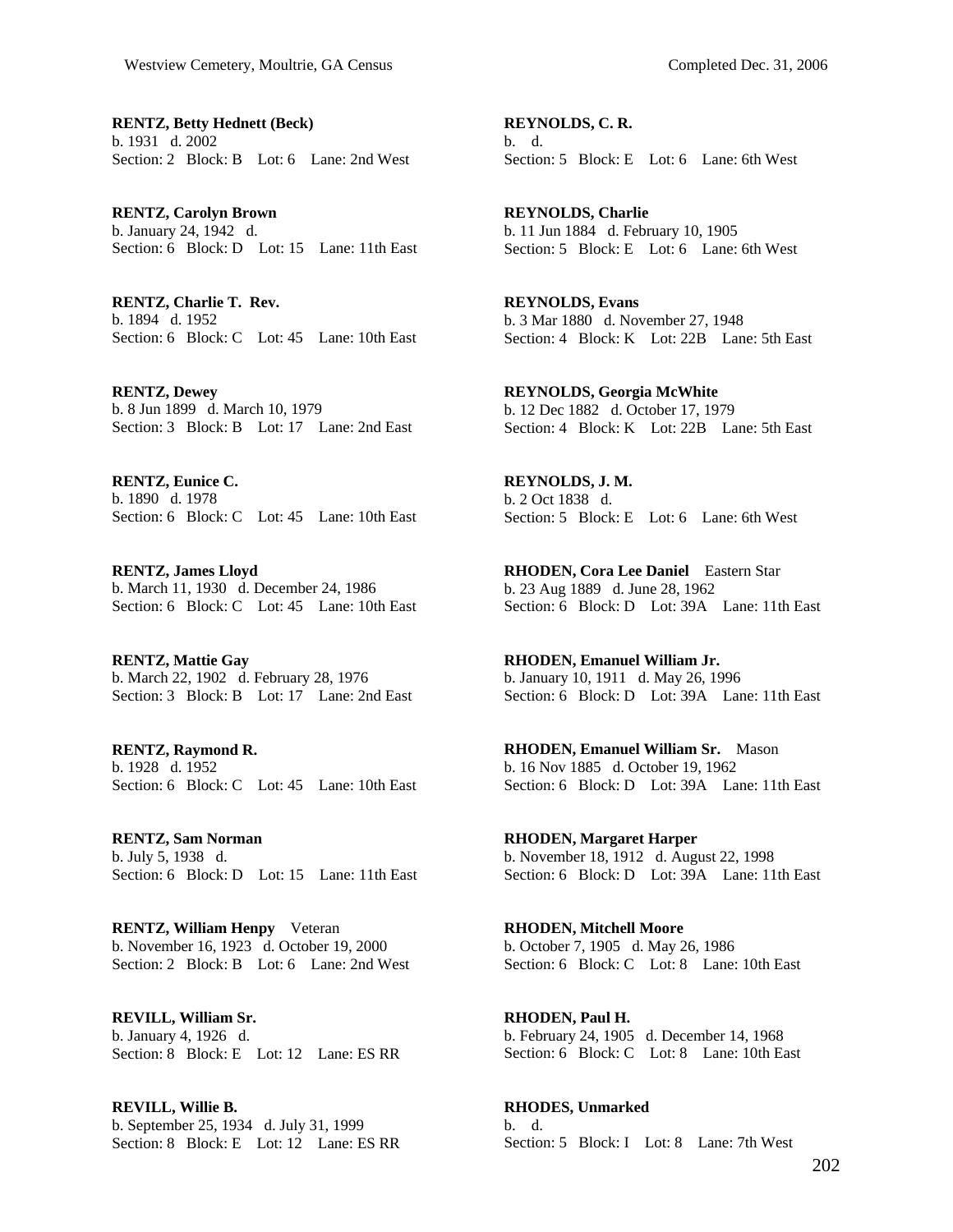**RHODES, Unmarked**  b. d. Section: 5 Block: I Lot: 8 Lane: 7th West

**RHODES, Andrew Milton**  b. 9 Mar 1883 d. February 19, 1955 Section: 4 Block: K Lot: 35 Lane: 5th East

**RHODES, Annie Laurie**  b. 1908 d. 1908 Section: 4 Block: K Lot: 35 Lane: 5th East

**RHODES, Benjamin F.**  b. September 16, 1917 d. September 9, 1940 Section: 2 Block: B Lot: 17 Lane: 2nd West

**RHODES, Bertha Penelope**  b. 20Apr 1890 d. September 24, 1948 Section: 4 Block: K Lot: 35 Lane: 5th East

**RHODES, Doris Juanita**  b. July 8, 1918 d. February 13, 1919 Section: 4 Block: K Lot: 35 Lane: 5th East

**RHODES, Ellie McFather**  b. 9 Oct 1897 d. August 26, 1984 Section: 1 Block: D Lot: 15 Lane: 3rd West

**RHODES, Elois Nagles**  b. May 12, 1901 d. August 26, 1980 Section: 5 Block: P Lot: 8 Lane: 8th West

**RHODES, Elzie C.**  b. September 3, 1901 d. Section: 4 Block: L Lot: 33 Lane: 4th East

**RHODES, Florrie Margaret**  b. May 2, 1909 d. January 3, 2000 Section: 4 Block: K Lot: 35 Lane: 5th East

**RHODES, Frances**  b. d. September 2, 2006 Section: ? Block: ? Lot: ? Lane: ? ?

**RHODES, George Nicholas**  b. February 28, 1922 d. March 7, 1997 Section: 4 Block: K Lot: 35 Lane: 5th East

**RHODES, George Nicholas Jr.**  b. October 6, 1942 d. April 27, 1943 Section: 4 Block: K Lot: 35 Lane: 5th East

**RHODES, Gertrude Casey**  b. September 25, 1904 d. December 21, 1991 Section: 7 Block: B Lot: 43 Lane: 13th West

**RHODES, Henry A.**  b. April 6, 1903 d. September 9, 1951 Section: 6 Block: D Lot: 85 Lane: 11th East

**RHODES, Henry Wesley**  b. November 30, 1908 d. February 1, 1985 Section: 4 Block: K Lot: 4A Lane: 5th East

**RHODES, Herman C.** Veteran b. December 12, 1923 d. January 12, 1979 Section: 7 Block: C Lot: 2 Lane: 12th West

**RHODES, Idelle Poston**  b. July 29, 1911 d. January 28, 2003 Section: 6 Block: D Lot: 85 Lane: 11th East

**RHODES, Inez Pearce**  b. October 1, 1913 d. May 29, 1994 Section: 2 Block: E1 Lot: 7 Lane: 2nd West

**RHODES, infant son**  b. August 22, 1942 d. August 22, 1942 Section: 4 Block: K Lot: 35 Lane: 5th East

**RHODES, Jack Elzie**  b. August 26, 1929 d. November 7, 1991 Section: 4 Block: K Lot: 35 Lane: 5th East

**RHODES, John Foster Rev.**  b. September 20, 1908 d. May 17, 1980 Section: 2 Block: E1 Lot: 7 Lane: 2nd West

**RHODES, John Moses**  b. 7 Nov 1898 d. February 6, 1968 Section: 5 Block: P Lot: 8 Lane: 8th West

**RHODES, Leila Judson McCollum**  b. 13 Mar 1871 d. November 19, 1942 Section: 5 Block: I Lot: 8 Lane: 7th West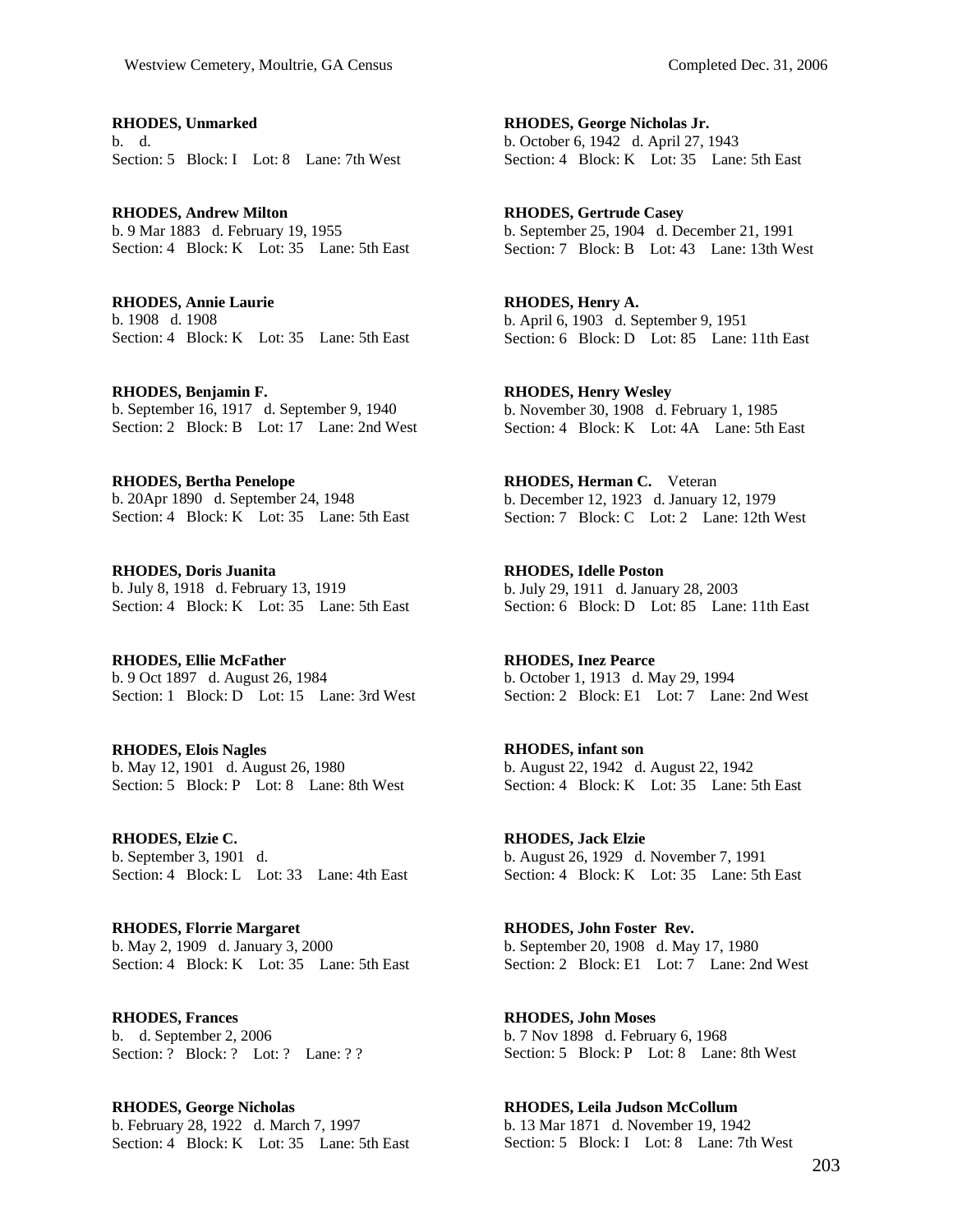**RHODES, Mary F.**  b. April 18, 1937 d. January 28, 1998 Section: 6 Block: D Lot: 85 Lane: 11th East

**RHODES, Ola Mae**  b. 18 Mar 1894 d. April 8, 1910 Section: 5 Block: I Lot: 8 Lane: 7th West

**RHODES, Rena Edge** DAR b. April 26, 1912 d. September 16, 2005 Section: 4 Block: K Lot: 4A Lane: 5th East

**RHODES, Ruby H.**  b. 13 Dec 1091 d. July 8, 1970 Section: 4 Block: L Lot: 33 Lane: 4th East

**RHODES, William Henry** Veteran b. 21 May 1890 d. June 19, 1939 Section: 1 Block: D Lot: 15 Lane: 3rd West

**RHODES, William Joseph**  b. 31 Oct 1858 d. September 21, 1921 Section: 5 Block: I Lot: 8 Lane: 7th West

**RHODES, William Milton**  b. February 17, 1911 d. March 5, 1979 Section: 4 Block: K Lot: 35 Lane: 5th East

**RICE, Benjamin Floyd**  b. January 24, 1919 d. September 26, 1983 Section: 6 Block: C Lot: 64 Lane: 10th East

**RICE, Christine Norman**  b. March 22, 1922 d. August 29, 1954 Section: 6 Block: C Lot: 64 Lane: 10th East

**RICHARD, Susie Mae**  b. June 10, 1916 d. January 19, 1990 Section: 5 Block: O Lot: 8 Lane: 8th West

**RICHARDSON, Georgie C. McCoy Jenkins**  b. February 17, 1901 d. July 24, 1980 Section: 6 Block: D Lot: 41 Lane: 11th East

**RICHTER, Boyd**  b. 1900 d. 1967 Section: 7 Block: B Lot: 53 Lane: 13th West

**RICHTER, Katie W.**  b. 1902 d. 1966 Section: 7 Block: B Lot: 53 Lane: 13th West

**RICHTER, L. E.**  b. 5 May 1889 d. July 6, 1958 Section: 6 Block: D Lot: 16 Lane: 11th East

**RICHTER, Royce** Veteran b. September 14, 1919 d. July 27, 1944 Section: 3 Block: F Lot: 8 Lane: 1st West

**RICHTER, Sara W.**  b. January 7, 1900 d. June 17, 1966 Section: 3 Block: F Lot: 8 Lane: 1st West

**RICHTER, Zilla H.**  b. 28 Feb 1882 d. June 14, 1957 Section: 6 Block: D Lot: 16 Lane: 11th East

**RICKS, Anna Belle**  b. August 18, 1900 d. August 31, 1996 Section: 3 Block: B Lot: 20 Lane: 2nd East

**RICKS, Beatrice M.**  b. September 19, 1929 d. Section: 3 Block: B Lot: 20 Lane: 2nd East

**RICKS, Bennie L. Sr.** Veteran b. July 29, 1924 d. January 5, 2003 Section: 3 Block: B Lot: 20B Lane: 2nd East

**RICKS, Carl Ottis**  b. 19 Mar 1898 d. August 25, 1944 Section: 4 Block: M Lot: 5 Lane: 3rd East

**RICKS, Dicy J.**  b. August 7, 1922 d. July 7, 1968 Section: 7 Block: B Lot: 63 Lane: 13th West

**RICKS, George Caleb**  b. October 8, 1906 d. January 11, 1987 Section: 7 Block: D Lot: 2 Lane: 11th West

**RICKS, James E.**  b. February 4, 1927 d. December 23, 1991 Section: 3 Block: B Lot: 20 Lane: 2nd East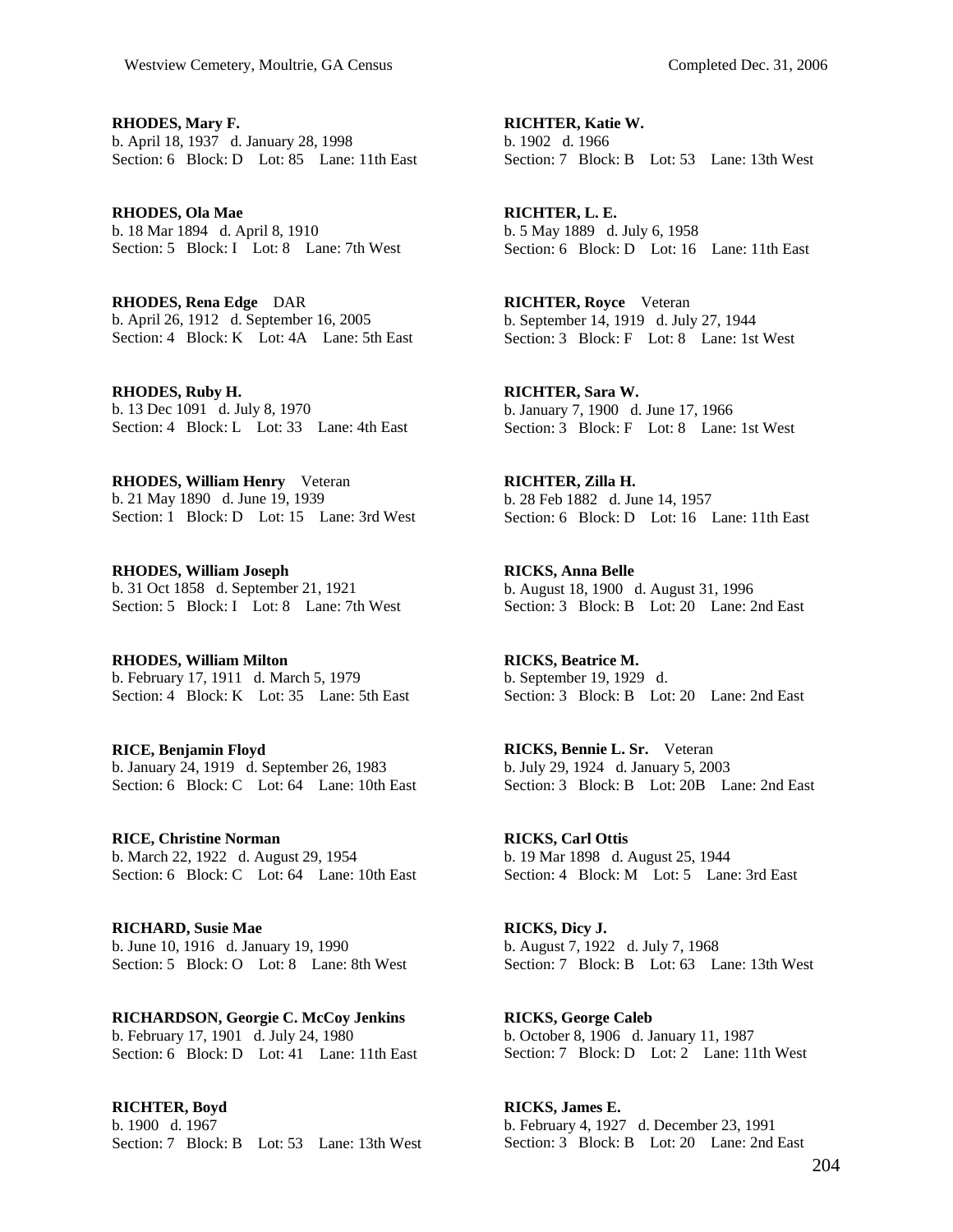**RICKS, James Edgar**  b. August 28, 1916 d. June 25, 1991 Section: 7 Block: C Lot: 11 Lane: 12th West

**RICKS, Lillie Frances Mizell**  b. January 19, 1933 d. Section: 7 Block: C Lot: 11 Lane: 12th West

**RICKS, Lillie P.**  b. September 29, 1904 d. August 9, 1987 Section: 6 Block: D Lot: 73 Lane: 11th East

**RICKS, Melton C.**  b. April 15, 1913 d. July 6, 1972 Section: 3 Block: C Lot: 55 Lane: 1st East

**RICKS, Merle**  b. May 13, 1924 d. January 7, 1926 Section: 4 Block: M Lot: 5 Lane: 3rd East

**RICKS, Minnie Harvey**  b. 25 Dec 1886 d. June 28, 1971 Section: 7 Block: C Lot: 11 Lane: 12th West

**RICKS, Myrtle Nevels**  b. 23 Feb 1898 d. May 6, 1980 Section: 4 Block: M Lot: 5 Lane: 3rd East

**RICKS, Odessa C.**  b. December 7, 1926 d. Section: 3 Block: B Lot: 20B Lane: 2nd East

**RICKS, Polly Ann**  b. October 29, 1930 d. February 4, 1932 Section: 4 Block: M Lot: 5 Lane: 3rd East

**RICKS, Renee**  b. August 18, 1972 d. Section: 7 Block: C Lot: 11 Lane: 12th West

**RICKS, Ruby K.**  b. December 11, 1912 d. April 29, 1986 Section: 3 Block: C Lot: 55 Lane: 1st East

**RICKS, Rufus W.**  b. January 6, 1908 d. October 28, 1969 Section: 6 Block: D Lot: 35B Lane: 11th East **RICKS, Walter S. Captain**  b. 17 Mar 1884 d. October 20, 1961 Section: 7 Block: C Lot: 11 Lane: 12th West

**RICKS, Wendy Michelle**  b. December 28, 1976 d. September 7, 1980 Section: 6 Block: D Lot: 10 Lane: 11th East

**RICKS, Wilburn H.**  b. April 17, 1915 d. December 17, 1989 Section: 7 Block: B Lot: 63 Lane: 13th West

**RICKS, William J.**  b. October 23, 1902 d. April 9, 1973 Section: 6 Block: D Lot: 73 Lane: 11th East

**RICKS, William O.**  b. November 24, 1901 d. January 27, 1945 Section: 3 Block: B Lot: 20B Lane: 2nd East

**RIDDLE, Doris Blanton**  b. April 22, 1919 d. June 9, 2005 Section: 5 Block: E Lot: 19 Lane: 6th West

**RIDDLE, James Thomas**  b. October 30, 1914 d. April 29, 1976 Section: 5 Block: E Lot: 19 Lane: 6th West

**RIDDLESPURGER, Charles Lynwood**  b. October 7, 1909 d. April 25, 1948 Section: 2 Block: F2 Lot: 52 Lane: 1st West

**RIDDLESPURGER, Elizabeth Boring**  b. March 9, 1910 d. February 12, 1998 Section: 5A Block: D Lot: 2 Lane: 5th West

**RIDDLESPURGER, Eula Twitty**  b. 1 Oct 1869 d. March 5, 1949 Section: 5A Block: D Lot: 2 Lane: 5th West

**RIDDLESPURGER, William H. Jr.**  b. September 6, 1906 d. July 3, 1964 Section: 5A Block: D Lot: 2 Lane: 5th West

**RIDDLESPURGER, William H. Sr.**  b. 24 May 1869 d. September 25, 1936 Section: 5A Block: D Lot: 2 Lane: 5th West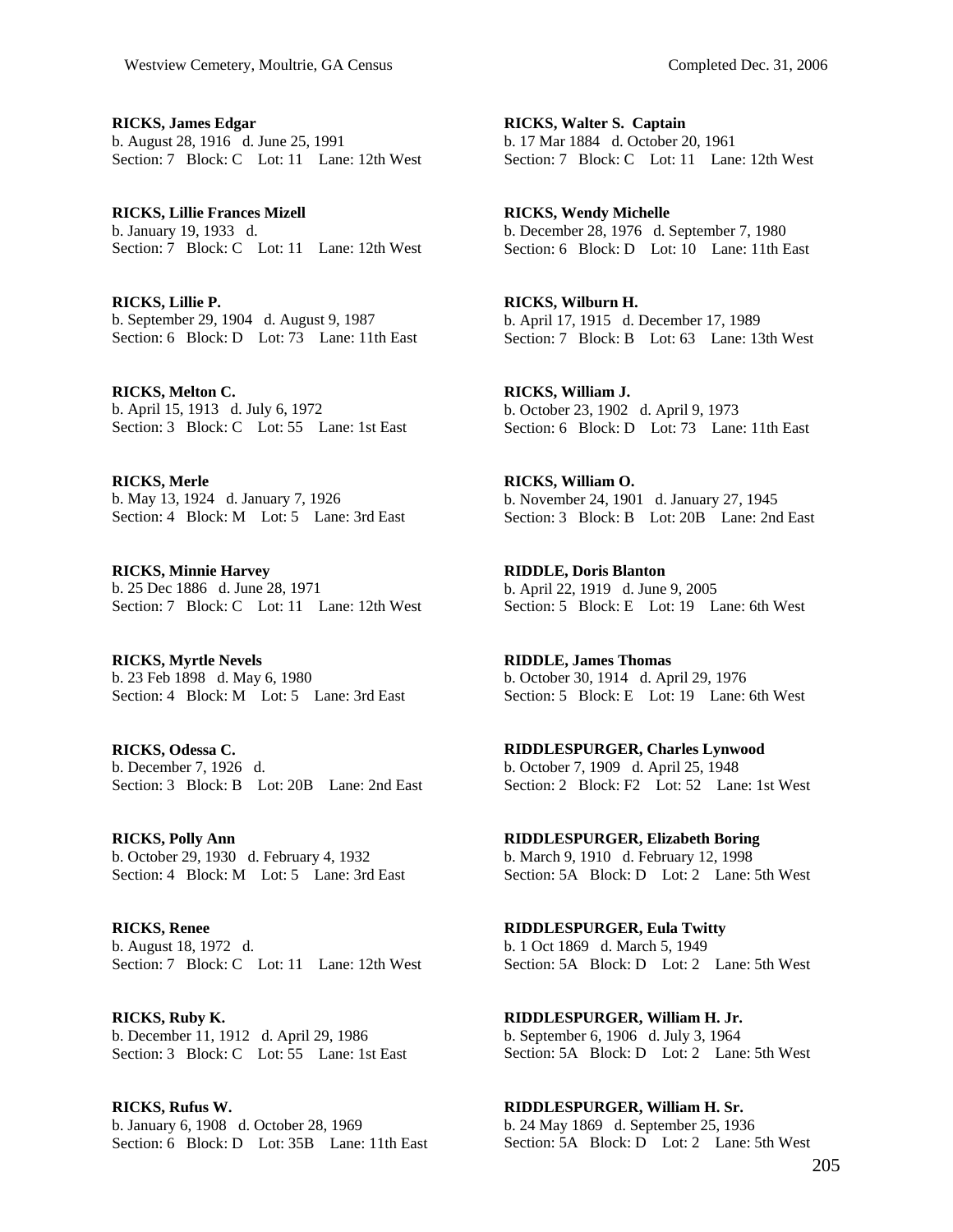**RIGGINS, Curtis G.**  b. February 3, 1914 d. March 1, 1986 Section: 2 Block: D Lot: 8 Lane: 3rd West

**RIGGINS, Curtis Ray**  b. May 13, 1930 d. October 26, 2001 Section: 7 Block: D Lot: 65 Lane: 11th West

**RIGGINS, Fae Merritt**  b. March 16, 1940 d. Section: 7 Block: D Lot: 65 Lane: 11th West

**RIGGINS, Grace W.**  b. November 16, 1919 d. December 26, 1983 Section: 2 Block: D Lot: 8 Lane: 3rd West

**RIGGINS, Mirian**  b. January 25, 1941 d. January 31, 1941 Section: 2 Block: D Lot: 8 Lane: 3rd West

**ROACH, William M.**  b. April 22, 1950 d. Section: 4 Block: M Lot: 26 Lane: 3rd East

**ROBBINS, Cora McNider**  b. 1883 d. 1964 Section: 5 Block: K Lot: 7 Lane: 7th West

**ROBBINS, Marvin V.**  b. 1880 d. 1928 Section: 5 Block: K Lot: 7 Lane: 7th West

**ROBBINS, Sarah Alice**  b. September 28, 1909 d. September 29, 1909 Section: 5 Block: K Lot: 7 Lane: 7th West

**ROBERTS, Atha Tulley**  b. September 10, 1938 d. February 19, 1963 Section: 7 Block: C Lot: 29 Lane: 12th West

**ROBERTS, Beauford S.**  b. April 18, 1913 d. Section: 6 Block: G Lot: 27 Lane: 13th East

**ROBERTS, Charlie J.**  b. 12 Jan 1875 d. November 22, 1941 Section: 3 Block: E Lot: 4 Lane: 2nd West

**ROBERTS, Devon Hayes**  b. February 17, 1919 d. February 29, 1988 Section: 3 Block: E Lot: 10 Lane: 2nd West

**ROBERTS, Eunice Allegood**  b. April 22, 1918 d. June 25, 1963 Section: 6 Block: B Lot: 57A Lane: 9th East

**ROBERTS, Frances Elizabeth**  b. July 31, 1909 d. August 1, 1922 Section: 4 Block: I Lot: 26 Lane: 6th East

**ROBERTS, Harry F. (Dr.)**  b. August 31, 1922 d. February 14, 1967 Section: 7 Block: B Lot: 4 Lane: 13th West

**ROBERTS, Henry Luther**  b. December 17, 1913 d. August 31, 1984 Section: 3 Block: E Lot: 10 Lane: 2nd West

**ROBERTS, infants (twins)**  b. March 29, 1943 d. March 29, 1943 Section: 3 Block: E Lot: 10 Lane: 2nd West

**ROBERTS, J. J. Dr.**  b. 25 Sep 1864 d. July 22, 1927 Section: 4 Block: I Lot: 3 Lane: 6th East

**ROBERTS, J. L. Jr.**  b. 30 Aug 1884 d. March 10, 1940 Section: 4 Block: I Lot: 26 Lane: 6th East

**ROBERTS, Jack**  b. July 3, 1910 d. March 21, 1930 Section: 4 Block: M Lot: 32B Lane: 3rd East

**ROBERTS, James**  b. 31 Dec 1898 d. March 20, 1947 Section: 4 Block: M Lot: 32B Lane: 3rd East

**ROBERTS, James Bryant**  b. 26 Oct 1896 d. July 28, 1964 Section: 7 Block: B Lot: 4 Lane: 13th West

**ROBERTS, John H.**  b. 3 Mar 1852 d. January 14, 1926 Section: 4 Block: M Lot: 32B Lane: 3rd East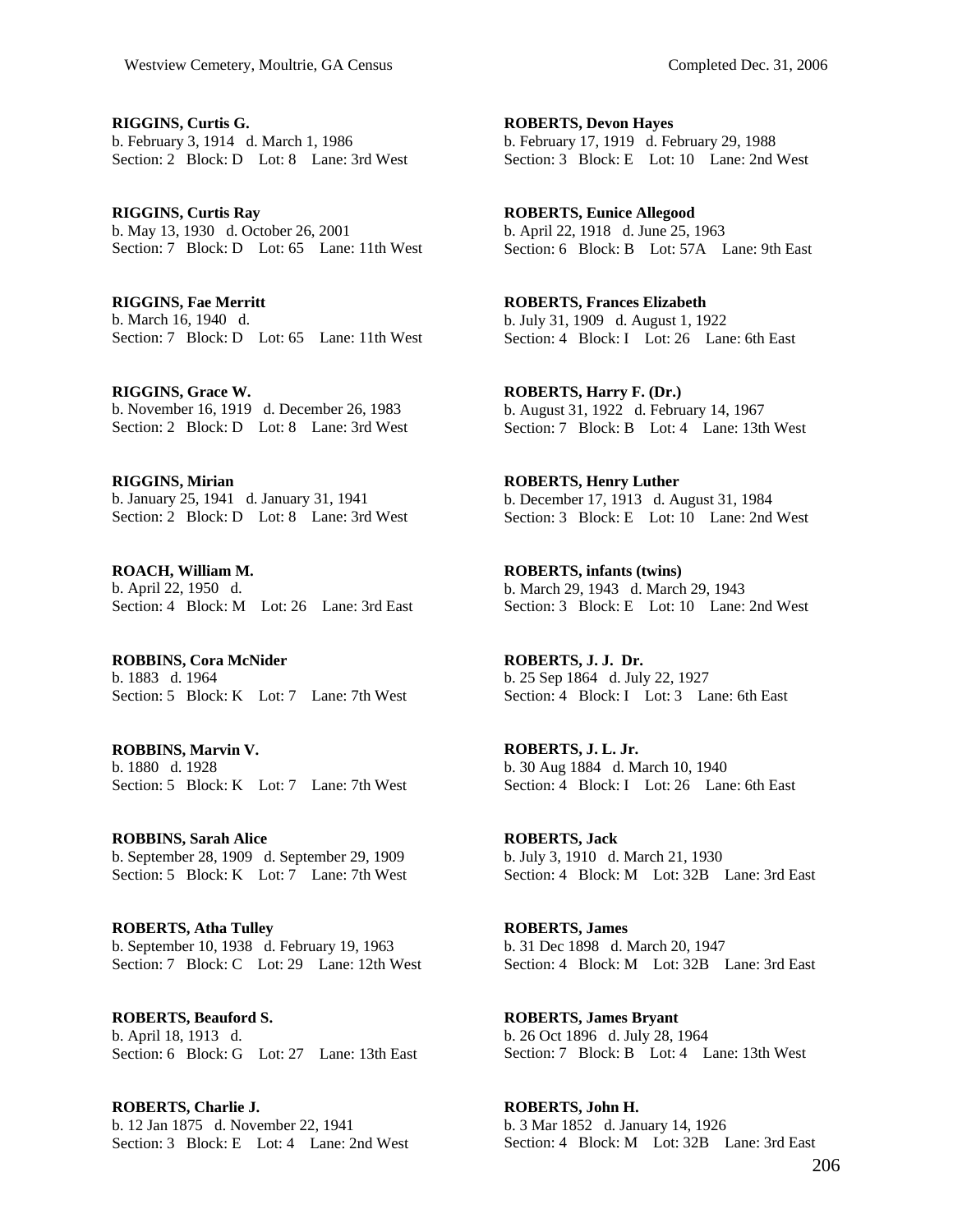**ROBERTS, Lee Roy**  b. July 11, 1910 d. January 15, 1990 Section: 3 Block: E Lot: 4 Lane: 2nd West

**ROBERTS, Leonard W.**  b. March 30, 1903 d. March 17, 1977 Section: 6 Block: G Lot: 27 Lane: 13th East

**ROBERTS, Mable C.**  b. 17 Mar 1889 d. March 24, 1921 Section: 4 Block: I Lot: 26 Lane: 6th East

**ROBERTS, Marion Lee**  b. August 15, 1926 d. Section: 5 Block: I Lot: 8 Lane: 7th West

**ROBERTS, Mattie T.**  b. 25 Apr 1885 d. December 10, 1970 Section: 3 Block: E Lot: 4 Lane: 2nd West

**ROBERTS, Odeal Strange**  b. July 7, 1911 d. 24 Jul 1002 Section: 3 Block: E Lot: 4 Lane: 2nd West

**ROBERTS, Sarah F. Summerour**  b. October 23, 1928 d. Section: 5 Block: I Lot: 8 Lane: 7th West

**ROBERTS, unknown**  b. d. Section: 4 Block: I Lot: 3 Lane: 6th East

**ROBERTS, Verdie Hathcock**  b. February 28, 1923 d. Section: 3 Block: E Lot: 10 Lane: 2nd West

**ROBERTS, Victoria**  b. 8 Nov 1860 d. November 11, 1929 Section: 4 Block: M Lot: 32B Lane: 3rd East

**ROBETS, Nancy Lee**  b. 12 Jan 1896 d. March 27, 1992 Section: 7 Block: B Lot: 4 Lane: 13th West

**ROBISON, Blake Andrew**  b. June 25, 1972 d. June 25, 1972 Section: 6 Block: B Lot: 11 Lane: 9th East

**ROBISON, Evelyn Reagan**  b. December 28, 1917 d. September 22, 2002 Section: 2 Block: E1 Lot: 27 Lane: 2nd West

**ROBISON, J. L. Sr.**  b. 3 Nov 1872 d. February 5, 1939 Section: 3 Block: B Lot: 22 Lane: 2nd East

**ROBISON, Joseph L. Jr.**  b. September 21, 1902 d. May 28, 1956 Section: 3 Block: B Lot: 22 Lane: 2nd East

**ROBISON, Thomas Valentine** Veteran b. March 21, 1914 d. September 29, 1970 Section: 3 Block: B Lot: 22 Lane: 2nd East

**ROBISON, Willie Belle**  b. March 28, 1911 d. January 20, 1987 Section: 2 Block: E1 Lot: 27 Lane: 2nd West

**ROBISON, Willie Belle Beard**  b. 18 Feb 1877 d. January 14, 1969 Section: 3 Block: B Lot: 22 Lane: 2nd East

**RODDENBERRY, Lucy Parker** DAR b. 23 Jul 1878 d. October 21, 1945 Section: 5A Block: B Lot: 3 Lane: 5th West

**RODDENBERRY, Robert S. Jr.** Veteran b. 6 Sep 1897 d. February 27, 1971 Section: 5A Block: B Lot: 3 Lane: 5th West

**RODDENBERRY, Robert Samual** Mason b. 5 Apr 1868 d. February 20, 1972 Section: 5A Block: B Lot: 3 Lane: 5th West

**RODDENBERRY, Seaborn Hall** Veteran b. June 2, 1902 d. June 13, 1951 Section: 5A Block: B Lot: 3 Lane: 5th West

**RODGERS, Florence Richmond**  b. 8 Dec 1889 d. April 9, 1901 Section: 5 Block: C Lot: 15 Lane: 5th West

**RODGERS, John M.**  b. 2 Jul 1856 d. November 18, 1940 Section: 2 Block: C Lot: 12 Lane: 1st West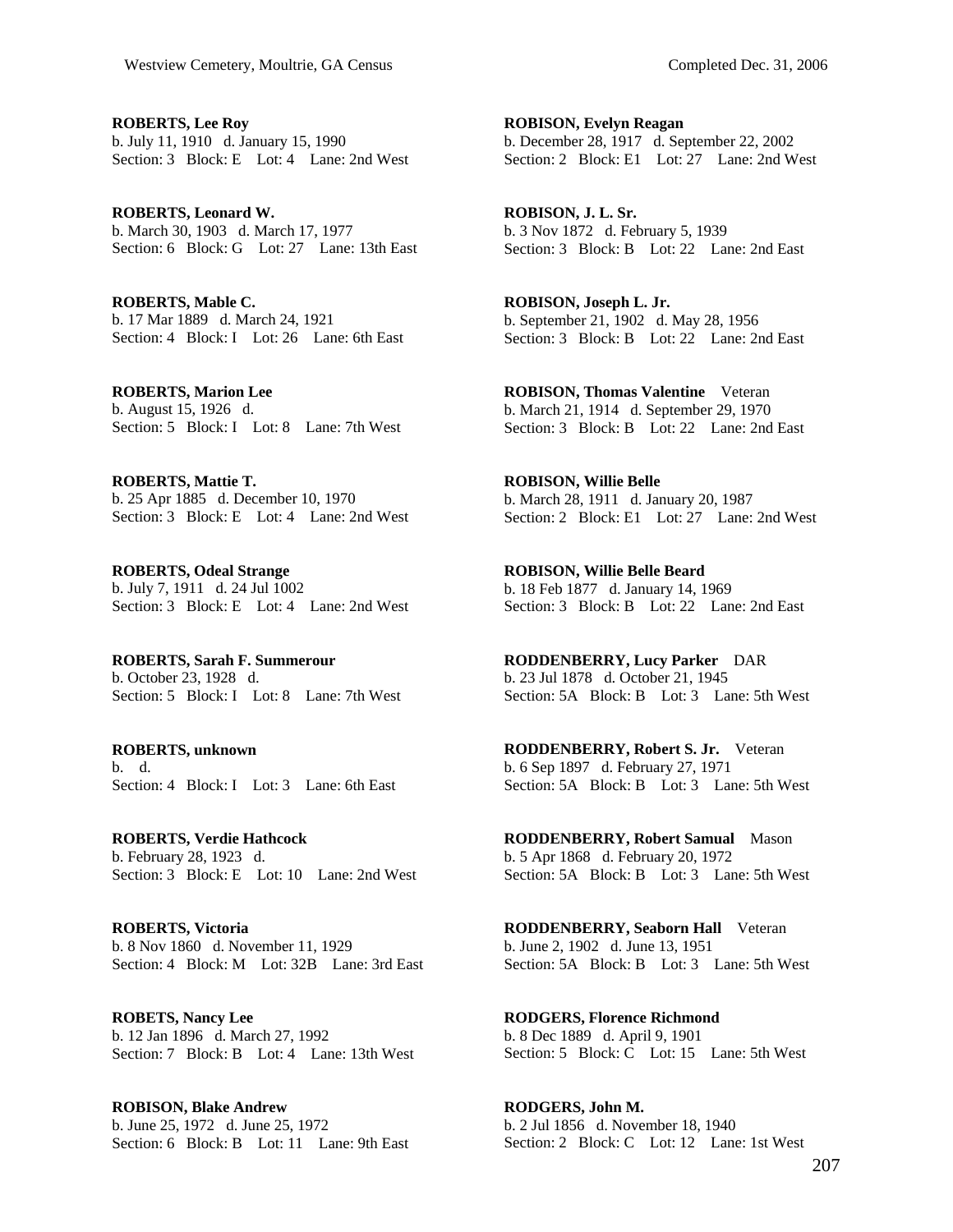**RODGERS, Lillie Davidson**  b. 12 Oct 1871 d. August 10, 1956 Section: 2 Block: C Lot: 12 Lane: 1st West

**RODGERS, Lillie Lorena**  b. 5 May 1897 d. January 7, 1970 Section: 2 Block: C Lot: 12 Lane: 1st West

**ROGERS, Alice Worsham**  b. November 11, 1918 d. October 31, 1991 Section: 6 Block: C Lot: 73 Lane: 10th East

**ROGERS, Arthur Millsap**  b. January 27, 1911 d. January 17, 1958 Section: 5 Block: R Lot: 11 Lane: WN RR

**ROGERS, Arthur Richmond**  b. 3 May 1869 d. April 3, 1926 Section: 5 Block: C Lot: 15 Lane: 5th West

**ROGERS, Asa E.**  b. 8 Nov 1882 d. 29 May 1899 Section: 5 Block: C Lot: 15 Lane: 5th West

**ROGERS, Bliss Morrow**  b. July 17, 1918 d. July 6, 1946 Section: 3 Block: B Lot: 3 Lane: 2nd East

**ROGERS, Charles A.** Veteran b. June 28, 1927 d. October 28, 1974 Section: 7 Block: D Lot: 41 Lane: 11th West

**ROGERS, Charlie H.**  b. 2 May 1884 d. February 23, 1954 Section: 6 Block: C Lot: 32 Lane: 10th East

**ROGERS, Edna Carolyn**  b. September 15, 1908 d. January 1, 1935 Section: 5 Block: C Lot: 15 Lane: 5th West

**ROGERS, Estelle D.**  b. October 5, 1901 d. July 4, 1978 Section: 6 Block: C Lot: 32 Lane: 10th East

**ROGERS, Eulala Florence Millsap**  b. 4 Oct 1876 d. January 9, 1968 Section: 5 Block: C Lot: 15 Lane: 5th West

**ROGERS, Howard Wilson**  b. May 9, 1913 d. January 14, 1953 Section: 5 Block: C Lot: 6 Lane: 5th West

**ROGERS, Leonard O.**  b. 1885 d. 1968 Section: 4 Block: N Lot: 18B Lane: 2nd East

**ROGERS, Nellie Jo Gilmore**  b. 1906 d. 1994 Section: 4 Block: N Lot: 18B Lane: 2nd East

**ROGERS, Nina F. Heldt**  b. September 26, 1914 d. January 23, 2002 Section: 5 Block: C Lot: 15 Lane: 5th West

**ROGERS, Robert J.**  b. December 20, 1912 d. January 11, 1963 Section: 7 Block: C Lot: 40 Lane: 12th West

**ROGERS, Shirley C.**  b. May 14, 1943 d. July 15, 1986 Section: 7 Block: D Lot: 41 Lane: 11th West

**ROGERS, Thomas Dyson**  b. November 8, 1915 d. June 29, 1988 Section: 6 Block: C Lot: 73 Lane: 10th East

**ROOTE, Mary Price "Babe"**  b. June 20, 1912 d. March 23, 1994 Section: 4 Block: I Lot: 36&35 Lane: 6th East

**ROOTE, Thomas Stafford**  b. March 21, 1905 d. March 27, 1997 Section: 4 Block: I Lot:  $36&35$  Lane: 6th East

**ROSE, Margaret W.**  b. January 3, 1923 d. March 10, 2001 Section: 6 Block: D Lot: 64 Lane: 11th East

**ROSE, Robert J.**  b. August 24, 1944 d. April 14, 1982 Section: 6 Block: D Lot: 64 Lane: 11th East

**ROSE, Robert V.**  b. June 22, 1921 d. October 31, 1980 Section: 6 Block: D Lot: 64 Lane: 11th East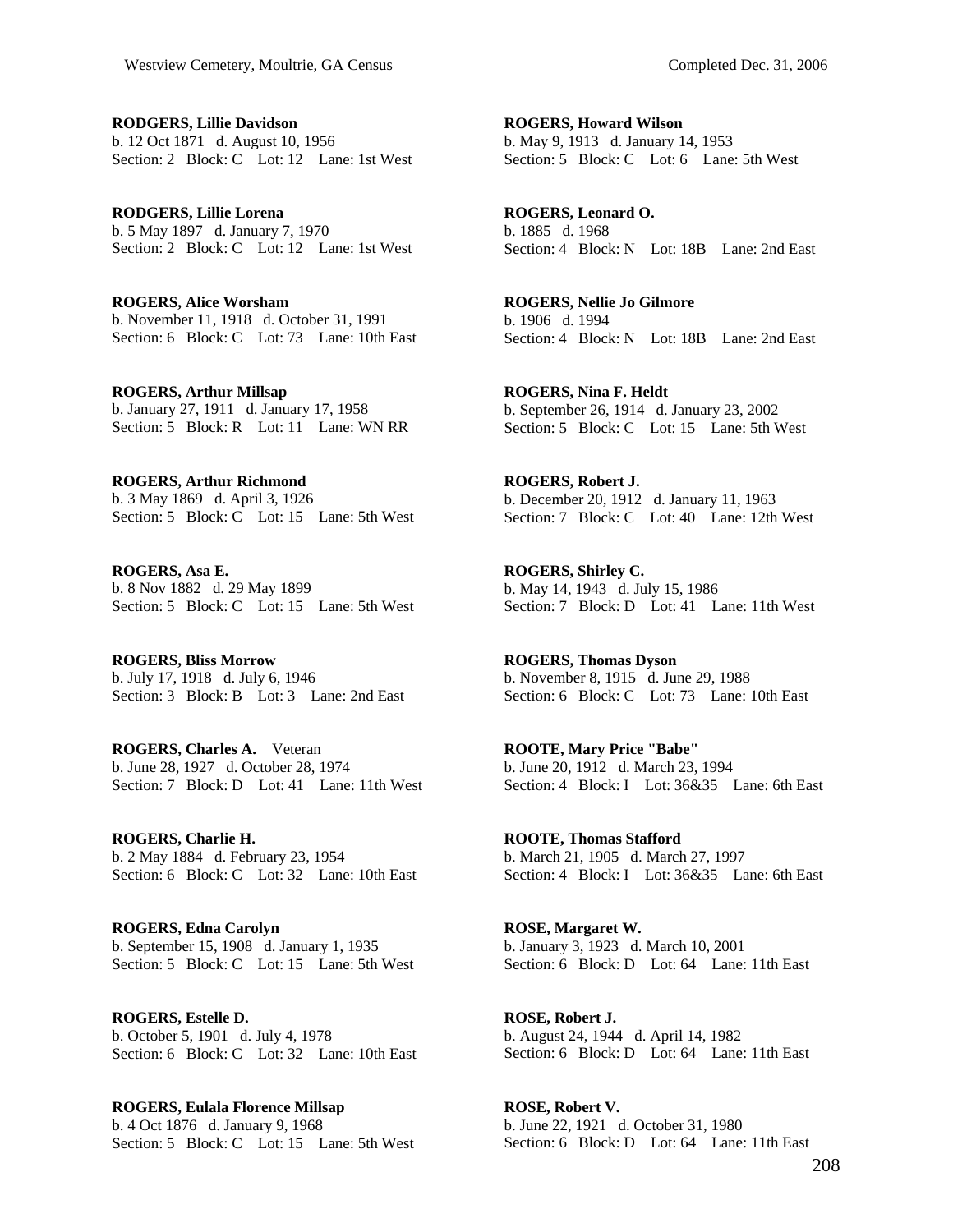**ROSSMAN, Angeline Cowman**  b. August 27, 1908 d. April 2, 1995 Section: 6 Block: C Lot: 56 Lane: 10th East

**ROSSMAN, Charles Bridges**  b. 1916 d. 1918 Section: 6 Block: C Lot: 18 Lane: 10th East

**ROSSMAN, Diane Burke**  b. May 11, 1948 d. May 8, 1977 Section: 6 Block: C Lot: 56 Lane: 10th East

**ROSSMAN, Emma Ruth**  b. d. October 18, 2006 Section: ? Block: ? Lot: ? Lane: ? ?

**ROSSMAN, Emma Ruth**  b. 1917 d. 2006 Section: 6 Block: C Lot: 18 Lane: 10th East

**ROSSMAN, Joseph Grey**  b. January 25, 1902 d. May 24, 1983 Section: 6 Block: C Lot: 56 Lane: 10th East

**ROSSMAN, Mervin James**  b. January 8, 1913 d. July 9, 1992 Section: 6 Block: C Lot: 18 Lane: 10th East

**ROSSMAN, W. T. Sr. Mrs.**  b. 7 Dec 1876 d. April 2, 1955 Section: 6 Block: C Lot: 18 Lane: 10th East

**ROSSMAN, William T. Jr.**  b. May 22, 1904 d. May 31, 1973 Section: 6 Block: C Lot: 21 Lane: 10th East

**ROSSMAN, William T. Sr.**  b. 8 Sep 1877 d. January 20, 1962 Section: 6 Block: C Lot: 18 Lane: 10th East

**ROUSE, Addie Pennington**  b. 5 Jan 1886 d. December 6, 1951 Section: 4 Block: M Lot: 9 Lane: 3rd East

**ROUSE, Charner Adison** Veteran b. 5 Apr 1848 d. November 2, 1927 Section: 4 Block: M Lot: 9 Lane: 3rd East

**ROUSE, Gertrude J.**  b. 9 Jul 1877 d. March 2, 1957 Section: 5 Block: 4 Lot: 12 Lane: 6th West

**ROUSE, Idus Walter**  b. 23 Dec 1873 d. January 17, 1968 Section: 4 Block: M Lot: 9 Lane: 3rd East

**ROUSE, infant daughter**  b. November 27, 1907 d. November 27, 1907 Section: 4 Block: M Lot: 9 Lane: 3rd East

**ROUSE, infant son**  b. February 22, 1914 d. Section: 5 Block: H Lot: 12 Lane: 6th West

**ROUSE, Josephine Richards**  b. 18 Feb 1851 d. April 26, 1946 Section: 4 Block: M Lot: 9 Lane: 3rd East

**ROUSE, Olin A.**  b. 21 Sep 1874 d. March 1, 1967 Section: 5 Block: H Lot: 12 Lane: 6th West

**ROUSE, Olin A.**  b. 1916 d. 1985 Section: 5 Block: H Lot: 12 Lane: 6th West

**ROUSE, Webster Harris**  b. 3 Jul 1883 d. December 13, 1970 Section: 4 Block: M Lot: 9 Lane: 3rd East

**ROWELL, Earlene W.**  b. November 6, 1922 d. February 3, 2003 Section: 8 Block: U Lot: 15 Lane: ES RR

**ROWELL, Elizabeth Jane**  b. September 1, 1921 d. April 25, 1976 Section: 6 Block: E Lot: 42 Lane: 12th East

**ROWELL, Henry P.**  b. 1895 d. 1957 Section: 6 Block: E Lot: 42 Lane: 12th East

**ROWELL, Henry Porter Jr.**  b. December 13, 1924 d. December 14, 1977 Section: 6 Block: E Lot: 42 Lane: 12th East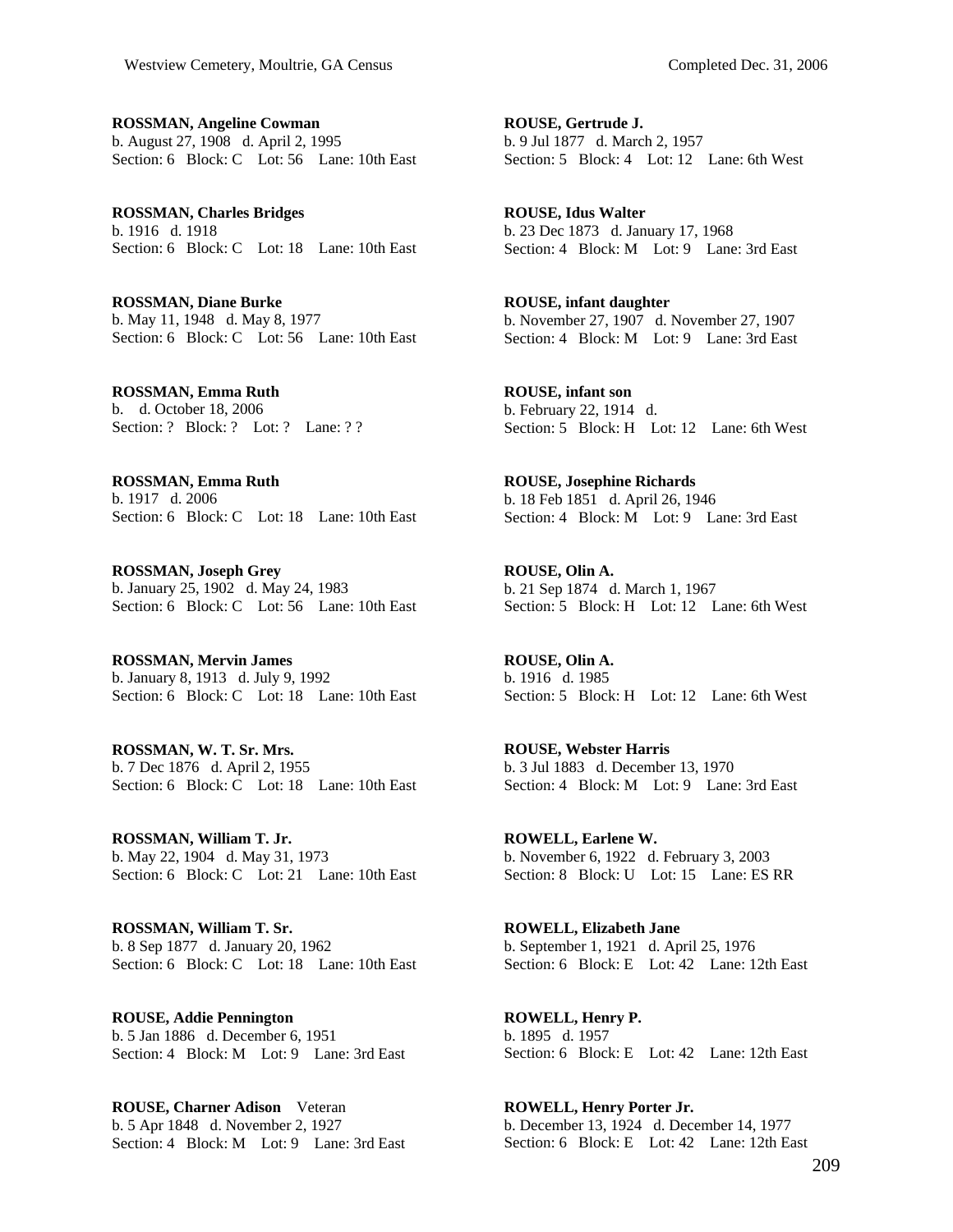**ROWELL, Lawrence C.**  b. June 1, 1918 d. August 26, 1997 Section: 8 Block: U Lot: 15 Lane: ES RR

**ROWELL, Winnifred Price**  b. 1894 d. 1967 Section: 6 Block: E Lot: 42 Lane: 12th East

**ROWLAND, Gladys H.**  b. December 31, 1910 d. May 15, 1954 Section: 6 Block: C Lot: 29 Lane: 10th East

**ROWLAND, Walter C.**  b. 2 Dec 1885 d. May 15, 1954 Section: 6 Block: C Lot: 29 Lane: 10th East

**ROYAL, Blonnie Burke**  b. February 1, 1906 d. October 18, 1973 Section: 6 Block: E Lot: 5 Lane: 12th East

**ROYAL, Charlie B.**  b. July 3, 1904 d. July 19, 1942 Section: 6 Block: E Lot: 5 Lane: 12th East

**ROYAL, Charlie J.**  b. 2 Jun 1875 d. April 8, 1938 Section: 6 Block: E Lot: 5 Lane: 12th East

**ROYAL, Stuart Lee** Veteran b. October 10, 1914 d. January 27, 2000 Section: 6 Block: E Lot: 5 Lane: 12th East

**ROYAL, Zollie Taylor**  b. 28 Aug 1875 d. October 29, 1977 Section: 6 Block: E Lot: 5 Lane: 12th East

**RUGELEY, Edwin**  b. 28 Sep 1894 d. January 15, 1959 Section: 5 Block: P Lot: 12 Lane: 8th West

**RUGELEY, Helen E.**  b. August 31, 1918 d. October 23, 1987 Section: 5 Block: P Lot: 12 Lane: 8th West

**RUGELEY, infant son of Edwin**  b. d. Section: 5 Block: P Lot: 12 Lane: 8th West

**RUGELEY, Marean Williams**  b. 12 Mar 1898 d. November 18, 1972 Section: 5 Block: P Lot: 12 Lane: 8th West

**RUIS, Barney B.**  b. 9 Jan 1898 d. July 17, 1965 Section: 6 Block: C Lot: 25 Lane: 10th East

**RUIS, Emmett S.**  b. December 24, 1912 d. February 16, 1995 Section: 6 Block: D Lot: 80 Lane: 11th East

**RUIS, Eva H.**  b. 1 Nov 1894 d. July 2, 1978 Section: 6 Block: C Lot: 25 Lane: 10th East

**RUIS, Judy A.**  b. October 9, 1953 d. Section: 6 Block: C Lot: 25 Lane: 10th East

**RUIS, Virginia H.**  b. October 29, 1925 d. Section: 6 Block: D Lot: 80 Lane: 11th East

**RUIS, Wilma W.**  b. October 17, 1909 d. February 24, 1951 Section: 6 Block: D Lot: 80 Lane: 11th East

**RUMPH, Lucy B.**  b. 20 Jan 1883 d. June 10, 1972 Section: 2 Block: F2 Lot: 32 Lane: 1st West

**RUMPH, Ralph H.**  b. 6 Mar 1880 d. July 23, 1957 Section: 2 Block: F2 Lot: 32 Lane: 1st West

**RUSS, Augustus J. Jr.**  b. November 5, 1931 d. April 26, 1998 Section: 2 Block: A Lot: 8 Lane: 3rd West

**RUSS, Augustus Joseph**  b. 21 Oct 1899 d. December 23, 1956 Section: 2 Block: A Lot: 8 Lane: 3rd West

**RUSS, Claudie Lillian**  b. 12 Oct 1893 d. May 8, 1976 Section: 2 Block: A Lot: 8 Lane: 3rd West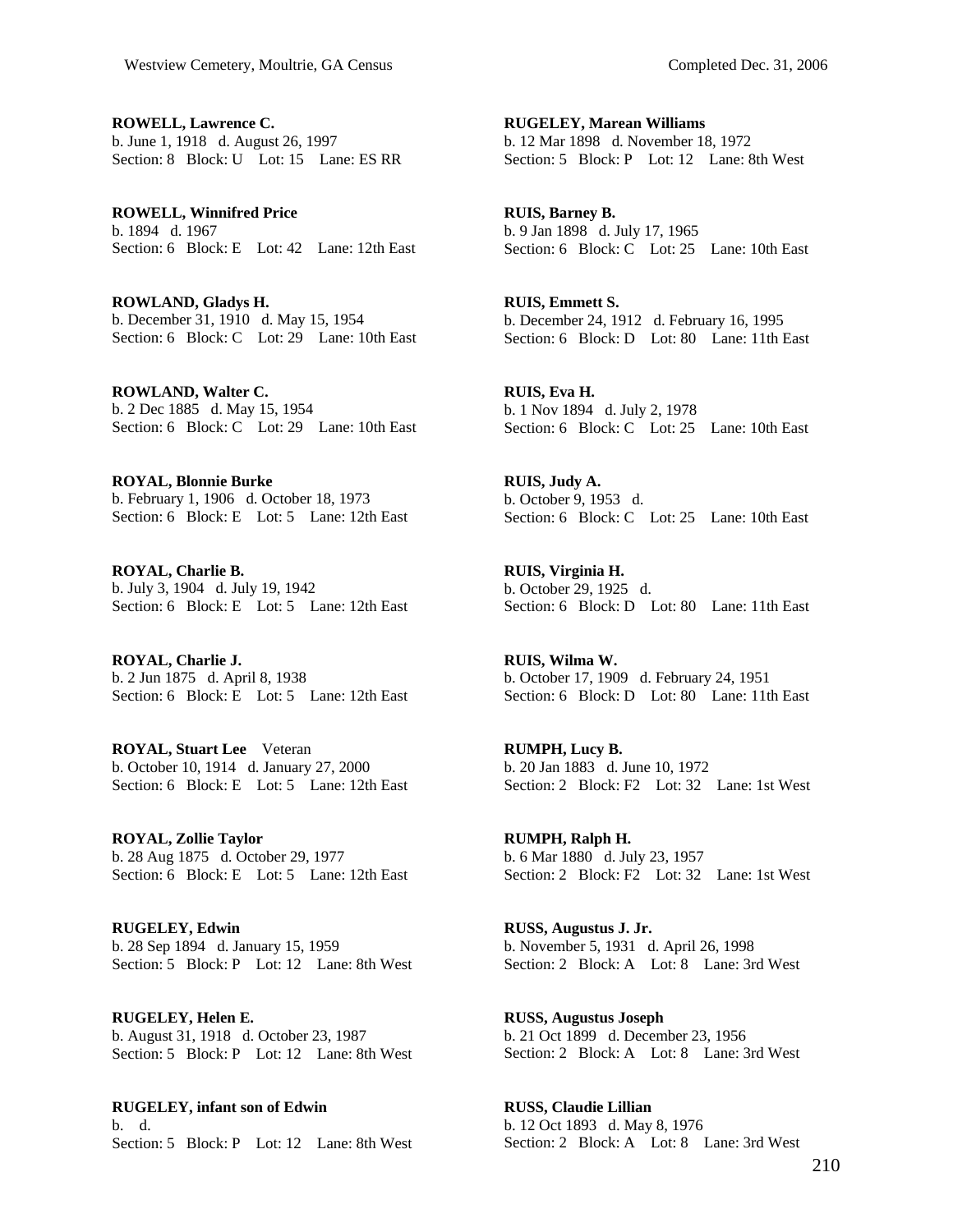**RUSS, Cornelia W.**  b. April 14, 1902 d. January 17, 1963 Section: 4 Block: L Lot: 17 Lane: 4th East

**RUSS, Flora Mertis**  b. November 1, 1910 d. February 9, 1934 Section: 2 Block: A Lot: 8 Lane: 3rd West

**RUSS, Henry T.**  b. 26 May 1852 d. June 5, 1925 Section: 4 Block: L Lot: 17 Lane: 4th East

**RUSS, Jack Franklin**  b. December 27, 1933 d. March 13, 1934 Section: 2 Block: A Lot: 8 Lane: 3rd West

**RUSS, Jefferson Lee**  b. 12 Apr 1898 d. April 28, 1966 Section: 4 Block: L Lot: 17 Lane: 4th East

**RUSS, Jimmy Lee** Veteran b. December 18, 1934 d. April 7, 2004 Section: 4 Block: L Lot: 17 Lane: 4th East

**RUSS, Lenoria Fay Allison**  b. November 25, 1913 d. January 16, 1998 Section: 4 Block: L Lot: 17 Lane: 4th East

**RUSS, Mary E.**  b. 24 Sep 1859 d. September 15, 1938 Section: 4 Block: L Lot: 17 Lane: 4th East

**RUSS, Robin Gaines**  b. July 12, 1904 d. December 28, 1935 Section: 2 Block: A Lot: 8 Lane: 3rd West

**RUSS, Thomas Wendell**  b. 8 Dec 1895 d. January 27, 1968 Section: 4 Block: L Lot: 17 Lane: 4th East

**RUSSELL, infant son**  b. April 10, 1962 d. April 10, 1962 Section: 7 Block: C Lot: 45 Lane: 12th West

**RUSSELL, Peggy Rast Stokes**  b. September 14, 1904 d. June 24, 1989 Section: 4 Block: K Lot: 6A Lane: 5th East

**RUTLAND, Ali Mae Sawyer**  b. 21 Nov 1899 d. January 30, 1994 Section: 6 Block: E Lot: 19 Lane: 12th East

**RUTLAND, Henry**  b. 24 Mar 1869 d. November 10, 1920 Section: 4 Block: H Lot: 8A Lane: 7th East

**RUTLAND, Ida P.**  b. 26 Aug 1873 d. August 22, 1955 Section: 4 Block: H Lot: 8A Lane: 7th East

**RUTLAND, James S.**  b. 1928 d. 2005 Section: 2 Block: F2 Lot: 33 Lane: 1st West

**RUTLAND, Jasper Floyd**  b. May 12, 1907 d. August 16, 1947 Section: 2 Block: F2 Lot: 33 Lane: 1st West

**RUTLAND, Jasper Virgil**  b. May 11, 1940 d. May 16, 1940 Section: 2 Block: F2 Lot: 33 Lane: 1st West

**RUTLAND, Pearl Rutland Rayburn**  b. April 29, 1908 d. June 4, 1995 Section: 2 Block: F2 Lot: 33 Lane: 1st West

**RUTLAND, Robert A.**  b. 3 Jun 1899 d. November 8, 1957 Section: 6 Block: E Lot: 19 Lane: 12th East

**SADLER, Mozell Blanton**  b. 13 Sep 1899 d. July 29, 1921 Section: 5A Block: B Lot: 9 Lane: 5th West

**SAIN, Juanita E.**  b. February 22, 1929 d. Section: 3 Block: C Lot: 19 Lane: 1st East

**SAIN, Raiford L.** Veteran b. August 2, 1925 d. June 19, 1998 Section: 3 Block: C Lot: 19 Lane: 1st East

**SAIN, Raiford L. Jr.**  b. September 15, 1947 d. January 13, 1948 Section: 3 Block: C Lot: 19 Lane: 1st East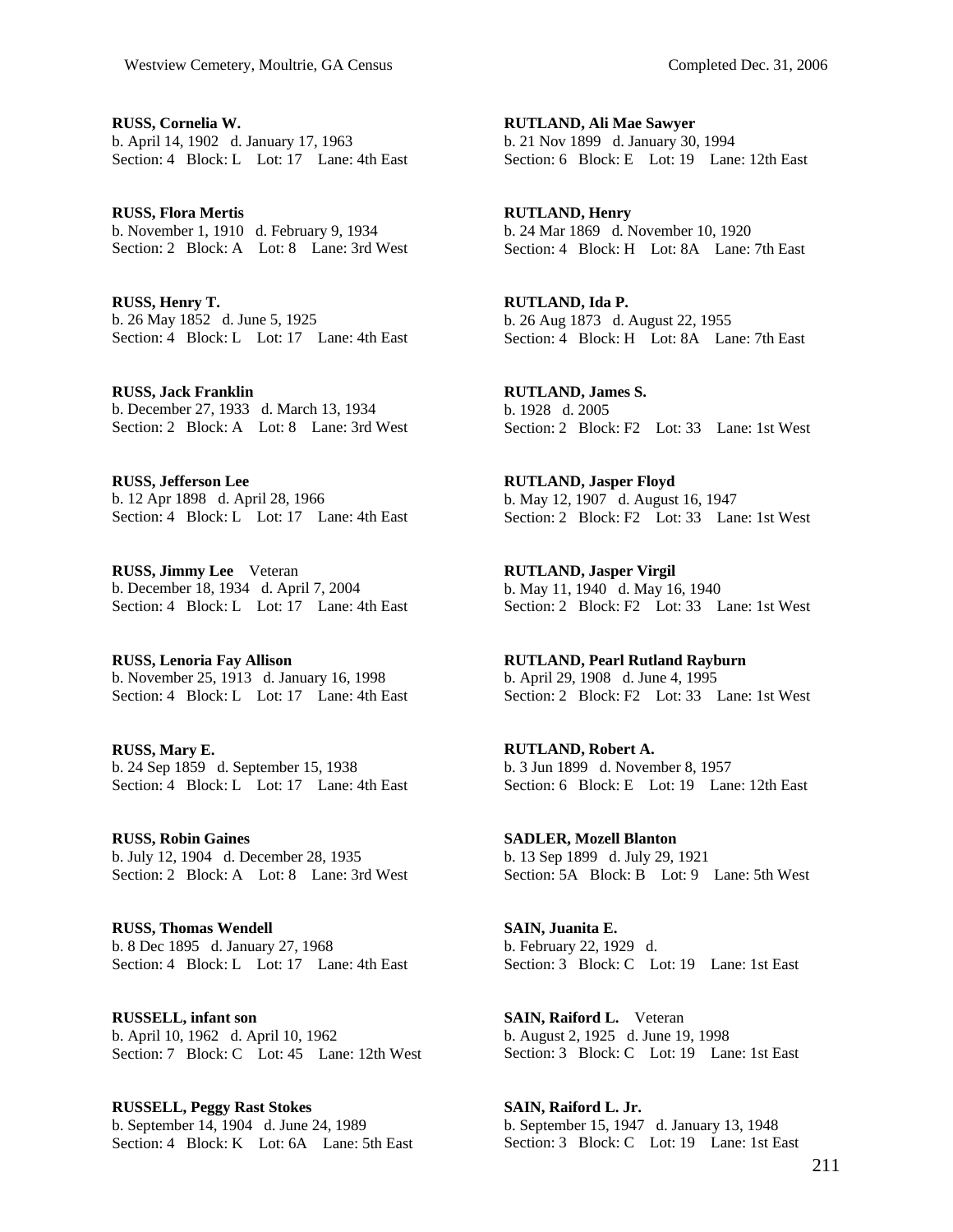**SAMPSON, Agatha H.**  b. 26 May 1880 d. February 15, 1962 Section: 4 Block: I Lot: 39 Lane: 6th East

**SAMPSON, Annette J.**  b. November 9, 1917 d. April 1, 1989 Section: 4 Block: I Lot: 39 Lane: 6th East

**SAMPSON, C. L. "Tib"**  b. August 24, 1912 d. April 10, 1976 Section: 4 Block: I Lot: 39 Lane: 6th East

**SAMPSON, Helen Joines**  b. April 25, 1916 d. May 18, 1992 Section: 6 Block: D Lot: 25 Lane: 11th East

**SAMPSON, M. P.** WOW b. 9 Dec 1886 d. September 14, 1912 Section: 4 Block: I Lot: 39 Lane: 6th East

**SAMPSON, Mitchell Peter**  b. June 29, 1915 d. May 31, 1986 Section: 4 Block: I Lot: 39 Lane: 6th East

**SAMPSON, Paula Claire**  b. January 26, 1942 d. June 16, 1942 Section:  $\overline{4}$  Block: I Lot: 39 Lane: 6th East

**SAMPSON, Peter** Mason b. 11 Aug 1853 d. March 29, 1934 Section: 4 Block: I Lot: 39 Lane: 6th East

**SAMPSON, Zita Funderburk**  b. June 28, 1913 d. June 26, 1995 Section: 4 Block: I Lot: 39 Lane: 6th East

**SANCHEZ, Amadeo**  b. June 18, 1975 d. May 26, 2002 Section: 2 Block: F1 Lot: 41A Lane: 1st West

**SANCHEZ, Anna**  b. February 14, 1998 d. May 26, 2002 Section: 2 Block: F1 Lot: 41A Lane: 1st West

**SANCHEZ, Julio**  b. December 23, 1993 d. May 26, 2002 Section: 2 Block: F1 Lot: 41A Lane: 1st West **SANCHEZ, Manuel**  b. January 3, 1993 d. May 26, 2002 Section: 2 Block: F1 Lot: 41A Lane: 1st West

**SANDERS, David Randell (Randy)** Veteran b. March 28, 1950 d. July 31, 1991 Section: 7 Block: C Lot: 33 Lane: 12th West

**SANDERS, F. Odell**  b. April 20, 1925 d. November 3, 1982 Section: 7 Block: C Lot: 33 Lane: 12th West

**SANDERS, James W.**  b. December 16, 1922 d. June 21, 1966 Section: 7 Block: C Lot: 58 Lane: 12th West

**SANDERS, L. C.**  b. October 25, 1911 d. July 7, 1970 Section: 7 Block: D Lot: 16 Lane: 11th West

**SANDERS, Mildred C.**  b. July 3, 1927 d. December 2, 1987 Section: 7 Block: C Lot: 33 Lane: 12th West

**SANDERS, Ray**  b. July 1, 1945 d. July 18, 1962 Section: 7 Block: C Lot: 33 Lane: 12th West

**SAPP, Benjamin James**  b. January 31, 1909 d. November 16, 1985 Section: 5 Block: G Lot: 7 Lane: 6th West

**SAPP, Etta**  b. 1885 d. 1965 Section: 5 Block: O Lot: 8 Lane: 8th West

**SATURDAY, James** Veteran b. February 7, 1920 d. August 22, 1983 Section: 2 Block: E2 Lot: 12 Lane: 2nd West

**SATURDAY, Kenneth Michael**  b. March 11, 1951 d. July 28, 1983 Section: 6 Block: G Lot: 62 Lane: 13th East

**SATURDAY, Lee J.**  b. 24 Jan 1894 d. December 21, 1942 Section: 2 Block: E2 Lot: 12 Lane: 2nd West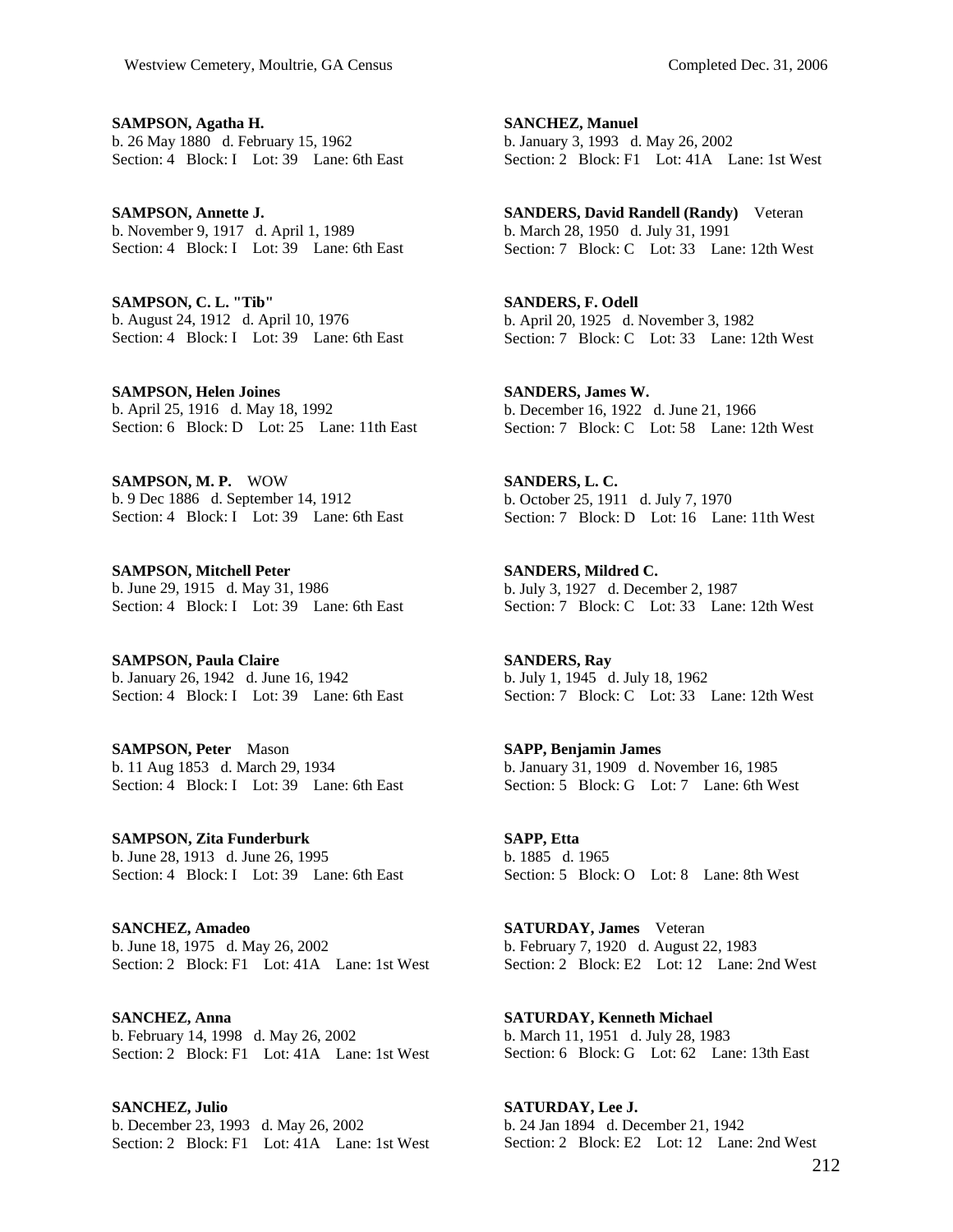**SATURDAY, Lucy J.**  b. 13 Nov 1899 d. June 20, 1986 Section: 6 Block: G Lot: 62 Lane: 13th East

**SATURDAY, Lucy V.**  b. 16 Dec 1893 d. April 29, 1958 Section: 2 Block: E2 Lot: 12 Lane: 2nd West

**SATURDAY, Martha Hilda**  b. January 26, 1928 d. November 21, 2006 Section: 6 Block: G Lot: 62 Lane: 13th East

**SATURDAY, unknown given name**  b. d. 1997 Section: 2 Block: E2 Lot: 12 Lane: 2nd West

**SATURDAY, Virginia Iola**  b. 1967 d. 1967 Section: 7 Block: B Lot: 47 Lane: 13th West

**SATURDAY, Willie Jr.**  b. January 21, 1927 d. February 5, 2004 Section: 6 Block: G Lot: 62 Lane: 13th East

**SATURDAY, Willie M.**  b. 6 Mar 1898 d. August 20, 1960 Section: 6 Block: G Lot: 62 Lane: 13th East

**SAULS, Jessie Thompson**  b. April 10, 1913 d. February 28, 1969 Section: 2 Block: D Lot: 12 Lane: 3rd West

**SAULS, Joseph Ross**  b. January 19, 1910 d. December 18, 1986 Section: 2 Block: D Lot: 12 Lane: 3rd West

**SAVILLE, Frances Hopkins**  b. 1906 d. 1938 Section: 2 Block: D Lot: 7 Lane: 3rd West

**SAVILLE, Lougenia Dillard**  b. 31 Jan 1880 d. October 2, 1960 Section: 2 Block: D Lot: 7 Lane: 3rd West

**SAWYER, Anne K.**  b. 1913 d. 1994 Section: 4 Block: M Lot: 5 Lane: 3rd East

**SAXON, Clara Elizabeth**  b. 13 Jun 1857 d. September 17, 1943 Section: 4 Block: I Lot: 14 Lane: 6th East

**SAXON, Eva Christine**  b. 24 Dec 1894 d. November 11, 1977 Section: 4 Block: I Lot: 14 Lane: 6th East

**SAXON, John Hunter**  b. 00 May 1851 d. 00 Jul 1926 Section: 4 Block: I Lot: 14 Lane: 6th East

**SAXON, Joseph C.** Veteran b. November 30, 1915 d. September 26, 1985 Section: 7 Block: D Lot: 49 Lane: 11th West

**SAXON, Robert Lewis**  b. 25 Sep 1846 d. August 23, 1923 Section: 4 Block: I Lot: 14 Lane: 6th East

**SAXON, Virginia Mims Kifer**  b. December 30, 1929 d. January 3, 1996 Section: 7 Block: D Lot: 49 Lane: 11th West

**SCARBORO, Dewey David**  b. 6 Jan 1899 d. June 23, 1981 Section: 4 Block: M Lot: 7 Lane: 3rd East

**SCARBORO, Francis M.**  b. 9 Jan 1886 d. December 31, 1960 Section: 4 Block: M Lot: 7 Lane: 4th East

**SCARBORO, Grace Jackson**  b. August 17, 1903 d. January 12, 1981 Section: 4 Block: M Lot: 7 Lane: 3rd East

**SCARBORO, James Harrison**  b. 14 Feb 1860 d. May 31, 1933 Section: 4 Block: M Lot: 7 Lane: 3rd East

**SCARBORO, James M.** Veteran b. 13 Sep 1896 d. May 23, 1971 Section: 4 Block: M Lot: 7 Lane: 3rd East

**SCARBORO, Neta Belle**  b. February 10, 1902 d. March 29, 2003 Section: 4 Block: M Lot: 7 Lane: 3rd East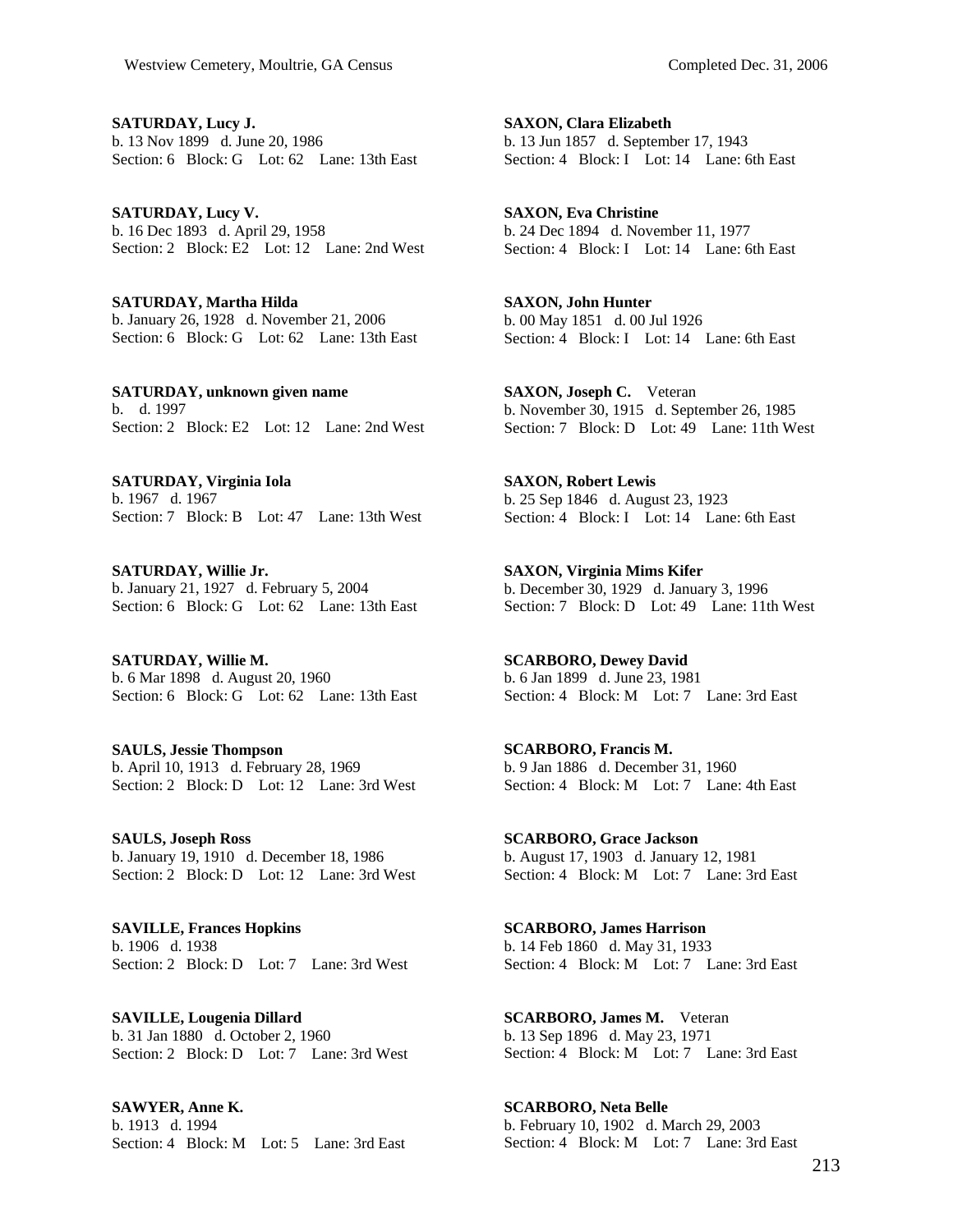**SCARBORO, Sallie Doughtry**  b. 9 Aug 1865 d. May 4, 1943 Section: 4 Block: M Lot: 7 Lane: 4th East

**SCHADE, Carilu Wheeless**  b. 1908 d. 1996 Section: 4 Block: I Lot: 24 Lane: 6th East

**SCHADE, Robert A. Sr.**  b. 1927 d. 1991 Section: 4 Block: I Lot: 24 Lane: 6th East

**SCHAEFFER, Frank Edwin**  b. 12 May 1893 d. March 20, 1985 Section: 3 Block: D Lot: 10 Lane: 3rd West

**SCHAEFFER, Juline Quinn**  b. July 1, 1904 d. February 7, 1998 Section: 3 Block: D Lot: 10 Lane: 3rd West

**SCHEPPLER, William Vinson III**  b. October 8, 1944 d. October 9, 1944 Section: 2 Block: D Lot: 29 Lane: 3rd West

**SCHINKEL, Anna Catherine Evans**  b. June 4, 1907 d. August 10, 1997 Section: 2 Block: F2 Lot: 48 Lane: 1st West

**SCHMIDT, Myrtle Bell Griffin**  b. March 7, 1913 d. December 28, 1989 Section: 2 Block: F2 Lot: 15 Lane: 1st West

**SCHMIDT, Wallace R.** Veteran b. May 20, 1933 d. May 10, 1974 Section: 2 Block: F2 Lot: 15 Lane: 1st West

**SCHRAMM, Adele H.**  b. May 21, 1920 d. April 6, 1992 Section: 6 Block: E Lot: 71 Lane: 12th East

**SCHRAMM, Bertha (Bert) H.**  b. January 2, 1927 d. Section: 2 Block: B Lot: 6 Lane: 2nd West

**SCHRAMM, Charles H.**  b. February 14, 1925 d. May 21, 2002 Section: 2 Block: B Lot: 6 Lane: 2nd West **SCHRAMM, Lowell M.**  b. October 31, 1916 d. March 22, 1992 Section: 6 Block: G Lot: 19 Lane: 13th East

**SCHRAMM, Marvin L. Major**  b. April 29, 1918 d. August 16, 1989 Section: 6 Block: E Lot: 70 Lane: 12th East

**SCHRAMM, Wilma Eure**  b. May 17, 1913 d. October 9, 1966 Section: 6 Block: G Lot: 19 Lane: 13th East

**SCHULMAN, Berman**  b. 17 Aug 1895 d. September 9, 1954 Section: 6 Block: B Lot: 29 Lane: 9th East

**SCHULMAN, Myrtice**  b. November 25, 1901 d. December 30, 1979 Section: 6 Block: B Lot: 29 Lane: 9th East

**SCHWALL, J. Frank**  b. January 22, 1911 d. January 2, 1973 Section: 3 Block: F Lot: 5 Lane: 1st West

**SCHWALL, Kate O'Guinn**  b. February 7, 1901 d. January 3, 1984 Section: 3 Block: D Lot: 3 Lane: 3rd West

**SCHWALL, Laurie W.**  b. 31 Aug 1896 d. March 17, 1970 Section: 3 Block: D Lot: 3 Lane: 3rd West

**SCHWALL, Lessie W.**  b. October 8, 1916 d. May 7, 1998 Section: 3 Block: F Lot: 5 Lane: 1st West

**SCHWALL, Vickie Lynn**  b. August 18, 1947 d. August 18, 1947 Section: 3 Block: F Lot: 5 Lane: 1st West

**SCOTT, Alma Prevatte**  b. July 13, 1905 d. January 3, 1987 Section: 3 Block: A Lot: 14 Lane: 3rd East

**SCOTT, Ben**  b. May 22, 1927 d. February 11, 1997 Section: 8 Block: P Lot: 12 Lane: ES RR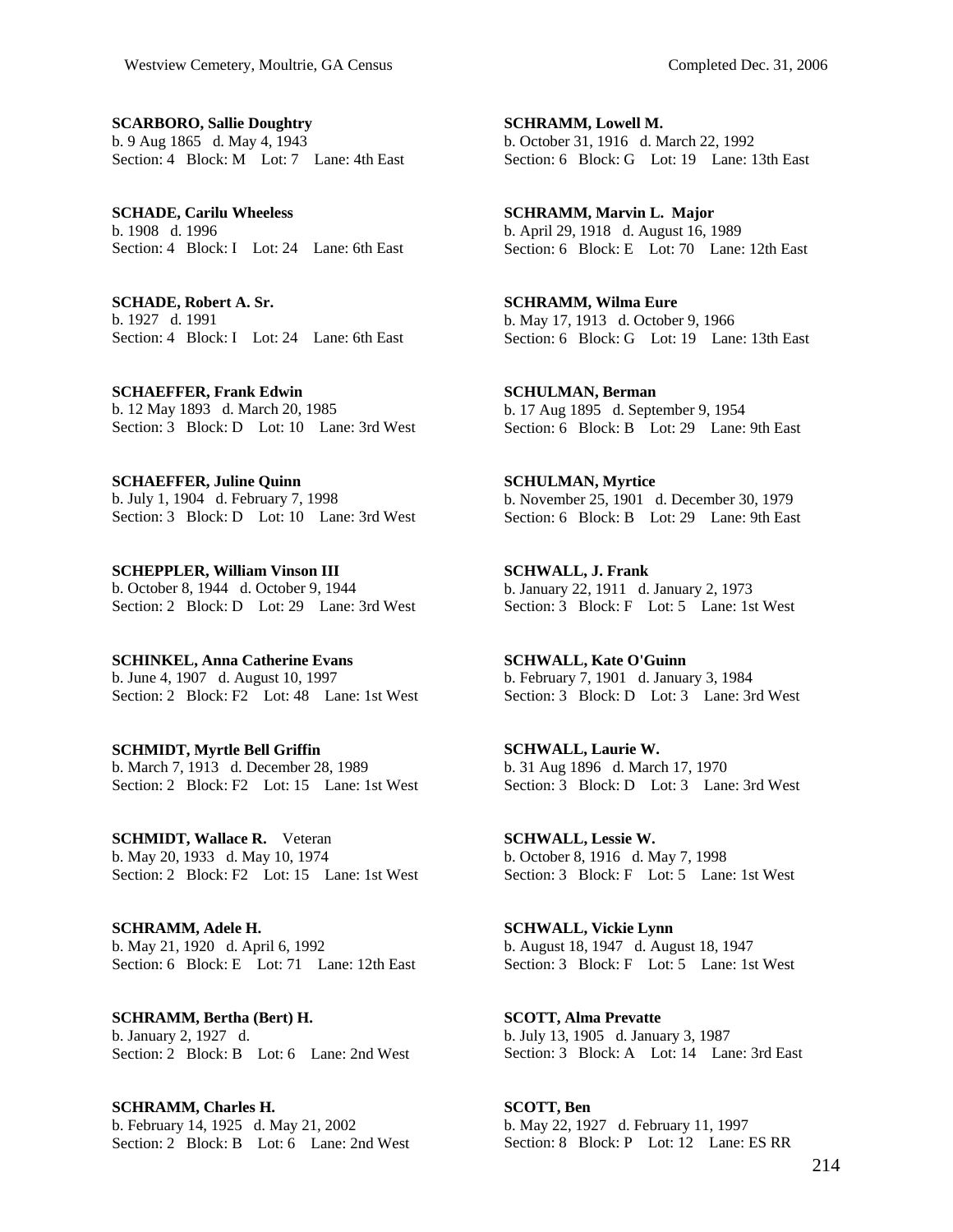**SCOTT, Dorothy Joan**  b. May 24, 1928 d. May 23, 1940 Section: 3 Block: A Lot: 14 Lane: 3rd East

**SCOTT, Essie Mae**  b. May 15, 1919 d. December 2, 2002 Section: 8 Block: A Lot: 2 Lane: ES RR

**SCOTT, Fay Lee**  b. June 23, 1906 d. June 1, 1934 Section: 2 Block: A Lot: 9 Lane: 3rd West

**SCOTT, Lucious Edgard**  b. 1 Jul 1898 d. January 29, 1965 Section: 3 Block: A Lot: 14 Lane: 3rd East

**SCOTT, Lula Toler**  b. 9 Aug 1874 d. December 24, 1943 Section: 3 Block: A Lot: 14 Lane: 3rd East

**SCOTT, Wesley Steven**  b. 12 Mar 1867 d. December 17, 1943 Section: 3 Block: A Lot: 14 Lane: 3rd East

**SCULLY, Christopher Arwood**  b. January 23, 1980 d. January 23, 1980 Section: 6 Block: C Lot: 57A Lane: 10th East

**SEADS, Dora June Bennett**  b. June 18, 1919 d. March 27, 1997 Section: 4 Block: G Lot: 11 Lane: 8th East

**SEADS, William Herberts**  b. October 5, 1917 d. April 28, 1987 Section: 4 Block: G Lot: 11 Lane: 8th East

**SEARCY, Effie O'Neal**  b. September 22, 1900 d. March 24, 1975 Section: 7 Block: D Lot: 6 Lane: 11th West

**SEARCY, John Thomas**  b. 27 Mar 1892 d. April 12, 1972 Section: 7 Block: D Lot: 6 Lane: 11th West

**SEAY, Katherine M.**  b. February 14, 1920 d. March 26, 1942 Section: 4 Block: G Lot: 3 Lane: 8th East **SELKIRK, Susan E. Park Harper**  b. 26 Dec 1839 d. January 30, 1913 Section: 4 Block: H Lot: 19 Lane: 7th East

**SELLARS, Carrie Banks**  b. 1 Jun 1847 d. January 5, 1929 Section: 4 Block: N Lot: 19A Lane: 2nd East

**SELLARS, Crittendon G.**  b. 24 Feb 1882 d. January 26, 1974 Section: 2 Block: E1 Lot: 29 Lane: 2nd West

**SELLARS, Ethel C.**  b. November 26, 1911 d. November 19, 1995 Section: 6 Block: C Lot: 89 Lane: 10th East

**SELLARS, Hared H.**  b. August 19, 1902 d. July 26, 1968 Section: 6 Block: C Lot: 89 Lane: 10th East

**SELLARS, Howard Turner**  b. November 5, 1930 d. July 22, 1944 Section: 2 Block: E1 Lot: 29 Lane: 2nd West

**SELLARS, Joyce**  b. February 12, 1937 d. January 22, 1953 Section: 6 Block: C Lot: 89 Lane: 10th East

**SELLARS, Lena Durley**  b. 9 Jun 1897 d. June 10, 1967 Section: 2 Block: E1 Lot: 29 Lane: 2nd West

**SELLERS, Angelyn Kay**  b. April 2, 1963 d. February 12, 1964 Section: 6 Block: D Lot: 86 Lane: 11th East

**SELLS, Bill Patrick**  b. April 23, 1908 d. January 21, 2003 Section: 8 Block: L Lot: 10 Lane: ES RR

**SELLS, Grover Sam**  b. May 15, 1943 d. August 10, 1999 Section: 8 Block: L Lot: 10 Lane: ES RR

**SELLS, Sam**  b. May 21, 1910 d. January 19, 1997 Section: 8 Block: L Lot: 10 Lane: ES RR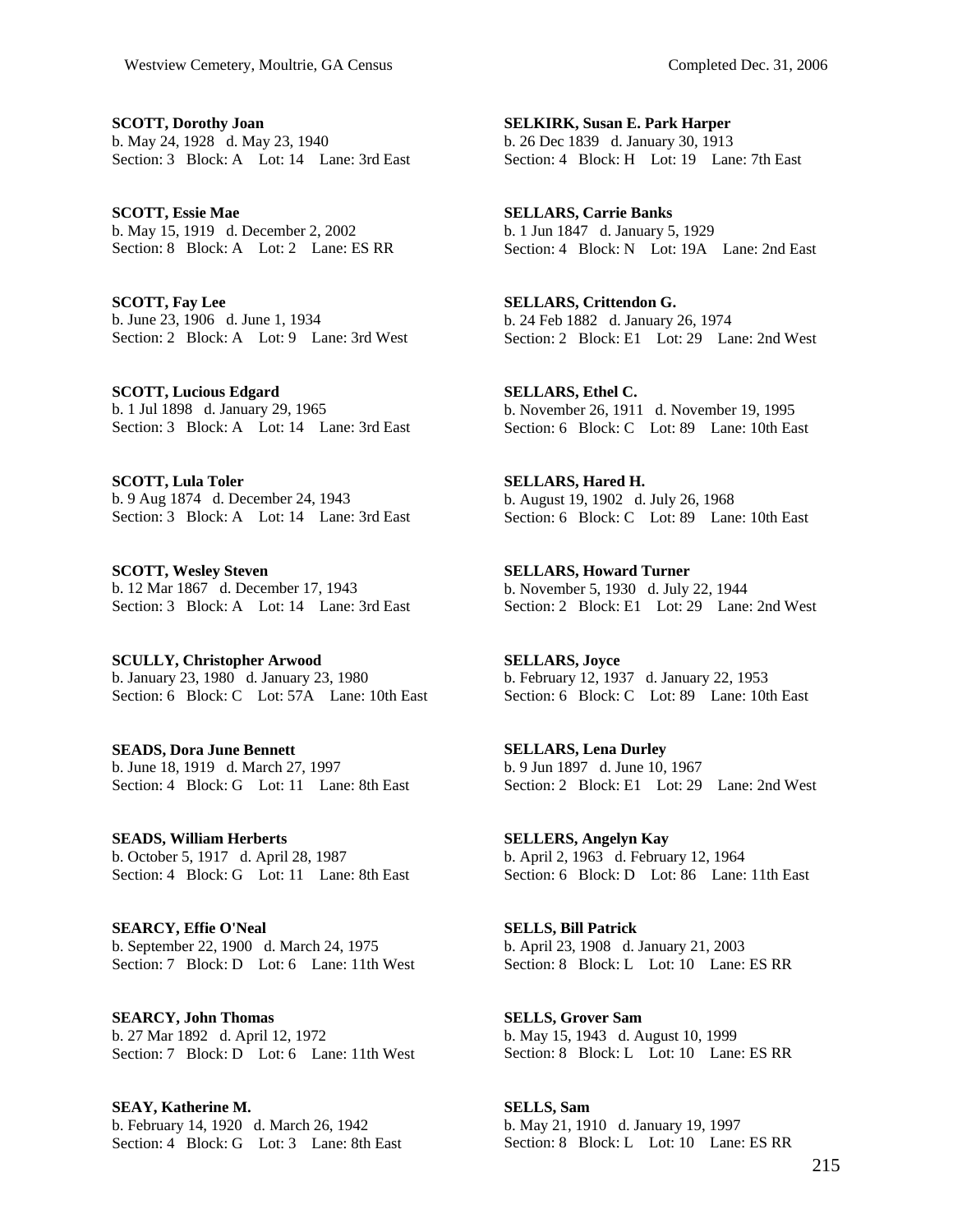**SELPH, Arthur**  b. July 6, 1911 d. September 24, 1963 Section: 7 Block: C Lot: 56 Lane: 12th West

**SELPH, Mary T.**  b. November 6, 1913 d. Section: 7 Block: C Lot: 56 Lane: 12th West

**SELSER, John Morrison**  b. June 3, 1903 d. March 14, 1957 Section: 6 Block: E Lot: 6 Lane: 12th East

**SELSER, Lois Moncrief**  b. August 22, 1907 d. January 29, 1984 Section: 6 Block: E Lot: 6 Lane: 12th East

**SESLER, Latrice Angenita**  b. 1985 d. 1989 Section: 7 Block: D Lot: 66/7 Lane: 11th West

**SHARER, Ella Mae Bradley** Eastern Star b. 28 Apr 1885 d. December 30, 1969 Section: 2 Block: A Lot: 1 Lane: 3rd West

**SHARP, unknown adults (5)**  b. d. Section: 4 Block: G Lot: 2 Lane: 8th East

**SHARPE, Dorothy J.**  b. December 2, 1923 d. Section: 7 Block: D Lot: 66/15 Lane: 11th West

**SHARPE, John T.**  b. June 15, 1918 d. January 14, 1994 Section: 7 Block: D Lot: 66/16 Lane: 11th West

**SHARPE, Kenneth E.**  b. October 20, 1939 d. March 16, 2003 Section: 4 Block: H Lot: 11 Lane: 7th East

**SHARPE, Shelton E.**  b. 26 Sep 1889 d. October 7, 1957 Section: 6 Block: E Lot: 36 Lane: 12th East

**SHAVER, George A. Sr.** Mason b. 19 Apr 1881 d. November 25, 1960 Section: 2 Block: A Lot: 1 Lane: 3rd West

**SHAVER, George Alexander Jr.** Veteran b. July 10, 1914 d. February 15, 1977 Section: 6 Block: G Lot: 28 Lane: 13th East

**SHAVER, Peggy Braswell**  b. January 22, 1926 d. Section: 6 Block: G Lot: 28 Lane: 13th East

**SHEFFIELD, Elizabeth G.**  b. February 26, 1924 d. February 13, 2002 Section: 7 Block: B Lot: 45 Lane: 13th West

**SHEFFIELD, Leo** Veteran b. December 15, 1922 d. August 26, 1994 Section: 4 Block: N Lot: 4 Lane: 2nd East

**SHEFFIELD, Vernon Holton McBryant**  b. October 5, 1901 d. September 20, 1967 Section: 2 Block: C Lot: 6 Lane: 1st West

**SHELDON, Linda Guy Bynum**  b. August 22, 1950 d. February 23, 2000 Section: 6 Block: C Lot: 68 Lane: 10th East

**SHELDON, Susan C. Swaffor**  b. October 15, 1947 d. December 4, 1991 Section: 3 Block: C Lot: 3 Lane: 1st East

**SHELTON, Ella**  b. 25 Jun 1894 d. April 6, 1966 Section: 7 Block: B Lot: 20 Lane: 13th West

**SHELTON, James C.**  b. 1927 d. 2004 Section: 7 Block: B Lot: 20 Lane: 13th West

**SHELTON, Marie Louise Ball**  b. July 29, 1929 d. January 2, 1989 Section: 7 Block: B Lot: 20 Lane: 13th West

**SHELTON, William Franklin**  b. 12 Oct 1881 d. October 2, 1966 Section: 7 Block: B Lot: 20 Lane: 13th West

**SHEPARD, Frances Agner**  b. April 15, 1918 d. July 14, 1960 Section: 1 Block: D Lot: 22 Lane: 4th West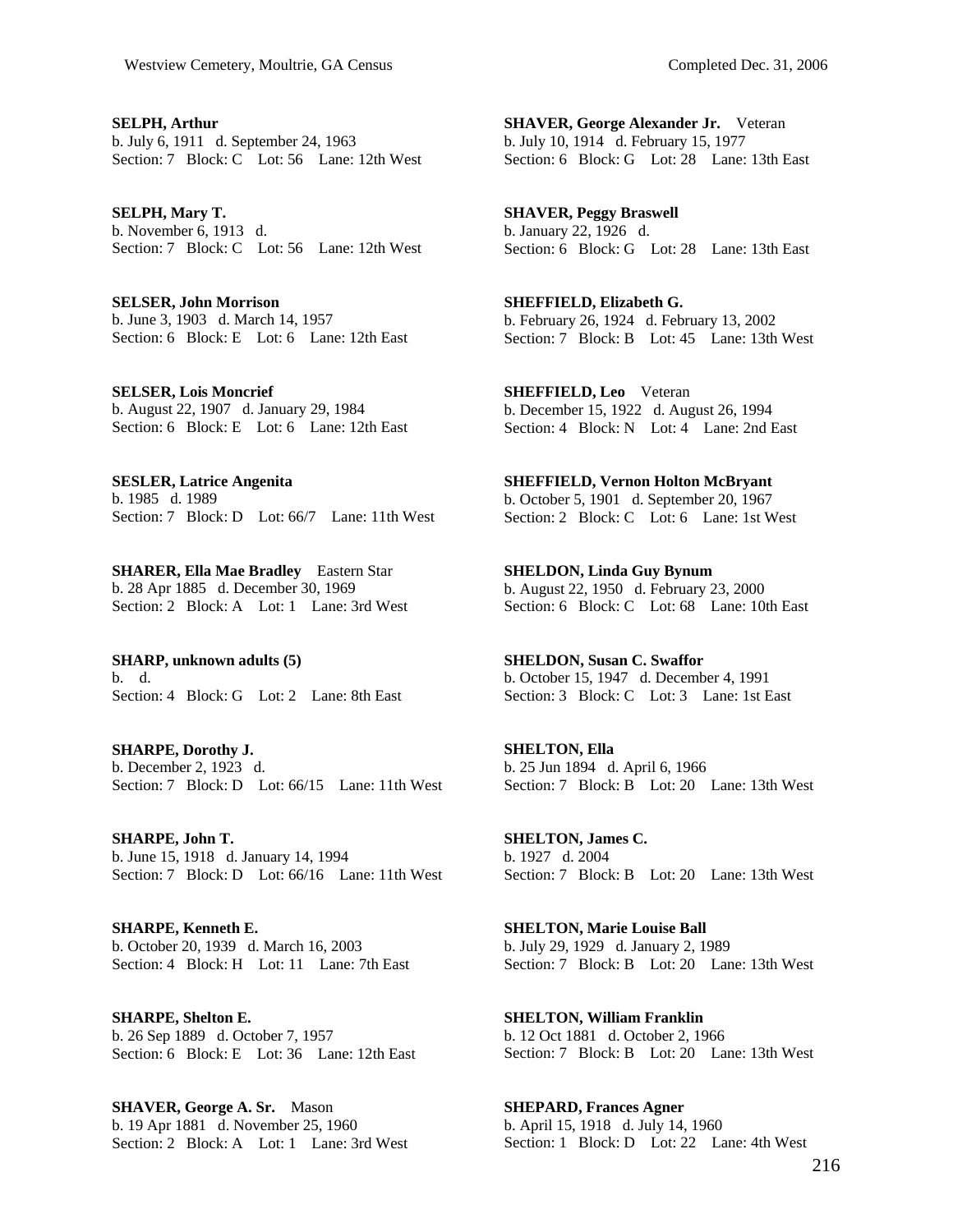**SHEPARD, Gloria Richey Crummy**  b. September 15, 1923 d. April 26, 1996 Section: 1 Block: D Lot: 22 Lane: 4th West

**SHEPARD, Harriet Heim**  b. March 1, 1909 d. August 12, 1990 Section: 1 Block: D Lot: 22 Lane: 4th West

**SHEPARD, John Bowles**  b. 6 Sep 1877 d. March 20, 1943 Section: 1 Block: D Lot: 22 Lane: 4th West

**SHEPARD, Karl**  b. February 22, 1910 d. December 12, 1969 Section: 1 Block: D Lot: 22 Lane: 4th West

**SHEPARD, Kirk**  b. February 9, 1908 d. January 1, 1986 Section: 1 Block: D Lot: 22 Lane: 4th West

**SHEPARD, Kirk Jr.**  b. December 27, 1938 d. December 14, 1992 Section: 1 Block: D Lot: 22 Lane: 4th West

**SHEPARD, Louis**  b. June 1, 1912 d. Section: 1 Block: D Lot: 22 Lane: 4th West

**SHEPARD, Martha C.**  b. April 25, 1905 d. August 13, 1906 Section: 5 Block: B Lot: 23 Lane: 4th West

**SHEPARD, Ora Hewatt**  b. 4 Dec 1881 d. June 12, 1981 Section: 1 Block: D Lot: 22 Lane: 4th West

**SHEPARD, Ruth Calhoun Chastain**  b. July 16, 1910 d. September 29, 1998 Section: 6 Block: D Lot: 17 Lane: 11th East

**SHEPARD, Winston Enoch**  b. August 19, 1918 d. July 4, 1970 Section: 1 Block: D Lot: 22 Lane: 4th West

**SHEPHERD, James A.**  b. September 9, 1909 d. April 18, 1990 Section: 5 Block: I Lot: 9 Lane: 7th West **SHEPHERD, Mary Ethel**  b. September 26, 1900 d. June 2, 1902 Section: 5 Block: B Lot: 23 Lane: 4th West

**SHEPHERD, Ruby C.**  b. March 24, 1912 d. August 10, 1994 Section: 5 Block: I Lot: 9 Lane: 7th West

**SHEPPARD, Delia J.**  b. January 27, 1902 d. December 24, 1960 Section: 6 Block: G Lot: 52 Lane: 13th East

**SHEPPARD, Helen L.**  b. May 28, 1916 d. November 30, 1992 Section: 4 Block: K Lot: 8 Lane: 5th East

**SHEPPARD, Juanita Huff Doster**  b. January 2, 1908 d. August 25, 1972 Section: 6 Block: B Lot: 37 Lane: 9th East

**SHEPPARD, Marie P.**  b. 28 Oct 1895 d. December 16, 1967 Section: 4 Block: K Lot: 8 Lane: 5th East

**SHEPPARD, Mary Elizabeth**  b. December 25, 1927 d. February 27, 1928 Section: 4 Block: K Lot: 8 Lane: 5th East

**SHEPPARD, Shellie L.**  b. 15 Jul 1893 d. February 23, 1983 Section: 6 Block: G Lot: 52 Lane: 13th East

**SHEPPARD, Shelton R. Sr.**  b. 20 Mar 1890 d. July 23, 1959 Section: 4 Block: K Lot: 8 Lane: 5th East

**SHEPPARD, Shelton Reeves** Veteran b. March 16, 1922 d. June 7, 1984 Section: 4 Block: K Lot: 8 Lane: 5th East

**SHERLING, Charles H.** Veteran b. September 27, 1942 d. October 29, 1962 Section: 1 Block: B Lot: 11 Lane: 7th West

**SHERLING, Gloria Haddan**  b. November 29, 1925 d. Section: 8 Block: A Lot: 13 Lane: ES RR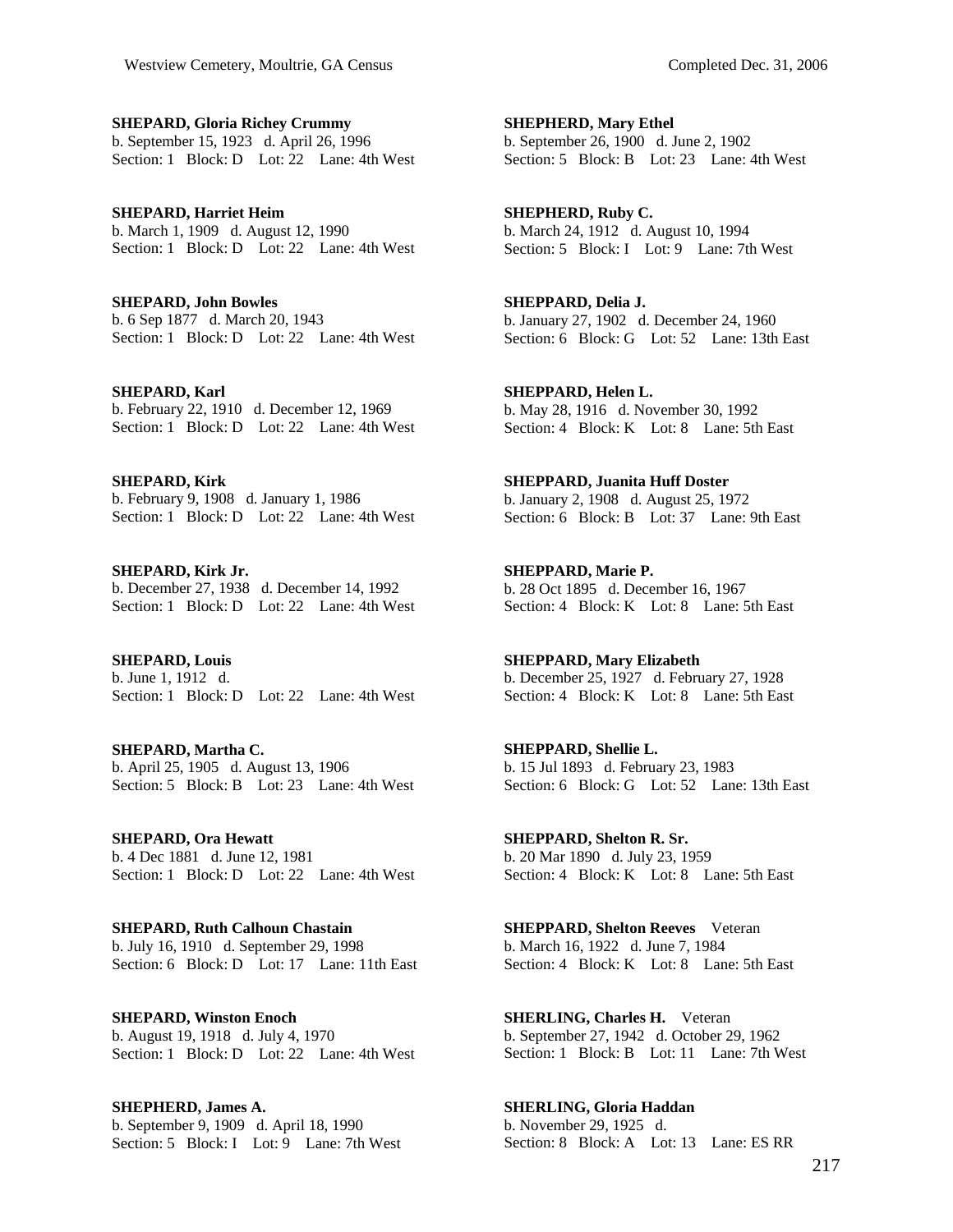**SHERLING, Howard Elton**  b. April 15, 1922 d. March 2, 1999 Section: 1 Block: B Lot: 11 Lane: 7th West

**SHERLING, Mary Ann Melton**  b. November 13, 1922 d. November 6, 1986 Section: 1 Block: B Lot: 11 Lane: 7th West

**SHERLING, Robbie Clyde**  b. June 17, 1923 d. May 12, 1995 Section: 8 Block: A Lot: 13 Lane: ES RR

**SHINGLER, Alpha Squires**  b. September 15, 1912 d. Section: 6 Block: D Lot: 61 Lane: 11th East

**SHINGLER, Heyward A.**  b. October 10, 1908 d. July 30, 1992 Section: 6 Block: D Lot: 61 Lane: 11th East

**SHIPP, Emily Kline** DAR b. 1 Dec 1874 d. August 21, 1954 Section: 4 Block: K Lot: 18 Lane: 5th East

**SHIPP, Robert L.**  b. 12 Aug 1872 d. December 30, 1934 Section:  $\overline{4}$  Block: K Lot: 18 Lane: 5th East

**SHIPP, unknown**  b. d. Section: 5 Block: N Lot: 10 Lane: 8th West

**SHIVER, Fannie R.**  b. February 25, 1907 d. June 1, 1981 Section: 3 Block: A Lot: 13 Lane: 3rd East

**SHIVER, Flossie P.**  b. April 2, 1915 d. November 28, 1966 Section: 7 Block: B Lot: 17 Lane: 13th West

**SHIVER, Jesse Eugene**  b. April 14, 1917 d. January 31, 1984 Section: 4 Block: L Lot: 38 Lane: 4th East

**SHIVER, John Seth** Mason b. 21 Jan 1895 d. July 1, 1943 Section: 2 Block: D Lot: 33 Lane: 3rd West

**SHIVER, Junior T.**  b. March 2, 1943 d. March 21, 1943 Section: 3 Block: A Lot: 13 Lane: 3rd East

**SHIVER, Loveda Mercer**  b. 24 Oct 1899 d. January 29, 1993 Section: 2 Block: D Lot: 33 Lane: 3rd West

**SHIVER, Mary R.**  b. July 25, 1900 d. May 22, 1957 Section: 3 Block: A Lot: 13 Lane: 3rd East

**SHIVER, Mary Sue**  b. October 5, 1913 d. October 9, 1919 Section: 4 Block: L Lot: 38 Lane: 4th East

**SHIVER, Minnie A.**  b. 12 Jan 1874 d. August 11, 1952 Section: 2 Block: F2 Lot: 17 Lane: 1st West

**SHIVER, Oliver W.**  b. 11 Jun 1897 d. July 4, 1978 Section: 3 Block: A Lot: 13 Lane: 3rd East

**SHIVER, Rachel S.**  b. 2 Feb 1891 d. January 1, 1978 Section: 4 Block: L Lot: 38 Lane: 4th East

**SHIVER, Robert Lee**  b. May 20, 1921 d. November 24, 1978 Section: 4 Block: F Lot: 5 Lane: EN RR

**SHIVERS, infant son**  b. 1901 d. 1901 Section: 5 Block: A Lot: 22 Lane: 4th West

**SHIVERS, J. Henry**  b. 18 Jul 1872 d. November 27, 1951 Section: 4 Block: A Lot: 22 Lane: 4th West

**SHIVERS, Jane Dukes**  b. 19 Nov 1870 d. February 5, 1969 Section: 5 Block: A Lot: 22 Lane: 4th West

**SHOCKLEY, Imogene Mainor**  b. August 18, 1930 d. March 16, 1991 Section: 3 Block: C Lot: 59 Lane: 1st East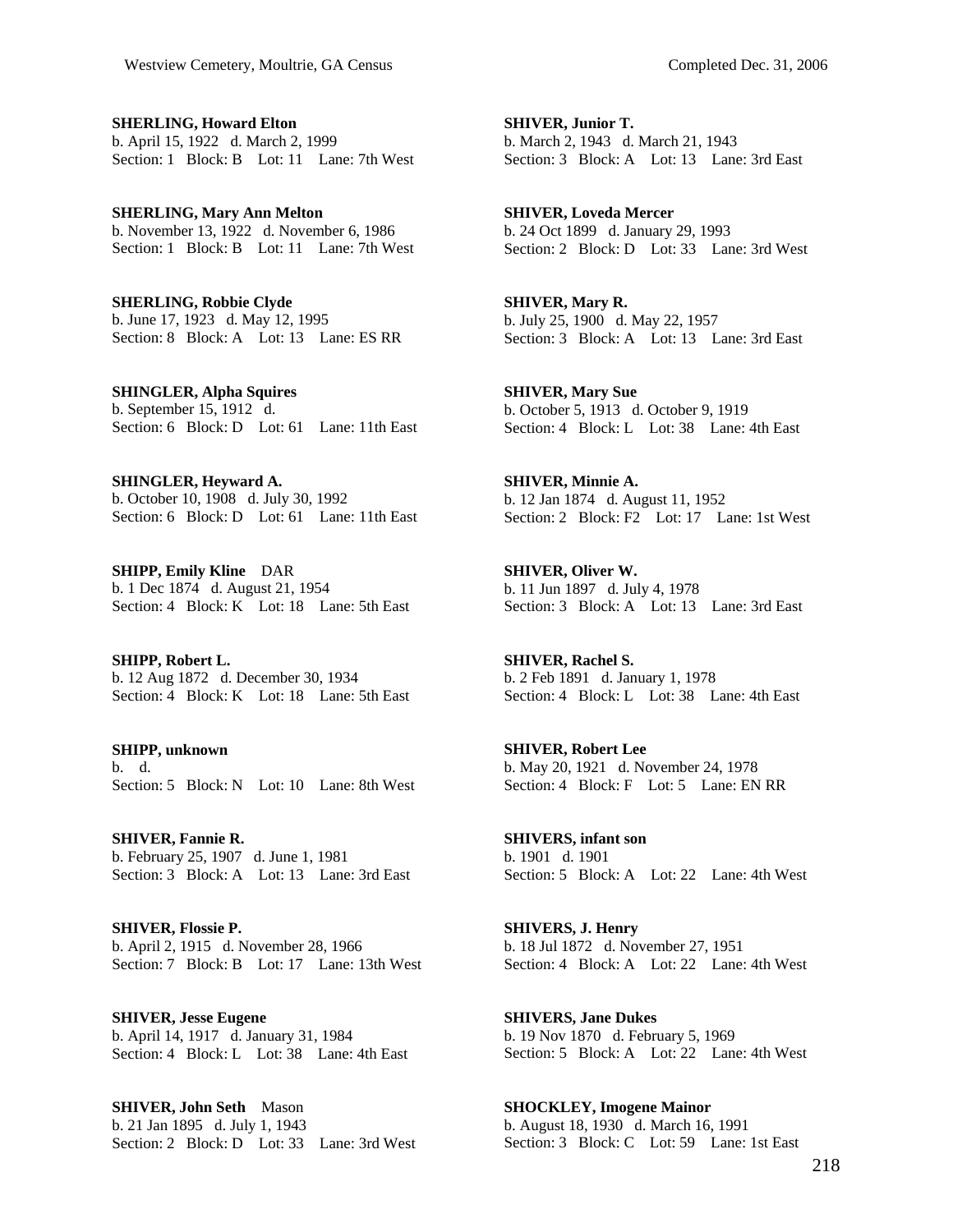**SHOFFNER, Charles J.**  b. 12 Mar 1874 d. May 19, 1944 Section: 2 Block: E1 Lot: 8 Lane: 2nd West

**SHOFFNER, Laura G.**  b. 1878 d. 1941 Section: 2 Block: E1 Lot: 8 Lane: 2nd West

**SHOFFNER, Virginia**  b. 1917 d. 1986 Section: 2 Block: E1 Lot: 8 Lane: 2nd West

**SHOUSE, David Dean** Veteran b. April 30, 1950 d. April 12, 2006 Section: 7 Block: D Lot: 67/1A Lane: 11th West

**SIEFERT, Albert W.**  b. September 15, 1902 d. May 28, 1960 Section: 5 Block: P Lot: 5 Lane: 8th West

**SIEFERT, Evelyn Murphy**  b. September 25, 1908 d. April 14, 1997 Section: 5 Block: P Lot: 5 Lane: 8th West

**SIMMONS, Albert B.**  b. April 22, 1908 d. January 18, 1971 Section: 5 Block: C Lot: 18 Lane: 5th West

**SIMMONS, Albert B. Sr.**  b. d. Section: 5 Block: C Lot: 18 Lane: 5th West

**SIMMONS, Emma Lillie**  b. 3 Jan 1883 d. May 23, 1902 Section: 5 Block: C Lot: 18 Lane: 5th West

**SIMMONS, Herbert**  b. 1903 d. 1919 Section: 5 Block: C Lot: 18 Lane: 5th West

**SIMMONS, Herman**  b. March 12, 1912 d. September 18, 1968 Section: 6 Block: E Lot: 31 Lane: 12th East

**SIMMONS, Pearl W.**  b. 2 Jan 1891 d. October 8, 1957 Section: 6 Block: E Lot: 31 Lane: 12th East

**SIMMONS, Rebecca**  b. 22 May 1854 d. July 30, 1941 Section: 5 Block: J Lot: 7 Lane: 7th West

**SIMMONS, Robert V.**  b. May 22, 1958 d. July 26, 1969 Section: 6 Block: E Lot: 31 Lane: 12th East

**SIMPSON, Annie Louise**  b. 18 Sep 1885 d. February 28, 1973 Section: 4 Block: K Lot: 27A Lane: 5th East

**SIMPSON, C. A.**  b. 16 Jul 1882 d. October 8, 1963 Section: 6 Block: C Lot: 44 Lane: 10th East

**SIMPSON, Willie Frank**  b. December 23, 1904 d. March 31, 1970 Section: 7 Block: D Lot: 11 Lane: 11th West

**SIMS, Bob**  b. June 23, 1912 d. April 14, 1989 Section: 3 Block: A Lot: 15 Lane: 3rd East

**SINCLAIR,**  b. 27 Mar 1868 d. July 16, 1981 Section: 5 Block: C Lot: 13 Lane: 5th West

**SINCLAIR, Dewitt**  b. 14 Oct 1898 d. March 11, 1983 Section: 4 Block: L Lot: 10 Lane: 4th East

**SINCLAIR, Duncan**  b. March 11, 1901 d. February 11, 1982 Section: 4 Block: L Lot: 10 Lane: 4th East

**SINCLAIR, Duncan**  b. 19 Jul 1857 d. March 10, 1901 Section: 5 Block: C Lot: 2 Lane: 5th West

**SINCLAIR, Elanora**  b. 19 May 1883 d. 19 Dec 1899 Section: 5 Block: C Lot: 13 Lane: 5th West

**SINCLAIR, Elizabeth**  b. May 20, 1902 d. February 8, 2001 Section: 4 Block: L Lot: 10 Lane: 4th East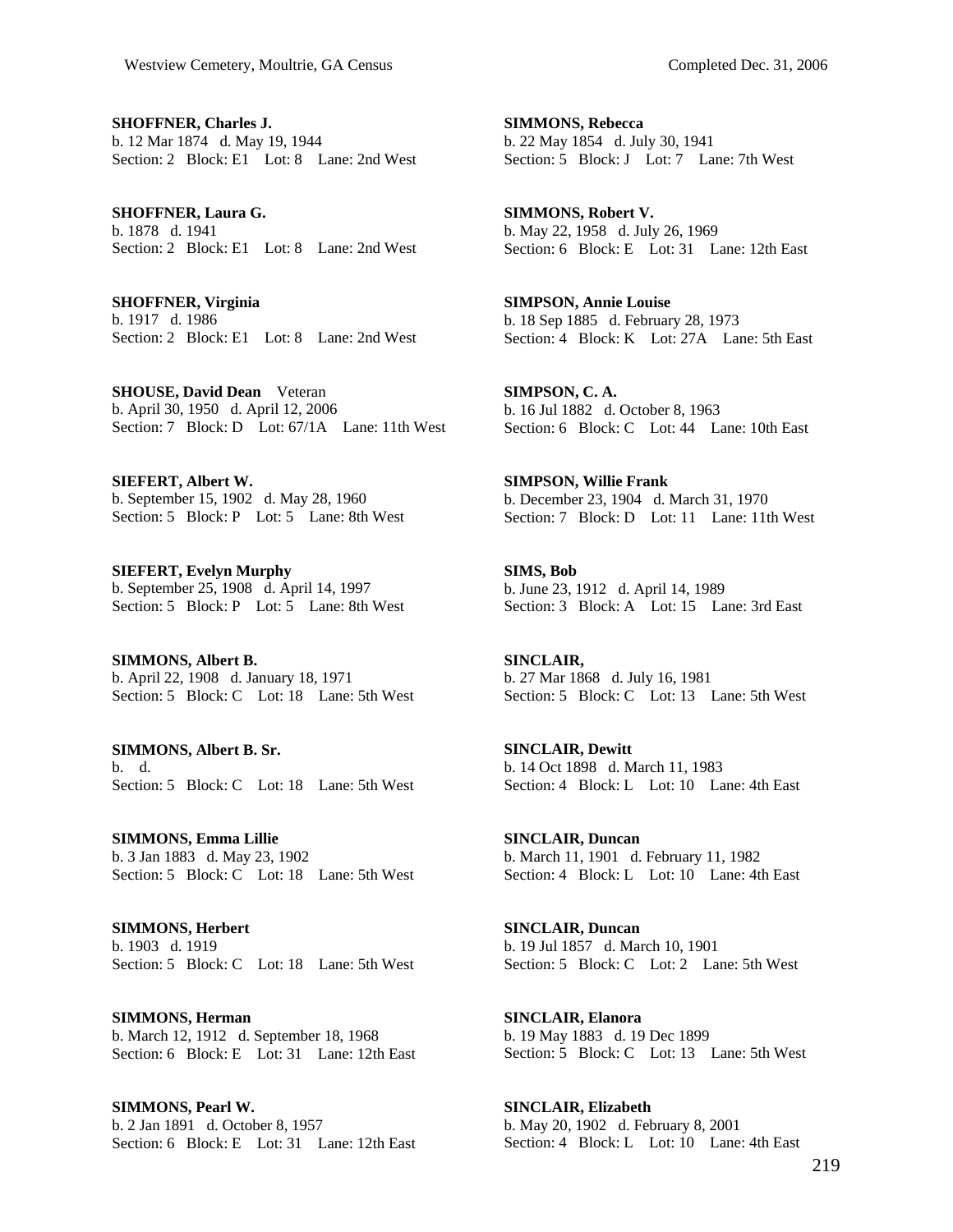**SINCLAIR, Erie O.**  b. 21 Aug 1896 d. December 4, 1989 Section: 4 Block: K Lot: 2 Lane: 5th East

**SINCLAIR, Florida Sellers**  b. 16 Nov 1862 d. May 22, 1932 Section: 5 Block: C Lot: 2 Lane: 5th West

**SINCLAIR, John A.**  b. 24 Sep 1878 d. February 26, 1962 Section: 5 Block: C Lot: 13 Lane: 5th West

**SINCLAIR, Ruth Katherine**  b. April 18, 1904 d. January 21, 1999 Section: 4 Block: L Lot: 10 Lane: 4th East

**SINEATH, Charles Alexander Sr.**  b. August 13, 1912 d. March 5, 1993 Section: 6 Block: C Lot: 13 Lane: 10th East

**SINEATH, Frances Stokes**  b. January 1, 1916 d. July 16, 1995 Section: 6 Block: C Lot: 13 Lane: 10th East

**SINEATH, Mamie McQueen**  b. 7 May 1886 d. March 31, 1953 Section: 6 Block: C Lot: 12 Lane: 10th East

**SINEATH, Paul Jones Sr.**  b. 30 Jan 1882 d. July 21, 1954 Section: 6 Block: C Lot: 12 Lane: 10th East

**SIRMANS, Berta Higgs**  b. 22 Mar 1889 d. June 8, 1950 Section: 6 Block: D Lot: 49 Lane: 11th East

**SIRMANS, Carolyn Greene**  b. July 26, 1912 d. July 3, 1991 Section: 6 Block: E Lot: 20A Lane: 12th East

**SIRMANS, Eunice M.**  b. 15 Mar 1889 d. March 22, 1961 Section: 6 Block: D Lot: 67 Lane: 11th East

**SIRMANS, James Benjamin**  b. 20 Sep 1884 d. April 6, 1961 Section: 6 Block: D Lot: 49 Lane: 11th East **SIRMANS, Joe Allen**  b. 2 Mar 1890 d. November 30, 1955 Section: 6 Block: D Lot: 67 Lane: 11th East

**SIRMANS, M. Eugene Jr.**  b. January 27, 1934 d. August 30, 1965 Section: 6 Block: E Lot: 20A Lane: 12th East

**SIRMANS, Marion Eugene**  b. October 12, 1912 d. November 11, 1965 Section: 6 Block: E Lot: 20A Lane: 12th East

**SKEEN, Edna W.**  b. December 23, 1913 d. July 10, 1992 Section: 5 Block: E Lot: 9 Lane: 6th West

**SKINNER, Patsy Allen**  b. March 15, 1934 d. Section: 7 Block: B Lot: 28 Lane: 13th West

**SKINNER, Rodney Eugene**  b. June 4, 1928 d. Section: 7 Block: B Lot: 28 Lane: 13th West

**SKIPPER, Claudie May**  b. 6 Dec 1879 d. August 7, 1957 Section: 3 Block: C Lot: 11 Lane: 1st East

**SKIPPER, Joel Dawson**  b. 25 Dec 1872 d. March 14, 1944 Section: 3 Block: C Lot: 11 Lane: 1st East

**SLATON, Anthony Brian**  b. November 10, 1940 d. Section: 7 Block: B Lot: 82 Lane: 13th West

**SLATON, Shirley Plymel**  b. October 17, 1943 d. January 6, 2006 Section: 7 Block: B Lot: 82 Lane: 13th West

**SLAUGHTER, Clyde Veal**  b. 6 Nov 1894 d. July 23, 1976 Section: 5 Block: E Lot: 7 Lane: 6th West

**SLAUGHTER, Davis M.**  b. 14 May 1896 d. October 17, 1976 Section: 5 Block: E Lot: 7 Lane: 6th West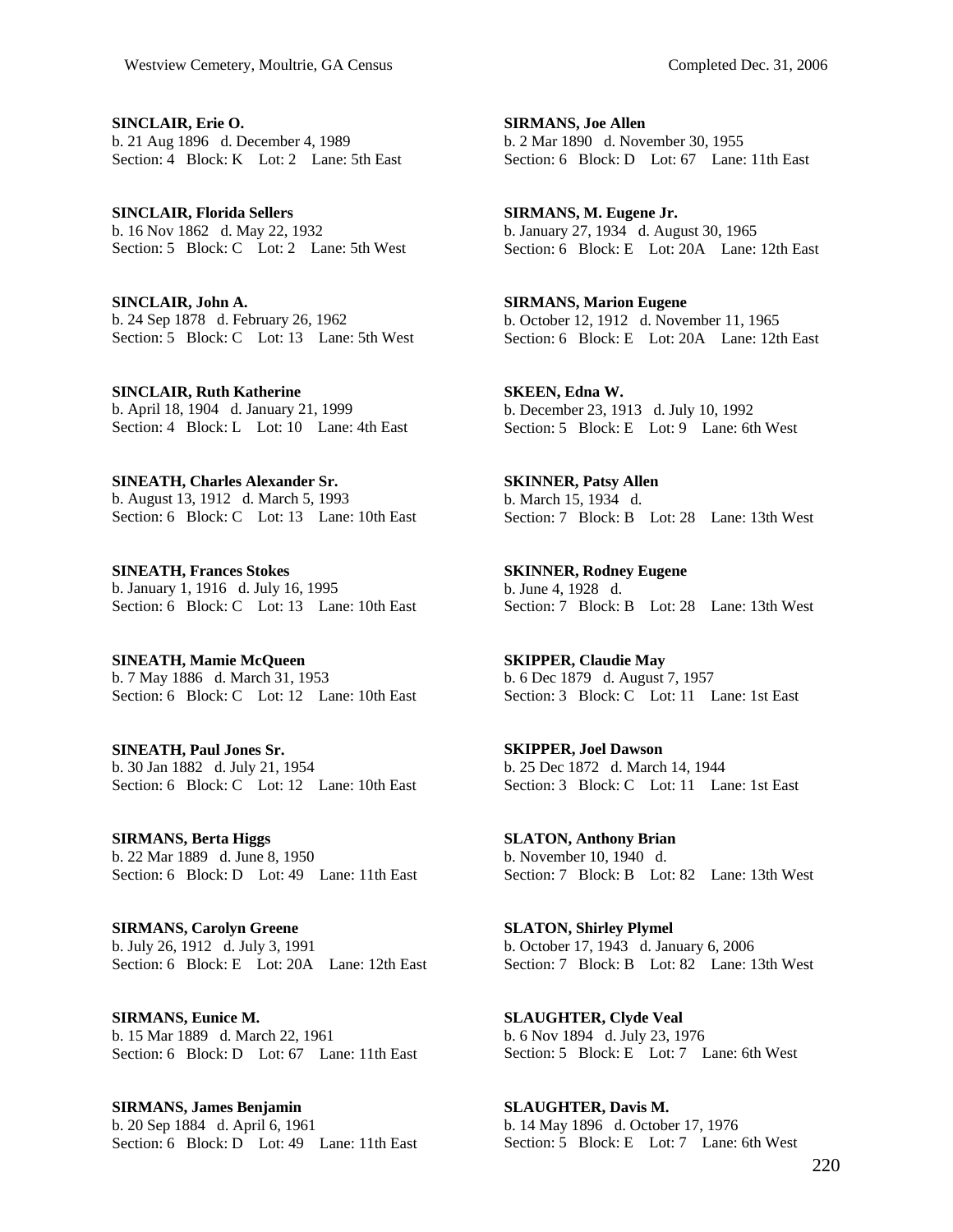**SLOAN, Annie Jones**  b. 11 Dec 1879 d. October 5, 1972 Section: 2 Block: D Lot: 10 Lane: 3rd West

**SLOAN, John** CSA b. d. Section: 5 Block: J Lot: 5 Lane: 7th West

**SLOAN, Oscar B.** WOW b. 13 Feb 1877 d. March 2, 1941 Section: 2 Block: D Lot: 10 Lane: 3rd West

**SMITH, Alice Williams**  b. 00 000 1853 d. 00 000 1907 Section: 5A Block: B Lot: 10 Lane: 5th West

**SMITH, Beatrice Flowers**  b. January 26, 1914 d. June 30, 1987 Section: 6 Block: C Lot: 74 Lane: 10th East

**SMITH, Blanche May**  b. April 6, 1911 d. July 3, 1978 Section: 3 Block: B Lot: 33 Lane: 2nd East

**SMITH, C. Earl**  b. October 30, 1914 d. February 26, 1983 Section: 6 Block: C Lot: 88 Lane: 10th East

**SMITH, Charles Owen**  b. 26 Mar 1895 d. May 3, 1969 Section: 5A Block: D Lot: 4 Lane: 5th West

**SMITH, Charles Owen Jr.**  b. January 16, 1921 d. July 25, 1995 Section: 5A Block: D Lot: 4 Lane: 5th West

**SMITH, Duncan Stewart** CSA b. 24 Jan 1848 d. February 18, 1917 Section: 5A Block: C Lot: 7 Lane: 4th West

**SMITH, Elmer Ashley**  b. April 19, 1904 d. April 18, 1941 Section: 4 Block: L Lot: 22 Lane: 4th East

**SMITH, Esther Cutts** DAR b. 6 Dec 1894 d. May 2, 1964 Section: 5A Block: D Lot: 4 Lane: 5th West

**SMITH, Frederick D.**  b. 10 Feb 1872 d. February 22, 1946 Section: 4 Block: H Lot: 34 Lane: 7th East

**SMITH, George Brooks**  b. 11 Nov 1878 d. May 21, 1902 Section: 5 Block: D Lot: 18 Lane: 5th West

**SMITH, George Eason**  b. 21 Aug 1874 d. December 12, 1928 Section: 5 Block: H Lot: 3 Lane: 6th West

**SMITH, George Jr.**  b. January 23, 1905 d. April 16, 1934 Section: 5 Block: H Lot: 3 Lane: 6th West

**SMITH, George T.**  b. September 6, 1927 d. April 1, 1958 Section: 2 Block: F2 Lot: 45 Lane: 1st West

**SMITH, Grady C.**  b. November 21, 1918 d. March 1, 2006 Section: 6 Block: G Lot: 38 Lane: 13th East

**SMITH, Gwen Rhodes**  b. May 31, 1924 d. Section: 6 Block: G Lot: 38 Lane: 13th East

**SMITH, Ida Lamb**  b. 21 Jun 1881 d. November 9, 1963 Section: 4 Block: L Lot: 21 Lane: 4th East

**SMITH, infant**  b. d. October 20, 1938 Section: 5 Block: G Lot: 8 Lane: 6th West

**SMITH, infant daughter**  b. d. Section: 5A Block: C Lot: 7 Lane: 4th West

**SMITH, Irma Kate**  b. December 30, 1915 d. April 9, 1917 Section: 4 Block: L Lot: 21 Lane: 4th East

**SMITH, J. D.**  b. October 4, 1911 d. November 22, 1973 Section: 6 Block: B Lot: 20A Lane: 9th East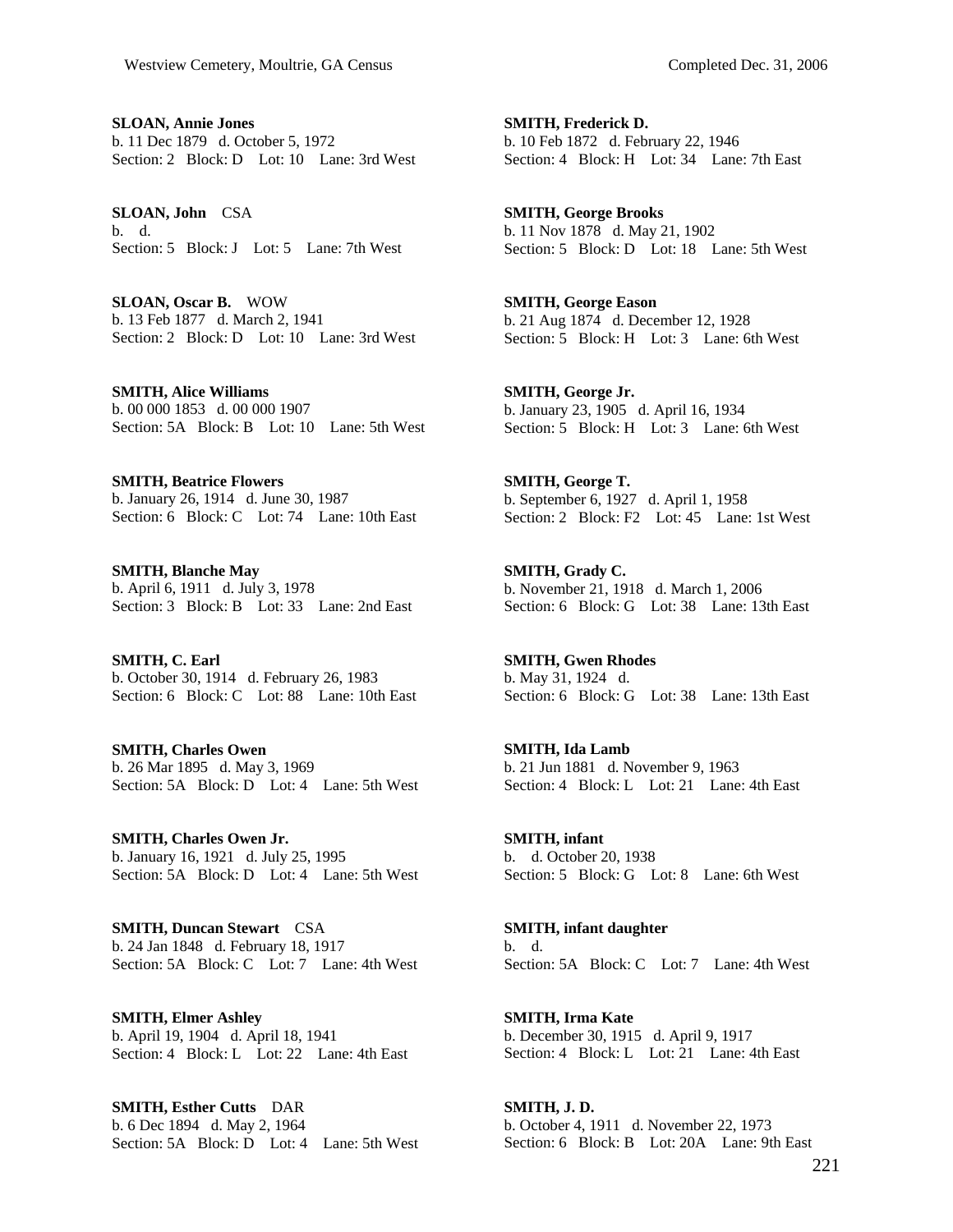**SMITH, Jack Cutts**  b. May 30, 1923 d. January 27, 2004 Section: 5A Block: D Lot: 4 Lane: 5th West

**SMITH, James Anderson** WOW b. 23 Mar 1874 d. May 15, 1960 Section: 6 Block: C Lot: 79 Lane: 10th East

**SMITH, James Millard**  b. June 5, 1902 d. April 24, 1947 Section: 3 Block: B Lot: 33 Lane: 2nd East

**SMITH, Jasper Marvin**  b. 23 Nov 1878 d. January 18, 1969 Section: 4 Block: L Lot: 21 Lane: 4th East

**SMITH, Jeannette**  b. October 26, 1967 d. November 13, 2005 Section: 7 Block: D Lot: 67/2 Lane: 11th West

**SMITH, Jebb McArthur**  b. January 10, 1956 d. May 26, 1983 Section: 5A Block: D Lot: 4 Lane: 5th West

**SMITH, Jimmy Carol**  b. May 11, 1943 d. September 14, 2005 Section: 7 Block: B Lot: 47 Lane: 13th West

**SMITH, John M.**  b. 4 Aug 1878 d. August 11, 1953 Section: 2 Block: F2 Lot: 45 Lane: 1st West

**SMITH, John Taylor**  b. 2 May 1865 d. December 30, 1945 Section: 4 Block: H Lot: 34 Lane: 7th East

**SMITH, Kay Lynn**  b. November 10, 1963 d. Section: 6 Block: C Lot: 26 Lane: 10th East

**SMITH, Lauralu**  b. February 22, 1901 d. July 6, 1914 Section: 4 Block: H Lot: 34 Lane: 7th East

**SMITH, Laurene Mann**  b. 12 Dec 1883 d. September 18, 1938 Section: 5 Block: H Lot: 3 Lane: 6th West

**SMITH, Lois A.**  b. October 14, 1912 d. January 27, 1998 Section: 6 Block: B Lot: 20A Lane: 9th East

**SMITH, Luther**  b. 18 Sep 1876 d. March 10, 1945 Section: 5 Block: H Lot: 3 Lane: 6th West

**SMITH, Mae Keebler**  b. 21 Sep 1882 d. August 21, 1963 Section: 5 Block: H Lot: 3 Lane: 6th West

**SMITH, Marcus Andr'e**  b. February 17, 1956 d. March 2, 1956 Section: 6 Block: A Lot: 7 Lane: Circle Dr. North

**SMITH, Marvin Terrell** Veteran b. May 25, 1911 d. February 20, 1945 Section: 4 Block: L Lot: 21 Lane: 4th East

**SMITH, Mary Carr**  b. 22 Mar 1857 d. August 17, 1934 Section: 2 Block: C Lot: 2 Lane: 1st West

**SMITH, Mary Claudia**  b. November 15, 1928 d. March 30, 1930 Section: 4 Block: H Lot: 3 Lane: 7th East

**SMITH, Mattie P.**  b. 5 Mar 1888 d. February 3, 1974 Section: 2 Block: F2 Lot: 45 Lane: 1st West

**SMITH, Michael D.**  b. 27 Oct 1879 d. August 22, 1903 Section: 5A Block: C Lot: 7 Lane: 4th West

**SMITH, Nevin Calhoun**  b. 3 Aug 1877 d. November 29, 1950 Section: 5A Block: C Lot: 7 Lane: 4th West

**SMITH, Peggy E.**  b. June 18, 1919 d. April 15, 1975 Section: 6 Block: D Lot: 74 Lane: 11th East

**SMITH, Robert Daniel**  b. December 26, 1901 d. July 3, 1984 Section: 5A Block: B Lot: 10 Lane: 5th West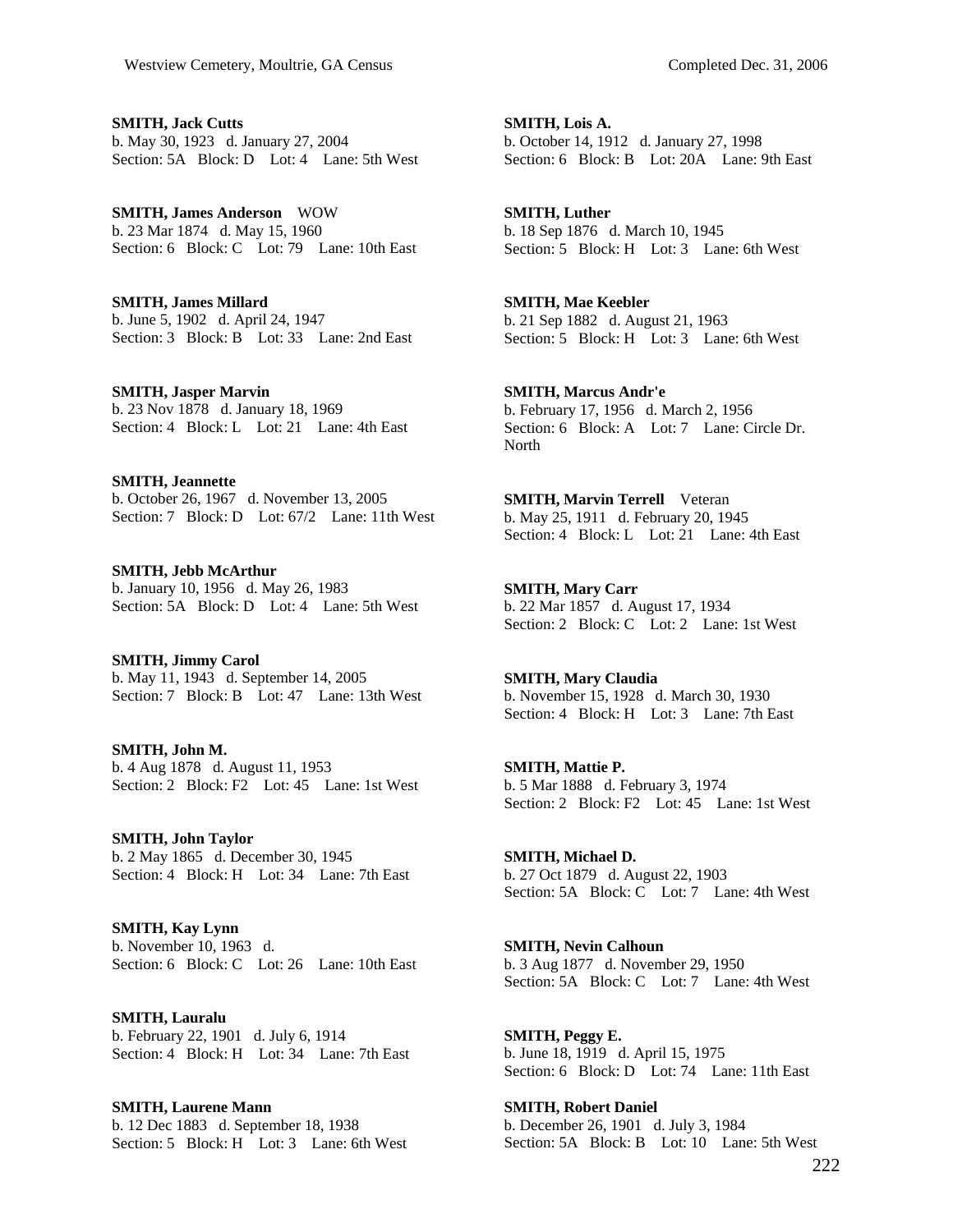**SMITH, Rosalie**  b. 21 Jun 1884 d. October 14, 1903 Section: 5A Block: C Lot: 7 Lane: 4th West

**SMITH, Ruby Lee Curles**  b. August 6, 1939 d. August 16, 1956 Section: 6 Block: F Lot: 4 Lane: Circle Dr. South

**SMITH, Ruth Ann** Veteran b. June 27, 1905 d. July 2, 1995 Section: 5A Block: B Lot: 10 Lane: 5th West

**SMITH, Sarah Stephens**  b. July 9, 1910 d. Section: 5A Block: D Lot: 4 Lane: 5th West

**SMITH, Scott C. Sr.**  b. January 20, 1916 d. May 11, 1965 Section: 7 Block: B Lot: 15 Lane: 13th West

**SMITH, Sherrod**  b. d. May 9, 1930 Section: 5A Block: D Lot: 4 Lane: 5th West

**SMITH, Sithey N.**  b. 13 Mar 1883 d. December 1, 1951 Section: 6 Block: D Lot: 88 Lane: 11th East

**SMITH, Sydney Paul**  b. December 12, 1906 d. July 11, 1992 Section: 6 Block: C Lot: 74 Lane: 10th East

**SMITH, Teressa Marie**  b. October 21, 1961 d. Section: 6 Block: X Lot: 26 Lane: 10th East

**SMITH, Thomas H.** Mason b. 19 Aug 1892 d. February 14, 1977 Section: 7 Block: B Lot: 4 Lane: 13th West

**SMITH, Vera Barlow**  b. November 26, 1921 d. December 4, 2006 Section: 7 Block: B Lot: 15 Lane: 13th West

**SMITH, Zadie Marie Adkins**  b. 13 May 1884 d. October 7, 1920 Section: 4 Block: L Lot: 22 Lane: 4th East **SMITHSON, George Miles**  b. October 8, 1908 d. March 22, 1989 Section: 6 Block: C Lot: 70 Lane: 10th East

**SMITHSON, George Scott**  b. December 17, 1962 d. February 16, 1968 Section: 6 Block: C Lot: 70 Lane: 10th East

**SMITHSON, Iris Elizabeth**  b. September 28, 1952 d. October 1, 1952 Section: 6 Block: C Lot: 70 Lane: 10th East

**SMITHSON, Mary Elizabeth Cooper**  b. May 22, 1919 d. September 24, 2005 Section: 6 Block: C Lot: 70 Lane: 10th East

**SMITHWICK, Jessie Vereen**  b. 18 Aug 1881 d. May 18, 1958 Section: 1 Block: A Lot: 4 Lane: 7th West

**SMITHWICK, John H.**  b. 17 Jul 1869 d. December 2, 1948 Section: 1 Block: A Lot: 4 Lane: 7th West

**SMITHWICK, June Ragsdale**  b. March 4, 1921 d. February 7, 1975 Section: 1 Block: A Lot: 4 Lane: 7th West

**SMITHWICK, William Vereen**  b. September 4, 1902 d. March 27, 1987 Section: 1 Block: A Lot: 4 Lane: 7th West

**SNELLGROVE, J. Griggs**  b. November 26, 1913 d. August 6, 1979 Section: 7 Block: C Lot: 50 Lane: 12th West

**SNELLGROVE, Tina Bowen**  b. November 10, 1913 d. April 7, 1993 Section: 7 Block: C Lot: 50 Lane: 12th West

**SNIDER, Frankie N. Lewis**  b. March 8, 1934 d. January 21, 1962 Section: 7 Block: C Lot: 13 Lane: 12th West

**SNIPES, Carlese G.**  b. March 24, 1919 d. Section: 4 Block: K Lot: 40 Lane: 5th East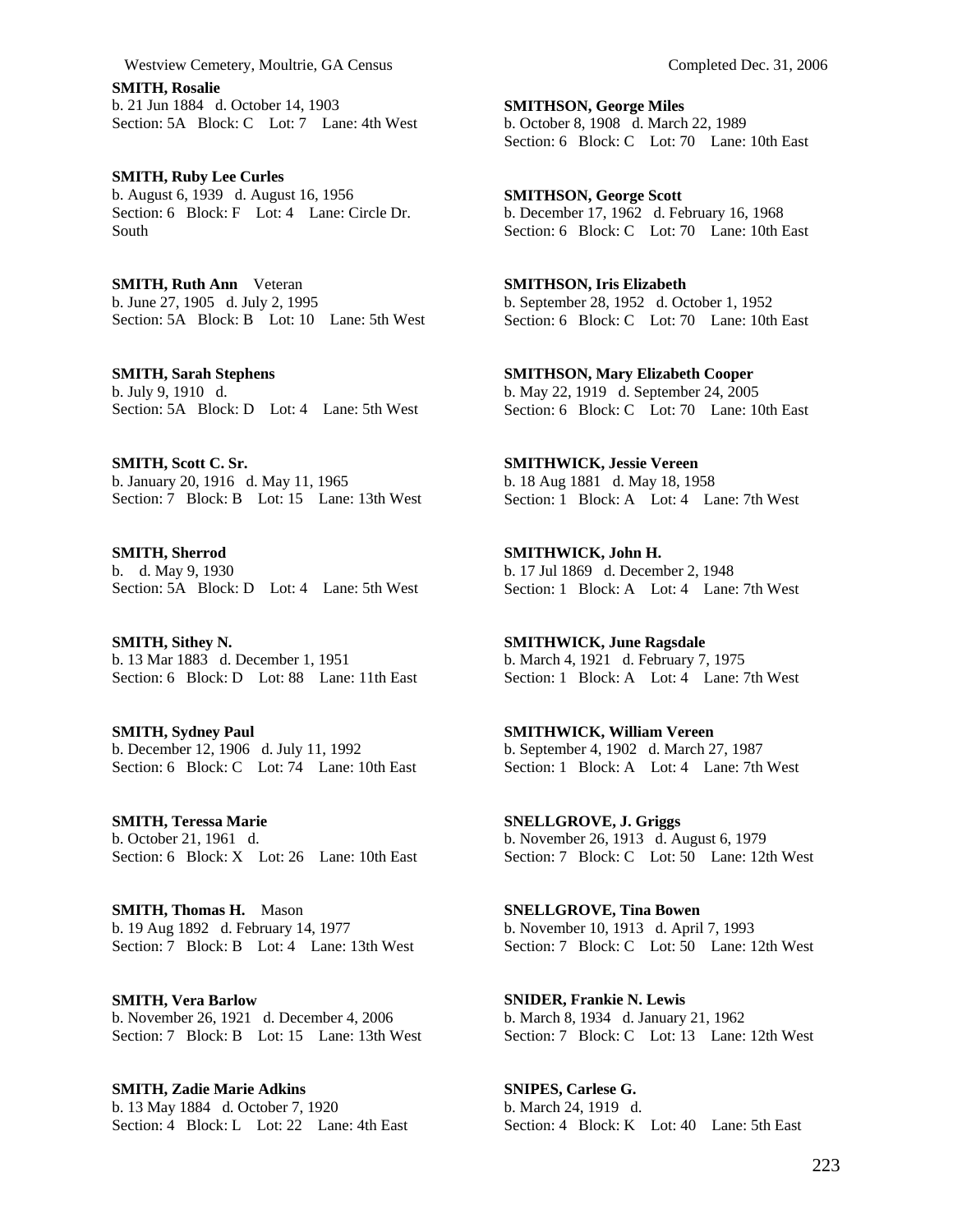**SNIPES, D. H.** WOW b. 16 Jun 1876 d. December 25, 1914 Section: 4 Block: K Lot: 40 Lane: 5th East

**SNIPES, Dallas Eugene**  b. May 25, 1905 d. December 18, 1970 Section: 2 Block: C Lot: 23 Lane: 1st West

**SNIPES, Ella Elizabeth**  b. 6 Oct 1881 d. February 19, 1935 Section: 4 Block: K Lot: 41 Lane: 5th East

**SNIPES, Hazel Wood**  b. d. Section: 2 Block: C Lot: 23 Lane: 1st West

**SNIPES, Oscar** Veteran b. December 16, 1912 d. February 6, 1992 Section: 4 Block: K Lot: 40 Lane: 5th East

**SNIPES, Teal J.**  b. September 1, 1916 d. January 3, 1977 Section: 2 Block: D Lot: 22 Lane: 3rd West

**SNIPES, Ulysses Lee**  b. January 30, 1908 d. June 20, 1922 Section: 4 Block: K Lot: 40 Lane: 5th East

**SNIPES, Virdie J.**  b. January 25, 1913 d. March 7, 2006 Section: 2 Block: D Lot: 22 Lane: 3rd West

**SNYDER, Alma H.**  b. April 7, 1907 d. December 10, 1976 Section: 3 Block: C Lot: 26 Lane: 1st East

**SNYDER, Dorothy Williams**  b. October 22, 1929 d. Section: 3 Block: C Lot: 38 Lane: 1st East

**SOCKWELL, Charles H.**  b. 24 Dec 1894 d. June 5, 1961 Section: 1 Block: D Lot: 6 Lane: 4th West

**SOUTER, Thomas**  b. 1860 d. 1922 Section: 4 Block: I Lot: 25 Lane: 6th East **SOUTHERD, George Dellis** Veteran b. February 9, 1930 d. October 18, 1997 Section: 2 Block: D Lot: 25 Lane: 3rd West

**SOUTHERD, Gloria Clarice**  b. August 5, 1939 d. Section: 2 Block: D Lot: 25 Lane: 3rd West

**SOWELL, child**  b. d. Section: 5 Block: L Lot: 6 Lane: 7th West

**SPEER, child**  b. d. Section: 5 Block: K Lot: 3 Lane: 7th West

**SPEIGHT, Anderson S.**  b. 24 Feb 1860 d. July 29, 1940 Section: 4 Block: H Lot: 14 Lane: 7th East

**SPEIGHT, Janie Warnell**  b. 9 Aug 1872 d. August 14, 1936 Section: 4 Block: H Lot: 14 Lane: 7th East

**SPICER, Eunice G.**  b. January 31, 1917 d. September 22, 1981 Section: 7 Block: B Lot: 45 Lane: 13th West

**SPICER, Simon R.**  b. March 24, 1919 d. March 12, 1967 Section: 7 Block: B Lot: 45 Lane: 13th West

**SPIVEY, Della Moore**  b. 17 Nov 1867 d. January 15, 1949 Section: 5 Block: B Lot: 14 Lane: 4th West

**SPIVEY, Frances Hughes**  b. 14 Jan 1843 d. January 19, 1920 Section: 5 Block: C Lot: 3 Lane: 5th West

**SPIVEY, G. W.**  b. 25 Aug 1868 d. January 9, 1907 Section: 5 Block: B Lot: 24 Lane: 4th West

**SPIVEY, infant**  b. d. Section: 5A Block: D Lot: 7 Lane: 5th West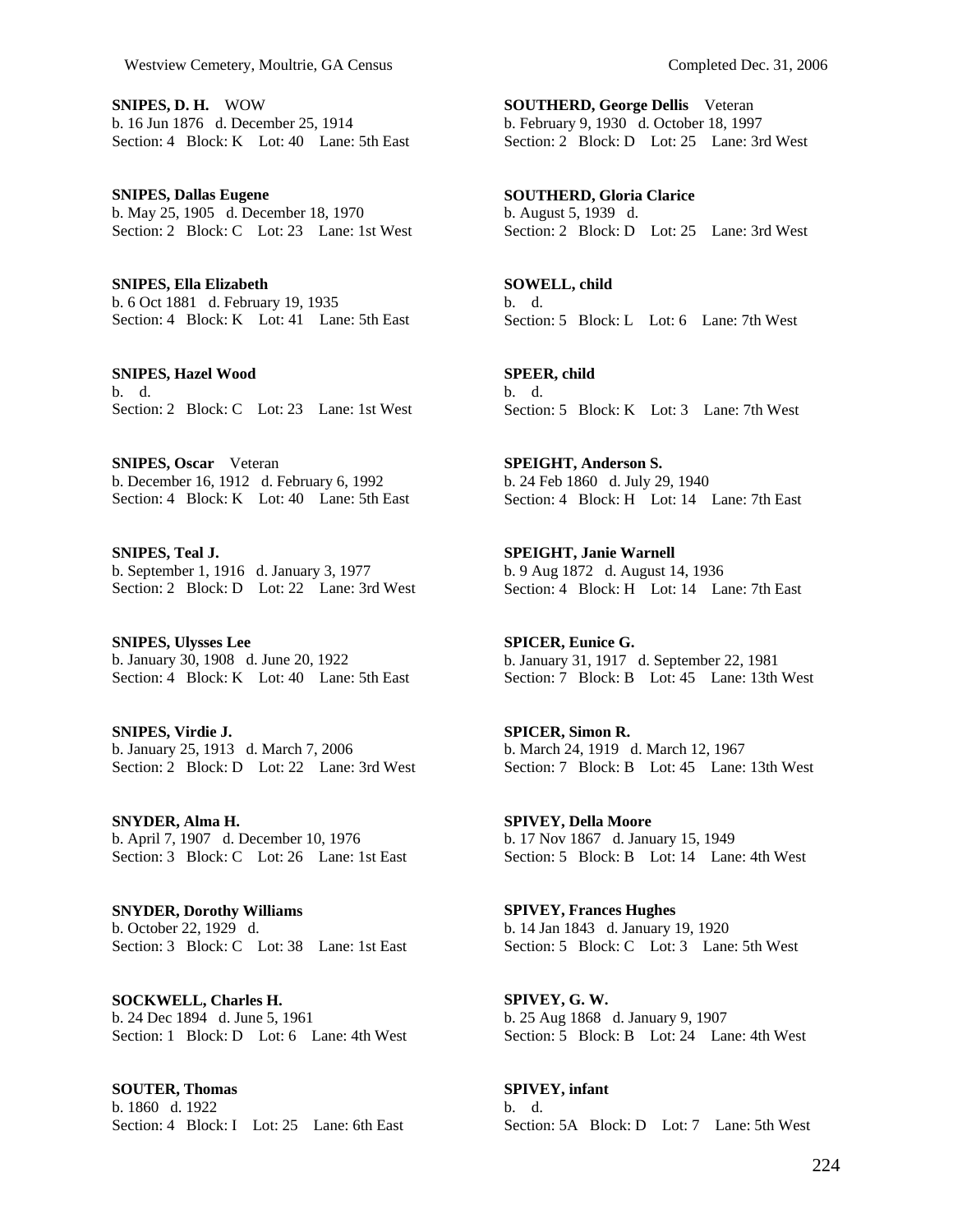**SPIVEY, infant son**  b. February 17, 1916 d. February 18, 1916 Section: 4 Block: H Lot: 15 Lane: 7th East

**SPIVEY, infant son**  b. March 27, 1918 d. March 28, 1918 Section: 4 Block: H Lot: 15 Lane: 7th East

**SPIVEY, Irma**  b. 7 Aug 1898 d. November 17, 1902 Section: 5 Block: B Lot: 14 Lane: 4th West

**SPIVEY, Jack Alexander**  b. November 8, 1910 d. June 10, 1990 Section: 5 Block: B Lot: 17 Lane: 4th West

**SPIVEY, James F. Jr.**  b. 1892 d. 1963 Section: 4 Block: H Lot: 15 Lane: 7th East

**SPIVEY, James Franklin**  b. 21 Jan 1861 d. March 21, 1957 Section: 5 Block: B Lot: 14 Lane: 4th West

**SPIVEY, Jess H.**  b. 22 Aug 1874 d. March 17, 1919 Section: 4 Block: L Lot: 25 Lane: 4th East

**SPIVEY, Larkin A.**  b. 12 Dec 1881 d. August 19, 1913 Section: 4 Block: L Lot: 25 Lane: 4th East

**SPIVEY, Lillian**  b. 4 Dec 1874 d. February 16, 1914 Section: 5 Block: B Lot: 24 Lane: 4th West

**SPIVEY, Lois**  b. April 9, 1902 d. April 18, 1903 Section: 5 Block: B Lot: 14 Lane: 4th West

**SPIVEY, Mary Francis**  b. October 28, 1902 d. September 6, 1903 Section: 5A Block: D Lot: 7 Lane: 5th West

**SPIVEY, Nancy**  b. November 29, 1955 d. November 29, 1955 Section: 6 Block: B Lot: 49 Lane: 9th East **SPIVEY, Ola**  b. 8 Jul 1878 d. August 21, 1900 Section: 5 Block: C Lot: 3 Lane: 5th West

**SPIVEY, Ruth Brisendine**  b. January 28, 1914 d. November 23, 2001 Section: 5 Block: B Lot: 17 Lane: 4th West

**SPIVEY, Ruth M.**  b. 1893 d. 1961 Section: 4 Block: H Lot: 15 Lane: 7th East

**SPIVEY, W. A.**  b. 21 Jul 1833 d. May 12, 1912 Section: 5 Block: C Lot: 3 Lane: 5th West

**SPOONER, Albert Lee**  b. July 10, 1957 d. Section: 6 Block: F Lot: 1 Lane: Circle Dr. South

**SPOONER, Robbie Jean**  b. August 8, 1956 d. Section: 6 Block: F Lot: 1 Lane: Circle Dr. South

**SPRABERRY, Docia R.**  b. 20 Apr 1889 d. March 23, 1957 Section: 6 Block: B Lot: 79 Lane: 9th East

**SPRADLEY, 3 unknown**  b. d. Section: 5 Block: L Lot: 3 Lane: 7th West

**SPRADLEY, Glenda L.**  b. December 21, 1963 d. September 23, 1965 Section: 7 Block: B Lot: 18 Lane: 13th West

**SPRADLEY, Nora P.**  b. 8 Apr 1893 d. March 7, 1949 Section: 5 Block: L Lot: 3 Lane: 7th West

**SPRADLEY, Wm. Mack**  b. 29 Jul 1888 d. September 25, 1957 Section: 5 Block: L Lot: 3 Lane: 7th West

**SPURLIN, Deedy**  b. 1913 d. 1958 Section: 5 Block: M Lot: 2 Lane: 8th West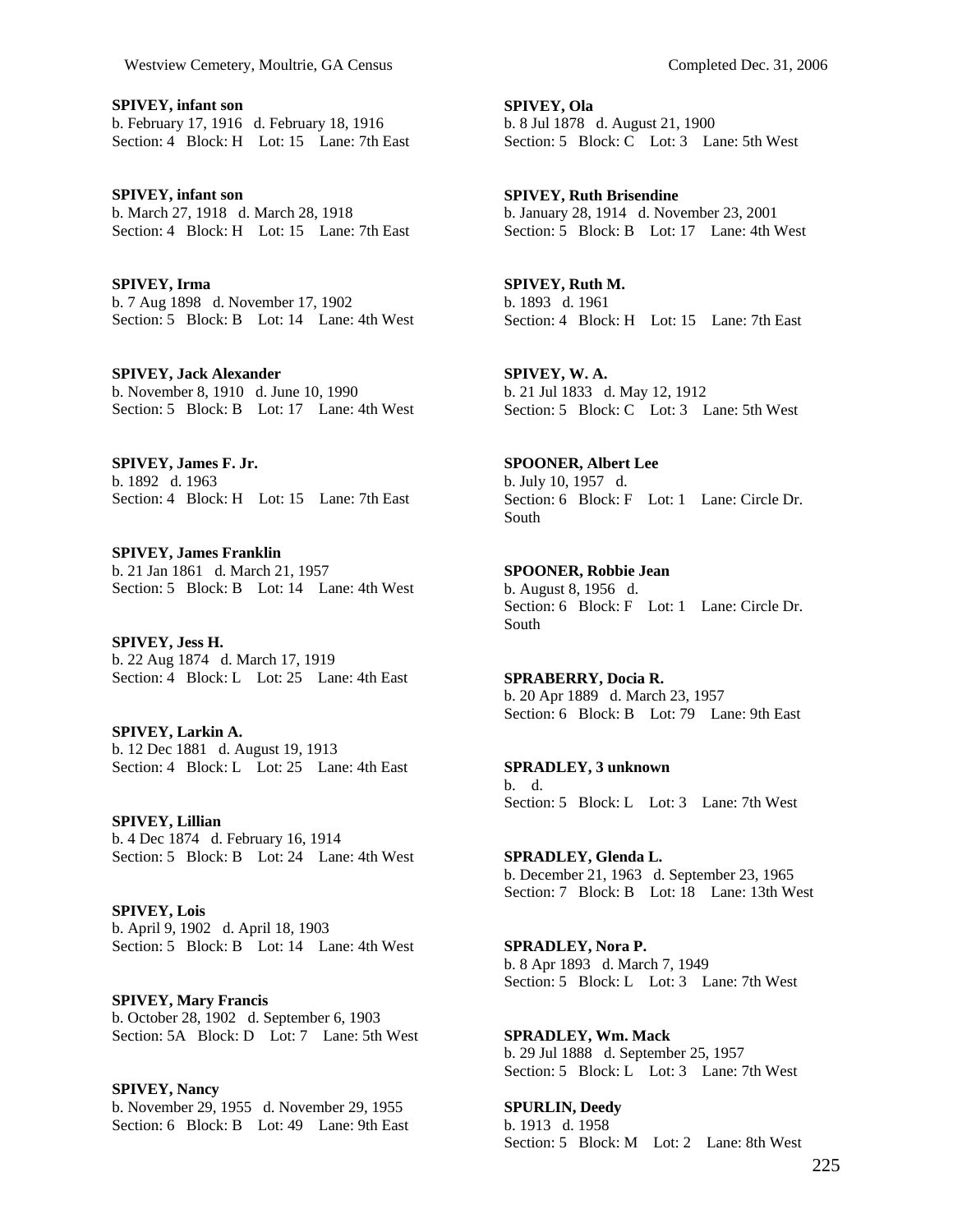**SPYERS, John Thomas**  b. November 4, 1914 d. November 1, 1985 Section: 2 Block: E2 Lot: 37 Lane: 2nd West

**SPYERS, Mary M.**  b. August 17, 1918 d. April 2, 1993 Section: 2 Block: E2 Lot: 37 Lane: 2nd West

**SQUIRES, Bernice B.**  b. March 4, 1928 d. December 2, 2001 Section: 7 Block: D Lot: 66/11 Lane: 11th West

**SQUIRES, Blanche J.**  b. 10 Sep 1882 d. October 19, 1971 Section: 6 Block: D Lot: 61 Lane: 11th East

**SQUIRES, Cecil E.**  b. November 21, 1910 d. January 10, 1987 Section: 6 Block: D Lot: 61 Lane: 11th East

**SQUIRES, Charles G.**  b. January 1, 1923 d. March 31, 1966 Section: 3 Block: M Lot: 21 Lane: 3rd East

**SQUIRES, Edgar B.**  b. March 17, 1918 d. December 30, 1994 Section: 3 Block: C Lot: 25 Lane: 1st East

**SQUIRES, Elzie J. Rev.**  b. August 29, 1911 d. May 13, 1933 Section: 3 Block: M Lot: 21 Lane: 3rd East

**SQUIRES, Enoch G.**  b. 3 Sep 1878 d. December 6, 1964 Section: 6 Block: D Lot: 61 Lane: 11th East

**SQUIRES, Enoch G.**  b. September 6, 1926 d. Section: 7 Block: D Lot: 66/12 Lane: 11th West

**SQUIRES, Ermon Kenneth**  b. March 2, 1909 d. December 9, 1933 Section: 6 Block: D Lot: 61 Lane: 11th East

**SQUIRES, Hazel D.**  b. July 15, 1924 d. Section: 3 Block: C Lot: 25 Lane: 1st East **SQUIRES, infant son**  b. January 8, 1920 d. January 8, 1920 Section: 3 Block: M Lot: 21 Lane: 3rd East

**SQUIRES, Jehu F.**  b. 19 Feb 1880 d. August 1, 1953 Section: 3 Block: M Lot: 21 Lane: 3rd East

**SQUIRES, Rachel C.**  b. 19 Apr 1886 d. January 5, 1971 Section: 3 Block: M Lot: 21 Lane: 3rd East

**STACY, Henry B.**  b. 27 Feb 1857 d. May 25, 1921 Section: 3 Block: M Lot: 16 Lane: 3rd East

**STACY, Julia L.**  b. 2 Feb 1869 d. May 17, 1927 Section: 3 Block: M Lot: 16 Lane: 3rd East

**STACY, Morris**  b. 22 Aug 1894 d. July 3, 1959 Section: 3 Block: M Lot: 16 Lane: 3rd East

**STACY, Viola**  b. 28 Jul 1888 d. May 16, 1953 Section: 3 Block: M Lot: 16 Lane: 3rd East

**STACY, Wilbur**  b. 27 Jan 1890 d. January 27, 1919 Section: 3 Block: M Lot: 16 Lane: 3rd East

**STALLINGS, Luther V.**  b. 7 Sep 1886 d. July 21, 1965 Section: 4 Block: K Lot: 8 Lane: 5th East

**STALLINGS, Ruby Perry**  b. 6 Jun 1894 d. September 18, 1978 Section: 4 Block: K Lot: 8 Lane: 5th East

**STANALAND, Billy D.**  b. 1952 d. 1952 Section: 6 Block: C Lot: 77 Lane: 10th East

**STANALAND, Edgar C.**  b. February 19, 1912 d. June 8, 1989 Section: 6 Block: C Lot: 77 Lane: 10th East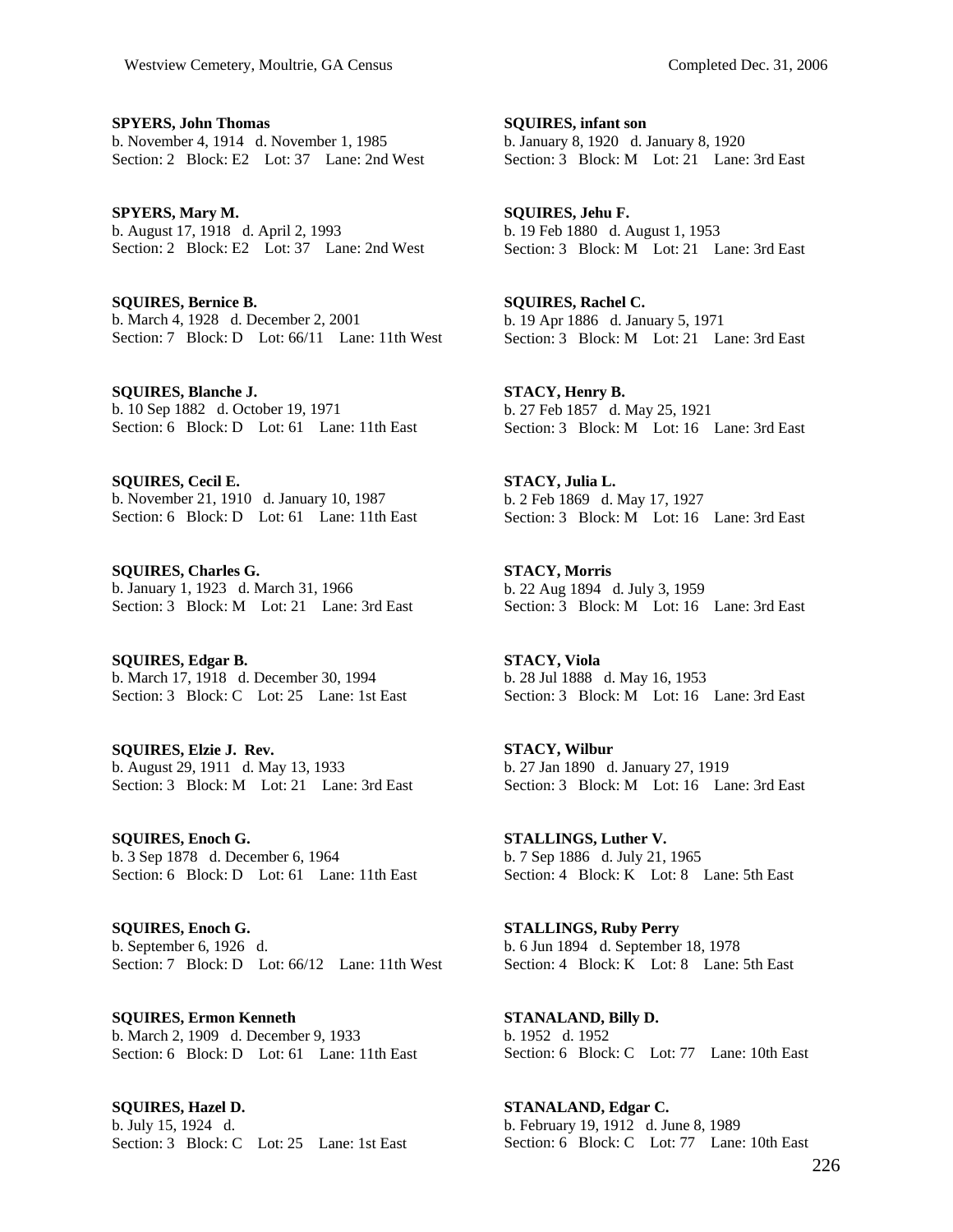**STANALAND, Inez G.**  b. June 17, 1915 d. August 16, 1976 Section: 6 Block: C Lot: 77 Lane: 10th East

**STANCIL, unknown**  b. d. Section: 7 Block: B Lot: 57 Lane: 13th West

**STANDARD, Wiley A.**  b. March 15, 1905 d. January 27, 1960 Section: 6 Block: G Lot: 27 Lane: 13th East

**STANFILL, J. J.** WOW b. 1885 d. 1925 Section: 5 Block: O Lot: 8 Lane: 8th West

**STANLEY, Dorris Young**  b. March 23, 1912 d. September 13, 1981 Section: 6 Block: B Lot: 87 Lane: 9th East

**STANLEY, Everett**  b. March 16, 1913 d. December 23, 1983 Section: 6 Block: B Lot: 87 Lane: 9th East

**STANSBERRY, Betty**  b. d. Section: 4 Block: M Lot: 10A Lane: 3rd East

**STANSBERRY, Freddie Barch**  b. 1910 d. 1930 Section: 4 Block: M Lot: 10A Lane: 3rd East

**STANSBERRY, infant**  b. d. Section: 4 Block: M Lot: 10A Lane: 3rd East

**STANSBERRY, Joseph B.**  b. 31 Jul 1877 d. December 9, 1960 Section: 4 Block: M Lot: 10A Lane: 3rd East

**STANSBERRY, Roberta M.**  b. 5 Aug 1888 d. November 5, 1954 Section: 4 Block: M Lot: 10A Lane: 3rd East

**STEGALL, John Edward III**  b. 1970 d. December 29, 1970 Section: 6 Block: C Lot: 80 Lane: 10th East

**STEGALL, Robert E. MD**  b. October 4, 1911 d. January 14, 1956 Section: 6 Block: C Lot: 80 Lane: 10th East

**STEPHENS, Austin P.**  b. August 21, 1915 d. November 17, 1958 Section: 3 Block: C Lot: 14 Lane: 1st East

**STERLING, Acena H.**  b. 22 May 1857 d. January 28, 1931 Section: 4 Block: K Lot: 36 Lane: 5th East

**STERLING, Charlie B.**  b. 30 Aug 1888 d. October 17, 1918 Section: 4 Block: K Lot: 36 Lane: 5th East

**STERLING, John S.**  b. 22 Feb 1892 d. October 22, 1975 Section: 4 Block: K Lot: 36 Lane: 5th East

**STERLING, Kate H.**  b. August 21, 1902 d. November 1, 1987 Section: 4 Block: K Lot: 36 Lane: 5th East

**STERLING, William R.**  b. 14 Oct 1878 d. May 17, 1921 Section: 4 Block: K Lot: 36 Lane: 5th East

**STERLING, Z. M.**  b. 8 Nov 1855 d. October 5, 1934 Section: 4 Block: K Lot: 36 Lane: 5th East

**STEVENS, Jessie**  b. 28 Nov 1886 d. October 16, 1942 Section: 3 Block: E Lot: 8 Lane: 2nd West

**STEVENS, Louise Woolard**  b. September 30, 1906 d. September 9, 1972 Section: 4 Block: I Lot: 12 Lane: 6th East

**STEVENS, Susie L.**  b. 23 Sep 1889 d. May 8, 1957 Section: 3 Block: E Lot: 8 Lane: 2nd West

**STEVENS, William Oris**  b. April 17, 1905 d. May 6, 1969 Section: 4 Block: I Lot: 12 Lane: 6th East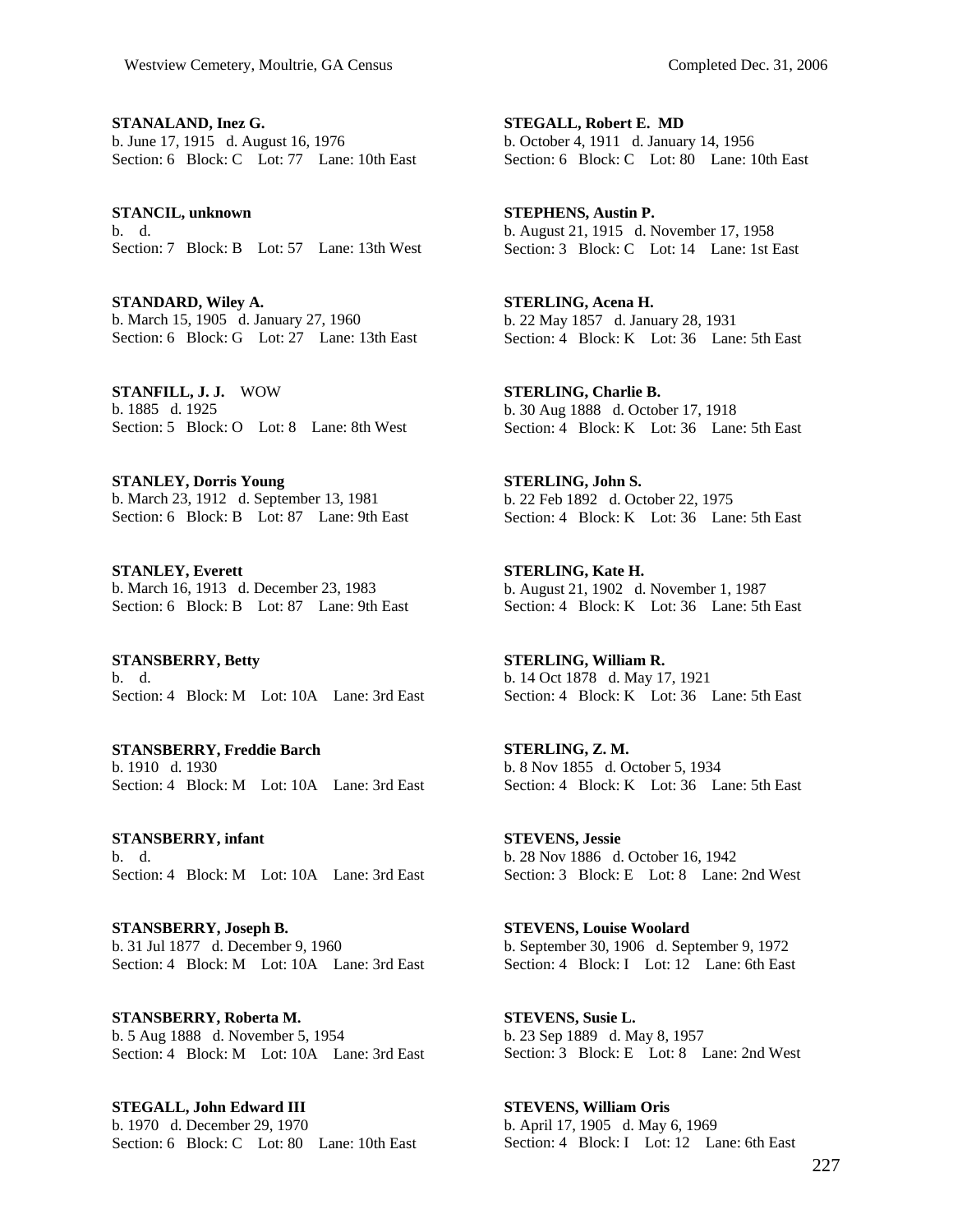**STEVENSON, C. L.**  b. 15 Mar 1857 d. March 10, 1922 Section: 4 Block: I Lot: 2 Lane: 6th East

**STEVENSON, Fannie Luther**  b. 17 Jan 1865 d. December 21, 1931 Section: 4 Block: I Lot: 2 Lane: 6th East

**STEWART, Bennie**  b. May 13, 1921 d. January 12, 1990 Section: 6 Block: E Lot: 71 Lane: 12th East

**STEWART, Bobby Wayne**  b. July 29, 1941 d. April 11, 1964 Section: 6 Block: E Lot: 71 Lane: 12th East

**STEWART, Jesse O.**  b. 2 May 1887 d. December 22, 1962 Section: 7 Block: C Lot: 1 Lane: 12th West

**STEWART, John Frank Sr.**  b. October 28, 1909 d. July 6, 1977 Section: 7 Block: C Lot: 1 Lane: 12th West

**STEWART, Lillie Franklin**  b. 23 Aug 1887 d. May 18, 1984 Section: 7 Block: C Lot: 1 Lane: 12th West

**STEWART, Margaret Adams**  b. April 11, 1911 d. May 3, 1943 Section: 2 Block: D Lot: 16 Lane: 3rd West

**STEWART, Marvin Edmond**  b. January 19, 1939 d. August 1, 1958 Section: 6 Block: E Lot: 71 Lane: 12th East

**STIMELY, Charlene Newton**  b. January 22, 1940 d. Section: 6 Block: B Lot: 71A Lane: 9th East

**STIMELY, Lee H.**  b. June 23, 1931 d. January 10, 1993 Section: 6 Block: B Lot: 71A Lane: 9th East

**STINES, Murvian F.** Veteran b. May 5, 1921 d. February 15, 1968 Section: 3 Block: C Lot: 22 Lane: 1st East **STITH, Edwin A.**  b. 20 Jun 1889 d. December 4, 1977 Section: 7 Block: B Lot: 2 Lane: 13th West

**STITH, Mamie L.**  b. 29 Dec 1889 d. August 29, 1981 Section: 7 Block: B Lot: 2 Lane: 13th West

**STOKES, Augustus Fish**  b. 24 Oct 1893 d. May 29, 1971 Section: 4 Block: K Lot: 6A Lane: 5th East

**STOKES, Carl Julian**  b. November 20, 1907 d. March 23, 1974 Section: 4 Block: F Lot: 6 Lane: EN RR

**STOKES, James Manning**  b. 25 Jan 1898 d. 30 Jun 1898 Section: 5A Block: A Lot: 4 Lane: 4th West

**STOKES, Mary Brewer**  b. November 14, 1912 d. January 11, 1998 Section: 4 Block: F Lot: 6 Lane: EN RR

**STOKES, Morgie Fish**  b. 5 Sep 1868 d. December 18, 1957 Section: 4 Block: K Lot: 6A Lane: 5th East

**STOKES, Robert Lee**  b. 23 Sep 1865 d. July 19, 1921 Section: 4 Block: K Lot: 6A Lane: 5th East

**STOKES, Robert Nicholas**  b. 28 Sep 1895 d. May 7, 1963 Section: 4 Block: K Lot: 6A Lane: 5th East

**STOKES, Winfield S.**  b. 1880 d. 1936 Section: 4 Block: H Lot: 23 Lane: 7th East

**STONE, Addie Patterson**  b. January 1, 1912 d. April 8, 1986 Section: 7 Block: D Lot: 20 Lane: 11th West

**STONE, Christy Lynn**  b. August 27, 1973 d. April 1, 1974 Section: 7 Block: B Lot: 89 Lane: 13th West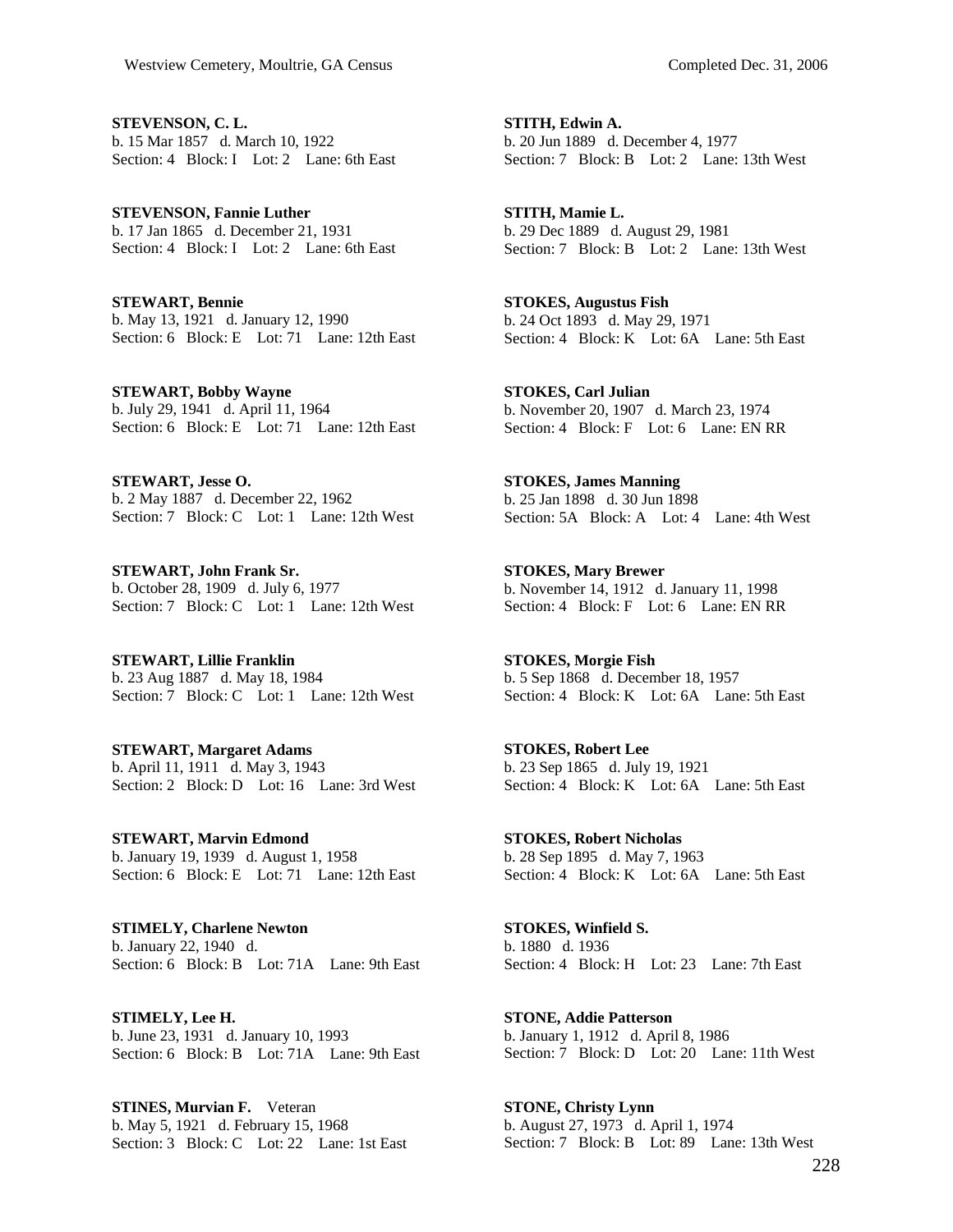**STONE, Frances G.**  b. January 20, 1946 d. October 3, 1991 Section: 7 Block: B Lot: 89 Lane: 13th West

**STONE, Glynwood**  b. April 18, 1968 d. April 18, 1968 Section: 7 Block: B Lot: 89 Lane: 13th West

**STONE, Larry Anderson**  b. September 12, 1937 d. November 14, 1985 Section: 7 Block: B Lot: 89 Lane: 13th West

**STONE, Lynwood**  b. April 18, 1968 d. April 19, 1968 Section: 7 Block: B Lot: 89 Lane: 13th West

**STONE, Minnie Justic**  b. 8 Dec 1895 d. December 1, 1975 Section: 2 Block: E2 Lot: 16 Lane: 2nd West

**STONE, Paul Anderson**  b. 12 Aug 1871 d. November 4, 1969 Section: 2 Block: E2 Lot: 16 Lane: 2nd West

**STONE, Pickens A.**  b. January 21, 1913 d. October 24, 1970 Section: 7 Block: D Lot: 20 Lane: 11th West

**STONE, Ronnie**  b. 1922 d. 2006 Section: 7 Block: C Lot: 35 Lane: 12th West

**STRANGE, Bennie**  b. November 11, 1918 d. 10 Jul 1887 Section: 6 Block: E Lot: 50 Lane: 12th East

**STRANGE, David Darrell**  b. 1974 d. April 6, 1974 Section: 6 Block: C Lot: 34 Lane: 10th East

**STRANGE, Elizabeth Ann**  b. October 9, 1930 d. August 5, 1931 Section: 6 Block: E Lot: 51 Lane: 12th East

**STRANGE, Fannie Mae Weaver**  b. May 12, 1907 d. February 14, 1992 Section: 6 Block: D Lot: 23 Lane: 11th East

**STRANGE, Fleta T.**  b. July 9, 1932 d. August 3, 1933 Section: 6 Block: E Lot: 26 Lane: 12th East

**STRANGE, Harley S.**  b. 14 Mar 1898 d. July 5, 1973 Section: 6 Block: E Lot: 53 Lane: 12th East

**STRANGE, Horace Lee**  b. March 5, 1900 d. January 30, 1973 Section: 6 Block: E Lot: 51 Lane: 12th East

**STRANGE, Kevin Alan**  b. September 23, 1963 d. August 31, 1999 Section: 7 Block: D Lot:  $46$  Lane: 11th West

**STRANGE, Leonard C.** Veteran b. 1926 d. 1977 Section: 6 Block: E Lot: 53 Lane: 12th East

**STRANGE, Lewis B.** Mason b. April 26, 1902 d. February 6, 1963 Section: 6 Block: D Lot: 23 Lane: 11th East

**STRANGE, Marilyne S.**  b. January 25, 1932 d. March 7, 2003 Section: 7 Block: D Lot: 46 Lane: 11th West

**STRANGE, Mary Ruis**  b. 23 Sep 1877 d. October 22, 1960 Section: 3 Block: E Lot: 4 Lane: 2nd West

**STRANGE, Pearl Hancock**  b. August 9, 1903 d. March 10, 1999 Section: 6 Block: E Lot: 53 Lane: 12th East

**STRANGE, Preston L.**  b. 3 Jul 1874 d. May 31, 1945 Section: 3 Block: E Lot: 4 Lane: 2nd West

**STRANGE, Ruby N.**  b. July 12, 1911 d. June 23, 1997 Section: 6 Block: E Lot: 26 Lane: 12th East

**STRANGE, Ruth Harvin**  b. September 2, 1920 d. January 29, 1972 Section: 6 Block: E Lot: 50 Lane: 12th East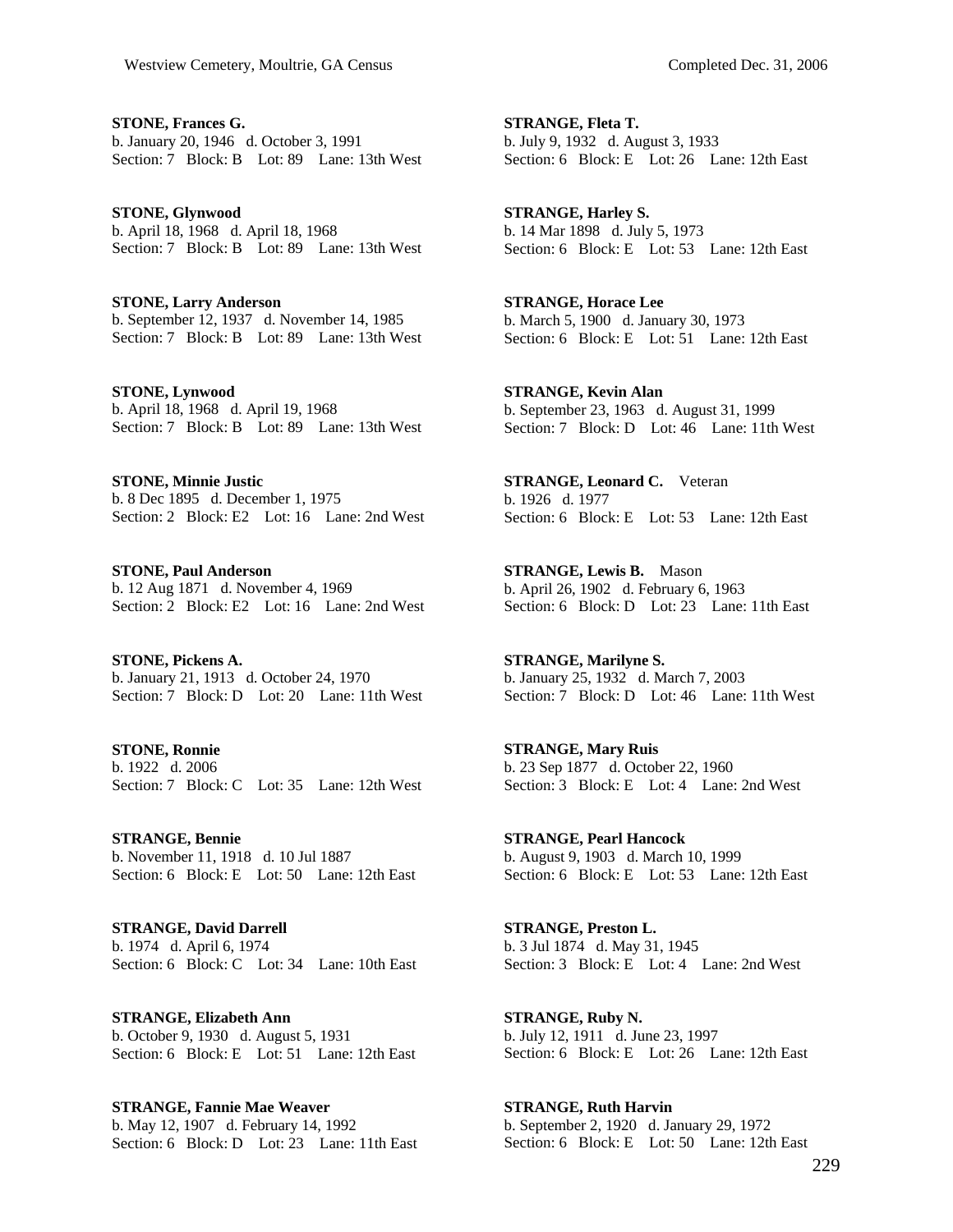**STRANGE, Wiliam James III** Veteran b. January 21, 1958 d. September 5, 1987 Section: 7 Block: D Lot: 46 Lane: 11th West

**STRANGE, Wiliam James Jr.** Veteran b. April 8, 1930 d. October 29, 1975 Section: 7 Block: D Lot: 46 Lane: 11th West

**STRANGE, William J.**  b. February 15, 1907 d. January 27, 1958 Section: 6 Block: E Lot: 26 Lane: 12th East

**STRAWDER, Alma S.**  b. November 24, 1912 d. October 10, 2001 Section: 5A Block: B Lot: 2 Lane: 5th West

**STRAWDER, Amanda Williams**  b. 8 Sep 1887 d. April 24, 1957 Section: 5A Block: B Lot: 2 Lane: 5th West

**STRAWDER, Amos Odell Sgt.** Veteran b. July 11, 1915 d. October 10, 1944 Section: 5A Block: B Lot: 2 Lane: 5th West

**STRAWDER, Annie R.**  b. December 27, 1908 d. March 14, 1982 Section: 7 Block: B Lot: 5 Lane: 13th West

**STRAWDER, Grady B. Sr.**  b. February 28, 1911 d. January 3, 1989 Section: 5A Block: B Lot: 2 Lane: 5th West

**STRAWDER, Horace Hall**  b. November 28, 1912 d. May 16, 1976 Section: 5A Block: B Lot: 2 Lane: 5th West

**STRAWDER, Inez Carter**  b. April 16, 1908 d. August 11, 1986 Section: 5A Block: B Lot: 2 Lane: 5th West

**STRAWDER, LeRoy Sr.**  b. May 16, 1905 d. August 20, 1977 Section: 5A Block: B Lot: 2 Lane: 5th West

**STRAWDER, W. Ralph Jr.**  b. July 15, 1908 d. February 16, 1909 Section: 5A Block: B Lot: 2 Lane: 5th West **STRAWDER, William R.**  b. 21 Feb 1881 d. August 25, 1960 Section: 5A Block: B Lot: 2 Lane: 5th West

**STREET, James D.**  b. November 18, 1953 d. September 5, 1955 Section: 6 Block: B Lot: 41 Lane: 9th East

**STREET, James Stephen**  b. October 2, 1920 d. May 11, 1986 Section: 6 Block: B Lot: 41 Lane: 9th East

**STREET, Nettie Elizabeth Whitfield**  b. May 17, 1923 d. October 28, 2005 Section: 6 Block: B Lot: 41 Lane: 9th East

**STREMMER, Emnie Price**  b. 15 Jan 1897 d. January 9, 1980 Section: 2 Block: E1 Lot: 2 Lane: 2nd West

**STREMMER, infant son**  b. June 2, 1937 d. Section: 2 Block: E2 Lot: 2 Lane: 2nd West

**STREMMER, Paul W.**  b. 7 Oct 1889 d. January 12, 1940 Section: 2 Block: E1 Lot: 2 Lane: 2nd West

**STRICKLAND, J. H.** Veteran b. d. Section: 5 Block: D Lot: 6 Lane: 5th West

**STRICKLAND, Joel Jack**  b. 9 Dec 1881 d. August 8, 1950 Section: 2 Block: A Lot: 6 Lane: 3rd West

**STRICKLAND, Julia Forsyth**  b. 14 Aug 1898 d. March 1, 1957 Section: 1 Block: B Lot: 4 Lane: 7th West

**STRICKLAND, Lena Harvey**  b. 25 Feb 1885 d. November 1, 1977 Section: 2 Block: A Lot: 6 Lane: 3rd West

**STRICKLAND, Martha Vickers Beatty**  b. 8 May 1884 d. February 7, 1971 Section: 5 Block: K Lot: 20 Lane: 7th West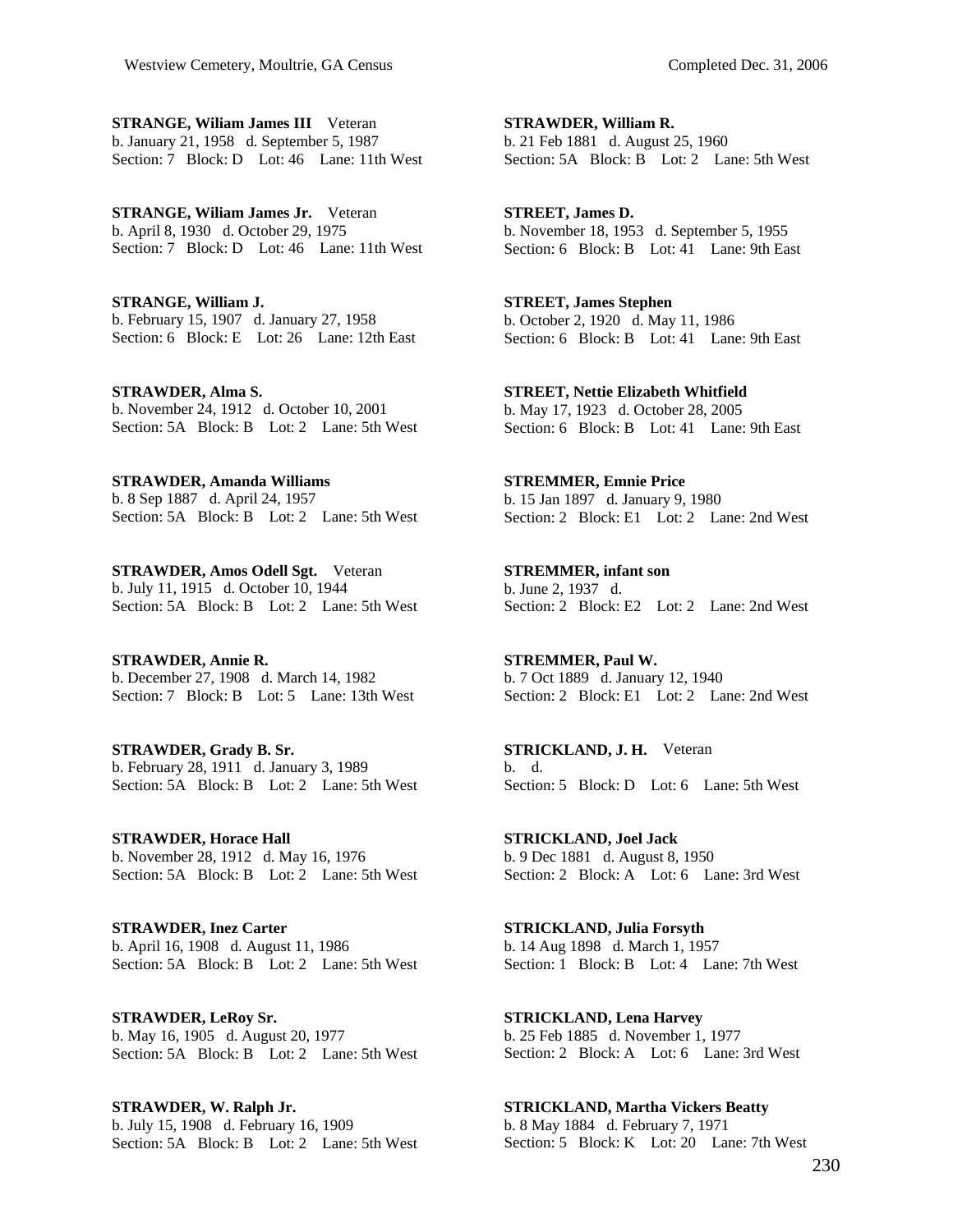**STRICKLAND, Neta Barlow**  b. August 19, 1922 d. June 30, 1993 Section: 7 Block: D Lot: 2A/6 Lane: 11th West

**STRICKLAND, Paul A. Sr.**  b. August 16, 1921 d. December 6, 1992 Section: 7 Block: D Lot: 2A/5 Lane: 11th West

**STRICKLAND, Suretha Gail**  b. June 21, 1949 d. August 24, 1949 Section: 3 Block: C Lot: 56 Lane: 1st East

**STRINGFELLOW, Douglas Eugene**  b. July 18, 1914 d. August 3, 1979 Section: 6 Block: D Lot: 39A Lane: 11th East

**STRINGFELLOW, Jackie Rhoden**  b. September 24, 1914 d. February 25, 1997 Section: 6 Block: D Lot: 39A Lane: 11th East

**STROTHER, W. V. Mrs.**  b. 11 Nov 1875 d. January 23, 1953 Section: 4 Block: I Lot: 21 Lane: 6th East

**STROTHER, William H.** Veteran b. April 8, 1901 d. February 24, 1947 Section: 4 Block: I Lot: 21 Lane: 6th East

**STROTHER, William Verner**  b. 2 Sep 1875 d. October 1, 1935 Section: 4 Block: I Lot: 21 Lane: 6th East

**STUART, Pearl Vereen**  b. 7 Dec 1890 d. August 23, 1926 Section: 5A Block: D Lot: 1 Lane: 5th West

**STUBBS, Harrison "Tip"**  b. December 1, 1904 d. May 8, 1942 Section: 5 Block: E Lot: 18 Lane: 6th West

**STUBBS, O. L. Jr.**  b. August 12, 1907 d. October 15, 1909 Section: 5 Block: E Lot: 18 Lane: 6th West

**STUDSTILL, Cena Harvey**  b. 6 Nov 1897 d. April 19, 1965 Section: 2 Block: D Lot: 15 Lane: 3rd West

**STUDSTILL, George T.**  b. 18 Feb 1864 d. March 14, 1945 Section: 2 Block: D Lot: 15 Lane: 3rd West

**STUDSTILL, H. Saxton**  b. August 5, 1904 d. March 8, 1990 Section: 2 Block: D Lot: 15 Lane: 3rd West

**STUDSTILL, infant son**  b. February 24, 1934 d. February 24, 1934 Section: 2 Block: D Lot: 15 Lane: 3rd West

**STUDSTILL, Mattie T.**  b. April 24, 1973 d. August 17, 1957 Section: 2 Block: D Lot: 15 Lane: 3rd West

**SUBER, Iantha Taylor**  b. April 29, 1906 d. January 3, 1957 Section: 6 Block: F Lot: 14 Lane: Circle Dr. South

**SUBER, Jack**  b. January 4, 1920 d. July 29, 1965 Section: 2 Block: D Lot: 14 Lane: 3rd West

**SUBER, Marco Tyre**  b. March 13, 1929 d. September 16, 2005 Section: 2 Block: D Lot: 14 Lane: 3rd West

**SUGGS, Harvy J. (Jack)**  b. January 26, 1914 d. December 4, 1990 Section: 2 Block: E2 Lot: 39B Lane: 2nd West

**SUGGS, Mabel E. (Mable)**  b. August 27, 1921 d. July 27, 2003 Section: 2 Block: E2 Lot: 39B Lane: 2nd West

**SUGGS, T. E.**  b. July 29, 1911 d. August 10, 2005 Section: 7 Block: B Lot: 66 Lane: 13th West

**SUGGS, Vola Bell**  b. May 17, 1912 d. September 25, 1983 Section: 7 Block: B Lot: 66 Lane: 13th West

**SUGGS, Will M.**  b. February 7, 1910 d. September 1, 1998 Section: 5 Block: O Lot: 7 Lane: 8th West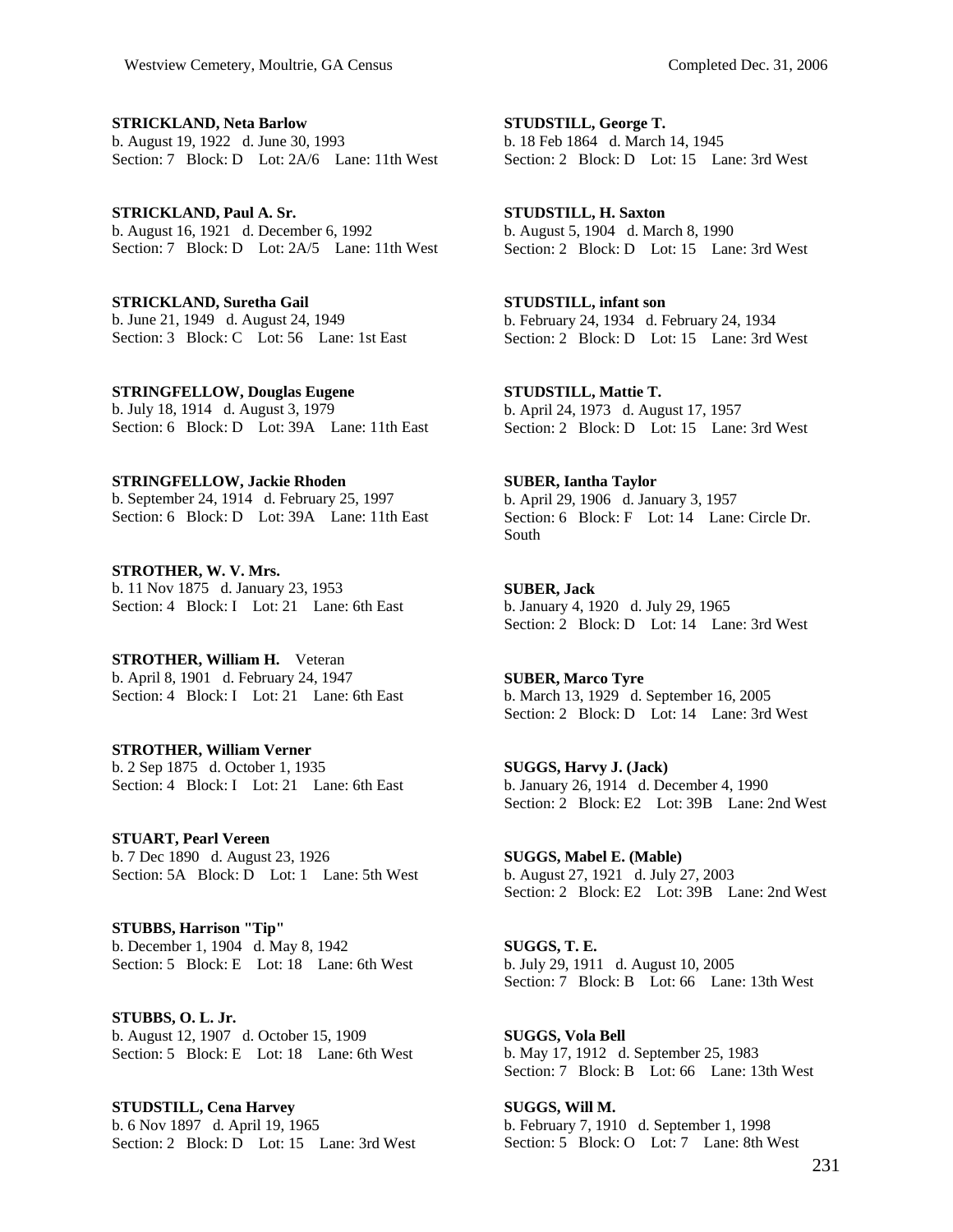**SULLIVAN, Gladys Brightwell**  b. December 23, 1904 d. March 31, 1995 Section: 4 Block: M Lot: 29 Lane: 3rd West

#### **SULLIVAN, Thomas E.**  b. April 5, 1905 d. March 8, 1950 Section: 3 Block: N Lot: 8A Lane: 2nd East

**SUMMERFORD, Clarence J. Sr.**  b. December 26, 1919 d. Section: 6 Block: F Lot: 16 Lane: Circle Dr.

**SUMMERFORD, Eula Beasley** 

South

b. 21 May 1898 d. December 29, 1957 Section: 6 Block: F Lot: 16 Lane: Circle Dr. South

## **SUMMERFORD, Ida Chesnutt**

b. 24 Nov 1893 d. July 11, 1958 Section: 6 Block: E Lot: 24 Lane: 12th East

## **SUMMERFORD, Madge Castleberry**

b. December 20, 1921 d. May 15, 2004 Section: 6 Block: F Lot: 16 Lane: Circle Dr. South

## **SUMMERFORD, Paul Hendricks**

b. 28 Mar 1893 d. May 13, 1971 Section: 6 Block: F Lot: 16 Lane: Circle Dr. South

**SUMMERFORD, Rufus A. Sr.**  b. 14 Nov 1891 d. February 15, 1972 Section: 6 Block: E Lot: 24 Lane: 12th East

**SUMMEROUR, Charles Earnest**  b. September 22, 1904 d. October 19, 1981 Section: 5 Block: I Lot: 8 Lane: 7th West

**SUMMEROUR, Charles Kenneth**  b. August 3, 1936 d. Section: 5 Block: I Lot: 8 Lane: 7th West

**SUMMEROUR, Daniel A.**  b. 22 Aug 1869 d. August 4, 1936 Section: 2 Block: A Lot: 17 Lane: 3rd West **SUMMEROUR, Dora Brown**  b. 5 Nov 1872 d. March 6, 1959 Section: 2 Block: A Lot: 17 Lane: 3rd West

**SUMMEROUR, Earl Lafayette**  b. July 7, 1904 d. August 22, 1983 Section: 2 Block: A Lot: 17 Lane: 3rd West

## **SUMMEROUR, Earnest Pierce**

b. November 19, 1907 d. November 30, 1995 Section: 2 Block: A Lot: 17 Lane: 3rd West

**SUMMEROUR, Emma Clara Becker**  b. May 24, 1915 d. August 7, 1988 Section: 2 Block: A Lot: 17 Lane: 3rd West

**SUMMEROUR, James R.** 

b. 4 Apr 1867 d. January 9, 1935 Section: 4 Block: G Lot: 24 Lane: 8th East

#### **SUMMEROUR, Jewell Judson Rhodes**

b. July 11, 1907 d. July 24, 1986 Section: 5 Block: I Lot: 8 Lane: 7th West

## **SUMMEROUR, Johnnie Willis**

b. November 3, 1935 d. Section: 5 Block: I Lot: 8 Lane: 7th West

# **SUMMEROUR, Leita Mae (Jerkins)**

b. April 9, 1905 d. December 9, 1981 Section: 2 Block: A Lot: 17 Lane: 3rd West

**SUMMEROUR, Sarah R.**  b. 11 Jan 1867 d. January 12, 1940 Section: 4 Block: G Lot: 24 Lane: 8th East

**SUMMEROUR, Willie H.**  b. September 10, 1906 d. July 12, 1976 Section: 4 Block: G Lot: 24 Lane: 8th East

**SUMMEROUR, Zed H.**  b. 1912 d. 1975 Section: 4 Block: G Lot: 24 Lane: 8th East

**SUMNER, Arthur**  b. 10 Aug 1883 d. January 27, 1902 Section: 5 Block: A Lot: 2 Lane: 4th West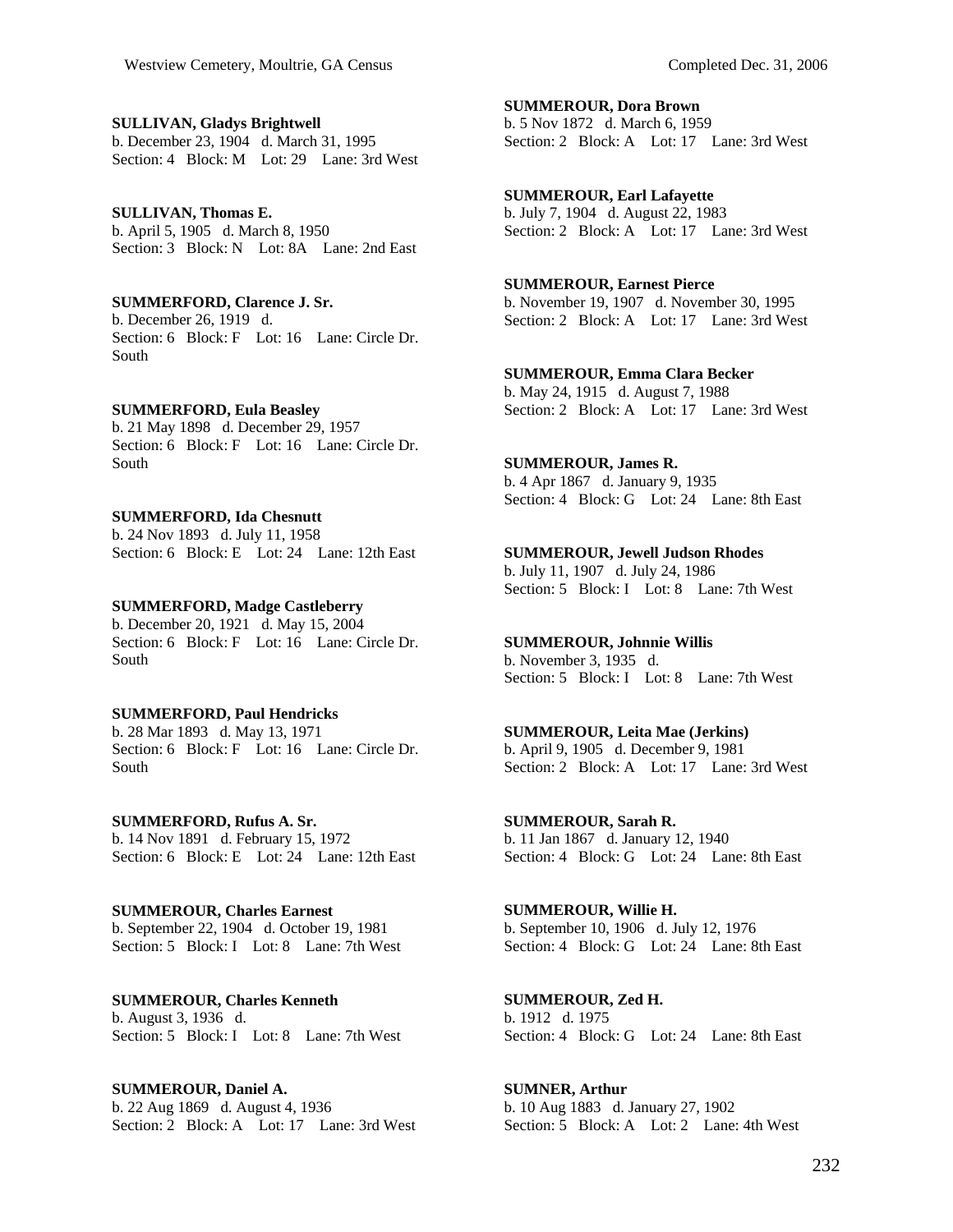**SUMNER, Elizabeth Jean**  b. January 8, 1942 d. July 11, 1943 Section: 1 Block: D Lot: 26 Lane: 4th West

**SUMNER, John Nelson**  b. November 2, 1906 d. May 2, 1965 Section: 1 Block: D Lot: 26 Lane: 4th West

**SUTTON, Daniel L.**  b. 10 Mar 1893 d. December 14, 1978 Section: 4 Block: M Lot: 26 Lane: 3rd East

**SUTTON, Ethel McKenzie**  b. 20 Sep 1892 d. January 27, 1973 Section: 4 Block: I Lot: 33 Lane: 6th East

**SUTTON, Linda Beth**  b. July 10, 1950 d. December 19, 1953 Section: 2 Block: A Lot: 1 Lane: 3rd West

**SUTTON, Sudie K.**  b. July 30, 1901 d. July 27, 1978 Section: 4 Block: M Lot: 26 Lane: 3rd East

**SWANN, Carl L.**  b. November 27, 1956 d. Section: 3 Block: C Lot: 36 Lane: 1st East

**SWANN, Homer Ottis**  b. April 19, 1922 d. July 14, 1999 Section: 3 Block: C Lot: 36 Lane: 1st East

**SWANN, Martha Evans**  b. October 30, 1926 d. August 21, 1990 Section: 3 Block: C Lot: 36 Lane: 1st East

**SWICORD, Kathleen H.**  b. August 14, 1919 d. July 27, 1995 Section: 6 Block: G Lot: 10 Lane: 13th East

**SWICORD, Maggie H.**  b. 16 Aug 1891 d. August 7, 1964 Section: 6 Block: G Lot: 10 Lane: 13th East

**SWILLEY, Susan Cook**  b. 18 Oct 1869 d. June 4, 1930 Section: 3 Block: N Lot: 8B Lane: 2nd East **SWINTON, Volney**  b. March 9, 1919 d. March 14, 1919 Section: 3 Block: M Lot: 18A Lane: 3rd East

**SWITZER, Nell Westbrook**  b. December 20, 1919 d. November 4, 1995 Section: 4 Block: I Lot: 23 Lane: 6th East

**SWORDS, Gracie Lee Annis**  b. September 21, 1922 d. October 12, 2004 Section: 6 Block: D Lot: 5 Lane: 11th East

**SWORDS, Vernon Monroe** Veteran b. August 30, 1921 d. December 9, 1987 Section: 6 Block: D Lot: 5 Lane: 11th East

**TALARCZYK, Susan Claire Spooner**  b. December 17, 1963 d. March 23, 1990 Section: 6 Block: F Lot: 1 Lane: Circle Dr. South

**TAPPAN, Ura Watson**  b. August 15, 1905 d. October 31, 1994 Section: 1 Block: D Lot: 6 Lane: 4th West

**TATE, Jessie Mae Bridges**  b. April 29, 1924 d. January 31, 1972 Section: 2 Block: A Lot: 16 Lane: 3rd West

**TATUM, Richmond M.**  b. 1878 d. 1954 Section: 1 Block: B Lot: 6 Lane: 6th West

**TATUM, Virginia E.**  b. 1881 d. 1948 Section: 1 Block: B Lot: 6 Lane: 6th West

**TAUNTON, Bill**  b. d. 1965 Section: 7 Block: B Lot: 21 Lane: 13th West

**TAUNTON, Emma D.**  b. 6 Mar 1876 d. September 25, 1973 Section: 7 Block: B Lot: 18 Lane: 13th West

**TAUNTON, O. C.**  b. 25 Sep 1888 d. November 21, 1971 Section: 7 Block: B Lot: 18 Lane: 13th West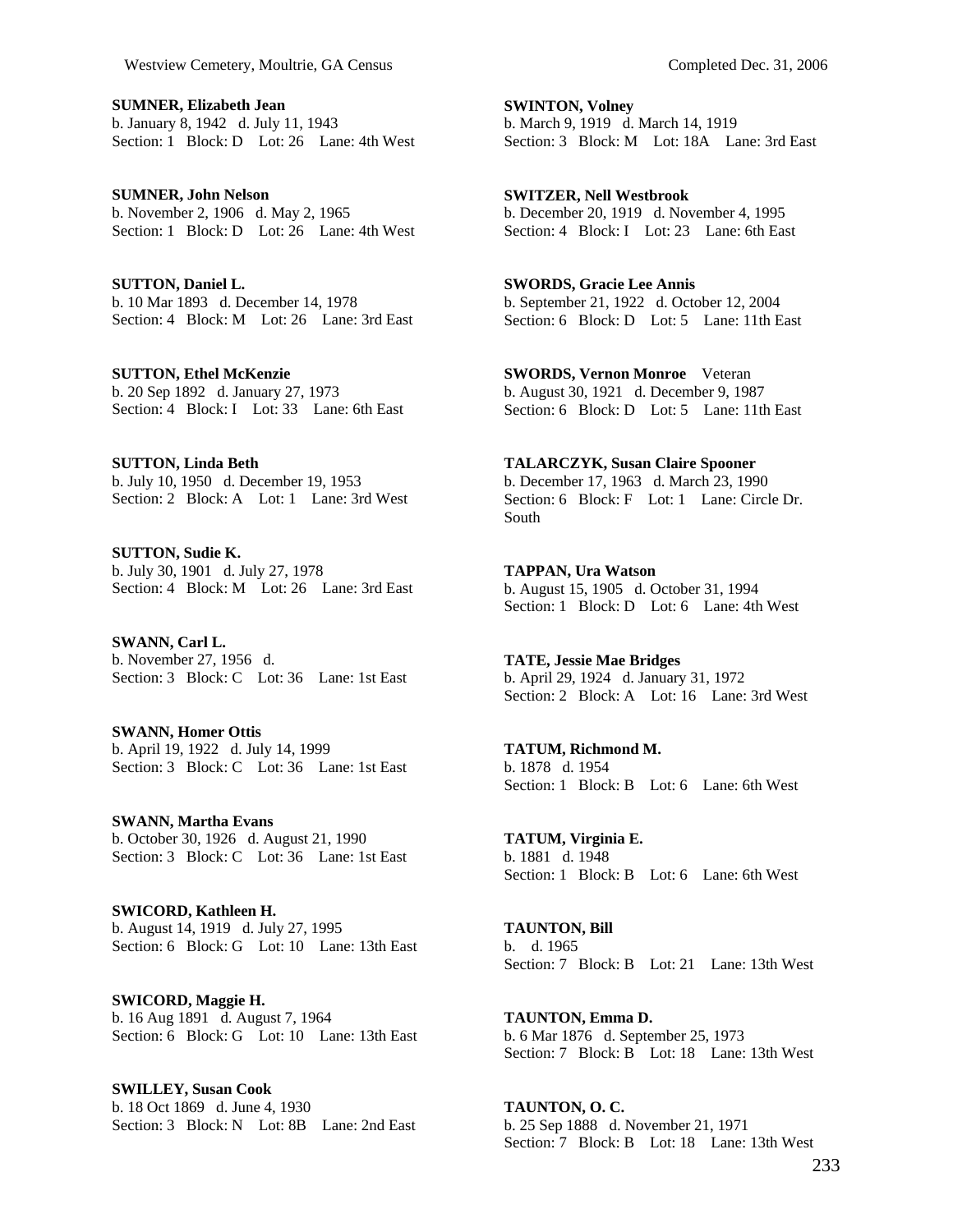**TAYLOR, Albert Clyde**  b. 4 Nov 1884 d. July 20, 1959 Section: 6 Block: A Lot: 12 Lane: Circle Dr. **North** 

**TAYLOR, Anna Elizabeth Brannen**  b. July 24, 1919 d. February 11, 1991 Section: 5 Block: G Lot: 6 Lane: 6th West

**TAYLOR, Annie DeLay**  b. 17 Mar 1894 d. April 12, 1980 Section: 5 Block: H Lot: 1 Lane: 6th West

**TAYLOR, Armon F.**  b. May 13, 1905 d. April 23, 1908 Section: 5 Block: H Lot: 1 Lane: 6th West

**TAYLOR, Asberry Marion Sr.**  b. October 7, 1922 d. October 21, 1996 Section: 4 Block: G Lot: 6 Lane: 8th East

**TAYLOR, Berta G.**  b. 7 Apr 1897 d. August 27, 1988 Section: 6 Block: A Lot: 30 Lane: Circle Dr. **North** 

**TAYLOR, Bessie P.**  b. 10 Oct 1892 d. March 11, 1971 Section: 2 Block: C Lot: 20 Lane: 1st West

**TAYLOR, Carrie Ruth Hines Rayburn**  b. August 13, 1914 d. April 19, 1995

Section: 7 Block: C Lot: 24 Lane: 12th West

**TAYLOR, Charlie Lee**  b. December 2, 1922 d. December 30, 1991 Section: 6 Block: A Lot: 30 Lane: Circle Dr. North

**TAYLOR, Charlotte Autrey**  b. 31 Jul 1892 d. December 15, 1965 Section: 4 Block: H Lot: 31 Lane: 7th East

**TAYLOR, Clubus M.**  b. 1878 d. 1937 Section: 3 Block: D Lot: 12 Lane: 3rd West **TAYLOR, Clubus W.**  b. January 9, 1908 d. June 17, 1976 Section: 3 Block: D Lot: 12 Lane: 3rd West

**TAYLOR, Clyde Clifton**  b. 13 Jul 1890 d. February 5, 1963 Section: 4 Block: H Lot: 31 Lane: 7th East

**TAYLOR, Clyde Clifton Jr.** Veteran b. August 12, 1922 d. August 6, 1984 Section: 4 Block: H Lot: 31 Lane: 7th East

**TAYLOR, Dan Autrey**  b. November 10, 1917 d. May 21, 1994 Section: 4 Block: H Lot: 31 Lane: 7th East

**TAYLOR, Danny Wayne**  b. December 21, 1979 d. March 5, 1970 Section: 7 Block: B Lot: 52 Lane: 13th West

**TAYLOR, Dewitt**  b. August 27, 1926 d. Section: 6 Block: D Lot: 95 Lane: 11th East

**TAYLOR, Dolores Janice**  b. July 30, 1931 d. November 17, 1934 Section: 4 Block: M Lot: 13 Lane: 3rd East

**TAYLOR, Doris (child)**  b. d. Section: 3 Block: N Lot: 6C Lane: 2nd East

**TAYLOR, Dorothy Shaw**  b. September 8, 1915 d. December 21, 1972 Section: 4 Block: H Lot: 31 Lane: 7th East

**TAYLOR, Edward M.**  b. 20 Sep 1869 d. March 22, 1904 Section: 5 Block: H Lot: 1 Lane: 6th West

**TAYLOR, Elick Roy**  b. July 28, 1907 d. August 25, 1966 Section: 7 Block: B Lot: 72 Lane: 13th West

**TAYLOR, Elizabeth A.**  b. 29 May 1846 d. May 19, 1934 Section: 5 Block: H Lot: 1 Lane: 6th West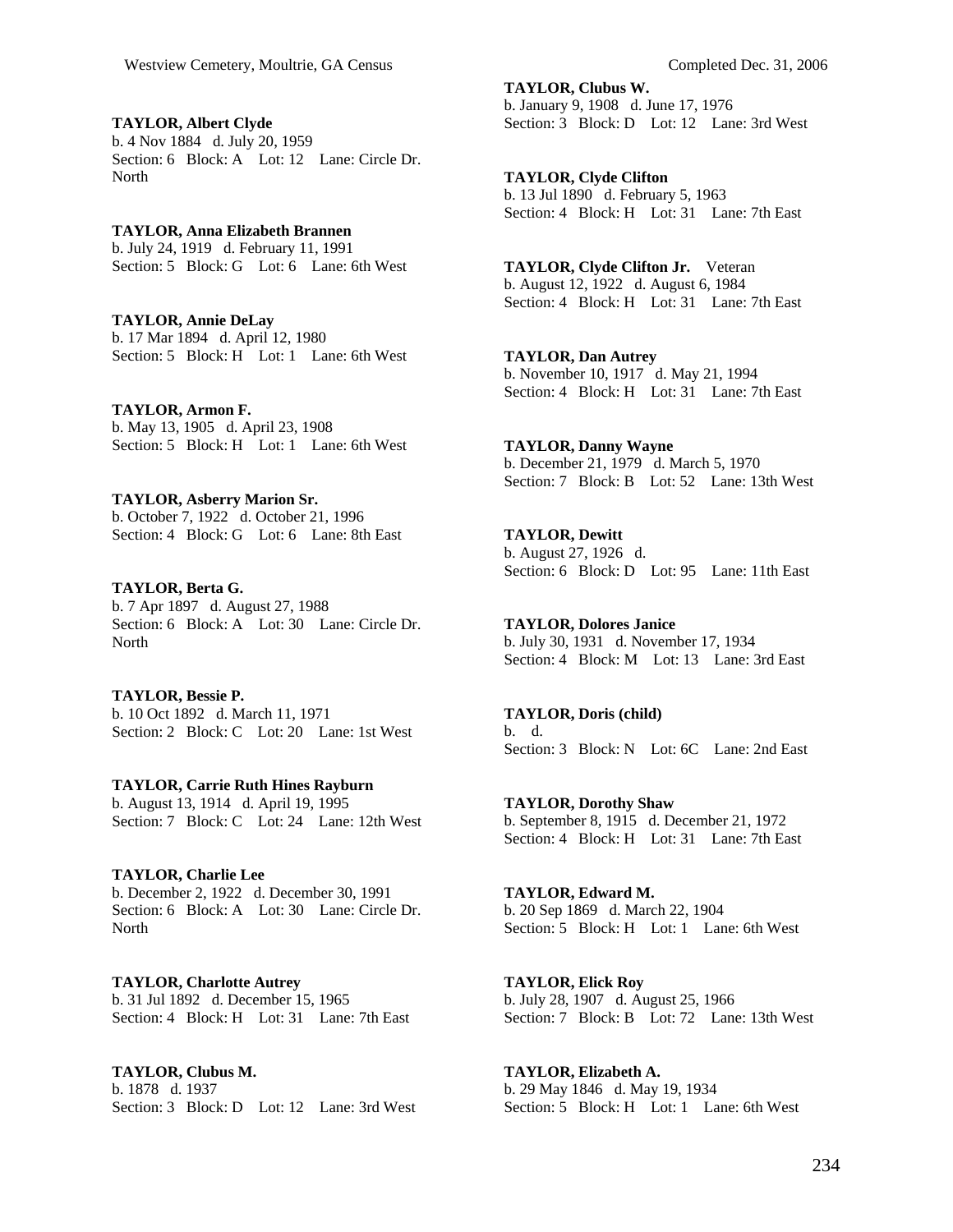**TAYLOR, Elizabeth McMurray**  b. 1877 d. 1963 Section: 6 Block: C Lot: 83 Lane: 10th East

**TAYLOR, Elkin George**  b. 1 Jul 1892 d. March 17, 1962 Section: 4 Block: H Lot: 13 Lane: 7th East

**TAYLOR, Ella Turner**  b. 1 Aug 1889 d. September 10, 1964 Section: 6 Block: A Lot: 12 Lane: Circle Dr. **North** 

**TAYLOR, Erle Allen Sr.**  b. May 9, 1917 d. May 25, 1989 Section: 5 Block: G Lot: 6 Lane: 6th West

**TAYLOR, Estell Annie**  b. 19 Oct 1888 d. October 26, 1975 Section: 5 Block: H Lot: 1 Lane: 6th West

**TAYLOR, Eurice Richard "Boots"**  b. November 23, 1922 d. Section: 6 Block: A Lot: 12 Lane: Circle Dr. North

**TAYLOR, Eva Brewer**  b. April 21, 1906 d. April 25, 1995 Section: 4 Block: F Lot: 6 Lane: EN RR

**TAYLOR, F. M.**  b. 1 Mar 1842 d. August 1, 1919 Section: 5 Block: H Lot: 1 Lane: 6th West

**TAYLOR, Faith McBryde**  b. 20 Sep 1893 d. September 1, 1977 Section: 4 Block: G Lot: 7 Lane: 8th East

**TAYLOR, Flora Clark**  b. August 30, 1926 d. Section: 4 Block: G Lot: 6 Lane: 8th East

**TAYLOR, Floyd McKown**  b. March 5, 1903 d. November 23, 1984 Section: 4 Block: F Lot: 6 Lane: EN RR

**TAYLOR, G. W.**  b. 12 May 1852 d. January 14, 1922 Section: 5 Block: I Lot: 9 Lane: 7th West **TAYLOR, Geoffrey**  b. 6 Apr 1891 d. June 29, 1975 Section: 2 Block: D Lot: 31 Lane: 3rd West

**TAYLOR, George Franklin Dr.**  b. 17 Mar 1868 d. December 20, 1923 Section: 4 Block: H Lot: 13 Lane: 7th East

**TAYLOR, George Franklin Sr.**  b. September 9, 1914 d. September 9, 2000 Section: 4 Block: H Lot: 31 Lane: 7th East

**TAYLOR, Henry G.**  b. May 29, 1916 d. July 11, 1987 Section: 6 Block: A Lot: 8 Lane: Circle Dr. North

**TAYLOR, Inez**  b. 15 Apr 1898 d. April 8, 1904 Section: 5 Block: H Lot: 1 Lane: 6th West

**TAYLOR, infant daughter**  b. July 16, 1912 d. Section: 5 Block: H Lot: 1 Lane: 6th West

**TAYLOR, James Hobson Sr.** Veteran Mason b. January 17, 1923 d. November 17, 1996 Section: 6 Block: A Lot: 12 Lane: Circle Dr. North

**TAYLOR, Janice Jenette**  b. September 17, 1936 d. September 17, 1936 Section: 4 Block: M Lot: 13 Lane: 3rd East

**TAYLOR, Jerry B.**  b. October 23, 1938 d. October 16, 2001 Section: 2 Block: E2 Lot: 11 Lane: 2nd West

**TAYLOR, Jerry Lee**  b. April 17, 1959 d. April 18, 1959 Section: 4 Block: H Lot: 31 Lane: 7th East

**TAYLOR, Jewell Lavela**  b. December 29, 1901 d. December 1, 1913 Section: 5 Block: H Lot: 1 Lane: 6th West

**TAYLOR, John B.**  b. October 18, 1910 d. September 30, 1989 Section: 2 Block: E2 Lot: 11 Lane: 2nd West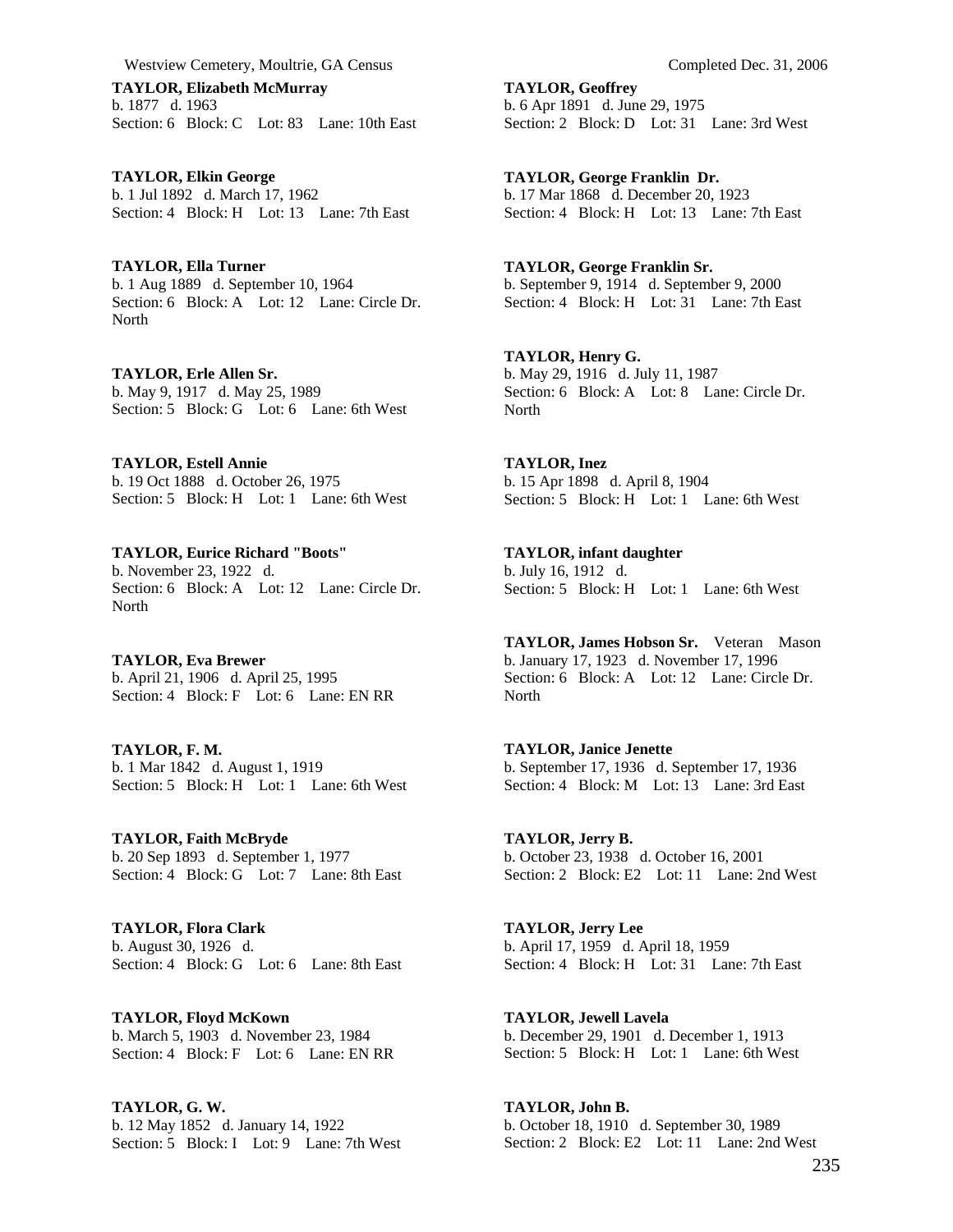**TAYLOR, John B. Gordon**  b. 14 Aug 1886 d. September 27, 1952 Section: 2 Block: C Lot: 20 Lane: 1st West

**TAYLOR, Jourdan**  b. 4 Jun 1885 d. June 25, 1956 Section: 6 Block: A Lot: 30 Lane: Circle Dr. **North** 

**TAYLOR, Juanita B.**  b. October 28, 1916 d. November 22, 1984 Section: 5 Block: H Lot: 1 Lane: 6th West

#### **TAYLOR, Leonora**  b. 1883 d. 1947

Section: 3 Block: D Lot: 12 Lane: 3rd West

**TAYLOR, Lois B.**  b. April 30, 1917 d. Section: 2 Block: E2 Lot: 11 Lane: 2nd West

**TAYLOR, Lois Bozeman**  b. January 3, 1930 d. August 16, 1994 Section: 3 Block: B Lot: 39 Lane: 2nd East

**TAYLOR, Marlin Hardman**  b. January 29, 1928 d. January 11, 1997 Section: 2 Block: D Lot: 31 Lane: 3rd West

**TAYLOR, Martha J.**  b. 8 Dec 1859 d. March 24, 1910 Section: 5 Block: I Lot: 9 Lane: 7th West

**TAYLOR, Mary F.**  b. August 28, 1926 d. August 27, 1984 Section: 6 Block: A Lot: 8 Lane: Circle Dr. **North** 

**TAYLOR, Mary McKown**  b. 4 Sep 1870 d. May 6, 1952 Section: 4 Block: H Lot: 13 Lane: 7th East

**TAYLOR, Mary Virginia**  b. 2 Apr 1884 d. October 3, 1903 Section: 5 Block: H Lot: 1 Lane: 6th West

**TAYLOR, Mavo "Bill"**  b. October 14, 1919 d. July 31, 1989 Section: 2 Block: D Lot: 31 Lane: 3rd West **TAYLOR, May Cooper**  b. 15 May 1887 d. December 14, 1983 Section: 4 Block: H Lot: 13 Lane: 7th East

**TAYLOR, Mettie Ladson**  b. 7 Feb 1897 d. July 22, 1968 Section: 6 Block: D Lot: 95 Lane: 11th East

**TAYLOR, Michael Richard**  b. January 18, 1956 d. January 21, 1956 Section: 6 Block: A Lot: 12 Lane: Circle Dr. North

**TAYLOR, Opal Ball**  b. December 13, 1926 d. Section: 6 Block: A Lot: 30 Lane: Circle Dr. North

**TAYLOR, Penelope M.**  b. 12 Apr 1886 d. November 20, 1968 Section: 6 Block: C Lot: 88 Lane: 10th East

**TAYLOR, Rachel C.**  b. 10 Oct 1899 d. March 3, 1984 Section: 2 Block: C Lot: 21 Lane: 1st West

**TAYLOR, Robert L.**  b. August 6, 1929 d. November 14, 2003 Section: 6 Block: A Lot: 30 Lane: Circle Dr. North

**TAYLOR, Ruby Faircloth**  b. d. July 16, 2006 Section: ? Block: ? Lot: ? Lane: ? ?

**TAYLOR, Stoy T.**  b. 2 Jan 1886 d. September 9, 1957 Section: 5 Block: H Lot: 1 Lane: 6th West

**TAYLOR, Thelma H.**  b. September 25, 1909 d. June 20, 1987 Section: 2 Block: D Lot: 12 Lane: 3rd West

**TAYLOR, Thomas Franklin**  b. 8 Jun 1897 d. May 28, 1958 Section: 4 Block: G Lot: 7 Lane: 8th East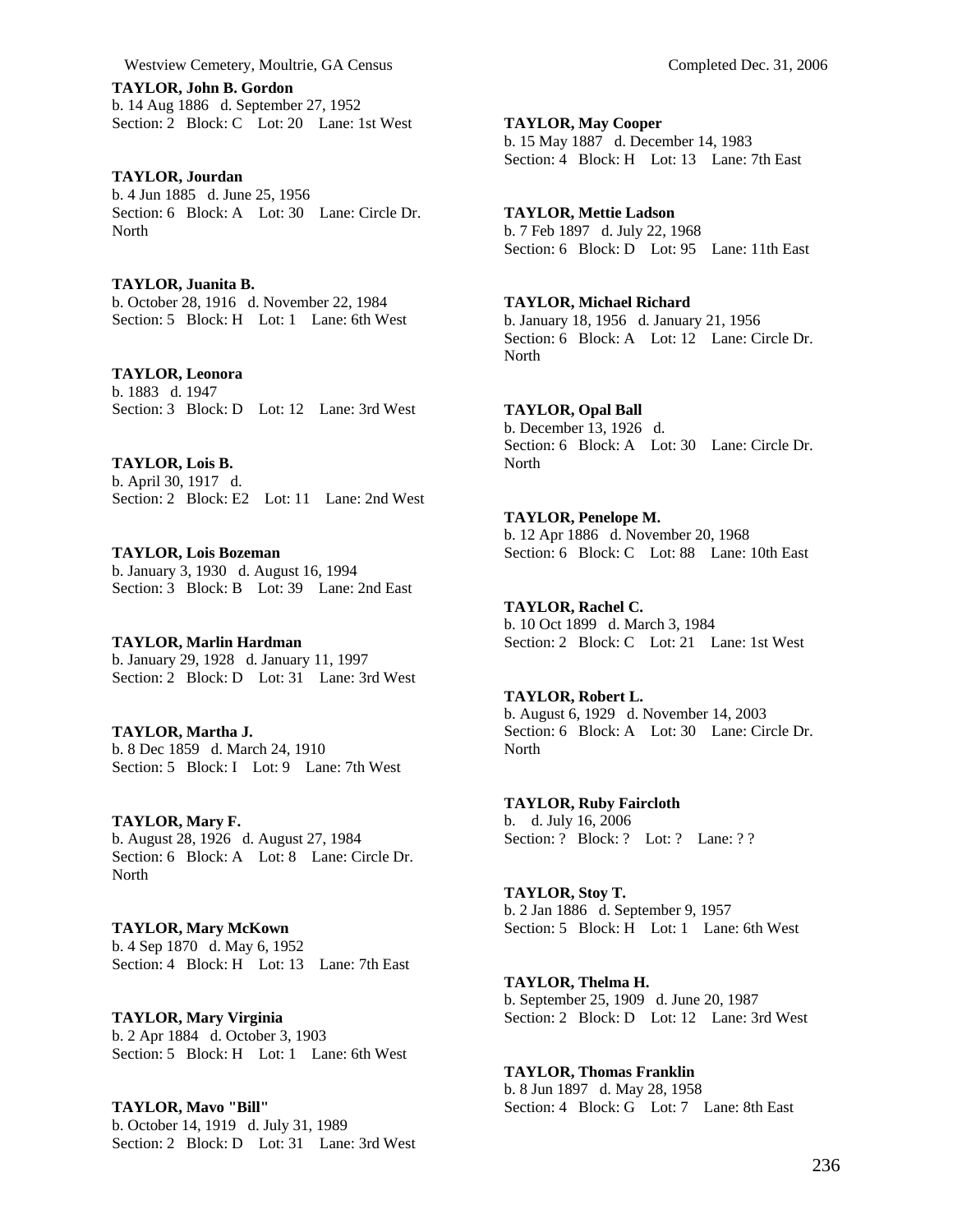**TAYLOR, Timothy H.**  b. August 24, 1943 d. August 24, 1943 Section: 2 Block: E2 Lot: 10 Lane: 2nd West

**TAYLOR, Vera Mae**  b. December 6, 1912 d. August 9, 1988 Section: 7 Block: B Lot: 72 Lane: 13th West

**TAYLOR, Vivian Meaux**  b. November 22, 1921 d. January 30, 2004 Section: 4 Block: H Lot: 31 Lane: 7th East

**TAYLOR, Vivian Russ**  b. 4 Nov 1894 d. April 5, 1944 Section: 2 Block: D Lot: 31 Lane: 3rd West

**TAYLOR, Wiley**  b. 23 Nov 1872 d. January 5, 1955 Section: 6 Block: D Lot: 95 Lane: 11th East

**TAYLOR, Wiley M.**  b. 30 Jan 1872 d. January 29, 1932 Section: 5 Block: H Lot: 1 Lane: 6th West

**TAYLOR, William Hilton Joe**  b. January 24, 1919 d. August 2, 1994 Section: 2 Block: C Lot: 20 Lane: 1st West

**TAYLOR, William L.**  b. 10 Aug 1882 d. October 1, 1975 Section: 5 Block: H Lot: 1 Lane: 6th West

**TAYLOR, William M.**  b. 25 Jul 1885 d. November 19, 1971 Section: 6 Block: C Lot: 88 Lane: 10th East

**TAYLOR, William Monroe** Veteran b. April 6, 1925 d. July 27, 1999 Section: 6 Block: A Lot: 30 Lane: Circle Dr. **North** 

**TEAGUE, Dillon**  b. August 18, 1920 d. May 3, 1921 Section: 4 Block: I Lot: 10 Lane: 6th East

**TEAGUE, Ida P.**  b. 5 Mar 1875 d. September 5, 1939 Section: 4 Block: I Lot: 10 Lane: 6th East **TEAGUE, John O.**  b. 25 Nov 1870 d. May 25, 1953 Section: 4 Block: I Lot: 10 Lane: 6th East

**TEAGUE, John Pittman** Veteran b. 25 Jul 1896 d. June 6, 1919 Section: 4 Block: I Lot: 10 Lane: 6th East

**TEAGUE, Theo (Tootsie)**  b. December 3, 1917 d. November 29, 1921 Section: 4 Block: I Lot: 10 Lane: 6th East

**TERRELL, Annie Tommie Williford**  b. July 28, 1904 d. March 1, 1993 Section: 4 Block: M Lot: 30 Lane: 3rd East

**TERRELL, Ernest C.**  b. October 22, 1904 d. June 26, 1964 Section: 4 Block: M Lot: 30 Lane: 3rd East

**TERRELL, unknown**  b. d. Section: 5 Block: E Lot: 5 Lane: 6th West

**TERRY, Alice H.**  b. January 4, 1910 d. December 2, 1993 Section: 6 Block: B Lot: 86 Lane: 9th East

**TERRY, Betty Hill**  b. March 16, 1930 d. Section: 4 Block: H Lot: 4A Lane: 7th East

**TERRY, Clydie Mae Trammell**  b. February 18, 1922 d. January 6, 2007 Section: 6 Block: D Lot: 28 Lane: 11th East

**TERRY, Jake L.** Veteran b. October 15, 1909 d. April 22, 1967 Section: 6 Block: B Lot: 86 Lane: 9th East

**TERRY, James Allen**  b. November 28, 1903 d. January 5, 1954 Section: 6 Block: C Lot: 31 Lane: 10th East

**TERRY, James Howard**  b. February 5, 1930 d. August 12, 2000 Section: 4 Block: H Lot: 4A Lane: 7th East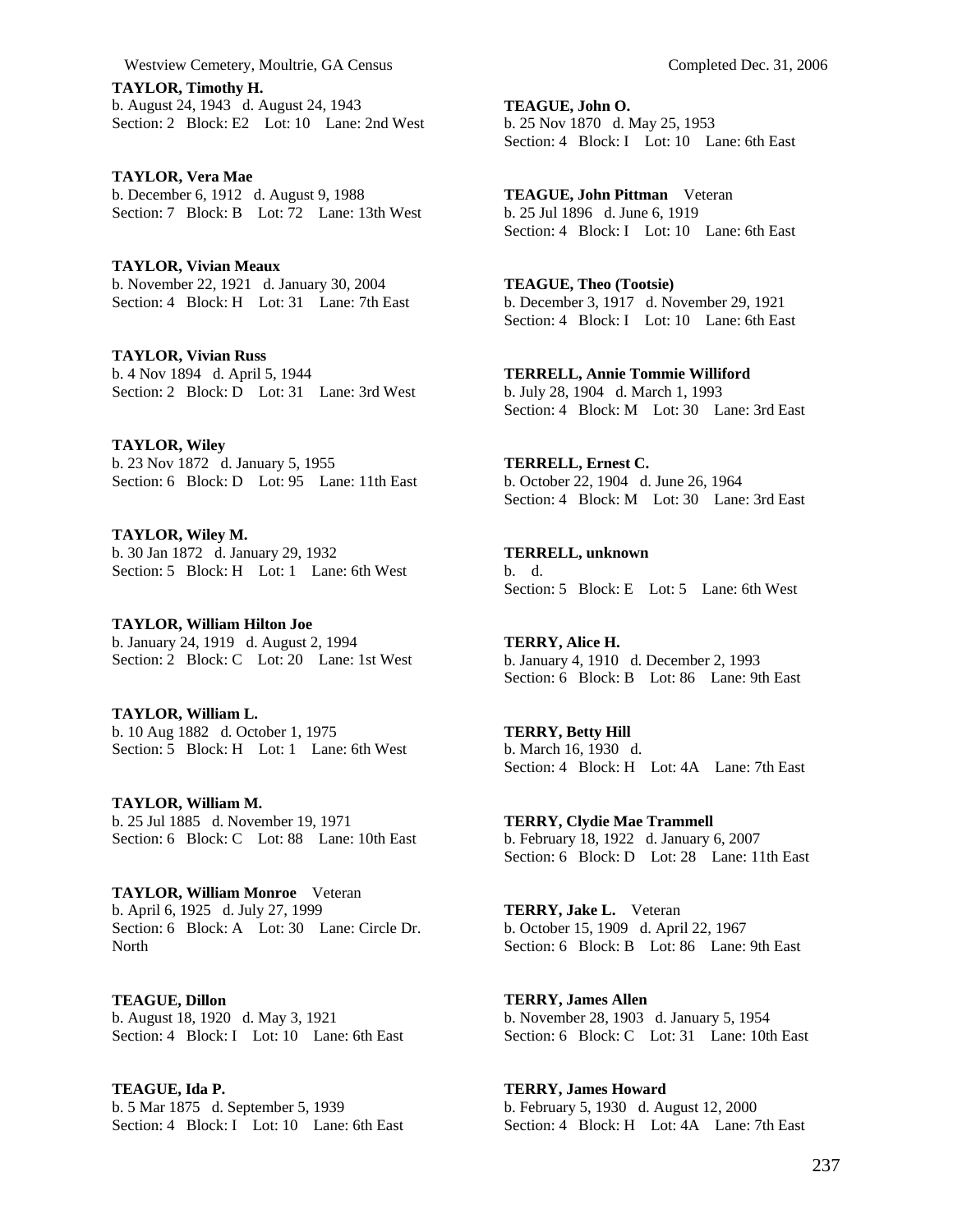**TERRY, Lizzie Thompson**  b. February 2, 1905 d. June 13, 1997 Section: 6 Block: C Lot: 31 Lane: 10th East

**TERRY, Max**  b. April 22, 1937 d. April 22, 1937 Section: 6 Block: B Lot: 86 Lane: 9th East

**TERRY, Patrick W.**  b. September 23, 1950 d. April 23, 1971 Section: 4 Block: H Lot: 4A Lane: 7th East

**THACKSTON, Juanita Jones**  b. January 5, 1933 d. June 11, 2001 Section: 2 Block: D Lot: 30 Lane: 3rd West

**THARPE, Elijah Mercer**  b. 18 Sep 1874 d. October 4, 1952 Section: 5 Block: I Lot: 11 Lane: 7th West

**THARPE, Elizabeth**  b. August 19, 1901 d. January 27, 1987 Section: 5 Block: I Lot: 11 Lane: 7th West

**THARPE, Frank McCall**  b. November 11, 1939 d. December 29, 1970 Section: 5 Block: I Lot: 11 Lane: 7th West

**THARPE, Franklin Hall**  b. December 6, 1906 d. July 2, 1958 Section: 5 Block: I Lot: 11 Lane: 7th West

**THARPE, Maude Matthews**  b. 20 Oct 1880 d. August 6, 1962 Section: 5 Block: I Lot: 11 Lane: 7th West

**THARPE, Mercer McCall** Veteran b. July 12, 1903 d. February 21, 1945 Section: 5 Block: I Lot: 11 Lane: 7th West

**THARPE, William Matthews**  b. 13 Sep 1899 d. June 15, 1938 Section: 5 Block: I Lot: 11 Lane: 7th West

**THARPE, Yeteva Stripling**  b. July 17, 1914 d. November 24, 2002 Section: 5 Block: I Lot: 11 Lane: 7th West **THAXTON, Hugh Lynwood**  b. 1915 d. 1917

Section: 4 Block: H Lot: 15 Lane: 7th East

**THOMAS, adult**  b. d. Section: 5A Block: C Lot: 6 Lane: 4th West

**THOMAS, Bessie D.**  b. 1888 d. 1964 Section: 6 Block: E Lot: 4 Lane: 12th East

**THOMAS, Charles Shirah**  b. April 26, 1921 d. May 29, 1961 Section: 6 Block: B Lot: 19 Lane: 9th East

**THOMAS, Cora Belle C.**  b. March 4, 1904 d. February 2, 1982 Section: 6 Block: F Lot: 11 Lane: Circle Dr. South

**THOMAS, Floy D.**  b. 19 Apr 1898 d. April 14, 1963 Section: 6 Block: C Lot: 93 Lane: 10th East

**THOMAS, Jesse**  b. 1884 d. 1937 Section: 6 Block: E Lot: 4 Lane: 12th East

**THOMAS, Jesse Frank**  b. April 30, 1906 d. November 20, 1961 Section: 5A Block: C Lot: 6 Lane: 4th West

**THOMAS, Johnathan Bradley**  b. September 8, 1988 d. September 8, 1988 Section: 6 Block: E Lot: 12 Lane: 12th East

**THOMAS, Josephine C.**  b. October 15, 1902 d. September 22, 1954 Section: 6 Block: C Lot: 93 Lane: 10th East

**THOMAS, Lois M.** Veteran b. 1919 d. 2002 Section: 6 Block: E Lot: 4 Lane: 12th East

**THOMAS, Sallie B.**  b. 1861 d. 1914 Section: 5A Block: C Lot: 6 Lane: 4th West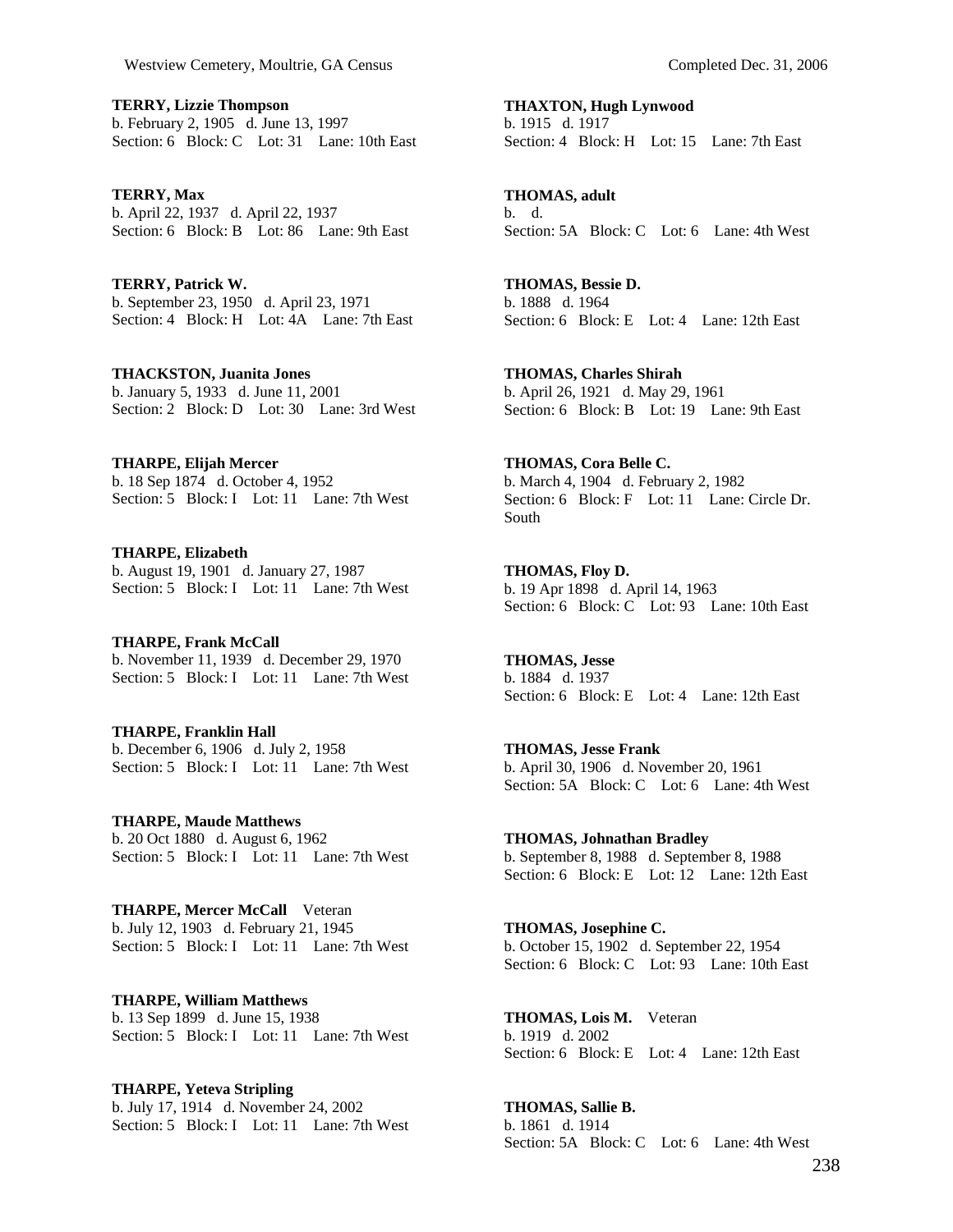**THOMAS, Susan Carol**  b. Sep 1954 d. Sep 1954 Section: 6 Block: C Lot: 93 Lane: 10th East

**THOMAS, Terri Jean**  b. November 17, 1985 d. Section: 6 Block: F Lot: 11 Lane: Circle Dr. South

**THOMAS, William Ross Sr.**  b. September 22, 1903 d. April 3, 1980 Section: 6 Block: F Lot: 11 Lane: Circle Dr. South

**THOMPSON, Adell Lokey**  b. July 16, 1910 d. March 6, 2002 Section: 7 Block: C Lot: 39 Lane: 12th West

**THOMPSON, Alfred A.** Veteran Mason b. 3 Mar 1895 d. July 26, 1968 Section: 4 Block: I Lot: 4 Lane: 6th East

**THOMPSON, Annie Mae Barber**  b. September 30, 1900 d. January 16, 1992 Section: 4 Block: I Lot: 41 Lane: 6th East

**THOMPSON, Annie O'neal**  b. August 12, 1913 d. December 28, 1975 Section: 2 Block: F1 Lot: 21 Lane: 1st West

**THOMPSON, Annie Patten**  b. 1916 d. 2006 Section: 2 Block: F1 Lot: 5A Lane: 1st West

**THOMPSON, Ashton J.**  b. 3 Feb 1875 d. January 9, 1954 Section: 3 Block: C Lot: 16 Lane: 1st East

**THOMPSON, Azor**  b. 1884 d. 1902 Section: 5 Block: A Lot: 19A Lane: 4th West

**THOMPSON, Bob Oford**  b. March 16, 1951 d. July 2, 1951 Section: 6 Block: D Lot: 84 Lane: 11th East

**THOMPSON, Christine G.**  b. February 25, 1926 d. July 16, 2002 Section: 6 Block: A Lot: 9 Lane: Circle Dr. **North** 

**THOMPSON, Elzie**  b. September 5, 1926 d. December 29, 1983 Section: 7 Block: C Lot: 55 Lane: 12th West

**THOMPSON, Frank**  b. 26 Aug 1896 d. May 24, 1969 Section: 4 Block: I Lot: 41 Lane: 6th East

**THOMPSON, Glenn L.**  b. March 3, 1908 d. July 18, 1945 Section: 2 Block: F1 Lot: 5A Lane: 1st West

**THOMPSON, Gussie Miller**  b. July 15, 1915 d. September 9, 1973 Section: 7 Block: B Lot: 78 Lane: 13th West

**THOMPSON, Gussie W.**  b. 16 Oct 1886 d. February 28, 1970 Section: 3 Block: C Lot: 16 Lane: 1st East

**THOMPSON, Horace J.**  b. February 24, 1927 d. Section: 6 Block: A Lot: 9 Lane: Circle Dr. North

**THOMPSON, James U.**  b. 4 Sep 1867 d. September 19, 1941 Section: 2 Block: D Lot: 12 Lane: 3rd West

**THOMPSON, Jessie**  b. February 12, 1920 d. March 29, 1930 Section: 4 Block: I Lot: 4 Lane: 6th East

**THOMPSON, Jim Ed**  b. April 13, 1932 d. May 29, 1943 Section: 2 Block: E2 Lot: 14 Lane: 2nd West

**THOMPSON, Joe W.**  b. 1895 d. 1968 Section: 7 Block: C Lot: 55 Lane: 12th West

**THOMPSON, John D.**  b. June 4, 1909 d. October 26, 1978 Section: 2 Block: F1 Lot: 21 Lane: 1st West

**THOMPSON, John J.**  b. 21 Mar 1889 d. December 14, 1962 Section: 2 Block: E2 Lot: 14 Lane: 2nd West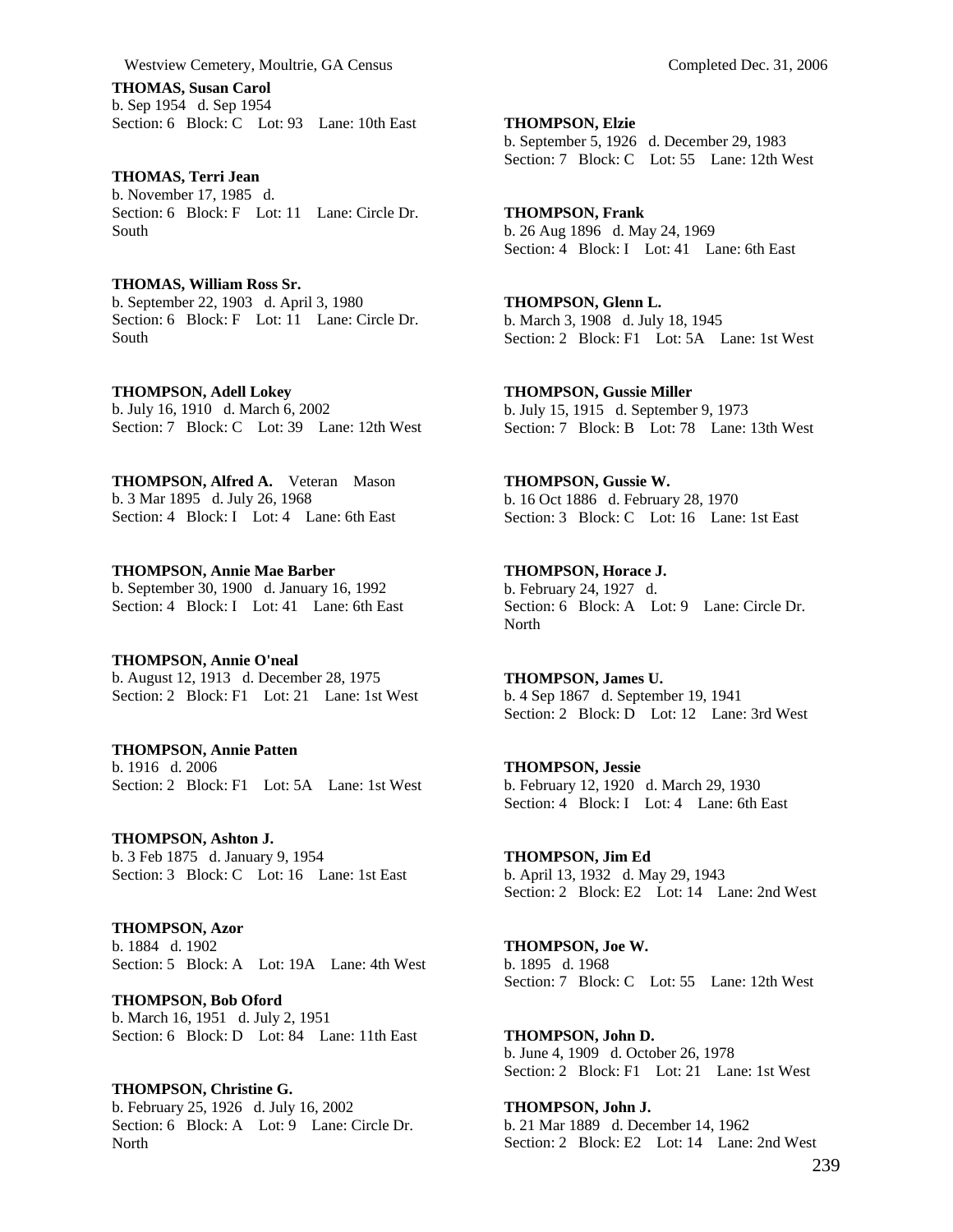**THOMPSON, John R.**  b. 18 Oct 1872 d. August 23, 1949 Section: 3 Block: C Lot: 56 Lane: 1st East

**THOMPSON, John R.**  b. April 19, 1943 d. December 21, 1973 Section: 2 Block: D Lot: 12 Lane: 3rd West

**THOMPSON, John S.**  b. 1869 d. 1952 Section: 6 Block: D Lot: 92 Lane: 11th East

**THOMPSON, Juanita**  b. February 17, 1932 d. May 15, 1942 Section: 2 Block: D Lot: 12 Lane: 3rd West

**THOMPSON, Katie M.**  b. 4 Jun 1881 d. April 26, 1958 Section: 4 Block: M Lot: 12A Lane: 3rd East

**THOMPSON, Leila L.** E.Star b. 15 Oct 1896 d. February 4, 1982 Section: 4 Block: I Lot: 4 Lane: 6th East

**THOMPSON, Lenard Monroe**  b. August 14, 1910 d. December 7, 1978 Section: 7 Block: C Lot: 39 Lane: 12th West

**THOMPSON, Lottie C.**  b. 25 Sep 1898 d. October 3, 1985 Section: 3 Block: C Lot: 56 Lane: 1st East

**THOMPSON, M. Daniel**  b. 13 Jun 1883 d. November 28, 1948 Section: 4 Block: M Lot: 12A Lane: 3rd East

**THOMPSON, Marion L.**  b. April 26, 1911 d. June 12, 1969 Section: 7 Block: B Lot: 78 Lane: 13th West

**THOMPSON, Mary E.**  b. 00 000 1846 d. 00 000 1925 Section: 4 Block: M Lot: 12A Lane: 3rd East

**THOMPSON, Mary Julia**  b. January 10, 1903 d. June 4, 1991 Section: 2 Block: E2 Lot: 14 Lane: 2nd West **THOMPSON, Mollie R.**  b. 1895 d. 1962 Section: 7 Block: C Lot: 55 Lane: 12th West

**THOMPSON, Mollie R.**  b. 1895 d. 1962 Section: 7 Block: C Lot: 55 Lane: 12th West

**THOMPSON, Oris Ofard** Veteran b. December 21, 1918 d. June 3, 1969 Section: 6 Block: D Lot: 84 Lane: 11th East

**THOMPSON, Randy Lemmie**  b. September 30, 1966 d. September 30, 1966 Section: 6 Block: A Lot: 9 Lane: Circle Dr. North

**THOMPSON, Ronnie "Ron" H.**  b. November 29, 1951 d. April 13, 2003 Section: 2 Block: E2 Lot: 14 Lane: 2nd West

**THOMPSON, Sabra A.**  b. 13 Apr 1876 d. May 5, 1964 Section: 2 Block: D Lot: 12 Lane: 3rd West

**THOMPSON, Thelma A.**  b. 1917 d. 1993 Section: 7 Block: C Lot: 55 Lane: 12th West

**THORNES, Virginia C.**  b. April 7, 1913 d. July 7, 2000 Section: 8 Block: H Lot: 14 Lane: ES RR

**THURSBY, Ellis Cecil** Veteran b. December 30, 1909 d. January 10, 1966 Section: 3 Block: C Lot: 38 Lane: 1st East

**THURSBY, Josephine O.**  b. April 19, 1919 d. October 23, 1997 Section: 3 Block: C Lot: 38 Lane: 1st East

**TILLMAN, Alda Raye Livingston**  b. December 15, 1907 d. May 17, 1997 Section: 2 Block: C Lot: 11 Lane: 1st West

**TILLMAN, Carroll E.**  b. January 28, 1922 d. May 7, 1950 Section: 6 Block: D Lot: 33 Lane: 11th East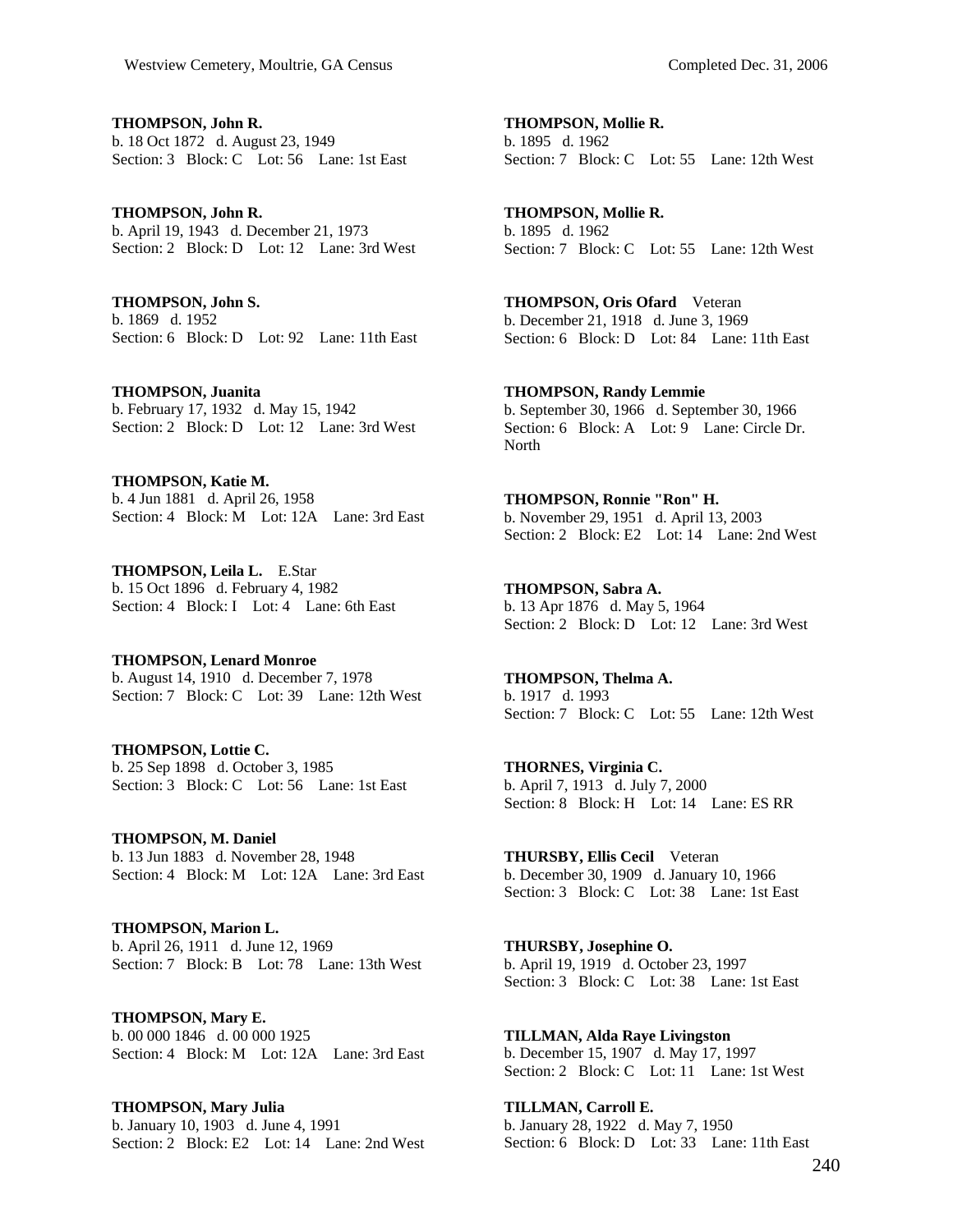**TILLMAN, Charlie D.**  b. April 1, 1913 d. December 30, 1987 Section: 7 Block: B Lot: 3 Lane: 13th West

**TILLMAN, Iris R.**  b. August 17, 1920 d. Section: 7 Block: B Lot: 3 Lane: 13th West

**TILLMAN, John Lester (Phoebe)**  b. December 27, 1906 d. October 9, 1994 Section: 2 Block: C Lot: 11 Lane: 1st West

**TIMMONS, Dorothy Tadlock**  b. May 23, 1926 d. None Section: 6 Block: G Lot: 49 Lane: 13th East

**TIMMONS, Hilda Beard**  b. 1906 d. 1991 Section: 3 Block: B Lot: 24 Lane: 2nd East

**TIMMONS, Sam Henry**  b. July 7, 1928 d. March 21, 1999 Section: 6 Block: G Lot: 49 Lane: 13th East

**TIMMONS, Samuel Eugene**  b. d. September 5, 2006 Section: ? Block: ? Lot: ? Lane: ? ?

**TODD, Kenneth L.**  b. October 6, 1954 d. March 27, 1955 Section: 3 Block: E Lot: 9 Lane: 2nd West

**TOMLINSON, Clemmie J.**  b. 21 Sep 1895 d. November 5, 1953 Section: 7 Block: B Lot: 62 Lane: 13th West

**TOMLINSON, Lynn Dale**  b. January 2, 1952 d. May 14, 2005 Section: 7 Block: B Lot: 62 Lane: 13th West

**TOMLINSON, Mamie S.**  b. September 25, 1901 d. February 22, 1994 Section: 7 Block: B Lot: 62 Lane: 13th West

**TOMPKINS, Annie Bell Pearce**  b. April 14, 1912 d. January 12, 1994 Section: 2 Block: E2 Lot: 18B Lane: 2nd West

**TOMPKINS, Elsie Lee**  b. July 17, 1910 d. July 22, 1997 Section: 2 Block: E2 Lot: 18B Lane: 2nd West

**TRAMMELL, Herschel Van**  b. 4 Mar 1889 d. March 14, 1951 Section: 6 Block: D Lot: 28 Lane: 11th East

**TRAMMELL, Lula Mae**  b. 4 Jul 1895 d. February 22, 1973 Section: 6 Block: D Lot: 28 Lane: 11th East

**TREADWELL, Olin D. Jr.** Veteran b. December 19, 1923 d. April 6, 1943 Section: 2 Block: A Lot: 13 Lane: 3rd West

**TRIMBLE, Arthur Andrew Dr.**  b. October 3, 1931 d. December 2, 1989 Section: 4 Block: I Lot: 27 Lane: 6th East

**TRIMBLE, Buford Claire**  b. November 16, 1918 d. June 30, 1926 Section: 4 Block: I Lot: 27 Lane: 6th East

**TRIMBLE, Buford Lewis Mrs.**  b. 8 Jan 1895 d. January 21, 1972 Section: 4 Block: I Lot: 27 Lane: 6th East

**TRIMBLE, Calhoun Quintus** Mason b. 25 Jul 1891 d. March 19, 1946 Section: 1 Block: D Lot: 17 Lane: 4th West

**TRIMBLE, Carlyle Quintus Sr.**  b. June 26, 1923 d. November 4, 1992 Section: 1 Block: D Lot: 16 Lane: 4th West

**TRIMBLE, Edith Williams**  b. July 23, 1924 d. July 14, 2004 Section: 4 Block: I Lot: 27 Lane: 6th East

**TRIMBLE, Gerald Grady**  b. July 15, 1921 d. October 30, 1922 Section: 4 Block: I Lot: 27 Lane: 6th East

**TRIMBLE, Hassie Hallman Jr. Dr.**  b. December 13, 1916 d. February 8, 1996 Section: 4 Block: I Lot: 27 Lane: 6th East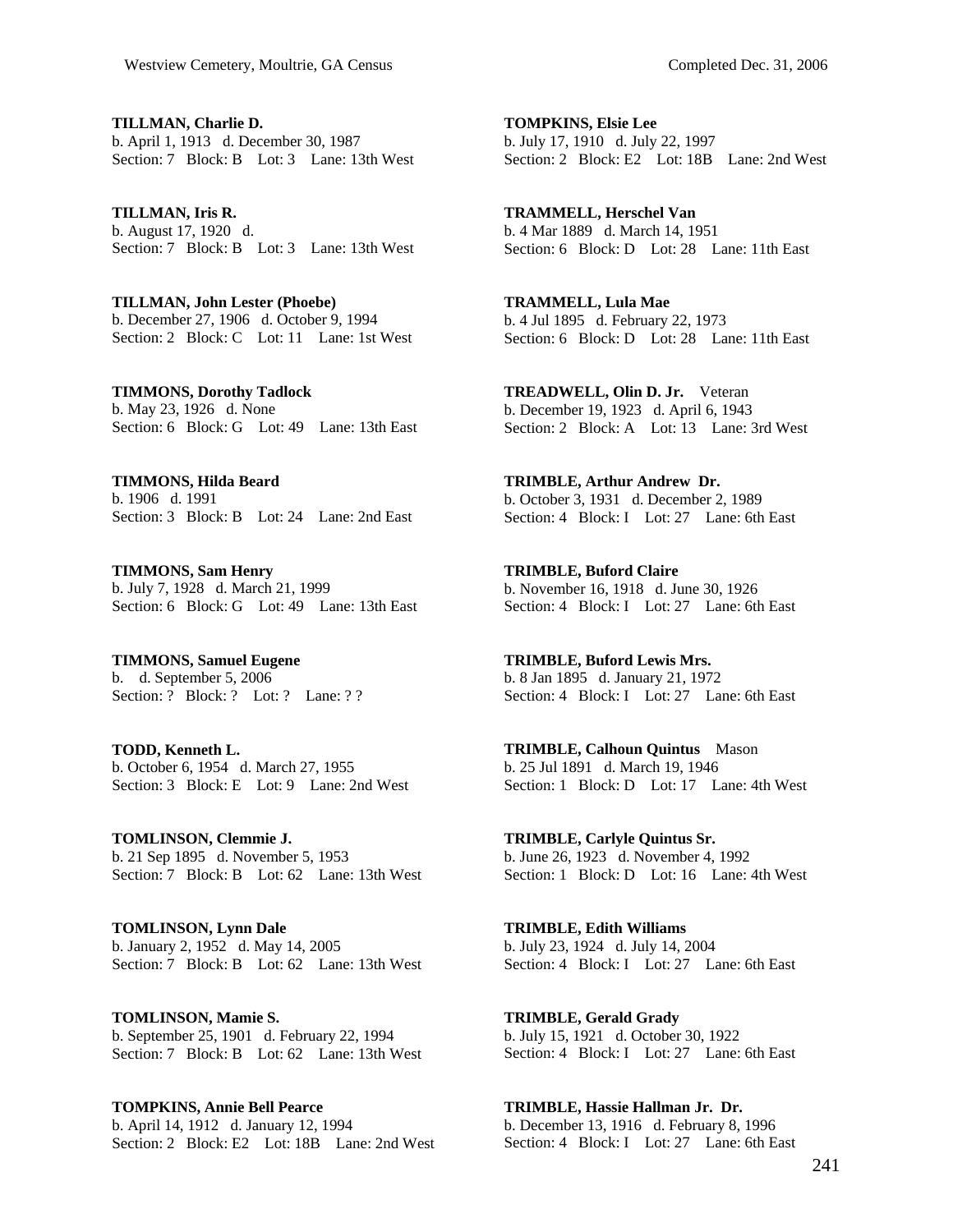**TRIMBLE, Hassie Hallman Sr. Dr.**  b. 9 Aug 1889 d. August 1, 1972 Section: 4 Block: I Lot: 27 Lane: 6th East

**TRIMBLE, Mary Alice**  b. March 7, 1948 d. June 27, 1953 Section: 1 Block: D Lot: 16 Lane: 4th West

**TRIMBLE, Ramsey Randolph Sr. Dr.**  b. May 15, 1923 d. April 14, 2001 Section: 4 Block: I Lot: 27 Lane: 6th East

**TRIMBLE, Ruth Lyon**  b. 29 Dec 1892 d. February 1, 1970 Section: 1 Block: D Lot: 17 Lane: 4th West

**TRIMBLE, Virginia Bryant**  b. August 11, 1917 d. Section: 4 Block: I Lot: 27 Lane: 6th East

**TRULUCK, Addie R.**  b. November 15, 1900 d. December 14, 1976 Section: 6 Block: G Lot: 54 Lane: 13th East

**TRULUCK, David G.**  b. 1956 d. Section: 3 Block: B Lot: 31 Lane: 2nd East

**TRULUCK, James M.**  b. 18 Oct 1894 d. May 23, 1964 Section: 3 Block: C Lot: 51 Lane: 1st East

**TRULUCK, Joe M.**  b. 23 Dec 1894 d. June 23, 1968 Section: 6 Block: G Lot: 54 Lane: 13th East

**TRULUCK, Mary G.**  b. 14 Jun 1892 d. March 15, 1964 Section: 3 Block: C Lot: 51 Lane: 1st East

**TRULUCK, Roy D.**  b. August 29, 1927 d. August 3, 2000 Section: 6 Block: G Lot: 54 Lane: 13th East

**TUCKER, Addie H.**  b. September 10, 1903 d. June 9, 1993 Section: 7 Block: B Lot: 42 Lane: 13th West **TUCKER, Ancil P.**  b. April 22, 1900 d. February 18, 1966 Section: 7 Block: B Lot: 42 Lane: 13th West

**TUCKER, Ansel Parrish**  b. 9 Jul 1894 d. March 10, 1970 Section: 1 Block: D Lot: 21 Lane: 4th West

**TUCKER, Betty E.**  b. September 11, 1922 d. March 6, 1930 Section: 7 Block: B Lot: 42 Lane: 13th West

**TUCKER, Clara Smith**  b. January 20, 1909 d. August 28, 1985 Section: 1 Block: D Lot: 21 Lane: 4th West

**TUCKER, Claude W.**  b. October 26, 1929 d. March 4, 1930 Section: 7 Block: B Lot: 42 Lane: 13th West

**TUCKER, Curtis** Veteran b. May 13, 1921 d. June 9, 1972 Section: 4 Block: I Lot: 5 Lane: 6th East

**TUCKER, Eleanor Joyce**  b. May 9, 1930 d. July 18, 1942 Section: 1 Block: D Lot: 21 Lane: 4th West

**TUCKER, Floreta**  b. 1919 d. 1922 Section: 4 Block: I Lot: 5 Lane: 6th East

**TUCKER, General W.**  b. 9 May 1896 d. September 26, 1963 Section: 3 Block: N Lot: 7B Lane: 2nd East

**TUCKER, Hattie Smith**  b. 22 Aug 1897 d. August 17, 1940 Section: 2 Block: B Lot: 11 Lane: 2nd West

**TUCKER, Helen S.**  b. February 8, 1904 d. February 27, 1975 Section: 3 Block: N Lot: 7B Lane: 2nd East

**TUCKER, Jack**  b. May 4, 1928 d. February 6, 1933 Section: 4 Block: H Lot: 7 Lane: 7th East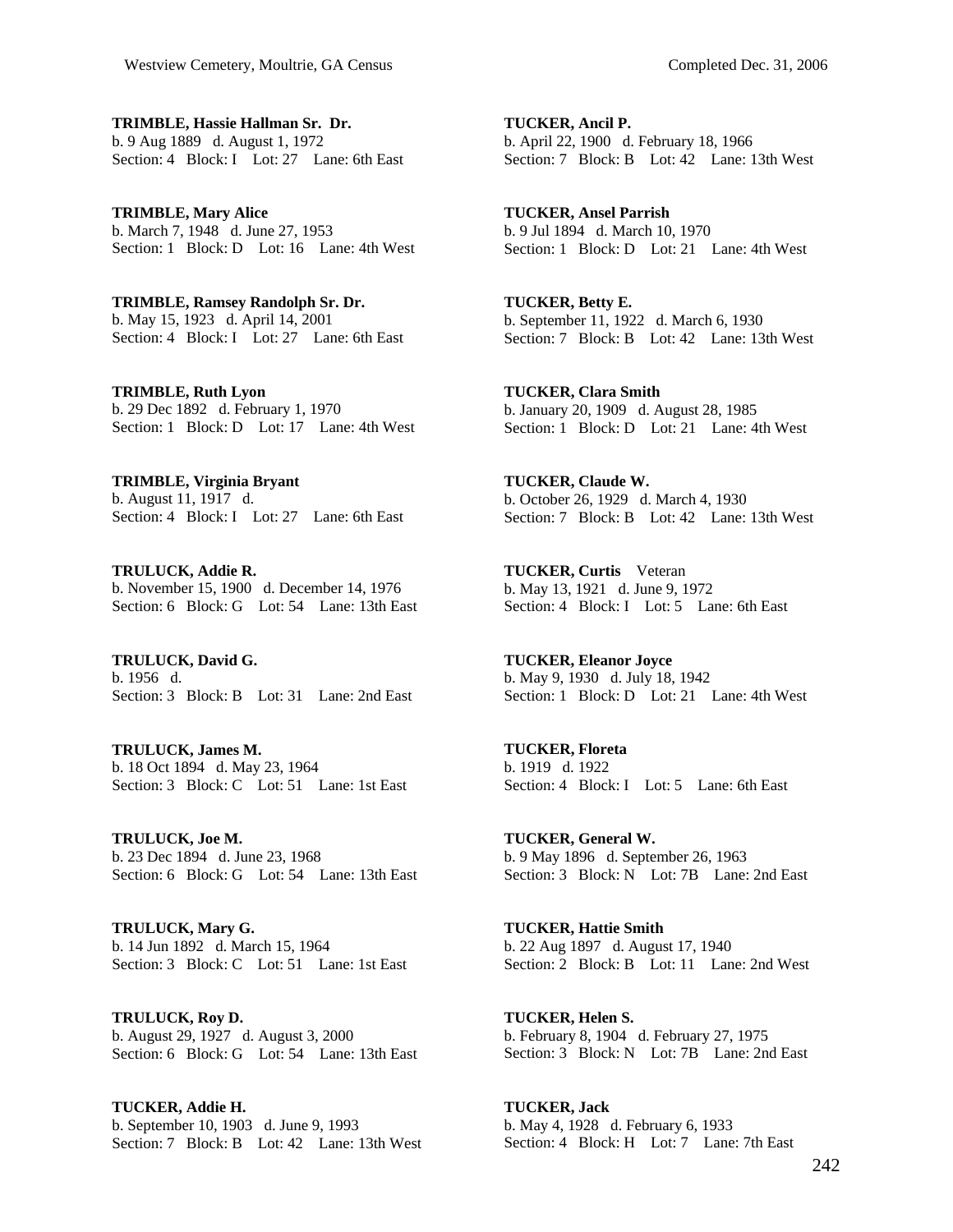**TUCKER, James Gary**  b. 1970 d. 1970 Section: 6 Block: E Lot: 11 Lane: 12th East

**TUCKER, Jimmy Joe**  b. 1974 d. 1985 Section: 7 Block: D Lot: 42 Lane: 11th West

**TUCKER, John Frank**  b. 19 Oct 1899 d. July 30, 1943 Section: 2 Block: B Lot: 11 Lane: 2nd West

**TUCKER, John Ivey**  b. 28 Oct 1886 d. April 5, 1965 Section: 6 Block: F Lot: 8 Lane: Circle Dr. South

**TUCKER, Laura J.**  b. 18 Jul 1888 d. April 3, 1972 Section: 6 Block: F Lot: 8 Lane: Circle Dr. South

**TUCKER, Lester**  b. February 27, 1905 d. September 20, 1939 Section: 2 Block: F2 Lot: 34 Lane: 1st West

**TUCKER, Lucius Lee**  b. 16 Jul 1897 d. July 11, 1929 Section: 4 Block: H Lot: 7 Lane: 7th East

**TUCKER, Marion L.**  b. 11 Nov 1878 d. September 6, 1961 Section: 2 Block: B Lot: 11 Lane: 2nd West

**TUCKER, Mary Delma Wilkes**  b. 10 Jul 1899 d. December 12, 1977 Section: 4 Block: H Lot: 7 Lane: 7th East

**TUCKER, Mary Ida**  b. 11 Nov 1883 d. November 12, 1946 Section: 2 Block: B Lot: 11 Lane: 2nd West

**TUCKER, Michael Keith**  b. October 7, 1958 d. May 27, 1970 Section: 2 Block: F2 Lot: 34 Lane: 1st West

**TUCKER, Ralph Junior**  b. July 6, 1920 d. June 24, 1987 Section: 2 Block: B Lot: 11 Lane: 2nd West **TUCKER, Ray**  b. July 17, 1936 d. November 4, 1985 Section: 2 Block: E2 Lot: 19 Lane: 2nd West

**TUCKER, Ruby Mae**  b. June 25, 1902 d. March 26, 1962 Section: 2 Block: E2 Lot: 19 Lane: 2nd West

**TUCKER, Woodrow W.** Veteran b. December 14, 1912 d. July 10, 1996 Section: 2 Block: B Lot: 11 Lane: 2nd West

**TUCKER, Wright W.**  b. 6 Sep 1898 d. June 3, 1977 Section: 2 Block: E2 Lot: 19 Lane: 2nd West

**TUGGLE, Bobby G.**  b. March 13, 1947 d. November 26, 1990 Section: 7 Block: D Lot: 55 Lane: 11th West

**TUGGLE, R. L.**  b. February 11, 1907 d. March 9, 1972 Section: 7 Block: D Lot: 55 Lane: 11th West

**TUGGLE, Virginia C.**  b. November 2, 1915 d. May 2, 1985 Section: 7 Block: D Lot: 55 Lane: 11th West

**TUMLIN, James Cleveland** J.C. b. April 18, 1910 d. December 6, 1983 Section: 1 Block: B Lot: 9 Lane: 6th West

**TUMLIN, Nadine Hazel Ellis**  b. d. May 29, 2006 Section: ? Block: ? Lot: ? Lane: ? ?

**TURECHEK, Chester Seth**  b. September 25, 1914 d. September 26, 1959 Section: 4 Block: G Lot: 7 Lane: 8th East

**TURNBULL, (Little Son)**  b. April 11, 1914 d. April 15, 1914 Section: 5 Block: I Lot: 10 Lane: 7th West

**TURNBULL, Eleanor**  b. October 13, 1909 d. Section: 5 Block: I Lot: 10 Lane: 7th West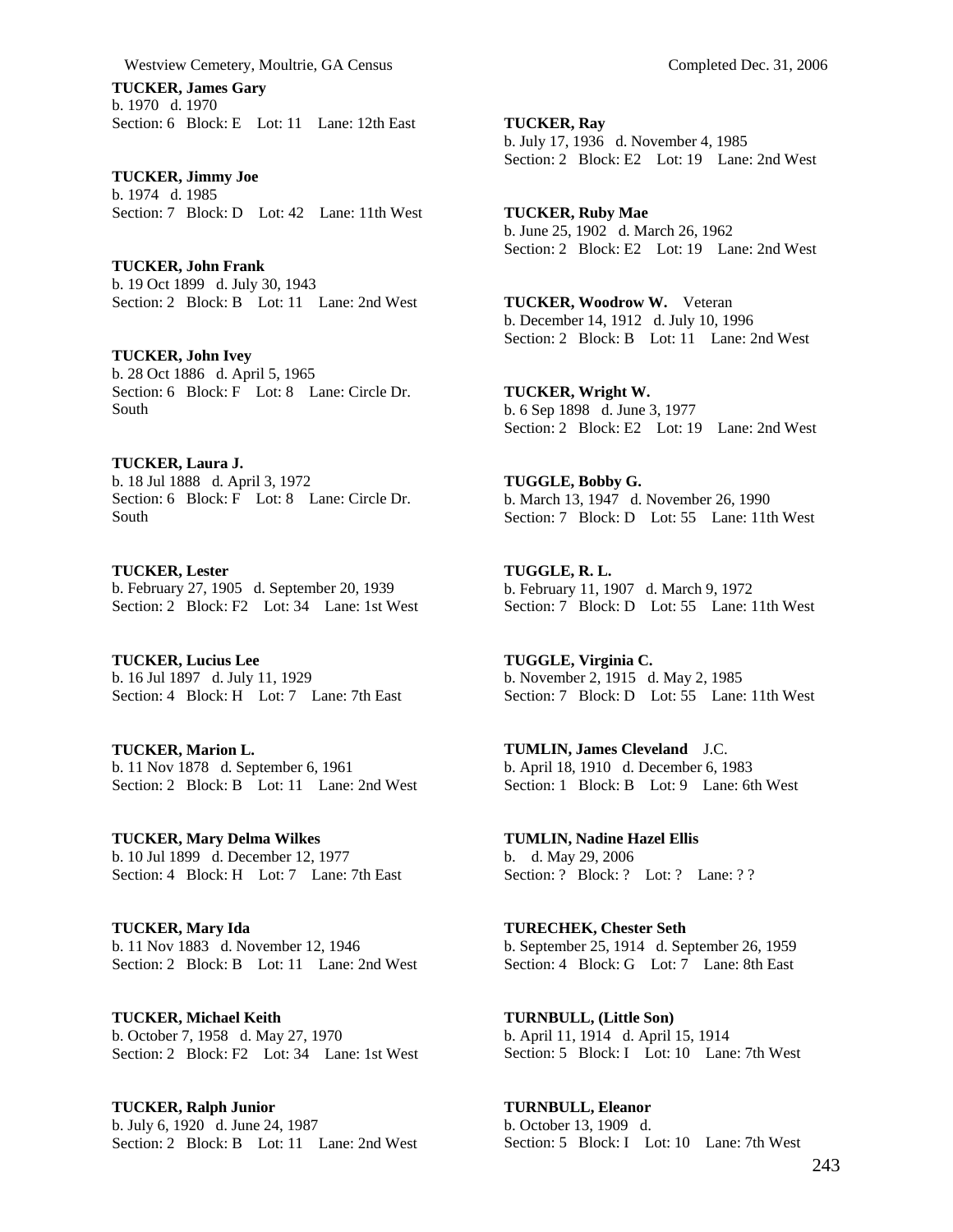**TURNBULL, Richard Randolph**  b. June 3, 1918 d. June 5, 1920 Section: 5 Block: I Lot: 10 Lane: 7th West

**TURNBULL, Ruth Finlayson**  b. July 5, 1912 d. April 28, 1913 Section: 5 Block: I Lot: 10 Lane: 7th West

**TURNBULL, Samuel Parrish**  b. 29 Apr 1876 d. October 21, 1939 Section: 5 Block: I Lot: 10 Lane: 7th West

**TURNBULL, William Matthews**  b. September 13, 1910 d. November 20, 1911 Section: 5 Block: I Lot: 10 Lane: 7th West

**TURNER, A. B.**  b. 27Sep 1870 d. June 25, 1901 Section: 5 Block: D Lot: 1 Lane: 5th West

**TURNER, Cuthbert C.**  b. 3 Jun 1891 d. December 4, 1984 Section: 1 Block: D Lot: 23 Lane: 4th West

**TURNER, Ernest R.**  b. 29 Oct 1881 d. June 20, 1947 Section: 2 Block: B Lot: 16 Lane: 2nd West

**TURNER, Eula Lee**  b. July 14, 1909 d. February 8, 1994 Section: 2 Block: D Lot: 15 Lane: 3rd West

**TURNER, Frances Brabham**  b. September 27, 1907 d. January 5, 2005 Section: 3 Block: C Lot: 9 Lane: 1st East

**TURNER, Frances Patricia**  b. August 3, 1936 d. August 21, 1945 Section: 3 Block: C Lot: 9 Lane: 1st East

**TURNER, Gordon Rudolph** Veteran b. February 13, 1926 d. February 26, 2006 Section: 7 Block: B Lot: 85 Lane: 13th West

**TURNER, Henry Jason** Veteran POW b. October 5, 1914 d. April 29, 1986 Section: 1 Block: D Lot: 23 Lane: 4th West

**TURNER, Isaac McD.**  b. 12 May 1857 d. January 20, 1948 Section: 5 Block: I Lot: 3 Lane: 7th West

**TURNER, J. R.**  b. 1872 d. 1938 Section: 4 Block: I Lot: 15 Lane: 6th East

**TURNER, James A.** Veteran b. June 14, 1925 d. October 26, 1974 Section: 6 Block: D Lot: 59 Lane: 11th East

**TURNER, James Walton**  b. January 11, 1931 d. November 9, 1991 Section: 2 Block: F1 Lot: 8 Lane: 1st West

**TURNER, Jessie N.**  b. 10 Apr 1895 d. March 29, 1955 Section: 5 Block: I Lot: 3 Lane: 7th West

**TURNER, John M.**  b. 27 Dec 1898 d. December 2, 1955 Section: 6 Block: D Lot: 59 Lane: 11th East

**TURNER, John R.**  b. 00 000 1912 d. 00 000 1933 Section: 4 Block: I Lot: 15 Lane: 6th East

**TURNER, Julia C.**  b. November 26, 1914 d. December 17, 1997 Section: 5A Block: B Lot: 11 Lane: 5th West

**TURNER, Lee Roy**  b. 1911 d. 1916 Section: 4 Block: I Lot: 15 Lane: 6th East

**TURNER, Lucille F.**  b. September 27, 1926 d. Section: 7 Block: B Lot: 85 Lane: 13th West

**TURNER, Luther Holton**  b. July 2, 1908 d. November 12, 1973 Section: 3 Block: C Lot: 9 Lane: 1st East

**TURNER, Margaret Horkan**  b. June 26, 1902 d. September 26, 1985 Section: 5A Block: B Lot: 4 Lane: 5th West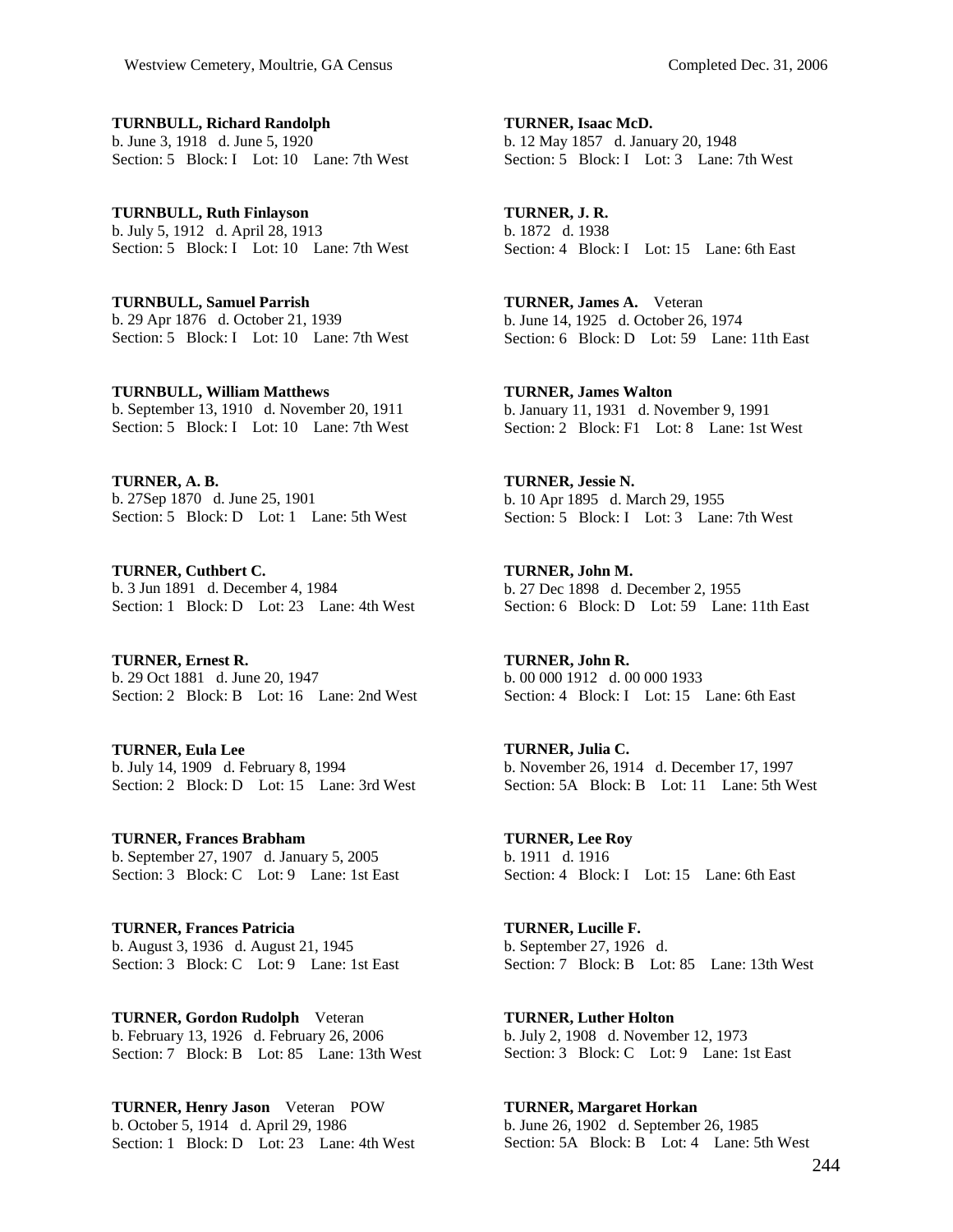**TURNER, Mark Emmett** Veteran b. June 8, 1927 d. May 19, 1987 Section: 6 Block: D Lot: 59 Lane: 11th East

**TURNER, Mary L.**  b. 1920 d. 1922 Section: 5 Block: I Lot: 3 Lane: 7th West

**TURNER, Mary W.**  b. April 10, 1901 d. March 20, 1986 Section: 6 Block: D Lot: 59 Lane: 11th East

**TURNER, Nancy A.**  b. 11 Dec 1866 d. December 22, 1905 Section: 5 Block: I Lot: 3 Lane: 7th West

**TURNER, Ralph Graydon**  b. September 2, 1909 d. November 30, 1977 Section: 5A Block: B Lot: 10 Lane: 5th West

**TURNER, Robert Lee Sr.**  b. December 25, 1902 d. January 14, 1993 Section: 2 Block: D Lot: 15 Lane: 3rd West

**TURNER, Roland A.**  b. April 4, 1909 d. May 23, 1965 Section: 5A Block: B Lot: 11 Lane: 5th West

**TURNER, Roscoe Conklin**  b. 2 Mar 1898 d. August 11, 1980 Section: 5A Block: B Lot: 4 Lane: 5th West

**TURNER, William Hugh** Veteran b. March 14, 1921 d. June 19, 1950 Section: 3 Block: A Lot: 16 Lane: 3rd East

**TURNER/NELSON, Child**  b. d. Section: 5 Block: I Lot: 3 Lane: 7th West

**TUTELA, Daisy**  b. d. Section: 6 Block: D Lot: 58 Lane: 11th East

**TYLER, A. M.**  b. 9 Nov 1855 d. July 7, 1935 Section: 4 Block: L Lot: 39 Lane: 4th East **TYLER, Cliford Touchton**  b. 23 Jun 1867 d. June 1, 1925 Section: 4 Block: L Lot: 39 Lane: 4th East

**TYNDALE, Ralph M.**  b. September 15, 1908 d. September 19, 1947 Section: 1 Block: A Lot: 3 Lane: 7th West

**TYNDALL, John D.**  b. 20 Jul 1878 d. January 14, 1957 Section: 1 Block: A Lot: 3 Lane: 7th West

**TYNDALL, Mamie Allen**  b. 31 Jan 1880 d. September 27, 1965 Section: 1 Block: A Lot: 3 Lane: 7th West

**TYSON, Minnie L.**  b. August 5, 1935 d. Section: 8 Block: A Lot: 1 Lane: ES RR

**TYSON, Nancy Sue**  b. September 9, 1950 d. September 9, 1950 Section: 2 Block: F1 Lot: 41B Lane: 1st West

**TYSON, Rebecca Rae**  b. October 26, 1952 d. January 29, 1954 Section: 2 Block: F1 Lot: 41B Lane: 1st West

**TYSON, William G.** Mason b. February 5, 1933 d. Section: 8 Block: A Lot: 1 Lane: ES RR

**UPTON, Arthur H.**  b. January 30, 1912 d. March 11, 2000 Section: 4 Block: H Lot: 5 Lane: 7th East

**UPTON, Eugenia Carlton**  b. November 15, 1914 d. January 11, 2000 Section: 4 Block: H Lot: 5 Lane: 7th East

**UPTON, Harold Mayo**  b. April 11, 1909 d. June 28, 1960 Section: 6 Block: G Lot: 37 Lane: 13th East

**UPTON, James R. "Red"** Veteran b. November 27, 1915 d. December 8, 1990 Section: 4 Block: H Lot: 5 Lane: 7th East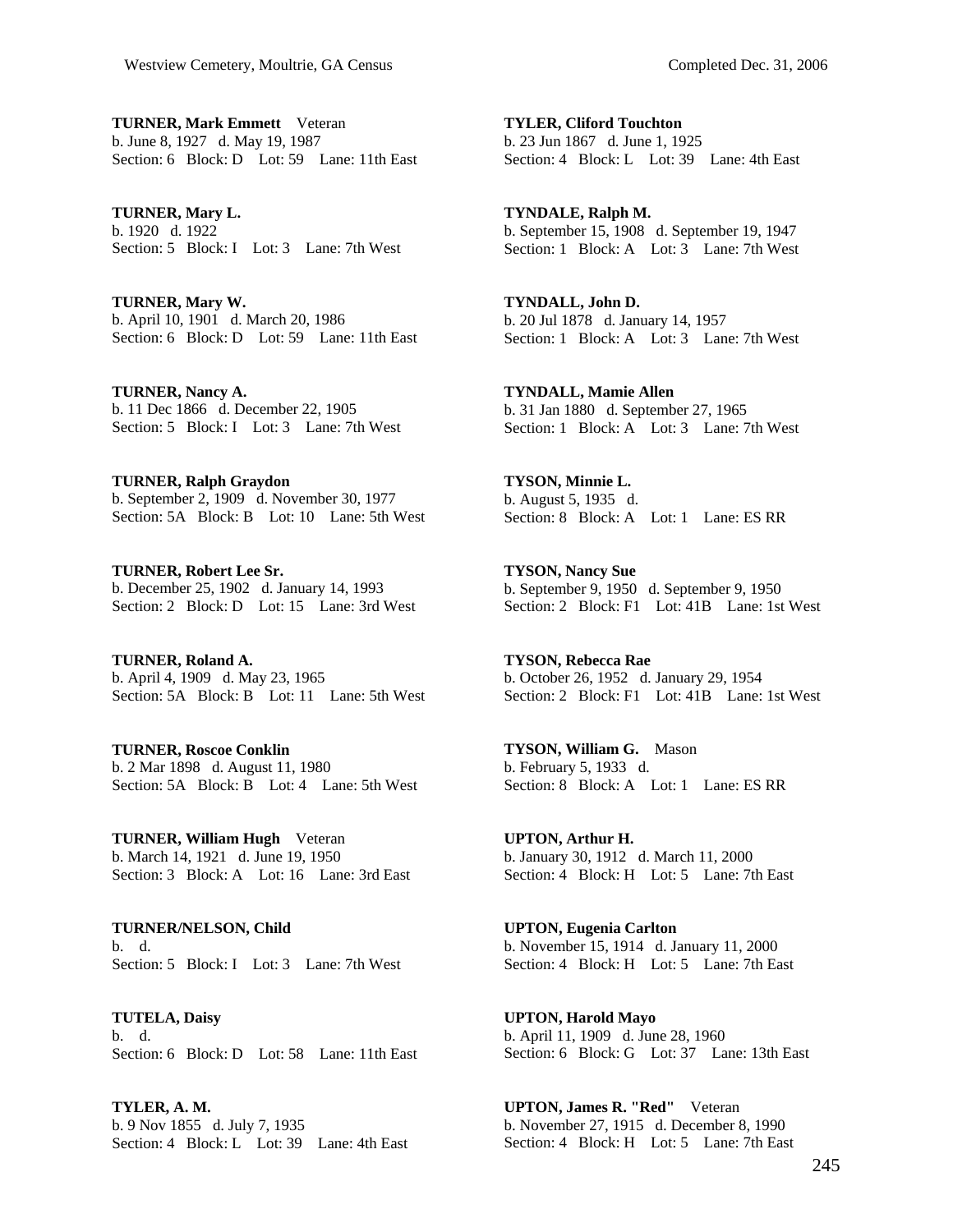**UPTON, Joseph Edwin**  b. December 11, 1907 d. September 2, 1976 Section: 4 Block: H Lot: 5 Lane: 7th East

**UPTON, Joseph Hillman**  b. 17 Feb 1883 d. June 8, 1950 Section: 4 Block: H Lot: 5 Lane: 7th East

**UPTON, Lucy Morton Mather**  b. 16 Apr 1893 d. September 30, 1984 Section: 4 Block: H Lot: 5 Lane: 7th East

**UPTON, Ruby S.**  b. September 22, 1913 d. November 24, 2005 Section: 4 Block: H Lot: 5 Lane: 7th East

**VANDALSEM, Ben**  b. 30 Mar 1875 d. September 23, 1948 Section: 5 Block: R Lot: 7 Lane: WN RR

**VANDALSEM, Ben**  b. January 2, 1912 d. February 8, 1977 Section: 5 Block: R Lot: 7 Lane: WN RR

**VANDALSEM, Pearl Gwaltney**  b. 19 Dec 1877 d. April 21, 1963 Section: 5 Block: R Lot: 7 Lane: WN RR

**VANDIVER, Charles Wesley**  b. 4 Apr 1890 d. December 6, 1980 Section: 5 Block: P Lot: 5 Lane: 8th West

**VANDIVER, Treva Murphy**  b. April 6, 1901 d. September 15, 1988 Section: 5 Block: P Lot: 5 Lane: 8th West

**VANN, Elbana Kincaid**  b. 4 Sep 1875 d. February 5, 1938 Section: 4 Block: K Lot: 27A Lane: 5th East

**VANSLEEN, Georgia Millsap**  b. 1 May 1877 d. September 12, 1903 Section: 5 Block: K Lot: 19 Lane: 7th West

**VANSLEEN, Henry Millsap**  b. September 3, 1909 d. December 8, 1909 Section: 5 Block: K Lot: 19 Lane: 7th West **VARGAS, Jose' Urquiza**  b. 25 De Enero 1965 d. 24 De Febrero 1988 Section: 4 Block: G Lot: 17 Lane: 8th East

**VARNADOE, Ann Baird**  b. June 29, 1930 d. Section: 2 Block: C Lot: 10 Lane: 1st West

**VARNADOE, Edwin Hudson Sr.** Veteran b. October 14, 1927 d. February 9, 1999 Section: 2 Block: C Lot: 10 Lane: 1st West

**VARNADOE, infant son**  b. January 18, 1982 d. January 18, 1982 Section: 2 Block: C Lot: 19 Lane: 1st West

**VARNADOE, Mary B.**  b. November 2, 1910 d. Section: 7 Block: B Lot: 87 Lane: 13th West

**VARNADOE, Wiley J.**  b. December 11, 1907 d. January 2, 1969 Section: 7 Block: B Lot: 87 Lane: 13th West

**VEAL, Annie Jane**  b. 30 Jun 1848 d. August 27, 1929 Section: 5 Block: D Lot: 19 Lane: 5th West

**VEAL, John R.**  b. 12 Aug 1868 d. March 25, 1907 Section: 5 Block: E Lot: 4 Lane: 6th West

**VEAL, L. N.**  b. 2 Jun 1846 d. March 8, 1909 Section: 5 Block: D Lot: 19 Lane: 5th West

**VEAL, Martha Jane (Jan?)**  b. 8 May 1872 d. August 30, 1961 Section: 5 Block: E Lot: 4 Lane: 6th West

**VEAL, Robert Durwood**  b. 29 May 1897 d. August 17, 1930 Section: 5 Block: E Lot: 4 Lane: 6th West

**VEAL, Samuel Conrad**  b. 4 Oct 1899 d. July 26, 1980 Section: 5 Block: E Lot: 7 Lane: 6th West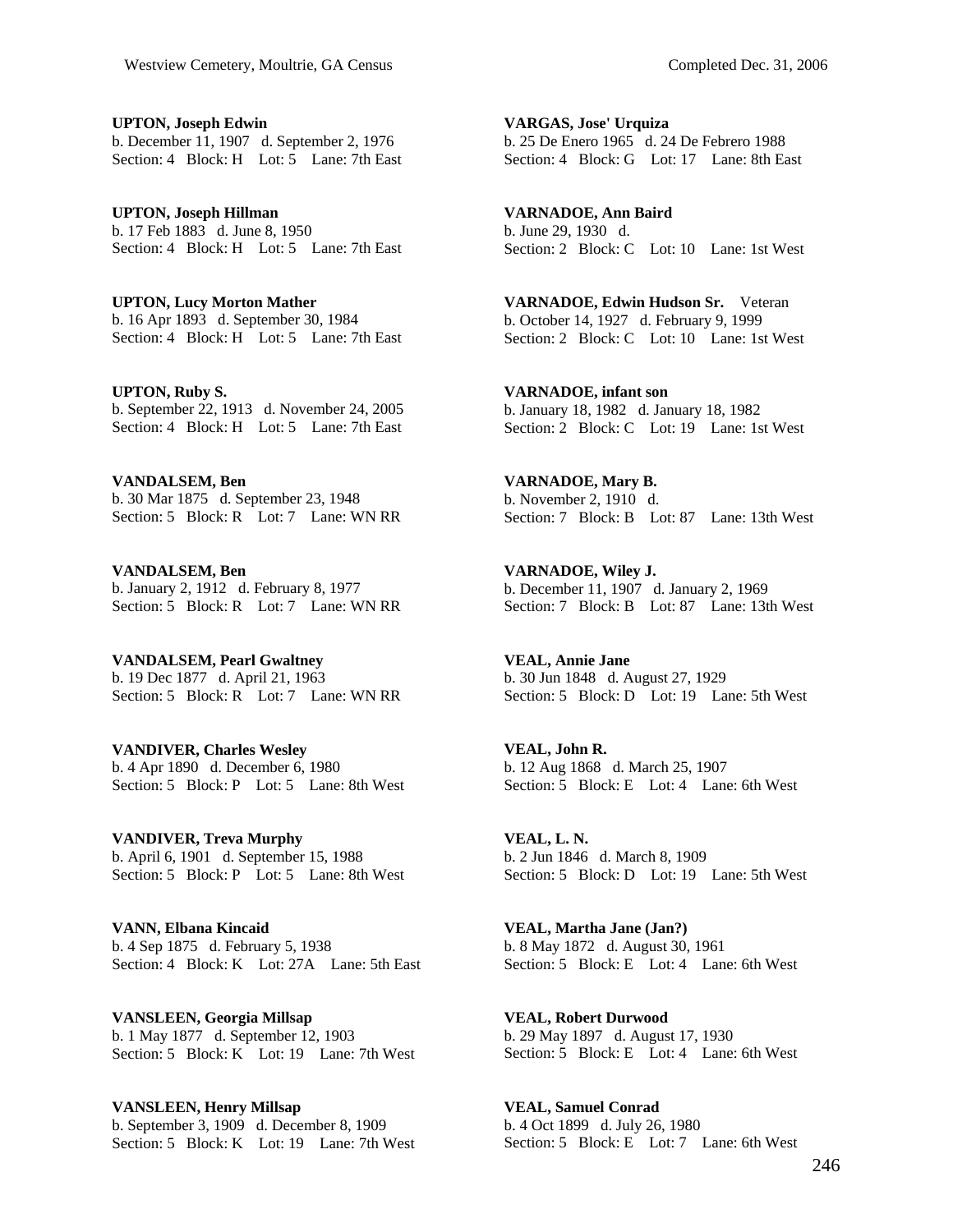**VEAL, Stuart Conrad**  b. June 25, 1944 d. May 8, 1997 Section: 5 Block: E Lot: 7 Lane: 6th West

**VEREEN, Annie Pauline Shelly**  b. February 6, 1916 d. May 21, 2002 Section: 5A Block: C Lot: 10 Lane: 4th West

**VEREEN, Ellen**  b. 24 Jan 1859 d. June 23, 1934 Section: 5A Block: D Lot: 10 Lane: 5th West

**VEREEN, Eugene Michael**  b. 5 Feb 1893 d. July 20, 1969 Section: 5A Block: A Lot: 8 Lane: 4th West

**VEREEN, Eugene Michael Jr.**  b. August 9, 1920 d. Section: 5A Block: A Lot: 8 Lane: 4th West

**VEREEN, Florence**  b. October 31, 1900 d. May 25, 1901 Section: 5A Block: D Lot: 10 Lane: 5th West

**VEREEN, infant daughter**  b. 4 Feb 1895 d. 4 Feb 1895 Section: 5A Block: D Lot: 10 Lane: 5th West

**VEREEN, John McNeill**  b. 4 Feb 1896 d. May 27, 1923 Section: 5A Block: D Lot: 10 Lane: 5th West

**VEREEN, Kate Buckelew**  b. 22 Jul 1880 d. April 6, 1968 Section: 6 Block: C Lot: 71 Lane: 10th East

**VEREEN, Lauradine Baker**  b. November 29, 1934 d. July 24, 1973 Section: 5A Block: A Lot: 8 Lane: 4th West

**VEREEN, Lottie Thompson**  b. 2 Sep 1888 d. September 6, 1982 Section: 5A Block: C Lot: 10 Lane: 4th West

**VEREEN, Mary**  b. 1 Jul 1861 d. 1 Aug 1898 Section: 5A Block: D Lot: 10 Lane: 5th West

**VEREEN, Mary Elizabeth Bunn**  b. August 31, 1912 d. October 18, 1974 Section: 5A Block: C Lot: 10 Lane: 4th West

**VEREEN, Mary Ladson**  b. October 11, 1922 d. August 1, 2003 Section: 5A Block: A Lot: 2 Lane: 4th West

**VEREEN, Thomas W.**  b. 30 Oct 1887 d. September 24, 1926 Section: 5A Block: D Lot: 1 Lane: 5th West

**VEREEN, Thompson Jerome**  b. November 11, 1921 d. Section: 4 Block: N Lot: 2 Lane: 2nd East

**VEREEN, William Coachman**  b. 5 Aug 1859 d. February 16, 1942 Section: 5A Block: D Lot: 10 Lane: 5th West

**VEREEN, William Coachman Jr. (Bud)**  b. December 8, 1913 d. April 4, 1927 Section: 5A Block: C Lot: 10 Lane: 4th West

**VEREEN, William Jerome**  b. 11 Jun 1885 d. October 1, 1952 Section: 5A Block: C Lot: 10 Lane: 4th West

**VEREEN, Wyolene Nance**  b. 26 Aug 1887 d. August 26, 1980 Section: 5A Block: A Lot: 8 Lane: 4th West

**VEREEN, Zilphia Hiers**  b. May 29, 1922 d. April 10, 1999 Section: 4 Block: N Lot: 2 Lane: 2nd East

**VEYON, Nettie H.**  b. 18 Apr 1875 d. January 5, 1956 Section: 6 Block: C Lot: 20 Lane: 10th East

**VICK, Aaron**  b. 20 May 1890 d. April 10, 1965 Section: 3 Block: A Lot: 6 Lane: 3rd East

**VICK, Amzie S.**  b. 4 May 1894 d. July 3, 1947 Section: 3 Block: A Lot: 6 Lane: 3rd East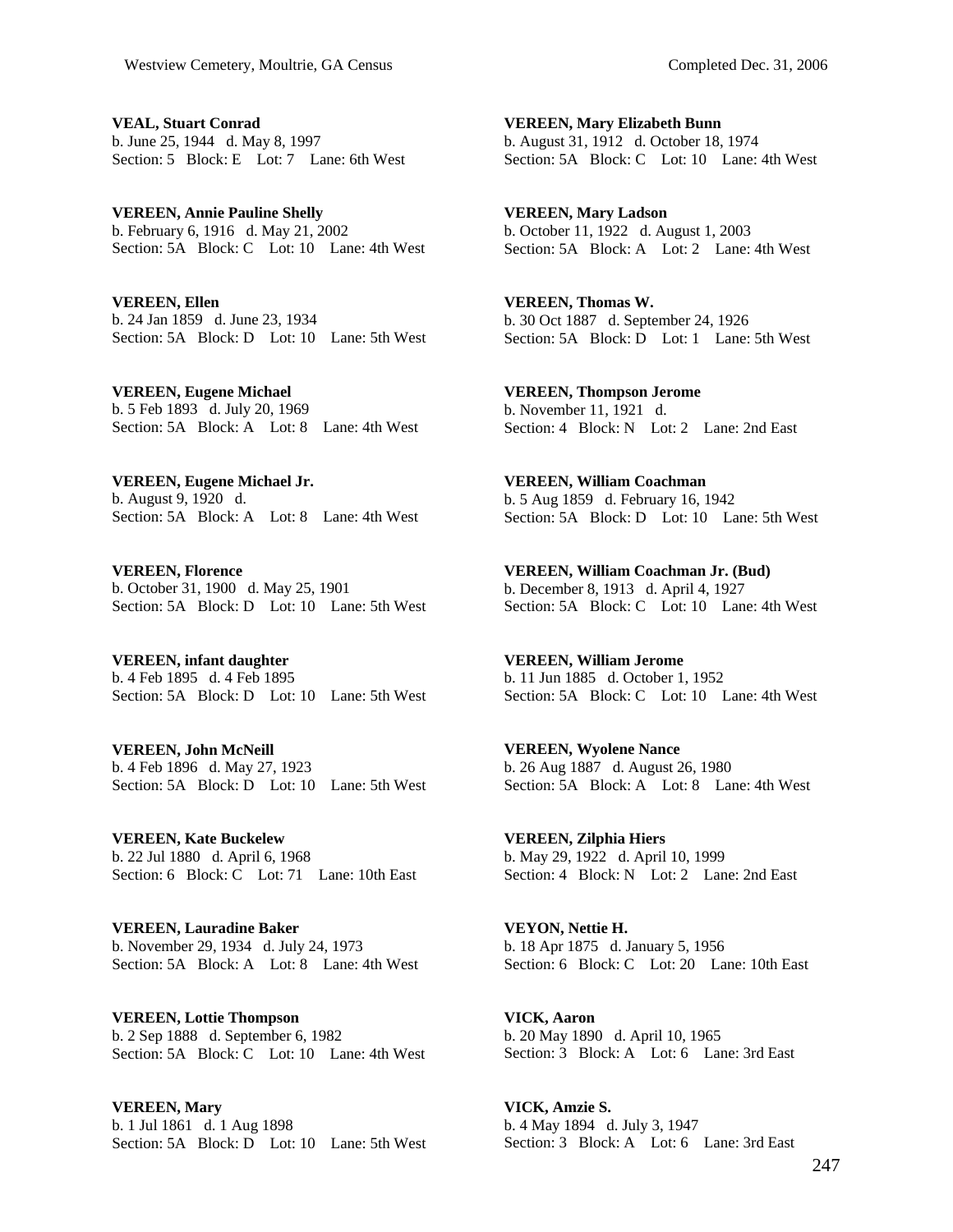**VICK, Bettie Wheeler**  b. July 7, 1924 d. April 17, 2002 Section: 3 Block: A Lot: 6 Lane: 3rd East

**VICK, Clower**  b. 1898 d. 1969 Section: 6 Block: A Lot: 34 Lane: Circle Dr. North

**VICK, Edith P.**  b. January 22, 1911 d. January 1, 1988 Section: 7 Block: D Lot: 61 Lane: 11th West

**VICK, Leroy** Veteran b. September 6, 1925 d. April 10, 1995 Section: 3 Block: A Lot: 6 Lane: 3rd East

**VICK, Mamie Alberta "Berl"**  b. October 13, 1919 d. October 9, 2005 Section: 6 Block: D Lot: 81 Lane: 11th East

**VICK, Myrtle E.**  b. March 19, 1908 d. January 23, 1978 Section: 5 Block: P Lot: 2 Lane: 8th West

**VICK, Raiford B.** Veteran b. November 9, 1918 d. July 30, 1978 Section: 6 Block: D Lot: 81 Lane: 11th East

**VICK, Thomas J.**  b. 1894 d. 1963 Section: 6 Block: A Lot: 34 Lane: Circle Dr. North

**VICK, W. Arnold**  b. February 4, 1905 d. November 4, 1971 Section: 7 Block: D Lot: 61 Lane: 11th West

**VICK, Walter Eugene Sr.**  b. October 11, 1923 d. May 18, 1984 Section: 3 Block: A Lot: 6 Lane: 3rd East

**VICKERS, Drew Luther Jr.**  b. August 2, 1908 d. July 23, 1994 Section: 2 Block: D Lot: 5 Lane: 3rd West

**VICKERS, Ellie S.**  b. 11 Jun 1887 d. July 8, 1975 Section: 6 Block: D Lot: 20A Lane: 11th East

**VICKERS, Howard W.**  b. September 26, 1901 d. February 29, 1964 Section: 4 Block: K Lot: 17B Lane: 5th East

**VICKERS, John J.**  b. 10 Jan 1886 d. January 26, 1963 Section: 6 Block: D Lot: 20A Lane: 11th East

**VICKERS, John J.**  b. 12 Jun 1860 d. September 17, 1924 Section: 4 Block: H Lot: 36 Lane: 7th East

**VICKERS, Otis Harrell**  b. August 30, 1907 d. May 30, 1985 Section: 2 Block: D Lot: 5 Lane: 3rd West

**VICKERS, Una Whiddon**  b. 25 Jan 1863 d. April 8, 1914 Section: 4 Block: H Lot: 36 Lane: 7th East

**VINCENT, Doster Cecil Rev.**  b. April 22, 1911 d. May 2, 1969 Section: 6 Block: E Lot: 62 Lane: 12th East

**VINCENT, Marvin Rev.**  b. 31 Aug 1886 d. October 27, 1959 Section: 6 Block: E Lot: 62 Lane: 12th East

**VINCENT, Sadie Doster**  b. 28 Nov 1893 d. February 16, 1988 Section: 6 Block: E Lot: 62 Lane: 12th East

**VINSON, Arthur Rudolph**  b. May 27, 1930 d. July 29, 1985 Section: 6 Block: D Lot: 78 Lane: 11th East

**VINSON, Bryton W. Sr.**  b. December 6, 1926 d. May 13, 1974 Section: 6 Block: C Lot: 23 Lane: 10th East

**VINSON, Francis Marion Jr.** Veteran b. February 27, 1925 d. March 11, 1963 Section: 6 Block: D Lot: 78 Lane: 11th East

**VINSON, Francis Marion Sr.**  b. 14 Mar 1893 d. January 31, 1951 Section: 6 Block: D Lot: 78 Lane: 11th East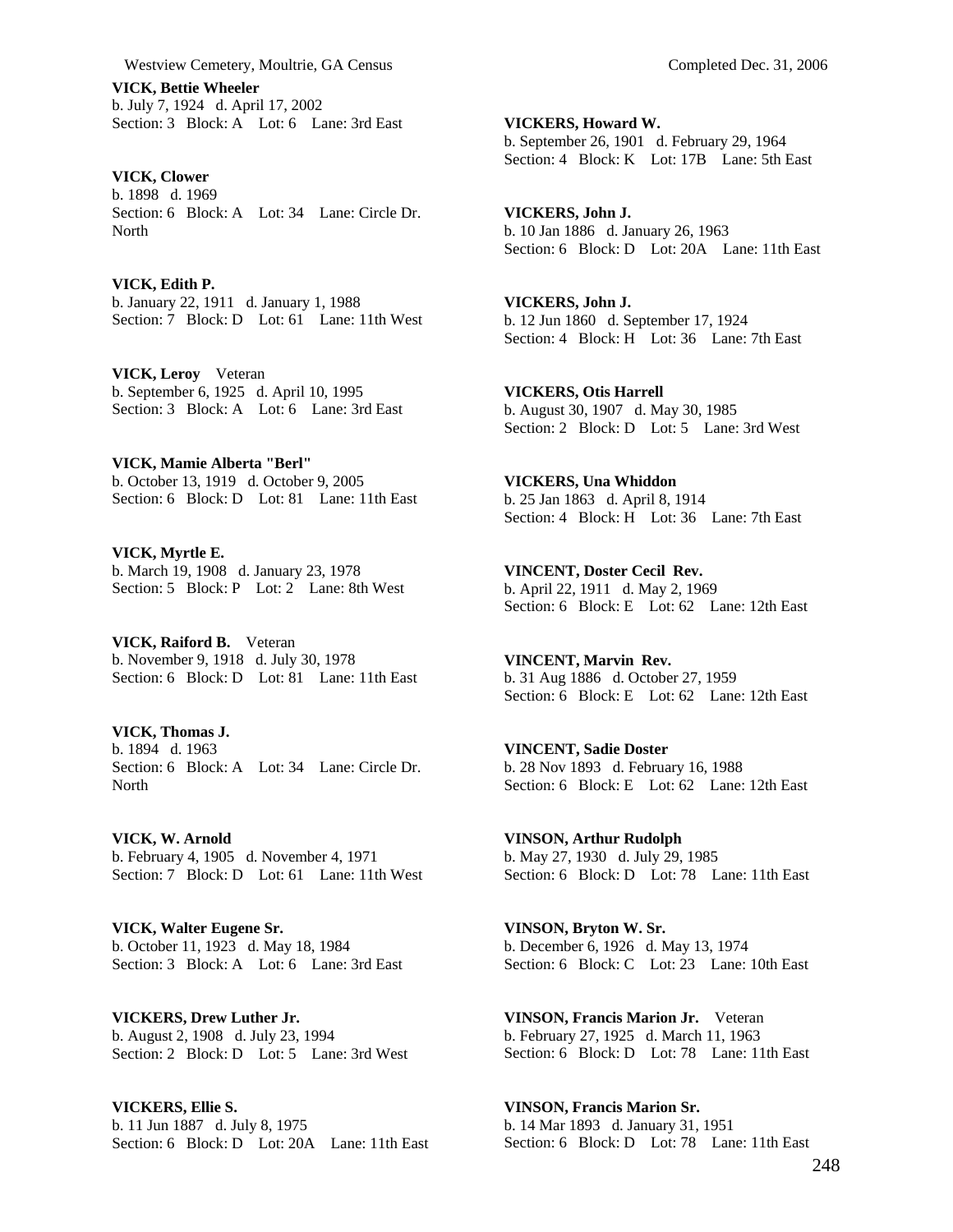**VINSON, Hazel C. Boyd**  b. November 14, 1924 d. May 22, 1990 Section: 1 Block: B Lot: 5 Lane: 6th West

**VINSON, Helen Christine**  b. July 12, 1946 d. July 14, 1946 Section: 1 Block: B Lot: 5 Lane: 6th West

**VINSON, James C.**  b. July 26, 1924 d. April 22, 1978 Section: 2 Block: E2 Lot: 38 Lane: 2nd West

**VINSON, James R.**  b. 14 Jul 1889 d. October 11, 1956 Section: 5 Block: P Lot: 7 Lane: 8th West

**VINSON, Jules S.** Veteran b. 4 Oct 1896 d. December 3, 1940 Section: 3 Block: E Lot: 1 Lane: 2nd West

**VINSON, Louise Porter**  b. January 10, 1923 d. March 18, 2002 Section: 2 Block: E2 Lot: 38 Lane: 1st West

**VINSON, Nancy Louise**  b. 6 Mar 1891 d. March 1, 1969 Section: 6 Block: D Lot: 78 Lane: 11th East

**VINSON, Robert L. Jr.**  b. November 20, 1944 d. April 14, 1945 Section: 2 Block: E2 Lot: 38 Lane: 2nd West

**VINSON, Robert Lewis**  b. May 16, 1915 d. December 21, 1988 Section: 2 Block: E2 Lot: 38 Lane: 2nd West

**VINSON, Ruby C.**  b. 23 Aug 1890 d. May 25, 1957 Section: 5 Block: P Lot: 7 Lane: 8th West

**VINSON, William S. (Bill)**  b. February 15, 1941 d. March 22, 1991 Section: 1 Block: B Lot: 5 Lane: 6th West

**VINSON, William Seabourn**  b. August 16, 1921 d. March 28, 1991 Section: 1 Block: B Lot: 5 Lane: 6th West

**VOISELLE, Linda Kay**  b. September 19, 1942 d. September 19, 1942 Section: 4 Block: K Lot: 8 Lane: 5th East

**VOLKMAR, Mrs. Harry**  b. 1895 d. 1964 Section: 1 Block: C Lot: 11 Lane: 5th West

**WADE, Clara Catherine** E.Star b. 29 Dec 1898 d. October 19, 1983 Section: 7 Block: B Lot: 73 Lane: 13th West

**WADSWORTH, Carrene Elijah**  b. January 4, 1914 d. November 16, 1988 Section: 2 Block: D Lot: 25 Lane: 3rd West

**WALDEN, (John e.)**  b. d. Section: 2 Block: D Lot: 8 Lane: 3rd West

**WALDEN, Albert F.**  b. November 12, 1901 d. February 14, 1947 Section: 4 Block: G Lot: 14 Lane: 8th East

**WALDEN, Annie McGraw**  b. 18 Dec 1895 d. July 21, 1972 Section: 7 Block: B Lot: 95 Lane: 13th West

**WALDEN, G. T. "Father"**  b. 1896 d. 1956 Section: 2 Block: D Lot: 8 Lane: 3rd West

**WALDEN, Homer Se.**  b. 24 Nov 1894 d. October 29, 1981 Section: 7 Block: B Lot: 95 Lane: 13th West

**WALDEN, Ida Bell M.**  b. May 15, 1912 d. June 6, 2002 Section: 5 Block: K Lot: 1 Lane: 7th West

**WALDEN, J. C.**  b. 25 Nov 1868 d. October 25, 1938 Section: 4 Block: G Lot: 14 Lane: 8th East

**WALDEN, Marvin F.**  b. April 4, 1905 d. June 4, 1980 Section: 5 Block: K Lot: 1 Lane: 7th West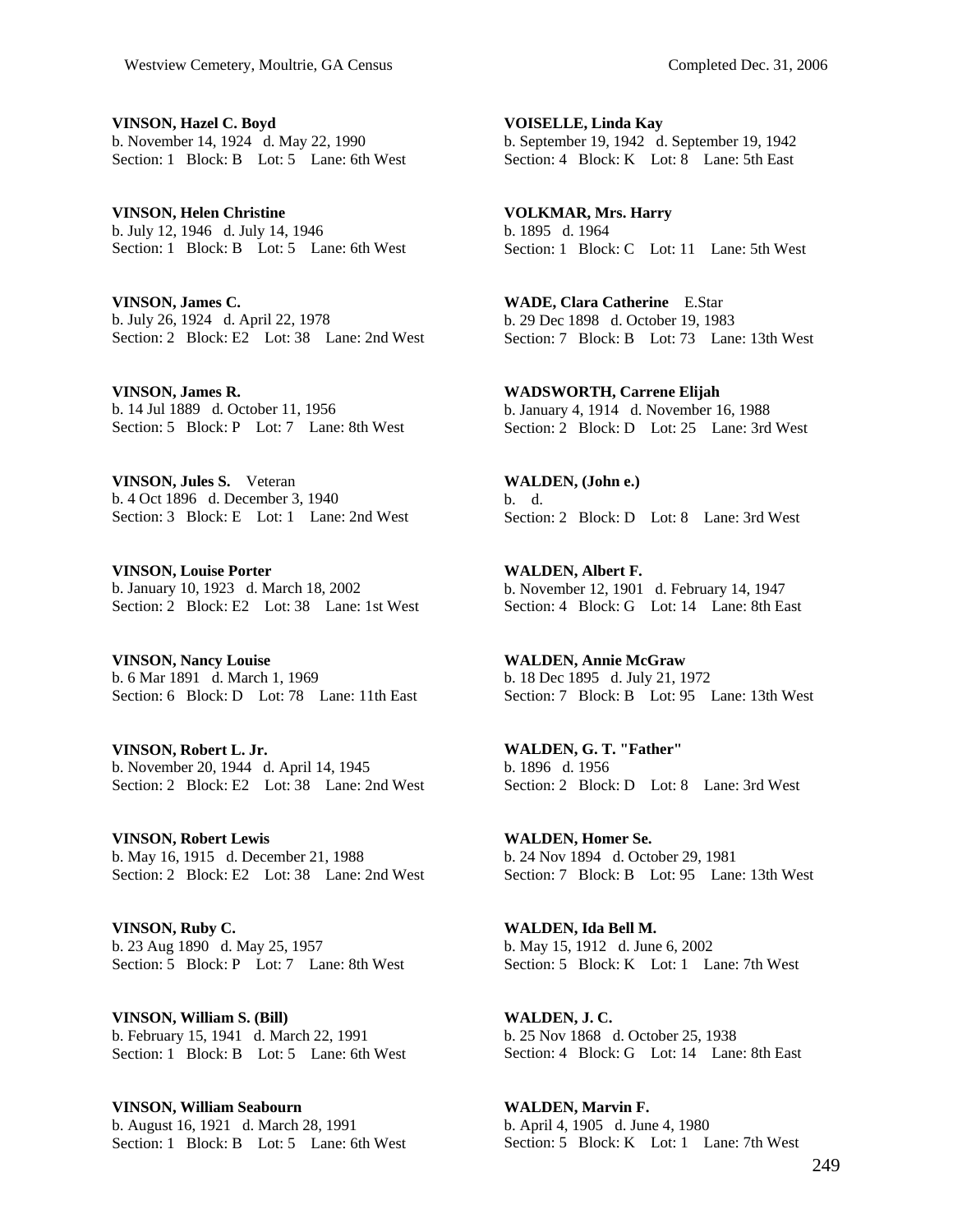**WALDEN, Mrs. G. T. "Mother"**  b. 1897 d. 1947 Section: 2 Block: D Lot: 8 Lane: 3rd West

**WALDEN, Sallie**  b. 9 Jan 1874 d. November 1, 1943 Section: 4 Block: G Lot: 14 Lane: 8th East

**WALKER, Alton Lafayette**  b. November 12, 1906 d. December 28, 1999 Section: 1 Block: B Lot: 8 Lane: 6th West

**WALKER, Carole Maryee**  b. July 2, 1939 d. July 1, 1942 Section: 1 Block: B Lot: 8 Lane: 6th West

**WALKER, Charles N. Jr. D.C.**  b. March 11, 1917 d. July 6, 2001 Section: 4 Block: L Lot: 47 Lane: 4th East

**WALKER, Charles Norwood Sr.**  b. 10 Feb 1893 d. August 14, 1972 Section: 4 Block: L Lot: 19 Lane: 4th East

**WALKER, David W.**  b. 1989 d. 1989 Section: 4 Block: I Lot: 17 Lane: 6th East

**WALKER, Earl B.**  b. September 14, 1914 d. August 22, 1947 Section: 4 Block: M Lot: 8 Lane: 3rd East

**WALKER, John Hillary** Veteran b. August 11, 1921 d. February 21, 1983 Section: 7 Block: B Lot: 64 Lane: 13th West

**WALKER, Lillian T.**  b. August 16, 1928 d. Section: 7 Block: B Lot: 64 Lane: 13th West

**WALKER, Mary Parham**  b. August 16, 1914 d. November 27, 1995 Section: 1 Block: B Lot: 8 Lane: 6th West

**WALKER, Mollie**  b. 10 Jun 1874 d. February 10, 1951 Section: 6 Block: D Lot: 79 Lane: 11th East

**WALLACE, Addie E.**  b. 1874 d. 1970 Section: 5 Block: C Lot: 18 Lane: 5th West

**WALLACE, George Jackson**  b. August 7, 1910 d. September 27, 1995 Section: 4 Block: I Lot: 29 Lane: 6th East

**WALLACE, Lorene Oliver**  b. November 2, 1915 d. March 27, 2006 Section: 4 Block: I Lot: 29 Lane: 6th East

**WALSH, Connie Kelly**  b. August 7, 1938 d. June 2, 2000 Section: 6 Block: B Lot: 57A Lane: 9th East

**WALTERS, Elsie S.**  b. January 30, 1919 d. Section: 7 Block: C Lot: 36 Lane: 12th West

**WALTON, Charlotte Emerson**  b. September 2, 1905 d. May 11, 1970 Section: 7 Block: C Lot: 72 Lane: 12th West

**WALTON, Emma**  b. December 15, 1906 d. May 13, 1907 Section: 5 Block: F Lot: 15 Lane: 6th West

**WALTON, Maudelle**  b. March 5, 1915 d. March 5, 1915 Section: 5 Block: F Lot: 15 Lane: 6th West

**WALTON, Peter Wyche** Veteran b. June 22, 1906 d. June 9, 1968 Section: 7 Block: C Lot: 72 Lane: 12th West

**WAMBLE, Ivan Allen**  b. June 1, 1921 d. February 26, 1988 Section: 2 Block: C Lot: 25 Lane: 1st West

**WAMBLE, Juanita Worsham**  b. September 19, 1921 d. November 28, 1982 Section: 2 Block: C Lot: 25 Lane: 1st West

**WAPELHORST, Joseph**  b. November 3, 1919 d. Section: 5 Block: 4 Lot: 2 Lane: 6th West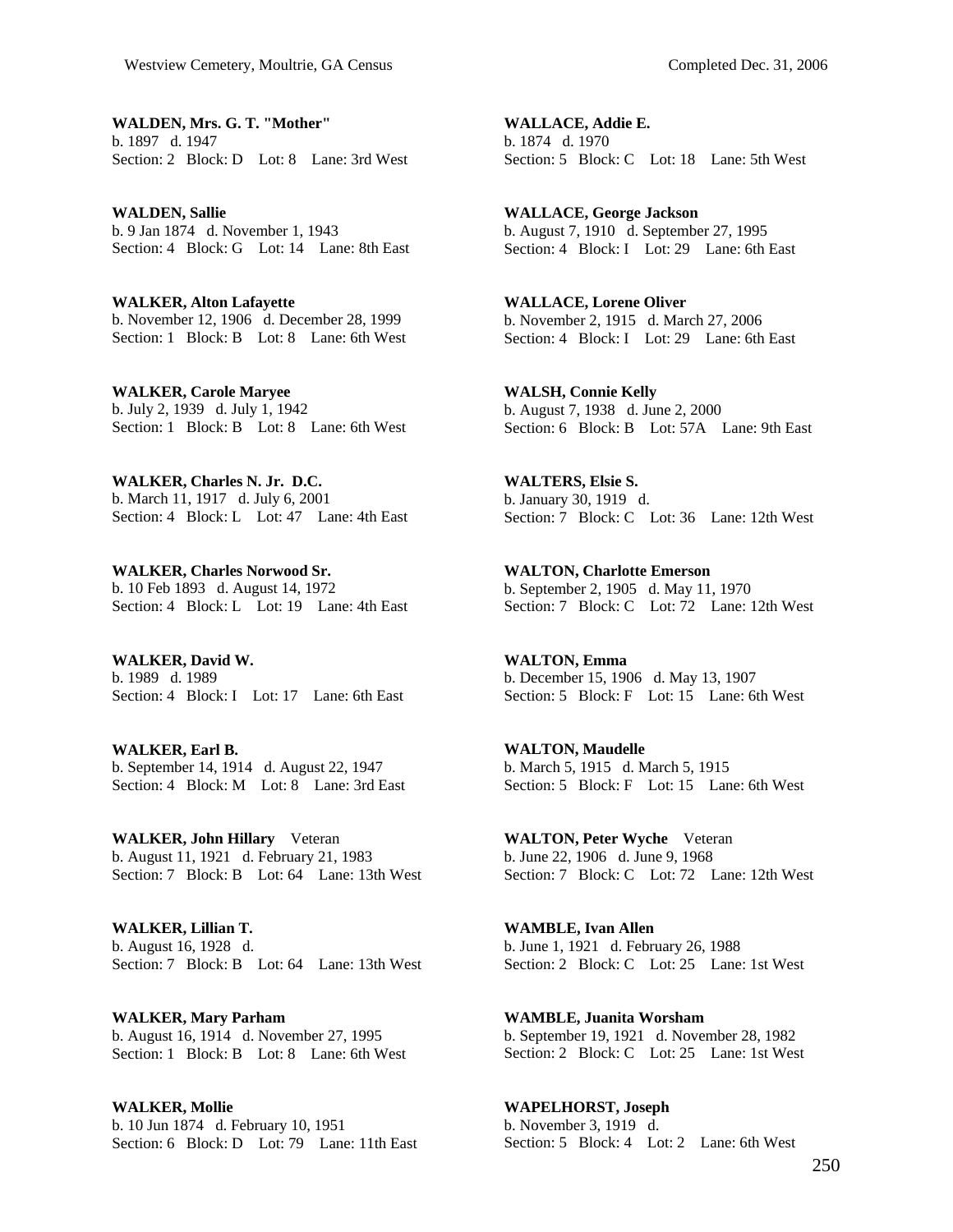**WAPELHORST, Nadine**  b. August 16, 1921 d. February 4, 1982 Section: 5 Block: 4 Lot: 2 Lane: 6th West

**WARBURG, David Alan Sr.**  b. October 30, 1943 d. November 18, 1998 Section: 6 Block: C Lot: 35 Lane: 10th East

**WARD, A. Harris**  b. September 20, 1910 d. January 10, 1991 Section: 6 Block: B Lot: 19A Lane: 9th East

**WARD, Pearlie A.**  b. February 3, 1908 d. September 28, 1994 Section: 6 Block: B Lot: 19A Lane: 9th East

**WARNELL, Louisa Edwards**  b. 15 Jun 1844 d. December 9, 1923 Section: 4 Block: H Lot: 14 Lane: 7th East

**WARNELL, W. J.**  b. 24 Dec 1846 d. August 29, 1926 Section: 4 Block: H Lot: 14 Lane: 7th East

**WARREN, Catherine E.**  b. 29 Mar 1874 d. May 5, 1946 Section: 3 Block: C Lot: 8 Lane: 1st East

**WARREN, Irvin J.**  b. 12 Oct 1883 d. September 27, 1959 Section: 3 Block: C Lot: 8 Lane: 1st East

**WARS, Louis J.**  b. February 26, 1915 d. July 28, 1959 Section: 6 Block: E Lot: 30 Lane: 12th East

**WATERS, Alice Huber**  b. d. May 11, 1971 Section: 4 Block: I Lot: 31 Lane: 6th East

**WATERS, Georgia H.**  b. 30 Jul 1898 d. April 23, 1982 Section: 6 Block: D Lot: 64 Lane: 11th East

**WATERS, James M.**  b. 13 Aug 1875 d. January 26, 1957 Section: 6 Block: D Lot: 64 Lane: 11th East

**WATERS, Lester Albert** Veteran b. January 25, 1932 d. November 11, 1998 Section: 6 Block: G Lot: 61A Lane: 13th East

**WATKINS, Anne**  b. November 16, 1902 d. November 18, 1985 Section: 4 Block: K Lot: 33 Lane: 5th East

**WATKINS, E. G. "Buddy"**  b. November 3, 1908 d. August 13, 1956 Section: 4 Block: K Lot: 33 Lane: 5th East

**WATKINS, J. R.** WOW b. 29 Jun 1869 d. April 8, 1918 Section: 4 Block: K Lot: 33 Lane: 5th East

**WATKINS, Jewel P.**  b. March 22, 1906 d. July 16, 1970 Section: 4 Block: K Lot: 33 Lane: 5th East

**WATKINS, Maggie M.**  b. 19 Feb 1895 d. June 9, 1977 Section: 4 Block: K Lot: 33 Lane: 5th East

**WATKINS, Roscoe Luke** Veteran b. July 18, 1913 d. March 12, 2001 Section: 4 Block: K Lot: 33 Lane: 5th East

**WATKINS, Susie M.**  b. 10 Jan 1898 d. April 21, 1986 Section: 4 Block: F Lot: 8 Lane: EN RR

**WATKINS, Thomas W.**  b. 21 Dec 1893 d. March 4, 1961 Section: 4 Block: K Lot: 33 Lane: 5th East

**WATKINS, unknown adults (2)**  b. d. Section: 4 Block: K Lot: 33 Lane: 5th East

**WATSON, Blanche Cooper**  b. 10 May 1881 d. May 25, 1948 Section: 1 Block: D Lot: 6 Lane: 4th West

**WATSON, Charles Green**  b. 29 Aug 1875 d. December 29, 1965 Section: 4 Block: K Lot: 41 Lane: 5th East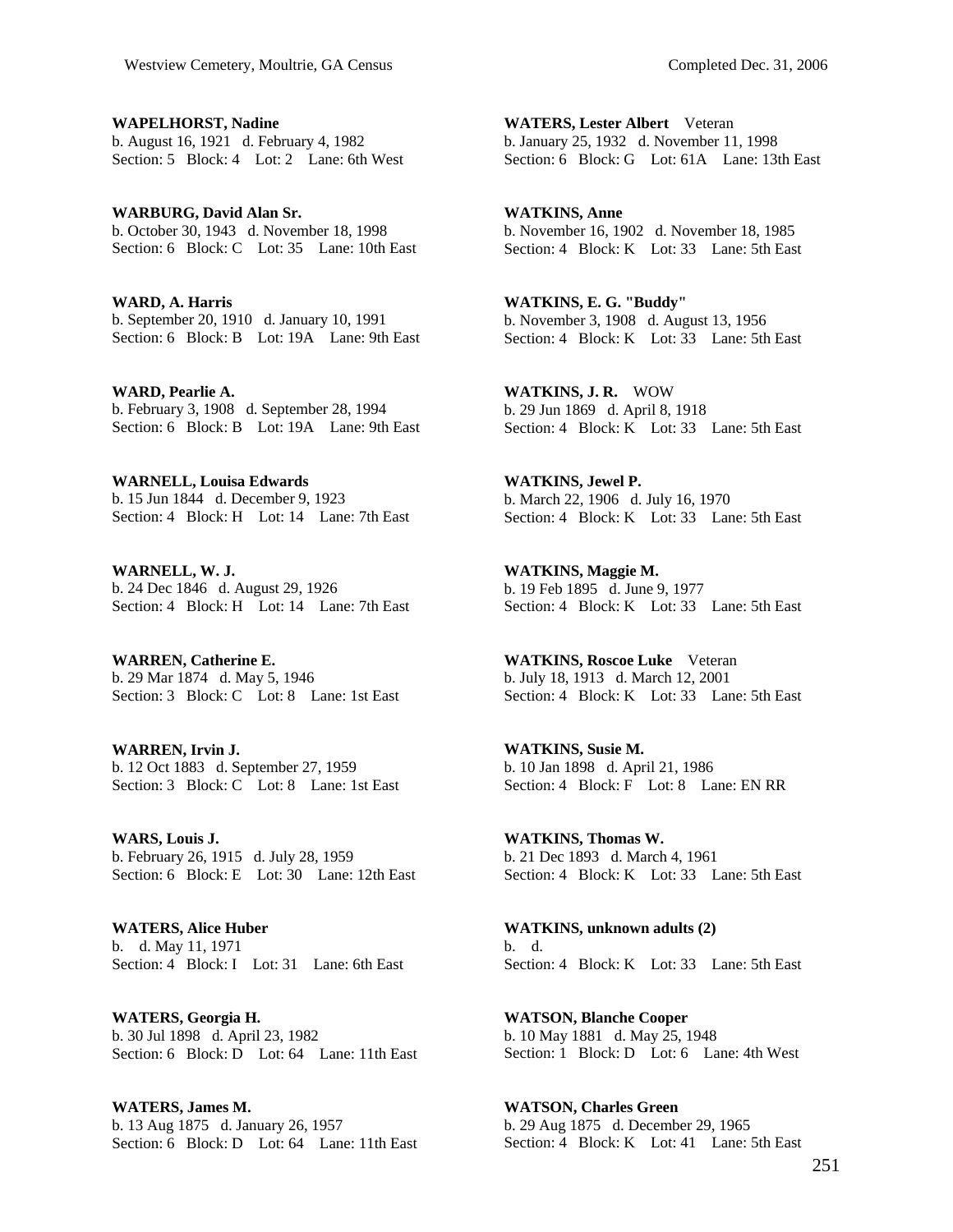**WATSON, Eliza Corley**  b. 7 Jul 1887 d. August 20, 1942 Section: 2 Block: B Lot: 5 Lane: 2nd West

**WATSON, Emma W.**  b. 7 Jun 1888 d. January 24, 1948 Section: 3 Block: C Lot: 40 Lane: 1st East

**WATSON, Herman Wale**  b. June 22, 1909 d. March 13, 1980 Section: 2 Block: B Lot: 5 Lane: 2nd West

**WATSON, Lester Z.**  b. November 24, 1914 d. July 21, 1975 Section: 7 Block: C Lot: 46 Lane: 12th West

**WATSON, Lillie Nadine Norman**  b. January 27, 1915 d. November 10, 2002 Section: 2 Block: B Lot: 5 Lane: 2nd West

**WATSON, Nora Hicks**  b. 20 Nov 1877 d. March 11, 1976 Section: 4 Block: K Lot: 41 Lane: 5th East

**WATSON, Ralph Corley** Veteran b. April 24, 1913 d. November 1, 1997 Section: 2 Block: B Lot: 5 Lane: 2nd West

**WATSON, Rubie Williams**  b. April 16, 1902 d. July 15, 1986 Section: 2 Block: B Lot: 5 Lane: 2nd West

**WATSON, Samuel Otis**  b. 12 Apr 1883 d. November 11, 1939 Section: 2 Block: B Lot: 5 Lane: 2nd West

**WATSON, Sarah J.**  b. 1843 d. 1925 Section: 5A Block: C Lot: 7 Lane: 4th West

**WATSON, William Green**  b. 2 Apr 1887 d. May 5, 1982 Section: 3 Block: C Lot: 40 Lane: 1st East

**WATTS, Jan Bennett**  b. June 15, 1940 d. January 14, 1943 Section: 1 Block: C Lot: 13 Lane: 5th West

**WATTS, Katherine Bennett**  b. January 25, 1914 d. March 1, 1999 Section: 1 Block: C Lot: 13 Lane: 5th West

**WATTS, Paul Edward**  b. November 2, 1904 d. July 28, 1983 Section: 1 Block: C Lot: 13 Lane: 5th West

**WAY, Thomas Finley**  b. September 10, 1903 d. January 23, 1905 Section: 5A Block: B Lot: 5 Lane: 5th West

**WEATHERLY, Flora Holder**  b. 5 Oct 1898 d. May 16, 1989 Section: 1 Block: D Lot: 7 Lane: 4th West

**WEATHERLY, Raymond J.**  b. 4 May 1898 d. August 16, 1942 Section: 1 Block: D Lot: 7 Lane: 4th West

**WEAVER, B. Floyd**  b. November 10, 1943 d. November 10, 1943 Section: 7 Block: D Lot: 22 Lane: 11th West

**WEAVER, Benjamin F. Jr.**  b. August 6, 1971 d. August 7, 1971 Section: 7 Block: D Lot: 22 Lane: 11th West

**WEAVER, Dorothy Plymel**  b. December 16, 1948 d. March 5, 2003 Section: 7 Block: D Lot: 22 Lane: 11th West

**WEAVER, James Henry**  b. January 26, 1905 d. March 14, 1979 Section: 7 Block: D Lot: 22 Lane: 11th West

**WEAVER, Linda Dianne**  b. June 10, 1944 d. May 8, 1945 Section: 6 Block: F Lot: 6 Lane: Circle Dr. South

**WEAVER, Louis Allen**  b. January 26, 1916 d. January 13, 1966 Section: 7 Block: B Lot: 31 Lane: 13th West

**WEAVER, Martha J.**  b. December 20, 1915 d. July 30, 1999 Section: 6 Block: G Lot: 51 Lane: 13th East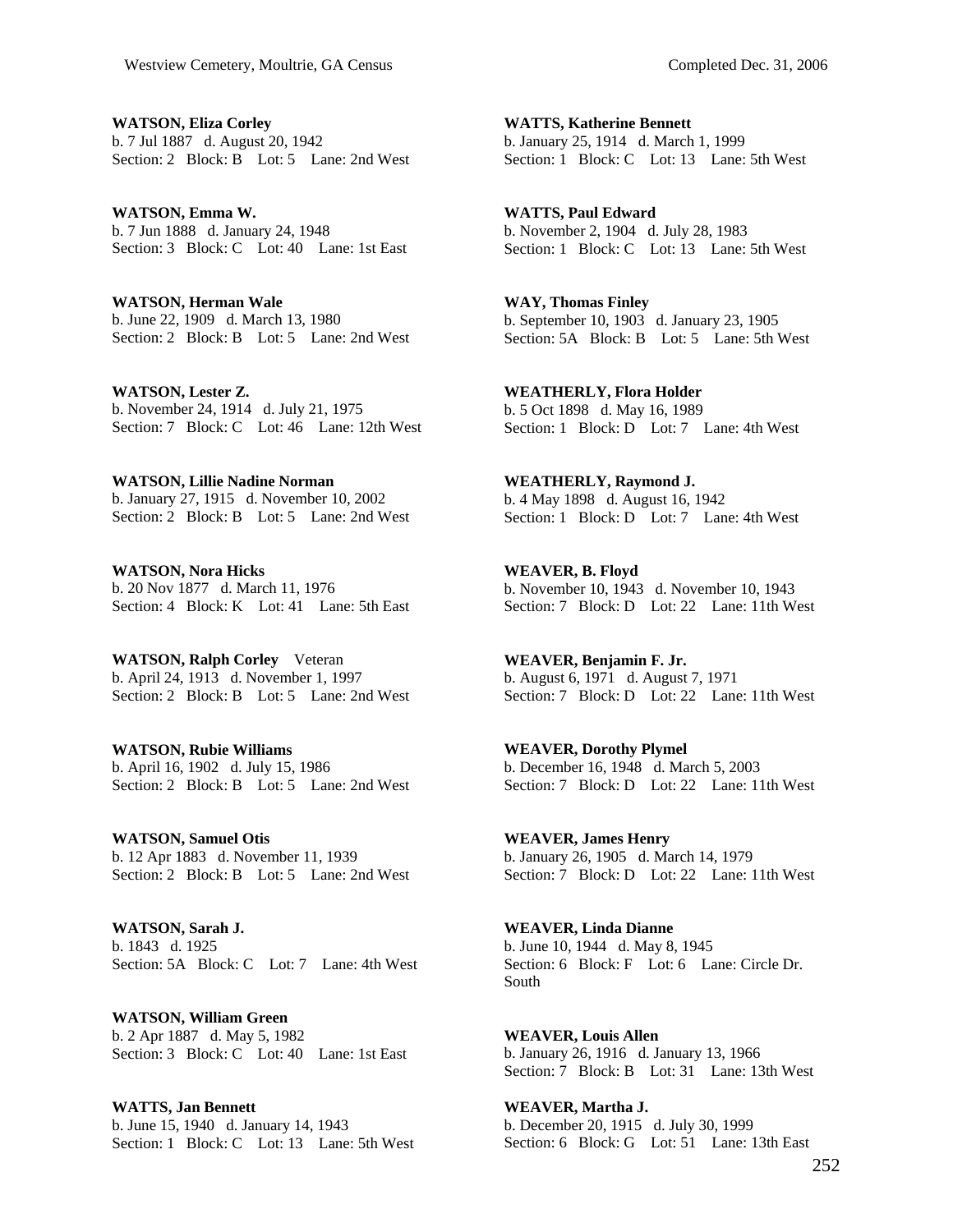Westview Cemetery, Moultrie, GA Census Completed Dec. 31, 2006

**WEAVER, Nadine T.**  b. November 26, 1928 d. February 15, 1999 Section: 7 Block: B Lot: 31 Lane: 13th West

**WEAVER, Ralph Douglas**  b. July 12, 1910 d. August 31, 2002 Section: 6 Block: F Lot: 6 Lane: Circle Dr. South

**WEAVER, Ralph Vaughn**  b. August 13, 1955 d. May 2, 1974 Section: 6 Block: F Lot: 6 Lane: Circle Dr. South

**WEAVER, Rubye M.**  b. September 3, 1913 d. March 12, 1969 Section: 6 Block: F Lot: 6 Lane: Circle Dr. South

**WEAVER, W. L. (Buster)**  b. March 31, 1918 d. November 10, 1971 Section: 6 Block: G Lot: 51 Lane: 13th East

**WEBB, (Nov 2006 fresh grave no marker)**  b. d. Section: 3 Block: B Lot: 34 Lane: 2nd East

**WEBB, Evetter Jacobs**  b. May 7, 1917 d. September 13, 1954 Section: 3 Block: B Lot: 39 Lane: 2nd East

**WEBB, Hazel M.**  b. March 29, 1918 d. August 7, 1971 Section: 7 Block: D Lot: 23 Lane: 11th West

**WEBB, John A.**  b. May 30, 1910 d. October 31, 1971 Section: 7 Block: D Lot: 23 Lane: 11th West

**WEBB, Lewis H.**  b. 23 Dec 1868 d. November 28, 1948 Section: 4 Block: I Lot: 19 Lane: 6th East

**WEBB, Loretta**  b. June 12, 1949 d. August 5, 1968 Section: 3 Block: B Lot: 39 Lane: 2nd East

**WEBB, Mary Ann Avera**  b. July 6, 1944 d. September 27, 1988 Section: 4 Block: L Lot: 41 Lane: 4th East

**WEBB, Randall Lavoyed**  b. April 30, 1915 d. December 14, 1981 Section: 3 Block: B Lot: 34 Lane: 2nd East

**WEBB, Rebecca Gerdine**  b. December 6, 1916 d. May 21, 1980 Section: 4 Block: I Lot: 19 Lane: 6th East

**WEBB, Sara Newby**  b. 28 Jul 1882 d. November 15, 1947 Section: 4 Block: I Lot: 19 Lane: 6th East

**WEBB, Yuba Will Prince**  b. August 31, 1923 d. December 23, 2002 Section: 4 Block: K Lot: 2 Lane: 5th East

**WEBSTER, Mark A.**  b. February 10, 1967 d. February 13, 2005 Section: 6 Block: C Lot: 35 Lane: 10th East

**WEEKS, Lorene Boyd Sumner**  b. May 7, 1921 d. March 2, 2002 Section: 1 Block: D Lot: 26 Lane: 4th West

**WELCH, Betty Jean**  b. August 7, 1951 d. June 8, 1964 Section: 7 Block: C Lot: 52 Lane: 12th West

**WELCH, Michael Scott**  b. 1975 d. 1975 Section: 7 Block: B Lot: 26 Lane: 13th West

**WELDON, Carlos B.**  b. May 15, 1921 d. September 29, 1993 Section: 6 Block: D Lot: 55 Lane: 11th East

**WELDON, Carlos Brantly Jr.**  b. December 23, 1954 d. November 3, 1984 Section: 6 Block: D Lot: 55 Lane: 11th East

**WELDON, Donnie Lee**  b. July 20, 1956 d. February 21, 1957 Section: 6 Block: E Lot: 17 Lane: 12th East

**WELDON, Earl G.**  b. August 8, 1919 d. July 24, 1979 Section: 6 Block: E Lot: 17 Lane: 12th East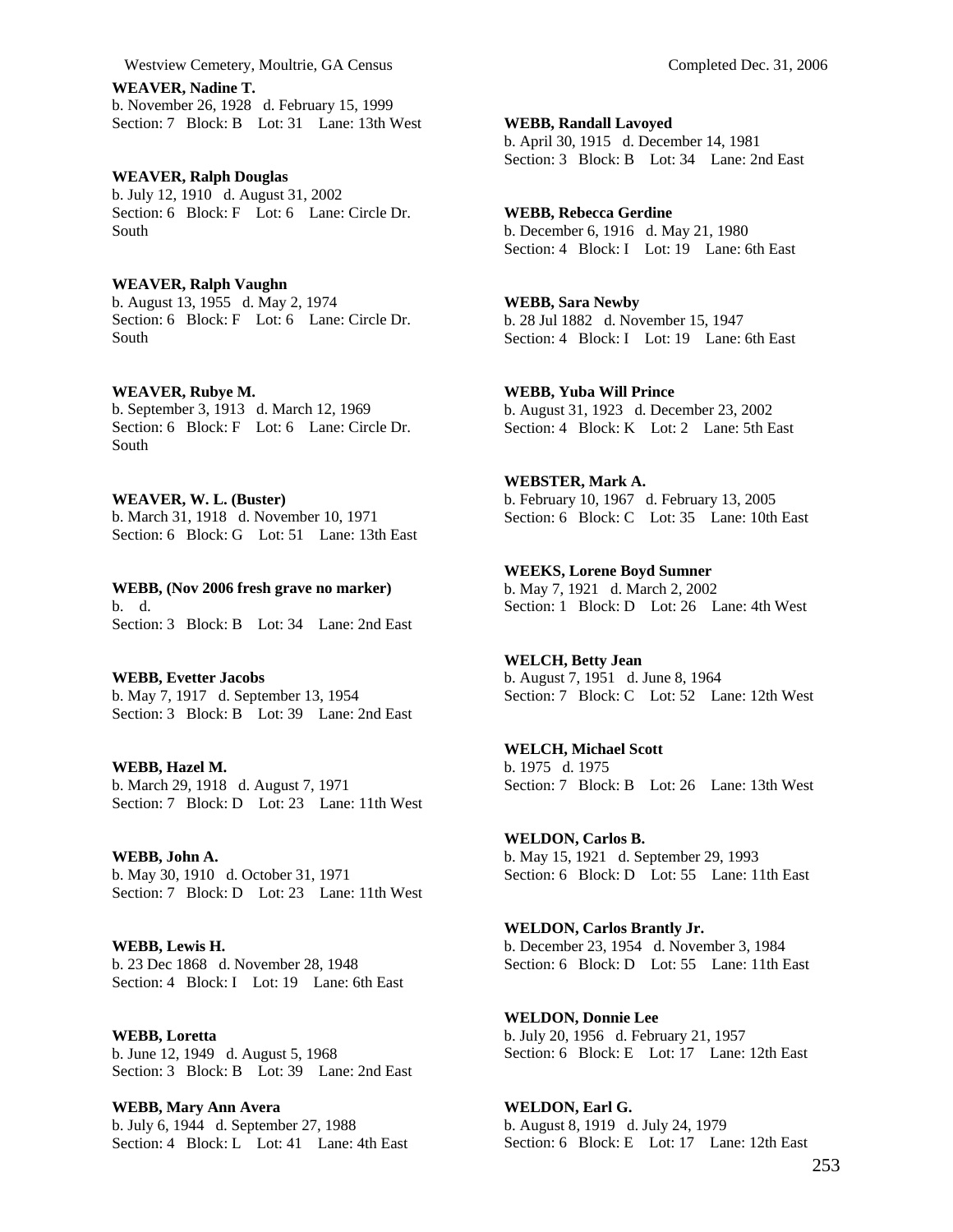**WELDON, Isaac J.**  b. 28 Oct 1888 d. February 14, 1954 Section: 6 Block: D Lot: 22 Lane: 11th East

**WELDON, Isaac L.**  b. March 4, 1923 d. December 24, 1950 Section: 6 Block: D Lot: 55 Lane: 11th East

**WELDON, Ivan Dale**  b. February 19, 1961 d. May 15, 1983 Section: 6 Block: E Lot: 17 Lane: 12th East

**WELDON, Minnie Lee**  b. 27 Oct 1890 d. July 2, 1951 Section: 6 Block: D Lot: 22 Lane: 11th East

**WELDON, Rosie Lee**  b. March 25, 1926 d. November 15, 1987 Section: 6 Block: D Lot: 55 Lane: 11th East

**WELDON, Virginia P.**  b. October 24, 1924 d. February 25, 1984 Section: 6 Block: E Lot: 17 Lane: 12th East

**WELLONS, Annie W.**  b. May 26, 1914 d. April 18, 2002 Section: 3 Block: C Lot: 28 Lane: 1st East

**WELLONS, Henry C.**  b. 31 Dec 1878 d. November 11, 1947 Section: 3 Block: C Lot: 28 Lane: 1st East

**WELLONS, Henry Mumford** Veteran b. July 25, 1917 d. June 17, 1994 Section: 3 Block: C Lot: 28 Lane: 1st East

**WELLONS, Minnie Mumford**  b. 21 May 1878 d. December 7, 1963 Section: 3 Block: C Lot: 28 Lane: 1st East

**WELLS, Amber Murphy**  b. December 1, 1901 d. February 16, 1985 Section: 2 Block: D Lot: 4 Lane: 3rd West

**WELLS, Annie Ruth Argo**  b. May 21, 1914 d. June 25, 1979 Section: 4 Block: M Lot: 36 Lane: 3rd East

**WELLS, Chester Hubert**  b. April 29, 1922 d. January 25, 1977 Section: 4 Block: M Lot: 36 Lane: 3rd East

**WELLS, Clayton West**  b. May 14, 1901 d. September 10, 1969 Section: 2 Block: D Lot: 4 Lane: 3rd West

**WELLS, Elsie K.**  b. May 17, 1910 d. September 2, 2000 Section: 4 Block: M Lot: 36 Lane: 3rd East

**WELLS, Ida Mae Dean**  b. 29 Apr 1889 d. May 14, 1966 Section: 4 Block: M Lot: 36 Lane: 3rd East

**WELLS, Jacky R.**  b. June 3, 1939 d. May 11, 1973 Section: 4 Block: M Lot: 36 Lane: 3rd East

**WELLS, Jasper M.**  b. 26 Aug 1896 d. February 13, 1949 Section: 4 Block: M Lot: 36 Lane: 3rd East

**WELLS, Marie Cannon**  b. May 20, 1918 d. March 17, 1996 Section: 2 Block: E2 Lot: 13 Lane: 1st West

**WELLS, Paul E.**  b. May 3, 1940 d. October 19, 1944 Section: 4 Block: M Lot: 36 Lane: 3rd East

**WELLS, Warner E.**  b. August 15, 1912 d. August 25, 1976 Section: 4 Block: M Lot: 36 Lane: 3rd East

**WELLS, William E.**  b. 1871 d. 1928 Section: 4 Block: M Lot: 36 Lane: 3rd East

**WELTZBARKER, Ernest L.**  b. February 19, 1929 d. February 19, 1956 Section: 6 Block: A Lot: 18 Lane: Circle Dr. North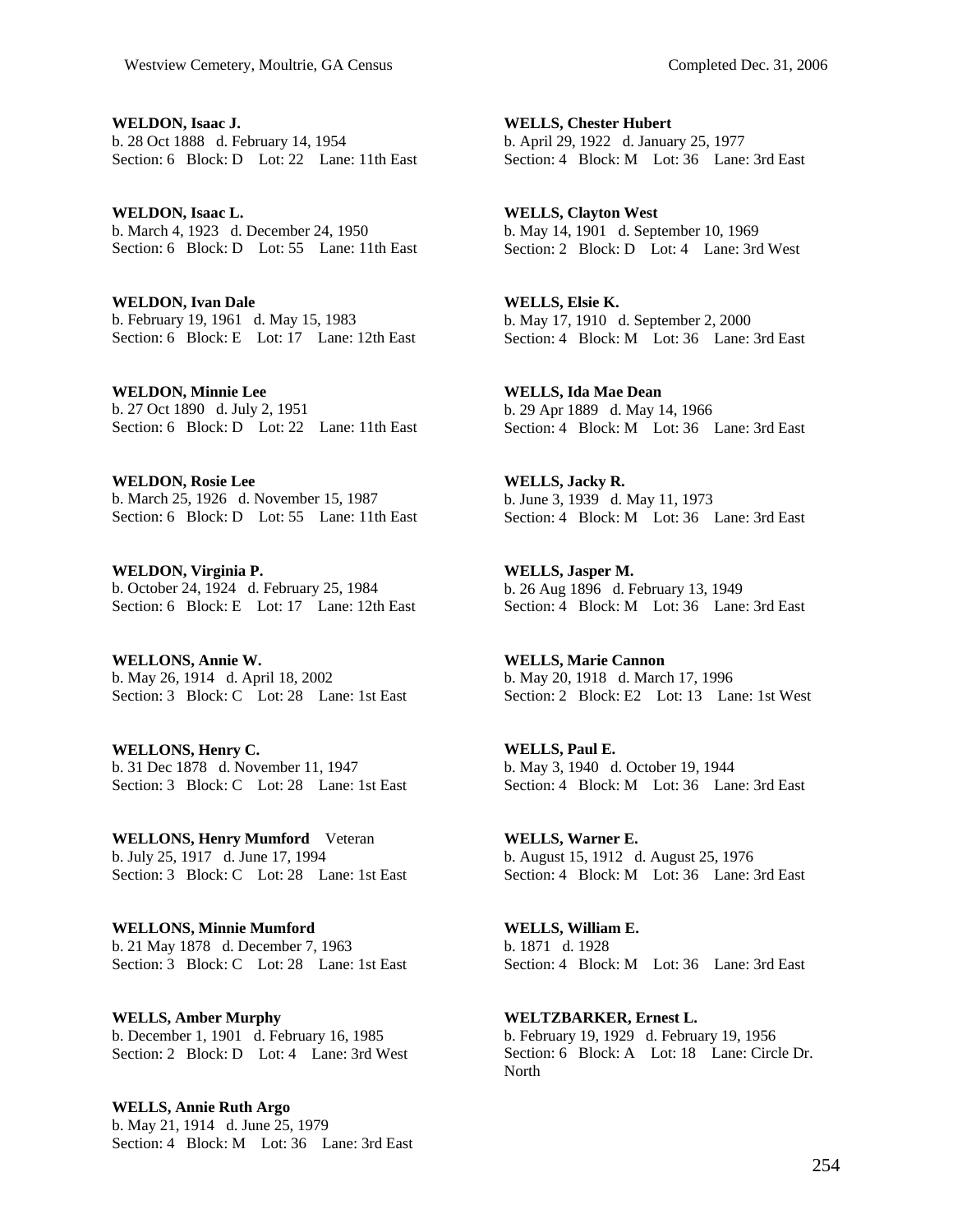Westview Cemetery, Moultrie, GA Census Completed Dec. 31, 2006

**WELTZBARKER, unknown adult**  b. d. Section: 6 Block: A Lot: 18 Lane: Circle Dr. North

**WELTZBARKER, William Joseph**  b. 16 Jul 1894 d. March 14, 1977 Section: 6 Block: A Lot: 18 Lane: Circle Dr. North

**WELVERT, Mrs. Josie**  b. 1916 d. 1973 Section: 3 Block: E Lot: 9 Lane: 2nd West

**WEST, Annie L.**  b. 1861 d. 1947 Section: 4 Block: H Lot: 23 Lane: 7th East

**WEST, Beth Powell**  b. February 10, 1917 d. October 30, 2000 Section: 4 Block: H Lot: 23 Lane: 7th East

**WEST, Clarence Lane**  b. 1881 d. 1965 Section: 4 Block: H Lot: 23 Lane: 7th East

**WEST, Clarence Lane Jr.**  b. January 27, 1904 d. January 24, 1990 Section: 4 Block: H Lot: 23 Lane: 7th East

**WEST, Clyde McWhite**  b. February 27, 1904 d. April 2, 1999 Section: 4 Block: H Lot: 23 Lane: 7th East

**WEST, Clyde W.**  b. September 20, 1908 d. October 20, 1980 Section: 2 Block: D Lot: 25 Lane: 3rd West

**WEST, Ida Carrene**  b. 27 May 1888 d. July 23, 1938 Section: 2 Block: D Lot: 25 Lane: 3rd West

**WEST, Isaac Rigdon**  b. 10 Feb 1882 d. July 21, 1952 Section: 5 Block: E Lot: 17 Lane: 6th West

**WEST, James Franklin**  b. January 24, 1911 d. April 3, 1982 Section: 4 Block: H Lot: 23 Lane: 7th East

**WEST, Jennie M.**  b. 1885 d. 1947 Section: 4 Block: H Lot: 23 Lane: 7th East

**WEST, Lorenzo D.**  b. 19 Oct 1895 d. May 16, 1924 Section: 4 Block: K Lot: 4B Lane: 5th East

**WEST, Russell C.**  b. 1857 d. 1931 Section: 4 Block: H Lot: 23 Lane: 7th East

**WEST, T. Russell**  b. 1908 d. 1934 Section: 4 Block: H Lot: 23 Lane: 7th East

**WEST, unknown given name**  b. d. Section: 4 Block: K Lot: 4B Lane: 5th East

**WESTBROOK, Henry**  b. June 18, 1909 d. July 6, 1924 Section: 4 Block: I Lot: 23 Lane: 6th East

**WESTBROOK, Mattie V.**  b. 27 May 1880 d. April 30, 1951 Section: 4 Block: I Lot: 23 Lane: 6th East

**WESTBROOK, Myrtle Elizabeth**  b. January 19, 1901 d. April 8, 1992 Section: 4 Block: I Lot: 23 Lane: 6th East

**WESTBROOK, William Felton**  b. 27 Nov 1876 d. November 20, 1963 Section: 4 Block: I Lot: 23 Lane: 6th East

**WHATLEY, Martha**  b. 1910 d. 1925 Section: 4 Block: I Lot: 14 Lane: 6th East

**WHEELER, Carrie A.**  b. 1848 d. 1928 Section: 4 Block: I Lot: 24 Lane: 6th East

**WHEELER, Charles James**  b. 1883 d. 1966 Section: 3 Block: C Lot: 51 Lane: 1st East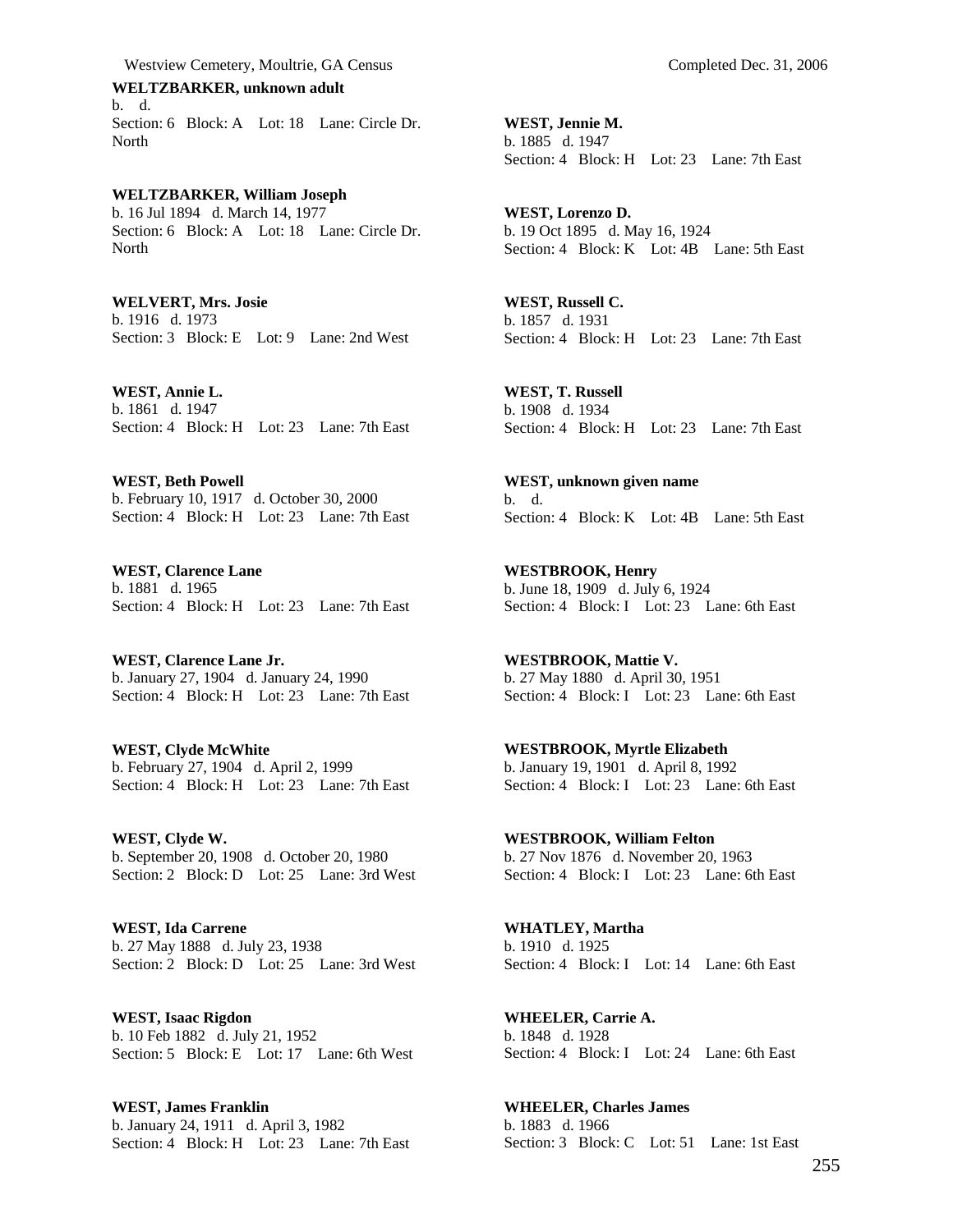**WHEELER, Dillye Murphy**  b. August 21, 1911 d. September 19, 1990 Section: 1 Block: D Lot: 12 Lane: 4th West

**WHEELER, Jefferson F.**  b. 1850 d. 1932 Section: 4 Block: I Lot: 24 Lane: 6th East

**WHEELER, Joseph Wilson** Veteran b. September 6, 1908 d. April 5, 1988 Section: 1 Block: D Lot: 12 Lane: 4th West

**WHEELER, Lisa Winburn**  b. February 6, 1963 d. Section: 1 Block: D Lot: 12 Lane: 4th West

**WHEELER, Sarah Patten**  b. December 20, 1937 d. January 31, 1998 Section: 1 Block: D Lot: 12 Lane: 4th West

**WHEELESS, Ashley W. Sr.**  b. 1882 d. 1952 Section: 4 Block: N Lot: 13 Lane: 2nd East

**WHEELESS, Dan M.** Veteran b. March 19, 1949 d. July 2, 1994 Section: 4 Block: H Lot: 11 Lane: 7th East

**WHEELESS, James M.**  b. January 22, 1913 d. April 27, 2002 Section: 4 Block: H Lot: 11 Lane: 7th East

**WHEELESS, Missie H.**  b. January 8, 1919 d. February 23, 2000 Section: 4 Block: H Lot: 11 Lane: 7th East

**WHEELESS, Robert A.**  b. 1880 d. 1921 Section: 4 Block: I Lot: 24 Lane: 6th East

**WHEELESS, Robert T.**  b. 6 Mar 1851 d. November 9, 1937 Section: 4 Block: H Lot: 11 Lane: 7th East

**WHEELESS, Versa**  b. 4 Sep 1856 d. November 18, 1936 Section: 4 Block: H Lot: 11 Lane: 7th East

**WHELCHEL, Annabel Conner** DAR b. 26 Feb 1892 d. December 12, 1972 Section: 4 Block: N Lot: 15 Lane: 2nd East

**WHELCHEL, Carrie Griffin**  b. 21 Nov 1898 d. November 23, 1965 Section: 6 Block: G Lot: 3 Lane: 13th East

**WHELCHEL, Emmet Vickery Sr.**  b. 10 Feb 1897 d. July 21, 1974 Section: 6 Block: G Lot: 3 Lane: 13th East

**WHELCHEL, Hoyt H.**  b. 13 Oct 1893 d. December 31, 1960 Section: 4 Block: N Lot: 15 Lane: 2nd East

**WHICKHAM, Frank C.**  b. 6 Oct 1885 d. January 29, 1970 Section: 7 Block: C Lot: 59 Lane: 12th West

**WHICKHAM, Mabel L.**  b. 19 Nov 1893 d. August 21, 1982 Section: 7 Block: C Lot: 59 Lane: 12th West

**WHITAKER, Beulah Odom**  b. October 19, 1914 d. July 11, 1985 Section: 7 Block: C Lot: 57 Lane: 12th West

**WHITAKER, Hubert** Veteran b. October 16, 1925 d. November 14, 1950 Section: 6 Block: D Lot: 54 Lane: 11th East

**WHITAKER, M. A.**  b. 18 Aug 1855 d. October 31, 1903 Section: 5 Block: N Lot: 1 Lane: 8th West

**WHITAKER, Nadine**  b. 1924 d. 2006 Section: 6 Block: G Lot: 47 Lane: 13th East

**WHITAKER, Sallie F.**  b. 6 Mar 1887 d. February 17, 1951 Section: 6 Block: D Lot: 54 Lane: 11th East

**WHITAKER, William Dave**  b. 15 Feb 1877 d. December 19, 1969 Section: 6 Block: D Lot: 54 Lane: 11th East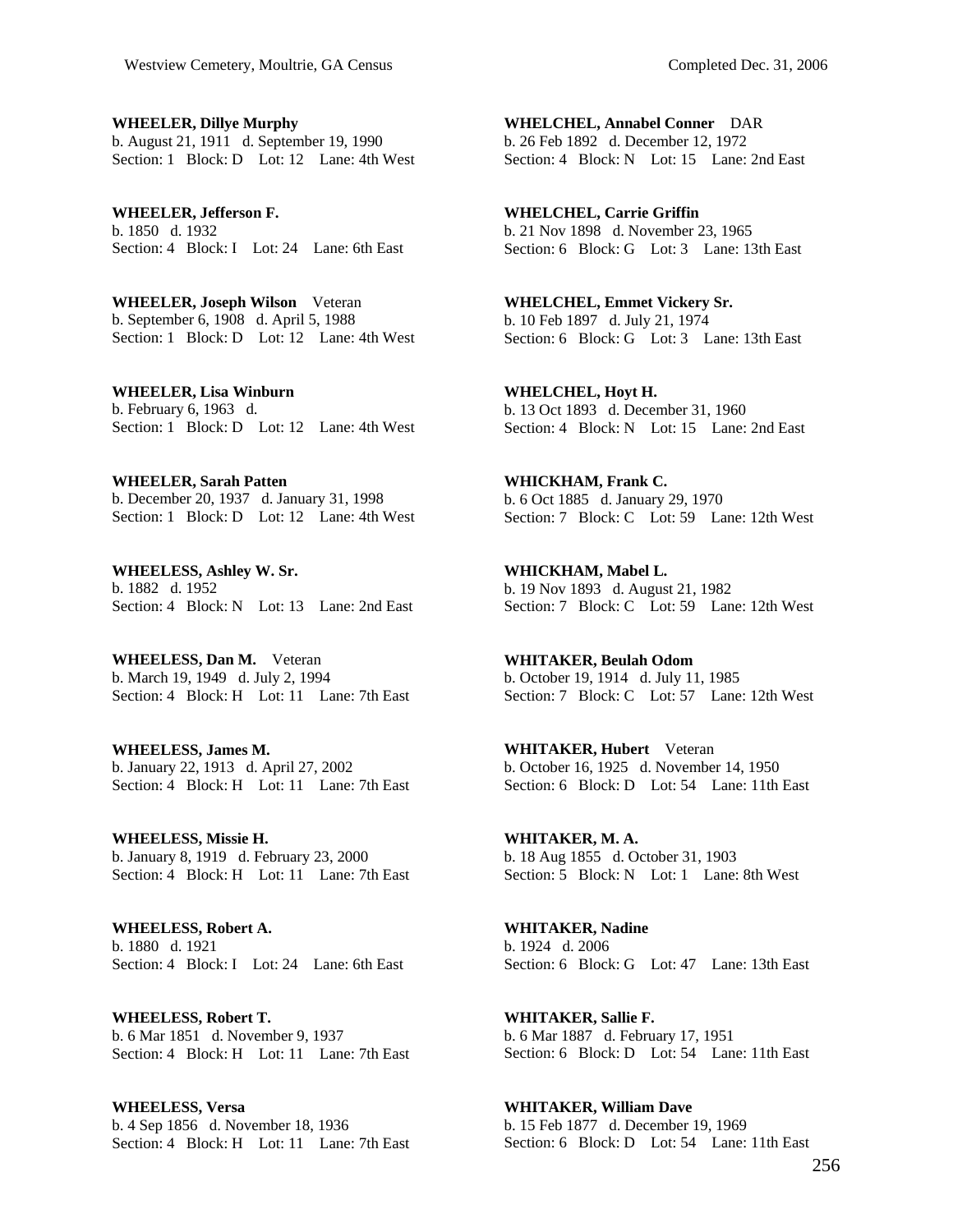**WHITE, A. Wilson Dr.**  b. 13 Jun 1898 d. February 21, 1958 Section: 5 Block: B Lot: 1 Lane: 4th West

**WHITE, Beadie Estella**  b. 22 Dec 1876 d. October 1, 1947 Section: 5 Block: B Lot: 1 Lane: 4th West

**WHITE, Flarra A.**  b. 15 Jun 1876 d. March 2, 1955 Section: 1 Block: C Lot: 7 Lane: 5th West

**WHITE, Ivey Anderson**  b. August 18, 1921 d. January 8, 1988 Section: 2 Block: F2 Lot: 12 Lane: 1st West

**WHITE, John E.**  b. 17 Sep 1874 d. February 19, 1968 Section: 5 Block: B Lot: 1 Lane: 4th West

**WHITE, John G.**  b. 20 Jan 1862 d. July 23, 1950 Section: 6 Block: D Lot: 52 Lane: 11th East

**WHITE, Judy Elizabeth**  b. October 1, 1955 d. November 24, 1963 Section: 2 Block: F<sub>2</sub> Lot: 12 Lane: 1st West

**WHITE, Lucille Spooner**  b. August 24, 1901 d. March 21, 1990 Section: 2 Block: F2 Lot: 12 Lane: 1st West

**WHITE, Mary E. Howard**  b. December 28, 1917 d. June 13, 1991 Section: 6 Block: B Lot: 67B Lane: 9th East

**WHITE, Mattie F.**  b. February 27, 1901 d. June 10, 1901 Section: 5 Block: B Lot: 1 Lane: 4th West

**WHITE, Norine Woods**  b. 18 Sep 1899 d. June 11, 1984 Section: 3 Block: E Lot: 6 Lane: 2nd West

**WHITE, Norman E.**  b. May 13, 1911 d. March 2, 1983 Section: 6 Block: B Lot: 67B Lane: 9th East

**WHITE, Pearl G.**  b. 3 May 1886 d. December 15, 1965 Section: 1 Block: C Lot: 7 Lane: 5th West

**WHITE, R. L.**  b. 1895 d. 1945 Section: 2 Block: F2 Lot: 12 Lane: 1st West

**WHITE, Viola H.**  b. 17 Jul 1882 d. May 14, 1959 Section: 6 Block: D Lot: 52 Lane: 11th East

**WHITE, William A.**  b. 23 Sep 1889 d. March 4, 1943 Section: 3 Block: E Lot: 6 Lane: 2nd West

**WHITFIELD, Urla Mae**  b. May 11, 1905 d. November 21, 1943 Section: 4 Block: N Lot: 9 Lane: 2nd East

**WHITLEY, Josph G.**  b. 30 Jan 1883 d. Jan 29 1898 Section: 5A Block: C Lot: 5 Lane: 4th West

**WHITNEY, Howard A.** Veteran b. October 9, 1926 d. April 20, 1973 Section: 6 Block: E Lot: 58 Lane: 12th East

**WHITNEY, Walter Mr.**  b. 1928 d. 2005 Section: 7 Block: D Lot: 67/1 Lane: 11th West

**WHITSON, Mary Boatwright**  b. January 24, 1902 d. January 17, 1995 Section: 2 Block: B Lot: 3 Lane: 2nd West

**WHITSON, Thomas C.**  b. 6 Apr 1893 d. October 20, 1938 Section: 2 Block: B Lot: 3 Lane: 2nd West

**WHITSON, Virginia Elizabeth**  b. September 16, 1936 d. September 16, 1936 Section: 2 Block: B Lot: 3 Lane: 2nd West

**WHITTEN, James Edward Jr.**  b. July 15, 1922 d. October 8, 1987 Section: 4 Block: G Lot: 9 Lane: 8th East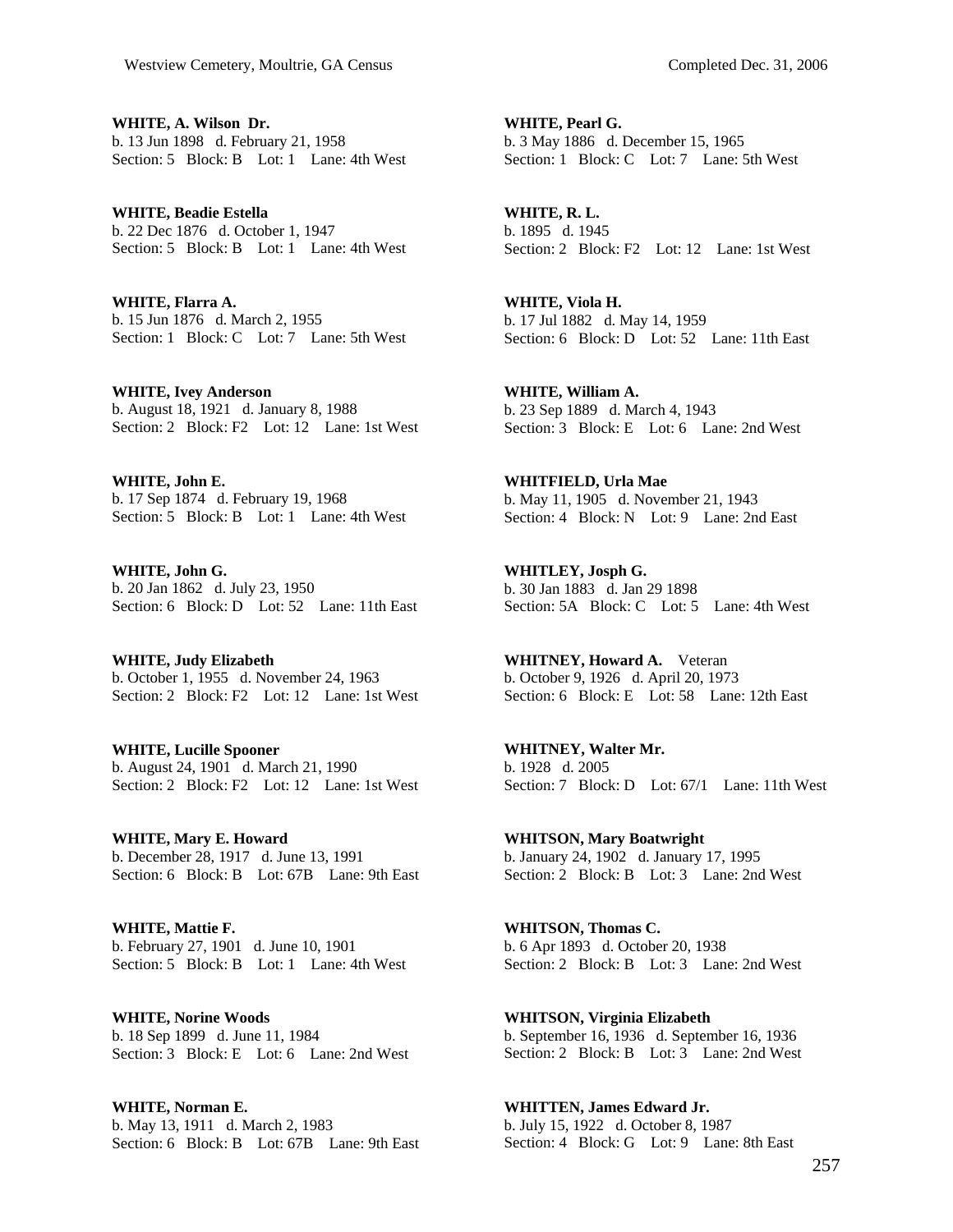**WHITTEN, Miriam McKown**  b. April 16, 1926 d. Section: 4 Block: G Lot: 9 Lane: 8th East

**WHITTINGTON, Daisie H.**  b. December 7, 1909 d. October 21, 1986 Section: 7 Block: C Lot: 63 Lane: 12th West

**WHITTINGTON, Rubye Evelyn Collins Kendall**  b. October 31, 1927 d. January 3, 1997 Section: 4 Block: K Lot: 38 Lane: 5th East

**WHITTINGTON, Sylvester C.**  b. 15 Nov 1896 d. May 13, 1967 Section: 7 Block: C Lot: 63 Lane: 12th West

**WIKOFF, Arnold Madison** Veteran b. September 22, 1914 d. March 3, 2001 Section: 4 Block: I Lot: 5 Lane: 6th East

**WIKOFF, Pauline Tucker**  b. February 23, 1917 d. January 31, 1999 Section: 4 Block: I Lot: 5 Lane: 6th East

**WILDES, Julia Brown**  b. January 11, 1914 d. May 19, 2004 Section: 6 Block: C Lot: 50 Lane: 10th East

**WILDES, Leon Robert** Veteran b. August 26, 1916 d. December 16, 1956 Section: 4 Block: M Lot: 12 Lane: 3rd East

**WILKES, (Inscribed but unreadable)**  b. d. Section: 4 Block: F Lot: 8 Lane: EN RR

**WILKES, Annie Mrs.**  b. 20 Mar 1885 d. March 11, 1941 Section: 4 Block: F Lot: 8 Lane: EN RR

**WILKES, Baby**  b. d. Section: 4 Block: I Lot: 9 Lane: 6th East

**WILKES, Blanche**  b. 1 Aug 1883 d. December 7, 1965 Section: 6 Block: B Lot: 62 Lane: 9th East

**WILKES, C. Bond**  b. April 24, 1910 d. December 17, 1928 Section: 4 Block: I Lot: 8 Lane: 6th East

**WILKES, Dutch**  b. 16 Aug 1897 d. December 27, 1963 Section: 4 Block: F Lot: 8 Lane: EN RR

**WILKES, Earl (infant)**  b. d. Section: 4 Block: H Lot: 7 Lane: 7th East

**WILKES, Emory S.**  b. October 14, 1909 d. October 16, 1932 Section: 4 Block: I Lot: 9 Lane: 6th East

**WILKES, Estelle Plair**  b. October 15, 1924 d. December 21, 1946 Section: 3 Block: M Lot: 40 Lane: 3rd East

**WILKES, G. W.**  b. 10 Apr 1866 d. September 17, 1922 Section: 4 Block: I Lot: 9 Lane: 6th East

**WILKES, Hallie H.**  b. November 8, 1914 d. Section: 7 Block: B Lot: 59 Lane: 13th West

**WILKES, infant**  b. d. Section: 2 Block: B Lot: 18 Lane: 2nd West

**WILKES, J. J.**  b. 14 Nov 1842 d. November 20, 1919 Section: 4 Block: I Lot: 9 Lane: 6th East

**WILKES, James Duard**  b. March 9, 1905 d. May 27, 1976 Section: 2 Block: B Lot: 18 Lane: 2nd West

**WILKES, James I.**  b. 22 Oct 1883 d. February 17, 1959 Section: 6 Block: B Lot: 62 Lane: 9th East

**WILKES, John A.**  b. 17 Jul 1862 d. July 23, 1920 Section: 4 Block: I Lot: 9 Lane: 6th East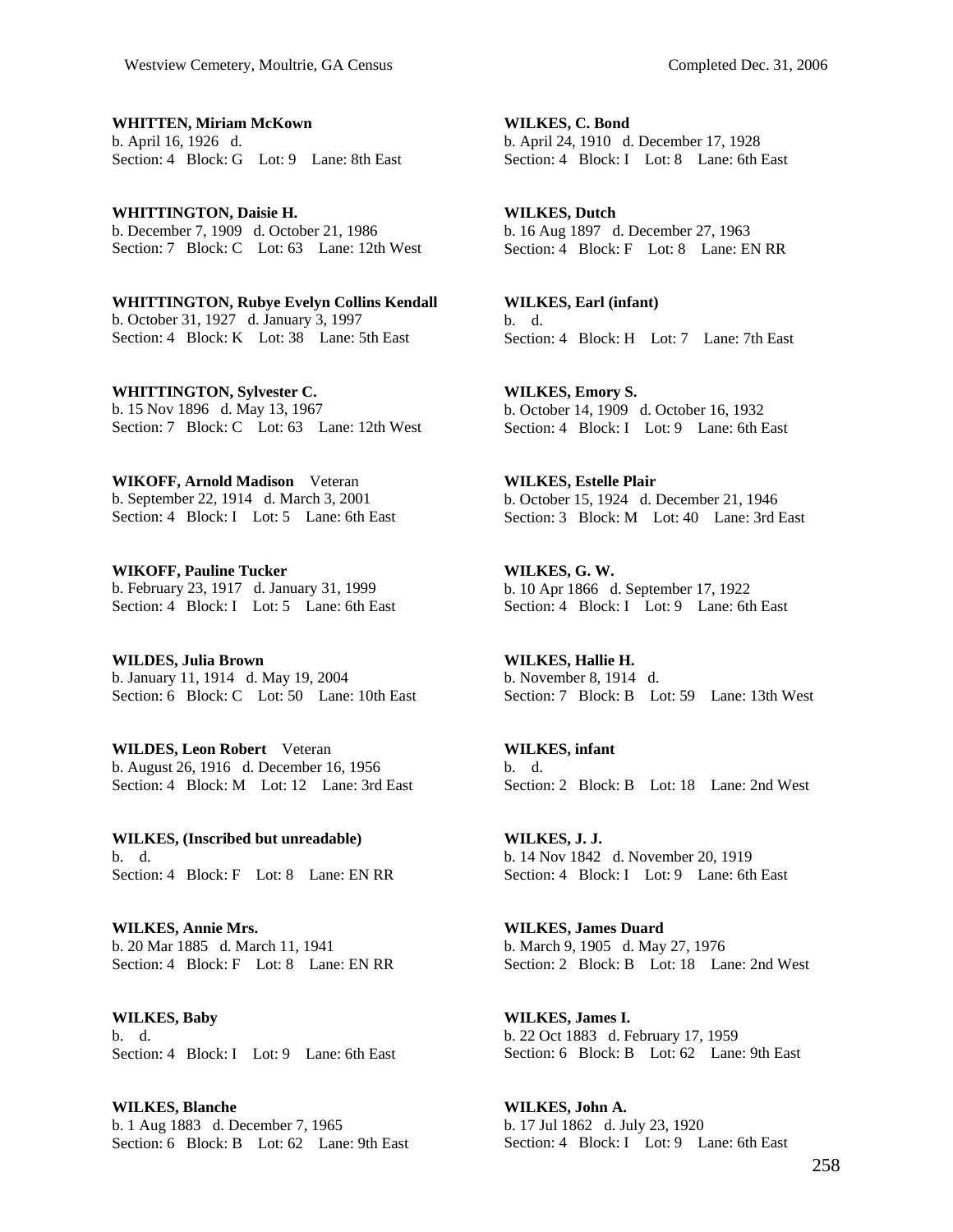**WILKES, John A. Mrs.**  b. 6 Oct 1878 d. July 1, 1941 Section: 4 Block: I Lot: 9 Lane: 6th East

**WILKES, John Anderson**  b. September 24, 1907 d. February 11, 1978 Section: 4 Block: H Lot: 7 Lane: 7th East

**WILKES, Lena B.**  b. December 7, 1904 d. May 1, 1986 Section: 2 Block: B Lot: 18 Lane: 2nd West

**WILKES, Lucinda**  b. d. February 11, 1924 Section: 4 Block: I Lot: 9 Lane: 6th East

**WILKES, Max**  b. February 19, 1912 d. October 9, 1969 Section: 4 Block: I Lot: 9 Lane: 6th East

**WILKES, Patrick H.** Veteran b. December 16, 1901 d. September 3, 1965 Section: 4 Block: H Lot: 7 Lane: 7th East

**WILKES, Rayford**  b. December 25, 1907 d. November 10, 1971 Section: 7 Block: B Lot: 59 Lane: 13th West

**WILKES, Sefaline H.**  b. March 19, 1926 d. November 20, 1980 Section: 2 Block: E1 Lot: 26 Lane: 2nd West

**WILKES, unmarked (3)**  b. d. Section: 4 Block: I Lot: 8 Lane: 6th East

**WILKES, Viola G.**  b. 31 May 1881 d. December 21, 1946 Section: 4 Block: I Lot: 9 Lane: 6th East

**WILKES, Virginia Nicholson**  b. December 6, 1909 d. March 9, 2005 Section: 4 Block: H Lot: 7 Lane: 7th East

**WILKES, Wesley L.**  b. 15 Sep 1881 d. February 20, 1970 Section: 4 Block: F Lot: 8 Lane: EN RR

**WILLETT, Bill**  b. October 12, 1904 d. June 24, 1954 Section: 3 Block: E Lot: 11 Lane: 2nd West

**WILLETT, Pearl**  b. June 26, 1910 d. July 24, 1978 Section: 3 Block: E Lot: 11 Lane: 2nd West

**WILLIAMS, Allen Ray** Veteran b. January 15, 1929 d. January 3, 1991 Section: 4 Block: M Lot: 35 Lane: 3rd East

**WILLIAMS, Alonzo L.** Mason b. 27 Nov 1887 d. February 26, 1950 Section: 2 Block: F1 Lot: 39 Lane: 1st West

**WILLIAMS, Ara H.**  b. November 27, 1915 d. June 22, 1997 Section: 7 Block: D Lot: 9 Lane: 11th West

**WILLIAMS, Arthur E.**  b. 18 Jan 1878 d. August 5, 1965 Section: 5 Block: G Lot: 8 Lane: 6th West

**WILLIAMS, Benjamin Carlton** Veteran b. October 3, 1954 d. November 14, 2005 Section: 6 Block: E Lot: 8 Lane: 12th East

**WILLIAMS, Bernard Wilmont**  b. February 3, 1908 d. May 25, 1969 Section: 2 Block: E1 Lot: 4 Lane: 2nd West

**WILLIAMS, Brian Hud**  b. March 29, 1977 d. November 24, 2005 Section: 6 Block: E Lot: 60 Lane: 12th East

**WILLIAMS, C. F.**  b. d. May 31, 1931 Section: 4 Block: G Lot: 17 Lane: 8th East

**WILLIAMS, C. H.**  b. d. Section: 4 Block: M Lot: 35 Lane: 3rd East

**WILLIAMS, C. W.**  b. 17 Jun 1864 d. January 23, 1930 Section: 3 Block: D Lot: 2 Lane: 3rd West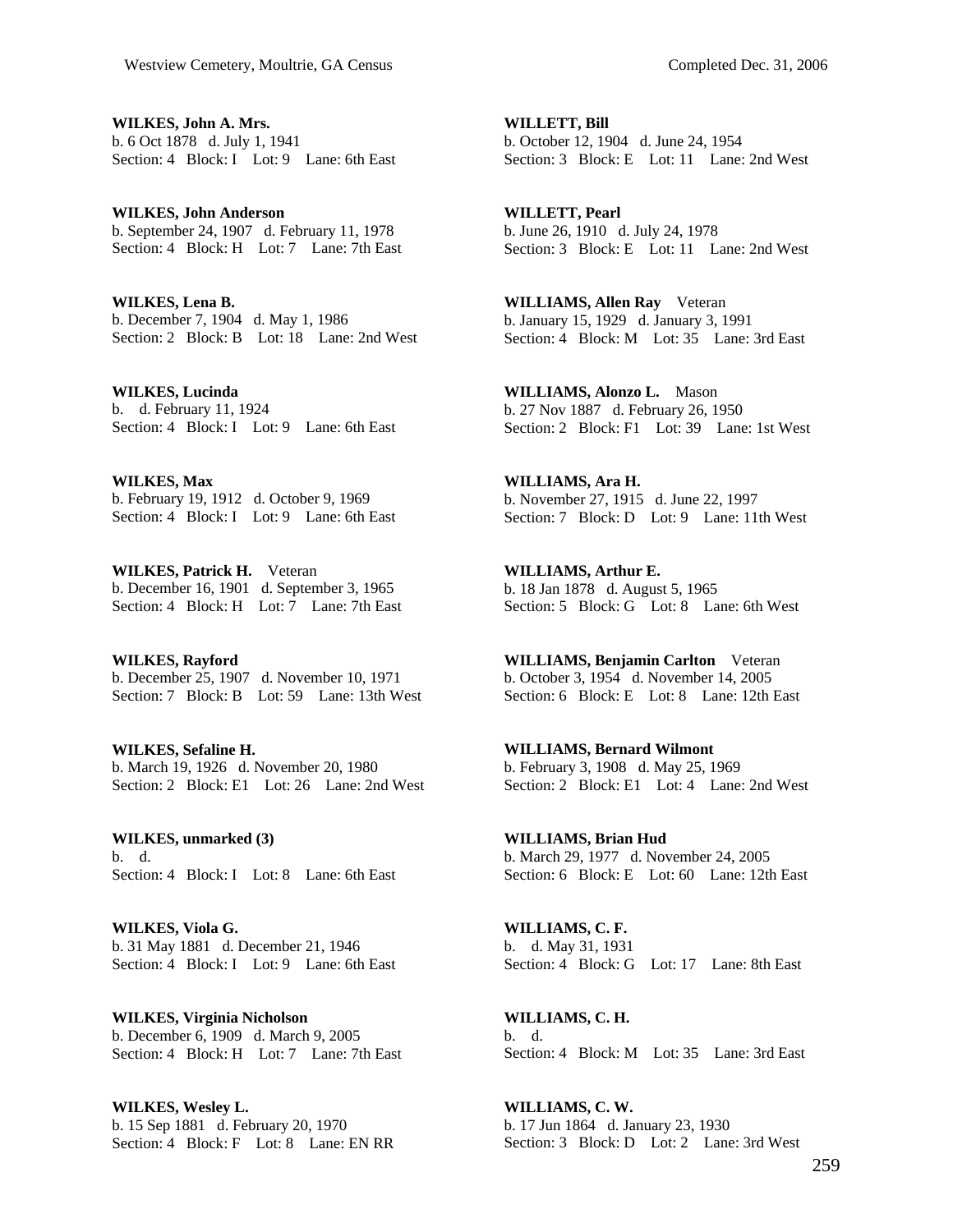**WILLIAMS, C. W. Mrs.**  b. 1 Feb 1868 d. April 11, 1946 Section: 3 Block: D Lot: 2 Lane: 3rd West

**WILLIAMS, Charles W. Jr.**  b. 7 Jan 1898 d. October 26, 1964 Section: 4 Block: L Lot: 37 Lane: 4th East

**WILLIAMS, Charlie C.** Veteran b. 26 Oct 1891 d. September 24, 1948 Section: 3 Block: C Lot: 38 Lane: 1st East

**WILLIAMS, Cliffton**  b. October 1, 1900 d. September 26, 1976 Section: 2 Block: E1 Lot: 4 Lane: 7th West

**WILLIAMS, Doyle Macon Jr.**  b. September 3, 1922 d. November 10, 2002 Section: 6 Block: C Lot: 73 Lane: 10th East

**WILLIAMS, Eddie** Veteran WOW b. 3 Mar 1874 d. September 17, 1958 Section: 5 Block: E Lot: 9 Lane: 6th West

**WILLIAMS, Eliza Pittman**  b. 11 Apr 1853 d. April 22, 1948 Section: 2 Block: E1 Lot: 4 Lane: 2nd West

**WILLIAMS, Eula Dixon**  b. November 25, 1904 d. February 10, 2002 Section: 3 Block: D Lot: 2 Lane: 3rd West

**WILLIAMS, Fannie Mae**  b. 24 Apr 1884 d. February 10, 1920 Section: 4 Block: L Lot: 10 Lane: 4th East

**WILLIAMS, Frank**  b. 12 Feb 1880 d. April 25, 1932 Section: 5 Block: E Lot: 10 Lane: 6th West

**WILLIAMS, Fred L.**  b. December 6, 1917 d. December 7, 1983 Section: 7 Block: D Lot: 9 Lane: 11th West

**WILLIAMS, H. C.**  b. 12 Aug 1875 d. April 2, 1923 Section: 3 Block: D Lot: 2 Lane: 3rd West

**WILLIAMS, Hallie Hinds**  b. 28 Jun 1895 d. February 28, 1976 Section: 3 Block: C Lot: 3 Lane: 1st East

**WILLIAMS, Harry A.**  b. 28 Mar 1899 d. May 1, 1968 Section: 3 Block: D Lot: 2 Lane: 3rd West

**WILLIAMS, Harry Jr.**  b. February 2, 1932 d. January 1, 1990 Section: 3 Block: D Lot: 2 Lane: 3rd West

**WILLIAMS, Helen M. Stegall**  b. October 26, 1912 d. August 16, 2002 Section: 6 Block: C Lot: 80 Lane: 10th East

**WILLIAMS, Homer**  b. 7 Aug 1888 d. May 25, 1948 Section: 3 Block: C Lot: 3 Lane: 1st East

**WILLIAMS, Horace Roland**  b. 30 Sep 1894 d. October 20, 1964 Section: 2 Block: B Lot: 15 Lane: 2nd West

**WILLIAMS, Hunter**  b. January 1, 1919 d. January 2, 1919 Section: 5 Block: O Lot: 6 Lane: 8th West

**WILLIAMS, Ida Lee**  b. 5 Jan 1882 d. May 13, 1966 Section: 5 Block: E Lot: 9 Lane: 6th West

**WILLIAMS, infant son**  b. December 1, 1923 d. December 1, 1923 Section: 4 Block: M Lot: 30 Lane: 3rd East

**WILLIAMS, J. P.** Mason b. Nov 1883 d. Jun 1935 Section: 4 Block: M Lot: 30 Lane: 3rd East

**WILLIAMS, J. W. Mrs.**  b. 15 Oct 1890 d. June 14, 1965 Section: 2 Block: D Lot: 37 Lane: 3rd West

**WILLIAMS, Jakie J.**  b. February 17, 1935 d. November 4, 1951 Section: 2 Block: D Lot: 37 Lane: 3rd West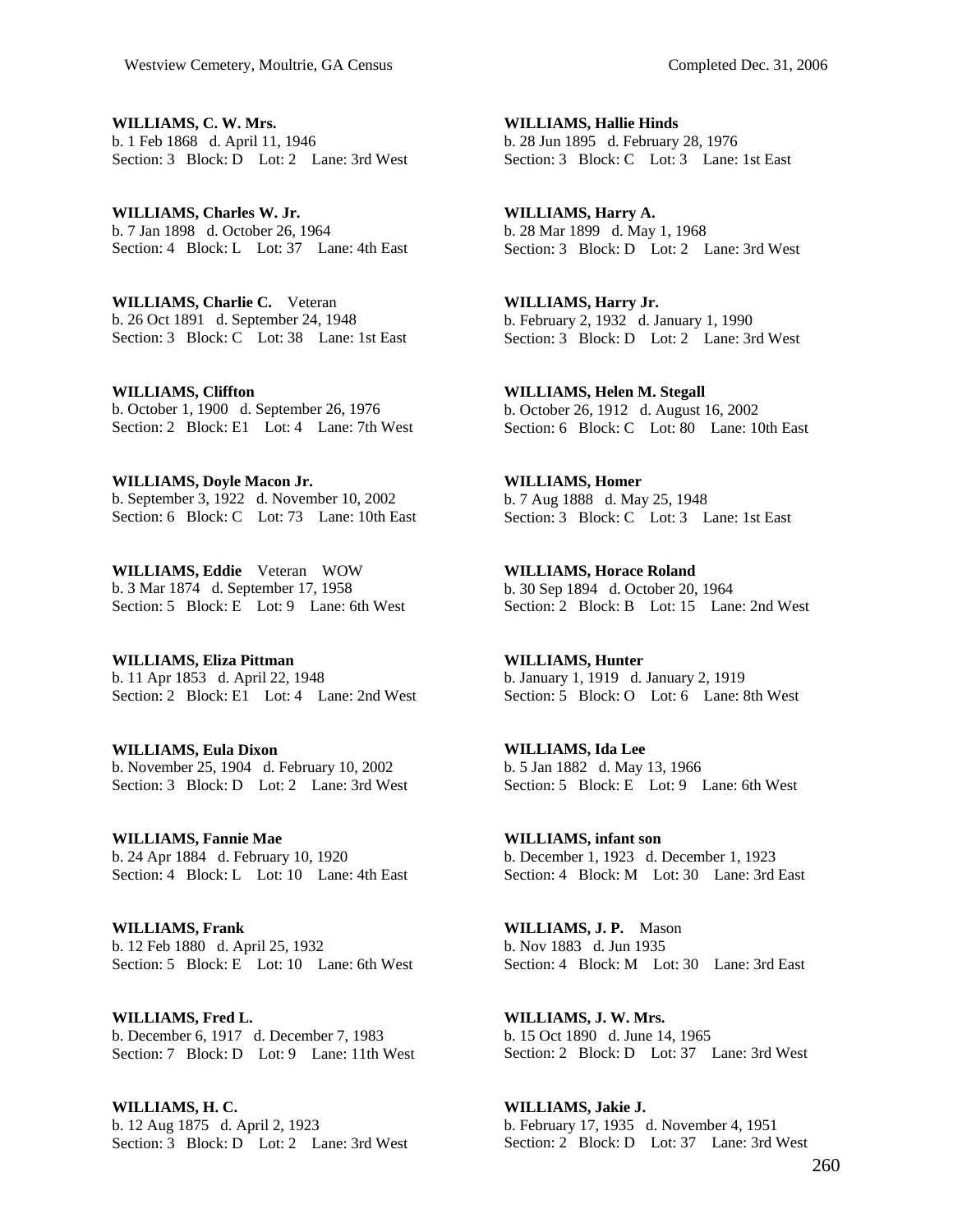**WILLIAMS, Janie**  b. 3 Jul 1894 d. November 1, 1960 Section: 2 Block: E1 Lot: 4 Lane: 2nd West

**WILLIAMS, JAW**  b. November 2, 1906 d. November 22, 1907 Section: 5 Block: E Lot: 9 Lane: 6th West

**WILLIAMS, John Anthony**  b. 7 Oct 1852 d. March 4, 1939 Section: 2 Block: E1 Lot: 4 Lane: 2nd West

**WILLIAMS, Joseph O.**  b. September 11, 1907 d. December 23, 1956 Section: 6 Block: E Lot: 8 Lane: 12th East

**WILLIAMS, Kathryn**  b. 1951 d. 2005 Section: 4 Block: M Lot: 35 Lane: 3rd East

**WILLIAMS, Kittie Murphy**  b. 15 Apr 1880 d. November 12, 1907 Section: 5 Block: E Lot: 10 Lane: 6th West

**WILLIAMS, Little Sister**  b. May 1, 1913 d. September 10, 1914 Section: 5 Block: O Lot: 6 Lane: 8th West

**WILLIAMS, Louise Cull**  b. June 7, 1903 d. August 6, 1993 Section: 4 Block: L Lot: 37 Lane: 4th East

**WILLIAMS, Louise Smith**  b. February 13, 1913 d. March 23, 1975 Section: 2 Block: E1 Lot: 4 Lane: 2nd West

**WILLIAMS, Malissa Thair**  b. November 1, 1977 d. October 20, 1955 Section: 4 Block: K Lot: 30 Lane: 5th East

**WILLIAMS, Martha A.**  b. February 22, 1925 d. March 29, 1997 Section: 6 Block: C Lot: 73 Lane: 10th East

**WILLIAMS, Martha Brice**  b. January 4, 1907 d. May 18, 1984 Section: 5 Block: G Lot: 8 Lane: 6th West

**WILLIAMS, Nellie Pidcock**  b. 17 Dec 1868 d. May 21, 1947 Section: 5 Block: G Lot: 8 Lane: 6th West

**WILLIAMS, Nelson Pidcock**  b. 1905 d. 1906 Section: 5 Block: G Lot: 8 Lane: 6th West

**WILLIAMS, Patsy Casey**  b. March 25, 1949 d. July 6, 1969 Section: 2 Block: F2 Lot: 18 Lane: 1st West

**WILLIAMS, Perry Jenkins**  b. 17 Jul 1879 d. February 1, 1906 Section: 5A Block: D Lot: 3 Lane: 5th West

**WILLIAMS, Robert Daniel**  b. March 6, 1912 d. January 8, 1920 Section: 4 Block: K Lot: 30 Lane: 5th East

**WILLIAMS, Ruby Page**  b. July 24, 1908 d. June 23, 1986 Section: 3 Block: C Lot: 38 Lane: 1st East

**WILLIAMS, Ruth A.**  b. October 30, 1918 d. November 24, 1997 Section: 6 Block: E Lot: 8 Lane: 12th East

**WILLIAMS, Scottie J.**  b. April 26, 1969 d. September 24, 2005 Section: 7 Block: D Lot: 67/4 Lane: 11th West

**WILLIAMS, Susan Nettie**  b. 26 Jan 1874 d. October 11, 1951 Section: 5 Block: Q Lot: 8 Lane: WN RR

**WILLIAMS, Tom Watson**  b. May 18, 1922 d. June 7, 1998 Section: 7 Block: B Lot: 49 Lane: 13th West

**WILLIAMS, Viola S.**  b. 24 Jan 1870 d. January 21, 1940 Section: 5 Block: P Lot: 2 Lane: 8th West

**WILLIAMS, Warren Jackson**  b. 30 Oct 1867 d. October 19, 1952 Section: 5 Block: Q Lot: 8 Lane: WN RR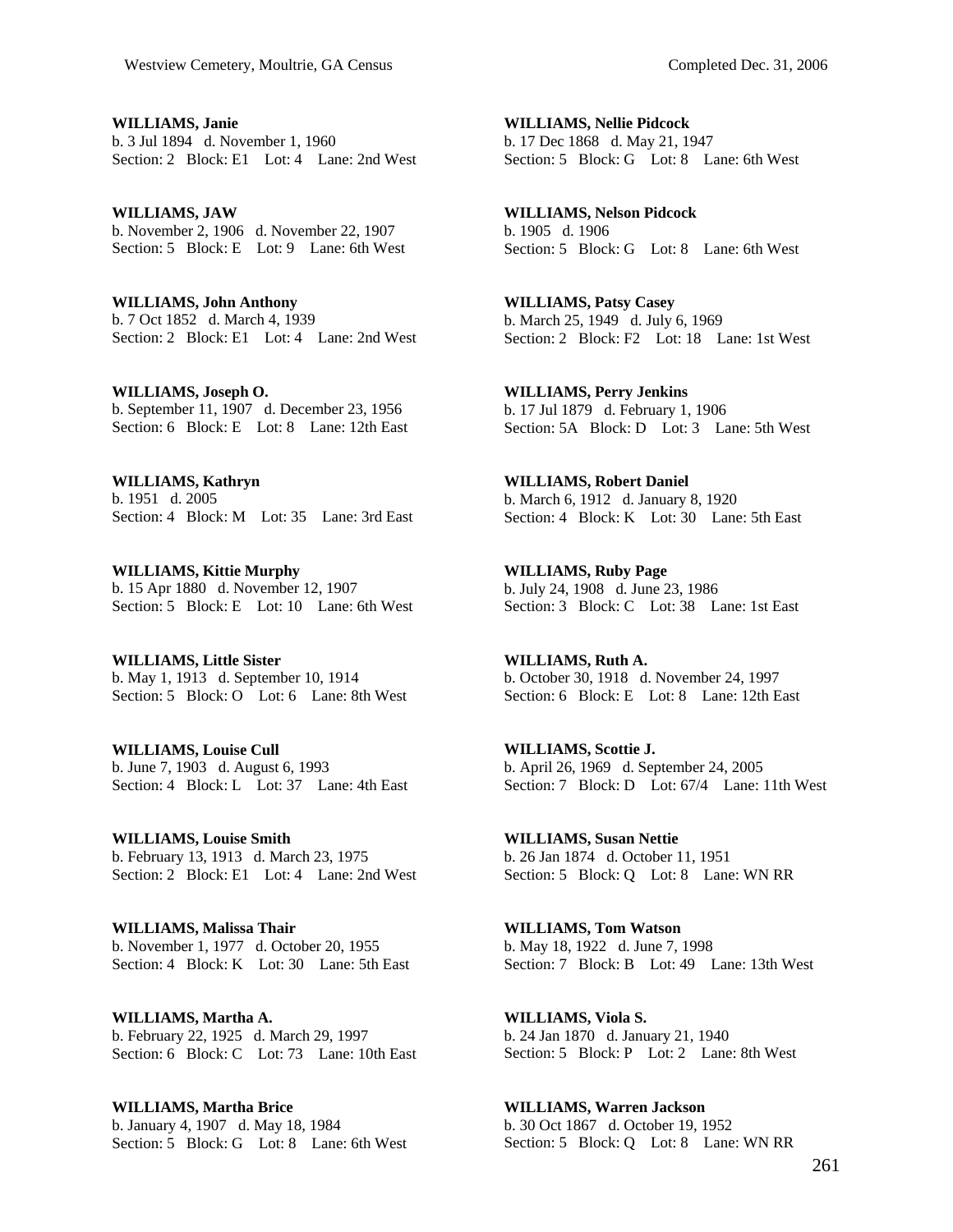**WILLIAMS, William Franklin**  b. 20 Jun 1867 d. March 2, 1940 Section: 4 Block: K Lot: 30 Lane: 5th East

**WILLIAMS, Winnie Ellis**  b. 9 Sep 1887 d. October 27, 1975 Section: 2 Block: F1 Lot: 39 Lane: 1st West

**WILLIAMSON, Alton Darrell**  b. 28 Jan 1858 d. January 30, 1958 Section: 6 Block: E Lot: 43 Lane: 12th East

**WILLIAMSON, Beulah E.**  b. 20 Sep 1884 d. February 29, 1968 Section: 3 Block: A Lot: 10A Lane: 3rd East

**WILLIAMSON, Charles J.** Veteran b. September 1, 1928 d. August 7, 2001 Section: 6 Block: E Lot: 43 Lane: 12th East

**WILLIAMSON, Edna E.**  b. November 8, 1926 d. August 12, 2000 Section: 2 Block: E1 Lot: 9 Lane: 2nd West

**WILLIAMSON, Frances Whitehead**  b. January 14, 1922 d. March 15, 1996 Section: 3 Block: A Lot: 10A Lane: 3rd East

**WILLIAMSON, Geraldine D**  b. April 20, 1929 d. Section: 6 Block: E Lot: 43 Lane: 12th East

**WILLIAMSON, J. P.**  b. December 22, 1913 d. May 25, 1998 Section: 4 Block: N Lot: 7B Lane: 2nd East

**WILLIAMSON, Lewis B.**  b. October 26, 1912 d. July 14, 2001 Section: 6 Block: G Lot: 24 Lane: 13th East

**WILLIAMSON, Maudie G.**  b. September 9, 1913 d. Section: 4 Block: N Lot: 7B Lane: 2nd East

**WILLIAMSON, Samuel J. (Sam)**  b. November 17, 1918 d. January 11, 1990 Section: 3 Block: A Lot: 10A Lane: 3rd East

**WILLIAMSON, Samuel Jackson**  b. December 15, 1977 d. November 1, 1952 Section: 3 Block: A Lot: 10A Lane: 3rd East

**WILLIAMSON, Tinnie M.**  b. March 15, 1915 d. October 23, 1993 Section: 6 Block: G Lot: 24 Lane: 13th East

**WILLIFORD, Annie Larke**  b. February 26, 1934 d. June 17, 1955 Section: 3 Block: C Lot: 22 Lane: 1st East

**WILLIFORD, Carrie B.**  b. 27 Oct 1878 d. December 27, 1962 Section: 4 Block: K Lot: 13 Lane: 5th East

**WILLIFORD, Fannie O.**  b. 31 Aug 1878 d. October 10, 1952 Section: 4 Block: M Lot: 30 Lane: 3rd East

**WILLIFORD, Frank**  b. December 7, 1901 d. February 17, 1970 Section: 2 Block: E1 Lot: 9 Lane: 2nd West

**WILLIFORD, Ruth O.**  b. June 20, 1917 d. June 8, 2002 Section: 2 Block: E1 Lot: 9 Lane: 2nd West

**WILLIFORD, Vaughn B.**  b. 7 May 1872 d. May 18, 1922 Section: 4 Block: K Lot: 13 Lane: 5th East

**WILLINGHAM, Josephine**  b. d. Section: 5 Block: E Lot: 12 Lane: 6th West

**WILLIS, Bonnie Ellis**  b. 1914 d. 1941 Section: 1 Block: B Lot: 9 Lane: 6th West

**WILLIS, Cecil M.**  b. December 26, 1910 d. September 20, 1947 Section: 3 Block: C Lot: 48 Lane: 1st East

**WILLIS, Maxine Bennett**  b. October 1, 1910 d. April 29, 1997 Section: 4 Block: G Lot: 11 Lane: 8th East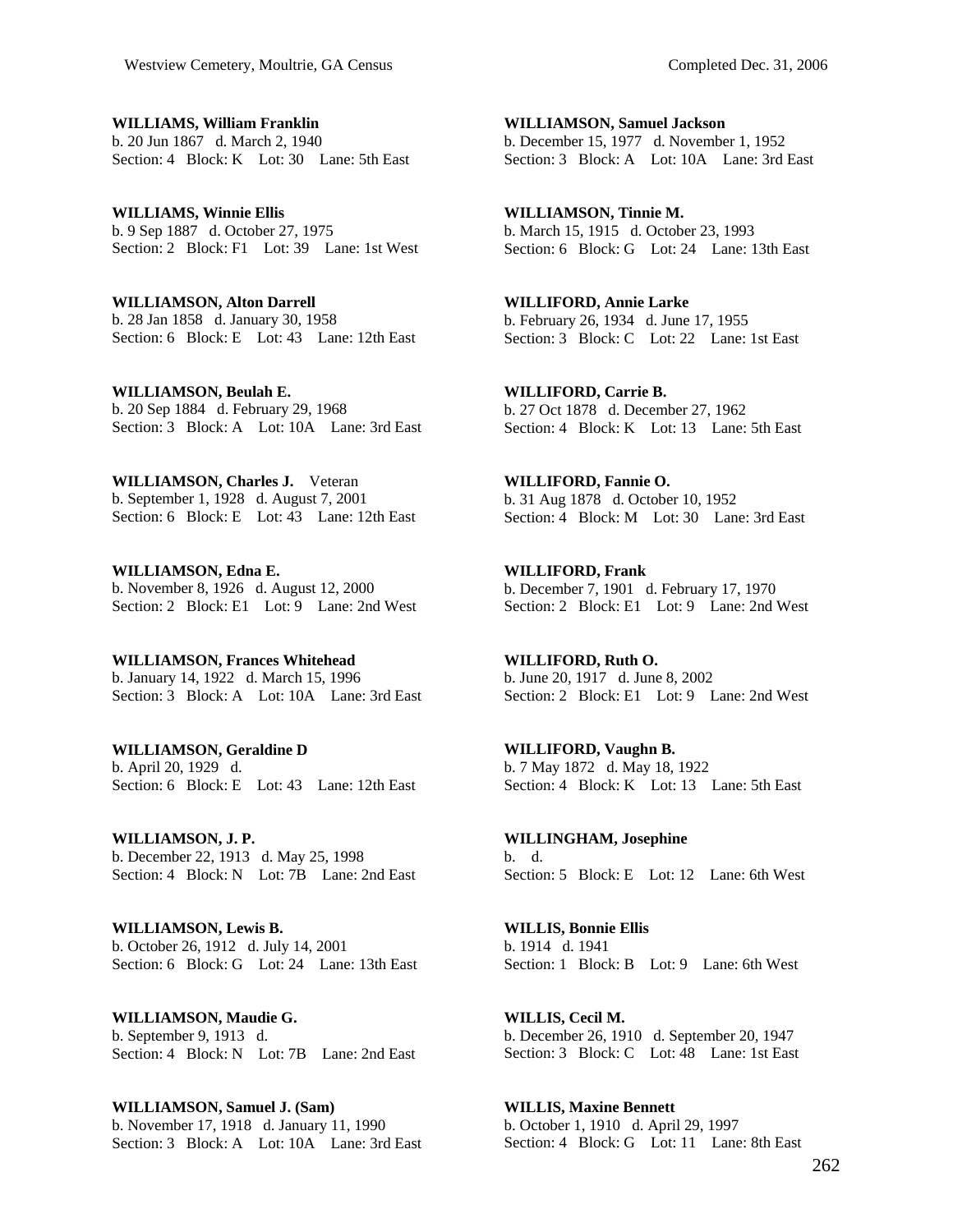**WILLIS, Pamela Lamar**  b. 14 Jan 1897 d. March 26, 1970 Section: 5 Block: R Lot: 6 Lane: WN RR

**WILLIS, Theo Olin**  b. November 22, 1910 d. December 18, 1982 Section: 4 Block: G Lot: 11 Lane: 8th East

**WILLIS, Thomas Hollis**  b. 11 Feb 1893 d. March 14, 1984 Section: 5 Block: R Lot: 6 Lane: WN RR

**WILLIS, Thomas Hollis Jr.**  b. February 11, 1920 d. April 7, 1958 Section: 5 Block: R Lot: 6 Lane: WN RR

### **WILLOUGHBY, Cornelia Ann Fielder**

b. September 14, 1968 d. December 11, 1996 Section: 7 Block: D Lot: 42 Lane: 11th West

**WILLS, Aldwin Dean** Veteran b. October 18, 1928 d. December 8, 1999 Section: 4 Block: H Lot: 25B Lane: 7th East

**WILLS, Aldwin Lovett**  b. January 19, 1954 d. March 11, 1999 Section: 4 Block: H Lot: 25B Lane: 7th East

**WILLS, Amnie H.**  b. 25 Dec 1883 d. July 12, 1952 Section: 4 Block: L Lot: 11 Lane: 4th East

**WILLS, Buleah E.**  b. September 22, 1904 d. October 2, 2000 Section: 4 Block: L Lot: 11 Lane: 4th East

**WILLS, George W.** Mason b. 3 May 1877 d. May 2, 1941 Section: 4 Block: L Lot: 11 Lane: 4th East

**WILLS, Little Walter**  b. November 20, 1918 d. February 24, 1920 Section: 4 Block: L Lot: 11 Lane: 4th East

**WILLS, Meryl Cross**  b. April 6, 1913 d. November 24, 1970 Section: 4 Block: L Lot: 11 Lane: 4th East

**WILLS, Paul A.**  b. August 9, 1930 d. June 19, 2001 Section: 4 Block: M Lot: 14 Lane: 3rd East

## **WILLS, Vann Powell**

b. November 1, 1909 d. February 13, 1989 Section: 6 Block: A Lot: 5 Lane: Circle Dr. North

# **WILLS, William Ralph**

b. April 15, 1909 d. November 7, 1960 Section: 6 Block: A Lot: 5 Lane: Circle Dr. **North** 

**WILSON, Belle Meeks**  b. 19 Feb 1880 d. August 3, 1971 Section: 2 Block: B Lot: 1 Lane: 2nd West

**WILSON, Bobbie Howell**  b. March 19, 1933 d. November 17, 1964 Section: 6 Block: B Lot: 27 Lane: 9th East

**WILSON, Cauley Vinson** Veteran b. May 3, 1923 d. June 7, 1987 Section: 7 Block: B Lot: 33 Lane: 13th West

**WILSON, child**  b. May 000 d. 10 Jun 1890 Section: 5A Block: C Lot: 8 Lane: 4th West

**WILSON, Dillmus E.**  b. May 29, 1906 d. April 4, 1955 Section: 6 Block: B Lot: 27 Lane: 9th East

**WILSON, E. P.** WOW b. 4 Aug 1872 d. February 28, 1905 Section: 5A Block: C Lot: 8 Lane: 4th West

**WILSON, Elsie Marie**  b. October 3, 1914 d. 7 Aug 1981 Section: 6 Block: A Lot: 1 Lane: Circle Dr. North

**WILSON, Frank Edward**  b. 21 Nov 1895 d. May 1, 1962 Section: 2 Block: A Lot: 3 Lane: 3rd West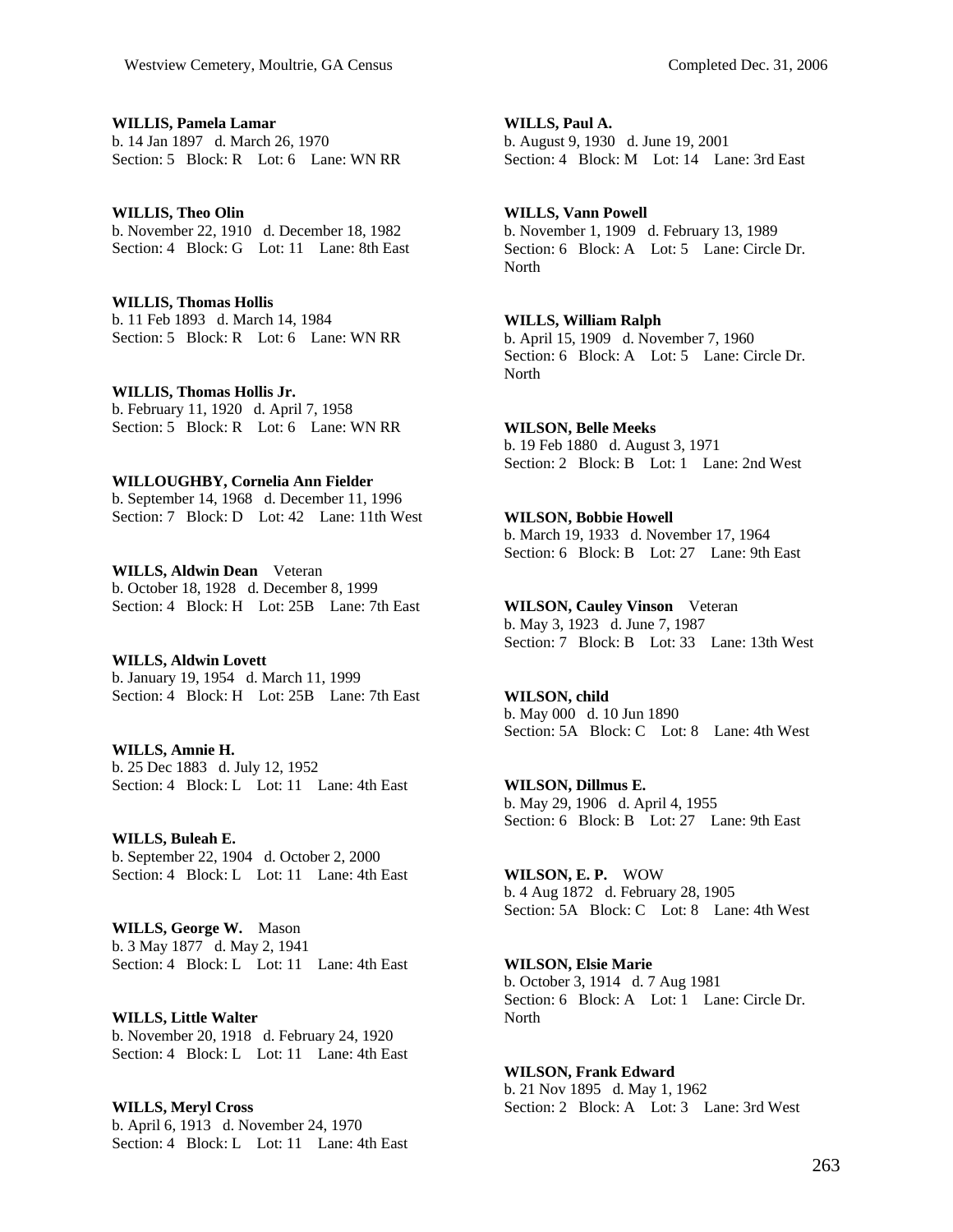Westview Cemetery, Moultrie, GA Census Completed Dec. 31, 2006

**WILSON, Guy W.**  b. 26 Jun 1889 d. April 22, 1975 Section: 7 Block: B Lot: 104 Lane: 13th West

**WILSON, Helen Bess**  b. March 28, 1923 d. September 16, 1999 Section: 7 Block: B Lot: 33 Lane: 13th West

**WILSON, Hubert D.**  b. February 23, 1900 d. December 13, 1965 Section: 2 Block: B Lot: 1 Lane: 2nd West

**WILSON, infant**  b. d. Section: 6 Block: A Lot: 1 Lane: Circle Dr. North

**WILSON, J.**  b. not legible d. not legible Section: 4 Block: H Lot: 12 Lane: 7th East

**WILSON, Joseph T.**  b. April 17, 1914 d. December 8, 1970 Section: 7 Block: D Lot: 10 Lane: 11th West

**WILSON, Kelli**  b. January 13, 1971 d. January 14, 1971 Section: 6 Block: B Lot: 27 Lane: 9th East

**WILSON, Lisa Cheryl**  b. April 10, 1960 d. December 20, 1995 Section: 6 Block: B Lot: 27 Lane: 9th East

**WILSON, Louraine Wood**  b. 00 Sep 1867 d. 00 Nov 1917 Section: 4 Block: H Lot: 12 Lane: 7th East

**WILSON, Mary Griner**  b. 6 Nov 1899 d. October 20, 1963 Section: 4 Block: I Lot: 5 Lane: 6th East

**WILSON, Moses D.**  b. 19 Nov 1876 d. December 1, 1940 Section: 2 Block: B Lot: 1 Lane: 2nd West

**WILSON, Norman Lamar**  b. April 20, 1921 d. November 24, 1964 Section: 3 Block: C Lot: 46 Lane: 1st East

**WILSON, Paulina Ollada**  b. March 11, 1946 d. September 19, 2005 Section: 5 Block: Q Lot: 11 Lane: WN RRC

**WILSON, Robbie Jean**  b. August 2, 1942 d. November 23, 1987 Section: 7 Block: B Lot: 10 Lane: 13th West

**WILSON, Rosa Lee B.**  b. February 5, 1945 d. June 12, 1971 Section: 7 Block: D Lot: 25 Lane: 11th West

**WILSON, Sylvia Ann**  b. August 23, 1940 d. August 30, 1996 Section: 3 Block: B Lot: 3 Lane: 2nd East

**WILSON, Thomas Woodrow**  b. July 20, 1951 d. July 9, 1957 Section: 6 Block: A Lot: 1 Lane: Circle Dr. North

**WILSON, Tommie Jeffry**  b. April 7, 1911 d. December 7, 1998 Section: 6 Block: D Lot: 50 Lane: 11th East

**WILSON, unknown**  b. d. Section: 5A Block: C Lot: 8 Lane: 4th West

**WILSON, Vennie**  b. December 25, 1906 d. February 10, 1985 Section: 6 Block: B Lot: 27 Lane: 9th East

**WILSON, William Ellis Sr.**  b. June 2, 1908 d. January 28, 1993 Section: 6 Block: D Lot: 50 Lane: 11th East

**WILSON, William Thomas**  b. May 24, 1940 d. May 7, 2005 Section: 7 Block: D Lot: 10 Lane: 11th West

**WILSON, Willie Mae**  b. October 9, 1917 d. January 30, 1993 Section: 7 Block: D Lot: 10 Lane: 11th West

**WILSON, Woodrow**  b. May 14, 1915 d. May 17, 1994 Section: 6 Block: A Lot: 1 Lane: Circle Dr. North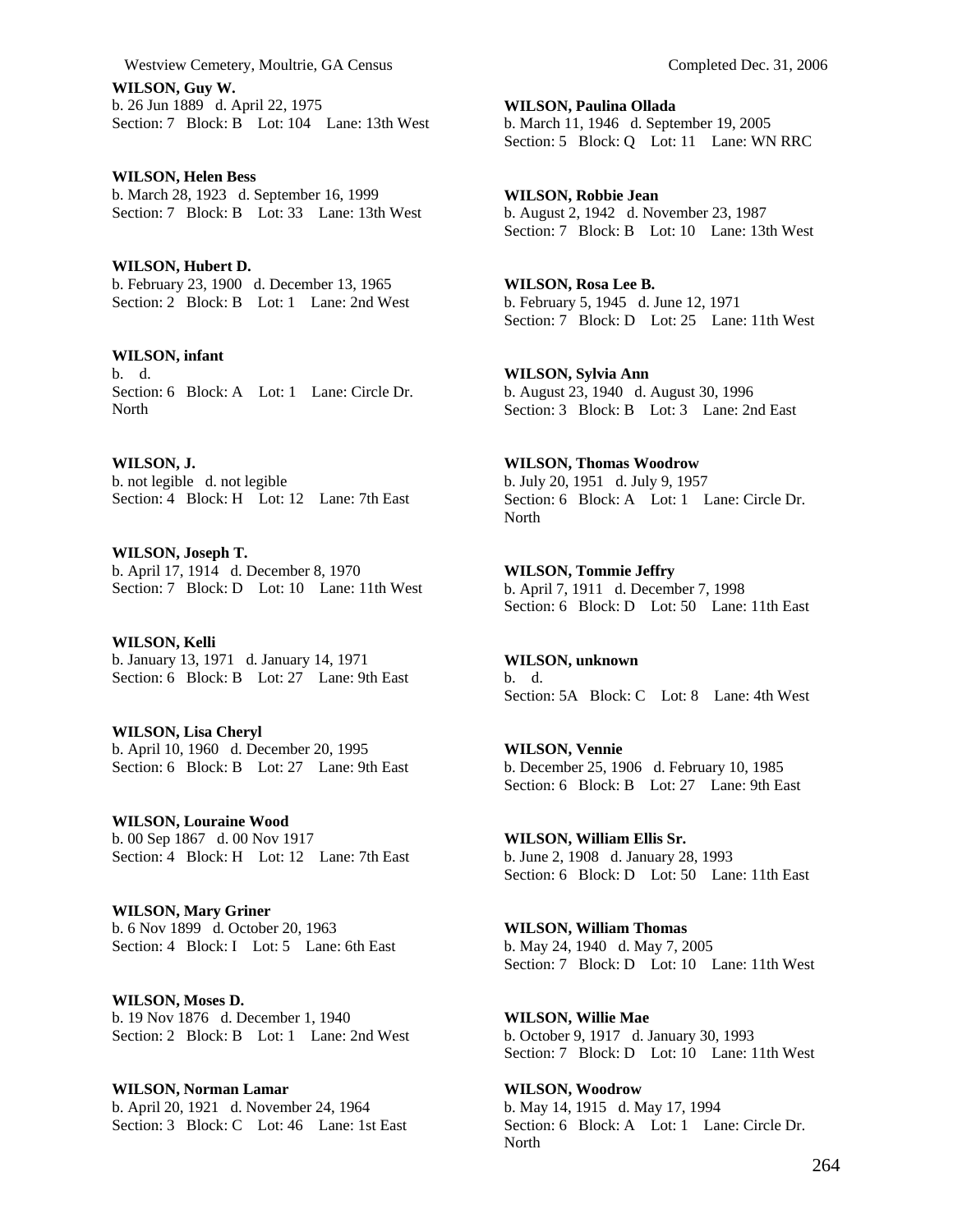**WILSON, Woodrow**  b. December 26, 1912 d. August 25, 1938 Section: 2 Block: B Lot: 1 Lane: 2nd West

**WINDERS,**  b. d. Section: 2 Block: F2 Lot: 35 Lane: 1st West

**WINDERS, Dallas Junior**  b. March 18, 1938 d. February 15, 1989 Section: 2 Block: F2 Lot: 35 Lane: 1st West

**WINDERS, Edward L.** Veteran b. October 25, 1920 d. November 4, 1951 Section: 2 Block: F<sub>2</sub> Lot: 35 Lane: 1st West

**WINDERS, James Mallie** Veteran b. September 15, 1922 d. June 8, 1970 Section: 5 Block: E Lot: 15 Lane: 6th West

**WINDERS, Julian D.**  b. February 23, 1919 d. November 15, 1962 Section: 2 Block: F2 Lot: 35 Lane: 1st West

**WINDERS, Lamada D.**  b. November 1, 1921 d. December 21, 1983 Section: 2 Block: F2 Lot: 35 Lane: 1st West

**WINGATE, Allegra**  b. September 13, 1912 d. March 8, 1973 Section: 3 Block: C Lot: 32 Lane: 1st East

**WINGATE, Carolyn Grace**  b. April 18, 1941 d. March 31, 1943 Section: 2 Block: D Lot: 36 Lane: 3rd West

**WINGATE, Inez B.**  b. November 25, 1919 d. Section: 2 Block: D Lot: 36 Lane: 3rd West

**WINGATE, James Lewis**  b. 12 Mar 1888 d. December 27, 1947 Section: 3 Block: C Lot: 32 Lane: 1st East

**WINGATE, James W.**  b. December 5, 1917 d. July 4, 1983 Section: 2 Block: D Lot: 36 Lane: 3rd West

**WINK, Margaret Elizabeth Matthews**  b. 20 Feb 1886 d. September 26, 1958 Section: 5 Block: I Lot: 10 Lane: 7th West

**WINN, Biddie H.**  b. 4 Mar 1892 d. May 17, 1985 Section: 4 Block: K Lot: 42B Lane: 5th East

**WINN, Julian A.**  b. 7 Oct 1884 d. March 16, 1924 Section: 4 Block: K Lot: 42B Lane: 5th East

**WINTER, Edward Lee** Veteran b. October 19, 1931 d. September 18, 1972 Section: 2 Block: F2 Lot: 15 Lane: 1st West

**WINTERS, Eva**  b. 1878 d. April 1, 1957 Section: 6 Block: D Lot: 74 Lane: 11th East

**WINTERS, Oscar W.**  b. 25 Mar 1899 d. November 13, 1983 Section: 6 Block: D Lot: 74 Lane: 11th East

**WISHAM, Agnes L.**  b. July 10, 1913 d. October 9, 1997 Section: 7 Block: B Lot: 67 Lane: 13th West

**WISHAM, D.**  b. 1967 d. 1967 Section: 5 Block: M Lot: 6 Lane: 8th West

**WISHAM, Horace James**  b. 5 May 1899 d. May 3, 1993 Section: 6 Block: D Lot: 24 Lane: 11th East

**WISHAM, Jewell Strange**  b. March 17, 1909 d. March 10, 1978 Section: 6 Block: D Lot: 24 Lane: 11th East

**WISHAM, Patricia Gail**  b. d. Section: 6 Block: D Lot: 24 Lane: 11th East

**WISHAM, Simmie S.**  b. May 9, 1910 d. April 27, 1982 Section: 7 Block: B Lot: 67 Lane: 13th West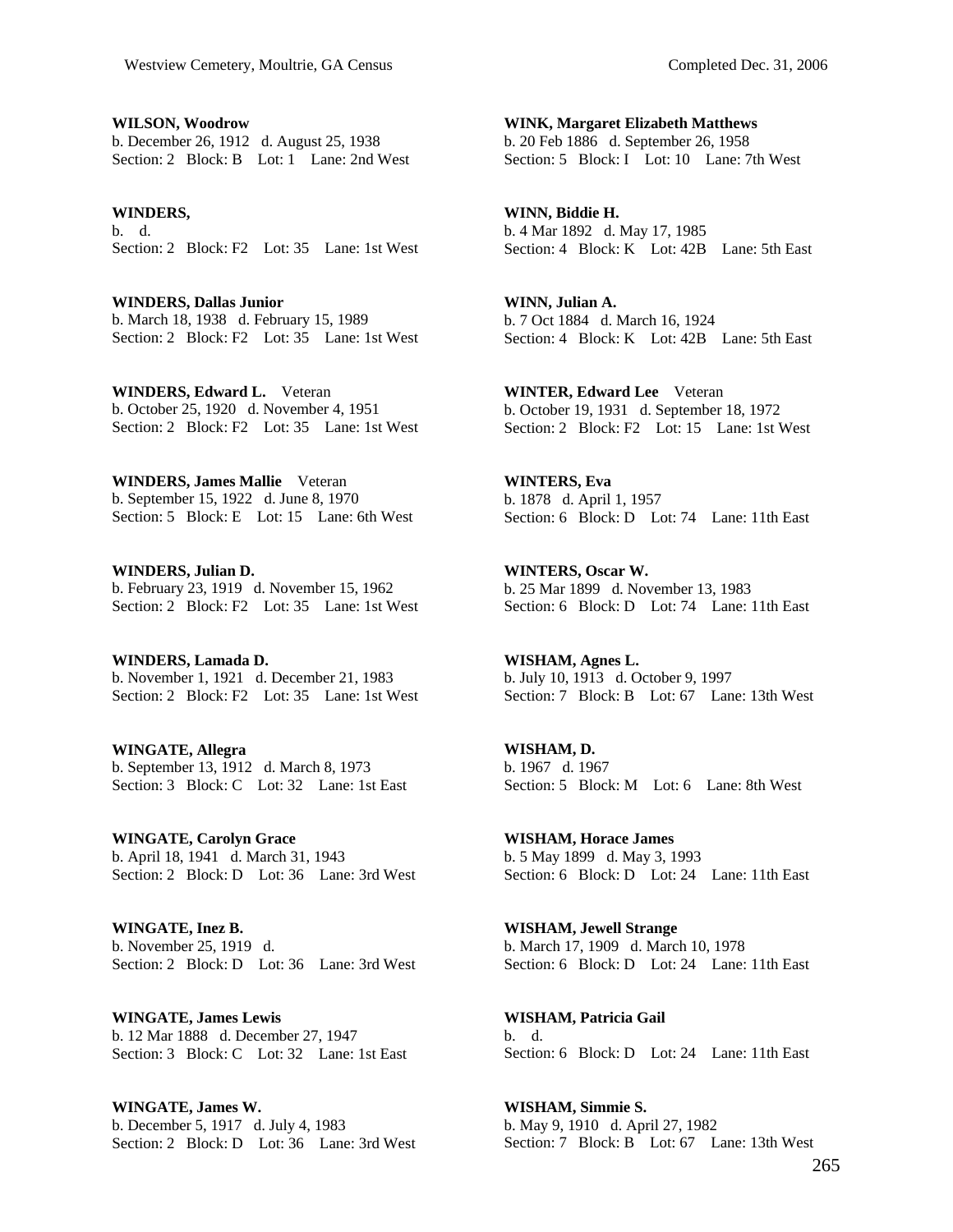**WISHAM, Stacie**  b. 1967 d. 1967 Section: 5 Block: M Lot: 6 Lane: 8th West

**WITHERS, Rebecca K.**  b. 6 Feb 1877 d. May 25, 1945 Section: 3 Block: A Lot: 4 Lane: 3rd East

**WITHERS, Samuel M.** Veteran b. January 30, 1905 d. June 19, 1953 Section: 3 Block: A Lot: 4 Lane: 3rd East

**WITHERS, Samuel M. MD**  b. 16 Nov 1876 d. September 4, 1938 Section: 3 Block: A Lot: 4 Lane: 3rd East

**WITHERS, William Banks** Veteran b. August 1, 1903 d. June 23, 1983 Section: 3 Block: A Lot: 4 Lane: 3rd East

**WOOD, Arthur Timothy**  b. August 24, 1911 d. July 23, 1983 Section: 7 Block: B Lot: 9 Lane: 13th West

**WOOD, Eunice J.**  b. 13 Jul 1878 d. June 12, 1964 Section: 7 Block: B Lot: 9 Lane: 13th West

**WOOD, Floye Pearl Herndon**  b. September 14, 1913 d. February 28, 2001 Section: 7 Block: B Lot: 9 Lane: 13th West

**WOOD, Gertrude C.**  b. 1897 d. 1986 Section: 4 Block: K Lot: 20 Lane: 5th East

**WOOD, Robin C. Dr.**  b. 1921 d. 1985 Section: 4 Block: K Lot: 20 Lane: 5th East

**WOODALL, Francis C.** Veteran b. 1916 d. 1975 Section: 3 Block: B Lot: 7 Lane: 2nd East

**WOODALL, infant daughter**  b. September 1, 1941 d. None Section: 3 Block: B Lot: 7 Lane: 2nd East

**WOODALL, John Brooks M.D.**  b. 23 Jun 1889 d. July 13, 1967 Section: 3 Block: B Lot: 7 Lane: 2nd East

**WOODALL, Rosa Edmondson**  b. 21 Jan 1895 d. August 9, 1983 Section: 3 Block: B Lot: 7 Lane: 2nd East

**WOODALL, unknown**  b. d. Section: 5 Block: K Lot: 6 Lane: 7th West

**WOODARD, Joseph Young** Veteran b. June 22, 1930 d. July 31, 1963 Section: 6 Block: B Lot: 67B Lane: 9th East

**WOODARD, Nettie S.**  b. 27 Jun 1887 d. March 13, 1960 Section: 4 Block: G Lot: 17 Lane: 8th East

**WOODRUFF, Robert Charles**  b. October 14, 1918 d. December 26, 1990 Section: 7 Block: C Lot: 5 Lane: 12th West

**WOODRUFF, Zanie Mae**  b. August 17, 1911 d. November 4, 1998 Section: 7 Block: C Lot: 5 Lane: 12th West

**WOODS, James Gordon**  b. August 30, 1903 d. June 22, 1991 Section: 3 Block: E Lot: 6 Lane: 2nd West

**WOODS, James Hamilton**  b. 4 Apr 1862 d. July 17, 1937 Section: 3 Block: E Lot: 6 Lane: 2nd West

**WOODS, Leona Taylor**  b. 10 Feb 1876 d. December 29, 1954 Section: 3 Block: E Lot: 6 Lane: 2nd West

**WOODS, Thelma F.**  b. March 5, 1901 d. December 15, 1906 Section: 5 Block: H Lot: 11 Lane: 6th West

**WOODWARD, James Thomas**  b. March 16, 1913 d. April 4, 1952 Section: 3 Block: F Lot: 5 Lane: 1st West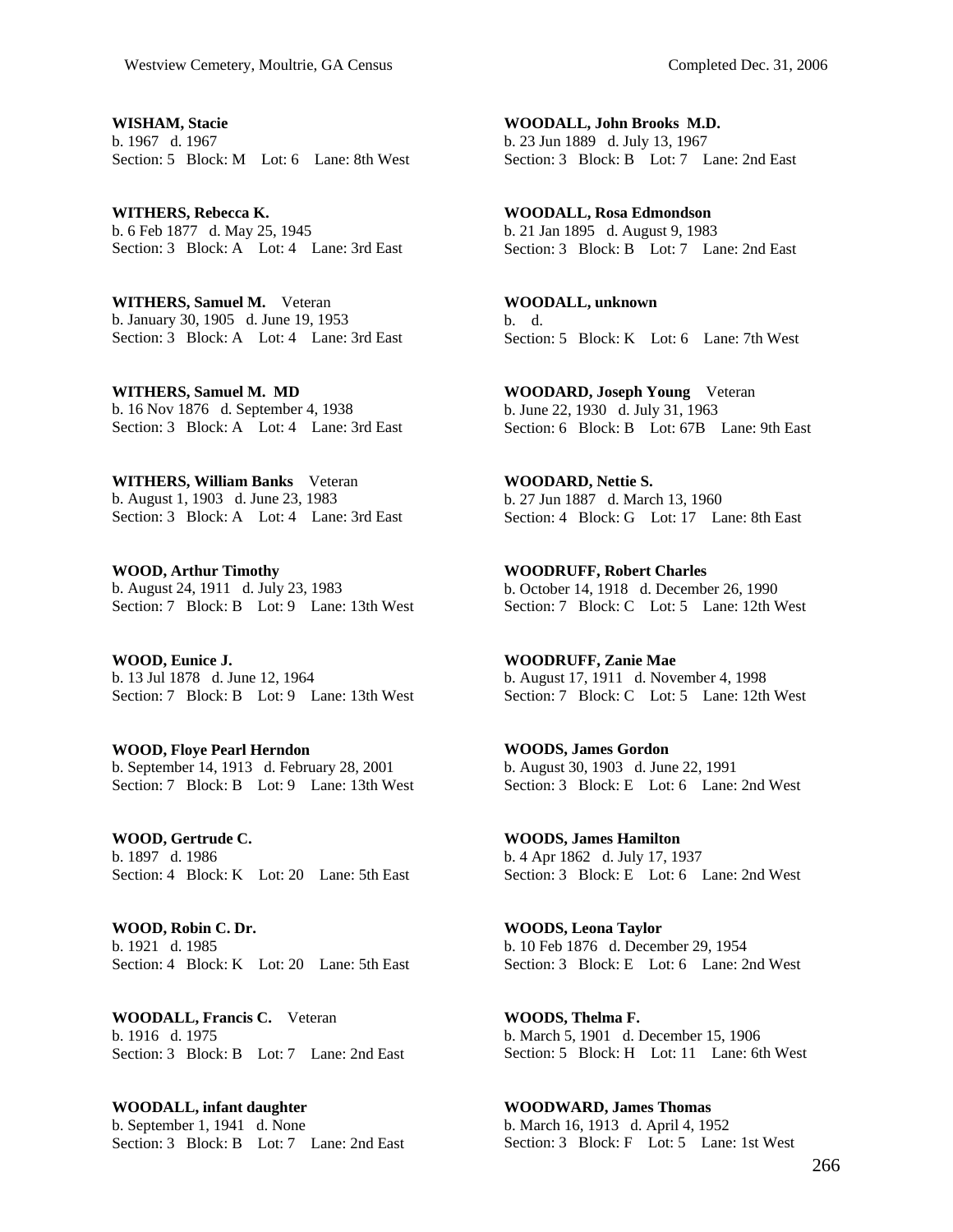**WOODWARD, Jeanette Crosby**  b. 10 Sep 1891 d. January 8, 1977 Section: 7 Block: C Lot: 47 Lane: 12th West

**WOOLARD, Gladys**  b. December 4, 1903 d. January 7, 1946 Section: 4 Block: I Lot: 12 Lane: 6th East

**WOOLARD, Henry O.**  b. 14 Feb 1880 d. August 23, 1949 Section: 4 Block: I Lot: 12 Lane: 6th East

**WOOLARD, Sara E.**  b. 15 Jan 1885 d. January 14, 1966 Section: 4 Block: I Lot: 12 Lane: 6th East

**WORRELL, Benj. W.**  b. 17 Mar 1896 d. December 28, 1977 Section: 2 Block: F2 Lot: 17 Lane: 1st West

**WORRELL, Florence D.**  b. 1903 d. 1954 Section: 2 Block: F2 Lot: 16 Lane: 1st West

**WORRELL, John A.** Veteran b. 1 Mar 1892 d. July 23, 1945 Section: 2 Block: F<sub>2</sub> Lot: 16 Lane: 1st West

**WORRELL, Maggie E.**  b. April 20, 1904 d. April 26, 1965 Section: 2 Block: F2 Lot: 17 Lane: 1st West

**WORRELL, Sharon Ruth**  b. November 23, 1963 d. November 23, 1963 Section: 4 Block: H Lot: 28 Lane: 7th East

**WORRELL, Wesley Jr. ("Buddy")**  b. September 2, 1929 d. March 28, 1985 Section: 2 Block: F2 Lot: 17 Lane: 1st West

**WORRELL, William Benjamin** Veteran b. August 15, 1935 d. March 20, 1944 Section: 2 Block: F2 Lot: 17 Lane: 1st West

**WORSHAM, Finch Roberts**  b. 11 Nov 1895 d. November 6, 1978 Section: 4 Block: M Lot: 32B Lane: 3rd East

**WORSHAM, John P. Sr.** Veteran b. March 2, 1915 d. May 29, 1976 Section: 4 Block: M Lot: 32B Lane: 3rd East

**WORSHAM, William Byron**  b. 19 Dec 1874 d. December 4, 1959 Section: 4 Block: M Lot: 32B Lane: 3rd East

**WRIGHT, Bernice**  b. 24 Jan 1896 d. June 24, 1981 Section: 3 Block: F Lot: 6 Lane: 1st West

**WRIGHT, Harry Eugene** Veteran b. September 30, 1924 d. June 6, 1944 Section: 3 Block: F Lot: 6 Lane: 1st West

**WRIGHT, Jesse Willard** Veteran b. June 11, 1915 d. April 17, 1960 Section: 6 Block: G Lot: 58 Lane: 13th East

**WRIGHT, Robert Byrd**  b. 8 Jan 1891 d. November 29, 1957 Section: 3 Block: F Lot: 6 Lane: 1st West

**WRIGHT, Robert Byrd Jr.**  b. May 2, 1920 d. September 24, 1984 Section: 3 Block: F Lot: 6 Lane: 1st West

**WRIGHT, Thomas Lee**  b. 1 Aug 1889 d. January 5, 1942 Section: 4 Block: I Lot: 2 Lane: 6th East

**WRIGHT, Zana Heaven**  b. October 23, 2003 d. October 27, 2003 Section: 7 Block: C Lot: 49 Lane: 12th West

**WURDEMANN, Vangie Trimble**  b. August 27, 1915 d. May 13, 2004 Section: 4 Block: I Lot: 27 Lane: 6th East

**WURDEMANN, William Herman Jr.** Veteran b. February 9, 1915 d. September 6, 1976 Section: 4 Block: I Lot: 27 Lane: 6th East

**WURTZEL, Bessie Mae**  b. October 28, 1900 d. October 17, 1983 Section: 6 Block: B Lot: 2B Lane: 9th East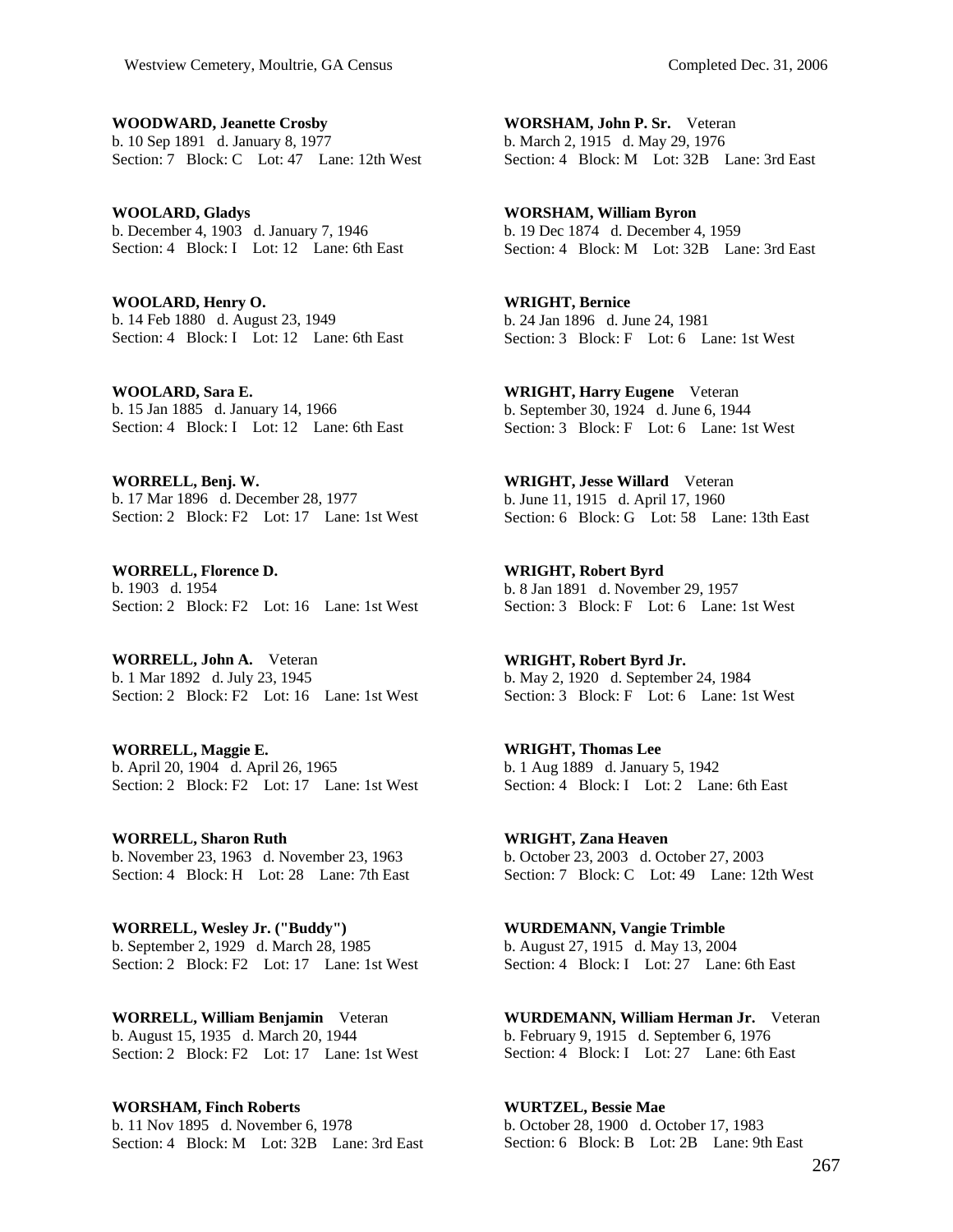**WURTZEL, J. L. (Dr.)**  b. 11 Nov 1884 d. January 19, 1969 Section: 6 Block: B Lot: 2B Lane: 9th East

**YADEN, Beverly M.**  b. 20 Oct 1893 d. June 20, 1982 Section: 4 Block: N Lot: 18A Lane: 2nd East

**YADEN, Jesse Linden**  b. 12 Aug 1886 d. October 23, 1966 Section: 4 Block: N Lot: 18A Lane: 2nd East

**YADEN, Rogert Harold**  b. January 16, 1929 d. Section: 4 Block: N Lot: 18A Lane: 2nd East

**YEARTY, Lorene G.**  b. October 31, 1915 d. June 20, 2004 Section: 6 Block: G Lot: 46 Lane: 13th East

**YEARTY, Rufus W.**  b. June 27, 1913 d. August 18, 2004 Section: 6 Block: G Lot: 46 Lane: 13th East

**YEOMANS, J. J.**  b. d. Section: 3 Block: M Lot: 40 Lane: 3rd East

**YEOMANS, Pennie Lee Delk**  b. d. Section: 3 Block: M Lot: 40 Lane: 3rd East

**YOEMAN, A. J.** CSA b. d. Section: 5 Block: J Lot: 5 Lane: 7th West

**YON, Donnie L.**  b. 1 Mar 1881 d. May 7, 1969 Section: 2 Block: F2 Lot: 28 Lane: 1st West

**YON, Luther J.**  b. 1 Jul 1880 d. October 16, 1936 Section: 2 Block: F2 Lot: 28 Lane: 1st West

**YOUMANS, Felicia Lynn**  b. April 12, 1963 d. July 31, 2000 Section: 6 Block: C Lot: 77 Lane: 10th East

**YOUNG, Ada Spires Davis**  b. 31 Jul 1898 d. March 5, 1988 Section: 4 Block: K Lot: 9 Lane: 5th East

**YOUNG, Carrie A.**  b. 18 Jan 1893 d. February 1, 1961 Section: 6 Block: B Lot: 87 Lane: 9th East

**YOUNG, Daniel K.**  b. 12 Jan 1892 d. July 11, 1983 Section: 5 Block: B Lot: 24 Lane: 4th West

**YOUNG, Forrest Odelle** Veteran b. January 23, 1930 d. August 3, 1956 Section: 6 Block: B Lot: 87 Lane: 9th East

**YOUNG, Gedelle Brabham**  b. October 31, 1913 d. 6 Jun 1006 Section: 3 Block: B Lot: 9 Lane: 2nd East

**YOUNG, Harvey M.**  b. August 4, 1905 d. January 23, 1984 Section: 8 Block: I Lot: 10 Lane: ES RR

**YOUNG, Hendrix**  b. April 1, 1924 d. February 9, 1941 Section: 2 Block: D Lot: 29 Lane: 3rd West

**YOUNG, Jane Manders** ` b. August 26, 1941 d. February 13, 2005 Section: 2 Block: D Lot: 18 Lane: 3rd West

**YOUNG, Jerry Paul**  b. June 9, 1941 d. Section: 2 Block: D Lot: 18 Lane: 3rd West

**YOUNG, John L.**  b. 19 Feb 1890 d. April 22, 1955 Section: 2 Block: D Lot: 29 Lane: 3rd West

**YOUNG, Lorene Spivey**  b. January 25, 1902 d. July 21, 1973 Section: 5 Block: B Lot: 24 Lane: 4th West

**YOUNG, Lucille C.**  b. August 6, 1913 d. February 11, 1998 Section: 8 Block: I Lot: 10 Lane: ES RR